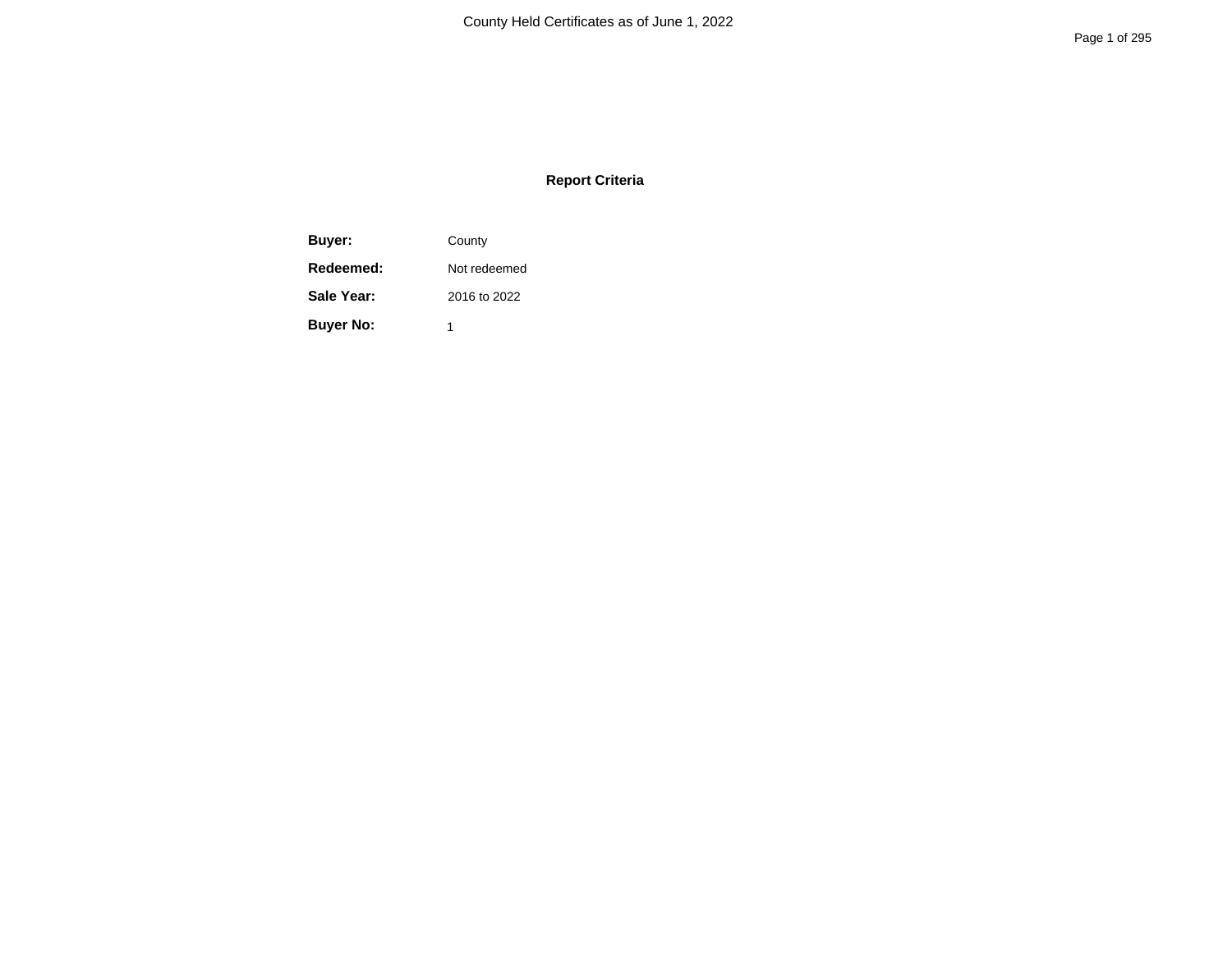| Page 3 of 295 |  |  |  |
|---------------|--|--|--|
|---------------|--|--|--|

| <b>PIN</b><br>Geo No    | <b>TaxSale Date</b><br>Year/Cert No<br>Year/Bill No<br><b>Legal Desc</b>              | Value      | <b>Face Amount</b><br><b>Amount Due</b> | <b>Bid % Certificate</b><br><b>Holder</b> | <b>Payment Information</b> |
|-------------------------|---------------------------------------------------------------------------------------|------------|-----------------------------------------|-------------------------------------------|----------------------------|
| 00-42-43-23-18-000-0000 | 05/31/2016<br>2016 100                                                                | 100        | 67.59                                   | 18.00 1                                   |                            |
|                         | 2014<br>101099200                                                                     |            | 147.84                                  | <b>COUNTY OF</b><br>PALM BEACH            |                            |
|                         | CENTURY VILLAGE PL NO 9<br>DRAINAGE R/W LYG S OF & ADJ TO<br><b>12TH ST EXTENSION</b> | 30 FT      |                                         |                                           |                            |
| 00-43-44-08-18-000-0041 | 05/31/2016<br>2016 10063                                                              | 300        | 62.69                                   | 18.00 1                                   |                            |
|                         | 2015<br>101273035                                                                     |            | 137.58                                  | <b>COUNTY OF</b><br>PALM BEACH            |                            |
|                         | <b>MEADOW PARK NO 3</b><br>100.13 FT OF WLY 192.5 FT OF N 20<br>FT OF LT 4            | <b>ELY</b> |                                         |                                           |                            |
| 00-43-44-19-11-004-0061 | 05/31/2016<br>2016 10142                                                              | 164        | 59.32                                   | 18.00 1                                   |                            |
|                         | 2015<br>101274985                                                                     |            | 130.51                                  | COUNTY OF<br>PALM BEACH                   |                            |
|                         | LAKEWOOD GARDENS PLAT 1<br>5 FT OF W 155 FT OF N 66.12 FT OF<br>TR6BLK4               | E          |                                         |                                           |                            |
| 00-43-44-20-01-047-0020 | 05/31/2016<br>2016 10146                                                              | 2,725      | 137.69                                  | 18.00 1                                   |                            |
|                         | 2015<br>101275418                                                                     |            | 294.68                                  | COUNTY OF<br>PALM BEACH                   |                            |
|                         | MODEL LAND CO SUB<br>OF S 355.64 FT OF E 145.35 FT OF TR<br>47                        | N 15 FT    |                                         |                                           |                            |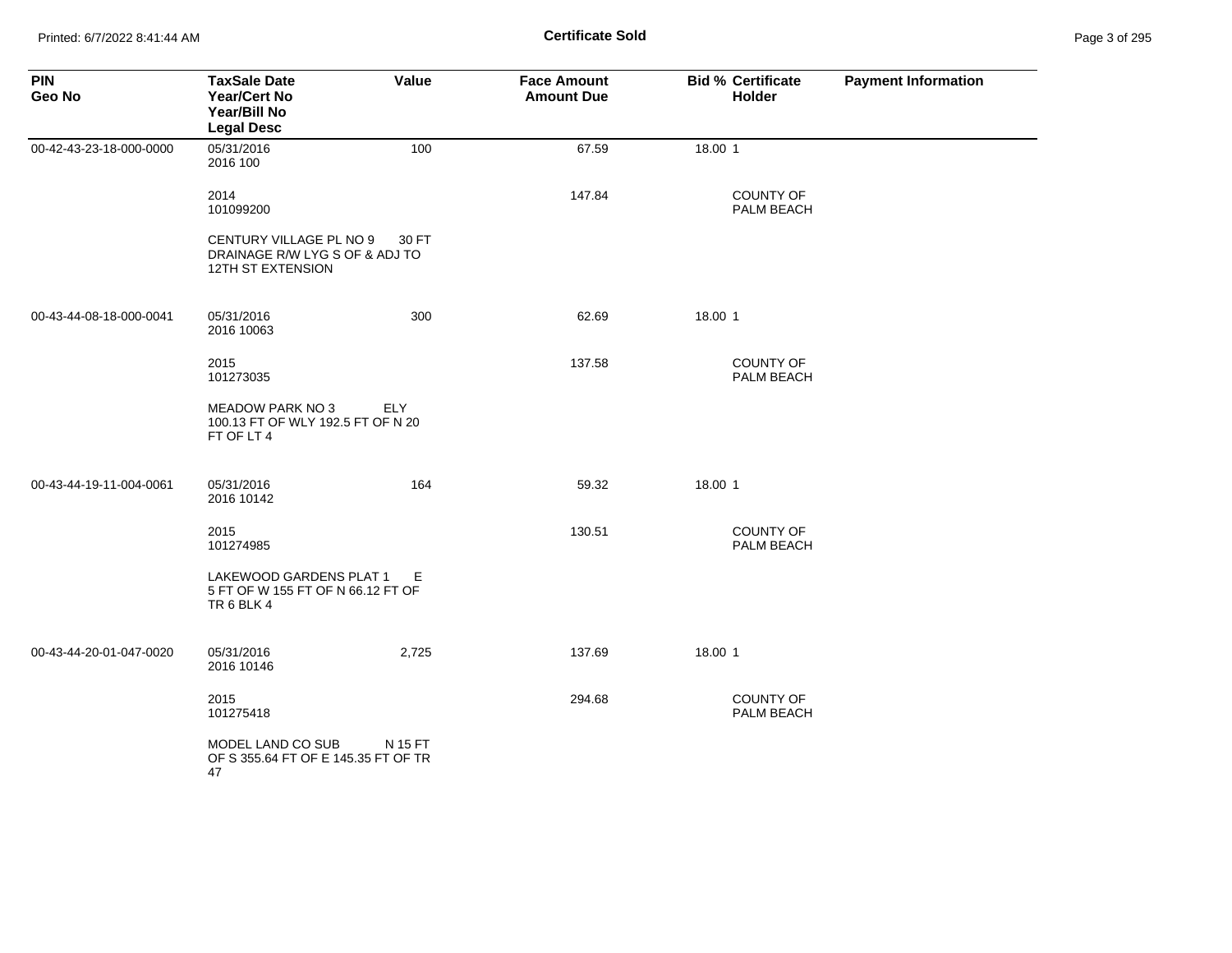| Page 4 of 295 |  |  |  |
|---------------|--|--|--|
|---------------|--|--|--|

| <b>PIN</b><br>Geo No    | <b>TaxSale Date</b><br><b>Year/Cert No</b><br>Year/Bill No<br><b>Legal Desc</b>                             | Value   | <b>Face Amount</b><br><b>Amount Due</b> | <b>Bid % Certificate</b><br>Holder | <b>Payment Information</b> |
|-------------------------|-------------------------------------------------------------------------------------------------------------|---------|-----------------------------------------|------------------------------------|----------------------------|
| 00-43-44-20-01-050-0031 | 05/31/2016<br>2016 10149                                                                                    | 2,254   | 82.26                                   | 18.00 1                            |                            |
|                         | 2015<br>101275522                                                                                           |         | 178.58                                  | COUNTY OF<br>PALM BEACH            |                            |
|                         | MODEL LAND CO SUB<br>OF W 1/2 OF TR 50 (LESS E 20 FT RD<br>R/W)                                             | N 10 FT |                                         |                                    |                            |
| 00-42-43-23-33-000-0000 | 05/31/2016<br>2016 102                                                                                      | 300     | 72.34                                   | 18.00 1                            |                            |
|                         | 2014<br>101101925                                                                                           |         | 157.78                                  | COUNTY OF<br>PALM BEACH            |                            |
|                         | CENTURY VILLAGE PL NO 13<br>FT DRAINAGE R/W LYG S OF & ADJ<br>TO 12TH ST EXTENSION                          | 30      |                                         |                                    |                            |
| 00-43-44-30-01-114-0024 | 05/31/2016<br>2016 10234                                                                                    | 1       | 58.19                                   | 18.00 1                            |                            |
|                         | 2015<br>101616639                                                                                           |         | 128.17                                  | <b>COUNTY OF</b><br>PALM BEACH     |                            |
|                         | PALM BEACH FARMS CO PL NO 7 S<br>40 FT OF W 10 FT OF E 1/2 OF LT B<br><b>BLK 114</b>                        |         |                                         |                                    |                            |
| 00-43-45-04-00-004-0041 | 05/31/2016<br>2016 10283                                                                                    | 718     | 16.14                                   | 18.00 1                            |                            |
|                         | 2015<br>101277973                                                                                           |         | 40.05                                   | <b>COUNTY OF</b><br>PALM BEACH     |                            |
|                         | 04-45-43, SLY 54.11 FT OF NLY<br>745.31 FT OF WLY 12.6 FT OF GOV<br>LT 4 LYG W OF & ADJ TO HIGH<br>RIDGE RD |         |                                         |                                    |                            |
| 00-43-45-05-12-000-0010 | 05/31/2016<br>2016 10320                                                                                    | 300     | 62.69                                   | 18.00 1                            |                            |
|                         | 2015<br>101278564                                                                                           |         | 137.58                                  | <b>COUNTY OF</b><br>PALM BEACH     |                            |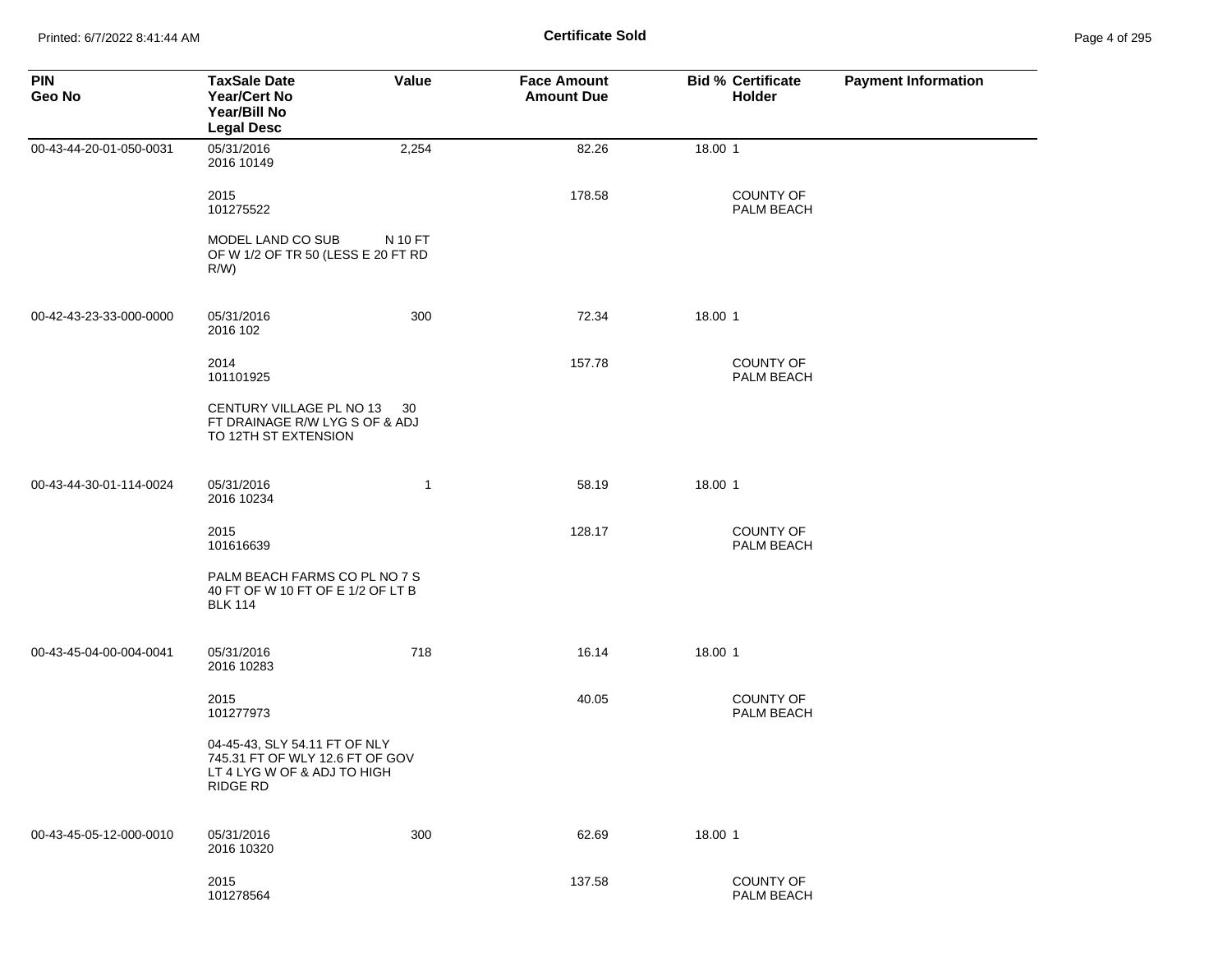Printed: 6/7/2022 8:41:44 AM **Certificate Sold** 

| <b>PIN</b><br>Geo No    | <b>TaxSale Date</b><br><b>Year/Cert No</b><br>Year/Bill No<br><b>Legal Desc</b>                                    | Value | <b>Face Amount</b><br><b>Amount Due</b> | <b>Bid % Certificate</b><br>Holder | <b>Payment Information</b> |
|-------------------------|--------------------------------------------------------------------------------------------------------------------|-------|-----------------------------------------|------------------------------------|----------------------------|
|                         | <b>LANTANA PINES PLAT NO 1</b><br>SPORTSMEN'S CLUB NELY 1/2 OF<br>ABNDED LEAR DR LYGSWLY OF &<br>ADJ TO LT 1 BLK 1 |       |                                         |                                    |                            |
| 00-43-45-05-12-000-0060 | 05/31/2016<br>2016 10322                                                                                           | 300   | 62.69                                   | 18.00 1                            |                            |
|                         | 2015<br>101278783                                                                                                  |       | 137.58                                  | <b>COUNTY OF</b><br>PALM BEACH     |                            |
|                         | LANTANA PINES PLAT NO 1<br>SPORTSMEN'S CLUB SWLY 1/2 OF<br>ABNDED LEAR DR LYGNELY OF &<br>ADJ TO LT 3 BLK 3        |       |                                         |                                    |                            |
| 00-43-45-09-00-000-3380 | 05/31/2016<br>2016 10409                                                                                           | 932   | 18.57                                   | 18.00 1                            |                            |
|                         | 2015<br>101279690                                                                                                  |       | 45.13                                   | <b>COUNTY OF</b><br>PALM BEACH     |                            |
|                         | 9-45-43, E 2.37 FT OF W 117.37FT OF<br>S 132.97 FT OF N 660.31 FT OF NW<br>1/4 OF NW 1/4 OF NW 1/4                 |       |                                         |                                    |                            |
| 04-36-43-25-00-000-5040 | 05/31/2016<br>2016 10618                                                                                           | 5,582 | 316.50                                  | 18.00 1                            |                            |
|                         | 2015<br>101285356                                                                                                  |       | 717.85                                  | COUNTY OF<br>PALM BEACH            |                            |
|                         | 25-43-36, N 10 FT OF S 1/2 OF SE 1/4<br>OF SE 1/4 (LESS E 40 FT NW 17TH ST<br>$R/W$ )                              |       |                                         |                                    |                            |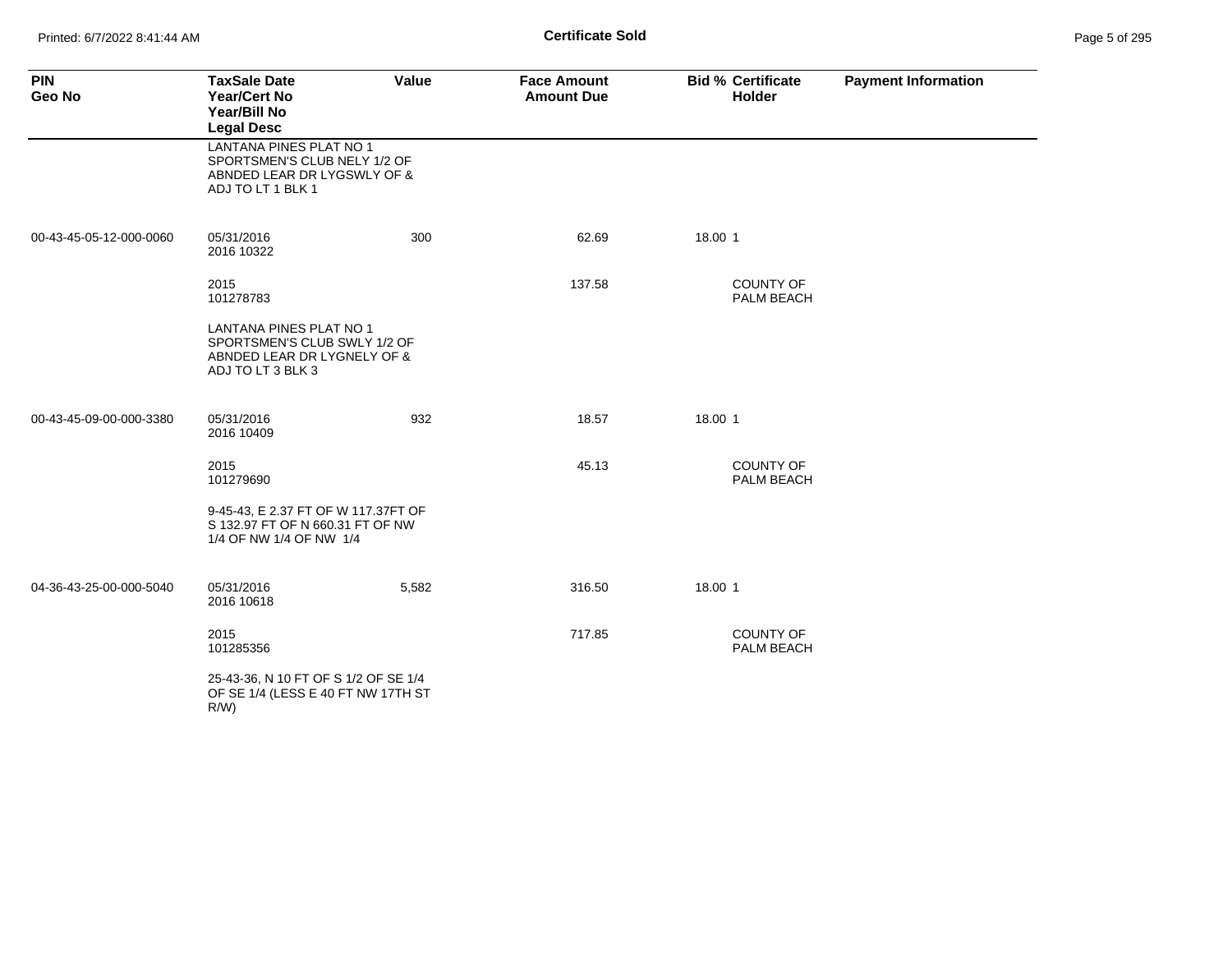| Page 6 of 295 |  |  |  |
|---------------|--|--|--|
|---------------|--|--|--|

| <b>PIN</b><br>Geo No    | <b>TaxSale Date</b><br><b>Year/Cert No</b><br>Year/Bill No<br><b>Legal Desc</b>                                  | Value | <b>Face Amount</b><br><b>Amount Due</b> | <b>Bid % Certificate</b><br><b>Holder</b> | <b>Payment Information</b> |
|-------------------------|------------------------------------------------------------------------------------------------------------------|-------|-----------------------------------------|-------------------------------------------|----------------------------|
| 04-37-43-31-01-008-0060 | 05/31/2016<br>2016 10640                                                                                         | 14    | 35.31                                   | 18.00 1                                   |                            |
|                         | 2015<br>101630307                                                                                                |       | 80.20                                   | <b>COUNTY OF</b><br>PALM BEACH            |                            |
|                         | S/D OF 31-43-37 BY ST SURVEY S<br>142.50 FT OF N 315 FT OF E 10 FT OF<br>W 340 FT OF NW 1/4 K/A PT OF ST LT<br>8 |       |                                         |                                           |                            |
| 04-37-43-31-01-010-0050 | 05/31/2016<br>2016 10641                                                                                         | 15    | 35.45                                   | 18.00 1                                   |                            |
|                         | 2015<br>101630999                                                                                                |       | 80.50                                   | <b>COUNTY OF</b><br>PALM BEACH            |                            |
|                         | 31-43-37, SUB BY STATE SURVEY N<br>10 FT OF S 430 FT OF ST LT 10 LYG E<br>OF & ADJ TO PB28P62 (LESS W 315<br>FT) |       |                                         |                                           |                            |
| 04-37-43-31-01-020-0140 | 05/31/2016<br>2016 10652                                                                                         | 4,200 | 278.10                                  | 18.00 1                                   |                            |
|                         | 2015<br>101285169                                                                                                |       | 588.84                                  | <b>COUNTY OF</b><br>PALM BEACH            |                            |
|                         | 31-43-37, SUB BY STATE SURVEY S<br>41.5 FT OF N 206.5 FT OF W 100 FT<br>OF E 305.5 FT OF LT 20                   |       |                                         |                                           |                            |
| 04-37-43-31-01-030-0220 | 05/31/2016<br>2016 10674                                                                                         | 4,200 | 454.39                                  | 18.00 1                                   |                            |
|                         | 2015<br>101285147                                                                                                |       | 958.16                                  | <b>COUNTY OF</b><br>PALM BEACH            |                            |
|                         | 31-43-37, SUB BY STATE SURVEY W<br>40 FT OF E 515 FT OF S 85 FT OF N<br>330 FT OF LT 30                          |       |                                         |                                           |                            |
| 04-37-43-31-01-030-0250 | 05/31/2016<br>2016 10676                                                                                         | 4,250 | 256.49                                  | 18.00 1                                   |                            |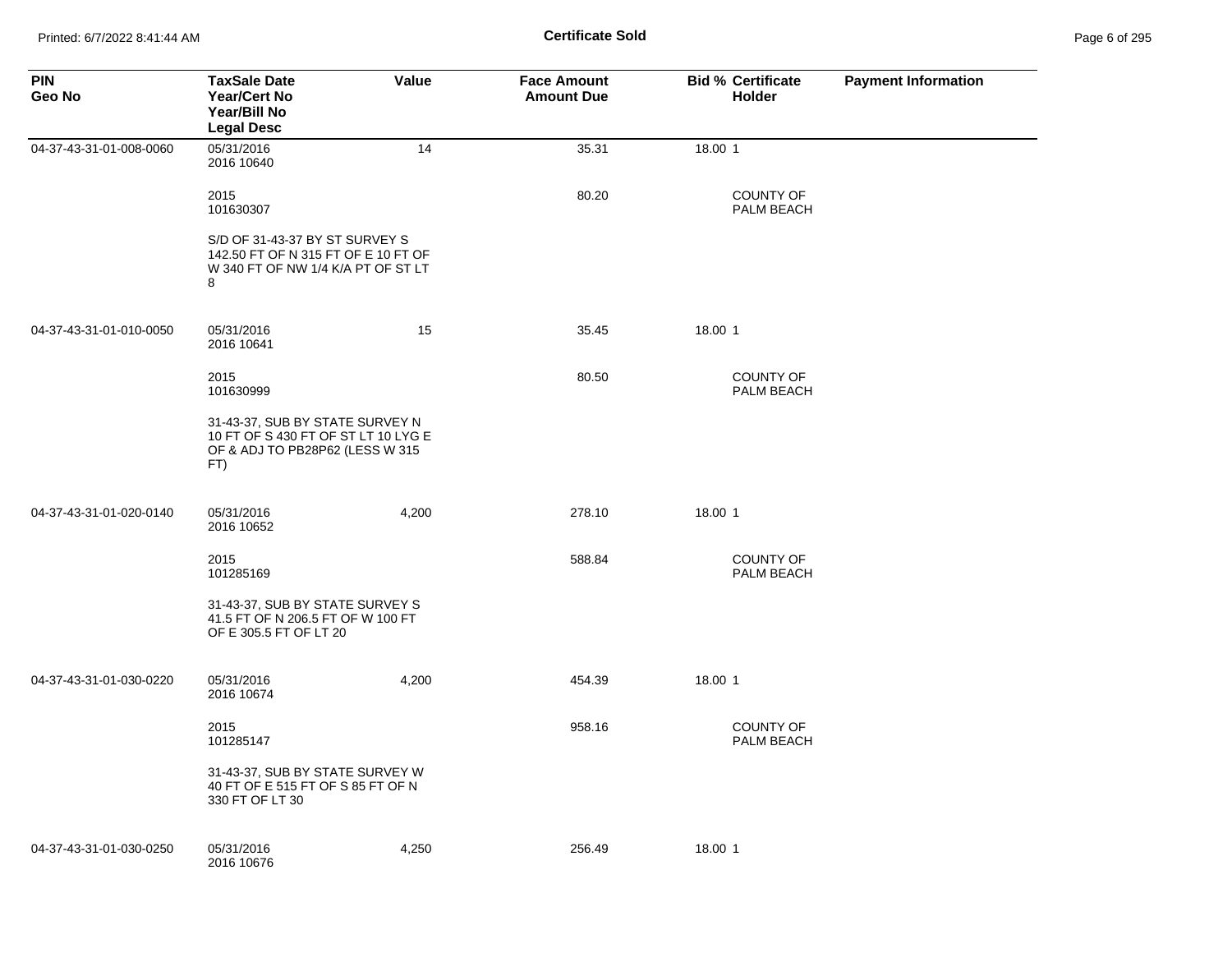Printed: 6/7/2022 8:41:44 AM **Page 7 of 2018** Page 7 of 2018 **Certificate Sold** 

| Page 7 of 295 |  |  |  |
|---------------|--|--|--|
|---------------|--|--|--|

| <b>PIN</b><br>Geo No    | <b>TaxSale Date</b><br>Year/Cert No<br>Year/Bill No<br><b>Legal Desc</b>                | Value | <b>Face Amount</b><br><b>Amount Due</b> | <b>Bid % Certificate</b><br>Holder | <b>Payment Information</b> |
|-------------------------|-----------------------------------------------------------------------------------------|-------|-----------------------------------------|------------------------------------|----------------------------|
|                         | 2015<br>101285780                                                                       |       | 543.58                                  | <b>COUNTY OF</b><br>PALM BEACH     |                            |
|                         | 31-43-37, SUB BY STATE SURVEY W<br>85 FT OF E 110 FT OF S 50 FT OF N<br>380 FT OF LT 30 |       |                                         |                                    |                            |
| 04-37-43-31-01-030-0370 | 05/31/2016<br>2016 10683                                                                | 4,200 | 115.88                                  | 18.00 1                            |                            |
|                         | 2015<br>101285144                                                                       |       | 248.99                                  | COUNTY OF<br>PALM BEACH            |                            |
|                         | 31-43-37, SUB BY STATE SURVEY W<br>45 FT OF E 155 FT OF S 85 FT OF N<br>550 FT OF LT 30 |       |                                         |                                    |                            |
| 04-37-43-31-01-030-0680 | 05/31/2016<br>2016 10696                                                                | 4,200 | 454.39                                  | 18.00 1                            |                            |
|                         | 2015<br>101285286                                                                       |       | 958.16                                  | <b>COUNTY OF</b><br>PALM BEACH     |                            |
|                         | 31-43-37, SUB BY STATE SURVEY W<br>40 FT OF E 315 FT OF S 85 FT OF N<br>990 FT OF LT 30 |       |                                         |                                    |                            |
| 04-37-43-31-01-030-1210 | 05/31/2016<br>2016 10717                                                                | 4,200 | 115.88                                  | 18.00 1                            |                            |
|                         | 2015<br>101285463                                                                       |       | 248.99                                  | <b>COUNTY OF</b><br>PALM BEACH     |                            |
|                         | 31-43-37, SUB BY STATE SURVEY S<br>85 FT OF N 990 FT OF W 40 FT OF E<br>555 FT OF LT 30 |       |                                         |                                    |                            |
| 04-37-43-31-05-001-0180 | 05/31/2016<br>2016 10726                                                                | 3,150 | 257.92                                  | 18.00 1                            |                            |
|                         | 2015<br>101285012                                                                       |       | 546.57                                  | COUNTY OF<br>PALM BEACH            |                            |
|                         | BAILEY ADD NO 4, PL 1<br>/LESS S 5 FT SR R/W/ BLK 1                                     | LT 18 |                                         |                                    |                            |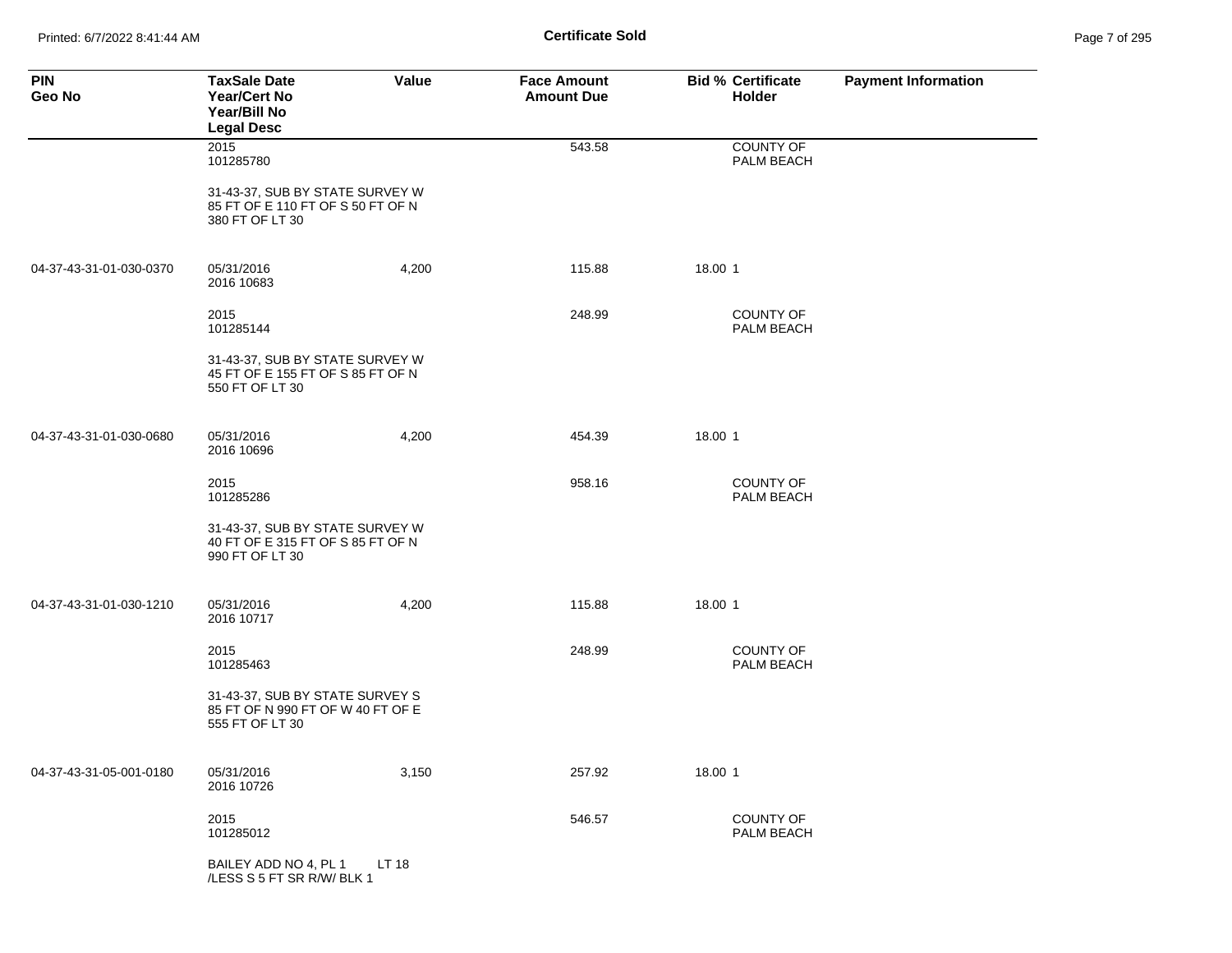Printed: 6/7/2022 8:41:44 AM **Certificate Sold** Page 8 of 295

| <b>PIN</b><br>Geo No    | <b>TaxSale Date</b><br><b>Year/Cert No</b><br>Year/Bill No<br><b>Legal Desc</b> | Value    | <b>Face Amount</b><br><b>Amount Due</b> | <b>Bid % Certificate</b><br>Holder | <b>Payment Information</b> |
|-------------------------|---------------------------------------------------------------------------------|----------|-----------------------------------------|------------------------------------|----------------------------|
| 04-37-43-31-05-002-0060 | 05/31/2016<br>2016 10728                                                        | 3,150    | 355.25                                  | 18.00 1                            |                            |
|                         | 2015<br>101285667                                                               |          | 750.47                                  | COUNTY OF<br>PALM BEACH            |                            |
|                         | BAILEY ADD NO 4, PL 1 LT 6 BLK 2                                                |          |                                         |                                    |                            |
| 04-37-43-31-06-003-0070 | 05/31/2016<br>2016 10736                                                        | 4,200    | 196.99                                  | 18.00 1                            |                            |
|                         | 2015<br>101285301                                                               |          | 418.91                                  | <b>COUNTY OF</b><br>PALM BEACH     |                            |
|                         | BAILEY ADD NO 4, PL 2<br>3                                                      | LT 7 BLK |                                         |                                    |                            |
| 04-37-43-31-15-006-0040 | 05/31/2016<br>2016 10803                                                        | 3,240    | 114.40                                  | 18.00 1                            |                            |
|                         | 2015<br>101285834                                                               |          | 245.88                                  | COUNTY OF<br>PALM BEACH            |                            |
|                         | <b>GLADE SUB</b><br>LT 4 BLK 6                                                  |          |                                         |                                    |                            |
| 04-37-43-31-22-001-0500 | 05/31/2016<br>2016 10841                                                        | 5,250    | 136.10                                  | 18.00 1                            |                            |
|                         | 2015<br>101286242                                                               |          | 291.38                                  | COUNTY OF<br>PALM BEACH            |                            |
|                         | RADERS ADD TO BELLE GLADE LT<br><b>50 BLK A</b>                                 |          |                                         |                                    |                            |
| 04-37-43-31-23-001-0110 | 05/31/2016<br>2016 10851                                                        | 2,333    | 92.17                                   | 18.00 1                            |                            |
|                         | 2015<br>101286376                                                               |          | 199.35                                  | COUNTY OF<br>PALM BEACH            |                            |
|                         | <b>RADER &amp; MULTACH PROPERTIES</b><br>LT 11 BLK A                            |          |                                         |                                    |                            |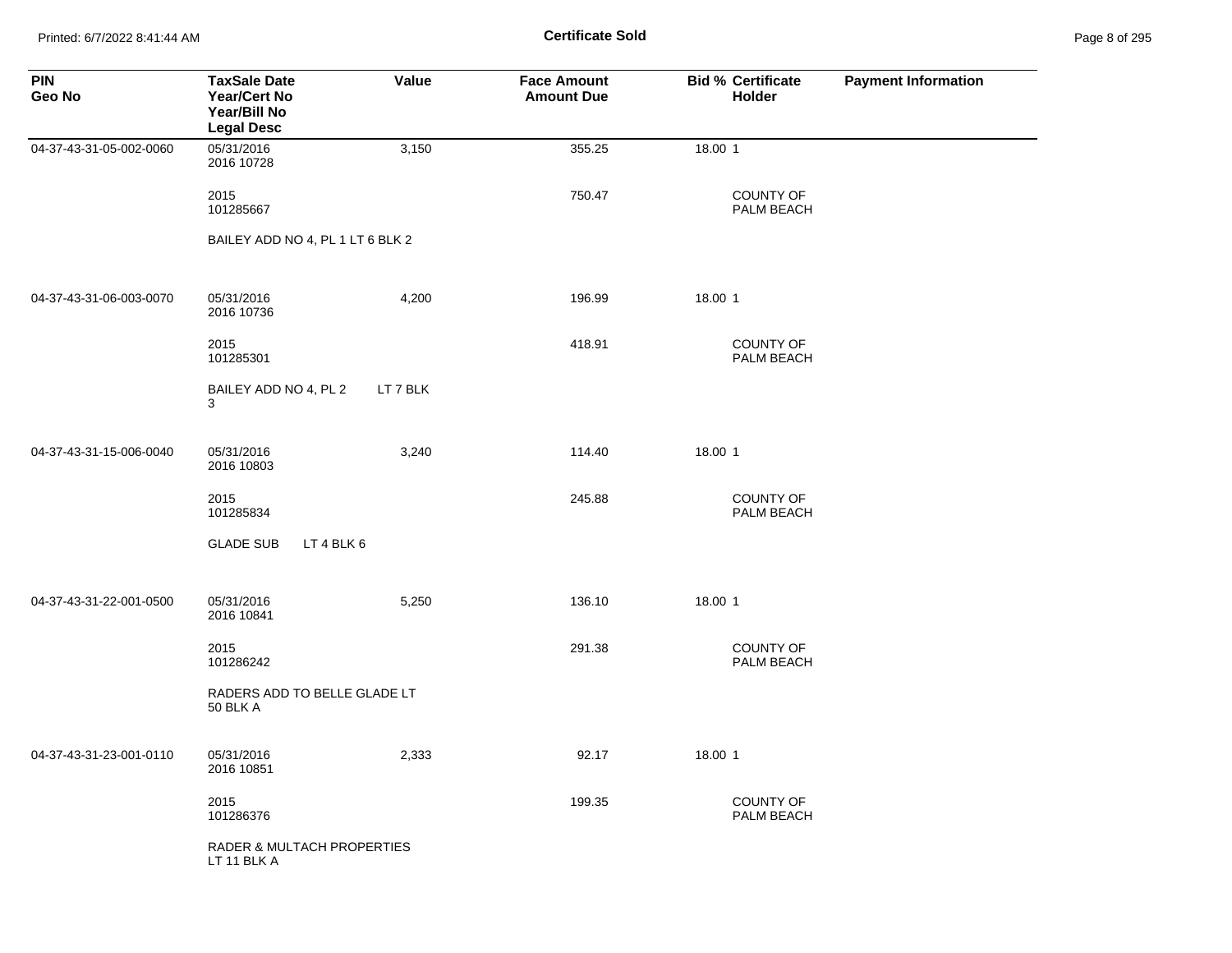Printed: 6/7/2022 8:41:44 AM **Page 9 of 2018** Page 9 of 2014 **Certificate Sold** Page 9 of 205 of 205 of 205 of 205 of 205 of 205 of 205 of 205 of 205 of 205 of 205 of 205 of 205 of 205 of 205 of 205 of 205 of 205 of 205 of

| Page 9 of 295 |  |  |
|---------------|--|--|
|               |  |  |

| <b>PIN</b><br>Geo No    | <b>TaxSale Date</b><br><b>Year/Cert No</b><br>Year/Bill No<br><b>Legal Desc</b>                 | Value     | <b>Face Amount</b><br><b>Amount Due</b> | <b>Bid % Certificate</b><br><b>Holder</b> | <b>Payment Information</b> |
|-------------------------|-------------------------------------------------------------------------------------------------|-----------|-----------------------------------------|-------------------------------------------|----------------------------|
| 04-37-43-31-24-000-0042 | 05/31/2016<br>2016 10856                                                                        | 300       | 205.40                                  | 18.00 1                                   |                            |
|                         | 2015<br>101286930                                                                               |           | 436.55                                  | <b>COUNTY OF</b><br>PALM BEACH            |                            |
|                         | ROYAL PALM SUB E 2 FT OF LTS 4 &<br>14                                                          |           |                                         |                                           |                            |
| 04-37-43-32-00-000-7440 | 05/31/2016<br>2016 10901                                                                        | 2,100     | 86.83                                   | 18.00 1                                   |                            |
|                         | 2015<br>101286858                                                                               |           | 188.16                                  | <b>COUNTY OF</b><br>PALM BEACH            |                            |
|                         | 32-43-37, E 135 FT OF W 660 FTN OF<br>AVENUE B & S OF SR 25                                     |           |                                         |                                           |                            |
| 04-37-43-32-00-000-8410 | 05/31/2016<br>2016 10916                                                                        | 2,590     | 261.16                                  | 18.00 1                                   |                            |
|                         | 2015<br>101623681                                                                               |           | 553.37                                  | <b>COUNTY OF</b><br>PALM BEACH            |                            |
|                         | 32-43-37, SLY 52.39 FT OF ELY 24.12<br>FT OF W 1/8 OF W 1/2 LYG NLY OF &<br>ADJ TO E CANAL ST N |           |                                         |                                           |                            |
| 04-37-43-42-05-003-0190 | 05/31/2016<br>2016 11079                                                                        | 4,200     | 213.21                                  | 18.00 1                                   |                            |
|                         | 2015<br>101287020                                                                               |           | 452.90                                  | <b>COUNTY OF</b><br>PALM BEACH            |                            |
|                         | <b>RADERS SUB</b><br>1/2 OF LT 20 BLK 3                                                         | LT 19 & N |                                         |                                           |                            |
| 04-37-43-42-05-004-0400 | 05/31/2016<br>2016 11093                                                                        | 4,158     | 103.94                                  | 18.00 1                                   |                            |
|                         | 2015<br>101287747                                                                               |           | 223.99                                  | <b>COUNTY OF</b><br>PALM BEACH            |                            |
|                         | <b>RADERS SUB</b><br>LT 40 BLK 4                                                                |           |                                         |                                           |                            |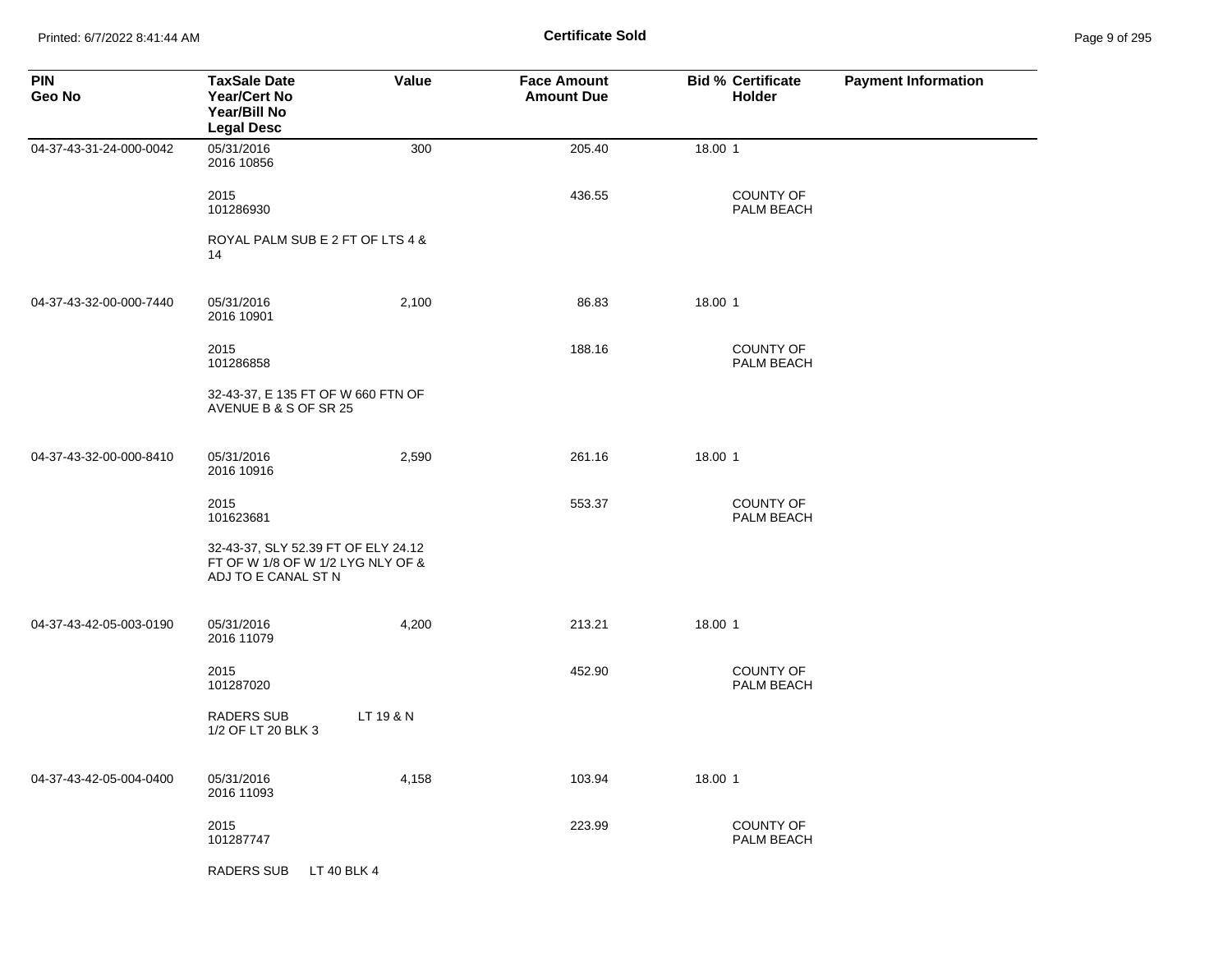Printed: 6/7/2022 8:41:44 AM **Certificate Sold** Page 10 of 295

| <b>PIN</b><br>Geo No    | <b>TaxSale Date</b><br><b>Year/Cert No</b><br>Year/Bill No<br><b>Legal Desc</b> | Value       | <b>Face Amount</b><br><b>Amount Due</b> | <b>Bid % Certificate</b><br>Holder | <b>Payment Information</b> |
|-------------------------|---------------------------------------------------------------------------------|-------------|-----------------------------------------|------------------------------------|----------------------------|
| 04-37-43-42-05-004-0481 | 05/31/2016<br>2016 11095                                                        | 3,150       | 257.92                                  | 18.00 1                            |                            |
|                         | 2015<br>101287305                                                               |             | 546.57                                  | <b>COUNTY OF</b><br>PALM BEACH     |                            |
|                         | <b>RADERS SUB</b><br>48 & LT 49 BLK 4                                           | N 1/2 OF LT |                                         |                                    |                            |
| 04-37-43-42-06-005-0170 | 05/31/2016<br>2016 11099                                                        | 4,200       | 278.10                                  | 18.00 1                            |                            |
|                         | 2015<br>101287456                                                               |             | 588.84                                  | COUNTY OF<br>PALM BEACH            |                            |
|                         | RADERS SUB ADD LT 17 BLK 5                                                      |             |                                         |                                    |                            |
| 04-37-43-42-06-005-0180 | 05/31/2016<br>2016 11100                                                        | 4,200       | 115.88                                  | 18.00 1                            |                            |
|                         | 2015<br>101287709                                                               |             | 248.99                                  | COUNTY OF<br>PALM BEACH            |                            |
|                         | RADERS SUB ADD LT 18 BLK 5                                                      |             |                                         |                                    |                            |
| 04-37-43-42-08-001-0260 | 05/31/2016<br>2016 11144                                                        | 4,200       | 115.88                                  | 18.00 1                            |                            |
|                         | 2015<br>101287128                                                               |             | 248.99                                  | <b>COUNTY OF</b><br>PALM BEACH     |                            |
|                         | RUTLEDGE ADD LT 26 BLK 1                                                        |             |                                         |                                    |                            |
| 04-37-43-42-08-001-0320 | 05/31/2016<br>2016 11145                                                        | 4,200       | 278.10                                  | 18.00 1                            |                            |
|                         | 2015<br>101287019                                                               |             | 588.84                                  | COUNTY OF<br>PALM BEACH            |                            |
|                         | RUTLEDGE ADD<br>$\mathbf{1}$                                                    | LT 32 BLK   |                                         |                                    |                            |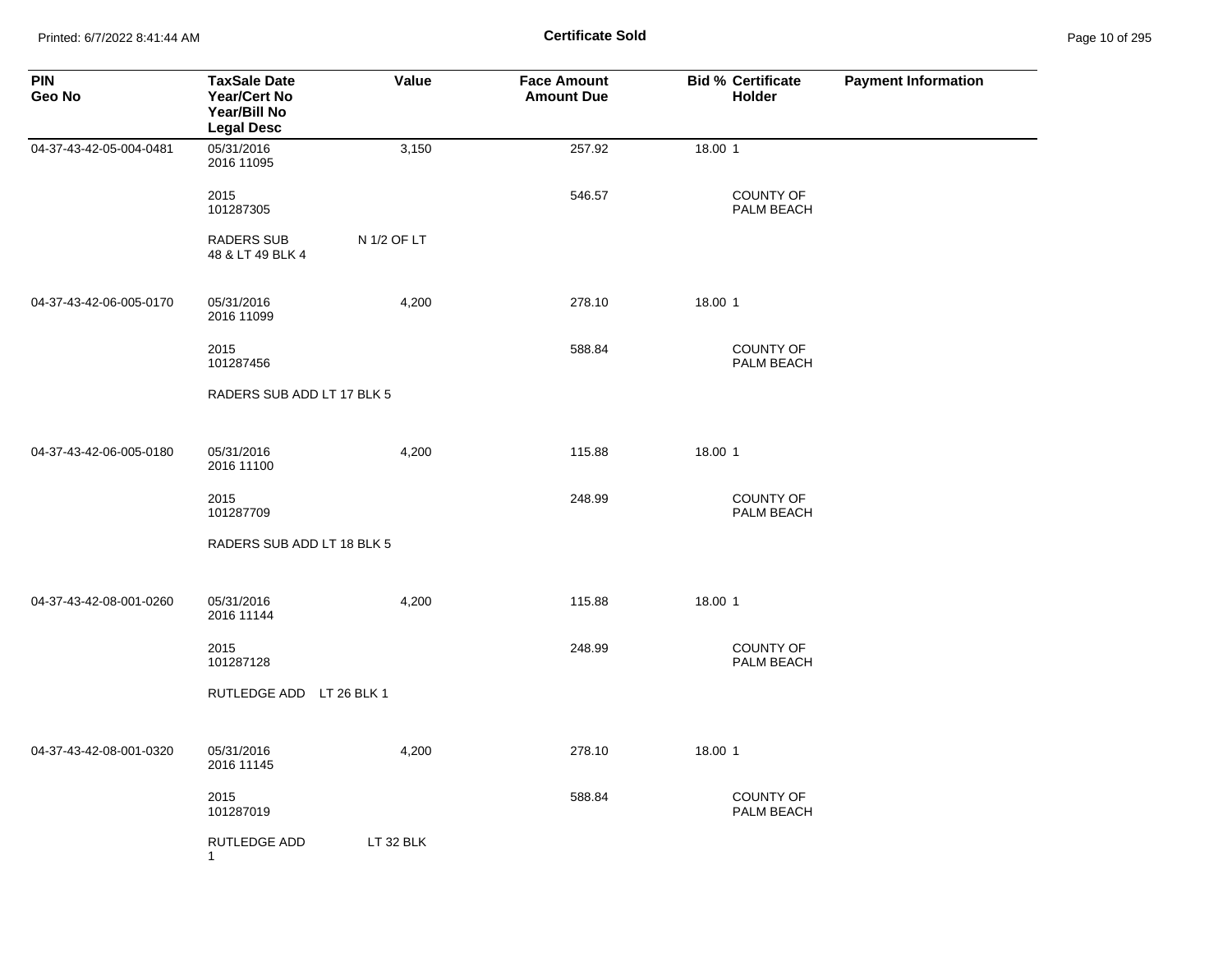Printed: 6/7/2022 8:41:44 AM **Page 11 of 2018** Page 11 of 2018 **Certificate Sold** 

| Page 11 of 295 |  |  |  |
|----------------|--|--|--|
|----------------|--|--|--|

| <b>PIN</b><br>Geo No    | <b>TaxSale Date</b><br>Year/Cert No<br>Year/Bill No<br><b>Legal Desc</b> | Value       | <b>Face Amount</b><br><b>Amount Due</b> | <b>Bid % Certificate</b><br><b>Holder</b> | <b>Payment Information</b> |
|-------------------------|--------------------------------------------------------------------------|-------------|-----------------------------------------|-------------------------------------------|----------------------------|
| 04-37-43-42-08-002-0130 | 05/31/2016<br>2016 11153                                                 | 4,200       | 454.39                                  | 18.00 1                                   |                            |
|                         | 2015<br>101287081                                                        |             | 958.16                                  | <b>COUNTY OF</b><br>PALM BEACH            |                            |
|                         | RUTLEDGE ADD LT 13 BLK 2                                                 |             |                                         |                                           |                            |
| 04-37-43-42-09-002-0170 | 05/31/2016<br>2016 11163                                                 | 4,200       | 278.10                                  | 18.00 1                                   |                            |
|                         | 2015<br>101287650                                                        |             | 588.84                                  | COUNTY OF<br>PALM BEACH                   |                            |
|                         | TEDDERS ADD                                                              | LT 17 BLK 2 |                                         |                                           |                            |
| 04-37-43-42-09-002-0180 | 05/31/2016<br>2016 11164                                                 | 4,200       | 278.10                                  | 18.00 1                                   |                            |
|                         | 2015<br>101287483                                                        |             | 588.84                                  | COUNTY OF<br>PALM BEACH                   |                            |
|                         | TEDDERS ADD<br>2                                                         | LT 18 BLK   |                                         |                                           |                            |
| 04-37-43-42-09-003-0060 | 05/31/2016<br>2016 11165                                                 | 4,200       | 454.39                                  | 18.00 1                                   |                            |
|                         | 2015<br>101287874                                                        |             | 958.16                                  | <b>COUNTY OF</b><br>PALM BEACH            |                            |
|                         | TEDDERS ADD                                                              | LOT 6 BLK 3 |                                         |                                           |                            |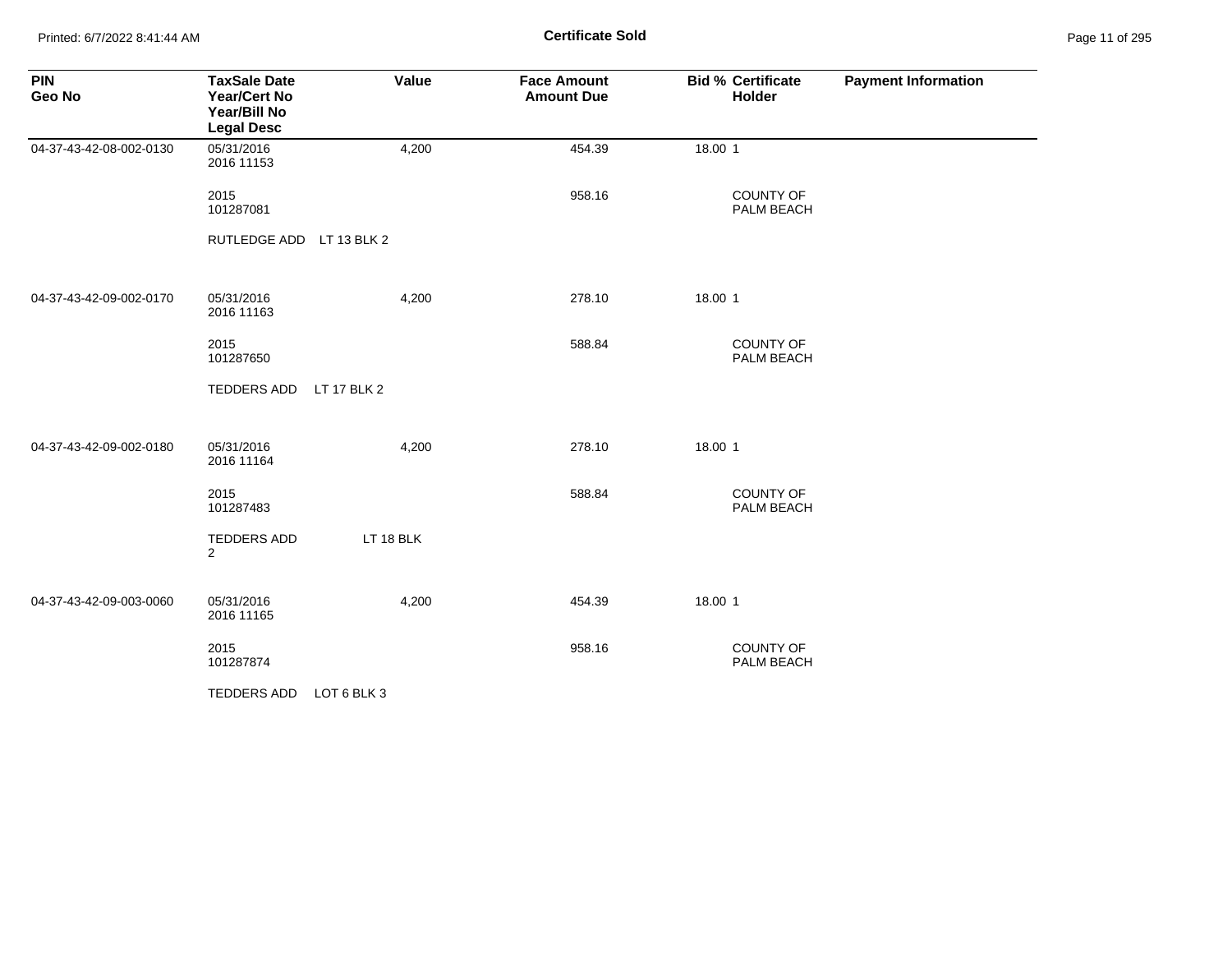| <b>PIN</b><br>Geo No    | <b>TaxSale Date</b><br>Year/Cert No<br>Year/Bill No<br><b>Legal Desc</b>                                                                               | Value | <b>Face Amount</b><br><b>Amount Due</b> | <b>Bid % Certificate</b><br>Holder | <b>Payment Information</b> |
|-------------------------|--------------------------------------------------------------------------------------------------------------------------------------------------------|-------|-----------------------------------------|------------------------------------|----------------------------|
| 04-37-44-06-00-000-1060 | 05/31/2016<br>2016 11243                                                                                                                               | 4,149 | 282.53                                  | 18.00 1                            |                            |
|                         | 2015<br>101288464                                                                                                                                      |       | 598.12                                  | <b>COUNTY OF</b><br>PALM BEACH     |                            |
|                         | 06-44-37, N 44.30 FT OF SLY 125.25<br>FT & NLY 124 FT OF SLY 494.59 FT<br>OF WLY 34.22 FT OF ELY 1823.76 FT<br>OF NE 1/4 LYG N, S & ADJ TO<br>PB105P33 |       |                                         |                                    |                            |
| 04-37-44-06-04-014-0200 | 05/31/2016<br>2016 11329                                                                                                                               | 5,000 | 116.59                                  | 18.00 1                            |                            |
|                         | 2015<br>101288490                                                                                                                                      |       | 268.41                                  | <b>COUNTY OF</b><br>PALM BEACH     |                            |
|                         | ABIDJAN ESTATES LT 20 BLK 14                                                                                                                           |       |                                         |                                    |                            |
| 06-42-47-04-25-000-0900 | 05/31/2016<br>2016 11456                                                                                                                               | 3     | 56.72                                   | 18.00 1                            |                            |
|                         | 2015<br>101292298                                                                                                                                      |       | 125.08                                  | COUNTY OF<br>PALM BEACH            |                            |
|                         | BRIARCLIFF AT WOODFIELD<br>COUNTRY CLUB PL 2 LOT 90A                                                                                                   |       |                                         |                                    |                            |
| 06-42-47-14-00-000-5150 | 05/31/2016<br>2016 11509                                                                                                                               | 56    | 57.82                                   | 18.00 1                            |                            |
|                         | 2015<br>101294851                                                                                                                                      |       | 127.39                                  | <b>COUNTY OF</b><br>PALM BEACH     |                            |
|                         | 14-47-42, E 17 FT OF W 205 FT OF N<br>481.66 FT OF S 496.66 FT OF SE 1/4<br>LYG E OF & ADJ TO BUTTS RD                                                 |       |                                         |                                    |                            |
| 06-42-47-23-04-013-0040 | 05/31/2016<br>2016 11561                                                                                                                               | 41    | 57.53                                   | 18.00 1                            |                            |
|                         | 2015<br>101297030                                                                                                                                      |       | 126.76                                  | COUNTY OF<br>PALM BEACH            |                            |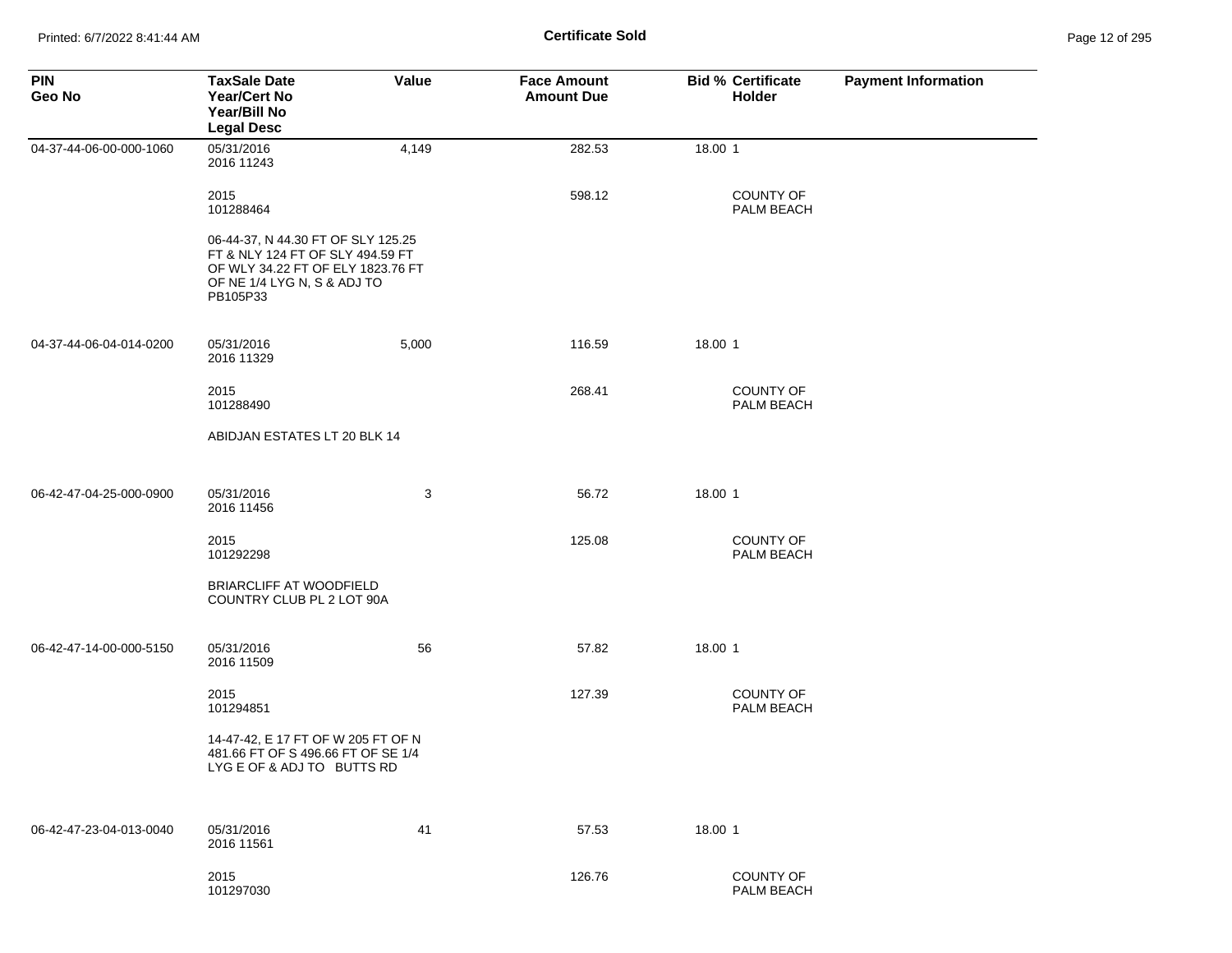Printed: 6/7/2022 8:41:44 AM **Certificate Sold** Page 13 of 295

| <b>PIN</b><br>Geo No    | <b>TaxSale Date</b><br><b>Year/Cert No</b><br>Year/Bill No<br><b>Legal Desc</b>                                                                    | Value | <b>Face Amount</b><br><b>Amount Due</b> |         | <b>Bid % Certificate</b><br><b>Holder</b> | <b>Payment Information</b> |
|-------------------------|----------------------------------------------------------------------------------------------------------------------------------------------------|-------|-----------------------------------------|---------|-------------------------------------------|----------------------------|
|                         | PARADISE PALMS UNIT 4<br>OF PAR A & 30 FT CNL R/W LYG N OF<br>& ADJ THERETO AS IN OR2483P755                                                       | TH PT |                                         |         |                                           |                            |
| 06-42-47-23-04-013-0050 | 05/31/2016<br>2016 11562                                                                                                                           | 300   | 61.76                                   | 18.00 1 |                                           |                            |
|                         | 2015<br>101297975                                                                                                                                  |       | 135.64                                  |         | <b>COUNTY OF</b><br>PALM BEACH            |                            |
|                         | PARADISE PALMS UNIT 4<br>OF PARCEL A LYG BET N & S LI OF<br>LT 16 BLK 2 EXTENDED ELY                                                               | TH PT |                                         |         |                                           |                            |
| 06-42-47-25-00-000-1050 | 05/31/2016<br>2016 11661                                                                                                                           | 500   | 0.00                                    | 18.00 1 |                                           |                            |
|                         | 2015<br>101299785                                                                                                                                  |       | 0.00                                    |         | <b>COUNTY OF</b><br>PALM BEACH            |                            |
|                         | 25-47-42, TRGLE PARCEL IN NE 1/4<br>ADJ TO SWLY BDRY OF LT 10 BLK 17<br>BOCA RATON SQUARE UNIT 3 AS IN<br>OR 2150P884                              |       |                                         |         |                                           |                            |
| 06-42-47-36-01-034-0201 | 05/31/2016<br>2016 11735                                                                                                                           | 575   | 15.86                                   | 18.00 1 |                                           |                            |
|                         | 2015<br>101302055                                                                                                                                  |       | 39.45                                   |         | <b>COUNTY OF</b><br>PALM BEACH            |                            |
|                         | PALM BEACH FARMS CO PL 10 OF<br>NORTH DEERFIELD E 15 FT OF LT 20<br>(LESS I-95 RD R/W) & TH PT OF<br>ABNDED ALLEY LYG N OF & ADJ<br>THERETO BLK 34 |       |                                         |         |                                           |                            |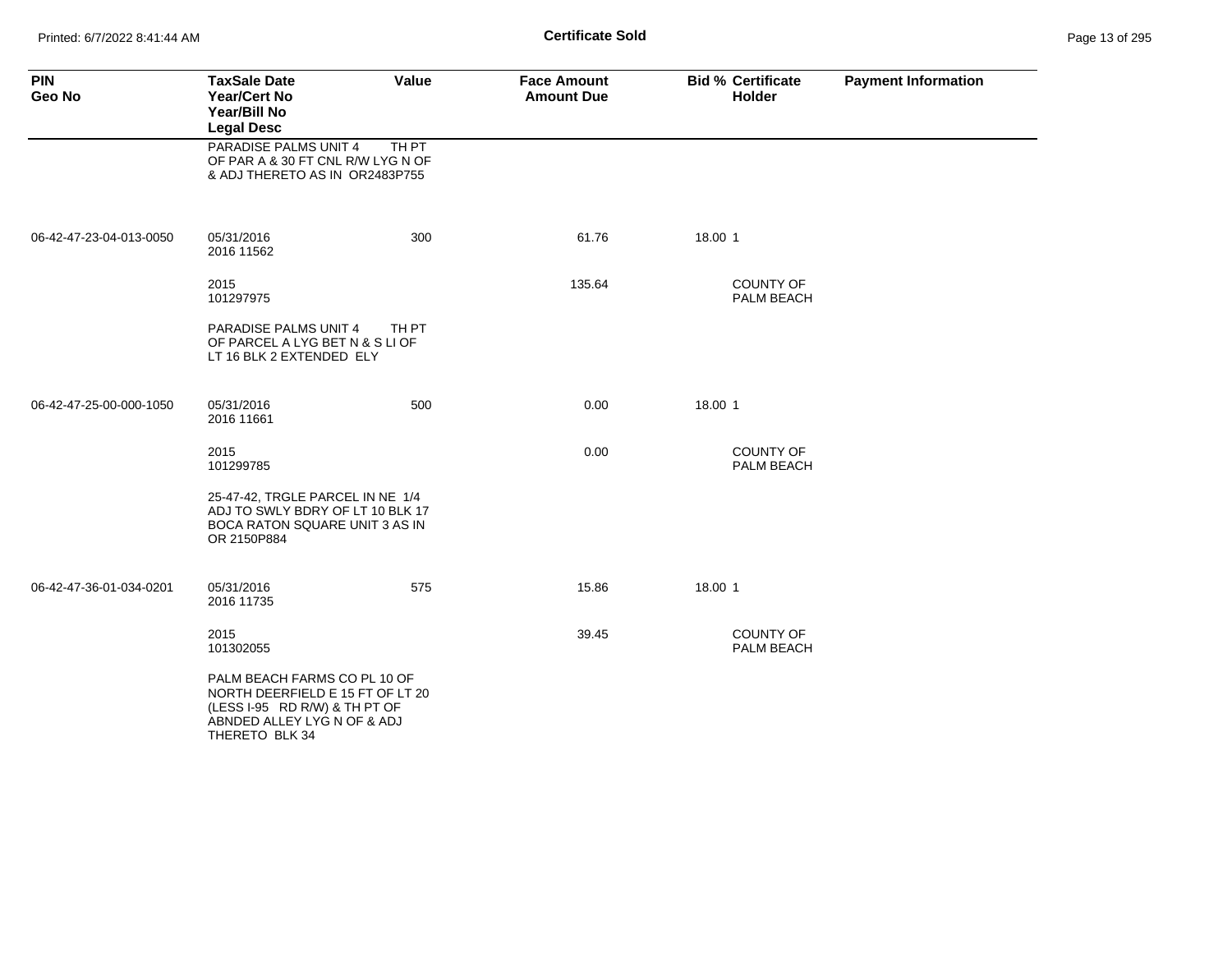| <b>PIN</b><br>Geo No    | <b>TaxSale Date</b><br><b>Year/Cert No</b><br>Year/Bill No<br><b>Legal Desc</b>                                          | <b>Value</b> | <b>Face Amount</b><br><b>Amount Due</b> | <b>Bid % Certificate</b><br>Holder | <b>Payment Information</b> |
|-------------------------|--------------------------------------------------------------------------------------------------------------------------|--------------|-----------------------------------------|------------------------------------|----------------------------|
| 00-42-44-22-19-003-0000 | 05/31/2016<br>2016 119                                                                                                   | 300          | 72.34                                   | 18.00 1                            |                            |
|                         | 2014<br>101136232                                                                                                        |              | 157.78                                  | <b>COUNTY OF</b><br>PALM BEACH     |                            |
|                         | POINCIANA PLACE PH 2-C<br>IRREG PAR LYG SELY OF & ADJ TO<br>GRAMERCY CONDO & NLY OF & ADJ<br>TO PB35P54 AS IN OR5471P247 |              |                                         |                                    |                            |
| 06-43-47-07-02-026-0112 | 05/31/2016<br>2016 11960                                                                                                 | 692          | 16.13                                   | 18.00 1                            |                            |
|                         | 2015<br>101308441                                                                                                        |              | 40.02                                   | <b>COUNTY OF</b><br>PALM BEACH     |                            |
|                         | <b>BOCA RATON HILLS SEC 3</b><br>PT OF LT 11 IN OR2607 P1449 BLK 26                                                      | ELY          |                                         |                                    |                            |
| 06-43-47-07-02-026-0113 | 05/31/2016<br>2016 11961                                                                                                 | 692          | 16.13                                   | 18.00 1                            |                            |
|                         | 2015<br>101308251                                                                                                        |              | 40.02                                   | <b>COUNTY OF</b><br>PALM BEACH     |                            |
|                         | BOCA RATON HILLS SEC 3<br>PT OF LT 11 IN OR2607 P1448 BLK 26                                                             | ELY          |                                         |                                    |                            |
| 06-43-47-19-38-012-0000 | 05/31/2016<br>2016 12302                                                                                                 |              | 17.70                                   | 18.00 1                            |                            |
|                         | 2015<br>101317579                                                                                                        |              | 43.32                                   | COUNTY OF<br>PALM BEACH            |                            |
|                         | LIBRARY COMMONS TRS L & L1<br>THRU L9 K/A OPEN SPACE & REC                                                               |              |                                         |                                    |                            |
| 00-42-45-23-17-004-0010 | 05/31/2016<br>2016 128                                                                                                   | 10           | 65.32                                   | 18.00 1                            |                            |
|                         | 2014<br>101637972                                                                                                        |              | 143.09                                  | COUNTY OF<br>PALM BEACH            |                            |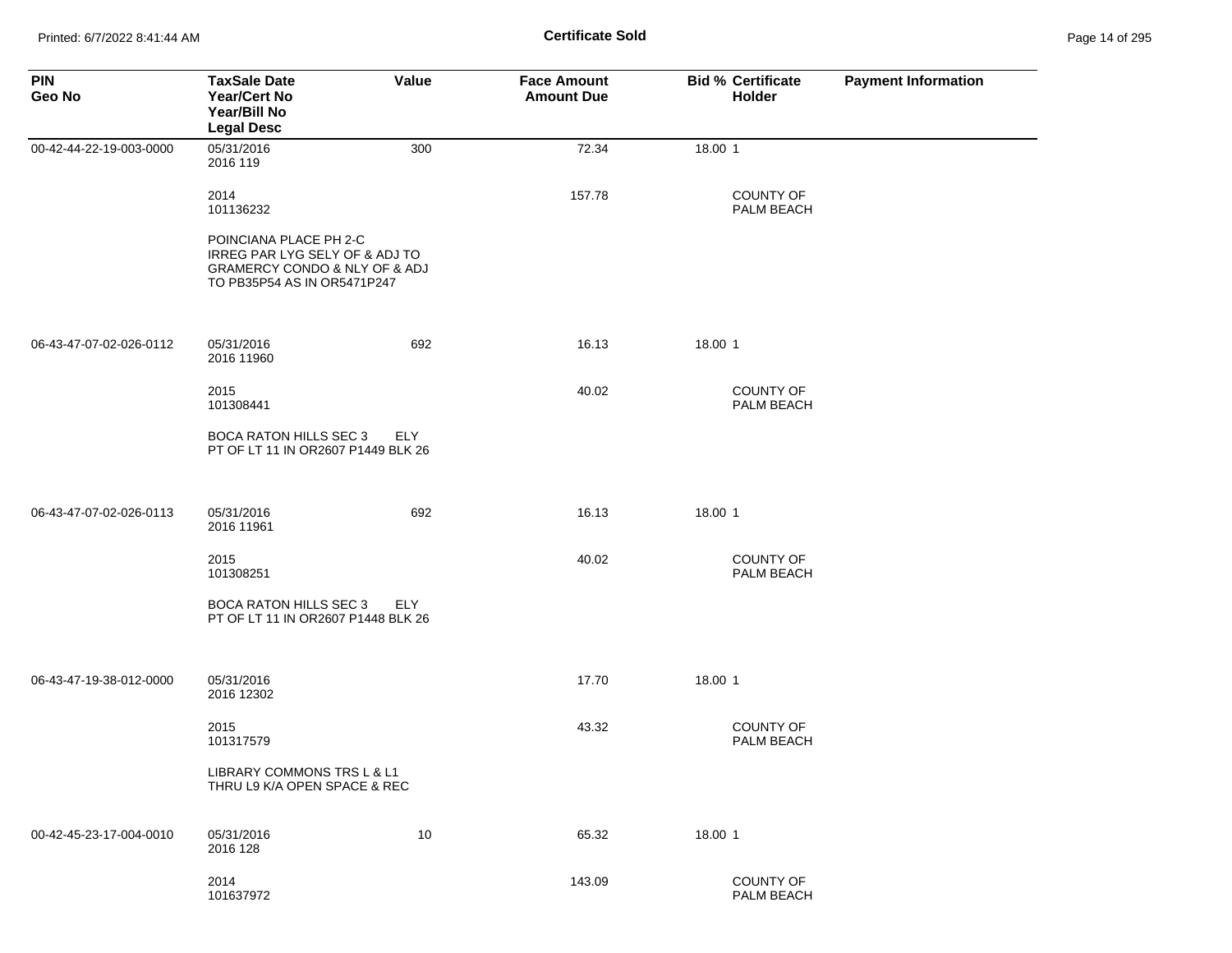Printed: 6/7/2022 8:41:44 AM **Page 15 of 2008** Page 15 of 2014 **Certificate Sold** 

| Page 15 of 295 |  |  |  |
|----------------|--|--|--|
|----------------|--|--|--|

| <b>PIN</b><br>Geo No    | <b>TaxSale Date</b><br><b>Year/Cert No</b><br>Year/Bill No<br><b>Legal Desc</b>                                                                            | Value        | <b>Face Amount</b><br><b>Amount Due</b> | <b>Bid % Certificate</b><br><b>Holder</b> | <b>Payment Information</b> |
|-------------------------|------------------------------------------------------------------------------------------------------------------------------------------------------------|--------------|-----------------------------------------|-------------------------------------------|----------------------------|
|                         | RAINBOW LAKES TR A-ONE N 15 FT<br>OF W 70 FT OF E 1138.98 FT OF PL                                                                                         |              |                                         |                                           |                            |
| 08-43-45-17-00-004-0080 | 05/31/2016<br>2016 13125                                                                                                                                   | 14           | 57.00                                   | 18.00 1                                   |                            |
|                         | 2015<br>101623394                                                                                                                                          |              | 125.66                                  | <b>COUNTY OF</b><br>PALM BEACH            |                            |
|                         | 17-45-43, S 98.97 FT OF N 445.13 FT<br>OF E 20 FT OF W 798.28 FT OF PT OF<br>SW 1/4 LYG BET QUANTUM BLVD &<br>NW 22ND AVE R/WS & W OF & ADJ<br>TO PB51P182 |              |                                         |                                           |                            |
| 08-43-45-20-01-000-1111 | 05/31/2016<br>2016 13319                                                                                                                                   | 19           | 56.95                                   | 18.00 1                                   |                            |
|                         | 2015<br>101340659                                                                                                                                          |              | 125.56                                  | <b>COUNTY OF</b><br>PALM BEACH            |                            |
|                         | 20-45-43, SUB OF SEC PT OF LT 111<br>LYG S OF & ADJ TO PB25P221 & N<br>OF & ADJ TO CASABLANCA ISLES<br><b>COND</b>                                         |              |                                         |                                           |                            |
| 08-43-45-20-28-000-0010 | 05/31/2016<br>2016 13347                                                                                                                                   | $\mathbf{1}$ | 56.75                                   | 18.00 1                                   |                            |
|                         | 2015<br>101341897                                                                                                                                          |              | 125.14                                  | <b>COUNTY OF</b><br><b>PALM BEACH</b>     |                            |
|                         | CASABLANCA ISLES CONDO PT OF<br>COMMON AREA (LESS NELY 36.81<br>FT OLD BOYNTON RD R/W) A/K/A<br>PROPOSED R/W                                               |              |                                         |                                           |                            |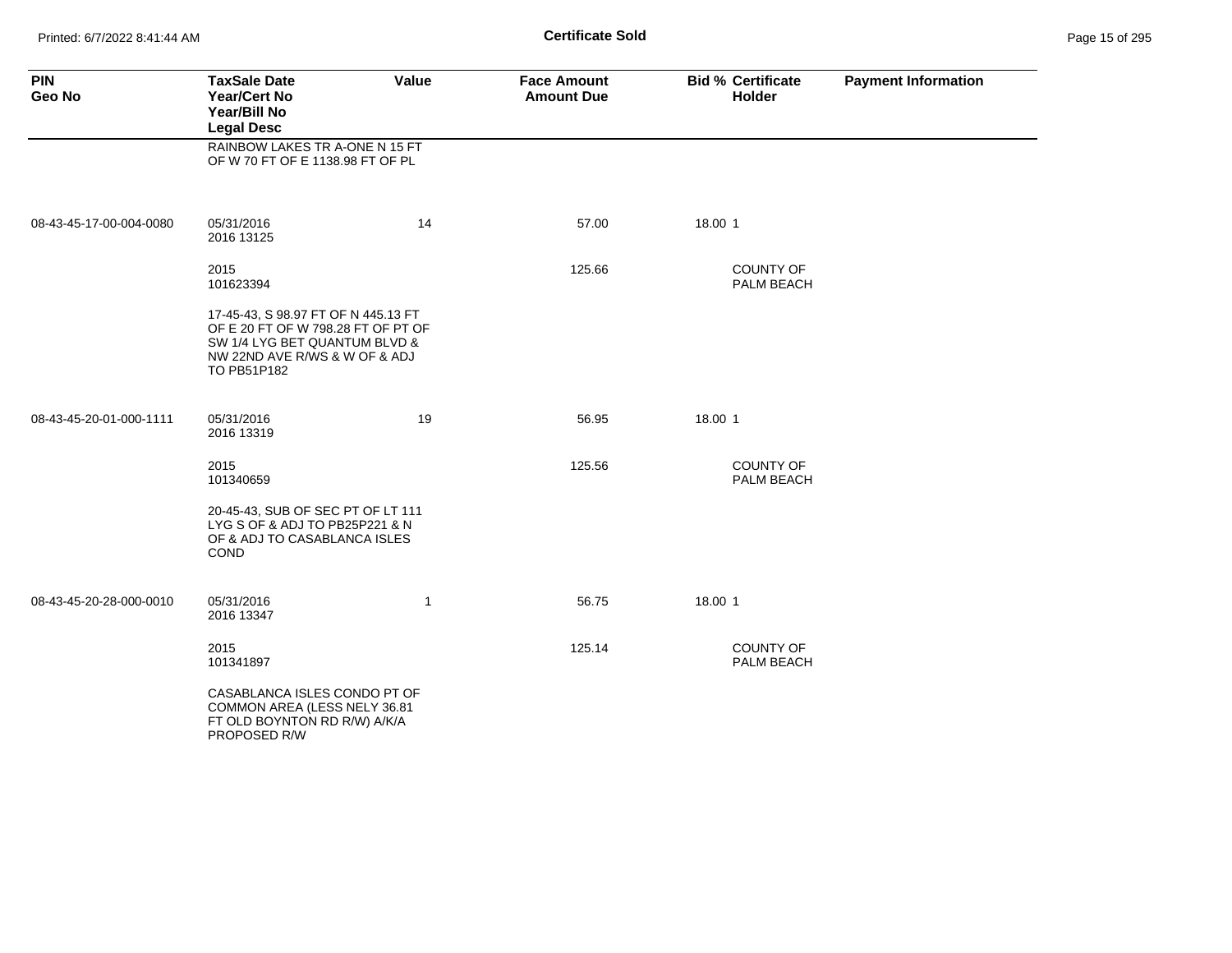| <b>PIN</b><br>Geo No    | <b>TaxSale Date</b><br>Year/Cert No<br>Year/Bill No<br><b>Legal Desc</b>                                                       | Value      | <b>Face Amount</b><br><b>Amount Due</b> | <b>Bid % Certificate</b><br><b>Holder</b> | <b>Payment Information</b> |
|-------------------------|--------------------------------------------------------------------------------------------------------------------------------|------------|-----------------------------------------|-------------------------------------------|----------------------------|
| 08-43-45-21-23-000-0090 | 05/31/2016<br>2016 13529                                                                                                       | 8,858      | 230.08                                  | 18.00 1                                   |                            |
|                         | 2015<br>101344694                                                                                                              |            | 488.25                                  | <b>COUNTY OF</b><br>PALM BEACH            |                            |
|                         | MEEKS & ANDREWS ADD SUB OF<br>BLK 6 PT OF LT 9 LYG E OF & ADJ TO<br>SEACREST BLVD & ABND PT OF 5 FT<br>ALLEY LYG N OF & ADJ TO |            |                                         |                                           |                            |
| 00-42-46-33-11-012-0010 | 05/31/2016<br>2016 138                                                                                                         | 17         | 65.58                                   | 18.00 1                                   |                            |
|                         | 2014<br>101231538                                                                                                              |            | 143.63                                  | <b>COUNTY OF</b><br>PALM BEACH            |                            |
|                         | ST ANDREWS COUNTRY CLUB PL 14<br><b>TRL-1</b>                                                                                  |            |                                         |                                           |                            |
| 08-43-45-32-01-001-0060 | 05/31/2016<br>2016 13972                                                                                                       | 300        | 19.69                                   | 18.00 1                                   |                            |
|                         | 2015<br>101352574                                                                                                              |            | 47.48                                   | <b>COUNTY OF</b><br>PALM BEACH            |                            |
|                         | <b>FOREST HILLS</b><br>I-95 R/W) BLK 1                                                                                         | LT 6 (LESS |                                         |                                           |                            |
| 00-42-47-28-01-021-0100 | 05/31/2016<br>2016 142                                                                                                         | 33         | 95.23                                   | 18.00 1                                   |                            |
|                         | 2014<br>101639959                                                                                                              |            | 205.75                                  | COUNTY OF<br>PALM BEACH                   |                            |
|                         | BOCA DEL MAR NO 6 SLY 127.84 FT<br>OF NLY 643.81 FT OF WLY 96.30 FT<br>OF ELY 552.01 FT OF TR 21                               |            |                                         |                                           |                            |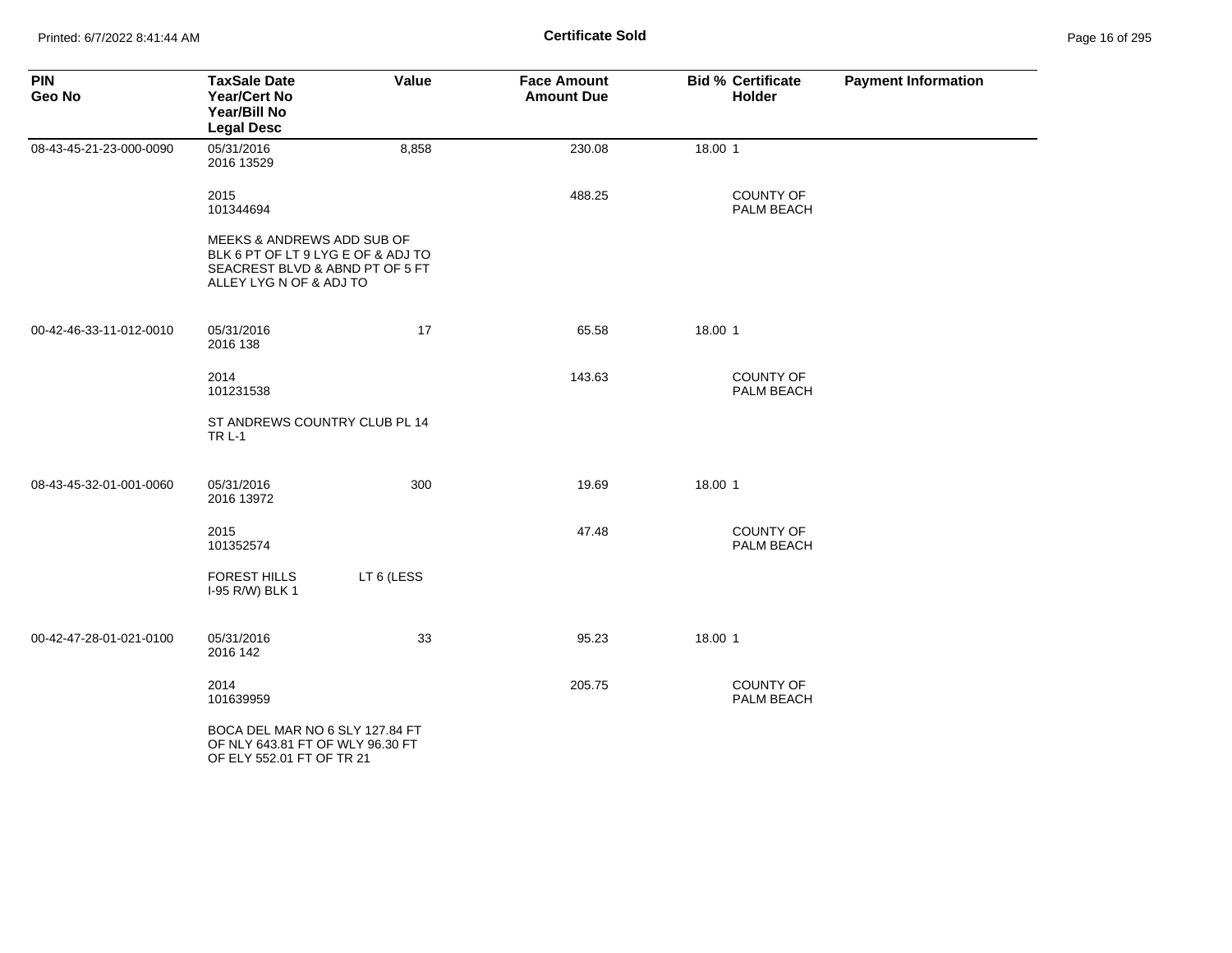| <b>PIN</b><br>Geo No    | <b>TaxSale Date</b><br><b>Year/Cert No</b><br>Year/Bill No<br><b>Legal Desc</b>          | Value | <b>Face Amount</b><br><b>Amount Due</b> | <b>Bid % Certificate</b><br>Holder | <b>Payment Information</b> |
|-------------------------|------------------------------------------------------------------------------------------|-------|-----------------------------------------|------------------------------------|----------------------------|
| 00-42-47-33-11-001-0000 | 05/31/2016<br>2016 144                                                                   | 60    | 66.68                                   | 18.00 1                            |                            |
|                         | 2014<br>101270414                                                                        |       | 145.94                                  | <b>COUNTY OF</b><br>PALM BEACH     |                            |
|                         | SOUTHWINDS AT BOCA POINTE PL<br>1TR A (LESS SOUTHWINDS AT BOCA<br>POINTE COND 2)         |       |                                         |                                    |                            |
| 12-42-46-24-04-004-0000 | 05/31/2016<br>2016 14450                                                                 | 300   | 79.31                                   | 18.00 1                            |                            |
|                         | 2015<br>101365799                                                                        |       | 172.39                                  | COUNTY OF<br>PALM BEACH            |                            |
|                         | TRD<br>LAKEVIEW                                                                          |       |                                         |                                    |                            |
| 12-43-46-08-13-000-0122 | 05/31/2016<br>2016 14652                                                                 | 2,895 | 71.86                                   | 18.00 1                            |                            |
|                         | 2015<br>101370401                                                                        |       | 156.77                                  | COUNTY OF<br>PALM BEACH            |                            |
|                         | LAKE IDA MANOR ADD 2<br>FT OF LTS 12 & 14                                                | S 10  |                                         |                                    |                            |
| 12-43-46-09-12-000-0053 | 05/31/2016<br>2016 14680                                                                 | 240   | 34.43                                   | 18.00 1                            |                            |
|                         | 2015<br>101371699                                                                        |       | 78.38                                   | <b>COUNTY OF</b><br>PALM BEACH     |                            |
|                         | SEE MILLER HARRY SUB N 10 FT OF<br>S 126 FT OF W 62 FT OF E 990 FT OF<br>LT <sub>5</sub> |       |                                         |                                    |                            |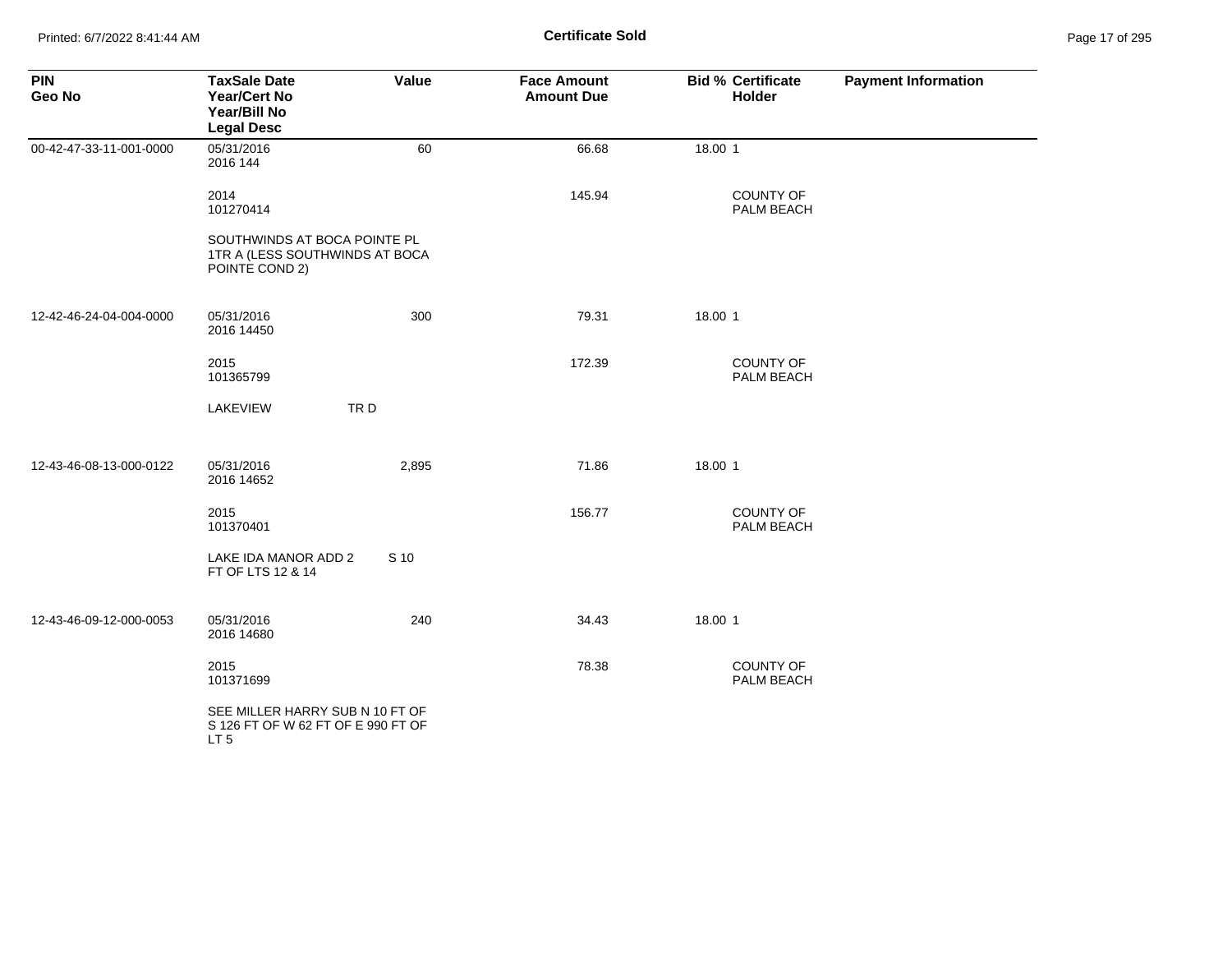Printed: 6/7/2022 8:41:44 AM **Page 18 of 2018** Page 18 of 2018 **Certificate Sold** 

| Page 18 of 295 |  |  |  |
|----------------|--|--|--|
|----------------|--|--|--|

| <b>PIN</b><br>Geo No    | <b>TaxSale Date</b><br><b>Year/Cert No</b><br>Year/Bill No<br><b>Legal Desc</b>                                                                                                                                                                                                                        | Value          | <b>Face Amount</b><br><b>Amount Due</b> | <b>Bid % Certificate</b><br><b>Holder</b> | <b>Payment Information</b> |
|-------------------------|--------------------------------------------------------------------------------------------------------------------------------------------------------------------------------------------------------------------------------------------------------------------------------------------------------|----------------|-----------------------------------------|-------------------------------------------|----------------------------|
| 12-43-46-16-H9-001-0010 | 05/31/2016<br>2016 14928                                                                                                                                                                                                                                                                               | $\overline{2}$ | 24.11                                   | 18.00 1                                   |                            |
|                         | 2015<br>101376686                                                                                                                                                                                                                                                                                      |                | 56.75                                   | <b>COUNTY OF</b><br>PALM BEACH            |                            |
|                         | OCEAN CITY LOFTS CONDOMINIUM<br>$CU-1$                                                                                                                                                                                                                                                                 |                |                                         |                                           |                            |
| 12-43-46-17-03-000-0190 | 05/31/2016<br>2016 14954                                                                                                                                                                                                                                                                               | 2              | 67.11                                   | 18.00 1                                   |                            |
|                         | 2015<br>101376352                                                                                                                                                                                                                                                                                      |                | 146.84                                  | <b>COUNTY OF</b><br>PALM BEACH            |                            |
|                         | <b>PARADISE HEIGHTS</b>                                                                                                                                                                                                                                                                                | LT 19          |                                         |                                           |                            |
| 12-43-46-17-26-002-0100 | 05/31/2016<br>2016 15033                                                                                                                                                                                                                                                                               | 37,000         | 333.17                                  | 18.00 1                                   |                            |
|                         | 2015<br>101377423                                                                                                                                                                                                                                                                                      |                | 0.00                                    | <b>COUNTY OF</b><br>PALM BEACH            |                            |
|                         | WEST SIDE HEIGHTS DELRAY<br>37.5 FT OF LOT 10 BLK B                                                                                                                                                                                                                                                    | N              |                                         |                                           |                            |
| 12-43-46-17-42-006-0260 | 05/31/2016<br>2016 15090                                                                                                                                                                                                                                                                               | 74             | 73.23                                   | 18.00 1                                   |                            |
|                         | 2015<br>101377153                                                                                                                                                                                                                                                                                      |                | 159.67                                  | <b>COUNTY OF</b><br>PALM BEACH            |                            |
|                         | 17-46-43, N 50 FT OF W 23 FT OF E<br>305 FT, S 50 FT OF N 150 FT OF W 20<br>FT OF E 305 FT & S 80 FT OF N 230<br>FT OF W 20 FT OF E 170 FT ALL IN E<br>1/2 OF S 1/2 OF N 1/2 OF LT 6 & S 50<br>FT OF E 15 FT OF W 150 FT & S 50 FT<br>OF E 25 FT OF W 310 FT ALL IN W 1/2<br>OF S 1/2 OF N 1/2 OF LT 6 |                |                                         |                                           |                            |
| 00-43-44-08-18-000-0041 | 05/31/2016<br>2016 151                                                                                                                                                                                                                                                                                 | 300            | 72.34                                   | 18.00 1                                   |                            |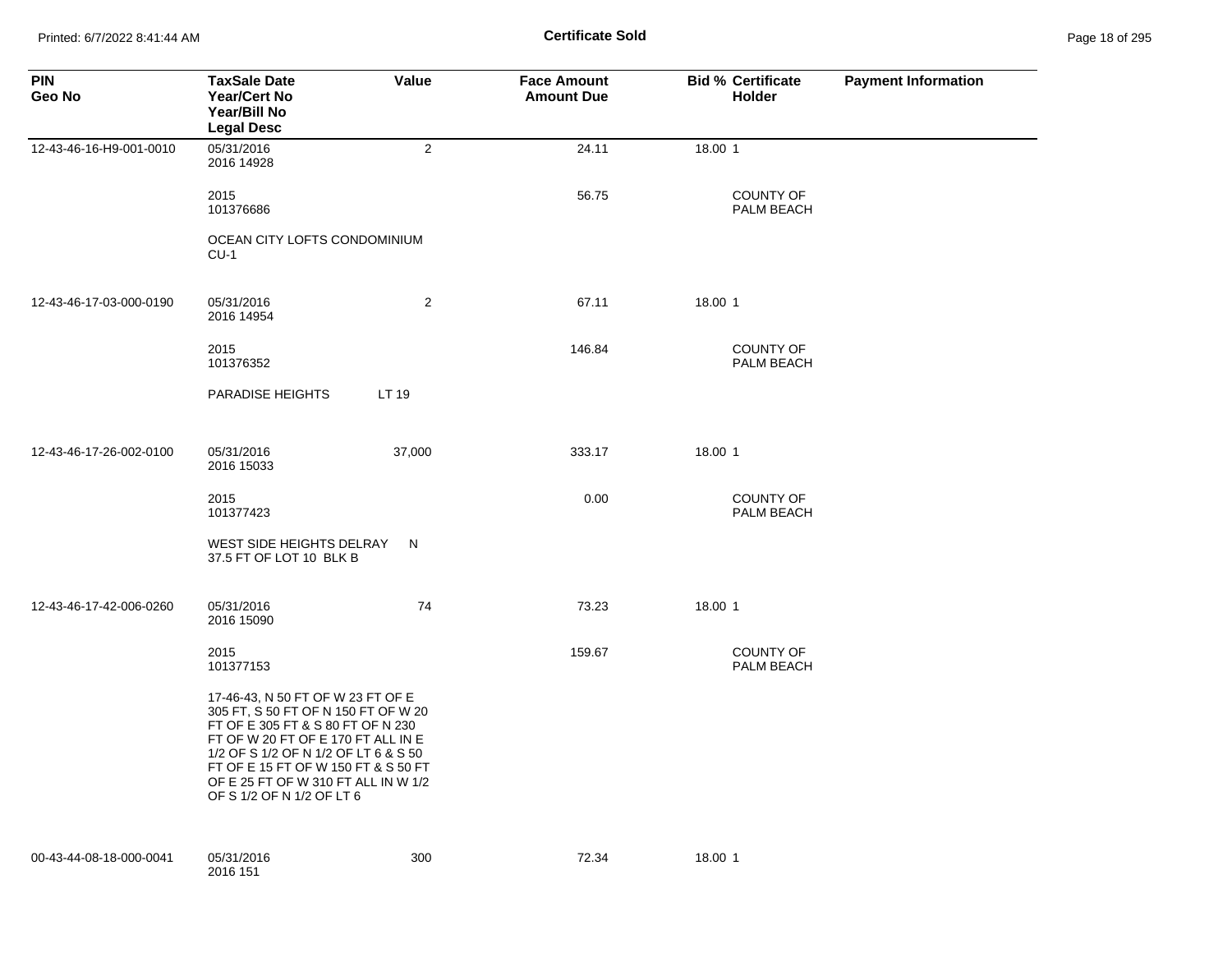Printed: 6/7/2022 8:41:44 AM **Certificate Sold** Page 19 of 295

| <b>PIN</b><br>Geo No    | <b>TaxSale Date</b><br><b>Year/Cert No</b><br>Year/Bill No<br><b>Legal Desc</b>                                                                                                                                                                                                                                                  | Value | <b>Face Amount</b><br><b>Amount Due</b> | <b>Bid % Certificate</b><br><b>Holder</b> | <b>Payment Information</b> |
|-------------------------|----------------------------------------------------------------------------------------------------------------------------------------------------------------------------------------------------------------------------------------------------------------------------------------------------------------------------------|-------|-----------------------------------------|-------------------------------------------|----------------------------|
|                         | 2014<br>101284839                                                                                                                                                                                                                                                                                                                |       | 157.78                                  | <b>COUNTY OF</b><br>PALM BEACH            |                            |
|                         | <b>MEADOW PARK NO 3</b><br>100.13 FT OF WLY 192.5 FT OF N 20<br>FT OF LT 4                                                                                                                                                                                                                                                       | ELY   |                                         |                                           |                            |
| 00-41-43-03-00-000-4180 | 05/31/2016<br>2016 1519                                                                                                                                                                                                                                                                                                          | 429   | 926.22                                  | 18.00 1                                   |                            |
|                         | 2015<br>101053605                                                                                                                                                                                                                                                                                                                |       | 1,946.66                                | <b>COUNTY OF</b><br>PALM BEACH            |                            |
|                         | 3-43-41, S 30 FT OF N 1420 FT OF E<br>207.5 FT OF W 1077.5 FT, N 60 FT S<br>OF & ADJ TO NLY 1400FT, E 60 FT OF<br>W 1345 FT OF SLY 377 FT OF N 1660<br>FT, S 30 FT OF N 2380 FT OF E 207.5<br>FT OF W 2175 FT & S 280 FT OF N<br>2660 FT (LESS W 2175 FT & PAR IN<br>OR1897P402) OF TH PT OF NW 1/4<br>LYG W OF FP&L 185 FT ESMT |       |                                         |                                           |                            |
| 00-41-43-03-00-000-5660 | 05/31/2016<br>2016 1525                                                                                                                                                                                                                                                                                                          | 155   | 647.20                                  | 18.00 1                                   |                            |
|                         | 2015<br>101630034                                                                                                                                                                                                                                                                                                                |       | 1,362.12                                | <b>COUNTY OF</b><br>PALM BEACH            |                            |
|                         | 3-43-41, NLY 60 FT OF SLY 1480 FT<br>OF SE 1/4 LYG W OF & ADJ TO FP&L<br>CO ESMT (LESS W 670 FT)                                                                                                                                                                                                                                 |       |                                         |                                           |                            |
| 00-41-43-03-00-000-5910 | 05/31/2016<br>2016 1526                                                                                                                                                                                                                                                                                                          | 92    | 645.92                                  | 18.00 1                                   |                            |
|                         | 2015<br>101629947                                                                                                                                                                                                                                                                                                                |       | 1,359.43                                | <b>COUNTY OF</b><br>PALM BEACH            |                            |
|                         | 3-43-41, N 30 FT OF S 1960 FT OF E<br>210 FT OF W 460 FT OF SE 1/4 & NLY<br>60 FT OF S 1960 FT OF SE 1/4 LYG W<br>OF & ADJ TO FP&L CO ESMT (LESS<br>W 460 FT)                                                                                                                                                                    |       |                                         |                                           |                            |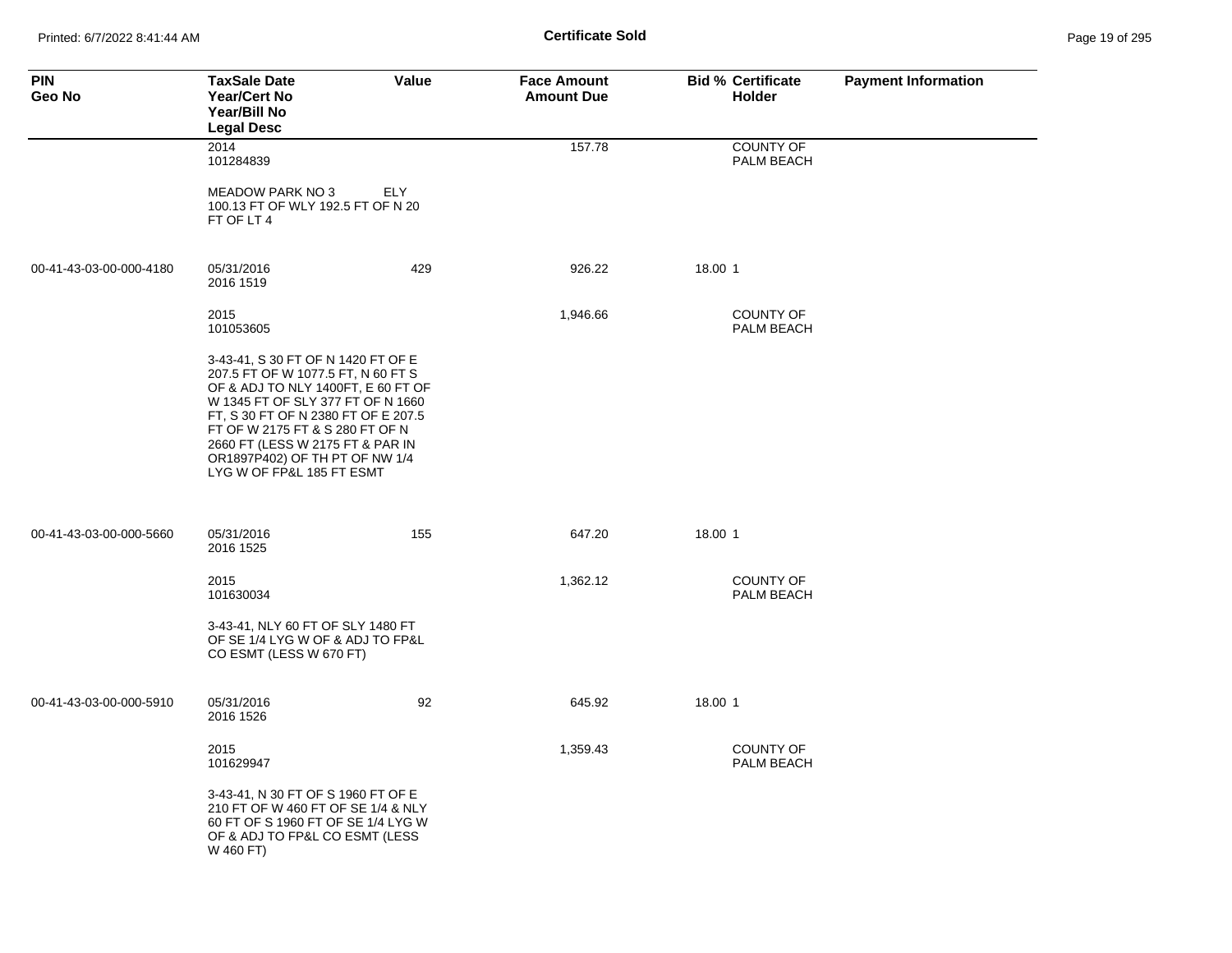| <b>PIN</b><br>Geo No    | <b>TaxSale Date</b><br><b>Year/Cert No</b><br>Year/Bill No<br><b>Legal Desc</b>                               | Value    | <b>Face Amount</b><br><b>Amount Due</b> | <b>Bid % Certificate</b><br><b>Holder</b> | <b>Payment Information</b> |
|-------------------------|---------------------------------------------------------------------------------------------------------------|----------|-----------------------------------------|-------------------------------------------|----------------------------|
| 00-41-43-03-00-000-6010 | 05/31/2016<br>2016 1527                                                                                       | 77       | 645.62                                  | 18.00 1                                   |                            |
|                         | 2015<br>101629861                                                                                             |          | 1,358.81                                | <b>COUNTY OF</b><br>PALM BEACH            |                            |
|                         | 3-43-41, N 240 FT OF S 970 FT OF SE<br>1/4 LYG W OF & ADJ TO FP&L CO<br>ESMT (LESS W 1330 FT &<br>OR3865P1338 |          |                                         |                                           |                            |
| 00-41-43-03-00-000-6020 | 05/31/2016<br>2016 1528                                                                                       | 114      | 646.40                                  | 18.00 1                                   |                            |
|                         | 2015<br>101629876                                                                                             |          | 1,360.44                                | <b>COUNTY OF</b><br>PALM BEACH            |                            |
|                         | 3-43-41, NLY 60 FT OF SLY 520 FT OF<br>SE 1/4 LYG W OF FP&L CO ESMT<br>(LESS W 1580 FT)                       |          |                                         |                                           |                            |
| 00-43-45-05-12-000-0010 | 05/31/2016<br>2016 153                                                                                        | 300      | 62.77                                   | 18.00 1                                   |                            |
|                         | 2014<br>101289057                                                                                             |          | 137.75                                  | <b>COUNTY OF</b><br>PALM BEACH            |                            |
|                         | LANTANA PINES PLAT NO 1<br>SPORTSMEN'S CLUB NELY 1/2 OF<br>ABNDED LEAR DR LYGSWLY OF &<br>ADJ TO LT 1 BLK 1   |          |                                         |                                           |                            |
| 12-43-46-20-13-013-0130 | 05/31/2016<br>2016 15367                                                                                      | 500      | 22.32                                   | 18.00 1                                   |                            |
|                         | 2015<br>101382631                                                                                             |          | 53.00                                   | <b>COUNTY OF</b><br>PALM BEACH            |                            |
|                         | <b>SOUTHRIDGE</b><br>ABNDED CENTRAL AVE LYG E OF &<br>ADJ TO LOT 1 BLK 13                                     | W 1/2 OF |                                         |                                           |                            |
| 00-43-45-05-12-000-0060 | 05/31/2016<br>2016 155                                                                                        | 300      | 72.34                                   | 18.00 1                                   |                            |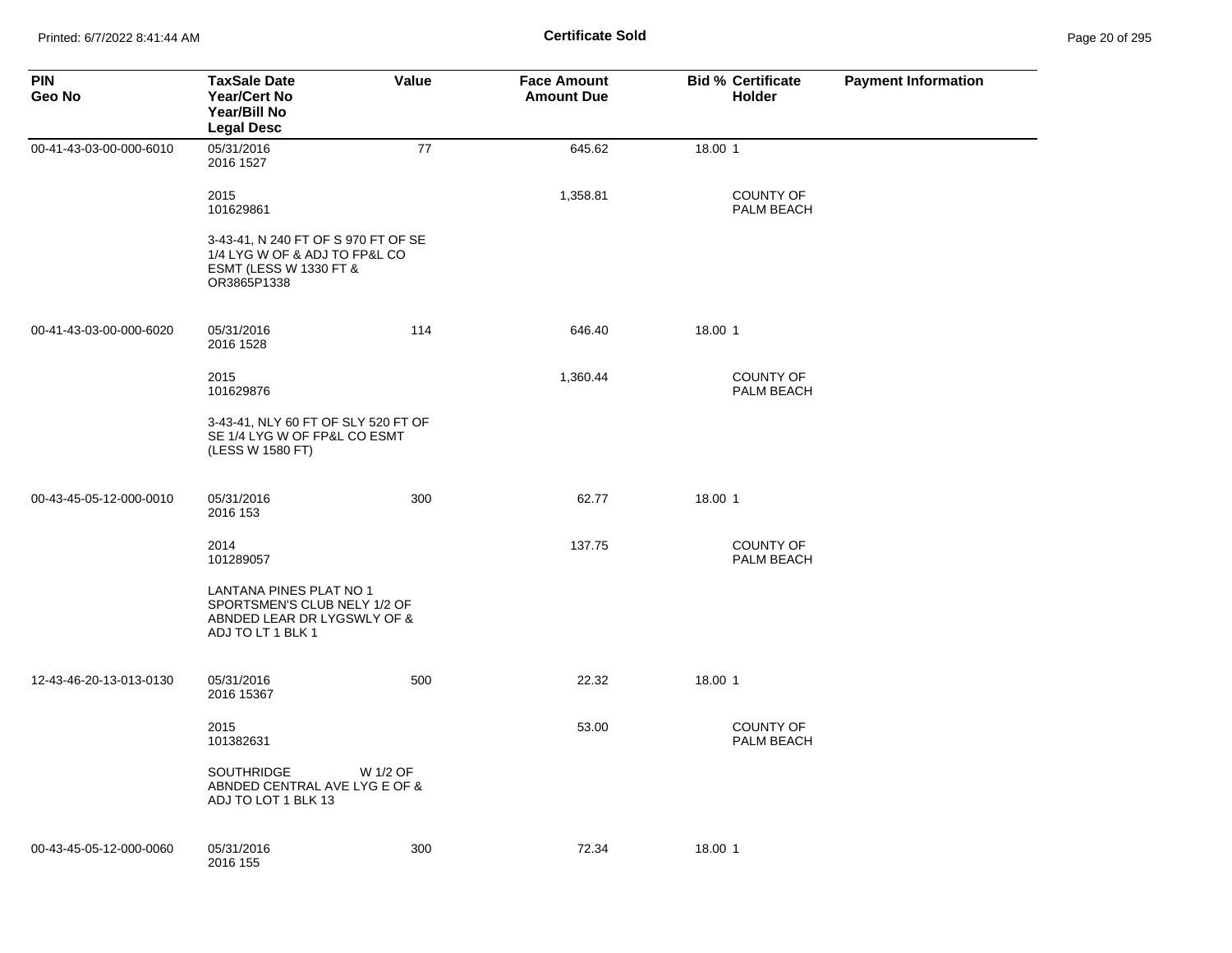Printed: 6/7/2022 8:41:44 AM **Certificate Sold** Page 21 of 295

| <b>PIN</b><br>Geo No    | <b>TaxSale Date</b><br><b>Year/Cert No</b><br>Year/Bill No<br><b>Legal Desc</b>                                                                                           | Value  | <b>Face Amount</b><br><b>Amount Due</b> | <b>Bid % Certificate</b><br>Holder | <b>Payment Information</b> |
|-------------------------|---------------------------------------------------------------------------------------------------------------------------------------------------------------------------|--------|-----------------------------------------|------------------------------------|----------------------------|
|                         | 2014<br>101289987<br>LANTANA PINES PLAT NO 1                                                                                                                              |        | 157.78                                  | <b>COUNTY OF</b><br>PALM BEACH     |                            |
|                         | SPORTSMEN'S CLUB SWLY 1/2 OF<br>ABNDED LEAR DR LYGNELY OF &<br>ADJ TO LT 3 BLK 3                                                                                          |        |                                         |                                    |                            |
| 12-43-46-28-43-000-0013 | 05/31/2016<br>2016 15547                                                                                                                                                  | 260    | 14.85                                   | 18.00 1                            |                            |
|                         | 2015<br>101386183                                                                                                                                                         |        | 37.34                                   | <b>COUNTY OF</b><br>PALM BEACH     |                            |
|                         | <b>MARINELLO ESTATES</b><br>FT OF N 44.78 FT OF LT A                                                                                                                      | S 4.33 |                                         |                                    |                            |
| 12-43-46-29-19-001-0040 | 05/31/2016<br>2016 15594                                                                                                                                                  |        | 535.18                                  | 18.00 1                            |                            |
|                         | 2015<br>101388682                                                                                                                                                         |        | 1,127.47                                | <b>COUNTY OF</b><br>PALM BEACH     |                            |
|                         | LAVERS DELRAY RACQUET CLUB<br>ADD PT OF PAR 1 LYG S OF & ADJ<br>TO TENNIS COURT AREA & TRGLR<br>PAR LYG N OF PARKING AREA & E<br>OF CONFERENCE CENTER AS IN<br>OR9704P574 |        |                                         |                                    |                            |
| 18-42-44-22-44-009-0020 | 05/31/2016<br>2016 15906                                                                                                                                                  | 78     | 58.42                                   | 18.00 1                            |                            |
|                         | 2015<br>101617843                                                                                                                                                         |        | 128.64                                  | <b>COUNTY OF</b><br>PALM BEACH     |                            |
|                         | PARK POINTE PL 1 IRREG SHAPED<br>PAR OF HOUSING TR IN<br>OR22024P1171                                                                                                     |        |                                         |                                    |                            |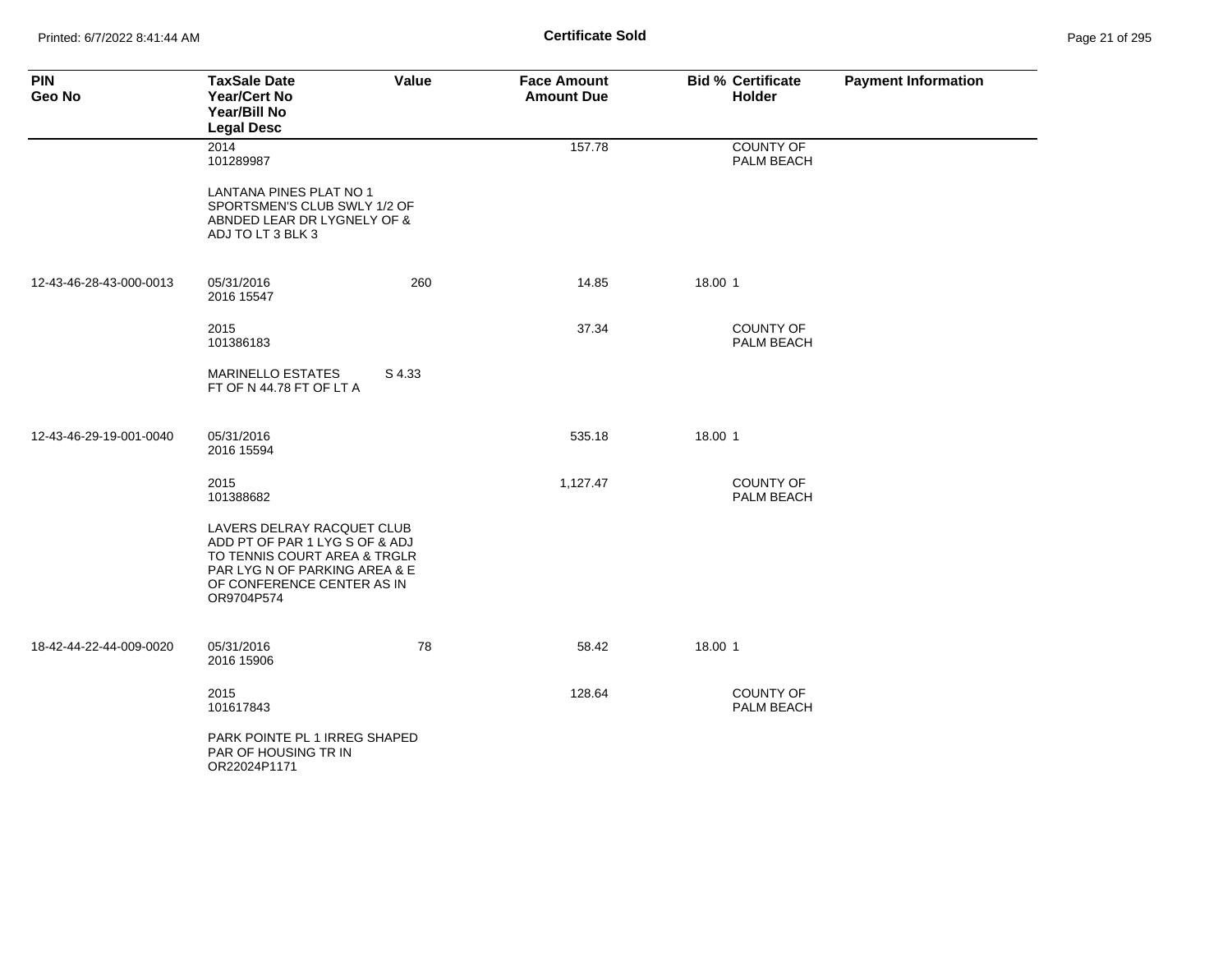Printed: 6/7/2022 8:41:44 AM **Page 22 of 2018** Page 22 of 2018 **Certificate Sold** 

| Page 22 of 295 |  |  |  |
|----------------|--|--|--|
|----------------|--|--|--|

| <b>PIN</b><br>Geo No    | <b>TaxSale Date</b><br><b>Year/Cert No</b><br>Year/Bill No<br><b>Legal Desc</b>                                   | Value          | <b>Face Amount</b><br><b>Amount Due</b> | <b>Bid % Certificate</b><br>Holder | <b>Payment Information</b> |
|-------------------------|-------------------------------------------------------------------------------------------------------------------|----------------|-----------------------------------------|------------------------------------|----------------------------|
| 18-42-44-23-01-018-0011 | 05/31/2016<br>2016 15948                                                                                          | $\overline{c}$ | 56.71                                   | 18.00 1                            |                            |
|                         | 2015<br>101398154                                                                                                 |                | 125.06                                  | COUNTY OF<br>PALM BEACH            |                            |
|                         | GREENACRES PL 2 LT 1 (LESS S 30<br>FT & PB84P171) & LT 2 (LESS<br>PB84P171) BLK 18                                |                |                                         |                                    |                            |
| 18-42-44-23-02-000-0201 | 05/31/2016<br>2016 15994                                                                                          | 8              | 56.80                                   | 18.00 1                            |                            |
|                         | 2015<br>101398840                                                                                                 |                | 125.24                                  | COUNTY OF<br>PALM BEACH            |                            |
|                         | <b>GREENACRES PL 2 REPL</b><br>OF TR O BEING 25 FT TRGLR COR<br>LYG SELY OF & ADJ TO PB84P171                     | TH PT          |                                         |                                    |                            |
| 06-42-47-04-25-000-0900 | 05/31/2016<br>2016 161                                                                                            | 3              | 65.23                                   | 18.00 1                            |                            |
|                         | 2014<br>101303689                                                                                                 |                | 142.90                                  | COUNTY OF<br>PALM BEACH            |                            |
|                         | <b>BRIARCLIFF AT WOODFIELD</b><br>COUNTRY CLUB PL 2 LOT 90A                                                       |                |                                         |                                    |                            |
| 22-42-43-26-00-000-5360 | 05/31/2016<br>2016 16254                                                                                          | 300            | 64.15                                   | 18.00 1                            |                            |
|                         | 2015<br>101406835                                                                                                 |                | 140.63                                  | COUNTY OF<br>PALM BEACH            |                            |
|                         | 26-43-42, NLY 438 FT OF S 688.41<br>FT OF WLY 38 FT OF ELY 611 FT<br>(LESS S 40 FT RD R/W) OF SE 1/4 OF<br>SE 1/4 |                |                                         |                                    |                            |
| 06-42-47-23-04-013-0040 | 05/31/2016<br>2016 165                                                                                            | 41             | 66.18                                   | 18.00 1                            |                            |
|                         | 2014<br>101308229                                                                                                 |                | 144.89                                  | COUNTY OF<br>PALM BEACH            |                            |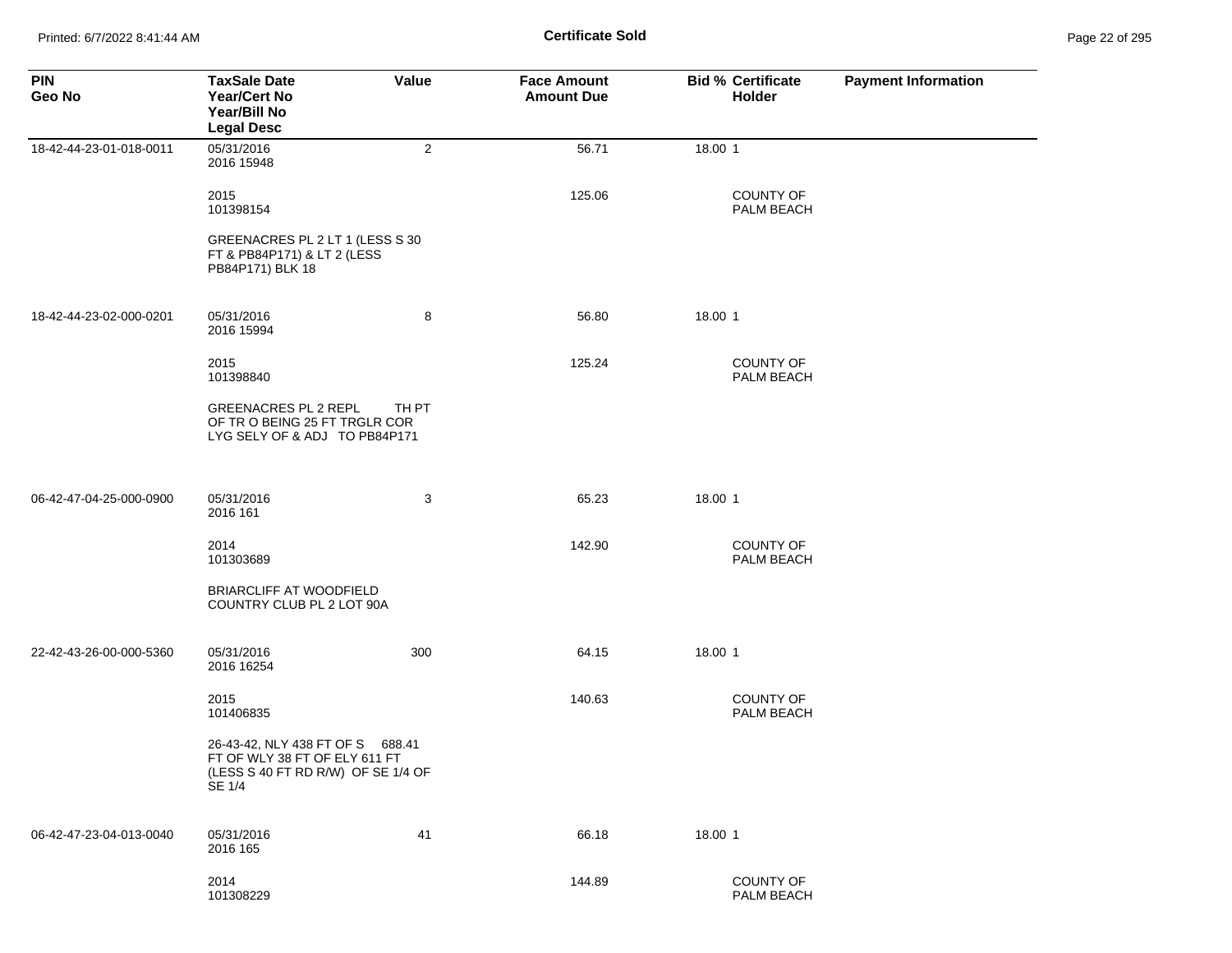Printed: 6/7/2022 8:41:44 AM **Certificate Sold** Page 23 of 295

| <b>PIN</b><br>Geo No    | <b>TaxSale Date</b><br><b>Year/Cert No</b><br><b>Year/Bill No</b><br><b>Legal Desc</b>       | Value      | <b>Face Amount</b><br><b>Amount Due</b> | <b>Bid % Certificate</b><br><b>Holder</b> | <b>Payment Information</b> |
|-------------------------|----------------------------------------------------------------------------------------------|------------|-----------------------------------------|-------------------------------------------|----------------------------|
|                         | PARADISE PALMS UNIT 4<br>OF PAR A & 30 FT CNL R/W LYG N OF<br>& ADJ THERETO AS IN OR2483P755 | TH PT      |                                         |                                           |                            |
| 30-42-41-10-17-001-0020 | 05/31/2016<br>2016 16725                                                                     | 4,534      | 105.97                                  | 18.00 1                                   |                            |
|                         | 2015<br>101423002                                                                            |            | 228.24                                  | <b>COUNTY OF</b><br>PALM BEACH            |                            |
|                         | INDIAN CREEK PH IX PB48P10 SLY<br>33.39 FT, LYG E & ADJ TO CENTRAL<br><b>BLVD</b>            |            |                                         |                                           |                            |
| 00-41-44-25-19-012-0000 | 05/31/2016<br>2016 1695                                                                      | 2,409      | 55.88                                   | 18.00 1                                   |                            |
|                         | 2015<br>101057268                                                                            |            | 123.29                                  | <b>COUNTY OF</b><br>PALM BEACH            |                            |
|                         | <b>WYCLIFFE TR I</b><br><b>GOLF COURSE</b>                                                   | TR L K/A   |                                         |                                           |                            |
| 30-43-41-16-02-015-0707 | 05/31/2016<br>2016 17092                                                                     | 550        | 16.70                                   | 18.00 1                                   |                            |
|                         | 2015<br>101624945                                                                            |            | 41.23                                   | <b>COUNTY OF</b><br>PALM BEACH            |                            |
|                         | RIDGE AT THE BLUFFS W 9.67 FT OF<br>TR 0-7 LYG E OF & ADJ TO LT 394                          |            |                                         |                                           |                            |
| 34-43-44-17-17-000-0122 | 05/31/2016<br>2016 17190                                                                     | 400        | 14.69                                   | 18.00 1                                   |                            |
|                         | 2015<br>101444817                                                                            |            | 37.03                                   | <b>COUNTY OF</b><br>PALM BEACH            |                            |
|                         | SOUTH LAKE CLARKE<br>3.22 FT OF LT 12 AS IN OR4455P149                                       | <b>WLY</b> |                                         |                                           |                            |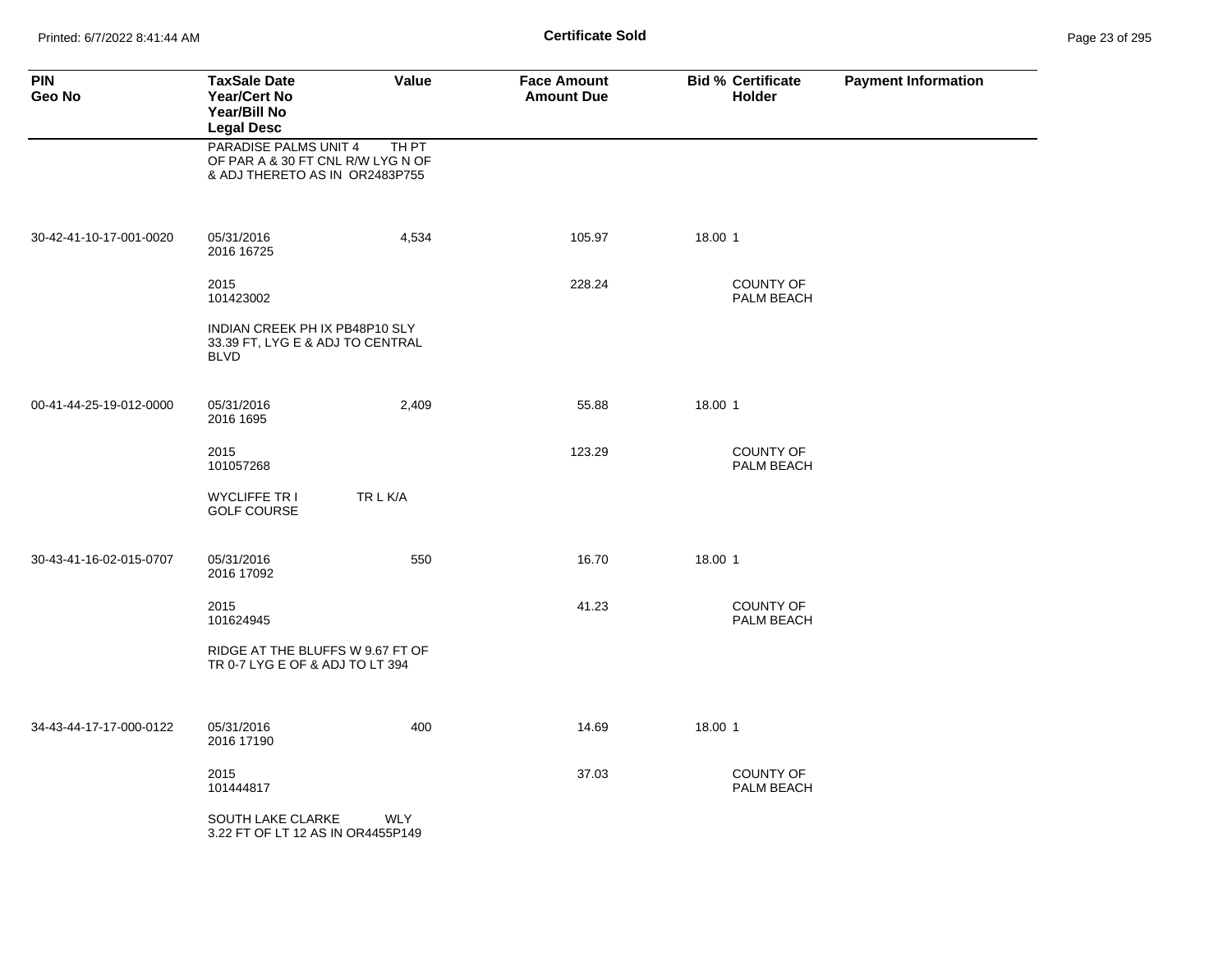Printed: 6/7/2022 8:41:44 AM **Certificate Sold** Page 24 of 295

| <b>PIN</b><br>Geo No    | <b>TaxSale Date</b><br><b>Year/Cert No</b><br>Year/Bill No<br><b>Legal Desc</b> | <b>Value</b> | <b>Face Amount</b><br><b>Amount Due</b> | <b>Bid % Certificate</b><br>Holder | <b>Payment Information</b> |
|-------------------------|---------------------------------------------------------------------------------|--------------|-----------------------------------------|------------------------------------|----------------------------|
| 36-43-42-20-09-000-0992 | 05/31/2016<br>2016 17308                                                        |              | 92.36                                   | 18.00 1                            |                            |
|                         | 2015<br>101446942                                                               |              | 199.74                                  | COUNTY OF<br>PALM BEACH            |                            |
|                         | NORTHLAKE BUSINESS PARK<br>ELY 1.21 FT OF W 3.61 FT OF LT 99                    |              |                                         |                                    |                            |
| 36-43-42-20-09-000-1040 | 05/31/2016<br>2016 17309                                                        | 315          | 99.37                                   | 18.00 1                            |                            |
|                         | 2015<br>101446175                                                               |              | 214.41                                  | <b>COUNTY OF</b><br>PALM BEACH     |                            |
|                         | NORTHLAKE BUSINESS PARK<br>A                                                    | LT.          |                                         |                                    |                            |
| 36-43-42-20-09-000-1070 | 05/31/2016<br>2016 17312                                                        | 315          | 99.37                                   | 18.00 1                            |                            |
|                         | 2015<br>101446293                                                               |              | 214.41                                  | COUNTY OF<br>PALM BEACH            |                            |
|                         | NORTHLAKE BUSINESS PARK<br>D                                                    | LT.          |                                         |                                    |                            |
| 36-43-42-20-09-000-1080 | 05/31/2016<br>2016 17313                                                        | 315          | 99.37                                   | 18.00 1                            |                            |
|                         | 2015<br>101446919                                                               |              | 214.41                                  | COUNTY OF<br>PALM BEACH            |                            |
|                         | NORTHLAKE BUSINESS PARK<br>E.                                                   | LT.          |                                         |                                    |                            |
| 36-43-42-20-09-000-1090 | 05/31/2016<br>2016 17314                                                        | 315          | 99.37                                   | 18.00 1                            |                            |
|                         | 2015<br>101446690                                                               |              | 214.41                                  | COUNTY OF<br>PALM BEACH            |                            |
|                         | NORTHLAKE BUSINESS PARK<br>F                                                    | LT.          |                                         |                                    |                            |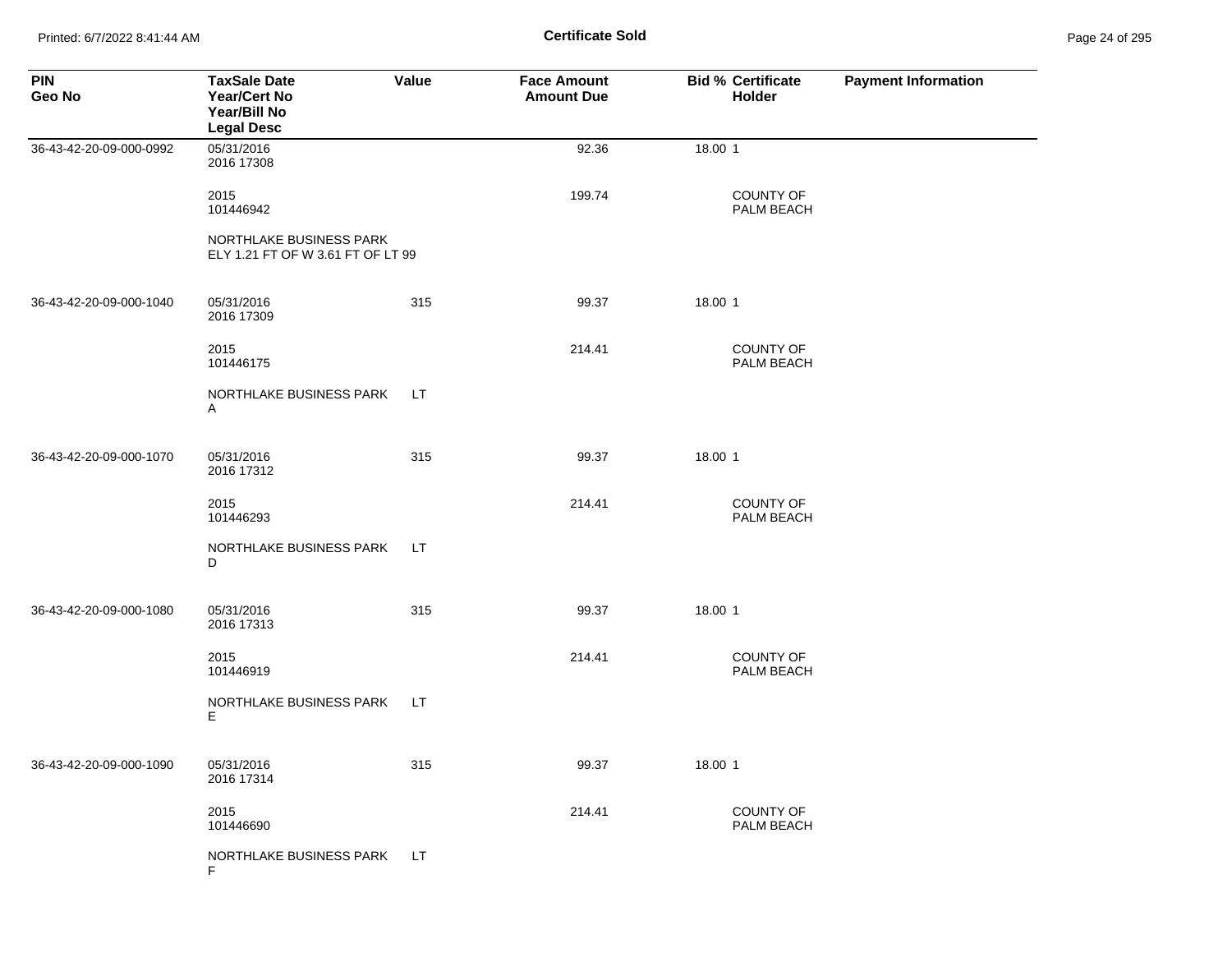Printed: 6/7/2022 8:41:44 AM **Page 25 of 25 of 25 of 25 of 25 of 25 of 25 of 25 of 25 of 25 of 25 of 25 of 25 of 25 of 25 of 25 of 25 of 25 of 25 of 25 of 25 of 25 of 25 of 25 of 25 of 25 of 25 of 25 of 25 of 25 of 25 of 2** 

| <b>PIN</b><br>Geo No    | <b>TaxSale Date</b><br>Year/Cert No<br>Year/Bill No<br><b>Legal Desc</b>  | Value      | <b>Face Amount</b><br><b>Amount Due</b> | <b>Bid % Certificate</b><br>Holder | <b>Payment Information</b> |
|-------------------------|---------------------------------------------------------------------------|------------|-----------------------------------------|------------------------------------|----------------------------|
| 36-43-42-20-09-000-1100 | 05/31/2016<br>2016 17315                                                  | 315        | 99.37                                   | 18.00 1                            |                            |
|                         | 2015<br>101446393                                                         |            | 214.41                                  | COUNTY OF<br>PALM BEACH            |                            |
|                         | NORTHLAKE BUSINESS PARK<br>G                                              | LT         |                                         |                                    |                            |
| 36-43-42-20-09-000-1110 | 05/31/2016<br>2016 17316                                                  | 315        | 99.37                                   | 18.00 1                            |                            |
|                         | 2015<br>101446819                                                         |            | 214.41                                  | COUNTY OF<br>PALM BEACH            |                            |
|                         | NORTHLAKE BUSINESS PARK<br>H                                              | LT.        |                                         |                                    |                            |
| 38-43-44-15-07-000-8740 | 05/31/2016<br>2016 17375                                                  | 112,520    | 2,214.95                                | 18.00 1                            |                            |
|                         | 2015<br>101448894                                                         |            | 4,646.57                                | COUNTY OF<br>PALM BEACH            |                            |
|                         | COLLEGE PARK ADD 1<br>874 & 875 E OF FED HWY                              | <b>LTS</b> |                                         |                                    |                            |
| 00-41-45-13-00-000-5000 | 05/31/2016<br>2016 1741                                                   | 57         | 57.81                                   | 18.00 1                            |                            |
|                         | 2015<br>101058969                                                         |            | 127.37                                  | COUNTY OF<br>PALM BEACH            |                            |
|                         | 13-45-41, E 25 FT OF S 332.77 FT OF<br>S 1/4 OF SE 1/4 (LESS SR 7 RD R/W) |            |                                         |                                    |                            |
| 38-43-44-21-15-091-0143 | 05/31/2016<br>2016 17641                                                  | 4,477      | 426.40                                  | 18.00 1                            |                            |
|                         | 2015<br>101451765                                                         |            | 899.54                                  | COUNTY OF<br>PALM BEACH            |                            |
|                         | TOWN OF LAKE WORTH E 50 FT OF<br>LT 14 (LESS N 15 FT) BLK 91              |            |                                         |                                    |                            |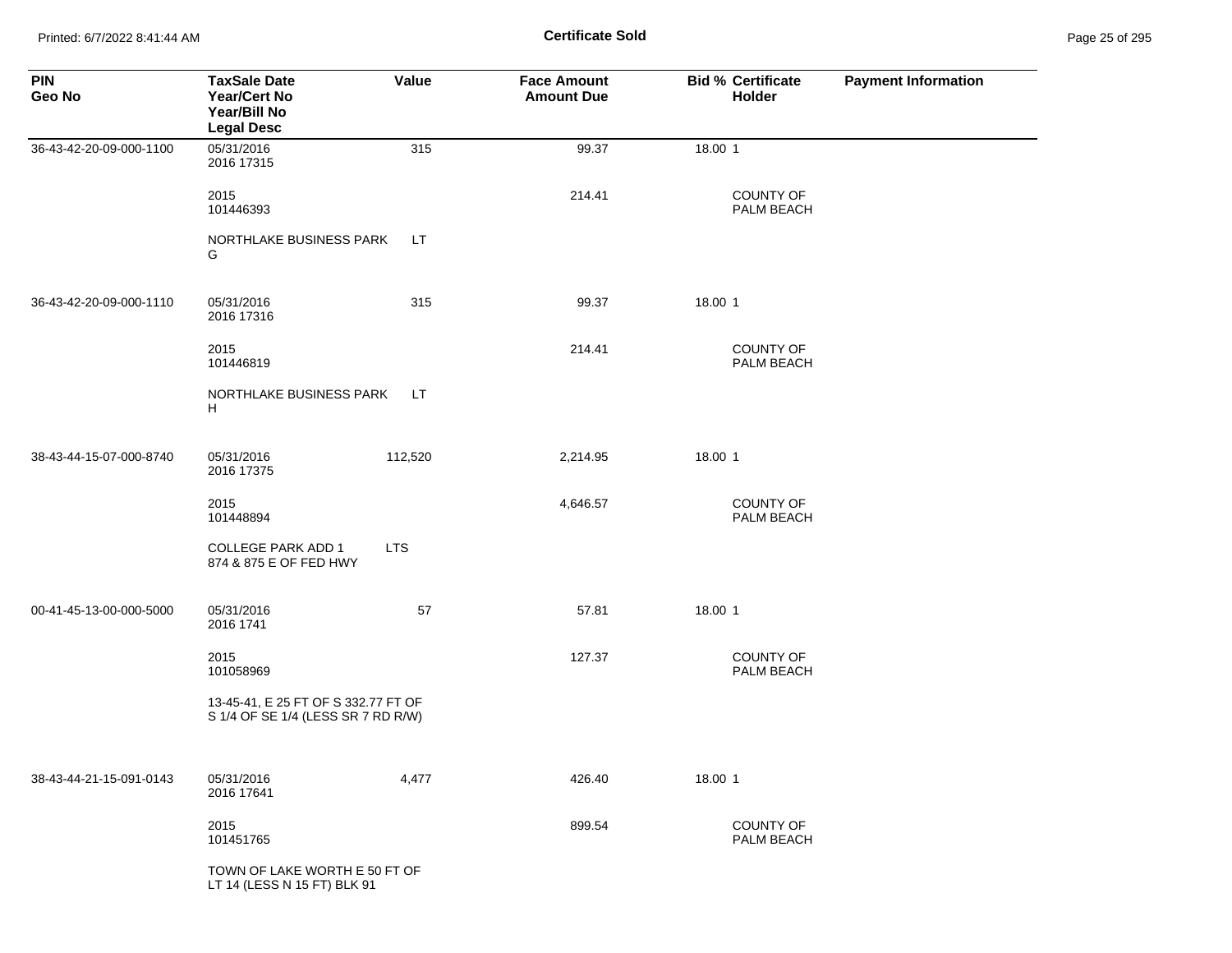Printed: 6/7/2022 8:41:44 AM **Page 26:41:44 AM** Page 26:41:44 AM

| Page 26 of 295 |  |  |  |
|----------------|--|--|--|
|----------------|--|--|--|

| <b>PIN</b><br>Geo No    | <b>TaxSale Date</b><br><b>Year/Cert No</b><br>Year/Bill No<br><b>Legal Desc</b> | Value  | <b>Face Amount</b><br><b>Amount Due</b> | <b>Bid % Certificate</b><br>Holder | <b>Payment Information</b> |
|-------------------------|---------------------------------------------------------------------------------|--------|-----------------------------------------|------------------------------------|----------------------------|
| 12-42-46-24-04-004-0000 | 05/31/2016<br>2016 178                                                          | 300    | 91.90                                   | 18.00 1                            |                            |
|                         | 2014<br>101377482                                                               |        | 198.76                                  | <b>COUNTY OF</b><br>PALM BEACH     |                            |
|                         | LAKEVIEW                                                                        | TRD    |                                         |                                    |                            |
| 38-43-44-27-01-026-0040 | 05/31/2016<br>2016 17983                                                        | 26,752 | 1,490.41                                | 18.00 1                            |                            |
|                         | 2015<br>101456417                                                               |        | 3,128.67                                | <b>COUNTY OF</b><br>PALM BEACH     |                            |
|                         | ADD 1 TO TOWN OF LAKE WORTH<br>LT 4 BLK 26                                      |        |                                         |                                    |                            |
| 38-43-44-27-01-026-0051 | 05/31/2016<br>2016 17984                                                        | 9,932  | 789.58                                  | 18.00 1                            |                            |
|                         | 2015<br>101456943                                                               |        | 1,660.42                                | <b>COUNTY OF</b><br>PALM BEACH     |                            |
|                         | LAKE WORTH TOWN OF ADD 1, LT 5<br>(LESS E 42.7 FT) BLK 26                       |        |                                         |                                    |                            |
| 38-43-44-27-01-026-0052 | 05/31/2016<br>2016 17985                                                        | 12,802 | 610.34                                  | 18.00 1                            |                            |
|                         | 2015<br>101456074                                                               |        | 1,284.91                                | <b>COUNTY OF</b><br>PALM BEACH     |                            |
|                         | LAKE WORTH TOWN OF ADD 1, E<br>42.7 FT OF LTS 5 & 6 BLK 26 [                    |        |                                         |                                    |                            |
| 12-43-46-17-42-006-0260 | 05/31/2016<br>2016 180                                                          | 74     | 39.37                                   | 18.00 1                            |                            |
|                         | 2014<br>101389379                                                               |        | 88.73                                   | <b>COUNTY OF</b><br>PALM BEACH     |                            |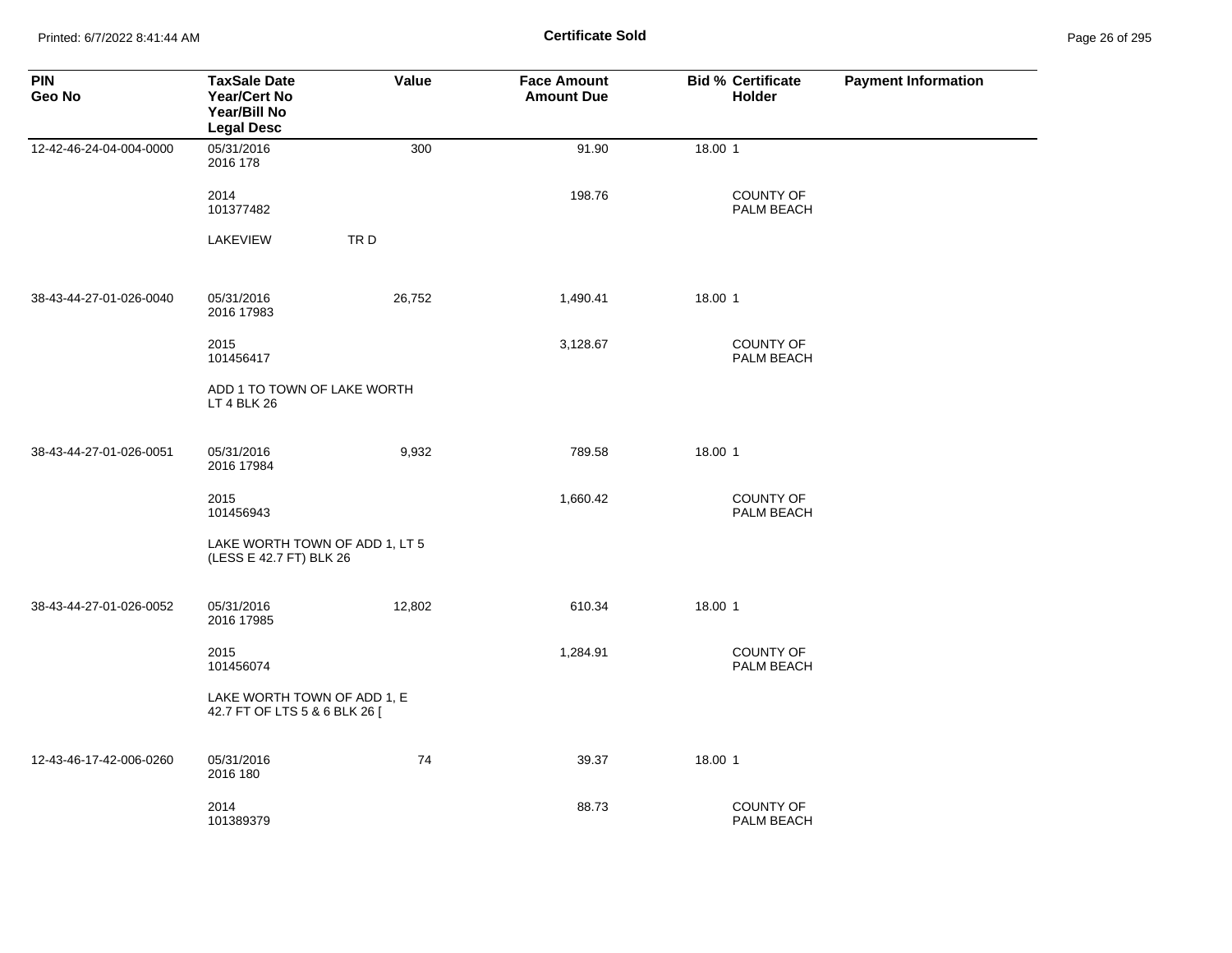| <b>PIN</b><br>Geo No    | <b>TaxSale Date</b><br><b>Year/Cert No</b><br>Year/Bill No<br><b>Legal Desc</b>                                                                                                                                                                                                                        | Value        | <b>Face Amount</b><br><b>Amount Due</b> | <b>Bid % Certificate</b><br><b>Holder</b> | <b>Payment Information</b> |
|-------------------------|--------------------------------------------------------------------------------------------------------------------------------------------------------------------------------------------------------------------------------------------------------------------------------------------------------|--------------|-----------------------------------------|-------------------------------------------|----------------------------|
|                         | 17-46-43, N 50 FT OF W 23 FT OF E<br>305 FT, S 50 FT OF N 150 FT OF W 20<br>FT OF E 305 FT & S 80 FT OF N 230<br>FT OF W 20 FT OF E 170 FT ALL IN E<br>1/2 OF S 1/2 OF N 1/2 OF LT 6 & S 50<br>FT OF E 15 FT OF W 150 FT & S 50 FT<br>OF E 25 FT OF W 310 FT ALL IN W 1/2<br>OF S 1/2 OF N 1/2 OF LT 6 |              |                                         |                                           |                            |
| 38-43-44-27-01-072-0011 | 05/31/2016<br>2016 18026                                                                                                                                                                                                                                                                               | $\mathbf{1}$ | 355.59                                  | 18.00 1                                   |                            |
|                         | 2015<br>101456044                                                                                                                                                                                                                                                                                      |              | 751.20                                  | <b>COUNTY OF</b><br>PALM BEACH            |                            |
|                         | LAKE WORTH TOWN OF ADD 1 LT 1<br>(LESS S 46.20 FT) BLK 72                                                                                                                                                                                                                                              |              |                                         |                                           |                            |
| 00-41-47-02-01-002-0000 | 05/31/2016<br>2016 1804                                                                                                                                                                                                                                                                                | 192          | 60.36                                   | 18.00 1                                   |                            |
|                         | 2015<br>101060026                                                                                                                                                                                                                                                                                      |              | 132.70                                  | <b>COUNTY OF</b><br>PALM BEACH            |                            |
|                         | SWEETWATER SECTION FOUR<br>TRACT B (LESS PB69P023)                                                                                                                                                                                                                                                     |              |                                         |                                           |                            |
| 00-41-47-11-01-055-0010 | 05/31/2016<br>2016 1830                                                                                                                                                                                                                                                                                | 175          | 60.54                                   | 18.00 1                                   |                            |
|                         | 2015<br>101062857                                                                                                                                                                                                                                                                                      |              | 133.07                                  | <b>COUNTY OF</b><br>PALM BEACH            |                            |
|                         | FLA FRUIT LANDS CO SUB WLY 40<br>FT OF ELY 140 FT OF TR 55 (LESS<br>PB75P18 & PB78P196) & WLY 40 FT<br>OF ELY 140 FT OF TR 56 (LESS<br>PB75P18)                                                                                                                                                        |              |                                         |                                           |                            |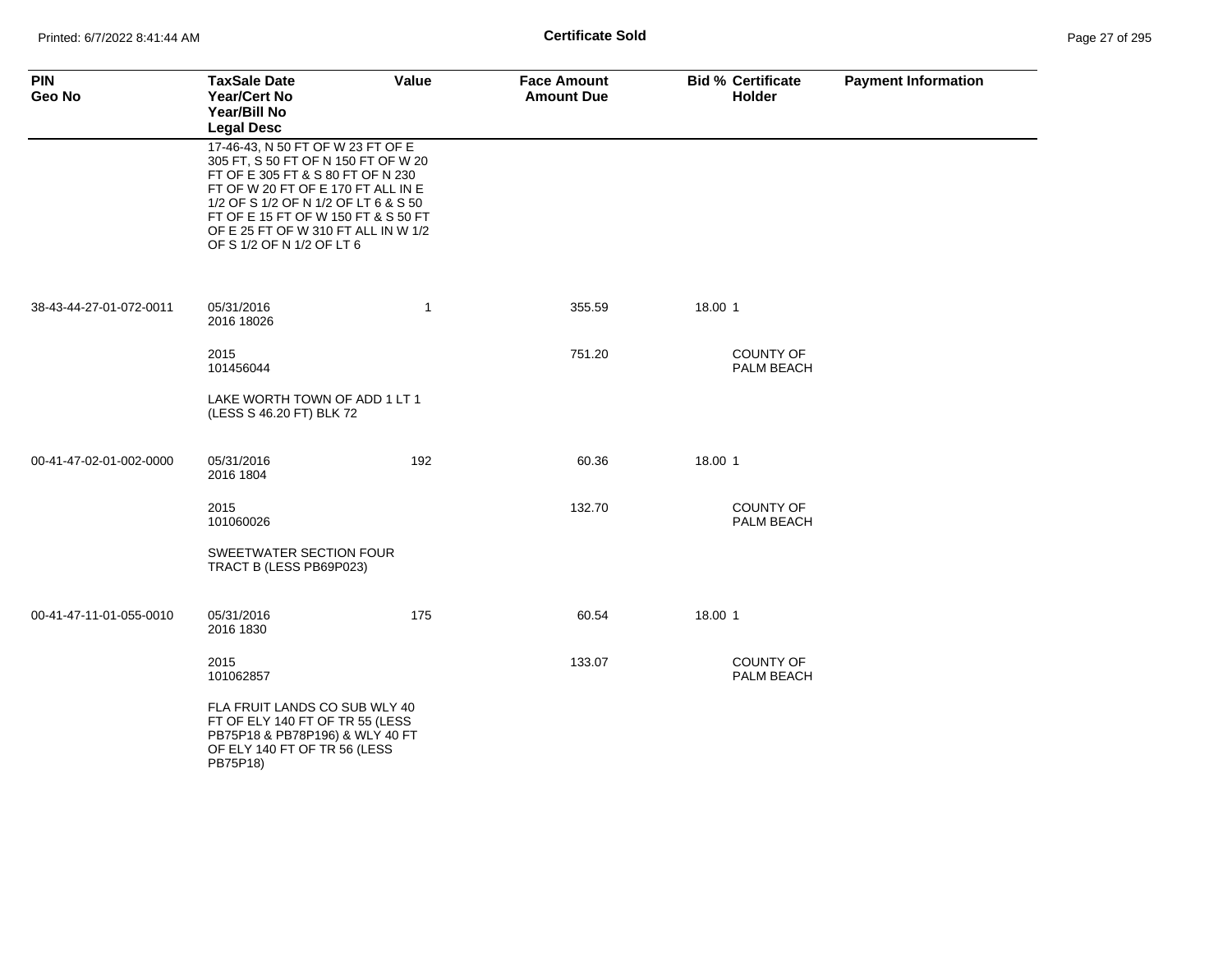Printed: 6/7/2022 8:41:44 AM **Certificate Sold** Page 28 of 295

| <b>PIN</b><br>Geo No    | <b>TaxSale Date</b><br>Year/Cert No<br>Year/Bill No<br><b>Legal Desc</b> | <b>Value</b> | <b>Face Amount</b><br><b>Amount Due</b> | <b>Bid % Certificate</b><br>Holder | <b>Payment Information</b> |
|-------------------------|--------------------------------------------------------------------------|--------------|-----------------------------------------|------------------------------------|----------------------------|
| 41-41-43-17-01-342-0340 | 05/31/2016<br>2016 18612                                                 | 35           | 235.31                                  | 18.00 1                            |                            |
|                         | 2015<br>101465703                                                        |              | 499.20                                  | <b>COUNTY OF</b><br>PALM BEACH     |                            |
|                         | LOXAHATCHEE GROVES N 169 FT<br>OF S 507 FT OF W 30 FT OF TR 42<br>BLK C  |              |                                         |                                    |                            |
| 30-42-40-33-05-001-0000 | 05/31/2016<br>2016 187                                                   |              | 1,942.49                                | 18.00 1                            |                            |
|                         | 2014<br>101428677                                                        |              | 4,075.77                                | <b>COUNTY OF</b><br>PALM BEACH     |                            |
|                         | LOXAHATCHEE RESERVE NORTH TR<br>A K/A PRIVATE ST                         |              |                                         |                                    |                            |
| 48-37-42-08-01-004-0110 | 05/31/2016<br>2016 18839                                                 | 17,340       | 437.51                                  | 18.00 1                            |                            |
|                         | 2015<br>101468735                                                        |              | 922.83                                  | COUNTY OF<br>PALM BEACH            |                            |
|                         | 8-42-37, SUB IN PB7P29<br>D <sub>2</sub> BLK 4                           | LTS D1 &     |                                         |                                    |                            |
| 48-37-42-09-01-000-0052 | 05/31/2016<br>2016 18859.00001                                           | 94,500       | 2,714.92                                | 18.00 1                            |                            |
|                         | 2015 269                                                                 |              | 0.00                                    | COUNTY OF<br>PALM BEACH            |                            |
|                         | TIIF SUB OF PELICAN LAKE<br>BOTTOMS E 3/4 OF N 1/2 OF LOT 5              |              |                                         |                                    |                            |
| 48-37-42-17-00-000-7160 | 05/31/2016<br>2016 18882                                                 | 306          | 47.05                                   | 18.00 1                            |                            |
|                         | 2015<br>101468250                                                        |              | 104.82                                  | COUNTY OF<br>PALM BEACH            |                            |
|                         | 17-42-37, N 12 FT OF LAKE BOT IN<br>SW 1/4 IN DB929P376                  |              |                                         |                                    |                            |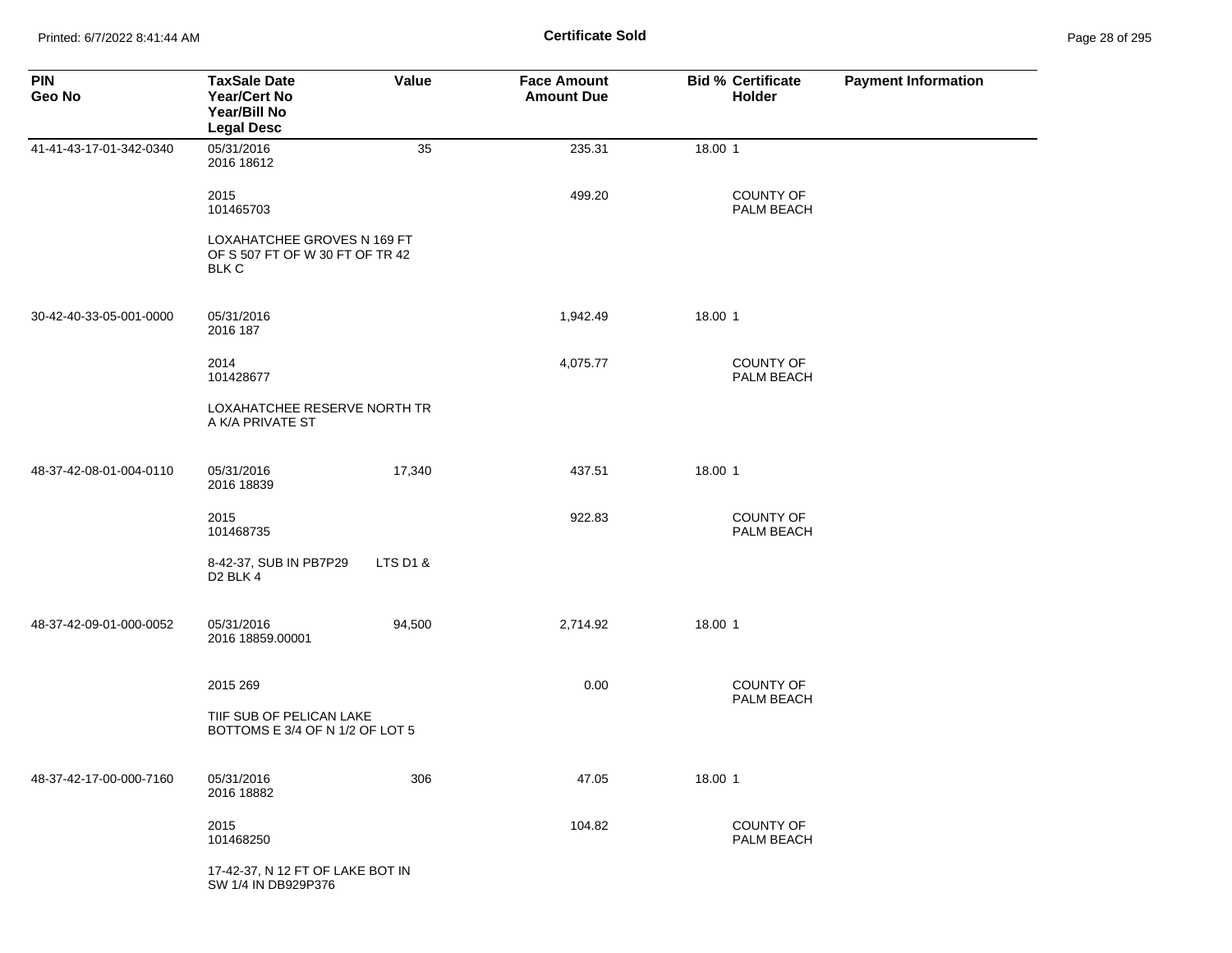Printed: 6/7/2022 8:41:44 AM **Certificate Sold** Page 29 of 295

| <b>PIN</b><br>Geo No    | <b>TaxSale Date</b><br><b>Year/Cert No</b><br>Year/Bill No<br><b>Legal Desc</b> | Value     | <b>Face Amount</b><br><b>Amount Due</b> | <b>Bid % Certificate</b><br>Holder | <b>Payment Information</b> |
|-------------------------|---------------------------------------------------------------------------------|-----------|-----------------------------------------|------------------------------------|----------------------------|
| 30-42-40-33-05-012-0000 | 05/31/2016<br>2016 189                                                          |           | 2,997.67                                | 18.00 1                            |                            |
|                         | 2014<br>101428322                                                               |           | 6,286.37                                | COUNTY OF<br>PALM BEACH            |                            |
|                         | LOXAHATCHEE RESERVE NORTH<br>TRS L-1 THRU L-8 K/A STORM<br><b>WATER MGMT</b>    |           |                                         |                                    |                            |
| 48-37-42-18-06-001-0080 | 05/31/2016<br>2016 18925                                                        | 3,026     | 115.32                                  | 18.00 1                            |                            |
|                         | 2015<br>101469604                                                               |           | 247.78                                  | COUNTY OF<br>PALM BEACH            |                            |
|                         | <b>FRIENDS SUB</b><br>LT 8 BLK 1                                                |           |                                         |                                    |                            |
| 48-37-42-18-06-003-0010 | 05/31/2016<br>2016 18931                                                        | 11,222    | 2,456.11                                | 18.00 1                            |                            |
|                         | 2015<br>101469823                                                               |           | 5,151.79                                | COUNTY OF<br>PALM BEACH            |                            |
|                         | <b>FRIENDS SUB</b><br>E 15 FT SR R/W/ & LT 2 BLK 3                              | LT 1/LESS |                                         |                                    |                            |
| 48-37-42-18-14-007-0160 | 05/31/2016<br>2016 18965                                                        | 9,180     | 438.51                                  | 18.00 1                            |                            |
|                         | 2015<br>101469499                                                               |           | 924.92                                  | <b>COUNTY OF</b><br>PALM BEACH     |                            |
|                         | RIDGEWAY BCH RESUB TRS 6 & 7<br>REPL LTS 16 & 17 TR 7                           |           |                                         |                                    |                            |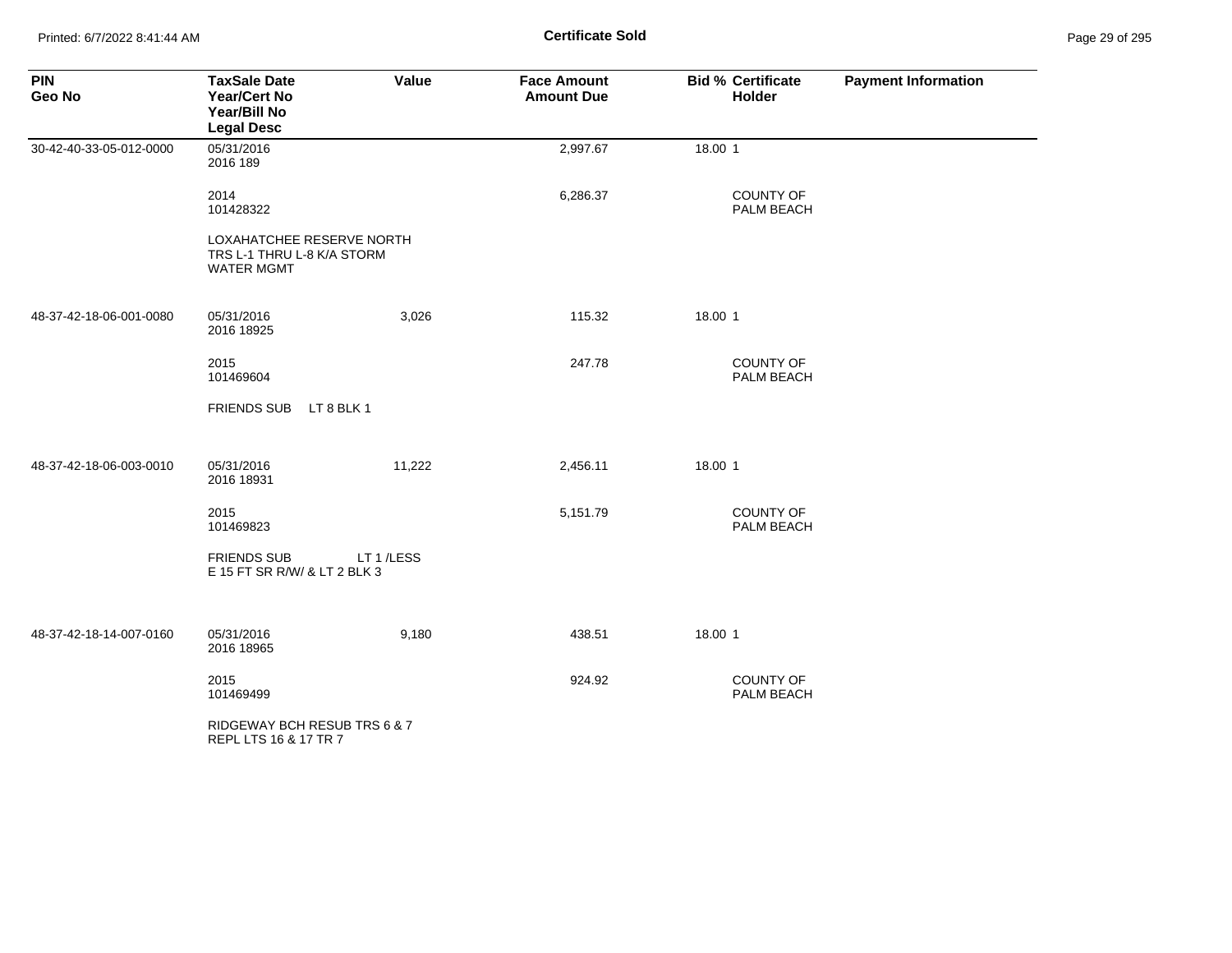| <b>PIN</b><br>Geo No    | <b>TaxSale Date</b><br><b>Year/Cert No</b><br>Year/Bill No<br><b>Legal Desc</b>                                                                                                  | Value      | <b>Face Amount</b><br><b>Amount Due</b> | <b>Bid % Certificate</b><br>Holder | <b>Payment Information</b> |
|-------------------------|----------------------------------------------------------------------------------------------------------------------------------------------------------------------------------|------------|-----------------------------------------|------------------------------------|----------------------------|
| 48-37-42-18-18-000-0133 | 05/31/2016<br>2016 18988                                                                                                                                                         | 2,720      | 114.40                                  | 18.00 1                            |                            |
|                         | 2015<br>101469980                                                                                                                                                                |            | 245.89                                  | <b>COUNTY OF</b><br>PALM BEACH     |                            |
|                         | RIDGEWAY BEACH<br>26.02 FT OF LTS 13, 14 & 15 SE OF<br>ST HWY & N 10 FT OF ABND R/W<br>LYG SELY OF & ADJ THERETO                                                                 | <b>SLY</b> |                                         |                                    |                            |
| 30-42-40-33-05-015-0000 | 05/31/2016<br>2016 190                                                                                                                                                           |            | 359.73                                  | 18.00 1                            |                            |
|                         | 2014<br>101428058                                                                                                                                                                |            | 759.88                                  | COUNTY OF<br>PALM BEACH            |                            |
|                         | LOXAHATCHEE RESERVE NORTH<br>TRS O-1 THRU O-13 K/A OPEN<br><b>SPACE</b>                                                                                                          |            |                                         |                                    |                            |
| 48-37-42-18-18-000-0432 | 05/31/2016<br>2016 19008                                                                                                                                                         | 10,200     | 283.09                                  | 18.00 1                            |                            |
|                         | 2015<br>101469780                                                                                                                                                                |            | 599.29                                  | COUNTY OF<br>PALM BEACH            |                            |
|                         | RIDGEWAY BEACH TR ABUTTING ON<br>LT A43 IN DB832P26                                                                                                                              |            |                                         |                                    |                            |
| 48-37-42-18-18-039-0040 | 05/31/2016<br>2016 19023                                                                                                                                                         | 5,100      | 150.53                                  | 18.00 1                            |                            |
|                         | 2015<br>101469219                                                                                                                                                                |            | 344.72                                  | <b>COUNTY OF</b><br>PALM BEACH     |                            |
|                         | RIDGEWAY BEACH N 94 FT OF S<br>332.64 FT OF TR 39 (LESS E 265 FT,<br>W 20 FT, N 15 FT OF E 5 FT OF W 25<br>FT AMARYLLUS AVE & S 10 FT OF W<br>40 FT OF E 305 FT DANIELS PL R/WS) |            |                                         |                                    |                            |
| 48-37-42-18-18-039-0250 | 05/31/2016<br>2016 19028                                                                                                                                                         | 3,060      | 112.39                                  | 18.00 1                            |                            |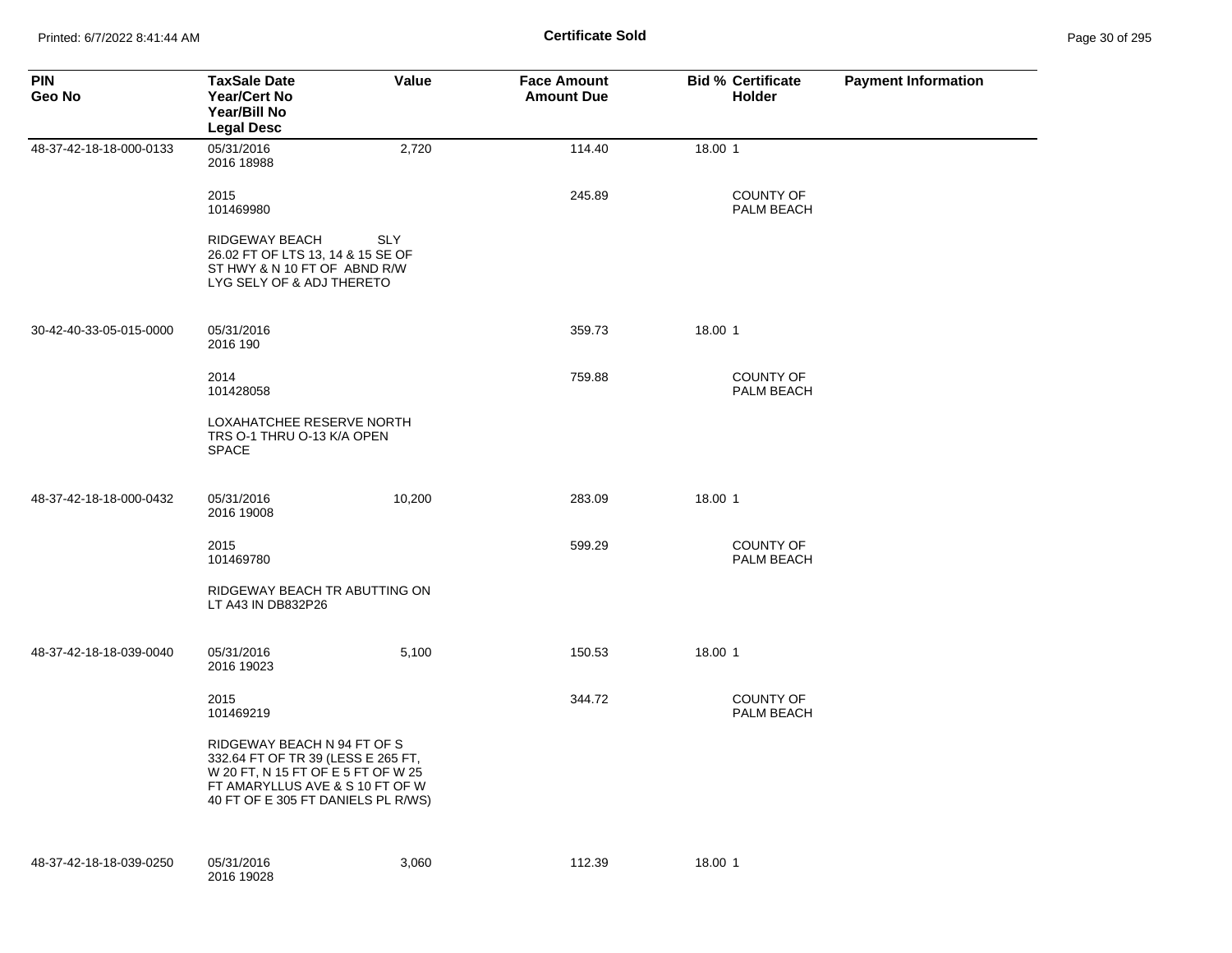Printed: 6/7/2022 8:41:44 AM **Certificate Sold** Page 31 of 295

| <b>PIN</b><br>Geo No    | <b>TaxSale Date</b><br><b>Year/Cert No</b><br>Year/Bill No<br><b>Legal Desc</b>                                                                                                                            | Value   | <b>Face Amount</b><br><b>Amount Due</b> | <b>Bid % Certificate</b><br>Holder | <b>Payment Information</b> |
|-------------------------|------------------------------------------------------------------------------------------------------------------------------------------------------------------------------------------------------------|---------|-----------------------------------------|------------------------------------|----------------------------|
|                         | 2015<br>101469744                                                                                                                                                                                          |         | 241.69                                  | <b>COUNTY OF</b><br>PALM BEACH     |                            |
|                         | RIDGEWAY BEACH S 30 FT OF N 79<br>FT OF S 411.64 FT OF W 50 FT OF E<br>265 FT OF TR 39                                                                                                                     |         |                                         |                                    |                            |
| 48-37-42-18-18-057-0020 | 05/31/2016<br>2016 19029                                                                                                                                                                                   | 300     | 48.59                                   | 18.00 1                            |                            |
|                         | 2015<br>101469601                                                                                                                                                                                          |         | 108.03                                  | <b>COUNTY OF</b><br>PALM BEACH     |                            |
|                         | RIDGEWAY BEACH<br><b>OF TR 57</b>                                                                                                                                                                          | S 10 FT |                                         |                                    |                            |
| 48-37-42-18-18-070-0010 | 05/31/2016<br>2016 19030                                                                                                                                                                                   | 29,419  | 719.29                                  | 18.00 1                            |                            |
|                         | 2015<br>101469118                                                                                                                                                                                          |         | 1,513.18                                | <b>COUNTY OF</b><br>PALM BEACH     |                            |
|                         | RIDGEWAY BEACH PT OF TR 70 LYG<br>BET RARDIN AVE & SR 15 & NWLY<br>OF & ADJ TO MCCLURE RD (LESS N<br>250 FT, S 50 FT OF N 300 FT OF ELY<br>115.85 FT OF WLY 215.85 FT & S 50<br>FT OF N 300 FT OF W 85 FT) |         |                                         |                                    |                            |
| 48-37-42-18-18-070-0020 | 05/31/2016<br>2016 19031                                                                                                                                                                                   | 4,084   | 134.59                                  | 18.00 1                            |                            |
|                         | 2015<br>101469617                                                                                                                                                                                          |         | 288.19                                  | <b>COUNTY OF</b><br>PALM BEACH     |                            |
|                         | RIDGEWAY BEACH S 50 FT OF N 250<br>FT OF TR 70 LYG W OF & ADJ TO SR<br>15 (LESS W 20 FT RARDIN AVE R/W)                                                                                                    |         |                                         |                                    |                            |
| 48-37-42-18-18-070-0040 | 05/31/2016<br>2016 19033                                                                                                                                                                                   | 17,340  | 448.04                                  | 18.00 1                            |                            |
|                         | 2015<br>101469321                                                                                                                                                                                          |         | 2,033.84                                | <b>COUNTY OF</b><br>PALM BEACH     |                            |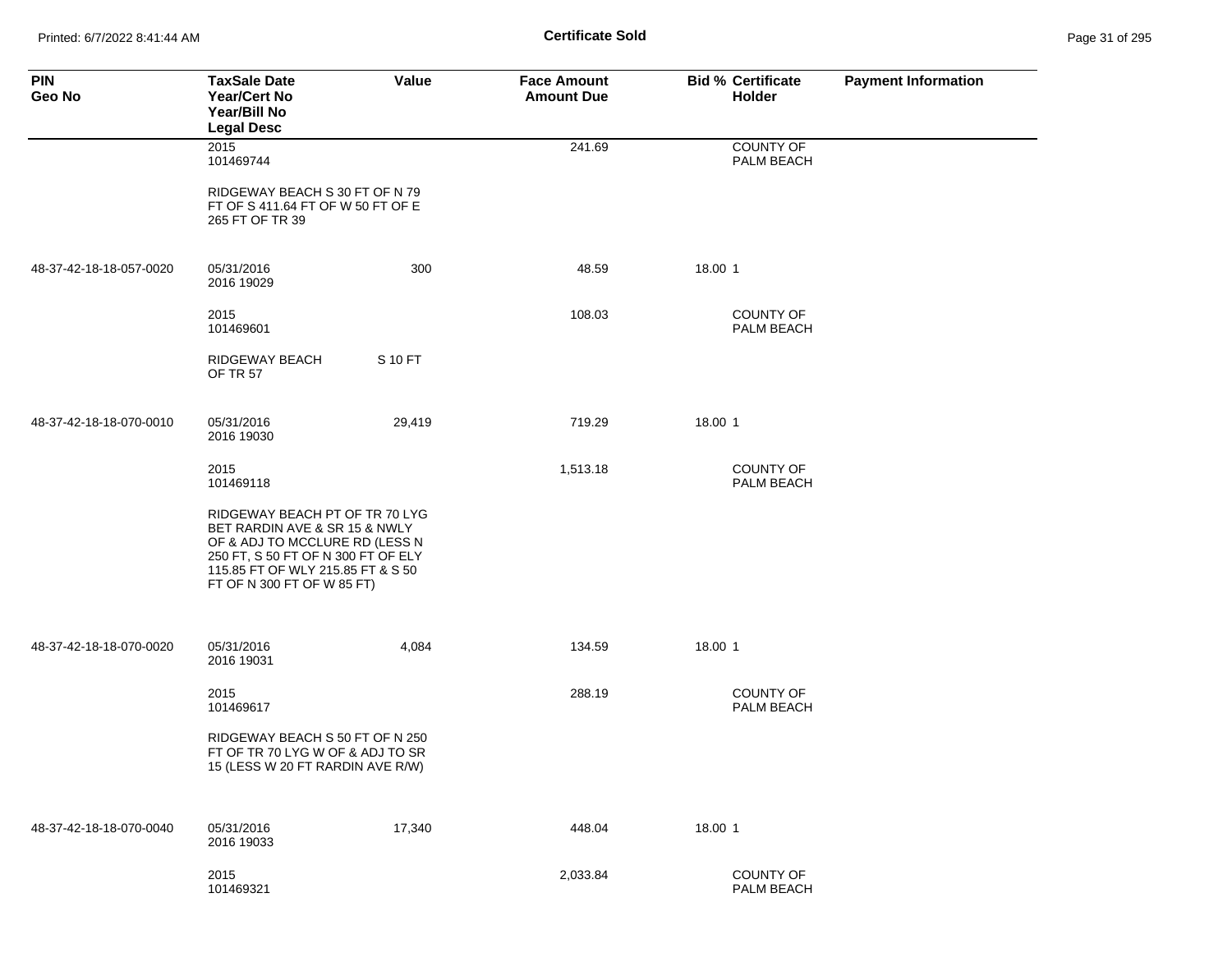| <b>PIN</b><br>Geo No    | <b>TaxSale Date</b><br>Year/Cert No<br>Year/Bill No<br><b>Legal Desc</b>                                                                                                                  | Value      | <b>Face Amount</b><br><b>Amount Due</b> | <b>Bid % Certificate</b><br><b>Holder</b> | <b>Payment Information</b> |
|-------------------------|-------------------------------------------------------------------------------------------------------------------------------------------------------------------------------------------|------------|-----------------------------------------|-------------------------------------------|----------------------------|
|                         | RIDGEWAY BEACH S 50 FT OF N 300<br>FT OF ELY 115.85 FT & WLY 115 FT<br>OF TR 70 LYG W OF & ADJ TO SR 15<br>R/W (LESS W 15 FT RARDIN AVE<br>R/W                                            |            |                                         |                                           |                            |
| 48-37-42-19-00-000-1060 | 05/31/2016<br>2016 19069                                                                                                                                                                  | 300        | 48.59                                   | 18.00 1                                   |                            |
|                         | 2015<br>101469473                                                                                                                                                                         |            | 108.03                                  | <b>COUNTY OF</b><br>PALM BEACH            |                            |
|                         | 19-42-37, NLY 277.33 FT OF WLY<br>19.58 FT OF ELY 665.04 FT, NLY<br>249.58 FT OF WLY 13 FT OF ELY<br>894.54 FT & NLY 14.20 FT OF WLY<br>37.65 FT OF ELY 1091.40 FT TRGLR<br>PAR OF NE 1/4 |            |                                         |                                           |                            |
| 48-37-42-19-02-000-1440 | 05/31/2016<br>2016 19094                                                                                                                                                                  | 10,200     | 283.09                                  | 18.00 1                                   |                            |
|                         | 2015<br>101469782                                                                                                                                                                         |            | 599.29                                  | <b>COUNTY OF</b><br>PALM BEACH            |                            |
|                         | EAST LAKE VILLAGE PLAT 2<br>144                                                                                                                                                           | <b>LOT</b> |                                         |                                           |                            |
| 00-41-47-14-01-019-0000 | 05/31/2016<br>2016 1925                                                                                                                                                                   | 689        | 21.83                                   | 18.00 1                                   |                            |
|                         | 2015<br>101621147                                                                                                                                                                         |            | 51.97                                   | <b>COUNTY OF</b><br>PALM BEACH            |                            |
|                         | BOUNDARY PL OF ORIOLE<br>COUNTRY PT OF TR S-4 IN SEC 26<br>LYG BET N LI OF HILLSBORO CNL &<br>ELY EXTENSION OF N LI OF<br>PB50P112 A/K/A E 45 FT OF PT OF<br>ABND 120 FT RIVERSIDE DR R/W |            |                                         |                                           |                            |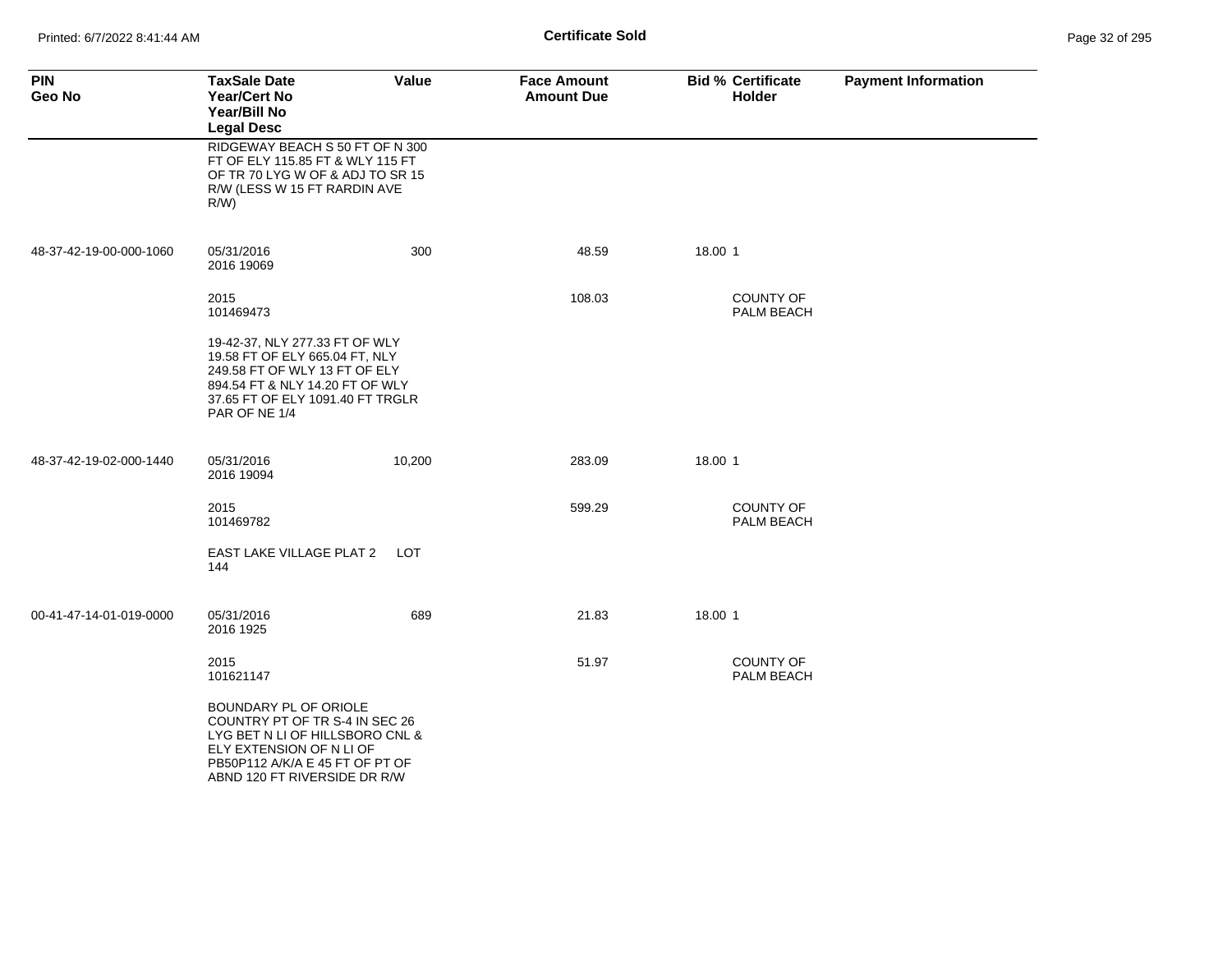Printed: 6/7/2022 8:41:44 AM **Page 33 of 2018 Certificate Sold Certificate Sold** 

| Page 33 of 295 |  |  |  |
|----------------|--|--|--|
|----------------|--|--|--|

| <b>PIN</b><br>Geo No    | <b>TaxSale Date</b><br>Year/Cert No<br>Year/Bill No<br><b>Legal Desc</b>                                                                                                                  | Value | <b>Face Amount</b><br><b>Amount Due</b> | <b>Bid % Certificate</b><br>Holder | <b>Payment Information</b> |
|-------------------------|-------------------------------------------------------------------------------------------------------------------------------------------------------------------------------------------|-------|-----------------------------------------|------------------------------------|----------------------------|
| 56-43-42-29-02-007-0400 | 05/31/2016<br>2016 20543                                                                                                                                                                  | 1,331 | 72.02                                   | 18.00 1                            |                            |
|                         | 2015<br>101514539                                                                                                                                                                         |       | 157.10                                  | <b>COUNTY OF</b><br>PALM BEACH     |                            |
|                         | ACREHOME PARK FIRST ADD<br>40 BLK 7                                                                                                                                                       | LT.   |                                         |                                    |                            |
| 56-43-42-29-09-003-0230 | 05/31/2016<br>2016 20694                                                                                                                                                                  | 4,849 | 87.64                                   | 18.00 1                            |                            |
|                         | 2015<br>101514996                                                                                                                                                                         |       | 189.85                                  | <b>COUNTY OF</b><br>PALM BEACH     |                            |
|                         | DUNBAR TERRACE LT 23 BLK 3                                                                                                                                                                |       |                                         |                                    |                            |
| 56-43-42-29-10-002-0200 | 05/31/2016<br>2016 20716                                                                                                                                                                  | 4,799 | 86.81                                   | 18.00 1                            |                            |
|                         | 2015<br>101514594                                                                                                                                                                         |       | 188.11                                  | COUNTY OF<br>PALM BEACH            |                            |
|                         | AMENDED PLAT OF LAURAVILLE<br>LT 20 BLK 2                                                                                                                                                 |       |                                         |                                    |                            |
| 48-37-42-19-00-000-1060 | 05/31/2016<br>2016 209                                                                                                                                                                    | 300   | 53.23                                   | 18.00 1                            |                            |
|                         | 2014<br>101481283                                                                                                                                                                         |       | 117.74                                  | COUNTY OF<br>PALM BEACH            |                            |
|                         | 19-42-37, NLY 277.33 FT OF WLY<br>19.58 FT OF ELY 665.04 FT, NLY<br>249.58 FT OF WLY 13 FT OF ELY<br>894.54 FT & NLY 14.20 FT OF WLY<br>37.65 FT OF ELY 1091.40 FT TRGLR<br>PAR OF NE 1/4 |       |                                         |                                    |                            |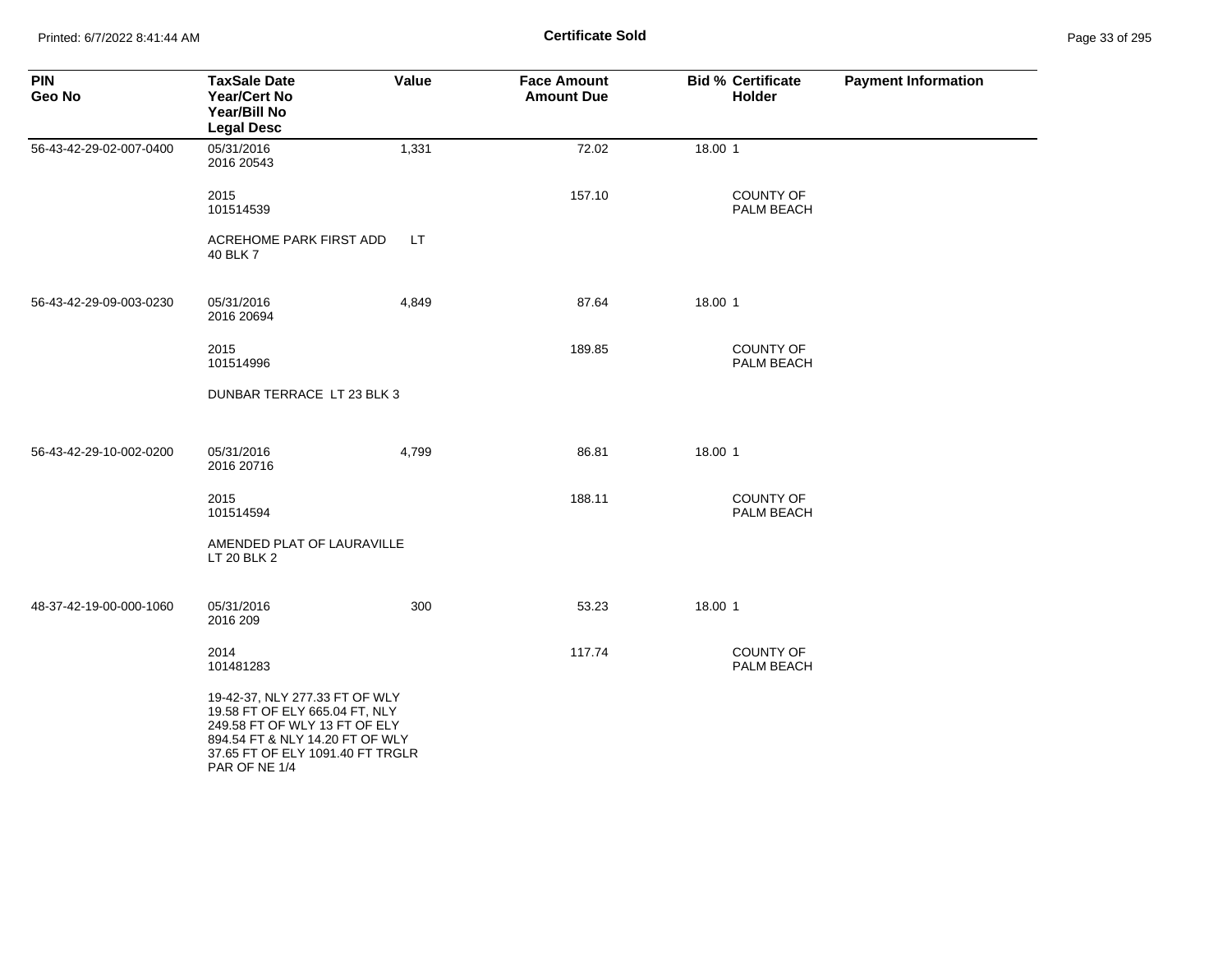Printed: 6/7/2022 8:41:44 AM **Certificate Sold** Page 34 of 295

| <b>PIN</b><br>Geo No    | <b>TaxSale Date</b><br><b>Year/Cert No</b><br>Year/Bill No<br><b>Legal Desc</b> | Value   | <b>Face Amount</b><br><b>Amount Due</b> | <b>Bid % Certificate</b><br>Holder | <b>Payment Information</b> |
|-------------------------|---------------------------------------------------------------------------------|---------|-----------------------------------------|------------------------------------|----------------------------|
| 56-43-42-32-01-023-0090 | 05/31/2016<br>2016 21098                                                        | 4,050   | 94.00                                   | 18.00 1                            |                            |
|                         | 2015<br>101518269                                                               |         | 0.00                                    | <b>COUNTY OF</b><br>PALM BEACH     |                            |
|                         | <b>INLET CITY</b><br>LT 9 BLK 23                                                |         |                                         |                                    |                            |
| 56-43-42-32-01-042-0010 | 05/31/2016<br>2016 21139                                                        | 1,903   | 40.36                                   | 18.00 1                            |                            |
|                         | 2015<br>101518365                                                               |         | 90.78                                   | <b>COUNTY OF</b><br>PALM BEACH     |                            |
|                         | <b>INLET CITY</b><br>LT 1 BLK 42                                                |         |                                         |                                    |                            |
| 56-43-42-32-01-042-0210 | 05/31/2016<br>2016 21143                                                        | 1,903   | 40.36                                   | 18.00 1                            |                            |
|                         | 2015<br>101518222                                                               |         | 90.78                                   | <b>COUNTY OF</b><br>PALM BEACH     |                            |
|                         | INLET CITY, LOT 21 BLK 42                                                       |         |                                         |                                    |                            |
| 56-43-42-32-04-009-0050 | 05/31/2016<br>2016 21205                                                        | 6,299   | 111.43                                  | 18.00 1                            |                            |
|                         | 2015<br>101518329                                                               |         | 256.80                                  | <b>COUNTY OF</b><br>PALM BEACH     |                            |
|                         | KELLY ADD TO RIVIERA<br>6 BLK 9                                                 | LTS 5 & |                                         |                                    |                            |
| 56-43-42-32-11-000-7771 | 05/31/2016<br>2016 21249                                                        | 5       | 34.77                                   | 18.00 1                            |                            |
|                         | 2015<br>101519986                                                               |         | 79.10                                   | <b>COUNTY OF</b><br>PALM BEACH     |                            |
|                         | RIVIERA BEACH HEIGHTS NO 9 S<br>8.02 FT OF LT 777                               |         |                                         |                                    |                            |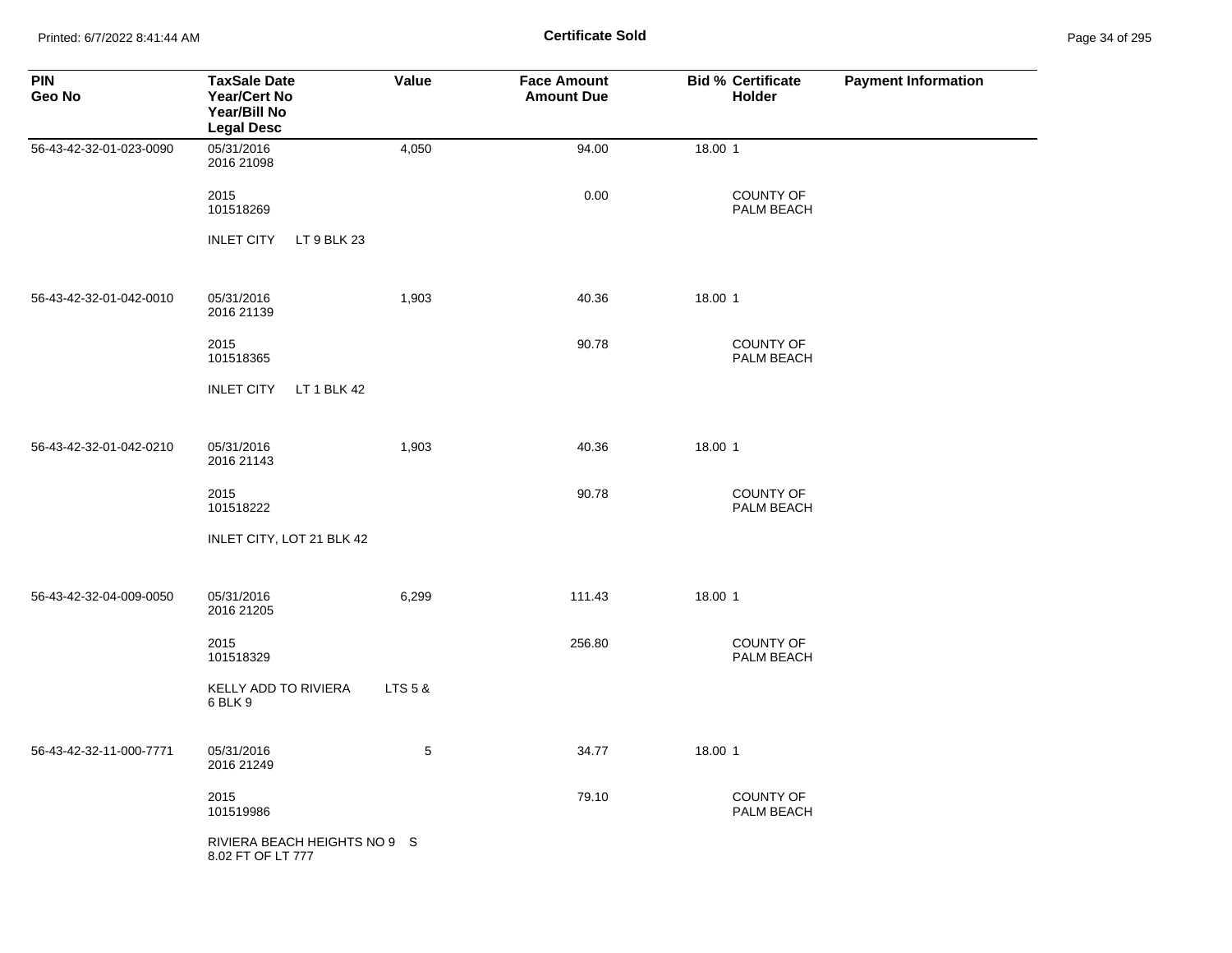Printed: 6/7/2022 8:41:44 AM **Page 35 of 2018 Certificate Sold Certificate Sold** 

| <b>PIN</b><br>Geo No    | <b>TaxSale Date</b><br><b>Year/Cert No</b><br>Year/Bill No<br><b>Legal Desc</b>                                                                                         | <b>Value</b> | <b>Face Amount</b><br><b>Amount Due</b> | <b>Bid % Certificate</b><br><b>Holder</b> | <b>Payment Information</b> |
|-------------------------|-------------------------------------------------------------------------------------------------------------------------------------------------------------------------|--------------|-----------------------------------------|-------------------------------------------|----------------------------|
| 56-43-42-33-04-002-0130 | 05/31/2016<br>2016 21307                                                                                                                                                | 583          | 16.18                                   | 18.00 1                                   |                            |
|                         | 2015<br>101519867                                                                                                                                                       |              | 40.12                                   | <b>COUNTY OF</b><br>PALM BEACH            |                            |
|                         | INLET GROVE LT 13 BLK 2                                                                                                                                                 |              |                                         |                                           |                            |
| 00-41-47-27-01-004-0010 | 05/31/2016<br>2016 2138                                                                                                                                                 | 821          | 24.52                                   | 18.00 1                                   |                            |
|                         | 2015<br>101621024                                                                                                                                                       |              | 57.57                                   | <b>COUNTY OF</b><br>PALM BEACH            |                            |
|                         | FLA FRUIT LANDS CO SUB PT OF TR<br>4, ABND RD LYG S OF & ADJ TO PT<br>OF TRS 25 & 26 LYG E OF & ADJ TO<br>PB50P112 A/K/A PT OF W 1/2 OF 120<br>FT ABND RIVERSIDE DR R/W |              |                                         |                                           |                            |
| 56-43-42-33-10-000-2010 | 05/31/2016<br>2016 21403                                                                                                                                                | 10,924       | 193.51                                  | 18.00 1                                   |                            |
|                         | 2015<br>101520102                                                                                                                                                       |              | 411.64                                  | <b>COUNTY OF</b><br>PALM BEACH            |                            |
|                         | RIVIERA BEACH HEIGHTS ADD 3 LT<br>201                                                                                                                                   |              |                                         |                                           |                            |
| 56-43-42-33-10-000-3560 | 05/31/2016<br>2016 21412                                                                                                                                                | 16,500       | 203.26                                  | 18.00 1                                   |                            |
|                         | 2015<br>101520630                                                                                                                                                       |              | 0.00                                    | <b>COUNTY OF</b><br>PALM BEACH            |                            |
|                         | RIVIERA BEACH HEIGHTS ADD 3 LT<br>356                                                                                                                                   |              |                                         |                                           |                            |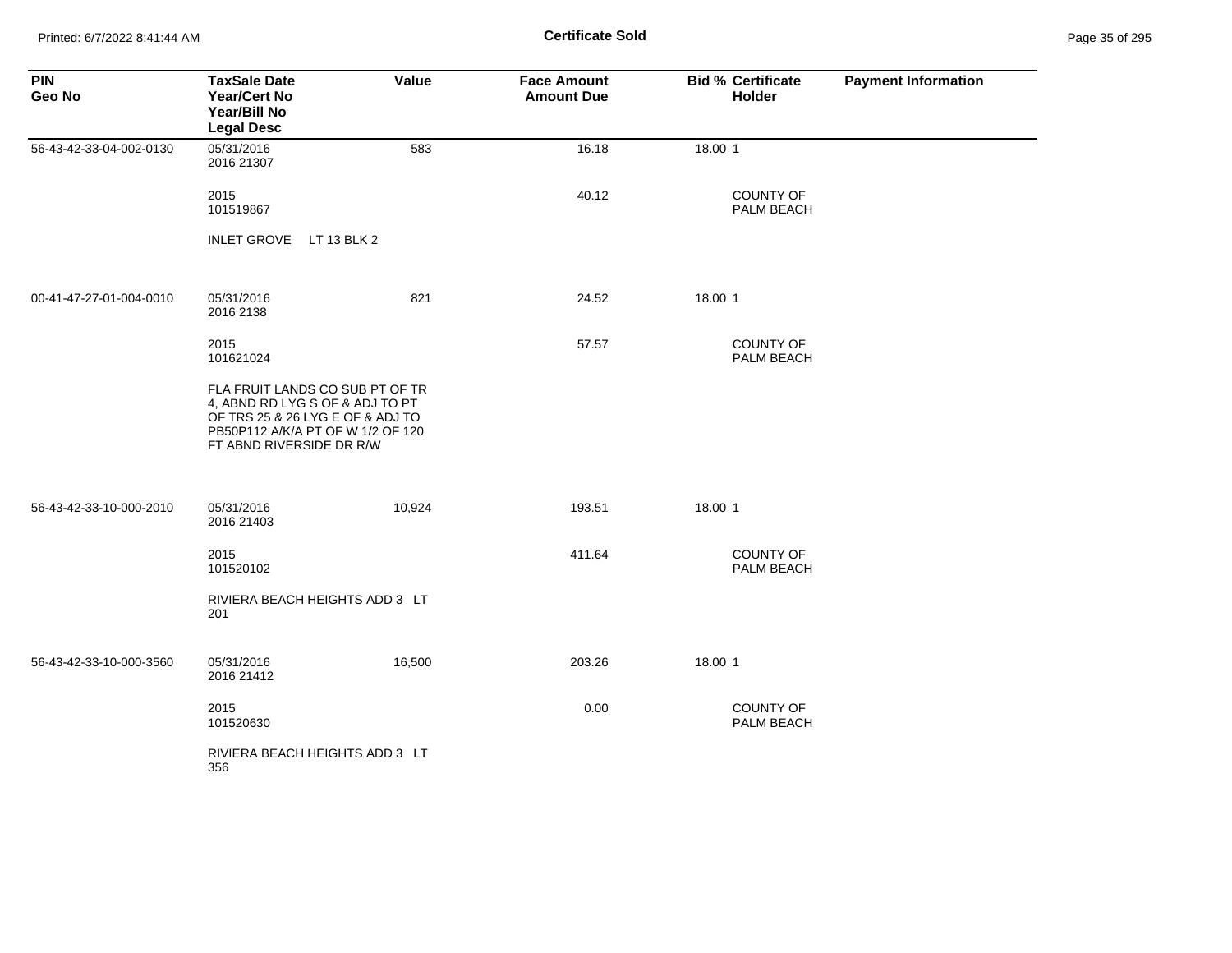Printed: 6/7/2022 8:41:44 AM **Page 36 of 2018 Certificate Sold Certificate Sold** 

| Page 36 of 295 |  |  |  |
|----------------|--|--|--|
|----------------|--|--|--|

| <b>PIN</b><br>Geo No    | <b>TaxSale Date</b><br><b>Year/Cert No</b><br>Year/Bill No<br><b>Legal Desc</b> | Value                         | <b>Face Amount</b><br><b>Amount Due</b> | <b>Bid % Certificate</b><br><b>Holder</b> | <b>Payment Information</b> |
|-------------------------|---------------------------------------------------------------------------------|-------------------------------|-----------------------------------------|-------------------------------------------|----------------------------|
| 58-36-44-14-02-000-0171 | 05/31/2016<br>2016 21554                                                        | 10,000                        | 691.41                                  | 18.00 1                                   |                            |
|                         | 2015<br>101520526                                                               |                               | 1,454.73                                | <b>COUNTY OF</b><br>PALM BEACH            |                            |
|                         | 14-44-36<br>1/2 OF LOT 17                                                       | CROSBY S/D N                  |                                         |                                           |                            |
| 58-36-44-14-02-000-0422 | 05/31/2016<br>2016 21568                                                        | 10,000                        | 544.84                                  | 18.00 1                                   |                            |
|                         | 2015<br>101520361                                                               |                               | 1,147.71                                | <b>COUNTY OF</b><br>PALM BEACH            |                            |
|                         | <b>CROSBY SUB</b>                                                               | S 1/2 LT 42                   |                                         |                                           |                            |
| 58-36-44-14-03-000-0010 | 05/31/2016<br>2016 21573                                                        | 3,919                         | 138.12                                  | 18.00 1                                   |                            |
|                         | 2015<br>101520225                                                               |                               | 295.60                                  | COUNTY OF<br>PALM BEACH                   |                            |
|                         | <b>ELFERS SUB</b>                                                               | LT <sub>1</sub>               |                                         |                                           |                            |
| 58-36-44-14-06-000-0062 | 05/31/2016<br>2016 21586                                                        | 1,600<br>75.41<br>18.00 1     |                                         |                                           |                            |
|                         | 2015<br>101520015                                                               |                               | 164.21                                  | <b>COUNTY OF</b><br>PALM BEACH            |                            |
|                         | GOODBREADS SUB W 25 FT OF LT 6                                                  |                               |                                         |                                           |                            |
| 58-36-44-14-12-000-0050 | 05/31/2016<br>2016 21607                                                        | 47,189                        | 1,208.67                                | 18.00 1                                   |                            |
|                         | 2015<br>101520851                                                               |                               | 2,538.39                                | COUNTY OF<br>PALM BEACH                   |                            |
|                         | SR 25 R/W)                                                                      | WALKER ADD LTS 5 THRU 7 (LESS |                                         |                                           |                            |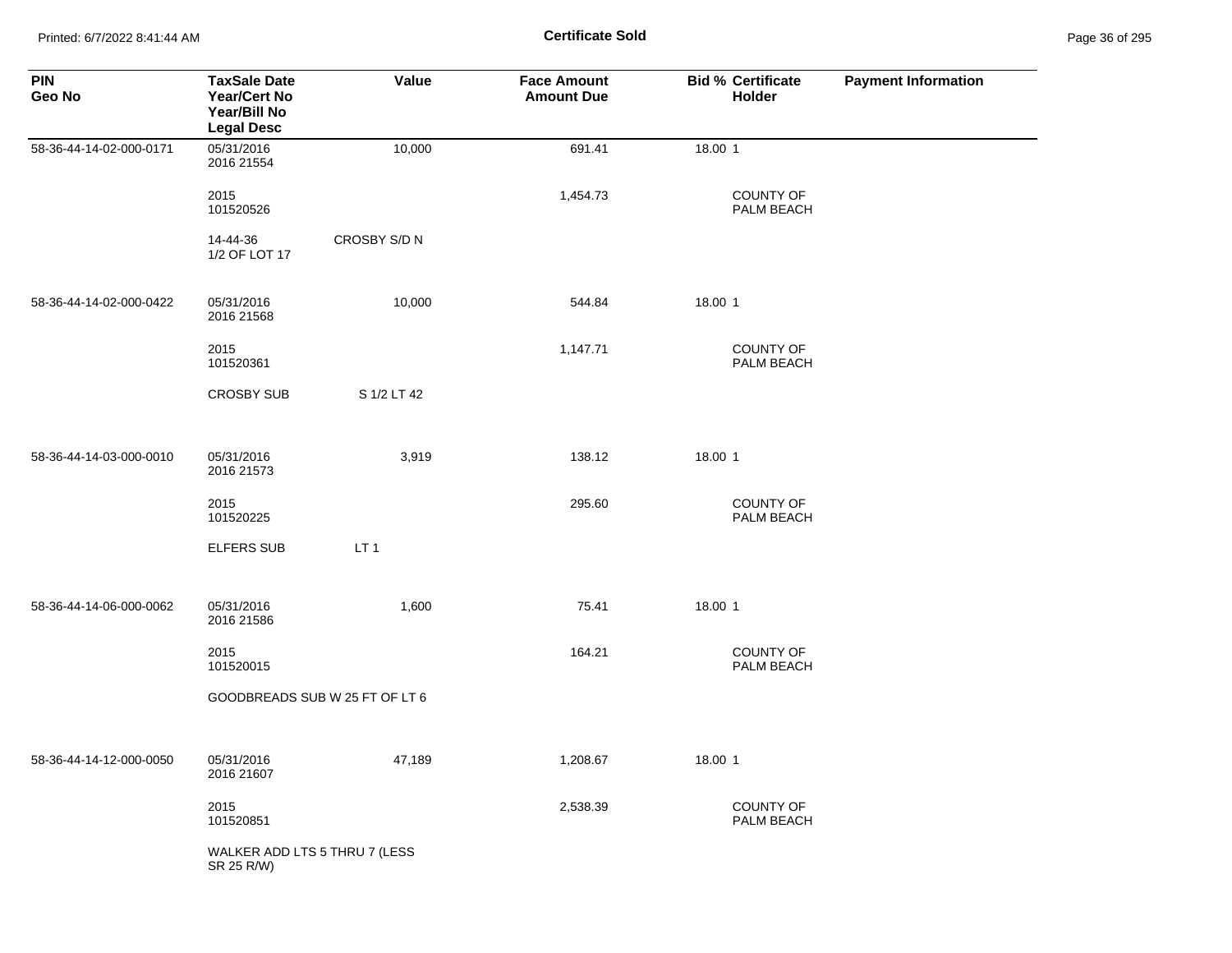Printed: 6/7/2022 8:41:44 AM **Page 37 of 2018 Certificate Sold Certificate Sold** 

| Page 37 of 295 |  |  |  |
|----------------|--|--|--|
|----------------|--|--|--|

| <b>PIN</b><br>Geo No    | <b>TaxSale Date</b><br><b>Year/Cert No</b><br>Year/Bill No<br><b>Legal Desc</b> | Value   | <b>Face Amount</b><br><b>Amount Due</b> | <b>Bid % Certificate</b><br>Holder | <b>Payment Information</b> |
|-------------------------|---------------------------------------------------------------------------------|---------|-----------------------------------------|------------------------------------|----------------------------|
| 58-36-44-14-13-000-0160 | 05/31/2016<br>2016 21614                                                        | 3,042   | 109.18                                  | 18.00 1                            |                            |
|                         | 2015<br>101520153                                                               |         | 234.95                                  | <b>COUNTY OF</b><br>PALM BEACH     |                            |
|                         | WALKER 2ND ADD TO SOUTH BAY<br>LT 16                                            |         |                                         |                                    |                            |
| 58-36-44-14-15-070-0040 | 05/31/2016<br>2016 21634                                                        | 173,615 | 4,339.58                                | 18.00 1                            |                            |
|                         | 2015<br>101521397                                                               |         | 9,097.66                                | <b>COUNTY OF</b><br>PALM BEACH     |                            |
|                         | SOUTH BAY AMENDED<br>OF TRS 7 & 8 LYG E OF SR 26                                | TH PT   |                                         |                                    |                            |
| 58-36-44-14-15-320-0280 | 05/31/2016<br>2016 21648                                                        | 3,721   | 139.11                                  | 18.00 1                            |                            |
|                         | 2015<br>101628989                                                               |         | 297.67                                  | <b>COUNTY OF</b><br>PALM BEACH     |                            |
|                         | SOUTH BAY AMENDED S 30 FT OF<br>TRS 32 & 33                                     |         |                                         |                                    |                            |
| 58-36-44-14-16-001-0060 | 05/31/2016<br>2016 21656                                                        | 36,268  | 972.51                                  | 18.00 1                            |                            |
|                         | 2015<br>101521859                                                               |         | 2,043.69                                | COUNTY OF<br>PALM BEACH            |                            |
|                         | BYRDS ADD TO SOUTH BAY LT 6<br>THRU 10 BLK A                                    |         |                                         |                                    |                            |
| 58-36-44-14-16-001-0250 | 05/31/2016<br>2016 21658                                                        | 5,000   | 174.92                                  | 18.00 1                            |                            |
|                         | 2015<br>101521585                                                               |         | 399.50                                  | <b>COUNTY OF</b><br>PALM BEACH     |                            |
|                         | BYRDS ADD TO SOUTH BAY LT 25<br><b>BLK A</b>                                    |         |                                         |                                    |                            |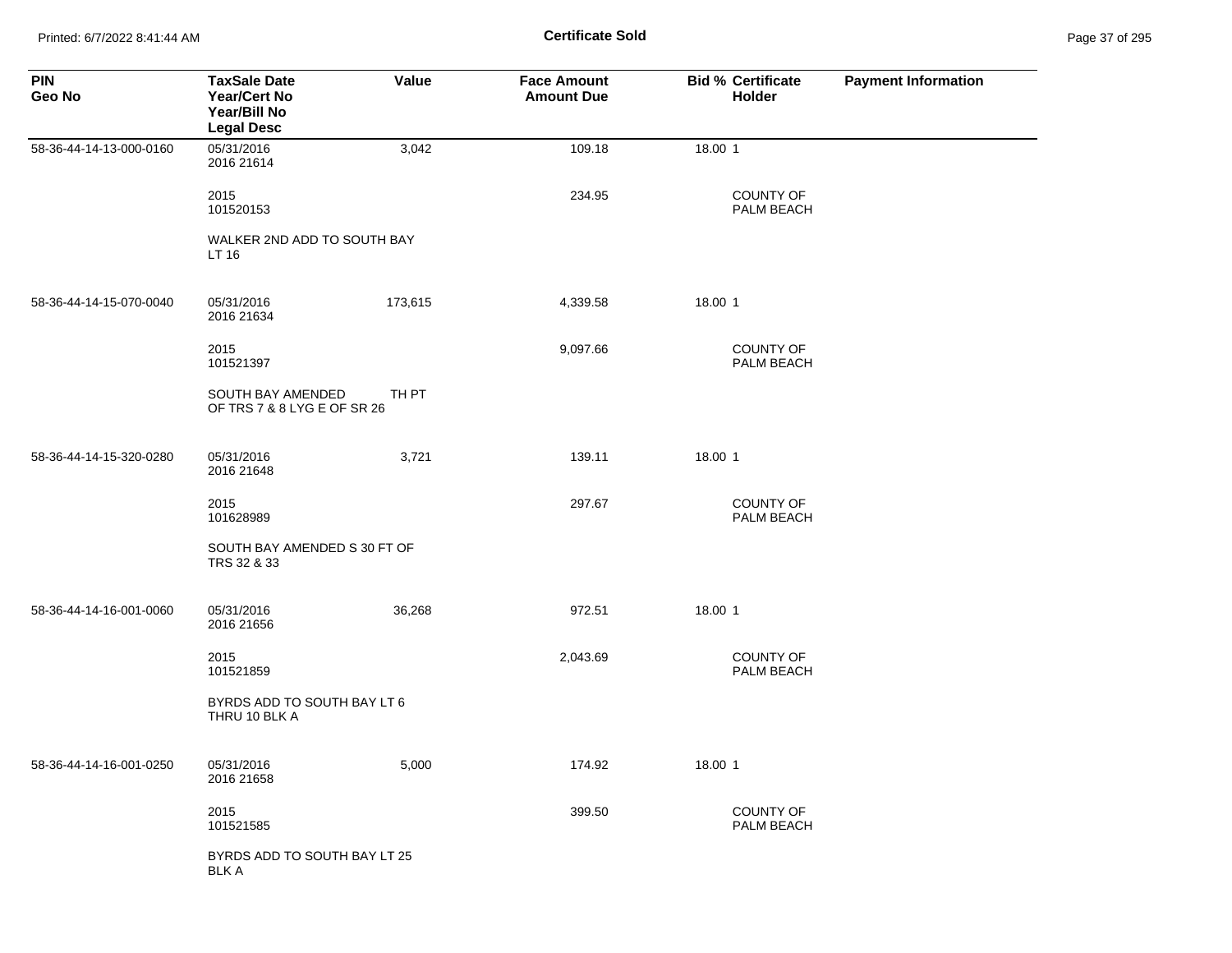| <b>PIN</b><br>Geo No    | <b>TaxSale Date</b><br><b>Year/Cert No</b><br>Year/Bill No<br><b>Legal Desc</b>                                      | Value | <b>Face Amount</b><br><b>Amount Due</b> | <b>Bid % Certificate</b><br>Holder | <b>Payment Information</b> |
|-------------------------|----------------------------------------------------------------------------------------------------------------------|-------|-----------------------------------------|------------------------------------|----------------------------|
| 70-43-44-19-11-001-0104 | 05/31/2016<br>2016 22421                                                                                             | 2,257 | 90.86                                   | 18.00 1                            |                            |
|                         | 2015<br>101626126                                                                                                    |       | 196.59                                  | <b>COUNTY OF</b><br>PALM BEACH     |                            |
|                         | LAKEWOOD GARDENS PLAT 1<br>30 FT OF W 50 FT OF TR 10 BLK 1                                                           | S.    |                                         |                                    |                            |
| 72-41-43-23-00-000-5130 | 05/31/2016<br>2016 22610                                                                                             | 96    | 14.64                                   | 18.00 1                            |                            |
|                         | 2015<br>101544770                                                                                                    |       | 36.92                                   | <b>COUNTY OF</b><br>PALM BEACH     |                            |
|                         | 23-43-41, TRGLR SHAPED PAR<br>LYGSWLY OF & ADJ TO INDIAN<br>TRAIL GOLF COURSE & LYG NELY<br>OF PAR AS IN OR3454P1921 |       |                                         |                                    |                            |
| 72-41-43-27-00-000-7020 | 05/31/2016<br>2016 22758                                                                                             | 300   | 14.64                                   | 18.00 1                            |                            |
|                         | 2015<br>101548122                                                                                                    |       | 36.92                                   | <b>COUNTY OF</b><br>PALM BEACH     |                            |
|                         | 27-43-41, 30 FT STRIP LYG S OF &<br>ADJ TO W 399.77 FT OF PB64 P56                                                   |       |                                         |                                    |                            |
| 73-41-43-31-00-000-5020 | 05/31/2016<br>2016 22888                                                                                             | 300   | 263.50                                  | 18.00 1                            |                            |
|                         | 2015<br>101553072                                                                                                    |       | 558.27                                  | <b>COUNTY OF</b><br>PALM BEACH     |                            |
|                         | 31-43-41, TH PT OF E 387.7 FT OF S<br>1/2 LYG BET WPB CNL & PB41P118                                                 |       |                                         |                                    |                            |
| 73-41-43-31-00-000-5070 | 05/31/2016<br>2016 22889                                                                                             | 300   | 263.56                                  | 18.00 1                            |                            |
|                         | 2015<br>101553604                                                                                                    |       | 558.40                                  | COUNTY OF<br>PALM BEACH            |                            |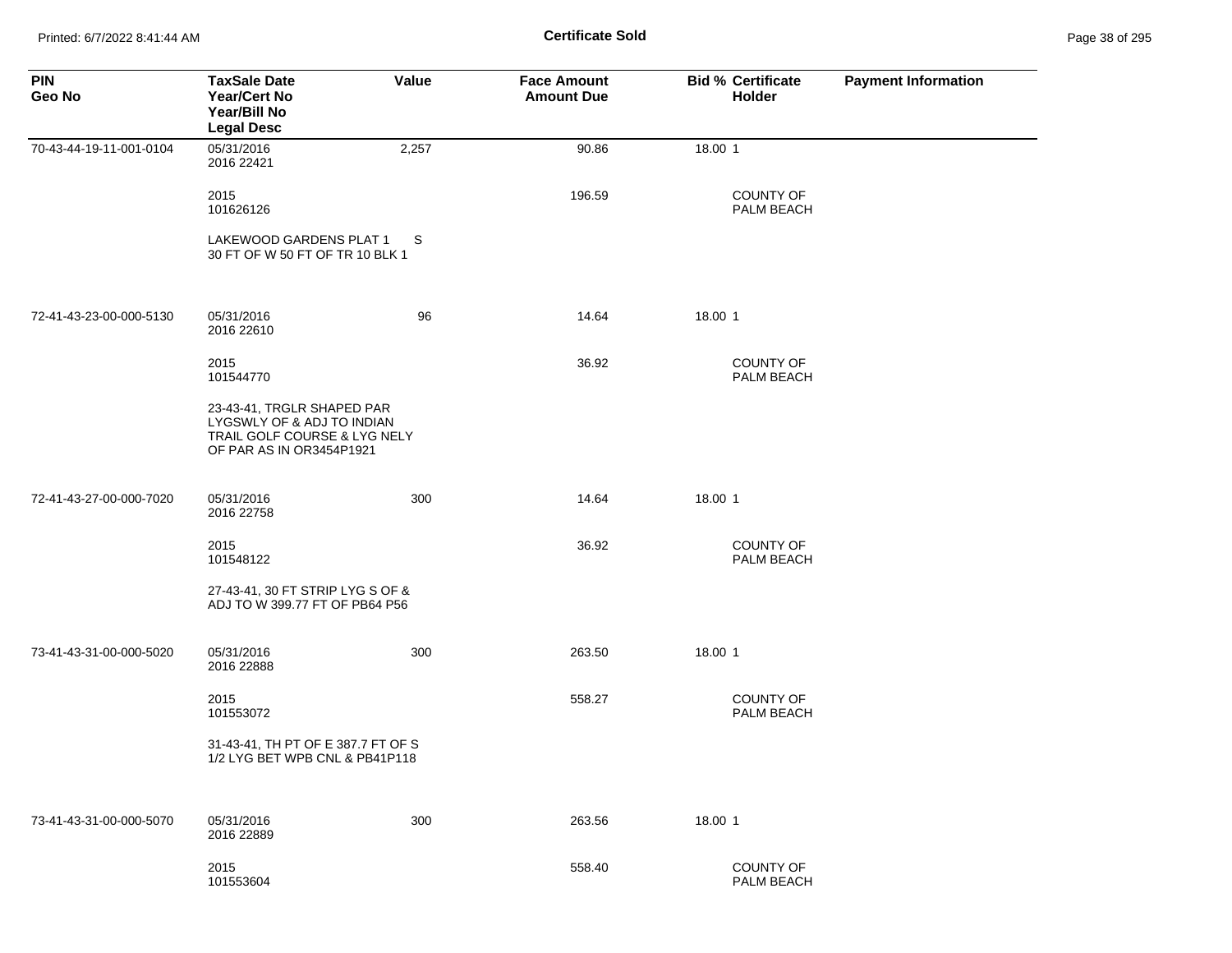Printed: 6/7/2022 8:41:44 AM **Certificate Sold** Page 39 of 295

| <b>PIN</b><br>Geo No    | <b>TaxSale Date</b><br><b>Year/Cert No</b><br>Year/Bill No<br><b>Legal Desc</b>                                                 | Value      | <b>Face Amount</b><br><b>Amount Due</b> | <b>Bid % Certificate</b><br><b>Holder</b> | <b>Payment Information</b> |
|-------------------------|---------------------------------------------------------------------------------------------------------------------------------|------------|-----------------------------------------|-------------------------------------------|----------------------------|
|                         | 31-43-41, SLY 653.28 FT OF NLY<br>728.28 FT OF W 50 FT OF E 1064.63<br>FT OF S 1/2 LYG S OF WPB CNL                             |            |                                         |                                           |                            |
| 73-41-43-31-00-000-7010 | 05/31/2016<br>2016 22890                                                                                                        | 2,262      | 2,050.00                                | 18.00 1                                   |                            |
|                         | 2015<br>101553440                                                                                                               |            | 4,300.98                                | <b>COUNTY OF</b><br>PALM BEACH            |                            |
|                         | 31-43-31, 75 FT STRIP OF LAND IN S<br>1/2 OF SEC LYG S OF & ADJ TO WPB<br>CNL R/W (LESS ELY 400.66 FT &<br>BINKS FOREST DR R/W) |            |                                         |                                           |                            |
| 73-41-44-03-19-003-0010 | 05/31/2016<br>2016 22971                                                                                                        | 299        | 355.43                                  | 18.00 1                                   |                            |
|                         | 2015<br>101556268                                                                                                               |            | 750.81                                  | <b>COUNTY OF</b><br>PALM BEACH            |                            |
|                         | MONTEREY ON THE LAKE<br>78.60 FT OF PAR C K/A OPEN SPACE                                                                        | <b>NLY</b> |                                         |                                           |                            |
| 73-41-44-10-01-012-0041 | 05/31/2016<br>2016 23121                                                                                                        | 299        | 263.56                                  | 18.00 1                                   |                            |
|                         | 2015<br>101562891                                                                                                               |            | 558.40                                  | COUNTY OF<br>PALM BEACH                   |                            |
|                         | SOUTH SHORE NO 1 OF<br>WELLINGTONSWLY 18.57 FT OF LT 4<br><b>BLK 12</b>                                                         |            |                                         |                                           |                            |
| 70-43-44-19-11-001-0104 | 05/31/2016<br>2016 232                                                                                                          | 2,257      | 104.90                                  | 18.00 1                                   |                            |
|                         | 2014<br>101638082                                                                                                               |            | 226.00                                  | COUNTY OF<br>PALM BEACH                   |                            |
|                         | LAKEWOOD GARDENS PLAT 1<br>30 FT OF W 50 FT OF TR 10 BLK 1                                                                      | S          |                                         |                                           |                            |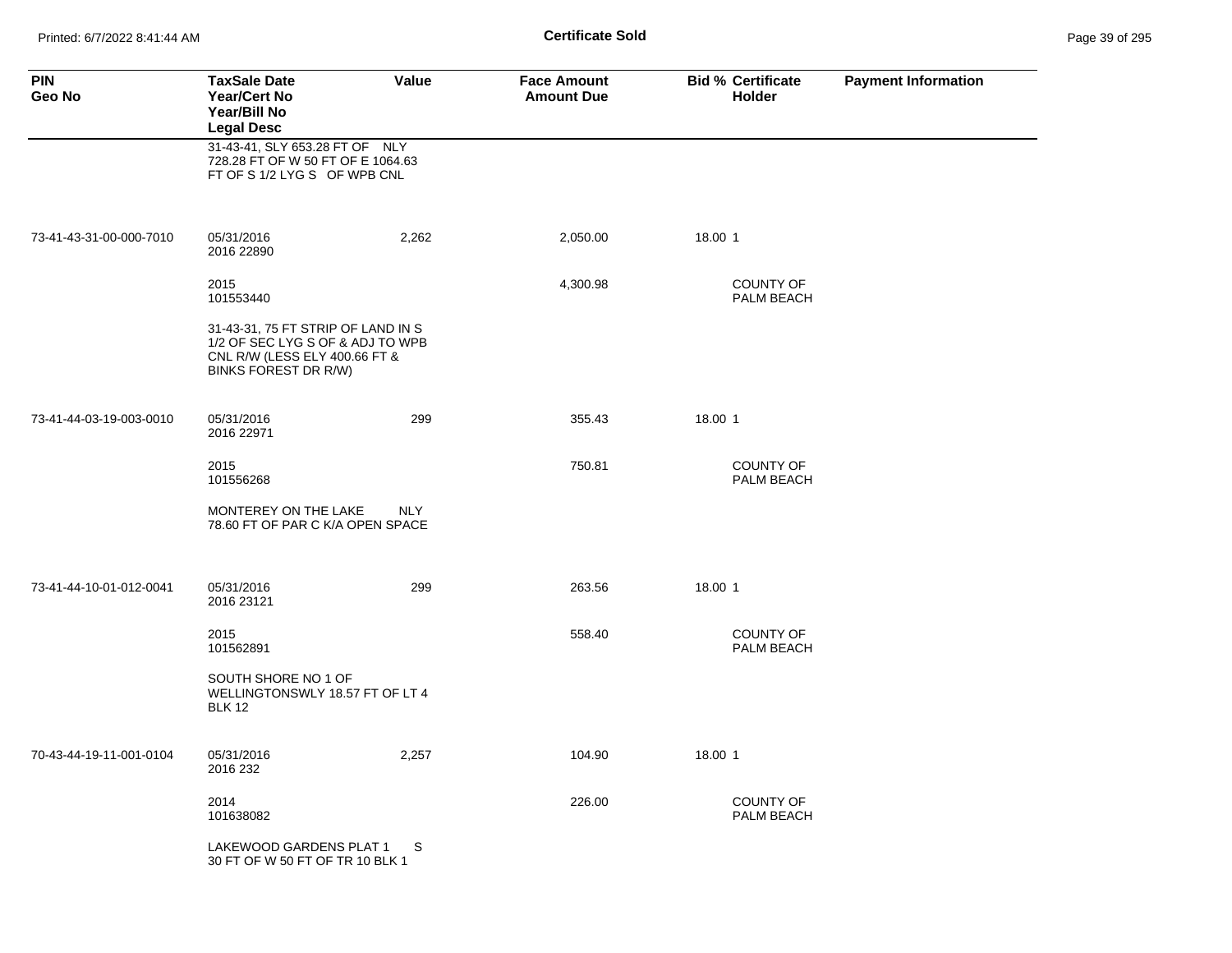Printed: 6/7/2022 8:41:44 AM **Certificate Sold** Page 40 of 295

| <b>PIN</b><br>Geo No    | <b>TaxSale Date</b><br>Year/Cert No<br>Year/Bill No<br><b>Legal Desc</b>                                                 | Value | <b>Face Amount</b><br><b>Amount Due</b> | <b>Bid % Certificate</b><br>Holder    | <b>Payment Information</b> |
|-------------------------|--------------------------------------------------------------------------------------------------------------------------|-------|-----------------------------------------|---------------------------------------|----------------------------|
| 73-41-44-11-09-000-0282 | 05/31/2016<br>2016 23203                                                                                                 |       | 256.75                                  | 18.00 1                               |                            |
|                         | 2015<br>101622758                                                                                                        |       | 544.15                                  | COUNTY OF<br>PALM BEACH               |                            |
|                         | PARK PLACE OF WELLINGTON LT 28<br>(LESS PT IN OR23604P1545)                                                              |       |                                         |                                       |                            |
| 73-41-44-12-17-002-0010 | 05/31/2016<br>2016 23218                                                                                                 | 323   | 264.04                                  | 18.00 1                               |                            |
|                         | 2015<br>101565932                                                                                                        |       | 559.42                                  | <b>COUNTY OF</b><br>PALM BEACH        |                            |
|                         | <b>WELLINGTON RESERVE OFFICE</b><br>PARK TRS B-1 THRU B-5 K/A OPEN<br><b>SPACE</b>                                       |       |                                         |                                       |                            |
| 73-41-44-16-01-000-0061 | 05/31/2016<br>2016 23287                                                                                                 | 299   | 263.56                                  | 18.00 1                               |                            |
|                         | 2015<br>101566803                                                                                                        |       | 558.40                                  | <b>COUNTY OF</b><br>PALM BEACH        |                            |
|                         | <b>EQUESTRIAN/POLO VILLAGE &amp;</b><br>COMPLEX OF PALM BEACH POLO &<br>COUNTRY CLUB WELLINGTON<br>LOT 6 (LESS N 115 FT) |       |                                         |                                       |                            |
| 74-42-43-01-01-000-0042 | 05/31/2016<br>2016 23554                                                                                                 | 256   | 14.39                                   | 18.00 1                               |                            |
|                         | 2015<br>101576050                                                                                                        |       | 36.38                                   | <b>COUNTY OF</b><br><b>PALM BEACH</b> |                            |
|                         | ADAMS SUB S 30 FT OF TR 4 (LESS<br>ELY 30.01 FT OF SR 809 R/W) & S 30<br>FT OF TR 10                                     |       |                                         |                                       |                            |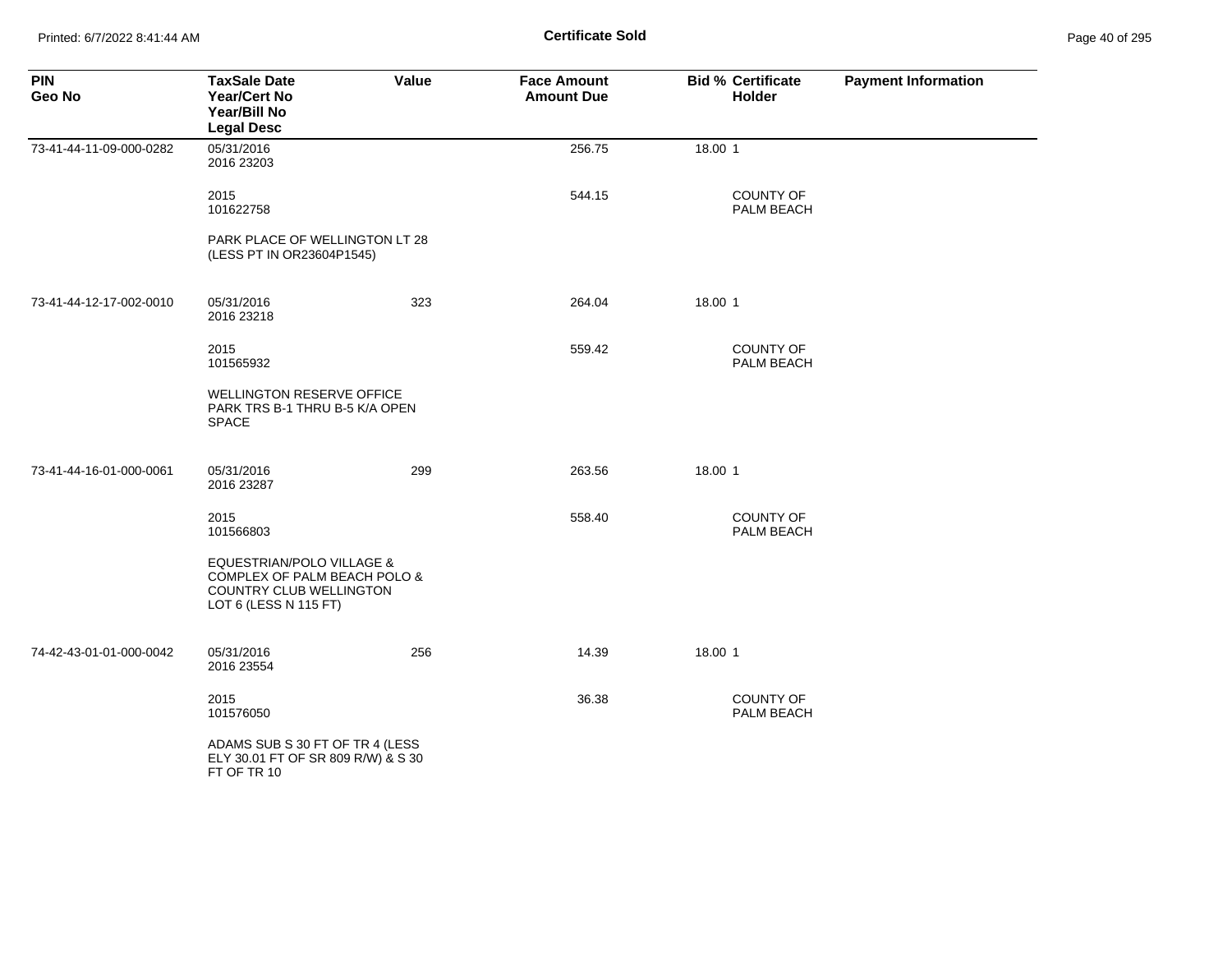Printed: 6/7/2022 8:41:44 AM **Page 41:44 AM** Page 41:44 AM **Certificate Sold** 

| Page 41 of 295 |  |  |  |
|----------------|--|--|--|
|----------------|--|--|--|

| <b>PIN</b><br>Geo No    | <b>TaxSale Date</b><br><b>Year/Cert No</b><br>Year/Bill No<br><b>Legal Desc</b>                                      | Value | <b>Face Amount</b><br><b>Amount Due</b> | <b>Bid % Certificate</b><br>Holder | <b>Payment Information</b> |
|-------------------------|----------------------------------------------------------------------------------------------------------------------|-------|-----------------------------------------|------------------------------------|----------------------------|
| 74-42-43-11-04-001-0020 | 05/31/2016<br>2016 23598                                                                                             | 274   | 49.01                                   | 18.00 1                            |                            |
|                         | 2015<br>101617247                                                                                                    |       | 108.92                                  | COUNTY OF<br>PALM BEACH            |                            |
|                         | FOXHALL PHASE 2 TR A-2                                                                                               |       |                                         |                                    |                            |
| 72-41-43-23-00-000-5130 | 05/31/2016<br>2016 236                                                                                               | 96    | 15.91                                   | 18.00 1                            |                            |
|                         | 2014<br>101556924                                                                                                    |       | 39.56                                   | COUNTY OF<br>PALM BEACH            |                            |
|                         | 23-43-41, TRGLR SHAPED PAR<br>LYGSWLY OF & ADJ TO INDIAN<br>TRAIL GOLF COURSE & LYG NELY<br>OF PAR AS IN OR3454P1921 |       |                                         |                                    |                            |
| 74-42-43-13-17-003-0000 | 05/31/2016<br>2016 23687                                                                                             | 14    | 104.37                                  | 18.00 1                            |                            |
|                         | 2015<br>101581226                                                                                                    |       | 224.91                                  | <b>COUNTY OF</b><br>PALM BEACH     |                            |
|                         | CLASSICS AT BEAR LAKES, TR C                                                                                         |       |                                         |                                    |                            |
| 74-42-43-15-02-021-0000 | 05/31/2016<br>2016 23748                                                                                             |       | 26.58                                   | 18.00 1                            |                            |
|                         | 2015<br>101581794                                                                                                    |       | 61.92                                   | <b>COUNTY OF</b><br>PALM BEACH     |                            |
|                         | RENAISSANCE TRU                                                                                                      |       |                                         |                                    |                            |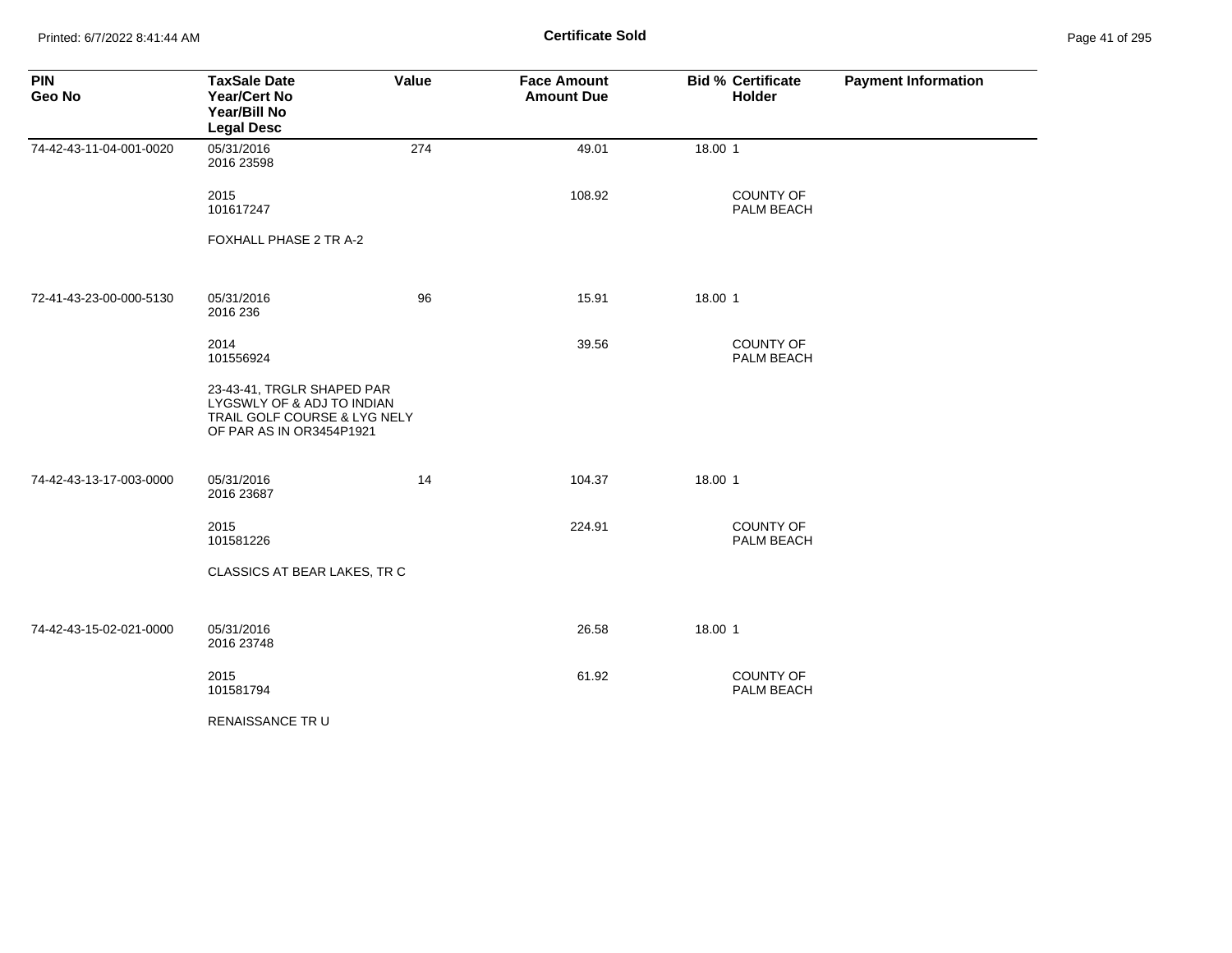| <b>PIN</b><br>Geo No    | <b>TaxSale Date</b><br><b>Year/Cert No</b><br>Year/Bill No<br><b>Legal Desc</b>                                                                                 | Value            | <b>Face Amount</b><br><b>Amount Due</b> | <b>Bid % Certificate</b><br><b>Holder</b> | <b>Payment Information</b> |
|-------------------------|-----------------------------------------------------------------------------------------------------------------------------------------------------------------|------------------|-----------------------------------------|-------------------------------------------|----------------------------|
| 74-43-43-04-04-003-0282 | 05/31/2016<br>2016 23882                                                                                                                                        | 638              | 17.36                                   | 18.00 1                                   |                            |
|                         | 2015<br>101586480                                                                                                                                               |                  | 42.60                                   | <b>COUNTY OF</b><br>PALM BEACH            |                            |
|                         | NORTH PALM BEACH PL 1<br>STRIP OF LAND LYG N OF BLK 3, S<br>OF BLK 39, E OF TH NLY EXT OF W<br>LINE OF LT 30 BLK 3 & W OF SLY EXT<br>OF W LINE OF LOT 24 BLK 39 | A                |                                         |                                           |                            |
| 72-41-43-27-00-000-7020 | 05/31/2016<br>2016 239                                                                                                                                          | 300              | 15.91                                   | 18.00 1                                   |                            |
|                         | 2014<br>101560451                                                                                                                                               |                  | 39.56                                   | <b>COUNTY OF</b><br>PALM BEACH            |                            |
|                         | 27-43-41, 30 FT STRIP LYG S OF &<br>ADJ TO W 399.77 FT OF PB64 P56                                                                                              |                  |                                         |                                           |                            |
| 74-43-43-09-00-000-3010 | 05/31/2016<br>2016 24243                                                                                                                                        | 300              | 15.47                                   | 18.00 1                                   |                            |
|                         | 2015<br>101591739                                                                                                                                               |                  | 38.63                                   | <b>COUNTY OF</b><br>PALM BEACH            |                            |
|                         | 9-43-43, 15 FT ABND PT OF 40TH ST<br>R/W LYG N OF & ADJ TO LTS 7 & 8<br>BLK 58 IN PB11P39                                                                       |                  |                                         |                                           |                            |
| 74-43-43-09-05-054-0121 | 05/31/2016<br>2016 24340                                                                                                                                        | 13,039           | 1,562.58                                | 18.00 1                                   |                            |
|                         | 2015<br>101592076                                                                                                                                               |                  | 3,279.87                                | <b>COUNTY OF</b><br>PALM BEACH            |                            |
|                         | NORTHWOOD ADD<br>OF LOT 12 & LOT 13 BLK 54                                                                                                                      | N <sub>2FT</sub> |                                         |                                           |                            |
| 74-42-43-01-01-000-0042 | 05/31/2016<br>2016 248                                                                                                                                          | 256              | 15.56                                   | 18.00 1                                   |                            |
|                         | 2014<br>101588880                                                                                                                                               |                  | 38.81                                   | <b>COUNTY OF</b><br>PALM BEACH            |                            |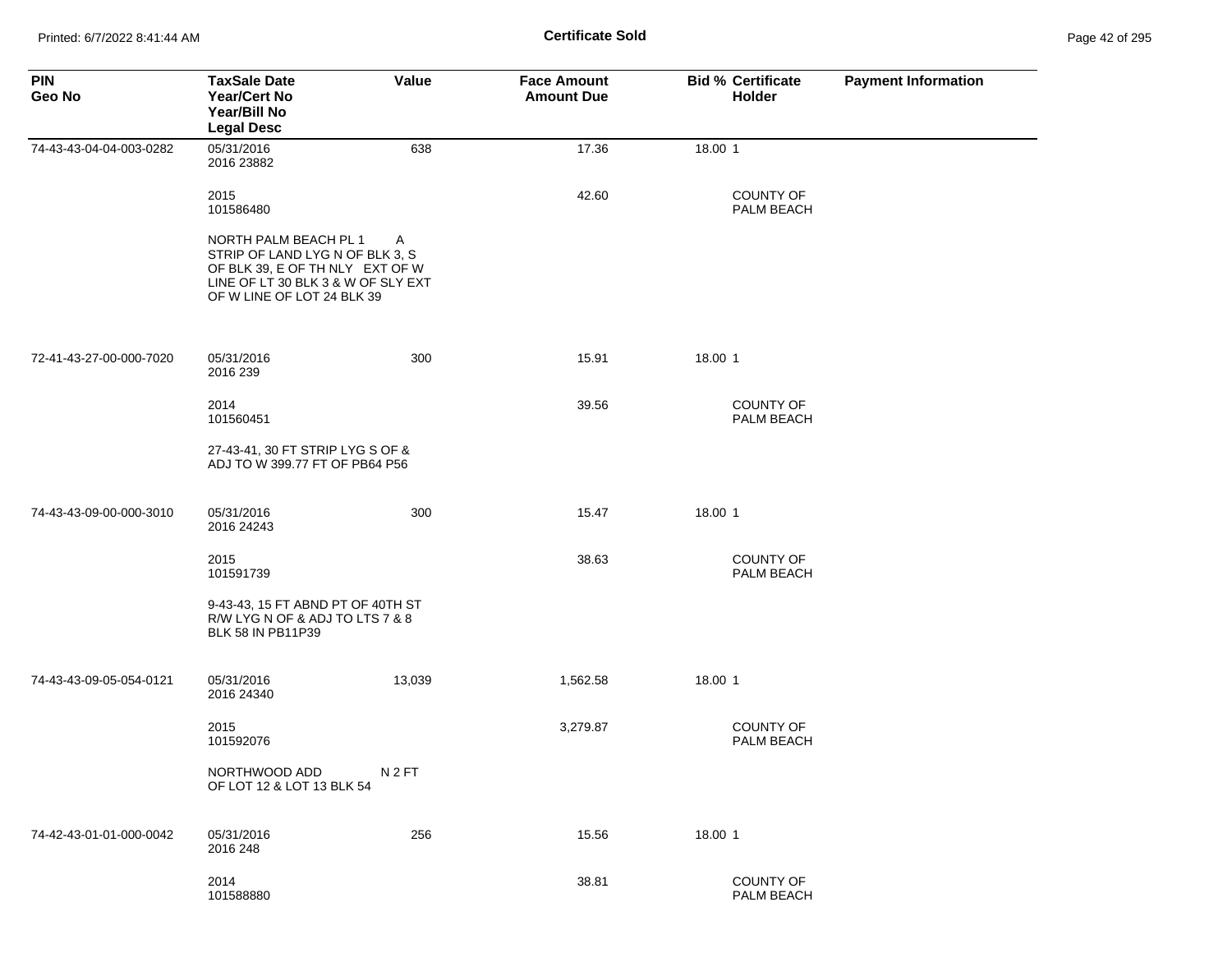Printed: 6/7/2022 8:41:44 AM **Page 43 of 2018 Certificate Sold Certificate Sold** 

| Page 43 of 295 |  |  |  |
|----------------|--|--|--|
|----------------|--|--|--|

| <b>PIN</b><br>Geo No    | <b>TaxSale Date</b><br><b>Year/Cert No</b><br>Year/Bill No<br><b>Legal Desc</b>                      | Value          | <b>Face Amount</b><br><b>Amount Due</b> | <b>Bid % Certificate</b><br>Holder | <b>Payment Information</b> |
|-------------------------|------------------------------------------------------------------------------------------------------|----------------|-----------------------------------------|------------------------------------|----------------------------|
|                         | ADAMS SUB S 30 FT OF TR 4 (LESS<br>ELY 30.01 FT OF SR 809 R/W) & S 30<br>FT OF TR 10                 |                |                                         |                                    |                            |
| 74-43-43-16-22-002-0020 | 05/31/2016<br>2016 24959                                                                             | 2,925          | 50.34                                   | 18.00 1                            |                            |
|                         | 2015<br>101597372                                                                                    |                | 111.70                                  | <b>COUNTY OF</b><br>PALM BEACH     |                            |
|                         | FRESHWATER LAKES N 40 FT OF TR<br>В                                                                  |                |                                         |                                    |                            |
| 74-42-43-15-02-021-0000 | 05/31/2016<br>2016 250                                                                               |                | 37.18                                   | 18.00 1                            |                            |
|                         | 2014<br>101593188                                                                                    |                | 84.14                                   | <b>COUNTY OF</b><br>PALM BEACH     |                            |
|                         | RENAISSANCE TR U                                                                                     |                |                                         |                                    |                            |
| 00-42-43-01-00-000-3022 | 05/31/2016<br>2016 2542                                                                              | 121            | 67.16                                   | 18.00 1                            |                            |
|                         | 2015<br>101080653                                                                                    |                | 146.95                                  | <b>COUNTY OF</b><br>PALM BEACH     |                            |
|                         | 1-43-42, TH PT OF ELY EXT OF<br>CARIBBEAN BLVD & NLY EXT OF<br>CAYMAN CIRCLE EAST IN OR5734<br>P1234 |                |                                         |                                    |                            |
| 74-43-43-34-16-000-0020 | 05/31/2016<br>2016 25863                                                                             | 531            | 15.47                                   | 18.00 1                            |                            |
|                         | 2015<br>101611479                                                                                    |                | 38.63                                   | <b>COUNTY OF</b><br>PALM BEACH     |                            |
|                         | MC GAUGHEY TRACT PLAT<br>FT OF TRACT                                                                 | E <sub>2</sub> |                                         |                                    |                            |
| 00-42-43-12-05-000-0401 | 05/31/2016<br>2016 2599                                                                              |                | 59.86                                   | 18.00 1                            |                            |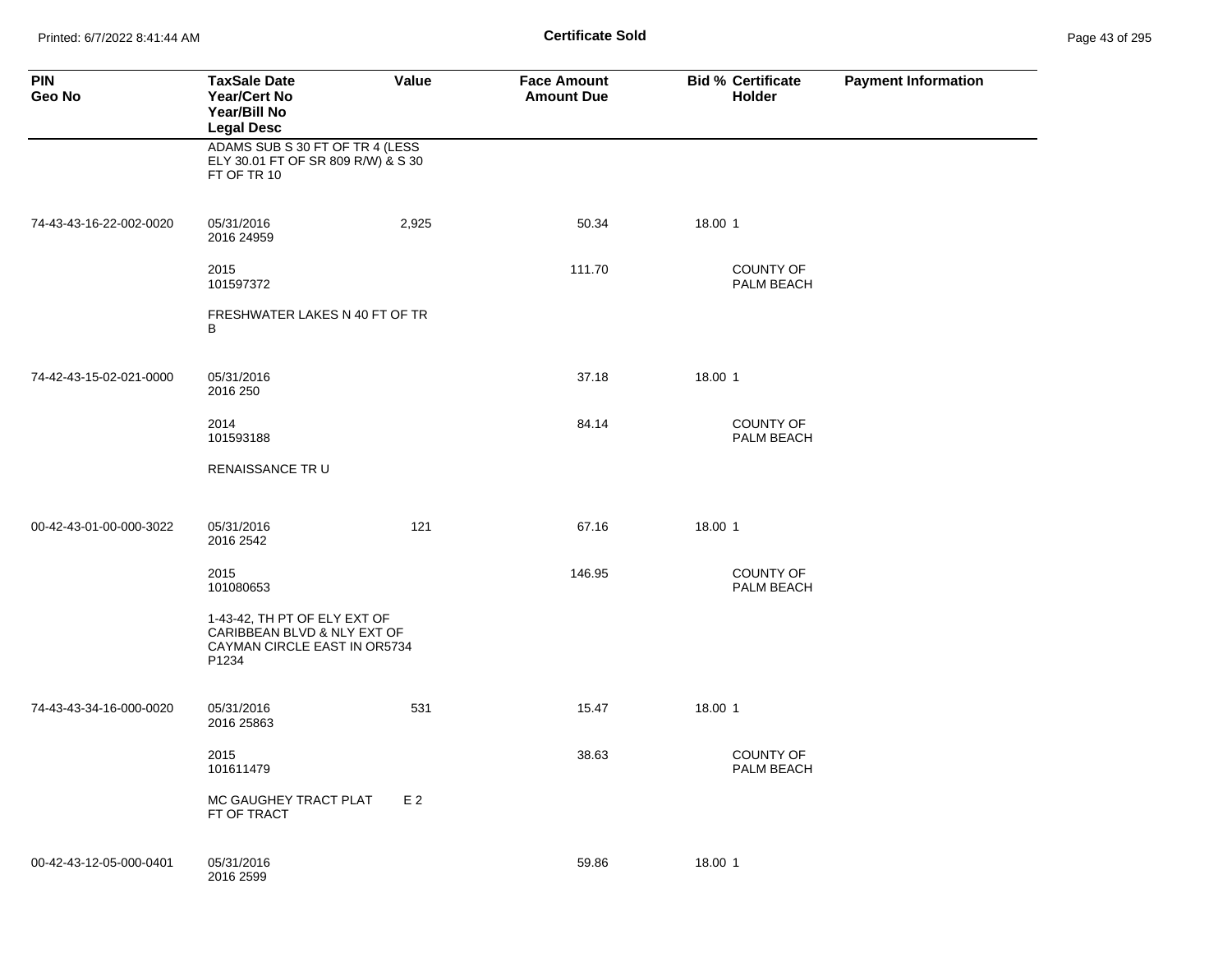Printed: 6/7/2022 8:41:44 AM **Certificate Sold** Page 44 of 295

| <b>PIN</b><br>Geo No    | <b>TaxSale Date</b><br>Year/Cert No<br>Year/Bill No<br><b>Legal Desc</b>       | Value      | <b>Face Amount</b><br><b>Amount Due</b> | <b>Bid % Certificate</b><br>Holder | <b>Payment Information</b> |
|-------------------------|--------------------------------------------------------------------------------|------------|-----------------------------------------|------------------------------------|----------------------------|
|                         | 2015<br>101081476                                                              |            | 131.62                                  | <b>COUNTY OF</b><br>PALM BEACH     |                            |
|                         | LAKESIDE GREEN PL NO 2<br>7.50 FT OF LT 40                                     | <b>WLY</b> |                                         |                                    |                            |
| 00-42-43-23-05-000-0000 | 05/31/2016<br>2016 2858                                                        | 300        | 62.69                                   | 18.00 1                            |                            |
|                         | 2015<br>101086812                                                              |            | 137.58                                  | COUNTY OF<br>PALM BEACH            |                            |
|                         | CENTURY VILLAGE PL NO 3<br>DRAINAGE R/W LYG S OF & ADJ TO<br>12TH ST EXTENSION | 30 FT      |                                         |                                    |                            |
| 00-42-43-23-10-000-0000 | 05/31/2016<br>2016 2894                                                        | 300        | 62.69                                   | 18.00 1                            |                            |
|                         | 2015<br>101087031                                                              |            | 137.58                                  | <b>COUNTY OF</b><br>PALM BEACH     |                            |
|                         | CENTURY VILLAGE PL NO 5<br>DRAINAGE R/W LYG S OF & ADJ TO<br>12TH ST EXTENSION | 30 FT      |                                         |                                    |                            |
| 00-42-43-23-12-000-0000 | 05/31/2016<br>2016 2895                                                        | 300        | 62.69                                   | 18.00 1                            |                            |
|                         | 2015<br>101087778                                                              |            | 137.58                                  | <b>COUNTY OF</b><br>PALM BEACH     |                            |
|                         | CENTURY VILLAGE PL NO 7<br>DRAINAGE R/W LYG S OF & ADJ TO<br>12TH ST EXTENSION | 30 FT      |                                         |                                    |                            |
| 00-42-43-23-18-000-0000 | 05/31/2016<br>2016 2954                                                        | 100        | 58.67                                   | 18.00 1                            |                            |
|                         | 2015<br>101088287                                                              |            | 129.16                                  | <b>COUNTY OF</b><br>PALM BEACH     |                            |
|                         | CENTURY VILLAGE PL NO 9<br>DRAINAGE R/W LYG S OF & ADJ TO<br>12TH ST EXTENSION | 30 FT      |                                         |                                    |                            |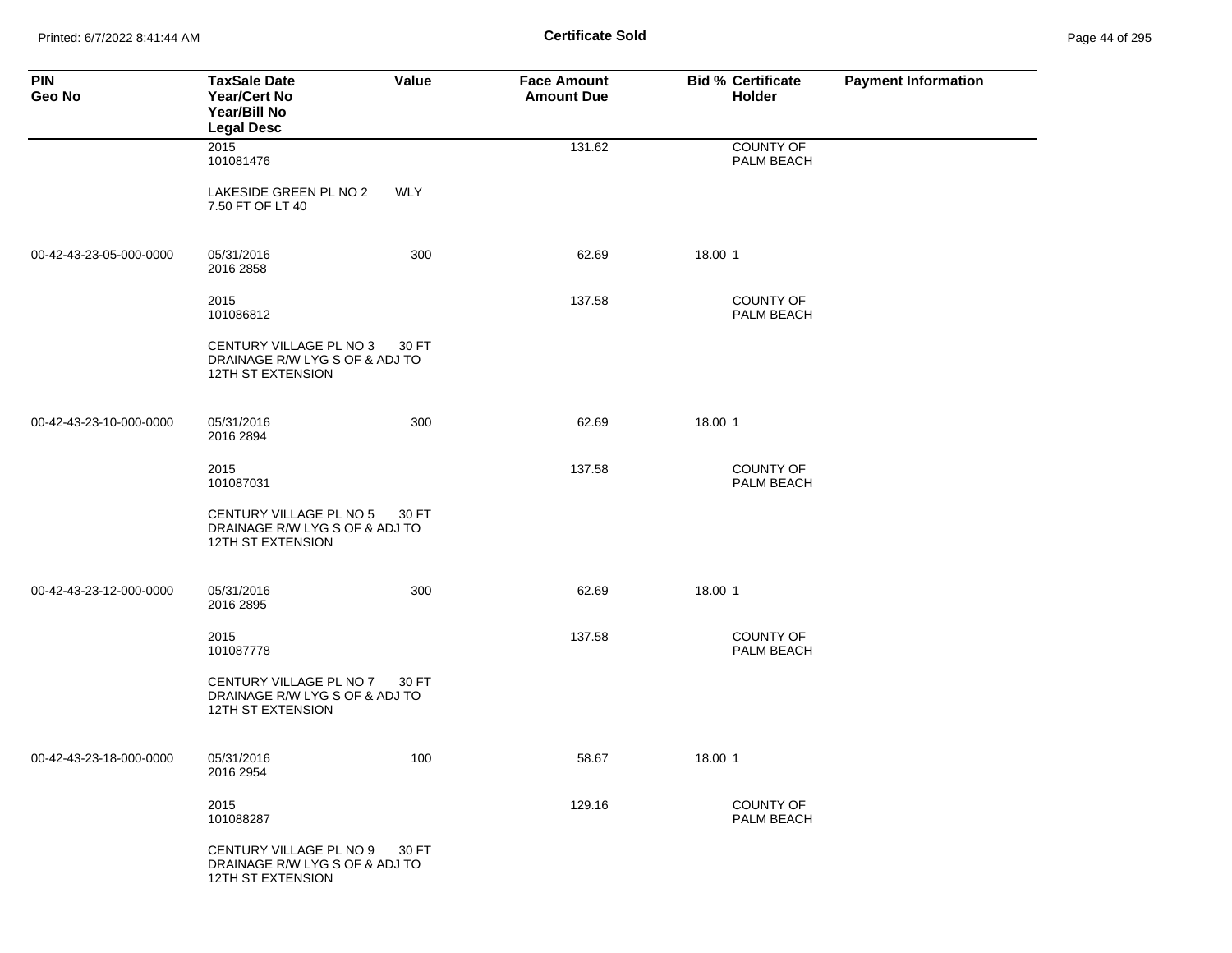| <b>PIN</b><br>Geo No    | <b>TaxSale Date</b><br><b>Year/Cert No</b><br>Year/Bill No<br><b>Legal Desc</b>    | Value | <b>Face Amount</b><br><b>Amount Due</b> | <b>Bid % Certificate</b><br>Holder | <b>Payment Information</b> |
|-------------------------|------------------------------------------------------------------------------------|-------|-----------------------------------------|------------------------------------|----------------------------|
| 00-42-43-23-19-000-0000 | 05/31/2016<br>2016 2955                                                            | 300   | 62.69                                   | 18.00 1                            |                            |
|                         | 2015<br>101088598                                                                  |       | 137.58                                  | <b>COUNTY OF</b><br>PALM BEACH     |                            |
|                         | CENTURY VILLAGE PL NO 10<br>FT DRAINAGE R/W LYG S OF & ADJ<br>TO 12TH ST EXTENSION | 30    |                                         |                                    |                            |
| 00-35-47-03-00-000-3260 | 05/31/2016<br>2016 305                                                             | 1,100 | 30.11                                   | 18.00 1                            |                            |
|                         | 2015<br>101027648                                                                  |       | 69.32                                   | COUNTY OF<br>PALM BEACH            |                            |
|                         | 3-47-35, SW 1/4 OF SE 1/4 OF NE 1/4<br><b>OF NW 1/4</b>                            |       |                                         |                                    |                            |
| 00-35-47-08-00-000-7040 | 05/31/2016<br>2016 306                                                             | 1,100 | 30.11                                   | 18.00 1                            |                            |
|                         | 2015<br>101028901                                                                  |       | 69.32                                   | <b>COUNTY OF</b><br>PALM BEACH     |                            |
|                         | 8-47-35, SE 1/4 OF NW 1/4 OF NE 1/4<br><b>OF SW 1/4</b>                            |       |                                         |                                    |                            |
| 00-42-43-23-33-000-0000 | 05/31/2016<br>2016 3124                                                            | 300   | 62.69                                   | 18.00 1                            |                            |
|                         | 2015<br>101090150                                                                  |       | 137.58                                  | <b>COUNTY OF</b><br>PALM BEACH     |                            |
|                         | CENTURY VILLAGE PL NO 13<br>FT DRAINAGE R/W LYG S OF & ADJ<br>TO 12TH ST EXTENSION | 30    |                                         |                                    |                            |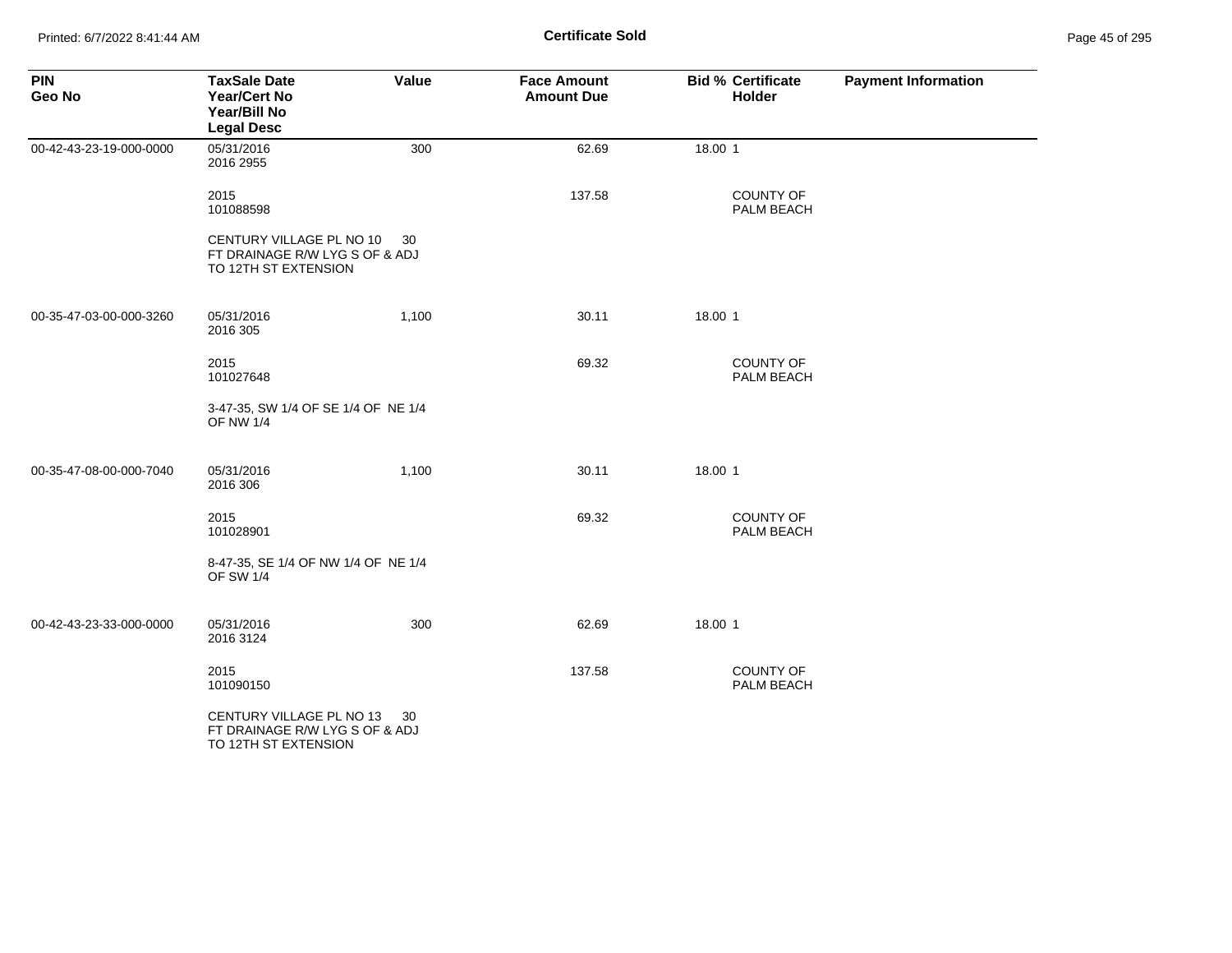Printed: 6/7/2022 8:41:44 AM **Page 46 of 2018** Page 46 of 2018 **Certificate Sold** 

| Page 46 of 295 |  |  |  |
|----------------|--|--|--|
|----------------|--|--|--|

| <b>PIN</b><br>Geo No    | <b>TaxSale Date</b><br><b>Year/Cert No</b><br>Year/Bill No<br><b>Legal Desc</b>              | Value | <b>Face Amount</b><br><b>Amount Due</b> | <b>Bid % Certificate</b><br>Holder | <b>Payment Information</b> |
|-------------------------|----------------------------------------------------------------------------------------------|-------|-----------------------------------------|------------------------------------|----------------------------|
| 00-37-41-23-01-000-0700 | 05/31/2016<br>2016 337                                                                       | 6,877 | 16,173.75                               | 18.00 1                            |                            |
|                         | 2015<br>101029984                                                                            |       | 33,890.23                               | <b>COUNTY OF</b><br>PALM BEACH     |                            |
|                         | LAKEVIEW COLONY LT 70                                                                        |       |                                         |                                    |                            |
| 00-42-43-26-00-000-1350 | 05/31/2016<br>2016 3390                                                                      | 95    | 57.97                                   | 18.00 1                            |                            |
|                         | 2015<br>101094531                                                                            |       | 127.70                                  | <b>COUNTY OF</b><br>PALM BEACH     |                            |
|                         | 26-43-42, S 30 FT OF N 330 FT OF<br>E 350 FT OF NE 1/4 (LESS E 50 FT<br>HAVERHILL RD R/W)    |       |                                         |                                    |                            |
| 00-42-43-26-00-000-3060 | 05/31/2016<br>2016 3392                                                                      | 942   | 1,786.25                                | 18.00 1                            |                            |
|                         | 2015<br>101094794                                                                            |       | 3,748.45                                | <b>COUNTY OF</b><br>PALM BEACH     |                            |
|                         | 26-43-42, E 370.36 FT OF W 510.36<br>FT OF S 370.33 FT OF N 400.33 FT OF<br>SW 1/4 OF NW 1/4 |       |                                         |                                    |                            |
| 00-42-43-26-02-000-0103 | 05/31/2016<br>2016 3395                                                                      | 33    | 57.19                                   | 18.00 1                            |                            |
|                         | 2015<br>101094944                                                                            |       | 126.05                                  | <b>COUNTY OF</b><br>PALM BEACH     |                            |
|                         | HAVERHILL ACRES ADD<br>FT OF N 200 FT OF LOT 10                                              | E 20  |                                         |                                    |                            |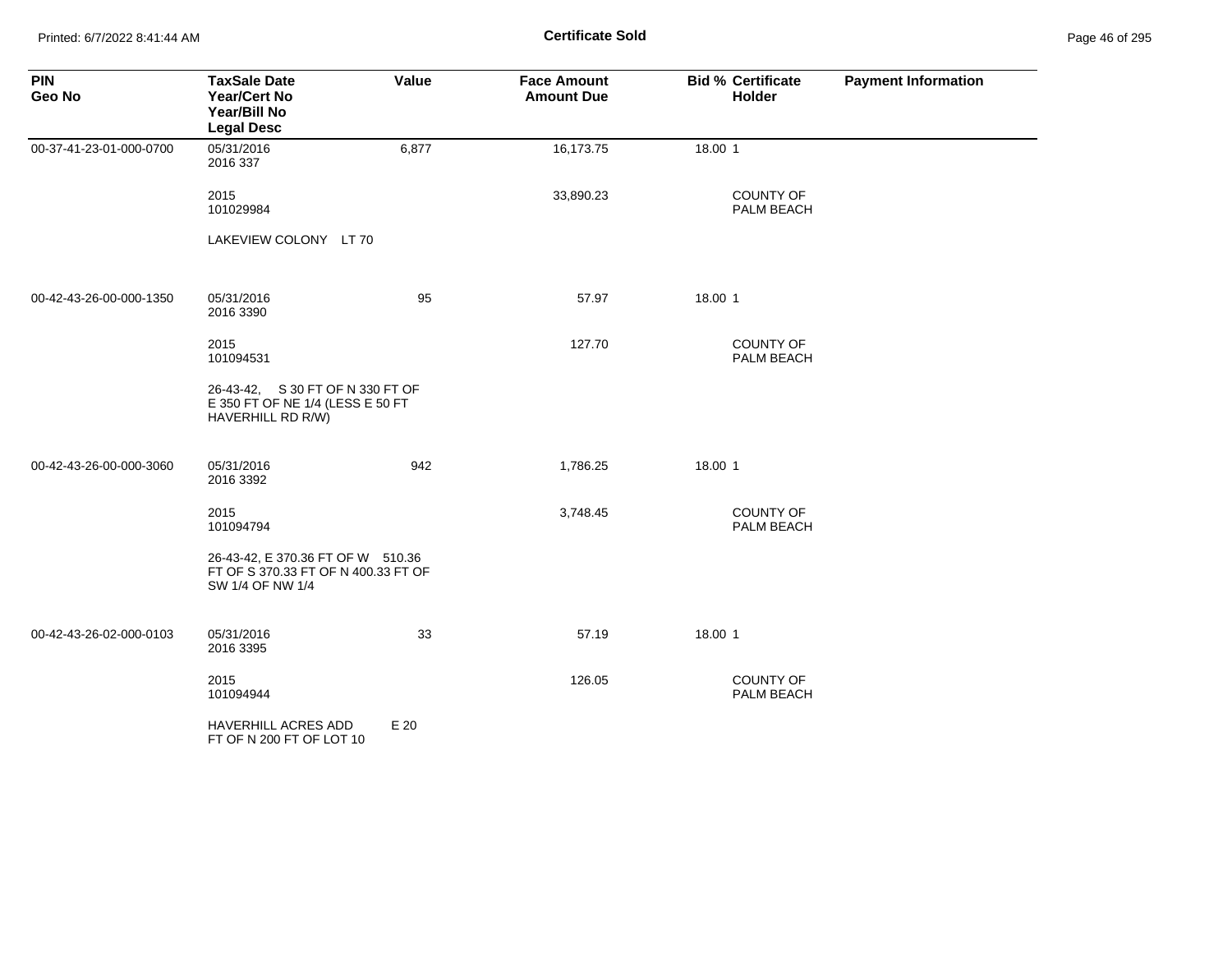Printed: 6/7/2022 8:41:44 AM **Page 47 of 2018** Page 41:44 AM **Certificate Sold** 

| Page 47 of 295 |  |  |
|----------------|--|--|
|----------------|--|--|

| <b>PIN</b><br>Geo No    | <b>TaxSale Date</b><br><b>Year/Cert No</b><br>Year/Bill No<br><b>Legal Desc</b> | Value    | <b>Face Amount</b><br><b>Amount Due</b> | <b>Bid % Certificate</b><br>Holder | <b>Payment Information</b> |
|-------------------------|---------------------------------------------------------------------------------|----------|-----------------------------------------|------------------------------------|----------------------------|
| 00-42-43-26-15-000-0842 | 05/31/2016<br>2016 3454                                                         | 300      | 62.69                                   | 18.00 1                            |                            |
|                         | 2015<br>101095031                                                               |          | 137.58                                  | COUNTY OF<br>PALM BEACH            |                            |
|                         | WYNNEWOOD ACRES NO 6<br>40 FT OF LT 84                                          | S        |                                         |                                    |                            |
| 00-42-43-26-18-000-0420 | 05/31/2016<br>2016 3494                                                         | 554      | 63.58                                   | 18.00 1                            |                            |
|                         | 2015<br>101095789                                                               |          | 139.43                                  | <b>COUNTY OF</b><br>PALM BEACH     |                            |
|                         | <b>WOODCREST</b><br>OF PAR A                                                    | N 103 FT |                                         |                                    |                            |
| 00-42-43-27-00-000-5032 | 05/31/2016<br>2016 3539                                                         | 63       | 57.94                                   | 18.00 1                            |                            |
|                         | 2015<br>101096646                                                               |          | 127.64                                  | <b>COUNTY OF</b><br>PALM BEACH     |                            |
|                         | 27-43-42, W 25 FT OF E 175 FT OF N<br>350 FT OF S 444 FT AS IN<br>OR2205P1275   |          |                                         |                                    |                            |
| 00-37-41-33-01-001-0230 | 05/31/2016<br>2016 354                                                          | 4,840    | 11,863.50                               | 18.00 1                            |                            |
|                         | 2015<br>101029867                                                               |          | 24,860.27                               | COUNTY OF<br>PALM BEACH            |                            |
|                         | PIONEER INV CO PL 1 TOWNSITE<br>CNL POINT LTS 23 & 24 BLK 1                     |          |                                         |                                    |                            |
| 00-37-41-33-01-001-0250 | 05/31/2016<br>2016 355                                                          | 4,840    | 15,685.53                               | 18.00 1                            |                            |
|                         | 2015<br>101029290                                                               |          | 32,867.42                               | COUNTY OF<br>PALM BEACH            |                            |
|                         | PIONEER INV CO PL 1 TOWNSITE<br>CNL POINT LTS 25 & 26 BLK 1                     |          |                                         |                                    |                            |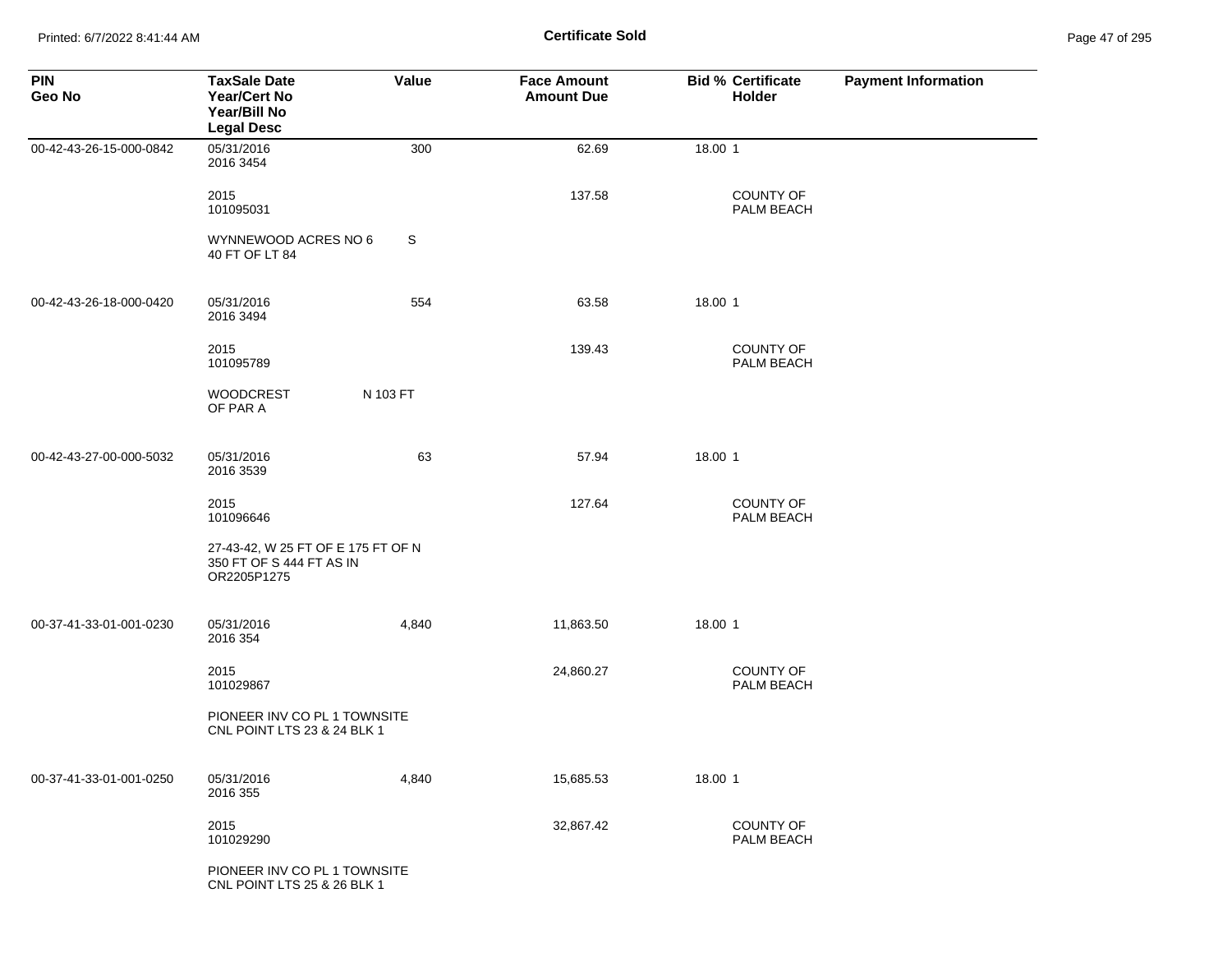| <b>PIN</b><br>Geo No    | <b>TaxSale Date</b><br><b>Year/Cert No</b><br>Year/Bill No<br><b>Legal Desc</b>                                        | Value        | <b>Face Amount</b><br><b>Amount Due</b> | <b>Bid % Certificate</b><br>Holder | <b>Payment Information</b> |
|-------------------------|------------------------------------------------------------------------------------------------------------------------|--------------|-----------------------------------------|------------------------------------|----------------------------|
| 00-42-43-27-05-005-2260 | 05/31/2016<br>2016 3561                                                                                                | 58           | 57.65                                   | 18.00 1                            |                            |
|                         | 2015<br>101619821                                                                                                      |              | 127.02                                  | COUNTY OF<br>PALM BEACH            |                            |
|                         | PALM BEACH FARMS CO PL 3 E 50<br>FT OF NE 1/4 OF SE 1/4 OF TR 44<br>(LESS S 25 FT BISHOFF DR R/W) BLK<br>5             |              |                                         |                                    |                            |
| 00-42-43-27-05-006-0261 | 05/31/2016<br>2016 3563                                                                                                | $\mathbf{1}$ | 56.68                                   | 18.00 1                            |                            |
|                         | 2015<br>101617037                                                                                                      |              | 125.00                                  | <b>COUNTY OF</b><br>PALM BEACH     |                            |
|                         | PALM BEACH FARMS CO PL NO 3 PT<br>OF TR 26 LYG W OF & ADJ TO TPK<br>R/W (LESS N 40.04 FT LWDD L-4 CNL<br>$R/W$ ) BLK 6 |              |                                         |                                    |                            |
| 00-37-41-33-01-003-0010 | 05/31/2016<br>2016 360                                                                                                 | 1,725        | 41.61                                   | 18.00 1                            |                            |
|                         | 2015<br>101030428                                                                                                      |              | 93.39                                   | COUNTY OF<br>PALM BEACH            |                            |
|                         | PIONEER INV CO PL 1 TOWNSITE<br>CNL POINT LOT 1 BLK 3                                                                  |              |                                         |                                    |                            |
| 00-37-41-33-01-003-0340 | 05/31/2016<br>2016 366                                                                                                 | 4,840        | 773.90                                  | 18.00 1                            |                            |
|                         | 2015<br>101030721                                                                                                      |              | 1,627.55                                | <b>COUNTY OF</b><br>PALM BEACH     |                            |
|                         | PIONEER INV CO PL 1 TOWNSITE<br>CNL POINT LTS 34 & 35 BLK 3                                                            |              |                                         |                                    |                            |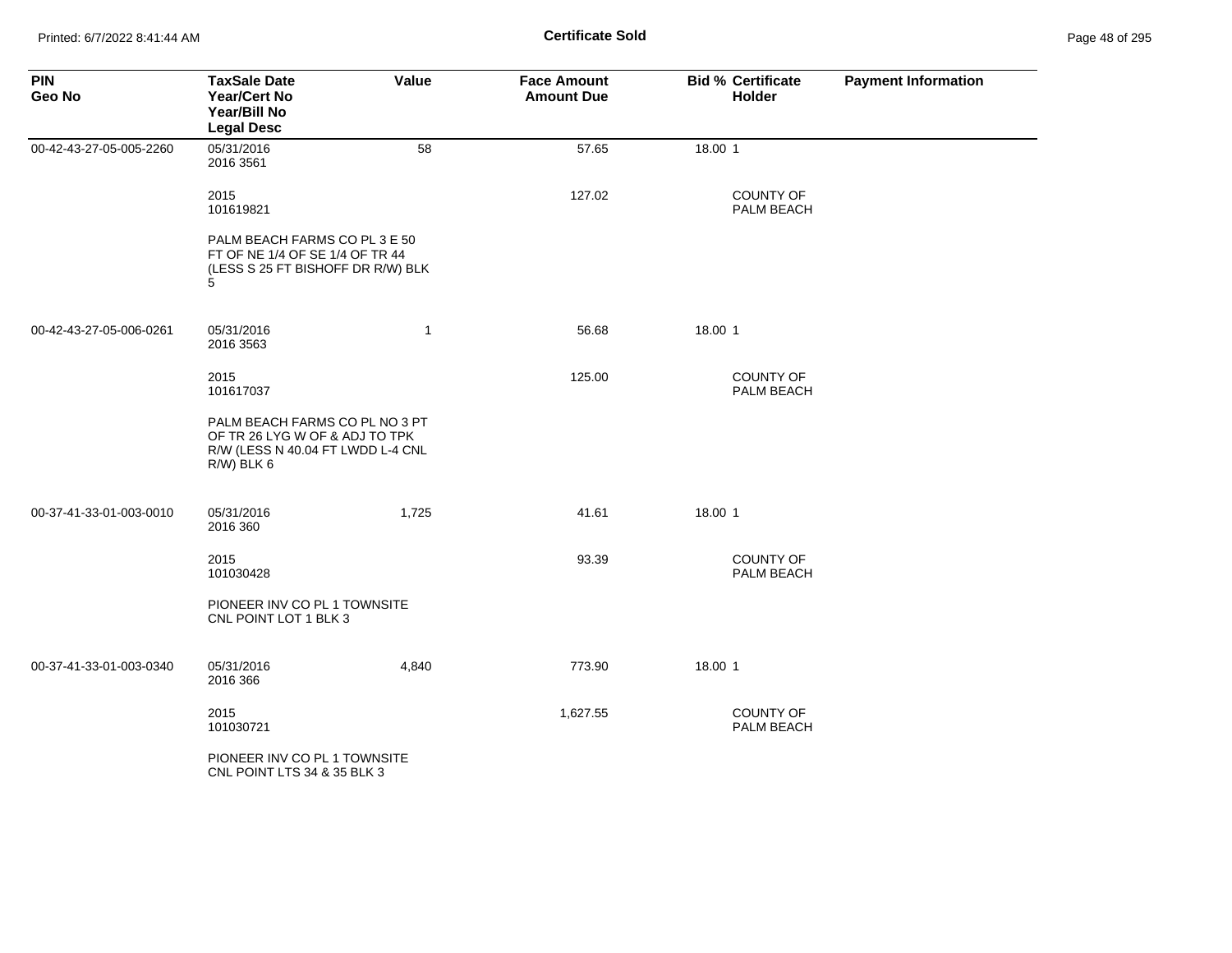Printed: 6/7/2022 8:41:44 AM **Certificate Sold** Page 49 of 295

| <b>PIN</b><br>Geo No    | <b>TaxSale Date</b><br>Year/Cert No<br>Year/Bill No<br><b>Legal Desc</b>                           | Value        | <b>Face Amount</b><br><b>Amount Due</b> | <b>Bid % Certificate</b><br>Holder | <b>Payment Information</b> |
|-------------------------|----------------------------------------------------------------------------------------------------|--------------|-----------------------------------------|------------------------------------|----------------------------|
| 00-37-41-33-03-018-0311 | 05/31/2016<br>2016 385                                                                             | 2,718        | 58.26                                   | 18.00 1                            |                            |
|                         | 2015<br>101030301                                                                                  |              | 128.28                                  | <b>COUNTY OF</b><br>PALM BEACH     |                            |
|                         | NEMAHA<br>& 32 BLK 18 / BEING LT 8 BLK 18A<br>UNREC PLAT/                                          | PT OF LTS 31 |                                         |                                    |                            |
| 00-42-43-32-00-000-3010 | 05/31/2016<br>2016 3932                                                                            | 82           | 58.30                                   | 18.00 1                            |                            |
|                         | 2015<br>101616830                                                                                  |              | 128.38                                  | COUNTY OF<br>PALM BEACH            |                            |
|                         | 27-43-42, N 397.52 FT OF 30 FT ABND<br>STRIP LYG W OF & ADJ TO LT 1 IN<br>PB71P75 & IN OR13070P488 |              |                                         |                                    |                            |
| 00-42-43-35-16-000-0440 | 05/31/2016<br>2016 4044                                                                            | 3,699        | 131.06                                  | 18.00 1                            |                            |
|                         | 2015<br>101105170                                                                                  |              | 280.83                                  | <b>COUNTY OF</b><br>PALM BEACH     |                            |
|                         | WEST TRAIL PARK NLY 16.67 FT OF<br>LT 44 LYG NLY OF & ADJ TO SR 80<br>R/W                          |              |                                         |                                    |                            |
| 00-37-42-20-02-000-0660 | 05/31/2016<br>2016 426                                                                             | 4,400        | 117.36                                  | 18.00 1                            |                            |
|                         | 2015<br>101030265                                                                                  |              | 252.10                                  | <b>COUNTY OF</b><br>PALM BEACH     |                            |
|                         | BAILEYS SUB OF TR 5 IN<br>PB18P28LTS 66 & 67                                                       |              |                                         |                                    |                            |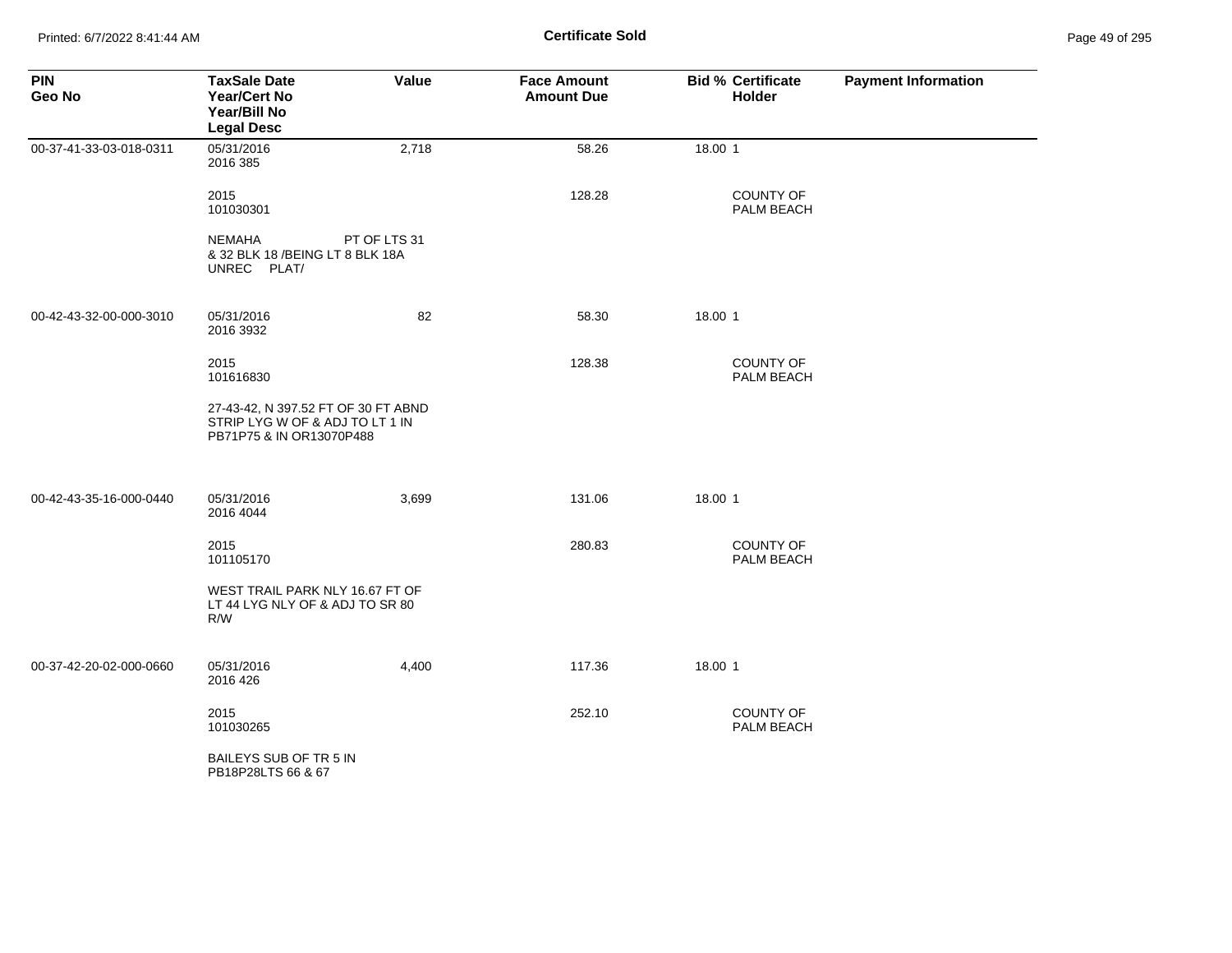Printed: 6/7/2022 8:41:44 AM **Page 50 of 2018 Certificate Sold Certificate Sold** 

| <b>PIN</b><br>Geo No    | <b>TaxSale Date</b><br><b>Year/Cert No</b><br>Year/Bill No<br><b>Legal Desc</b> | Value              | <b>Face Amount</b><br><b>Amount Due</b> | <b>Bid % Certificate</b><br>Holder | <b>Payment Information</b> |
|-------------------------|---------------------------------------------------------------------------------|--------------------|-----------------------------------------|------------------------------------|----------------------------|
| 00-42-44-12-09-001-0112 | 05/31/2016<br>2016 4489                                                         | 300                | 62.69                                   | 18.00 1                            |                            |
|                         | 2015<br>101114018                                                               |                    | 137.58                                  | <b>COUNTY OF</b><br>PALM BEACH     |                            |
|                         | <b>PALMS ESTATES</b><br>OF S 258 FT OF W 12.5 FT OF E 15 FT<br>OF LT 11 BLK 1   | N 75 FT            |                                         |                                    |                            |
| 00-42-44-12-09-002-0174 | 05/31/2016<br>2016 4492                                                         | 300                | 62.69                                   | 18.00 1                            |                            |
|                         | 2015<br>101114692                                                               |                    | 137.58                                  | <b>COUNTY OF</b><br>PALM BEACH     |                            |
|                         | <b>PALMS ESTATES</b><br>W 49 FT OF S 109 FT OF N 203 FT OF<br>LT 17 BLK 2       | E 1 FT OF          |                                         |                                    |                            |
| 00-42-44-12-19-000-0032 | 05/31/2016<br>2016 4520                                                         | 300                | 62.69                                   | 18.00 1                            |                            |
|                         | 2015<br>101115022                                                               |                    | 137.58                                  | COUNTY OF<br>PALM BEACH            |                            |
|                         | SUTTON TERRACE SOUTH UNREC<br>LT 3-C (LESS W 179 FT)                            |                    |                                         |                                    |                            |
| 00-37-44-07-01-003-0350 | 05/31/2016<br>2016 453                                                          | 7,000              | 1,006.24                                | 18.00 1                            |                            |
|                         | 2015<br>101030197                                                               |                    | 2,114.31                                | COUNTY OF<br>PALM BEACH            |                            |
|                         | 7-44-37<br>NO 2 LOTS 35 & 36 BLK 3                                              | <b>RADER'S SUB</b> |                                         |                                    |                            |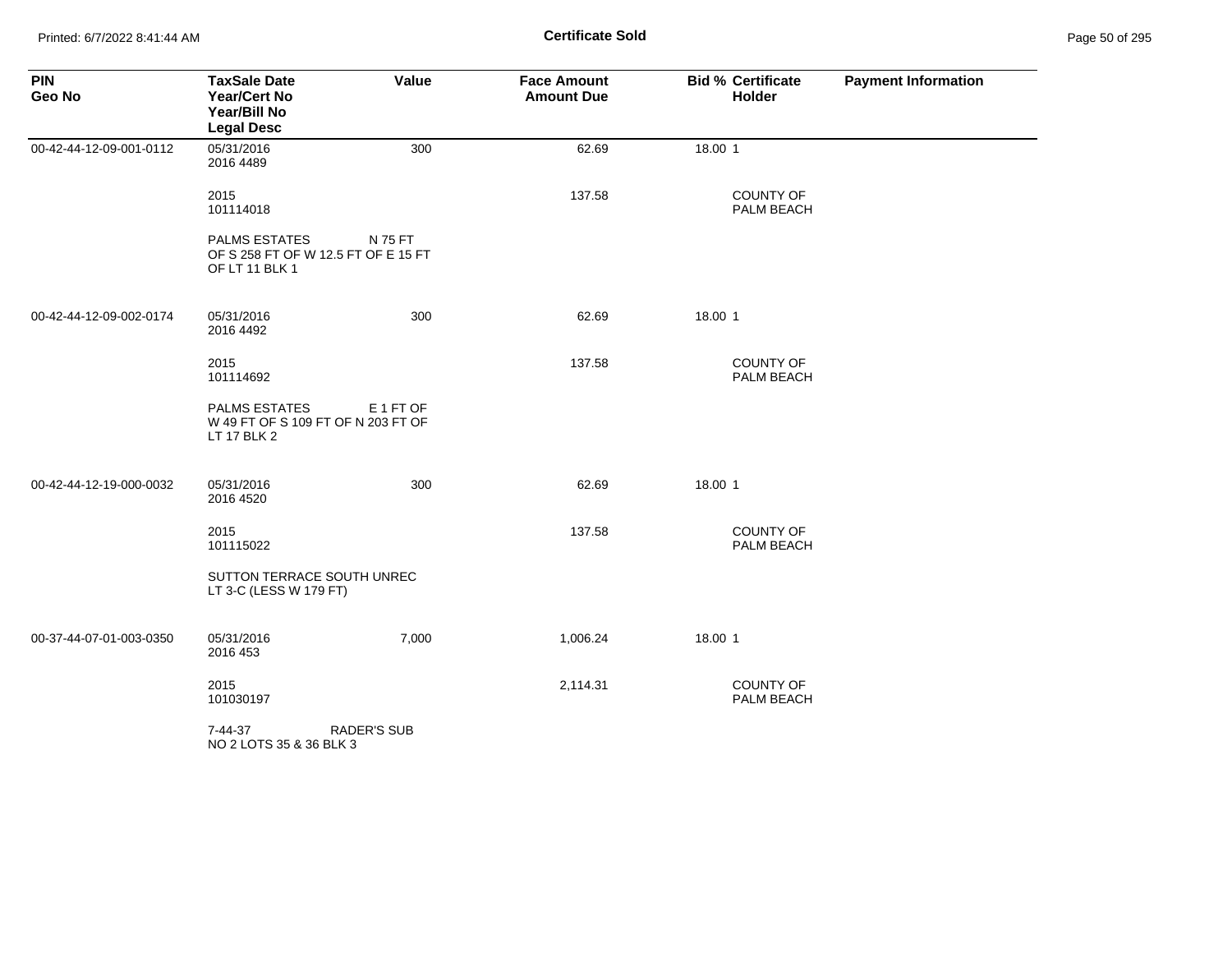| <b>PIN</b><br>Geo No    | <b>TaxSale Date</b><br><b>Year/Cert No</b><br>Year/Bill No<br><b>Legal Desc</b>                    | Value          | <b>Face Amount</b><br><b>Amount Due</b> | <b>Bid % Certificate</b><br>Holder | <b>Payment Information</b> |
|-------------------------|----------------------------------------------------------------------------------------------------|----------------|-----------------------------------------|------------------------------------|----------------------------|
| 00-42-44-13-00-000-1310 | 05/31/2016<br>2016 4578                                                                            | 300            | 62.69                                   | 18.00 1                            |                            |
|                         | 2015<br>101115363                                                                                  |                | 137.58                                  | <b>COUNTY OF</b><br>PALM BEACH     |                            |
|                         | 13-44-42, W 14 FT OF E 718 FT (LESS<br>N 73 FT) OF S 1/2 OF N 1/2 OF NW 1/4<br><b>OF NE 1/4</b>    |                |                                         |                                    |                            |
| 00-42-44-13-00-000-1320 | 05/31/2016<br>2016 4579                                                                            | $\overline{2}$ | 58.41                                   | 18.00 1                            |                            |
|                         | 2015<br>101115608                                                                                  |                | 128.62                                  | <b>COUNTY OF</b><br>PALM BEACH     |                            |
|                         | 13-44-42, S 6 FT OF N 79 FT OF W<br>44.2 FT OF E 168.2 FT OF S 1/2 OF N<br>1/2 OF NW 1/4 OF NE 1/4 |                |                                         |                                    |                            |
| 00-42-44-13-07-000-0142 | 05/31/2016<br>2016 4606                                                                            | 990            | 58.42                                   | 18.00 1                            |                            |
|                         | 2015<br>101116203                                                                                  |                | 128.64                                  | <b>COUNTY OF</b><br>PALM BEACH     |                            |
|                         | VELDOR SUB W 6 FT OF LT 14                                                                         |                |                                         |                                    |                            |
| 00-42-44-14-05-005-0022 | 05/31/2016<br>2016 4667                                                                            | 300            | 62.69                                   | 18.00 1                            |                            |
|                         | 2015<br>101117658                                                                                  |                | 137.58                                  | <b>COUNTY OF</b><br>PALM BEACH     |                            |
|                         | MODEL LAND CO SUB<br>OF TR 5 (LESS N 40 FT LWDD LAT 9<br>& E 15 FT HAVERHILLRD R/W)                | N 53 FT        |                                         |                                    |                            |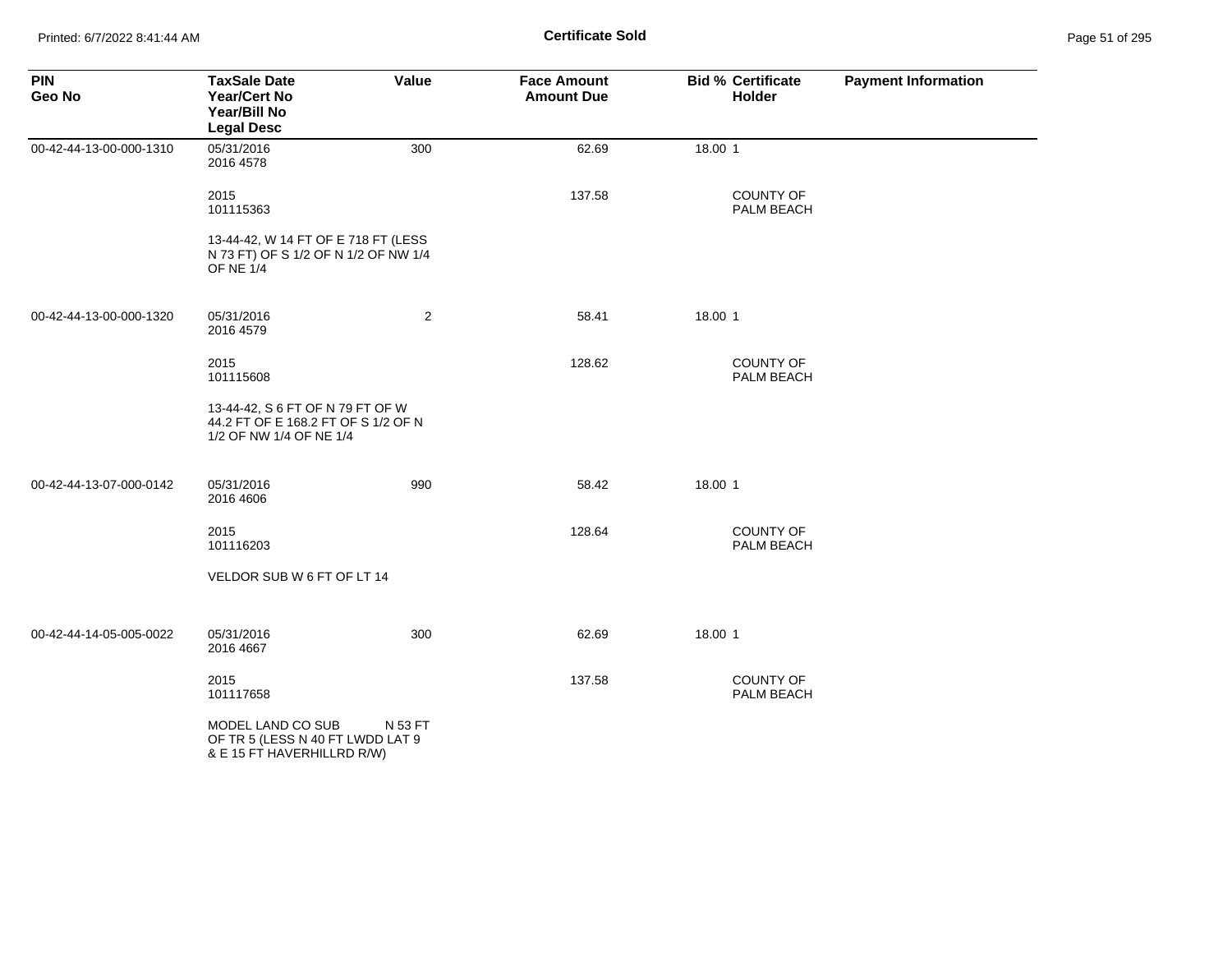Printed: 6/7/2022 8:41:44 AM **Page 52 of 2018 Certificate Sold Certificate Sold** 

| Page 52 of 295 |  |  |  |
|----------------|--|--|--|
|----------------|--|--|--|

| <b>PIN</b><br>Geo No    | <b>TaxSale Date</b><br><b>Year/Cert No</b><br>Year/Bill No<br><b>Legal Desc</b>                                                         | <b>Value</b> | <b>Face Amount</b><br><b>Amount Due</b> | <b>Bid % Certificate</b><br><b>Holder</b> | <b>Payment Information</b> |
|-------------------------|-----------------------------------------------------------------------------------------------------------------------------------------|--------------|-----------------------------------------|-------------------------------------------|----------------------------|
| 00-38-44-02-00-000-1020 | 05/31/2016<br>2016 472                                                                                                                  | 216          | 61.59                                   | 18.00 1                                   |                            |
|                         | 2015<br>101031102                                                                                                                       |              | 135.25                                  | <b>COUNTY OF</b><br>PALM BEACH            |                            |
|                         | 2-44-38, S 153 FT OF N 509.65 FT OF<br>E 60 FT OF SEC                                                                                   |              |                                         |                                           |                            |
| 00-42-44-21-06-000-0010 | 05/31/2016<br>2016 4933                                                                                                                 | 300          | 62.69                                   | 18.00 1                                   |                            |
|                         | 2015<br>101123055                                                                                                                       |              | 137.58                                  | <b>COUNTY OF</b><br>PALM BEACH            |                            |
|                         | <b>COVERED BRIDGE PLAT 2</b><br>TRACT 1 (LESS CONDOS 1 THRU 11<br>INC & REC AREA IN OR1913P1077)                                        |              |                                         |                                           |                            |
| 00-42-44-22-19-003-0000 | 05/31/2016<br>2016 5011                                                                                                                 | 300          | 62.69                                   | 18.00 1                                   |                            |
|                         | 2015<br>101125156                                                                                                                       |              | 137.58                                  | <b>COUNTY OF</b><br>PALM BEACH            |                            |
|                         | POINCIANA PLACE PH 2-C<br>IRREG PAR LYG SELY OF & ADJ TO<br><b>GRAMERCY CONDO &amp; NLY OF &amp; ADJ</b><br>TO PB35P54 AS IN OR5471P247 |              |                                         |                                           |                            |
| 00-42-44-25-00-000-6730 | 05/31/2016<br>2016 5154                                                                                                                 | 331          | 60.68                                   | 18.00 1                                   |                            |
|                         | 2015<br>101126289                                                                                                                       |              | 133.36                                  | <b>COUNTY OF</b><br>PALM BEACH            |                            |
|                         | 25-44-42, N 10 FT OF S 135 FT OF W<br>30 FT OF E 141 FT OF SE 1/4 OF NW<br>1/4 OF SE 1/4                                                |              |                                         |                                           |                            |
| 00-42-44-25-14-006-0012 | 05/31/2016<br>2016 5175                                                                                                                 | 331          | 60.68                                   | 18.00 1                                   |                            |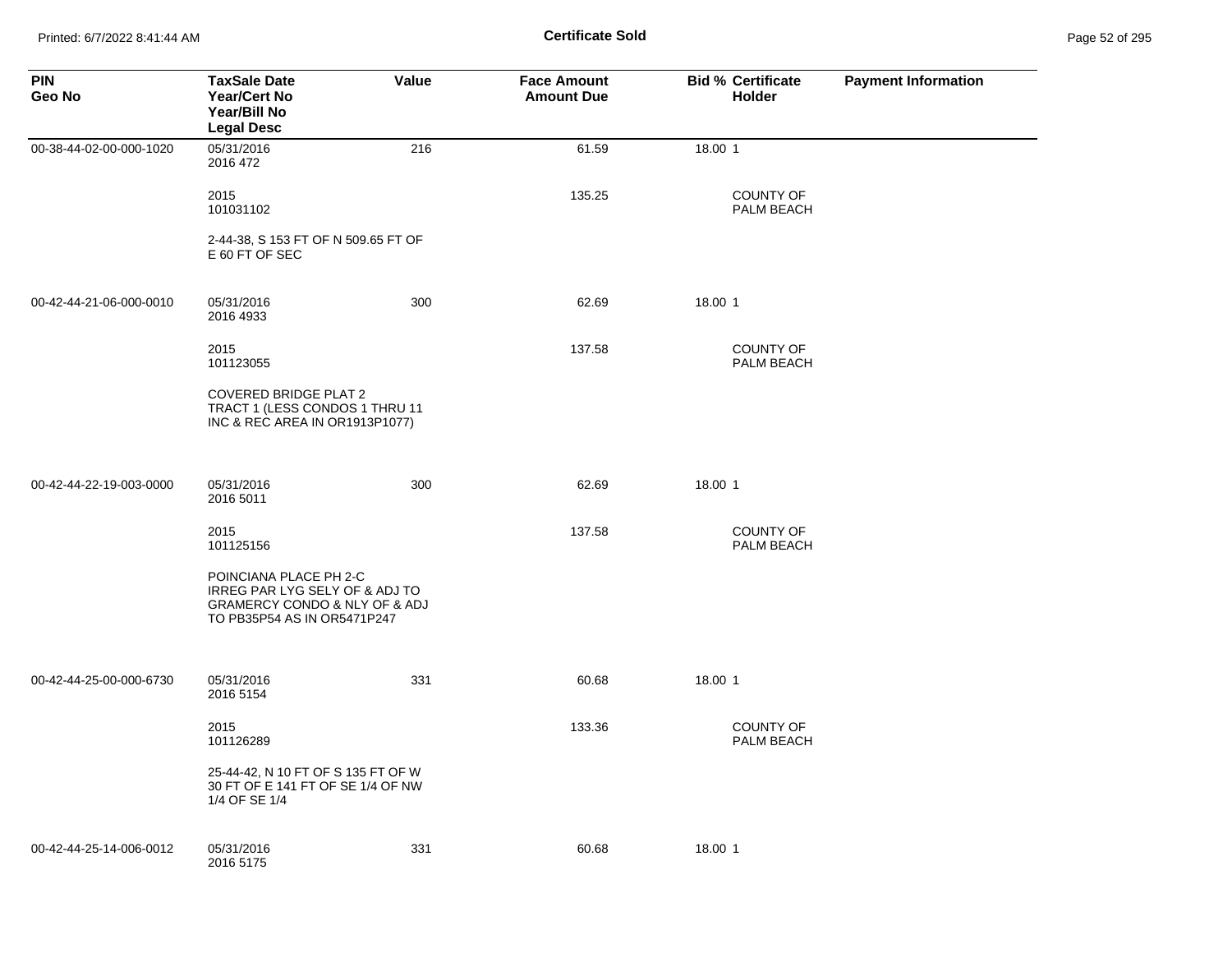Printed: 6/7/2022 8:41:44 AM **Certificate Sold** Page 53 of 295

| <b>PIN</b><br>Geo No    | <b>TaxSale Date</b><br><b>Year/Cert No</b><br>Year/Bill No<br><b>Legal Desc</b>                       | Value     | <b>Face Amount</b><br><b>Amount Due</b> | <b>Bid % Certificate</b><br>Holder | <b>Payment Information</b> |
|-------------------------|-------------------------------------------------------------------------------------------------------|-----------|-----------------------------------------|------------------------------------|----------------------------|
|                         | 2015<br>101127719                                                                                     |           | 133.36                                  | <b>COUNTY OF</b><br>PALM BEACH     |                            |
|                         | KIRKWOOD ESTATES ADD 1<br>.25 FT OF LT 1 BLK 6                                                        | Е         |                                         |                                    |                            |
| 00-42-44-28-05-000-0030 | 05/31/2016<br>2016 5343                                                                               | 300       | 62.69                                   | 18.00 1                            |                            |
|                         | 2015<br>101129315                                                                                     |           | 137.58                                  | <b>COUNTY OF</b><br>PALM BEACH     |                            |
|                         | <b>FLORIDA GARDENS PLAT 5</b><br>PT OF PLATTED 50 FT RD LYG S OF<br>LTS 417 & 418                     | <b>TH</b> |                                         |                                    |                            |
| 00-42-44-34-00-000-5010 | 05/31/2016<br>2016 5488                                                                               | 300       | 62.69                                   | 18.00 1                            |                            |
|                         | 2015<br>101134285                                                                                     |           | 137.58                                  | <b>COUNTY OF</b><br>PALM BEACH     |                            |
|                         | 34-44-42, W 213.64 FT OF E 313.64<br>FT OF N 14 FT OF S 54 FT OF SE 1/4                               |           |                                         |                                    |                            |
| 00-42-44-39-00-039-0041 | 05/31/2016<br>2016 5611                                                                               | 300       | 72.44                                   | 18.00 1                            |                            |
|                         | 2015<br>101137131                                                                                     |           | 157.99                                  | <b>COUNTY OF</b><br>PALM BEACH     |                            |
|                         | 44 1/2-42, S 30 FT OF ELY 218.61 FT<br>OF WLY 420 FT OF LT 4 TR 39                                    |           |                                         |                                    |                            |
| 00-42-45-10-00-000-5050 | 05/31/2016<br>2016 5766                                                                               | 29,370    | 420.90                                  | 18.00 1                            |                            |
|                         | 2015<br>101150424                                                                                     |           | 888.04                                  | <b>COUNTY OF</b><br>PALM BEACH     |                            |
|                         | 10-45-42, S 60.11 FT OF N 135.25<br>FT OF E 280.52 FT OF W 340.52 FT<br>OF NW 1/4 OF NW 1/4 OF SE 1/4 |           |                                         |                                    |                            |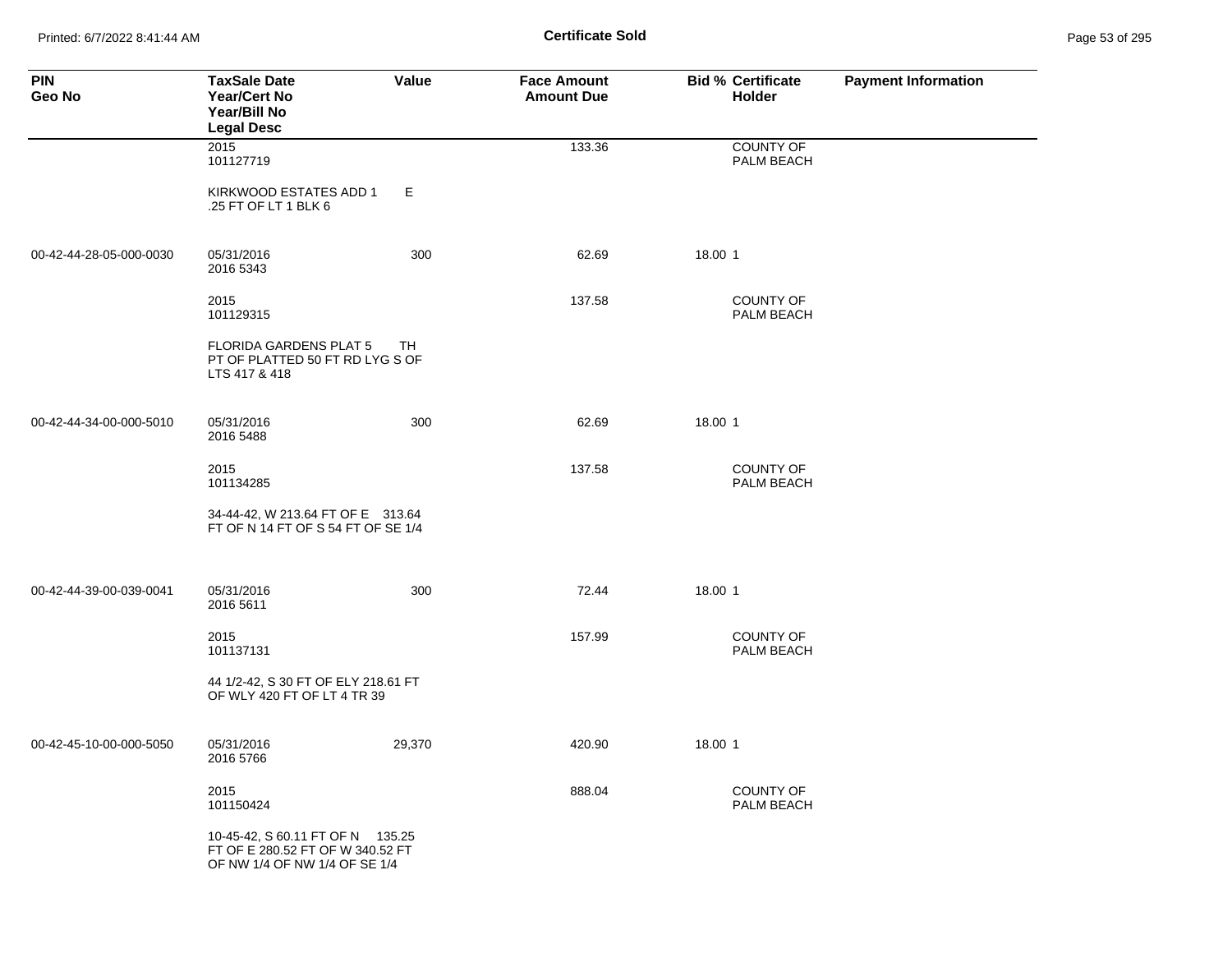Printed: 6/7/2022 8:41:44 AM **Certificate Sold** Page 54 of 295

| <b>PIN</b><br>Geo No    | <b>TaxSale Date</b><br><b>Year/Cert No</b><br>Year/Bill No<br><b>Legal Desc</b> | Value                                                                  | <b>Face Amount</b><br><b>Amount Due</b> | <b>Bid % Certificate</b><br><b>Holder</b> | <b>Payment Information</b> |
|-------------------------|---------------------------------------------------------------------------------|------------------------------------------------------------------------|-----------------------------------------|-------------------------------------------|----------------------------|
| 00-42-45-23-17-004-0010 | 05/31/2016<br>2016 6242                                                         | 10                                                                     | 56.83                                   | 18.00 1                                   |                            |
|                         | 2015<br>101625125                                                               |                                                                        | 125.30                                  | <b>COUNTY OF</b><br>PALM BEACH            |                            |
|                         |                                                                                 | RAINBOW LAKES TR A-ONE N 15 FT<br>OF W 70 FT OF E 1138.98 FT OF PL     |                                         |                                           |                            |
| 00-42-46-12-00-000-3091 | 05/31/2016<br>2016 6889                                                         | 125                                                                    | 59.19                                   | 18.00 1                                   |                            |
|                         | 2015<br>101193633                                                               |                                                                        | 130.24                                  | COUNTY OF<br>PALM BEACH                   |                            |
|                         | OF MILITARY TRAIL                                                               | 12-46-42, N 30 FT OF S 1/2 OF N 1/2<br>OF NW 1/4 OF SW 1/4 OF NW 1/4 E |                                         |                                           |                            |
| 00-42-46-33-11-012-0010 | 05/31/2016<br>2016 8132                                                         | 17                                                                     | 57.01                                   | 18.00 1                                   |                            |
|                         | 2015<br>101220596                                                               |                                                                        | 125.68                                  | COUNTY OF<br>PALM BEACH                   |                            |
|                         | <b>TR L-1</b>                                                                   | ST ANDREWS COUNTRY CLUB PL 14                                          |                                         |                                           |                            |
| 00-42-46-35-01-000-0192 | 05/31/2016<br>2016 8154                                                         | 230                                                                    | 111.73                                  | 18.00 1                                   |                            |
|                         | 2015<br>101220422                                                               |                                                                        | 240.31                                  | <b>COUNTY OF</b><br>PALM BEACH            |                            |
|                         | LE LAC<br>19                                                                    | N 55 FT OF LT                                                          |                                         |                                           |                            |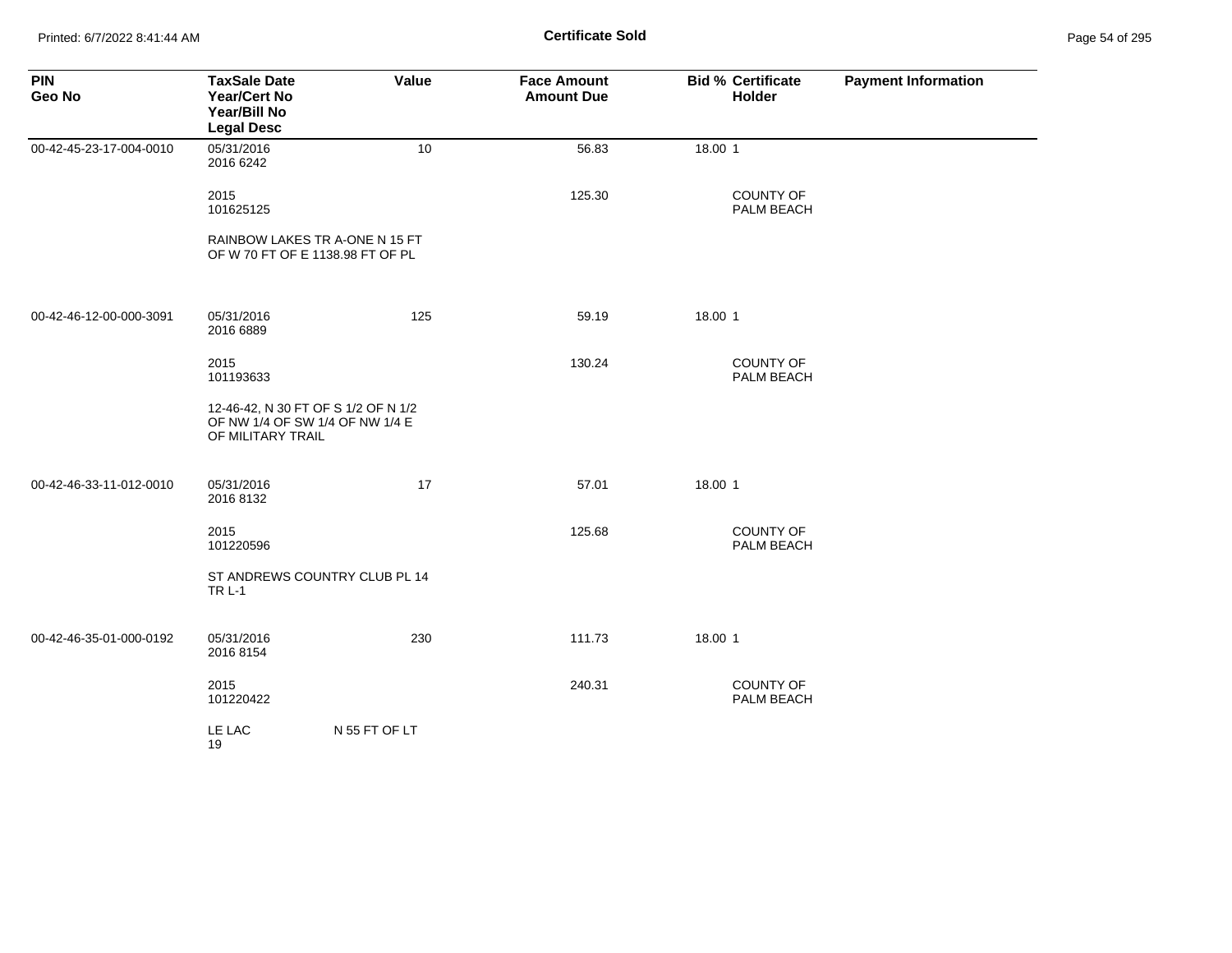Printed: 6/7/2022 8:41:44 AM **Page 19:41:44 AM** Page 55 of 2014 **Certificate Sold** 

| Page 55 of 295 |  |  |  |
|----------------|--|--|--|
|----------------|--|--|--|

| <b>PIN</b><br>Geo No    | <b>TaxSale Date</b><br>Year/Cert No<br>Year/Bill No<br><b>Legal Desc</b>                                                                                                                  | Value          | <b>Face Amount</b><br><b>Amount Due</b> | <b>Bid % Certificate</b><br><b>Holder</b> | <b>Payment Information</b> |
|-------------------------|-------------------------------------------------------------------------------------------------------------------------------------------------------------------------------------------|----------------|-----------------------------------------|-------------------------------------------|----------------------------|
| 00-42-47-06-04-003-0102 | 05/31/2016<br>2016 8250                                                                                                                                                                   | $\overline{2}$ | 63.41                                   | 18.00 1                                   |                            |
|                         | 2015<br>101225344                                                                                                                                                                         |                | 139.08                                  | <b>COUNTY OF</b><br>PALM BEACH            |                            |
|                         | WEITZER SUB PL 1<br>PB48P101 SWLY 10 FT OF LT 10 AS<br>IN OR4947P381                                                                                                                      | IN             |                                         |                                           |                            |
| 00-42-47-16-15-000-1653 | 05/31/2016<br>2016 8812                                                                                                                                                                   | 242            | 60.49                                   | 18.00 1                                   |                            |
|                         | 2015<br>101237260                                                                                                                                                                         |                | 132.97                                  | <b>COUNTY OF</b><br>PALM BEACH            |                            |
|                         | <b>BOCA GROVE PLANTATION TRGLR</b><br>PT OF LT 165 IN OR22491P884                                                                                                                         |                |                                         |                                           |                            |
| 00-42-47-22-13-019-0021 | 05/31/2016<br>2016 9041                                                                                                                                                                   | 102            | 83.71                                   | 18.00 1                                   |                            |
|                         | 2015<br>101244990                                                                                                                                                                         |                | 181.62                                  | <b>COUNTY OF</b><br>PALM BEACH            |                            |
|                         | TIBURON II PHASE II<br>OF LT 2 BLK 19                                                                                                                                                     | S 3.30 FT      |                                         |                                           |                            |
| 00-41-47-14-01-019-0000 | 05/31/2016<br>201691                                                                                                                                                                      | 689            | 24.45                                   | 18.00 1                                   |                            |
|                         | 2014<br>101633201                                                                                                                                                                         |                | 57.46                                   | <b>COUNTY OF</b><br>PALM BEACH            |                            |
|                         | BOUNDARY PL OF ORIOLE<br>COUNTRY PT OF TR S-4 IN SEC 26<br>LYG BET N LI OF HILLSBORO CNL &<br>ELY EXTENSION OF N LI OF<br>PB50P112 A/K/A E 45 FT OF PT OF<br>ABND 120 FT RIVERSIDE DR R/W |                |                                         |                                           |                            |
| 00-42-47-28-01-021-0100 | 05/31/2016<br>2016 9175                                                                                                                                                                   | 33             | 82.22                                   | 18.00 1                                   |                            |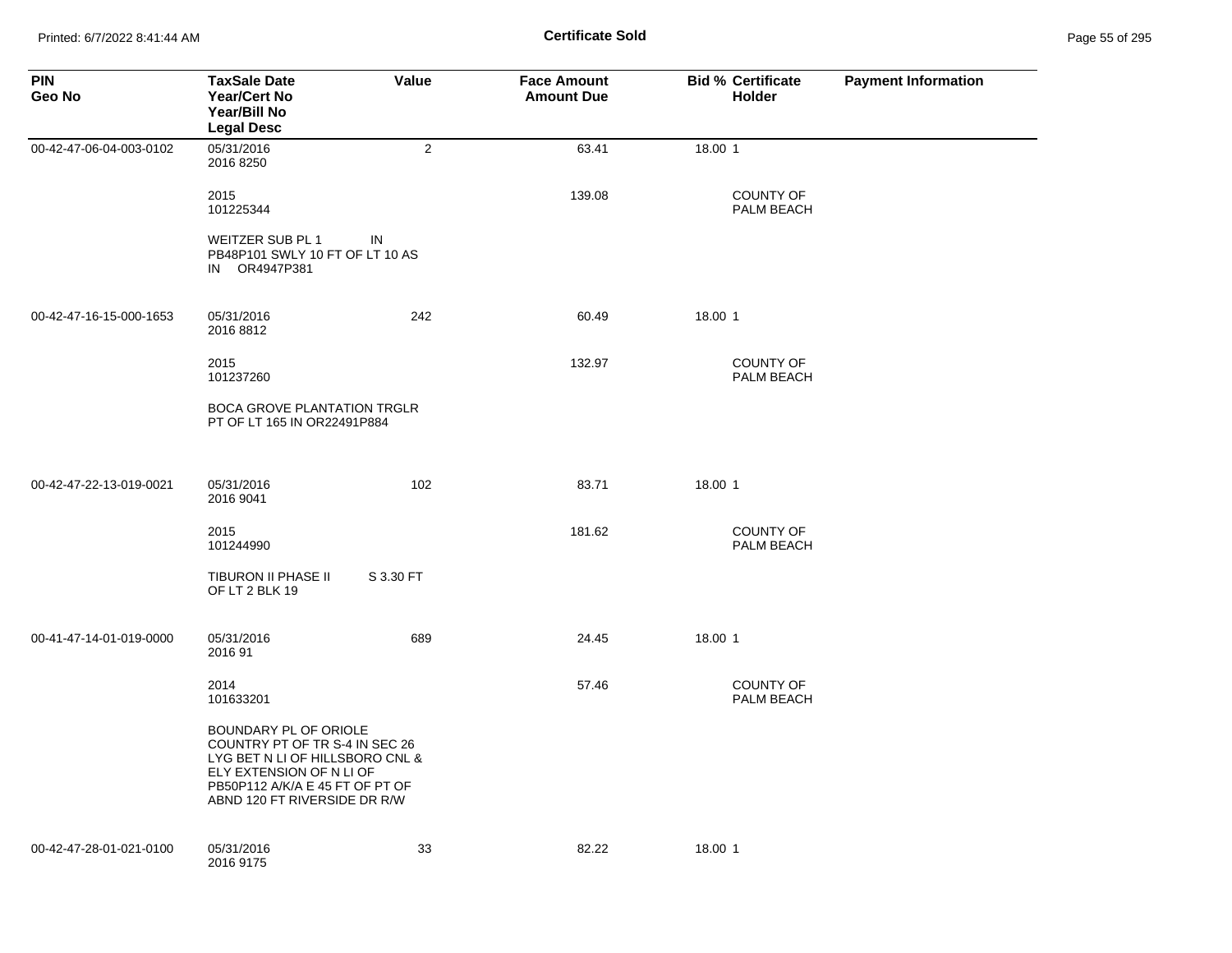Printed: 6/7/2022 8:41:44 AM **Certificate Sold** Page 56 of 295

| <b>PIN</b><br>Geo No    | <b>TaxSale Date</b><br><b>Year/Cert No</b><br>Year/Bill No<br><b>Legal Desc</b>                  | Value | <b>Face Amount</b><br><b>Amount Due</b> | <b>Bid % Certificate</b><br><b>Holder</b> | <b>Payment Information</b> |
|-------------------------|--------------------------------------------------------------------------------------------------|-------|-----------------------------------------|-------------------------------------------|----------------------------|
|                         | 2015<br>101627882                                                                                |       | 178.51                                  | COUNTY OF<br>PALM BEACH                   |                            |
|                         | BOCA DEL MAR NO 6 SLY 127.84 FT<br>OF NLY 643.81 FT OF WLY 96.30 FT<br>OF ELY 552.01 FT OF TR 21 |       |                                         |                                           |                            |
| 00-42-47-33-11-001-0000 | 05/31/2016<br>2016 9558                                                                          | 60    | 57.94                                   | 18.00 1                                   |                            |
|                         | 2015<br>101259566                                                                                |       | 127.63                                  | COUNTY OF<br>PALM BEACH                   |                            |
|                         | SOUTHWINDS AT BOCA POINTE PL<br>1TR A (LESS SOUTHWINDS AT BOCA<br>POINTE COND 2)                 |       |                                         |                                           |                            |
| 00-42-43-23-05-000-0000 | 05/31/2016<br>2016 97                                                                            | 300   | 72.34                                   | 18.00 1                                   |                            |
|                         | 2014<br>101097209                                                                                |       | 157.78                                  | <b>COUNTY OF</b><br>PALM BEACH            |                            |
|                         | CENTURY VILLAGE PL NO 3<br>DRAINAGE R/W LYG S OF & ADJ TO<br><b>12TH ST EXTENSION</b>            | 30 FT |                                         |                                           |                            |
| 00-42-43-23-10-000-0000 | 05/31/2016<br>2016 98                                                                            | 300   | 72.34                                   | 18.00 1                                   |                            |
|                         | 2014<br>101098779                                                                                |       | 157.78                                  | <b>COUNTY OF</b><br>PALM BEACH            |                            |
|                         | CENTURY VILLAGE PL NO 5<br>DRAINAGE R/W LYG S OF & ADJ TO<br>12TH ST EXTENSION                   | 30 FT |                                         |                                           |                            |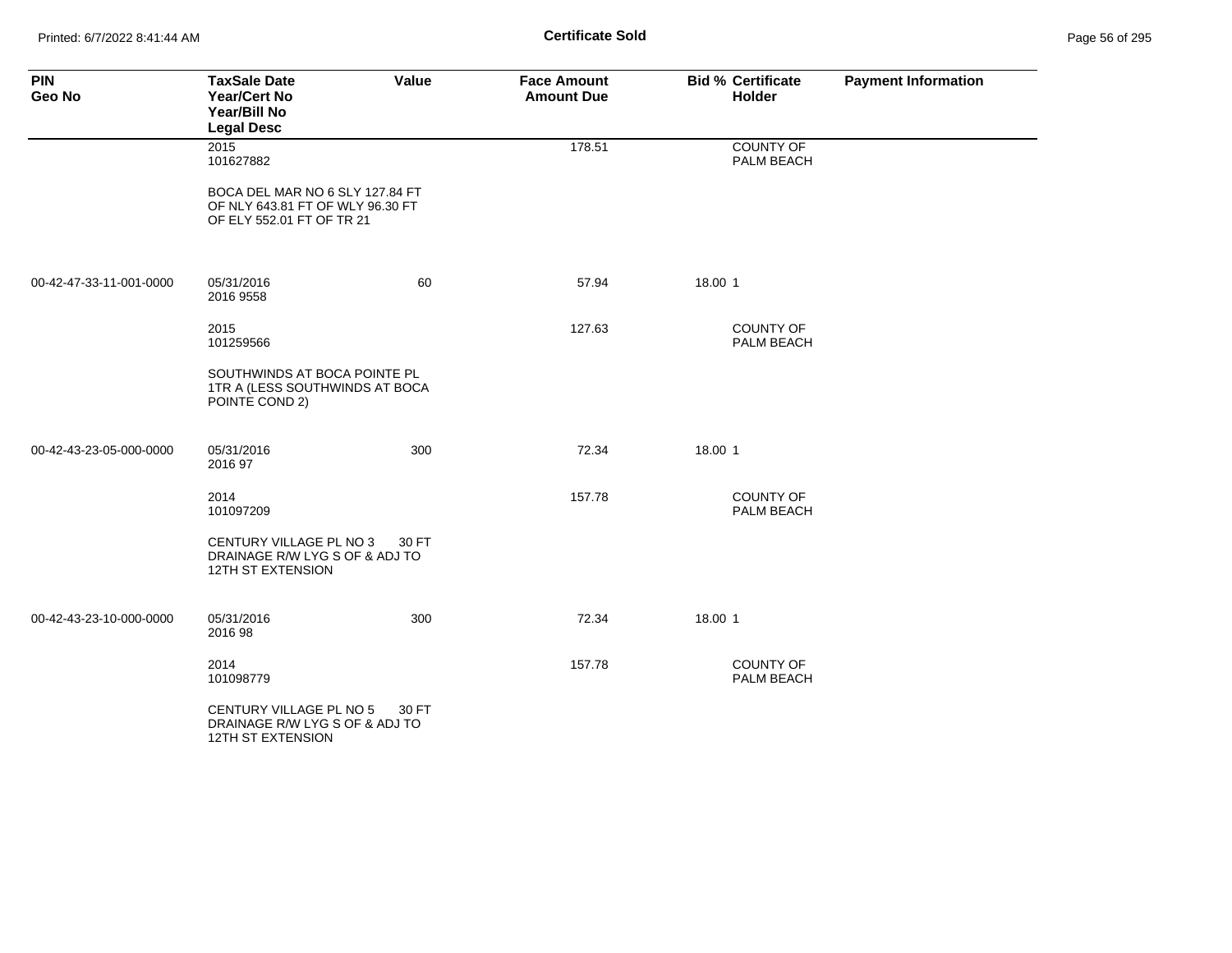Printed: 6/7/2022 8:41:44 AM **Page 57 of 2018 Certificate Sold Certificate Sold** 

| Page 57 of 295 |  |  |  |
|----------------|--|--|--|
|----------------|--|--|--|

| <b>PIN</b><br>Geo No    | <b>TaxSale Date</b><br><b>Year/Cert No</b><br>Year/Bill No<br><b>Legal Desc</b>         | Value          | <b>Face Amount</b><br><b>Amount Due</b> | <b>Bid % Certificate</b><br>Holder | <b>Payment Information</b> |
|-------------------------|-----------------------------------------------------------------------------------------|----------------|-----------------------------------------|------------------------------------|----------------------------|
| 00-43-43-30-03-028-0310 | 05/31/2016<br>2016 9859                                                                 | 18,801         | 356.87                                  | 18.00 1                            |                            |
|                         | 2015<br>101269931                                                                       |                | 753.90                                  | <b>COUNTY OF</b><br>PALM BEACH     |                            |
|                         | WEST GATE ESTS /NORTHERN SEC/<br>LT 31 BLK 28                                           |                |                                         |                                    |                            |
| 00-42-43-23-12-000-0000 | 05/31/2016<br>2016 99                                                                   | 300            | 72.34                                   | 18.00 1                            |                            |
|                         | 2014<br>101098429                                                                       |                | 157.78                                  | COUNTY OF<br>PALM BEACH            |                            |
|                         | CENTURY VILLAGE PL NO 7<br>DRAINAGE R/W LYG S OF & ADJ TO<br>12TH ST EXTENSION          | 30 FT          |                                         |                                    |                            |
| 00-43-44-05-21-009-0000 | 05/31/2016<br>2016 9995                                                                 | 360            | 13.47                                   | 18.00 1                            |                            |
|                         | 2015<br>101271110                                                                       |                | 34.44                                   | COUNTY OF<br>PALM BEACH            |                            |
|                         | <b>LAKE PATRICK SUB</b>                                                                 | <b>TRACT I</b> |                                         |                                    |                            |
| 04-37-43-31-01-030-0250 | 05/31/2017<br>2017 10587                                                                | 4,250          | 259.15                                  | 18.00 1                            |                            |
|                         | 2016<br>101295449                                                                       |                | 502.54                                  | COUNTY OF<br>PALM BEACH            |                            |
|                         | 31-43-37, SUB BY STATE SURVEY W<br>85 FT OF E 110 FT OF S 50 FT OF N<br>380 FT OF LT 30 |                |                                         |                                    |                            |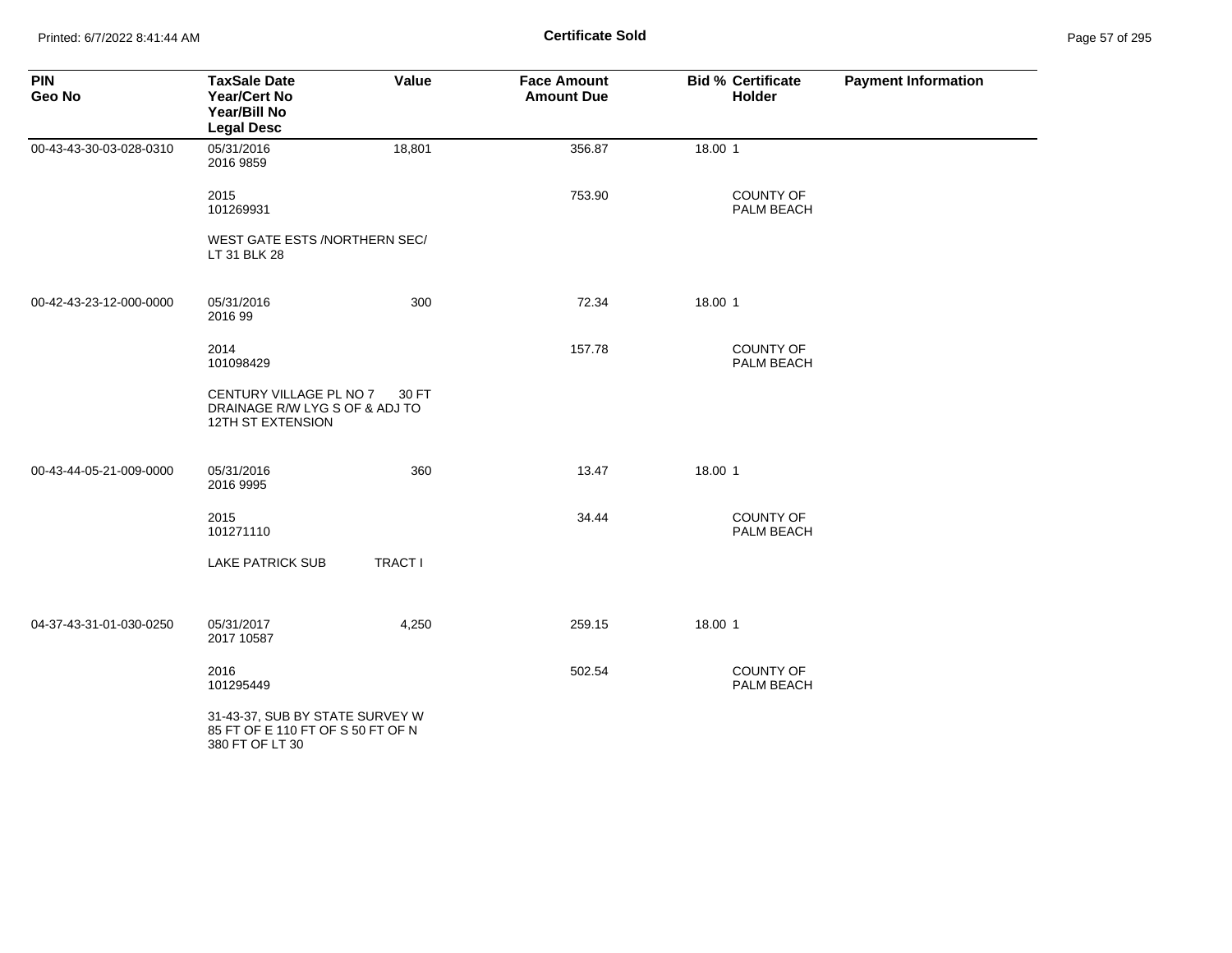| <b>PIN</b><br>Geo No    | <b>TaxSale Date</b><br><b>Year/Cert No</b><br>Year/Bill No<br><b>Legal Desc</b>                                                | Value      | <b>Face Amount</b><br><b>Amount Due</b> | <b>Bid % Certificate</b><br>Holder | <b>Payment Information</b> |
|-------------------------|--------------------------------------------------------------------------------------------------------------------------------|------------|-----------------------------------------|------------------------------------|----------------------------|
| 08-43-45-21-23-000-0090 | 05/31/2017<br>2017 13290                                                                                                       | 8,858      | 244.68                                  | 18.00 1                            |                            |
|                         | 2016<br>101354635                                                                                                              |            | 474.81                                  | <b>COUNTY OF</b><br>PALM BEACH     |                            |
|                         | MEEKS & ANDREWS ADD SUB OF<br>BLK 6 PT OF LT 9 LYG E OF & ADJ TO<br>SEACREST BLVD & ABND PT OF 5 FT<br>ALLEY LYG N OF & ADJ TO |            |                                         |                                    |                            |
| 00-41-45-13-00-000-5000 | 05/31/2017<br>2017 1613                                                                                                        | 57         | 59.40                                   | 18.00 1                            |                            |
|                         | 2016<br>101069784                                                                                                              |            | 120.02                                  | <b>COUNTY OF</b><br>PALM BEACH     |                            |
|                         | 13-45-41, E 25 FT OF S 332.77 FT OF<br>S 1/4 OF SE 1/4 (LESS SR 7 RD R/W)                                                      |            |                                         |                                    |                            |
| 38-43-44-15-07-000-8740 | 05/31/2017<br>2017 17133                                                                                                       | 112,520    | 2,347.98                                | 18.00 1                            |                            |
|                         | 2016<br>101458991                                                                                                              |            | 4,502.63                                | COUNTY OF<br>PALM BEACH            |                            |
|                         | <b>COLLEGE PARK ADD 1</b><br>874 & 875 E OF FED HWY                                                                            | <b>LTS</b> |                                         |                                    |                            |
| 38-43-44-27-01-026-0040 | 05/31/2017<br>2017 17743                                                                                                       | 26,752     | 2,137.50                                | 18.00 1                            |                            |
|                         | 2016<br>101466867                                                                                                              |            | 4,099.59                                | <b>COUNTY OF</b><br>PALM BEACH     |                            |
|                         | ADD 1 TO TOWN OF LAKE WORTH<br>LT 4 BLK 26                                                                                     |            |                                         |                                    |                            |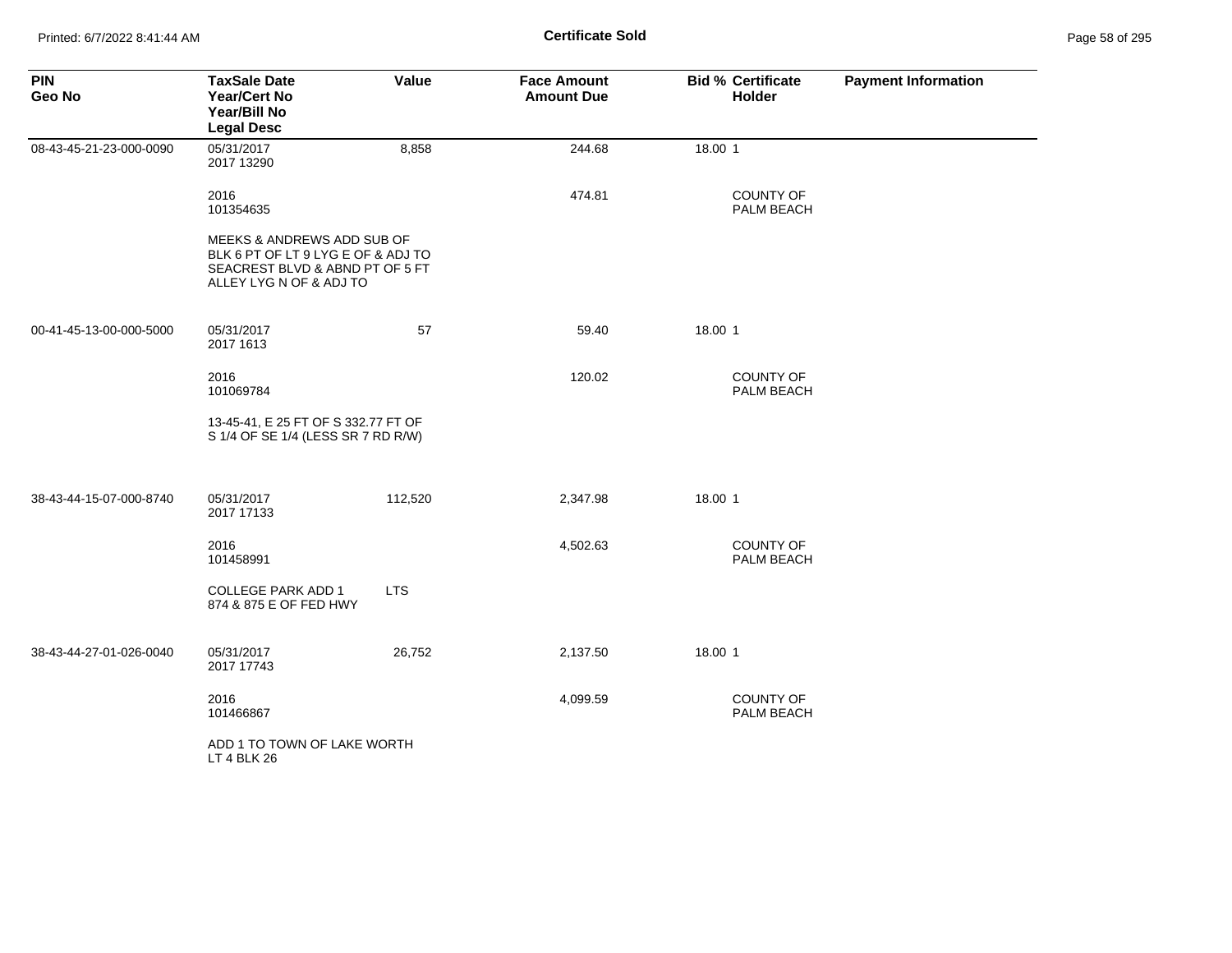Printed: 6/7/2022 8:41:44 AM **Certificate Sold** Page 59 of 295

| <b>PIN</b><br>Geo No    | <b>TaxSale Date</b><br><b>Year/Cert No</b><br>Year/Bill No<br><b>Legal Desc</b> | Value    | <b>Face Amount</b><br><b>Amount Due</b> | <b>Bid % Certificate</b><br>Holder | <b>Payment Information</b> |
|-------------------------|---------------------------------------------------------------------------------|----------|-----------------------------------------|------------------------------------|----------------------------|
| 38-43-44-27-01-026-0051 | 05/31/2017<br>2017 17744                                                        | 9,932    | 611.50                                  | 18.00 1                            |                            |
|                         | 2016<br>101466234                                                               |          | 1,177.27                                | <b>COUNTY OF</b><br>PALM BEACH     |                            |
|                         | LAKE WORTH TOWN OF ADD 1, LT 5<br>(LESS E 42.7 FT) BLK 26                       |          |                                         |                                    |                            |
| 38-43-44-27-01-026-0052 | 05/31/2017<br>2017 17745                                                        | 12,802   | 632.08                                  | 18.00 1                            |                            |
|                         | 2016<br>101466990                                                               |          | 1,216.69                                | <b>COUNTY OF</b><br>PALM BEACH     |                            |
|                         | LAKE WORTH TOWN OF ADD 1, E<br>42.7 FT OF LTS 5 & 6 BLK 26 [                    |          |                                         |                                    |                            |
| 48-37-42-08-01-004-0110 | 05/31/2017<br>2017 18604                                                        | 17,340   | 427.84                                  | 18.00 1                            |                            |
|                         | 2016<br>101478085                                                               |          | 825.54                                  | COUNTY OF<br>PALM BEACH            |                            |
|                         | 8-42-37, SUB IN PB7P29<br>D <sub>2</sub> BLK 4                                  | LTS D1 & |                                         |                                    |                            |
| 48-37-42-18-02-000-0080 | 05/31/2017<br>2017 18671                                                        | 10,008   | 241.67                                  | 18.00 1                            |                            |
|                         | 2016<br>101479307                                                               |          | 0.00                                    | <b>COUNTY OF</b><br>PALM BEACH     |                            |
|                         | SHIRLEY BLK LT 8                                                                |          |                                         |                                    |                            |
| 48-37-42-18-12-000-0160 | 05/31/2017<br>2017 18705                                                        | 9,180    | 244.90                                  | 18.00 1                            |                            |
|                         | 2016<br>101479156                                                               |          | 475.20                                  | <b>COUNTY OF</b><br>PALM BEACH     |                            |
|                         | REPL OF PAHOKEE GARDEN TRS LT<br>16                                             |          |                                         |                                    |                            |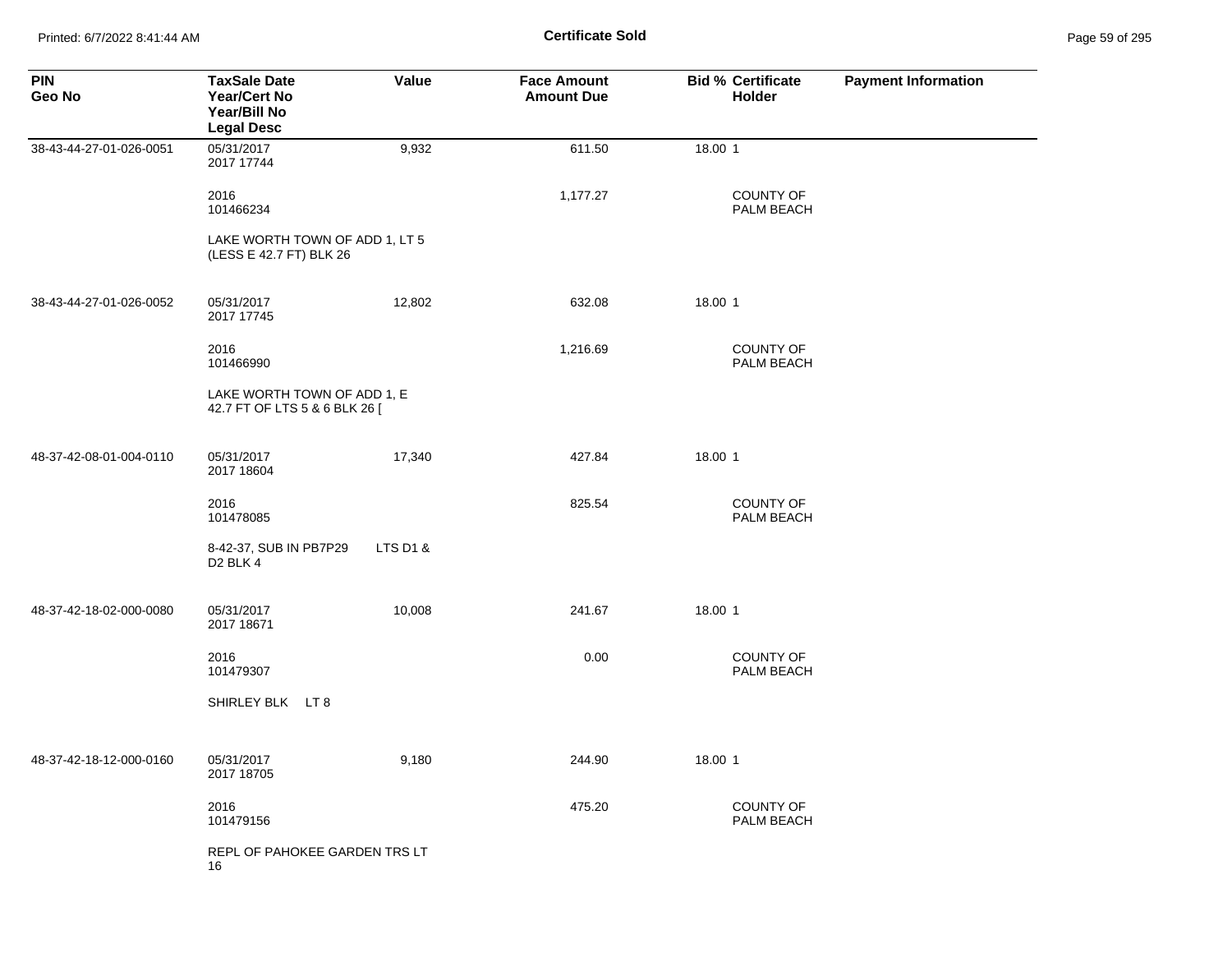Printed: 6/7/2022 8:41:44 AM **Page 12.1 Certificate Sold Certificate Sold** 

| Page 60 of 295 |  |  |  |
|----------------|--|--|--|
|----------------|--|--|--|

| <b>PIN</b><br>Geo No    | <b>TaxSale Date</b><br>Year/Cert No<br>Year/Bill No<br><b>Legal Desc</b> | Value             | <b>Face Amount</b><br><b>Amount Due</b> | <b>Bid % Certificate</b><br>Holder | <b>Payment Information</b> |
|-------------------------|--------------------------------------------------------------------------|-------------------|-----------------------------------------|------------------------------------|----------------------------|
| 48-37-42-18-14-007-0160 | 05/31/2017<br>2017 18716                                                 | 9,180             | 428.75                                  | 18.00 1                            |                            |
|                         | 2016<br>101479130                                                        |                   | 827.28                                  | <b>COUNTY OF</b><br>PALM BEACH     |                            |
|                         | RIDGEWAY BCH RESUB TRS 6 & 7<br>REPL LTS 16 & 17 TR 7                    |                   |                                         |                                    |                            |
| 48-37-42-18-18-000-0431 | 05/31/2017<br>2017 18760                                                 | 16,320            | 406.28                                  | 18.00 1                            |                            |
|                         | 2016<br>101479749                                                        |                   | 784.29                                  | COUNTY OF<br>PALM BEACH            |                            |
|                         | RIDGEWAY BEACH LT A43                                                    |                   |                                         |                                    |                            |
| 48-37-42-18-18-000-0432 | 05/31/2017<br>2017 18761                                                 | 10,200            | 277.17                                  | 18.00 1                            |                            |
|                         | 2016<br>101479439                                                        |                   | 537.02                                  | <b>COUNTY OF</b><br>PALM BEACH     |                            |
|                         | RIDGEWAY BEACH TR ABUTTING ON<br>LT A43 IN DB832P26                      |                   |                                         |                                    |                            |
| 48-37-42-18-18-000-0760 | 05/31/2017<br>2017 18767                                                 | 47,088            | 1,033.77                                | 18.00 1                            |                            |
|                         | 2016<br>101479287                                                        |                   | 1,985.96                                | COUNTY OF<br>PALM BEACH            |                            |
|                         | RIDGEWAY BEACH                                                           | LOT <sub>76</sub> |                                         |                                    |                            |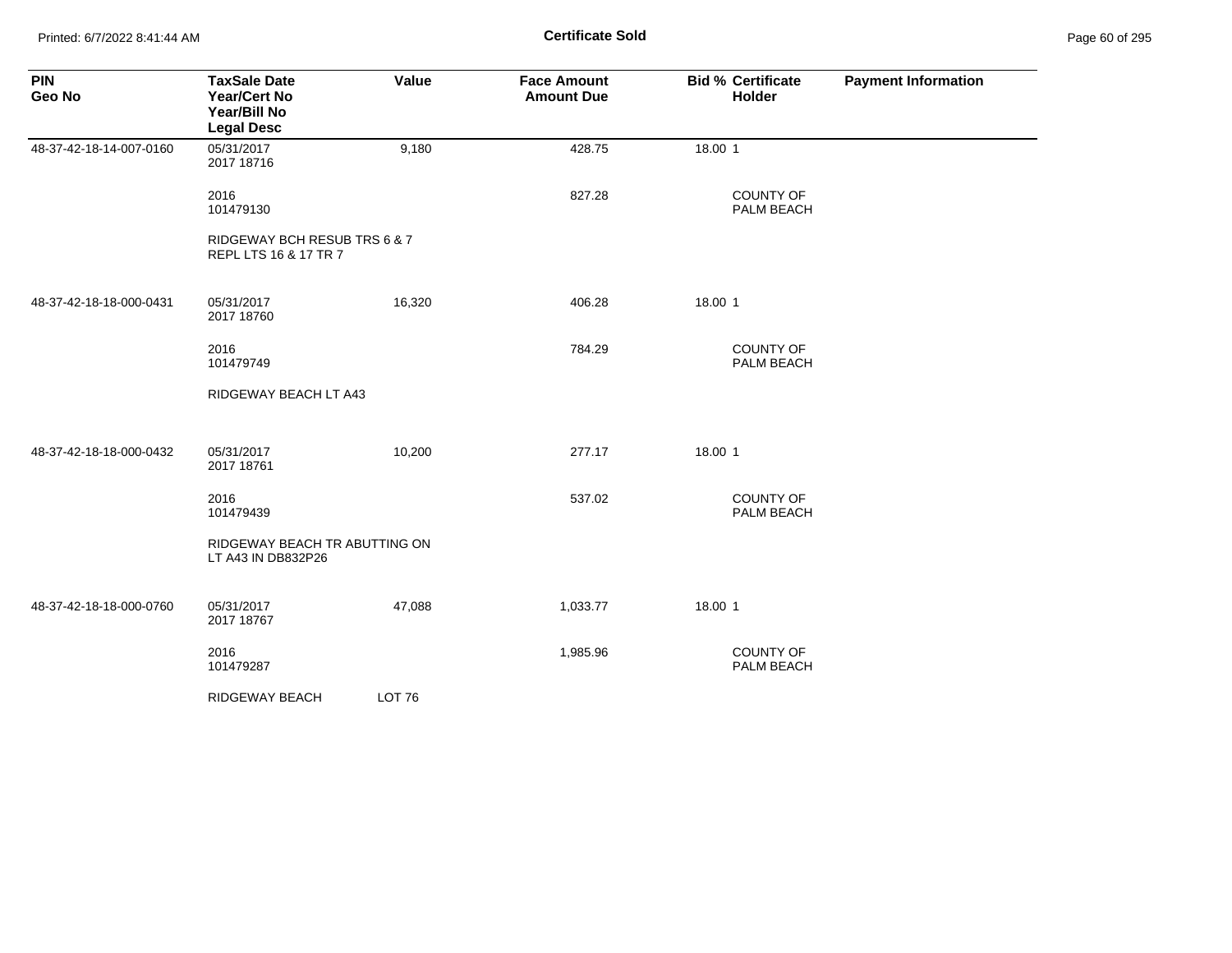| <b>PIN</b><br>Geo No    | <b>TaxSale Date</b><br><b>Year/Cert No</b><br>Year/Bill No<br><b>Legal Desc</b>                                                                                                                            | Value  | <b>Face Amount</b><br><b>Amount Due</b> | <b>Bid % Certificate</b><br><b>Holder</b> | <b>Payment Information</b> |
|-------------------------|------------------------------------------------------------------------------------------------------------------------------------------------------------------------------------------------------------|--------|-----------------------------------------|-------------------------------------------|----------------------------|
| 48-37-42-18-18-070-0010 | 05/31/2017<br>2017 18784                                                                                                                                                                                   | 29,419 | 700.40                                  | 18.00 1                                   |                            |
|                         | 2016<br>101479509                                                                                                                                                                                          |        | 1,347.51                                | <b>COUNTY OF</b><br>PALM BEACH            |                            |
|                         | RIDGEWAY BEACH PT OF TR 70 LYG<br>BET RARDIN AVE & SR 15 & NWLY<br>OF & ADJ TO MCCLURE RD (LESS N<br>250 FT, S 50 FT OF N 300 FT OF ELY<br>115.85 FT OF WLY 215.85 FT & S 50<br>FT OF N 300 FT OF W 85 FT) |        |                                         |                                           |                            |
| 48-37-42-18-18-070-0040 | 05/31/2017<br>2017 18787                                                                                                                                                                                   | 17,340 | 438.10                                  | 18.00 1                                   |                            |
|                         | 2016<br>101479754                                                                                                                                                                                          |        | 899.44                                  | <b>COUNTY OF</b><br>PALM BEACH            |                            |
|                         | RIDGEWAY BEACH S 50 FT OF N 300<br>FT OF ELY 115.85 FT & WLY 115 FT<br>OF TR 70 LYG W OF & ADJ TO SR 15<br>R/W (LESS W 15 FT RARDIN AVE<br>$R/W$ )                                                         |        |                                         |                                           |                            |
| 48-37-42-18-21-000-0120 | 05/31/2017<br>2017 18802                                                                                                                                                                                   | 48,830 | 1,075.05                                | 18.00 1                                   |                            |
|                         | 2016<br>101479720                                                                                                                                                                                          |        | 2,064.98                                | <b>COUNTY OF</b><br>PALM BEACH            |                            |
|                         | VICTOR L GEIGERS ADD BLK 3 LT<br>12                                                                                                                                                                        |        |                                         |                                           |                            |
| 48-37-42-19-02-000-1440 | 05/31/2017<br>2017 18842                                                                                                                                                                                   | 10,200 | 277.17                                  | 18.00 1                                   |                            |
|                         | 2016<br>101479068                                                                                                                                                                                          |        | 537.02                                  | COUNTY OF<br>PALM BEACH                   |                            |
|                         | EAST LAKE VILLAGE PLAT 2<br>144                                                                                                                                                                            | LOT    |                                         |                                           |                            |
| 56-43-42-32-01-042-0010 | 05/31/2017<br>2017 20794                                                                                                                                                                                   | 1,903  | 39.47                                   | 18.00 1                                   |                            |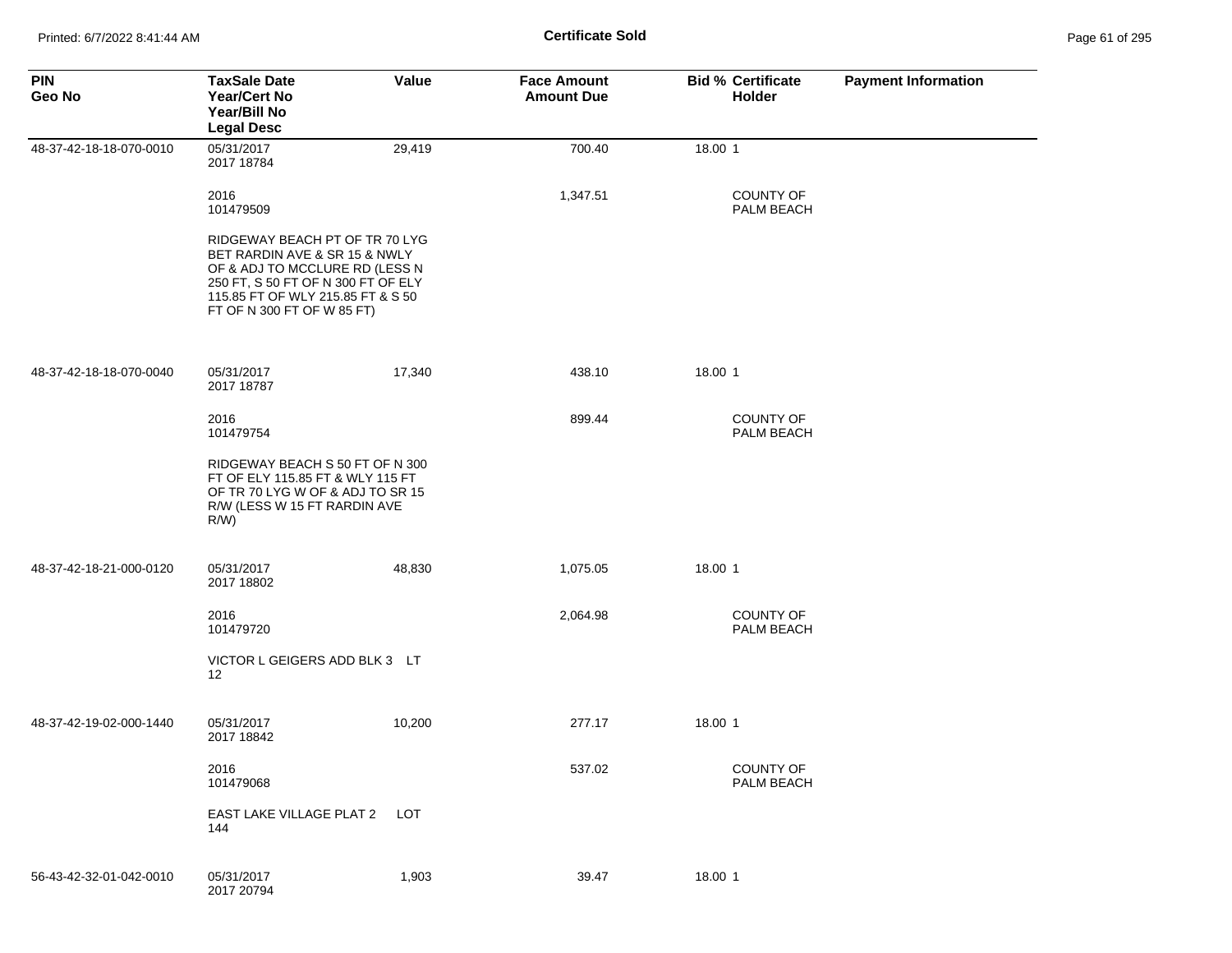Printed: 6/7/2022 8:41:44 AM **Page 62 of 2018** Page 61 **Certificate Sold Certificate Sold** 

| Page 62 of 295 |  |  |  |
|----------------|--|--|--|
|----------------|--|--|--|

| <b>PIN</b><br>Geo No    | <b>TaxSale Date</b><br>Year/Cert No<br>Year/Bill No<br><b>Legal Desc</b> | Value        | <b>Face Amount</b><br><b>Amount Due</b> | <b>Bid % Certificate</b><br>Holder | <b>Payment Information</b> |
|-------------------------|--------------------------------------------------------------------------|--------------|-----------------------------------------|------------------------------------|----------------------------|
|                         | 2016<br>101528993                                                        |              | 81.81                                   | <b>COUNTY OF</b><br>PALM BEACH     |                            |
|                         | <b>INLET CITY</b><br>LT 1 BLK 42                                         |              |                                         |                                    |                            |
| 56-43-42-33-10-000-2010 | 05/31/2017<br>2017 21030                                                 | 10,924       | 188.59                                  | 18.00 1                            |                            |
|                         | 2016<br>101530920                                                        |              | 367.40                                  | COUNTY OF<br>PALM BEACH            |                            |
|                         | RIVIERA BEACH HEIGHTS ADD 3 LT<br>201                                    |              |                                         |                                    |                            |
| 58-36-44-14-02-000-0171 | 05/31/2017<br>2017 21149                                                 | 10,000       | 668.36                                  | 18.00 1                            |                            |
|                         | 2016<br>101530447                                                        |              | 1,286.16                                | COUNTY OF<br>PALM BEACH            |                            |
|                         | 14-44-36<br>1/2 OF LOT 17                                                | CROSBY S/D N |                                         |                                    |                            |
| 58-36-44-14-02-000-0422 | 05/31/2017<br>2017 21160                                                 | 10,000       | 537.01                                  | 18.00 1                            |                            |
|                         | 2016<br>101530546                                                        |              | 1,034.67                                | COUNTY OF<br>PALM BEACH            |                            |
|                         | <b>CROSBY SUB</b>                                                        | S 1/2 LT 42  |                                         |                                    |                            |
| 58-36-44-14-12-000-0050 | 05/31/2017<br>2017 21210                                                 | 47,189       | 1,236.82                                | 18.00 1                            |                            |
|                         | 2016<br>101531166                                                        |              | 2,374.77                                | <b>COUNTY OF</b><br>PALM BEACH     |                            |
|                         | WALKER ADD LTS 5 THRU 7 (LESS<br>SR 25 R/W)                              |              |                                         |                                    |                            |
| 58-36-44-14-15-070-0040 | 05/31/2017<br>2017 21238                                                 | 173,615      | 4,464.49                                | 18.00 1                            |                            |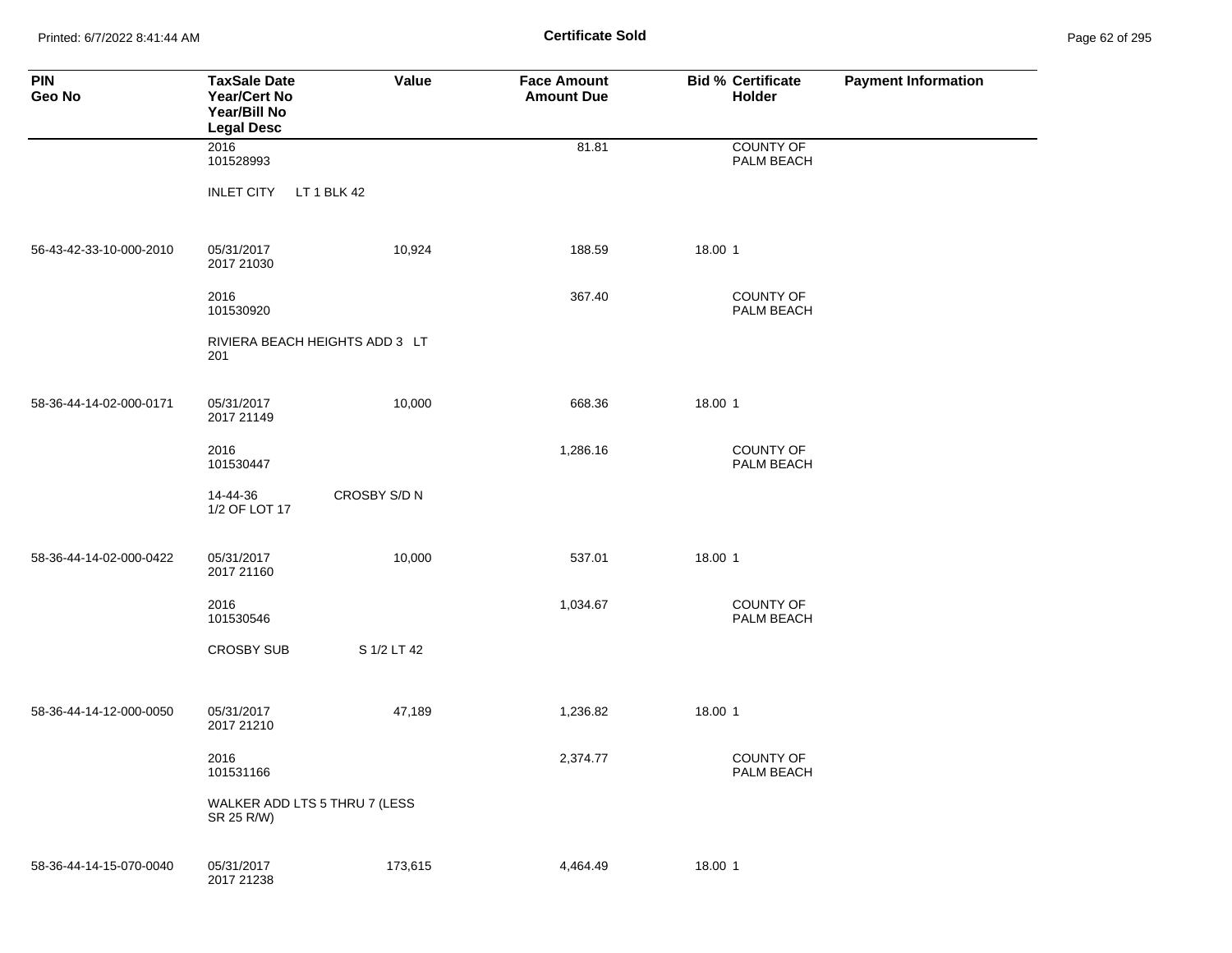Printed: 6/7/2022 8:41:44 AM **Certificate Sold** Page 63 of 295

| <b>PIN</b><br>Geo No    | <b>TaxSale Date</b><br><b>Year/Cert No</b><br>Year/Bill No<br><b>Legal Desc</b>                          | Value            | <b>Face Amount</b><br><b>Amount Due</b> | <b>Bid % Certificate</b><br>Holder | <b>Payment Information</b> |
|-------------------------|----------------------------------------------------------------------------------------------------------|------------------|-----------------------------------------|------------------------------------|----------------------------|
|                         | 2016<br>101531236                                                                                        |                  | 8,555.74                                | COUNTY OF<br>PALM BEACH            |                            |
|                         | SOUTH BAY AMENDED<br>OF TRS 7 & 8 LYG E OF SR 26                                                         | TH PT            |                                         |                                    |                            |
| 58-36-44-14-15-150-0060 | 05/31/2017<br>2017 21239                                                                                 | 10,000           | 300.90                                  | 18.00 1                            |                            |
|                         | 2016<br>101531936                                                                                        |                  | 582.48                                  | <b>COUNTY OF</b><br>PALM BEACH     |                            |
|                         | SOUTH BAY AMENDED<br>FT OF SLY 252.62 FT OF WLY 129.59<br>FT OF TR 15 LYG E OF & ADJ TO L-<br>20 CNL R/W | N 50             |                                         |                                    |                            |
| 58-36-44-14-16-001-0060 | 05/31/2017<br>2017 21261                                                                                 | 36,268           | 949.63                                  | 18.00 1                            |                            |
|                         | 2016<br>101531867                                                                                        |                  | 1,824.79                                | COUNTY OF<br>PALM BEACH            |                            |
|                         | BYRDS ADD TO SOUTH BAY LT 6<br>THRU 10 BLK A                                                             |                  |                                         |                                    |                            |
| 74-43-43-09-05-054-0121 | 05/31/2017<br>2017 23927                                                                                 | 13,039           | 707.99                                  | 18.00 1                            |                            |
|                         | 2016<br>101602974                                                                                        |                  | 1,362.04                                | <b>COUNTY OF</b><br>PALM BEACH     |                            |
|                         | NORTHWOOD ADD<br>OF LOT 12 & LOT 13 BLK 54                                                               | N <sub>2FT</sub> |                                         |                                    |                            |
| 74-43-43-21-09-003-0110 | 05/31/2017<br>2017 24935                                                                                 | 300              | 1,273.41                                | 18.00 1                            |                            |
|                         | 2016<br>101634927                                                                                        |                  | 2,444.81                                | <b>COUNTY OF</b><br>PALM BEACH     |                            |
|                         | POTTERS ADD N 1/2 OF 12 FT ABND<br>ALLEY LYG S OF & ADJ TO LTS 2 & 3<br>BLK <sub>3</sub>                 |                  |                                         |                                    |                            |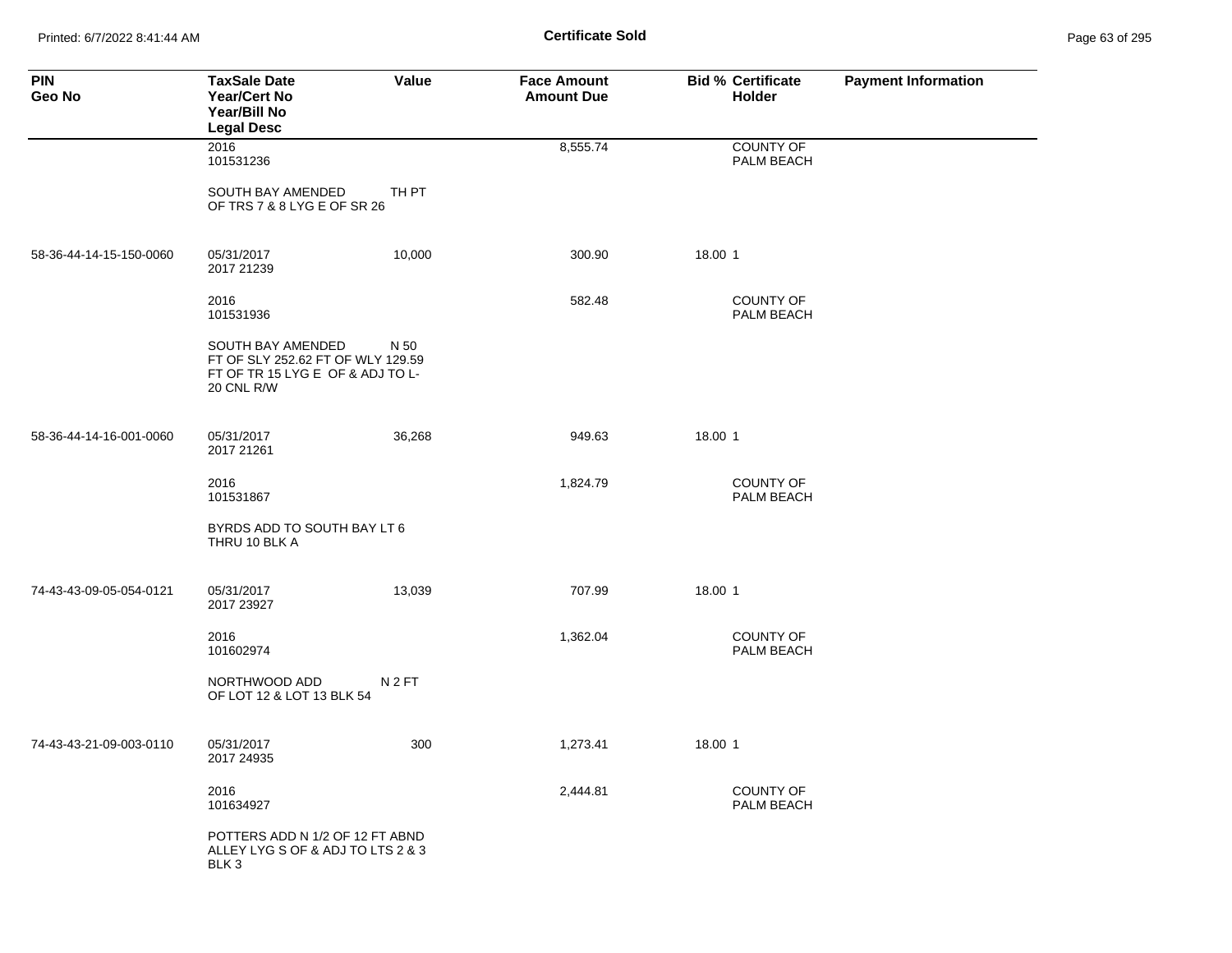Printed: 6/7/2022 8:41:44 AM **Certificate Sold** Page 64 of 295

| <b>PIN</b><br>Geo No    | <b>TaxSale Date</b><br><b>Year/Cert No</b><br>Year/Bill No<br><b>Legal Desc</b>              | Value              | <b>Face Amount</b><br><b>Amount Due</b> | <b>Bid % Certificate</b><br>Holder | <b>Payment Information</b> |
|-------------------------|----------------------------------------------------------------------------------------------|--------------------|-----------------------------------------|------------------------------------|----------------------------|
| 00-37-41-23-01-000-0700 | 05/31/2017<br>2017 312                                                                       | 6,877              | 122.75                                  | 18.00 1                            |                            |
|                         | 2016<br>101040366                                                                            |                    | 241.29                                  | <b>COUNTY OF</b><br>PALM BEACH     |                            |
|                         | LAKEVIEW COLONY LT 70                                                                        |                    |                                         |                                    |                            |
| 00-37-41-33-01-001-0230 | 05/31/2017<br>2017 330                                                                       | 4,840              | 86.20                                   | 18.00 1                            |                            |
|                         | 2016<br>101040778                                                                            |                    | 171.30                                  | <b>COUNTY OF</b><br>PALM BEACH     |                            |
|                         | PIONEER INV CO PL 1 TOWNSITE<br>CNL POINT LTS 23 & 24 BLK 1                                  |                    |                                         |                                    |                            |
| 00-42-43-26-00-000-3060 | 05/31/2017<br>2017 3389                                                                      | 942                | 1,740.56                                | 18.00 1                            |                            |
|                         | 2016<br>101105877                                                                            |                    | 3,339.43                                | <b>COUNTY OF</b><br>PALM BEACH     |                            |
|                         | 26-43-42, E 370.36 FT OF W 510.36<br>FT OF S 370.33 FT OF N 400.33 FT OF<br>SW 1/4 OF NW 1/4 |                    |                                         |                                    |                            |
| 00-37-44-07-01-003-0350 | 05/31/2017<br>2017 437                                                                       | 7,000              | 1,005.30                                | 18.00 1                            |                            |
|                         | 2016<br>101041860                                                                            |                    | 1,931.44                                | <b>COUNTY OF</b><br>PALM BEACH     |                            |
|                         | 7-44-37<br>NO 2 LOTS 35 & 36 BLK 3                                                           | <b>RADER'S SUB</b> |                                         |                                    |                            |
| 00-38-45-13-01-006-0070 | 05/31/2017<br>2017 456                                                                       | 7,700              | 150.97                                  | 18.00 1                            |                            |
|                         | 2016<br>101042356                                                                            |                    | 295.34                                  | <b>COUNTY OF</b><br>PALM BEACH     |                            |
|                         | SHAWANO VILLAGE<br>& 8 BLK F                                                                 | LOTS <sub>7</sub>  |                                         |                                    |                            |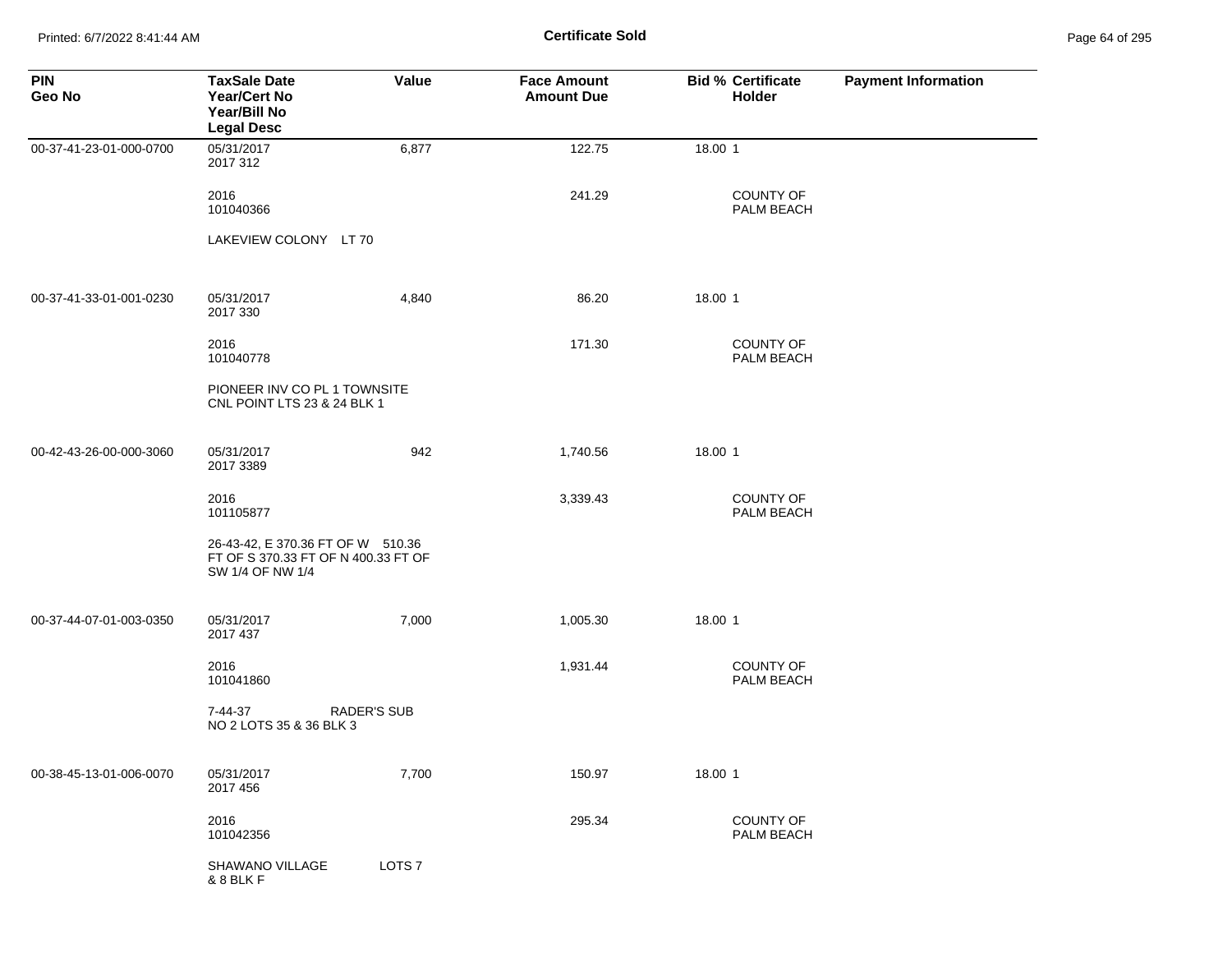| <b>PIN</b><br>Geo No    | <b>TaxSale Date</b><br><b>Year/Cert No</b><br>Year/Bill No<br><b>Legal Desc</b>                                  | Value  | <b>Face Amount</b><br><b>Amount Due</b> | <b>Bid % Certificate</b><br>Holder | <b>Payment Information</b> |
|-------------------------|------------------------------------------------------------------------------------------------------------------|--------|-----------------------------------------|------------------------------------|----------------------------|
| 00-42-45-10-00-000-5050 | 05/31/2017<br>2017 5697                                                                                          | 29,370 | 705.88                                  | 18.00 1                            |                            |
|                         | 2016<br>101161246                                                                                                |        | 1,358.00                                | <b>COUNTY OF</b><br>PALM BEACH     |                            |
|                         | 10-45-42, S 60.11 FT OF N 135.25<br>FT OF E 280.52 FT OF W 340.52 FT<br>OF NW 1/4 OF NW 1/4 OF SE 1/4            |        |                                         |                                    |                            |
| 00-43-43-30-03-028-0310 | 05/31/2017<br>2017 9796                                                                                          | 18,801 | 363.37                                  | 18.00 1                            |                            |
|                         | 2016<br>101280438                                                                                                |        | 702.11                                  | <b>COUNTY OF</b><br>PALM BEACH     |                            |
|                         | WEST GATE ESTS /NORTHERN SEC/<br>LT 31 BLK 28                                                                    |        |                                         |                                    |                            |
| 04-37-43-31-01-010-0050 | 05/31/2018<br>2018 10011                                                                                         | 15     | 35.42                                   | 18.00 1                            |                            |
|                         | 2017<br>101638825                                                                                                |        | 67.70                                   | <b>COUNTY OF</b><br>PALM BEACH     |                            |
|                         | 31-43-37, SUB BY STATE SURVEY N<br>10 FT OF S 430 FT OF ST LT 10 LYG E<br>OF & ADJ TO PB28P62 (LESS W 315<br>FT) |        |                                         |                                    |                            |
| 04-37-43-31-01-030-0220 | 05/31/2018<br>2018 10046                                                                                         | 4,200  | 453.05                                  | 18.00 1                            |                            |
|                         | 2017<br>101295632                                                                                                |        | 792.27                                  | COUNTY OF<br>PALM BEACH            |                            |
|                         | 31-43-37, SUB BY STATE SURVEY W<br>40 FT OF E 515 FT OF S 85 FT OF N<br>330 FT OF LT 30                          |        |                                         |                                    |                            |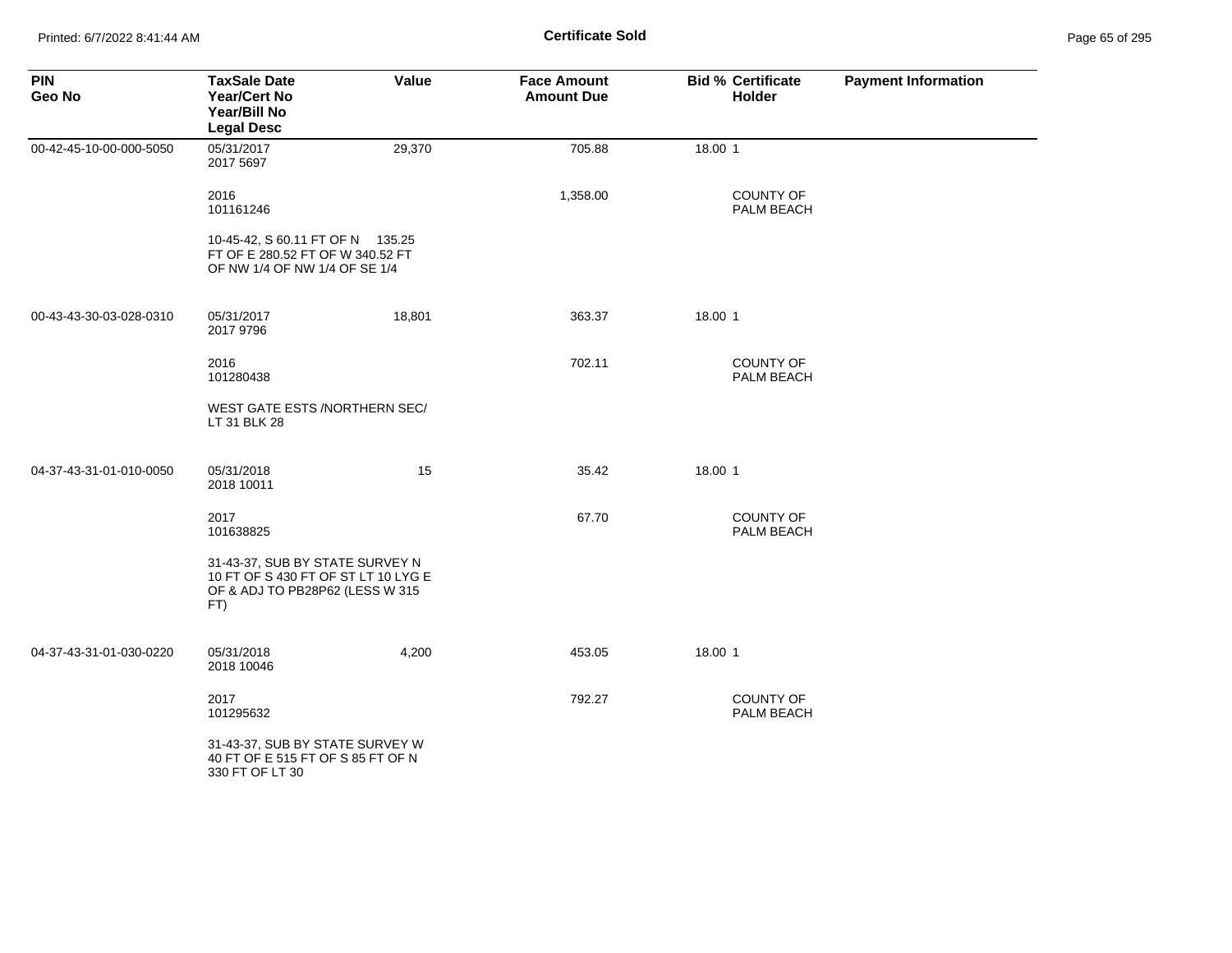| <b>PIN</b><br>Geo No    | <b>TaxSale Date</b><br><b>Year/Cert No</b><br>Year/Bill No<br><b>Legal Desc</b>         | Value | <b>Face Amount</b><br><b>Amount Due</b> | <b>Bid % Certificate</b><br><b>Holder</b> | <b>Payment Information</b> |
|-------------------------|-----------------------------------------------------------------------------------------|-------|-----------------------------------------|-------------------------------------------|----------------------------|
| 04-37-43-31-01-030-0250 | 05/31/2018<br>2018 10048                                                                | 4,250 | 262.38                                  | 18.00 1                                   |                            |
|                         | 2017<br>101295585                                                                       |       | 461.46                                  | <b>COUNTY OF</b><br>PALM BEACH            |                            |
|                         | 31-43-37, SUB BY STATE SURVEY W<br>85 FT OF E 110 FT OF S 50 FT OF N<br>380 FT OF LT 30 |       |                                         |                                           |                            |
| 04-37-43-31-01-030-0370 | 05/31/2018<br>2018 10053                                                                | 4,200 | 112.38                                  | 18.00 1                                   |                            |
|                         | 2017<br>101295689                                                                       |       | 201.20                                  | <b>COUNTY OF</b><br>PALM BEACH            |                            |
|                         | 31-43-37, SUB BY STATE SURVEY W<br>45 FT OF E 155 FT OF S 85 FT OF N<br>550 FT OF LT 30 |       |                                         |                                           |                            |
| 04-37-43-31-01-030-0680 | 05/31/2018<br>2018 10063                                                                | 4,200 | 453.05                                  | 18.00 1                                   |                            |
|                         | 2017<br>101295317                                                                       |       | 792.27                                  | COUNTY OF<br>PALM BEACH                   |                            |
|                         | 31-43-37, SUB BY STATE SURVEY W<br>40 FT OF E 315 FT OF S 85 FT OF N<br>990 FT OF LT 30 |       |                                         |                                           |                            |
| 04-37-43-31-05-001-0180 | 05/31/2018<br>2018 10084                                                                | 3,150 | 255.27                                  | 18.00 1                                   |                            |
|                         | 2017<br>101295666                                                                       |       | 449.13                                  | <b>COUNTY OF</b><br>PALM BEACH            |                            |
|                         | BAILEY ADD NO 4, PL 1<br>/LESS S 5 FT SR R/W/ BLK 1                                     | LT 18 |                                         |                                           |                            |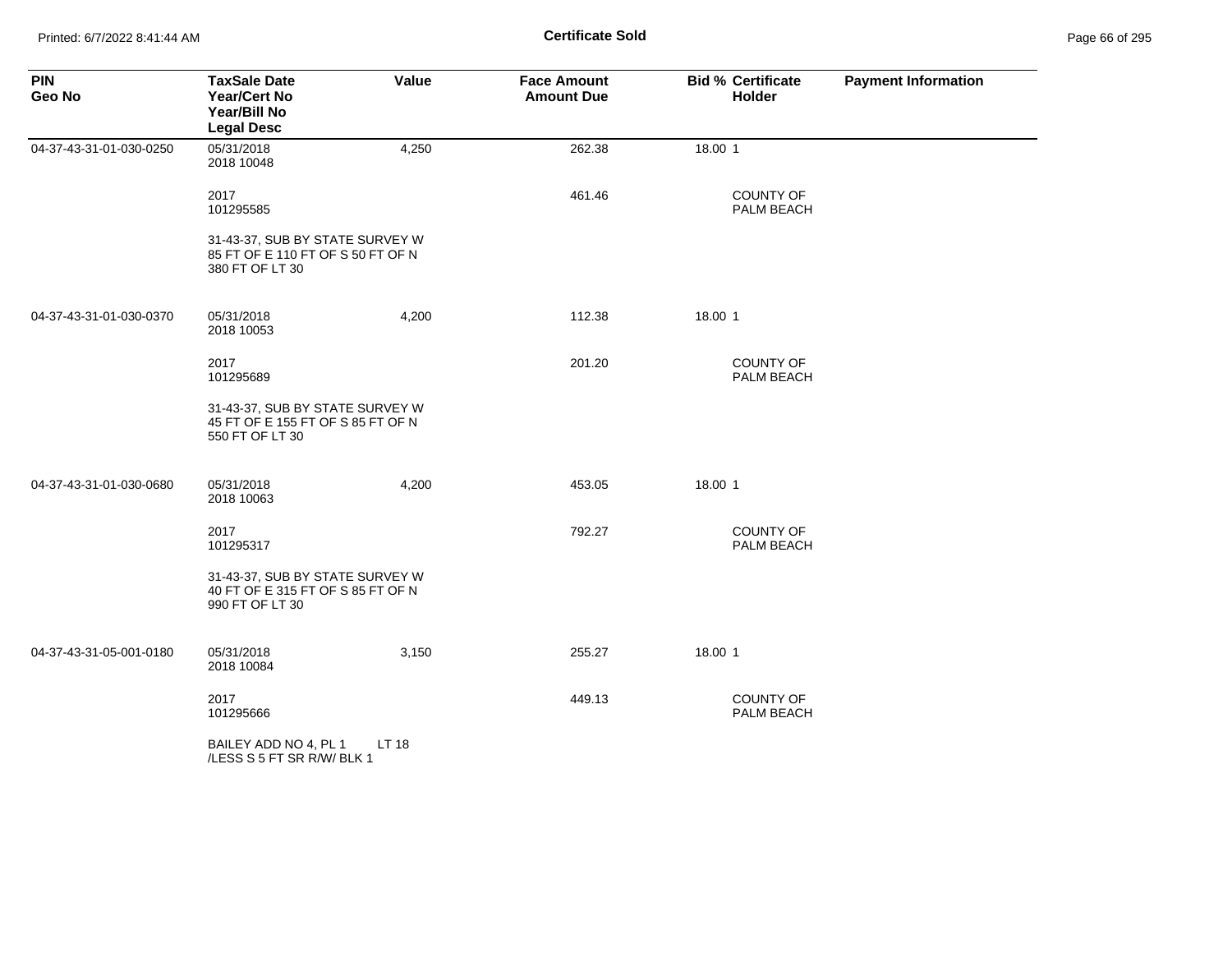Printed: 6/7/2022 8:41:44 AM **Certificate Sold** Page 67 of 295

| <b>PIN</b><br>Geo No    | <b>TaxSale Date</b><br><b>Year/Cert No</b><br>Year/Bill No<br><b>Legal Desc</b>                 | Value    | <b>Face Amount</b><br><b>Amount Due</b> | <b>Bid % Certificate</b><br>Holder | <b>Payment Information</b> |
|-------------------------|-------------------------------------------------------------------------------------------------|----------|-----------------------------------------|------------------------------------|----------------------------|
| 04-37-43-31-05-002-0060 | 05/31/2018<br>2018 10085                                                                        | 3,150    | 352.61                                  | 18.00 1                            |                            |
|                         | 2017<br>101295958                                                                               |          | 618.01                                  | COUNTY OF<br>PALM BEACH            |                            |
|                         | BAILEY ADD NO 4, PL 1 LT 6 BLK 2                                                                |          |                                         |                                    |                            |
| 04-37-43-31-06-003-0070 | 05/31/2018<br>2018 10090                                                                        | 4,200    | 193.49                                  | 18.00 1                            |                            |
|                         | 2017<br>101295352                                                                               |          | 341.92                                  | <b>COUNTY OF</b><br>PALM BEACH     |                            |
|                         | BAILEY ADD NO 4, PL 2<br>3                                                                      | LT 7 BLK |                                         |                                    |                            |
| 04-37-43-31-24-000-0042 | 05/31/2018<br>2018 10195                                                                        | 300      | 205.05                                  | 18.00 1                            |                            |
|                         | 2017<br>101296858                                                                               |          | 362.01                                  | <b>COUNTY OF</b><br>PALM BEACH     |                            |
|                         | ROYAL PALM SUB E 2 FT OF LTS 4 &<br>14                                                          |          |                                         |                                    |                            |
| 04-37-43-32-00-000-8410 | 05/31/2018<br>2018 10249                                                                        | 2,590    | 264.59                                  | 18.00 1                            |                            |
|                         | 2017<br>101632093                                                                               |          | 465.29                                  | <b>COUNTY OF</b><br>PALM BEACH     |                            |
|                         | 32-43-37, SLY 52.39 FT OF ELY 24.12<br>FT OF W 1/8 OF W 1/2 LYG NLY OF &<br>ADJ TO E CANAL ST N |          |                                         |                                    |                            |
| 04-37-43-42-05-003-0180 | 05/31/2018<br>2018 10423                                                                        | 4,200    | 274.60                                  | 18.00 1                            |                            |
|                         | 2017<br>101297833                                                                               |          | 482.65                                  | <b>COUNTY OF</b><br>PALM BEACH     |                            |
|                         | RADERS SUB<br>LT 18 BLK 3                                                                       |          |                                         |                                    |                            |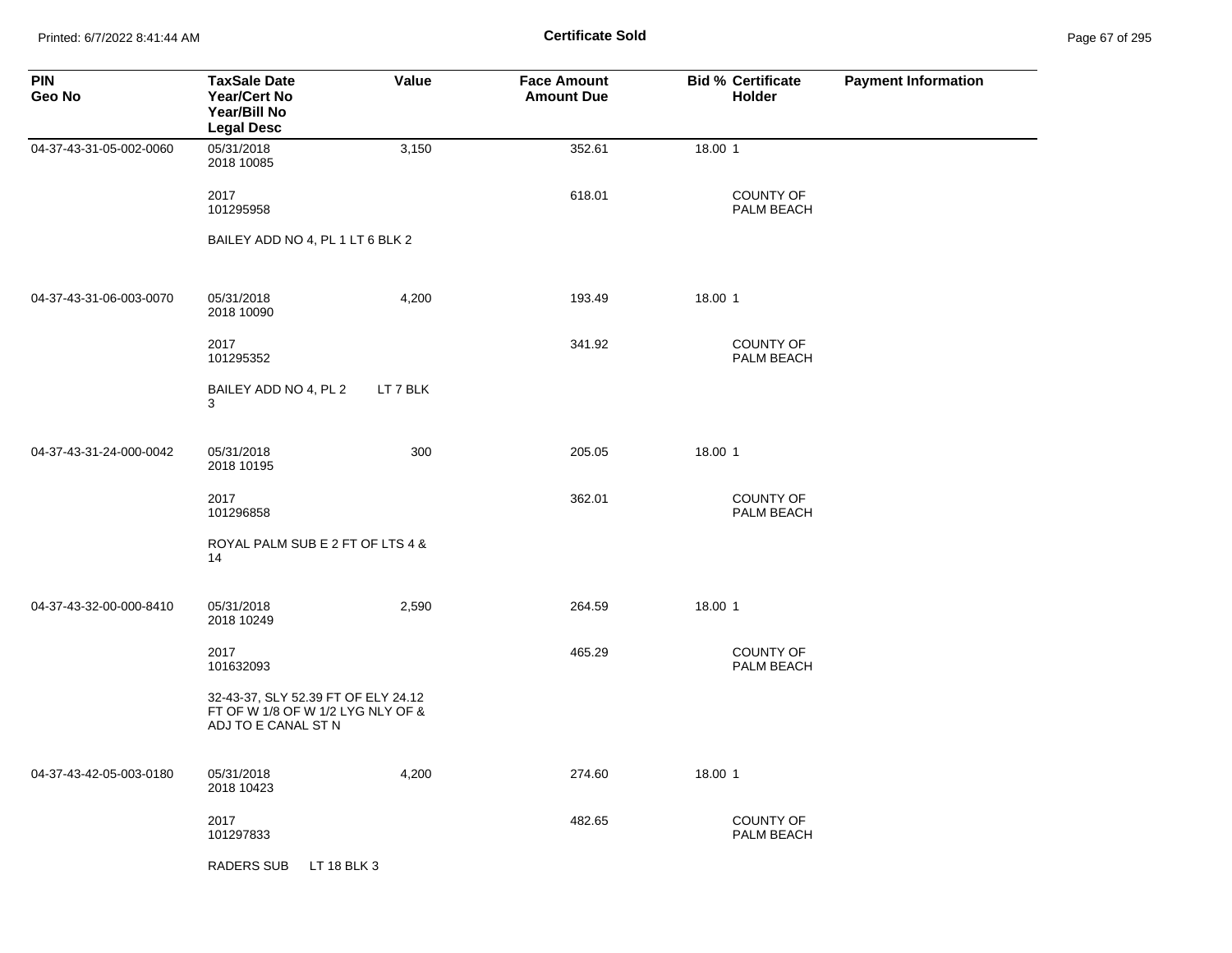Printed: 6/7/2022 8:41:44 AM **Certificate Sold** Page 68 of 295

| <b>PIN</b><br>Geo No    | <b>TaxSale Date</b><br><b>Year/Cert No</b><br>Year/Bill No<br><b>Legal Desc</b> | Value       | <b>Face Amount</b><br><b>Amount Due</b> | <b>Bid % Certificate</b><br><b>Holder</b> | <b>Payment Information</b> |
|-------------------------|---------------------------------------------------------------------------------|-------------|-----------------------------------------|-------------------------------------------|----------------------------|
| 04-37-43-42-05-003-0190 | 05/31/2018<br>2018 10424                                                        | 4,200       | 209.71                                  | 18.00 1                                   |                            |
|                         | 2017<br>101297487                                                               |             | 370.06                                  | <b>COUNTY OF</b><br>PALM BEACH            |                            |
|                         | <b>RADERS SUB</b><br>1/2 OF LT 20 BLK 3                                         | LT 19 & N   |                                         |                                           |                            |
| 04-37-43-42-05-004-0400 | 05/31/2018<br>2018 10440                                                        | 4,158       | 109.86                                  | 18.00 1                                   |                            |
|                         | 2017<br>101297830                                                               |             | 196.84                                  | COUNTY OF<br>PALM BEACH                   |                            |
|                         | RADERS SUB                                                                      | LT 40 BLK 4 |                                         |                                           |                            |
| 04-37-43-42-06-005-0170 | 05/31/2018<br>2018 10446                                                        | 4,200       | 274.60                                  | 18.00 1                                   |                            |
|                         | 2017<br>101297090                                                               |             | 482.65                                  | <b>COUNTY OF</b><br>PALM BEACH            |                            |
|                         | RADERS SUB ADD LT 17 BLK 5                                                      |             |                                         |                                           |                            |
| 04-37-43-42-08-001-0260 | 05/31/2018<br>2018 10487                                                        | 4,200       | 112.38                                  | 18.00 1                                   |                            |
|                         | 2017<br>101297005                                                               |             | 201.20                                  | <b>COUNTY OF</b><br>PALM BEACH            |                            |
|                         | RUTLEDGE ADD LT 26 BLK 1                                                        |             |                                         |                                           |                            |
| 04-37-43-42-08-001-0320 | 05/31/2018<br>2018 10489                                                        | 4,200       | 274.60                                  | 18.00 1                                   |                            |
|                         | 2017<br>101297216                                                               |             | 482.65                                  | <b>COUNTY OF</b><br>PALM BEACH            |                            |
|                         | <b>RUTLEDGE ADD</b><br>$\overline{1}$                                           | LT 32 BLK   |                                         |                                           |                            |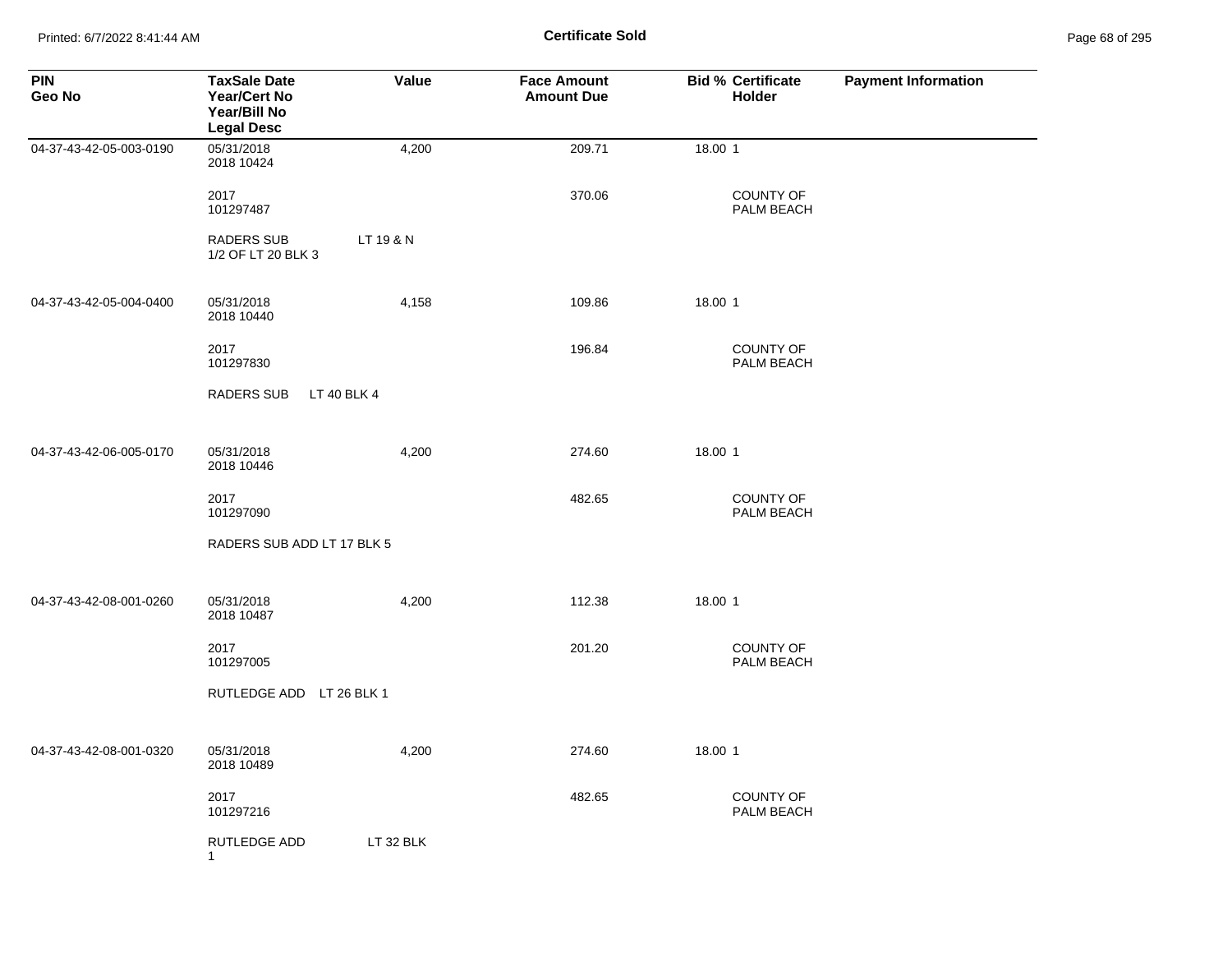Printed: 6/7/2022 8:41:44 AM **Certificate Sold** Page 69 of 295

| <b>PIN</b><br>Geo No    | <b>TaxSale Date</b><br>Year/Cert No<br>Year/Bill No<br><b>Legal Desc</b> | Value     | <b>Face Amount</b><br><b>Amount Due</b> | <b>Bid % Certificate</b><br><b>Holder</b> | <b>Payment Information</b> |
|-------------------------|--------------------------------------------------------------------------|-----------|-----------------------------------------|-------------------------------------------|----------------------------|
| 04-37-43-42-08-002-0130 | 05/31/2018<br>2018 10495                                                 | 4,200     | 453.05                                  | 18.00 1                                   |                            |
|                         | 2017<br>101297235                                                        |           | 792.27                                  | COUNTY OF<br>PALM BEACH                   |                            |
|                         | RUTLEDGE ADD LT 13 BLK 2                                                 |           |                                         |                                           |                            |
| 04-37-43-42-09-002-0170 | 05/31/2018<br>2018 10502                                                 | 4,200     | 274.60                                  | 18.00 1                                   |                            |
|                         | 2017<br>101298461                                                        |           | 482.65                                  | COUNTY OF<br>PALM BEACH                   |                            |
|                         | TEDDERS ADD LT 17 BLK 2                                                  |           |                                         |                                           |                            |
| 04-37-43-42-09-002-0180 | 05/31/2018<br>2018 10503                                                 | 4,200     | 274.60                                  | 18.00 1                                   |                            |
|                         | 2017<br>101298012                                                        |           | 482.65                                  | <b>COUNTY OF</b><br>PALM BEACH            |                            |
|                         | TEDDERS ADD<br>$\overline{2}$                                            | LT 18 BLK |                                         |                                           |                            |
| 04-37-43-42-09-003-0060 | 05/31/2018<br>2018 10504                                                 | 4,200     | 453.05                                  | 18.00 1                                   |                            |
|                         | 2017<br>101298659                                                        |           | 792.27                                  | <b>COUNTY OF</b><br>PALM BEACH            |                            |
|                         | TEDDERS ADD LOT 6 BLK 3                                                  |           |                                         |                                           |                            |
| 04-37-43-42-13-001-0010 | 05/31/2018<br>2018 10557                                                 |           | 35.04                                   | 18.00 1                                   |                            |
|                         | 2017<br>101636363                                                        |           | 67.05                                   | COUNTY OF<br>PALM BEACH                   |                            |
|                         | AMELIA ESTATES TR A-1 K/A<br><b>PARKING</b>                              |           |                                         |                                           |                            |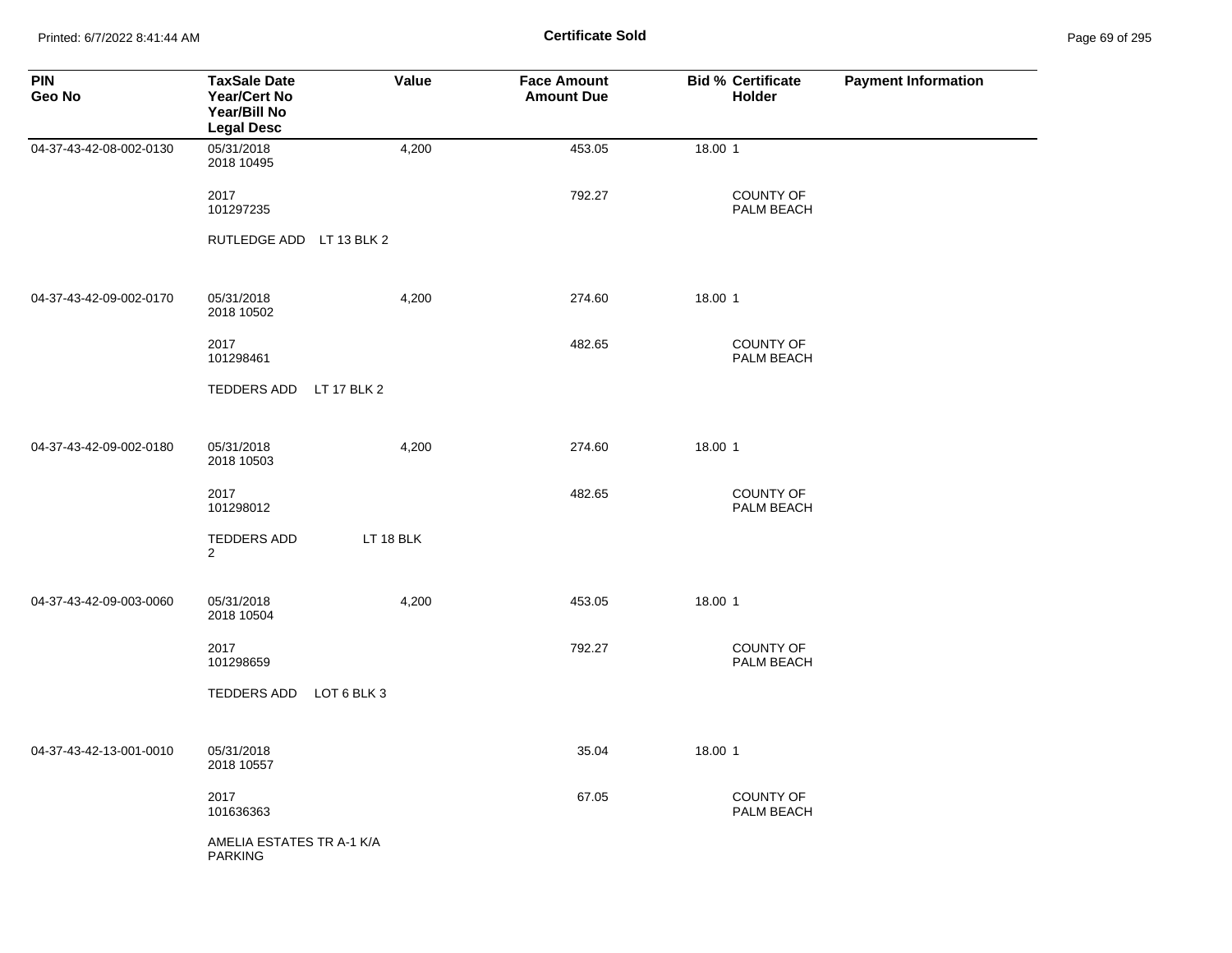Printed: 6/7/2022 8:41:44 AM **Page 71 of 2018 Certificate Sold Certificate Sold** 

| Page 70 of 295 |  |  |  |
|----------------|--|--|--|
|----------------|--|--|--|

| <b>PIN</b><br>Geo No    | <b>TaxSale Date</b><br><b>Year/Cert No</b><br>Year/Bill No<br><b>Legal Desc</b>                                                                        | Value | <b>Face Amount</b><br><b>Amount Due</b> | <b>Bid % Certificate</b><br><b>Holder</b> | <b>Payment Information</b> |
|-------------------------|--------------------------------------------------------------------------------------------------------------------------------------------------------|-------|-----------------------------------------|-------------------------------------------|----------------------------|
| 04-37-43-42-13-001-0020 | 05/31/2018<br>2018 10558                                                                                                                               |       | 35.04                                   | 18.00 1                                   |                            |
|                         | 2017<br>101636790                                                                                                                                      |       | 67.05                                   | <b>COUNTY OF</b><br>PALM BEACH            |                            |
|                         | AMELIA ESTATES TRS A-2 & B K/A<br><b>WATER MGMT &amp; DRAINAGE</b>                                                                                     |       |                                         |                                           |                            |
| 04-37-43-42-13-004-0010 | 05/31/2018<br>2018 10561                                                                                                                               |       | 35.04                                   | 18.00 1                                   |                            |
|                         | 2017<br>101636139                                                                                                                                      |       | 67.05                                   | <b>COUNTY OF</b><br>PALM BEACH            |                            |
|                         | AMELIA ESTATES TRS D-1 & D-3<br>THRU D-5 K/A LANDSCAPE                                                                                                 |       |                                         |                                           |                            |
| 04-37-43-42-13-004-0020 | 05/31/2018<br>2018 10562                                                                                                                               |       | 35.04                                   | 18.00 1                                   |                            |
|                         | 2017<br>101636017                                                                                                                                      |       | 67.05                                   | <b>COUNTY OF</b><br>PALM BEACH            |                            |
|                         | AMELIA ESTATES TR D-2                                                                                                                                  |       |                                         |                                           |                            |
| 04-37-44-06-00-000-1060 | 05/31/2018<br>2018 10590                                                                                                                               | 4,149 | 283.87                                  | 18.00 1                                   |                            |
|                         | 2017<br>101298103                                                                                                                                      |       | 498.78                                  | COUNTY OF<br>PALM BEACH                   |                            |
|                         | 06-44-37, N 44.30 FT OF SLY 125.25<br>FT & NLY 124 FT OF SLY 494.59 FT<br>OF WLY 34.22 FT OF ELY 1823.76 FT<br>OF NE 1/4 LYG N, S & ADJ TO<br>PB105P33 |       |                                         |                                           |                            |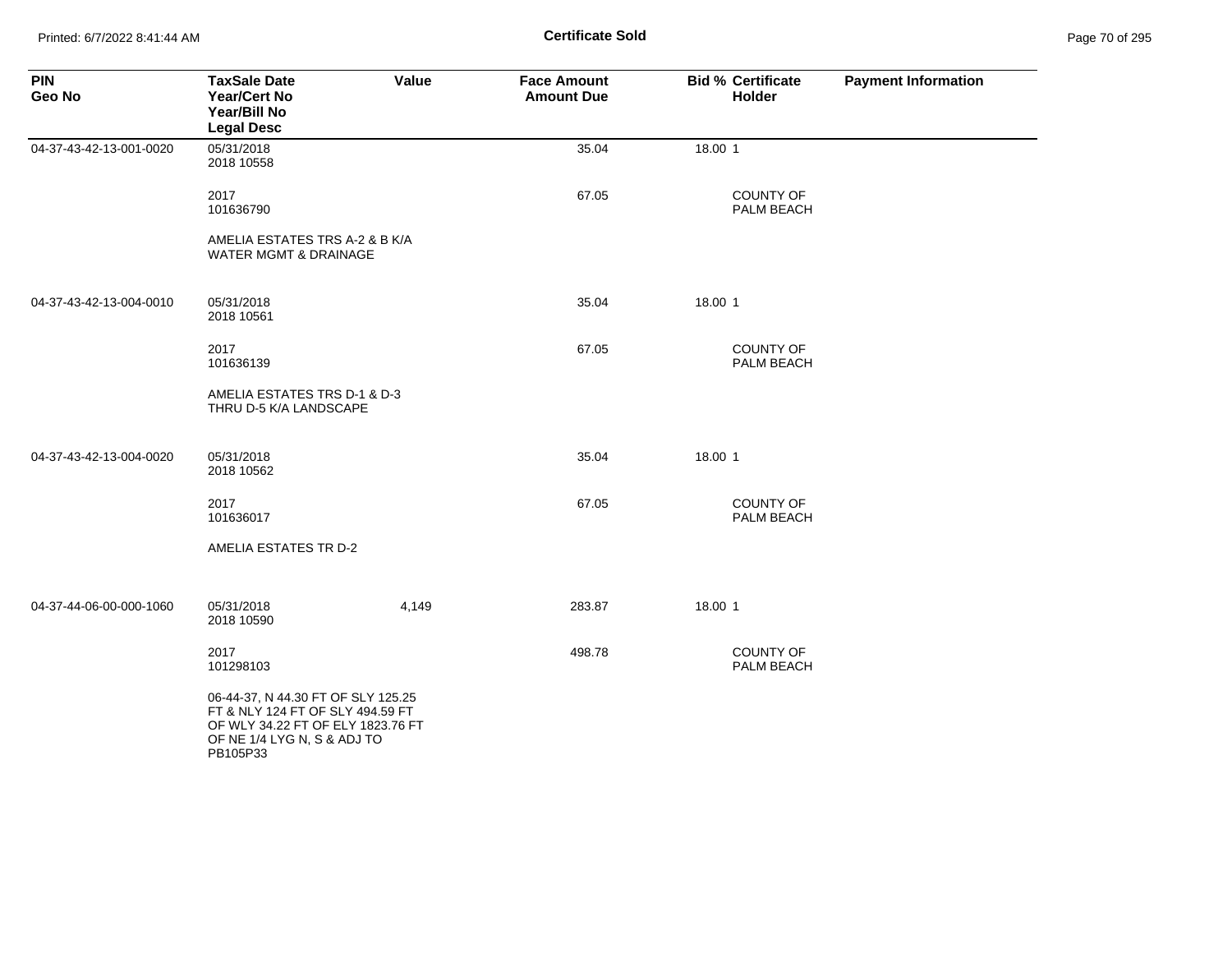Printed: 6/7/2022 8:41:44 AM **Page 71 of 2018** Page 71 of 2018 **Certificate Sold** 

| Page 71 of 295 |  |  |  |
|----------------|--|--|--|
|----------------|--|--|--|

| <b>PIN</b><br>Geo No    | <b>TaxSale Date</b><br><b>Year/Cert No</b><br>Year/Bill No<br><b>Legal Desc</b> | Value | <b>Face Amount</b><br><b>Amount Due</b> | <b>Bid % Certificate</b><br><b>Holder</b> | <b>Payment Information</b> |
|-------------------------|---------------------------------------------------------------------------------|-------|-----------------------------------------|-------------------------------------------|----------------------------|
| 00-35-47-03-00-000-3260 | 05/31/2018<br>2018 106                                                          | 1,100 | 28.81                                   | 18.00 1                                   |                            |
|                         | 2017<br>101038223                                                               |       | 56.19                                   | <b>COUNTY OF</b><br>PALM BEACH            |                            |
|                         | 3-47-35, SW 1/4 OF SE 1/4 OF NE 1/4<br><b>OF NW 1/4</b>                         |       |                                         |                                           |                            |
| 00-35-47-08-00-000-7040 | 05/31/2018<br>2018 107                                                          | 1,100 | 28.81                                   | 18.00 1                                   |                            |
|                         | 2017<br>101039287                                                               |       | 56.19                                   | <b>COUNTY OF</b><br>PALM BEACH            |                            |
|                         | 8-47-35, SE 1/4 OF NW 1/4 OF NE 1/4<br><b>OF SW 1/4</b>                         |       |                                         |                                           |                            |
| 06-42-47-04-25-000-0900 | 05/31/2018<br>2018 10745                                                        | 3     | 59.95                                   | 18.00 1                                   |                            |
|                         | 2017<br>101302867                                                               |       | 110.28                                  | COUNTY OF<br>PALM BEACH                   |                            |
|                         | <b>BRIARCLIFF AT WOODFIELD</b><br>COUNTRY CLUB PL 2 LOT 90A                     |       |                                         |                                           |                            |
| 06-42-47-11-00-000-1110 | 05/31/2018<br>2018 10768                                                        | 5     | 59.98                                   | 18.00 1                                   |                            |
|                         | 2017<br>101303794                                                               |       | 110.31                                  | <b>COUNTY OF</b><br>PALM BEACH            |                            |
|                         | 11-47-42, 40 FT TRGLE COR OF NE<br>1/4 LYG NE OF & ADJ TO PB75P118              |       |                                         |                                           |                            |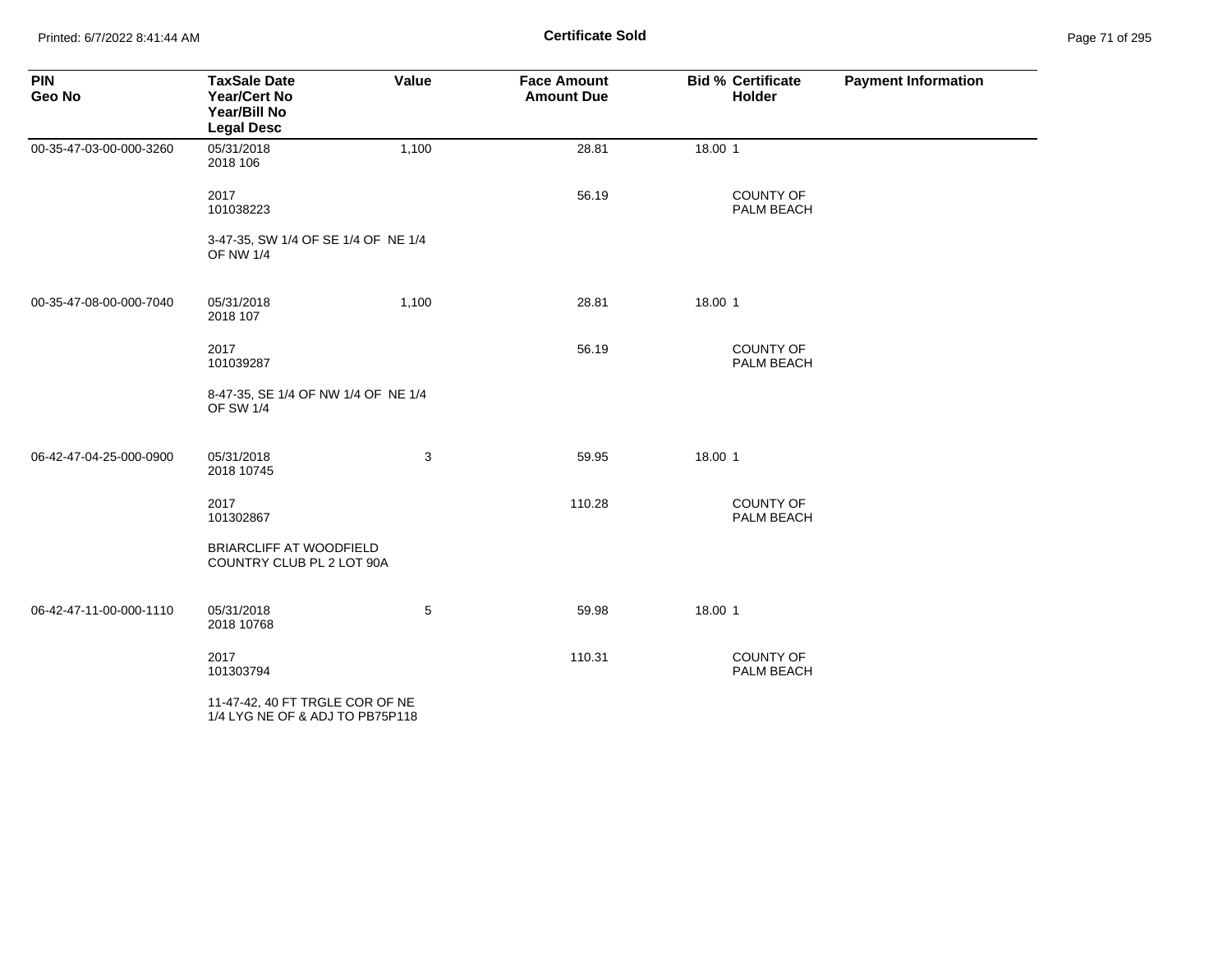| <b>PIN</b><br>Geo No    | <b>TaxSale Date</b><br><b>Year/Cert No</b><br>Year/Bill No<br><b>Legal Desc</b>                        | Value      | <b>Face Amount</b><br><b>Amount Due</b> | <b>Bid % Certificate</b><br><b>Holder</b> | <b>Payment Information</b> |
|-------------------------|--------------------------------------------------------------------------------------------------------|------------|-----------------------------------------|-------------------------------------------|----------------------------|
| 06-42-47-14-00-000-5150 | 05/31/2018<br>2018 10805                                                                               | 56         | 61.00                                   | 18.00 1                                   |                            |
|                         | 2017<br>101304677                                                                                      |            | 112.10                                  | <b>COUNTY OF</b><br>PALM BEACH            |                            |
|                         | 14-47-42, E 17 FT OF W 205 FT OF N<br>481.66 FT OF S 496.66 FT OF SE 1/4<br>LYG E OF & ADJ TO BUTTS RD |            |                                         |                                           |                            |
| 06-42-47-23-04-013-0050 | 05/31/2018<br>2018 10860                                                                               | 300        | 65.74                                   | 18.00 1                                   |                            |
|                         | 2017<br>101307088                                                                                      |            | 120.32                                  | <b>COUNTY OF</b><br><b>PALM BEACH</b>     |                            |
|                         | <b>PARADISE PALMS UNIT 4</b><br>OF PARCEL A LYG BET N & S LI OF<br>LT 16 BLK 2 EXTENDED ELY            | TH PT      |                                         |                                           |                            |
| 06-43-46-31-31-010-0000 | 05/31/2018<br>2018 11045                                                                               |            | 630.94                                  | 18.00 1                                   |                            |
|                         | 2017<br>101313871                                                                                      |            | 1,100.93                                | <b>COUNTY OF</b><br>PALM BEACH            |                            |
|                         | BEACON SQUARE PROFESSIONAL<br>CAMPUS CONDO BLDG SITE FOR<br>PROPOSED PH 10 COMMON<br><b>ELEMENTS</b>   |            |                                         |                                           |                            |
| 06-43-47-07-02-026-0113 | 05/31/2018<br>2018 11244                                                                               | 692        | 17.30                                   | 18.00 1                                   |                            |
|                         | 2017<br>101318120                                                                                      |            | 36.26                                   | <b>COUNTY OF</b><br>PALM BEACH            |                            |
|                         | <b>BOCA RATON HILLS SEC 3</b><br>PT OF LT 11 IN OR2607 P1448 BLK 26                                    | <b>ELY</b> |                                         |                                           |                            |
| 08-43-45-17-00-004-0080 | 05/31/2018<br>2018 12267                                                                               | 14         | 60.22                                   | 18.00 1                                   |                            |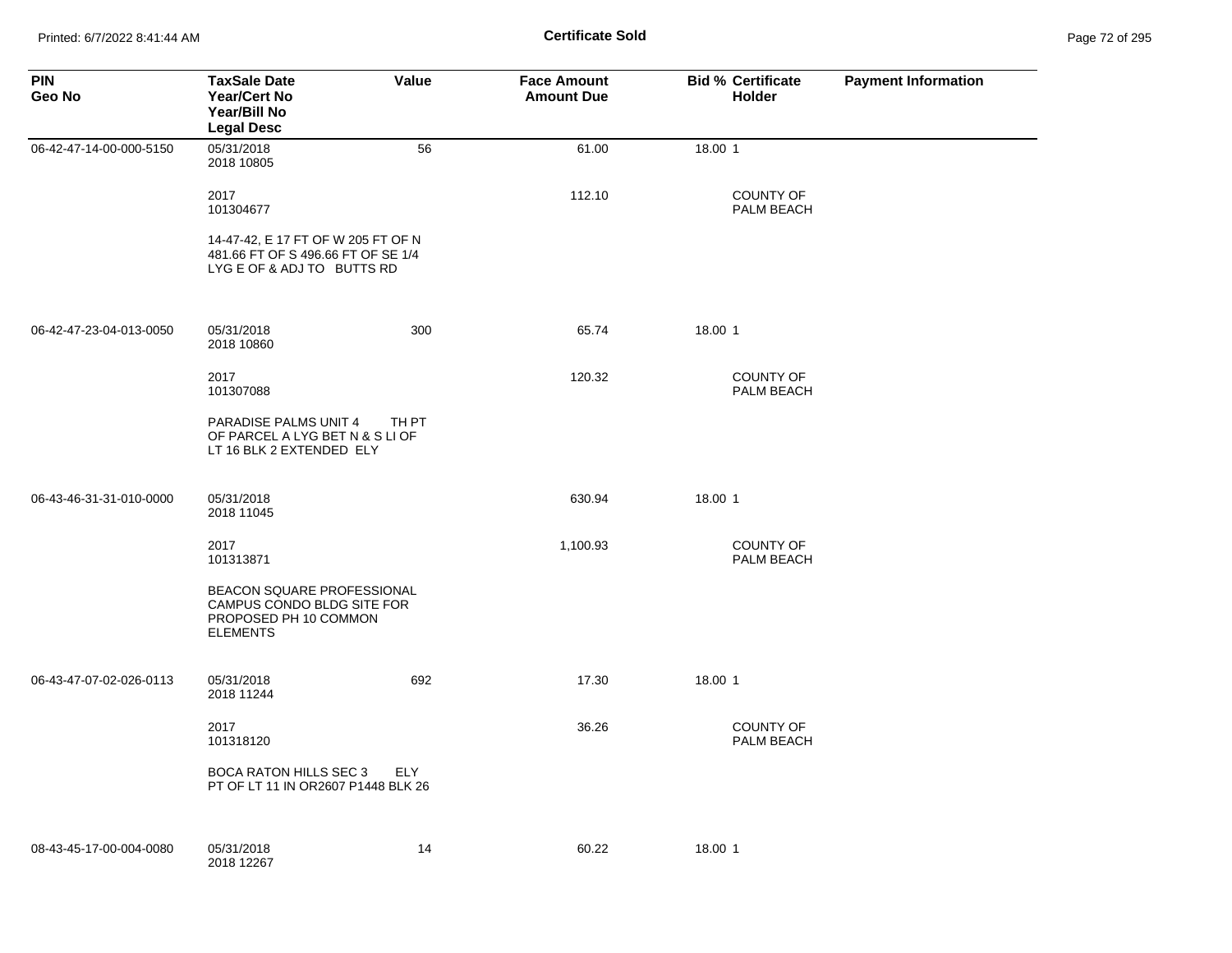| <b>PIN</b><br>Geo No    | <b>TaxSale Date</b><br>Year/Cert No<br>Year/Bill No<br><b>Legal Desc</b>                                                                                   | Value          | <b>Face Amount</b><br><b>Amount Due</b> | <b>Bid % Certificate</b><br><b>Holder</b> | <b>Payment Information</b> |
|-------------------------|------------------------------------------------------------------------------------------------------------------------------------------------------------|----------------|-----------------------------------------|-------------------------------------------|----------------------------|
|                         | 2017<br>101632461                                                                                                                                          |                | 110.72                                  | <b>COUNTY OF</b><br>PALM BEACH            |                            |
|                         | 17-45-43, S 98.97 FT OF N 445.13 FT<br>OF E 20 FT OF W 798.28 FT OF PT OF<br>SW 1/4 LYG BET QUANTUM BLVD &<br>NW 22ND AVE R/WS & W OF & ADJ<br>TO PB51P182 |                |                                         |                                           |                            |
| 08-43-45-20-01-000-1111 | 05/31/2018<br>2018 12469                                                                                                                                   | 19             | 62.43                                   | 18.00 1                                   |                            |
|                         | 2017<br>101350577                                                                                                                                          |                | 114.56                                  | <b>COUNTY OF</b><br>PALM BEACH            |                            |
|                         | 20-45-43, SUB OF SEC PT OF LT 111<br>LYG S OF & ADJ TO PB25P221 & N<br>OF & ADJ TO CASABLANCA ISLES<br><b>COND</b>                                         |                |                                         |                                           |                            |
| 08-43-45-20-28-000-0010 | 05/31/2018<br>2018 12502                                                                                                                                   | 1              | 59.98                                   | 18.00 1                                   |                            |
|                         | 2017<br>101351710                                                                                                                                          |                | 110.32                                  | <b>COUNTY OF</b><br>PALM BEACH            |                            |
|                         | CASABLANCA ISLES CONDO PT OF<br>COMMON AREA (LESS NELY 36.81<br>FT OLD BOYNTON RD R/W) A/K/A<br>PROPOSED R/W                                               |                |                                         |                                           |                            |
| 08-43-45-28-16-009-0212 | 05/31/2018<br>2018 12854                                                                                                                                   | 1,634          | 39.73                                   | 18.00 1                                   |                            |
|                         | 2017<br>101357972                                                                                                                                          |                | 75.17                                   | COUNTY OF<br>PALM BEACH                   |                            |
|                         | <b>BELLAMY HEIGHTS</b><br>OF LT 21 BLK 9                                                                                                                   | <b>W 10 FT</b> |                                         |                                           |                            |
| 00-41-43-03-00-000-4180 | 05/31/2018<br>2018 1293                                                                                                                                    | 429            | 933.82                                  | 18.00 1                                   |                            |
|                         | 2017<br>101064319                                                                                                                                          |                | 1,626.46                                | COUNTY OF<br>PALM BEACH                   |                            |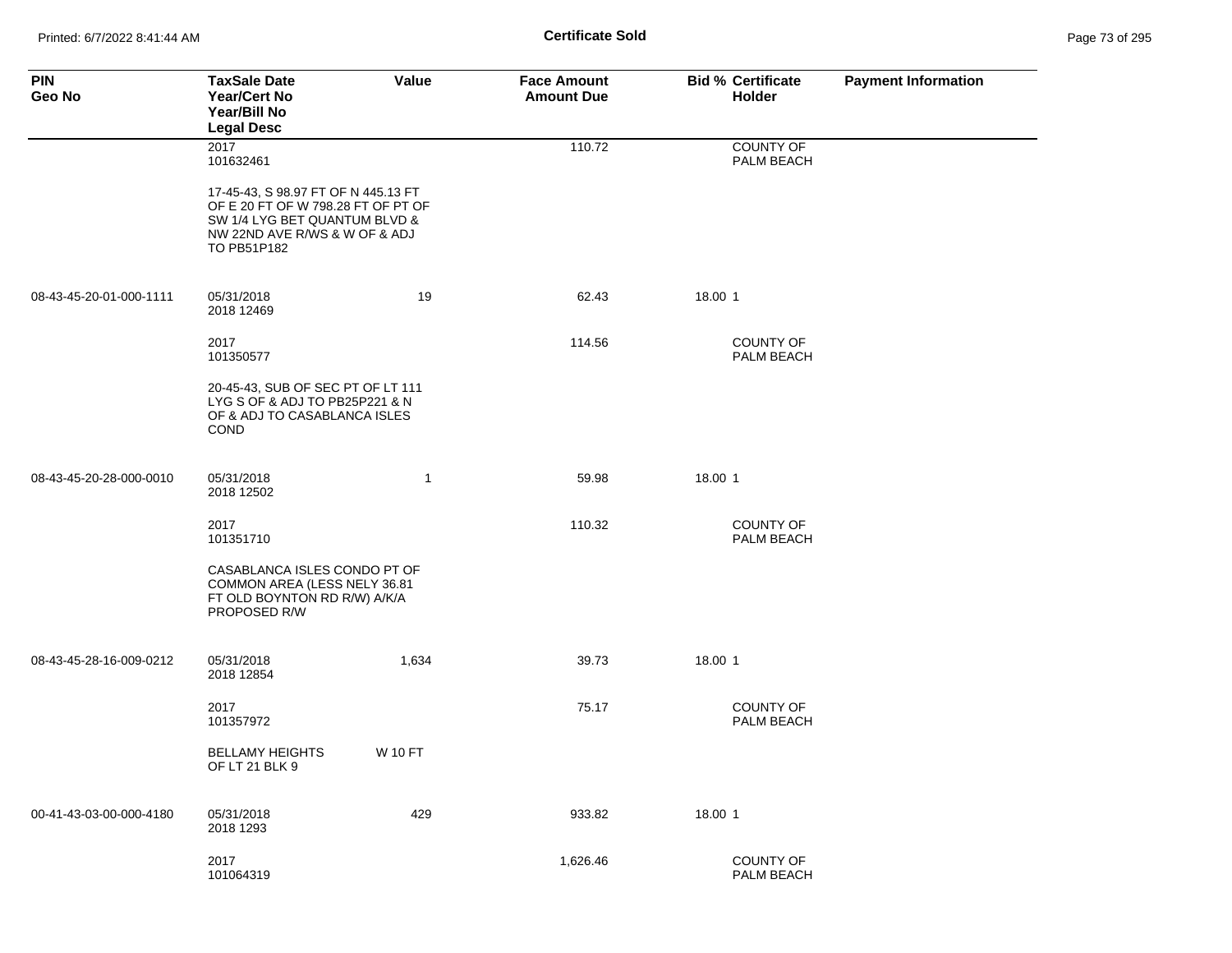| <b>PIN</b><br>Geo No    | <b>TaxSale Date</b><br><b>Year/Cert No</b><br>Year/Bill No<br><b>Legal Desc</b>                                                                                                                                                                                                                                                  | Value | <b>Face Amount</b><br><b>Amount Due</b> | <b>Bid % Certificate</b><br><b>Holder</b> | <b>Payment Information</b> |
|-------------------------|----------------------------------------------------------------------------------------------------------------------------------------------------------------------------------------------------------------------------------------------------------------------------------------------------------------------------------|-------|-----------------------------------------|-------------------------------------------|----------------------------|
|                         | 3-43-41, S 30 FT OF N 1420 FT OF E<br>207.5 FT OF W 1077.5 FT, N 60 FT S<br>OF & ADJ TO NLY 1400FT, E 60 FT OF<br>W 1345 FT OF SLY 377 FT OF N 1660<br>FT, S 30 FT OF N 2380 FT OF E 207.5<br>FT OF W 2175 FT & S 280 FT OF N<br>2660 FT (LESS W 2175 FT & PAR IN<br>OR1897P402) OF TH PT OF NW 1/4<br>LYG W OF FP&L 185 FT ESMT |       |                                         |                                           |                            |
| 00-41-43-03-00-000-5660 | 05/31/2018<br>2018 1296                                                                                                                                                                                                                                                                                                          | 155   | 652.70                                  | 18.00 1                                   |                            |
|                         | 2017<br>101638598                                                                                                                                                                                                                                                                                                                |       | 1,138.68                                | <b>COUNTY OF</b><br>PALM BEACH            |                            |
|                         | 3-43-41, NLY 60 FT OF SLY 1480 FT<br>OF SE 1/4 LYG W OF & ADJ TO FP&L<br>CO ESMT (LESS W 670 FT)                                                                                                                                                                                                                                 |       |                                         |                                           |                            |
| 00-41-43-03-00-000-5910 | 05/31/2018<br>2018 1297                                                                                                                                                                                                                                                                                                          | 92    | 651.48                                  | 18.00 1                                   |                            |
|                         | 2017<br>101638596                                                                                                                                                                                                                                                                                                                |       | 1,136.58                                | <b>COUNTY OF</b><br>PALM BEACH            |                            |
|                         | 3-43-41, N 30 FT OF S 1960 FT OF E<br>210 FT OF W 460 FT OF SE 1/4 & NLY<br>60 FT OF S 1960 FT OF SE 1/4 LYG W<br>OF & ADJ TO FP&L CO ESMT (LESS<br>W 460 FT)                                                                                                                                                                    |       |                                         |                                           |                            |
| 00-41-43-03-00-000-6010 | 05/31/2018<br>2018 1298                                                                                                                                                                                                                                                                                                          | 77    | 651.21                                  | 18.00 1                                   |                            |
|                         | 2017<br>101638216                                                                                                                                                                                                                                                                                                                |       | 1,136.10                                | <b>COUNTY OF</b><br>PALM BEACH            |                            |
|                         | 3-43-41, N 240 FT OF S 970 FT OF SE<br>1/4 LYG W OF & ADJ TO FP&L CO<br><b>ESMT (LESS W 1330 FT &amp;</b><br>OR3865P1338                                                                                                                                                                                                         |       |                                         |                                           |                            |
| 00-41-43-03-00-000-6020 | 05/31/2018<br>2018 1299                                                                                                                                                                                                                                                                                                          | 114   | 651.91                                  | 18.00 1                                   |                            |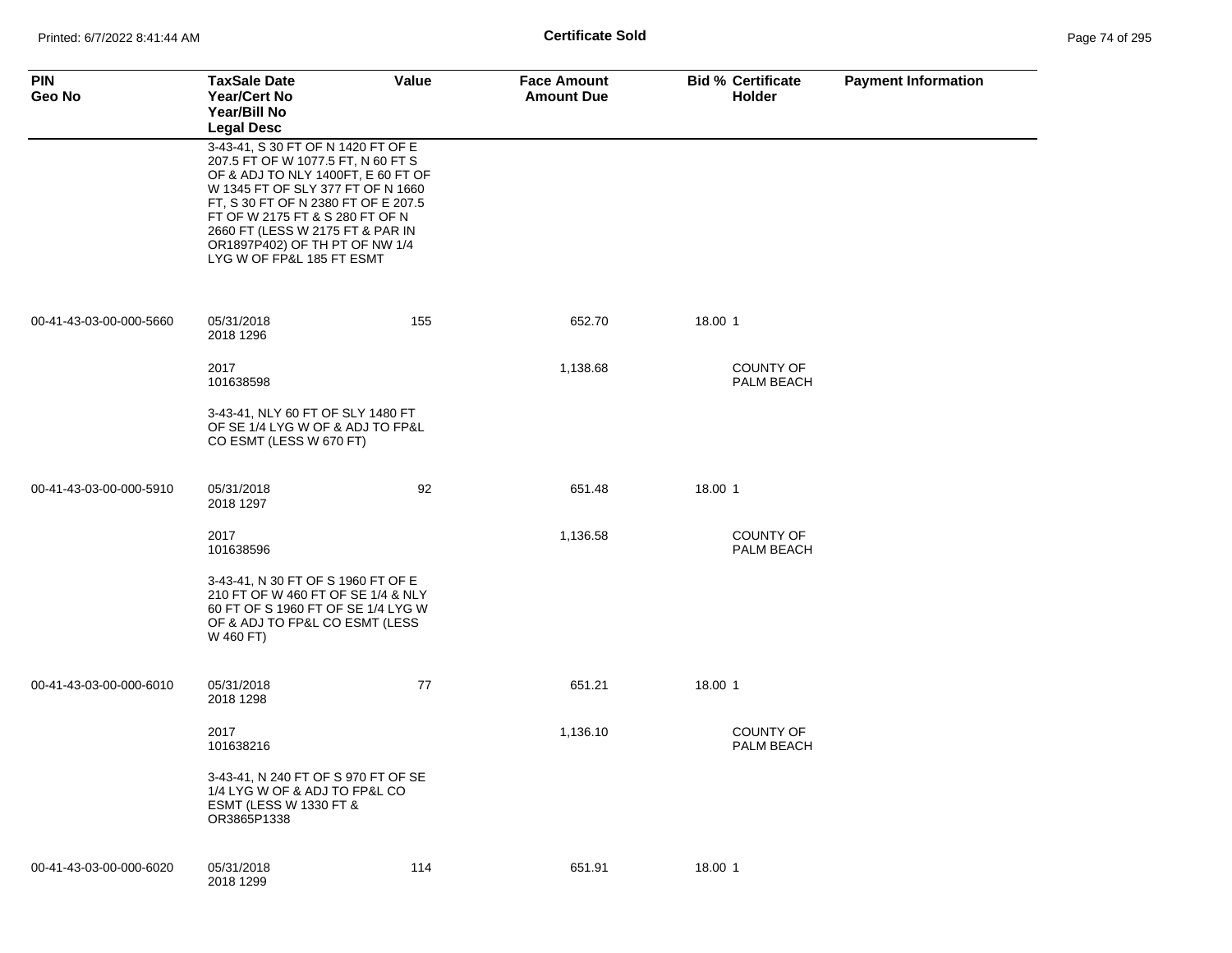Printed: 6/7/2022 8:41:44 AM **Certificate Sold** Page 75 of 295

| <b>PIN</b><br>Geo No    | <b>TaxSale Date</b><br>Year/Cert No<br>Year/Bill No<br><b>Legal Desc</b>                | Value          | <b>Face Amount</b><br><b>Amount Due</b> | <b>Bid % Certificate</b><br>Holder | <b>Payment Information</b> |
|-------------------------|-----------------------------------------------------------------------------------------|----------------|-----------------------------------------|------------------------------------|----------------------------|
|                         | 2017<br>101638571                                                                       |                | 1,137.32                                | <b>COUNTY OF</b><br>PALM BEACH     |                            |
|                         | 3-43-41, NLY 60 FT OF SLY 520 FT OF<br>SE 1/4 LYG W OF FP&L CO ESMT<br>(LESS W 1580 FT) |                |                                         |                                    |                            |
| 08-43-45-32-01-001-0060 | 05/31/2018<br>2018 13023                                                                | 300            | 14.92                                   | 18.00 1                            |                            |
|                         | 2017<br>101361833                                                                       |                | 32.14                                   | COUNTY OF<br>PALM BEACH            |                            |
|                         | <b>FOREST HILLS</b><br>I-95 R/W) BLK 1                                                  | LT 6 (LESS     |                                         |                                    |                            |
| 12-42-46-24-04-004-0000 | 05/31/2018<br>2018 13474                                                                | 300            | 82.13                                   | 18.00 1                            |                            |
|                         | 2017<br>101374688                                                                       |                | 148.75                                  | COUNTY OF<br>PALM BEACH            |                            |
|                         | LAKEVIEW                                                                                | TRD            |                                         |                                    |                            |
| 12-43-46-08-13-000-0122 | 05/31/2018<br>2018 13671                                                                | 2,895          | 80.23                                   | 18.00 1                            |                            |
|                         | 2017<br>101379131                                                                       |                | 145.45                                  | COUNTY OF<br>PALM BEACH            |                            |
|                         | LAKE IDA MANOR ADD 2<br>FT OF LTS 12 & 14                                               | S 10           |                                         |                                    |                            |
| 12-43-46-16-H9-001-0010 | 05/31/2018<br>2018 13907                                                                | $\sqrt{2}$     | 24.11                                   | 18.00 1                            |                            |
|                         | 2017<br>101385253                                                                       |                | 48.09                                   | COUNTY OF<br>PALM BEACH            |                            |
|                         | OCEAN CITY LOFTS CONDOMINIUM<br>$CU-1$                                                  |                |                                         |                                    |                            |
| 12-43-46-17-03-000-0190 | 05/31/2018<br>2018 13938                                                                | $\overline{2}$ | 74.71                                   | 18.00 1                            |                            |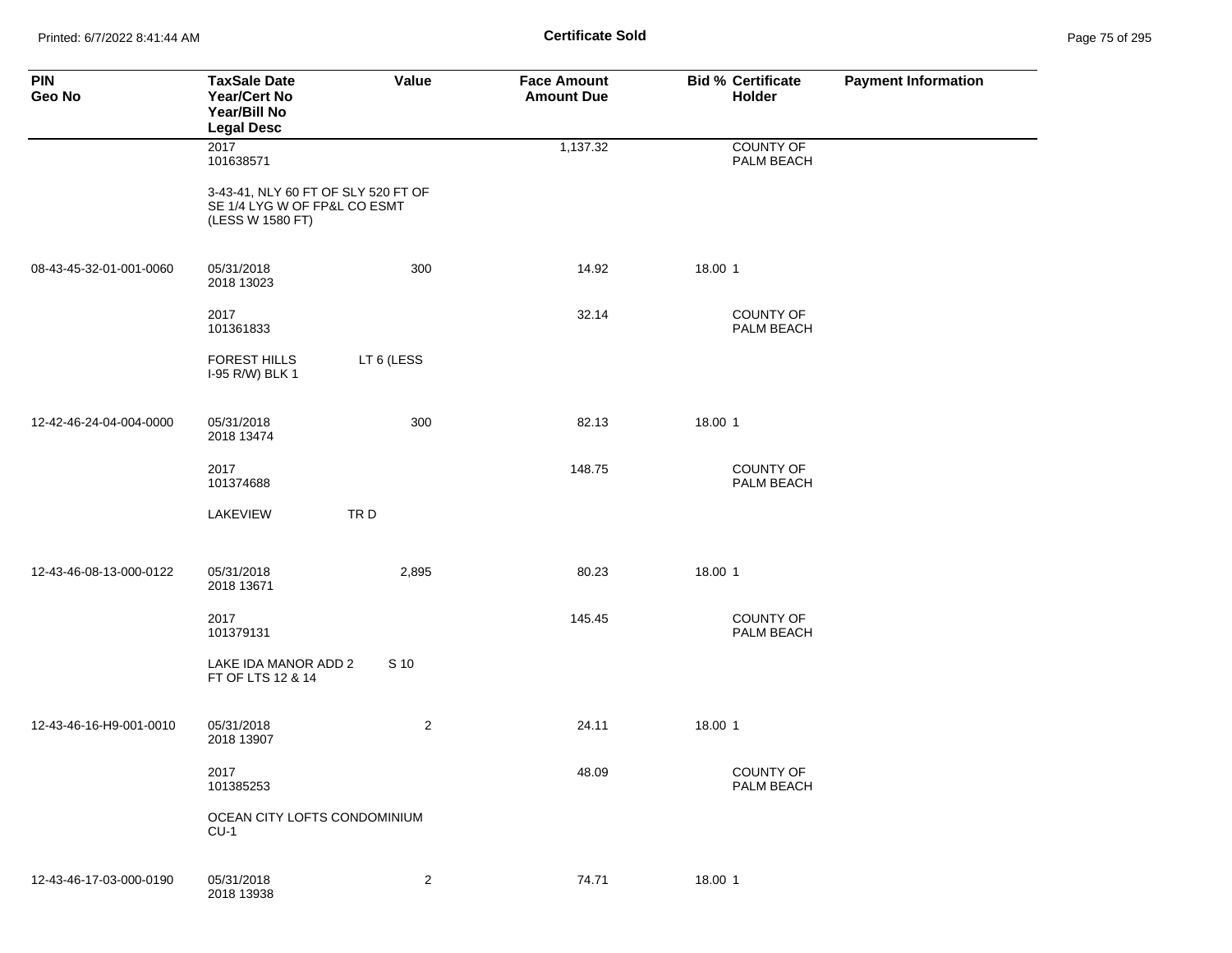Printed: 6/7/2022 8:41:44 AM **Page 76 of 2018** Page 76 of 2018 **Certificate Sold** 

| Page 76 of 295 |  |  |  |
|----------------|--|--|--|
|----------------|--|--|--|

| <b>PIN</b><br>Geo No    | <b>TaxSale Date</b><br><b>Year/Cert No</b><br>Year/Bill No<br><b>Legal Desc</b>    | Value          | <b>Face Amount</b><br><b>Amount Due</b> | <b>Bid % Certificate</b><br><b>Holder</b> | <b>Payment Information</b> |
|-------------------------|------------------------------------------------------------------------------------|----------------|-----------------------------------------|-------------------------------------------|----------------------------|
|                         | 2017<br>101385528                                                                  |                | 135.88                                  | <b>COUNTY OF</b><br>PALM BEACH            |                            |
|                         | PARADISE HEIGHTS                                                                   | LT 19          |                                         |                                           |                            |
| 00-37-41-23-01-000-0700 | 05/31/2018<br>2018 143                                                             | 6,877          | 119.86                                  | 18.00 1                                   |                            |
|                         | 2017<br>101040659                                                                  |                | 214.22                                  | <b>COUNTY OF</b><br>PALM BEACH            |                            |
|                         | LAKEVIEW COLONY LT 70                                                              |                |                                         |                                           |                            |
| 12-43-46-28-43-000-0013 | 05/31/2018<br>2018 14519                                                           | 260            | 14.47                                   | 18.00 1                                   |                            |
|                         | 2017<br>101395929                                                                  |                | 39.34                                   | <b>COUNTY OF</b><br>PALM BEACH            |                            |
|                         | <b>MARINELLO ESTATES</b><br>FT OF N 44.78 FT OF LT A                               | S 4.33         |                                         |                                           |                            |
| 00-41-45-13-00-000-5000 | 05/31/2018<br>2018 1475                                                            | 57             | 60.98                                   | 18.00 1                                   |                            |
|                         | 2017<br>101069307                                                                  |                | 112.06                                  | <b>COUNTY OF</b><br>PALM BEACH            |                            |
|                         | 13-45-41, E 25 FT OF S 332.77 FT OF<br>S 1/4 OF SE 1/4 (LESS SR 7 RD R/W)          |                |                                         |                                           |                            |
| 18-42-44-23-01-018-0011 | 05/31/2018<br>2018 14904                                                           | $\overline{2}$ | 59.95                                   | 18.00 1                                   |                            |
|                         | 2017<br>101407872                                                                  |                | 110.28                                  | <b>COUNTY OF</b><br>PALM BEACH            |                            |
|                         | GREENACRES PL 2 LT 1 (LESS S 30<br>FT & PB84P171) & LT 2 (LESS<br>PB84P171) BLK 18 |                |                                         |                                           |                            |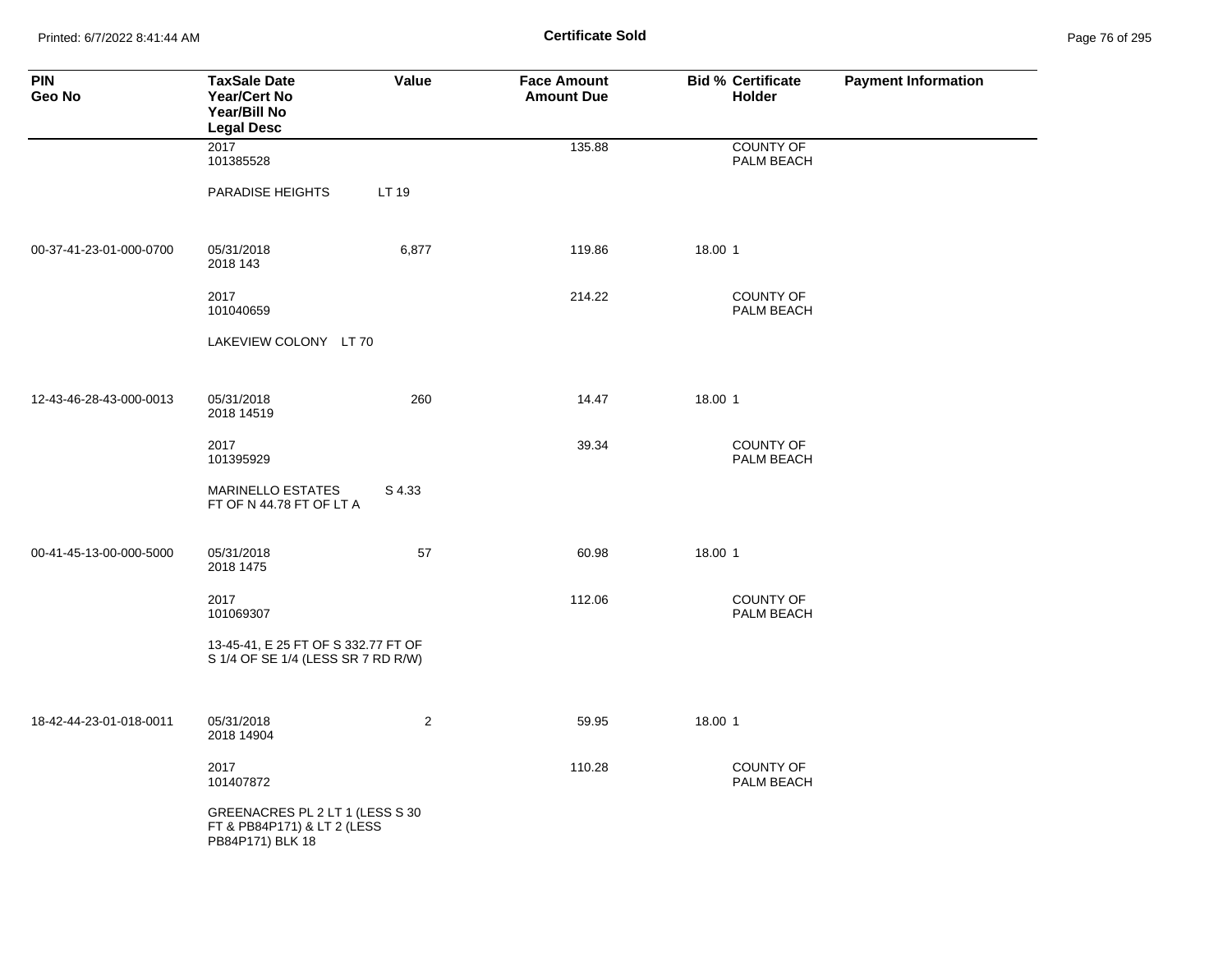| <b>PIN</b><br>Geo No    | <b>TaxSale Date</b><br><b>Year/Cert No</b><br>Year/Bill No<br><b>Legal Desc</b>                                   | Value  | <b>Face Amount</b><br><b>Amount Due</b> | <b>Bid % Certificate</b><br><b>Holder</b> | <b>Payment Information</b> |
|-------------------------|-------------------------------------------------------------------------------------------------------------------|--------|-----------------------------------------|-------------------------------------------|----------------------------|
| 18-42-44-23-02-000-0201 | 05/31/2018<br>2018 14939                                                                                          | 8      | 60.03                                   | 18.00 1                                   |                            |
|                         | 2017<br>101408397                                                                                                 |        | 110.40                                  | <b>COUNTY OF</b><br>PALM BEACH            |                            |
|                         | <b>GREENACRES PL 2 REPL</b><br>OF TRO BEING 25 FT TRGLR COR<br>LYG SELY OF & ADJ TO PB84P171                      | TH PT  |                                         |                                           |                            |
| 22-42-43-26-00-000-5360 | 05/31/2018<br>2018 15208                                                                                          | 300    | 67.04                                   | 18.00 1                                   |                            |
|                         | 2017<br>101415251                                                                                                 |        | 122.57                                  | <b>COUNTY OF</b><br>PALM BEACH            |                            |
|                         | 26-43-42, NLY 438 FT OF S 688.41<br>FT OF WLY 38 FT OF ELY 611 FT<br>(LESS S 40 FT RD R/W) OF SE 1/4 OF<br>SE 1/4 |        |                                         |                                           |                            |
| 30-42-41-10-17-001-0020 | 05/31/2018<br>2018 15665                                                                                          | 4,534  | 100.38                                  | 18.00 1                                   |                            |
|                         | 2017<br>101432159                                                                                                 |        | 180.40                                  | <b>COUNTY OF</b><br>PALM BEACH            |                            |
|                         | INDIAN CREEK PH IX PB48P10 SLY<br>33.39 FT, LYG E & ADJ TO CENTRAL<br><b>BLVD</b>                                 |        |                                         |                                           |                            |
| 30-42-41-24-31-003-0000 | 05/31/2018<br>2018 15831                                                                                          | 37,469 | 592.84                                  | 18.00 1                                   |                            |
|                         | 2017<br>101632432                                                                                                 |        | 1,558.14                                | <b>COUNTY OF</b><br>PALM BEACH            |                            |
|                         | GREENWICH REPL NO 1 TR C K/A<br>INGRESS/EGRESS, OPEN SPACE &<br><b>UTILITY</b>                                    |        |                                         |                                           |                            |
| 34-43-44-17-17-000-0122 | 05/31/2018<br>2018 16110                                                                                          | 400    | 15.71                                   | 18.00 1                                   |                            |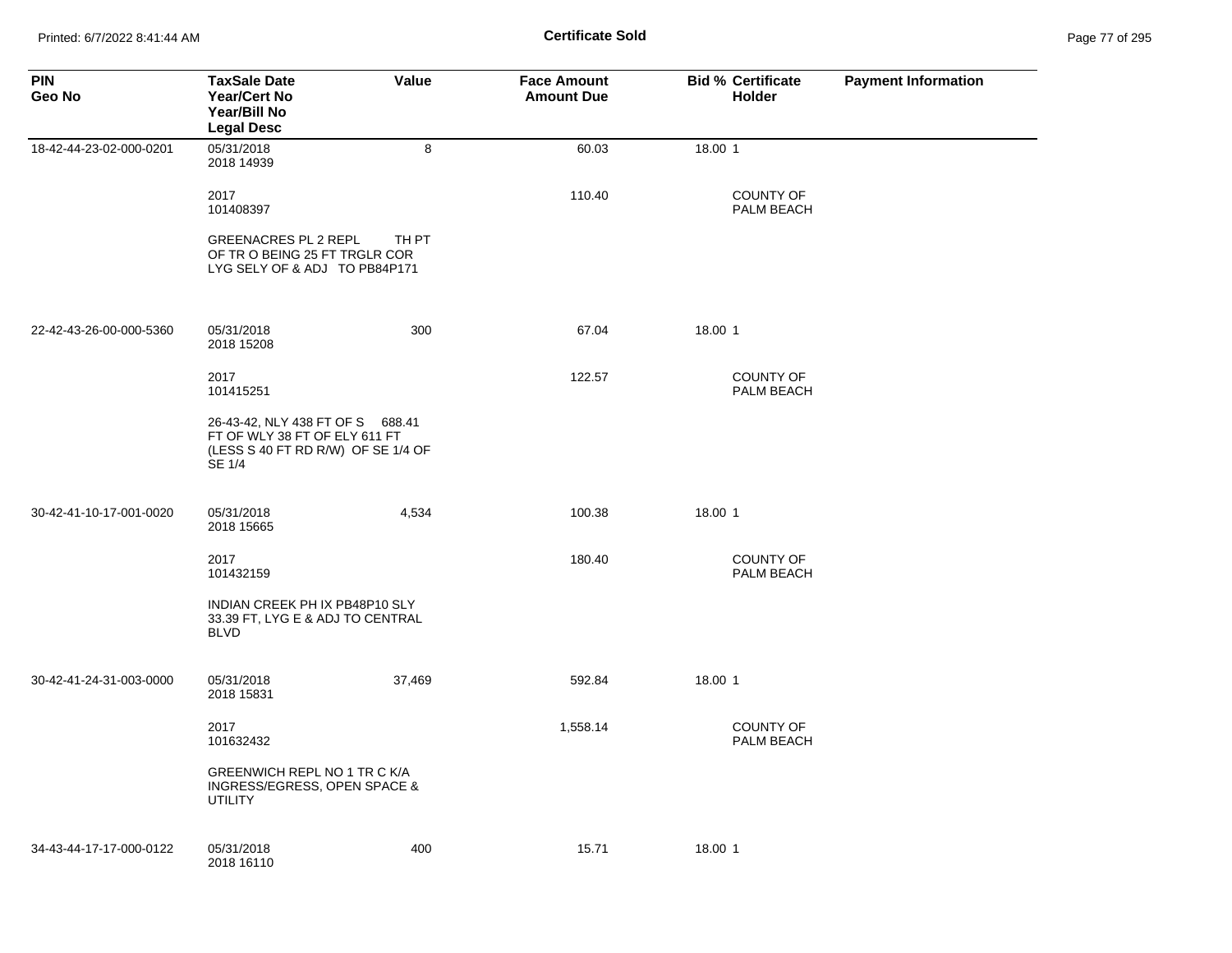Printed: 6/7/2022 8:41:44 AM **Page 78 of 2018 Certificate Sold Certificate Sold** 

| Page 78 of 295 |  |
|----------------|--|
|----------------|--|

| <b>PIN</b><br>Geo No    | <b>TaxSale Date</b><br>Year/Cert No<br>Year/Bill No<br><b>Legal Desc</b> | Value      | <b>Face Amount</b><br><b>Amount Due</b> | <b>Bid % Certificate</b><br>Holder | <b>Payment Information</b> |
|-------------------------|--------------------------------------------------------------------------|------------|-----------------------------------------|------------------------------------|----------------------------|
|                         | $\overline{2017}$<br>101453901                                           |            | 33.49                                   | <b>COUNTY OF</b><br>PALM BEACH     |                            |
|                         | SOUTH LAKE CLARKE<br>3.22 FT OF LT 12 AS IN OR4455P149                   | <b>WLY</b> |                                         |                                    |                            |
| 36-43-42-20-09-000-0992 | 05/31/2018<br>2018 16228                                                 |            | 137.78                                  | 18.00 1                            |                            |
|                         | 2017<br>101455294                                                        |            | 245.30                                  | <b>COUNTY OF</b><br>PALM BEACH     |                            |
|                         | NORTHLAKE BUSINESS PARK<br>ELY 1.21 FT OF W 3.61 FT OF LT 99             |            |                                         |                                    |                            |
| 36-43-42-20-09-000-1040 | 05/31/2018<br>2018 16229                                                 | 315        | 145.26                                  | 18.00 1                            |                            |
|                         | 2017<br>101455234                                                        |            | 258.28                                  | <b>COUNTY OF</b><br>PALM BEACH     |                            |
|                         | NORTHLAKE BUSINESS PARK<br>A                                             | LT.        |                                         |                                    |                            |
| 36-43-42-20-09-000-1070 | 05/31/2018<br>2018 16230                                                 | 315        | 145.26                                  | 18.00 1                            |                            |
|                         | 2017<br>101455033                                                        |            | 258.28                                  | <b>COUNTY OF</b><br>PALM BEACH     |                            |
|                         | NORTHLAKE BUSINESS PARK<br>D                                             | LT.        |                                         |                                    |                            |
| 36-43-42-20-09-000-1080 | 05/31/2018<br>2018 16231                                                 | 315        | 145.26                                  | 18.00 1                            |                            |
|                         | 2017<br>101455274                                                        |            | 258.28                                  | COUNTY OF<br>PALM BEACH            |                            |
|                         | NORTHLAKE BUSINESS PARK<br>Е                                             | LT.        |                                         |                                    |                            |
| 36-43-42-20-09-000-1090 | 05/31/2018<br>2018 16232                                                 | 315        | 145.26                                  | 18.00 1                            |                            |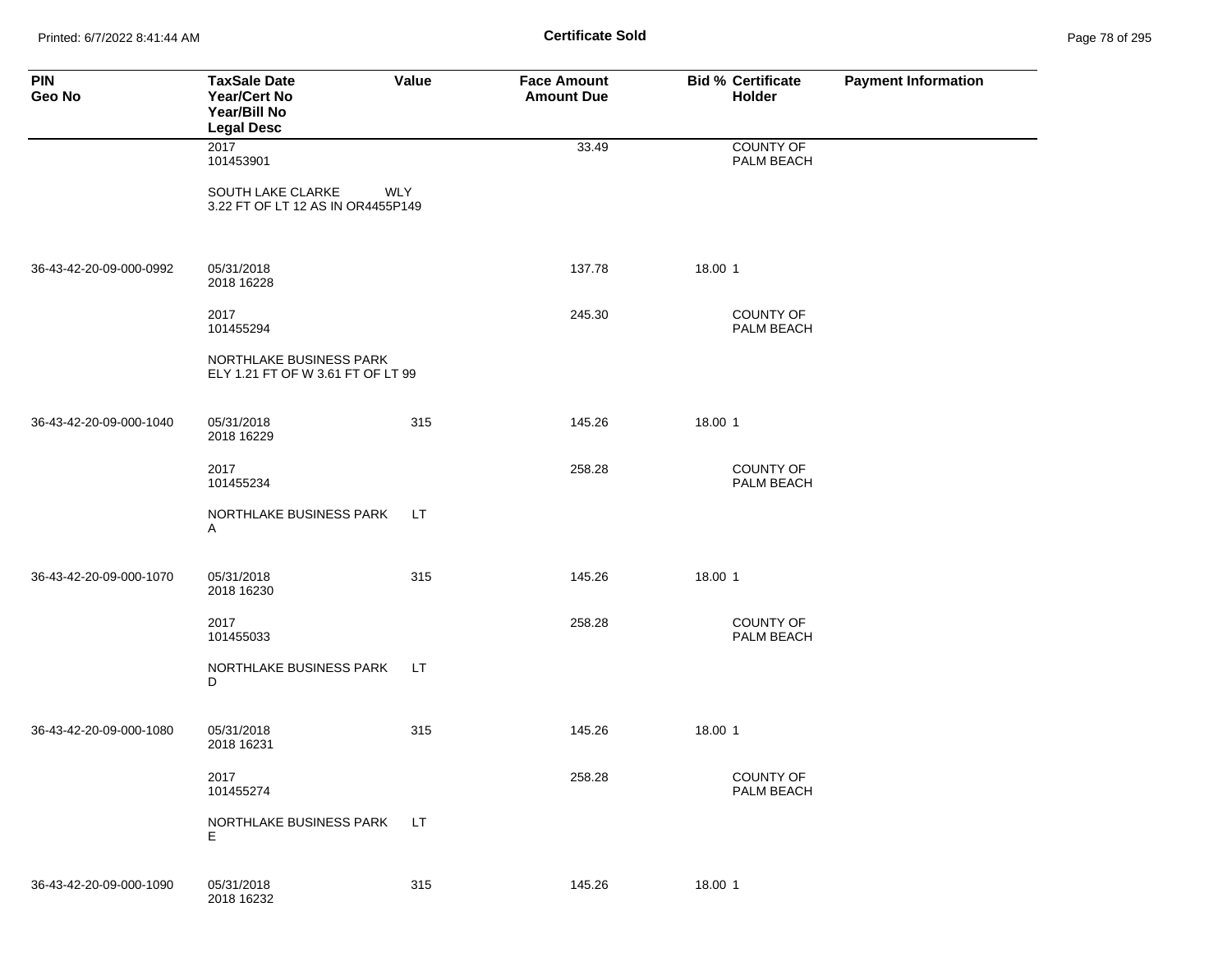Printed: 6/7/2022 8:41:44 AM **Certificate Sold** Page 79 of 295

| <b>PIN</b><br>Geo No    | <b>TaxSale Date</b><br><b>Year/Cert No</b><br>Year/Bill No<br><b>Legal Desc</b>                                                                                                           | Value      | <b>Face Amount</b><br><b>Amount Due</b> | <b>Bid % Certificate</b><br>Holder | <b>Payment Information</b> |
|-------------------------|-------------------------------------------------------------------------------------------------------------------------------------------------------------------------------------------|------------|-----------------------------------------|------------------------------------|----------------------------|
|                         | 2017<br>101455399                                                                                                                                                                         |            | 258.28                                  | <b>COUNTY OF</b><br>PALM BEACH     |                            |
|                         | NORTHLAKE BUSINESS PARK<br>F                                                                                                                                                              | LT.        |                                         |                                    |                            |
| 36-43-42-20-09-000-1100 | 05/31/2018<br>2018 16233                                                                                                                                                                  | 315        | 145.26                                  | 18.00 1                            |                            |
|                         | 2017<br>101455808                                                                                                                                                                         |            | 258.28                                  | COUNTY OF<br>PALM BEACH            |                            |
|                         | NORTHLAKE BUSINESS PARK<br>G                                                                                                                                                              | LT.        |                                         |                                    |                            |
| 36-43-42-20-09-000-1110 | 05/31/2018<br>2018 16234                                                                                                                                                                  | 315        | 145.26                                  | 18.00 1                            |                            |
|                         | 2017<br>101455972                                                                                                                                                                         |            | 258.28                                  | <b>COUNTY OF</b><br>PALM BEACH     |                            |
|                         | NORTHLAKE BUSINESS PARK<br>H                                                                                                                                                              | LT.        |                                         |                                    |                            |
| 38-43-44-15-07-000-8740 | 05/31/2018<br>2018 16292                                                                                                                                                                  | 112,520    | 2,371.83                                | 18.00 1                            |                            |
|                         | 2017<br>101457396                                                                                                                                                                         |            | 4,121.38                                | <b>COUNTY OF</b><br>PALM BEACH     |                            |
|                         | <b>COLLEGE PARK ADD 1</b><br>874 & 875 E OF FED HWY                                                                                                                                       | <b>LTS</b> |                                         |                                    |                            |
| 00-41-47-14-01-019-0000 | 05/31/2018<br>2018 1637                                                                                                                                                                   | 689        | 21.03                                   | 18.00 1                            |                            |
|                         | 2017<br>101630006                                                                                                                                                                         |            | 42.72                                   | COUNTY OF<br>PALM BEACH            |                            |
|                         | BOUNDARY PL OF ORIOLE<br>COUNTRY PT OF TR S-4 IN SEC 26<br>LYG BET N LI OF HILLSBORO CNL &<br>ELY EXTENSION OF N LI OF<br>PB50P112 A/K/A E 45 FT OF PT OF<br>ABND 120 FT RIVERSIDE DR R/W |            |                                         |                                    |                            |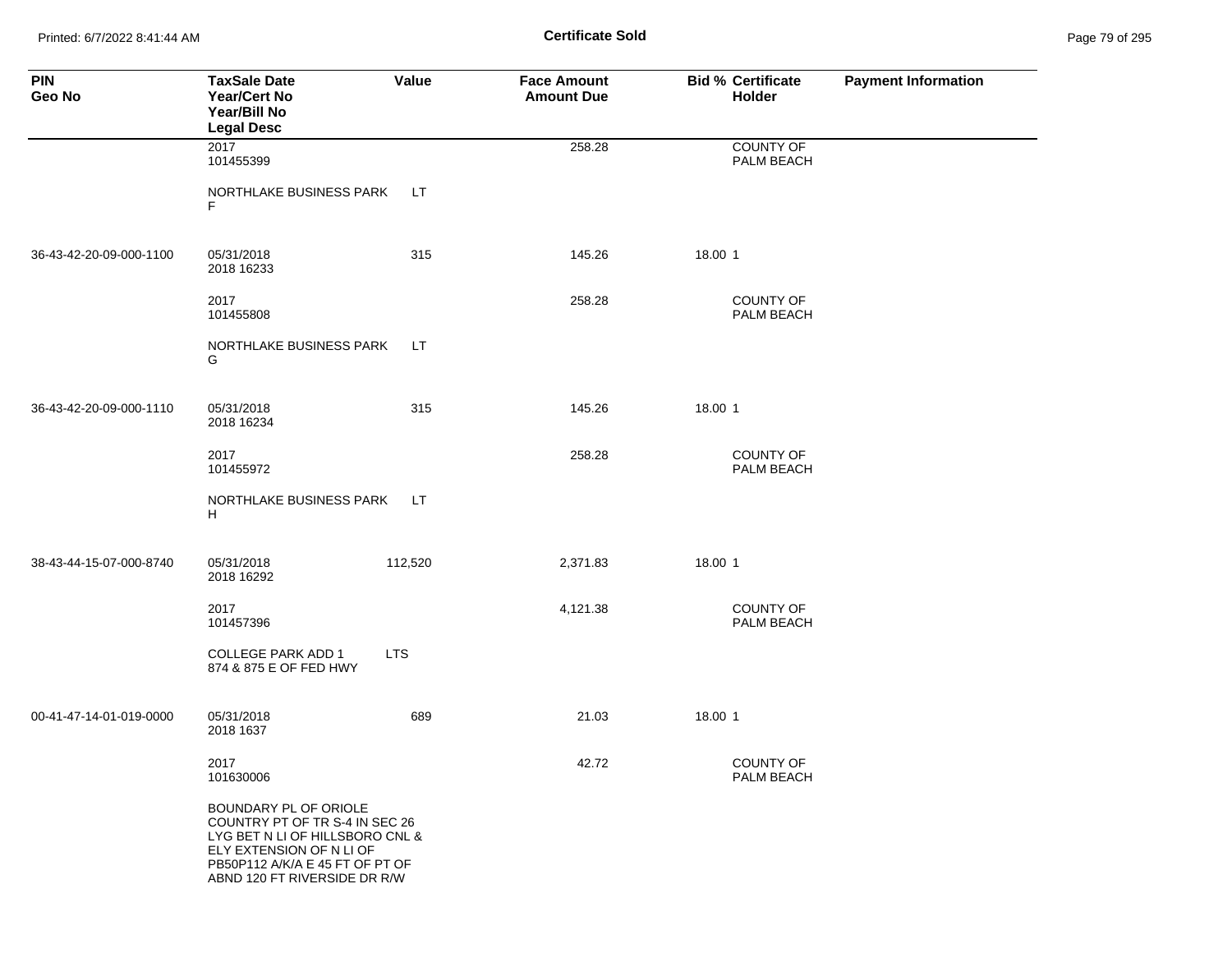Printed: 6/7/2022 8:41:44 AM **Certificate Sold** Page 80 of 295

| <b>PIN</b><br>Geo No    | <b>TaxSale Date</b><br><b>Year/Cert No</b><br>Year/Bill No<br><b>Legal Desc</b> | Value        | <b>Face Amount</b><br><b>Amount Due</b> | <b>Bid % Certificate</b><br><b>Holder</b> | <b>Payment Information</b> |
|-------------------------|---------------------------------------------------------------------------------|--------------|-----------------------------------------|-------------------------------------------|----------------------------|
| 38-43-44-21-15-091-0143 | 05/31/2018<br>2018 16542                                                        | 4,477        | 445.75                                  | 18.00 1                                   |                            |
|                         | 2017<br>101461655                                                               |              | 779.59                                  | <b>COUNTY OF</b><br>PALM BEACH            |                            |
|                         | TOWN OF LAKE WORTH E 50 FT OF<br>LT 14 (LESS N 15 FT) BLK 91                    |              |                                         |                                           |                            |
| 38-43-44-27-01-026-0040 | 05/31/2018<br>2018 16897                                                        | 26,752       | 1,570.67                                | 18.00 1                                   |                            |
|                         | 2017<br>101465687                                                               |              | 2,731.36                                | <b>COUNTY OF</b><br>PALM BEACH            |                            |
|                         | ADD 1 TO TOWN OF LAKE WORTH<br>LT 4 BLK 26                                      |              |                                         |                                           |                            |
| 38-43-44-27-01-026-0051 | 05/31/2018<br>2018 16898                                                        | 9,932        | 619.85                                  | 18.00 1                                   |                            |
|                         | 2017<br>101465812                                                               |              | 1,081.69                                | <b>COUNTY OF</b><br>PALM BEACH            |                            |
|                         | LAKE WORTH TOWN OF ADD 1, LT 5<br>(LESS E 42.7 FT) BLK 26                       |              |                                         |                                           |                            |
| 38-43-44-27-01-026-0052 | 05/31/2018<br>2018 16899                                                        | 12,802       | 645.14                                  | 18.00 1                                   |                            |
|                         | 2017<br>101465216                                                               |              | 1,125.58                                | COUNTY OF<br>PALM BEACH                   |                            |
|                         | LAKE WORTH TOWN OF ADD 1, E<br>42.7 FT OF LTS 5 & 6 BLK 26 [                    |              |                                         |                                           |                            |
| 38-43-44-27-01-072-0011 | 05/31/2018<br>2018 16939                                                        | $\mathbf{1}$ | 361.17                                  | 18.00 1                                   |                            |
|                         | 2017<br>101465373                                                               |              | 632.87                                  | <b>COUNTY OF</b><br>PALM BEACH            |                            |
|                         | LAKE WORTH TOWN OF ADD 1 LT 1<br>(LESS S 46.20 FT) BLK 72                       |              |                                         |                                           |                            |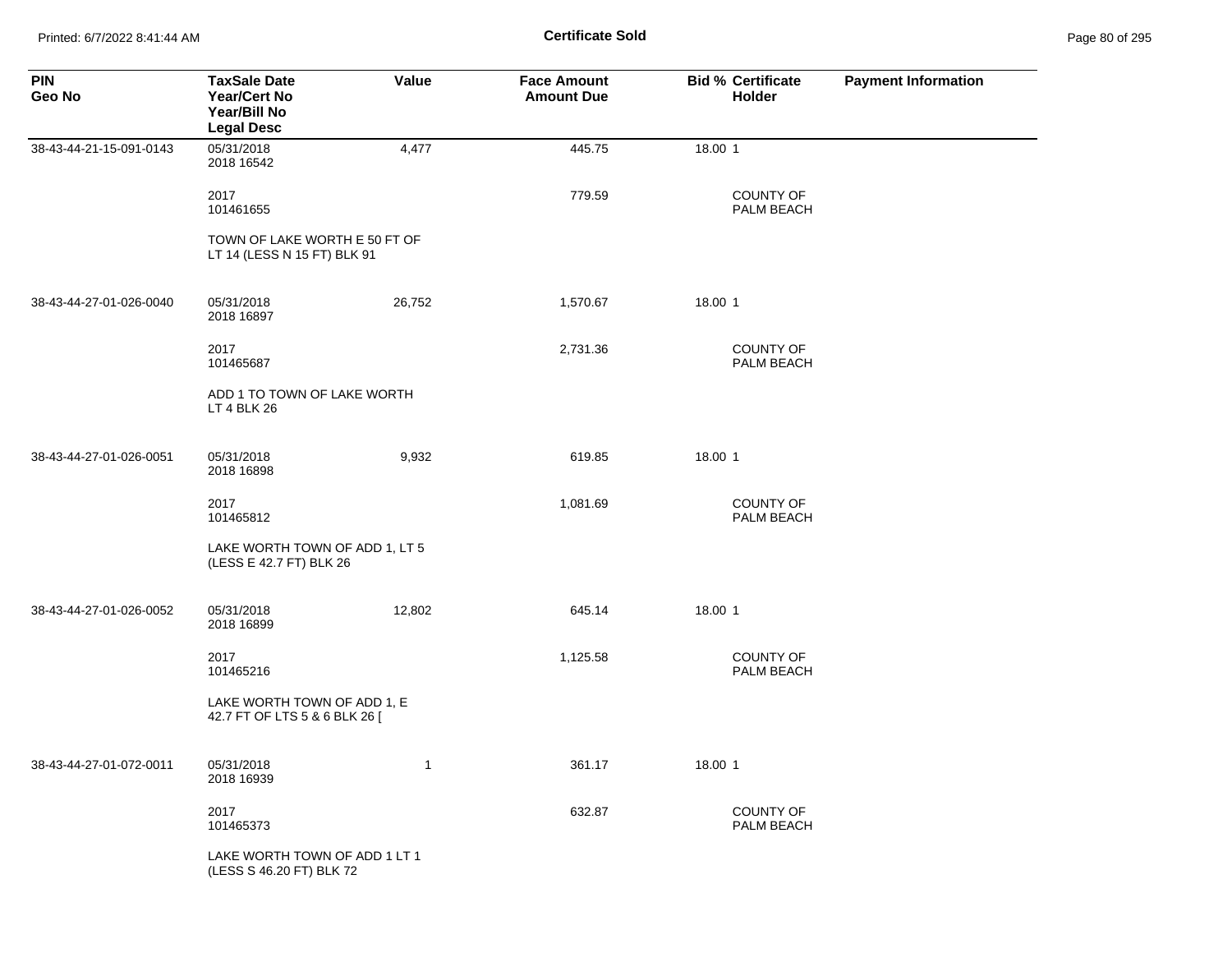Printed: 6/7/2022 8:41:44 AM **Certificate Sold** Page 81 of 295

| <b>PIN</b><br>Geo No    | <b>TaxSale Date</b><br><b>Year/Cert No</b><br>Year/Bill No<br><b>Legal Desc</b> | Value    | <b>Face Amount</b><br><b>Amount Due</b> | <b>Bid % Certificate</b><br>Holder | <b>Payment Information</b> |
|-------------------------|---------------------------------------------------------------------------------|----------|-----------------------------------------|------------------------------------|----------------------------|
| 38-43-44-28-01-005-0101 | 05/31/2018<br>2018 16989                                                        | 409      | 363.33                                  | 18.00 1                            |                            |
|                         | 2017<br>101466205                                                               |          | 636.61                                  | COUNTY OF<br>PALM BEACH            |                            |
|                         | BUFFALO HEIGHTS REV PLAT<br>15 FT OF LTS 10 & 11 BLK 5                          | N        |                                         |                                    |                            |
| 41-41-43-17-01-342-0340 | 05/31/2018<br>2018 17480                                                        | 35       | 276.34                                  | 18.00 1                            |                            |
|                         | 2017<br>101474888                                                               |          | 485.69                                  | COUNTY OF<br>PALM BEACH            |                            |
|                         | LOXAHATCHEE GROVES N 169 FT<br>OF S 507 FT OF W 30 FT OF TR 42<br><b>BLK C</b>  |          |                                         |                                    |                            |
| 48-37-42-08-01-004-0110 | 05/31/2018<br>2018 17731                                                        | 17,340   | 420.21                                  | 18.00 1                            |                            |
|                         | 2017<br>101477370                                                               |          | 735.31                                  | COUNTY OF<br>PALM BEACH            |                            |
|                         | 8-42-37, SUB IN PB7P29<br>D <sub>2</sub> BLK 4                                  | LTS D1 & |                                         |                                    |                            |
| 48-37-42-17-00-000-7160 | 05/31/2018<br>2018 17768                                                        | 306      | 46.76                                   | 18.00 1                            |                            |
|                         | 2017<br>101478422                                                               |          | 87.37                                   | COUNTY OF<br>PALM BEACH            |                            |
|                         | 17-42-37, N 12 FT OF LAKE BOT IN<br>SW 1/4 IN DB929P376                         |          |                                         |                                    |                            |
| 48-37-42-18-14-007-0160 | 05/31/2018<br>2018 17849                                                        | 9,180    | 426.92                                  | 18.00 1                            |                            |
|                         | 2017<br>101478302                                                               |          | 746.92                                  | COUNTY OF<br>PALM BEACH            |                            |
|                         | RIDGEWAY BCH RESUB TRS 6 & 7<br>REPL LTS 16 & 17 TR 7                           |          |                                         |                                    |                            |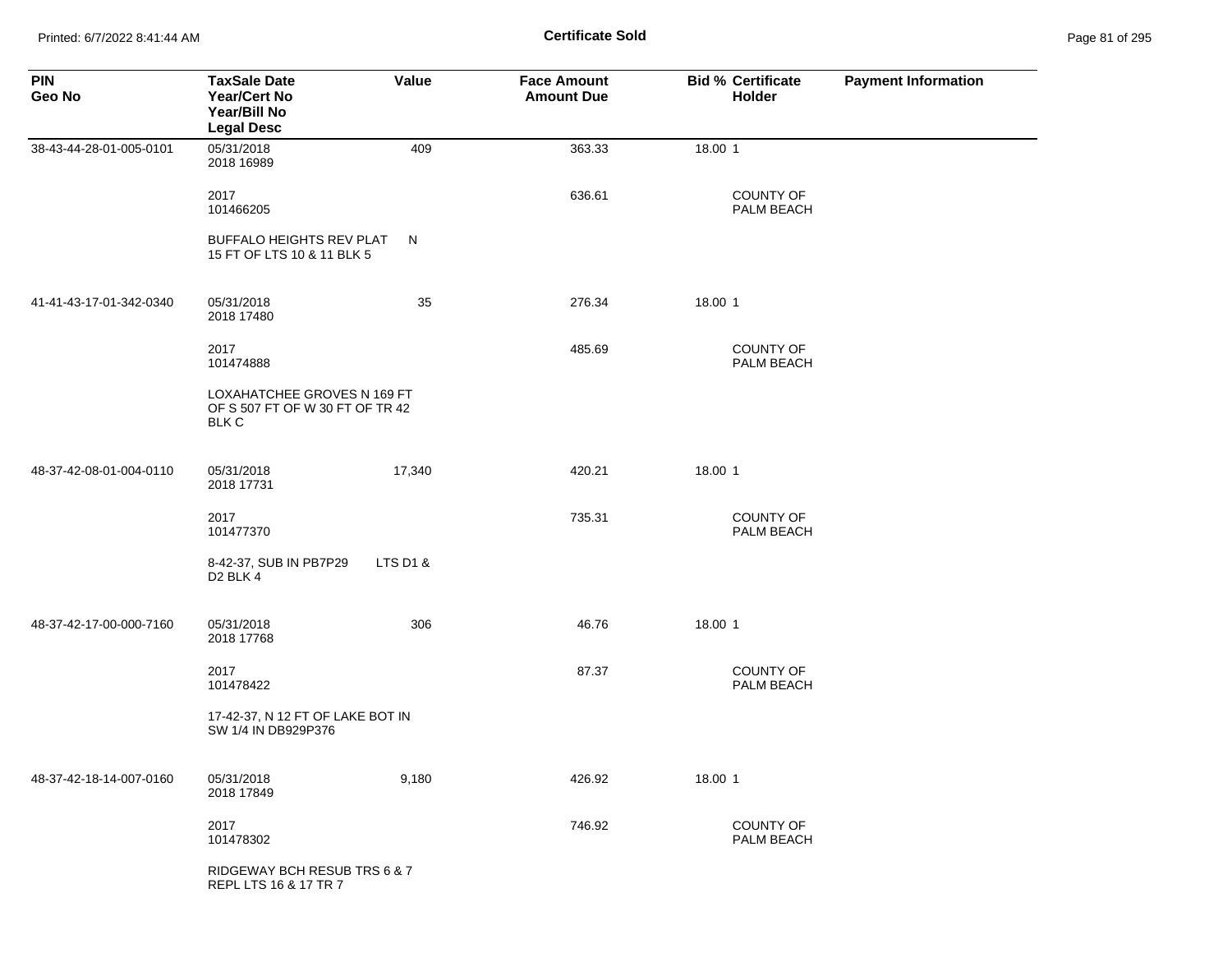| Page 82 of 295 |  |  |  |
|----------------|--|--|--|
|----------------|--|--|--|

| <b>PIN</b><br>Geo No    | <b>TaxSale Date</b><br>Year/Cert No<br>Year/Bill No<br><b>Legal Desc</b>                                         | Value         | <b>Face Amount</b><br><b>Amount Due</b> | <b>Bid % Certificate</b><br>Holder | <b>Payment Information</b> |
|-------------------------|------------------------------------------------------------------------------------------------------------------|---------------|-----------------------------------------|------------------------------------|----------------------------|
| 48-37-42-18-18-000-0133 | 05/31/2018<br>2018 17879                                                                                         | 2,720         | 111.17                                  | 18.00 1                            |                            |
|                         | 2017<br>101478039                                                                                                |               | 199.15                                  | <b>COUNTY OF</b><br>PALM BEACH     |                            |
|                         | RIDGEWAY BEACH<br>26.02 FT OF LTS 13, 14 & 15 SE OF<br>ST HWY & N 10 FT OF ABND R/W<br>LYG SELY OF & ADJ THERETO | <b>SLY</b>    |                                         |                                    |                            |
| 48-37-42-18-18-000-0431 | 05/31/2018<br>2018 17896                                                                                         | 16,320        | 399.11                                  | 18.00 1                            |                            |
|                         | 2017<br>101478594                                                                                                |               | 698.72                                  | <b>COUNTY OF</b><br>PALM BEACH     |                            |
|                         | RIDGEWAY BEACH LT A43                                                                                            |               |                                         |                                    |                            |
| 48-37-42-18-18-000-0432 | 05/31/2018<br>2018 17897                                                                                         | 10,200        | 272.55                                  | 18.00 1                            |                            |
|                         | 2017<br>101478094                                                                                                |               | 479.10                                  | <b>COUNTY OF</b><br>PALM BEACH     |                            |
|                         | RIDGEWAY BEACH TR ABUTTING ON<br>LT A43 IN DB832P26                                                              |               |                                         |                                    |                            |
| 48-37-42-18-18-000-0760 | 05/31/2018<br>2018 17901                                                                                         | 47,088        | 1,062.71                                | 18.00 1                            |                            |
|                         | 2017<br>101478200                                                                                                |               | 1,850.04                                | <b>COUNTY OF</b><br>PALM BEACH     |                            |
|                         | RIDGEWAY BEACH                                                                                                   | <b>LOT 76</b> |                                         |                                    |                            |
| 48-37-42-18-18-039-0040 | 05/31/2018<br>2018 17910                                                                                         | 5,100         | 145.76                                  | 18.00 1                            |                            |
|                         | 2017<br>101478873                                                                                                |               | 272.83                                  | <b>COUNTY OF</b><br>PALM BEACH     |                            |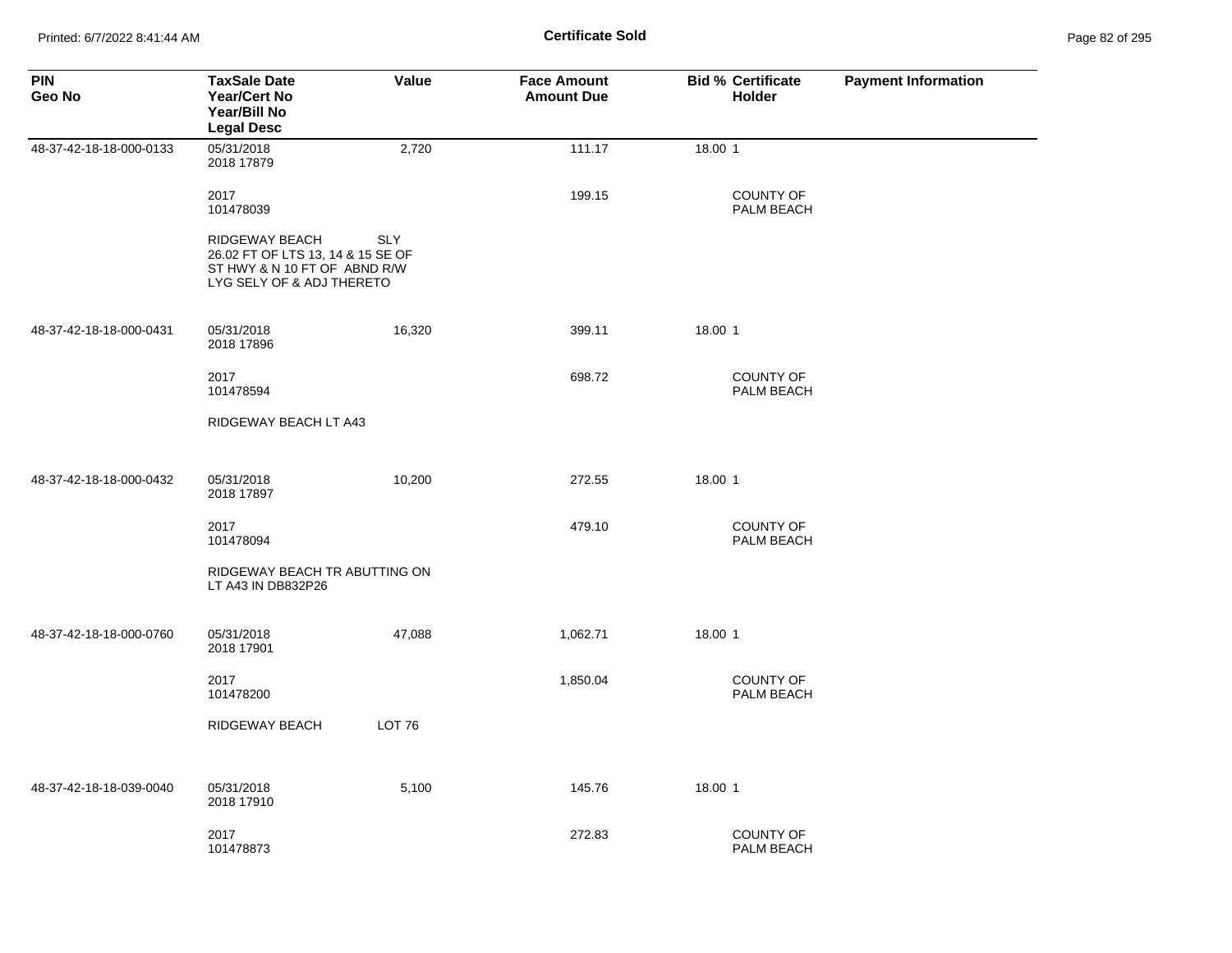| <b>PIN</b><br>Geo No    | <b>TaxSale Date</b><br><b>Year/Cert No</b><br>Year/Bill No<br><b>Legal Desc</b>                                                                                                                                          | Value   | <b>Face Amount</b><br><b>Amount Due</b> | <b>Bid % Certificate</b><br><b>Holder</b> | <b>Payment Information</b> |
|-------------------------|--------------------------------------------------------------------------------------------------------------------------------------------------------------------------------------------------------------------------|---------|-----------------------------------------|-------------------------------------------|----------------------------|
|                         | RIDGEWAY BEACH<br>OF S 332 FT OF W 50 FT OF E 315 FT<br>OF TR 39 IN OR526 P144 (LESS W 5<br>FT OF S 79 FT, W 10 FT OF N 15 FT &<br>S 10 FT OF E 40 FT) & N 10.41 FT OF<br>S 317.64 FT OF W 125 FT OF E 165FT<br>OF TR 39 | N 94 FT |                                         |                                           |                            |
| 48-37-42-18-18-039-0140 | 05/31/2018<br>2018 17914                                                                                                                                                                                                 | 26      | 40.90                                   | 18.00 1                                   |                            |
|                         | 2017<br>101644157                                                                                                                                                                                                        |         | 77.21                                   | <b>COUNTY OF</b><br>PALM BEACH            |                            |
|                         | RIDGEWAY BEACH N 15 FT OF S<br>332.64 FT OF E 215 FT OF TR 39<br>(LESS E 40 FT RARDIN AVE R/W)                                                                                                                           |         |                                         |                                           |                            |
| 48-37-42-18-18-039-0160 | 05/31/2018<br>2018 17916                                                                                                                                                                                                 | 13      | 40.68                                   | 18.00 1                                   |                            |
|                         | 2017<br>101644783                                                                                                                                                                                                        |         | 76.82                                   | <b>COUNTY OF</b><br>PALM BEACH            |                            |
|                         | RIDGEWAY BEACH N 10.41 FT OF S<br>317.64 FT OF W 125 FT OF E 165 FT<br>OF TR 39                                                                                                                                          |         |                                         |                                           |                            |
| 48-37-42-18-18-039-0250 | 05/31/2018<br>2018 17917                                                                                                                                                                                                 | 3,060   | 109.25                                  | 18.00 1                                   |                            |
|                         | 2017<br>101478324                                                                                                                                                                                                        |         | 195.80                                  | <b>COUNTY OF</b><br>PALM BEACH            |                            |
|                         | RIDGEWAY BEACH S 30 FT OF N 79<br>FT OF S 411.64 FT OF W 50 FT OF E<br>265 FT OF TR 39                                                                                                                                   |         |                                         |                                           |                            |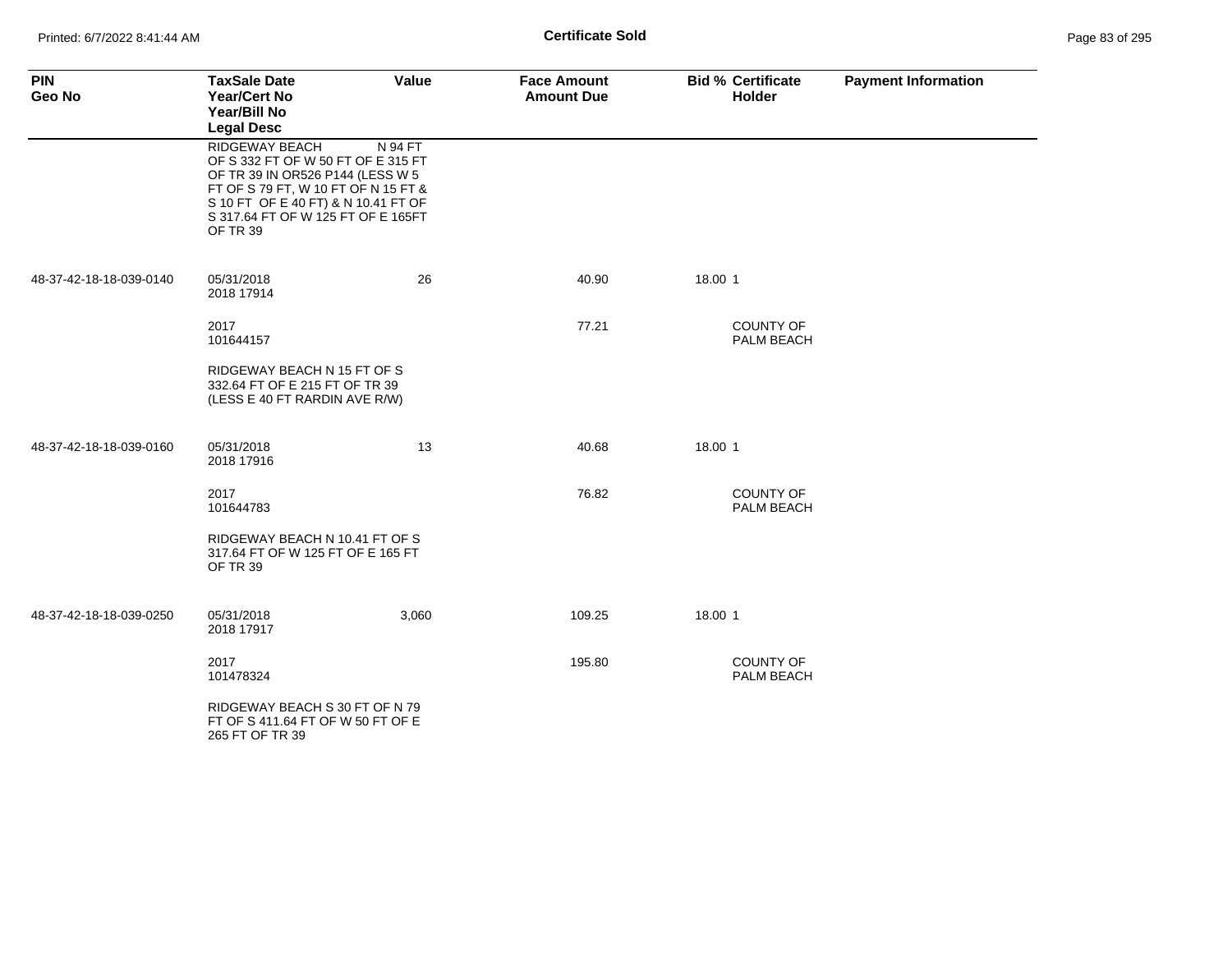Printed: 6/7/2022 8:41:44 AM **Certificate Sold** Page 84 of 295

| <b>PIN</b><br>Geo No    | <b>TaxSale Date</b><br><b>Year/Cert No</b><br>Year/Bill No<br><b>Legal Desc</b>                                                                                                                            | Value   | <b>Face Amount</b><br><b>Amount Due</b> | <b>Bid % Certificate</b><br>Holder | <b>Payment Information</b> |
|-------------------------|------------------------------------------------------------------------------------------------------------------------------------------------------------------------------------------------------------|---------|-----------------------------------------|------------------------------------|----------------------------|
| 48-37-42-18-18-057-0020 | 05/31/2018<br>2018 17918                                                                                                                                                                                   | 300     | 48.24                                   | 18.00 1                            |                            |
|                         | 2017<br>101478569                                                                                                                                                                                          |         | 89.94                                   | <b>COUNTY OF</b><br>PALM BEACH     |                            |
|                         | RIDGEWAY BEACH<br><b>OF TR 57</b>                                                                                                                                                                          | S 10 FT |                                         |                                    |                            |
| 48-37-42-18-18-070-0010 | 05/31/2018<br>2018 17920                                                                                                                                                                                   | 29,419  | 685.17                                  | 18.00 1                            |                            |
|                         | 2017<br>101478035                                                                                                                                                                                          |         | 1,195.04                                | <b>COUNTY OF</b><br>PALM BEACH     |                            |
|                         | RIDGEWAY BEACH PT OF TR 70 LYG<br>BET RARDIN AVE & SR 15 & NWLY<br>OF & ADJ TO MCCLURE RD (LESS N<br>250 FT, S 50 FT OF N 300 FT OF ELY<br>115.85 FT OF WLY 215.85 FT & S 50<br>FT OF N 300 FT OF W 85 FT) |         |                                         |                                    |                            |
| 48-37-42-18-18-070-0020 | 05/31/2018<br>2018 17921                                                                                                                                                                                   | 4,084   | 130.48                                  | 18.00 1                            |                            |
|                         | 2017<br>101478576                                                                                                                                                                                          |         | 232.63                                  | COUNTY OF<br>PALM BEACH            |                            |
|                         | RIDGEWAY BEACH S 50 FT OF N 250<br>FT OF TR 70 LYG W OF & ADJ TO SR<br>15 (LESS W 20 FT RARDIN AVE R/W)                                                                                                    |         |                                         |                                    |                            |
| 48-37-42-18-18-070-0040 | 05/31/2018<br>2018 17922                                                                                                                                                                                   | 17,340  | 430.31                                  | 18.00 1                            |                            |
|                         | 2017<br>101478159                                                                                                                                                                                          |         | 793.31                                  | <b>COUNTY OF</b><br>PALM BEACH     |                            |
|                         | RIDGEWAY BEACH S 50 FT OF N 300<br>FT OF ELY 115.85 FT & WLY 115 FT<br>OF TR 70 LYG W OF & ADJ TO SR 15<br>R/W (LESS W 15 FT RARDIN AVE<br>$R/W$ )                                                         |         |                                         |                                    |                            |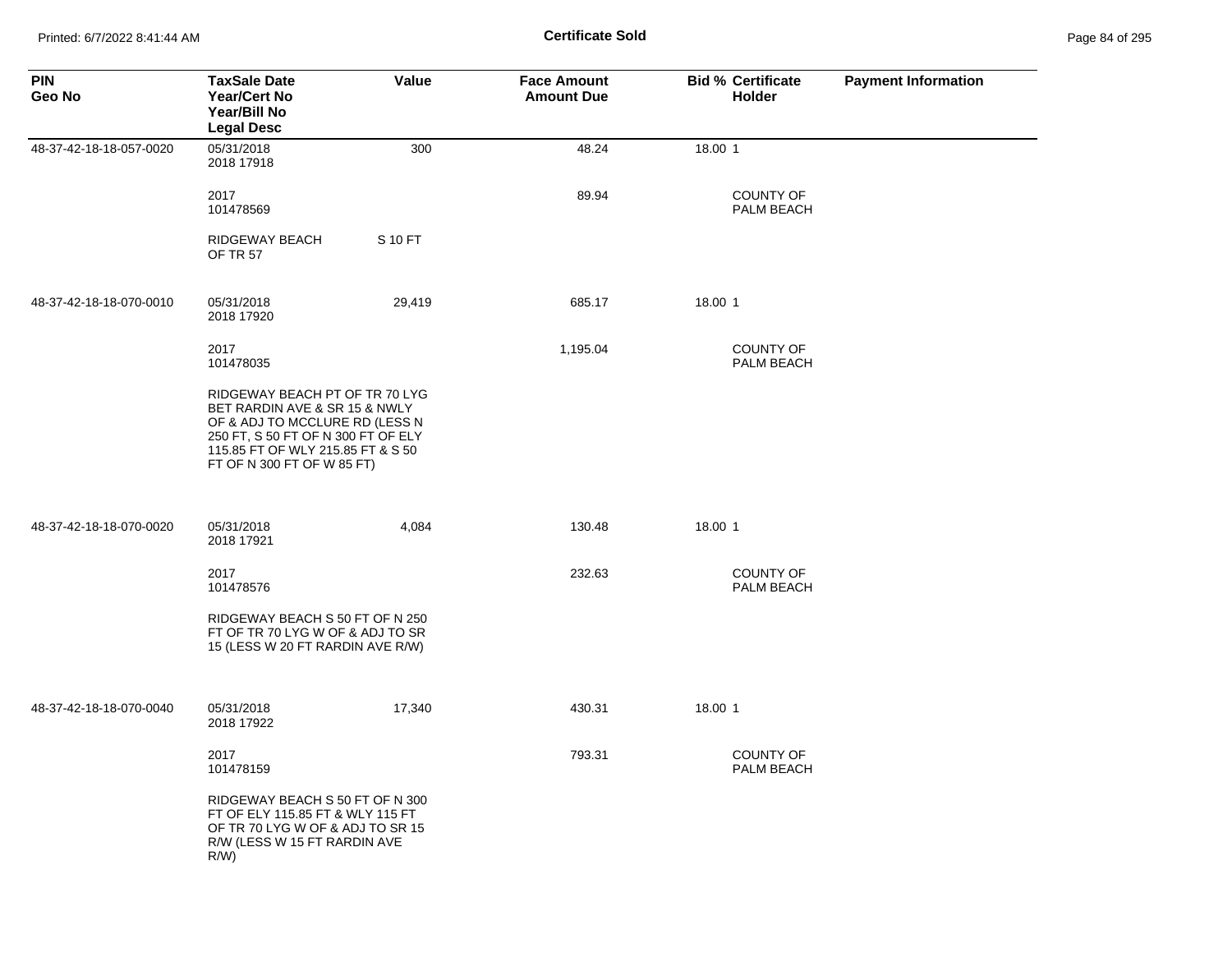Printed: 6/7/2022 8:41:44 AM **Page 85 of 2018 Certificate Sold Certificate Sold** 

| Page 85 of 295 |  |  |  |
|----------------|--|--|--|
|----------------|--|--|--|

| <b>PIN</b><br>Geo No    | <b>TaxSale Date</b><br><b>Year/Cert No</b><br>Year/Bill No<br><b>Legal Desc</b>                                                                                                           | Value  | <b>Face Amount</b><br><b>Amount Due</b> | <b>Bid % Certificate</b><br>Holder | <b>Payment Information</b> |
|-------------------------|-------------------------------------------------------------------------------------------------------------------------------------------------------------------------------------------|--------|-----------------------------------------|------------------------------------|----------------------------|
| 48-37-42-18-21-000-0120 | 05/31/2018<br>2018 17940                                                                                                                                                                  | 48,830 | 1,096.00                                | 18.00 1                            |                            |
|                         | 2017<br>101478694                                                                                                                                                                         |        | 1,907.79                                | <b>COUNTY OF</b><br>PALM BEACH     |                            |
|                         | VICTOR L GEIGERS ADD BLK 3 LT<br>$12 \overline{ }$                                                                                                                                        |        |                                         |                                    |                            |
| 48-37-42-19-00-000-1060 | 05/31/2018<br>2018 17954                                                                                                                                                                  | 300    | 48.24                                   | 18.00 1                            |                            |
|                         | 2017<br>101478787                                                                                                                                                                         |        | 89.94                                   | <b>COUNTY OF</b><br>PALM BEACH     |                            |
|                         | 19-42-37, NLY 277.33 FT OF WLY<br>19.58 FT OF ELY 665.04 FT, NLY<br>249.58 FT OF WLY 13 FT OF ELY<br>894.54 FT & NLY 14.20 FT OF WLY<br>37.65 FT OF ELY 1091.40 FT TRGLR<br>PAR OF NE 1/4 |        |                                         |                                    |                            |
| 48-37-42-19-02-000-1440 | 05/31/2018<br>2018 17981                                                                                                                                                                  | 10,200 | 272.55                                  | 18.00 1                            |                            |
|                         | 2017<br>101478916                                                                                                                                                                         |        | 479.10                                  | <b>COUNTY OF</b><br>PALM BEACH     |                            |
|                         | EAST LAKE VILLAGE PLAT 2<br>144                                                                                                                                                           | LOT    |                                         |                                    |                            |
| 56-43-42-29-09-003-0230 | 05/31/2018<br>2018 19412                                                                                                                                                                  | 4,849  | 86.48                                   | 18.00 1                            |                            |
|                         | 2017<br>101523929                                                                                                                                                                         |        | 156.28                                  | COUNTY OF<br>PALM BEACH            |                            |
|                         | DUNBAR TERRACE LT 23 BLK 3                                                                                                                                                                |        |                                         |                                    |                            |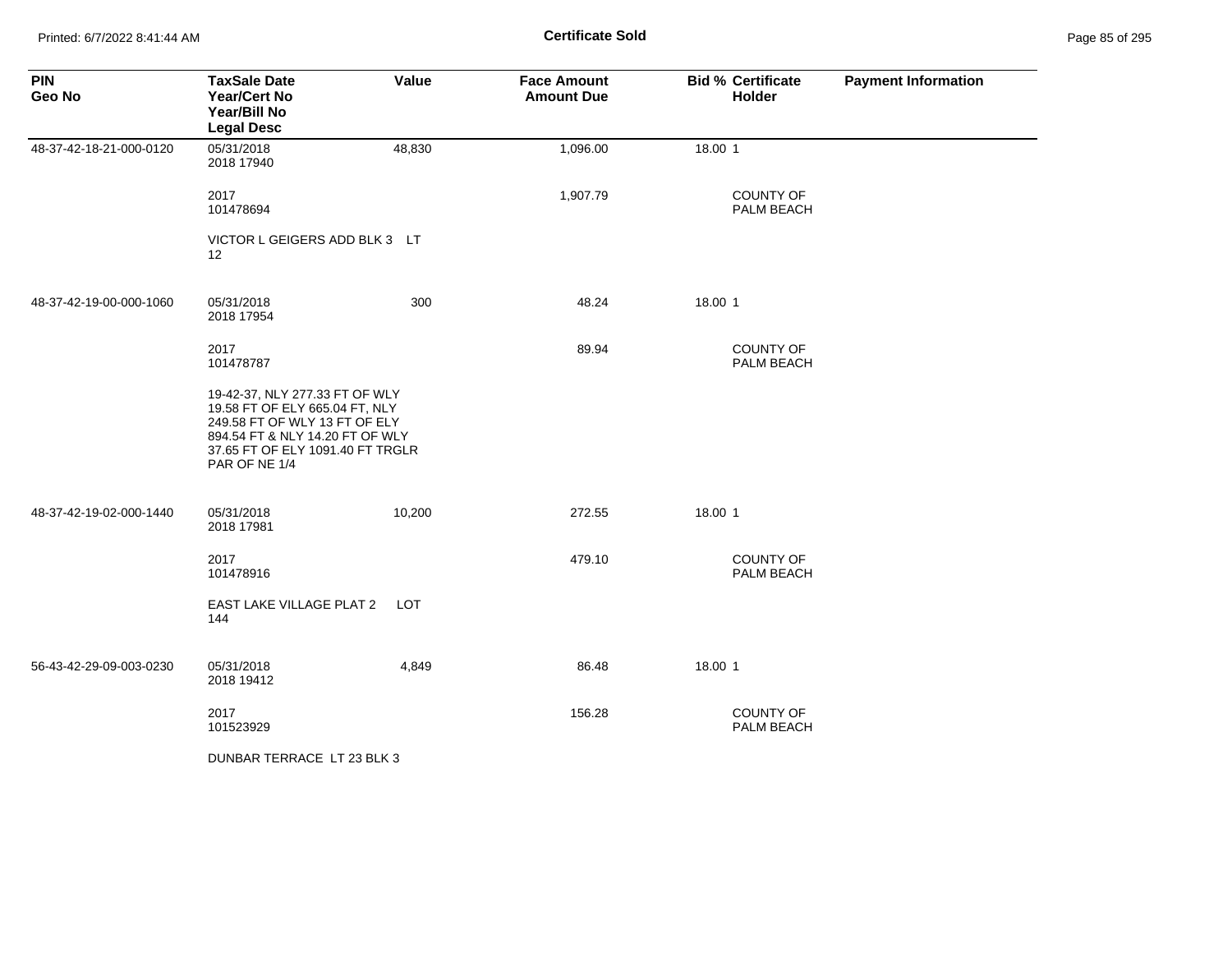Printed: 6/7/2022 8:41:44 AM **Certificate Sold** Page 86 of 295

| <b>PIN</b><br>Geo No    | <b>TaxSale Date</b><br><b>Year/Cert No</b><br>Year/Bill No<br><b>Legal Desc</b> | Value | <b>Face Amount</b><br><b>Amount Due</b> | <b>Bid % Certificate</b><br>Holder | <b>Payment Information</b> |
|-------------------------|---------------------------------------------------------------------------------|-------|-----------------------------------------|------------------------------------|----------------------------|
| 56-43-42-32-01-023-0090 | 05/31/2018<br>2018 19743                                                        | 4,050 | 70.00                                   | 18.00 1                            |                            |
|                         | 2017<br>101527240                                                               |       | 0.00                                    | <b>COUNTY OF</b><br>PALM BEACH     |                            |
|                         | <b>INLET CITY</b><br>LT 9 BLK 23                                                |       |                                         |                                    |                            |
| 56-43-42-32-01-042-0010 | 05/31/2018<br>2018 19773                                                        | 1,903 | 38.82                                   | 18.00 1                            |                            |
|                         | 2017<br>101527311                                                               |       | 73.57                                   | COUNTY OF<br>PALM BEACH            |                            |
|                         | LT 1 BLK 42<br><b>INLET CITY</b>                                                |       |                                         |                                    |                            |
| 56-43-42-32-01-042-0210 | 05/31/2018<br>2018 19775                                                        | 1,903 | 38.82                                   | 18.00 1                            |                            |
|                         | 2017<br>101527096                                                               |       | 73.57                                   | <b>COUNTY OF</b><br>PALM BEACH     |                            |
|                         | INLET CITY, LOT 21 BLK 42                                                       |       |                                         |                                    |                            |
| 56-43-42-32-11-000-7771 | 05/31/2018<br>2018 19873                                                        | 5     | 33.52                                   | 18.00 1                            |                            |
|                         | 2017<br>101528672                                                               |       | 64.39                                   | <b>COUNTY OF</b><br>PALM BEACH     |                            |
|                         | RIVIERA BEACH HEIGHTS NO 9 S<br>8.02 FT OF LT 777                               |       |                                         |                                    |                            |
| 56-43-42-33-04-002-0130 | 05/31/2018<br>2018 19922                                                        | 583   | 17.97                                   | 18.00 1                            |                            |
|                         | 2017<br>101528764                                                               |       | 37.43                                   | COUNTY OF<br>PALM BEACH            |                            |
|                         | INLET GROVE LT 13 BLK 2                                                         |       |                                         |                                    |                            |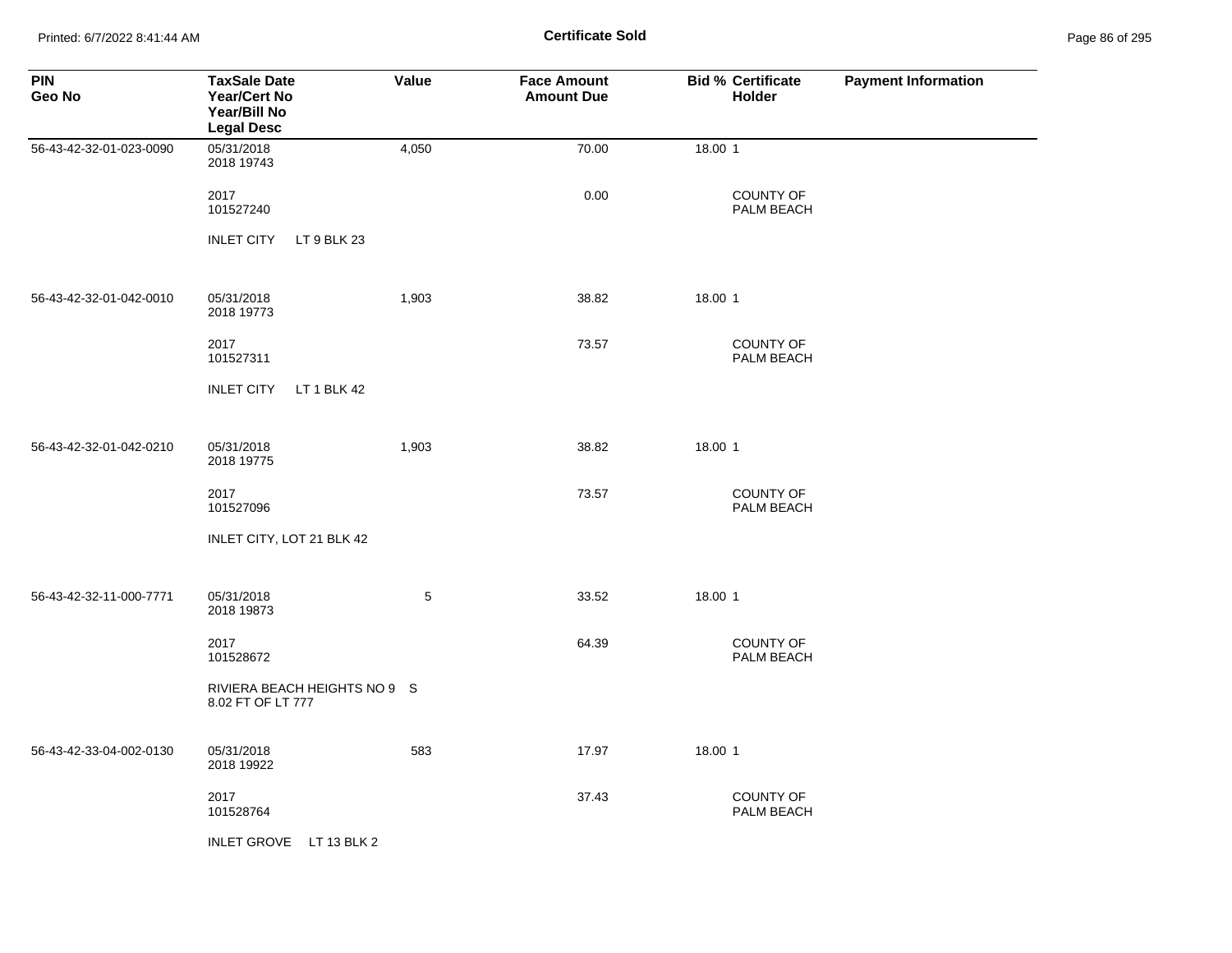Printed: 6/7/2022 8:41:44 AM **Page 87 of 2018** Page 87 of 2018 **Certificate Sold** 

| Page 87 of 295 |  |  |  |
|----------------|--|--|--|
|----------------|--|--|--|

| <b>PIN</b><br>Geo No    | <b>TaxSale Date</b><br><b>Year/Cert No</b><br>Year/Bill No<br><b>Legal Desc</b> | Value                          | <b>Face Amount</b><br><b>Amount Due</b> | <b>Bid % Certificate</b><br>Holder | <b>Payment Information</b> |
|-------------------------|---------------------------------------------------------------------------------|--------------------------------|-----------------------------------------|------------------------------------|----------------------------|
| 56-43-42-33-10-000-2010 | 05/31/2018<br>2018 20000                                                        | 10,924                         | 184.76                                  | 18.00 1                            |                            |
|                         | 2017<br>101529560                                                               |                                | 326.82                                  | <b>COUNTY OF</b><br>PALM BEACH     |                            |
|                         | 201                                                                             | RIVIERA BEACH HEIGHTS ADD 3 LT |                                         |                                    |                            |
| 58-36-44-14-02-000-0171 | 05/31/2018<br>2018 20137                                                        | 10,000                         | 650.35                                  | 18.00 1                            |                            |
|                         | 2017<br>101529429                                                               |                                | 1,134.64                                | COUNTY OF<br>PALM BEACH            |                            |
|                         | 14-44-36<br>1/2 OF LOT 17                                                       | CROSBY S/D N                   |                                         |                                    |                            |
| 58-36-44-14-02-000-0422 | 05/31/2018<br>2018 20148                                                        | 10,000                         | 304.29                                  | 18.00 1                            |                            |
|                         | 2017<br>101529274                                                               |                                | 534.19                                  | <b>COUNTY OF</b><br>PALM BEACH     |                            |
|                         | <b>CROSBY SUB</b>                                                               | S 1/2 LT 42                    |                                         |                                    |                            |
| 58-36-44-14-03-000-0010 | 05/31/2018<br>2018 20151                                                        | 3,919                          | 142.47                                  | 18.00 1                            |                            |
|                         | 2017<br>101529591                                                               |                                | 253.42                                  | <b>COUNTY OF</b><br>PALM BEACH     |                            |
|                         | <b>ELFERS SUB</b>                                                               | LT <sub>1</sub>                |                                         |                                    |                            |
| 58-36-44-14-06-000-0062 | 05/31/2018<br>2018 20167                                                        | 1,600                          | 73.63                                   | 18.00 1                            |                            |
|                         | 2017<br>101529415                                                               |                                | 133.96                                  | <b>COUNTY OF</b><br>PALM BEACH     |                            |
|                         |                                                                                 | GOODBREADS SUB W 25 FT OF LT 6 |                                         |                                    |                            |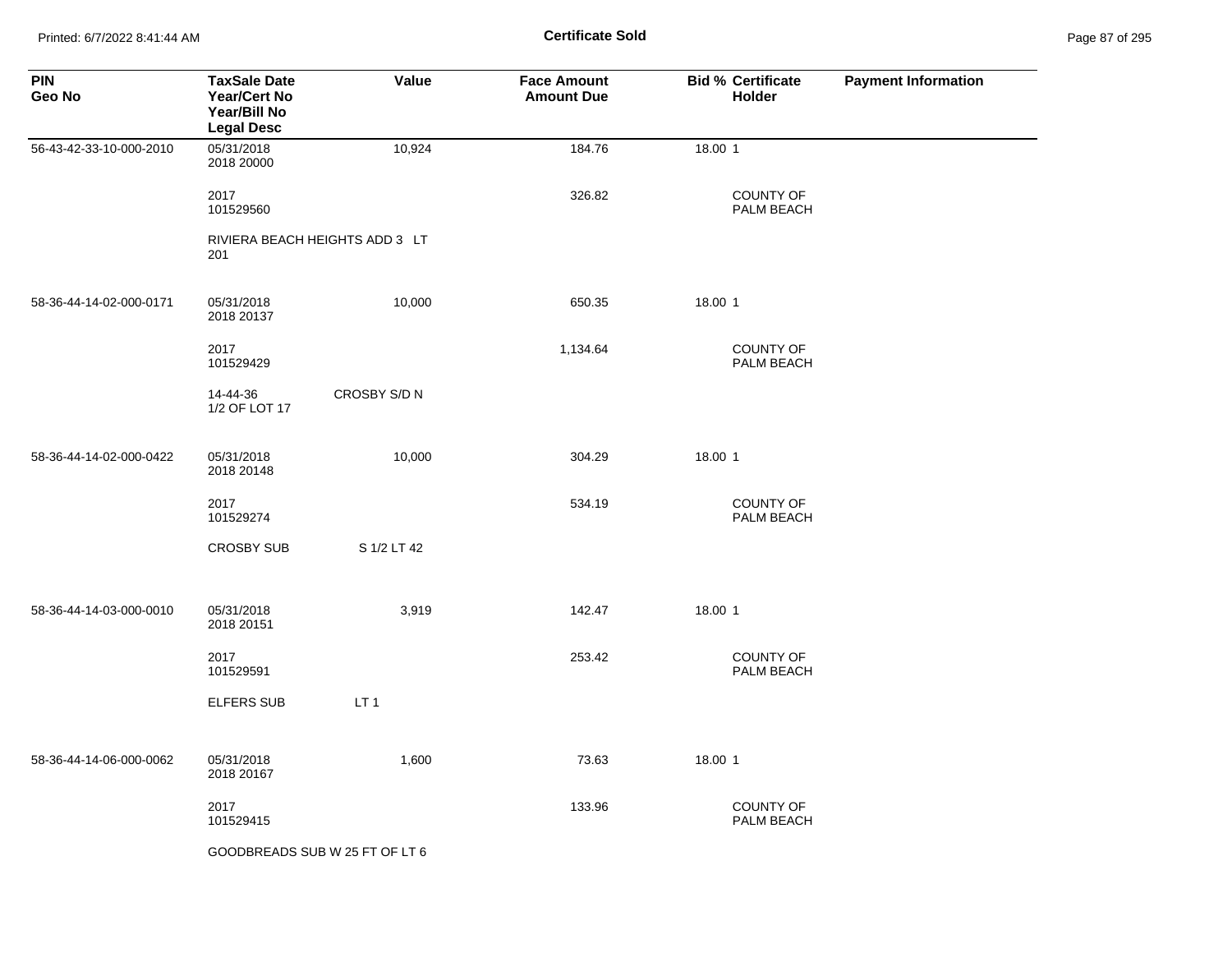| <b>PIN</b><br>Geo No    | <b>TaxSale Date</b><br><b>Year/Cert No</b><br>Year/Bill No<br><b>Legal Desc</b>                          | Value   | <b>Face Amount</b><br><b>Amount Due</b> |         | <b>Bid % Certificate</b><br><b>Holder</b> | <b>Payment Information</b> |
|-------------------------|----------------------------------------------------------------------------------------------------------|---------|-----------------------------------------|---------|-------------------------------------------|----------------------------|
| 58-36-44-14-12-000-0050 | 05/31/2018<br>2018 20184                                                                                 | 47,189  | 1,273.99                                | 18.00 1 |                                           |                            |
|                         | 2017<br>101529115                                                                                        |         | 2,216.61                                |         | <b>COUNTY OF</b><br>PALM BEACH            |                            |
|                         | WALKER ADD TO SOUTH BAY LTS 5<br>THRU 7 (LESS SR 27 R/W IN<br>OR536P273)                                 |         |                                         |         |                                           |                            |
| 58-36-44-14-13-000-0160 | 05/31/2018<br>2018 20192                                                                                 | 3,042   | 115.07                                  | 18.00 1 |                                           |                            |
|                         | 2017<br>101529681                                                                                        |         | 205.93                                  |         | <b>COUNTY OF</b><br>PALM BEACH            |                            |
|                         | WALKER 2ND ADD TO SOUTH BAY<br>LT 16                                                                     |         |                                         |         |                                           |                            |
| 58-36-44-14-15-070-0040 | 05/31/2018<br>2018 20216                                                                                 | 173,615 | 4,602.78                                | 18.00 1 |                                           |                            |
|                         | 2017<br>101530950                                                                                        |         | 7,992.05                                |         | <b>COUNTY OF</b><br>PALM BEACH            |                            |
|                         | SOUTH BAY AMENDED<br>OF TRS 7 & 8 LYG E OF SR 26                                                         | TH PT   |                                         |         |                                           |                            |
| 58-36-44-14-15-150-0060 | 05/31/2018<br>2018 20217                                                                                 | 10,000  | 295.64                                  | 18.00 1 |                                           |                            |
|                         | 2017<br>101530130                                                                                        |         | 519.18                                  |         | <b>COUNTY OF</b><br>PALM BEACH            |                            |
|                         | SOUTH BAY AMENDED<br>FT OF SLY 252.62 FT OF WLY 129.59<br>FT OF TR 15 LYG E OF & ADJ TO L-<br>20 CNL R/W | N 50    |                                         |         |                                           |                            |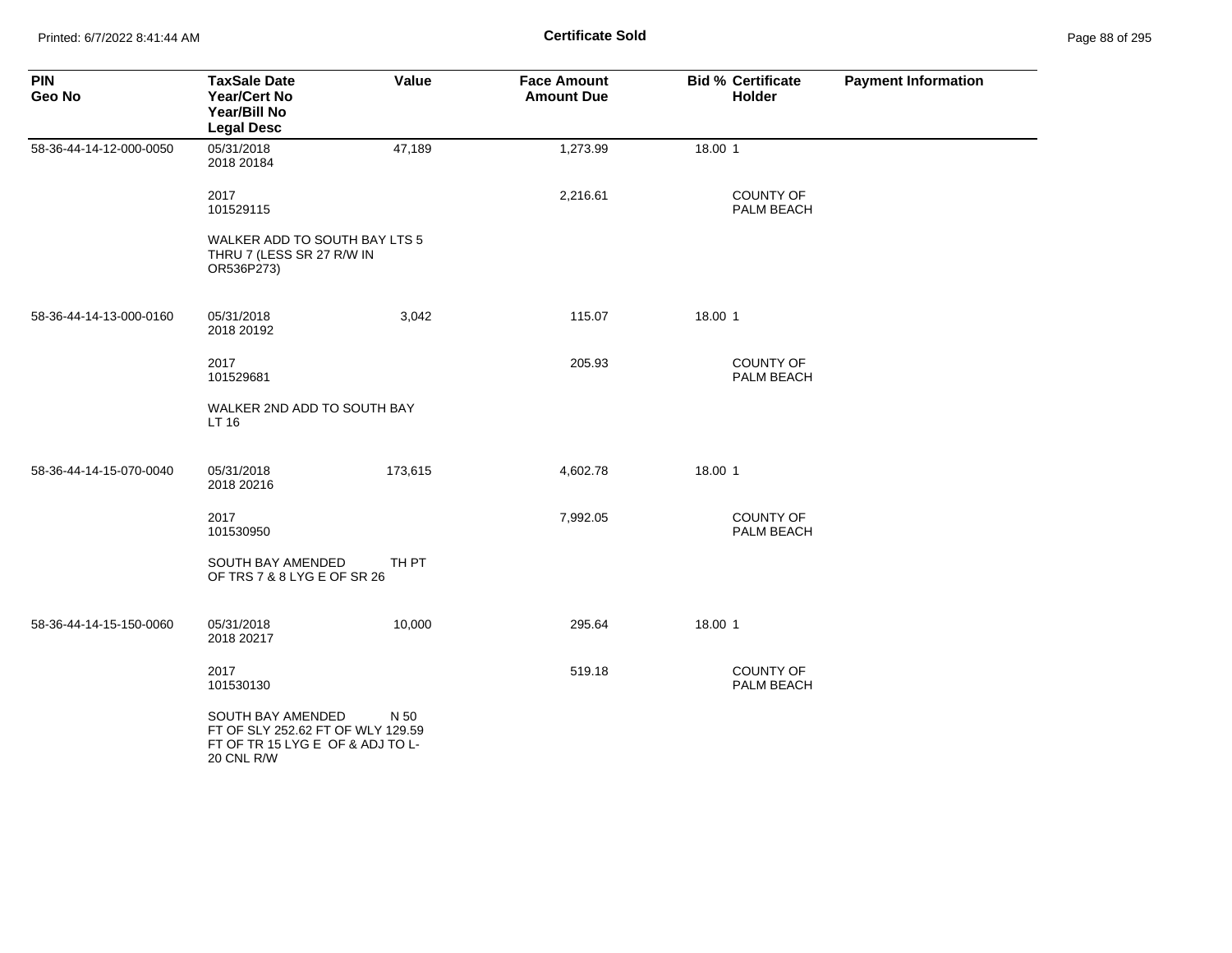Printed: 6/7/2022 8:41:44 AM **Certificate Sold** Page 89 of 295

| <b>PIN</b><br>Geo No    | <b>TaxSale Date</b><br>Year/Cert No<br>Year/Bill No<br><b>Legal Desc</b> | Value  | <b>Face Amount</b><br><b>Amount Due</b> | <b>Bid % Certificate</b><br>Holder | <b>Payment Information</b> |
|-------------------------|--------------------------------------------------------------------------|--------|-----------------------------------------|------------------------------------|----------------------------|
| 58-36-44-14-15-320-0280 | 05/31/2018<br>2018 20227                                                 | 3,721  | 134.92                                  | 18.00 1                            |                            |
|                         | 2017<br>101637509                                                        |        | 240.31                                  | <b>COUNTY OF</b><br>PALM BEACH     |                            |
|                         | SOUTH BAY AMENDED S 30 FT OF<br>TRS 32 & 33                              |        |                                         |                                    |                            |
| 58-36-44-14-16-001-0060 | 05/31/2018<br>2018 20234                                                 | 36,268 | 931.73                                  | 18.00 1                            |                            |
|                         | 2017<br>101530070                                                        |        | 1,622.82                                | <b>COUNTY OF</b><br>PALM BEACH     |                            |
|                         | BYRDS ADD TO SOUTH BAY LT 6<br>THRU 10 BLK A                             |        |                                         |                                    |                            |
| 58-36-44-14-16-001-0250 | 05/31/2018<br>2018 20236                                                 | 5,000  | 169.14                                  | 18.00 1                            |                            |
|                         | 2017<br>101530256                                                        |        | 315.56                                  | COUNTY OF<br>PALM BEACH            |                            |
|                         | BYRDS ADD TO SOUTH BAY LT 25<br><b>BLK A</b>                             |        |                                         |                                    |                            |
| 58-36-44-14-16-002-0420 | 05/31/2018<br>2018 20244                                                 | 5,000  | 169.14                                  | 18.00 1                            |                            |
|                         | 2017<br>101530563                                                        |        | 320.97                                  | <b>COUNTY OF</b><br>PALM BEACH     |                            |
|                         | BYRDS ADD TO SOUTH BAY LT 42<br><b>BLK B</b>                             |        |                                         |                                    |                            |
| 73-41-43-31-00-000-5020 | 05/31/2018<br>2018 21450                                                 | 300    | 263.15                                  | 18.00 1                            |                            |
|                         | 2017<br>101562374                                                        |        | 462.82                                  | COUNTY OF<br>PALM BEACH            |                            |
|                         | 31-43-41, TH PT OF E 387.7 FT OF S<br>1/2 LYG BET WPB CNL & PB41P118     |        |                                         |                                    |                            |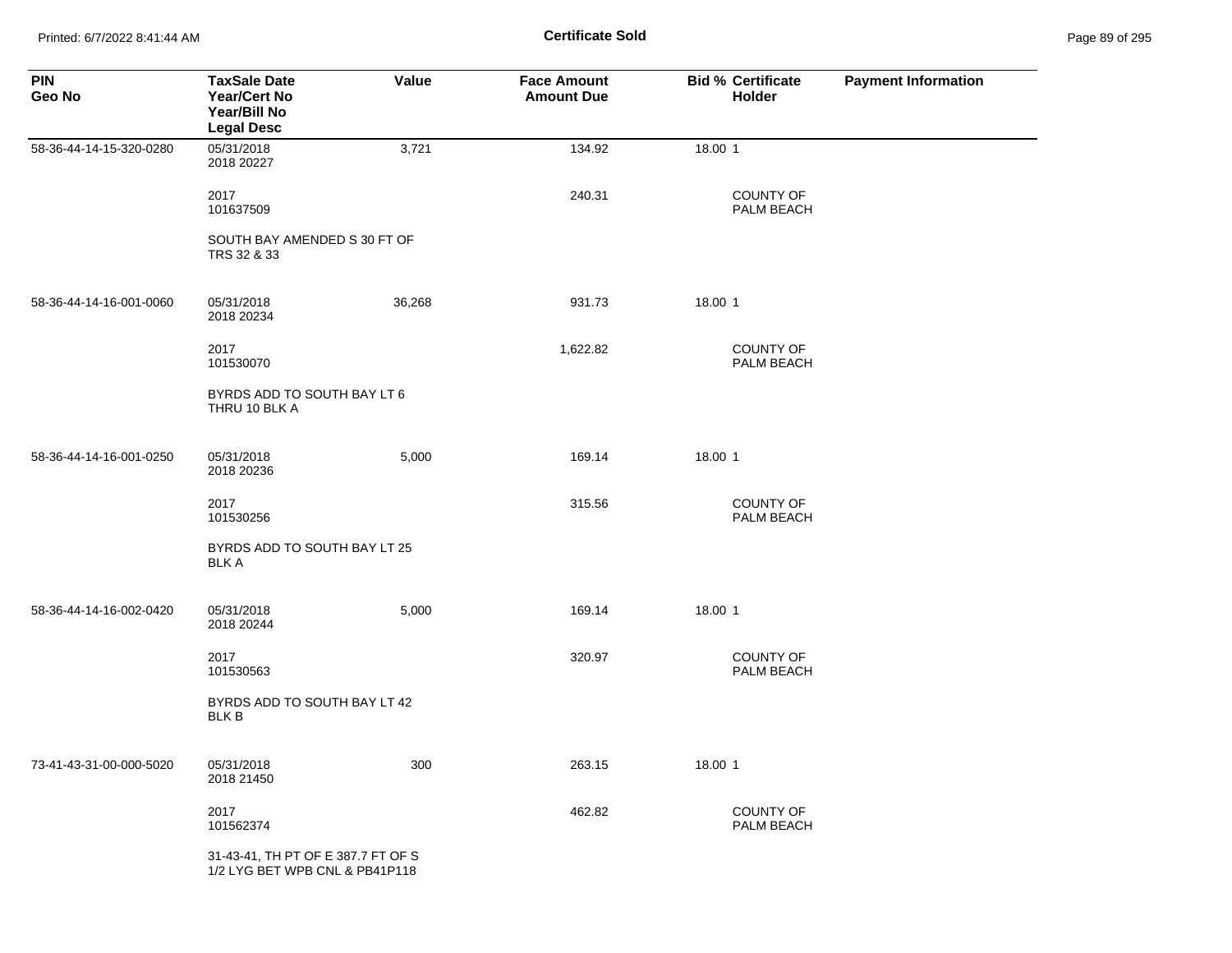| <b>PIN</b><br>Geo No    | <b>TaxSale Date</b><br><b>Year/Cert No</b><br>Year/Bill No<br><b>Legal Desc</b>                                                 | <b>Value</b> | <b>Face Amount</b><br><b>Amount Due</b> | <b>Bid % Certificate</b><br><b>Holder</b> | <b>Payment Information</b> |
|-------------------------|---------------------------------------------------------------------------------------------------------------------------------|--------------|-----------------------------------------|-------------------------------------------|----------------------------|
| 73-41-43-31-00-000-5070 | 05/31/2018<br>2018 21451                                                                                                        | 300          | 263.20                                  | 18.00 1                                   |                            |
|                         | 2017<br>101562666                                                                                                               |              | 462.91                                  | <b>COUNTY OF</b><br>PALM BEACH            |                            |
|                         | 31-43-41, SLY 653.28 FT OF NLY<br>728.28 FT OF W 50 FT OF E 1064.63<br>FT OF S 1/2 LYG S OF WPB CNL                             |              |                                         |                                           |                            |
| 73-41-43-31-00-000-7010 | 05/31/2018<br>2018 21452                                                                                                        | 2,262        | 2,047.28                                | 18.00 1                                   |                            |
|                         | 2017<br>101562482                                                                                                               |              | 3,558.29                                | <b>COUNTY OF</b><br>PALM BEACH            |                            |
|                         | 31-43-31, 75 FT STRIP OF LAND IN S<br>1/2 OF SEC LYG S OF & ADJ TO WPB<br>CNL R/W (LESS ELY 400.66 FT &<br>BINKS FOREST DR R/W) |              |                                         |                                           |                            |
| 73-41-44-03-19-003-0010 | 05/31/2018<br>2018 21540                                                                                                        | 299          | 357.20                                  | 18.00 1                                   |                            |
|                         | 2017<br>101564609                                                                                                               |              | 625.98                                  | <b>COUNTY OF</b><br>PALM BEACH            |                            |
|                         | MONTEREY ON THE LAKE<br>78.60 FT OF PAR C K/A OPEN SPACE                                                                        | <b>NLY</b>   |                                         |                                           |                            |
| 73-41-44-10-01-012-0041 | 05/31/2018<br>2018 21682                                                                                                        | 299          | 263.20                                  | 18.00 1                                   |                            |
|                         | 2017<br>101571905                                                                                                               |              | 462.91                                  | <b>COUNTY OF</b><br>PALM BEACH            |                            |
|                         | SOUTH SHORE NO 1 OF<br>WELLINGTONSWLY 18.57 FT OF LT 4<br><b>BLK 12</b>                                                         |              |                                         |                                           |                            |
| 73-41-44-11-09-000-0282 | 05/31/2018<br>2018 21754                                                                                                        |              | 256.75                                  | 18.00 1                                   |                            |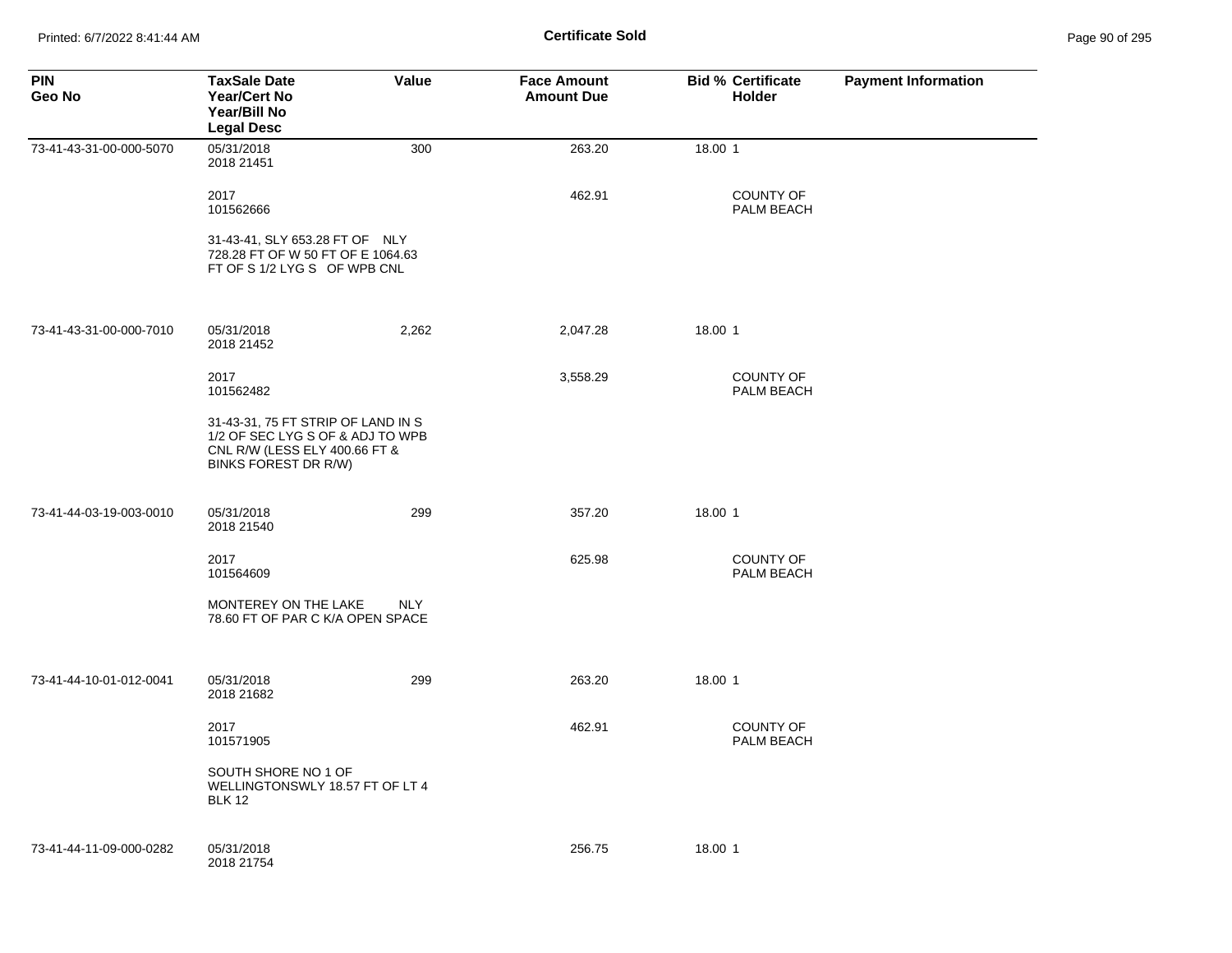Printed: 6/7/2022 8:41:44 AM **Certificate Sold** Page 91 of 295

| <b>PIN</b><br>Geo No    | <b>TaxSale Date</b><br><b>Year/Cert No</b><br>Year/Bill No<br><b>Legal Desc</b>                                          | Value | <b>Face Amount</b><br><b>Amount Due</b> | <b>Bid % Certificate</b><br>Holder | <b>Payment Information</b> |
|-------------------------|--------------------------------------------------------------------------------------------------------------------------|-------|-----------------------------------------|------------------------------------|----------------------------|
|                         | 2017<br>101631022                                                                                                        |       | 451.71                                  | <b>COUNTY OF</b><br>PALM BEACH     |                            |
|                         | PARK PLACE OF WELLINGTON LT 28<br>(LESS PT IN OR23604P1545)                                                              |       |                                         |                                    |                            |
| 73-41-44-12-17-002-0010 | 05/31/2018<br>2018 21777                                                                                                 | 323   | 263.64                                  | 18.00 1                            |                            |
|                         | 2017<br>101574181                                                                                                        |       | 463.65                                  | COUNTY OF<br>PALM BEACH            |                            |
|                         | <b>WELLINGTON RESERVE OFFICE</b><br>PARK TRS B-1 THRU B-5 K/A OPEN<br><b>SPACE</b>                                       |       |                                         |                                    |                            |
| 73-41-44-16-01-000-0061 | 05/31/2018<br>2018 21837                                                                                                 | 299   | 263.20                                  | 18.00 1                            |                            |
|                         | 2017<br>101575807                                                                                                        |       | 462.91                                  | <b>COUNTY OF</b><br>PALM BEACH     |                            |
|                         | <b>EQUESTRIAN/POLO VILLAGE &amp;</b><br>COMPLEX OF PALM BEACH POLO &<br>COUNTRY CLUB WELLINGTON<br>LOT 6 (LESS N 115 FT) |       |                                         |                                    |                            |
| 00-37-42-20-02-000-0660 | 05/31/2018<br>2018 219                                                                                                   | 4,400 | 112.85                                  | 18.00 1                            |                            |
|                         | 2017<br>101041220                                                                                                        |       | 202.03                                  | <b>COUNTY OF</b><br>PALM BEACH     |                            |
|                         | BAILEYS SUB OF TR 5 IN<br>PB18P28LTS 66 & 67                                                                             |       |                                         |                                    |                            |
| 74-42-43-01-01-000-0042 | 05/31/2018<br>2018 22130                                                                                                 | 256   | 14.08                                   | 18.00 1                            |                            |
|                         | 2017<br>101585015                                                                                                        |       | 30.66                                   | COUNTY OF<br>PALM BEACH            |                            |
|                         | ADAMS SUB S 30 FT OF TR 4 (LESS<br>ELY 30.01 FT OF SR 809 R/W) & S 30<br>FT OF TR 10                                     |       |                                         |                                    |                            |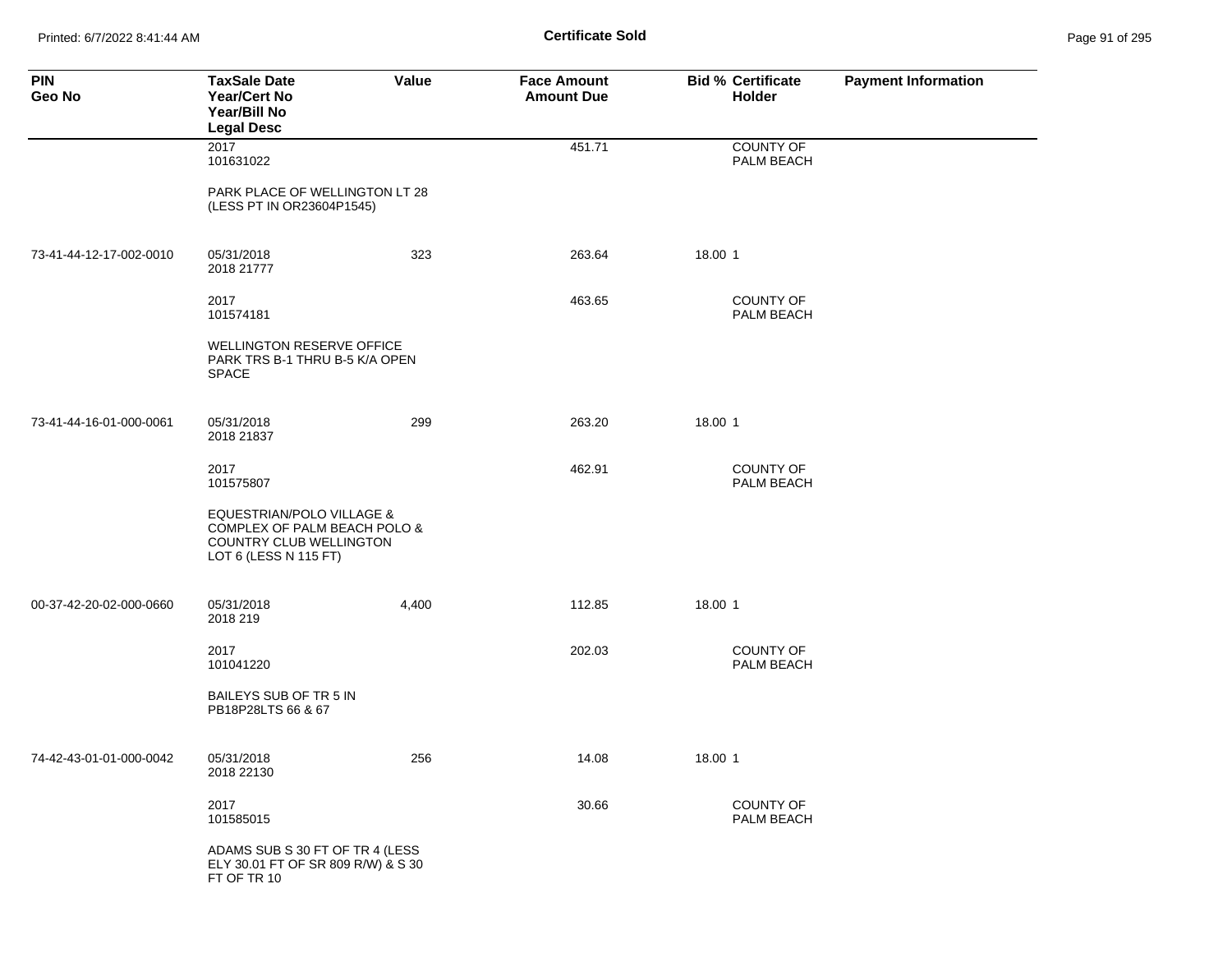Printed: 6/7/2022 8:41:44 AM **Page 92 of 2018** Page 92 of 2018 **Certificate Sold** 

| Page 92 of 295 |  |  |  |
|----------------|--|--|--|
|----------------|--|--|--|

| <b>PIN</b><br>Geo No    | <b>TaxSale Date</b><br><b>Year/Cert No</b><br>Year/Bill No<br><b>Legal Desc</b>                                                                                 | Value | <b>Face Amount</b><br><b>Amount Due</b> | <b>Bid % Certificate</b><br>Holder | <b>Payment Information</b> |
|-------------------------|-----------------------------------------------------------------------------------------------------------------------------------------------------------------|-------|-----------------------------------------|------------------------------------|----------------------------|
| 74-42-43-11-04-001-0020 | 05/31/2018<br>2018 22165                                                                                                                                        | 274   | 68.90                                   | 18.00 1                            |                            |
|                         | 2017<br>101626229                                                                                                                                               |       | 125.78                                  | <b>COUNTY OF</b><br>PALM BEACH     |                            |
|                         | FOXHALL PHASE 2 TR A-2                                                                                                                                          |       |                                         |                                    |                            |
| 74-42-43-13-17-003-0000 | 05/31/2018<br>2018 22262                                                                                                                                        | 14    | 133.27                                  | 18.00 1                            |                            |
|                         | 2017<br>101589420                                                                                                                                               |       | 237.47                                  | COUNTY OF<br>PALM BEACH            |                            |
|                         | CLASSICS AT BEAR LAKES, TR C                                                                                                                                    |       |                                         |                                    |                            |
| 74-42-43-15-02-021-0000 | 05/31/2018<br>2018 22311                                                                                                                                        |       | 26.88                                   | 18.00 1                            |                            |
|                         | 2017<br>101590577                                                                                                                                               |       | 52.88                                   | <b>COUNTY OF</b><br>PALM BEACH     |                            |
|                         | RENAISSANCE TR U                                                                                                                                                |       |                                         |                                    |                            |
| 74-43-43-04-04-003-0282 | 05/31/2018<br>2018 22439                                                                                                                                        | 638   | 20.21                                   | 18.00 1                            |                            |
|                         | 2017<br>101595855                                                                                                                                               |       | 41.32                                   | COUNTY OF<br>PALM BEACH            |                            |
|                         | NORTH PALM BEACH PL 1<br>STRIP OF LAND LYG N OF BLK 3, S<br>OF BLK 39, E OF TH NLY EXT OF W<br>LINE OF LT 30 BLK 3 & W OF SLY EXT<br>OF W LINE OF LOT 24 BLK 39 | A     |                                         |                                    |                            |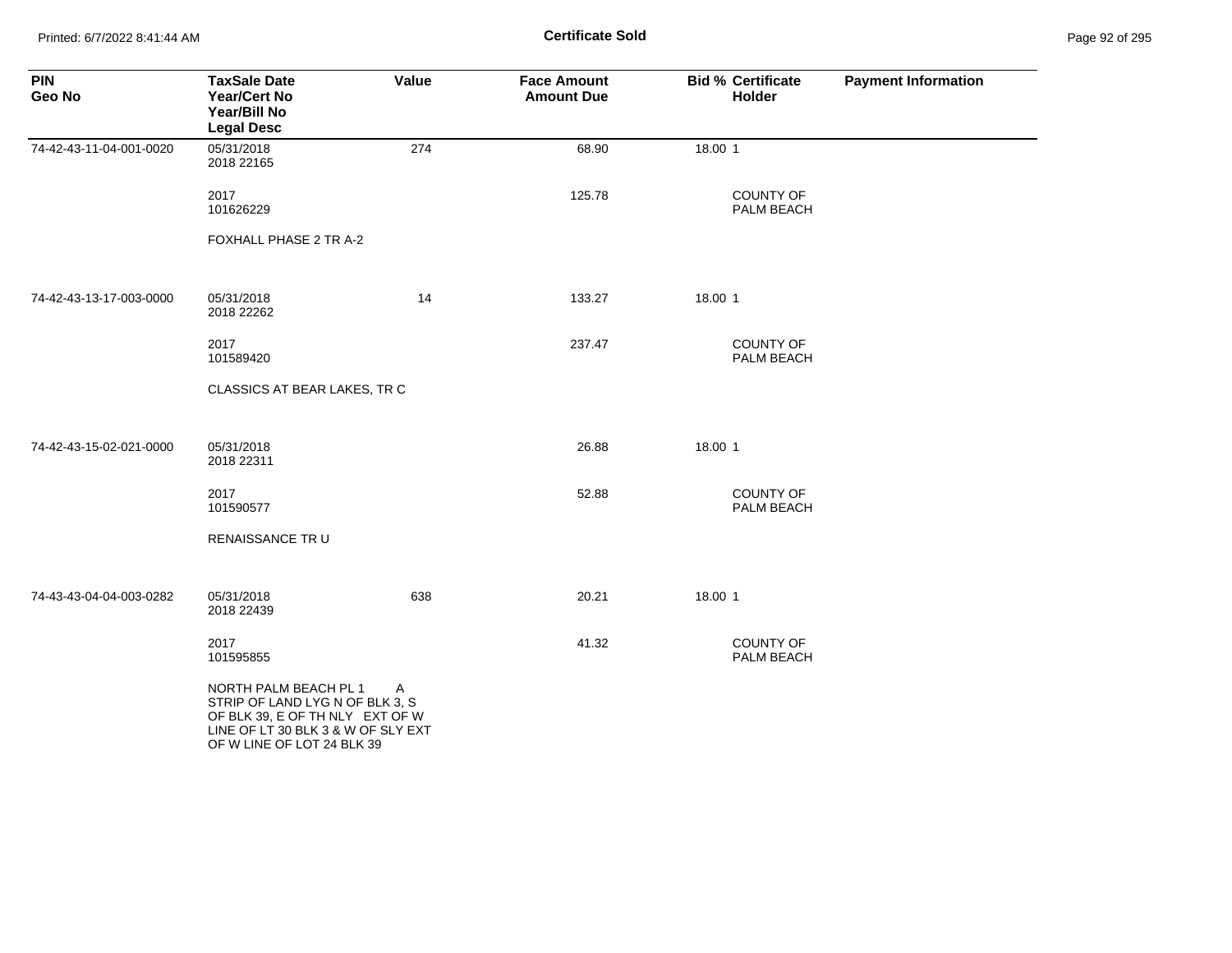| <b>PIN</b><br>Geo No    | <b>TaxSale Date</b><br><b>Year/Cert No</b><br>Year/Bill No<br><b>Legal Desc</b>                      | Value            | <b>Face Amount</b><br><b>Amount Due</b> | <b>Bid % Certificate</b><br>Holder | <b>Payment Information</b> |
|-------------------------|------------------------------------------------------------------------------------------------------|------------------|-----------------------------------------|------------------------------------|----------------------------|
| 00-42-43-01-00-000-3022 | 05/31/2018<br>2018 2247                                                                              | 121              | 67.05                                   | 18.00 1                            |                            |
|                         | 2017<br>101091867                                                                                    |                  | 122.60                                  | <b>COUNTY OF</b><br>PALM BEACH     |                            |
|                         | 1-43-42, TH PT OF ELY EXT OF<br>CARIBBEAN BLVD & NLY EXT OF<br>CAYMAN CIRCLE EAST IN OR5734<br>P1234 |                  |                                         |                                    |                            |
| 74-43-43-09-00-000-3010 | 05/31/2018<br>2018 22757                                                                             | 300              | 15.11                                   | 18.00 1                            |                            |
|                         | 2017<br>101600940                                                                                    |                  | 32.48                                   | <b>COUNTY OF</b><br>PALM BEACH     |                            |
|                         | $9-43-43.$<br>LAND LYG N OF & ADJ TO LTS 7 & 8<br>NORTHWOOD ADD<br><b>BLK 58</b>                     | 15 FT STRIP OF   |                                         |                                    |                            |
| 74-43-43-09-05-054-0121 | 05/31/2018<br>2018 22827                                                                             | 13,039           | 1,603.25                                | 18.00 1                            |                            |
|                         | 2017<br>101601937                                                                                    |                  | 2,787.90                                | COUNTY OF<br>PALM BEACH            |                            |
|                         | NORTHWOOD ADD<br>OF LOT 12 & LOT 13 BLK 54                                                           | N <sub>2FT</sub> |                                         |                                    |                            |
| 00-42-43-12-05-000-0401 | 05/31/2018<br>2018 2301                                                                              |                  | 83.99                                   | 18.00 1                            |                            |
|                         | 2017<br>101092906                                                                                    |                  | 151.95                                  | <b>COUNTY OF</b><br>PALM BEACH     |                            |
|                         | LAKESIDE GREEN PL NO 2<br>7.50 FT OF LT 40                                                           | <b>WLY</b>       |                                         |                                    |                            |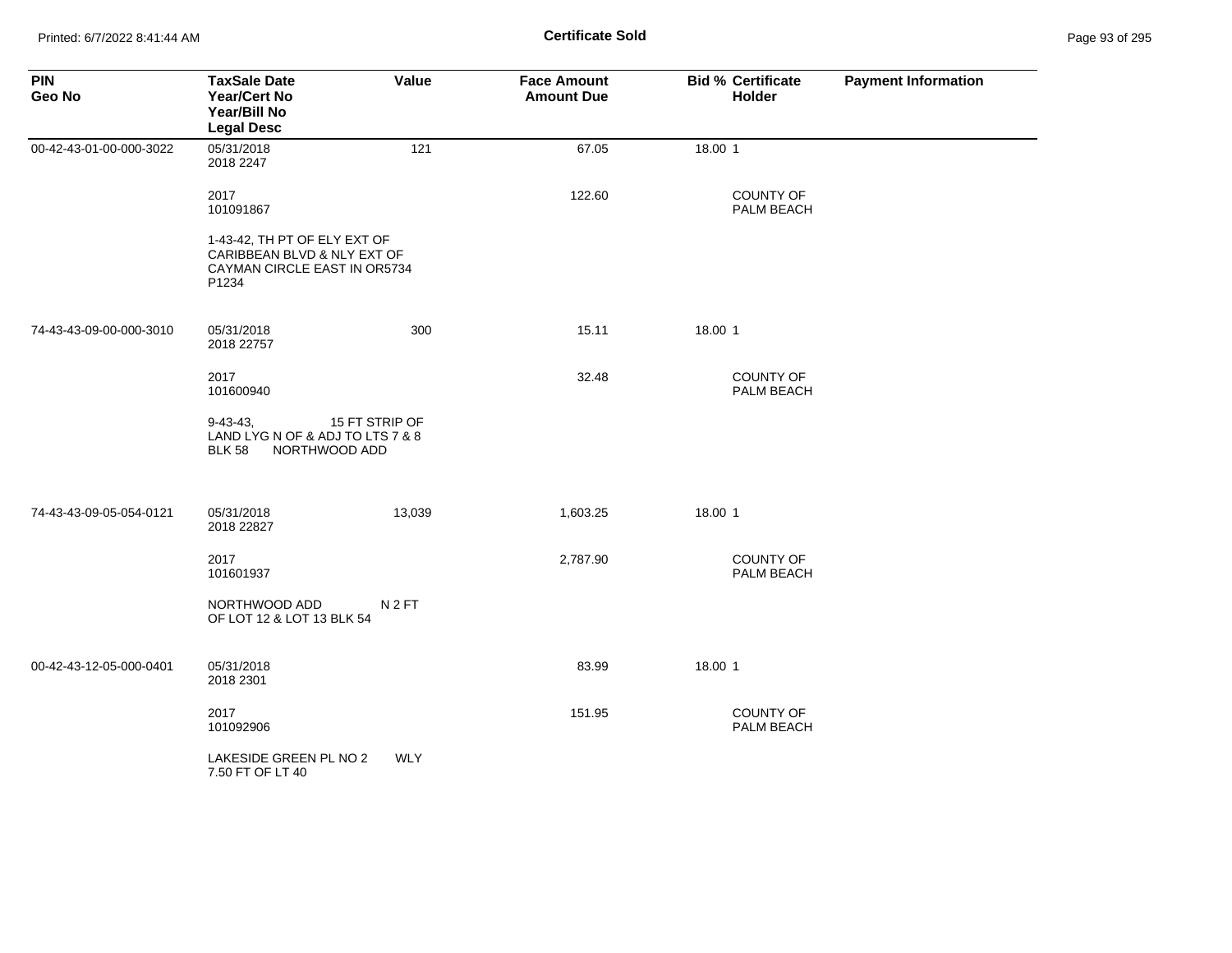Printed: 6/7/2022 8:41:44 AM **Certificate Sold** Page 94 of 295

| <b>PIN</b><br>Geo No    | <b>TaxSale Date</b><br><b>Year/Cert No</b><br>Year/Bill No<br><b>Legal Desc</b>                                                                            | Value | <b>Face Amount</b><br><b>Amount Due</b> | <b>Bid % Certificate</b><br>Holder | <b>Payment Information</b> |
|-------------------------|------------------------------------------------------------------------------------------------------------------------------------------------------------|-------|-----------------------------------------|------------------------------------|----------------------------|
| 74-43-43-16-08-000-0960 | 05/31/2018<br>2018 23297                                                                                                                                   | 9,435 | 1,801.54                                | 18.00 1                            |                            |
|                         | 2017<br>101017626                                                                                                                                          |       | 3,131.92                                | COUNTY OF<br>PALM BEACH            |                            |
|                         | TAMARIND PARK LT 96                                                                                                                                        |       |                                         |                                    |                            |
| 00-35-44-02-00-000-1060 | 01/31/2019<br>2018 24557                                                                                                                                   | 2,800 | 57.09                                   | 18.00 1                            |                            |
|                         | 2013<br>101038804                                                                                                                                          |       | 98.46                                   | COUNTY OF<br>PALM BEACH            |                            |
|                         | 2-44-35, STRIP OF LAND 11.05 FT<br>WIDE ADJ TO & N OF R/W LI OF ACL<br>RY SPUR TRACT                                                                       |       |                                         |                                    |                            |
| 00-37-42-20-01-009-0060 | 01/31/2019<br>2018 24558                                                                                                                                   | 3,219 | 62.98                                   | 18.00 1                            |                            |
|                         | 2013<br>101041043                                                                                                                                          |       | 107.96                                  | COUNTY OF<br>PALM BEACH            |                            |
|                         | SUB OF SEC 20 IN PB7P2<br>OF TR 9 W OF FEC RY & N & E OF<br>BELLE GLADE-PAHOKEE RD IN<br>DB596P258 & TR 10 N & E OF BELLE<br>GLADE-PAHOKEE RD IN DB521P546 | TH PT |                                         |                                    |                            |
| 00-37-42-32-01-018-0010 | 01/31/2019<br>2018 24560                                                                                                                                   | 2,878 | 62.98                                   | 18.00 1                            |                            |
|                         | 2013<br>101041485                                                                                                                                          |       | 107.96                                  | <b>COUNTY OF</b><br>PALM BEACH     |                            |
|                         | SUB OF SEC 32 IN PB7P14 TR 18 W<br>OF PELICAN BAY CANAL                                                                                                    |       |                                         |                                    |                            |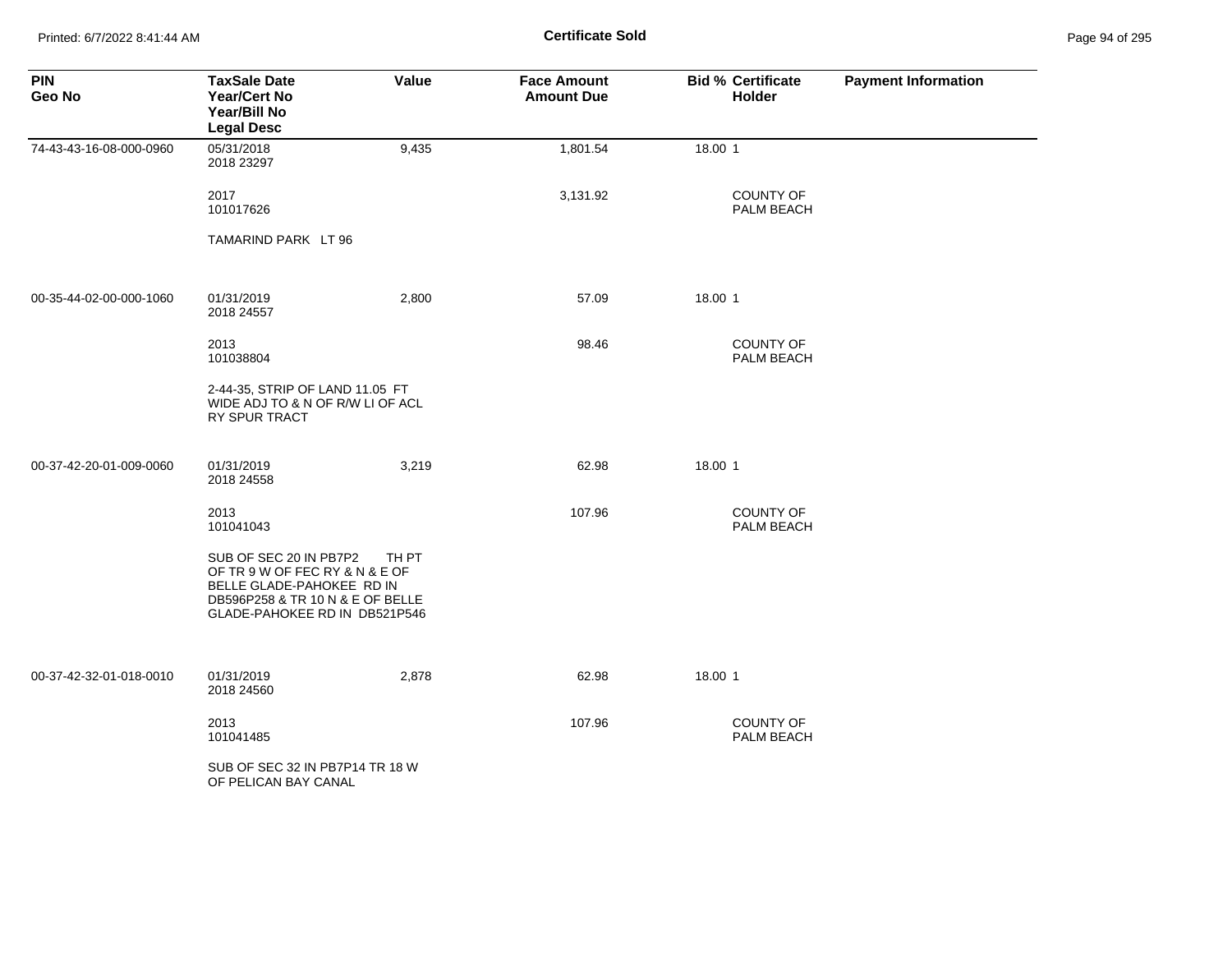Printed: 6/7/2022 8:41:44 AM **Page 95 of 2018 Certificate Sold Certificate Sold** 

| Page 95 of 295 |  |
|----------------|--|
|----------------|--|

| <b>PIN</b><br>Geo No    | <b>TaxSale Date</b><br><b>Year/Cert No</b><br>Year/Bill No<br><b>Legal Desc</b>                                                                                                                                                                            | Value      | <b>Face Amount</b><br><b>Amount Due</b> | <b>Bid % Certificate</b><br>Holder | <b>Payment Information</b> |
|-------------------------|------------------------------------------------------------------------------------------------------------------------------------------------------------------------------------------------------------------------------------------------------------|------------|-----------------------------------------|------------------------------------|----------------------------|
| 00-41-40-33-00-000-3130 | 01/31/2019<br>2018 24568                                                                                                                                                                                                                                   | 5,950      | 244.00                                  | 18.00 1                            |                            |
|                         | 2013<br>101051221                                                                                                                                                                                                                                          |            | 400.31                                  | <b>COUNTY OF</b><br>PALM BEACH     |                            |
|                         | 33-40-41, N 1034 FT OF S 2685 FT OF<br>W 50 FT OF TH PT LYG N OF SR 706                                                                                                                                                                                    |            |                                         |                                    |                            |
| 00-42-47-26-04-000-0091 | 01/31/2019<br>2018 24569                                                                                                                                                                                                                                   | 300        | 53.16                                   | 18.00 1                            |                            |
|                         | 2013<br>101257328                                                                                                                                                                                                                                          |            | 92.10                                   | COUNTY OF<br>PALM BEACH            |                            |
|                         | WIND DRIFT<br>PT IN OR2828P1532)                                                                                                                                                                                                                           | LT 9 (LESS |                                         |                                    |                            |
| 41-41-43-17-01-329-0180 | 01/31/2019<br>2018 24573                                                                                                                                                                                                                                   | 63         | 298.13                                  | 18.00 1                            |                            |
|                         | 2013<br>101477795                                                                                                                                                                                                                                          |            | 487.73                                  | <b>COUNTY OF</b><br>PALM BEACH     |                            |
|                         | LOXAHATCHEE GROVES<br>FT OF N 604.50 FT OF E 25 FT OF W<br>185 FT OF W 1/2 OF TR 29 BLK C                                                                                                                                                                  | S 370      |                                         |                                    |                            |
| 41-41-43-17-01-440-0080 | 01/31/2019<br>2018 24574                                                                                                                                                                                                                                   | 135        | 212.14                                  | 18.00 1                            |                            |
|                         | 2013<br>101477349                                                                                                                                                                                                                                          |            | 348.86                                  | <b>COUNTY OF</b><br>PALM BEACH     |                            |
|                         | LOXAHATCHEE GROVES<br>FT OF W 646 FT OF N 60.20 FT OF S<br>366.7 FT TR 40 BLK D (LESS UND 1/2<br>INT IN GAS, OIL & MINERAL RGTS IN<br>N 29.9 FT & UND 1/2 INT IN GAS, OIL,<br><b>MINERAL &amp; SURFACE RGTS</b><br>OFEXPLORATION IN S 30.3 FT<br>THERE OF) | E 323      |                                         |                                    |                            |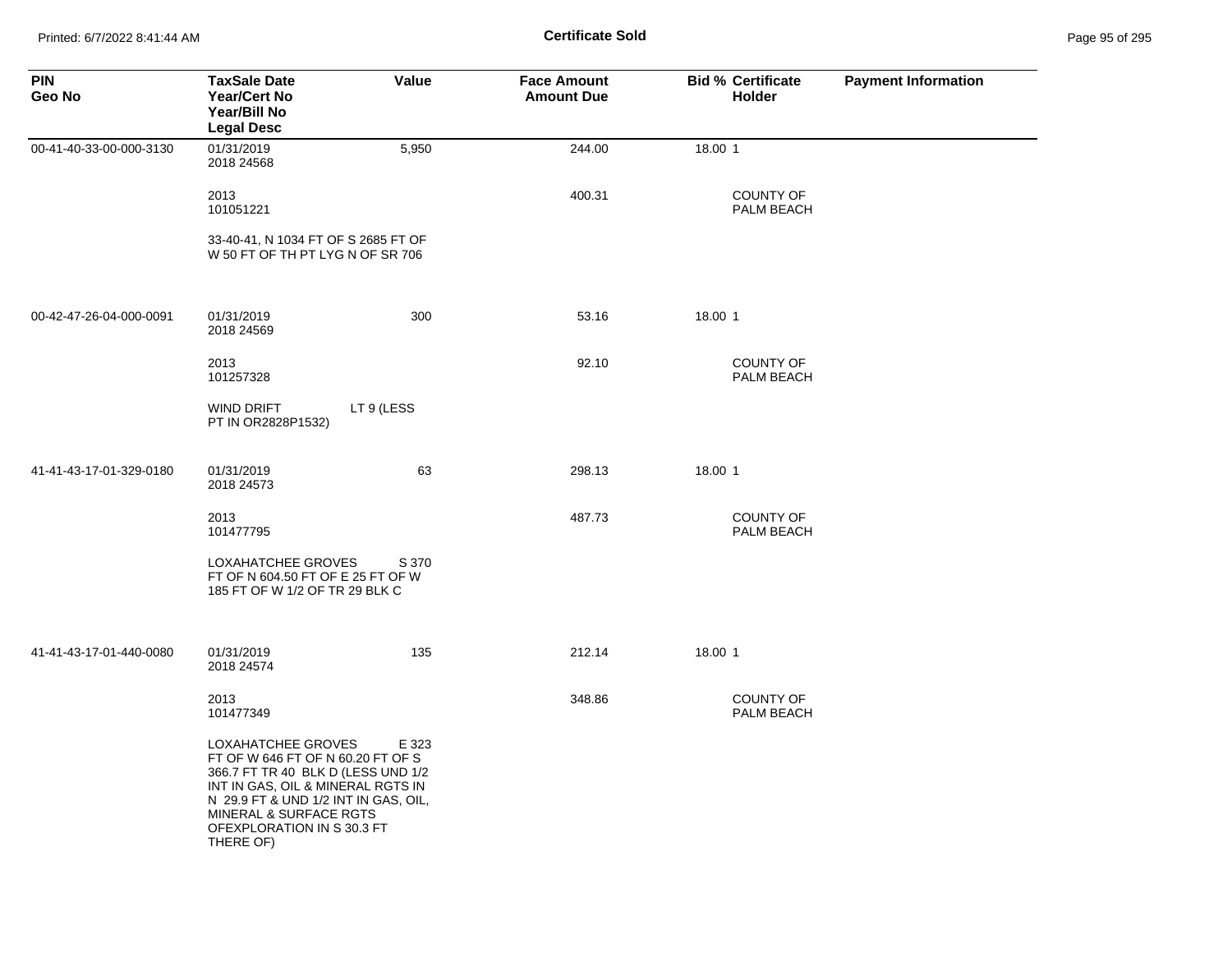| <b>PIN</b><br>Geo No    | <b>TaxSale Date</b><br>Year/Cert No<br>Year/Bill No<br><b>Legal Desc</b>                                                                           | Value | <b>Face Amount</b><br><b>Amount Due</b> | <b>Bid % Certificate</b><br>Holder    | <b>Payment Information</b> |
|-------------------------|----------------------------------------------------------------------------------------------------------------------------------------------------|-------|-----------------------------------------|---------------------------------------|----------------------------|
| 41-41-43-17-01-642-0010 | 01/31/2019<br>2018 24575                                                                                                                           | 81    | 680.83                                  | 18.00 1                               |                            |
|                         | 2013<br>101478397                                                                                                                                  |       | 1,105.79                                | <b>COUNTY OF</b><br>PALM BEACH        |                            |
|                         | LOXAHATCHEE GROVES<br>29.98 FT OF S 60 FT OF W 193.4 FT<br>OF E 386.8 FT & N 30 FT OF S 60 FT<br>OF W 193.4 FT OF E 967 FT OF TR 42<br><b>BLKF</b> | N     |                                         |                                       |                            |
| 00-37-44-07-01-003-0350 | 05/31/2018<br>2018 249                                                                                                                             | 7,000 | 9,163.27                                | 18.00 1                               |                            |
|                         | 2017<br>101041929                                                                                                                                  |       | 15,904.51                               | <b>COUNTY OF</b><br><b>PALM BEACH</b> |                            |
|                         | <b>RADER'S SUB</b><br>7-44-37<br>NO 2 LOTS 35 & 36 BLK 3                                                                                           |       |                                         |                                       |                            |
| 00-42-43-23-05-000-0000 | 05/31/2018<br>2018 2560                                                                                                                            | 300   | 65.58                                   | 18.00 1                               |                            |
|                         | 2017<br>101097068                                                                                                                                  |       | 120.03                                  | <b>COUNTY OF</b><br>PALM BEACH        |                            |
|                         | CENTURY VILLAGE PL NO 3<br>DRAINAGE R/W LYG S OF & ADJ TO<br>12TH ST EXTENSION                                                                     | 30 FT |                                         |                                       |                            |
| 00-42-43-23-10-000-0000 | 05/31/2018<br>2018 2606                                                                                                                            | 300   | 65.58                                   | 18.00 1                               |                            |
|                         | 2017<br>101097021                                                                                                                                  |       | 120.03                                  | COUNTY OF<br>PALM BEACH               |                            |
|                         | CENTURY VILLAGE PL NO 5<br>DRAINAGE R/W LYG S OF & ADJ TO<br>12TH ST EXTENSION                                                                     | 30 FT |                                         |                                       |                            |
| 00-42-43-23-12-000-0000 | 05/31/2018<br>2018 2607                                                                                                                            | 300   | 65.58                                   | 18.00 1                               |                            |
|                         | 2017<br>101097722                                                                                                                                  |       | 120.03                                  | <b>COUNTY OF</b><br>PALM BEACH        |                            |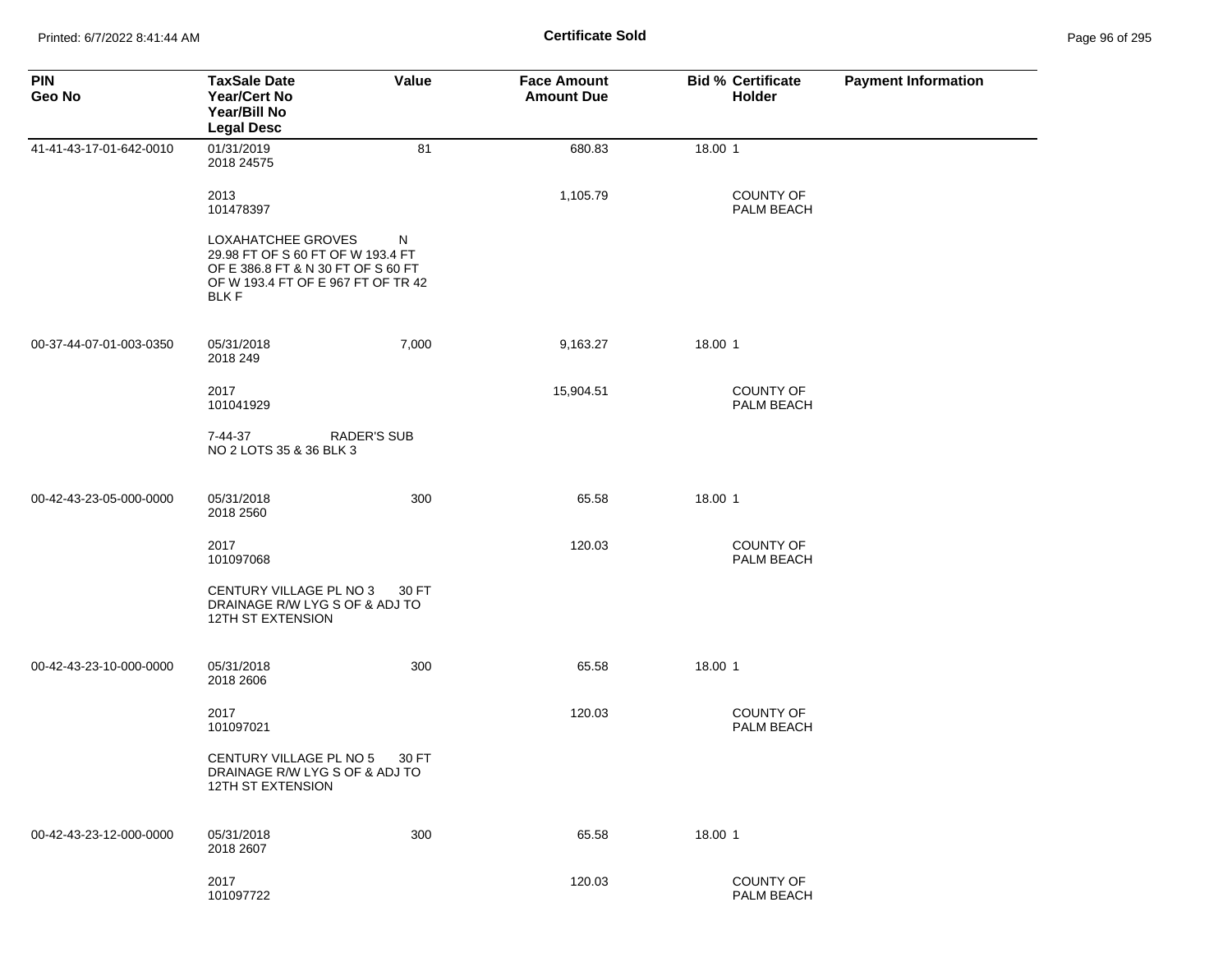Printed: 6/7/2022 8:41:44 AM **Page 97 of 2018** Page 97 of 2018 **Certificate Sold** 

| Page 97 of 295 |  |  |  |
|----------------|--|--|--|
|----------------|--|--|--|

| <b>PIN</b><br>Geo No    | <b>TaxSale Date</b><br>Year/Cert No<br>Year/Bill No<br><b>Legal Desc</b>           | <b>Value</b>      | <b>Face Amount</b><br><b>Amount Due</b> | <b>Bid % Certificate</b><br>Holder | <b>Payment Information</b> |
|-------------------------|------------------------------------------------------------------------------------|-------------------|-----------------------------------------|------------------------------------|----------------------------|
|                         | CENTURY VILLAGE PL NO 7<br>DRAINAGE R/W LYG S OF & ADJ TO<br>12TH ST EXTENSION     | 30 FT             |                                         |                                    |                            |
| 00-42-43-23-18-000-0000 | 05/31/2018<br>2018 2679                                                            | 100               | 61.79                                   | 18.00 1                            |                            |
|                         | 2017<br>101098241                                                                  |                   | 113.47                                  | <b>COUNTY OF</b><br>PALM BEACH     |                            |
|                         | CENTURY VILLAGE PL NO 9<br>DRAINAGE R/W LYG S OF & ADJ TO<br>12TH ST EXTENSION     | 30 FT             |                                         |                                    |                            |
| 00-38-44-02-00-000-1020 | 05/31/2018<br>2018 268                                                             | 216               | 61.98                                   | 18.00 1                            |                            |
|                         | 2017<br>101042555                                                                  |                   | 113.78                                  | <b>COUNTY OF</b><br>PALM BEACH     |                            |
|                         | 2-44-38, S 153 FT OF N 509.65 FT OF<br>E 60 FT OF SEC                              |                   |                                         |                                    |                            |
| 00-42-43-23-19-000-0000 | 05/31/2018<br>2018 2680                                                            | 300               | 65.58                                   | 18.00 1                            |                            |
|                         | 2017<br>101098360                                                                  |                   | 120.03                                  | <b>COUNTY OF</b><br>PALM BEACH     |                            |
|                         | CENTURY VILLAGE PL NO 10<br>FT DRAINAGE R/W LYG S OF & ADJ<br>TO 12TH ST EXTENSION | 30                |                                         |                                    |                            |
| 00-38-45-13-01-006-0070 | 05/31/2018<br>2018 274                                                             | 7,700             | 146.44                                  | 18.00 1                            |                            |
|                         | 2017<br>101042087                                                                  |                   | 260.33                                  | COUNTY OF<br>PALM BEACH            |                            |
|                         | SHAWANO VILLAGE<br>& 8 BLK F                                                       | LOTS <sub>7</sub> |                                         |                                    |                            |
| 00-42-43-23-33-000-0000 | 05/31/2018<br>2018 2846                                                            | 300               | 65.58                                   | 18.00 1                            |                            |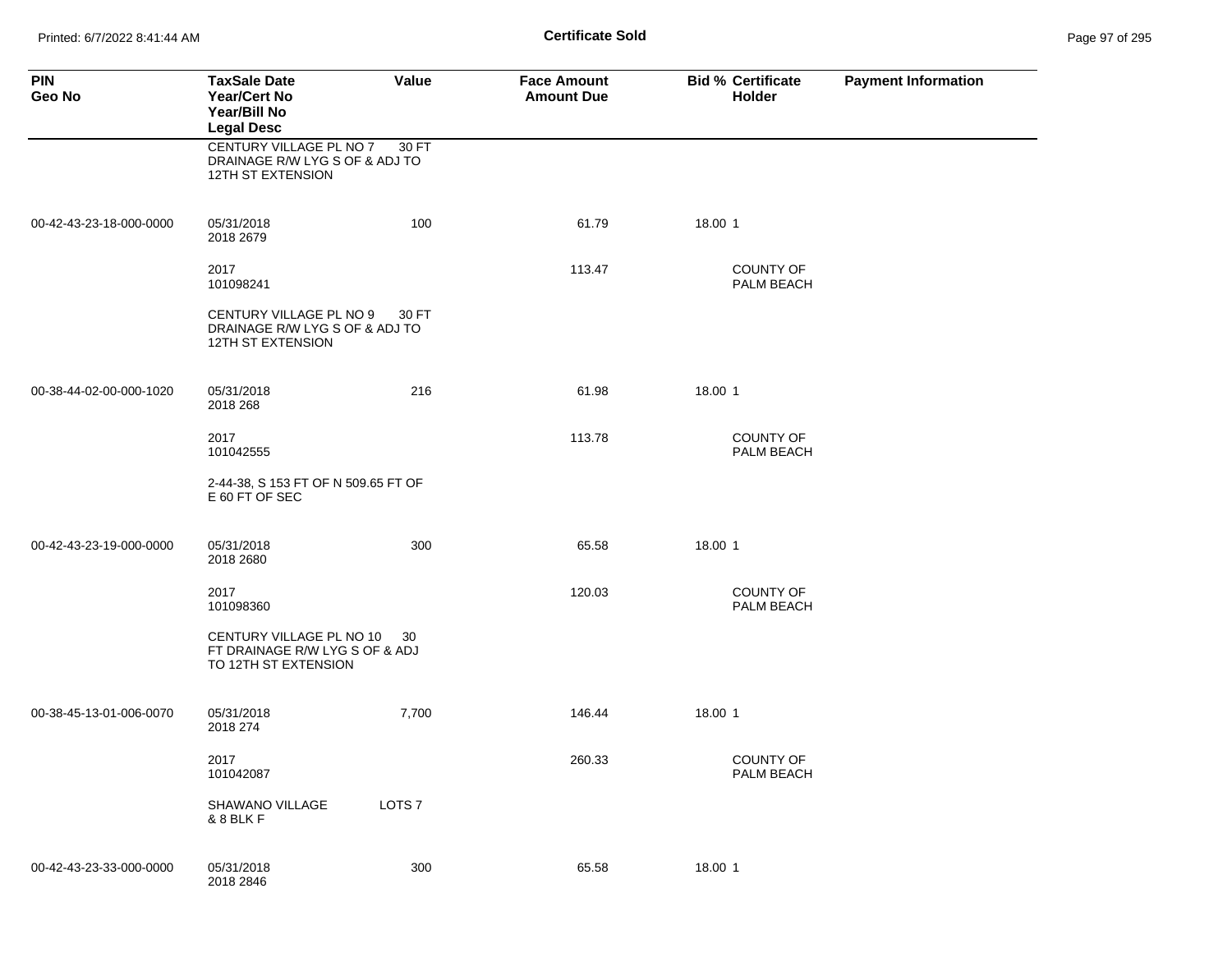Printed: 6/7/2022 8:41:44 AM **Certificate Sold** Page 98 of 295

| <b>PIN</b><br>Geo No    | <b>TaxSale Date</b><br><b>Year/Cert No</b><br>Year/Bill No<br><b>Legal Desc</b>                            | Value    | <b>Face Amount</b><br><b>Amount Due</b> | <b>Bid % Certificate</b><br>Holder | <b>Payment Information</b> |
|-------------------------|------------------------------------------------------------------------------------------------------------|----------|-----------------------------------------|------------------------------------|----------------------------|
|                         | 2017<br>101101905                                                                                          |          | 120.03                                  | <b>COUNTY OF</b><br>PALM BEACH     |                            |
|                         | CENTURY VILLAGE PL NO 13<br>FT DRAINAGE R/W LYG S OF & ADJ<br>TO 12TH ST EXTENSION                         | -30      |                                         |                                    |                            |
| 00-42-43-26-02-000-0103 | 05/31/2018<br>2018 3153                                                                                    | 33       | 60.40                                   | 18.00 1                            |                            |
|                         | 2017<br>101105003                                                                                          |          | 111.04                                  | <b>COUNTY OF</b><br>PALM BEACH     |                            |
|                         | <b>HAVERHILL ACRES ADD</b><br>FT OF N 200 FT OF LOT 10                                                     | E 20     |                                         |                                    |                            |
| 00-42-43-26-18-000-0420 | 05/31/2018<br>2018 3244                                                                                    | 554      | 68.34                                   | 18.00 1                            |                            |
|                         | 2017<br>101106066                                                                                          |          | 124.83                                  | <b>COUNTY OF</b><br>PALM BEACH     |                            |
|                         | <b>WOODCREST</b><br>OF PAR A                                                                               | N 103 FT |                                         |                                    |                            |
| 00-42-43-27-00-000-5032 | 05/31/2018<br>2018 3284                                                                                    | 63       | 61.10                                   | 18.00 1                            |                            |
|                         | 2017<br>101106579                                                                                          |          | 112.27                                  | <b>COUNTY OF</b><br>PALM BEACH     |                            |
|                         | 27-43-42, W 25 FT OF E 175 FT OF N<br>350 FT OF S 444 FT AS IN<br>OR2205P1275                              |          |                                         |                                    |                            |
| 00-42-43-27-05-005-2260 | 05/31/2018<br>2018 3296                                                                                    | 58       | 60.84                                   | 18.00 1                            |                            |
|                         | 2017<br>101628490                                                                                          |          | 111.79                                  | COUNTY OF<br>PALM BEACH            |                            |
|                         | PALM BEACH FARMS CO PL 3 E 50<br>FT OF NE 1/4 OF SE 1/4 OF TR 44<br>(LESS S 25 FT BISHOFF DR R/W) BLK<br>5 |          |                                         |                                    |                            |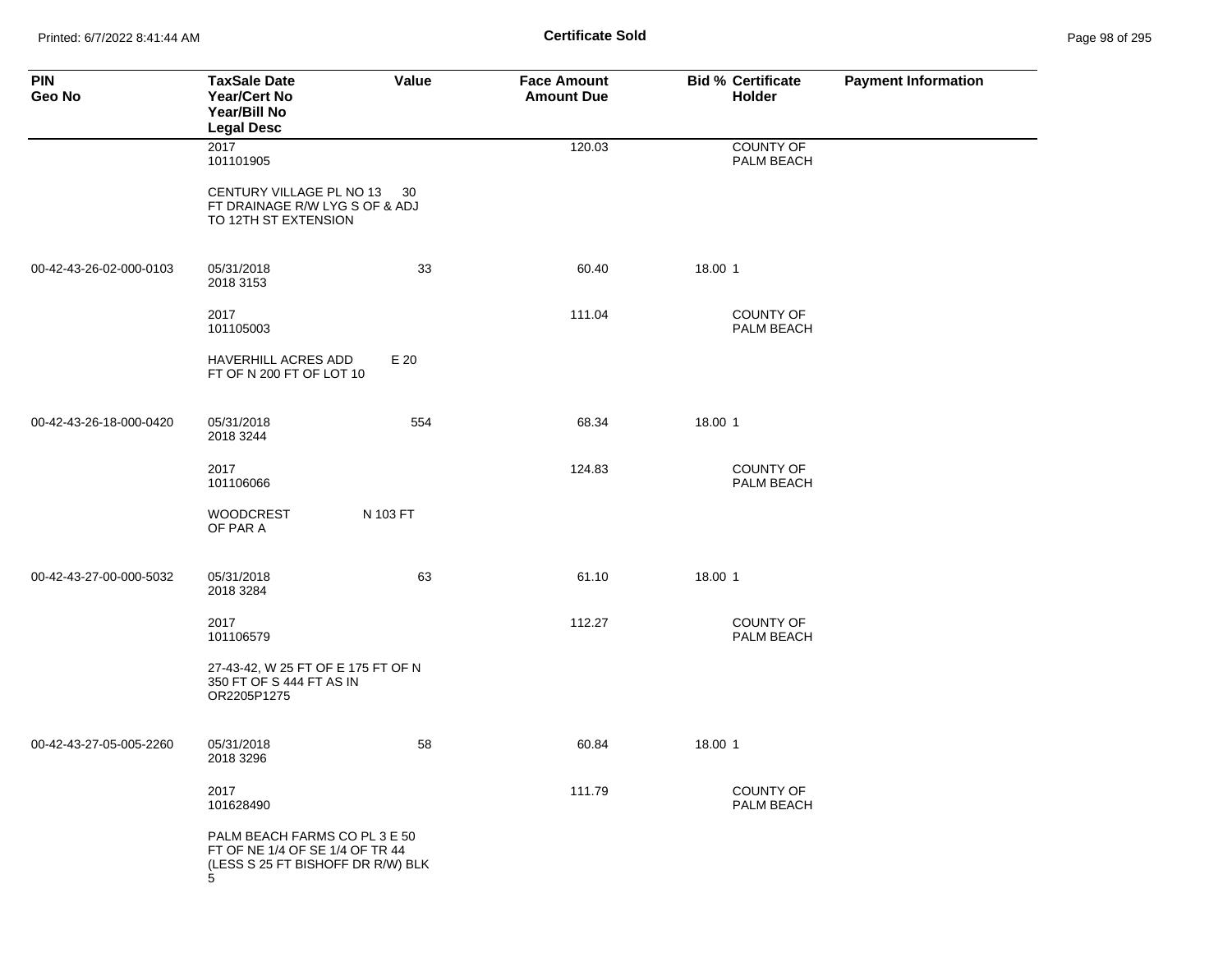| <b>PIN</b><br>Geo No    | <b>TaxSale Date</b><br><b>Year/Cert No</b><br>Year/Bill No<br><b>Legal Desc</b>                                        | Value        | <b>Face Amount</b><br><b>Amount Due</b> | <b>Bid % Certificate</b><br><b>Holder</b> | <b>Payment Information</b> |
|-------------------------|------------------------------------------------------------------------------------------------------------------------|--------------|-----------------------------------------|-------------------------------------------|----------------------------|
| 00-42-43-27-05-006-0261 | 05/31/2018<br>2018 3297                                                                                                | $\mathbf{1}$ | 59.91                                   | 18.00 1                                   |                            |
|                         | 2017<br>101625516                                                                                                      |              | 110.20                                  | COUNTY OF<br>PALM BEACH                   |                            |
|                         | PALM BEACH FARMS CO PL NO 3 PT<br>OF TR 26 LYG W OF & ADJ TO TPK<br>R/W (LESS N 40.04 FT LWDD L-4 CNL<br>$R/W$ ) BLK 6 |              |                                         |                                           |                            |
| 00-42-43-35-16-000-0440 | 05/31/2018<br>2018 3715                                                                                                | 3,699        | 129.93                                  | 18.00 1                                   |                            |
|                         | 2017<br>101115530                                                                                                      |              | 231.64                                  | COUNTY OF<br>PALM BEACH                   |                            |
|                         | WEST TRAIL PARK NLY 16.67 FT OF<br>LT 44 LYG NLY OF & ADJ TO SR 80<br>R/W                                              |              |                                         |                                           |                            |
| 00-42-44-12-09-001-0112 | 05/31/2018<br>2018 4109                                                                                                | 300          | 65.58                                   | 18.00 1                                   |                            |
|                         | 2017<br>101125179                                                                                                      |              | 120.03                                  | COUNTY OF<br>PALM BEACH                   |                            |
|                         | <b>PALMS ESTATES</b><br>OF S 258 FT OF W 12.5 FT OF E 15 FT<br>OF LT 11 BLK 1                                          | N 75 FT      |                                         |                                           |                            |
| 00-42-44-12-09-002-0174 | 05/31/2018<br>2018 4112                                                                                                | 300          | 65.58                                   | 18.00 1                                   |                            |
|                         | 2017<br>101125320                                                                                                      |              | 120.03                                  | COUNTY OF<br>PALM BEACH                   |                            |
|                         | <b>PALMS ESTATES</b><br>W 49 FT OF S 109 FT OF N 203 FT OF<br>LT 17 BLK 2                                              | E 1 FT OF    |                                         |                                           |                            |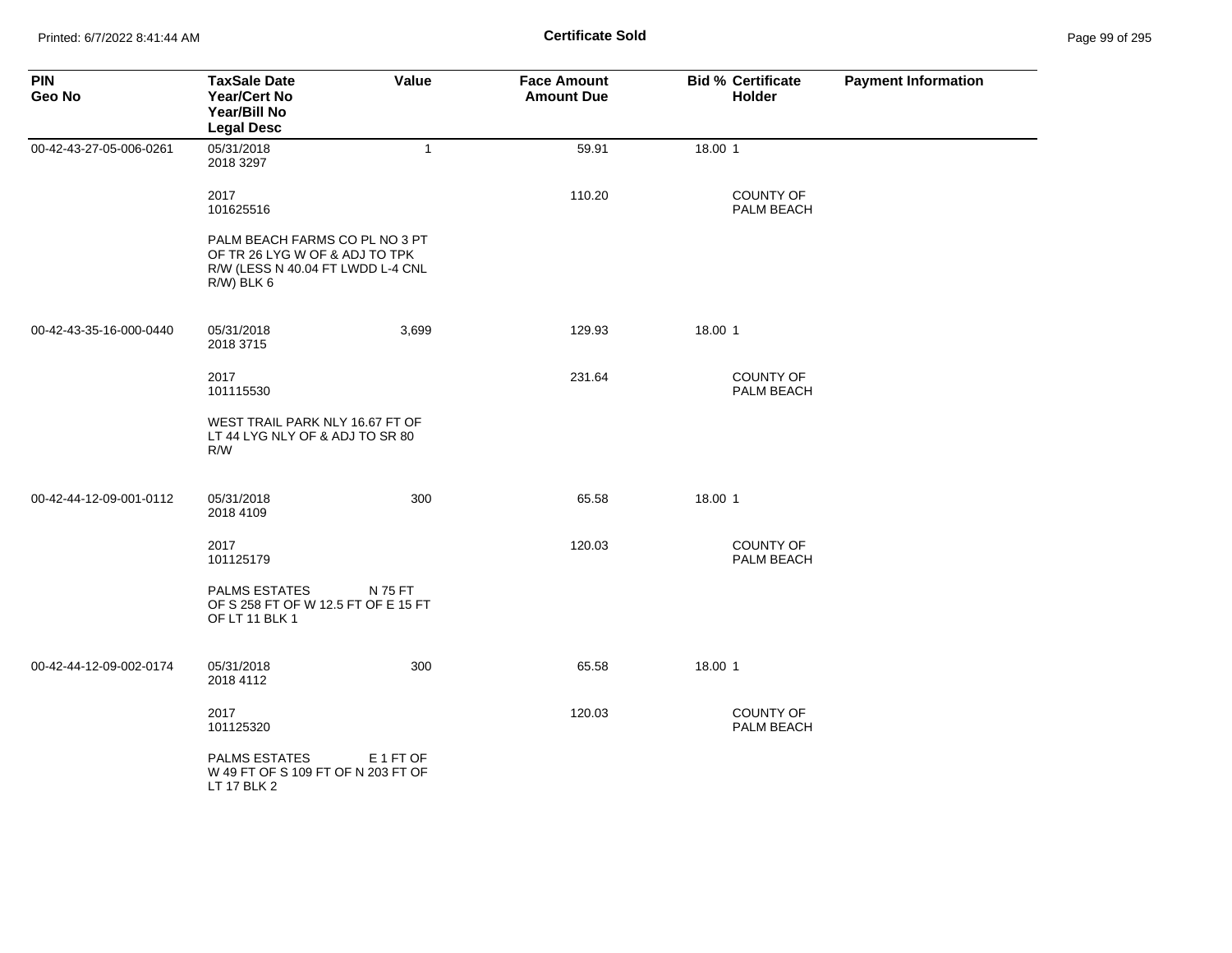Printed: 6/7/2022 8:41:44 AM **Certificate Sold** Page 100 of 295

| <b>PIN</b><br>Geo No    | <b>TaxSale Date</b><br><b>Year/Cert No</b><br>Year/Bill No<br><b>Legal Desc</b>                  | Value   | <b>Face Amount</b><br><b>Amount Due</b> | <b>Bid % Certificate</b><br>Holder | <b>Payment Information</b> |
|-------------------------|--------------------------------------------------------------------------------------------------|---------|-----------------------------------------|------------------------------------|----------------------------|
| 00-42-44-12-19-000-0032 | 05/31/2018<br>2018 4140                                                                          | 300     | 65.58                                   | 18.00 1                            |                            |
|                         | 2017<br>101125771                                                                                |         | 120.03                                  | <b>COUNTY OF</b><br>PALM BEACH     |                            |
|                         | SUTTON TERRACE SOUTH UNREC<br>LT 3-C (LESS W 179 FT)                                             |         |                                         |                                    |                            |
| 00-42-44-13-00-000-1310 | 05/31/2018<br>2018 4196                                                                          | 300     | 65.58                                   | 18.00 1                            |                            |
|                         | 2017<br>101126929                                                                                |         | 120.03                                  | COUNTY OF<br>PALM BEACH            |                            |
|                         | 13-44-42, W 14 FT OF E 718 FT (LESS<br>N 73 FT) OF S 1/2 OF N 1/2 OF NW 1/4<br><b>OF NE 1/4</b>  |         |                                         |                                    |                            |
| 00-42-44-14-05-005-0022 | 05/31/2018<br>2018 4281                                                                          | 300     | 65.58                                   | 18.00 1                            |                            |
|                         | 2017<br>101128244                                                                                |         | 120.03                                  | COUNTY OF<br>PALM BEACH            |                            |
|                         | MODEL LAND CO SUB<br>OF TR 5 (LESS N 40 FT LWDD LAT 9<br>& E 15 FT HAVERHILLRD R/W)              | N 53 FT |                                         |                                    |                            |
| 00-42-44-21-06-000-0010 | 05/31/2018<br>2018 4525                                                                          | 300     | 65.58                                   | 18.00 1                            |                            |
|                         | 2017<br>101133692                                                                                |         | 120.03                                  | COUNTY OF<br>PALM BEACH            |                            |
|                         | <b>COVERED BRIDGE PLAT 2</b><br>TRACT 1 (LESS CONDOS 1 THRU 11<br>INC & REC AREA IN OR1913P1077) |         |                                         |                                    |                            |
| 00-42-44-22-19-003-0000 | 05/31/2018<br>2018 4602                                                                          | 300     | 65.58                                   | 18.00 1                            |                            |
|                         | 2017<br>101135748                                                                                |         | 120.03                                  | COUNTY OF<br>PALM BEACH            |                            |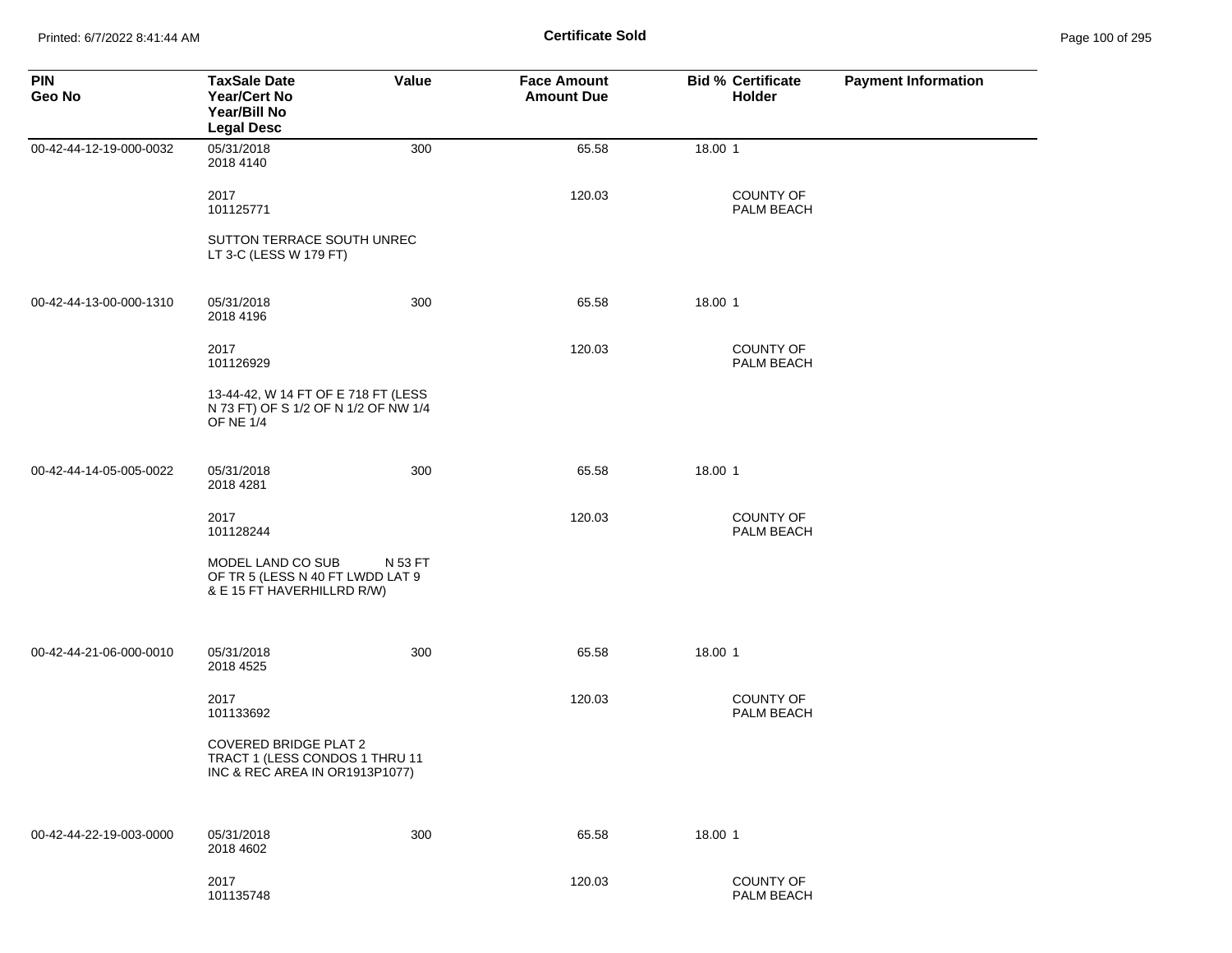| <b>PIN</b><br>Geo No    | <b>TaxSale Date</b><br><b>Year/Cert No</b><br>Year/Bill No<br><b>Legal Desc</b>                                          | Value          | <b>Face Amount</b><br><b>Amount Due</b> | <b>Bid % Certificate</b><br><b>Holder</b> | <b>Payment Information</b> |
|-------------------------|--------------------------------------------------------------------------------------------------------------------------|----------------|-----------------------------------------|-------------------------------------------|----------------------------|
|                         | POINCIANA PLACE PH 2-C<br>IRREG PAR LYG SELY OF & ADJ TO<br>GRAMERCY CONDO & NLY OF & ADJ<br>TO PB35P54 AS IN OR5471P247 |                |                                         |                                           |                            |
| 00-42-44-25-00-000-6730 | 05/31/2018<br>2018 4701                                                                                                  | 331            | 67.36                                   | 18.00 1                                   |                            |
|                         | 2017<br>101137680                                                                                                        |                | 123.10                                  | <b>COUNTY OF</b><br>PALM BEACH            |                            |
|                         | 25-44-42, N 10 FT OF S 135 FT OF W<br>30 FT OF E 141 FT OF SE 1/4 OF NW<br>1/4 OF SE 1/4                                 |                |                                         |                                           |                            |
| 00-42-44-25-14-006-0012 | 05/31/2018<br>2018 4719                                                                                                  | 331            | 67.36                                   | 18.00 1                                   |                            |
|                         | 2017<br>101137891                                                                                                        |                | 123.10                                  | <b>COUNTY OF</b><br>PALM BEACH            |                            |
|                         | KIRKWOOD ESTATES ADD 1<br>.25 FT OF LT 1 BLK 6                                                                           | E              |                                         |                                           |                            |
| 08-43-45-28-16-009-0212 | 05/31/2018<br>2018 48                                                                                                    | 1,634          | 38.58                                   | 18.00 1                                   |                            |
|                         | 2016<br>101357120                                                                                                        |                | 73.18                                   | <b>COUNTY OF</b><br>PALM BEACH            |                            |
|                         | <b>BELLAMY HEIGHTS</b><br>OF LT 21 BLK 9                                                                                 | <b>W 10 FT</b> |                                         |                                           |                            |
| 00-42-44-28-05-000-0030 | 05/31/2018<br>2018 4870                                                                                                  | 300            | 66.15                                   | 18.00 1                                   |                            |
|                         | 2017<br>101140696                                                                                                        |                | 121.03                                  | <b>COUNTY OF</b><br>PALM BEACH            |                            |
|                         | <b>FLORIDA GARDENS PLAT 5</b><br>PT OF PLATTED 50 FT RD LYG S OF<br>LTS 417 & 418                                        | TH             |                                         |                                           |                            |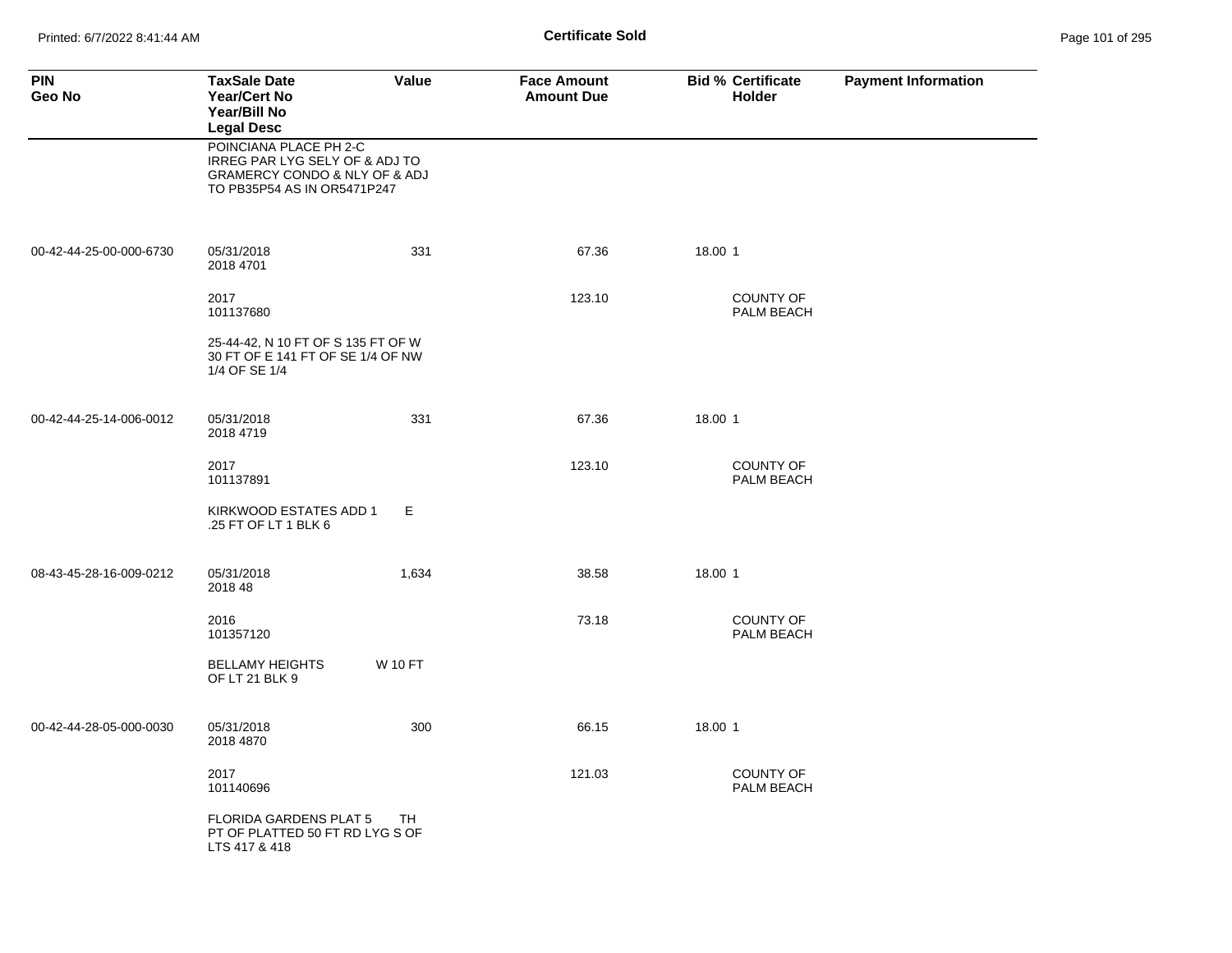Printed: 6/7/2022 8:41:44 AM **Certificate Sold** Page 102 of 295

| <b>PIN</b><br>Geo No    | <b>TaxSale Date</b><br><b>Year/Cert No</b><br>Year/Bill No<br><b>Legal Desc</b>                       | Value  | <b>Face Amount</b><br><b>Amount Due</b> | <b>Bid % Certificate</b><br>Holder | <b>Payment Information</b> |
|-------------------------|-------------------------------------------------------------------------------------------------------|--------|-----------------------------------------|------------------------------------|----------------------------|
| 00-42-44-34-00-000-5010 | 05/31/2018<br>2018 4994                                                                               | 300    | 65.58                                   | 18.00 1                            |                            |
|                         | 2017<br>101144362                                                                                     |        | 120.03                                  | <b>COUNTY OF</b><br>PALM BEACH     |                            |
|                         | 34-44-42, W 213.64 FT OF E 313.64<br>FT OF N 14 FT OF S 54 FT OF SE 1/4                               |        |                                         |                                    |                            |
| 00-42-44-39-00-039-0041 | 05/31/2018<br>2018 5104                                                                               | 300    | 76.27                                   | 18.00 1                            |                            |
|                         | 2017<br>101148215                                                                                     |        | 138.57                                  | <b>COUNTY OF</b><br>PALM BEACH     |                            |
|                         | 44 1/2-42, S 30 FT OF ELY 218.61 FT<br>OF WLY 420 FT OF LT 4 TR 39                                    |        |                                         |                                    |                            |
| 00-42-45-10-00-000-5050 | 05/31/2018<br>2018 5267                                                                               | 29,370 | 561.80                                  | 18.00 1                            |                            |
|                         | 2017<br>101160703                                                                                     |        | 980.99                                  | COUNTY OF<br>PALM BEACH            |                            |
|                         | 10-45-42, S 60.11 FT OF N 135.25<br>FT OF E 280.52 FT OF W 340.52 FT<br>OF NW 1/4 OF NW 1/4 OF SE 1/4 |        |                                         |                                    |                            |
| 00-42-45-23-17-004-0010 | 05/31/2018<br>2018 5767                                                                               | 10     | 60.06                                   | 18.00 1                            |                            |
|                         | 2017<br>101633777                                                                                     |        | 110.45                                  | <b>COUNTY OF</b><br>PALM BEACH     |                            |
|                         | RAINBOW LAKES TR A-ONE N 15 FT<br>OF W 70 FT OF E 1138.98 FT OF PL                                    |        |                                         |                                    |                            |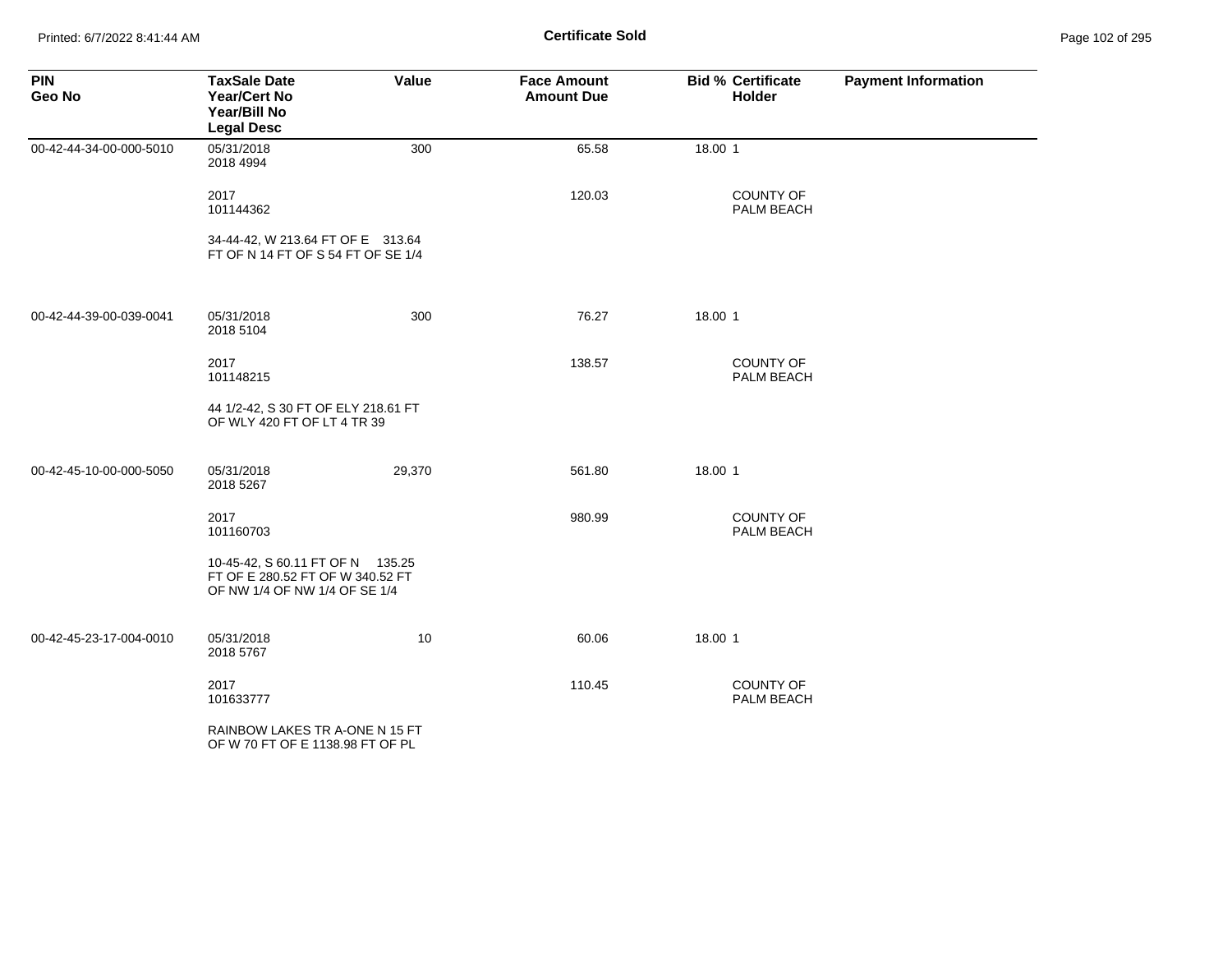| <b>PIN</b><br>Geo No    | <b>TaxSale Date</b><br><b>Year/Cert No</b><br>Year/Bill No<br><b>Legal Desc</b>             | Value          | <b>Face Amount</b><br><b>Amount Due</b> | <b>Bid % Certificate</b><br>Holder | <b>Payment Information</b> |
|-------------------------|---------------------------------------------------------------------------------------------|----------------|-----------------------------------------|------------------------------------|----------------------------|
| 00-42-46-12-00-000-3091 | 05/31/2018<br>2018 6365                                                                     | 125            | 62.30                                   | 18.00 1                            |                            |
|                         | 2017<br>101204802                                                                           |                | 114.33                                  | COUNTY OF<br>PALM BEACH            |                            |
|                         | 12-46-42, N 30 FT OF S 1/2 OF N 1/2<br>OF NW 1/4 OF SW 1/4 OF NW 1/4 E<br>OF MILITARY TRAIL |                |                                         |                                    |                            |
| 00-42-47-06-04-003-0102 | 05/31/2018<br>2018 7730                                                                     | $\overline{2}$ | 65.58                                   | 18.00 1                            |                            |
|                         | 2017<br>101235133                                                                           |                | 120.03                                  | <b>COUNTY OF</b><br>PALM BEACH     |                            |
|                         | WEITZER SUB PL 1<br>PB48P101 SWLY 10 FT OF LT 10 AS<br>IN OR4947P381                        | IN             |                                         |                                    |                            |
| 00-42-47-16-15-000-1653 | 05/31/2018<br>2018 8278                                                                     | 242            | 63.66                                   | 18.00 1                            |                            |
|                         | 2017<br>101247627                                                                           |                | 116.70                                  | COUNTY OF<br>PALM BEACH            |                            |
|                         | <b>BOCA GROVE PLANTATION TRGLR</b><br>PT OF LT 165 IN OR22491P884                           |                |                                         |                                    |                            |
| 00-42-47-22-13-019-0021 | 05/31/2018<br>2018 8483                                                                     | 102            | 86.80                                   | 18.00 1                            |                            |
|                         | 2017<br>101254882                                                                           |                | 156.85                                  | COUNTY OF<br>PALM BEACH            |                            |
|                         | TIBURON II PHASE II<br>OF LT 2 BLK 19                                                       | S 3.30 FT      |                                         |                                    |                            |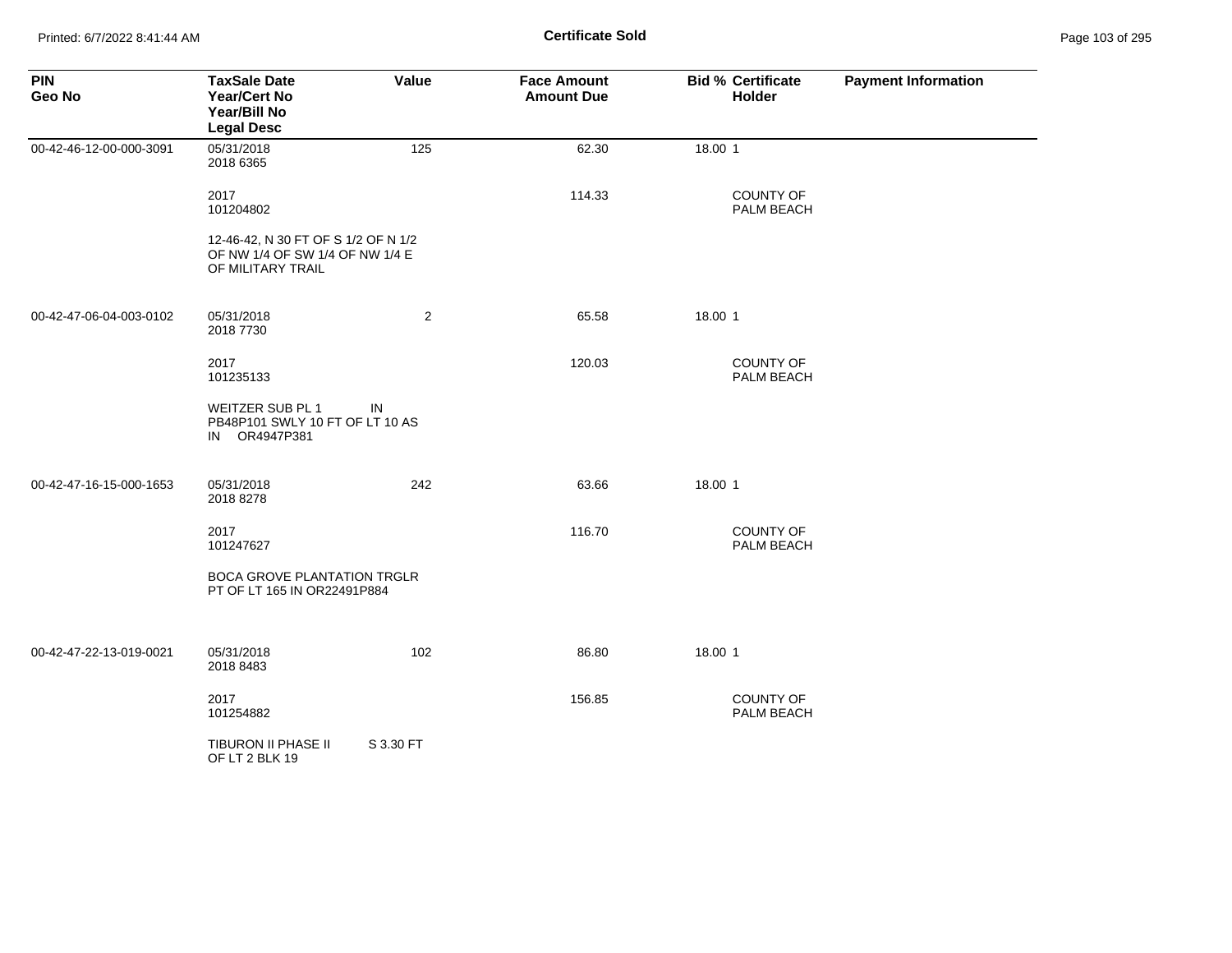| <b>PIN</b><br>Geo No    | <b>TaxSale Date</b><br>Year/Cert No<br>Year/Bill No<br><b>Legal Desc</b>                         | Value      | <b>Face Amount</b><br><b>Amount Due</b> | <b>Bid % Certificate</b><br>Holder | <b>Payment Information</b> |
|-------------------------|--------------------------------------------------------------------------------------------------|------------|-----------------------------------------|------------------------------------|----------------------------|
| 00-42-47-28-01-021-0100 | 05/31/2018<br>2018 8608                                                                          | 33         | 85.43                                   | 18.00 1                            |                            |
|                         | 2017<br>101636770                                                                                |            | 154.44                                  | <b>COUNTY OF</b><br>PALM BEACH     |                            |
|                         | BOCA DEL MAR NO 6 SLY 127.84 FT<br>OF NLY 643.81 FT OF WLY 96.30 FT<br>OF ELY 552.01 FT OF TR 21 |            |                                         |                                    |                            |
| 00-42-47-33-11-001-0000 | 05/31/2018<br>2018 8923                                                                          | 60         | 61.11                                   | 18.00 1                            |                            |
|                         | 2017<br>101269873                                                                                |            | 112.28                                  | <b>COUNTY OF</b><br>PALM BEACH     |                            |
|                         | SOUTHWINDS AT BOCA POINTE PL<br>1TR A (LESS SOUTHWINDS AT BOCA<br>POINTE COND 2)                 |            |                                         |                                    |                            |
| 00-43-44-08-18-000-0041 | 05/31/2018<br>2018 9453                                                                          | 300        | 65.58                                   | 18.00 1                            |                            |
|                         | 2017<br>101283456                                                                                |            | 120.03                                  | <b>COUNTY OF</b><br>PALM BEACH     |                            |
|                         | MEADOW PARK NO 3<br>100.13 FT OF WLY 192.5 FT OF N 20<br>FT OF LT 4                              | <b>ELY</b> |                                         |                                    |                            |
| 00-43-44-19-11-004-0061 | 05/31/2018<br>2018 9540                                                                          | 164        | 62.80                                   | 18.00 1                            |                            |
|                         | 2017<br>101285712                                                                                |            | 115.21                                  | <b>COUNTY OF</b><br>PALM BEACH     |                            |
|                         | LAKEWOOD GARDENS PLAT 1<br>5 FT OF W 155 FT OF N 66.12 FT OF<br>TR 6 BLK 4                       | E.         |                                         |                                    |                            |
| 00-43-44-20-01-047-0020 | 05/31/2018<br>2018 9543                                                                          | 2,725      | 172.33                                  | 18.00 1                            |                            |
|                         | 2017<br>101285108                                                                                |            | 305.24                                  | COUNTY OF<br>PALM BEACH            |                            |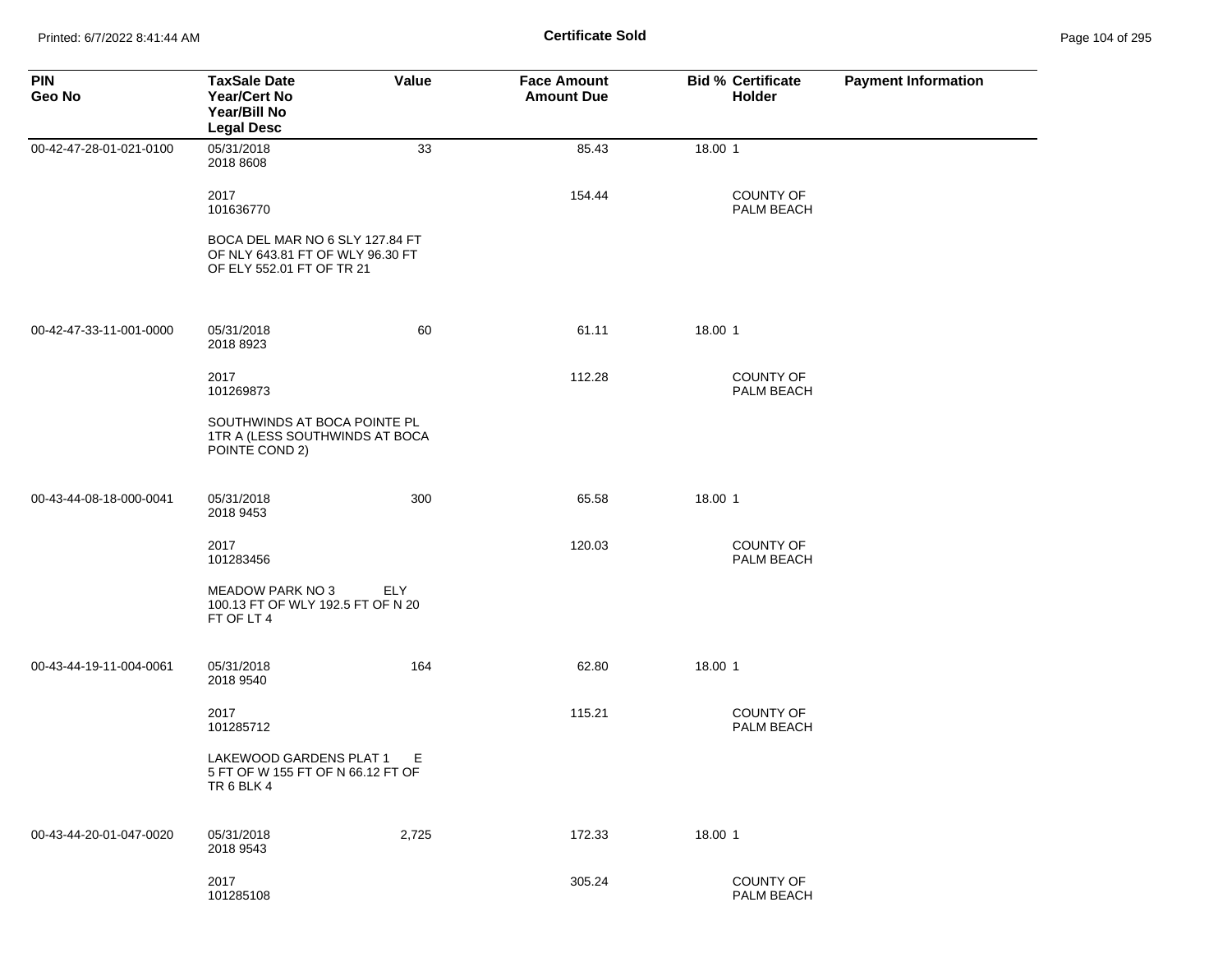Printed: 6/7/2022 8:41:44 AM **Certificate Sold** Page 105 of 295

| <b>PIN</b><br>Geo No    | <b>TaxSale Date</b><br><b>Year/Cert No</b><br>Year/Bill No<br><b>Legal Desc</b>                             | Value        | <b>Face Amount</b><br><b>Amount Due</b> | <b>Bid % Certificate</b><br>Holder | <b>Payment Information</b> |
|-------------------------|-------------------------------------------------------------------------------------------------------------|--------------|-----------------------------------------|------------------------------------|----------------------------|
|                         | MODEL LAND CO SUB<br>OF S 355.64 FT OF E 145.35 FT OF TR<br>47                                              | N 15 FT      |                                         |                                    |                            |
| 00-43-44-20-01-050-0031 | 05/31/2018<br>2018 9546                                                                                     | 2,254        | 92.79                                   | 18.00 1                            |                            |
|                         | 2017<br>101285770                                                                                           |              | 167.20                                  | <b>COUNTY OF</b><br>PALM BEACH     |                            |
|                         | MODEL LAND CO SUB<br>OF W 1/2 OF TR 50 (LESS E 20 FT RD<br>R/W                                              | N 10 FT      |                                         |                                    |                            |
| 00-43-44-30-01-114-0024 | 05/31/2018<br>2018 9622                                                                                     | $\mathbf{1}$ | 62.36                                   | 18.00 1                            |                            |
|                         | 2017<br>101625398                                                                                           |              | 114.44                                  | <b>COUNTY OF</b><br>PALM BEACH     |                            |
|                         | PALM BEACH FARMS CO PL NO 7 S<br>40 FT OF W 10 FT OF E 1/2 OF LT B<br><b>BLK 114</b>                        |              |                                         |                                    |                            |
| 00-43-45-04-00-004-0041 | 05/31/2018<br>2018 9662                                                                                     | 718          | 17.77                                   | 18.00 1                            |                            |
|                         | 2017<br>101287873                                                                                           |              | 37.09                                   | <b>COUNTY OF</b><br>PALM BEACH     |                            |
|                         | 04-45-43, SLY 54.11 FT OF NLY<br>745.31 FT OF WLY 12.6 FT OF GOV<br>LT 4 LYG W OF & ADJ TO HIGH<br>RIDGE RD |              |                                         |                                    |                            |
| 00-43-45-05-12-000-0010 | 05/31/2018<br>2018 9702                                                                                     | 300          | 65.58                                   | 18.00 1                            |                            |
|                         | 2017<br>101288677                                                                                           |              | 120.03                                  | <b>COUNTY OF</b><br>PALM BEACH     |                            |
|                         | LANTANA PINES PLAT NO 1<br>SPORTSMEN'S CLUB NELY 1/2 OF<br>ABNDED LEAR DR LYGSWLY OF &<br>ADJ TO LT 1 BLK 1 |              |                                         |                                    |                            |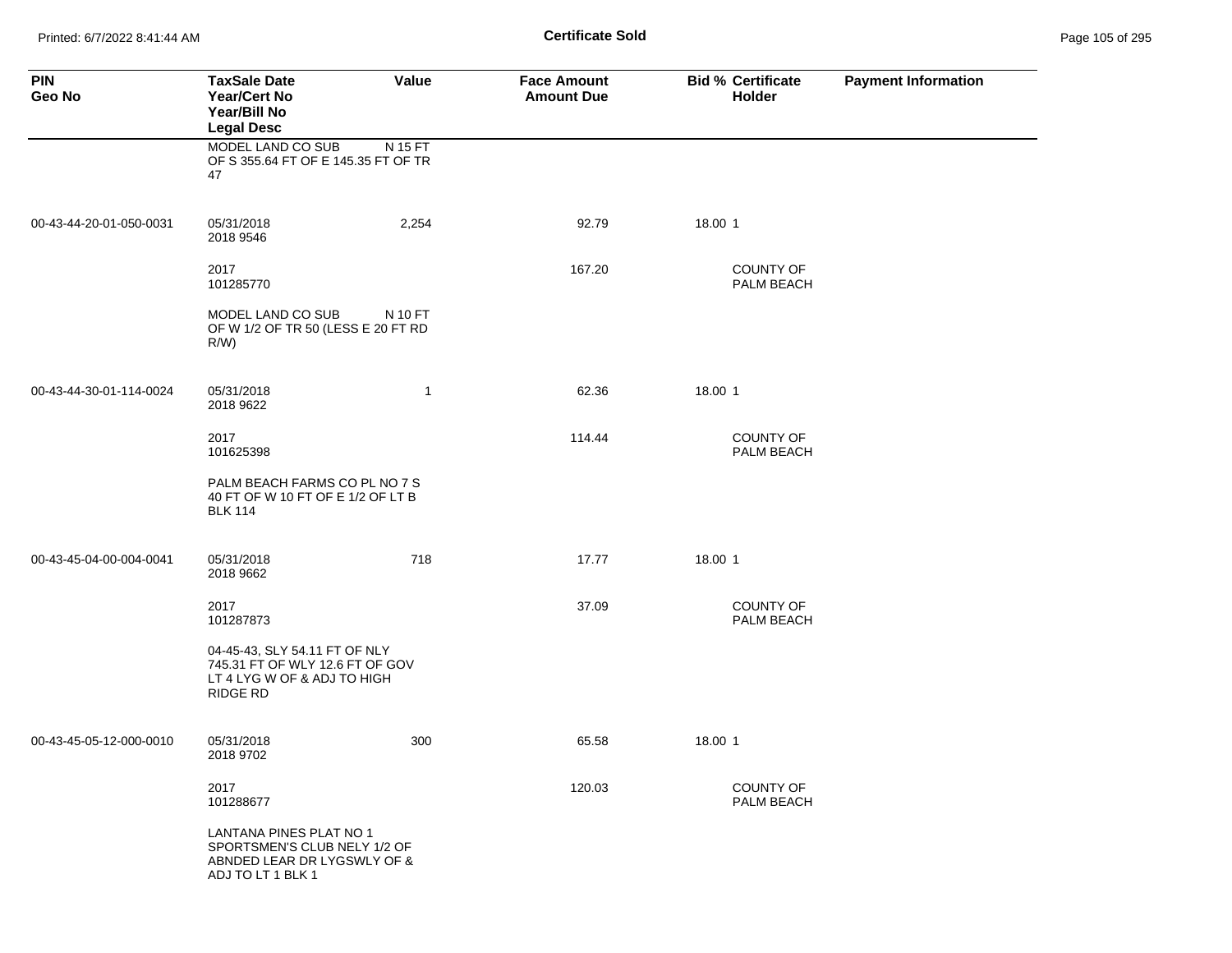| <b>PIN</b><br>Geo No    | <b>TaxSale Date</b><br><b>Year/Cert No</b><br>Year/Bill No<br><b>Legal Desc</b>                             | Value | <b>Face Amount</b><br><b>Amount Due</b> | <b>Bid % Certificate</b><br>Holder | <b>Payment Information</b> |
|-------------------------|-------------------------------------------------------------------------------------------------------------|-------|-----------------------------------------|------------------------------------|----------------------------|
| 00-43-45-05-12-000-0060 | 05/31/2018<br>2018 9703                                                                                     | 300   | 65.58                                   | 18.00 1                            |                            |
|                         | 2017<br>101288436                                                                                           |       | 120.03                                  | <b>COUNTY OF</b><br>PALM BEACH     |                            |
|                         | LANTANA PINES PLAT NO 1<br>SPORTSMEN'S CLUB SWLY 1/2 OF<br>ABNDED LEAR DR LYGNELY OF &<br>ADJ TO LT 3 BLK 3 |       |                                         |                                    |                            |
| 00-43-45-09-00-000-3380 | 05/31/2018<br>2018 9789                                                                                     | 932   | 20.68                                   | 18.00 1                            |                            |
|                         | 2017<br>101289341                                                                                           |       | 42.13                                   | COUNTY OF<br>PALM BEACH            |                            |
|                         | 9-45-43, E 2.37 FT OF W 117.37FT OF<br>S 132.97 FT OF N 660.31 FT OF NW<br>1/4 OF NW 1/4 OF NW 1/4          |       |                                         |                                    |                            |
| 04-36-43-25-00-000-5040 | 05/31/2018<br>2018 9991                                                                                     | 5,582 | 311.30                                  | 18.00 1                            |                            |
|                         | 2017<br>101295458                                                                                           |       | 575.61                                  | <b>COUNTY OF</b><br>PALM BEACH     |                            |
|                         | 25-43-36, N 10 FT OF S 1/2 OF SE 1/4<br>OF SE 1/4 (LESS E 40 FT NW 17TH ST<br>$R/W$ )                       |       |                                         |                                    |                            |
| 06-42-47-04-25-000-0900 | 05/31/2019<br>2019 10083                                                                                    | 3     | 61.58                                   | 18.00 1                            |                            |
|                         | 2018<br>101302694                                                                                           |       | 102.02                                  | <b>COUNTY OF</b><br>PALM BEACH     |                            |
|                         | BRIARCLIFF AT WOODFIELD<br>COUNTRY CLUB PL 2 LOT 90A                                                        |       |                                         |                                    |                            |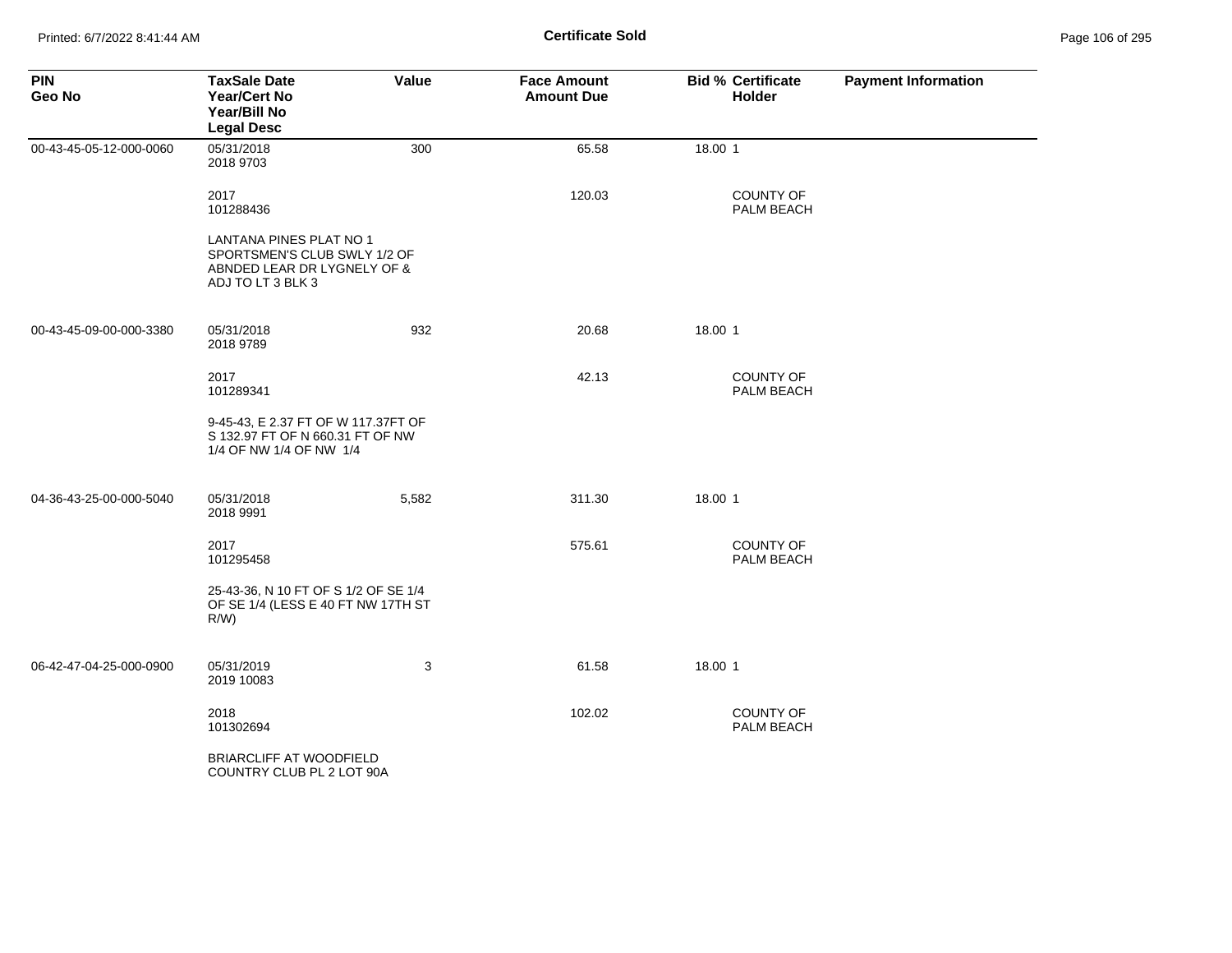Printed: 6/7/2022 8:41:44 AM **Certificate Sold** Page 107 of 295

| <b>PIN</b><br>Geo No    | <b>TaxSale Date</b><br><b>Year/Cert No</b><br>Year/Bill No<br><b>Legal Desc</b>                                 | Value | <b>Face Amount</b><br><b>Amount Due</b> | <b>Bid % Certificate</b><br>Holder | <b>Payment Information</b> |
|-------------------------|-----------------------------------------------------------------------------------------------------------------|-------|-----------------------------------------|------------------------------------|----------------------------|
| 06-42-47-11-00-000-1110 | 05/31/2019<br>2019 10104                                                                                        | 5     | 61.61                                   | 18.00 1                            |                            |
|                         | 2018<br>101303272                                                                                               |       | 102.05                                  | <b>COUNTY OF</b><br>PALM BEACH     |                            |
|                         | 11-47-42, 40 FT TRGLE COR OF NE<br>1/4 LYG NE OF & ADJ TO PB75P118                                              |       |                                         |                                    |                            |
| 06-42-47-14-00-000-5150 | 05/31/2019<br>2019 10137                                                                                        | 56    | 62.62                                   | 18.00 1                            |                            |
|                         | 2018<br>101304684                                                                                               |       | 103.63                                  | COUNTY OF<br>PALM BEACH            |                            |
|                         | 14-47-42, E 17 FT OF W 205 FT OF N<br>481.66 FT OF S 496.66 FT OF SE 1/4<br>LYG E OF & ADJ TO BUTTS RD          |       |                                         |                                    |                            |
| 06-42-47-23-04-013-0050 | 05/31/2019<br>2019 10188                                                                                        | 300   | 67.77                                   | 18.00 1                            |                            |
|                         | 2018<br>101306958                                                                                               |       | 111.62                                  | <b>COUNTY OF</b><br>PALM BEACH     |                            |
|                         | PARADISE PALMS UNIT 4<br>OF PARCEL A LYG BET N & S LI OF<br>LT 16 BLK 2 EXTENDED ELY                            | TH PT |                                         |                                    |                            |
| 08-43-45-17-00-004-0040 | 05/31/2019<br>2019 11540                                                                                        | 124   | 64.36                                   | 18.00 1                            |                            |
|                         | 2018<br>101347716                                                                                               |       | 106.33                                  | COUNTY OF<br>PALM BEACH            |                            |
|                         | 17-45-43, ELY 710.02 FT OF NW 1/4<br>LYG N OF & ADJ TO MINER RD R/W<br>(LESS WLY 87.5 FT LWDD E-4CNL<br>$R/W$ ) |       |                                         |                                    |                            |
| 08-43-45-17-00-004-0080 | 05/31/2019<br>2019 11541                                                                                        | 14    | 61.84                                   | 18.00 1                            |                            |
|                         | 2018<br>101631826                                                                                               |       | 102.41                                  | COUNTY OF<br>PALM BEACH            |                            |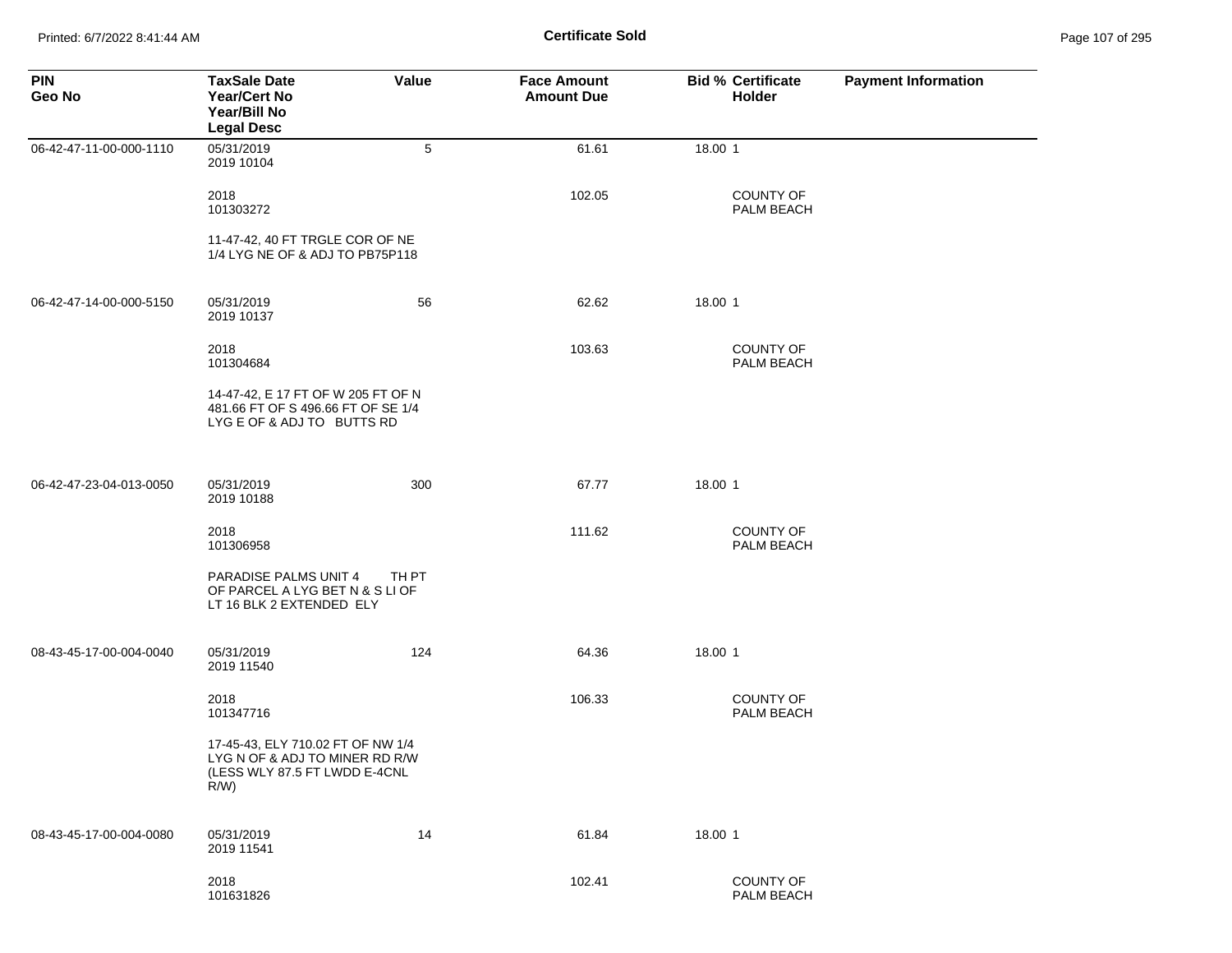| <b>PIN</b><br>Geo No    | <b>TaxSale Date</b><br><b>Year/Cert No</b><br>Year/Bill No<br><b>Legal Desc</b>                                                                            | Value        | <b>Face Amount</b><br><b>Amount Due</b> | <b>Bid % Certificate</b><br><b>Holder</b> | <b>Payment Information</b> |
|-------------------------|------------------------------------------------------------------------------------------------------------------------------------------------------------|--------------|-----------------------------------------|-------------------------------------------|----------------------------|
|                         | 17-45-43, S 98.97 FT OF N 445.13 FT<br>OF E 20 FT OF W 798.28 FT OF PT OF<br>SW 1/4 LYG BET QUANTUM BLVD &<br>NW 22ND AVE R/WS & W OF & ADJ<br>TO PB51P182 |              |                                         |                                           |                            |
| 08-43-45-20-01-000-1111 | 05/31/2019<br>2019 11605                                                                                                                                   | 19           | 63.99                                   | 18.00 1                                   |                            |
|                         | 2018<br>101350689                                                                                                                                          |              | 105.75                                  | <b>COUNTY OF</b><br>PALM BEACH            |                            |
|                         | 20-45-43, SUB OF SEC PT OF LT 111<br>LYG S OF & ADJ TO PB25P221 & N<br>OF & ADJ TO CASABLANCA ISLES<br>COND                                                |              |                                         |                                           |                            |
| 08-43-45-20-28-000-0010 | 05/31/2019<br>2019 11625                                                                                                                                   | $\mathbf{1}$ | 61.61                                   | 18.00 1                                   |                            |
|                         | 2018<br>101351332                                                                                                                                          |              | 102.05                                  | <b>COUNTY OF</b><br>PALM BEACH            |                            |
|                         | CASABLANCA ISLES CONDO PT OF<br>COMMON AREA (LESS NELY 36.81<br>FT OLD BOYNTON RD R/W) A/K/A<br>PROPOSED R/W                                               |              |                                         |                                           |                            |
| 08-43-45-21-23-000-0090 | 05/31/2019<br>2019 11753                                                                                                                                   | 8,858        | 174.62                                  | 18.00 1                                   |                            |
|                         | 2018<br>101353127                                                                                                                                          |              | 277.77                                  | <b>COUNTY OF</b><br>PALM BEACH            |                            |
|                         | MEEKS & ANDREWS ADD SUB OF<br>BLK 6 PT OF LT 9 LYG E OF & ADJ TO<br>SEACREST BLVD & ABND PT OF 5 FT<br>ALLEY LYG N OF & ADJ TO                             |              |                                         |                                           |                            |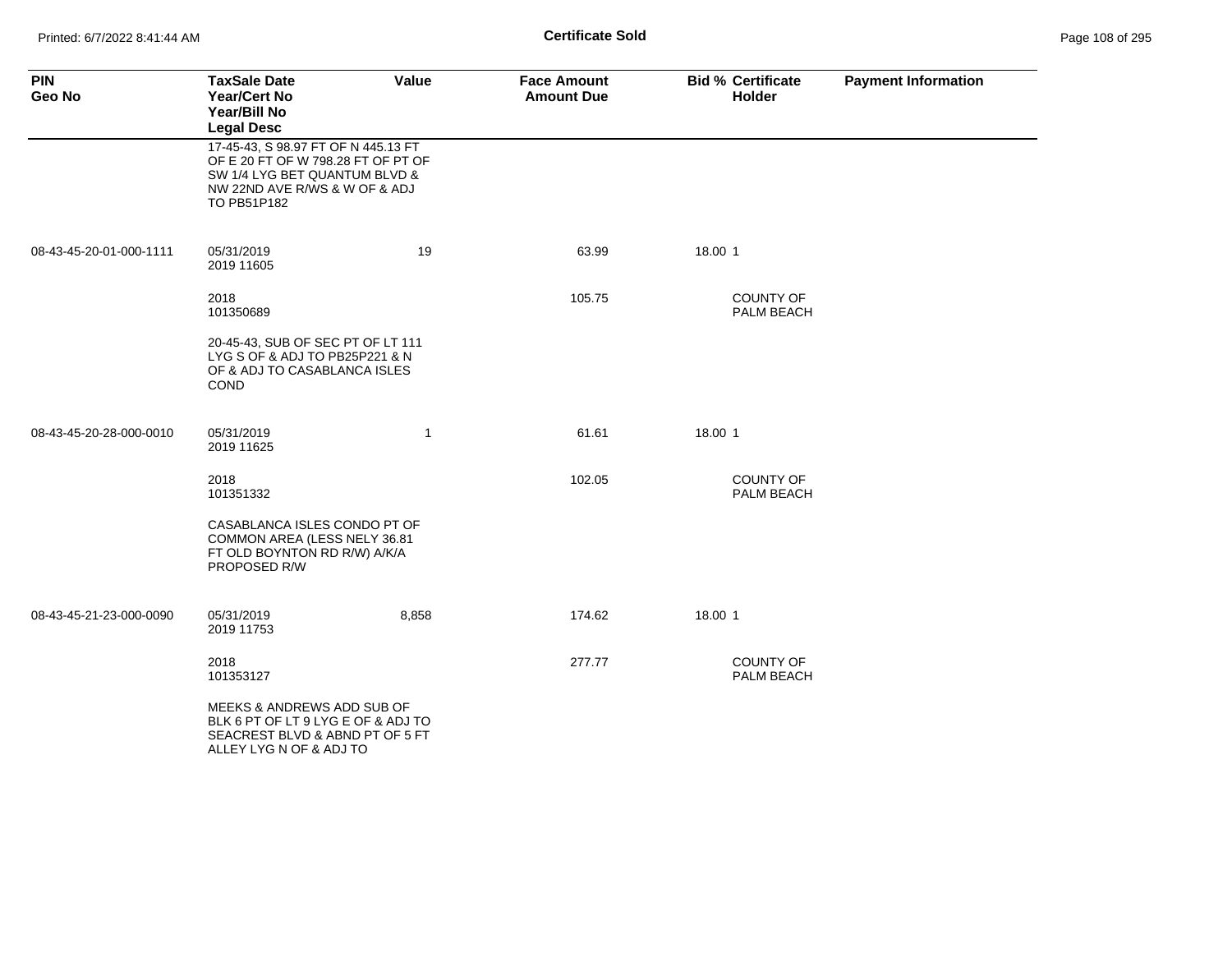Printed: 6/7/2022 8:41:44 AM **Certificate Sold** Page 109 of 295

| <b>PIN</b><br>Geo No    | <b>TaxSale Date</b><br><b>Year/Cert No</b><br>Year/Bill No<br><b>Legal Desc</b>                                                                                                                                                                                                                                                  | Value          | <b>Face Amount</b><br><b>Amount Due</b> | <b>Bid % Certificate</b><br>Holder | <b>Payment Information</b> |
|-------------------------|----------------------------------------------------------------------------------------------------------------------------------------------------------------------------------------------------------------------------------------------------------------------------------------------------------------------------------|----------------|-----------------------------------------|------------------------------------|----------------------------|
| 08-43-45-28-16-009-0212 | 05/31/2019<br>2019 11965                                                                                                                                                                                                                                                                                                         | 1,634          | 40.58                                   | 18.00 1                            |                            |
|                         | 2018<br>101356966                                                                                                                                                                                                                                                                                                                |                | 69.35                                   | <b>COUNTY OF</b><br>PALM BEACH     |                            |
|                         | <b>BELLAMY HEIGHTS</b><br>OF LT 21 BLK 9                                                                                                                                                                                                                                                                                         | <b>W 10 FT</b> |                                         |                                    |                            |
| 00-41-43-03-00-000-4180 | 05/31/2019<br>2019 1224                                                                                                                                                                                                                                                                                                          | 429            | 1,000.81                                | 18.00 1                            |                            |
|                         | 2018<br>101064491                                                                                                                                                                                                                                                                                                                |                | 1,562.51                                | <b>COUNTY OF</b><br>PALM BEACH     |                            |
|                         | 3-43-41, S 30 FT OF N 1420 FT OF E<br>207.5 FT OF W 1077.5 FT, N 60 FT S<br>OF & ADJ TO NLY 1400FT, E 60 FT OF<br>W 1345 FT OF SLY 377 FT OF N 1660<br>FT, S 30 FT OF N 2380 FT OF E 207.5<br>FT OF W 2175 FT & S 280 FT OF N<br>2660 FT (LESS W 2175 FT & PAR IN<br>OR1897P402) OF TH PT OF NW 1/4<br>LYG W OF FP&L 185 FT ESMT |                |                                         |                                    |                            |
| 00-41-43-03-00-000-5660 | 05/31/2019<br>2019 1229                                                                                                                                                                                                                                                                                                          | 155            | 699.58                                  | 18.00 1                            |                            |
|                         | 2018<br>101637460                                                                                                                                                                                                                                                                                                                |                | 1,094.12                                | <b>COUNTY OF</b><br>PALM BEACH     |                            |
|                         | 3-43-41, NLY 60 FT OF SLY 1480 FT<br>OF SE 1/4 LYG W OF & ADJ TO FP&L<br>CO ESMT (LESS W 670 FT)                                                                                                                                                                                                                                 |                |                                         |                                    |                            |
| 00-41-43-03-00-000-5910 | 05/31/2019<br>2019 1230                                                                                                                                                                                                                                                                                                          | 92             | 698.39                                  | 18.00 1                            |                            |
|                         | 2018<br>101638073                                                                                                                                                                                                                                                                                                                |                | 1,092.27                                | <b>COUNTY OF</b><br>PALM BEACH     |                            |
|                         | 3-43-41, N 30 FT OF S 1960 FT OF E<br>210 FT OF W 460 FT OF SE 1/4 & NLY<br>60 FT OF S 1960 FT OF SE 1/4 LYG W<br>OF & ADJ TO FP&L CO ESMT (LESS<br>W 460 FT)                                                                                                                                                                    |                |                                         |                                    |                            |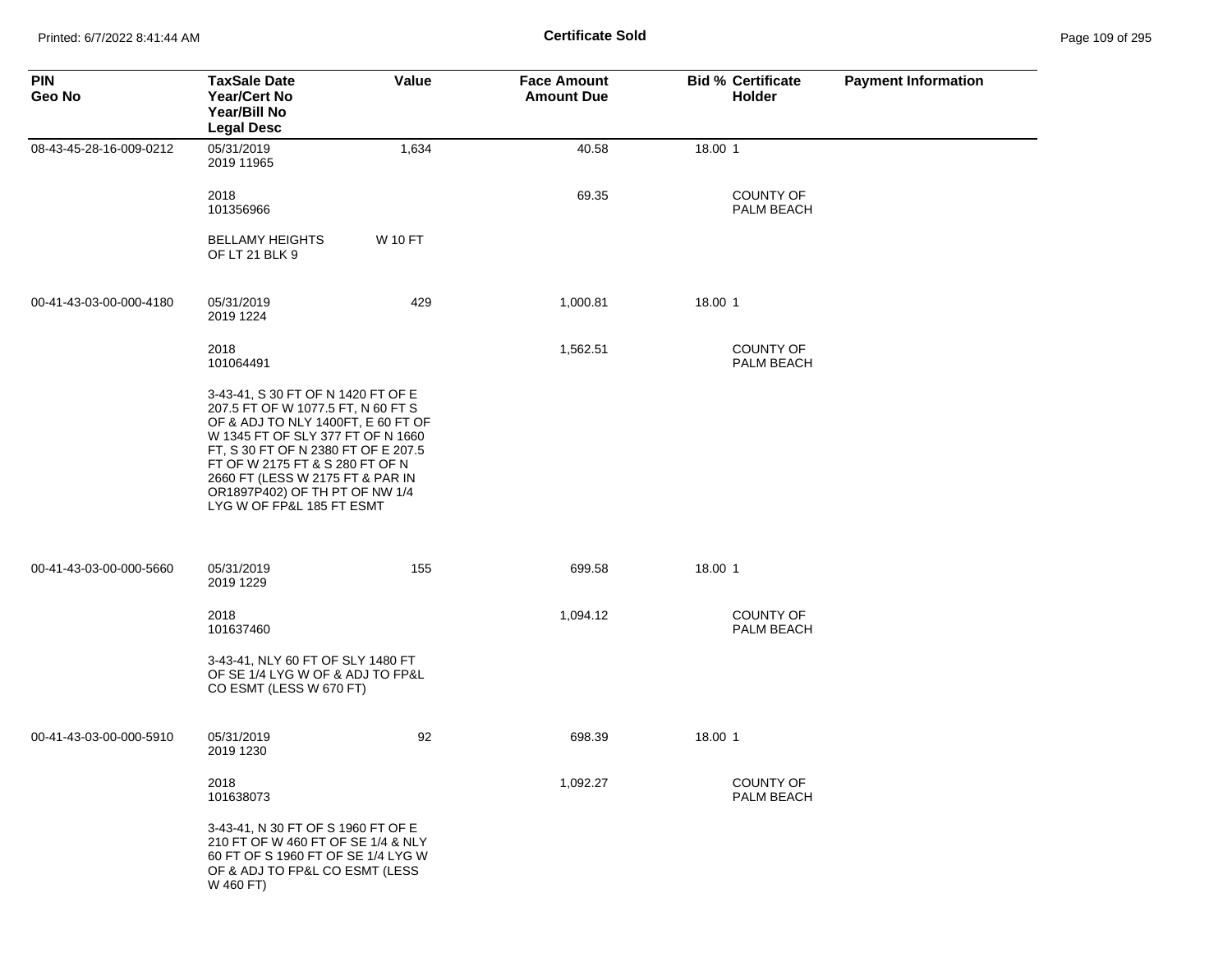| <b>PIN</b><br>Geo No    | <b>TaxSale Date</b><br><b>Year/Cert No</b><br>Year/Bill No<br><b>Legal Desc</b>                                          | Value | <b>Face Amount</b><br><b>Amount Due</b> | <b>Bid % Certificate</b><br>Holder | <b>Payment Information</b> |
|-------------------------|--------------------------------------------------------------------------------------------------------------------------|-------|-----------------------------------------|------------------------------------|----------------------------|
| 00-41-43-03-00-000-6010 | 05/31/2019<br>2019 1231                                                                                                  | 77    | 698.12                                  | 18.00 1                            |                            |
|                         | 2018<br>101637875                                                                                                        |       | 1,091.84                                | <b>COUNTY OF</b><br>PALM BEACH     |                            |
|                         | 3-43-41, N 240 FT OF S 970 FT OF SE<br>1/4 LYG W OF & ADJ TO FP&L CO<br><b>ESMT (LESS W 1330 FT &amp;</b><br>OR3865P1338 |       |                                         |                                    |                            |
| 00-41-43-03-00-000-6020 | 05/31/2019<br>2019 1232                                                                                                  | 114   | 698.77                                  | 18.00 1                            |                            |
|                         | 2018<br>101638207                                                                                                        |       | 1,092.86                                | <b>COUNTY OF</b><br>PALM BEACH     |                            |
|                         | 3-43-41, NLY 60 FT OF SLY 520 FT OF<br>SE 1/4 LYG W OF FP&L CO ESMT<br>(LESS W 1580 FT)                                  |       |                                         |                                    |                            |
| 12-42-46-24-04-004-0000 | 05/31/2019<br>2019 12546                                                                                                 | 300   | 83.61                                   | 18.00 1                            |                            |
|                         | 2018<br>101374782                                                                                                        |       | 136.25                                  | <b>COUNTY OF</b><br>PALM BEACH     |                            |
|                         | LAKEVIEW                                                                                                                 | TRD   |                                         |                                    |                            |
| 12-43-46-08-13-000-0122 | 05/31/2019<br>2019 12718                                                                                                 | 2,895 | 82.06                                   | 18.00 1                            |                            |
|                         | 2018<br>101379085                                                                                                        |       | 133.84                                  | <b>COUNTY OF</b><br>PALM BEACH     |                            |
|                         | LAKE IDA MANOR ADD 2<br>FT OF LTS 12 & 14                                                                                | S 10  |                                         |                                    |                            |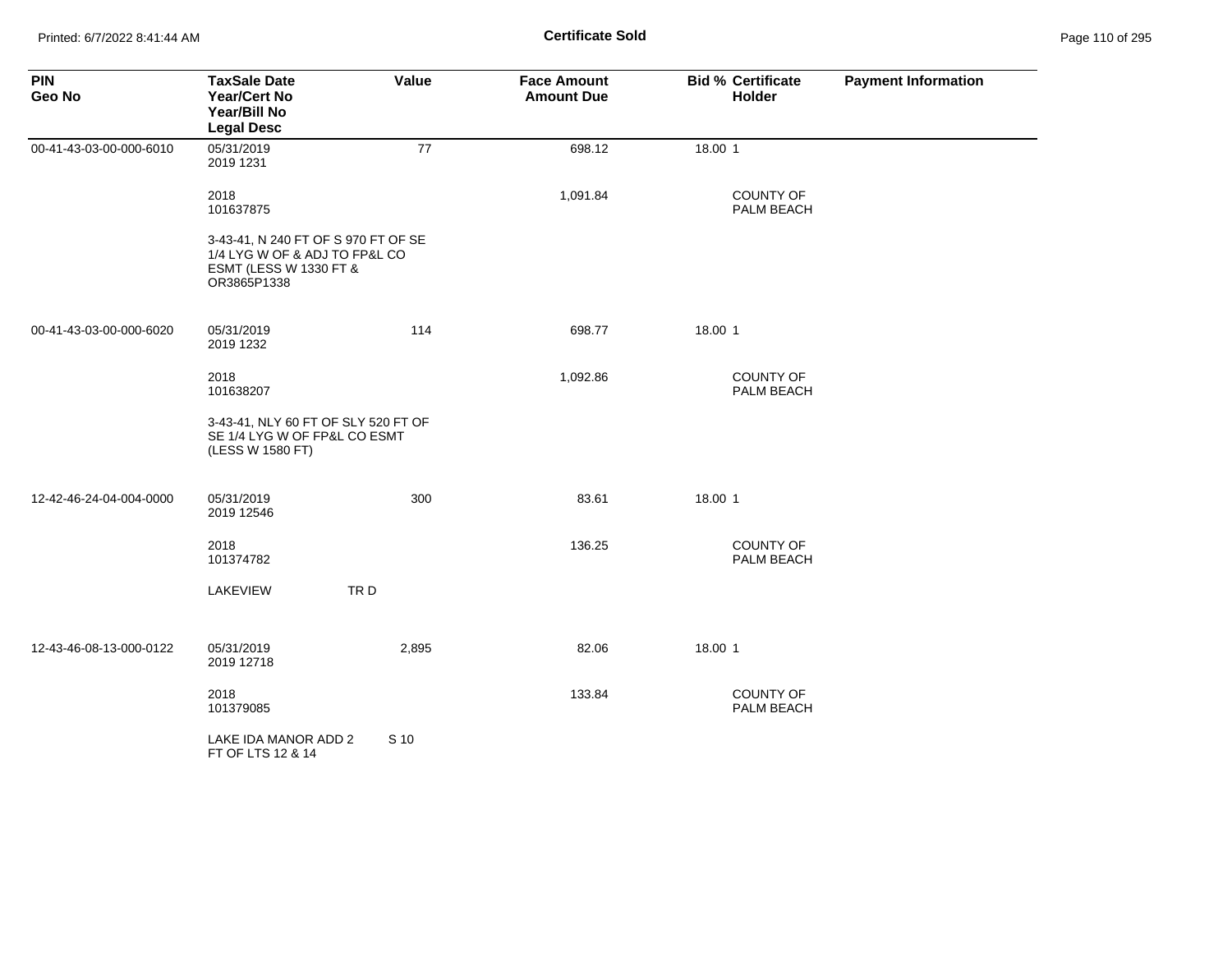Printed: 6/7/2022 8:41:44 AM **Page 111 of 295 Certificate Sold Certificate Sold** 

| <b>PIN</b><br>Geo No    | <b>TaxSale Date</b><br><b>Year/Cert No</b><br>Year/Bill No<br><b>Legal Desc</b>              | Value          | <b>Face Amount</b><br><b>Amount Due</b> | <b>Bid % Certificate</b><br>Holder | <b>Payment Information</b> |
|-------------------------|----------------------------------------------------------------------------------------------|----------------|-----------------------------------------|------------------------------------|----------------------------|
| 12-43-46-17-03-000-0190 | 05/31/2019<br>2019 12944                                                                     | $\overline{2}$ | 77.80                                   | 18.00 1                            |                            |
|                         | 2018<br>101385450                                                                            |                | 127.24                                  | <b>COUNTY OF</b><br>PALM BEACH     |                            |
|                         | <b>PARADISE HEIGHTS</b>                                                                      | LT 19          |                                         |                                    |                            |
| 48-37-42-18-12-000-0160 | 05/31/2019<br>2019 13                                                                        | 9,180          | 376.89                                  | 18.00 1                            |                            |
|                         | 2015<br>101469472                                                                            |                | 592.33                                  | <b>COUNTY OF</b><br>PALM BEACH     |                            |
|                         | REPL OF PAHOKEE GARDEN TRS LT<br>16                                                          |                |                                         |                                    |                            |
| 18-42-44-23-01-018-0011 | 05/31/2019<br>2019 13841                                                                     | $\overline{2}$ | 61.58                                   | 18.00 1                            |                            |
|                         | 2018<br>101407823                                                                            |                | 102.02                                  | <b>COUNTY OF</b><br>PALM BEACH     |                            |
|                         | GREENACRES PL 2 LT 1 (LESS S 30<br>FT & PB84P171) & LT 2 (LESS<br>PB84P171) BLK 18           |                |                                         |                                    |                            |
| 18-42-44-23-02-000-0201 | 05/31/2019<br>2019 13872                                                                     | 8              | 61.65                                   | 18.00 1                            |                            |
|                         | 2018<br>101407036                                                                            |                | 102.11                                  | COUNTY OF<br>PALM BEACH            |                            |
|                         | <b>GREENACRES PL 2 REPL</b><br>OF TRO BEING 25 FT TRGLR COR<br>LYG SELY OF & ADJ TO PB84P171 | TH PT          |                                         |                                    |                            |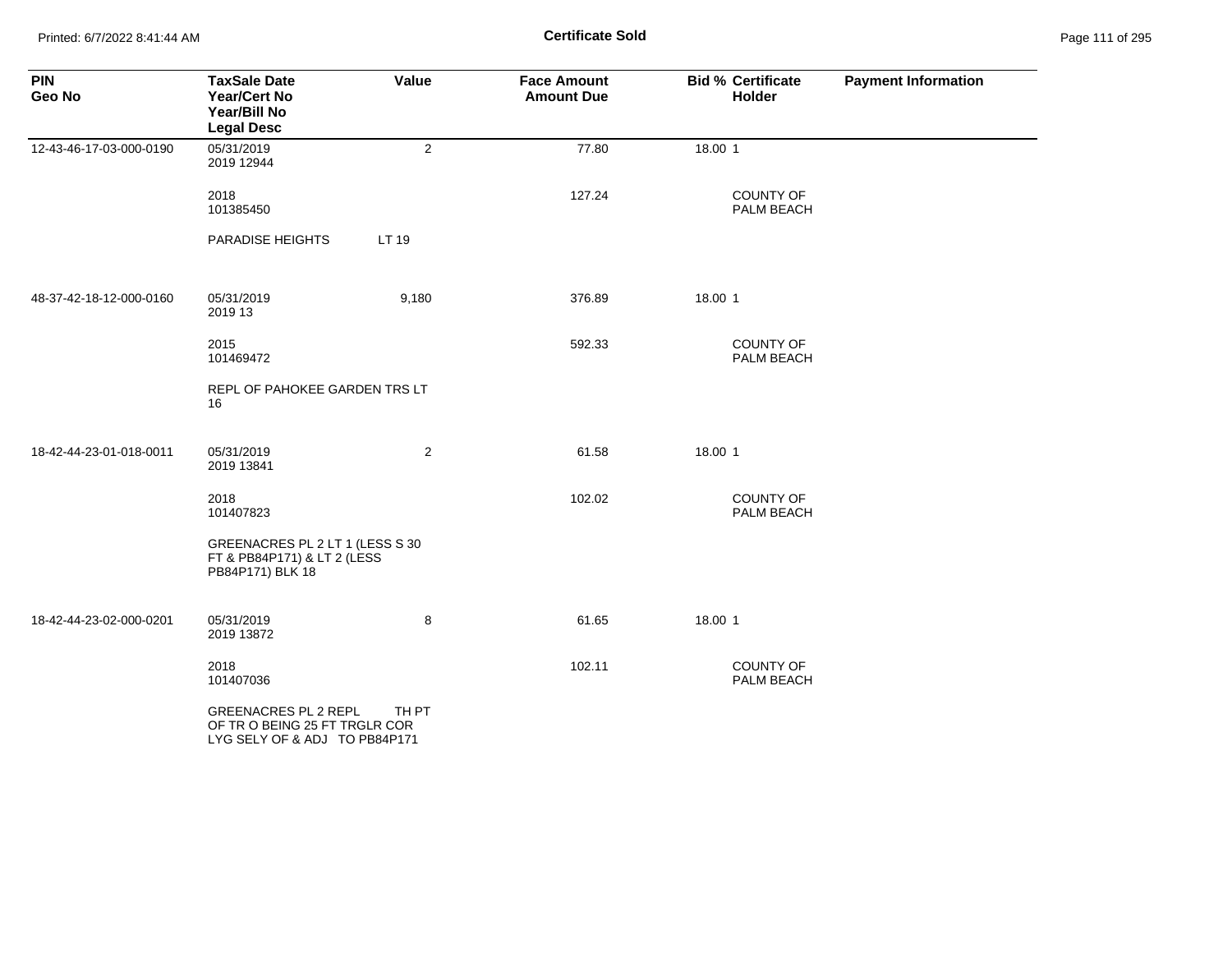| <b>PIN</b><br>Geo No    | <b>TaxSale Date</b><br><b>Year/Cert No</b><br>Year/Bill No<br><b>Legal Desc</b>                                   | Value  | <b>Face Amount</b><br><b>Amount Due</b> | <b>Bid % Certificate</b><br><b>Holder</b> | <b>Payment Information</b> |
|-------------------------|-------------------------------------------------------------------------------------------------------------------|--------|-----------------------------------------|-------------------------------------------|----------------------------|
| 22-42-43-26-00-000-5360 | 05/31/2019<br>2019 14121                                                                                          | 300    | 68.57                                   | 18.00 1                                   |                            |
|                         | 2018<br>101415741                                                                                                 |        | 112.87                                  | <b>COUNTY OF</b><br>PALM BEACH            |                            |
|                         | 26-43-42, NLY 438 FT OF S 688.41<br>FT OF WLY 38 FT OF ELY 611 FT<br>(LESS S 40 FT RD R/W) OF SE 1/4 OF<br>SE 1/4 |        |                                         |                                           |                            |
| 30-42-41-10-17-001-0020 | 05/31/2019<br>2019 14535                                                                                          | 4,534  | 98.39                                   | 18.00 1                                   |                            |
|                         | 2018<br>101432849                                                                                                 |        | 159.24                                  | <b>COUNTY OF</b><br>PALM BEACH            |                            |
|                         | INDIAN CREEK PH IX PB48P10 SLY<br>33.39 FT, LYG E & ADJ TO CENTRAL<br><b>BLVD</b>                                 |        |                                         |                                           |                            |
| 30-42-41-24-31-003-0000 | 05/31/2019<br>2019 14684                                                                                          | 37,469 | 569.09                                  | 18.00 1                                   |                            |
|                         | 2018<br>101632088                                                                                                 |        | 927.75                                  | COUNTY OF<br>PALM BEACH                   |                            |
|                         | GREENWICH REPL NO 1 TR C K/A<br>INGRESS/EGRESS, OPEN SPACE &<br><b>UTILITY</b>                                    |        |                                         |                                           |                            |
| 36-43-42-20-09-000-0992 | 05/31/2019<br>2019 15031                                                                                          |        | 137.78                                  | 18.00 1                                   |                            |
|                         | 2018<br>101455550                                                                                                 |        | 220.50                                  | <b>COUNTY OF</b><br>PALM BEACH            |                            |
|                         | NORTHLAKE BUSINESS PARK<br>ELY 1.21 FT OF W 3.61 FT OF LT 99                                                      |        |                                         |                                           |                            |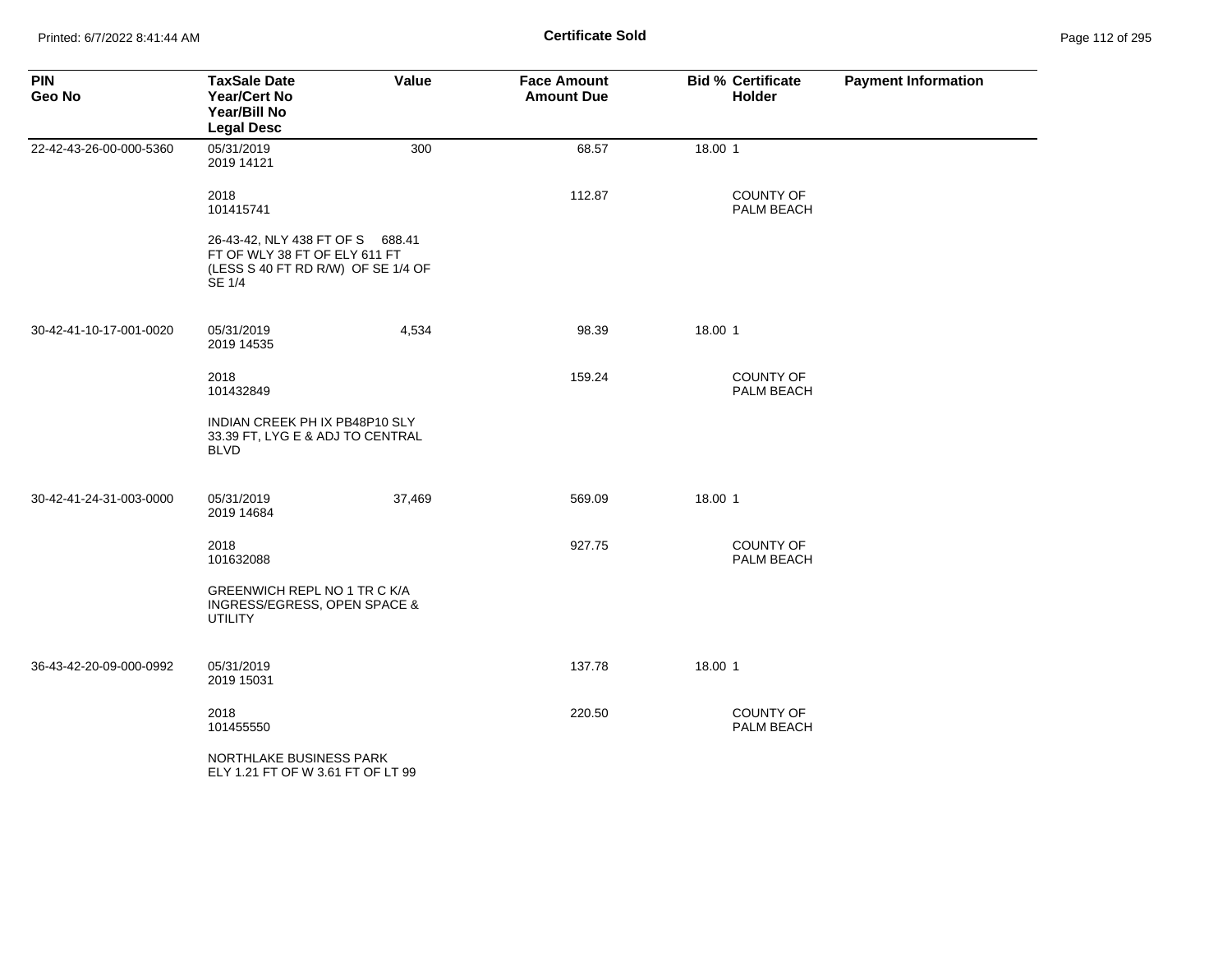Printed: 6/7/2022 8:41:44 AM **Page 113 of 295 Certificate Sold Certificate Sold** 

| <b>PIN</b><br>Geo No    | <b>TaxSale Date</b><br><b>Year/Cert No</b><br>Year/Bill No<br><b>Legal Desc</b> | Value | <b>Face Amount</b><br><b>Amount Due</b> | <b>Bid % Certificate</b><br><b>Holder</b> | <b>Payment Information</b> |
|-------------------------|---------------------------------------------------------------------------------|-------|-----------------------------------------|-------------------------------------------|----------------------------|
| 36-43-42-20-09-000-1040 | 05/31/2019<br>2019 15032                                                        | 315   | 145.27                                  | 18.00 1                                   |                            |
|                         | 2018<br>101455123                                                               |       | 232.15                                  | <b>COUNTY OF</b><br>PALM BEACH            |                            |
|                         | NORTHLAKE BUSINESS PARK<br>A                                                    | LT.   |                                         |                                           |                            |
| 36-43-42-20-09-000-1070 | 05/31/2019<br>2019 15033                                                        | 315   | 145.27                                  | 18.00 1                                   |                            |
|                         | 2018<br>101455397                                                               |       | 232.15                                  | <b>COUNTY OF</b><br>PALM BEACH            |                            |
|                         | NORTHLAKE BUSINESS PARK<br>D                                                    | LT.   |                                         |                                           |                            |
| 36-43-42-20-09-000-1080 | 05/31/2019<br>2019 15034                                                        | 315   | 145.27                                  | 18.00 1                                   |                            |
|                         | 2018<br>101455538                                                               |       | 232.15                                  | COUNTY OF<br>PALM BEACH                   |                            |
|                         | NORTHLAKE BUSINESS PARK<br>Е                                                    | LT    |                                         |                                           |                            |
| 36-43-42-20-09-000-1090 | 05/31/2019<br>2019 15035                                                        | 315   | 145.27                                  | 18.00 1                                   |                            |
|                         | 2018<br>101455780                                                               |       | 232.15                                  | COUNTY OF<br>PALM BEACH                   |                            |
|                         | NORTHLAKE BUSINESS PARK<br>F                                                    | LT.   |                                         |                                           |                            |
| 36-43-42-20-09-000-1100 | 05/31/2019<br>2019 15036                                                        | 315   | 145.27                                  | 18.00 1                                   |                            |
|                         | 2018<br>101455222                                                               |       | 232.15                                  | COUNTY OF<br>PALM BEACH                   |                            |
|                         | NORTHLAKE BUSINESS PARK<br>G                                                    | LT.   |                                         |                                           |                            |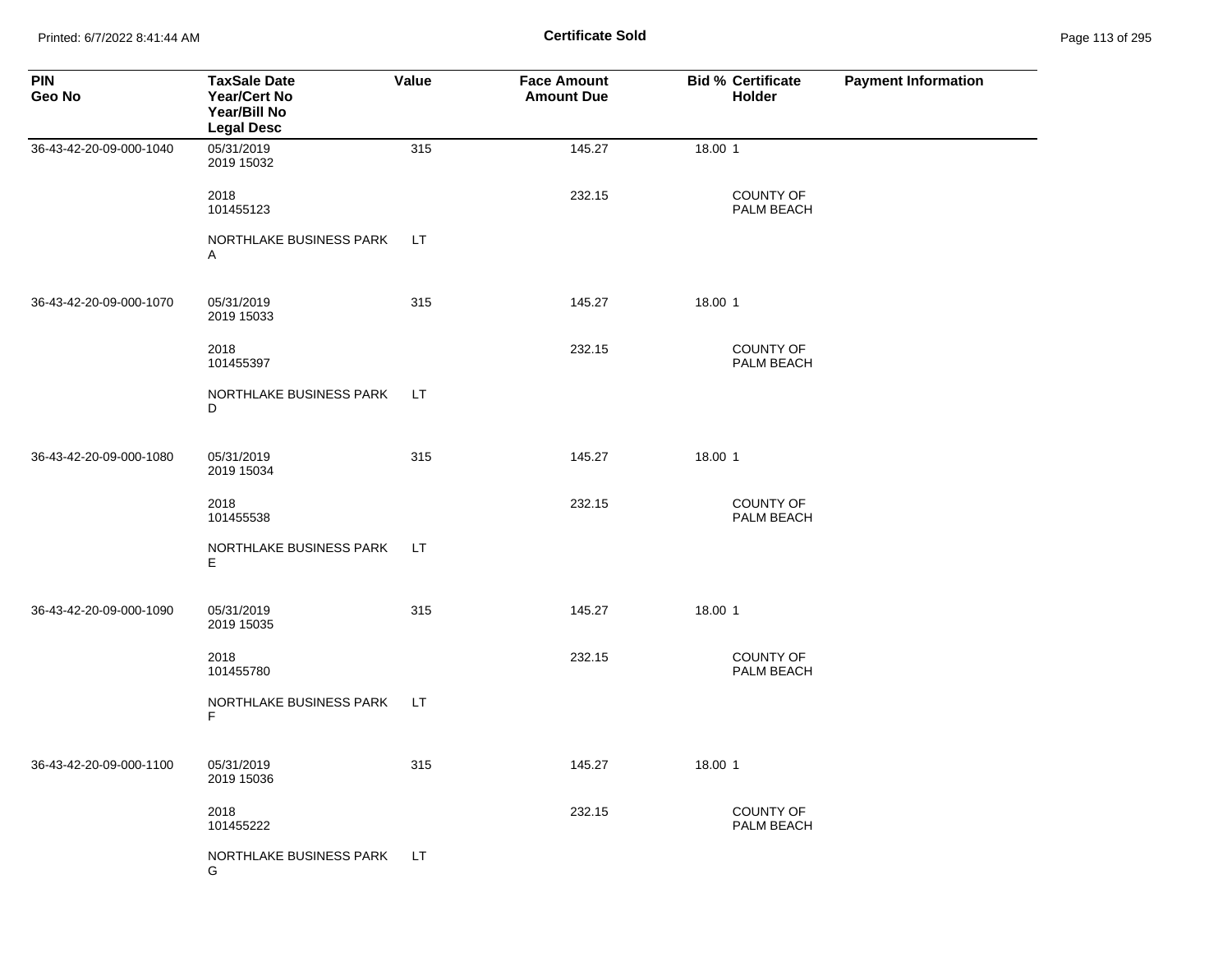Printed: 6/7/2022 8:41:44 AM **Certificate Sold** Page 114 of 295

| <b>PIN</b><br>Geo No    | <b>TaxSale Date</b><br><b>Year/Cert No</b><br>Year/Bill No<br><b>Legal Desc</b> | Value      | <b>Face Amount</b><br><b>Amount Due</b> | <b>Bid % Certificate</b><br><b>Holder</b> | <b>Payment Information</b> |
|-------------------------|---------------------------------------------------------------------------------|------------|-----------------------------------------|-------------------------------------------|----------------------------|
| 36-43-42-20-09-000-1110 | 05/31/2019<br>2019 15037                                                        | 315        | 145.27                                  | 18.00 1                                   |                            |
|                         | 2018<br>101455091                                                               |            | 232.15                                  | <b>COUNTY OF</b><br>PALM BEACH            |                            |
|                         | NORTHLAKE BUSINESS PARK<br>H                                                    | LT.        |                                         |                                           |                            |
| 38-43-44-15-07-000-8740 | 05/31/2019<br>2019 15090                                                        | 112,520    | 2,468.38                                | 18.00 1                                   |                            |
|                         | 2018<br>101456800                                                               |            | 3,844.58                                | <b>COUNTY OF</b><br>PALM BEACH            |                            |
|                         | <b>COLLEGE PARK ADD 1</b><br>874 & 875 E OF FED HWY                             | <b>LTS</b> |                                         |                                           |                            |
| 38-43-44-21-15-091-0143 | 05/31/2019<br>2019 15317                                                        | 4,477      | 441.39                                  | 18.00 1                                   |                            |
|                         | 2018<br>101460307                                                               |            | 692.61                                  | <b>COUNTY OF</b><br>PALM BEACH            |                            |
|                         | TOWN OF LAKE WORTH E 50 FT OF<br>LT 14 (LESS N 15 FT) BLK 91                    |            |                                         |                                           |                            |
| 38-43-44-27-01-026-0040 | 05/31/2019<br>2019 15626                                                        | 26,752     | 2,666.04                                | 18.00 1                                   |                            |
|                         | 2018<br>101464083                                                               |            | 4,151.94                                | <b>COUNTY OF</b><br>PALM BEACH            |                            |
|                         | ADD 1 TO TOWN OF LAKE WORTH<br>LT 4 BLK 26                                      |            |                                         |                                           |                            |
| 38-43-44-27-01-026-0051 | 05/31/2019<br>2019 15627                                                        | 9,932      | 9,345.22                                | 18.00 1                                   |                            |
|                         | 2018<br>101464872                                                               |            | 14,538.05                               | COUNTY OF<br>PALM BEACH                   |                            |
|                         | LAKE WORTH TOWN OF ADD 1, LT 5<br>(LESS E 42.7 FT) BLK 26                       |            |                                         |                                           |                            |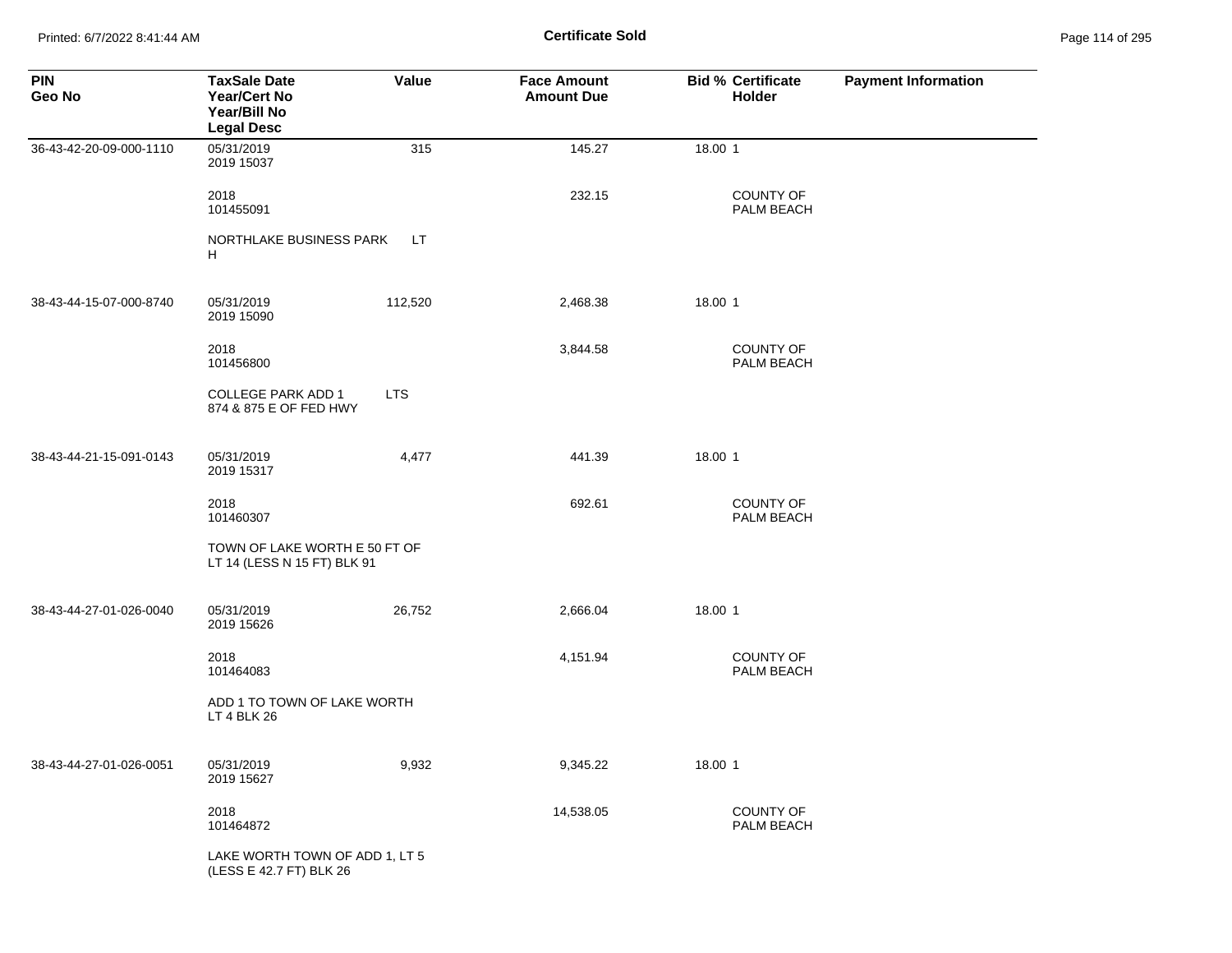Printed: 6/7/2022 8:41:44 AM **Certificate Sold** Page 115 of 295

| <b>PIN</b><br>Geo No    | <b>TaxSale Date</b><br><b>Year/Cert No</b><br>Year/Bill No<br><b>Legal Desc</b>          | Value       | <b>Face Amount</b><br><b>Amount Due</b> | <b>Bid % Certificate</b><br><b>Holder</b> | <b>Payment Information</b> |
|-------------------------|------------------------------------------------------------------------------------------|-------------|-----------------------------------------|-------------------------------------------|----------------------------|
| 38-43-44-27-01-026-0052 | 05/31/2019<br>2019 15628                                                                 | 12,802      | 1,207.77                                | 18.00 1                                   |                            |
|                         | 2018<br>101464185                                                                        |             | 1,884.33                                | <b>COUNTY OF</b><br>PALM BEACH            |                            |
|                         | LAKE WORTH TOWN OF ADD 1, E<br>42.7 FT OF LTS 5 & 6 BLK 26 [                             |             |                                         |                                           |                            |
| 38-43-44-27-01-072-0011 | 05/31/2019<br>2019 15661                                                                 | $\mathbf 1$ | 348.78                                  | 18.00 1                                   |                            |
|                         | 2018<br>101465827                                                                        |             | 548.62                                  | <b>COUNTY OF</b><br>PALM BEACH            |                            |
|                         | LAKE WORTH TOWN OF ADD 1 LT 1<br>(LESS S 46.20 FT) BLK 72                                |             |                                         |                                           |                            |
| 41-41-43-17-01-342-0340 | 05/31/2019<br>2019 16164                                                                 | 35          | 336.27                                  | 18.00 1                                   |                            |
|                         | 2018<br>101473455                                                                        |             | 529.14                                  | <b>COUNTY OF</b><br>PALM BEACH            |                            |
|                         | LOXAHATCHEE GROVES N 169 FT<br>OF S 507 FT OF W 30 FT OF TR 42<br><b>BLK C</b>           |             |                                         |                                           |                            |
| 48-37-42-08-01-004-0021 | 05/31/2019<br>2019 16415                                                                 | 39,927      | 1,017.90                                | 18.00 1                                   |                            |
|                         | 2018<br>101477431                                                                        |             | 1,589.07                                | <b>COUNTY OF</b><br>PALM BEACH            |                            |
|                         | 8-42-37, SUB IN PB7P29<br>50.08 FT OF SELY 150 FT OF LT 2<br>LYG N & W OF COUNTY RDBLK 4 | <b>NELY</b> |                                         |                                           |                            |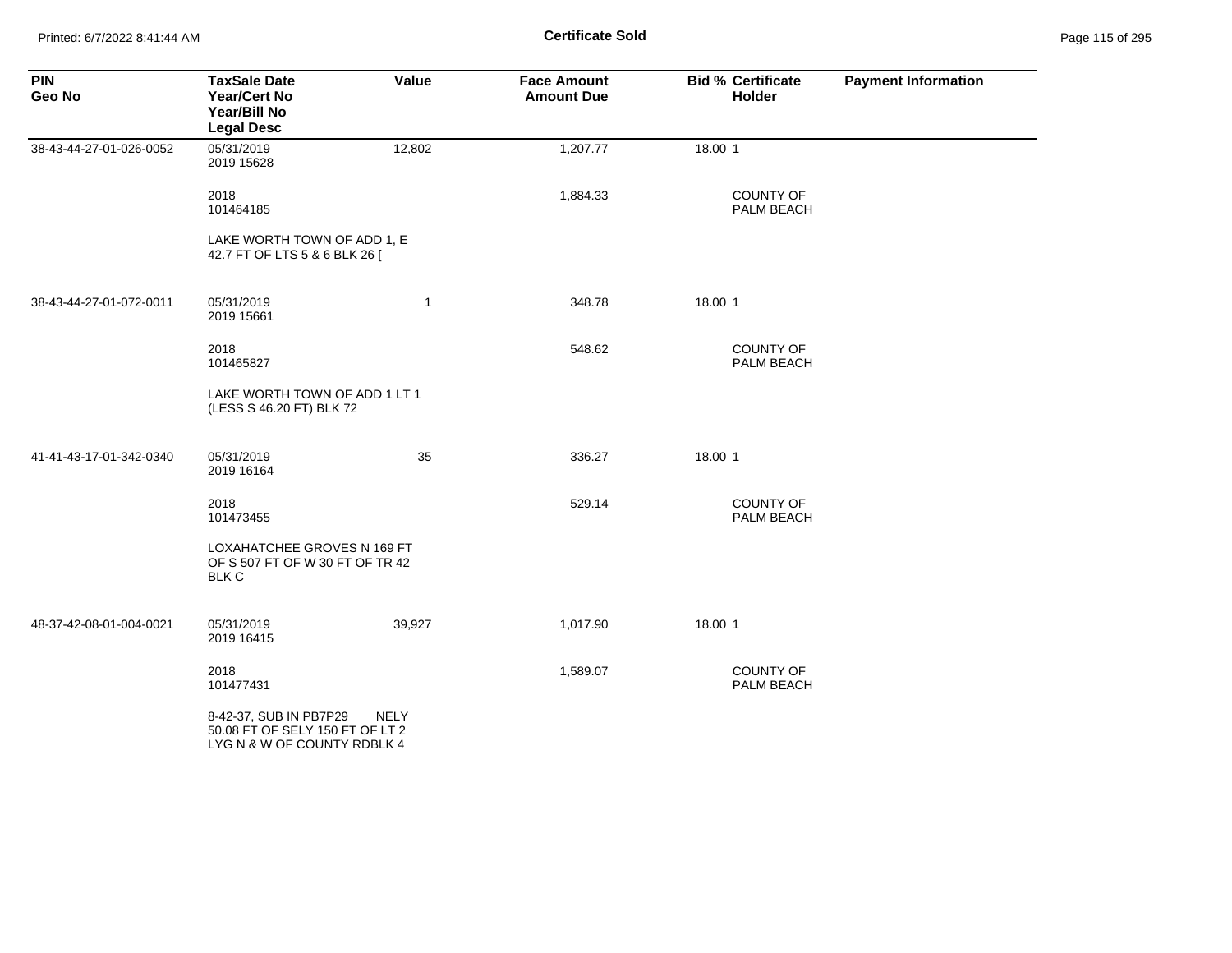Printed: 6/7/2022 8:41:44 AM **Certificate Sold** Page 116 of 295

| <b>PIN</b><br>Geo No    | <b>TaxSale Date</b><br><b>Year/Cert No</b><br>Year/Bill No<br><b>Legal Desc</b> | Value    | <b>Face Amount</b><br><b>Amount Due</b> | <b>Bid % Certificate</b><br><b>Holder</b> | <b>Payment Information</b> |
|-------------------------|---------------------------------------------------------------------------------|----------|-----------------------------------------|-------------------------------------------|----------------------------|
| 48-37-42-08-01-004-0110 | 05/31/2019<br>2019 16416                                                        | 17,340   | 458.34                                  | 18.00 1                                   |                            |
|                         | 2018<br>101477181                                                               |          | 718.99                                  | COUNTY OF<br>PALM BEACH                   |                            |
|                         | 8-42-37, SUB IN PB7P29<br>D <sub>2</sub> BLK 4                                  | LTS D1 & |                                         |                                           |                            |
| 48-37-42-17-00-000-7160 | 05/31/2019<br>2019 16449                                                        | 306      | 47.38                                   | 18.00 1                                   |                            |
|                         | 2018<br>101477563                                                               |          | 79.94                                   | COUNTY OF<br>PALM BEACH                   |                            |
|                         | 17-42-37, N 12 FT OF LAKE BOT IN<br>SW 1/4 IN DB929P376                         |          |                                         |                                           |                            |
| 48-37-42-18-07-008-0083 | 05/31/2019<br>2019 16500                                                        | 3        | 40.52                                   | 18.00 1                                   |                            |
|                         | 2018<br>101477744                                                               |          | 69.27                                   | COUNTY OF<br>PALM BEACH                   |                            |
|                         | LAIRS SUB N 4 FT OF LT 8 TR 8                                                   |          |                                         |                                           |                            |
| 48-37-42-18-12-000-0160 | 05/31/2019<br>2019 16513                                                        | 9,180    | 261.03                                  | 18.00 1                                   |                            |
|                         | 2018<br>101477162                                                               |          | 412.16                                  | COUNTY OF<br>PALM BEACH                   |                            |
|                         | REPL OF PAHOKEE GARDEN TRS LT<br>16                                             |          |                                         |                                           |                            |
| 48-37-42-18-14-007-0160 | 05/31/2019<br>2019 16521                                                        | 9,180    | 450.29                                  | 18.00 1                                   |                            |
|                         | 2018<br>101477152                                                               |          | 706.45                                  | COUNTY OF<br>PALM BEACH                   |                            |
|                         | RIDGEWAY BCH RESUB TRS 6 & 7<br>REPL LTS 16 & 17 TR 7                           |          |                                         |                                           |                            |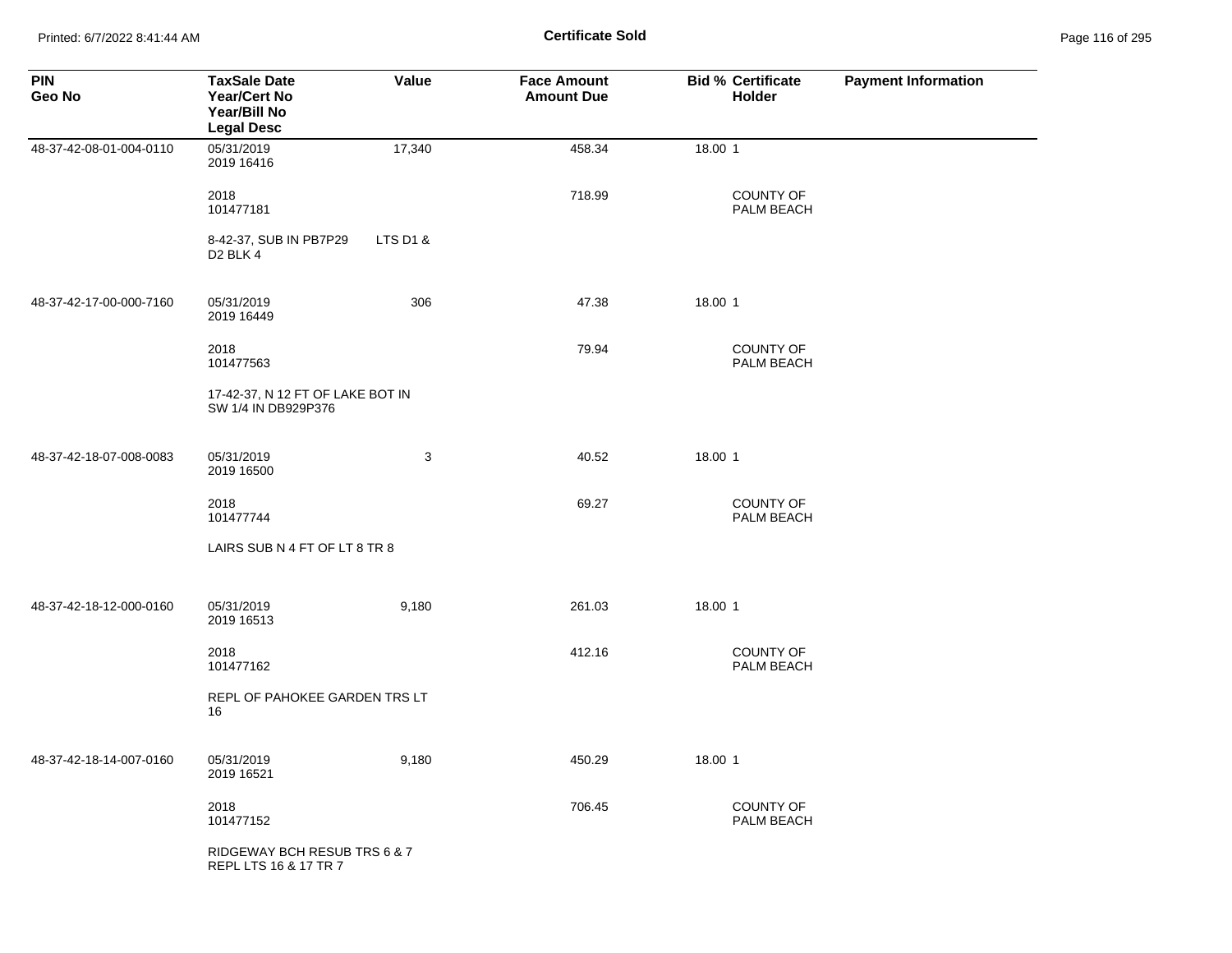| <b>PIN</b><br>Geo No    | <b>TaxSale Date</b><br><b>Year/Cert No</b><br>Year/Bill No<br><b>Legal Desc</b>                                  | Value         | <b>Face Amount</b><br><b>Amount Due</b> | <b>Bid % Certificate</b><br><b>Holder</b> | <b>Payment Information</b> |
|-------------------------|------------------------------------------------------------------------------------------------------------------|---------------|-----------------------------------------|-------------------------------------------|----------------------------|
| 48-37-42-18-18-000-0133 | 05/31/2019<br>2019 16547                                                                                         | 2,720         | 110.31                                  | 18.00 1                                   |                            |
|                         | 2018<br>101478381                                                                                                |               | 177.77                                  | <b>COUNTY OF</b><br>PALM BEACH            |                            |
|                         | RIDGEWAY BEACH<br>26.02 FT OF LTS 13, 14 & 15 SE OF<br>ST HWY & N 10 FT OF ABND R/W<br>LYG SELY OF & ADJ THERETO | <b>SLY</b>    |                                         |                                           |                            |
| 48-37-42-18-18-000-0431 | 05/31/2019<br>2019 16560                                                                                         | 16,320        | 435.13                                  | 18.00 1                                   |                            |
|                         | 2018<br>101478940                                                                                                |               | 682.86                                  | <b>COUNTY OF</b><br>PALM BEACH            |                            |
|                         | RIDGEWAY BEACH LT A43                                                                                            |               |                                         |                                           |                            |
| 48-37-42-18-18-000-0432 | 05/31/2019<br>2019 16561                                                                                         | 10,200        | 295.84                                  | 18.00 1                                   |                            |
|                         | 2018<br>101478488                                                                                                |               | 466.29                                  | <b>COUNTY OF</b><br>PALM BEACH            |                            |
|                         | RIDGEWAY BEACH TR ABUTTING ON<br>LT A43 IN DB832P26                                                              |               |                                         |                                           |                            |
| 48-37-42-18-18-000-0760 | 05/31/2019<br>2019 16564                                                                                         | 47,088        | 1,158.68                                | 18.00 1                                   |                            |
|                         | 2018<br>101478090                                                                                                |               | 1,807.99                                | <b>COUNTY OF</b><br>PALM BEACH            |                            |
|                         | RIDGEWAY BEACH                                                                                                   | <b>LOT 76</b> |                                         |                                           |                            |
| 48-37-42-18-18-039-0040 | 05/31/2019<br>2019 16572                                                                                         | 5,100         | 156.33                                  | 18.00 1                                   |                            |
|                         | 2018<br>101478988                                                                                                |               | 259.37                                  | <b>COUNTY OF</b><br>PALM BEACH            |                            |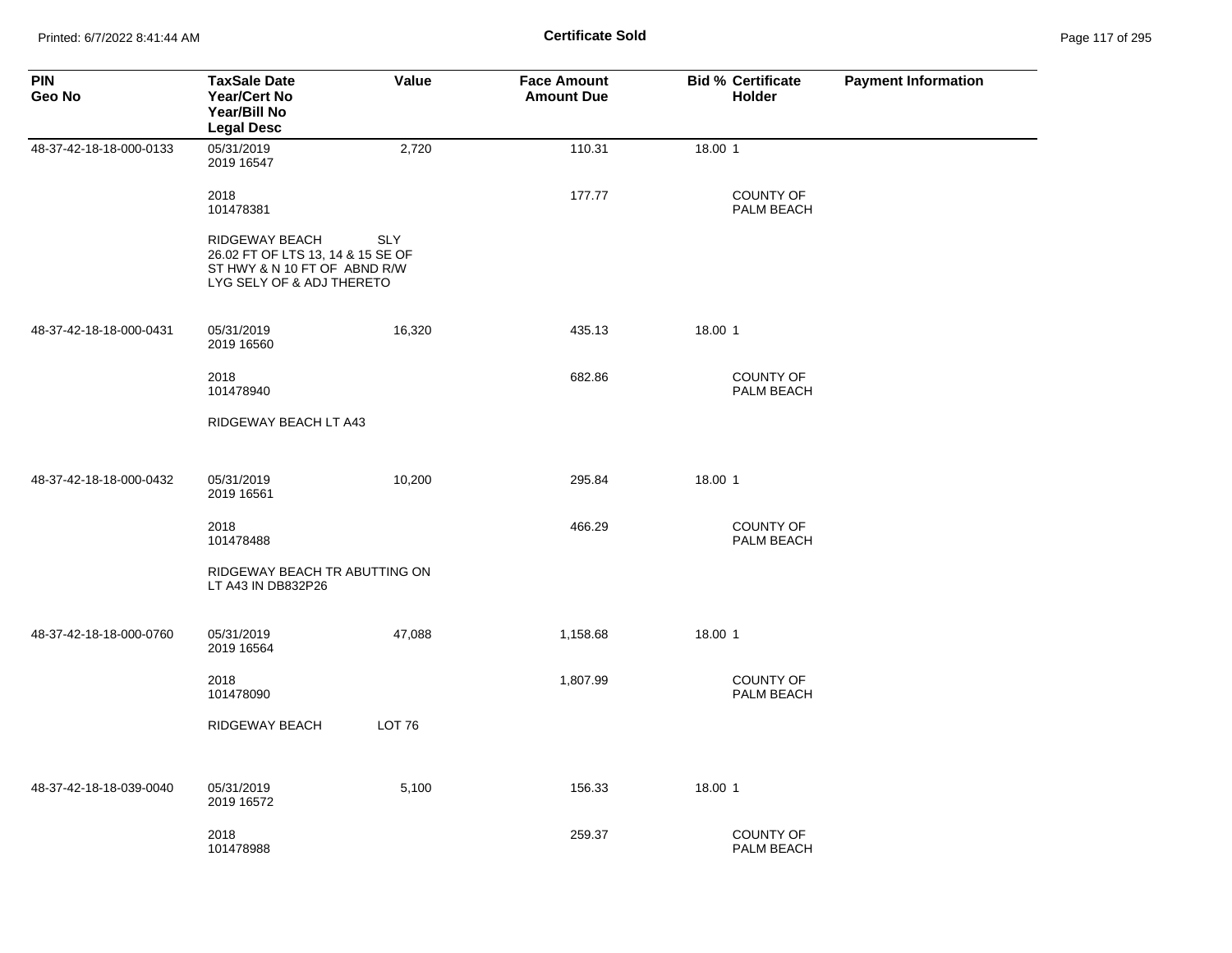| <b>PIN</b><br>Geo No    | <b>TaxSale Date</b><br><b>Year/Cert No</b><br>Year/Bill No<br><b>Legal Desc</b>                                                                                                                                          | Value   | <b>Face Amount</b><br><b>Amount Due</b> | <b>Bid % Certificate</b><br><b>Holder</b> | <b>Payment Information</b> |
|-------------------------|--------------------------------------------------------------------------------------------------------------------------------------------------------------------------------------------------------------------------|---------|-----------------------------------------|-------------------------------------------|----------------------------|
|                         | RIDGEWAY BEACH<br>OF S 332 FT OF W 50 FT OF E 315 FT<br>OF TR 39 IN OR526 P144 (LESS W 5<br>FT OF S 79 FT, W 10 FT OF N 15 FT &<br>S 10 FT OF E 40 FT) & N 10.41 FT OF<br>S 317.64 FT OF W 125 FT OF E 165FT<br>OF TR 39 | N 94 FT |                                         |                                           |                            |
| 48-37-42-18-18-039-0140 | 05/31/2019<br>2019 16576                                                                                                                                                                                                 | 26      | 40.95                                   | 18.00 1                                   |                            |
|                         | 2018<br>101643467                                                                                                                                                                                                        |         | 69.94                                   | <b>COUNTY OF</b><br>PALM BEACH            |                            |
|                         | RIDGEWAY BEACH N 15 FT OF S<br>332.64 FT OF E 215 FT OF TR 39<br>(LESS E 40 FT RARDIN AVE R/W)                                                                                                                           |         |                                         |                                           |                            |
| 48-37-42-18-18-039-0160 | 05/31/2019<br>2019 16578                                                                                                                                                                                                 | 13      | 40.71                                   | 18.00 1                                   |                            |
|                         | 2018<br>101643039                                                                                                                                                                                                        |         | 69.57                                   | <b>COUNTY OF</b><br><b>PALM BEACH</b>     |                            |
|                         | RIDGEWAY BEACH N 10.41 FT OF S<br>317.64 FT OF W 125 FT OF E 165 FT<br>OF TR 39                                                                                                                                          |         |                                         |                                           |                            |
| 48-37-42-18-18-039-0250 | 05/31/2019<br>2019 16580                                                                                                                                                                                                 | 3,060   | 116.15                                  | 18.00 1                                   |                            |
|                         | 2018<br>101478608                                                                                                                                                                                                        |         | 186.89                                  | <b>COUNTY OF</b><br>PALM BEACH            |                            |
|                         | RIDGEWAY BEACH S 30 FT OF N 79<br>FT OF S 411.64 FT OF W 50 FT OF E<br>265 FT OF TR 39                                                                                                                                   |         |                                         |                                           |                            |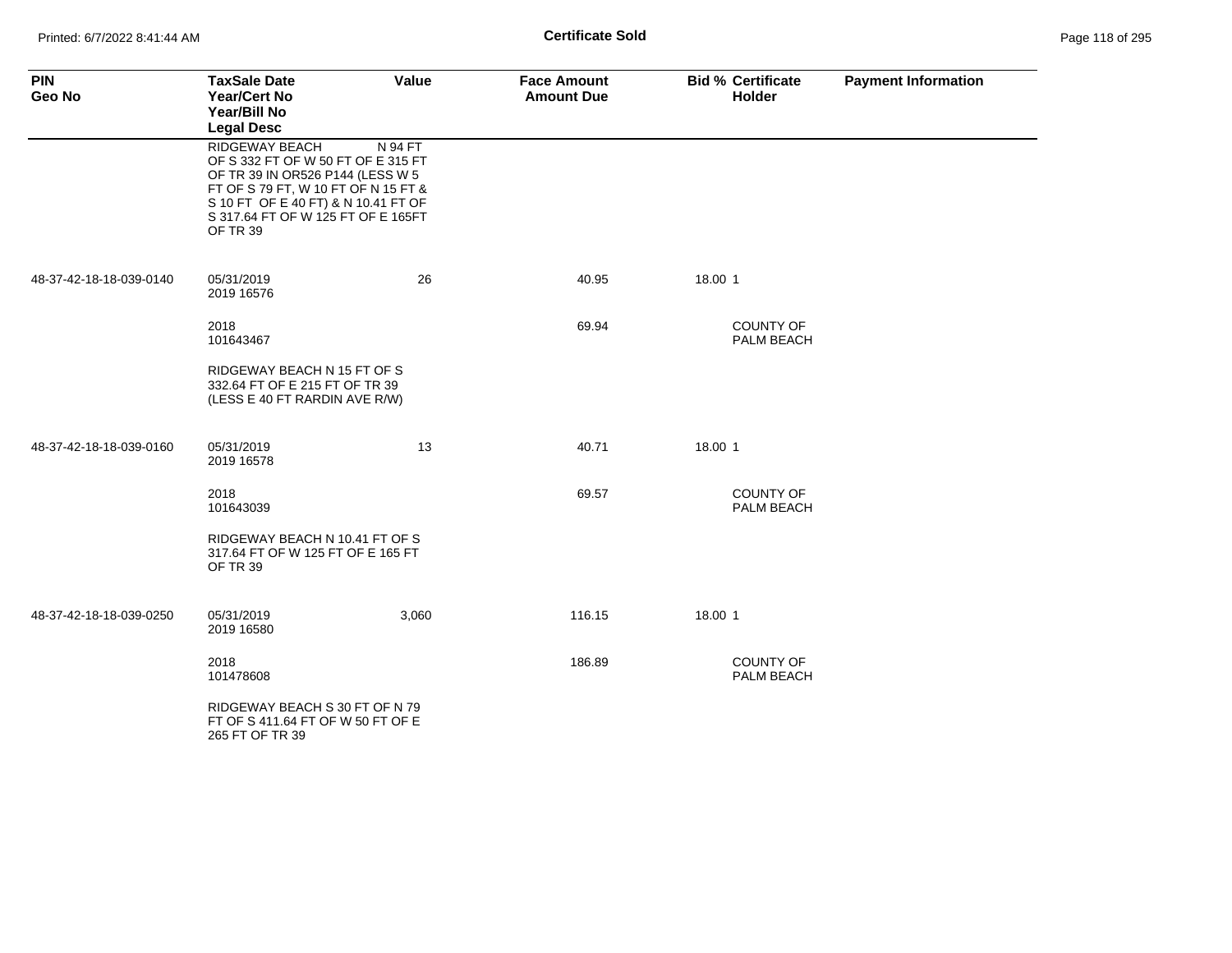Printed: 6/7/2022 8:41:44 AM **Certificate Sold** Page 119 of 295

| <b>PIN</b><br>Geo No    | <b>TaxSale Date</b><br><b>Year/Cert No</b><br>Year/Bill No<br><b>Legal Desc</b>                                                                                                                            | Value   | <b>Face Amount</b><br><b>Amount Due</b> | <b>Bid % Certificate</b><br>Holder | <b>Payment Information</b> |
|-------------------------|------------------------------------------------------------------------------------------------------------------------------------------------------------------------------------------------------------|---------|-----------------------------------------|------------------------------------|----------------------------|
| 48-37-42-18-18-057-0020 | 05/31/2019<br>2019 16581                                                                                                                                                                                   | 300     | 48.14                                   | 18.00 1                            |                            |
|                         | 2018<br>101478655                                                                                                                                                                                          |         | 81.12                                   | <b>COUNTY OF</b><br>PALM BEACH     |                            |
|                         | RIDGEWAY BEACH<br><b>OF TR 57</b>                                                                                                                                                                          | S 10 FT |                                         |                                    |                            |
| 48-37-42-18-18-070-0010 | 05/31/2019<br>2019 16583                                                                                                                                                                                   | 29,419  | 749.32                                  | 18.00 1                            |                            |
|                         | 2018<br>101478754                                                                                                                                                                                          |         | 1,171.42                                | <b>COUNTY OF</b><br>PALM BEACH     |                            |
|                         | RIDGEWAY BEACH PT OF TR 70 LYG<br>BET RARDIN AVE & SR 15 & NWLY<br>OF & ADJ TO MCCLURE RD (LESS N<br>250 FT, S 50 FT OF N 300 FT OF ELY<br>115.85 FT OF WLY 215.85 FT & S 50<br>FT OF N 300 FT OF W 85 FT) |         |                                         |                                    |                            |
| 48-37-42-18-18-070-0020 | 05/31/2019<br>2019 16584                                                                                                                                                                                   | 4,084   | 139.52                                  | 18.00 1                            |                            |
|                         | 2018<br>101478652                                                                                                                                                                                          |         | 223.19                                  | <b>COUNTY OF</b><br>PALM BEACH     |                            |
|                         | RIDGEWAY BEACH S 50 FT OF N 250<br>FT OF TR 70 LYG W OF & ADJ TO SR<br>15 (LESS W 20 FT RARDIN AVE R/W)                                                                                                    |         |                                         |                                    |                            |
| 48-37-42-18-21-000-0120 | 05/31/2019<br>2019 16597                                                                                                                                                                                   | 48,830  | 1,200.52                                | 18.00 1                            |                            |
|                         | 2018<br>101478336                                                                                                                                                                                          |         | 1,873.03                                | <b>COUNTY OF</b><br>PALM BEACH     |                            |
|                         | VICTOR L GEIGERS ADD BLK 3 LT<br>12                                                                                                                                                                        |         |                                         |                                    |                            |
| 48-37-42-19-00-000-1060 | 05/31/2019<br>2019 16608                                                                                                                                                                                   | 300     | 48.14                                   | 18.00 1                            |                            |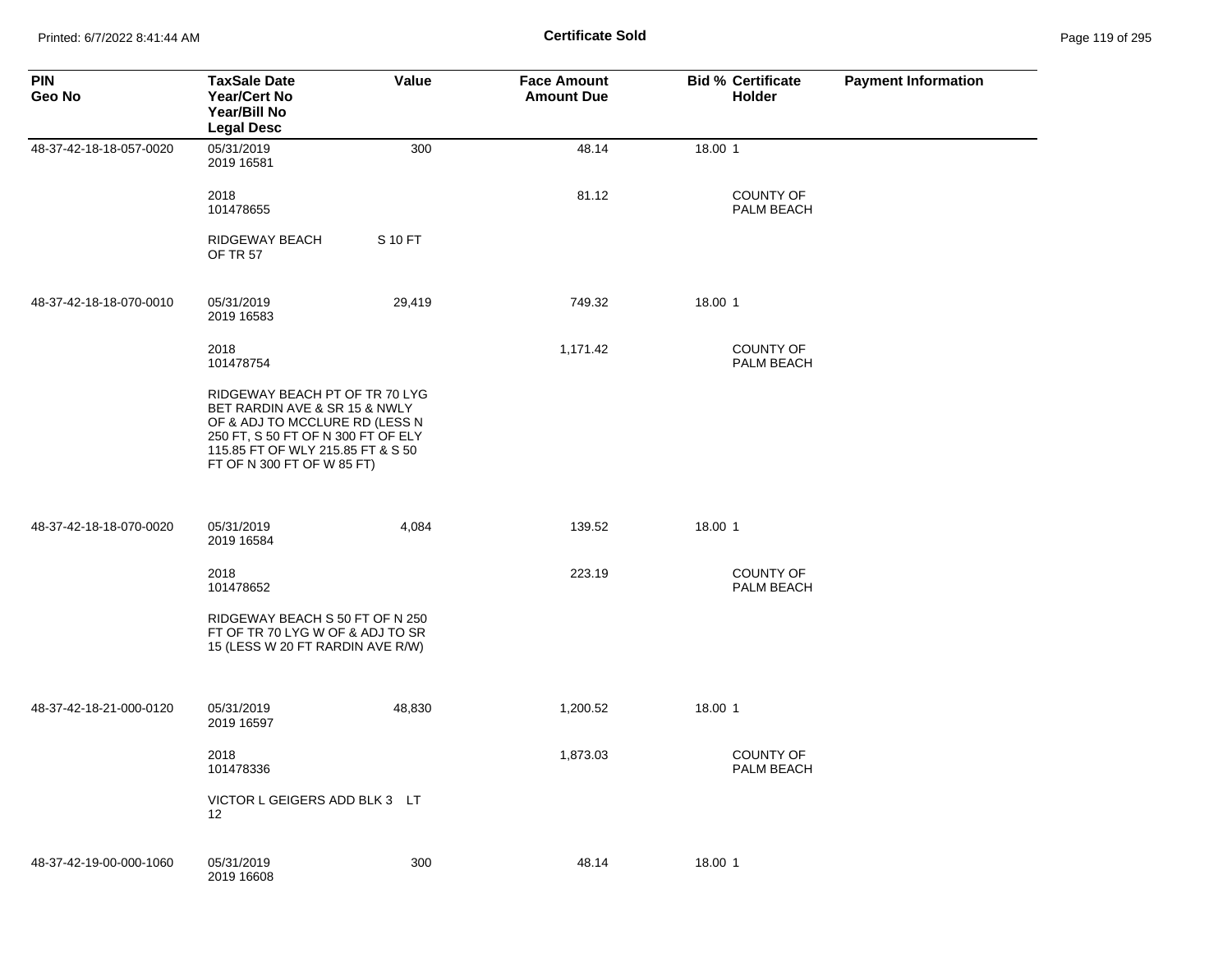| <b>PIN</b><br>Geo No    | <b>TaxSale Date</b><br><b>Year/Cert No</b><br>Year/Bill No<br><b>Legal Desc</b>                                                                                                           | Value      | <b>Face Amount</b><br><b>Amount Due</b> | <b>Bid % Certificate</b><br><b>Holder</b> | <b>Payment Information</b> |
|-------------------------|-------------------------------------------------------------------------------------------------------------------------------------------------------------------------------------------|------------|-----------------------------------------|-------------------------------------------|----------------------------|
|                         | 2018<br>101478693                                                                                                                                                                         |            | 81.12                                   | <b>COUNTY OF</b><br>PALM BEACH            |                            |
|                         | 19-42-37, NLY 277.33 FT OF WLY<br>19.58 FT OF ELY 665.04 FT, NLY<br>249.58 FT OF WLY 13 FT OF ELY<br>894.54 FT & NLY 14.20 FT OF WLY<br>37.65 FT OF ELY 1091.40 FT TRGLR<br>PAR OF NE 1/4 |            |                                         |                                           |                            |
| 48-37-42-19-02-000-1440 | 05/31/2019<br>2019 16630                                                                                                                                                                  | 10,200     | 295.84                                  | 18.00 1                                   |                            |
|                         | 2018<br>101478496                                                                                                                                                                         |            | 466.29                                  | <b>COUNTY OF</b><br><b>PALM BEACH</b>     |                            |
|                         | EAST LAKE VILLAGE PLAT 2 LOT<br>144                                                                                                                                                       |            |                                         |                                           |                            |
| 56-43-42-29-09-003-0230 | 05/31/2019<br>2019 17998                                                                                                                                                                  | 4,849      | 100.22                                  | 18.00 1                                   |                            |
|                         | 2018<br>101523987                                                                                                                                                                         |            | 162.07                                  | <b>COUNTY OF</b><br>PALM BEACH            |                            |
|                         | DUNBAR TERRACE LT 23 BLK 3                                                                                                                                                                |            |                                         |                                           |                            |
| 56-43-42-30-17-001-0010 | 05/31/2019<br>2019 18206                                                                                                                                                                  | 442,458    | 9,577.96                                | 18.00 1                                   |                            |
|                         | 2018<br>101524770                                                                                                                                                                         |            | 14,899.94                               | <b>COUNTY OF</b><br>PALM BEACH            |                            |
|                         | WEDGEWOOD PLAZA<br>232.08 FT F ELY 368.17 FT OF TR A                                                                                                                                      | <b>SLY</b> |                                         |                                           |                            |
| 56-43-42-32-01-042-0010 | 05/31/2019<br>2019 18349                                                                                                                                                                  | 1,903      | 44.20                                   | 18.00 1                                   |                            |
|                         | 2018<br>101527194                                                                                                                                                                         |            | 74.99                                   | <b>COUNTY OF</b><br>PALM BEACH            |                            |
|                         | LT 1 BLK 42<br><b>INLET CITY</b>                                                                                                                                                          |            |                                         |                                           |                            |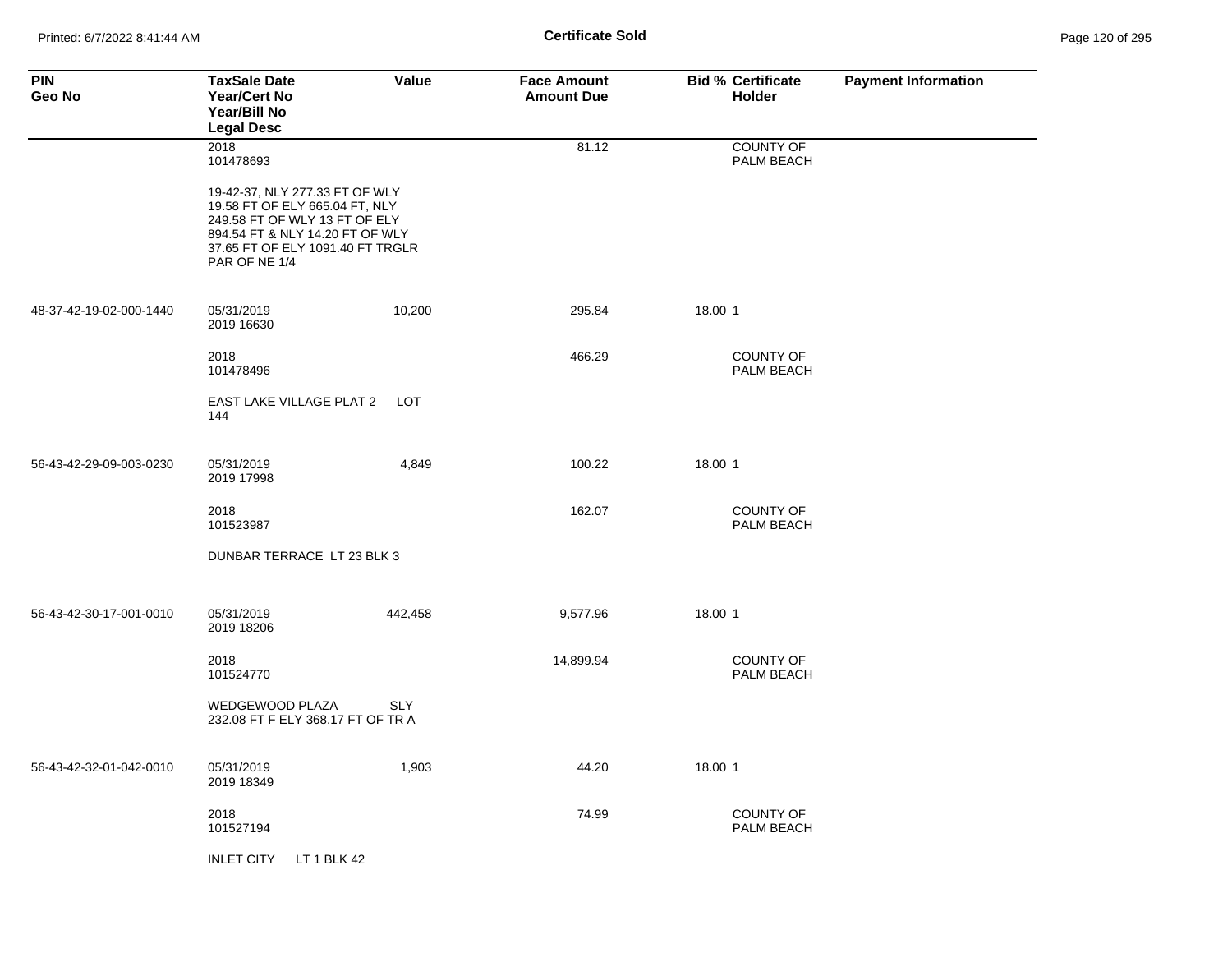Printed: 6/7/2022 8:41:44 AM **Certificate Sold** Page 121 of 295

| <b>PIN</b><br>Geo No    | <b>TaxSale Date</b><br><b>Year/Cert No</b><br>Year/Bill No<br><b>Legal Desc</b> | Value          | <b>Face Amount</b><br><b>Amount Due</b> | <b>Bid % Certificate</b><br><b>Holder</b> | <b>Payment Information</b> |
|-------------------------|---------------------------------------------------------------------------------|----------------|-----------------------------------------|-------------------------------------------|----------------------------|
| 56-43-42-32-01-042-0210 | 05/31/2019<br>2019 18350                                                        | 1,903          | 44.20                                   | 18.00 1                                   |                            |
|                         | 2018<br>101527737                                                               |                | 74.99                                   | <b>COUNTY OF</b><br>PALM BEACH            |                            |
|                         | INLET CITY, LOT 21 BLK 42                                                       |                |                                         |                                           |                            |
| 56-43-42-32-11-000-7771 | 05/31/2019<br>2019 18451                                                        | 5              | 38.01                                   | 18.00 1                                   |                            |
|                         | 2018<br>101527882                                                               |                | 65.34                                   | COUNTY OF<br>PALM BEACH                   |                            |
|                         | RIVIERA BEACH HEIGHTS NO 9 S<br>8.02 FT OF LT 777                               |                |                                         |                                           |                            |
| 56-43-42-33-10-000-2010 | 05/31/2019<br>2019 18577                                                        | 10,924         | 215.74                                  | 18.00 1                                   |                            |
|                         | 2018<br>101528185                                                               |                | 341.73                                  | <b>COUNTY OF</b><br>PALM BEACH            |                            |
|                         | RIVIERA BEACH HEIGHTS ADD 3 LT<br>201                                           |                |                                         |                                           |                            |
| 58-36-44-14-02-000-0171 | 05/31/2019<br>2019 18680                                                        | 10,000         | 659.67                                  | 18.00 1                                   |                            |
|                         | 2018<br>101529868                                                               |                | 1,032.06                                | <b>COUNTY OF</b><br>PALM BEACH            |                            |
|                         | 14-44-36<br>1/2 OF LOT 17                                                       | CROSBY S/D N   |                                         |                                           |                            |
| 58-36-44-14-02-000-0301 | 05/31/2019<br>2019 18687                                                        | 10,000         | 313.99                                  | 18.00 1                                   |                            |
|                         | 2018<br>101529715                                                               |                | 494.49                                  | <b>COUNTY OF</b><br>PALM BEACH            |                            |
|                         | <b>CROSBY SUB</b>                                                               | S 1/2 OF LT 30 |                                         |                                           |                            |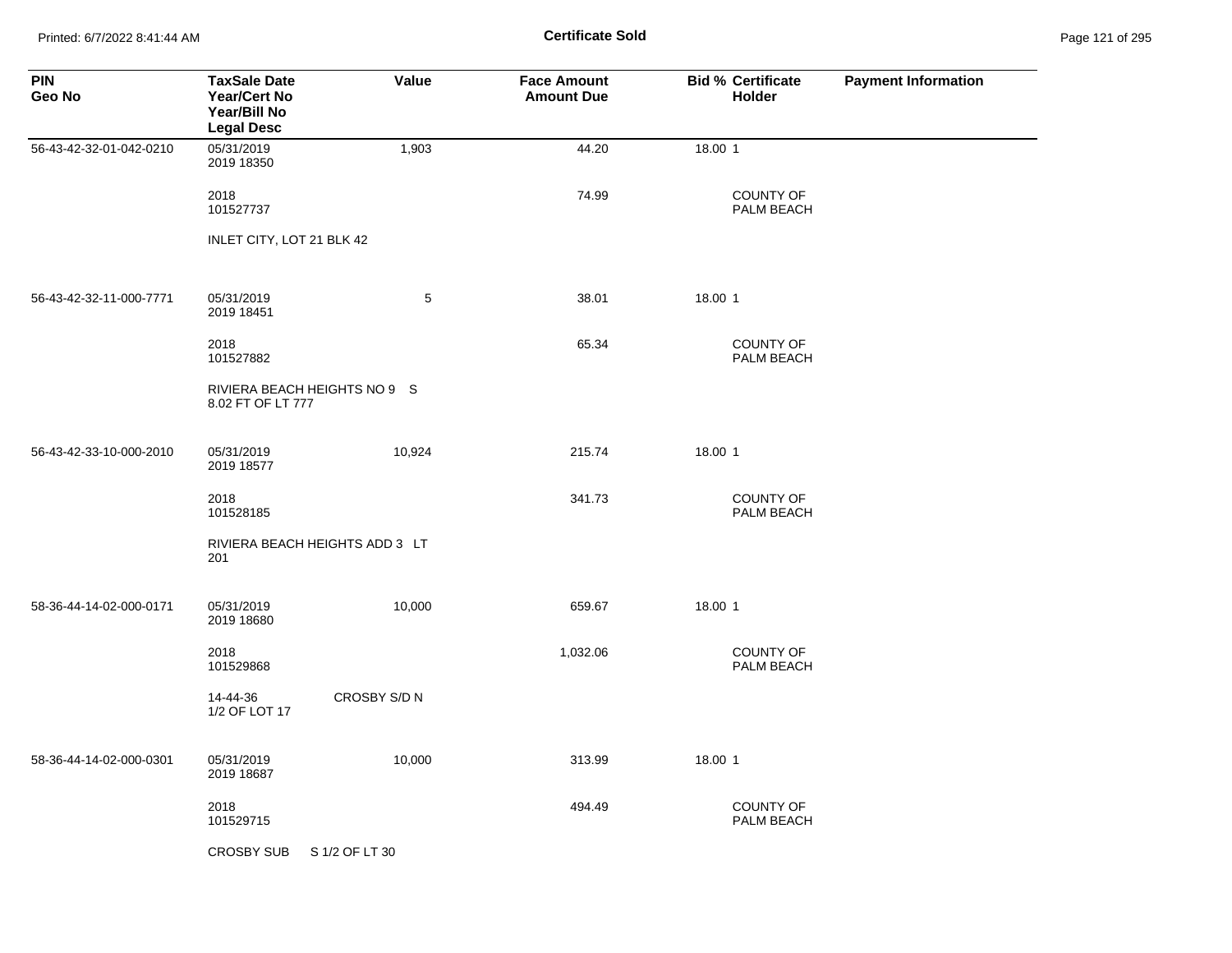Printed: 6/7/2022 8:41:44 AM **Certificate Sold** Page 122 of 295

| <b>PIN</b><br>Geo No    | <b>TaxSale Date</b><br><b>Year/Cert No</b><br>Year/Bill No<br><b>Legal Desc</b> | Value       | <b>Face Amount</b><br><b>Amount Due</b> | <b>Bid % Certificate</b><br><b>Holder</b> | <b>Payment Information</b> |
|-------------------------|---------------------------------------------------------------------------------|-------------|-----------------------------------------|-------------------------------------------|----------------------------|
| 58-36-44-14-02-000-0422 | 05/31/2019<br>2019 18693                                                        | 10,000      | 313.99                                  | 18.00 1                                   |                            |
|                         | 2018<br>101529435                                                               |             | 494.49                                  | <b>COUNTY OF</b><br>PALM BEACH            |                            |
|                         | <b>CROSBY SUB</b>                                                               | S 1/2 LT 42 |                                         |                                           |                            |
| 58-36-44-14-06-000-0062 | 05/31/2019<br>2019 18715                                                        | 1,600       | 75.06                                   | 18.00 1                                   |                            |
|                         | 2018<br>101529189                                                               |             | 123.00                                  | <b>COUNTY OF</b><br>PALM BEACH            |                            |
|                         | GOODBREADS SUB W 25 FT OF LT 6                                                  |             |                                         |                                           |                            |
| 58-36-44-14-12-000-0050 | 05/31/2019<br>2019 18735                                                        | 47,189      | 1,259.00                                | 18.00 1                                   |                            |
|                         | 2018<br>101529308                                                               |             | 1,963.99                                | COUNTY OF<br>PALM BEACH                   |                            |
|                         | WALKER ADD LTS 5 THRU 7 (LESS<br>SR 25 R/W)                                     |             |                                         |                                           |                            |
| 58-36-44-14-13-000-0160 | 05/31/2019<br>2019 18743                                                        | 3,042       | 117.72                                  | 18.00 1                                   |                            |
|                         | 2018<br>101529133                                                               |             | 189.30                                  | COUNTY OF<br>PALM BEACH                   |                            |
|                         | WALKER 2ND ADD TO SOUTH BAY<br>LT 16                                            |             |                                         |                                           |                            |
| 58-36-44-14-15-070-0040 | 05/31/2019<br>2019 18770                                                        | 173,615     | 4,548.13                                | 18.00 1                                   |                            |
|                         | 2018<br>101529671                                                               |             | 7,078.56                                | COUNTY OF<br>PALM BEACH                   |                            |
|                         | SOUTH BAY AMENDED<br>OF TRS 7 & 8 LYG E OF SR 26                                | TH PT       |                                         |                                           |                            |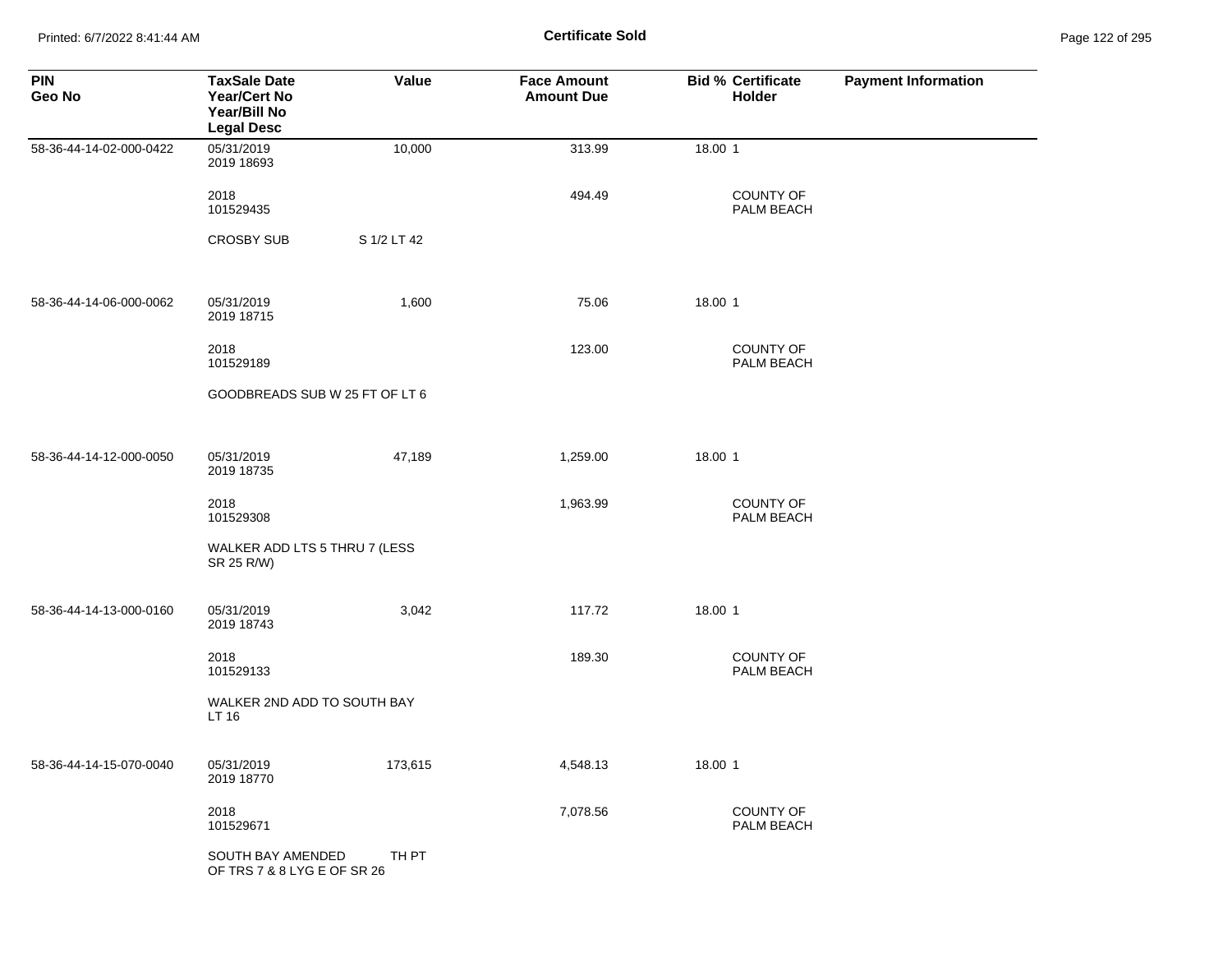| <b>PIN</b><br>Geo No    | <b>TaxSale Date</b><br><b>Year/Cert No</b><br>Year/Bill No<br><b>Legal Desc</b>                          | Value  | <b>Face Amount</b><br><b>Amount Due</b> | <b>Bid % Certificate</b><br>Holder | <b>Payment Information</b> |
|-------------------------|----------------------------------------------------------------------------------------------------------|--------|-----------------------------------------|------------------------------------|----------------------------|
| 58-36-44-14-15-150-0060 | 05/31/2019<br>2019 18771                                                                                 | 10,000 | 305.34                                  | 18.00 1                            |                            |
|                         | 2018<br>101529200                                                                                        |        | 481.04                                  | <b>COUNTY OF</b><br>PALM BEACH     |                            |
|                         | SOUTH BAY AMENDED<br>FT OF SLY 252.62 FT OF WLY 129.59<br>FT OF TR 15 LYG E OF & ADJ TO L-<br>20 CNL R/W | N 50   |                                         |                                    |                            |
| 58-36-44-14-15-320-0280 | 05/31/2019<br>2019 18786                                                                                 | 3,721  | 138.35                                  | 18.00 1                            |                            |
|                         | 2018<br>101636382                                                                                        |        | 221.35                                  | <b>COUNTY OF</b><br>PALM BEACH     |                            |
|                         | SOUTH BAY AMENDED S 30 FT OF<br>TRS 32 & 33                                                              |        |                                         |                                    |                            |
| 58-36-44-14-16-001-0060 | 05/31/2019<br>2019 18790                                                                                 | 36,268 | 964.74                                  | 18.00 1                            |                            |
|                         | 2018<br>101529886                                                                                        |        | 1,506.43                                | <b>COUNTY OF</b><br>PALM BEACH     |                            |
|                         | BYRDS ADD TO SOUTH BAY LT 6<br>THRU 10 BLK A                                                             |        |                                         |                                    |                            |
| 58-36-44-14-16-001-0250 | 05/31/2019<br>2019 18792                                                                                 | 5,000  | 173.86                                  | 18.00 1                            |                            |
|                         | 2018<br>101529846                                                                                        |        | 287.75                                  | <b>COUNTY OF</b><br>PALM BEACH     |                            |
|                         | BYRDS ADD TO SOUTH BAY LT 25<br>BLK A                                                                    |        |                                         |                                    |                            |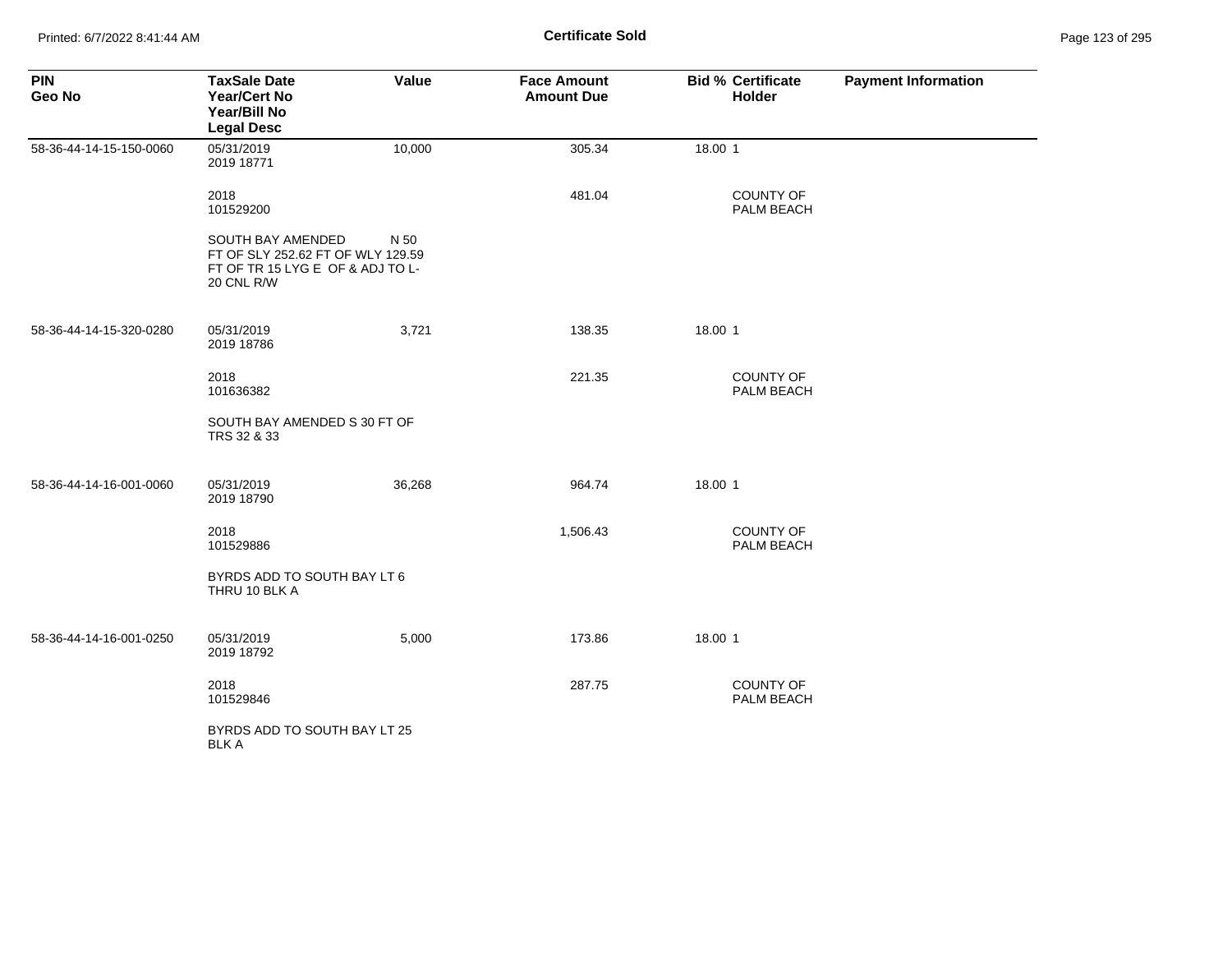Printed: 6/7/2022 8:41:44 AM **Certificate Sold** Page 124 of 295

| <b>PIN</b><br>Geo No    | <b>TaxSale Date</b><br><b>Year/Cert No</b><br>Year/Bill No<br><b>Legal Desc</b>                                                         | Value | <b>Face Amount</b><br><b>Amount Due</b> | <b>Bid % Certificate</b><br>Holder | <b>Payment Information</b> |
|-------------------------|-----------------------------------------------------------------------------------------------------------------------------------------|-------|-----------------------------------------|------------------------------------|----------------------------|
| 58-36-44-14-16-002-0420 | 05/31/2019<br>2019 18798                                                                                                                | 5,000 | 173.86                                  | 18.00 1                            |                            |
|                         | 2018<br>101529587                                                                                                                       |       | 283.88                                  | <b>COUNTY OF</b><br>PALM BEACH     |                            |
|                         | BYRDS ADD TO SOUTH BAY LT 42<br><b>BLK B</b>                                                                                            |       |                                         |                                    |                            |
| 70-42-44-13-09-003-0391 | 05/31/2019<br>2019 19195                                                                                                                | 246   | 66.46                                   | 18.00 1                            |                            |
|                         | 2018<br>101628430                                                                                                                       |       | 109.60                                  | COUNTY OF<br>PALM BEACH            |                            |
|                         | 13-44-42, W 6 FT OF E 820 FT OF S<br>136 FT OF N 669 FT OF NE 1/4 OF SE<br>1/4 BEING W 6 FT OF LT 39 BLK C<br>UNREC PL OF MILITARY HILL |       |                                         |                                    |                            |
| 70-43-44-19-11-001-0104 | 05/31/2019<br>2019 19451                                                                                                                | 2,257 | 105.46                                  | 18.00 1                            |                            |
|                         | 2018<br>101633663                                                                                                                       |       | 170.19                                  | <b>COUNTY OF</b><br>PALM BEACH     |                            |
|                         | LAKEWOOD GARDENS PLAT 1<br>30 FT OF W 50 FT OF TR 10 BLK 1                                                                              | S     |                                         |                                    |                            |
| 73-41-43-31-00-000-5020 | 05/31/2019<br>2019 19896                                                                                                                | 300   | 263.07                                  | 18.00 1                            |                            |
|                         | 2018<br>101561928                                                                                                                       |       | 415.32                                  | COUNTY OF<br>PALM BEACH            |                            |
|                         | 31-43-41, TH PT OF E 387.7 FT OF S<br>1/2 LYG BET WPB CNL & PB41P118                                                                    |       |                                         |                                    |                            |
| 73-41-43-31-00-000-5070 | 05/31/2019<br>2019 19897                                                                                                                | 300   | 263.11                                  | 18.00 1                            |                            |
|                         | 2018<br>101561520                                                                                                                       |       | 415.39                                  | COUNTY OF<br>PALM BEACH            |                            |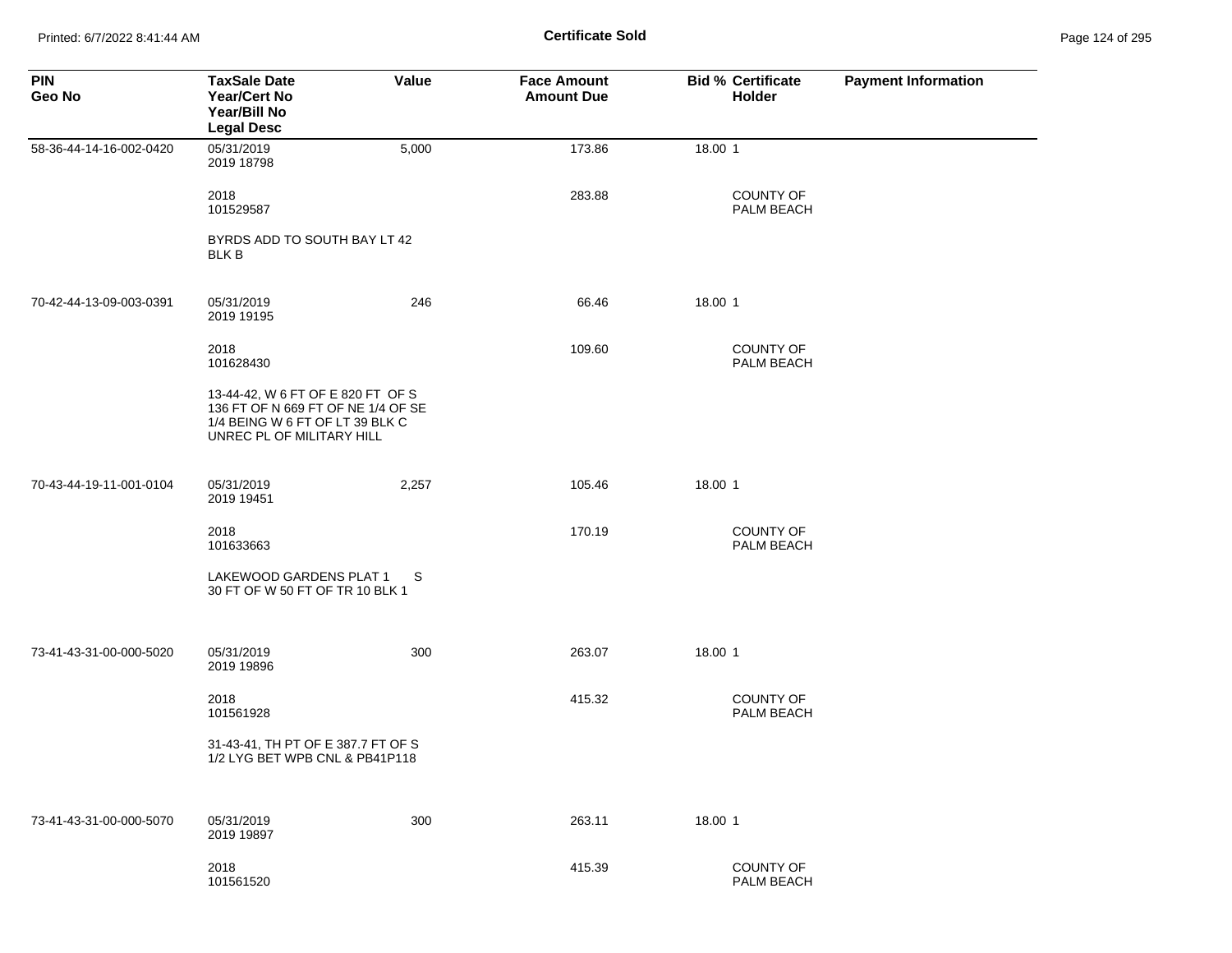Printed: 6/7/2022 8:41:44 AM **Certificate Sold** Page 125 of 295

| <b>PIN</b><br>Geo No    | <b>TaxSale Date</b><br><b>Year/Cert No</b><br>Year/Bill No<br><b>Legal Desc</b>                                                        | Value      | <b>Face Amount</b><br><b>Amount Due</b> |         | <b>Bid % Certificate</b><br>Holder | <b>Payment Information</b> |
|-------------------------|----------------------------------------------------------------------------------------------------------------------------------------|------------|-----------------------------------------|---------|------------------------------------|----------------------------|
|                         | 31-43-41, SLY 653.28 FT OF NLY<br>728.28 FT OF W 50 FT OF E 1064.63<br>FT OF S 1/2 LYG S OF WPB CNL                                    |            |                                         |         |                                    |                            |
| 73-41-43-31-00-000-7010 | 05/31/2019<br>2019 19898                                                                                                               | 2,262      | 2,046.67                                | 18.00 1 |                                    |                            |
|                         | 2018<br>101561789                                                                                                                      |            | 3,188.82                                |         | <b>COUNTY OF</b><br>PALM BEACH     |                            |
|                         | 31-43-31, 75 FT STRIP OF LAND IN S<br>1/2 OF SEC LYG S OF & ADJ TO WPB<br>CNL R/W (LESS ELY 400.66 FT &<br><b>BINKS FOREST DR R/W)</b> |            |                                         |         |                                    |                            |
| 73-41-44-03-19-003-0010 | 05/31/2019<br>2019 19982                                                                                                               | 299        | 288.69                                  | 18.00 1 |                                    |                            |
|                         | 2018<br>101564217                                                                                                                      |            | 455.15                                  |         | <b>COUNTY OF</b><br>PALM BEACH     |                            |
|                         | MONTEREY ON THE LAKE<br>78.60 FT OF PAR C K/A OPEN SPACE                                                                               | <b>NLY</b> |                                         |         |                                    |                            |
| 73-41-44-10-01-012-0041 | 05/31/2019<br>2019 20111                                                                                                               | 299        | 263.11                                  | 18.00 1 |                                    |                            |
|                         | 2018<br>101570679                                                                                                                      |            | 415.39                                  |         | <b>COUNTY OF</b><br>PALM BEACH     |                            |
|                         | SOUTH SHORE NO 1 OF<br>WELLINGTONSWLY 18.57 FT OF LT 4<br><b>BLK 12</b>                                                                |            |                                         |         |                                    |                            |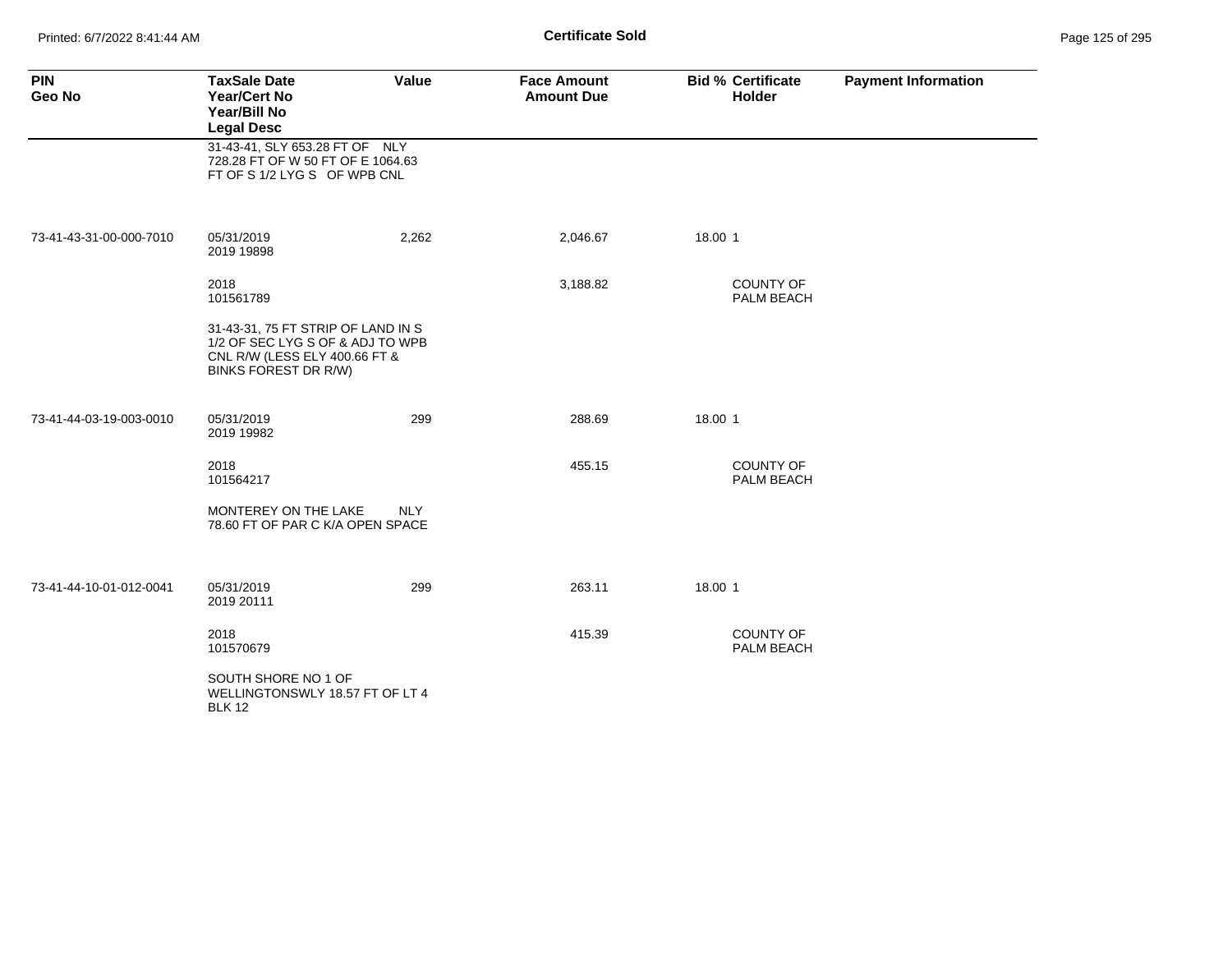| <b>PIN</b><br>Geo No    | <b>TaxSale Date</b><br><b>Year/Cert No</b><br>Year/Bill No<br><b>Legal Desc</b>                               | Value | <b>Face Amount</b><br><b>Amount Due</b> | <b>Bid % Certificate</b><br>Holder | <b>Payment Information</b> |
|-------------------------|---------------------------------------------------------------------------------------------------------------|-------|-----------------------------------------|------------------------------------|----------------------------|
| 00-42-43-01-00-000-3022 | 05/31/2019<br>2019 2016                                                                                       | 121   | 67.01                                   | 18.00 1                            |                            |
|                         | 2018<br>101091548                                                                                             |       | 110.47                                  | COUNTY OF<br>PALM BEACH            |                            |
|                         | 1-43-42, TH PT OF ELY EXT OF<br>CARIBBEAN BLVD & NLY EXT OF<br>CAYMAN CIRCLE EAST IN OR5734<br>P1234          |       |                                         |                                    |                            |
| 73-41-44-11-09-000-0282 | 05/31/2019<br>2019 20168                                                                                      |       | 256.75                                  | 18.00 1                            |                            |
|                         | 2018<br>101630320                                                                                             |       | 405.50                                  | COUNTY OF<br>PALM BEACH            |                            |
|                         | PARK PLACE OF WELLINGTON LT 28<br>(LESS PT IN OR23604P1545)                                                   |       |                                         |                                    |                            |
| 73-41-44-12-17-002-0010 | 05/31/2019<br>2019 20187                                                                                      | 323   | 263.54                                  | 18.00 1                            |                            |
|                         | 2018<br>101573939                                                                                             |       | 416.06                                  | COUNTY OF<br>PALM BEACH            |                            |
|                         | <b>WELLINGTON RESERVE OFFICE</b><br>PARK TRS B-1 THRU B-5 K/A OPEN<br><b>SPACE</b>                            |       |                                         |                                    |                            |
| 73-41-44-16-01-000-0061 | 05/31/2019<br>2019 20245                                                                                      | 299   | 263.11                                  | 18.00 1                            |                            |
|                         | 2018<br>101575079                                                                                             |       | 415.39                                  | COUNTY OF<br>PALM BEACH            |                            |
|                         | EQUESTRIAN/POLO VILLAGE &<br>COMPLEX OF PALM BEACH POLO &<br>COUNTRY CLUB WELLINGTON<br>LOT 6 (LESS N 115 FT) |       |                                         |                                    |                            |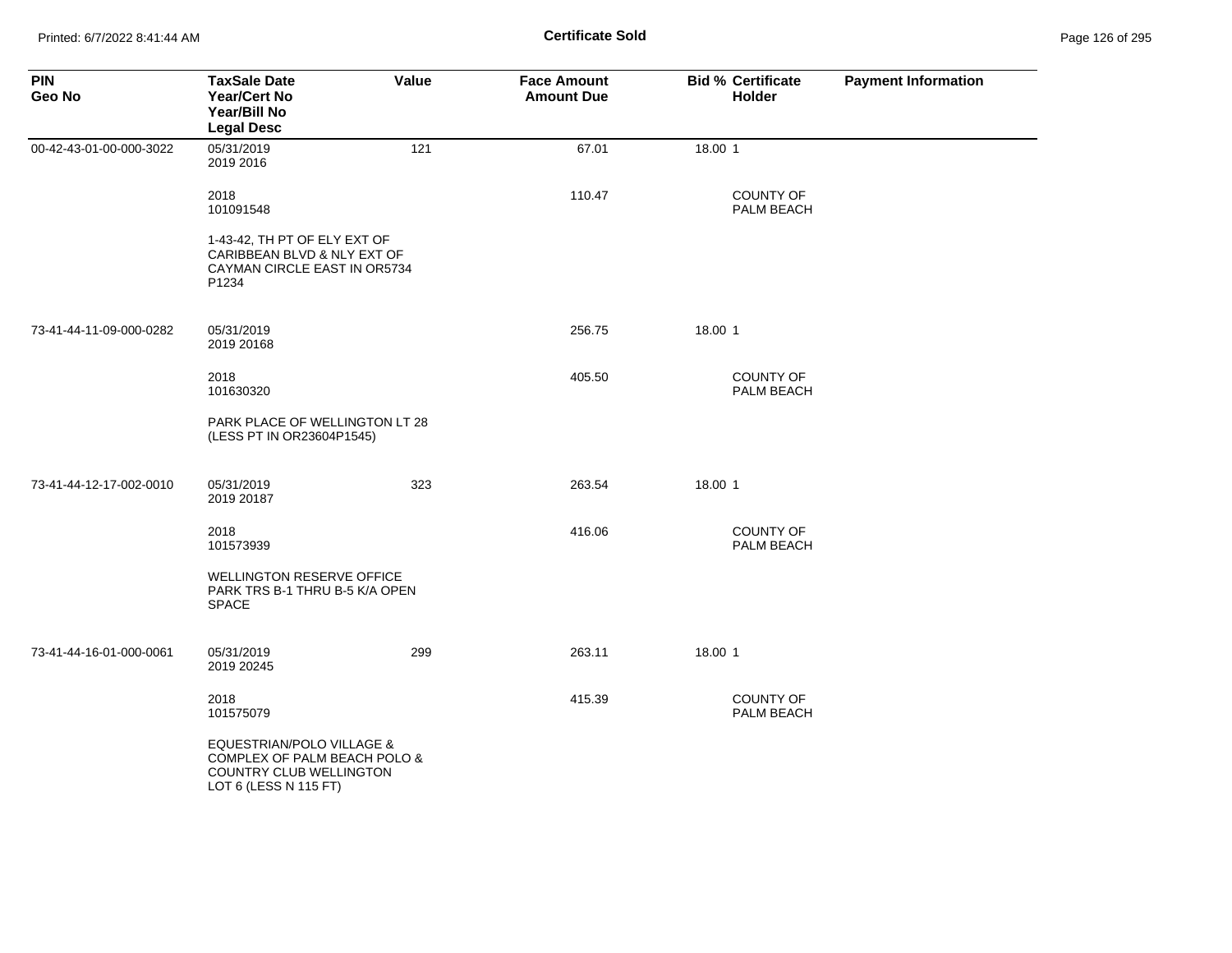Printed: 6/7/2022 8:41:44 AM **Certificate Sold** Page 127 of 295

| <b>PIN</b><br>Geo No    | <b>TaxSale Date</b><br><b>Year/Cert No</b><br>Year/Bill No<br><b>Legal Desc</b> | Value            | <b>Face Amount</b><br><b>Amount Due</b> | <b>Bid % Certificate</b><br>Holder | <b>Payment Information</b> |
|-------------------------|---------------------------------------------------------------------------------|------------------|-----------------------------------------|------------------------------------|----------------------------|
| 74-42-43-11-04-001-0020 | 05/31/2019<br>2019 20592                                                        | 274              | 65.92                                   | 18.00 1                            |                            |
|                         | 2018<br>101625938                                                               |                  | 108.78                                  | <b>COUNTY OF</b><br>PALM BEACH     |                            |
|                         | FOXHALL PHASE 2 TR A-2                                                          |                  |                                         |                                    |                            |
| 74-42-43-13-17-003-0000 | 05/31/2019<br>2019 20702                                                        | 14               | 150.68                                  | 18.00 1                            |                            |
|                         | 2018<br>101589308                                                               |                  | 240.56                                  | <b>COUNTY OF</b><br>PALM BEACH     |                            |
|                         | CLASSICS AT BEAR LAKES, TR C                                                    |                  |                                         |                                    |                            |
| 74-43-43-04-05-024-0570 | 05/31/2019<br>2019 20888                                                        | 12,741           | 2,128.77                                | 18.00 1                            |                            |
|                         | 2018<br>101595596                                                               |                  | 3,316.47                                | <b>COUNTY OF</b><br>PALM BEACH     |                            |
|                         | NORTH PALM BEACH PLAT NO 2<br>LTS 57 & 58 BLK 24                                |                  |                                         |                                    |                            |
| 74-43-43-09-05-054-0121 | 05/31/2019<br>2019 21237                                                        | 13,039           | 1,525.56                                | 18.00 1                            |                            |
|                         | 2018<br>101601180                                                               |                  | 2,378.48                                | <b>COUNTY OF</b><br>PALM BEACH     |                            |
|                         | NORTHWOOD ADD<br>OF LOT 12 & LOT 13 BLK 54                                      | N <sub>2FT</sub> |                                         |                                    |                            |
| 74-43-43-09-05-074-0440 | 05/31/2019<br>2019 21291                                                        | 36,009           | 3,661.11                                | 18.00 1                            |                            |
|                         | 2018<br>101601714                                                               |                  | 5,699.27                                | COUNTY OF<br>PALM BEACH            |                            |
|                         | NORTHWOOD ADD<br>TO 46 INC BLK 74                                               | <b>LTS 44</b>    |                                         |                                    |                            |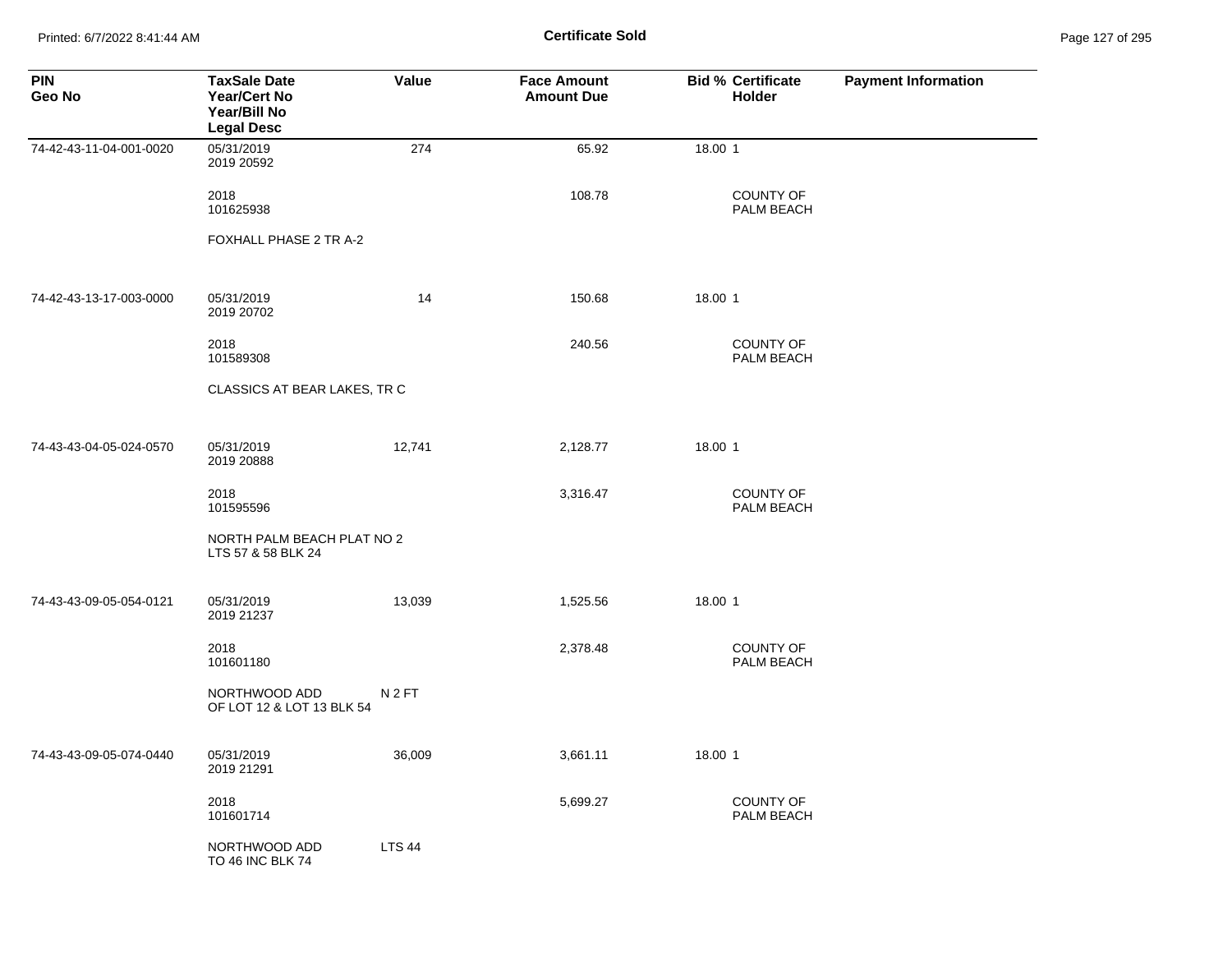Printed: 6/7/2022 8:41:44 AM **Certificate Sold** Page 128 of 295

| <b>PIN</b><br>Geo No    | <b>TaxSale Date</b><br><b>Year/Cert No</b><br>Year/Bill No<br><b>Legal Desc</b> | Value         | <b>Face Amount</b><br><b>Amount Due</b> | <b>Bid % Certificate</b><br>Holder | <b>Payment Information</b> |
|-------------------------|---------------------------------------------------------------------------------|---------------|-----------------------------------------|------------------------------------|----------------------------|
| 74-43-43-09-05-088-0560 | 05/31/2019<br>2019 21335                                                        | 30,102        | 3,039.87                                | 18.00 1                            |                            |
|                         | 2018<br>101601739                                                               |               | 4,733.24                                | COUNTY OF<br>PALM BEACH            |                            |
|                         | NORTHWOOD ADD<br>& 57 BLK 88                                                    | <b>LTS 56</b> |                                         |                                    |                            |
| 74-43-43-16-04-047-0080 | 05/31/2019<br>2019 21579                                                        | 27,830        | 2,818.95                                | 18.00 1                            |                            |
|                         | 2018<br>101604627                                                               |               | 4,389.72                                | COUNTY OF<br>PALM BEACH            |                            |
|                         | LAKE AVENUE ADD LT 8 BLK 47                                                     |               |                                         |                                    |                            |
| 74-43-43-16-08-000-0960 | 05/31/2019<br>2019 21656                                                        | 9,435         | 2,299.08                                | 18.00 1                            |                            |
|                         | 2018<br>101017101                                                               |               | 3,581.31                                | COUNTY OF<br>PALM BEACH            |                            |
|                         | TAMARIND PARK LT 96                                                             |               |                                         |                                    |                            |
| 74-43-43-16-22-002-0020 | 05/31/2019<br>2019 21746                                                        | 2,925         | 70.42                                   | 18.00 1                            |                            |
|                         | 2018<br>101605576                                                               |               | 115.73                                  | COUNTY OF<br>PALM BEACH            |                            |
|                         | FRESHWATER LAKES N 40 FT OF TR<br>B                                             |               |                                         |                                    |                            |
| 74-43-43-21-09-003-0110 | 05/31/2019<br>2019 22179                                                        | 300           | 1,356.24                                | 18.00 1                            |                            |
|                         | 2018<br>101632937                                                               |               | 2,115.22                                | COUNTY OF<br>PALM BEACH            |                            |
|                         | POTTER ADD N 1/2 OF 12 FT ABND<br>ALLEY LYG S OF & ADJ TO LTS 2 & 3<br>BLK 3    |               |                                         |                                    |                            |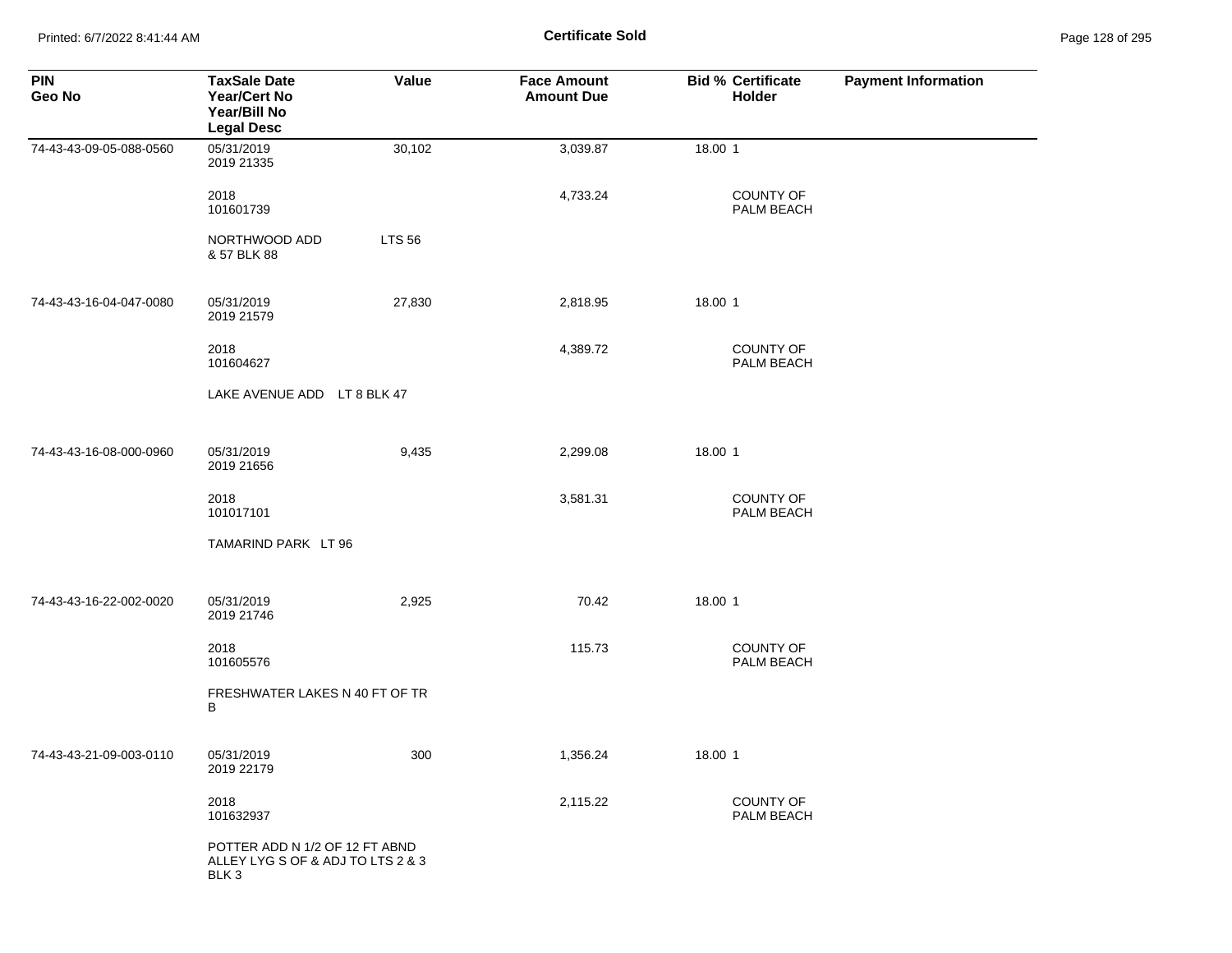| <b>PIN</b><br>Geo No    | <b>TaxSale Date</b><br><b>Year/Cert No</b><br>Year/Bill No<br><b>Legal Desc</b>       | Value | <b>Face Amount</b><br><b>Amount Due</b> | <b>Bid % Certificate</b><br>Holder | <b>Payment Information</b> |
|-------------------------|---------------------------------------------------------------------------------------|-------|-----------------------------------------|------------------------------------|----------------------------|
| 00-42-43-23-05-000-0000 | 05/31/2019<br>2019 2324                                                               | 300   | 67.11                                   | 18.00 1                            |                            |
|                         | 2018<br>101097156                                                                     |       | 110.61                                  | <b>COUNTY OF</b><br>PALM BEACH     |                            |
|                         | CENTURY VILLAGE PL NO 3<br>DRAINAGE R/W LYG S OF & ADJ TO<br><b>12TH ST EXTENSION</b> | 30 FT |                                         |                                    |                            |
| 00-42-43-23-10-000-0000 | 05/31/2019<br>2019 2371                                                               | 300   | 67.11                                   | 18.00 1                            |                            |
|                         | 2018<br>101097018                                                                     |       | 110.61                                  | <b>COUNTY OF</b><br>PALM BEACH     |                            |
|                         | CENTURY VILLAGE PL NO 5<br>DRAINAGE R/W LYG S OF & ADJ TO<br><b>12TH ST EXTENSION</b> | 30 FT |                                         |                                    |                            |
| 00-42-43-23-12-000-0000 | 05/31/2019<br>2019 2372                                                               | 300   | 67.11                                   | 18.00 1                            |                            |
|                         | 2018<br>101097369                                                                     |       | 110.61                                  | <b>COUNTY OF</b><br>PALM BEACH     |                            |
|                         | CENTURY VILLAGE PL NO 7<br>DRAINAGE R/W LYG S OF & ADJ TO<br>12TH ST EXTENSION        | 30 FT |                                         |                                    |                            |
| 00-42-43-23-18-000-0000 | 05/31/2019<br>2019 2446                                                               | 100   | 63.39                                   | 18.00 1                            |                            |
|                         | 2018<br>101098332                                                                     |       | 104.83                                  | COUNTY OF<br>PALM BEACH            |                            |
|                         | CENTURY VILLAGE PL NO 9<br>DRAINAGE R/W LYG S OF & ADJ TO<br>12TH ST EXTENSION        | 30 FT |                                         |                                    |                            |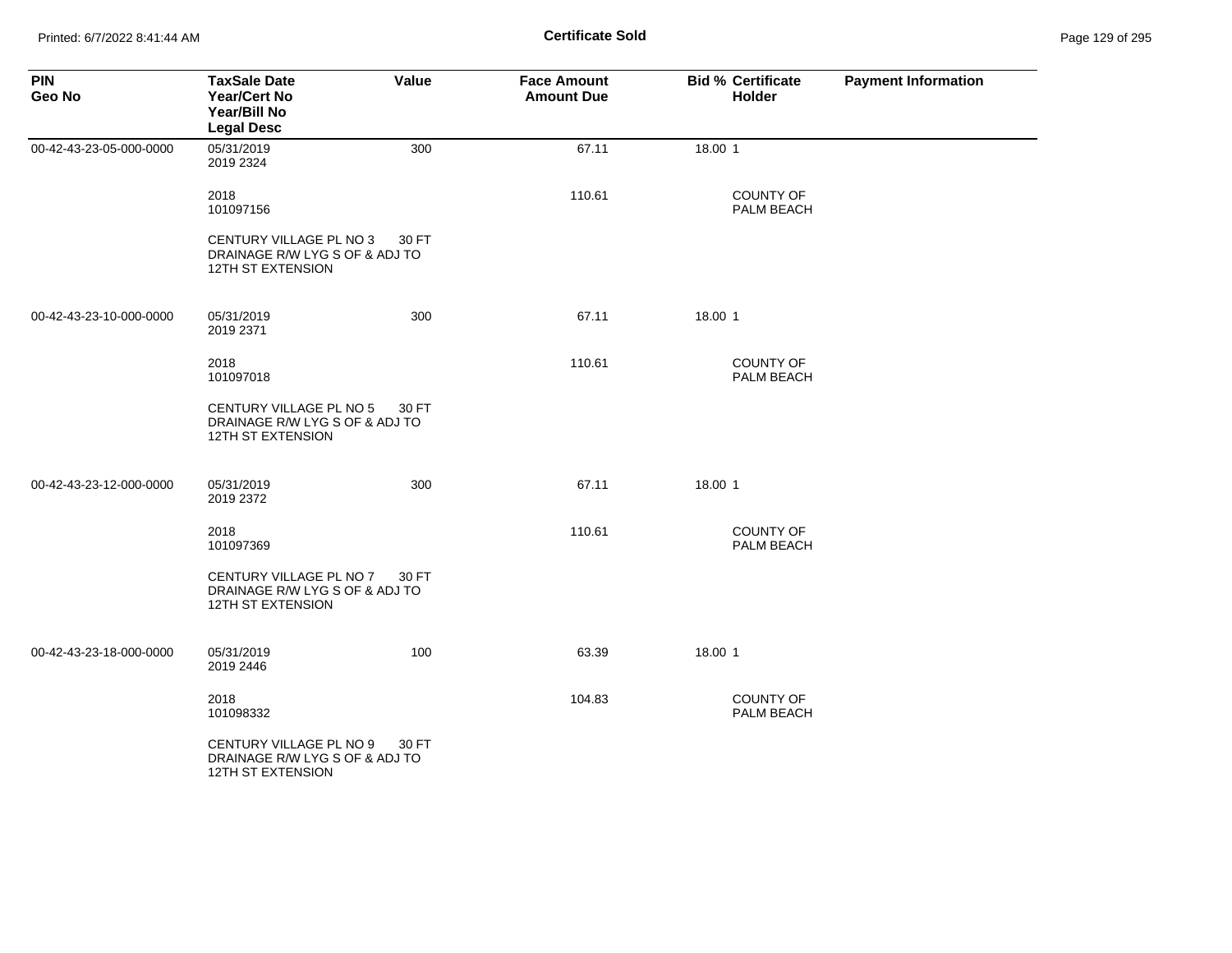| <b>PIN</b><br>Geo No    | <b>TaxSale Date</b><br><b>Year/Cert No</b><br>Year/Bill No<br><b>Legal Desc</b>    | Value       | <b>Face Amount</b><br><b>Amount Due</b> | <b>Bid % Certificate</b><br><b>Holder</b> | <b>Payment Information</b> |
|-------------------------|------------------------------------------------------------------------------------|-------------|-----------------------------------------|-------------------------------------------|----------------------------|
| 00-42-43-23-19-000-0000 | 05/31/2019<br>2019 2447                                                            | 300         | 67.11                                   | 18.00 1                                   |                            |
|                         | 2018<br>101098031                                                                  |             | 110.61                                  | <b>COUNTY OF</b><br>PALM BEACH            |                            |
|                         | CENTURY VILLAGE PL NO 10<br>FT DRAINAGE R/W LYG S OF & ADJ<br>TO 12TH ST EXTENSION | 30          |                                         |                                           |                            |
| 00-42-43-23-33-000-0000 | 05/31/2019<br>2019 2623                                                            | 300         | 67.11                                   | 18.00 1                                   |                            |
|                         | 2018<br>101101781                                                                  |             | 110.61                                  | <b>COUNTY OF</b><br>PALM BEACH            |                            |
|                         | CENTURY VILLAGE PL NO 13<br>FT DRAINAGE R/W LYG S OF & ADJ<br>TO 12TH ST EXTENSION | 30          |                                         |                                           |                            |
| 00-37-42-20-02-000-0660 | 05/31/2019<br>2019 270                                                             | 4,400       | 120.12                                  | 18.00 1                                   |                            |
|                         | 2018<br>101041483                                                                  |             | 193.02                                  | COUNTY OF<br>PALM BEACH                   |                            |
|                         | BAILEYS SUB OF TR 5 IN<br>PB18P28LTS 66 & 67                                       |             |                                         |                                           |                            |
| 00-37-44-07-01-001-0110 | 05/31/2019<br>2019 287                                                             | 5,060       | 120.02                                  | 18.00 1                                   |                            |
|                         | 2018<br>101041739                                                                  |             | 192.87                                  | <b>COUNTY OF</b><br>PALM BEACH            |                            |
|                         | RADERS SUB 2<br>BLK 1                                                              | LTS 11 & 12 |                                         |                                           |                            |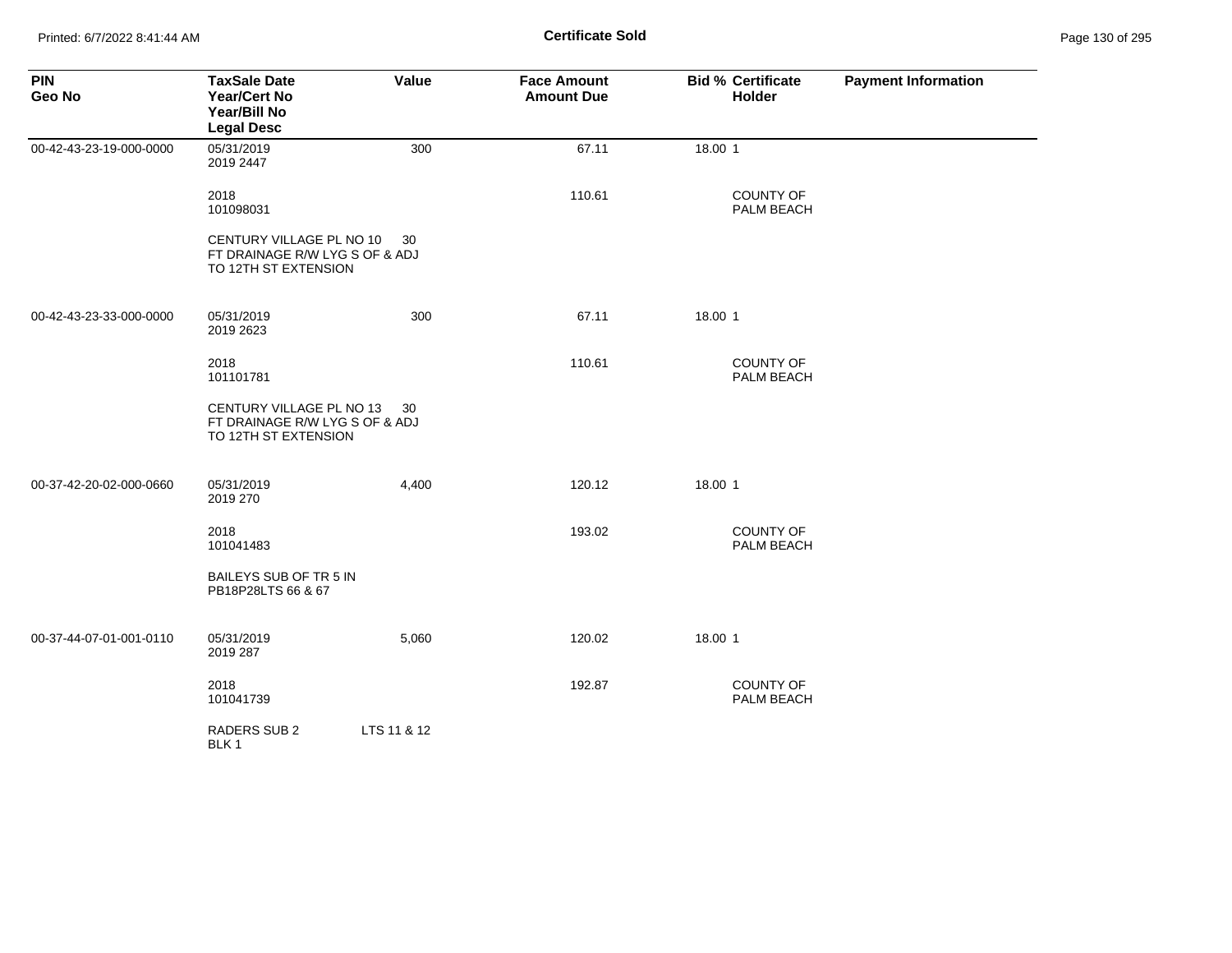Printed: 6/7/2022 8:41:44 AM **Certificate Sold** Page 131 of 295

| <b>PIN</b><br>Geo No    | <b>TaxSale Date</b><br><b>Year/Cert No</b><br>Year/Bill No<br><b>Legal Desc</b>              | Value | <b>Face Amount</b><br><b>Amount Due</b> | <b>Bid % Certificate</b><br>Holder | <b>Payment Information</b> |
|-------------------------|----------------------------------------------------------------------------------------------|-------|-----------------------------------------|------------------------------------|----------------------------|
| 00-42-43-26-00-000-1350 | 05/31/2019<br>2019 2966                                                                      | 95    | 62.93                                   | 18.00 1                            |                            |
|                         | 2018<br>101105569                                                                            |       | 104.11                                  | <b>COUNTY OF</b><br>PALM BEACH     |                            |
|                         | 26-43-42, S 30 FT OF N 330 FT OF<br>E 350 FT OF NE 1/4 (LESS E 50 FT<br>HAVERHILL RD R/W)    |       |                                         |                                    |                            |
| 00-42-43-26-00-000-3060 | 05/31/2019<br>2019 2968                                                                      | 942   | 275.24                                  | 18.00 1                            |                            |
|                         | 2018<br>101105349                                                                            |       | 378.42                                  | COUNTY OF<br>PALM BEACH            |                            |
|                         | 26-43-42, E 370.36 FT OF W 510.36<br>FT OF S 370.33 FT OF N 400.33 FT OF<br>SW 1/4 OF NW 1/4 |       |                                         |                                    |                            |
| 00-42-43-26-02-000-0103 | 05/31/2019<br>2019 2971                                                                      | 33    | 62.03                                   | 18.00 1                            |                            |
|                         | 2018<br>101105343                                                                            |       | 102.69                                  | COUNTY OF<br>PALM BEACH            |                            |
|                         | HAVERHILL ACRES ADD<br>FT OF N 200 FT OF LOT 10                                              | E 20  |                                         |                                    |                            |
| 00-37-44-07-01-003-0350 | 05/31/2019<br>2019 298                                                                       | 7,000 | 1,230.11                                | 18.00 1                            |                            |
|                         | 2018<br>101041652                                                                            |       | 1,919.07                                | <b>COUNTY OF</b><br>PALM BEACH     |                            |
|                         | <b>RADER'S SUB</b><br>7-44-37<br>NO 2 LOTS 35 & 36 BLK 3                                     |       |                                         |                                    |                            |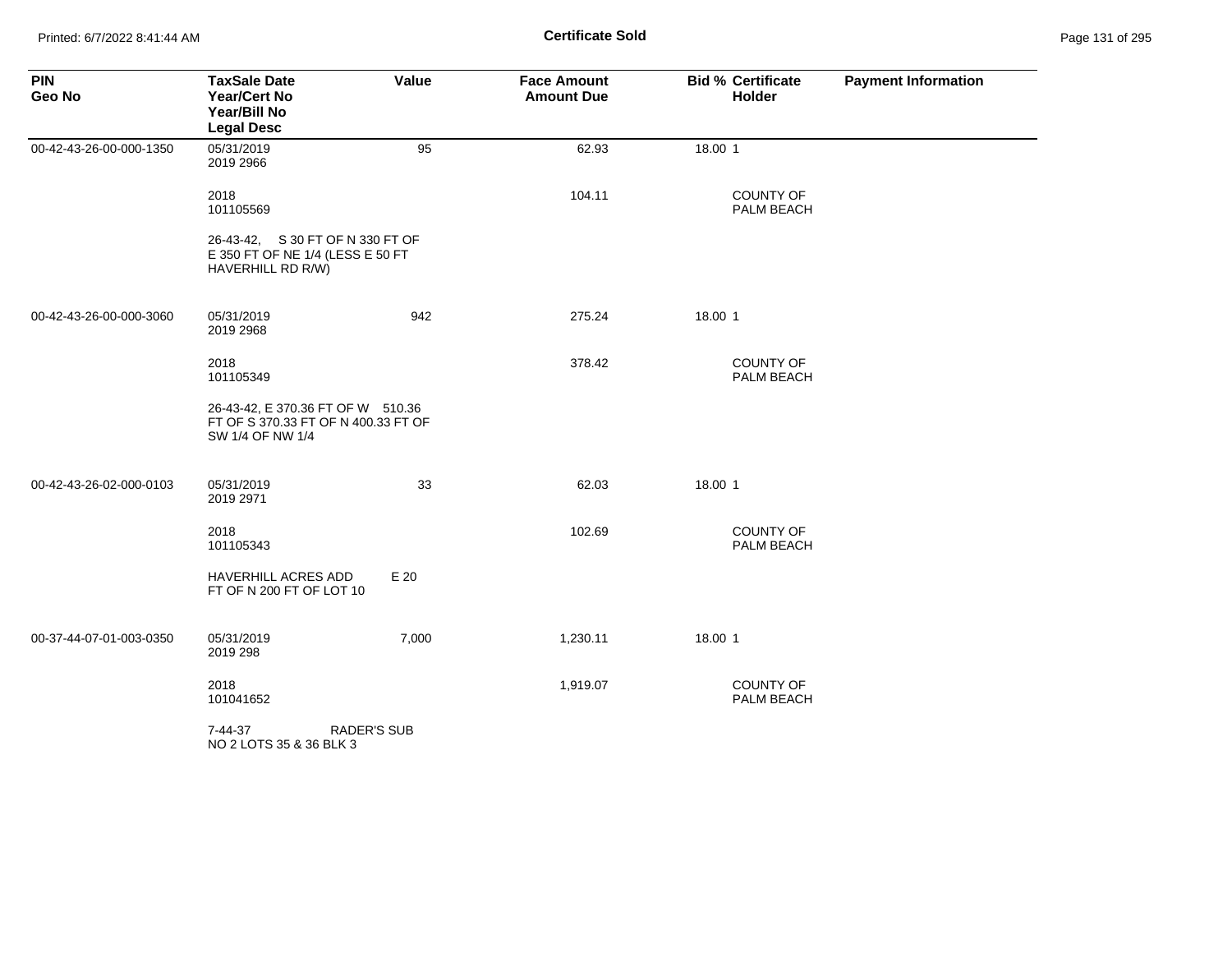Printed: 6/7/2022 8:41:44 AM **Certificate Sold** Page 132 of 295

| <b>PIN</b><br>Geo No    | <b>TaxSale Date</b><br><b>Year/Cert No</b><br>Year/Bill No<br><b>Legal Desc</b>                                     | <b>Value</b> | <b>Face Amount</b><br><b>Amount Due</b> | <b>Bid % Certificate</b><br>Holder | <b>Payment Information</b> |
|-------------------------|---------------------------------------------------------------------------------------------------------------------|--------------|-----------------------------------------|------------------------------------|----------------------------|
| 00-42-43-26-18-000-0420 | 05/31/2019<br>2019 3052                                                                                             | 554          | 71.80                                   | 18.00 1                            |                            |
|                         | 2018<br>101106111                                                                                                   |              | 117.90                                  | <b>COUNTY OF</b><br>PALM BEACH     |                            |
|                         | <b>WOODCREST</b><br>OF PAR A                                                                                        | N 103 FT     |                                         |                                    |                            |
| 00-42-43-27-00-000-5032 | 05/31/2019<br>2019 3089                                                                                             | 63           | 62.72                                   | 18.00 1                            |                            |
|                         | 2018<br>101106937                                                                                                   |              | 103.77                                  | COUNTY OF<br>PALM BEACH            |                            |
|                         | 27-43-42, W 25 FT OF E 175 FT OF N<br>350 FT OF S 444 FT AS IN<br>OR2205P1275                                       |              |                                         |                                    |                            |
| 00-42-43-27-05-005-2260 | 05/31/2019<br>2019 3097                                                                                             | 58           | 62.45                                   | 18.00 1                            |                            |
|                         | 2018<br>101627260                                                                                                   |              | 103.36                                  | <b>COUNTY OF</b><br>PALM BEACH     |                            |
|                         | PALM BEACH FARMS CO PL 3 E 50<br>FT OF NE 1/4 OF SE 1/4 OF TR 44<br>(LESS S 25 FT BISHOFF DR R/W) BLK<br>5          |              |                                         |                                    |                            |
| 00-42-43-27-05-006-0261 | 05/31/2019<br>2019 3098                                                                                             | $\mathbf{1}$ | 61.54                                   | 18.00 1                            |                            |
|                         | 2018<br>101624667                                                                                                   |              | 101.94                                  | <b>COUNTY OF</b><br>PALM BEACH     |                            |
|                         | PALM BEACH FARMS CO PL NO 3 PT<br>OF TR 26 LYG W OF & ADJ TO TPK<br>R/W (LESS N 40.04 FT LWDD L-4 CNL<br>R/W) BLK 6 |              |                                         |                                    |                            |
| 00-42-43-35-16-000-0440 | 05/31/2019<br>2019 3488                                                                                             | 3,699        | 130.38                                  | 18.00 1                            |                            |
|                         | 2018<br>101115037                                                                                                   |              | 208.97                                  | COUNTY OF<br>PALM BEACH            |                            |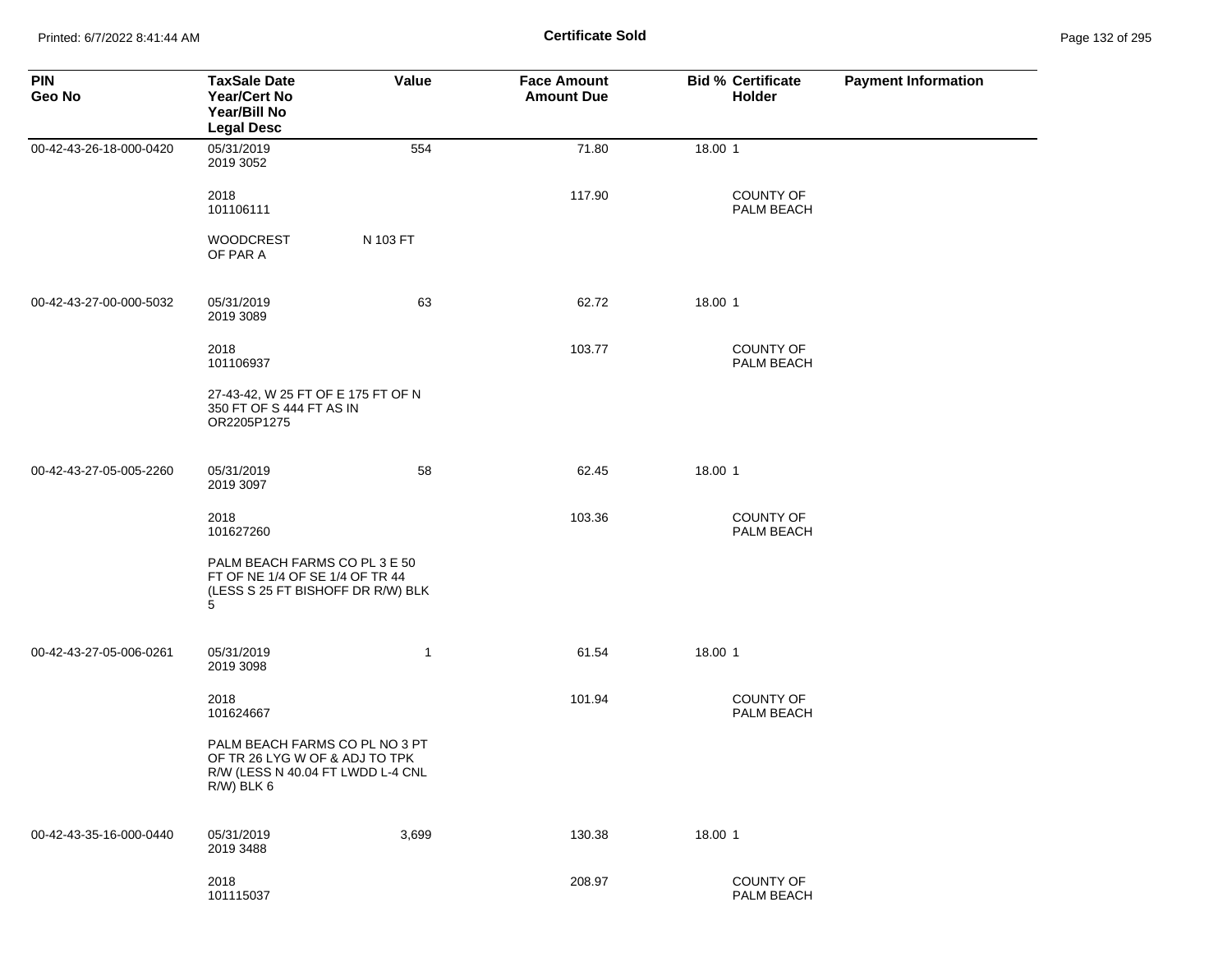Printed: 6/7/2022 8:41:44 AM **Certificate Sold** Page 133 of 295

| <b>PIN</b><br>Geo No    | <b>TaxSale Date</b><br><b>Year/Cert No</b><br>Year/Bill No<br><b>Legal Desc</b>          | Value     | <b>Face Amount</b><br><b>Amount Due</b> | <b>Bid % Certificate</b><br>Holder | <b>Payment Information</b> |
|-------------------------|------------------------------------------------------------------------------------------|-----------|-----------------------------------------|------------------------------------|----------------------------|
|                         | WEST TRAIL PARK NLY 16.67 FT OF<br>LT 44 LYG NLY OF & ADJ TO SR 80<br>R/W                |           |                                         |                                    |                            |
| 00-42-44-12-09-001-0112 | 05/31/2019<br>2019 3854                                                                  | 300       | 67.11                                   | 18.00 1                            |                            |
|                         | 2018<br>101125376                                                                        |           | 110.61                                  | COUNTY OF<br>PALM BEACH            |                            |
|                         | <b>PALMS ESTATES</b><br>OF S 258 FT OF W 12.5 FT OF E 15 FT<br>OF LT 11 BLK 1            | N 75 FT   |                                         |                                    |                            |
| 00-42-44-12-09-002-0174 | 05/31/2019<br>2019 3855                                                                  | 300       | 67.11                                   | 18.00 1                            |                            |
|                         | 2018<br>101125029                                                                        |           | 110.61                                  | <b>COUNTY OF</b><br>PALM BEACH     |                            |
|                         | <b>PALMS ESTATES</b><br>W 49 FT OF S 109 FT OF N 203 FT OF<br>LT 17 BLK 2                | E 1 FT OF |                                         |                                    |                            |
| 00-42-44-12-19-000-0032 | 05/31/2019<br>2019 3879                                                                  | 300       | 67.11                                   | 18.00 1                            |                            |
|                         | 2018<br>101125956                                                                        |           | 110.61                                  | <b>COUNTY OF</b><br>PALM BEACH     |                            |
|                         | SUTTON TERRACE SOUTH UNREC<br>LT 3-C (LESS W 179 FT)                                     |           |                                         |                                    |                            |
| 00-42-44-13-00-000-1310 | 05/31/2019<br>2019 3930                                                                  | 300       | 67.11                                   | 18.00 1                            |                            |
|                         | 2018<br>101126143                                                                        |           | 110.61                                  | <b>COUNTY OF</b><br>PALM BEACH     |                            |
|                         | 13-44-42, W 14 FT OF E 718 FT (LESS<br>N 73 FT) OF S 1/2 OF N 1/2 OF NW 1/4<br>OF NE 1/4 |           |                                         |                                    |                            |
| 08-43-45-28-16-009-0212 | 05/31/2019<br>20194                                                                      | 1,634     | 46.36                                   | 18.00 1                            |                            |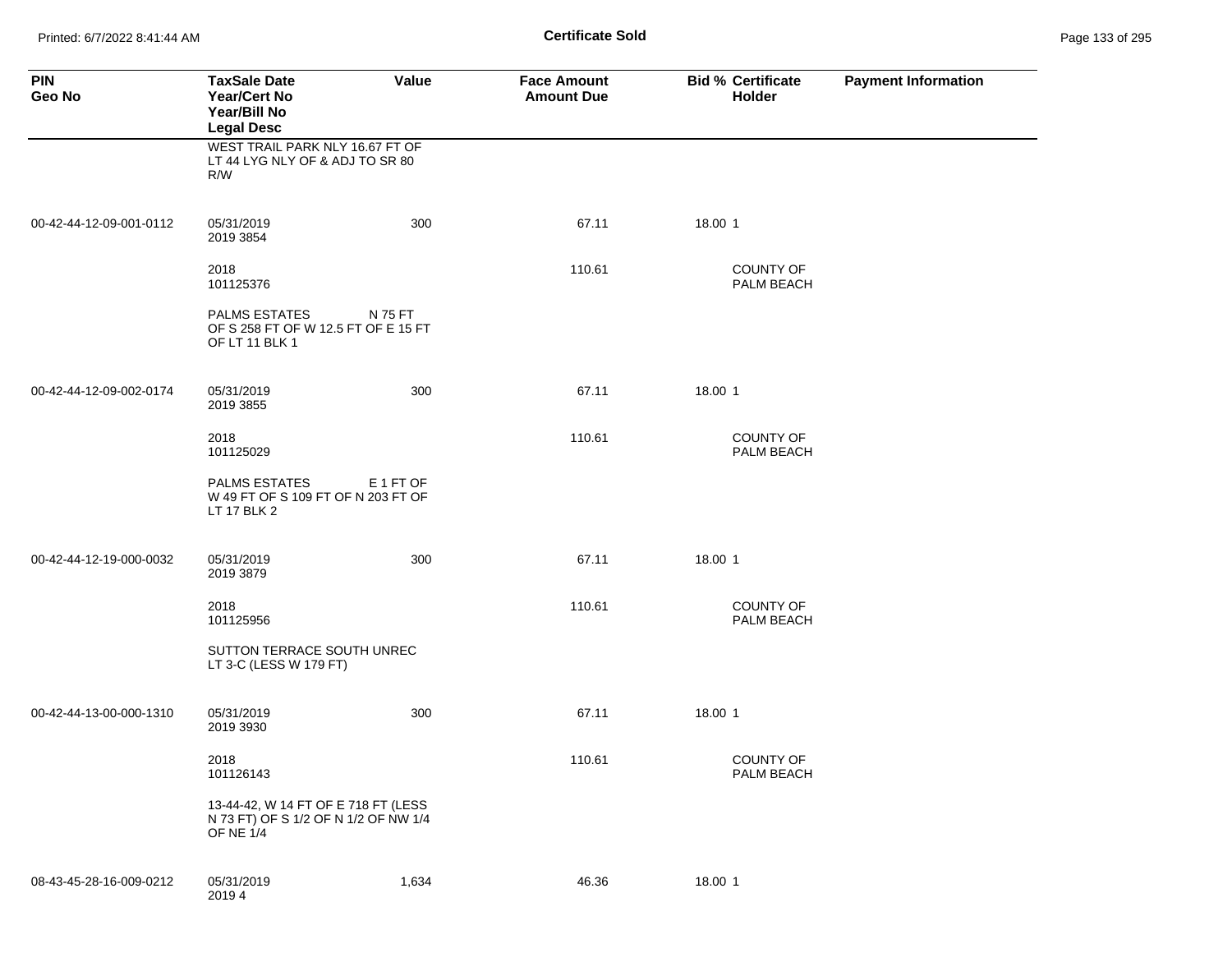Printed: 6/7/2022 8:41:44 AM **Certificate Sold** Page 134 of 295

| <b>PIN</b><br>Geo No    | <b>TaxSale Date</b><br><b>Year/Cert No</b><br>Year/Bill No<br><b>Legal Desc</b>                                                         | Value          | <b>Face Amount</b><br><b>Amount Due</b> | <b>Bid % Certificate</b><br>Holder | <b>Payment Information</b> |
|-------------------------|-----------------------------------------------------------------------------------------------------------------------------------------|----------------|-----------------------------------------|------------------------------------|----------------------------|
|                         | 2014<br>101359251                                                                                                                       |                | 78.36                                   | <b>COUNTY OF</b><br>PALM BEACH     |                            |
|                         | <b>BELLAMY HEIGHTS</b><br>OF LT 21 BLK 9                                                                                                | <b>W 10 FT</b> |                                         |                                    |                            |
| 00-42-44-14-05-005-0022 | 05/31/2019<br>2019 4016                                                                                                                 | 300            | 67.11                                   | 18.00 1                            |                            |
|                         | 2018<br>101128421                                                                                                                       |                | 110.61                                  | <b>COUNTY OF</b><br>PALM BEACH     |                            |
|                         | MODEL LAND CO SUB<br>OF TR 5 (LESS N 40 FT LWDD LAT 9<br>& E 15 FT HAVERHILLRD R/W)                                                     | N 53 FT        |                                         |                                    |                            |
| 00-42-44-21-06-000-0010 | 05/31/2019<br>2019 4231                                                                                                                 | 300            | 67.11                                   | 18.00 1                            |                            |
|                         | 2018<br>101133893                                                                                                                       |                | 110.61                                  | COUNTY OF<br>PALM BEACH            |                            |
|                         | <b>COVERED BRIDGE PLAT 2</b><br>TRACT 1 (LESS CONDOS 1 THRU 11<br>INC & REC AREA IN OR1913P1077)                                        |                |                                         |                                    |                            |
| 00-42-44-22-19-003-0000 | 05/31/2019<br>2019 4304                                                                                                                 | 300            | 67.11                                   | 18.00 1                            |                            |
|                         | 2018<br>101135109                                                                                                                       |                | 110.61                                  | <b>COUNTY OF</b><br>PALM BEACH     |                            |
|                         | POINCIANA PLACE PH 2-C<br>IRREG PAR LYG SELY OF & ADJ TO<br><b>GRAMERCY CONDO &amp; NLY OF &amp; ADJ</b><br>TO PB35P54 AS IN OR5471P247 |                |                                         |                                    |                            |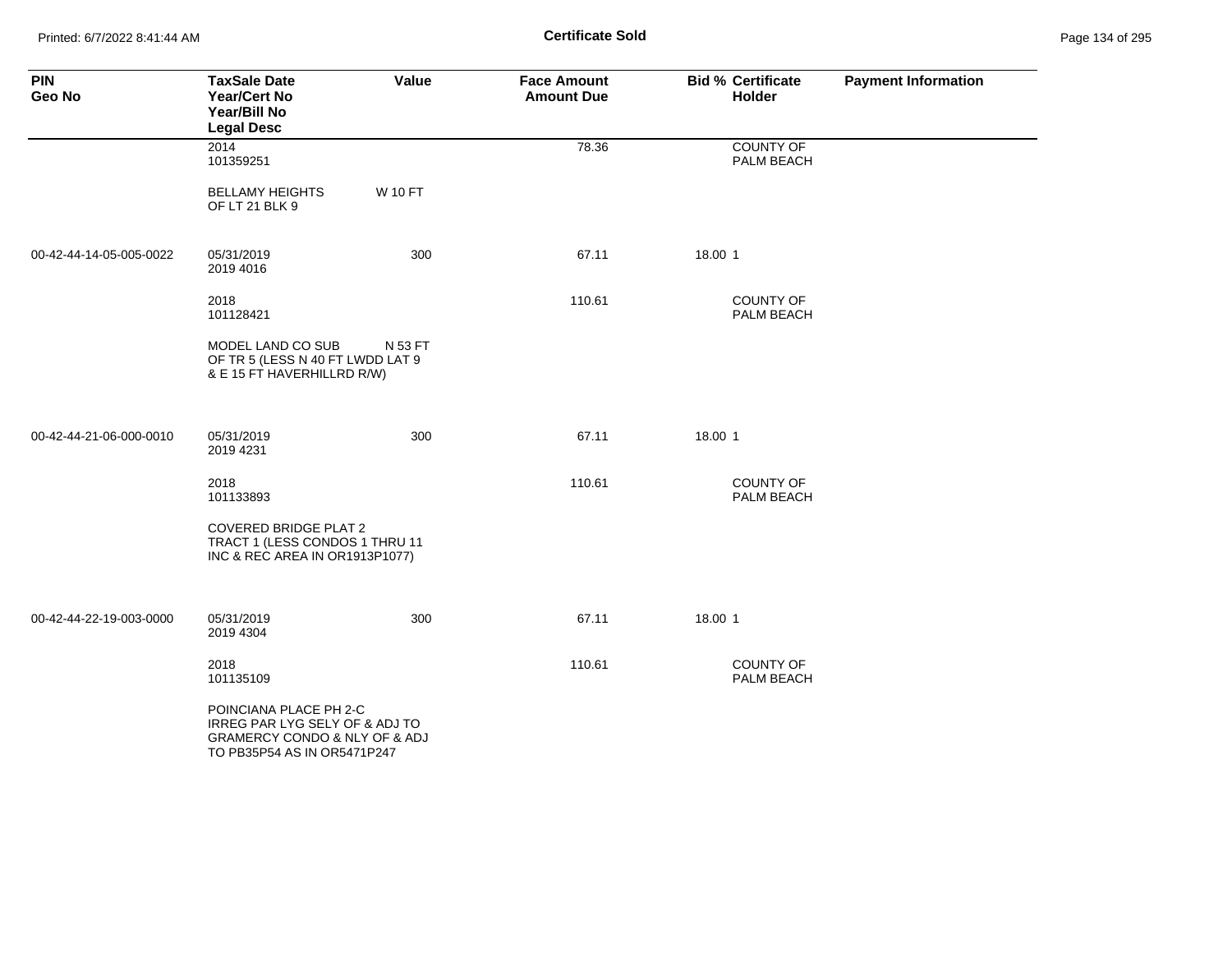Printed: 6/7/2022 8:41:44 AM **Certificate Sold** Page 135 of 295

| <b>PIN</b><br>Geo No    | <b>TaxSale Date</b><br><b>Year/Cert No</b><br>Year/Bill No<br><b>Legal Desc</b>          | Value     | <b>Face Amount</b><br><b>Amount Due</b> | <b>Bid % Certificate</b><br>Holder | <b>Payment Information</b> |
|-------------------------|------------------------------------------------------------------------------------------|-----------|-----------------------------------------|------------------------------------|----------------------------|
| 00-42-44-25-00-000-6730 | 05/31/2019<br>2019 4398                                                                  | 331       | 69.08                                   | 18.00 1                            |                            |
|                         | 2018<br>101137732                                                                        |           | 113.69                                  | <b>COUNTY OF</b><br>PALM BEACH     |                            |
|                         | 25-44-42, N 10 FT OF S 135 FT OF W<br>30 FT OF E 141 FT OF SE 1/4 OF NW<br>1/4 OF SE 1/4 |           |                                         |                                    |                            |
| 00-42-44-25-14-006-0012 | 05/31/2019<br>2019 4417                                                                  | 331       | 69.08                                   | 18.00 1                            |                            |
|                         | 2018<br>101137404                                                                        |           | 113.69                                  | COUNTY OF<br>PALM BEACH            |                            |
|                         | KIRKWOOD ESTATES ADD 1<br>.25 FT OF LT 1 BLK 6                                           | Е         |                                         |                                    |                            |
| 00-42-44-28-05-000-0030 | 05/31/2019<br>2019 4570                                                                  | 300       | 67.11                                   | 18.00 1                            |                            |
|                         | 2018<br>101140527                                                                        |           | 110.61                                  | COUNTY OF<br>PALM BEACH            |                            |
|                         | FLORIDA GARDENS PLAT 5<br>PT OF PLATTED 50 FT RD LYG S OF<br>LTS 417 & 418               | <b>TH</b> |                                         |                                    |                            |
| 00-42-44-34-00-000-5010 | 05/31/2019<br>2019 4705                                                                  | 300       | 67.11                                   | 18.00 1                            |                            |
|                         | 2018<br>101144765                                                                        |           | 110.61                                  | <b>COUNTY OF</b><br>PALM BEACH     |                            |
|                         | 34-44-42, W 213.64 FT OF E 313.64<br>FT OF N 14 FT OF S 54 FT OF SE 1/4                  |           |                                         |                                    |                            |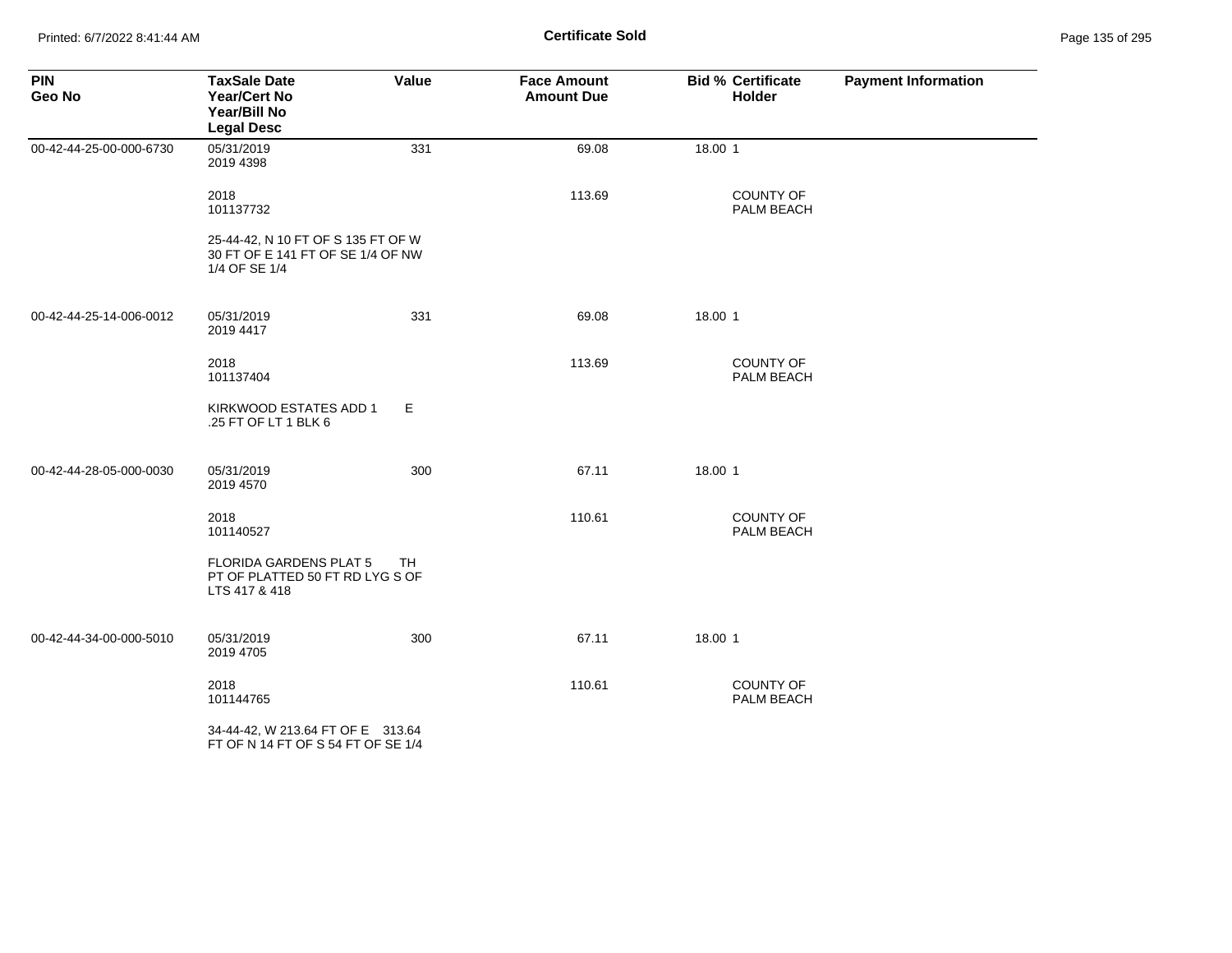Printed: 6/7/2022 8:41:44 AM **Page 136 of 295 Certificate Sold Certificate Sold** 

| <b>PIN</b><br>Geo No    | <b>TaxSale Date</b><br><b>Year/Cert No</b><br>Year/Bill No<br><b>Legal Desc</b>                       | Value  | <b>Face Amount</b><br><b>Amount Due</b> | <b>Bid % Certificate</b><br><b>Holder</b> | <b>Payment Information</b> |
|-------------------------|-------------------------------------------------------------------------------------------------------|--------|-----------------------------------------|-------------------------------------------|----------------------------|
| 00-42-44-39-00-039-0041 | 05/31/2019<br>2019 4834                                                                               | 300    | 78.46                                   | 18.00 1                                   |                            |
|                         | 2018<br>101148244                                                                                     |        | 128.23                                  | <b>COUNTY OF</b><br>PALM BEACH            |                            |
|                         | 44 1/2-42, S 30 FT OF ELY 218.61 FT<br>OF WLY 420 FT OF LT 4 TR 39                                    |        |                                         |                                           |                            |
| 00-42-45-10-00-000-5050 | 05/31/2019<br>2019 4986                                                                               | 29,370 | 537.49                                  | 18.00 1                                   |                            |
|                         | 2018<br>101160926                                                                                     |        | 842.05                                  | <b>COUNTY OF</b><br>PALM BEACH            |                            |
|                         | 10-45-42, S 60.11 FT OF N 135.25<br>FT OF E 280.52 FT OF W 340.52 FT<br>OF NW 1/4 OF NW 1/4 OF SE 1/4 |        |                                         |                                           |                            |
| 00-42-45-23-17-004-0010 | 05/31/2019<br>2019 5426                                                                               | 10     | 61.69                                   | 18.00 1                                   |                            |
|                         | 2018<br>101632539                                                                                     |        | 102.18                                  | <b>COUNTY OF</b><br>PALM BEACH            |                            |
|                         | RAINBOW LAKES TR A-ONE N 15 FT<br>OF W 70 FT OF E 1138.98 FT OF PL                                    |        |                                         |                                           |                            |
| 00-42-46-12-00-000-3091 | 05/31/2019<br>2019 6025                                                                               | 125    | 63.88                                   | 18.00 1                                   |                            |
|                         | 2018<br>101203635                                                                                     |        | 105.58                                  | <b>COUNTY OF</b><br>PALM BEACH            |                            |
|                         | 12-46-42, N 30 FT OF S 1/2 OF N 1/2<br>OF NW 1/4 OF SW 1/4 OF NW 1/4 E<br>OF MILITARY TRAIL           |        |                                         |                                           |                            |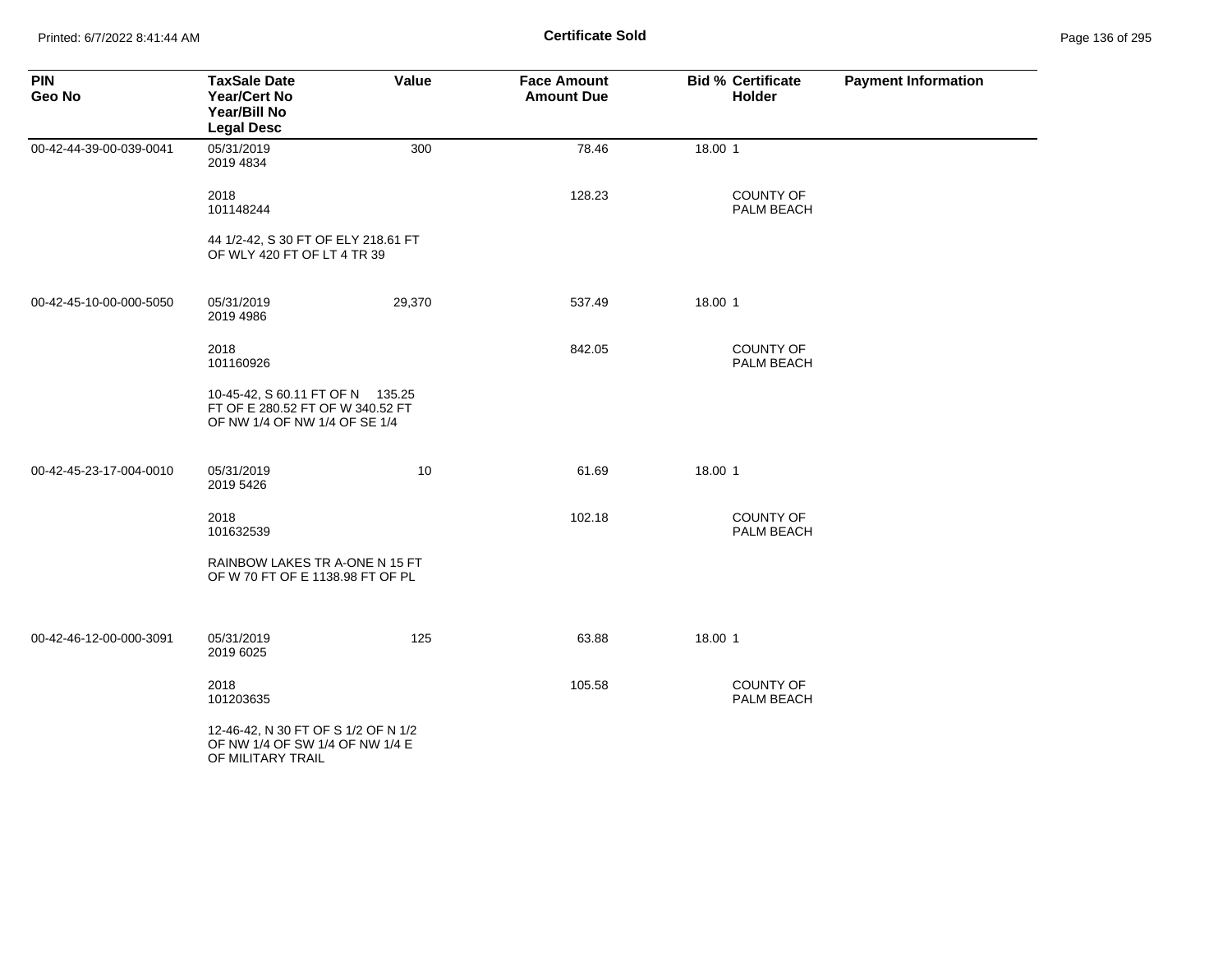Printed: 6/7/2022 8:41:44 AM **Certificate Sold** Page 137 of 295

| <b>PIN</b><br>Geo No    | <b>TaxSale Date</b><br><b>Year/Cert No</b><br>Year/Bill No<br><b>Legal Desc</b> | Value          | <b>Face Amount</b><br><b>Amount Due</b> | <b>Bid % Certificate</b><br>Holder | <b>Payment Information</b> |
|-------------------------|---------------------------------------------------------------------------------|----------------|-----------------------------------------|------------------------------------|----------------------------|
| 00-42-46-33-11-012-0010 | 05/31/2019<br>2019 7130                                                         | 17             | 61.83                                   | 18.00 1                            |                            |
|                         | 2018<br>101230809                                                               |                | 102.39                                  | COUNTY OF<br>PALM BEACH            |                            |
|                         | ST ANDREWS COUNTRY CLUB PL 14<br><b>TR L-1</b>                                  |                |                                         |                                    |                            |
| 00-42-46-35-01-000-0192 | 05/31/2019<br>2019 7156                                                         | 230            | 121.24                                  | 18.00 1                            |                            |
|                         | 2018<br>101231399                                                               |                | 194.78                                  | <b>COUNTY OF</b><br>PALM BEACH     |                            |
|                         | LE LAC<br>19                                                                    | N 55 FT OF LT  |                                         |                                    |                            |
| 00-42-47-06-04-003-0102 | 05/31/2019<br>2019 7267                                                         | $\overline{c}$ | 67.11                                   | 18.00 1                            |                            |
|                         | 2018<br>101235937                                                               |                | 110.61                                  | COUNTY OF<br>PALM BEACH            |                            |
|                         | WEITZER SUB PL 1<br>PB48P101 SWLY 10 FT OF LT 10 AS<br>IN OR4947P381            | IN             |                                         |                                    |                            |
| 00-42-47-22-13-019-0021 | 05/31/2019<br>2019 7976                                                         | 102            | 88.39                                   | 18.00 1                            |                            |
|                         | 2018<br>101254333                                                               |                | 143.69                                  | COUNTY OF<br>PALM BEACH            |                            |
|                         | TIBURON II PHASE II<br>OF LT 2 BLK 19                                           | S 3.30 FT      |                                         |                                    |                            |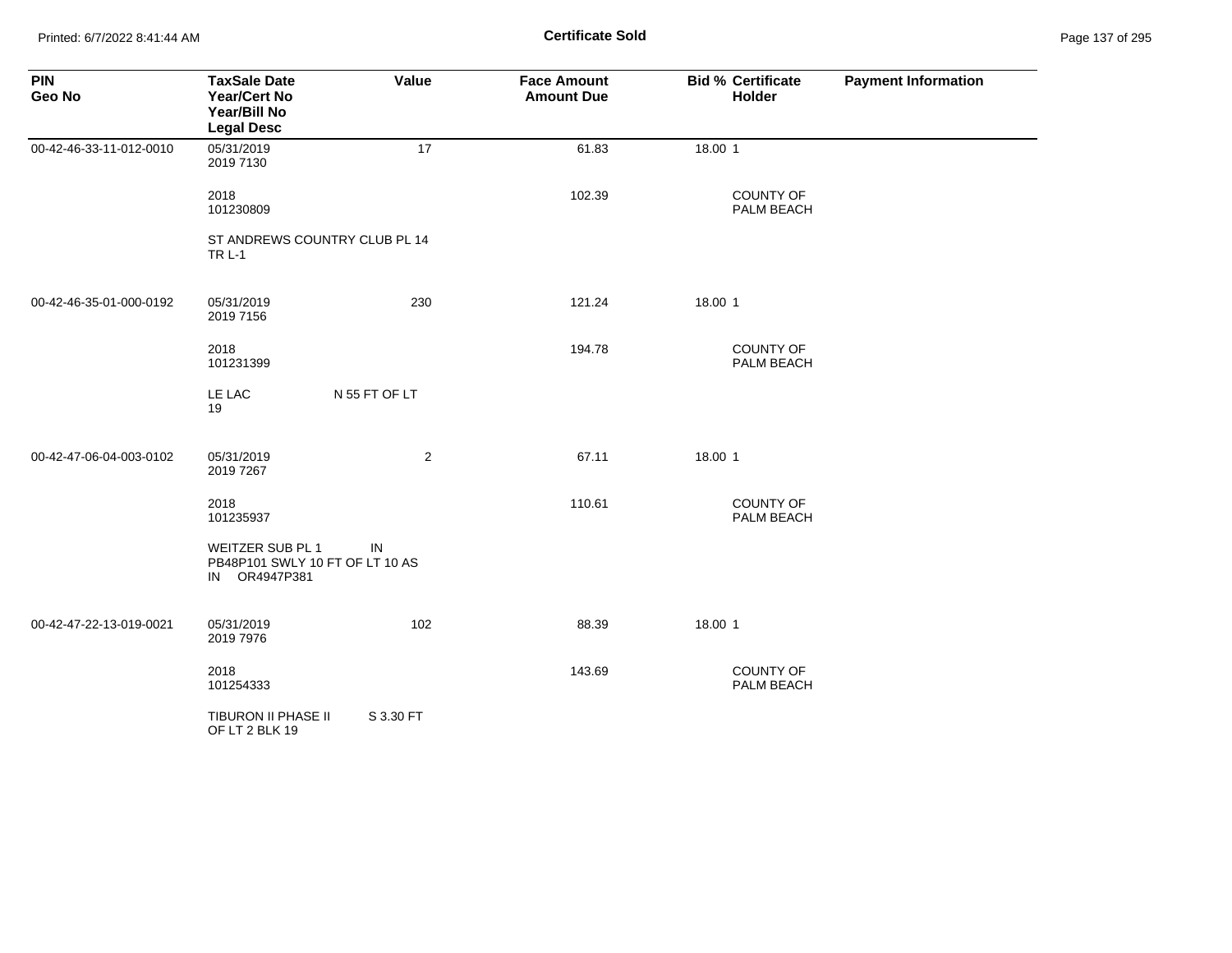| <b>PIN</b><br>Geo No    | <b>TaxSale Date</b><br><b>Year/Cert No</b><br>Year/Bill No<br><b>Legal Desc</b>                  | Value      | <b>Face Amount</b><br><b>Amount Due</b> | <b>Bid % Certificate</b><br>Holder | <b>Payment Information</b> |
|-------------------------|--------------------------------------------------------------------------------------------------|------------|-----------------------------------------|------------------------------------|----------------------------|
| 00-42-47-28-01-021-0100 | 05/31/2019<br>2019 8096                                                                          | 33         | 87.03                                   | 18.00 1                            |                            |
|                         | 2018<br>101636141                                                                                |            | 141.55                                  | COUNTY OF<br>PALM BEACH            |                            |
|                         | BOCA DEL MAR NO 6 SLY 127.84 FT<br>OF NLY 643.81 FT OF WLY 96.30 FT<br>OF ELY 552.01 FT OF TR 21 |            |                                         |                                    |                            |
| 00-42-47-33-11-001-0000 | 05/31/2019<br>2019 8382                                                                          | 60         | 62.71                                   | 18.00 1                            |                            |
|                         | 2018<br>101269831                                                                                |            | 103.75                                  | COUNTY OF<br>PALM BEACH            |                            |
|                         | SOUTHWINDS AT BOCA POINTE PL<br>1TR A (LESS SOUTHWINDS AT BOCA<br>POINTE COND 2)                 |            |                                         |                                    |                            |
| 00-43-43-30-03-028-0310 | 05/31/2019<br>2019 8692                                                                          | 18,801     | 384.98                                  | 18.00 1                            |                            |
|                         | 2018<br>101279822                                                                                |            | 604.87                                  | COUNTY OF<br>PALM BEACH            |                            |
|                         | WEST GATE ESTS /NORTHERN SEC/<br>LT 31 BLK 28                                                    |            |                                         |                                    |                            |
| 00-43-44-08-18-000-0041 | 05/31/2019<br>2019 8851                                                                          | 300        | 67.11                                   | 18.00 1                            |                            |
|                         | 2018<br>101283274                                                                                |            | 110.61                                  | COUNTY OF<br>PALM BEACH            |                            |
|                         | <b>MEADOW PARK NO 3</b><br>100.13 FT OF WLY 192.5 FT OF N 20<br>FT OF LT 4                       | <b>ELY</b> |                                         |                                    |                            |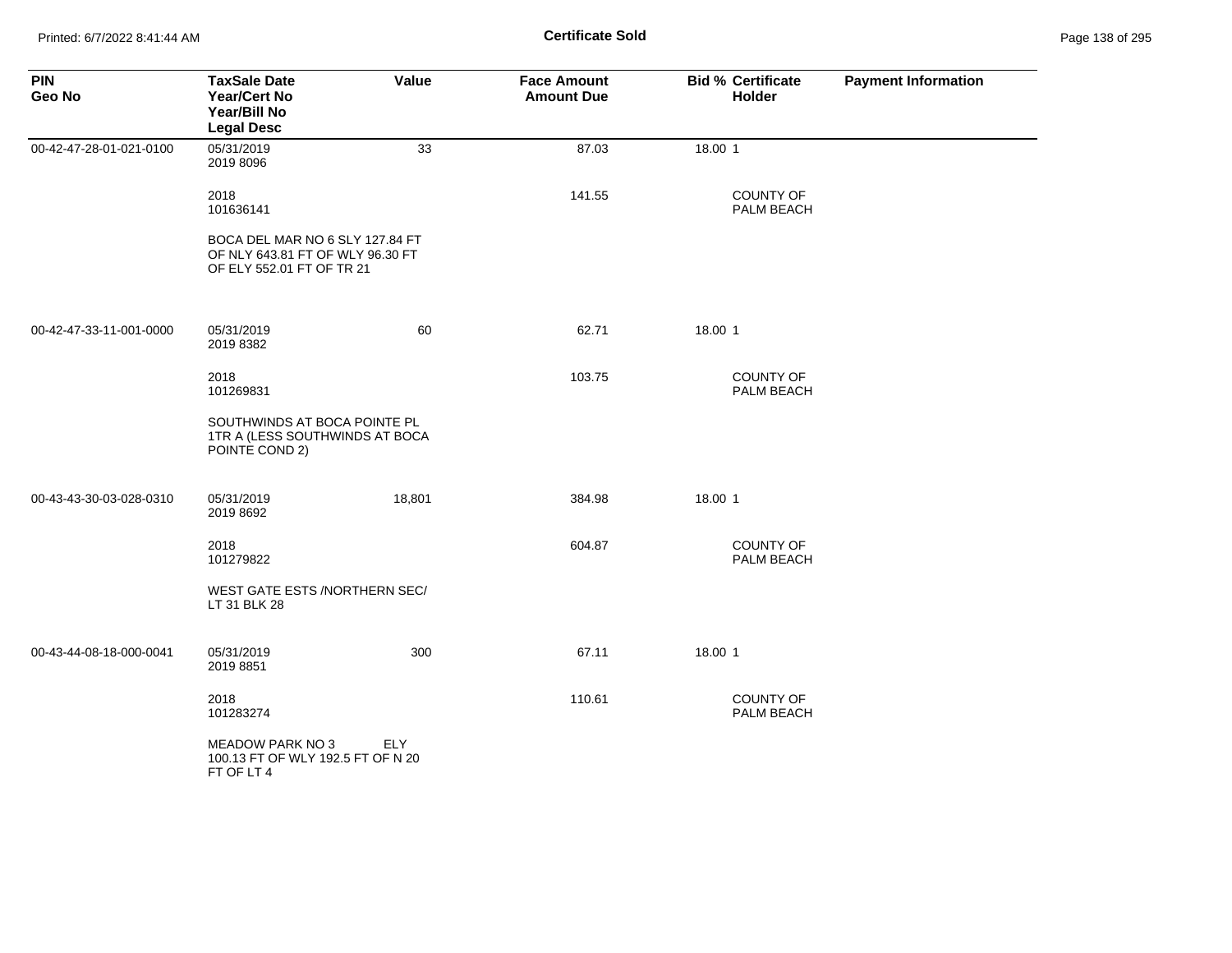Printed: 6/7/2022 8:41:44 AM **Certificate Sold** Page 139 of 295

| <b>PIN</b><br>Geo No    | <b>TaxSale Date</b><br><b>Year/Cert No</b><br>Year/Bill No<br><b>Legal Desc</b> | Value          | <b>Face Amount</b><br><b>Amount Due</b> | <b>Bid % Certificate</b><br>Holder | <b>Payment Information</b> |
|-------------------------|---------------------------------------------------------------------------------|----------------|-----------------------------------------|------------------------------------|----------------------------|
| 00-43-44-19-11-004-0061 | 05/31/2019<br>2019 8932                                                         | 164            | 64.38                                   | 18.00 1                            |                            |
|                         | 2018<br>101284121                                                               |                | 106.36                                  | <b>COUNTY OF</b><br>PALM BEACH     |                            |
|                         | LAKEWOOD GARDENS PLAT 1<br>5 FT OF W 155 FT OF N 66.12 FT OF<br>TR 6 BLK 4      | Е              |                                         |                                    |                            |
| 00-43-44-20-01-047-0020 | 05/31/2019<br>2019 8934                                                         | 2,725          | 186.51                                  | 18.00 1                            |                            |
|                         | 2018<br>101284410                                                               |                | 296.25                                  | COUNTY OF<br>PALM BEACH            |                            |
|                         | MODEL LAND CO SUB<br>OF S 355.64 FT OF E 145.35 FT OF TR<br>47                  | N 15 FT        |                                         |                                    |                            |
| 00-43-44-20-01-050-0031 | 05/31/2019<br>2019 8936                                                         | 2,254          | 97.77                                   | 18.00 1                            |                            |
|                         | 2018<br>101284082                                                               |                | 158.28                                  | COUNTY OF<br>PALM BEACH            |                            |
|                         | MODEL LAND CO SUB<br>OF W 1/2 OF TR 50 (LESS E 20 FT RD<br>$R/W$ )              | N 10 FT        |                                         |                                    |                            |
| 08-43-45-28-16-009-0212 | 05/31/2019<br>20199                                                             | 1,634          | 42.09                                   | 18.00 1                            |                            |
|                         | 2015<br>101347789                                                               |                | 59.27                                   | <b>COUNTY OF</b><br>PALM BEACH     |                            |
|                         | <b>BELLAMY HEIGHTS</b><br>OF LT 21 BLK 9                                        | <b>W 10 FT</b> |                                         |                                    |                            |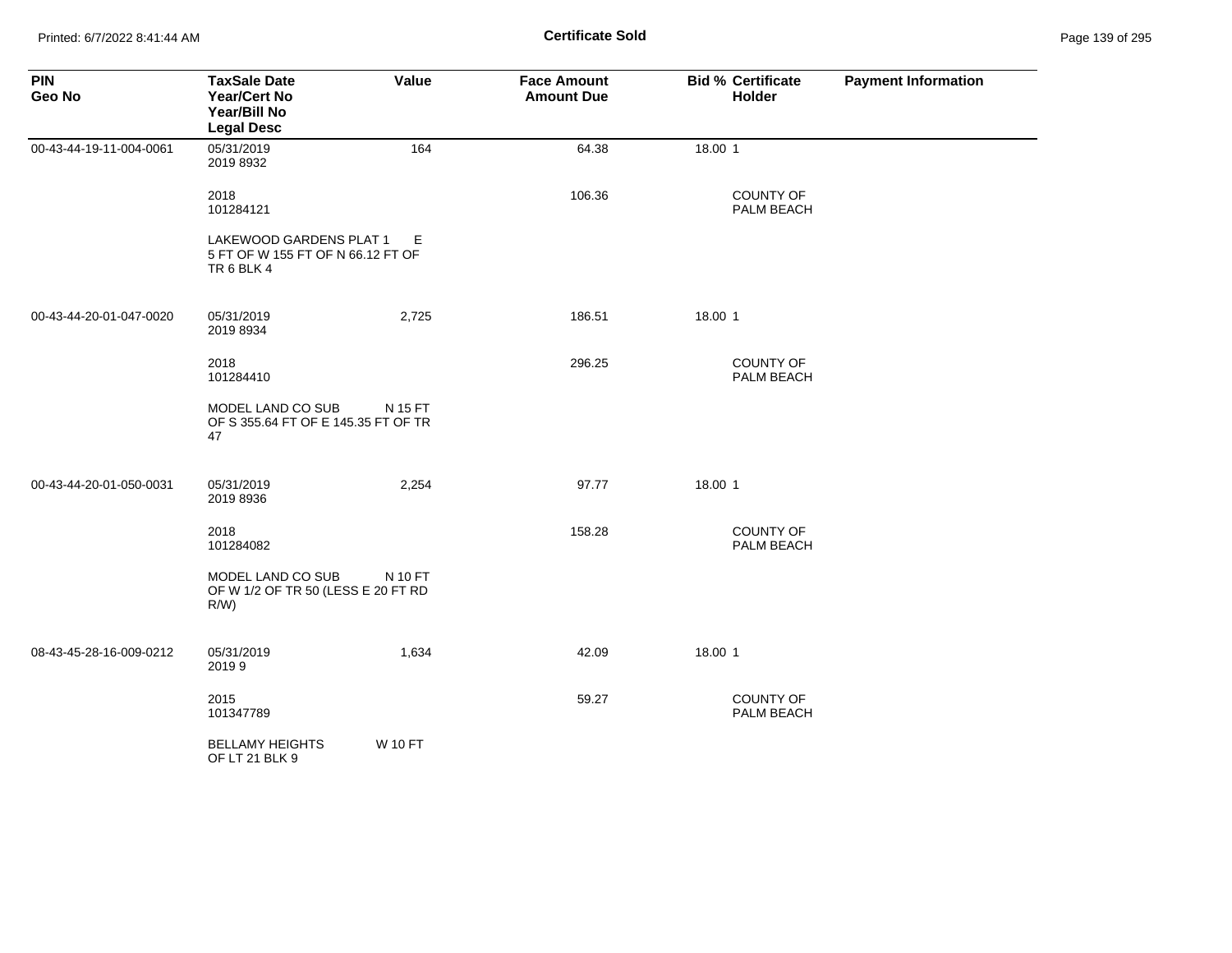Printed: 6/7/2022 8:41:44 AM **Certificate Sold** Page 140 of 295

| <b>PIN</b><br>Geo No    | <b>TaxSale Date</b><br><b>Year/Cert No</b><br>Year/Bill No<br><b>Legal Desc</b>                             | Value        | <b>Face Amount</b><br><b>Amount Due</b> | <b>Bid % Certificate</b><br><b>Holder</b> | <b>Payment Information</b> |
|-------------------------|-------------------------------------------------------------------------------------------------------------|--------------|-----------------------------------------|-------------------------------------------|----------------------------|
| 00-43-44-30-01-114-0024 | 05/31/2019<br>2019 9005                                                                                     | $\mathbf{1}$ | 63.91                                   | 18.00 1                                   |                            |
|                         | 2018<br>101624865                                                                                           |              | 105.61                                  | <b>COUNTY OF</b><br>PALM BEACH            |                            |
|                         | PALM BEACH FARMS CO PL NO 7 S<br>40 FT OF W 10 FT OF E 1/2 OF LT B<br><b>BLK 114</b>                        |              |                                         |                                           |                            |
| 00-43-45-05-12-000-0010 | 05/31/2019<br>2019 9080                                                                                     | 300          | 67.11                                   | 18.00 1                                   |                            |
|                         | 2018<br>101288736                                                                                           |              | 110.61                                  | <b>COUNTY OF</b><br>PALM BEACH            |                            |
|                         | LANTANA PINES PLAT NO 1<br>SPORTSMEN'S CLUB NELY 1/2 OF<br>ABNDED LEAR DR LYGSWLY OF &<br>ADJ TO LT 1 BLK 1 |              |                                         |                                           |                            |
| 00-43-45-05-12-000-0060 | 05/31/2019<br>2019 9081                                                                                     | 300          | 67.11                                   | 18.00 1                                   |                            |
|                         | 2018<br>101288103                                                                                           |              | 110.61                                  | <b>COUNTY OF</b><br>PALM BEACH            |                            |
|                         | LANTANA PINES PLAT NO 1<br>SPORTSMEN'S CLUB SWLY 1/2 OF<br>ABNDED LEAR DR LYGNELY OF &<br>ADJ TO LT 3 BLK 3 |              |                                         |                                           |                            |
| 70-43-44-19-11-001-0104 | 05/31/2019<br>2019 93                                                                                       | 2,257        | 114.40                                  | 18.00 1                                   |                            |
|                         | 2017<br>101635180                                                                                           |              | 184.14                                  | <b>COUNTY OF</b><br>PALM BEACH            |                            |
|                         | LAKEWOOD GARDENS PLAT 1<br>30 FT OF W 50 FT OF TR 10 BLK 1                                                  | <sub>S</sub> |                                         |                                           |                            |
| 04-36-43-25-00-000-5040 | 05/31/2019<br>2019 9346                                                                                     | 5,582        | 342.10                                  | 18.00 1                                   |                            |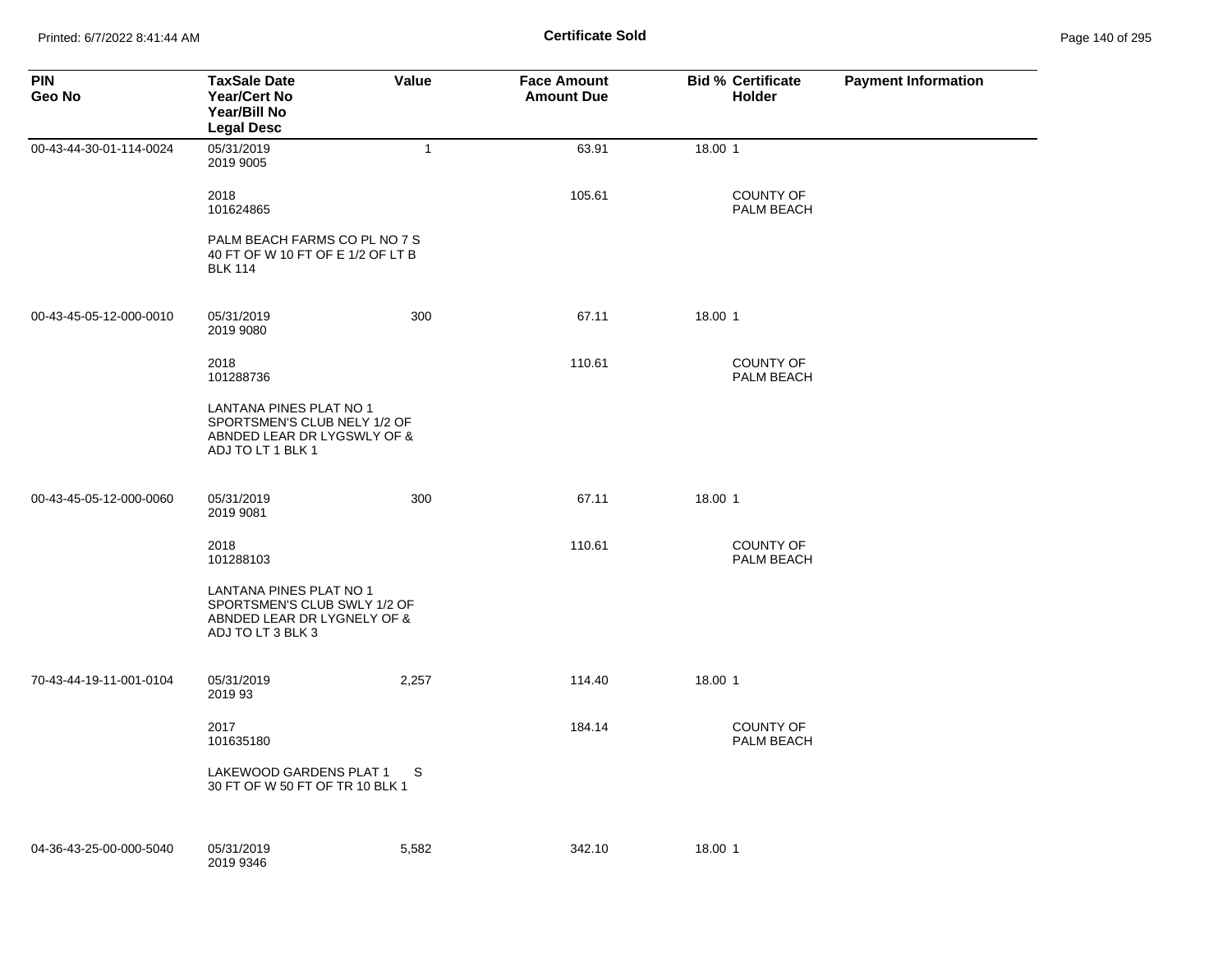Printed: 6/7/2022 8:41:44 AM **Certificate Sold** Page 141 of 295

| <b>PIN</b><br>Geo No    | <b>TaxSale Date</b><br>Year/Cert No<br>Year/Bill No<br><b>Legal Desc</b>                                         | Value | <b>Face Amount</b><br><b>Amount Due</b> |         | <b>Bid % Certificate</b><br>Holder | <b>Payment Information</b> |
|-------------------------|------------------------------------------------------------------------------------------------------------------|-------|-----------------------------------------|---------|------------------------------------|----------------------------|
|                         | 2018<br>101294903                                                                                                |       | 560.22                                  |         | COUNTY OF<br>PALM BEACH            |                            |
|                         | 25-43-36, N 10 FT OF S 1/2 OF SE 1/4<br>OF SE 1/4 (LESS E 40 FT NW 17TH ST<br>$R/W$ )                            |       |                                         |         |                                    |                            |
| 04-37-43-31-01-010-0050 | 05/31/2019<br>2019 9367                                                                                          | 15    | 35.42                                   | 18.00 1 |                                    |                            |
|                         | 2018<br>101638778                                                                                                |       | 61.35                                   |         | COUNTY OF<br>PALM BEACH            |                            |
|                         | 31-43-37, SUB BY STATE SURVEY N<br>10 FT OF S 430 FT OF ST LT 10 LYG E<br>OF & ADJ TO PB28P62 (LESS W 315<br>FT) |       |                                         |         |                                    |                            |
| 04-37-43-31-01-030-0220 | 05/31/2019<br>2019 9397                                                                                          | 4,200 | 481.31                                  | 18.00 1 |                                    |                            |
|                         | 2018<br>101295209                                                                                                |       | 754.70                                  |         | <b>COUNTY OF</b><br>PALM BEACH     |                            |
|                         | 31-43-37, SUB BY STATE SURVEY W<br>40 FT OF E 515 FT OF S 85 FT OF N<br>330 FT OF LT 30                          |       |                                         |         |                                    |                            |
| 04-37-43-31-01-030-0250 | 05/31/2019<br>2019 9399                                                                                          | 4,250 | 272.36                                  | 18.00 1 |                                    |                            |
|                         | 2018<br>101295758                                                                                                |       | 429.76                                  |         | <b>COUNTY OF</b><br>PALM BEACH     |                            |
|                         | 31-43-37, SUB BY STATE SURVEY W<br>85 FT OF E 110 FT OF S 50 FT OF N<br>380 FT OF LT 30                          |       |                                         |         |                                    |                            |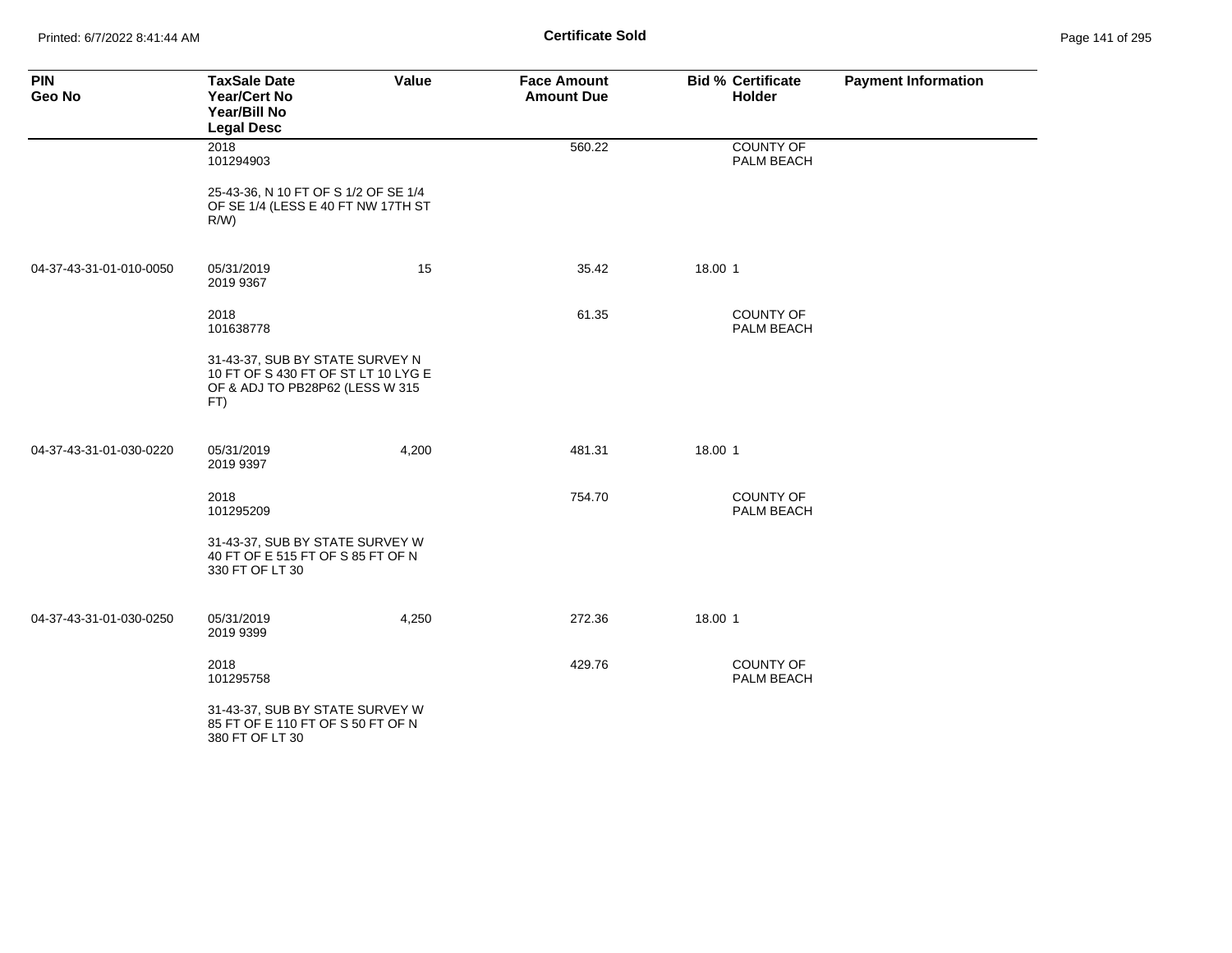| <b>PIN</b><br>Geo No    | <b>TaxSale Date</b><br><b>Year/Cert No</b><br>Year/Bill No<br><b>Legal Desc</b>         | Value    | <b>Face Amount</b><br><b>Amount Due</b> | <b>Bid % Certificate</b><br>Holder | <b>Payment Information</b> |
|-------------------------|-----------------------------------------------------------------------------------------|----------|-----------------------------------------|------------------------------------|----------------------------|
| 04-37-43-31-01-030-0370 | 05/31/2019<br>2019 9405                                                                 | 4,200    | 122.25                                  | 18.00 1                            |                            |
|                         | 2018<br>101295890                                                                       |          | 196.36                                  | COUNTY OF<br>PALM BEACH            |                            |
|                         | 31-43-37, SUB BY STATE SURVEY W<br>45 FT OF E 155 FT OF S 85 FT OF N<br>550 FT OF LT 30 |          |                                         |                                    |                            |
| 04-37-43-31-01-030-0680 | 05/31/2019<br>2019 9417                                                                 | 4,200    | 481.31                                  | 18.00 1                            |                            |
|                         | 2018<br>101295320                                                                       |          | 754.70                                  | COUNTY OF<br>PALM BEACH            |                            |
|                         | 31-43-37, SUB BY STATE SURVEY W<br>40 FT OF E 315 FT OF S 85 FT OF N<br>990 FT OF LT 30 |          |                                         |                                    |                            |
| 04-37-43-31-05-002-0060 | 05/31/2019<br>2019 9438                                                                 | 3,150    | 385.95                                  | 18.00 1                            |                            |
|                         | 2018<br>101295636                                                                       |          | 606.41                                  | <b>COUNTY OF</b><br>PALM BEACH     |                            |
|                         | BAILEY ADD NO 4, PL 1 LT 6 BLK 2                                                        |          |                                         |                                    |                            |
| 04-37-43-31-06-003-0070 | 05/31/2019<br>2019 9443                                                                 | 4,200    | 211.47                                  | 18.00 1                            |                            |
|                         | 2018<br>101295136                                                                       |          | 335.10                                  | COUNTY OF<br>PALM BEACH            |                            |
|                         | BAILEY ADD NO 4, PL 2<br>3                                                              | LT 7 BLK |                                         |                                    |                            |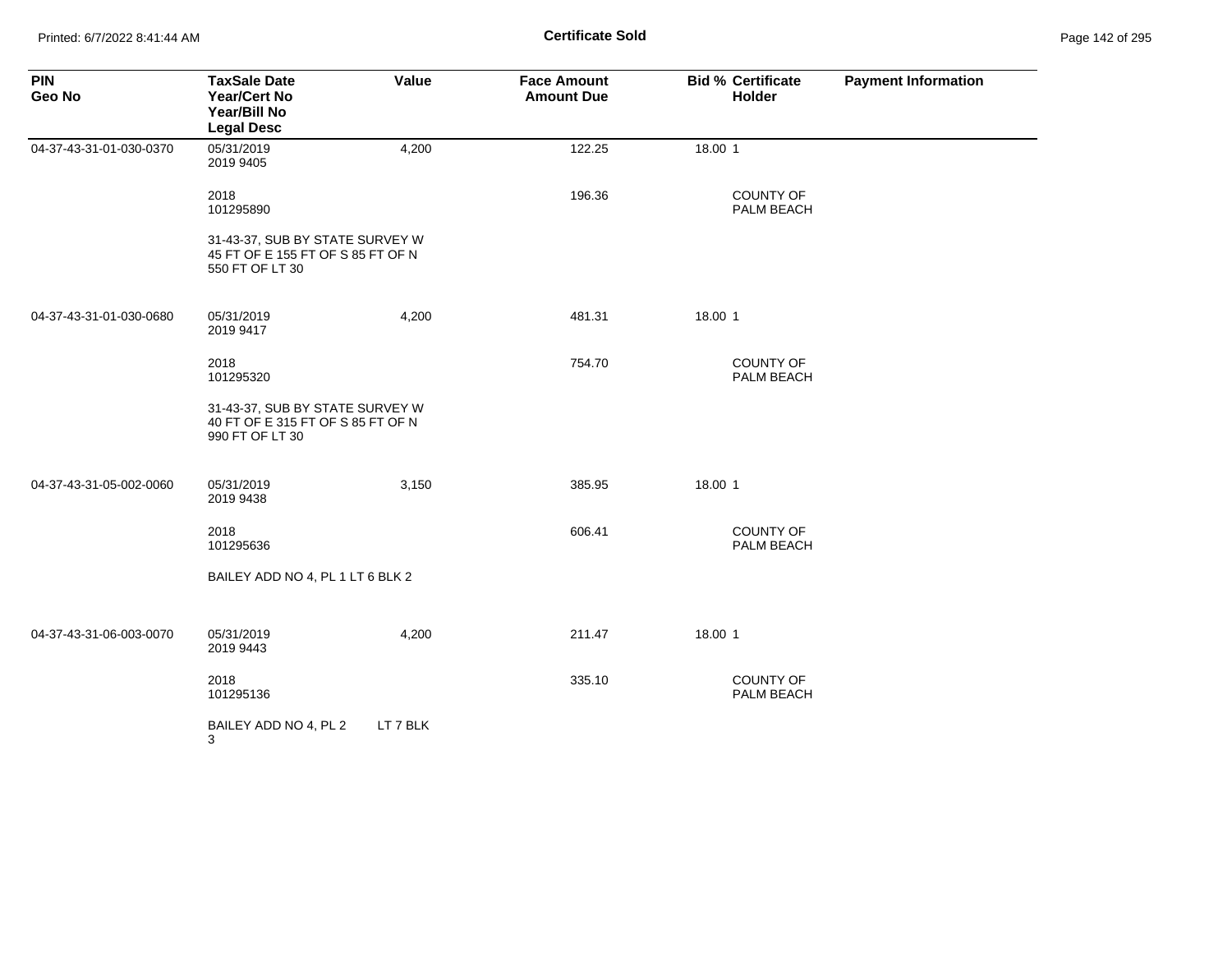Printed: 6/7/2022 8:41:44 AM **Certificate Sold** Page 143 of 295

| <b>PIN</b><br>Geo No    | <b>TaxSale Date</b><br><b>Year/Cert No</b><br>Year/Bill No<br><b>Legal Desc</b>                 | Value     | <b>Face Amount</b><br><b>Amount Due</b> | <b>Bid % Certificate</b><br>Holder | <b>Payment Information</b> |
|-------------------------|-------------------------------------------------------------------------------------------------|-----------|-----------------------------------------|------------------------------------|----------------------------|
| 04-37-43-31-24-000-0042 | 05/31/2019<br>2019 9545                                                                         | 300       | 221.18                                  | 18.00 1                            |                            |
|                         | 2018<br>101295515                                                                               |           | 350.21                                  | <b>COUNTY OF</b><br>PALM BEACH     |                            |
|                         | ROYAL PALM SUB E 2 FT OF LTS 4 &<br>14                                                          |           |                                         |                                    |                            |
| 04-37-43-32-00-000-8410 | 05/31/2019<br>2019 9603                                                                         | 2,590     | 280.02                                  | 18.00 1                            |                            |
|                         | 2018<br>101631652                                                                               |           | 441.69                                  | <b>COUNTY OF</b><br>PALM BEACH     |                            |
|                         | 32-43-37, SLY 52.39 FT OF ELY 24.12<br>FT OF W 1/8 OF W 1/2 LYG NLY OF &<br>ADJ TO E CANAL ST N |           |                                         |                                    |                            |
| 04-37-43-42-05-003-0180 | 05/31/2019<br>2019 9768                                                                         | 4,200     | 300.70                                  | 18.00 1                            |                            |
|                         | 2018<br>101297132                                                                               |           | 473.86                                  | COUNTY OF<br>PALM BEACH            |                            |
|                         | <b>RADERS SUB</b><br>LT 18 BLK 3                                                                |           |                                         |                                    |                            |
| 04-37-43-42-05-003-0190 | 05/31/2019<br>2019 9769                                                                         | 4,200     | 229.32                                  | 18.00 1                            |                            |
|                         | 2018<br>101297315                                                                               |           | 362.85                                  | <b>COUNTY OF</b><br>PALM BEACH     |                            |
|                         | <b>RADERS SUB</b><br>1/2 OF LT 20 BLK 3                                                         | LT 19 & N |                                         |                                    |                            |
| 04-37-43-42-05-004-0400 | 05/31/2019<br>2019 9783                                                                         | 4,158     | 119.52                                  | 18.00 1                            |                            |
|                         | 2018<br>101297248                                                                               |           | 192.10                                  | <b>COUNTY OF</b><br>PALM BEACH     |                            |
|                         | <b>RADERS SUB</b><br>LT 40 BLK 4                                                                |           |                                         |                                    |                            |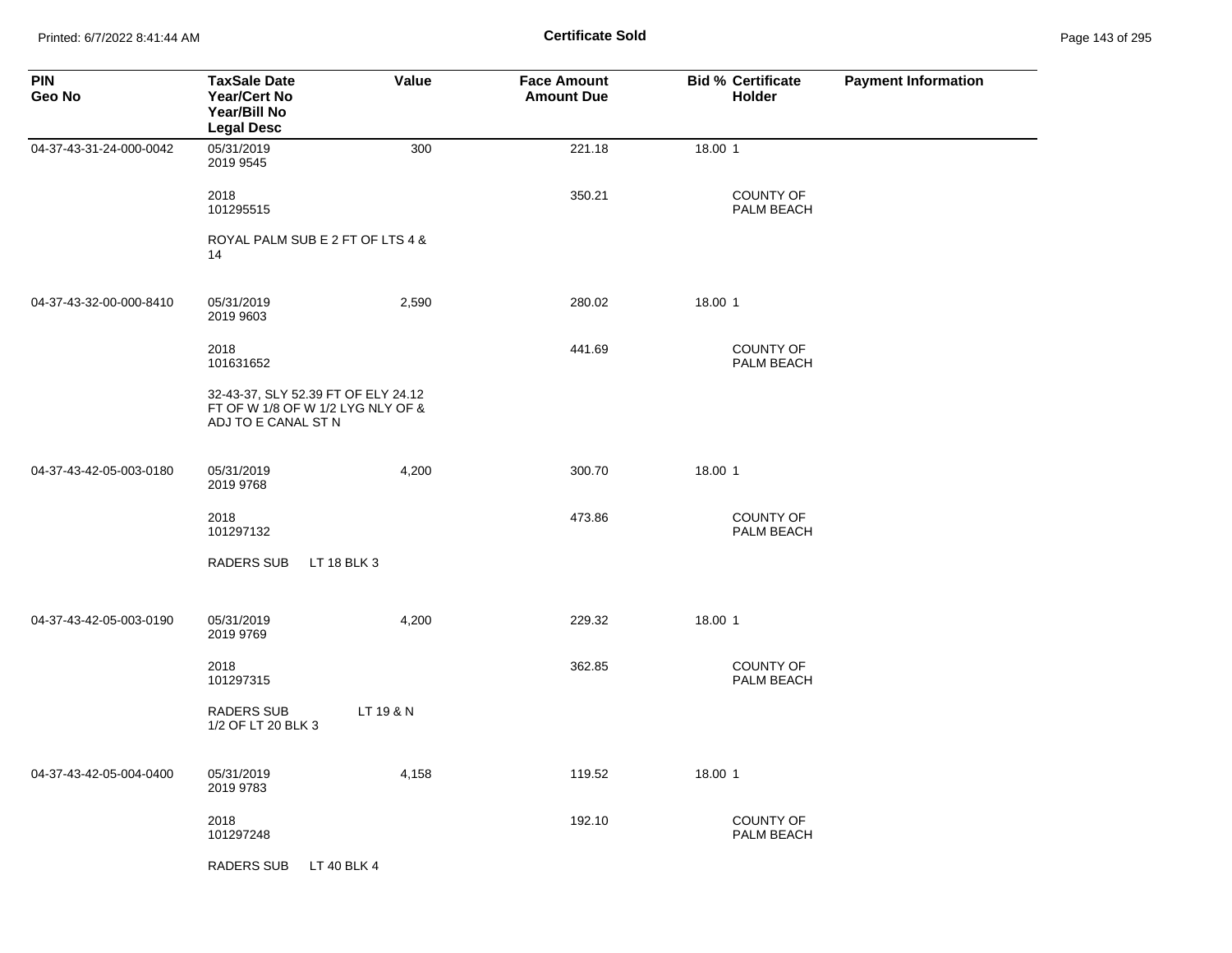Printed: 6/7/2022 8:41:44 AM **Certificate Sold** Page 144 of 295

| <b>PIN</b><br>Geo No    | <b>TaxSale Date</b><br>Year/Cert No<br>Year/Bill No<br><b>Legal Desc</b> | Value     | <b>Face Amount</b><br><b>Amount Due</b> | <b>Bid % Certificate</b><br>Holder | <b>Payment Information</b> |
|-------------------------|--------------------------------------------------------------------------|-----------|-----------------------------------------|------------------------------------|----------------------------|
| 04-37-43-42-06-005-0170 | 05/31/2019<br>2019 9791                                                  | 4,200     | 300.70                                  | 18.00 1                            |                            |
|                         | 2018<br>101297843                                                        |           | 473.86                                  | <b>COUNTY OF</b><br>PALM BEACH     |                            |
|                         | RADERS SUB ADD LT 17 BLK 5                                               |           |                                         |                                    |                            |
| 04-37-43-42-06-005-0180 | 05/31/2019<br>2019 9792                                                  | 4,200     | 122.25                                  | 18.00 1                            |                            |
|                         | 2018<br>101297235                                                        |           | 196.36                                  | COUNTY OF<br>PALM BEACH            |                            |
|                         | RADERS SUB ADD LT 18 BLK 5                                               |           |                                         |                                    |                            |
| 04-37-43-42-08-001-0260 | 05/31/2019<br>2019 9840                                                  | 4,200     | 122.25                                  | 18.00 1                            |                            |
|                         | 2018<br>101297254                                                        |           | 196.36                                  | <b>COUNTY OF</b><br>PALM BEACH     |                            |
|                         | RUTLEDGE ADD LT 26 BLK 1                                                 |           |                                         |                                    |                            |
| 04-37-43-42-08-001-0320 | 05/31/2019<br>2019 9842                                                  | 4,200     | 300.70                                  | 18.00 1                            |                            |
|                         | 2018<br>101297424                                                        |           | 473.86                                  | COUNTY OF<br>PALM BEACH            |                            |
|                         | RUTLEDGE ADD<br>$\mathbf{1}$                                             | LT 32 BLK |                                         |                                    |                            |
| 04-37-43-42-08-002-0130 | 05/31/2019<br>2019 9847                                                  | 4,200     | 481.31                                  | 18.00 1                            |                            |
|                         | 2018<br>101297393                                                        |           | 754.70                                  | <b>COUNTY OF</b><br>PALM BEACH     |                            |
|                         | RUTLEDGE ADD LT 13 BLK 2                                                 |           |                                         |                                    |                            |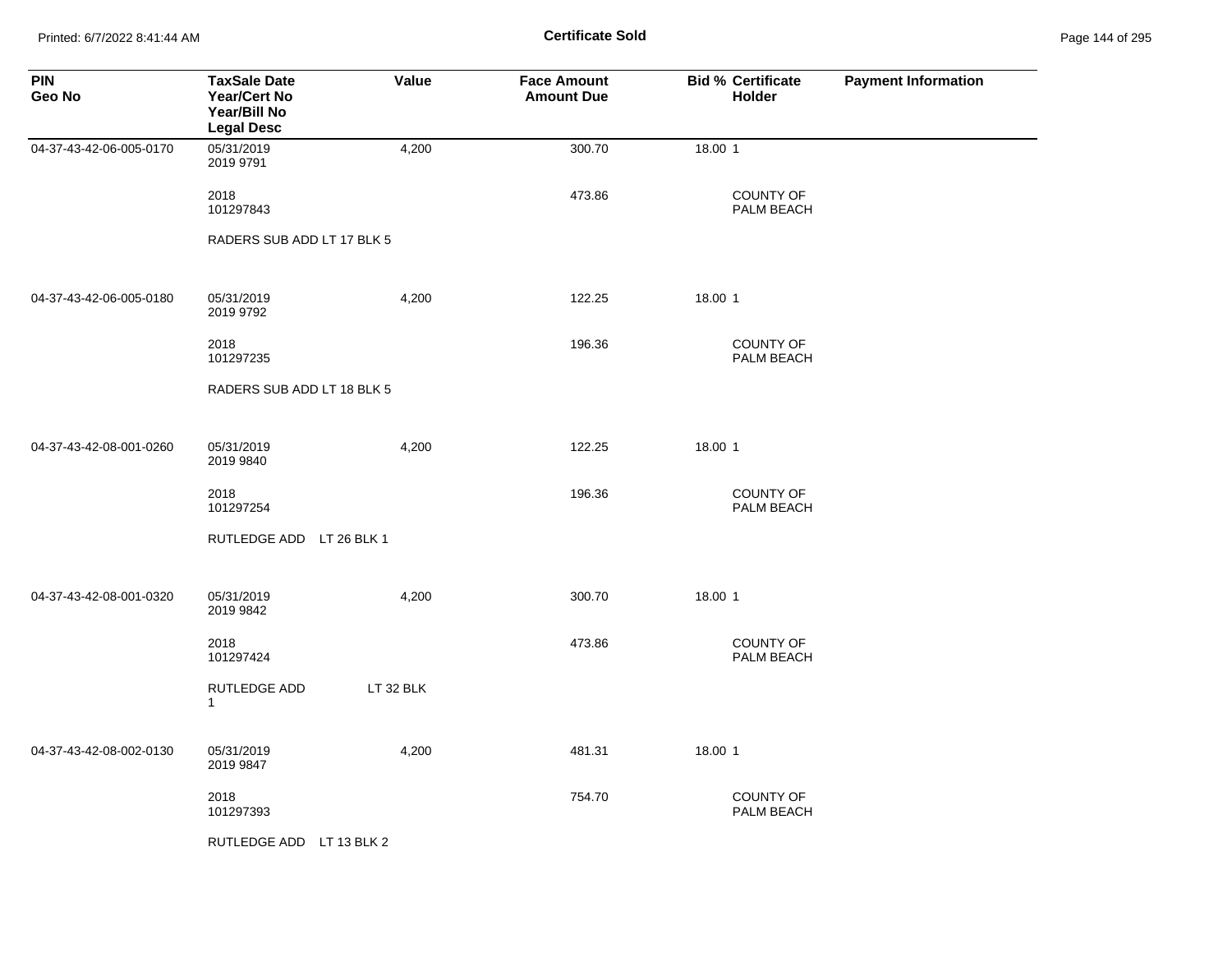Printed: 6/7/2022 8:41:44 AM **Certificate Sold** Page 145 of 295

| <b>PIN</b><br>Geo No    | <b>TaxSale Date</b><br>Year/Cert No<br>Year/Bill No<br><b>Legal Desc</b>                                                                               | Value | <b>Face Amount</b><br><b>Amount Due</b> | <b>Bid % Certificate</b><br>Holder | <b>Payment Information</b> |
|-------------------------|--------------------------------------------------------------------------------------------------------------------------------------------------------|-------|-----------------------------------------|------------------------------------|----------------------------|
| 04-37-43-42-09-002-0170 | 05/31/2019<br>2019 9854                                                                                                                                | 4,200 | 300.70                                  | 18.00 1                            |                            |
|                         | 2018<br>101297148                                                                                                                                      |       | 473.86                                  | COUNTY OF<br>PALM BEACH            |                            |
|                         | TEDDERS ADD LT 17 BLK 2                                                                                                                                |       |                                         |                                    |                            |
| 04-37-43-42-09-003-0060 | 05/31/2019<br>2019 9856                                                                                                                                | 4,200 | 481.31                                  | 18.00 1                            |                            |
|                         | 2018<br>101297529                                                                                                                                      |       | 754.70                                  | <b>COUNTY OF</b><br>PALM BEACH     |                            |
|                         | TEDDERS ADD LOT 6 BLK 3                                                                                                                                |       |                                         |                                    |                            |
| 04-37-44-06-00-000-1060 | 05/31/2019<br>2019 9937                                                                                                                                | 4,149 | 308.79                                  | 18.00 1                            |                            |
|                         | 2018<br>101298457                                                                                                                                      |       | 486.41                                  | COUNTY OF<br>PALM BEACH            |                            |
|                         | 06-44-37, N 44.30 FT OF SLY 125.25<br>FT & NLY 124 FT OF SLY 494.59 FT<br>OF WLY 34.22 FT OF ELY 1823.76 FT<br>OF NE 1/4 LYG N, S & ADJ TO<br>PB105P33 |       |                                         |                                    |                            |
| 74-42-43-13-17-004-0000 | 05/31/2020<br>2020 102                                                                                                                                 | 19    | 177.20                                  | 18.00 1                            |                            |
|                         | 2017<br>101589126                                                                                                                                      |       | 249.88                                  | COUNTY OF<br>PALM BEACH            |                            |
|                         | CLASSICS AT BEAR LAKES, TR D                                                                                                                           |       |                                         |                                    |                            |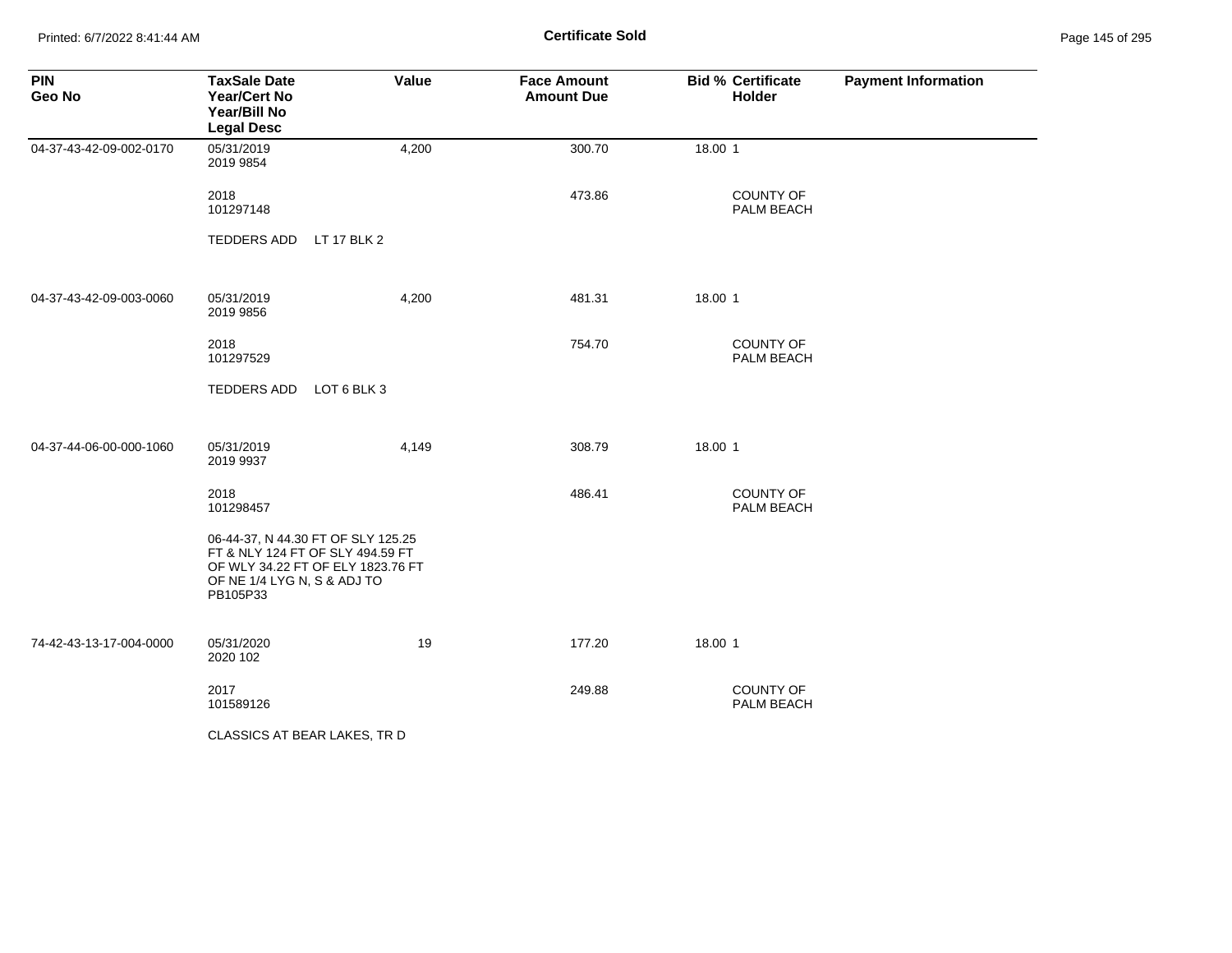Printed: 6/7/2022 8:41:44 AM **Certificate Sold** Page 146 of 295

| <b>PIN</b><br>Geo No    | <b>TaxSale Date</b><br><b>Year/Cert No</b><br>Year/Bill No<br><b>Legal Desc</b>                                 | Value | <b>Face Amount</b><br><b>Amount Due</b> | <b>Bid % Certificate</b><br>Holder | <b>Payment Information</b> |
|-------------------------|-----------------------------------------------------------------------------------------------------------------|-------|-----------------------------------------|------------------------------------|----------------------------|
| 06-42-47-04-25-000-0900 | 05/31/2020<br>2020 10229                                                                                        | 3     | 61.58                                   | 18.00 1                            |                            |
|                         | 2019<br>101301023                                                                                               |       | 90.91                                   | <b>COUNTY OF</b><br>PALM BEACH     |                            |
|                         | <b>BRIARCLIFF AT WOODFIELD</b><br>COUNTRY CLUB PL 2 LOT 90A                                                     |       |                                         |                                    |                            |
| 06-42-47-11-00-000-1110 | 05/31/2020<br>2020 10251                                                                                        | 5     | 61.61                                   | 18.00 1                            |                            |
|                         | 2019<br>101302434                                                                                               |       | 90.97                                   | <b>COUNTY OF</b><br>PALM BEACH     |                            |
|                         | 11-47-42, 40 FT TRGLE COR OF NE<br>1/4 LYG NE OF & ADJ TO PB75P118                                              |       |                                         |                                    |                            |
| 06-42-47-14-00-000-5150 | 05/31/2020<br>2020 10278                                                                                        | 56    | 62.65                                   | 18.00 1                            |                            |
|                         | 2019<br>101303688                                                                                               |       | 92.38                                   | <b>COUNTY OF</b><br>PALM BEACH     |                            |
|                         | 14-47-42, E 17 FT OF W 205 FT OF N<br>481.66 FT OF S 496.66 FT OF SE 1/4<br>LYG E OF & ADJ TO BUTTS RD          |       |                                         |                                    |                            |
| 08-43-45-17-00-004-0040 | 05/31/2020<br>2020 11703                                                                                        | 124   | 64.40                                   | 18.00 1                            |                            |
|                         | 2019<br>101346029                                                                                               |       | 94.80                                   | <b>COUNTY OF</b><br>PALM BEACH     |                            |
|                         | 17-45-43, ELY 710.02 FT OF NW 1/4<br>LYG N OF & ADJ TO MINER RD R/W<br>(LESS WLY 87.5 FT LWDD E-4CNL<br>$R/W$ ) |       |                                         |                                    |                            |
| 08-43-45-17-00-004-0080 | 05/31/2020<br>2020 11704                                                                                        | 14    | 61.84                                   | 18.00 1                            |                            |
|                         | 2019<br>101630516                                                                                               |       | 91.28                                   | COUNTY OF<br>PALM BEACH            |                            |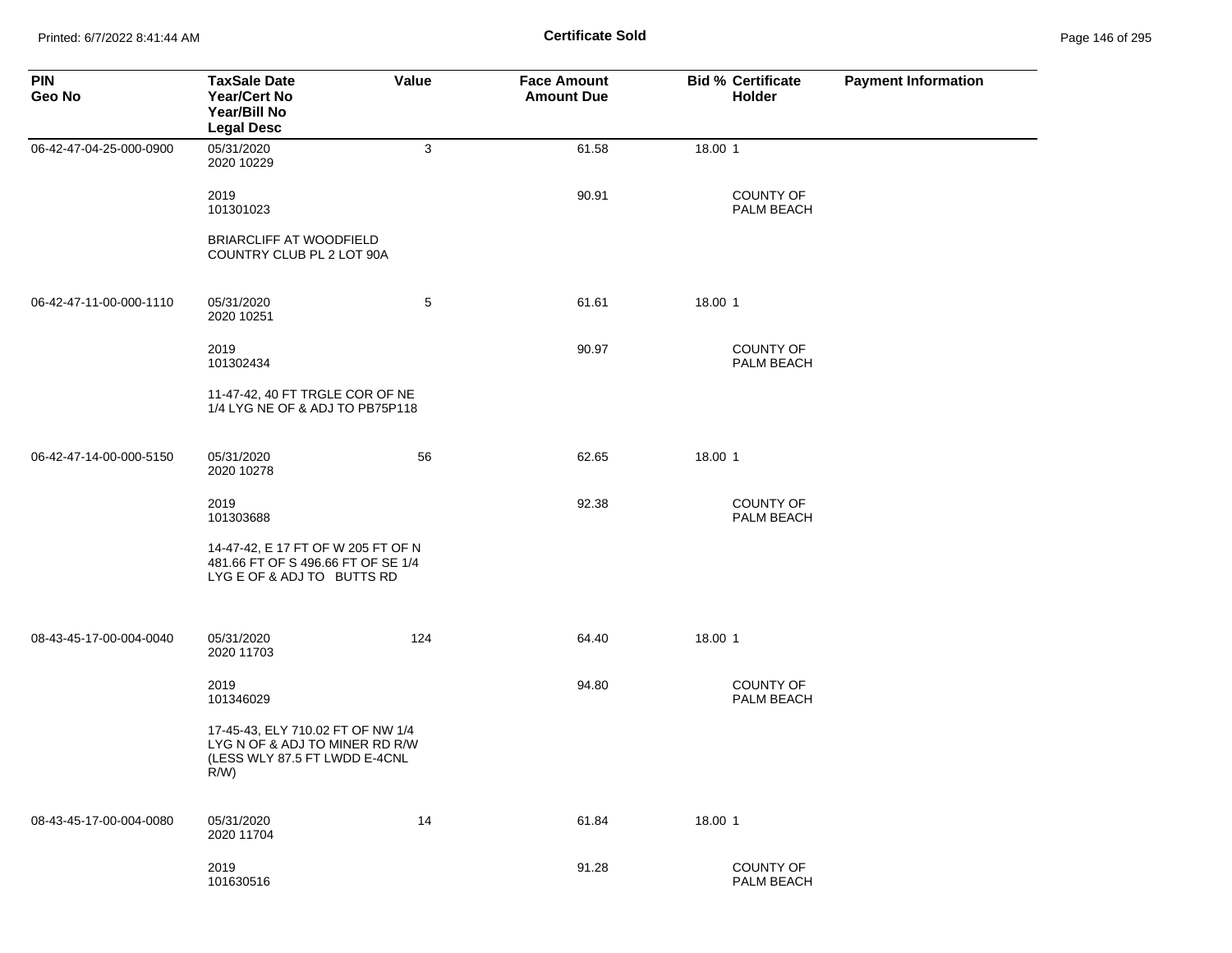| <b>PIN</b><br>Geo No    | <b>TaxSale Date</b><br><b>Year/Cert No</b><br>Year/Bill No<br><b>Legal Desc</b>                                                                                                                                                                                                                                                  | Value | <b>Face Amount</b><br><b>Amount Due</b> | <b>Bid % Certificate</b><br>Holder    | <b>Payment Information</b> |
|-------------------------|----------------------------------------------------------------------------------------------------------------------------------------------------------------------------------------------------------------------------------------------------------------------------------------------------------------------------------|-------|-----------------------------------------|---------------------------------------|----------------------------|
|                         | 17-45-43, S 98.97 FT OF N 445.13 FT<br>OF E 20 FT OF W 798.28 FT OF PT OF<br>SW 1/4 LYG BET QUANTUM BLVD &<br>NW 22ND AVE R/WS & W OF & ADJ<br>TO PB51P182                                                                                                                                                                       |       |                                         |                                       |                            |
| 08-43-45-20-01-000-1111 | 05/31/2020<br>2020 11773                                                                                                                                                                                                                                                                                                         | 19    | 64.20                                   | 18.00 1                               |                            |
|                         | 2019<br>101349439                                                                                                                                                                                                                                                                                                                |       | 94.50                                   | <b>COUNTY OF</b><br>PALM BEACH        |                            |
|                         | 20-45-43, SUB OF SEC PT OF LT 111<br>LYG S OF & ADJ TO PB25P221 & N<br>OF & ADJ TO CASABLANCA ISLES<br><b>COND</b>                                                                                                                                                                                                               |       |                                         |                                       |                            |
| 08-43-45-20-28-000-0010 | 05/31/2020<br>2020 11801                                                                                                                                                                                                                                                                                                         | 1     | 61.62                                   | 18.00 1                               |                            |
|                         | 2019<br>101350884                                                                                                                                                                                                                                                                                                                |       | 90.98                                   | <b>COUNTY OF</b><br><b>PALM BEACH</b> |                            |
|                         | CASABLANCA ISLES CONDO PT OF<br>COMMON AREA (LESS NELY 36.81<br>FT OLD BOYNTON RD R/W) A/K/A<br>PROPOSED R/W                                                                                                                                                                                                                     |       |                                         |                                       |                            |
| 00-41-43-03-00-000-4180 | 05/31/2020<br>2020 1210                                                                                                                                                                                                                                                                                                          | 429   | 995.67                                  | 18.00 1                               |                            |
|                         | 2019<br>101064450                                                                                                                                                                                                                                                                                                                |       | 1,375.28                                | <b>COUNTY OF</b><br><b>PALM BEACH</b> |                            |
|                         | 3-43-41, S 30 FT OF N 1420 FT OF E<br>207.5 FT OF W 1077.5 FT, N 60 FT S<br>OF & ADJ TO NLY 1400FT, E 60 FT OF<br>W 1345 FT OF SLY 377 FT OF N 1660<br>FT, S 30 FT OF N 2380 FT OF E 207.5<br>FT OF W 2175 FT & S 280 FT OF N<br>2660 FT (LESS W 2175 FT & PAR IN<br>OR1897P402) OF TH PT OF NW 1/4<br>LYG W OF FP&L 185 FT ESMT |       |                                         |                                       |                            |
| 08-43-45-28-16-009-0212 | 05/31/2020<br>2020 12125                                                                                                                                                                                                                                                                                                         | 1,634 | 49.71                                   | 18.00 1                               |                            |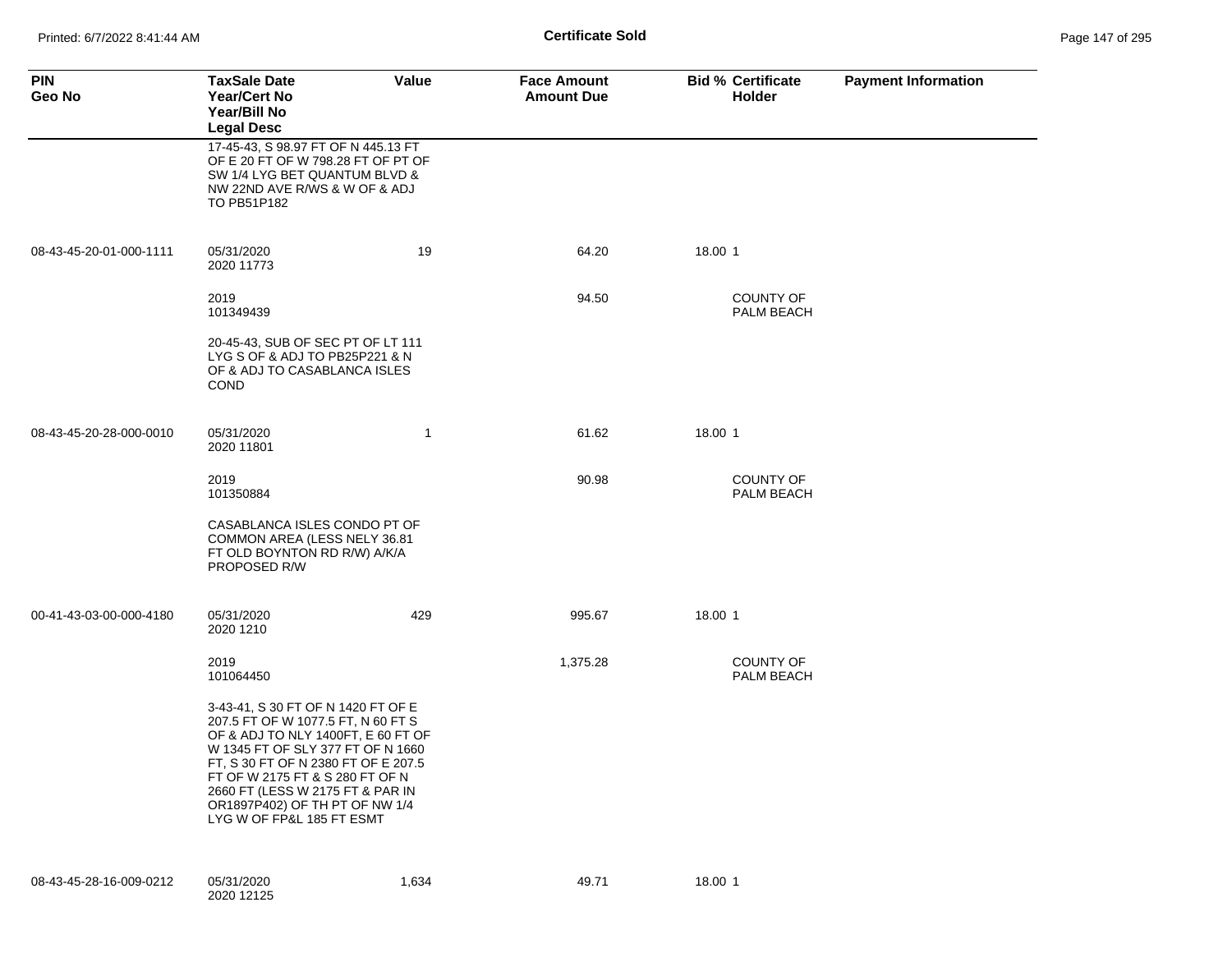Printed: 6/7/2022 8:41:44 AM **Certificate Sold** Page 148 of 295

| <b>PIN</b><br>Geo No    | <b>TaxSale Date</b><br><b>Year/Cert No</b><br>Year/Bill No<br><b>Legal Desc</b>                                                                               | Value          | <b>Face Amount</b><br><b>Amount Due</b> | <b>Bid % Certificate</b><br>Holder | <b>Payment Information</b> |
|-------------------------|---------------------------------------------------------------------------------------------------------------------------------------------------------------|----------------|-----------------------------------------|------------------------------------|----------------------------|
|                         | 2019<br>101355488                                                                                                                                             |                | 74.60                                   | <b>COUNTY OF</b><br>PALM BEACH     |                            |
|                         | <b>BELLAMY HEIGHTS</b><br>OF LT 21 BLK 9                                                                                                                      | <b>W 10 FT</b> |                                         |                                    |                            |
| 00-41-43-03-00-000-5660 | 05/31/2020<br>2020 1215                                                                                                                                       | 155            | 695.88                                  | 18.00 1                            |                            |
|                         | 2019<br>101636007                                                                                                                                             |                | 963.08                                  | <b>COUNTY OF</b><br>PALM BEACH     |                            |
|                         | 3-43-41, NLY 60 FT OF SLY 1480 FT<br>OF SE 1/4 LYG W OF & ADJ TO FP&L<br>CO ESMT (LESS W 670 FT)                                                              |                |                                         |                                    |                            |
| 00-41-43-03-00-000-5910 | 05/31/2020<br>2020 1216                                                                                                                                       | 92             | 694.67                                  | 18.00 1                            |                            |
|                         | 2019<br>101636006                                                                                                                                             |                | 961.39                                  | <b>COUNTY OF</b><br>PALM BEACH     |                            |
|                         | 3-43-41, N 30 FT OF S 1960 FT OF E<br>210 FT OF W 460 FT OF SE 1/4 & NLY<br>60 FT OF S 1960 FT OF SE 1/4 LYG W<br>OF & ADJ TO FP&L CO ESMT (LESS<br>W 460 FT) |                |                                         |                                    |                            |
| 00-41-43-03-00-000-6010 | 05/31/2020<br>2020 1217                                                                                                                                       | 77             | 694.39                                  | 18.00 1                            |                            |
|                         | 2019<br>101636005                                                                                                                                             |                | 961.01                                  | <b>COUNTY OF</b><br>PALM BEACH     |                            |
|                         | 3-43-41, N 240 FT OF S 970 FT OF SE<br>1/4 LYG W OF & ADJ TO FP&L CO<br>ESMT (LESS W 1330 FT &<br>OR3865P1338                                                 |                |                                         |                                    |                            |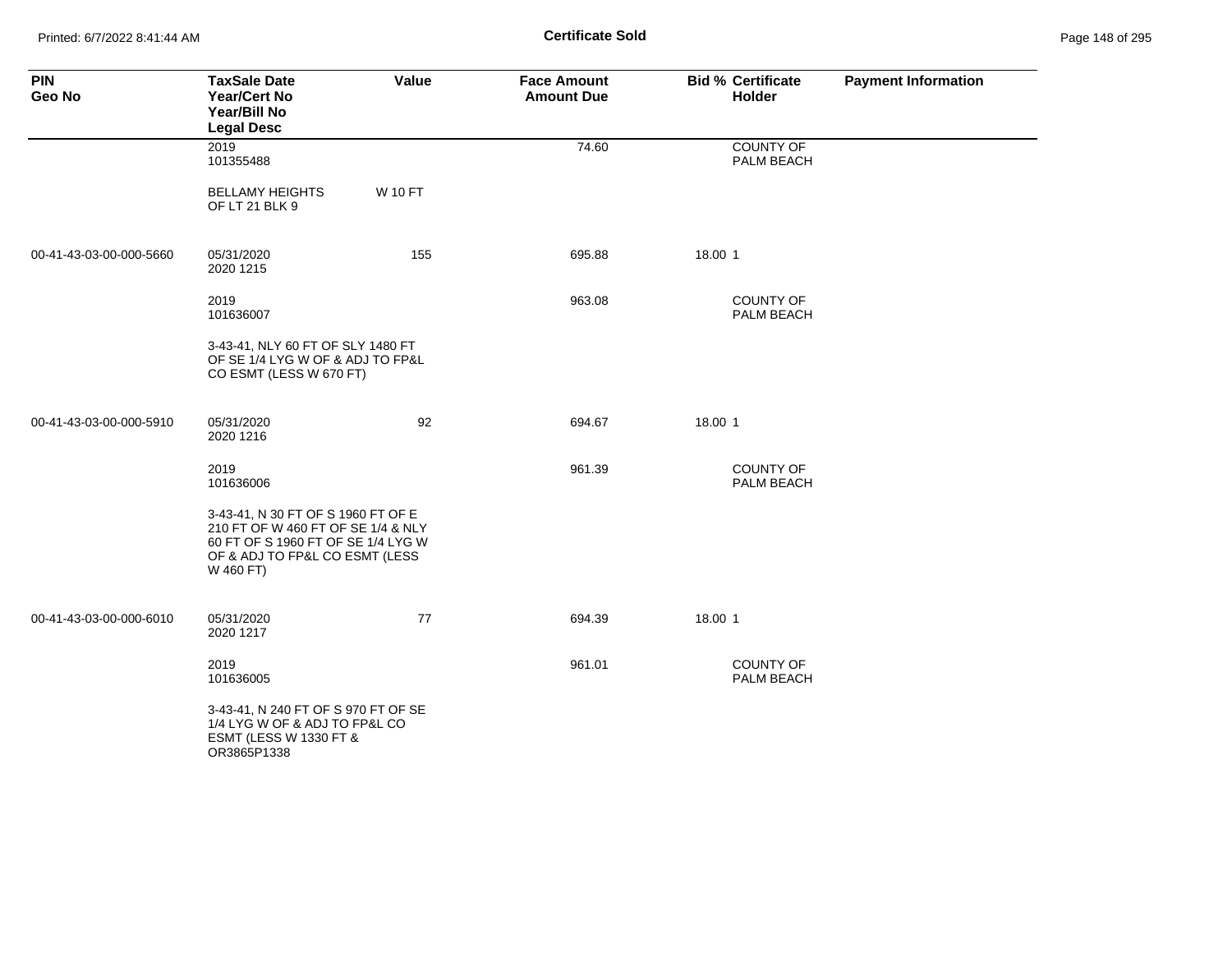| <b>PIN</b><br>Geo No    | <b>TaxSale Date</b><br>Year/Cert No<br>Year/Bill No<br><b>Legal Desc</b>                | Value          | <b>Face Amount</b><br><b>Amount Due</b> | <b>Bid % Certificate</b><br>Holder | <b>Payment Information</b> |
|-------------------------|-----------------------------------------------------------------------------------------|----------------|-----------------------------------------|------------------------------------|----------------------------|
| 00-41-43-03-00-000-6020 | 05/31/2020<br>2020 1218                                                                 | 114            | 695.06                                  | 18.00 1                            |                            |
|                         | 2019<br>101636004                                                                       |                | 961.94                                  | COUNTY OF<br>PALM BEACH            |                            |
|                         | 3-43-41, NLY 60 FT OF SLY 520 FT OF<br>SE 1/4 LYG W OF FP&L CO ESMT<br>(LESS W 1580 FT) |                |                                         |                                    |                            |
| 12-42-46-24-04-004-0000 | 05/31/2020<br>2020 12695                                                                | 300            | 83.75                                   | 18.00 1                            |                            |
|                         | 2019<br>101373750                                                                       |                | 121.37                                  | COUNTY OF<br>PALM BEACH            |                            |
|                         | <b>LAKEVIEW</b>                                                                         | TRD            |                                         |                                    |                            |
| 12-43-46-08-13-000-0122 | 05/31/2020<br>2020 12879                                                                | 2,895          | 86.69                                   | 18.00 1                            |                            |
|                         | 2019<br>101378773                                                                       |                | 125.44                                  | COUNTY OF<br>PALM BEACH            |                            |
|                         | LAKE IDA MANOR ADD 2<br>FT OF LTS 12 & 14                                               | S 10           |                                         |                                    |                            |
| 12-43-46-17-03-000-0190 | 05/31/2020<br>2020 13125                                                                | $\overline{2}$ | 80.23                                   | 18.00 1                            |                            |
|                         | 2019<br>101384896                                                                       |                | 116.56                                  | <b>COUNTY OF</b><br>PALM BEACH     |                            |
|                         | PARADISE HEIGHTS                                                                        | LT 19          |                                         |                                    |                            |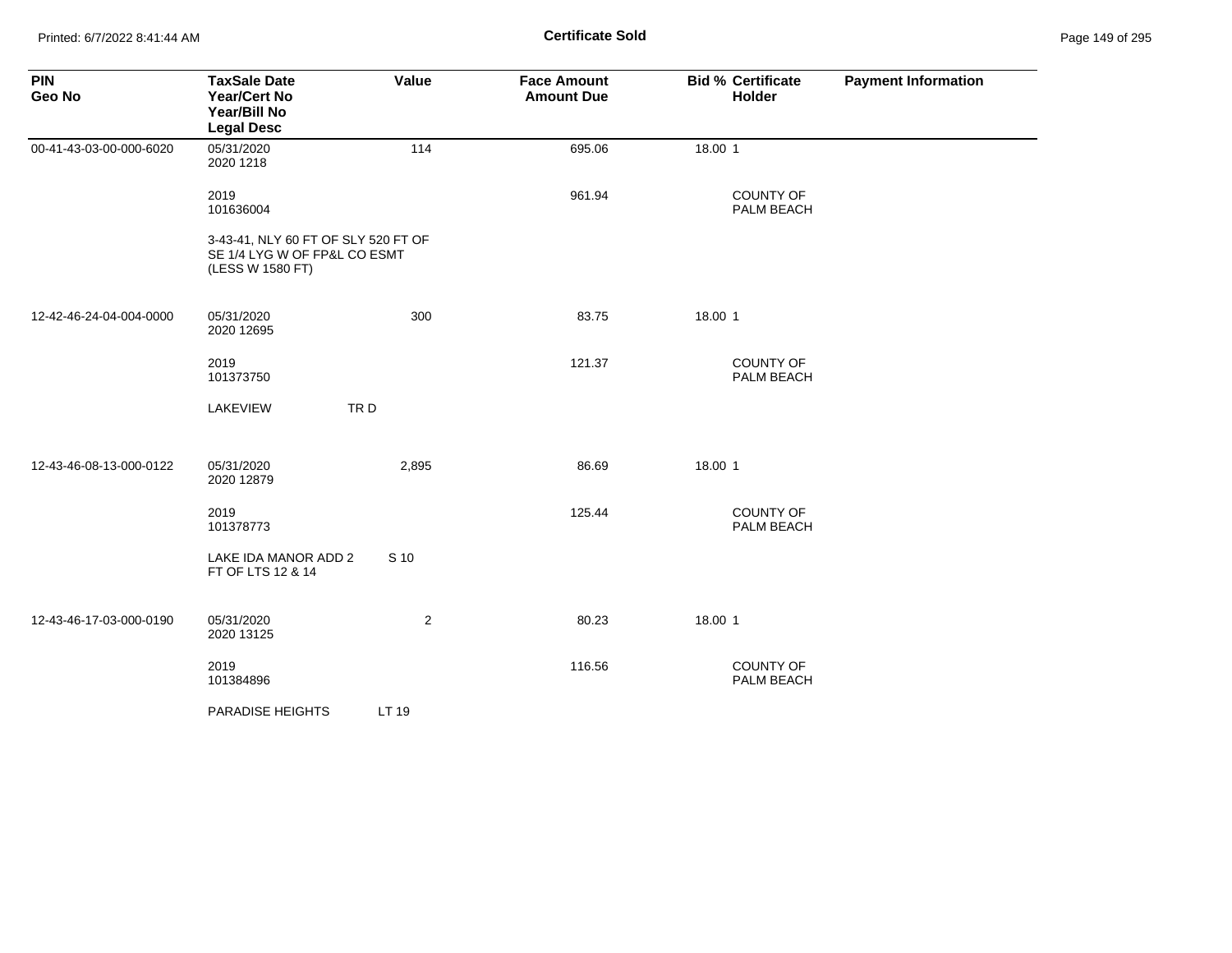Printed: 6/7/2022 8:41:44 AM **Page 150 of 295 Certificate Sold Certificate Sold** 

| <b>PIN</b><br>Geo No    | <b>TaxSale Date</b><br><b>Year/Cert No</b><br>Year/Bill No<br><b>Legal Desc</b>              | Value           | <b>Face Amount</b><br><b>Amount Due</b> | <b>Bid % Certificate</b><br>Holder | <b>Payment Information</b> |
|-------------------------|----------------------------------------------------------------------------------------------|-----------------|-----------------------------------------|------------------------------------|----------------------------|
| 18-42-44-23-01-018-0011 | 05/31/2020<br>2020 13986                                                                     | $\overline{2}$  | 61.56                                   | 18.00 1                            |                            |
|                         | 2019<br>101405380                                                                            |                 | 90.89                                   | COUNTY OF<br>PALM BEACH            |                            |
|                         | <b>GREENACRES PL 2</b><br>(LESS S 30 FT 10TH AVE N RD R/W &<br>PB84P171) BLK 18              | LT <sub>1</sub> |                                         |                                    |                            |
| 74-42-43-13-17-004-0000 | 05/31/2020<br>2020 14                                                                        | 19              | 184.50                                  | 18.00 1                            |                            |
|                         | 2014<br>101593814                                                                            |                 | 259.94                                  | <b>COUNTY OF</b><br>PALM BEACH     |                            |
|                         | CLASSICS AT BEAR LAKES, TR D                                                                 |                 |                                         |                                    |                            |
| 18-42-44-23-02-000-0201 | 05/31/2020<br>2020 14024                                                                     | 8               | 61.66                                   | 18.00 1                            |                            |
|                         | 2019<br>101406303                                                                            |                 | 91.04                                   | COUNTY OF<br>PALM BEACH            |                            |
|                         | <b>GREENACRES PL 2 REPL</b><br>OF TRO BEING 25 FT TRGLR COR<br>LYG SELY OF & ADJ TO PB84P171 | TH PT           |                                         |                                    |                            |
| 00-41-45-13-00-000-5000 | 05/31/2020<br>2020 1403                                                                      | 57              | 62.63                                   | 18.00 1                            |                            |
|                         | 2019<br>101069008                                                                            |                 | 92.36                                   | COUNTY OF<br>PALM BEACH            |                            |
|                         | 13-45-41, E 25 FT OF S 332.77 FT OF<br>S 1/4 OF SE 1/4 (LESS SR 7 RD R/W)                    |                 |                                         |                                    |                            |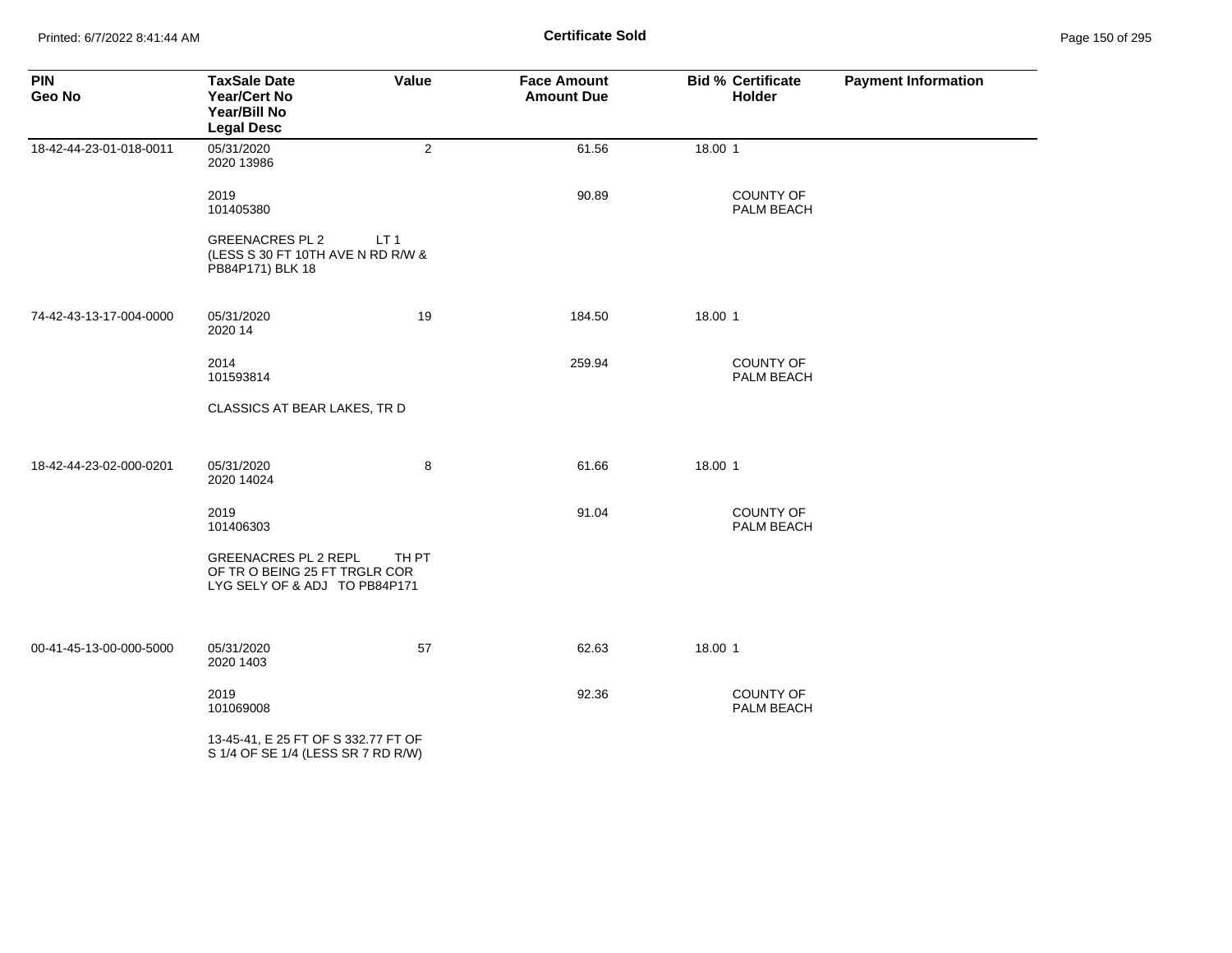| <b>PIN</b><br>Geo No    | <b>TaxSale Date</b><br><b>Year/Cert No</b><br>Year/Bill No<br><b>Legal Desc</b>   | Value     | <b>Face Amount</b><br><b>Amount Due</b> | <b>Bid % Certificate</b><br>Holder | <b>Payment Information</b> |
|-------------------------|-----------------------------------------------------------------------------------|-----------|-----------------------------------------|------------------------------------|----------------------------|
| 30-42-41-10-17-001-0020 | 05/31/2020<br>2020 14707                                                          | 4,534     | 101.00                                  | 18.00 1                            |                            |
|                         | 2019<br>101431769                                                                 |           | 145.16                                  | <b>COUNTY OF</b><br>PALM BEACH     |                            |
|                         | INDIAN CREEK PH IX PB48P10 SLY<br>33.39 FT, LYG E & ADJ TO CENTRAL<br><b>BLVD</b> |           |                                         |                                    |                            |
| 30-42-41-24-31-003-0000 | 05/31/2020<br>2020 14854                                                          | 37,469    | 866.65                                  | 18.00 1                            |                            |
|                         | 2019<br>101630290                                                                 |           | 1,227.91                                | COUNTY OF<br>PALM BEACH            |                            |
|                         | GREENWICH REPL NO 1 TR C K/A<br>INGRESS/EGRESS, OPEN SPACE &<br><b>UTILITY</b>    |           |                                         |                                    |                            |
| 36-43-42-20-09-000-0992 | 05/31/2020<br>2020 15200                                                          |           | 163.74                                  | 18.00 1                            |                            |
|                         | 2019<br>101454830                                                                 |           | 231.39                                  | <b>COUNTY OF</b><br>PALM BEACH     |                            |
|                         | NORTHLAKE BUSINESS PARK<br>ELY 1.21 FT OF W 3.61 FT OF LT 99                      |           |                                         |                                    |                            |
| 36-43-42-20-09-000-1040 | 05/31/2020<br>2020 15201                                                          | 315       | 171.40                                  | 18.00 1                            |                            |
|                         | 2019<br>101454129                                                                 |           | 241.92                                  | <b>COUNTY OF</b><br>PALM BEACH     |                            |
|                         | NORTHLAKE BUSINESS PARK<br>A                                                      | <b>LT</b> |                                         |                                    |                            |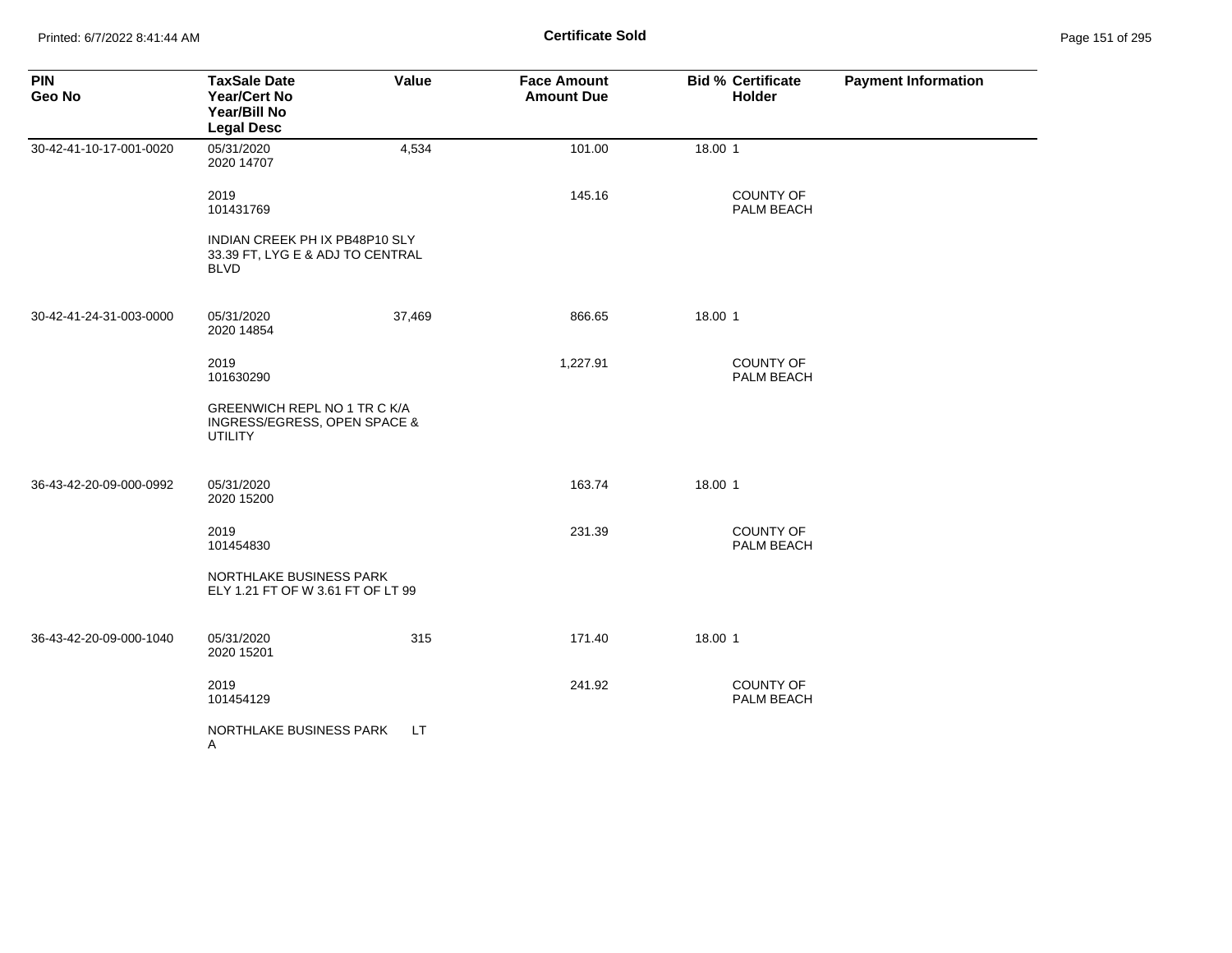Printed: 6/7/2022 8:41:44 AM **Certificate Sold** Page 152 of 295

| <b>PIN</b><br>Geo No    | <b>TaxSale Date</b><br>Year/Cert No<br>Year/Bill No<br><b>Legal Desc</b> | Value | <b>Face Amount</b><br><b>Amount Due</b> | <b>Bid % Certificate</b><br>Holder | <b>Payment Information</b> |
|-------------------------|--------------------------------------------------------------------------|-------|-----------------------------------------|------------------------------------|----------------------------|
| 36-43-42-20-09-000-1070 | 05/31/2020<br>2020 15202                                                 | 315   | 171.40                                  | 18.00 1                            |                            |
|                         | 2019<br>101454487                                                        |       | 241.92                                  | COUNTY OF<br>PALM BEACH            |                            |
|                         | NORTHLAKE BUSINESS PARK<br>D                                             | LT.   |                                         |                                    |                            |
| 36-43-42-20-09-000-1080 | 05/31/2020<br>2020 15203                                                 | 315   | 171.40                                  | 18.00 1                            |                            |
|                         | 2019<br>101454856                                                        |       | 241.92                                  | COUNTY OF<br>PALM BEACH            |                            |
|                         | NORTHLAKE BUSINESS PARK<br>E.                                            | LT.   |                                         |                                    |                            |
| 36-43-42-20-09-000-1090 | 05/31/2020<br>2020 15204                                                 | 315   | 171.40                                  | 18.00 1                            |                            |
|                         | 2019<br>101454602                                                        |       | 241.92                                  | <b>COUNTY OF</b><br>PALM BEACH     |                            |
|                         | NORTHLAKE BUSINESS PARK<br>F                                             | LT.   |                                         |                                    |                            |
| 36-43-42-20-09-000-1110 | 05/31/2020<br>2020 15206                                                 | 315   | 171.40                                  | 18.00 1                            |                            |
|                         | 2019<br>101454358                                                        |       | 241.92                                  | <b>COUNTY OF</b><br>PALM BEACH     |                            |
|                         | NORTHLAKE BUSINESS PARK<br>H                                             | LT.   |                                         |                                    |                            |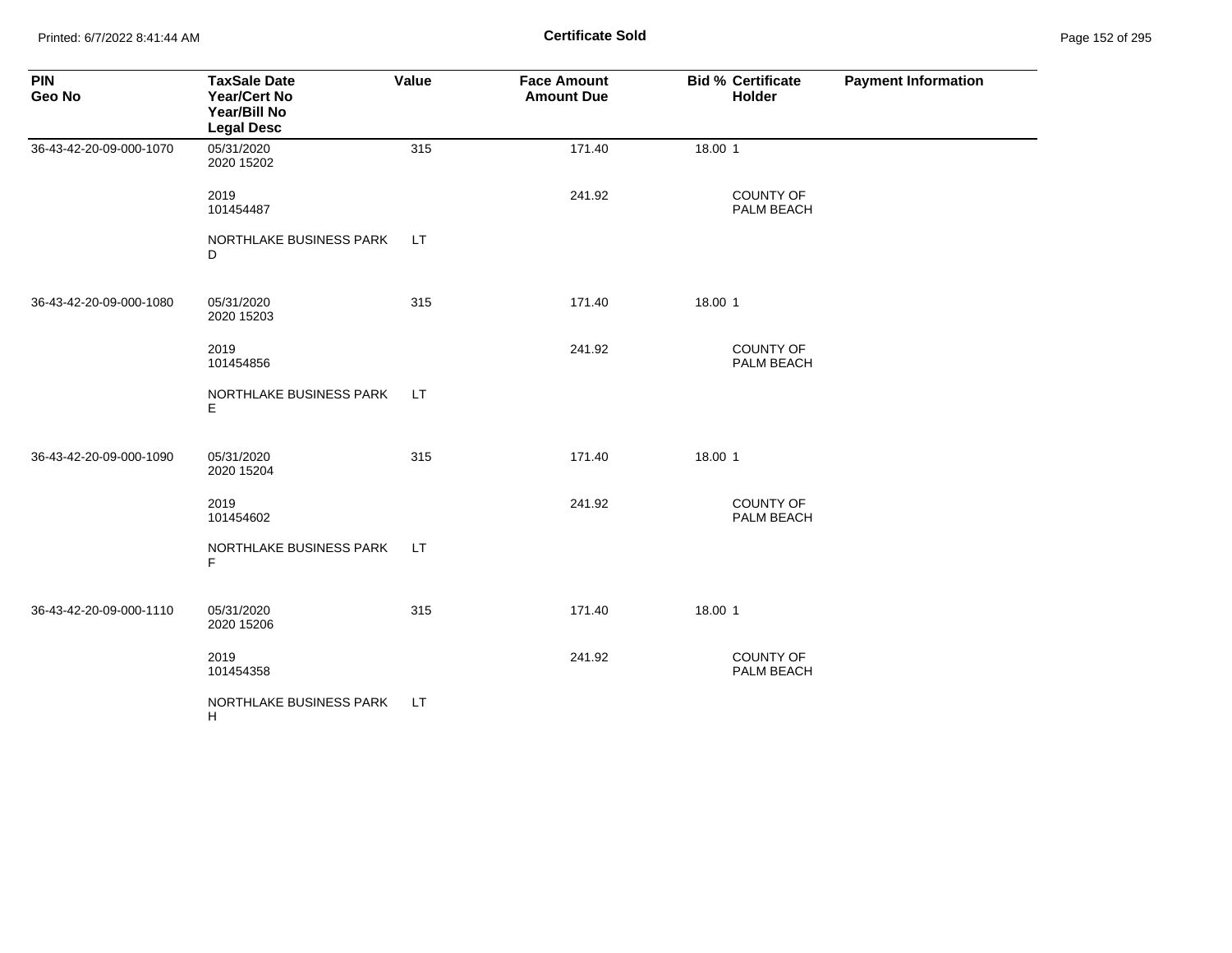| <b>PIN</b><br>Geo No    | <b>TaxSale Date</b><br><b>Year/Cert No</b><br>Year/Bill No<br><b>Legal Desc</b>                           | Value   | <b>Face Amount</b><br><b>Amount Due</b> | <b>Bid % Certificate</b><br>Holder | <b>Payment Information</b> |
|-------------------------|-----------------------------------------------------------------------------------------------------------|---------|-----------------------------------------|------------------------------------|----------------------------|
| 38-43-44-15-13-000-0140 | 05/31/2020<br>2020 15265                                                                                  | 396,777 | 1,398.43                                | 18.00 1                            |                            |
|                         | 2019<br>101455052                                                                                         |         | 1,929.09                                | <b>COUNTY OF</b><br>PALM BEACH     |                            |
|                         | COLLEGE PARK ADD NO 6 LTS 14<br>THRU 16 & LTS 25 THRU 29 & N 103<br>FT OF STETSON CT & CLEMSON CT<br>R/WS |         |                                         |                                    |                            |
| 41-41-43-17-01-342-0340 | 05/31/2020<br>2020 16359                                                                                  | 35      | 335.86                                  | 18.00 1                            |                            |
|                         | 2019<br>101472664                                                                                         |         | 468.04                                  | <b>COUNTY OF</b><br>PALM BEACH     |                            |
|                         | LOXAHATCHEE GROVES N 169 FT<br>OF S 507 FT OF W 30 FT OF TR 42<br><b>BLK C</b>                            |         |                                         |                                    |                            |
| 41-41-43-17-01-908-0180 | 05/31/2020<br>2020 16411                                                                                  | 49,728  | 317.80                                  | 18.00 1                            |                            |
|                         | 2019<br>101473519                                                                                         |         | 443.22                                  | COUNTY OF<br>PALM BEACH            |                            |
|                         | LOXAHATCHEE GROVES N 250.03 FT<br>OF E 250.03 FT OF W 580.04 FT OF<br>TR 8 BLK K                          |         |                                         |                                    |                            |
| 48-36-42-24-00-000-5000 | 05/31/2020<br>2020 16559                                                                                  | 165,600 | 1,078.69                                | 18.00 1                            |                            |
|                         | 2019<br>101475618                                                                                         |         | 1,489.45                                | COUNTY OF<br>PALM BEACH            |                            |
|                         | 24-42-36, E 830.38 FT OF LT 6 S OF<br>ST DYKE & LT 7 S OF ST DYKE ST<br><b>SUR</b>                        |         |                                         |                                    |                            |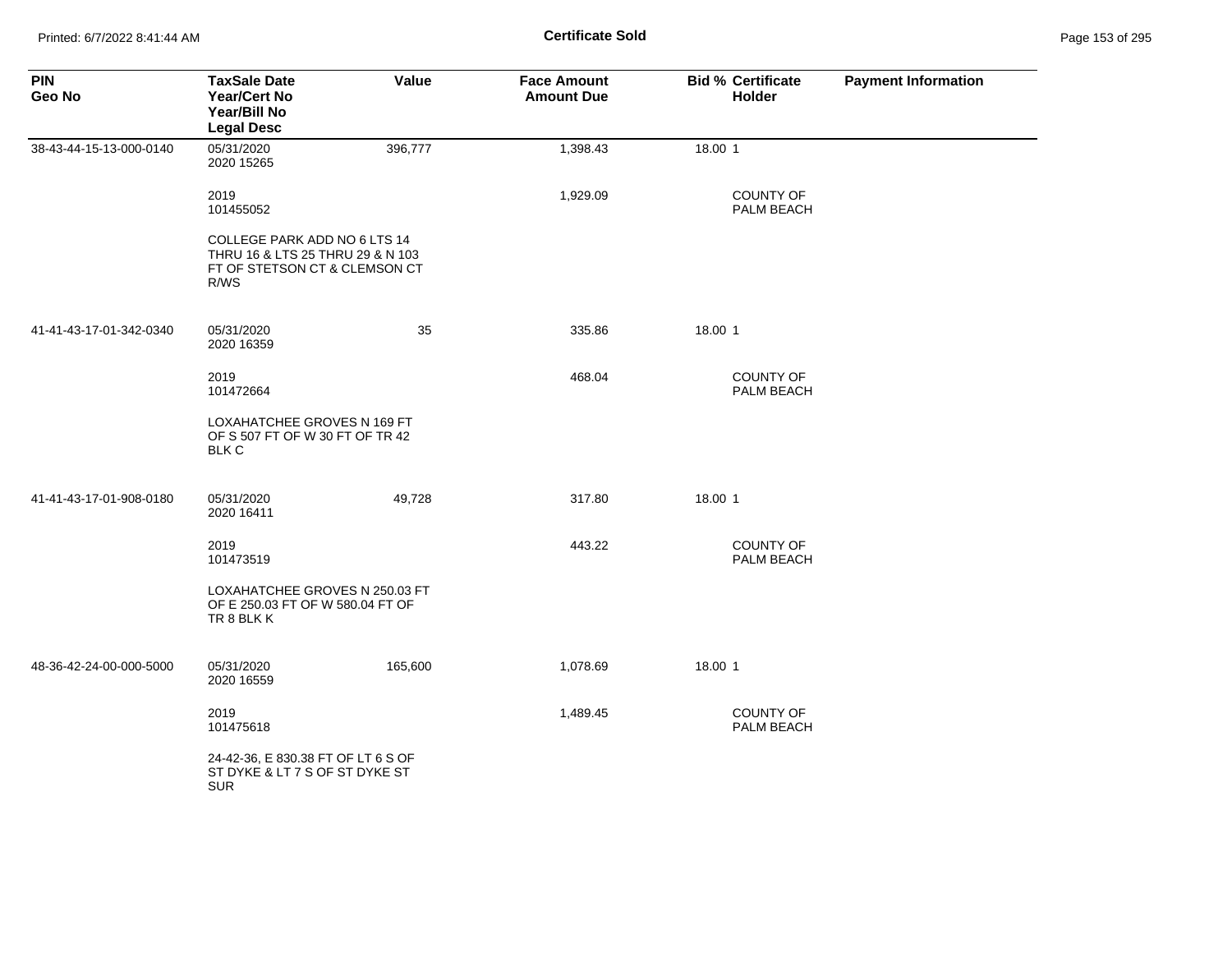Printed: 6/7/2022 8:41:44 AM **Certificate Sold** Page 154 of 295

| <b>PIN</b><br>Geo No    | <b>TaxSale Date</b><br><b>Year/Cert No</b><br>Year/Bill No<br><b>Legal Desc</b>                                  | Value      | <b>Face Amount</b><br><b>Amount Due</b> | <b>Bid % Certificate</b><br><b>Holder</b> | <b>Payment Information</b> |
|-------------------------|------------------------------------------------------------------------------------------------------------------|------------|-----------------------------------------|-------------------------------------------|----------------------------|
| 48-37-42-17-00-000-7160 | 05/31/2020<br>2020 16599                                                                                         | 306        | 48.22                                   | 18.00 1                                   |                            |
|                         | 2019<br>101476114                                                                                                |            | 72.52                                   | <b>COUNTY OF</b><br>PALM BEACH            |                            |
|                         | 17-42-37, N 12 FT OF LAKE BOT IN<br>SW 1/4 IN DB929P376                                                          |            |                                         |                                           |                            |
| 48-37-42-18-07-008-0083 | 05/31/2020<br>2020 16653                                                                                         | 3          | 42.81                                   | 18.00 1                                   |                            |
|                         | 2019<br>101476860                                                                                                |            | 65.10                                   | <b>COUNTY OF</b><br>PALM BEACH            |                            |
|                         | LAIRS SUB N 4 FT OF LT 8 TR 8                                                                                    |            |                                         |                                           |                            |
| 48-37-42-18-18-000-0133 | 05/31/2020<br>2020 16700                                                                                         | 2,720      | 111.90                                  | 18.00 1                                   |                            |
|                         | 2019<br>101476647                                                                                                |            | 160.11                                  | <b>COUNTY OF</b><br>PALM BEACH            |                            |
|                         | RIDGEWAY BEACH<br>26.02 FT OF LTS 13, 14 & 15 SE OF<br>ST HWY & N 10 FT OF ABND R/W<br>LYG SELY OF & ADJ THERETO | <b>SLY</b> |                                         |                                           |                            |
| 48-37-42-18-18-039-0140 | 05/31/2020<br>2020 16728                                                                                         | 26         | 43.17                                   | 18.00 1                                   |                            |
|                         | 2019<br>101642110                                                                                                |            | 65.59                                   | <b>COUNTY OF</b><br>PALM BEACH            |                            |
|                         | RIDGEWAY BEACH N 15 FT OF S<br>332.64 FT OF E 215 FT OF TR 39<br>(LESS E 40 FT RARDIN AVE R/W)                   |            |                                         |                                           |                            |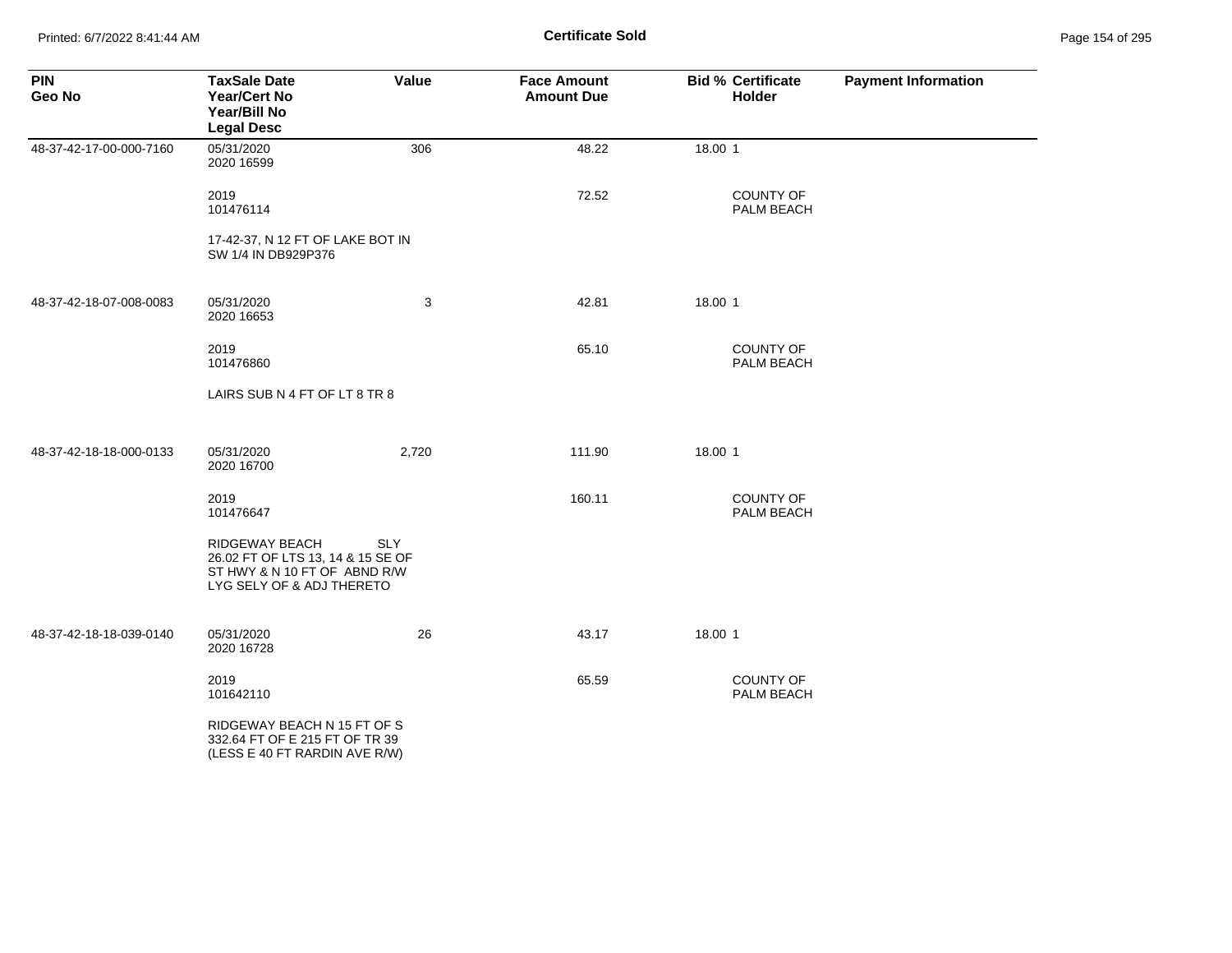Printed: 6/7/2022 8:41:44 AM **Certificate Sold** Page 155 of 295

| <b>PIN</b><br>Geo No    | <b>TaxSale Date</b><br><b>Year/Cert No</b><br>Year/Bill No<br><b>Legal Desc</b>                                                                                                           | Value   | <b>Face Amount</b><br><b>Amount Due</b> | <b>Bid % Certificate</b><br>Holder | <b>Payment Information</b> |
|-------------------------|-------------------------------------------------------------------------------------------------------------------------------------------------------------------------------------------|---------|-----------------------------------------|------------------------------------|----------------------------|
| 48-37-42-18-18-039-0160 | 05/31/2020<br>2020 16729                                                                                                                                                                  | 13      | 42.97                                   | 18.00 1                            |                            |
|                         | 2019<br>101641818                                                                                                                                                                         |         | 65.33                                   | <b>COUNTY OF</b><br>PALM BEACH     |                            |
|                         | RIDGEWAY BEACH N 10.41 FT OF S<br>317.64 FT OF W 125 FT OF E 165 FT<br>OF TR 39                                                                                                           |         |                                         |                                    |                            |
| 48-37-42-18-18-057-0020 | 05/31/2020<br>2020 16733                                                                                                                                                                  | 300     | 48.31                                   | 18.00 1                            |                            |
|                         | 2019<br>101476335                                                                                                                                                                         |         | 72.65                                   | <b>COUNTY OF</b><br>PALM BEACH     |                            |
|                         | RIDGEWAY BEACH<br><b>OF TR 57</b>                                                                                                                                                         | S 10 FT |                                         |                                    |                            |
| 48-37-42-19-00-000-1060 | 05/31/2020<br>2020 16762                                                                                                                                                                  | 300     | 48.31                                   | 18.00 1                            |                            |
|                         | 2019<br>101477337                                                                                                                                                                         |         | 72.65                                   | <b>COUNTY OF</b><br>PALM BEACH     |                            |
|                         | 19-42-37, NLY 277.33 FT OF WLY<br>19.58 FT OF ELY 665.04 FT, NLY<br>249.58 FT OF WLY 13 FT OF ELY<br>894.54 FT & NLY 14.20 FT OF WLY<br>37.65 FT OF ELY 1091.40 FT TRGLR<br>PAR OF NE 1/4 |         |                                         |                                    |                            |
| 48-37-42-19-00-000-7030 | 05/31/2020<br>2020 16773                                                                                                                                                                  | 12,561  | 105.34                                  | 18.00 1                            |                            |
|                         | 2019<br>101477976                                                                                                                                                                         |         | 151.09                                  | <b>COUNTY OF</b><br>PALM BEACH     |                            |
|                         | 19-42-37, FRAC LAKEWARD OF E D<br>D LEVEE (LESS TRS 1 & 2 OF<br>DEDICATION TO CITY OF PAHOKEE<br>FOR SEWERAGE TREATMENT<br>PLANT)                                                         |         |                                         |                                    |                            |
| 74-42-43-13-17-004-0000 | 05/31/2020<br>2020 180                                                                                                                                                                    | 19      | 175.73                                  | 18.00 1                            |                            |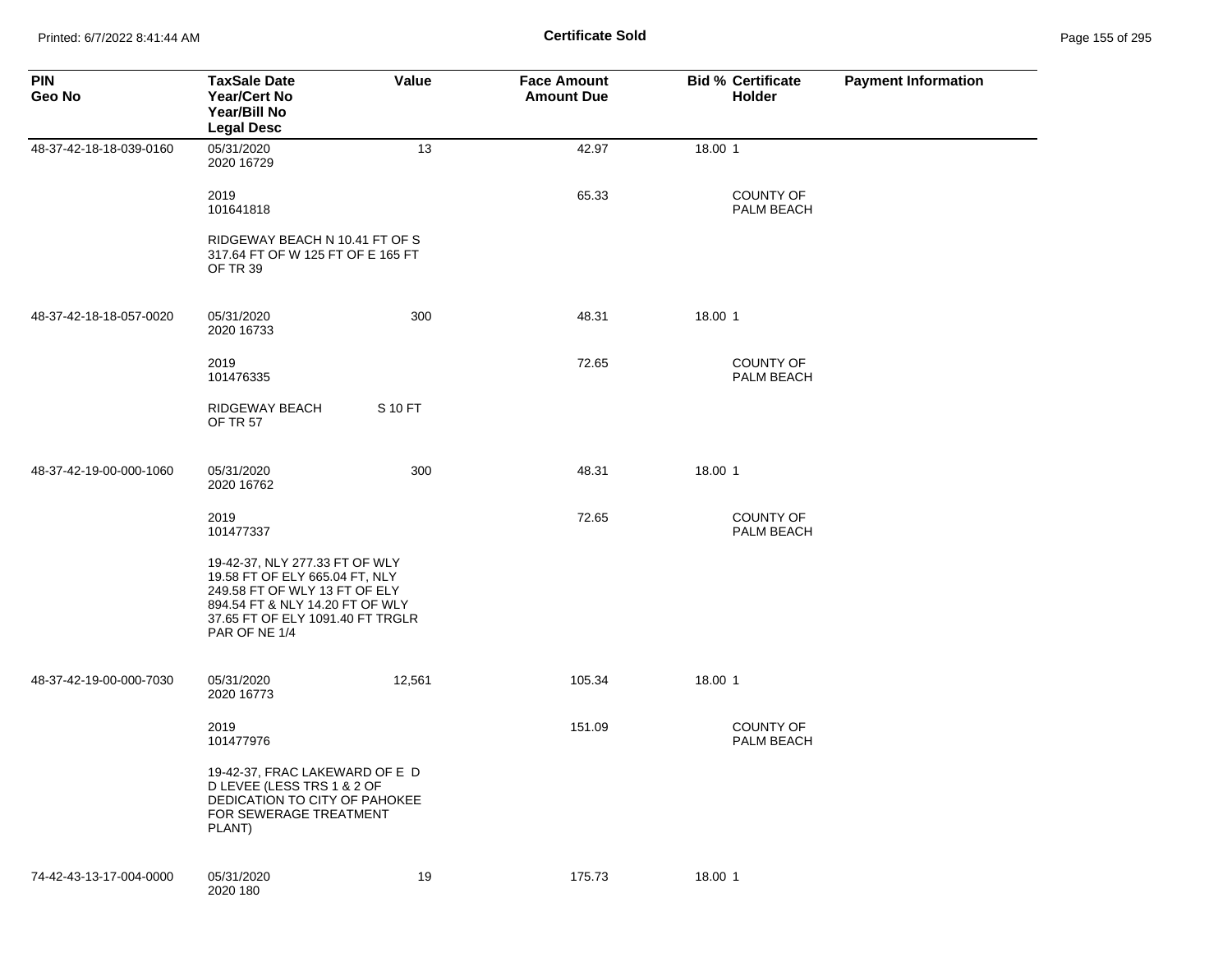Printed: 6/7/2022 8:41:44 AM **Page 156 of 295 Certificate Sold Certificate Sold** 

| <b>PIN</b><br>Geo No    | <b>TaxSale Date</b><br><b>Year/Cert No</b><br>Year/Bill No<br><b>Legal Desc</b> | Value  | <b>Face Amount</b><br><b>Amount Due</b> | <b>Bid % Certificate</b><br><b>Holder</b> | <b>Payment Information</b> |
|-------------------------|---------------------------------------------------------------------------------|--------|-----------------------------------------|-------------------------------------------|----------------------------|
|                         | 2018<br>101589785                                                               |        | 247.88                                  | <b>COUNTY OF</b><br>PALM BEACH            |                            |
|                         | CLASSICS AT BEAR LAKES, TR D                                                    |        |                                         |                                           |                            |
| 56-43-42-29-09-003-0230 | 05/31/2020<br>2020 18259                                                        | 4,849  | 115.59                                  | 18.00 1                                   |                            |
|                         | 2019<br>101522355                                                               |        | 165.19                                  | <b>COUNTY OF</b><br>PALM BEACH            |                            |
|                         | DUNBAR TERRACE LT 23 BLK 3                                                      |        |                                         |                                           |                            |
| 56-43-42-32-01-042-0010 | 05/31/2020<br>2020 18582                                                        | 1,903  | 48.84                                   | 18.00 1                                   |                            |
|                         | 2019<br>101525842                                                               |        | 73.39                                   | <b>COUNTY OF</b><br>PALM BEACH            |                            |
|                         | <b>INLET CITY</b><br>LT 1 BLK 42                                                |        |                                         |                                           |                            |
| 56-43-42-32-01-042-0210 | 05/31/2020<br>2020 18584                                                        | 1,903  | 48.84                                   | 18.00 1                                   |                            |
|                         | 2019<br>101525964                                                               |        | 73.39                                   | COUNTY OF<br>PALM BEACH                   |                            |
|                         | INLET CITY, LOT 21 BLK 42                                                       |        |                                         |                                           |                            |
| 56-43-42-32-11-000-7771 | 05/31/2020<br>2020 18677                                                        | 5      | 42.13                                   | 18.00 1                                   |                            |
|                         | 2019<br>101526113                                                               |        | 64.18                                   | <b>COUNTY OF</b><br>PALM BEACH            |                            |
|                         | RIVIERA BEACH HEIGHTS NO 9 S<br>8.02 FT OF LT 777                               |        |                                         |                                           |                            |
| 58-36-44-14-02-000-0171 | 05/31/2020<br>2020 18925                                                        | 10,000 | 650.17                                  | 18.00 1                                   |                            |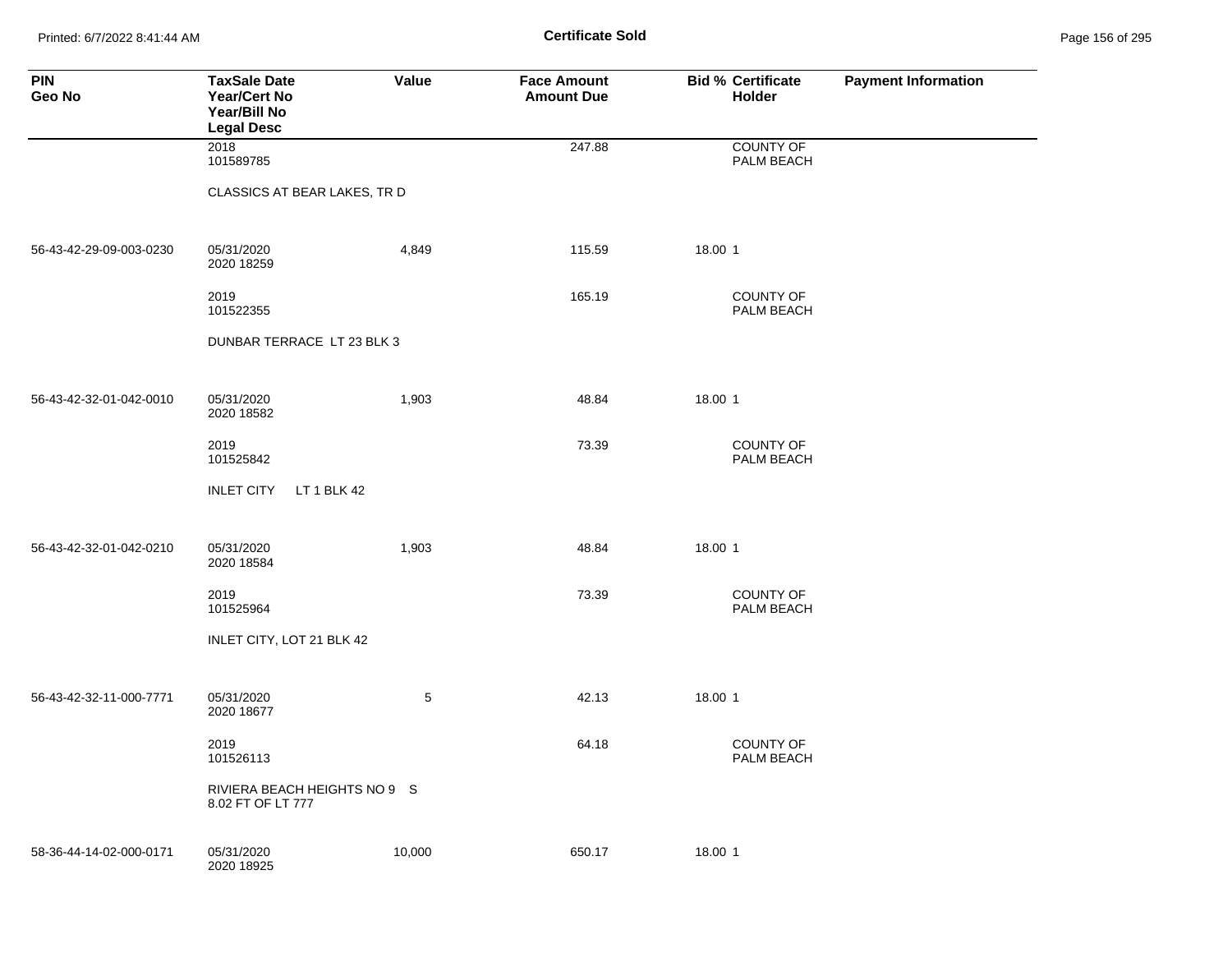Printed: 6/7/2022 8:41:44 AM **Certificate Sold** Page 157 of 295

| <b>PIN</b><br>Geo No    | <b>TaxSale Date</b><br><b>Year/Cert No</b><br>Year/Bill No<br><b>Legal Desc</b>                                                         | Value           | <b>Face Amount</b><br><b>Amount Due</b> | <b>Bid % Certificate</b><br><b>Holder</b> | <b>Payment Information</b> |
|-------------------------|-----------------------------------------------------------------------------------------------------------------------------------------|-----------------|-----------------------------------------|-------------------------------------------|----------------------------|
|                         | 2019<br>101527065                                                                                                                       |                 | 900.23                                  | <b>COUNTY OF</b><br>PALM BEACH            |                            |
|                         | 14-44-36<br>1/2 OF LOT 17                                                                                                               | CROSBY S/D N    |                                         |                                           |                            |
| 58-36-44-14-03-000-0010 | 05/31/2020<br>2020 18939                                                                                                                | 3,919           | 143.52                                  | 18.00 1                                   |                            |
|                         | 2019<br>101527847                                                                                                                       |                 | 203.59                                  | <b>COUNTY OF</b><br>PALM BEACH            |                            |
|                         | <b>ELFERS SUB</b>                                                                                                                       | LT <sub>1</sub> |                                         |                                           |                            |
| 58-36-44-14-26-000-0171 | 05/31/2020<br>2020 19058                                                                                                                | 5,000           | 43.69                                   | 18.00 1                                   |                            |
|                         | 2019<br>101528213                                                                                                                       |                 | 66.33                                   | <b>COUNTY OF</b><br>PALM BEACH            |                            |
|                         | ROGERS SUBDIVISION<br>FT OF LT 17                                                                                                       | S 23.67         |                                         |                                           |                            |
| 00-35-44-02-00-000-1060 | 05/31/2020<br>2020 194                                                                                                                  | 2,800           | 35.04                                   | 18.00 1                                   |                            |
|                         | 2019<br>101038374                                                                                                                       |                 | 54.43                                   | <b>COUNTY OF</b><br><b>PALM BEACH</b>     |                            |
|                         | 2-44-35, STRIP OF LAND 11.05 FT<br>WIDE ADJ TO & N OF R/W LI OF ACL<br>RY SPUR TRACT                                                    |                 |                                         |                                           |                            |
| 70-42-44-13-09-003-0391 | 05/31/2020<br>2020 19454                                                                                                                | 246             | 66.93                                   | 18.00 1                                   |                            |
|                         | 2019<br>101626650                                                                                                                       |                 | 98.28                                   | <b>COUNTY OF</b><br>PALM BEACH            |                            |
|                         | 13-44-42, W 6 FT OF E 820 FT OF S<br>136 FT OF N 669 FT OF NE 1/4 OF SE<br>1/4 BEING W 6 FT OF LT 39 BLK C<br>UNREC PL OF MILITARY HILL |                 |                                         |                                           |                            |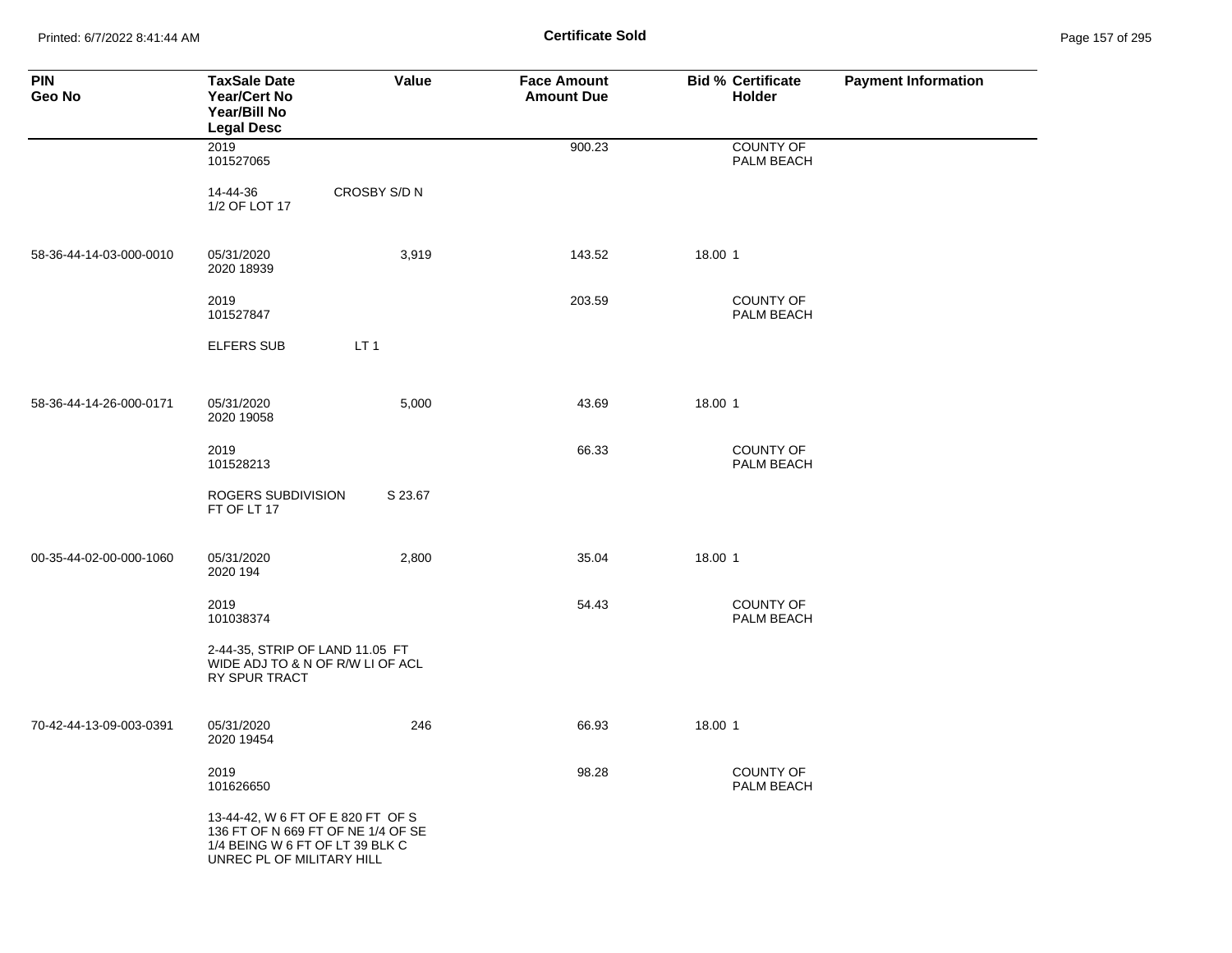Printed: 6/7/2022 8:41:44 AM **Page 158 of 295 Certificate Sold Certificate Sold** 

| <b>PIN</b><br>Geo No    | <b>TaxSale Date</b><br>Year/Cert No<br>Year/Bill No<br><b>Legal Desc</b>           | Value     | <b>Face Amount</b><br><b>Amount Due</b> | <b>Bid % Certificate</b><br><b>Holder</b> | <b>Payment Information</b> |
|-------------------------|------------------------------------------------------------------------------------|-----------|-----------------------------------------|-------------------------------------------|----------------------------|
| 73-40-44-04-00-000-1000 | 05/31/2020<br>2020 20192                                                           | 2,893,189 | 5,095.78                                | 18.00 1                                   |                            |
|                         | 2019<br>101560081                                                                  |           | 7,012.95                                | <b>COUNTY OF</b><br><b>PALM BEACH</b>     |                            |
|                         | 4-44-40, ALL LYG N & E OF NELY<br>BDRY LI OF L-40 CNL R/W                          |           |                                         |                                           |                            |
| 73-40-44-09-00-000-1010 | 05/31/2020<br>2020 20194                                                           | 844,241   | 1,504.80                                | 18.00 1                                   |                            |
|                         | 2019<br>101560697                                                                  |           | 2,075.35                                | <b>COUNTY OF</b><br>PALM BEACH            |                            |
|                         | 9-44-40, ALL LYG N & E OF L-40(LESS<br>TH PT AS IN OR1949P921)                     |           |                                         |                                           |                            |
| 73-40-44-10-00-000-1000 | 05/31/2020<br>2020 20195                                                           | 2,970,114 | 5,231.04                                | 18.00 1                                   |                            |
|                         | 2019<br>101560300                                                                  |           | 7,198.93                                | <b>COUNTY OF</b><br><b>PALM BEACH</b>     |                            |
|                         | 10-44-40, ALL (LESS S 2584.34 FT OF<br>SW 1/4)                                     |           |                                         |                                           |                            |
| 73-40-44-10-00-000-7000 | 05/31/2020<br>2020 20196                                                           | 960,968   | 1,698.72                                | 18.00 1                                   |                            |
|                         | 2019<br>101560804                                                                  |           | 2,342.00                                | <b>COUNTY OF</b><br>PALM BEACH            |                            |
|                         | 10-44-40, S 2584.34 FT OF SW 1/4<br>(LESS R/W L-40)                                |           |                                         |                                           |                            |
| 73-40-44-15-00-000-1010 | 05/31/2020<br>2020 20210                                                           | 935,376   | 1,653.72                                | 18.00 1                                   |                            |
|                         | 2019<br>101560827                                                                  |           | 2,280.12                                | COUNTY OF<br>PALM BEACH                   |                            |
|                         | 15-44-40, TH PT OF N 1/2 LYG N& E<br>OF NELY R/W LI OF L-40 (LESS E<br>1404.02 FT) |           |                                         |                                           |                            |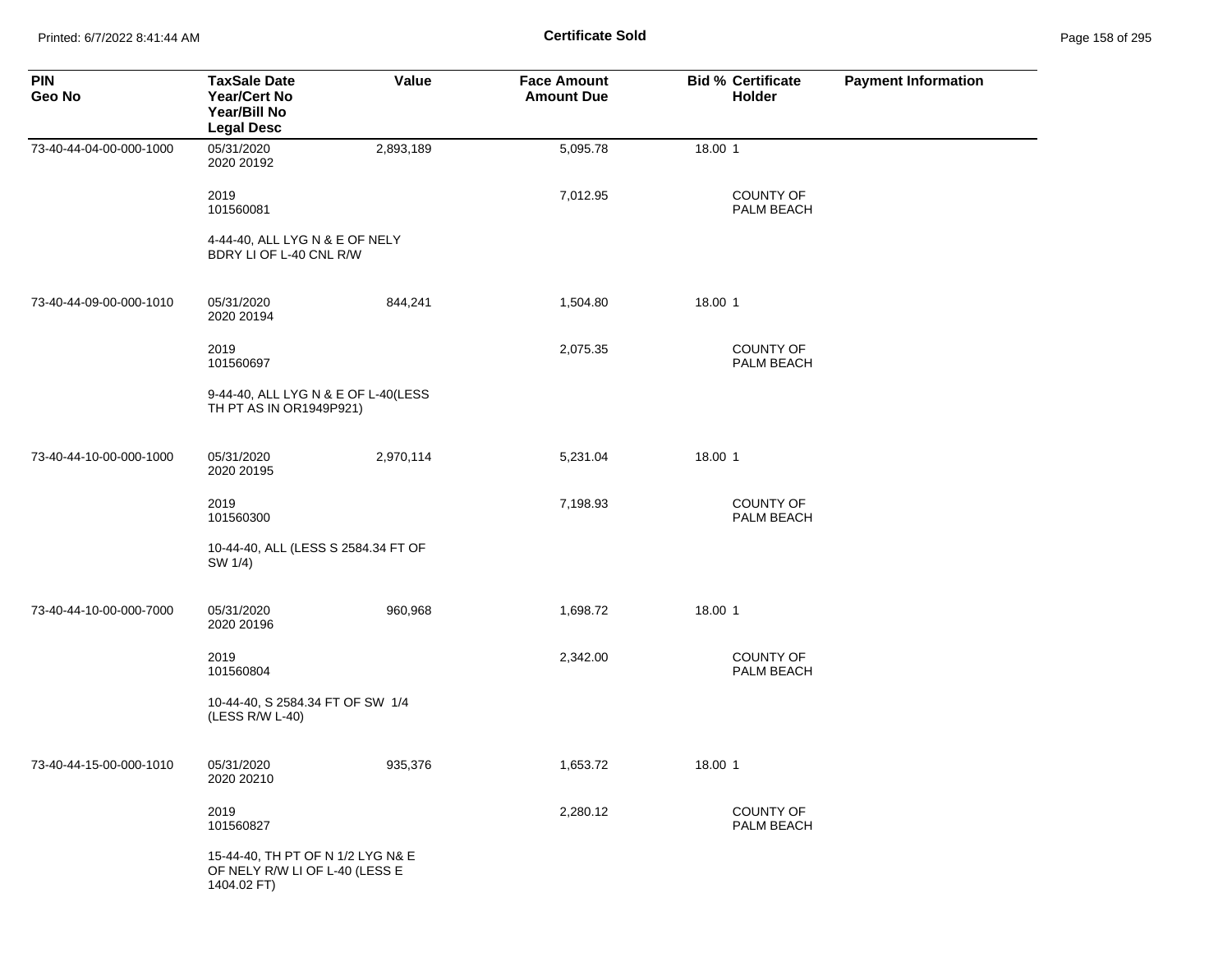Printed: 6/7/2022 8:41:44 AM **Certificate Sold** Page 159 of 295

| <b>PIN</b><br>Geo No    | <b>TaxSale Date</b><br><b>Year/Cert No</b><br>Year/Bill No<br><b>Legal Desc</b> | Value   | <b>Face Amount</b><br><b>Amount Due</b> | <b>Bid % Certificate</b><br>Holder | <b>Payment Information</b> |
|-------------------------|---------------------------------------------------------------------------------|---------|-----------------------------------------|------------------------------------|----------------------------|
| 73-40-44-15-00-000-1030 | 05/31/2020<br>2020 20211                                                        | 369,664 | 927.05                                  | 18.00 1                            |                            |
|                         | 2019<br>101560191                                                               |         | 1,280.95                                | COUNTY OF<br>PALM BEACH            |                            |
|                         | 15-44-40, N 2637.48 FT OF E 1404.6<br>FT.                                       |         |                                         |                                    |                            |
| 73-40-44-15-00-000-5000 | 05/31/2020<br>2020 20212                                                        | 387,180 | 970.61                                  | 18.00 1                            |                            |
|                         | 2019<br>101560939                                                               |         | 1,340.84                                | <b>COUNTY OF</b><br>PALM BEACH     |                            |
|                         | 15-44-40, SE 1/4 LYG NELY OF & ADJ<br>TO L-40 CNL R/W                           |         |                                         |                                    |                            |
| 73-40-44-23-00-000-1000 | 05/31/2020<br>2020 20213                                                        | 997,960 | 2,583.70                                | 18.00 1                            |                            |
|                         | 2019<br>101560097                                                               |         | 3,558.83                                | COUNTY OF<br>PALM BEACH            |                            |
|                         | 23-44-40, ALL N & E OF L-40 CNL<br>R/W                                          |         |                                         |                                    |                            |
| 73-41-43-31-00-000-5020 | 05/31/2020<br>2020 20216                                                        | 300     | 263.28                                  | 18.00 1                            |                            |
|                         | 2019<br>101560412                                                               |         | 368.24                                  | COUNTY OF<br>PALM BEACH            |                            |
|                         | 31-43-41, TH PT OF E 387.7 FT OF S<br>1/2 LYG BET WPB CNL & PB41P118            |         |                                         |                                    |                            |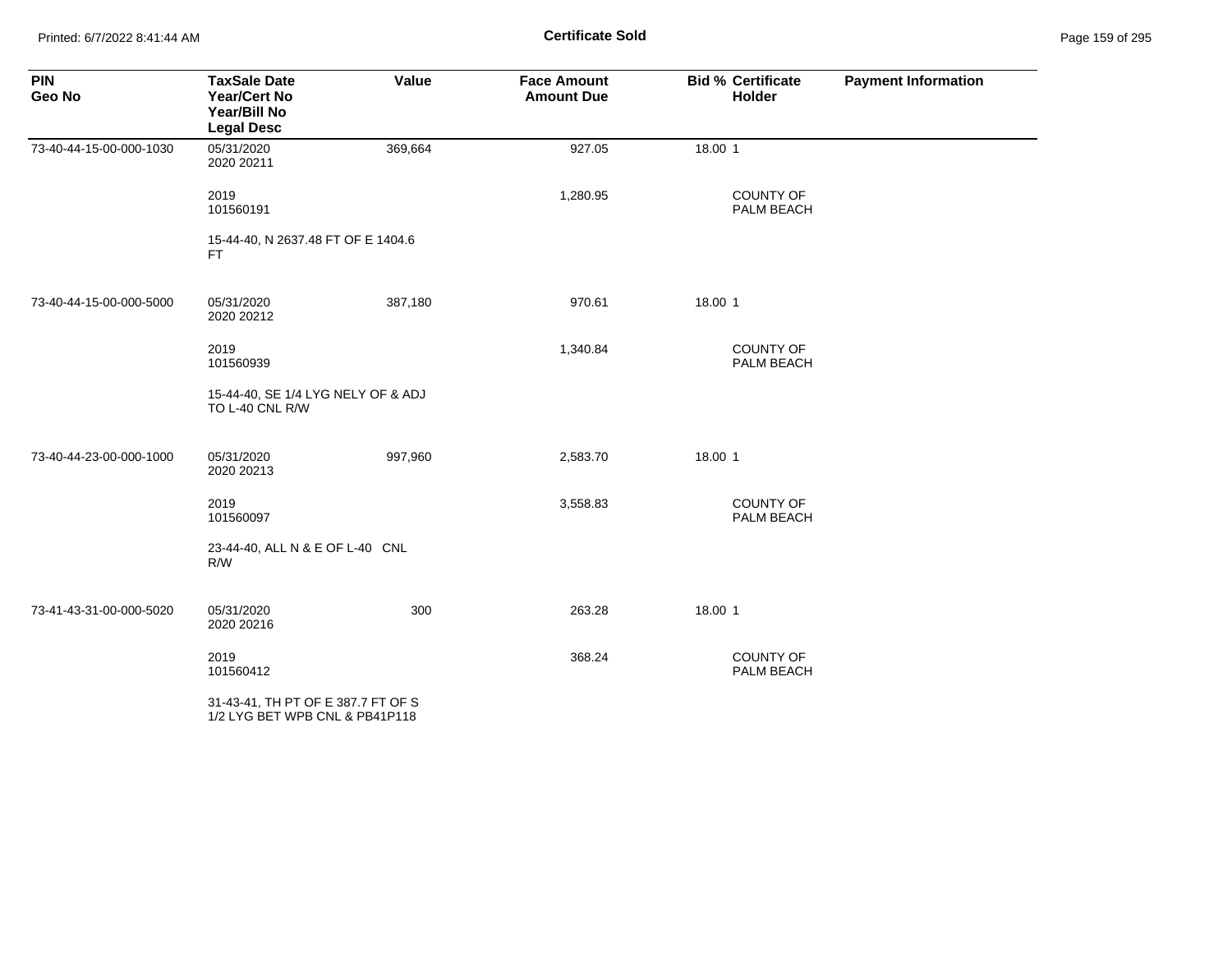| <b>PIN</b><br>Geo No    | <b>TaxSale Date</b><br>Year/Cert No<br>Year/Bill No<br><b>Legal Desc</b>                                                        | Value | <b>Face Amount</b><br><b>Amount Due</b> | <b>Bid % Certificate</b><br>Holder | <b>Payment Information</b> |
|-------------------------|---------------------------------------------------------------------------------------------------------------------------------|-------|-----------------------------------------|------------------------------------|----------------------------|
| 73-41-43-31-00-000-5070 | 05/31/2020<br>2020 20217                                                                                                        | 300   | 263.28                                  | 18.00 1                            |                            |
|                         | 2019<br>101560058                                                                                                               |       | 368.24                                  | <b>COUNTY OF</b><br>PALM BEACH     |                            |
|                         | 31-43-41, SLY 653.28 FT OF NLY<br>728.28 FT OF W 50 FT OF E 1064.63<br>FT OF S 1/2 LYG S OF WPB CNL                             |       |                                         |                                    |                            |
| 73-41-43-31-00-000-7010 | 05/31/2020<br>2020 20218                                                                                                        | 2,262 | 2,047.42                                | 18.00 1                            |                            |
|                         | 2019<br>101560590                                                                                                               |       | 2,821.45                                | <b>COUNTY OF</b><br>PALM BEACH     |                            |
|                         | 31-43-31, 75 FT STRIP OF LAND IN S<br>1/2 OF SEC LYG S OF & ADJ TO WPB<br>CNL R/W (LESS ELY 400.66 FT &<br>BINKS FOREST DR R/W) |       |                                         |                                    |                            |
| 00-42-43-01-00-000-3022 | 05/31/2020<br>2020 2026                                                                                                         | 121   | 67.05                                   | 18.00 1                            |                            |
|                         | 2019<br>101090643                                                                                                               |       | 98.42                                   | <b>COUNTY OF</b><br>PALM BEACH     |                            |
|                         | 1-43-42, TH PT OF ELY EXT OF<br>CARIBBEAN BLVD & NLY EXT OF<br>CAYMAN CIRCLE EAST IN OR5734<br>P1234                            |       |                                         |                                    |                            |
| 73-41-44-11-09-000-0282 | 05/31/2020<br>2020 20500                                                                                                        |       | 256.75                                  | 18.00 1                            |                            |
|                         | 2019<br>101629317                                                                                                               |       | 359.28                                  | <b>COUNTY OF</b><br>PALM BEACH     |                            |
|                         | PARK PLACE OF WELLINGTON LT 28<br>(LESS PT IN OR23604P1545)                                                                     |       |                                         |                                    |                            |
| 73-41-44-12-17-002-0010 | 05/31/2020<br>2020 20517                                                                                                        | 323   | 263.83                                  | 18.00 1                            |                            |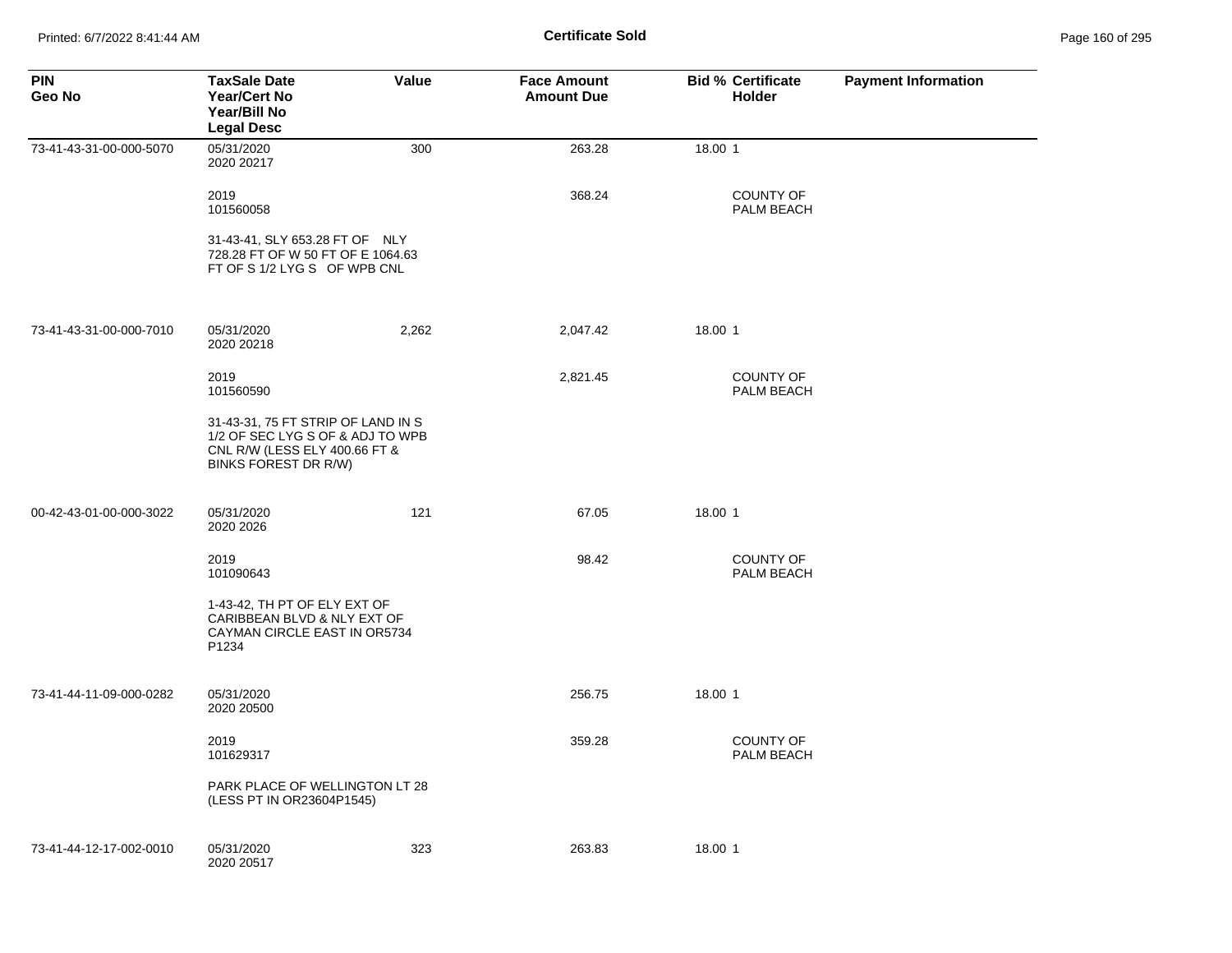Printed: 6/7/2022 8:41:44 AM **Certificate Sold** Page 161 of 295

| <b>PIN</b><br>Geo No    | <b>TaxSale Date</b><br><b>Year/Cert No</b><br>Year/Bill No<br><b>Legal Desc</b>    | Value | <b>Face Amount</b><br><b>Amount Due</b> | <b>Bid % Certificate</b><br>Holder | <b>Payment Information</b> |
|-------------------------|------------------------------------------------------------------------------------|-------|-----------------------------------------|------------------------------------|----------------------------|
|                         | 2019<br>101572392                                                                  |       | 368.99                                  | <b>COUNTY OF</b><br>PALM BEACH     |                            |
|                         | <b>WELLINGTON RESERVE OFFICE</b><br>PARK TRS B-1 THRU B-5 K/A OPEN<br><b>SPACE</b> |       |                                         |                                    |                            |
| 00-35-47-03-00-000-3260 | 05/31/2020<br>2020 209                                                             | 1,100 | 29.11                                   | 18.00 1                            |                            |
|                         | 2019<br>101038716                                                                  |       | 46.29                                   | COUNTY OF<br>PALM BEACH            |                            |
|                         | 3-47-35, SW 1/4 OF SE 1/4 OF NE 1/4<br><b>OF NW 1/4</b>                            |       |                                         |                                    |                            |
| 74-42-43-11-04-001-0020 | 05/31/2020<br>2020 20967                                                           | 274   | 70.49                                   | 18.00 1                            |                            |
|                         | 2019<br>101625007                                                                  |       | 103.16                                  | <b>COUNTY OF</b><br>PALM BEACH     |                            |
|                         | FOXHALL PHASE 2 TR A-2                                                             |       |                                         |                                    |                            |
| 74-42-43-13-17-003-0000 | 05/31/2020<br>2020 21081                                                           | 14    | 182.90                                  | 18.00 1                            |                            |
|                         | 2019<br>101588093                                                                  |       | 257.73                                  | <b>COUNTY OF</b><br>PALM BEACH     |                            |
|                         | CLASSICS AT BEAR LAKES, TR C                                                       |       |                                         |                                    |                            |
| 74-42-43-13-17-004-0000 | 05/31/2020<br>2020 21082                                                           | 19    | 183.00                                  | 18.00 1                            |                            |
|                         | 2019<br>101588363                                                                  |       | 257.86                                  | <b>COUNTY OF</b><br>PALM BEACH     |                            |
|                         | CLASSICS AT BEAR LAKES, TR D                                                       |       |                                         |                                    |                            |
| 74-43-43-04-04-003-0282 | 05/31/2020<br>2020 21227                                                           | 638   | 24.28                                   | 18.00 1                            |                            |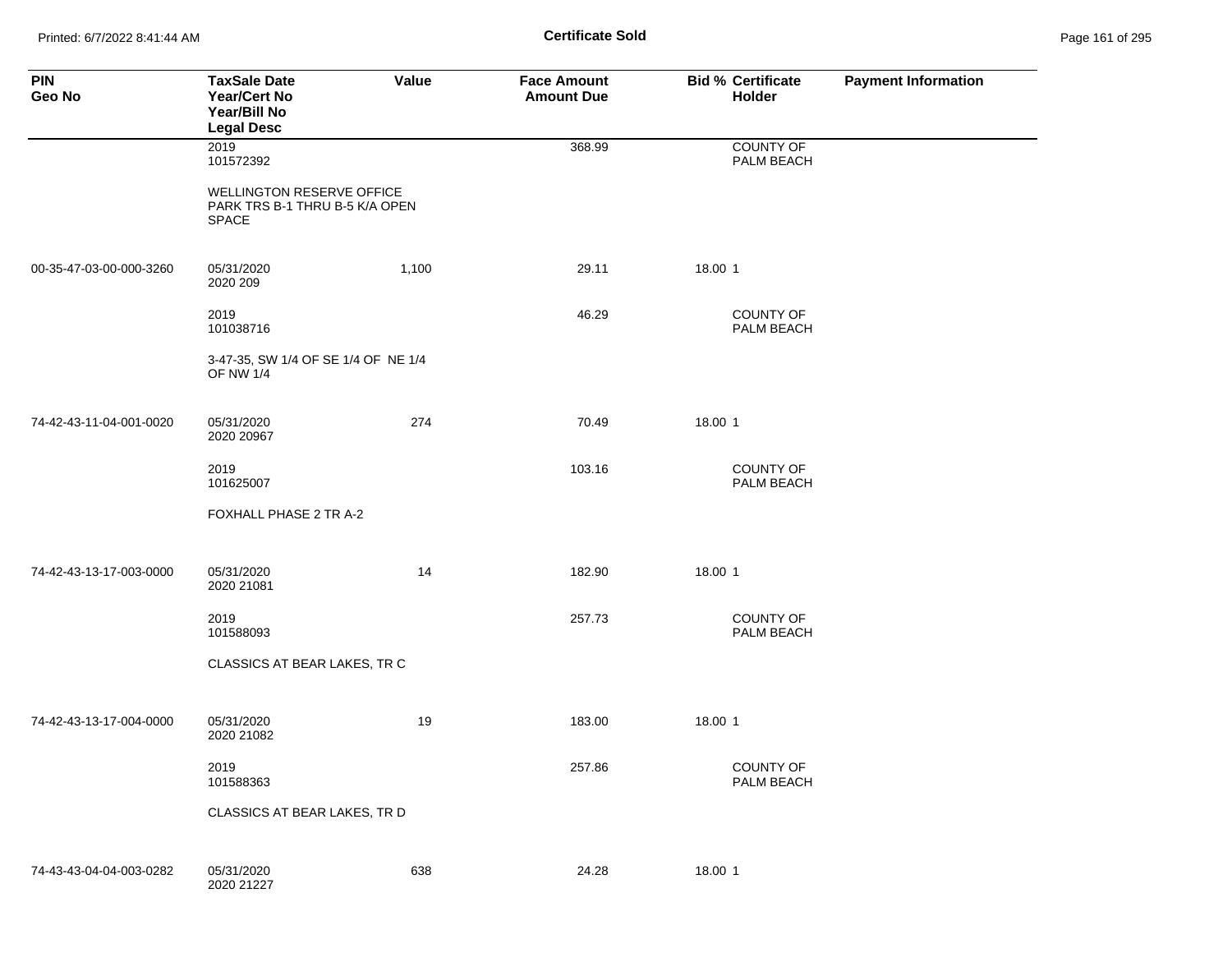| <b>PIN</b><br>Geo No    | <b>TaxSale Date</b><br>Year/Cert No<br>Year/Bill No<br><b>Legal Desc</b>                                                                                        | Value   | <b>Face Amount</b><br><b>Amount Due</b> | <b>Bid % Certificate</b><br><b>Holder</b> | <b>Payment Information</b> |
|-------------------------|-----------------------------------------------------------------------------------------------------------------------------------------------------------------|---------|-----------------------------------------|-------------------------------------------|----------------------------|
|                         | 2019<br>101593442                                                                                                                                               |         | 39.63                                   | COUNTY OF<br>PALM BEACH                   |                            |
|                         | NORTH PALM BEACH PL 1<br>STRIP OF LAND LYG N OF BLK 3, S<br>OF BLK 39, E OF TH NLY EXT OF W<br>LINE OF LT 30 BLK 3 & W OF SLY EXT<br>OF W LINE OF LOT 24 BLK 39 | A       |                                         |                                           |                            |
| 00-36-43-12-00-000-5020 | 05/31/2020<br>2020 218                                                                                                                                          | 415,589 | 1,470.28                                | 18.00 1                                   |                            |
|                         | 2019<br>101040120                                                                                                                                               |         | 1,741.57                                | <b>COUNTY OF</b><br>PALM BEACH            |                            |
|                         | 12-43-36, LAND LYG BET EDD<br>LEVEE & US LEVEE AS IN DB1004P<br>177 (LESS PAR NO 1 IN OR655 P564<br>& NWLY 40 FT LEVEE L-D-2)                                   |         |                                         |                                           |                            |
| 00-36-43-13-01-000-3000 | 05/31/2020<br>2020 219                                                                                                                                          | 55,076  | 192.66                                  | 18.00 1                                   |                            |
|                         | 2019<br>101040150                                                                                                                                               |         | 271.16                                  | COUNTY OF<br>PALM BEACH                   |                            |
|                         | SUB BY STATE SURVEY<br>OF L-D2 CNL                                                                                                                              | R/W     |                                         |                                           |                            |
| 74-43-43-16-01-025-0051 | 05/31/2020<br>2020 21938                                                                                                                                        | 16,122  | 4,491.86                                | 18.00 1                                   |                            |
|                         | 2019<br>101602307                                                                                                                                               |         | 6,182.56                                | <b>COUNTY OF</b><br>PALM BEACH            |                            |
|                         | FRESHWATER ADD TO WPB<br>AMNDED W 33.33 FT OF LT 5 BLK 25                                                                                                       |         |                                         |                                           |                            |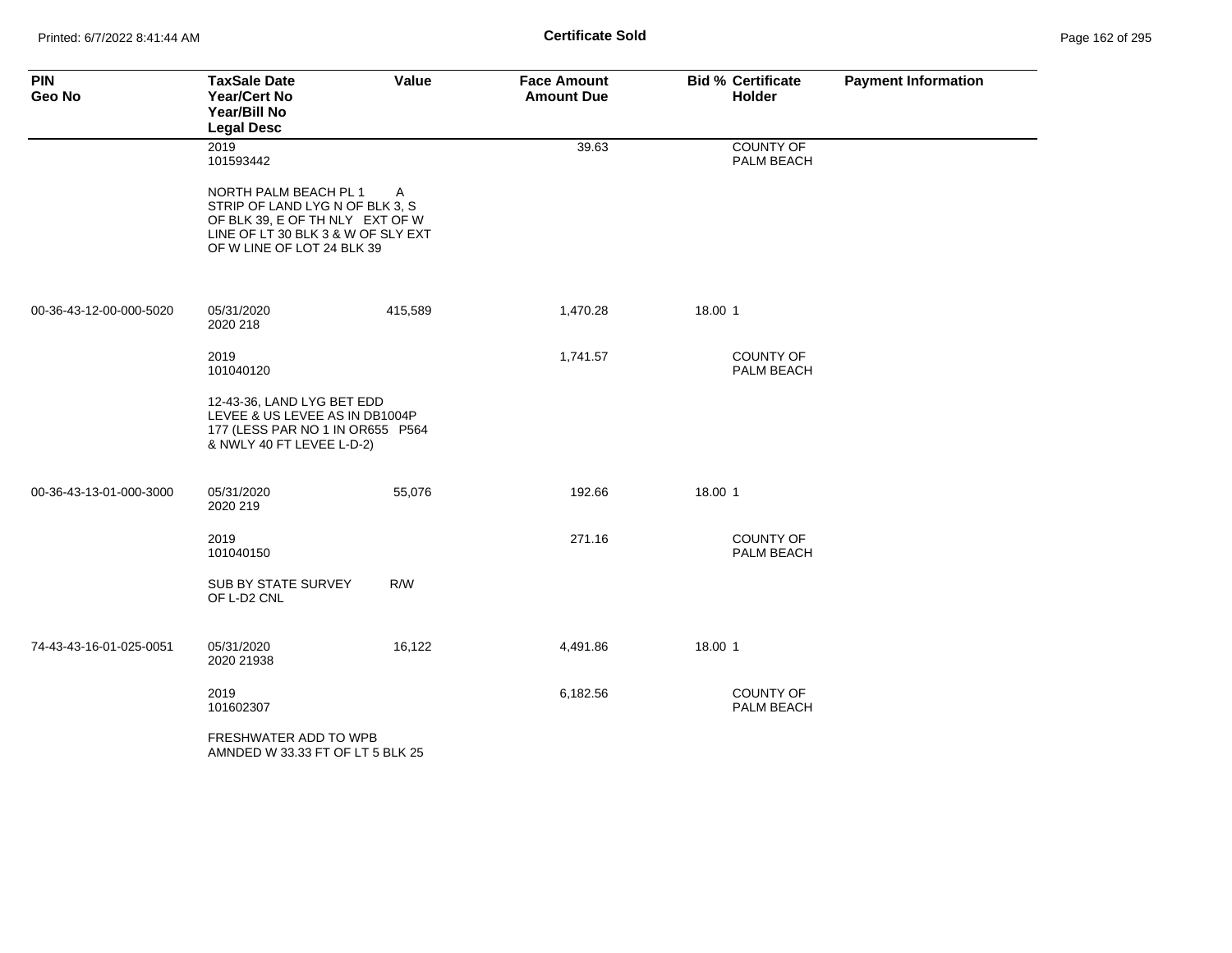Printed: 6/7/2022 8:41:44 AM **Certificate Sold** Page 163 of 295

| <b>PIN</b><br>Geo No    | <b>TaxSale Date</b><br><b>Year/Cert No</b><br>Year/Bill No<br><b>Legal Desc</b> | Value  | <b>Face Amount</b><br><b>Amount Due</b> | <b>Bid % Certificate</b><br>Holder | <b>Payment Information</b> |
|-------------------------|---------------------------------------------------------------------------------|--------|-----------------------------------------|------------------------------------|----------------------------|
| 74-43-43-16-04-047-0080 | 05/31/2020<br>2020 21989                                                        | 27,830 | 5,605.26                                | 18.00 1                            |                            |
|                         | 2019<br>101603009                                                               |        | 7,713.49                                | COUNTY OF<br>PALM BEACH            |                            |
|                         | LAKE AVENUE ADD LT 8 BLK 47                                                     |        |                                         |                                    |                            |
| 74-43-43-16-22-002-0020 | 05/31/2020<br>2020 22129                                                        | 2,925  | 75.12                                   | 18.00 1                            |                            |
|                         | 2019<br>101604013                                                               |        | 109.54                                  | <b>COUNTY OF</b><br>PALM BEACH     |                            |
|                         | FRESHWATER LAKES N 40 FT OF TR<br>B                                             |        |                                         |                                    |                            |
| 00-42-43-23-05-000-0000 | 05/31/2020<br>2020 2305                                                         | 300    | 67.28                                   | 18.00 1                            |                            |
|                         | 2019<br>101096459                                                               |        | 98.73                                   | <b>COUNTY OF</b><br>PALM BEACH     |                            |
|                         | CENTURY VILLAGE PL NO 3<br>DRAINAGE R/W LYG S OF & ADJ TO<br>12TH ST EXTENSION  | 30 FT  |                                         |                                    |                            |
| 00-42-43-23-10-000-0000 | 05/31/2020<br>2020 2349                                                         | 300    | 67.28                                   | 18.00 1                            |                            |
|                         | 2019<br>101096371                                                               |        | 98.73                                   | COUNTY OF<br>PALM BEACH            |                            |
|                         | CENTURY VILLAGE PL NO 5<br>DRAINAGE R/W LYG S OF & ADJ TO<br>12TH ST EXTENSION  | 30 FT  |                                         |                                    |                            |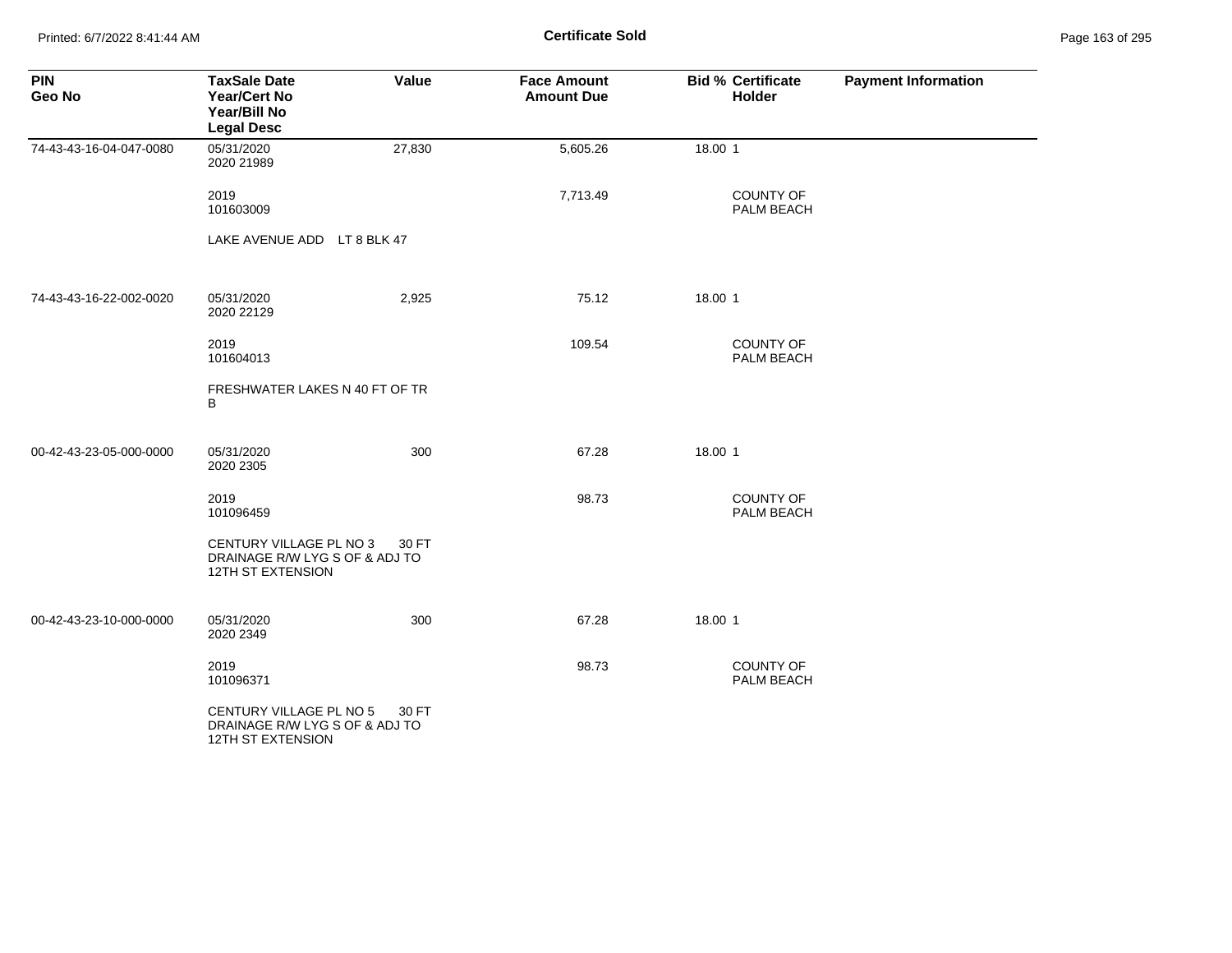| <b>PIN</b><br>Geo No    | <b>TaxSale Date</b><br><b>Year/Cert No</b><br>Year/Bill No<br><b>Legal Desc</b>       | Value | <b>Face Amount</b><br><b>Amount Due</b> | <b>Bid % Certificate</b><br><b>Holder</b> | <b>Payment Information</b> |
|-------------------------|---------------------------------------------------------------------------------------|-------|-----------------------------------------|-------------------------------------------|----------------------------|
| 00-42-43-23-12-000-0000 | 05/31/2020<br>2020 2350                                                               | 300   | 67.28                                   | 18.00 1                                   |                            |
|                         | 2019<br>101096878                                                                     |       | 98.73                                   | <b>COUNTY OF</b><br>PALM BEACH            |                            |
|                         | CENTURY VILLAGE PL NO 7<br>DRAINAGE R/W LYG S OF & ADJ TO<br>12TH ST EXTENSION        | 30 FT |                                         |                                           |                            |
| 00-42-43-23-18-000-0000 | 05/31/2020<br>2020 2425                                                               | 100   | 63.43                                   | 18.00 1                                   |                            |
|                         | 2019<br>101097880                                                                     |       | 93.45                                   | <b>COUNTY OF</b><br>PALM BEACH            |                            |
|                         | CENTURY VILLAGE PL NO 9<br>DRAINAGE R/W LYG S OF & ADJ TO<br><b>12TH ST EXTENSION</b> | 30 FT |                                         |                                           |                            |
| 00-42-43-23-19-000-0000 | 05/31/2020<br>2020 2426                                                               | 300   | 67.28                                   | 18.00 1                                   |                            |
|                         | 2019<br>101097168                                                                     |       | 98.73                                   | COUNTY OF<br>PALM BEACH                   |                            |
|                         | CENTURY VILLAGE PL NO 10<br>FT DRAINAGE R/W LYG S OF & ADJ<br>TO 12TH ST EXTENSION    | -30   |                                         |                                           |                            |
| 00-37-41-23-01-000-0900 | 05/31/2020<br>2020 249                                                                | 4,840 | 98.20                                   | 18.00 1                                   |                            |
|                         | 2019<br>101040361                                                                     |       | 141.28                                  | COUNTY OF<br>PALM BEACH                   |                            |
|                         | LAKEVIEW COLONY LT 90                                                                 |       |                                         |                                           |                            |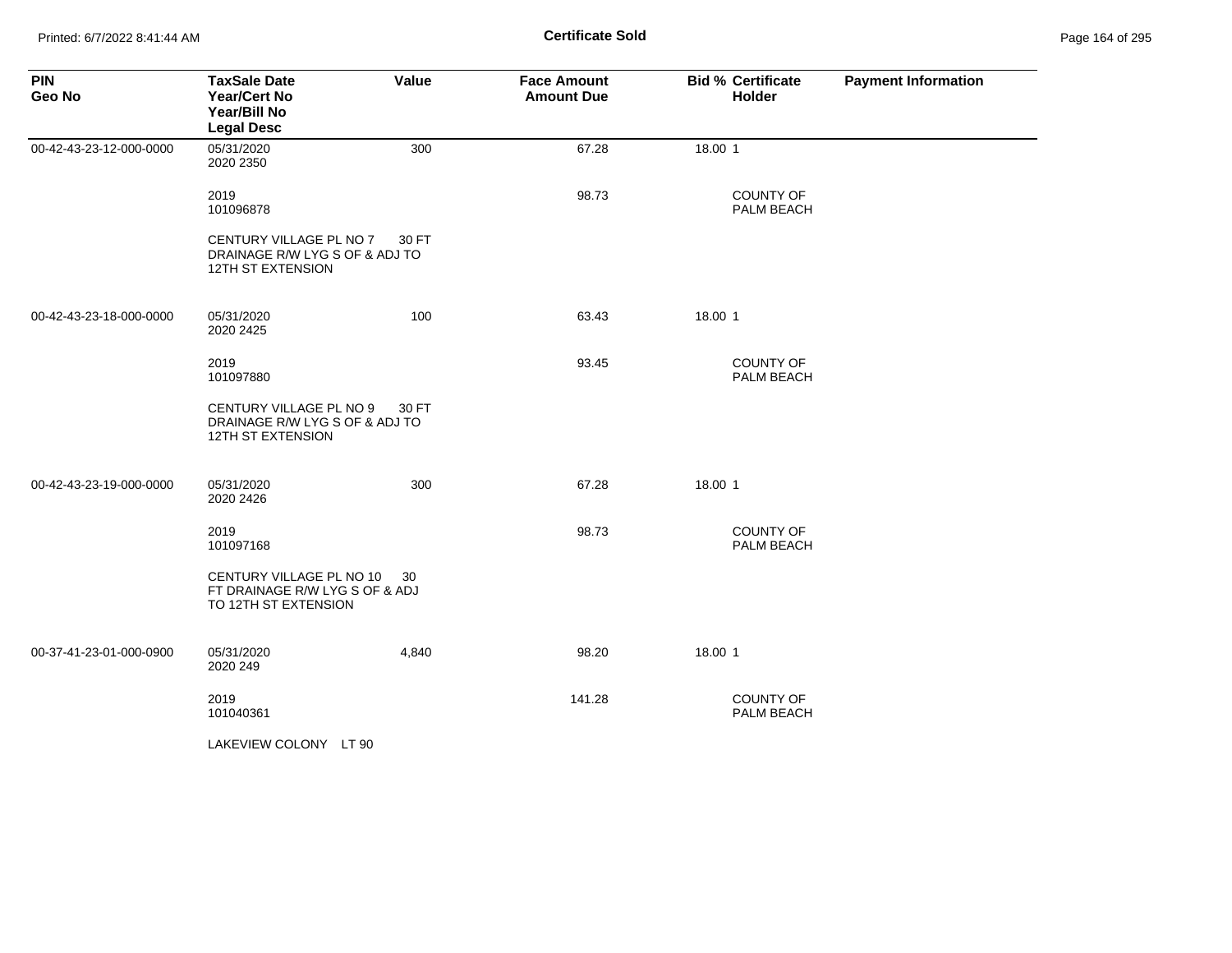Printed: 6/7/2022 8:41:44 AM **Certificate Sold** Page 165 of 295

| <b>PIN</b><br>Geo No    | <b>TaxSale Date</b><br><b>Year/Cert No</b><br>Year/Bill No<br><b>Legal Desc</b>              | Value | <b>Face Amount</b><br><b>Amount Due</b> | <b>Bid % Certificate</b><br>Holder | <b>Payment Information</b> |
|-------------------------|----------------------------------------------------------------------------------------------|-------|-----------------------------------------|------------------------------------|----------------------------|
| 00-42-43-23-33-000-0000 | 05/31/2020<br>2020 2581                                                                      | 300   | 67.28                                   | 18.00 1                            |                            |
|                         | 2019<br>101100360                                                                            |       | 98.73                                   | <b>COUNTY OF</b><br>PALM BEACH     |                            |
|                         | CENTURY VILLAGE PL NO 13<br>FT DRAINAGE R/W LYG S OF & ADJ<br>TO 12TH ST EXTENSION           | -30   |                                         |                                    |                            |
| 74-42-43-13-17-004-0000 | 05/31/2020<br>2020 29                                                                        | 19    | 171.97                                  | 18.00 1                            |                            |
|                         | 2015<br>101581090                                                                            |       | 242.71                                  | <b>COUNTY OF</b><br>PALM BEACH     |                            |
|                         | CLASSICS AT BEAR LAKES, TR D                                                                 |       |                                         |                                    |                            |
| 00-42-43-26-00-000-1350 | 05/31/2020<br>2020 2924                                                                      | 95    | 63.02                                   | 18.00 1                            |                            |
|                         | 2019<br>101104937                                                                            |       | 92.88                                   | <b>COUNTY OF</b><br>PALM BEACH     |                            |
|                         | 26-43-42, S 30 FT OF N 330 FT OF<br>E 350 FT OF NE 1/4 (LESS E 50 FT<br>HAVERHILL RD R/W)    |       |                                         |                                    |                            |
| 00-42-43-26-00-000-3060 | 05/31/2020<br>2020 2926                                                                      | 942   | 240.22                                  | 18.00 1                            |                            |
|                         | 2019<br>101104072                                                                            |       | 336.58                                  | <b>COUNTY OF</b><br>PALM BEACH     |                            |
|                         | 26-43-42, E 370.36 FT OF W 510.36<br>FT OF S 370.33 FT OF N 400.33 FT OF<br>SW 1/4 OF NW 1/4 |       |                                         |                                    |                            |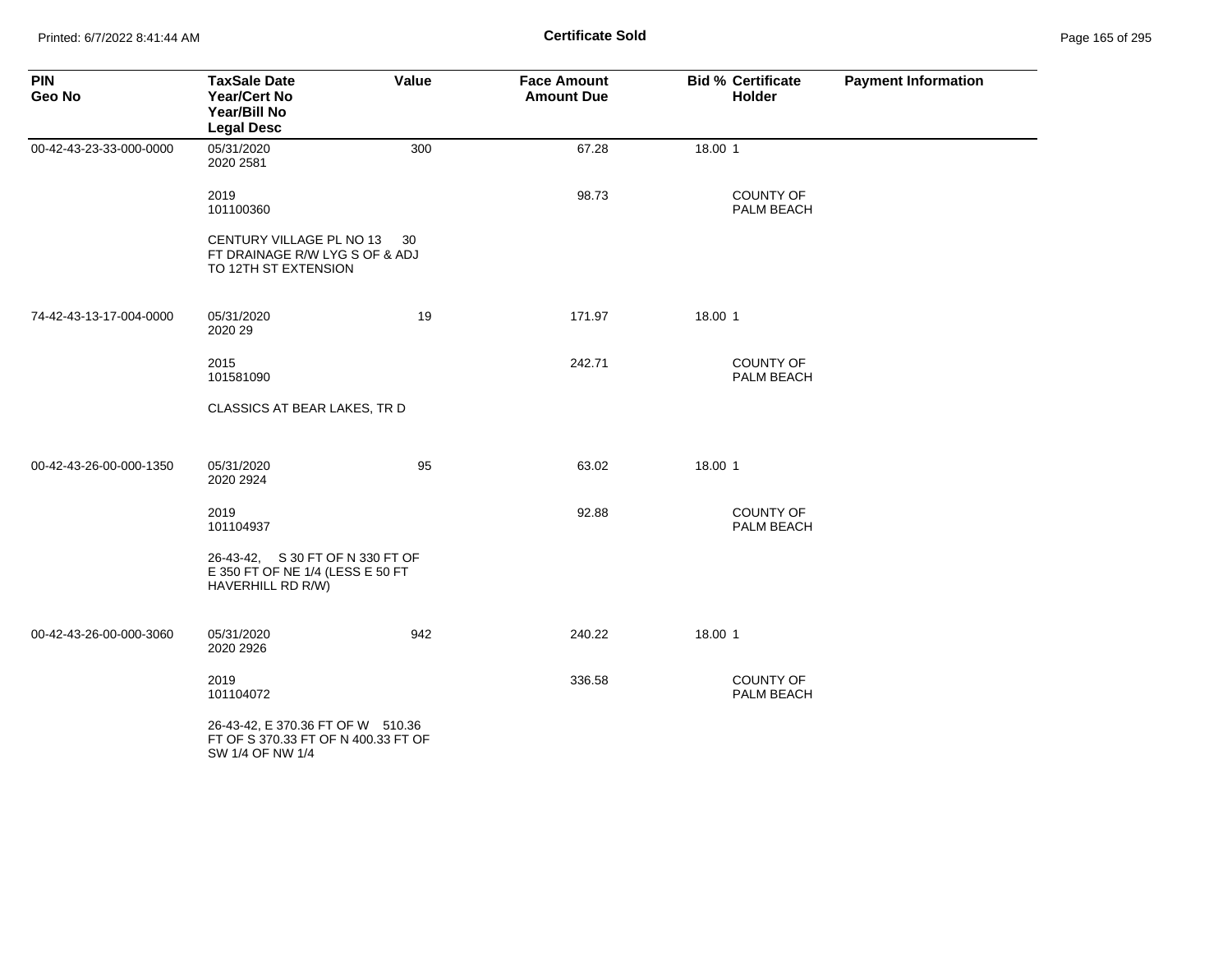Printed: 6/7/2022 8:41:44 AM **Page 166 of 295 Certificate Sold Certificate Sold** 

| <b>PIN</b><br>Geo No    | <b>TaxSale Date</b><br><b>Year/Cert No</b><br>Year/Bill No<br><b>Legal Desc</b>                            | Value    | <b>Face Amount</b><br><b>Amount Due</b> | <b>Bid % Certificate</b><br>Holder | <b>Payment Information</b> |
|-------------------------|------------------------------------------------------------------------------------------------------------|----------|-----------------------------------------|------------------------------------|----------------------------|
| 00-42-43-26-02-000-0103 | 05/31/2020<br>2020 2929                                                                                    | 33       | 62.03                                   | 18.00 1                            |                            |
|                         | 2019<br>101104441                                                                                          |          | 91.54                                   | <b>COUNTY OF</b><br>PALM BEACH     |                            |
|                         | HAVERHILL ACRES ADD<br>FT OF N 200 FT OF LOT 10                                                            | E 20     |                                         |                                    |                            |
| 00-42-43-26-18-000-0420 | 05/31/2020<br>2020 3001                                                                                    | 554      | 73.59                                   | 18.00 1                            |                            |
|                         | 2019<br>101105422                                                                                          |          | 107.39                                  | <b>COUNTY OF</b><br>PALM BEACH     |                            |
|                         | <b>WOODCREST</b><br>OF PAR A                                                                               | N 103 FT |                                         |                                    |                            |
| 00-42-43-27-00-000-5032 | 05/31/2020<br>2020 3032                                                                                    | 63       | 62.74                                   | 18.00 1                            |                            |
|                         | 2019<br>101105223                                                                                          |          | 92.50                                   | COUNTY OF<br>PALM BEACH            |                            |
|                         | 27-43-42, W 25 FT OF E 175 FT OF N<br>350 FT OF S 444 FT AS IN<br>OR2205P1275                              |          |                                         |                                    |                            |
| 00-42-43-27-05-005-2260 | 05/31/2020<br>2020 3047                                                                                    | 58       | 62.45                                   | 18.00 1                            |                            |
|                         | 2019<br>101625999                                                                                          |          | 92.11                                   | COUNTY OF<br>PALM BEACH            |                            |
|                         | PALM BEACH FARMS CO PL 3 E 50<br>FT OF NE 1/4 OF SE 1/4 OF TR 44<br>(LESS S 25 FT BISHOFF DR R/W) BLK<br>5 |          |                                         |                                    |                            |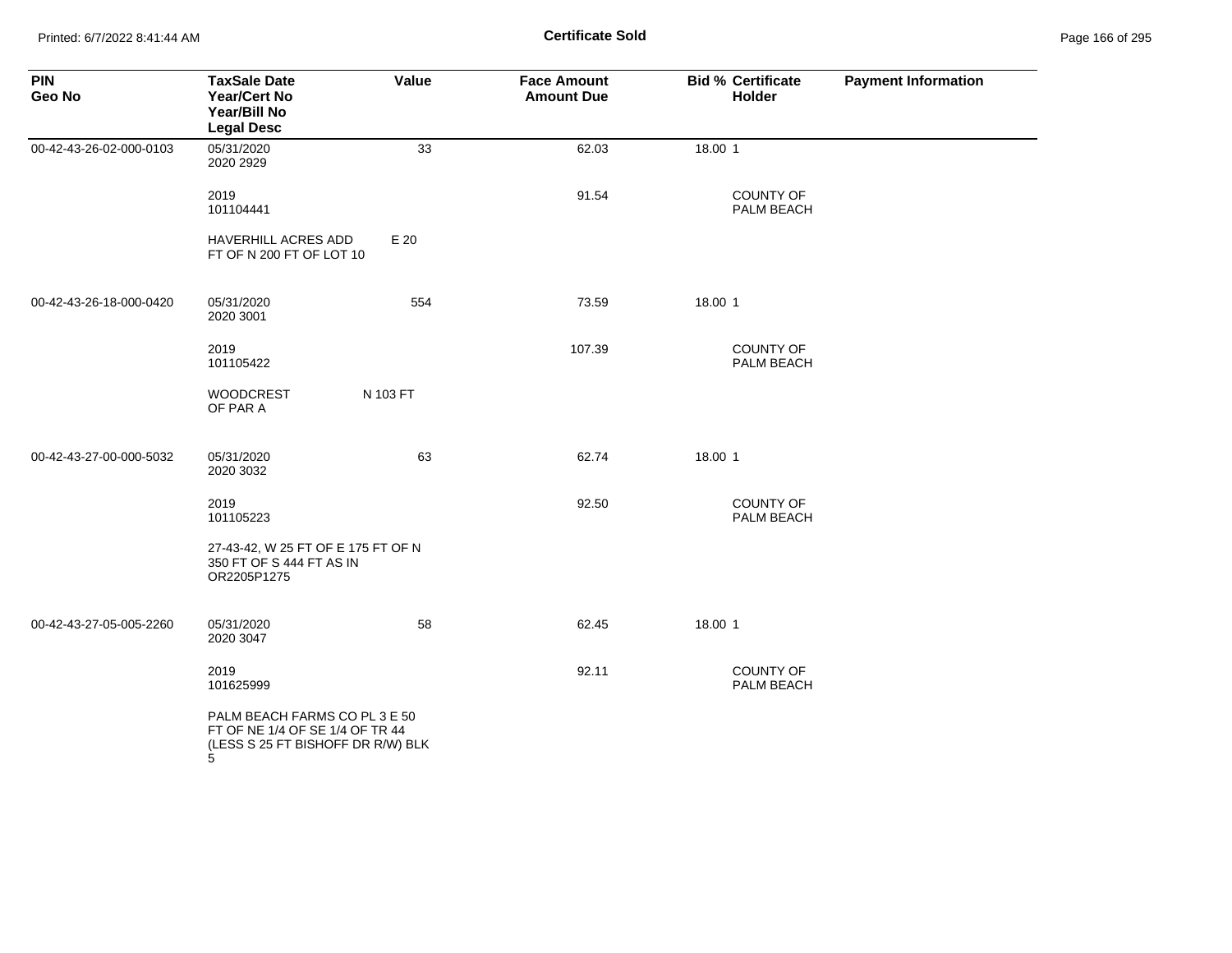| <b>PIN</b><br>Geo No    | <b>TaxSale Date</b><br>Year/Cert No<br>Year/Bill No<br><b>Legal Desc</b>                                                                                   | Value        | <b>Face Amount</b><br><b>Amount Due</b> | <b>Bid % Certificate</b><br><b>Holder</b> | <b>Payment Information</b> |
|-------------------------|------------------------------------------------------------------------------------------------------------------------------------------------------------|--------------|-----------------------------------------|-------------------------------------------|----------------------------|
| 00-42-43-27-05-006-0261 | 05/31/2020<br>2020 3048                                                                                                                                    | $\mathbf{1}$ | 61.54                                   | 18.00 1                                   |                            |
|                         | 2019<br>101623434                                                                                                                                          |              | 90.87                                   | <b>COUNTY OF</b><br>PALM BEACH            |                            |
|                         | PALM BEACH FARMS CO PL NO 3 PT<br>OF TR 26 LYG W OF & ADJ TO TPK<br>R/W (LESS N 40.04 FT LWDD L-4 CNL<br>R/W) BLK 6                                        |              |                                         |                                           |                            |
| 00-37-42-20-01-009-0060 | 05/31/2020<br>2020 317                                                                                                                                     | 3,219        | 40.45                                   | 18.00 1                                   |                            |
|                         | 2019<br>101041634                                                                                                                                          |              | 61.87                                   | <b>COUNTY OF</b><br>PALM BEACH            |                            |
|                         | SUB OF SEC 20 IN PB7P2<br>OF TR 9 W OF FEC RY & N & E OF<br>BELLE GLADE-PAHOKEE RD IN<br>DB596P258 & TR 10 N & E OF BELLE<br>GLADE-PAHOKEE RD IN DB521P546 | TH PT        |                                         |                                           |                            |
| 00-37-42-20-02-000-0660 | 05/31/2020<br>2020 338                                                                                                                                     | 4,400        | 124.93                                  | 18.00 1                                   |                            |
|                         | 2019<br>101041654                                                                                                                                          |              | 178.04                                  | <b>COUNTY OF</b><br>PALM BEACH            |                            |
|                         | BAILEYS SUB OF TR 5 IN<br>PB18P28LTS 66 & 67                                                                                                               |              |                                         |                                           |                            |
| 00-37-42-32-01-018-0010 | 05/31/2020<br>2020 343                                                                                                                                     | 2,878        | 40.45                                   | 18.00 1                                   |                            |
|                         | 2019<br>101041416                                                                                                                                          |              | 61.87                                   | COUNTY OF<br>PALM BEACH                   |                            |
|                         | SUB OF SEC 32 IN PB7P14 TR 18 W<br>OF PELICAN BAY CANAL                                                                                                    |              |                                         |                                           |                            |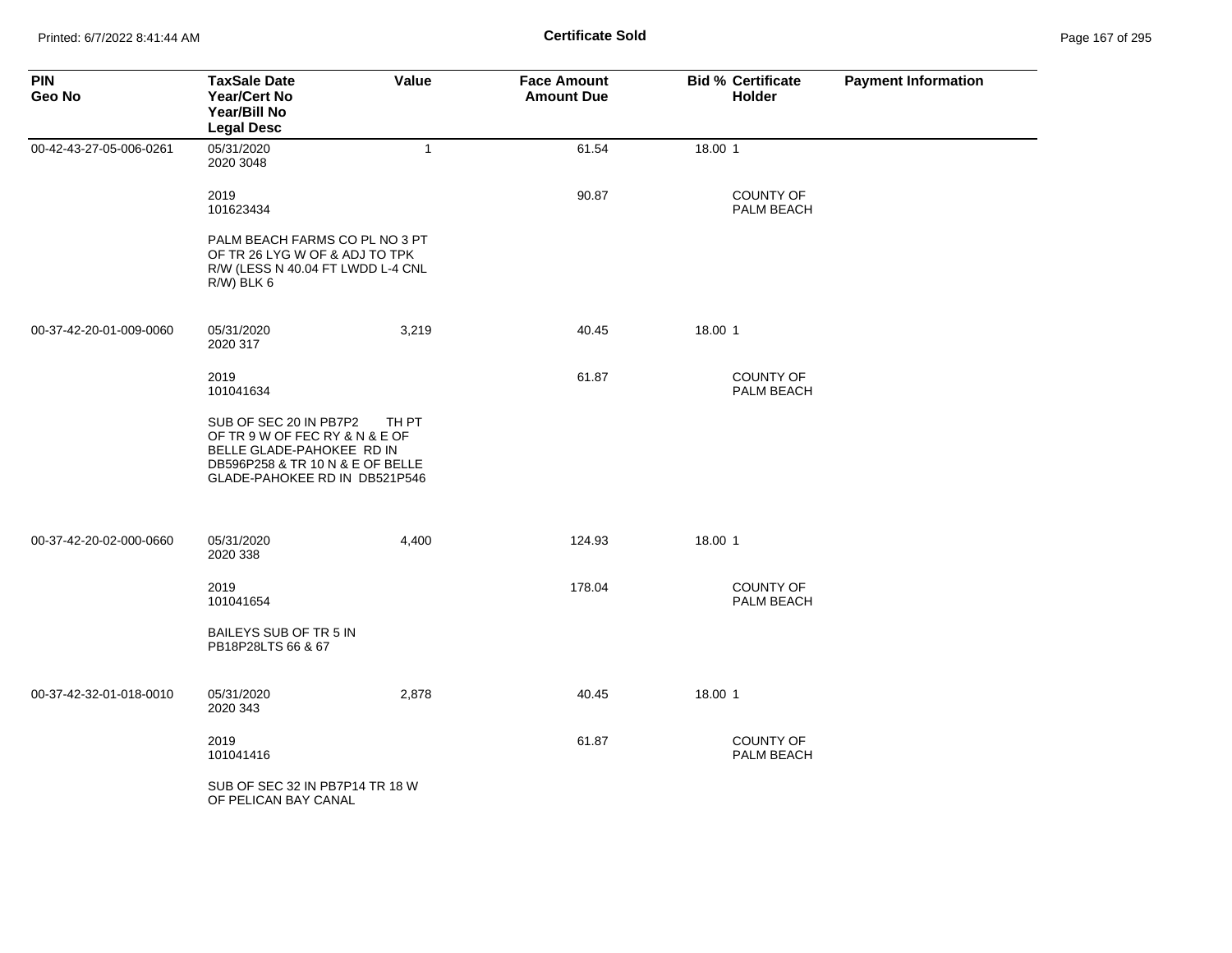Printed: 6/7/2022 8:41:44 AM **Page 168 of 295 Certificate Sold Certificate Sold** 

| <b>PIN</b><br>Geo No    | <b>TaxSale Date</b><br><b>Year/Cert No</b><br>Year/Bill No<br><b>Legal Desc</b> | Value       | <b>Face Amount</b><br><b>Amount Due</b> | <b>Bid % Certificate</b><br>Holder | <b>Payment Information</b> |
|-------------------------|---------------------------------------------------------------------------------|-------------|-----------------------------------------|------------------------------------|----------------------------|
| 00-37-43-07-00-000-1000 | 05/31/2020<br>2020 344                                                          | 112,324     | 35.04                                   | 18.00 1                            |                            |
|                         | 2019<br>101041691                                                               |             | 54.43                                   | COUNTY OF<br>PALM BEACH            |                            |
|                         | 7-43-37, R/W OF L-D2 CNL                                                        |             |                                         |                                    |                            |
| 00-42-43-35-16-000-0440 | 05/31/2020<br>2020 3484                                                         | 3,699       | 132.57                                  | 18.00 1                            |                            |
|                         | 2019<br>101114959                                                               |             | 188.52                                  | COUNTY OF<br>PALM BEACH            |                            |
|                         | WEST TRAIL PARK NLY 16.67 FT OF<br>LT 44 LYG NLY OF & ADJ TO SR 80<br>R/W       |             |                                         |                                    |                            |
| 00-37-44-07-01-001-0110 | 05/31/2020<br>2020 354                                                          | 5,060       | 123.35                                  | 18.00 1                            |                            |
|                         | 2019<br>101041105                                                               |             | 175.87                                  | <b>COUNTY OF</b><br>PALM BEACH     |                            |
|                         | RADERS SUB 2<br>BLK 1                                                           | LTS 11 & 12 |                                         |                                    |                            |
| 00-38-43-19-00-000-3000 | 05/31/2020<br>2020 374                                                          | 115,154     | 25.04                                   | 18.00 1                            |                            |
|                         | 2019<br>101042578                                                               |             | 40.68                                   | <b>COUNTY OF</b><br>PALM BEACH     |                            |
|                         | 19-43-38, W 130 FT OF SEC                                                       |             |                                         |                                    |                            |
| 00-38-43-31-00-000-3000 | 05/31/2020<br>2020 375                                                          | 115,154     | 24.87                                   | 18.00 1                            |                            |
|                         | 2019<br>101042481                                                               |             | 40.45                                   | <b>COUNTY OF</b><br>PALM BEACH     |                            |
|                         | 31-43-38, W 130 FT OF SEC                                                       |             |                                         |                                    |                            |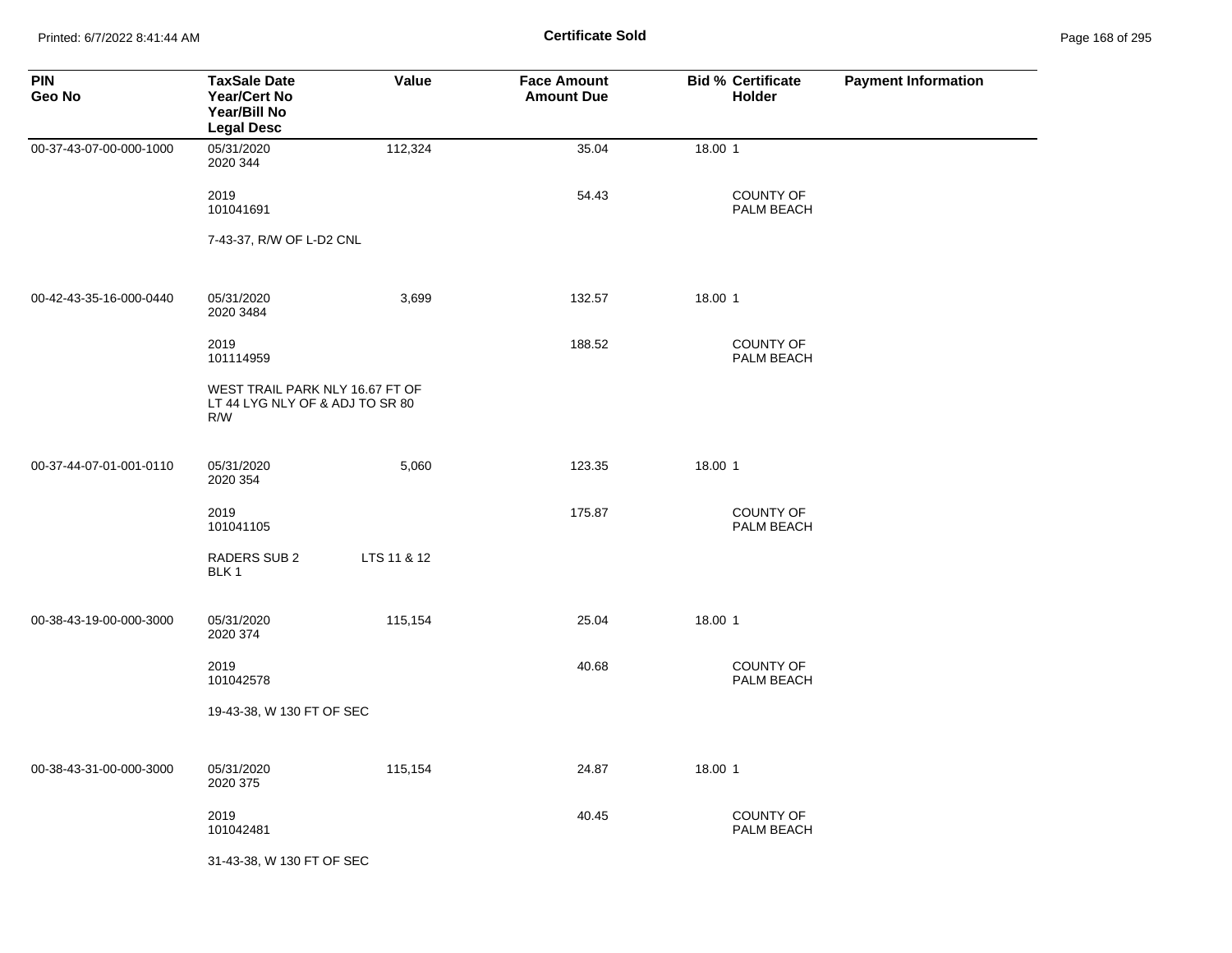Printed: 6/7/2022 8:41:44 AM **Certificate Sold** Page 169 of 295

| <b>PIN</b><br>Geo No    | <b>TaxSale Date</b><br>Year/Cert No<br>Year/Bill No<br><b>Legal Desc</b>      | Value   | <b>Face Amount</b><br><b>Amount Due</b> | <b>Bid % Certificate</b><br>Holder | <b>Payment Information</b> |
|-------------------------|-------------------------------------------------------------------------------|---------|-----------------------------------------|------------------------------------|----------------------------|
| 00-38-44-08-00-000-1020 | 05/31/2020<br>2020 377                                                        | 10,110  | 44.45                                   | 18.00 1                            |                            |
|                         | 2019<br>101042116                                                             |         | 67.37                                   | COUNTY OF<br>PALM BEACH            |                            |
|                         | 8-44-38, L-13 K/A OCEAN CNL R/W<br>THRU SEC                                   |         |                                         |                                    |                            |
| 00-38-45-24-00-000-1010 | 05/31/2020<br>2020 381                                                        | 351,809 | 791.07                                  | 18.00 1                            |                            |
|                         | 2019<br>101042313                                                             |         | 1,093.97                                | <b>COUNTY OF</b><br>PALM BEACH     |                            |
|                         | 24-45-38, L-15 CNL R/W THRU SEC                                               |         |                                         |                                    |                            |
| 00-42-44-12-09-001-0112 | 05/31/2020<br>2020 3879                                                       | 300     | 67.28                                   | 18.00 1                            |                            |
|                         | 2019<br>101124820                                                             |         | 98.73                                   | COUNTY OF<br>PALM BEACH            |                            |
|                         | <b>PALMS ESTATES</b><br>OF S 258 FT OF W 12.5 FT OF E 15 FT<br>OF LT 11 BLK 1 | N 75 FT |                                         |                                    |                            |
| 00-39-45-04-00-000-1040 | 05/31/2020<br>2020 388                                                        | 17,642  | 79.55                                   | 18.00 1                            |                            |
|                         | 2019<br>101638849                                                             |         | 115.63                                  | <b>COUNTY OF</b><br>PALM BEACH     |                            |
|                         | 4-45-39, SFWMD STA 1 W<br><b>EXPANSION CNL R/W</b>                            |         |                                         |                                    |                            |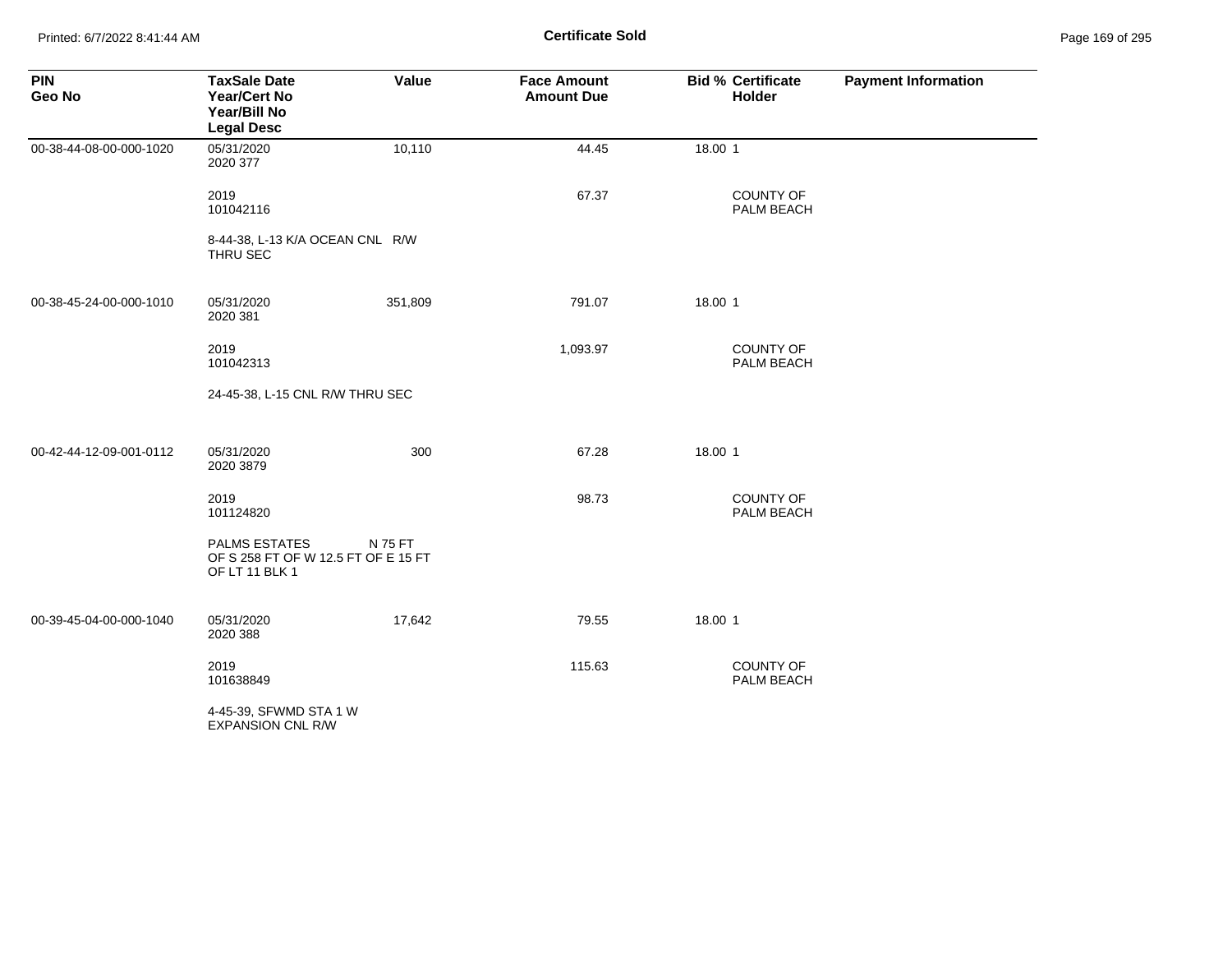Printed: 6/7/2022 8:41:44 AM **Certificate Sold** Page 170 of 295

| <b>PIN</b><br>Geo No    | <b>TaxSale Date</b><br>Year/Cert No<br>Year/Bill No<br><b>Legal Desc</b>                           | Value          | <b>Face Amount</b><br><b>Amount Due</b> | <b>Bid % Certificate</b><br>Holder | <b>Payment Information</b> |
|-------------------------|----------------------------------------------------------------------------------------------------|----------------|-----------------------------------------|------------------------------------|----------------------------|
| 00-42-44-12-09-002-0174 | 05/31/2020<br>2020 3882                                                                            | 300            | 67.28                                   | 18.00 1                            |                            |
|                         | 2019<br>101124937                                                                                  |                | 98.73                                   | COUNTY OF<br>PALM BEACH            |                            |
|                         | <b>PALMS ESTATES</b><br>W 49 FT OF S 109 FT OF N 203 FT OF<br>LT 17 BLK 2                          | E 1 FT OF      |                                         |                                    |                            |
| 00-42-44-12-19-000-0032 | 05/31/2020<br>2020 3901                                                                            | 300            | 67.28                                   | 18.00 1                            |                            |
|                         | 2019<br>101124136                                                                                  |                | 98.73                                   | <b>COUNTY OF</b><br>PALM BEACH     |                            |
|                         | SUTTON TERRACE SOUTH UNREC<br>LT 3-C (LESS W 179 FT)                                               |                |                                         |                                    |                            |
| 00-42-44-13-00-000-1310 | 05/31/2020<br>2020 3946                                                                            | 300            | 67.28                                   | 18.00 1                            |                            |
|                         | 2019<br>101125131                                                                                  |                | 98.73                                   | <b>COUNTY OF</b><br>PALM BEACH     |                            |
|                         | 13-44-42, W 14 FT OF E 718 FT (LESS<br>N 73 FT) OF S 1/2 OF N 1/2 OF NW 1/4<br><b>OF NE 1/4</b>    |                |                                         |                                    |                            |
| 00-42-44-13-00-000-1320 | 05/31/2020<br>2020 3947                                                                            | $\overline{2}$ | 68.52                                   | 18.00 1                            |                            |
|                         | 2019<br>101125366                                                                                  |                | 100.46                                  | <b>COUNTY OF</b><br>PALM BEACH     |                            |
|                         | 13-44-42, S 6 FT OF N 79 FT OF W<br>44.2 FT OF E 168.2 FT OF S 1/2 OF N<br>1/2 OF NW 1/4 OF NE 1/4 |                |                                         |                                    |                            |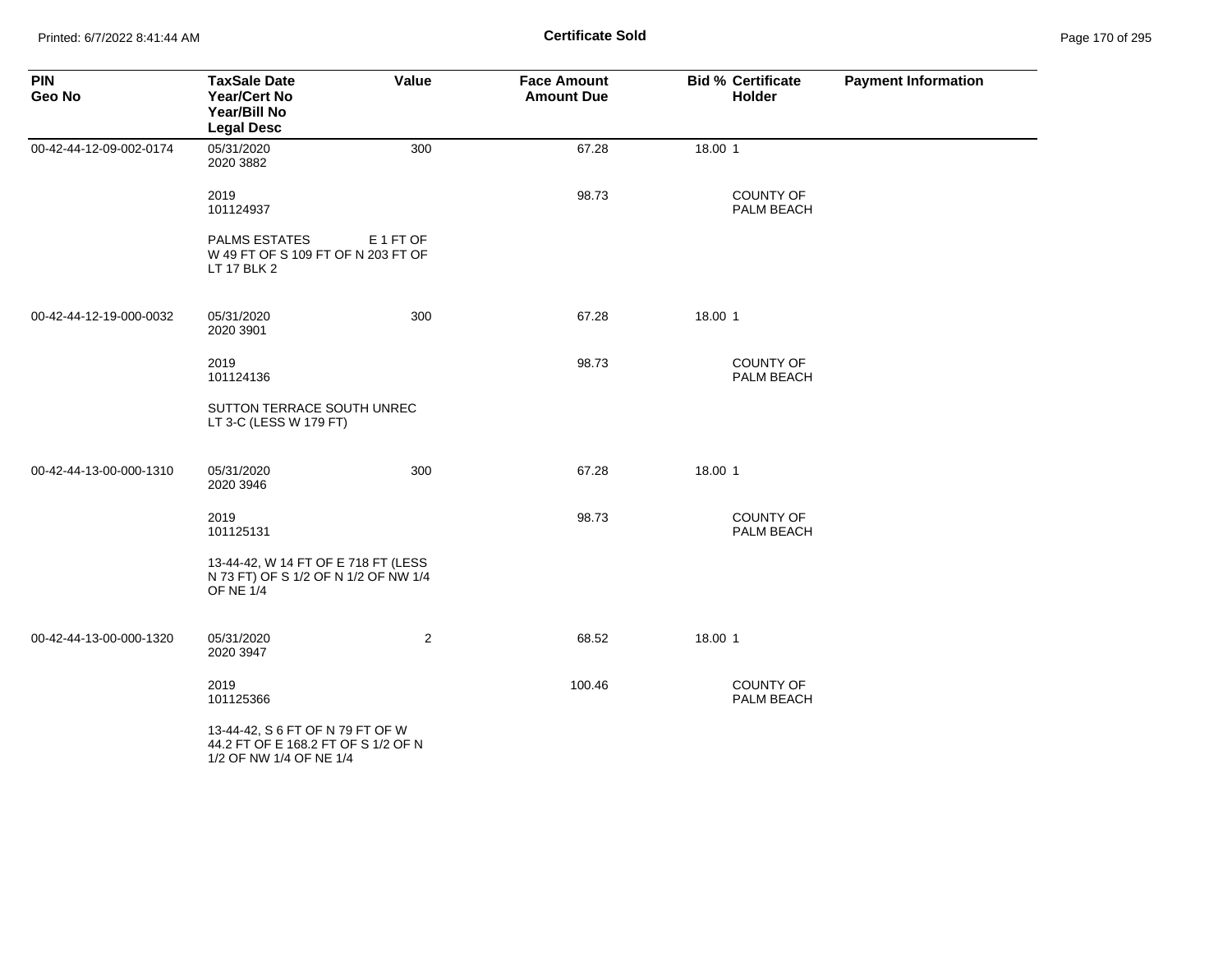Printed: 6/7/2022 8:41:44 AM **Certificate Sold** Page 171 of 295

| <b>PIN</b><br>Geo No    | <b>TaxSale Date</b><br><b>Year/Cert No</b><br>Year/Bill No<br><b>Legal Desc</b>     | Value   | <b>Face Amount</b><br><b>Amount Due</b> | <b>Bid % Certificate</b><br><b>Holder</b> | <b>Payment Information</b> |
|-------------------------|-------------------------------------------------------------------------------------|---------|-----------------------------------------|-------------------------------------------|----------------------------|
| 00-42-44-13-07-000-0142 | 05/31/2020<br>2020 3970                                                             | 990     | 78.80                                   | 18.00 1                                   |                            |
|                         | 2019<br>101125944                                                                   |         | 114.62                                  | <b>COUNTY OF</b><br>PALM BEACH            |                            |
|                         | VELDOR SUB W 6 FT OF LT 14                                                          |         |                                         |                                           |                            |
| 74-42-43-13-17-004-0000 | 05/31/2020<br>2020 4                                                                | 19      | 200.96                                  | 18.00 1                                   |                            |
|                         | 2013<br>101593364                                                                   |         | 282.57                                  | COUNTY OF<br>PALM BEACH                   |                            |
|                         | CLASSICS AT BEAR LAKES, TR D                                                        |         |                                         |                                           |                            |
| 00-42-44-14-05-005-0022 | 05/31/2020<br>2020 4020                                                             | 300     | 67.28                                   | 18.00 1                                   |                            |
|                         | 2019<br>101127833                                                                   |         | 98.73                                   | <b>COUNTY OF</b><br>PALM BEACH            |                            |
|                         | MODEL LAND CO SUB<br>OF TR 5 (LESS N 40 FT LWDD LAT 9<br>& E 15 FT HAVERHILLRD R/W) | N 53 FT |                                         |                                           |                            |
| 00-40-40-33-00-000-1010 | 05/31/2020<br>2020 414                                                              | 431,087 | 6,279.04                                | 18.00 1                                   |                            |
|                         | 2019<br>101043903                                                                   |         | 8,639.93                                | <b>COUNTY OF</b><br>PALM BEACH            |                            |
|                         | 33-40-40, WLY 2243.63 FT OF E<br>3496.95 FT OF SEC (LESS SR 706)                    |         |                                         |                                           |                            |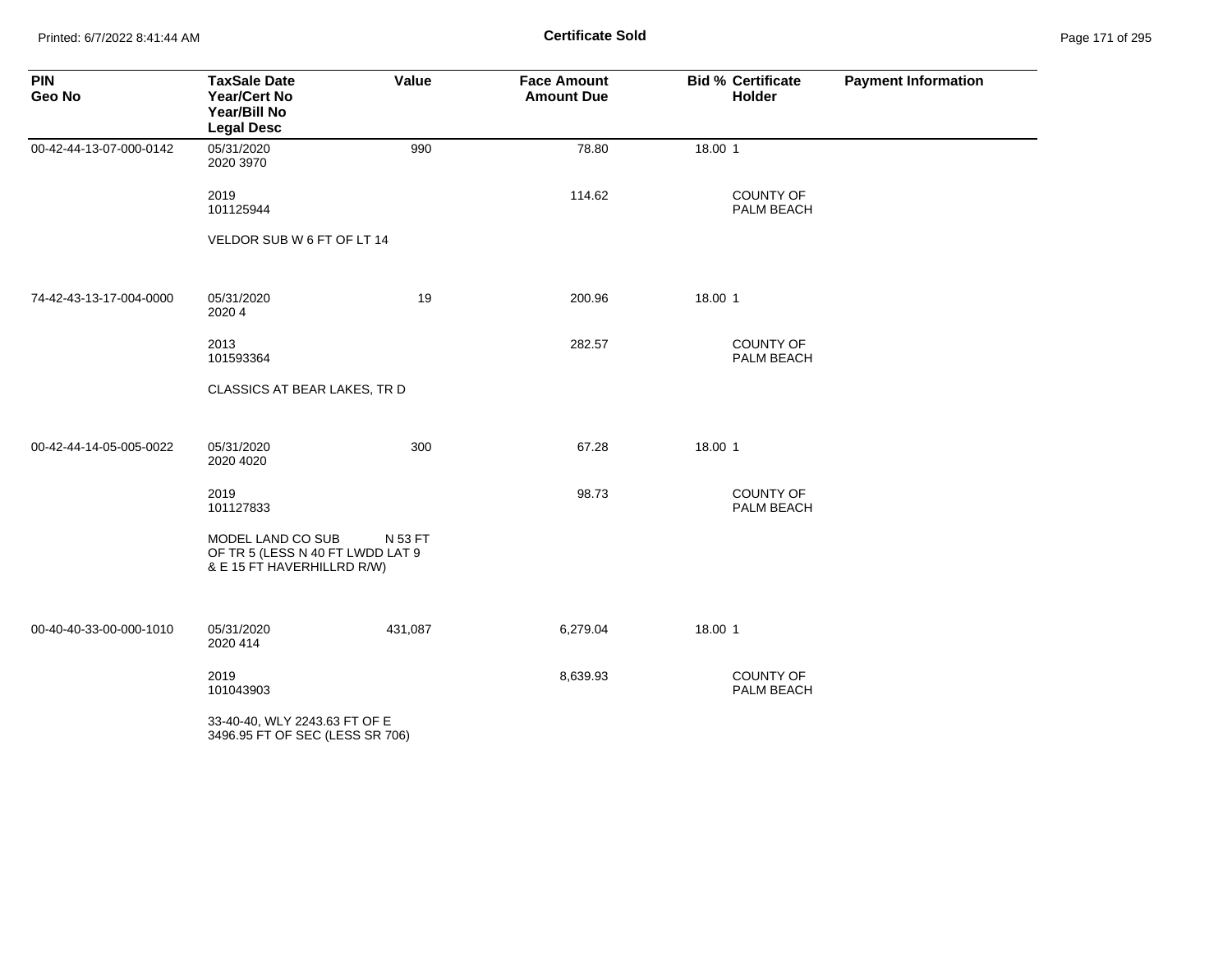| <b>PIN</b><br>Geo No    | <b>TaxSale Date</b><br><b>Year/Cert No</b><br>Year/Bill No<br><b>Legal Desc</b>                                                                                                                                                                                                     | Value   | <b>Face Amount</b><br><b>Amount Due</b> | <b>Bid % Certificate</b><br><b>Holder</b> | <b>Payment Information</b> |
|-------------------------|-------------------------------------------------------------------------------------------------------------------------------------------------------------------------------------------------------------------------------------------------------------------------------------|---------|-----------------------------------------|-------------------------------------------|----------------------------|
| 00-42-44-21-06-000-0010 | 05/31/2020<br>2020 4229                                                                                                                                                                                                                                                             | 300     | 67.28                                   | 18.00 1                                   |                            |
|                         | 2019<br>101132963                                                                                                                                                                                                                                                                   |         | 98.73                                   | <b>COUNTY OF</b><br>PALM BEACH            |                            |
|                         | <b>COVERED BRIDGE PLAT 2</b><br>TRACT 1 (LESS CONDOS 1 THRU 11<br>INC & REC AREA IN OR1913P1077)                                                                                                                                                                                    |         |                                         |                                           |                            |
| 00-42-44-22-19-003-0000 | 05/31/2020<br>2020 4297                                                                                                                                                                                                                                                             | 300     | 67.28                                   | 18.00 1                                   |                            |
|                         | 2019<br>101134246                                                                                                                                                                                                                                                                   |         | 98.73                                   | <b>COUNTY OF</b><br>PALM BEACH            |                            |
|                         | POINCIANA PLACE PH 2-C<br>IRREG PAR LYG SELY OF & ADJ TO<br><b>GRAMERCY CONDO &amp; NLY OF &amp; ADJ</b><br>TO PB35P54 AS IN OR5471P247                                                                                                                                             |         |                                         |                                           |                            |
| 00-40-40-34-00-000-1000 | 05/31/2020<br>2020 433                                                                                                                                                                                                                                                              | 372,567 | 7,162.55                                | 18.00 1                                   |                            |
|                         | 2019<br>101043970                                                                                                                                                                                                                                                                   |         | 9,854.76                                | <b>COUNTY OF</b><br>PALM BEACH            |                            |
|                         | 34-40-40, E 1/2 (LESS SR 706, W<br>82.20 FT OF N 1331.25 FT, WLY<br>177.45 FT OF SLY 234.52 FTOF N<br>1920.97 FT, WLY 150 FT OF SLY 490<br>FT OF N 3236.92 FT & WLY 540 FT<br>OF SLY 1378.78 FT BEING IRREG<br>PARS IN OR4744    P1573 & UND 1/2<br>INT IN GAS, OIL & MINERAL RGTS) |         |                                         |                                           |                            |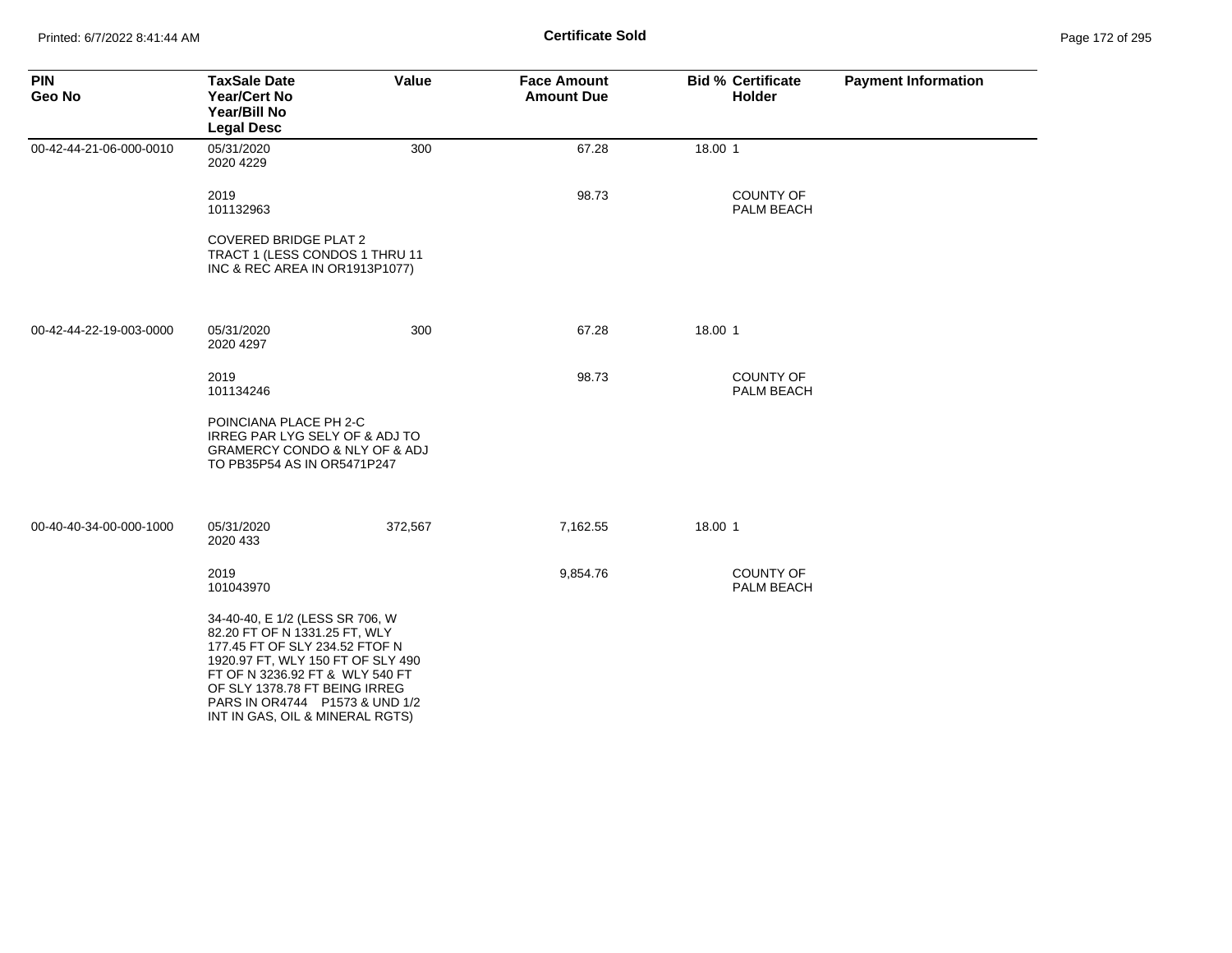| <b>PIN</b><br>Geo No    | <b>TaxSale Date</b><br><b>Year/Cert No</b><br>Year/Bill No<br><b>Legal Desc</b>                                                                                                                                                                                       | Value   | <b>Face Amount</b><br><b>Amount Due</b> | <b>Bid % Certificate</b><br><b>Holder</b> | <b>Payment Information</b> |
|-------------------------|-----------------------------------------------------------------------------------------------------------------------------------------------------------------------------------------------------------------------------------------------------------------------|---------|-----------------------------------------|-------------------------------------------|----------------------------|
| 00-40-40-34-00-000-1010 | 05/31/2020<br>2020 434                                                                                                                                                                                                                                                | 17,482  | 343.72                                  | 18.00 1                                   |                            |
|                         | 2019<br>101043769                                                                                                                                                                                                                                                     |         | 478.87                                  | <b>COUNTY OF</b><br>PALM BEACH            |                            |
|                         | 34-40-40, IRREG SHAPED PARS ADJ<br>TO W LI OF E 1/2 OF SEC (LESS UND<br>1/2 INT IN GAS, OIL & MINERAL RGRS<br>ONLY)                                                                                                                                                   |         |                                         |                                           |                            |
| 00-40-40-34-00-000-3000 | 05/31/2020<br>2020 435                                                                                                                                                                                                                                                | 37,814  | 734.16                                  | 18.00 1                                   |                            |
|                         | 2019<br>101043279                                                                                                                                                                                                                                                     |         | 1,015.72                                | <b>COUNTY OF</b><br>PALM BEACH            |                            |
|                         | 34-40-40, W 1/2 (LESS PARCEL IN<br>OR3646P1311 & SR 706 R/W)                                                                                                                                                                                                          |         |                                         |                                           |                            |
| 00-40-40-34-00-000-3010 | 05/31/2020<br>2020 436                                                                                                                                                                                                                                                | 334,939 | 6,439.96                                | 18.00 1                                   |                            |
|                         | 2019<br>101043236                                                                                                                                                                                                                                                     |         | 8,861.20                                | <b>COUNTY OF</b><br>PALM BEACH            |                            |
|                         | 34-40-40, W 1/2 E 82.20 FT OF N<br>1331.25 FT, WLY 177.45 FT OF SLY<br>234.52 FT OF N 1920.97 FT WLY 150<br>FT OF SLY 490 FT OF N 3236.92 FT &<br>WLY 540 FT OF SLY1378.78 FT OF E<br>1/2 BEING IRREG SHAPED PARCELS<br>IN OR4744P1573 (LESS SR 706 &<br>OR4749 P843) |         |                                         |                                           |                            |
| 00-40-40-34-00-000-3020 | 05/31/2020<br>2020 437                                                                                                                                                                                                                                                | 13,802  | 273.05                                  | 18.00 1                                   |                            |
|                         | 2019<br>101043749                                                                                                                                                                                                                                                     |         | 381.69                                  | <b>COUNTY OF</b><br>PALM BEACH            |                            |
|                         | 34-40-40, SLY 355.20 FT OF N<br>1686.48 FT, SLY 725 FT OF N 2646.92<br>FT & NLY 156.05 FT BEING IRREG<br>SHAPED AS IN OR4749P843                                                                                                                                      |         |                                         |                                           |                            |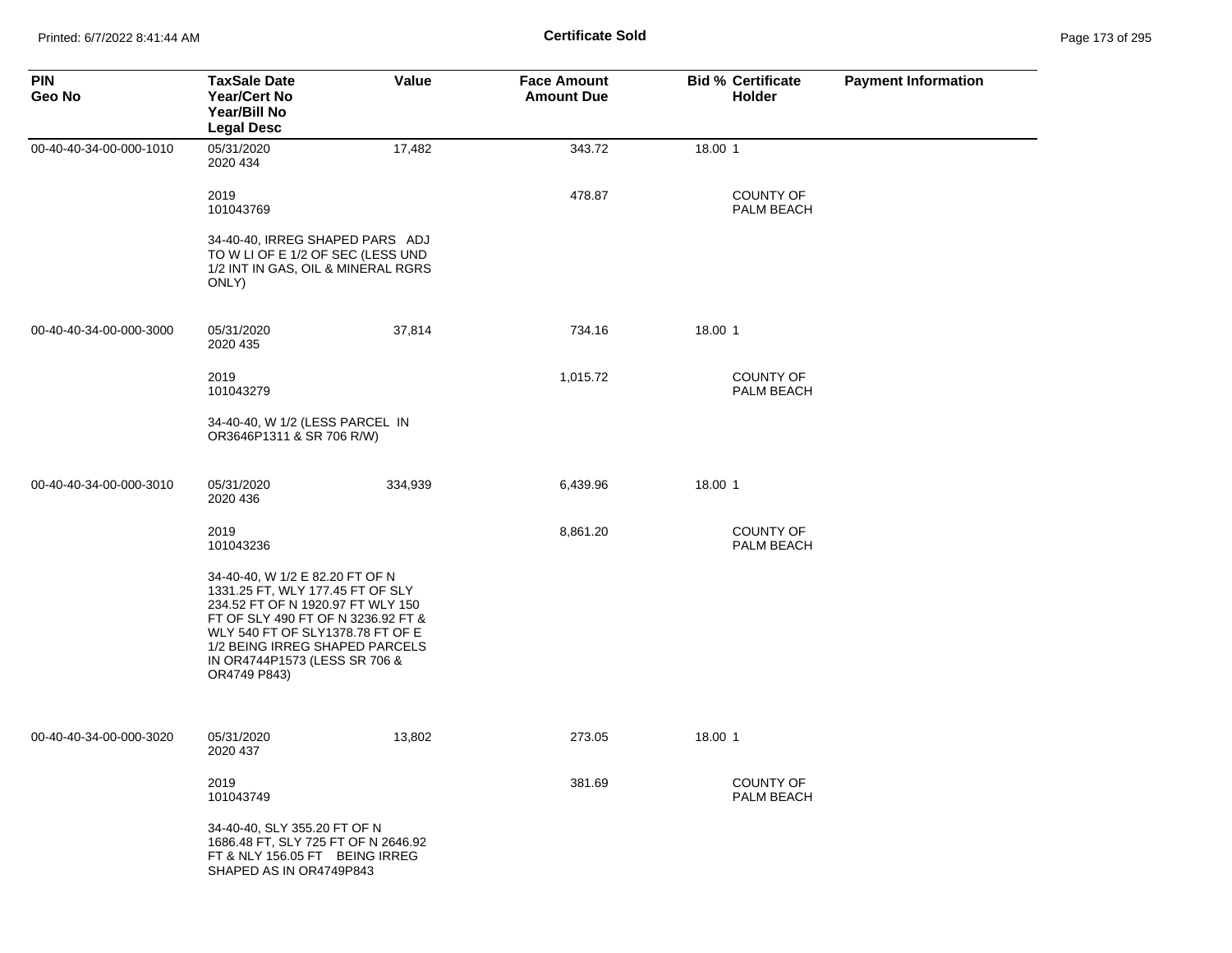| <b>PIN</b><br>Geo No    | <b>TaxSale Date</b><br><b>Year/Cert No</b><br>Year/Bill No<br><b>Legal Desc</b>                     | Value   | <b>Face Amount</b><br><b>Amount Due</b> | <b>Bid % Certificate</b><br>Holder | <b>Payment Information</b> |
|-------------------------|-----------------------------------------------------------------------------------------------------|---------|-----------------------------------------|------------------------------------|----------------------------|
| 00-42-44-25-00-000-6730 | 05/31/2020<br>2020 4388                                                                             | 331     | 70.10                                   | 18.00 1                            |                            |
|                         | 2019<br>101136368                                                                                   |         | 102.62                                  | <b>COUNTY OF</b><br>PALM BEACH     |                            |
|                         | 25-44-42, N 10 FT OF S 135 FT OF W<br>30 FT OF E 141 FT OF SE 1/4 OF NW<br>1/4 OF SE 1/4            |         |                                         |                                    |                            |
| 00-40-40-36-00-000-1000 | 05/31/2020<br>2020 439                                                                              | 844,638 | 12,283.17                               | 18.00 1                            |                            |
|                         | 2019<br>101043990                                                                                   |         | 16,895.61                               | COUNTY OF<br>PALM BEACH            |                            |
|                         | 36-40-40, ALL (LESS S 1791.70 FT OF<br>W 2640.05 FT OF SEC (LESS SR 706<br>RD R/W & E 100 FTRD R/W) |         |                                         |                                    |                            |
| 00-40-40-36-00-000-7000 | 05/31/2020<br>2020 440                                                                              | 223,100 | 2,388.12                                | 18.00 1                            |                            |
|                         | 2019<br>101043610                                                                                   |         | 3,289.91                                | <b>COUNTY OF</b><br>PALM BEACH     |                            |
|                         | 36-40-40, S 1791.70 FT OF W<br>2640.05 FT OF SEC (LESS SR 706 RD<br>$R/W$ )                         |         |                                         |                                    |                            |
| 00-42-44-25-14-006-0012 | 05/31/2020<br>2020 4409                                                                             | 331     | 70.10                                   | 18.00 1                            |                            |
|                         | 2019<br>101136367                                                                                   |         | 102.62                                  | <b>COUNTY OF</b><br>PALM BEACH     |                            |
|                         | KIRKWOOD ESTATES ADD 1<br>.25 FT OF LT 1 BLK 6                                                      | Е       |                                         |                                    |                            |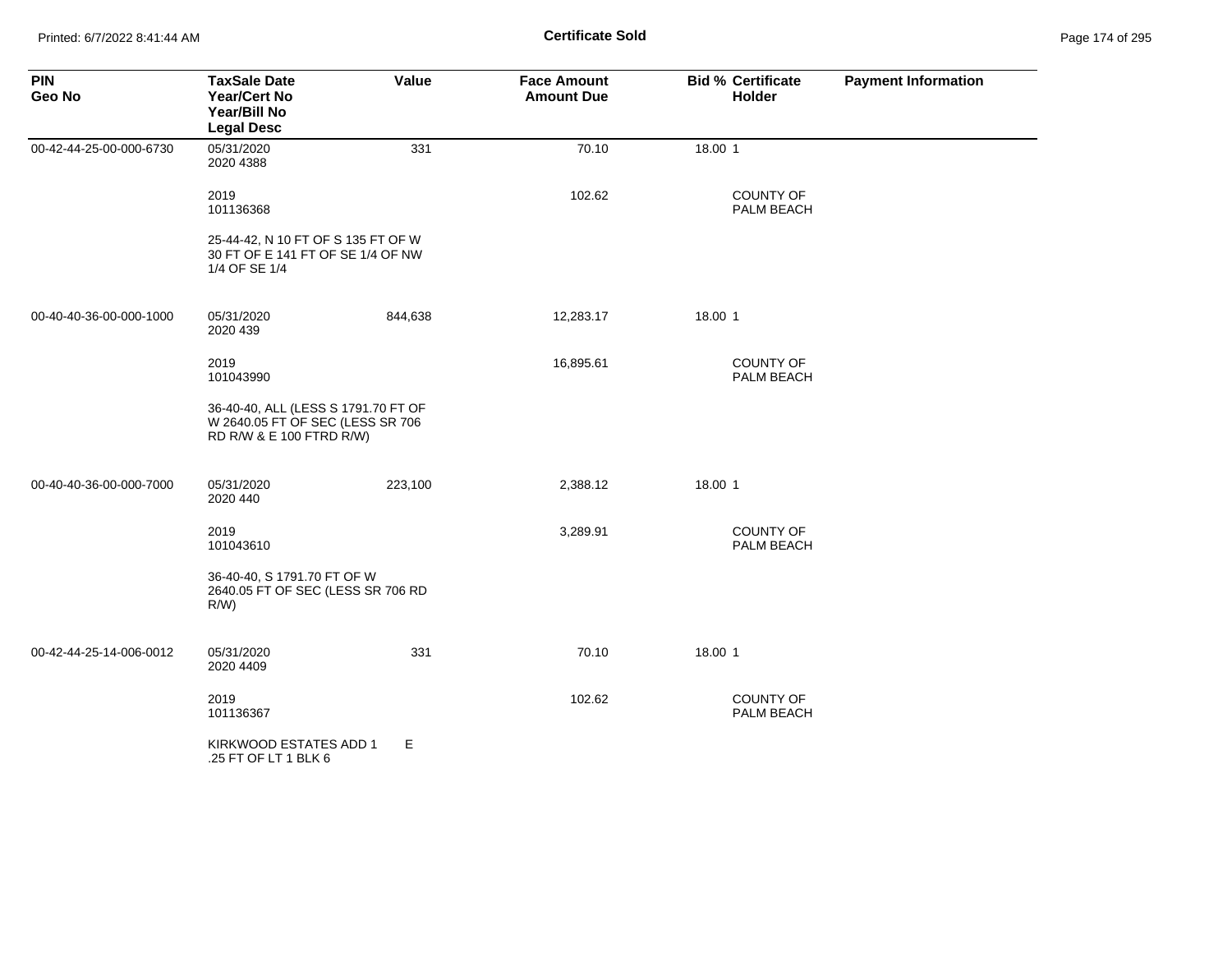Printed: 6/7/2022 8:41:44 AM **Certificate Sold** Page 175 of 295

| <b>PIN</b><br>Geo No    | <b>TaxSale Date</b><br><b>Year/Cert No</b><br>Year/Bill No<br><b>Legal Desc</b>                       | Value     | <b>Face Amount</b><br><b>Amount Due</b> | <b>Bid % Certificate</b><br><b>Holder</b> | <b>Payment Information</b> |
|-------------------------|-------------------------------------------------------------------------------------------------------|-----------|-----------------------------------------|-------------------------------------------|----------------------------|
| 00-42-44-28-05-000-0030 | 05/31/2020<br>2020 4567                                                                               | 300       | 67.28                                   | 18.00 1                                   |                            |
|                         | 2019<br>101139004                                                                                     |           | 98.73                                   | <b>COUNTY OF</b><br>PALM BEACH            |                            |
|                         | FLORIDA GARDENS PLAT 5<br>PT OF PLATTED 50 FT RD LYG S OF<br>LTS 417 & 418                            | <b>TH</b> |                                         |                                           |                            |
| 00-42-44-34-00-000-5010 | 05/31/2020<br>2020 4679                                                                               | 300       | 67.28                                   | 18.00 1                                   |                            |
|                         | 2019<br>101143385                                                                                     |           | 98.73                                   | <b>COUNTY OF</b><br>PALM BEACH            |                            |
|                         | 34-44-42, W 213.64 FT OF E 313.64<br>FT OF N 14 FT OF S 54 FT OF SE 1/4                               |           |                                         |                                           |                            |
| 00-42-44-39-00-039-0041 | 05/31/2020<br>2020 4799                                                                               | 300       | 67.28                                   | 18.00 1                                   |                            |
|                         | 2019<br>101147796                                                                                     |           | 98.73                                   | COUNTY OF<br>PALM BEACH                   |                            |
|                         | 44 1/2-42, S 30 FT OF ELY 218.61 FT<br>OF WLY 420 FT OF LT 4 TR 39                                    |           |                                         |                                           |                            |
| 00-42-45-10-00-000-5050 | 05/31/2020<br>2020 4972                                                                               | 29,370    | 769.53                                  | 18.00 1                                   |                            |
|                         | 2019<br>101159278                                                                                     |           | 1,064.34                                | <b>COUNTY OF</b><br>PALM BEACH            |                            |
|                         | 10-45-42, S 60.11 FT OF N 135.25<br>FT OF E 280.52 FT OF W 340.52 FT<br>OF NW 1/4 OF NW 1/4 OF SE 1/4 |           |                                         |                                           |                            |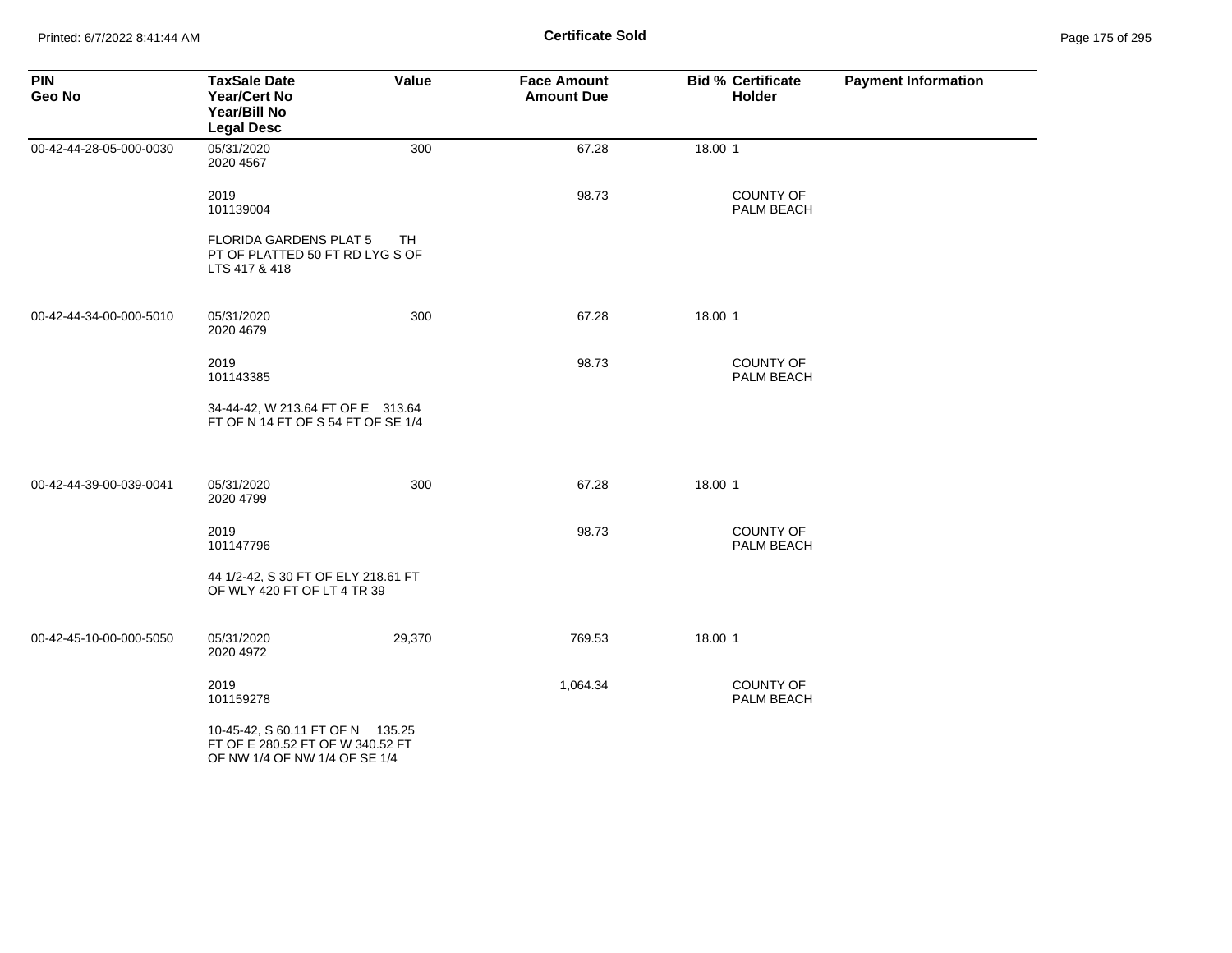Printed: 6/7/2022 8:41:44 AM **Certificate Sold** Page 176 of 295

| <b>PIN</b><br>Geo No    | <b>TaxSale Date</b><br><b>Year/Cert No</b><br>Year/Bill No<br><b>Legal Desc</b>             | Value | <b>Face Amount</b><br><b>Amount Due</b> | <b>Bid % Certificate</b><br>Holder | <b>Payment Information</b> |
|-------------------------|---------------------------------------------------------------------------------------------|-------|-----------------------------------------|------------------------------------|----------------------------|
| 00-42-45-23-17-004-0010 | 05/31/2020<br>2020 5393                                                                     | 10    | 61.69                                   | 18.00 1                            |                            |
|                         | 2019<br>101631330                                                                           |       | 91.07                                   | COUNTY OF<br>PALM BEACH            |                            |
|                         | RAINBOW LAKES TR A-ONE N 15 FT<br>OF W 70 FT OF E 1138.98 FT OF PL                          |       |                                         |                                    |                            |
| 00-42-46-12-00-000-3091 | 05/31/2020<br>2020 5985                                                                     | 125   | 63.91                                   | 18.00 1                            |                            |
|                         | 2019<br>101202101                                                                           |       | 94.11                                   | COUNTY OF<br>PALM BEACH            |                            |
|                         | 12-46-42, N 30 FT OF S 1/2 OF N 1/2<br>OF NW 1/4 OF SW 1/4 OF NW 1/4 E<br>OF MILITARY TRAIL |       |                                         |                                    |                            |
| 74-42-43-13-17-004-0000 | 05/31/2020<br>2020 61                                                                       | 19    | 177.28                                  | 18.00 1                            |                            |
|                         | 2016<br>101591595                                                                           |       | 249.99                                  | <b>COUNTY OF</b><br>PALM BEACH     |                            |
|                         | CLASSICS AT BEAR LAKES, TR D                                                                |       |                                         |                                    |                            |
| 00-42-46-33-11-012-0010 | 05/31/2020<br>2020 7096                                                                     | 17    | 61.83                                   | 18.00 1                            |                            |
|                         | 2019<br>101229657                                                                           |       | 91.25                                   | COUNTY OF<br>PALM BEACH            |                            |
|                         | ST ANDREWS COUNTRY CLUB PL 14<br><b>TR L-1</b>                                              |       |                                         |                                    |                            |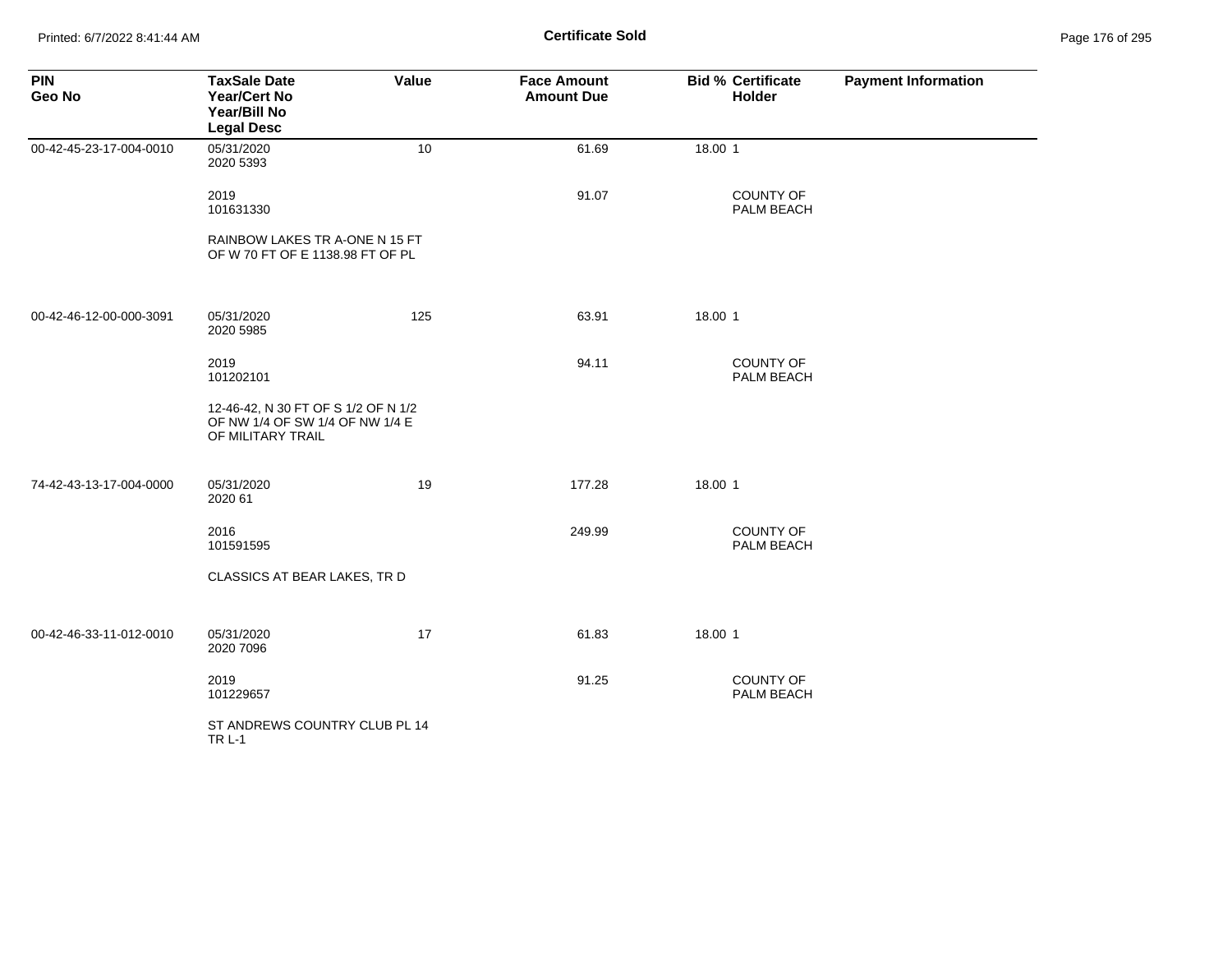Printed: 6/7/2022 8:41:44 AM **Certificate Sold** Page 177 of 295

| <b>PIN</b><br>Geo No    | <b>TaxSale Date</b><br><b>Year/Cert No</b><br>Year/Bill No<br><b>Legal Desc</b> | Value          | <b>Face Amount</b><br><b>Amount Due</b> | <b>Bid % Certificate</b><br>Holder | <b>Payment Information</b> |
|-------------------------|---------------------------------------------------------------------------------|----------------|-----------------------------------------|------------------------------------|----------------------------|
| 00-42-47-06-04-003-0102 | 05/31/2020<br>2020 7237                                                         | $\overline{2}$ | 67.28                                   | 18.00 1                            |                            |
|                         | 2019<br>101234110                                                               |                | 98.73                                   | COUNTY OF<br>PALM BEACH            |                            |
|                         | WEITZER SUB PL 1<br>PB48P101 SWLY 10 FT OF LT 10 AS<br>IN OR4947P381            | IN             |                                         |                                    |                            |
| 00-42-47-16-15-000-1653 | 05/31/2020<br>2020 7781                                                         | 242            | 65.57                                   | 18.00 1                            |                            |
|                         | 2019<br>101246658                                                               |                | 96.40                                   | COUNTY OF<br>PALM BEACH            |                            |
|                         | <b>BOCA GROVE PLANTATION TRGLR</b><br>PT OF LT 165 IN OR22491P884               |                |                                         |                                    |                            |
| 00-41-40-31-00-000-1000 | 05/31/2020<br>2020 789                                                          | 963,036        | 12,281.55                               | 18.00 1                            |                            |
|                         | 2019<br>101050491                                                               |                | 16,893.38                               | <b>COUNTY OF</b><br>PALM BEACH     |                            |
|                         | 31-40-41, ALL (LESS W 600 FT & S<br>550 FT)                                     |                |                                         |                                    |                            |
| 00-41-40-31-00-000-3000 | 05/31/2020<br>2020 790                                                          | 139,363        | 2,428.97                                | 18.00 1                            |                            |
|                         | 2019<br>101050633                                                               |                | 3,346.07                                | <b>COUNTY OF</b><br>PALM BEACH     |                            |
|                         | 31-40-41, E 500 FT OF W 600 FT& N<br>500 FT OF S 550 FT (LESS W 600 FT)         |                |                                         |                                    |                            |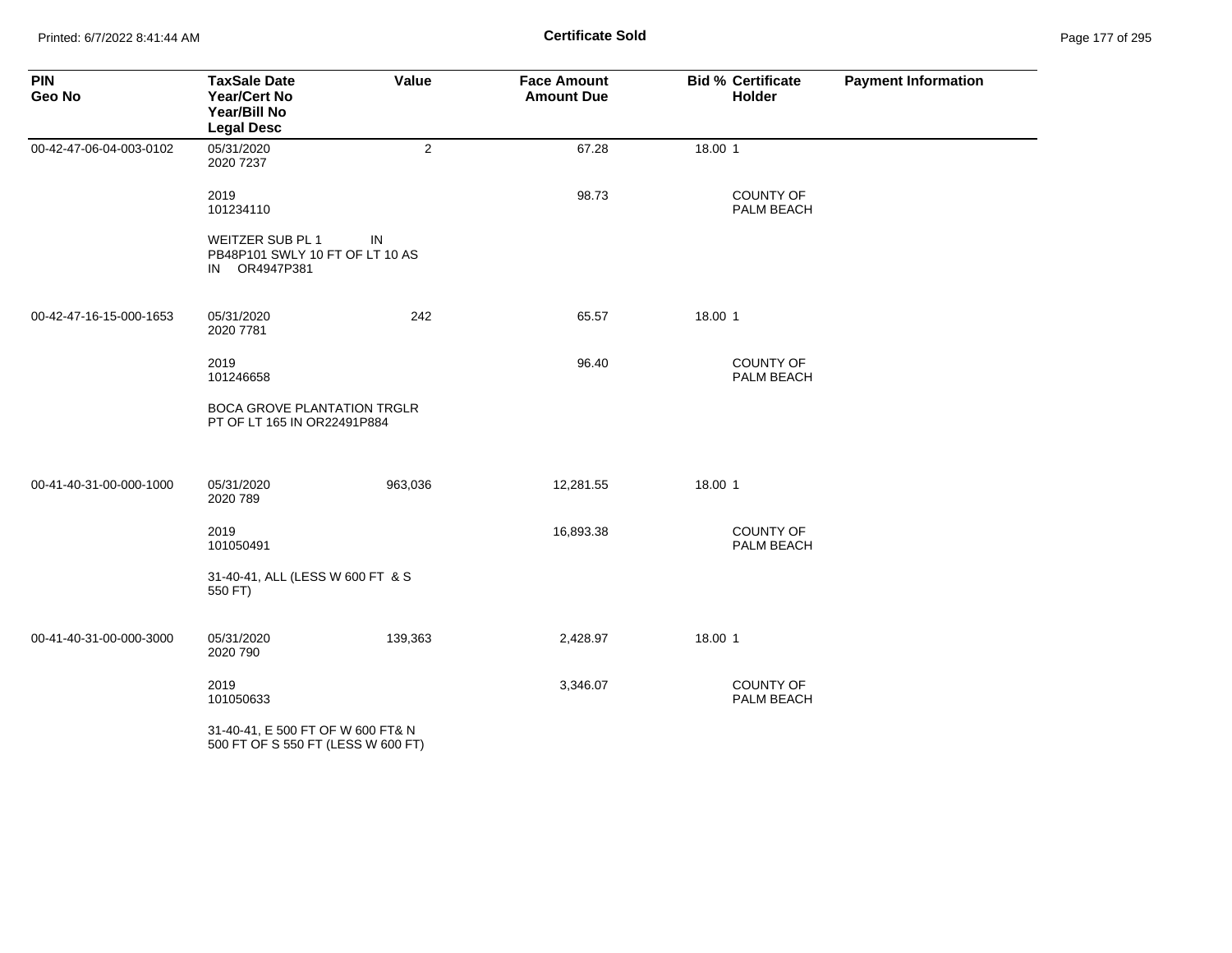Printed: 6/7/2022 8:41:44 AM **Certificate Sold** Page 178 of 295

| <b>PIN</b><br>Geo No    | <b>TaxSale Date</b><br><b>Year/Cert No</b><br>Year/Bill No<br><b>Legal Desc</b> | Value      | <b>Face Amount</b><br><b>Amount Due</b> | <b>Bid % Certificate</b><br>Holder | <b>Payment Information</b> |
|-------------------------|---------------------------------------------------------------------------------|------------|-----------------------------------------|------------------------------------|----------------------------|
| 00-41-40-32-00-000-1000 | 05/31/2020<br>2020 791                                                          | 1,062,530  | 13,778.39                               | 18.00 1                            |                            |
|                         | 2019<br>101050216                                                               |            | 18,951.54                               | <b>COUNTY OF</b><br>PALM BEACH     |                            |
|                         | 32-40-41, ALL (LESS S 550 FT)                                                   |            |                                         |                                    |                            |
| 00-41-40-33-00-000-3130 | 05/31/2020<br>2020 798                                                          | 5,950      | 275.24                                  | 18.00 1                            |                            |
|                         | 2019<br>101050888                                                               |            | 384.70                                  | <b>COUNTY OF</b><br>PALM BEACH     |                            |
|                         | 33-40-41, N 1034 FT OF S 2685 FT OF<br>W 50 FT OF TH PT LYG N OF SR 706         |            |                                         |                                    |                            |
| 00-42-47-22-13-019-0021 | 05/31/2020<br>2020 7984                                                         | 102        | 88.44                                   | 18.00 1                            |                            |
|                         | 2019<br>101253814                                                               |            | 127.83                                  | <b>COUNTY OF</b><br>PALM BEACH     |                            |
|                         | TIBURON II PHASE II<br>OF LT 2 BLK 19                                           | S 3.30 FT  |                                         |                                    |                            |
| 00-42-47-26-04-000-0091 | 05/31/2020<br>2020 8012                                                         | 300        | 32.87                                   | 18.00 1                            |                            |
|                         | 2019<br>101254281                                                               |            | 51.44                                   | <b>COUNTY OF</b><br>PALM BEACH     |                            |
|                         | <b>WIND DRIFT</b><br>PT IN OR2828P1532)                                         | LT 9 (LESS |                                         |                                    |                            |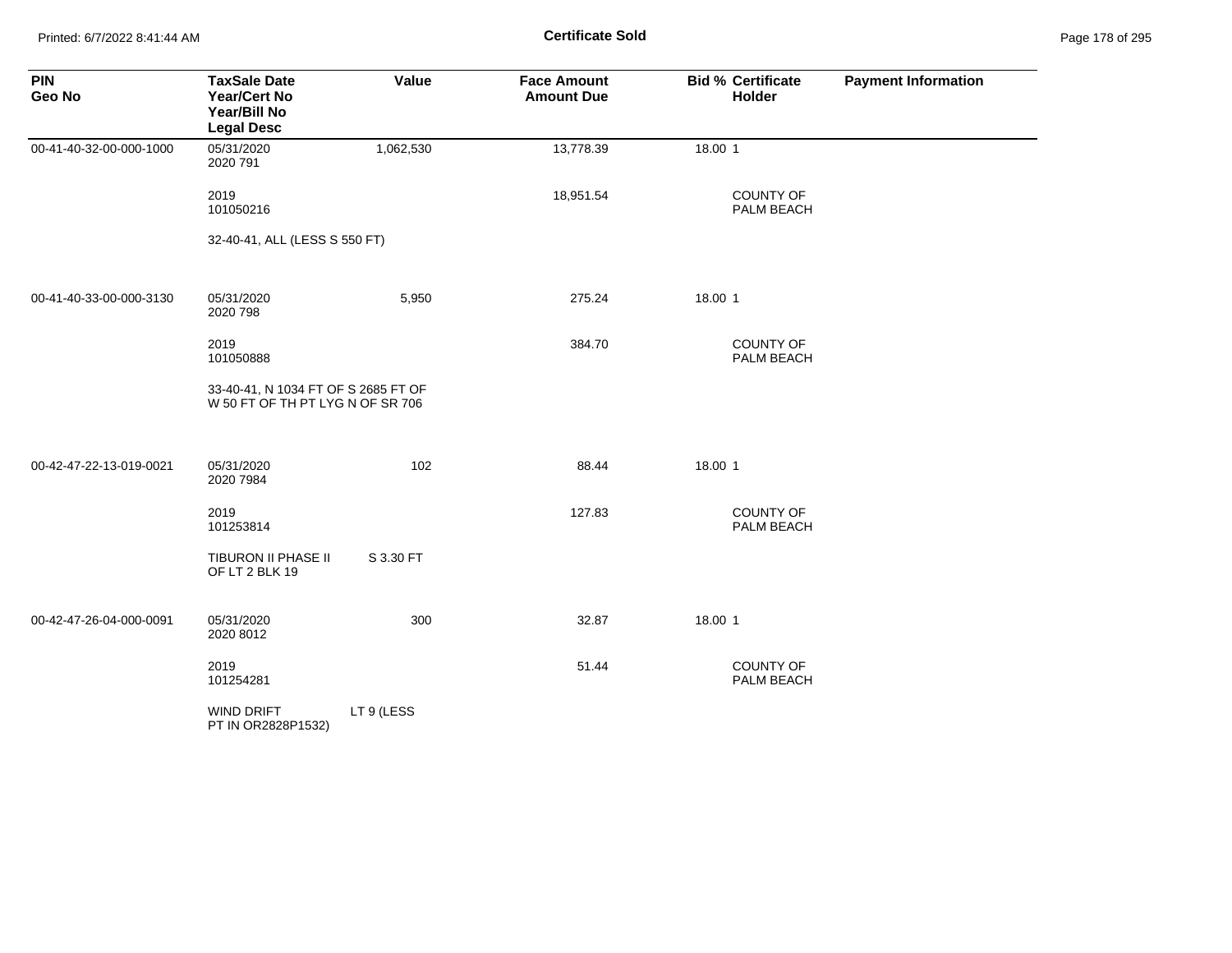| <b>PIN</b><br>Geo No    | <b>TaxSale Date</b><br><b>Year/Cert No</b><br>Year/Bill No<br><b>Legal Desc</b>                  | Value  | <b>Face Amount</b><br><b>Amount Due</b> | <b>Bid % Certificate</b><br>Holder | <b>Payment Information</b> |
|-------------------------|--------------------------------------------------------------------------------------------------|--------|-----------------------------------------|------------------------------------|----------------------------|
| 00-42-47-28-01-021-0100 | 05/31/2020<br>2020 8119                                                                          | 33     | 87.05                                   | 18.00 1                            |                            |
|                         | 2019<br>101634153                                                                                |        | 125.94                                  | <b>COUNTY OF</b><br>PALM BEACH     |                            |
|                         | BOCA DEL MAR NO 6 SLY 127.84 FT<br>OF NLY 643.81 FT OF WLY 96.30 FT<br>OF ELY 552.01 FT OF TR 21 |        |                                         |                                    |                            |
| 00-42-47-33-11-001-0000 | 05/31/2020<br>2020 8414                                                                          | 60     | 62.74                                   | 18.00 1                            |                            |
|                         | 2019<br>101267613                                                                                |        | 92.51                                   | COUNTY OF<br>PALM BEACH            |                            |
|                         | SOUTHWINDS AT BOCA POINTE PL<br>1TR A (LESS SOUTHWINDS AT BOCA<br>POINTE COND 2)                 |        |                                         |                                    |                            |
| 00-43-43-30-03-028-0310 | 05/31/2020<br>2020 8754                                                                          | 18,801 | 113.39                                  | 18.00 1                            |                            |
|                         | 2019<br>101278294                                                                                |        | 113.39                                  | <b>COUNTY OF</b><br>PALM BEACH     |                            |
|                         | WEST GATE ESTS /NORTHERN SEC/<br>LT 31 BLK 28                                                    |        |                                         |                                    |                            |
| 00-43-44-19-11-004-0061 | 05/31/2020<br>2020 9031                                                                          | 164    | 64.39                                   | 18.00 1                            |                            |
|                         | 2019<br>101283550                                                                                |        | 94.81                                   | COUNTY OF<br>PALM BEACH            |                            |
|                         | LAKEWOOD GARDENS PLAT 1<br>5 FT OF W 155 FT OF N 66.12 FT OF<br>TR 6 BLK 4                       | Е      |                                         |                                    |                            |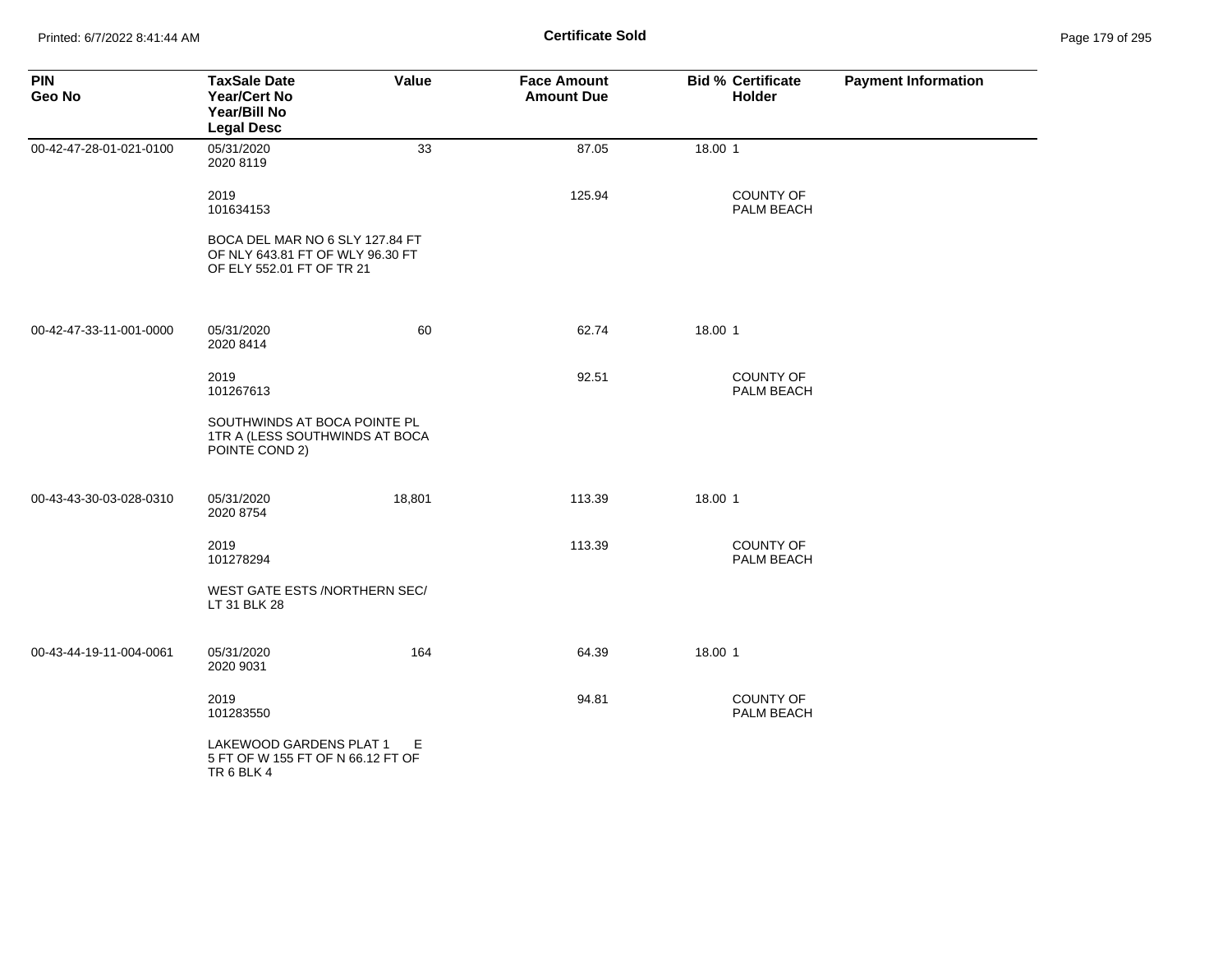| <b>PIN</b><br>Geo No    | <b>TaxSale Date</b><br><b>Year/Cert No</b><br>Year/Bill No<br><b>Legal Desc</b>                             | Value   | <b>Face Amount</b><br><b>Amount Due</b> | <b>Bid % Certificate</b><br>Holder | <b>Payment Information</b> |
|-------------------------|-------------------------------------------------------------------------------------------------------------|---------|-----------------------------------------|------------------------------------|----------------------------|
| 00-43-44-20-01-047-0020 | 05/31/2020<br>2020 9034                                                                                     | 2,725   | 195.81                                  | 18.00 1                            |                            |
|                         | 2019<br>101283252                                                                                           |         | 275.50                                  | <b>COUNTY OF</b><br>PALM BEACH     |                            |
|                         | MODEL LAND CO SUB<br>OF S 355.64 FT OF E 145.35 FT OF TR<br>47                                              | N 15 FT |                                         |                                    |                            |
| 00-43-44-20-01-050-0031 | 05/31/2020<br>2020 9035                                                                                     | 2,254   | 101.43                                  | 18.00 1                            |                            |
|                         | 2019<br>101283947                                                                                           |         | 145.73                                  | <b>COUNTY OF</b><br>PALM BEACH     |                            |
|                         | MODEL LAND CO SUB<br>OF W 1/2 OF TR 50 (LESS E 20 FT RD<br>R/W                                              | N 10 FT |                                         |                                    |                            |
| 00-43-44-30-01-114-0024 | 05/31/2020<br>2020 9095                                                                                     | 1       | 64.10                                   | 18.00 1                            |                            |
|                         | 2019<br>101623808                                                                                           |         | 94.37                                   | <b>COUNTY OF</b><br>PALM BEACH     |                            |
|                         | PALM BEACH FARMS CO PL NO 7 S<br>40 FT OF W 10 FT OF E 1/2 OF LT B<br><b>BLK 114</b>                        |         |                                         |                                    |                            |
| 00-43-45-05-12-000-0010 | 05/31/2020<br>2020 9184                                                                                     | 300     | 67.28                                   | 18.00 1                            |                            |
|                         | 2019<br>101287218                                                                                           |         | 98.73                                   | <b>COUNTY OF</b><br>PALM BEACH     |                            |
|                         | LANTANA PINES PLAT NO 1<br>SPORTSMEN'S CLUB NELY 1/2 OF<br>ABNDED LEAR DR LYGSWLY OF &<br>ADJ TO LT 1 BLK 1 |         |                                         |                                    |                            |
| 00-43-45-05-12-000-0060 | 05/31/2020<br>2020 9185                                                                                     | 300     | 67.28                                   | 18.00 1                            |                            |
|                         | 2019<br>101287997                                                                                           |         | 98.73                                   | COUNTY OF<br>PALM BEACH            |                            |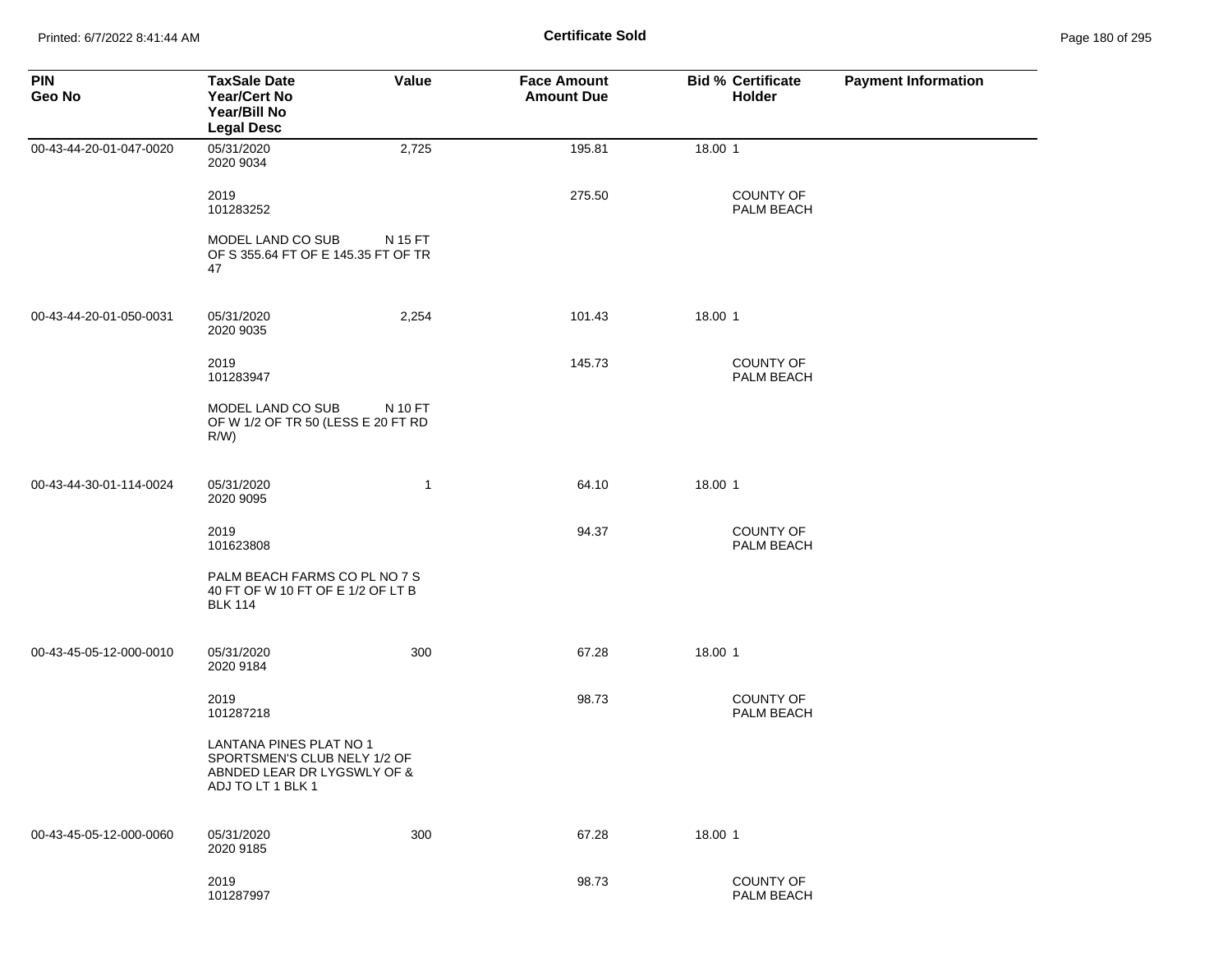Printed: 6/7/2022 8:41:44 AM **Page 181 of 295 Certificate Sold Certificate Sold** 

| <b>PIN</b><br>Geo No    | <b>TaxSale Date</b><br><b>Year/Cert No</b><br>Year/Bill No<br><b>Legal Desc</b>                                    | Value    | <b>Face Amount</b><br><b>Amount Due</b> | <b>Bid % Certificate</b><br><b>Holder</b> | <b>Payment Information</b> |
|-------------------------|--------------------------------------------------------------------------------------------------------------------|----------|-----------------------------------------|-------------------------------------------|----------------------------|
|                         | <b>LANTANA PINES PLAT NO 1</b><br>SPORTSMEN'S CLUB SWLY 1/2 OF<br>ABNDED LEAR DR LYGNELY OF &<br>ADJ TO LT 3 BLK 3 |          |                                         |                                           |                            |
| 00-43-45-09-00-000-3380 | 05/31/2020<br>2020 9252                                                                                            | 932      | 24.53                                   | 18.00 1                                   |                            |
|                         | 2019<br>101288236                                                                                                  |          | 39.98                                   | <b>COUNTY OF</b><br>PALM BEACH            |                            |
|                         | 9-45-43, E 2.37 FT OF W 117.37FT OF<br>S 132.97 FT OF N 660.31 FT OF NW<br>1/4 OF NW 1/4 OF NW 1/4                 |          |                                         |                                           |                            |
| 04-37-43-31-01-010-0050 | 05/31/2020<br>2020 9475                                                                                            | 15       | 35.42                                   | 18.00 1                                   |                            |
|                         | 2019<br>101637247                                                                                                  |          | 54.95                                   | <b>COUNTY OF</b><br>PALM BEACH            |                            |
|                         | 31-43-37, SUB BY STATE SURVEY N<br>10 FT OF S 430 FT OF ST LT 10 LYG E<br>OF & ADJ TO PB28P62 (LESS W 315<br>FT)   |          |                                         |                                           |                            |
| 04-37-43-32-00-000-8410 | 05/31/2020<br>2020 9707                                                                                            | 2,590    | 281.53                                  | 18.00 1                                   |                            |
|                         | 2019<br>101630521                                                                                                  |          | 393.34                                  | <b>COUNTY OF</b><br>PALM BEACH            |                            |
|                         | 32-43-37, SLY 52.39 FT OF ELY 24.12<br>FT OF W 1/8 OF W 1/2 LYG NLY OF &<br>ADJ TO E CANAL ST N                    |          |                                         |                                           |                            |
| 00-41-44-25-19-012-0000 | 05/31/2021<br>2021 1012                                                                                            | 2,409    | 53.69                                   | 18.00 1                                   |                            |
|                         | 2020<br>101068405                                                                                                  |          | 70.43                                   | <b>COUNTY OF</b><br>PALM BEACH            |                            |
|                         | <b>WYCLIFFE TR I</b><br><b>GOLF COURSE</b>                                                                         | TR L K/A |                                         |                                           |                            |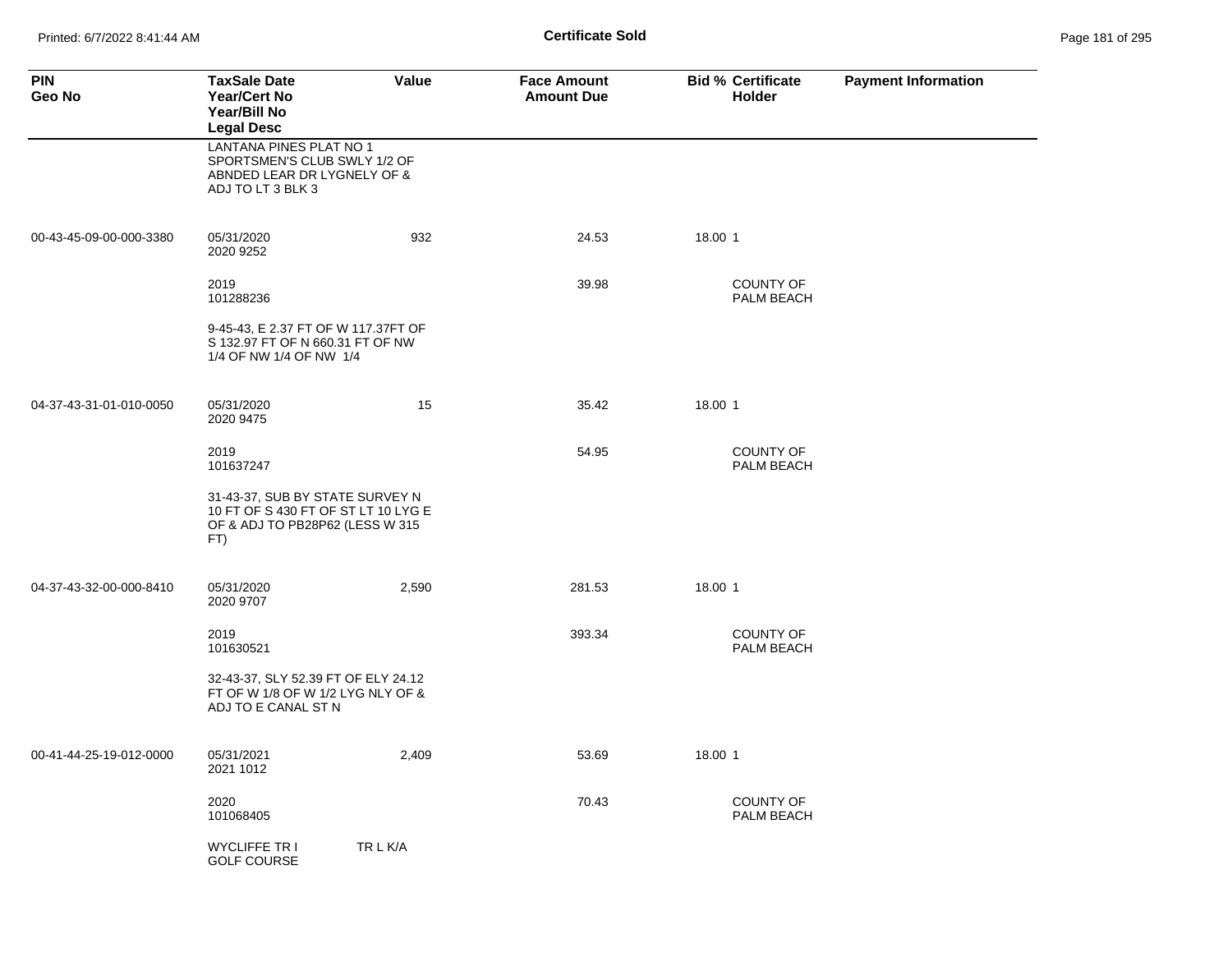Printed: 6/7/2022 8:41:44 AM **Certificate Sold** Page 182 of 295

| <b>PIN</b><br>Geo No    | <b>TaxSale Date</b><br><b>Year/Cert No</b><br>Year/Bill No<br><b>Legal Desc</b> | Value          | <b>Face Amount</b><br><b>Amount Due</b> | <b>Bid % Certificate</b><br>Holder | <b>Payment Information</b> |
|-------------------------|---------------------------------------------------------------------------------|----------------|-----------------------------------------|------------------------------------|----------------------------|
| 12-42-46-24-04-004-0000 | 05/31/2021<br>2021 10468                                                        | 300            | 83.69                                   | 18.00 1                            |                            |
|                         | 2020<br>101372377                                                               |                | 106.25                                  | COUNTY OF<br>PALM BEACH            |                            |
|                         | LAKEVIEW                                                                        | TRD            |                                         |                                    |                            |
| 00-41-45-13-00-000-5000 | 05/31/2021<br>2021 1054                                                         | 57             | 62.63                                   | 18.00 1                            |                            |
|                         | 2020<br>101069938                                                               |                | 81.09                                   | COUNTY OF<br>PALM BEACH            |                            |
|                         | 13-45-41, E 25 FT OF S 332.77 FT OF<br>S 1/4 OF SE 1/4 (LESS SR 7 RD R/W)       |                |                                         |                                    |                            |
| 12-43-46-08-13-000-0122 | 05/31/2021<br>2021 10601                                                        | 2,895          | 90.57                                   | 18.00 1                            |                            |
|                         | 2020<br>101377014                                                               |                | 114.47                                  | <b>COUNTY OF</b><br>PALM BEACH     |                            |
|                         | LAKE IDA MANOR ADD 2<br>FT OF LTS 12 & 14                                       | S 10           |                                         |                                    |                            |
| 12-43-46-17-03-000-0190 | 05/31/2021<br>2021 10791                                                        | $\overline{2}$ | 89.12                                   | 18.00 1                            |                            |
|                         | 2020<br>101383669                                                               |                | 112.76                                  | COUNTY OF<br>PALM BEACH            |                            |
|                         | PARADISE HEIGHTS                                                                | LT 19          |                                         |                                    |                            |
| 12-43-46-18-10-052-0020 | 05/31/2021<br>2021 10947                                                        | 24,607         | 190.55                                  | 18.00 1                            |                            |
|                         | 2020<br>101386305                                                               |                | 233.95                                  | <b>COUNTY OF</b><br>PALM BEACH     |                            |
|                         | HIGH POINT OF DELRAY BEACH<br>COND SEC 4 UNIT B BLDG 1050                       |                |                                         |                                    |                            |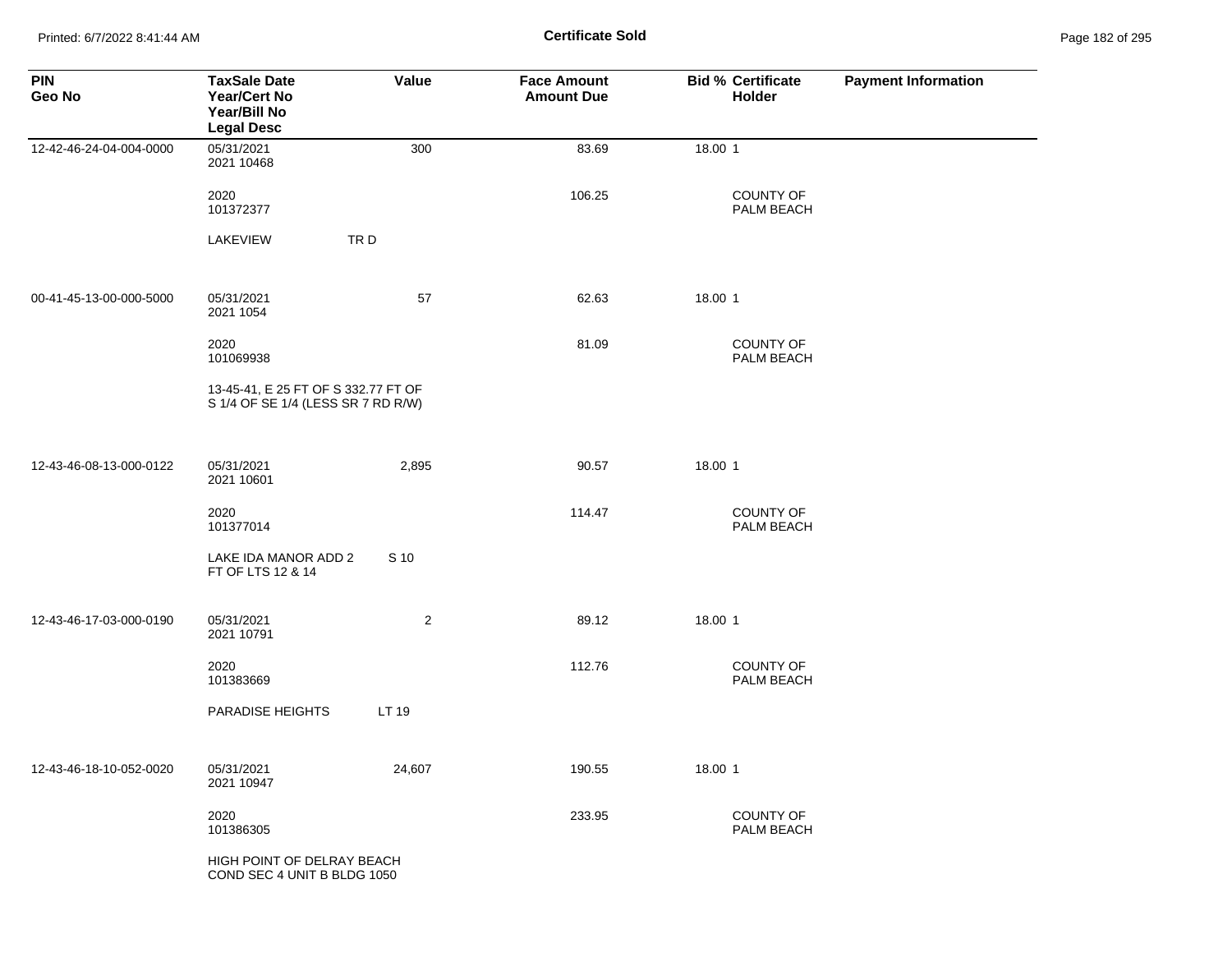Printed: 6/7/2022 8:41:44 AM **Certificate Sold** Page 183 of 295

| <b>PIN</b><br>Geo No    | <b>TaxSale Date</b><br><b>Year/Cert No</b><br>Year/Bill No<br><b>Legal Desc</b>                                   | Value  | <b>Face Amount</b><br><b>Amount Due</b> | <b>Bid % Certificate</b><br><b>Holder</b> | <b>Payment Information</b> |
|-------------------------|-------------------------------------------------------------------------------------------------------------------|--------|-----------------------------------------|-------------------------------------------|----------------------------|
| 18-42-44-23-02-000-0201 | 05/31/2021<br>2021 11531                                                                                          | 8      | 63.90                                   | 18.00 1                                   |                            |
|                         | 2020<br>101405131                                                                                                 |        | 82.62                                   | <b>COUNTY OF</b><br>PALM BEACH            |                            |
|                         | <b>GREENACRES PL 2 REPL</b><br>OF TRO BEING 25 FT TRGLR COR<br>LYG SELY OF & ADJ TO PB84P171                      | TH PT  |                                         |                                           |                            |
| 22-42-43-26-00-000-5360 | 05/31/2021<br>2021 11760                                                                                          | 300    | 68.67                                   | 18.00 1                                   |                            |
|                         | 2020<br>101412684                                                                                                 |        | 88.31                                   | COUNTY OF<br>PALM BEACH                   |                            |
|                         | 26-43-42, NLY 438 FT OF S 688.41<br>FT OF WLY 38 FT OF ELY 611 FT<br>(LESS S 40 FT RD R/W) OF SE 1/4 OF<br>SE 1/4 |        |                                         |                                           |                            |
| 30-42-41-10-17-001-0020 | 05/31/2021<br>2021 12115                                                                                          | 4,534  | 99.83                                   | 18.00 1                                   |                            |
|                         | 2020<br>101430684                                                                                                 |        | 125.57                                  | <b>COUNTY OF</b><br>PALM BEACH            |                            |
|                         | INDIAN CREEK PH IX PB48P10 SLY<br>33.39 FT, LYG E & ADJ TO CENTRAL<br><b>BLVD</b>                                 |        |                                         |                                           |                            |
| 30-42-41-24-31-003-0000 | 05/31/2021<br>2021 12230                                                                                          | 37,469 | 873.60                                  | 18.00 1                                   |                            |
|                         | 2020<br>101628931                                                                                                 |        | 1,074.86                                | <b>COUNTY OF</b><br>PALM BEACH            |                            |
|                         | GREENWICH REPL NO 1 TR C K/A<br>INGRESS/EGRESS, OPEN SPACE &<br><b>UTILITY</b>                                    |        |                                         |                                           |                            |
| 36-43-42-20-09-000-0992 | 05/31/2021<br>2021 12537                                                                                          |        | 163.74                                  | 18.00 1                                   |                            |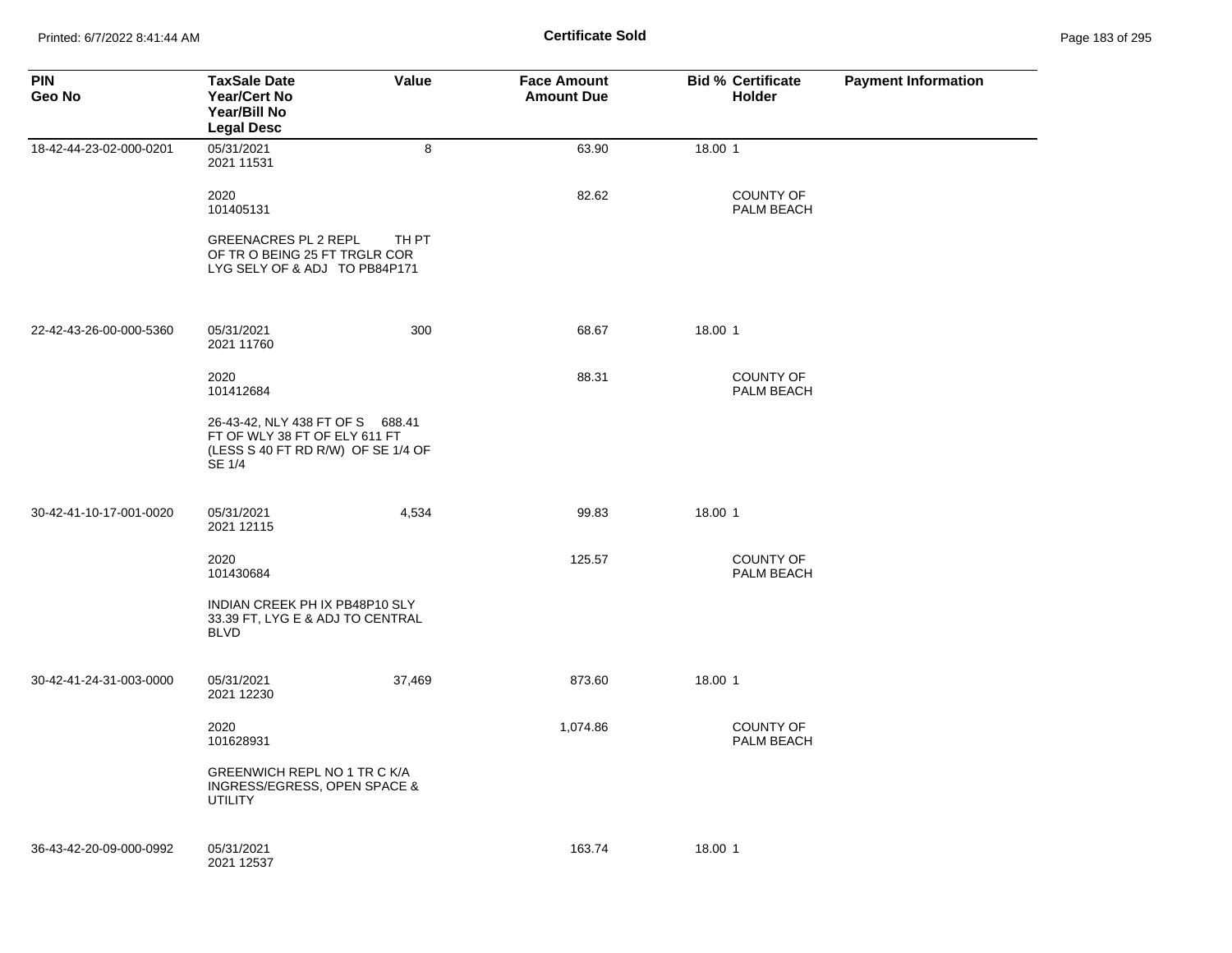Printed: 6/7/2022 8:41:44 AM **Certificate Sold** Page 184 of 295

| <b>PIN</b><br>Geo No    | <b>TaxSale Date</b><br>Year/Cert No<br>Year/Bill No<br><b>Legal Desc</b> | Value        | <b>Face Amount</b><br><b>Amount Due</b> | <b>Bid % Certificate</b><br>Holder | <b>Payment Information</b> |
|-------------------------|--------------------------------------------------------------------------|--------------|-----------------------------------------|------------------------------------|----------------------------|
|                         | 2020<br>101453609                                                        |              | 201.92                                  | COUNTY OF<br>PALM BEACH            |                            |
|                         | NORTHLAKE BUSINESS PARK<br>ELY 1.21 FT OF W 3.61 FT OF LT 99             |              |                                         |                                    |                            |
| 36-43-42-20-09-000-1040 | 05/31/2021<br>2021 12538                                                 | 315          | 171.33                                  | 18.00 1                            |                            |
|                         | 2020<br>101453694                                                        |              | 210.99                                  | COUNTY OF<br>PALM BEACH            |                            |
|                         | NORTHLAKE BUSINESS PARK<br>A                                             | LT.          |                                         |                                    |                            |
| 36-43-42-20-09-000-1070 | 05/31/2021<br>2021 12539                                                 | 315          | 171.33                                  | 18.00 1                            |                            |
|                         | 2020<br>101453990                                                        |              | 210.99                                  | COUNTY OF<br>PALM BEACH            |                            |
|                         | NORTHLAKE BUSINESS PARK<br>D                                             | LT.          |                                         |                                    |                            |
| 36-43-42-20-09-000-1080 | 05/31/2021<br>2021 12540                                                 | 315          | 171.33                                  | 18.00 1                            |                            |
|                         | 2020<br>101453341                                                        |              | 210.99                                  | COUNTY OF<br>PALM BEACH            |                            |
|                         | NORTHLAKE BUSINESS PARK<br>Е                                             | LT.          |                                         |                                    |                            |
| 36-43-42-20-09-000-1090 | 05/31/2021<br>2021 12541                                                 | 315          | 171.33                                  | 18.00 1                            |                            |
|                         | 2020<br>101453846                                                        |              | 210.99                                  | COUNTY OF<br>PALM BEACH            |                            |
|                         | NORTHLAKE BUSINESS PARK<br>F                                             | LT.          |                                         |                                    |                            |
| 38-43-44-27-01-072-0011 | 05/31/2021<br>2021 13107                                                 | $\mathbf{1}$ | 369.01                                  | 18.00 1                            |                            |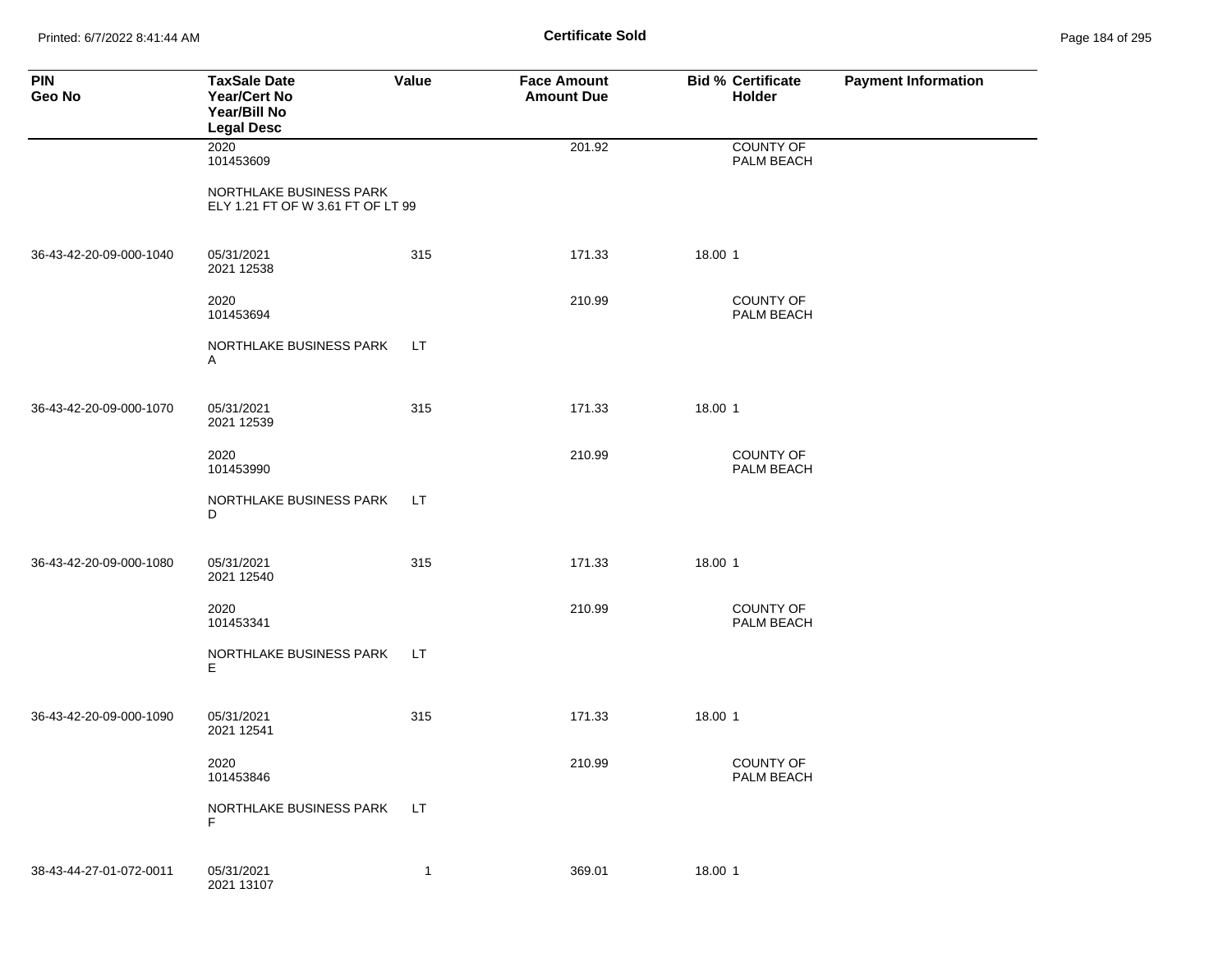Printed: 6/7/2022 8:41:44 AM **Certificate Sold** Page 185 of 295

| <b>PIN</b><br>Geo No    | <b>TaxSale Date</b><br><b>Year/Cert No</b><br>Year/Bill No<br><b>Legal Desc</b> | Value  | <b>Face Amount</b><br><b>Amount Due</b> | <b>Bid % Certificate</b><br>Holder | <b>Payment Information</b> |
|-------------------------|---------------------------------------------------------------------------------|--------|-----------------------------------------|------------------------------------|----------------------------|
|                         | 2020<br>101463806                                                               |        | 447.21                                  | COUNTY OF<br>PALM BEACH            |                            |
|                         | LAKE WORTH TOWN OF ADD 1 LT 1<br>(LESS S 46.20 FT) BLK 72                       |        |                                         |                                    |                            |
| 38-43-44-28-57-000-0090 | 05/31/2021<br>2021 13203                                                        | 16,462 | 195.37                                  | 18.00 1                            |                            |
|                         | 2020<br>101464182                                                               |        | 239.72                                  | <b>COUNTY OF</b><br>PALM BEACH     |                            |
|                         | LAKE OSBORNE TOWERS APTS INC<br>APT <sub>9</sub>                                |        |                                         |                                    |                            |
| 38-43-44-28-57-000-0230 | 05/31/2021<br>2021 13207                                                        | 16,462 | 195.37                                  | 18.00 1                            |                            |
|                         | 2020<br>101464351                                                               |        | 239.72                                  | <b>COUNTY OF</b><br>PALM BEACH     |                            |
|                         | LAKE OSBORNE TOWERS APTS INC<br>APT <sub>23</sub>                               |        |                                         |                                    |                            |
| 38-43-44-29-18-001-2030 | 05/31/2021<br>2021 13250                                                        | 25,052 | 195.37                                  | 18.00 1                            |                            |
|                         | 2020<br>101465842                                                               |        | 239.72                                  | <b>COUNTY OF</b><br>PALM BEACH     |                            |
|                         | PARKVIEW VILLAS A COND<br>PARCEL 203                                            |        |                                         |                                    |                            |
| 41-41-43-17-01-342-0340 | 05/31/2021<br>2021 13555                                                        | 35     | 317.70                                  | 18.00 1                            |                            |
|                         | 2020<br>101471571                                                               |        | 385.89                                  | COUNTY OF<br>PALM BEACH            |                            |
|                         | LOXAHATCHEE GROVES N 169 FT<br>OF S 507 FT OF W 30 FT OF TR 42<br><b>BLK C</b>  |        |                                         |                                    |                            |
| 48-37-42-17-00-000-7160 | 05/31/2021<br>2021 13743                                                        | 306    | 48.25                                   | 18.00 1                            |                            |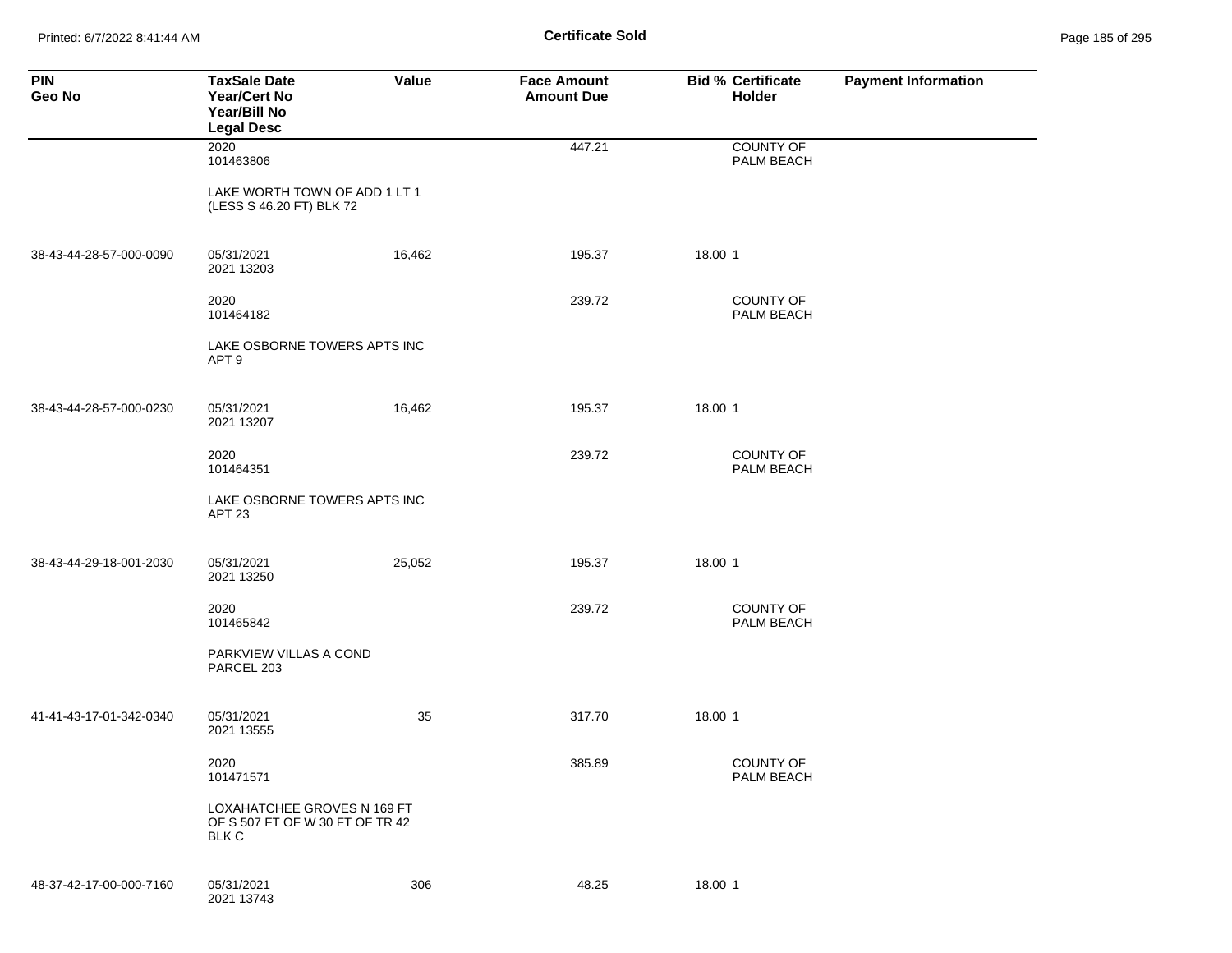Printed: 6/7/2022 8:41:44 AM **Certificate Sold** Page 186 of 295

| <b>PIN</b><br>Geo No    | <b>TaxSale Date</b><br>Year/Cert No<br>Year/Bill No<br><b>Legal Desc</b>                                         | Value           | <b>Face Amount</b><br><b>Amount Due</b> | <b>Bid % Certificate</b><br><b>Holder</b> | <b>Payment Information</b> |
|-------------------------|------------------------------------------------------------------------------------------------------------------|-----------------|-----------------------------------------|-------------------------------------------|----------------------------|
|                         | 2020<br>101475913                                                                                                |                 | 63.91                                   | <b>COUNTY OF</b><br>PALM BEACH            |                            |
|                         | 17-42-37, N 12 FT OF LAKE BOT IN<br>SW 1/4 IN DB929P376                                                          |                 |                                         |                                           |                            |
| 48-37-42-18-07-008-0083 | 05/31/2021<br>2021 13790                                                                                         | 3               | 42.76                                   | 18.00 1                                   |                            |
|                         | 2020<br>101475792                                                                                                |                 | 57.35                                   | <b>COUNTY OF</b><br>PALM BEACH            |                            |
|                         | LAIRS SUB N 4 FT OF LT 8 TR 8                                                                                    |                 |                                         |                                           |                            |
| 48-37-42-18-16-003-0040 | 05/31/2021<br>2021 13811                                                                                         | 4,609           | 158.79                                  | 18.00 1                                   |                            |
|                         | 2020<br>101475986                                                                                                |                 | 196.01                                  | <b>COUNTY OF</b><br>PALM BEACH            |                            |
|                         | <b>WASHINGTON PARK</b><br>BLK <sub>3</sub>                                                                       | LT <sub>4</sub> |                                         |                                           |                            |
| 48-37-42-18-18-000-0133 | 05/31/2021<br>2021 13822                                                                                         | 2,720           | 111.25                                  | 18.00 1                                   |                            |
|                         | 2020<br>101475847                                                                                                |                 | 139.20                                  | <b>COUNTY OF</b><br>PALM BEACH            |                            |
|                         | RIDGEWAY BEACH<br>26.02 FT OF LTS 13, 14 & 15 SE OF<br>ST HWY & N 10 FT OF ABND R/W<br>LYG SELY OF & ADJ THERETO | SLY             |                                         |                                           |                            |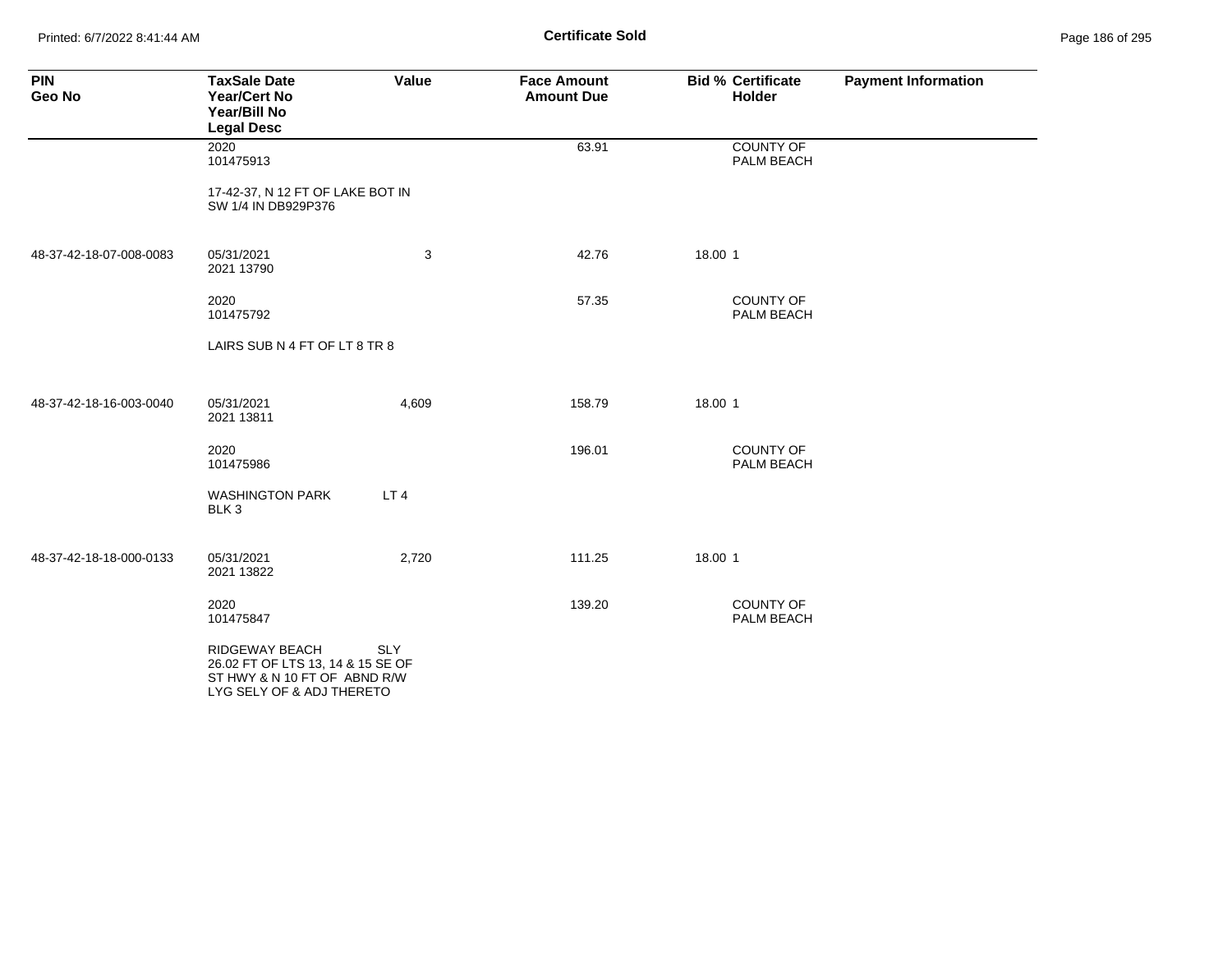| <b>PIN</b><br>Geo No    | <b>TaxSale Date</b><br><b>Year/Cert No</b><br>Year/Bill No<br><b>Legal Desc</b>                                                                                                  | Value | <b>Face Amount</b><br><b>Amount Due</b> | <b>Bid % Certificate</b><br><b>Holder</b> | <b>Payment Information</b> |
|-------------------------|----------------------------------------------------------------------------------------------------------------------------------------------------------------------------------|-------|-----------------------------------------|-------------------------------------------|----------------------------|
| 48-37-42-18-18-039-0040 | 05/31/2021<br>2021 13849                                                                                                                                                         | 5,100 | 170.67                                  | 18.00 1                                   |                            |
|                         | 2020<br>101475752                                                                                                                                                                |       | 214.98                                  | <b>COUNTY OF</b><br>PALM BEACH            |                            |
|                         | RIDGEWAY BEACH N 94 FT OF S<br>332.64 FT OF TR 39 (LESS E 265 FT,<br>W 20 FT, N 15 FT OF E 5 FT OF W 25<br>FT AMARYLLUS AVE & S 10 FT OF W<br>40 FT OF E 305 FT DANIELS PL R/WS) |       |                                         |                                           |                            |
| 48-37-42-18-18-039-0140 | 05/31/2021<br>2021 13853                                                                                                                                                         | 26    | 43.15                                   | 18.00 1                                   |                            |
|                         | 2020<br>101640505                                                                                                                                                                |       | 57.82                                   | <b>COUNTY OF</b><br>PALM BEACH            |                            |
|                         | RIDGEWAY BEACH N 15 FT OF S<br>332.64 FT OF E 215 FT OF TR 39<br>(LESS E 40 FT RARDIN AVE R/W)                                                                                   |       |                                         |                                           |                            |
| 48-37-42-18-18-039-0160 | 05/31/2021<br>2021 13854                                                                                                                                                         | 13    | 42.95                                   | 18.00 1                                   |                            |
|                         | 2020<br>101640267                                                                                                                                                                |       | 57.59                                   | <b>COUNTY OF</b><br>PALM BEACH            |                            |
|                         | RIDGEWAY BEACH N 10.41 FT OF S<br>317.64 FT OF W 125 FT OF E 165 FT<br>OF TR 39                                                                                                  |       |                                         |                                           |                            |
| 48-37-42-18-18-039-0250 | 05/31/2021<br>2021 13855                                                                                                                                                         | 3,060 | 118.57                                  | 18.00 1                                   |                            |
|                         | 2020<br>101475809                                                                                                                                                                |       | 147.94                                  | <b>COUNTY OF</b><br>PALM BEACH            |                            |
|                         | RIDGEWAY BEACH S 30 FT OF N 79<br>FT OF S 411.64 FT OF W 50 FT OF E<br>265 FT OF TR 39                                                                                           |       |                                         |                                           |                            |
| 48-37-42-18-18-057-0020 | 05/31/2021<br>2021 13856                                                                                                                                                         | 300   | 48.25                                   | 18.00 1                                   |                            |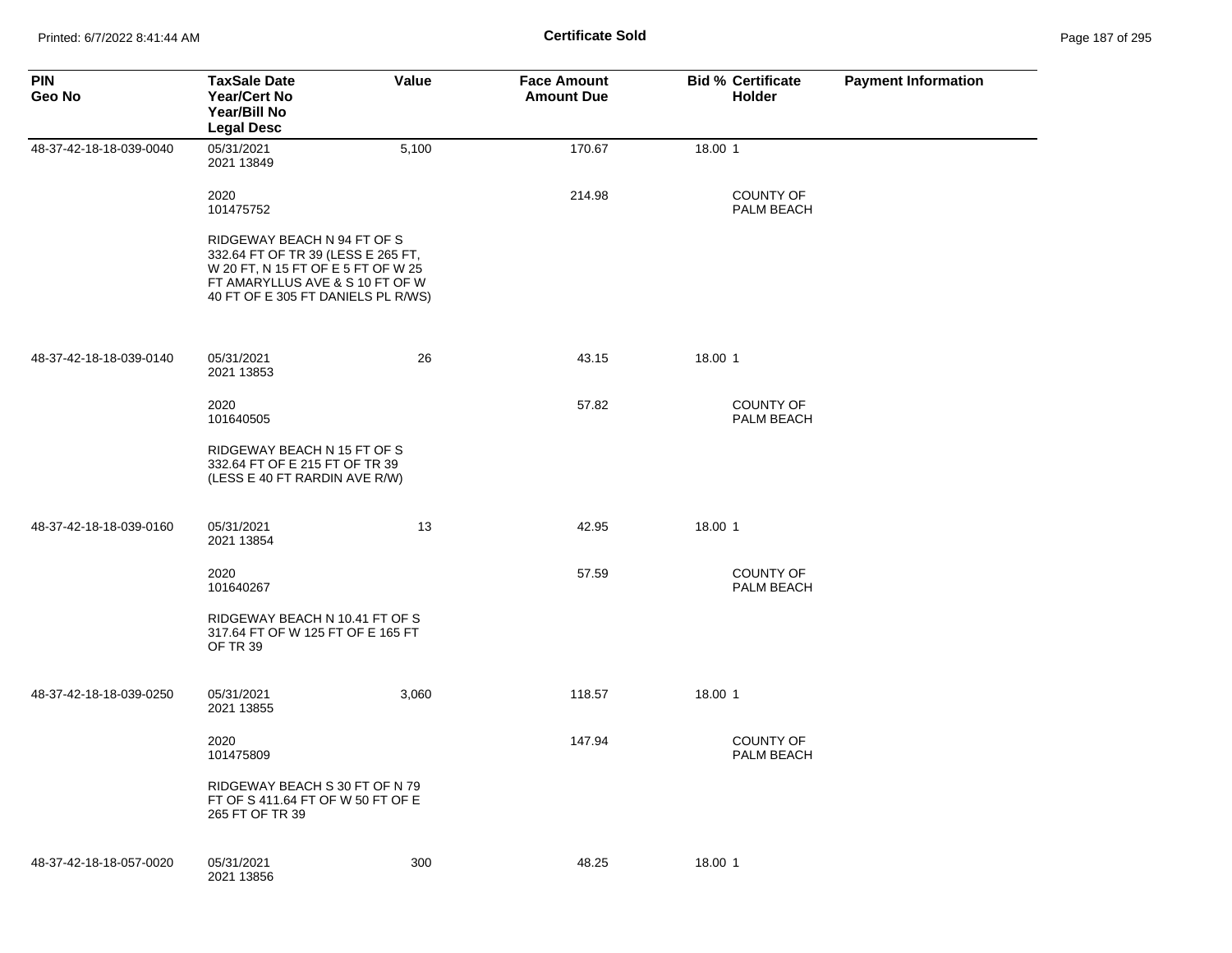Printed: 6/7/2022 8:41:44 AM **Page 188 of 295 Certificate Sold Certificate Sold** 

| <b>PIN</b><br>Geo No    | <b>TaxSale Date</b><br><b>Year/Cert No</b><br>Year/Bill No<br><b>Legal Desc</b>                                                                                                           | Value    | <b>Face Amount</b><br><b>Amount Due</b> | <b>Bid % Certificate</b><br>Holder | <b>Payment Information</b> |
|-------------------------|-------------------------------------------------------------------------------------------------------------------------------------------------------------------------------------------|----------|-----------------------------------------|------------------------------------|----------------------------|
|                         | 2020<br>101475732                                                                                                                                                                         |          | 63.91                                   | <b>COUNTY OF</b><br>PALM BEACH     |                            |
|                         | RIDGEWAY BEACH<br><b>OF TR 57</b>                                                                                                                                                         | S 10 FT  |                                         |                                    |                            |
| 48-37-42-19-00-000-1060 | 05/31/2021<br>2021 13879                                                                                                                                                                  | 300      | 48.25                                   | 18.00 1                            |                            |
|                         | 2020<br>101476160                                                                                                                                                                         |          | 63.91                                   | <b>COUNTY OF</b><br>PALM BEACH     |                            |
|                         | 19-42-37, NLY 277.33 FT OF WLY<br>19.58 FT OF ELY 665.04 FT, NLY<br>249.58 FT OF WLY 13 FT OF ELY<br>894.54 FT & NLY 14.20 FT OF WLY<br>37.65 FT OF ELY 1091.40 FT TRGLR<br>PAR OF NE 1/4 |          |                                         |                                    |                            |
| 48-37-42-19-02-000-0040 | 05/31/2021<br>2021 13897                                                                                                                                                                  | 39,761   | 159.82                                  | 18.00 1                            |                            |
|                         | 2020<br>207032169                                                                                                                                                                         |          | 197.22                                  | <b>COUNTY OF</b><br>PALM BEACH     |                            |
|                         | EAST LAKE VILLAGE PLAT 2                                                                                                                                                                  | LOT 4    |                                         |                                    |                            |
| 56-43-42-29-09-003-0230 | 05/31/2021<br>2021 15131                                                                                                                                                                  | 4,849    | 128.51                                  | 18.00 1                            |                            |
|                         | 2020<br>101520087                                                                                                                                                                         |          | 159.82                                  | <b>COUNTY OF</b><br>PALM BEACH     |                            |
|                         | DUNBAR TERRACE LT 23 BLK 3                                                                                                                                                                |          |                                         |                                    |                            |
| 56-43-42-29-13-016-0160 | 05/31/2021<br>2021 15178                                                                                                                                                                  | 25,411   | 196.53                                  | 18.00 1                            |                            |
|                         | 2020<br>101521165                                                                                                                                                                         |          | 241.10                                  | COUNTY OF<br>PALM BEACH            |                            |
|                         | MONROE HEIGHTS<br>17 BLK 16                                                                                                                                                               | LTS 16 & |                                         |                                    |                            |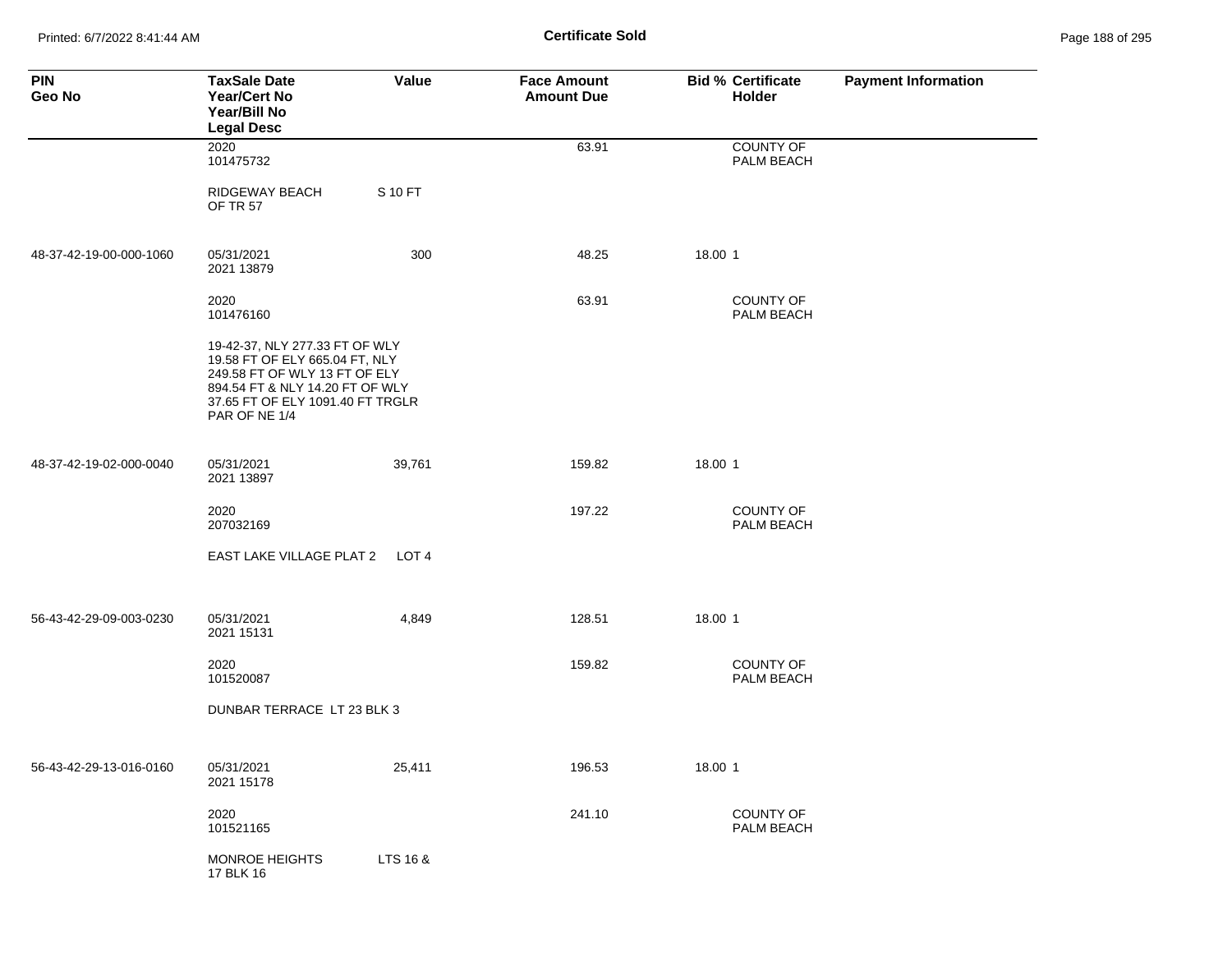Printed: 6/7/2022 8:41:44 AM **Certificate Sold** Page 189 of 295

| <b>PIN</b><br>Geo No    | <b>TaxSale Date</b><br><b>Year/Cert No</b><br>Year/Bill No<br><b>Legal Desc</b> | Value         | <b>Face Amount</b><br><b>Amount Due</b> | <b>Bid % Certificate</b><br>Holder | <b>Payment Information</b> |
|-------------------------|---------------------------------------------------------------------------------|---------------|-----------------------------------------|------------------------------------|----------------------------|
| 56-43-42-32-01-042-0010 | 05/31/2021<br>2021 15402                                                        | 1,903         | 51.65                                   | 18.00 1                            |                            |
|                         | 2020<br>101524211                                                               |               | 67.99                                   | COUNTY OF<br>PALM BEACH            |                            |
|                         | <b>INLET CITY</b><br>LT 1 BLK 42                                                |               |                                         |                                    |                            |
| 56-43-42-32-01-042-0210 | 05/31/2021<br>2021 15403                                                        | 1,903         | 51.65                                   | 18.00 1                            |                            |
|                         | 2020<br>101524981                                                               |               | 67.99                                   | <b>COUNTY OF</b><br>PALM BEACH     |                            |
|                         | INLET CITY, LOT 21 BLK 42                                                       |               |                                         |                                    |                            |
| 56-43-42-32-01-047-0050 | 05/31/2021<br>2021 15408                                                        | 40,769        | 195.10                                  | 18.00 1                            |                            |
|                         | 2020<br>101524216                                                               |               | 239.40                                  | COUNTY OF<br>PALM BEACH            |                            |
|                         | <b>INLET CITY</b><br>47                                                         | LTS 5 & 6 BLK |                                         |                                    |                            |
| 56-43-42-32-04-009-0050 | 05/31/2021<br>2021 15445                                                        | 6,299         | 159.65                                  | 18.00 1                            |                            |
|                         | 2020<br>101525716                                                               |               | 201.53                                  | <b>COUNTY OF</b><br>PALM BEACH     |                            |
|                         | KELLY ADD TO RIVIERA<br>6 BLK 9                                                 | LTS 5 &       |                                         |                                    |                            |
| 56-43-42-32-11-000-7771 | 05/31/2021<br>2021 15469                                                        | 5             | 47.33                                   | 18.00 1                            |                            |
|                         | 2020<br>101525080                                                               |               | 62.79                                   | COUNTY OF<br>PALM BEACH            |                            |
|                         | RIVIERA BEACH HEIGHTS NO 9 S<br>8.02 FT OF LT 777                               |               |                                         |                                    |                            |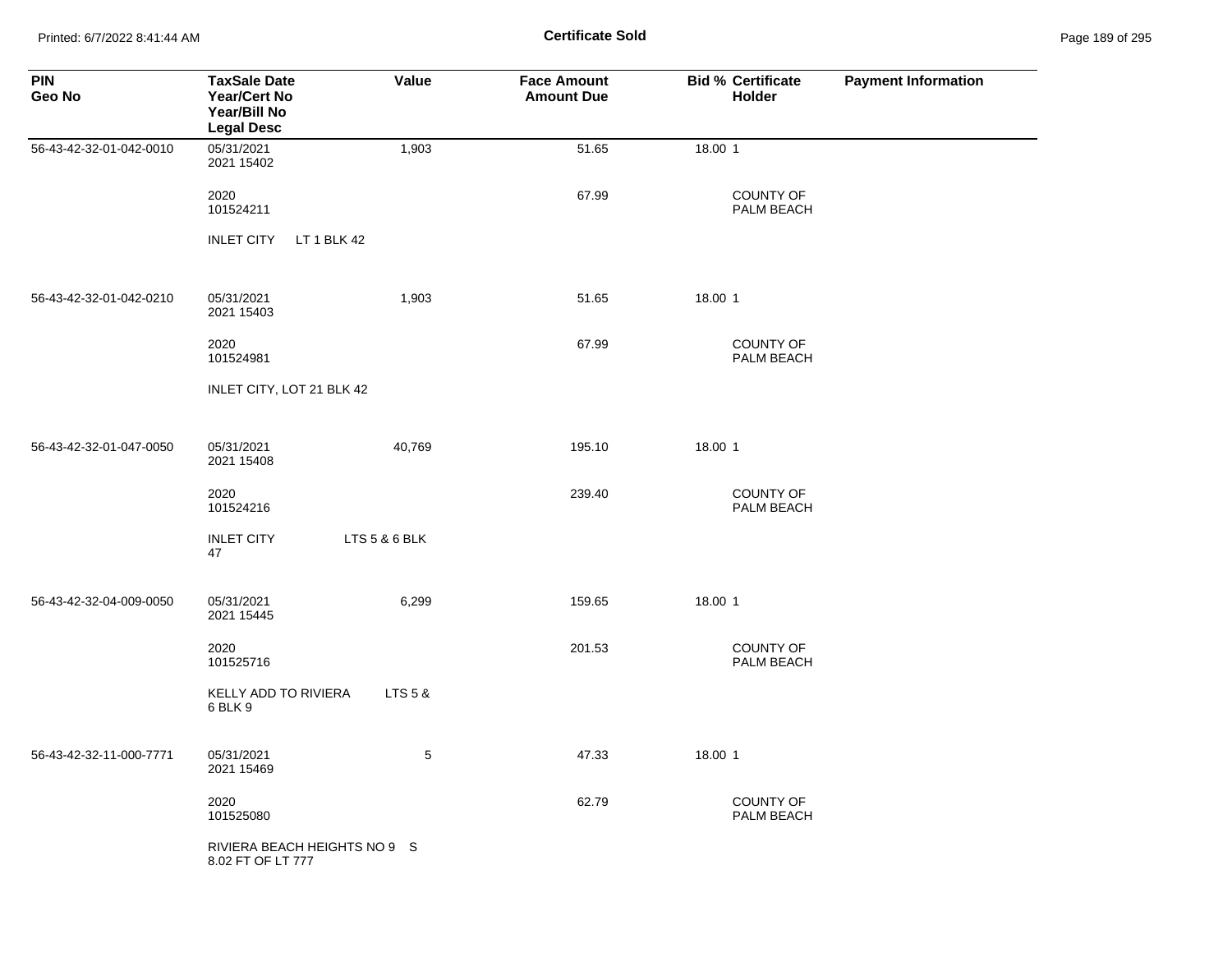Printed: 6/7/2022 8:41:44 AM **Certificate Sold** Page 190 of 295

| <b>PIN</b><br>Geo No    | <b>TaxSale Date</b><br>Year/Cert No<br>Year/Bill No<br><b>Legal Desc</b>                             | Value       | <b>Face Amount</b><br><b>Amount Due</b> | <b>Bid % Certificate</b><br>Holder | <b>Payment Information</b> |
|-------------------------|------------------------------------------------------------------------------------------------------|-------------|-----------------------------------------|------------------------------------|----------------------------|
| 56-43-42-33-09-000-0840 | 05/31/2021<br>2021 15531                                                                             | 23,047      | 195.10                                  | 18.00 1                            |                            |
|                         | 2020<br>101526580                                                                                    |             | 239.40                                  | COUNTY OF<br>PALM BEACH            |                            |
|                         | RIVIERA BEACH HEIGHTS ADD 2 LT<br>84                                                                 |             |                                         |                                    |                            |
| 56-43-42-33-10-000-1680 | 05/31/2021<br>2021 15537                                                                             | 23,287      | 195.10                                  | 18.00 1                            |                            |
|                         | 2020<br>101526135                                                                                    |             | 239.40                                  | <b>COUNTY OF</b><br>PALM BEACH     |                            |
|                         | RIVIERA BEACH HEIGHTS ADD 3 LT<br>168 (LESS RD R/W)                                                  |             |                                         |                                    |                            |
| 00-42-43-01-00-000-3022 | 05/31/2021<br>2021 1556                                                                              | 121         | 68.66                                   | 18.00 1                            |                            |
|                         | 2020<br>101090193                                                                                    |             | 88.29                                   | COUNTY OF<br>PALM BEACH            |                            |
|                         | 1-43-42, TH PT OF ELY EXT OF<br>CARIBBEAN BLVD & NLY EXT OF<br>CAYMAN CIRCLE EAST IN OR5734<br>P1234 |             |                                         |                                    |                            |
| 58-36-44-14-02-000-0422 | 05/31/2021<br>2021 15666                                                                             | 10,000      | 301.60                                  | 18.00 1                            |                            |
|                         | 2020<br>101526769                                                                                    |             | 366.65                                  | <b>COUNTY OF</b><br>PALM BEACH     |                            |
|                         | <b>CROSBY SUB</b>                                                                                    | S 1/2 LT 42 |                                         |                                    |                            |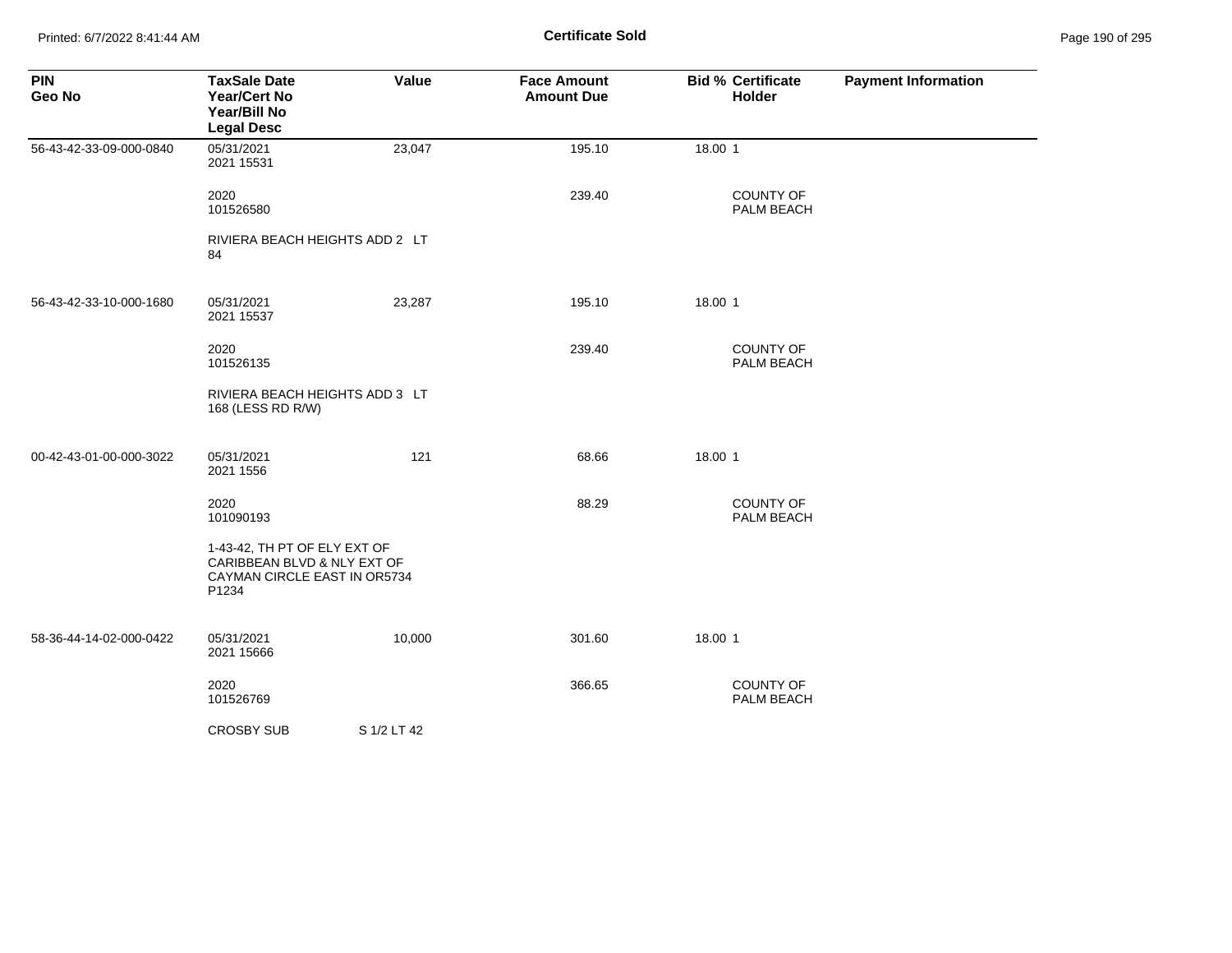Printed: 6/7/2022 8:41:44 AM **Certificate Sold** Page 191 of 295

| <b>PIN</b><br>Geo No    | <b>TaxSale Date</b><br>Year/Cert No<br>Year/Bill No<br><b>Legal Desc</b> | Value   | <b>Face Amount</b><br><b>Amount Due</b> | <b>Bid % Certificate</b><br>Holder | <b>Payment Information</b> |
|-------------------------|--------------------------------------------------------------------------|---------|-----------------------------------------|------------------------------------|----------------------------|
| 58-36-44-14-06-000-0062 | 05/31/2021<br>2021 15685                                                 | 1,600   | 76.29                                   | 18.00 1                            |                            |
|                         | 2020<br>101526332                                                        |         | 97.43                                   | COUNTY OF<br>PALM BEACH            |                            |
|                         | GOODBREADS SUB W 25 FT OF LT 6                                           |         |                                         |                                    |                            |
| 58-36-44-14-15-320-0280 | 05/31/2021<br>2021 15739                                                 | 3,721   | 139.66                                  | 18.00 1                            |                            |
|                         | 2020<br>101634391                                                        |         | 173.14                                  | <b>COUNTY OF</b><br>PALM BEACH     |                            |
|                         | SOUTH BAY AMENDED S 30 FT OF<br>TRS 32 & 33                              |         |                                         |                                    |                            |
| 58-36-44-14-16-001-0250 | 05/31/2021<br>2021 15744                                                 | 5,000   | 172.65                                  | 18.00 1                            |                            |
|                         | 2020<br>101527873                                                        |         | 217.42                                  | <b>COUNTY OF</b><br>PALM BEACH     |                            |
|                         | BYRDS ADD TO SOUTH BAY LT 25<br><b>BLK A</b>                             |         |                                         |                                    |                            |
| 58-36-44-14-16-002-0420 | 05/31/2021<br>2021 15749                                                 | 5,000   | 172.65                                  | 18.00 1                            |                            |
|                         | 2020<br>101527658                                                        |         | 212.57                                  | <b>COUNTY OF</b><br>PALM BEACH     |                            |
|                         | BYRDS ADD TO SOUTH BAY LT 42<br><b>BLK B</b>                             |         |                                         |                                    |                            |
| 58-36-44-14-26-000-0171 | 05/31/2021<br>2021 15756                                                 | 5,000   | 43.69                                   | 18.00 1                            |                            |
|                         | 2020<br>101527438                                                        |         | 58.46                                   | COUNTY OF<br>PALM BEACH            |                            |
|                         | ROGERS SUBDIVISION<br>FT OF LT 17                                        | S 23.67 |                                         |                                    |                            |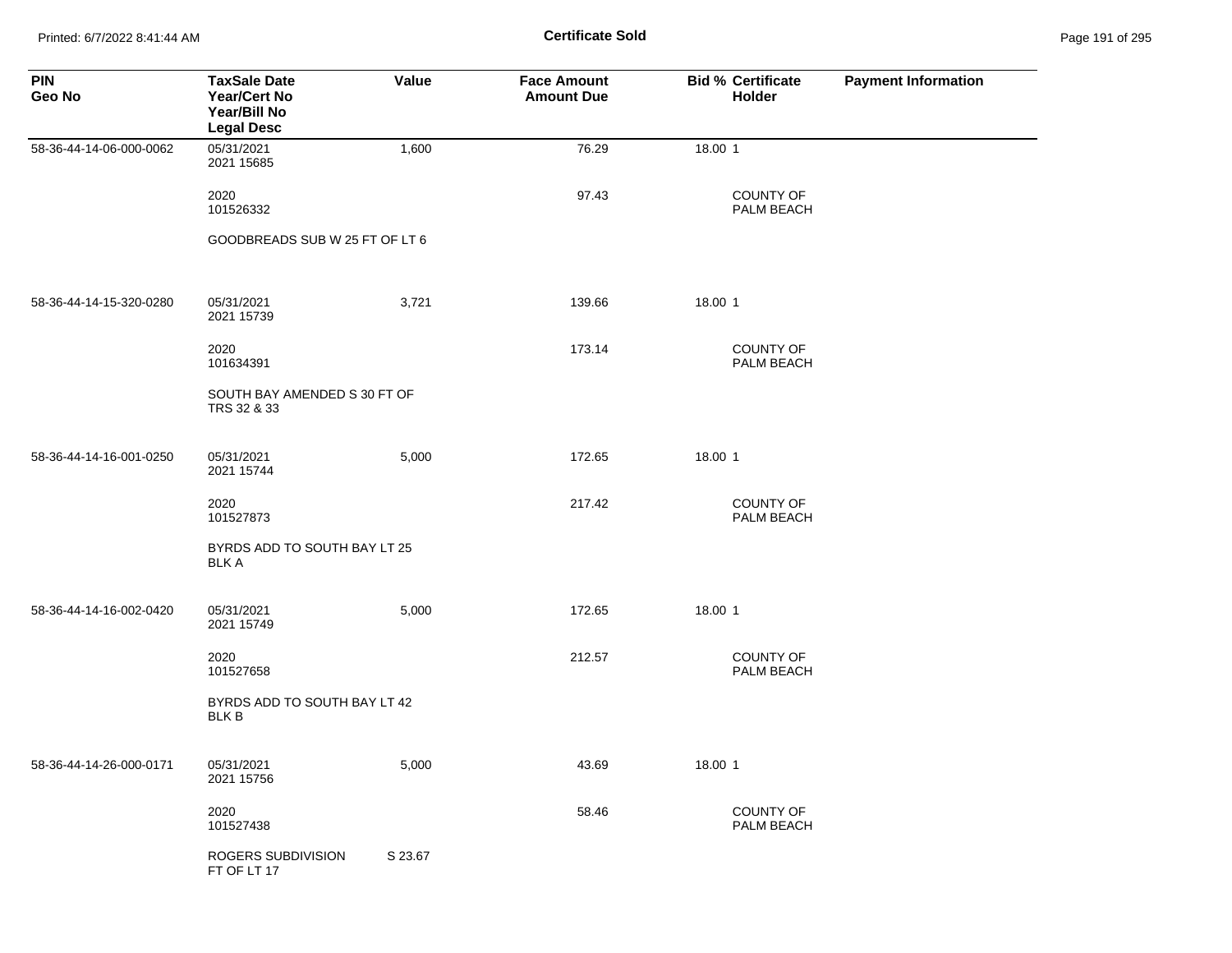Printed: 6/7/2022 8:41:44 AM **Certificate Sold** Page 192 of 295

| <b>PIN</b><br>Geo No    | <b>TaxSale Date</b><br><b>Year/Cert No</b><br>Year/Bill No<br><b>Legal Desc</b>                                                         | Value   | <b>Face Amount</b><br><b>Amount Due</b> | <b>Bid % Certificate</b><br><b>Holder</b> | <b>Payment Information</b> |
|-------------------------|-----------------------------------------------------------------------------------------------------------------------------------------|---------|-----------------------------------------|-------------------------------------------|----------------------------|
| 58-36-44-14-26-000-0181 | 05/31/2021<br>2021 15757                                                                                                                | 5,000   | 172.65                                  | 18.00 1                                   |                            |
|                         | 2020<br>101527454                                                                                                                       |         | 212.57                                  | <b>COUNTY OF</b><br>PALM BEACH            |                            |
|                         | ROGERS SUBDIVISION<br>FT OF LT 18                                                                                                       | S 23.67 |                                         |                                           |                            |
| 70-42-44-13-09-003-0391 | 05/31/2021<br>2021 16135                                                                                                                | 246     | 66.85                                   | 18.00 1                                   |                            |
|                         | 2020<br>101625841                                                                                                                       |         | 86.12                                   | <b>COUNTY OF</b><br>PALM BEACH            |                            |
|                         | 13-44-42, W 6 FT OF E 820 FT OF S<br>136 FT OF N 669 FT OF NE 1/4 OF SE<br>1/4 BEING W 6 FT OF LT 39 BLK C<br>UNREC PL OF MILITARY HILL |         |                                         |                                           |                            |
| 70-43-44-19-11-001-0104 | 05/31/2021<br>2021 16352                                                                                                                | 2,257   | 159.53                                  | 18.00 1                                   |                            |
|                         | 2020<br>101631279                                                                                                                       |         | 196.89                                  | <b>COUNTY OF</b><br>PALM BEACH            |                            |
|                         | LAKEWOOD GARDENS PLAT 1<br>30 FT OF W 50 FT OF TR 10 BLK 1                                                                              | S       |                                         |                                           |                            |
| 72-41-43-25-02-000-2620 | 05/31/2021<br>2021 16512                                                                                                                | 219,968 | 195.10                                  | 18.00 1                                   |                            |
|                         | 2020<br>101551676                                                                                                                       |         | 239.40                                  | <b>COUNTY OF</b><br>PALM BEACH            |                            |
|                         | <b>COUNTERPOINT ESTS PLAT 1</b><br>LOT 262                                                                                              |         |                                         |                                           |                            |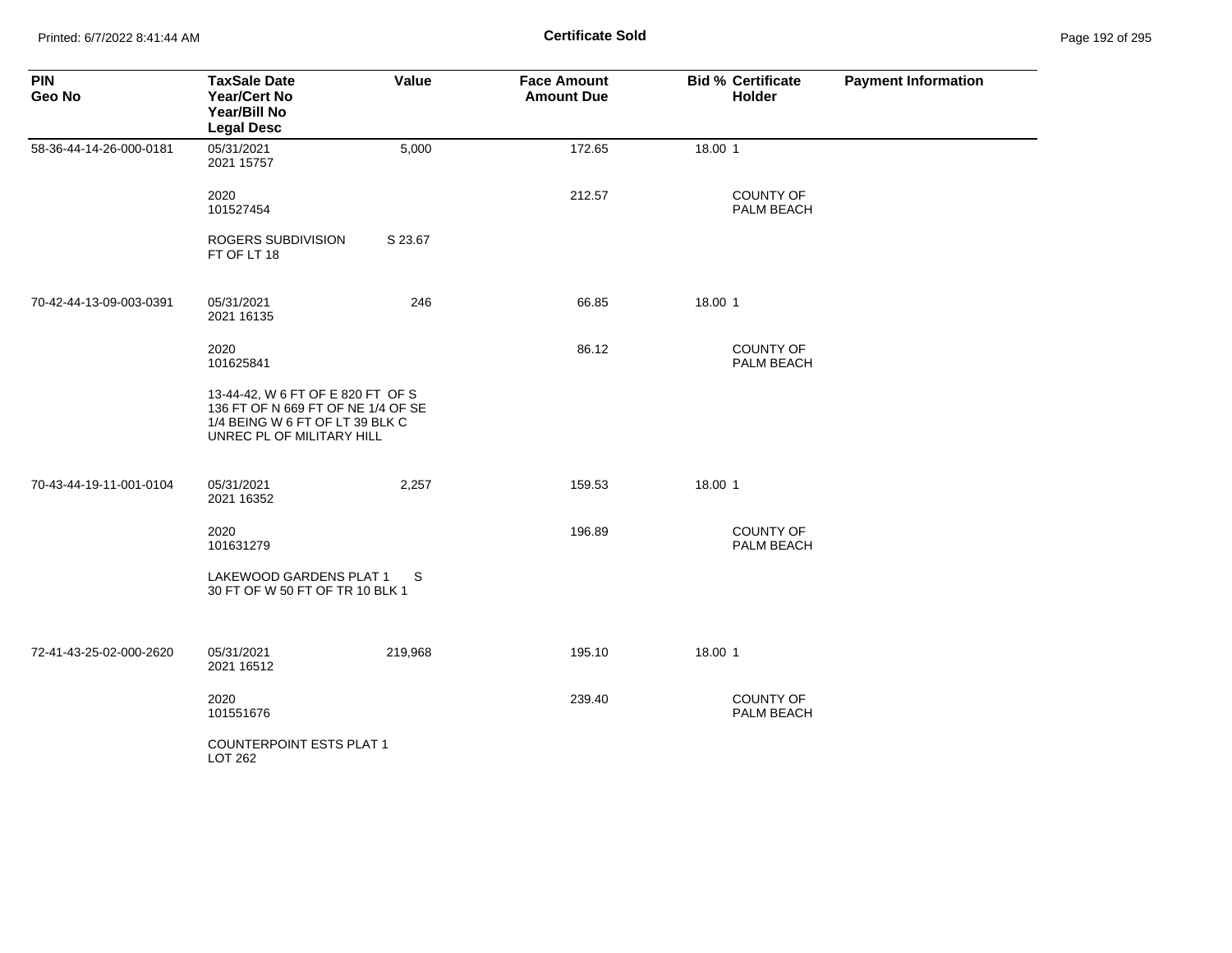Printed: 6/7/2022 8:41:44 AM **Certificate Sold** Page 193 of 295

| <b>PIN</b><br>Geo No    | <b>TaxSale Date</b><br>Year/Cert No<br>Year/Bill No<br><b>Legal Desc</b>                                                        | Value      | <b>Face Amount</b><br><b>Amount Due</b> | <b>Bid % Certificate</b><br>Holder | <b>Payment Information</b> |
|-------------------------|---------------------------------------------------------------------------------------------------------------------------------|------------|-----------------------------------------|------------------------------------|----------------------------|
| 73-41-43-31-00-000-5020 | 05/31/2021<br>2021 16725                                                                                                        | 300        | 263.22                                  | 18.00 1                            |                            |
|                         | 2020<br>101559970                                                                                                               |            | 320.80                                  | <b>COUNTY OF</b><br>PALM BEACH     |                            |
|                         | 31-43-41, TH PT OF E 387.7 FT OF S<br>1/2 LYG BET WPB CNL & PB41P118                                                            |            |                                         |                                    |                            |
| 73-41-43-31-00-000-5070 | 05/31/2021<br>2021 16726                                                                                                        | 300        | 263.22                                  | 18.00 1                            |                            |
|                         | 2020<br>101559365                                                                                                               |            | 320.80                                  | <b>COUNTY OF</b><br>PALM BEACH     |                            |
|                         | 31-43-41, SLY 653.28 FT OF NLY<br>728.28 FT OF W 50 FT OF E 1064.63<br>FT OF S 1/2 LYG S OF WPB CNL                             |            |                                         |                                    |                            |
| 73-41-43-31-00-000-7010 | 05/31/2021<br>2021 16727                                                                                                        | 2,262      | 2,046.92                                | 18.00 1                            |                            |
|                         | 2020<br>101559971                                                                                                               |            | 2,452.31                                | <b>COUNTY OF</b><br>PALM BEACH     |                            |
|                         | 31-43-31, 75 FT STRIP OF LAND IN S<br>1/2 OF SEC LYG S OF & ADJ TO WPB<br>CNL R/W (LESS ELY 400.66 FT &<br>BINKS FOREST DR R/W) |            |                                         |                                    |                            |
| 73-41-44-03-19-003-0010 | 05/31/2021<br>2021 16800                                                                                                        | 299        | 289.21                                  | 18.00 1                            |                            |
|                         | 2020<br>101561338                                                                                                               |            | 351.85                                  | <b>COUNTY OF</b><br>PALM BEACH     |                            |
|                         | MONTEREY ON THE LAKE<br>78.60 FT OF PAR C K/A OPEN SPACE                                                                        | <b>NLY</b> |                                         |                                    |                            |
| 00-42-43-22-02-016-3560 | 05/31/2021<br>2021 1692                                                                                                         | 12,783     | 106.13                                  | 18.00 1                            |                            |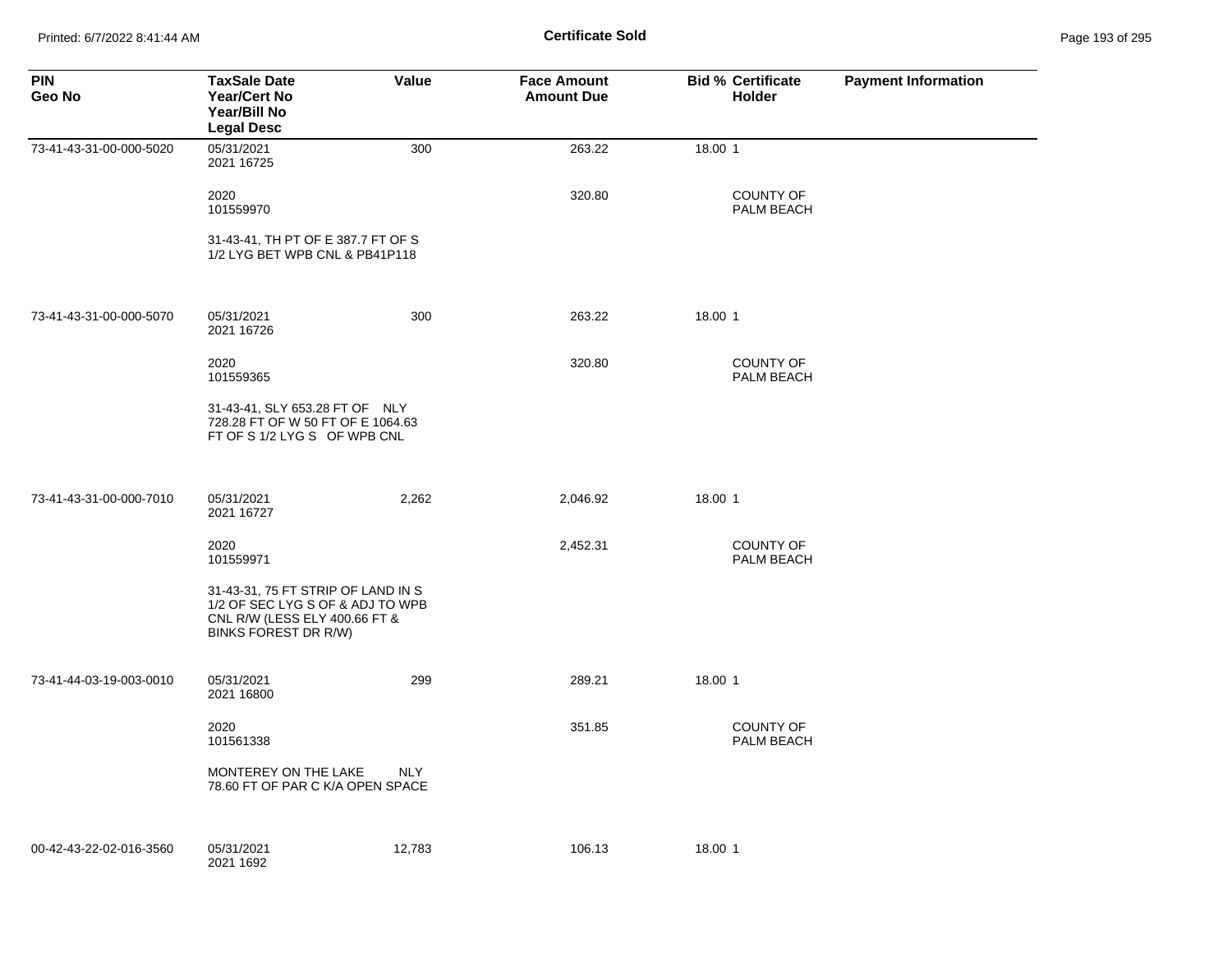Printed: 6/7/2022 8:41:44 AM **Certificate Sold** Page 194 of 295

| <b>PIN</b><br>Geo No    | <b>TaxSale Date</b><br><b>Year/Cert No</b><br>Year/Bill No<br><b>Legal Desc</b>                                                                                     | Value          | <b>Face Amount</b><br><b>Amount Due</b> | <b>Bid % Certificate</b><br>Holder | <b>Payment Information</b> |
|-------------------------|---------------------------------------------------------------------------------------------------------------------------------------------------------------------|----------------|-----------------------------------------|------------------------------------|----------------------------|
|                         | 2020<br>207022477                                                                                                                                                   |                | 133.07                                  | <b>COUNTY OF</b><br>PALM BEACH     |                            |
|                         | <b>WINDSOR P COND</b>                                                                                                                                               | <b>PAR 356</b> |                                         |                                    |                            |
| 73-41-44-11-09-000-0282 | 05/31/2021<br>2021 16949                                                                                                                                            |                | 256.75                                  | 18.00 1                            |                            |
|                         | 2020<br>101628130                                                                                                                                                   |                | 313.07                                  | <b>COUNTY OF</b><br>PALM BEACH     |                            |
|                         | PARK PLACE OF WELLINGTON LT 28<br>(LESS PT IN OR23604P1545)                                                                                                         |                |                                         |                                    |                            |
| 73-41-44-12-17-002-0010 | 05/31/2021<br>2021 16964                                                                                                                                            | 323            | 263.73                                  | 18.00 1                            |                            |
|                         | 2020<br>101571258                                                                                                                                                   |                | 321.41                                  | <b>COUNTY OF</b><br>PALM BEACH     |                            |
|                         | <b>WELLINGTON RESERVE OFFICE</b><br>PARK TRS B-1 THRU B-5 K/A OPEN<br><b>SPACE</b>                                                                                  |                |                                         |                                    |                            |
| 73-41-44-15-00-000-5040 | 05/31/2021<br>2021 17019                                                                                                                                            | 27,440         | 23,237.60                               | 18.00 1                            |                            |
|                         | 2020<br>101572295                                                                                                                                                   |                | 27,775.18                               | <b>COUNTY OF</b><br>PALM BEACH     |                            |
|                         | 15-44-41, PT OF S 1/2 LYG BET C-23<br>CNL & POLO CLUB R/D R/WS K/A BIG<br>BLUE FOREST (LESS NLY 343.65 FT<br>LYG S OF & ADJ TO POLO CLUB RD<br>R/W IN OR24580P1983) |                |                                         |                                    |                            |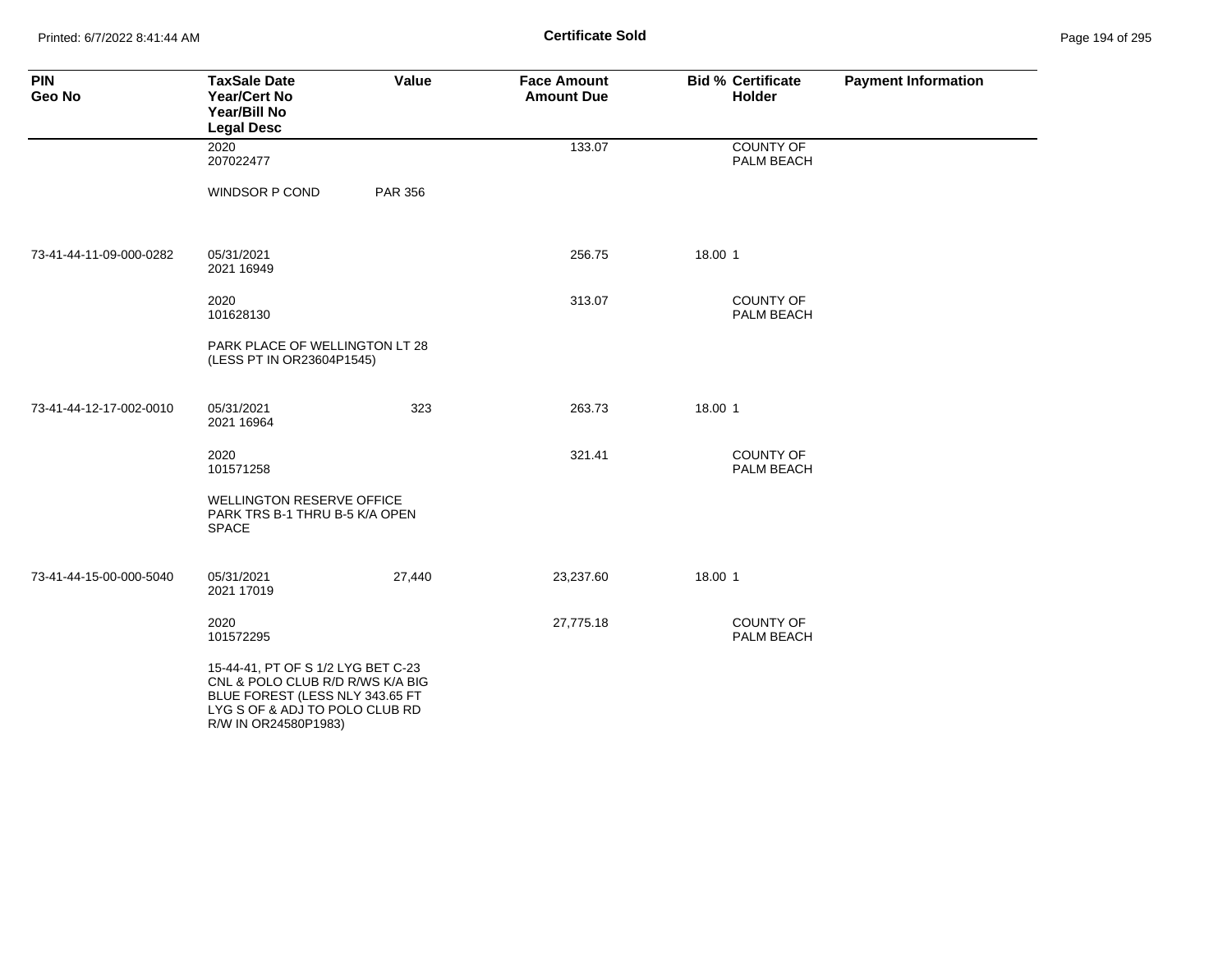| <b>PIN</b><br>Geo No    | <b>TaxSale Date</b><br><b>Year/Cert No</b><br>Year/Bill No<br><b>Legal Desc</b>                                          | Value | <b>Face Amount</b><br><b>Amount Due</b> | <b>Bid % Certificate</b><br><b>Holder</b> | <b>Payment Information</b> |
|-------------------------|--------------------------------------------------------------------------------------------------------------------------|-------|-----------------------------------------|-------------------------------------------|----------------------------|
| 73-41-44-15-21-002-0000 | 05/31/2021<br>2021 17033                                                                                                 |       | 505.49                                  | 18.00 1                                   |                            |
|                         | 2020<br>101572047                                                                                                        |       | 638.93                                  | <b>COUNTY OF</b><br>PALM BEACH            |                            |
|                         | CYPRESS ISLAND OF PALM BEACH<br>POLO & COUNTRY CLUB<br>WELLINGTON PUD TRS B & C K/A<br><b>STORMWATER MGMT</b>            |       |                                         |                                           |                            |
| 73-41-44-16-01-000-0061 | 05/31/2021<br>2021 17036                                                                                                 | 299   | 263.22                                  | 18.00 1                                   |                            |
|                         | 2020<br>101572007                                                                                                        |       | 320.80                                  | <b>COUNTY OF</b><br>PALM BEACH            |                            |
|                         | <b>EQUESTRIAN/POLO VILLAGE &amp;</b><br>COMPLEX OF PALM BEACH POLO &<br>COUNTRY CLUB WELLINGTON<br>LOT 6 (LESS N 115 FT) |       |                                         |                                           |                            |
| 00-35-47-03-00-000-3260 | 05/31/2021<br>2021 171                                                                                                   | 1,100 | 28.85                                   | 18.00 1                                   |                            |
|                         | 2020<br>101038685                                                                                                        |       | 40.71                                   | <b>COUNTY OF</b><br>PALM BEACH            |                            |
|                         | 3-47-35, SW 1/4 OF SE 1/4 OF NE 1/4<br><b>OF NW 1/4</b>                                                                  |       |                                         |                                           |                            |
| 74-42-43-11-04-001-0020 | 05/31/2021<br>2021 17299                                                                                                 | 274   | 65.27                                   | 18.00 1                                   |                            |
|                         | 2020<br>101623135                                                                                                        |       | 84.26                                   | <b>COUNTY OF</b><br>PALM BEACH            |                            |
|                         | FOXHALL PHASE 2 TR A-2                                                                                                   |       |                                         |                                           |                            |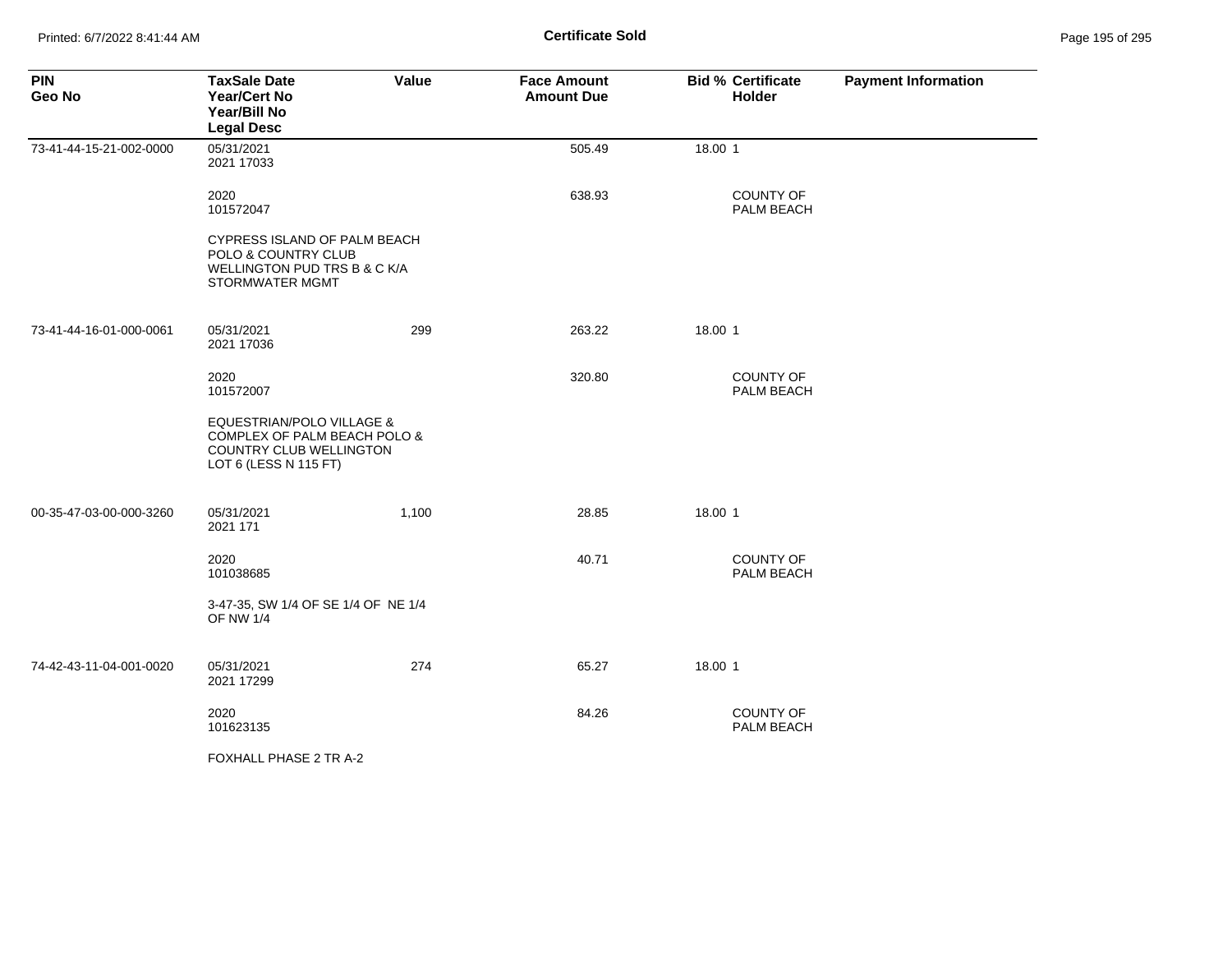Printed: 6/7/2022 8:41:44 AM **Certificate Sold** Page 196 of 295

| <b>PIN</b><br>Geo No    | <b>TaxSale Date</b><br><b>Year/Cert No</b><br>Year/Bill No<br><b>Legal Desc</b>                                                                                 | Value | <b>Face Amount</b><br><b>Amount Due</b> | <b>Bid % Certificate</b><br>Holder | <b>Payment Information</b> |
|-------------------------|-----------------------------------------------------------------------------------------------------------------------------------------------------------------|-------|-----------------------------------------|------------------------------------|----------------------------|
| 74-42-43-13-17-003-0000 | 05/31/2021<br>2021 17385                                                                                                                                        | 14    | 181.54                                  | 18.00 1                            |                            |
|                         | 2020<br>101586408                                                                                                                                               |       | 223.18                                  | COUNTY OF<br>PALM BEACH            |                            |
|                         | CLASSICS AT BEAR LAKES, TR C                                                                                                                                    |       |                                         |                                    |                            |
| 74-42-43-13-17-004-0000 | 05/31/2021<br>2021 17386                                                                                                                                        | 19    | 181.64                                  | 18.00 1                            |                            |
|                         | 2020<br>101586257                                                                                                                                               |       | 223.30                                  | COUNTY OF<br>PALM BEACH            |                            |
|                         | CLASSICS AT BEAR LAKES, TR D                                                                                                                                    |       |                                         |                                    |                            |
| 74-43-43-04-04-003-0282 | 05/31/2021<br>2021 17513                                                                                                                                        | 638   | 26.47                                   | 18.00 1                            |                            |
|                         | 2020<br>101592490                                                                                                                                               |       | 37.85                                   | <b>COUNTY OF</b><br>PALM BEACH     |                            |
|                         | NORTH PALM BEACH PL 1<br>STRIP OF LAND LYG N OF BLK 3, S<br>OF BLK 39, E OF TH NLY EXT OF W<br>LINE OF LT 30 BLK 3 & W OF SLY EXT<br>OF W LINE OF LOT 24 BLK 39 | A     |                                         |                                    |                            |
| 00-42-43-23-05-000-0000 | 05/31/2021<br>2021 1763                                                                                                                                         | 300   | 67.21                                   | 18.00 1                            |                            |
|                         | 2020<br>101096001                                                                                                                                               |       | 86.57                                   | <b>COUNTY OF</b><br>PALM BEACH     |                            |
|                         | CENTURY VILLAGE PL NO 3<br>DRAINAGE R/W LYG S OF & ADJ TO<br>12TH ST EXTENSION                                                                                  | 30 FT |                                         |                                    |                            |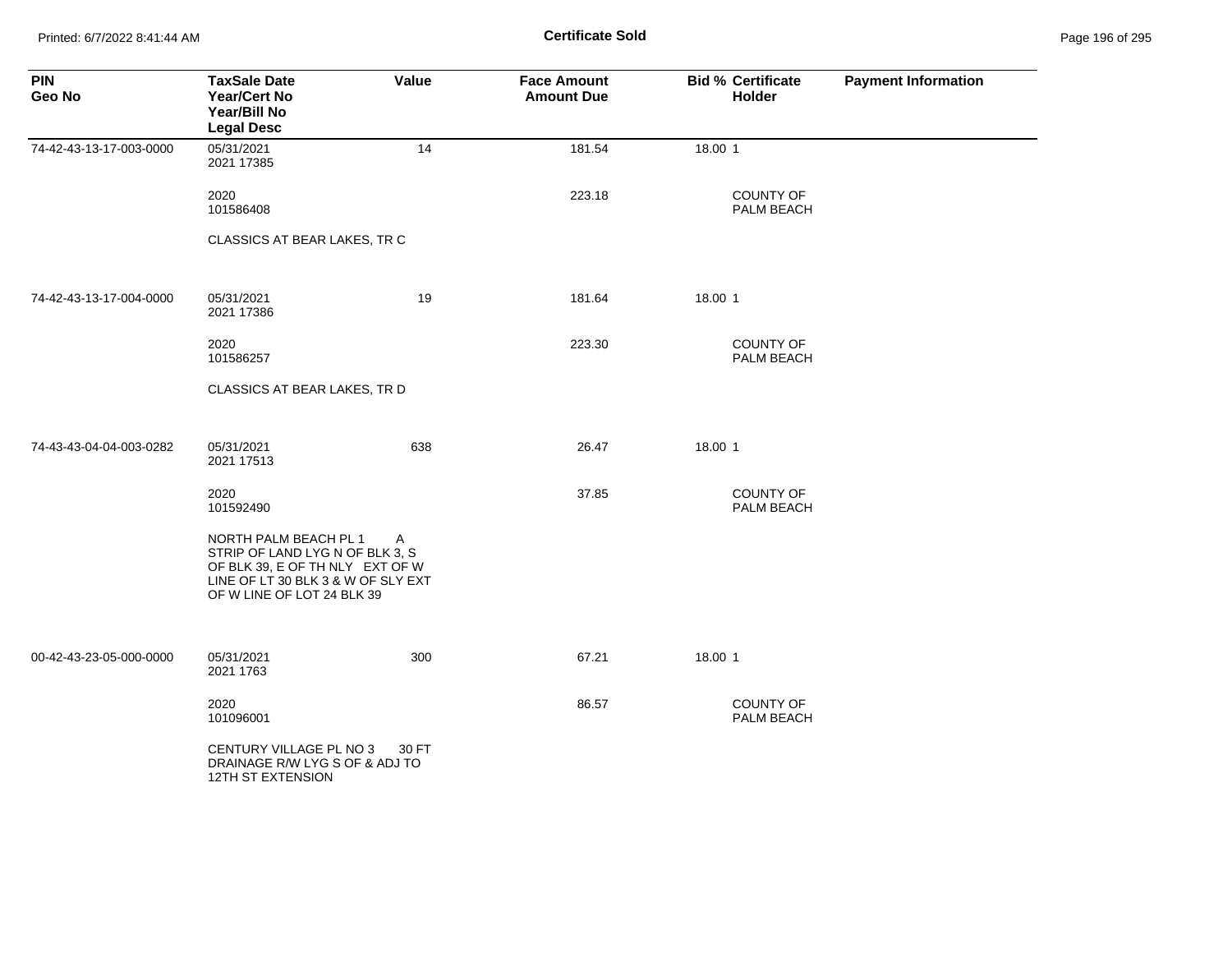| <b>PIN</b><br>Geo No    | <b>TaxSale Date</b><br><b>Year/Cert No</b><br>Year/Bill No<br><b>Legal Desc</b> | Value  | <b>Face Amount</b><br><b>Amount Due</b> | <b>Bid % Certificate</b><br><b>Holder</b> | <b>Payment Information</b> |
|-------------------------|---------------------------------------------------------------------------------|--------|-----------------------------------------|-------------------------------------------|----------------------------|
| 00-42-43-23-10-000-0000 | 05/31/2021<br>2021 1795                                                         | 300    | 67.21                                   | 18.00 1                                   |                            |
|                         | 2020<br>101096138                                                               |        | 86.57                                   | <b>COUNTY OF</b><br>PALM BEACH            |                            |
|                         | CENTURY VILLAGE PL NO 5<br>DRAINAGE R/W LYG S OF & ADJ TO<br>12TH ST EXTENSION  | 30 FT  |                                         |                                           |                            |
| 00-42-43-23-12-000-0000 | 05/31/2021<br>2021 1796                                                         | 300    | 67.21                                   | 18.00 1                                   |                            |
|                         | 2020<br>101096243                                                               |        | 86.57                                   | <b>COUNTY OF</b><br>PALM BEACH            |                            |
|                         | CENTURY VILLAGE PL NO 7<br>DRAINAGE R/W LYG S OF & ADJ TO<br>12TH ST EXTENSION  | 30 FT  |                                         |                                           |                            |
| 74-43-43-16-01-025-0051 | 05/31/2021<br>2021 18029                                                        | 16,122 | 2,715.73                                | 18.00 1                                   |                            |
|                         | 2020<br>101601143                                                               |        | 3,251.55                                | COUNTY OF<br>PALM BEACH                   |                            |
|                         | FRESHWATER ADD TO WPB<br>AMNDED W 33.33 FT OF LT 5 BLK 25                       |        |                                         |                                           |                            |
| 74-43-43-16-22-002-0020 | 05/31/2021<br>2021 18194                                                        | 2,925  | 78.31                                   | 18.00 1                                   |                            |
|                         | 2020<br>101603586                                                               |        | 99.84                                   | <b>COUNTY OF</b><br>PALM BEACH            |                            |
|                         | FRESHWATER LAKES N 40 FT OF TR<br>В                                             |        |                                         |                                           |                            |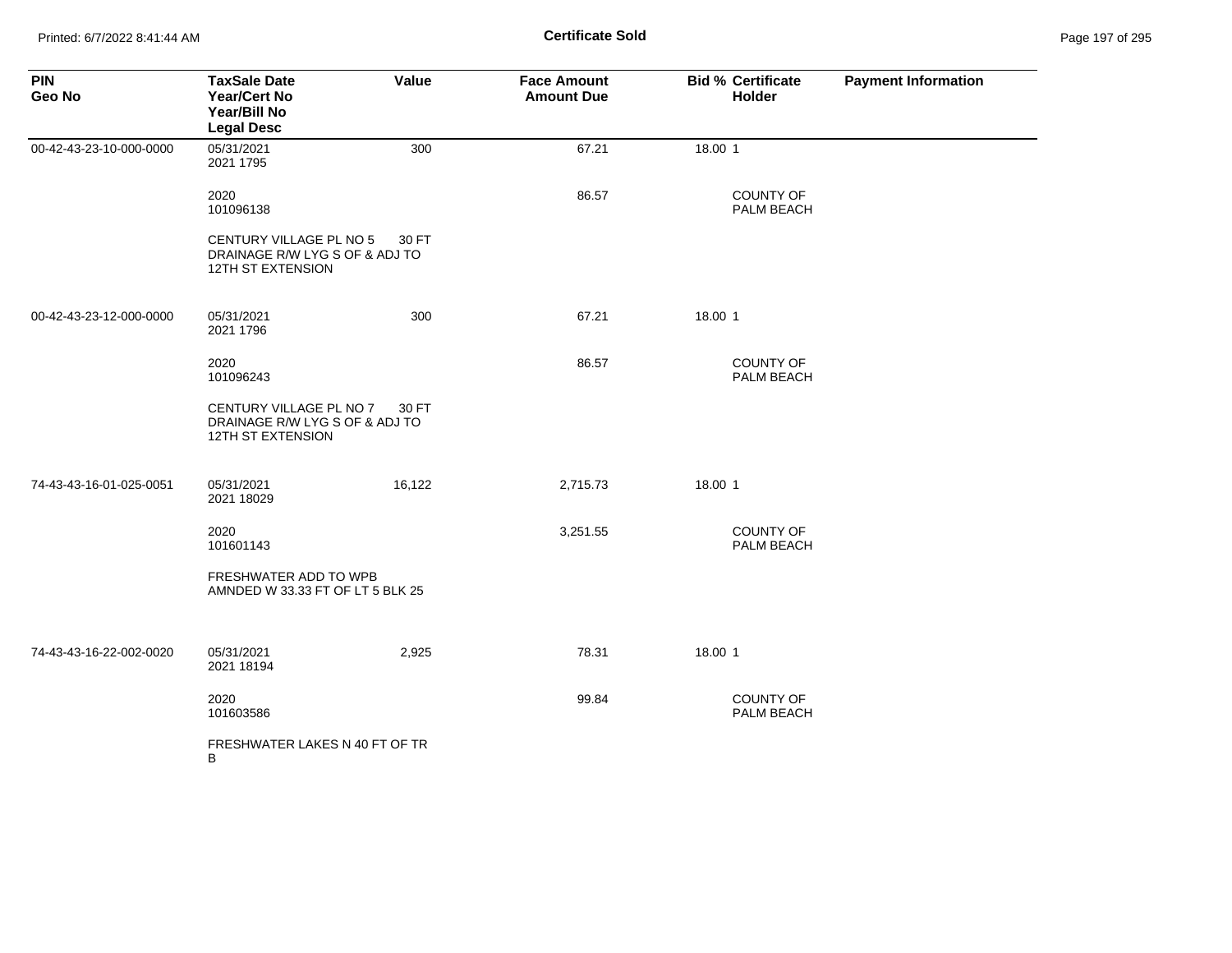| <b>PIN</b><br>Geo No    | <b>TaxSale Date</b><br><b>Year/Cert No</b><br>Year/Bill No<br><b>Legal Desc</b>       | Value | <b>Face Amount</b><br><b>Amount Due</b> | <b>Bid % Certificate</b><br><b>Holder</b> | <b>Payment Information</b> |
|-------------------------|---------------------------------------------------------------------------------------|-------|-----------------------------------------|-------------------------------------------|----------------------------|
| 00-42-43-23-18-000-0000 | 05/31/2021<br>2021 1843                                                               | 100   | 63.42                                   | 18.00 1                                   |                            |
|                         | 2020<br>101097351                                                                     |       | 82.01                                   | <b>COUNTY OF</b><br>PALM BEACH            |                            |
|                         | CENTURY VILLAGE PL NO 9<br>DRAINAGE R/W LYG S OF & ADJ TO<br><b>12TH ST EXTENSION</b> | 30 FT |                                         |                                           |                            |
| 00-42-43-23-19-000-0000 | 05/31/2021<br>2021 1844                                                               | 300   | 67.21                                   | 18.00 1                                   |                            |
|                         | 2020<br>101097999                                                                     |       | 86.57                                   | <b>COUNTY OF</b><br>PALM BEACH            |                            |
|                         | CENTURY VILLAGE PL NO 10<br>FT DRAINAGE R/W LYG S OF & ADJ<br>TO 12TH ST EXTENSION    | 30    |                                         |                                           |                            |
| 00-42-43-23-33-000-0000 | 05/31/2021<br>2021 1977                                                               | 300   | 67.21                                   | 18.00 1                                   |                            |
|                         | 2020<br>101100366                                                                     |       | 86.57                                   | COUNTY OF<br>PALM BEACH                   |                            |
|                         | CENTURY VILLAGE PL NO 13<br>FT DRAINAGE R/W LYG S OF & ADJ<br>TO 12TH ST EXTENSION    | -30   |                                         |                                           |                            |
| 00-37-41-33-01-001-0250 | 05/31/2021<br>2021 207                                                                | 4,840 | 95.29                                   | 18.00 1                                   |                            |
|                         | 2020<br>101040529                                                                     |       | 120.12                                  | <b>COUNTY OF</b><br>PALM BEACH            |                            |
|                         | PIONEER INV CO PL 1 TOWNSITE<br>CNL POINT LTS 25 & 26 BLK 1                           |       |                                         |                                           |                            |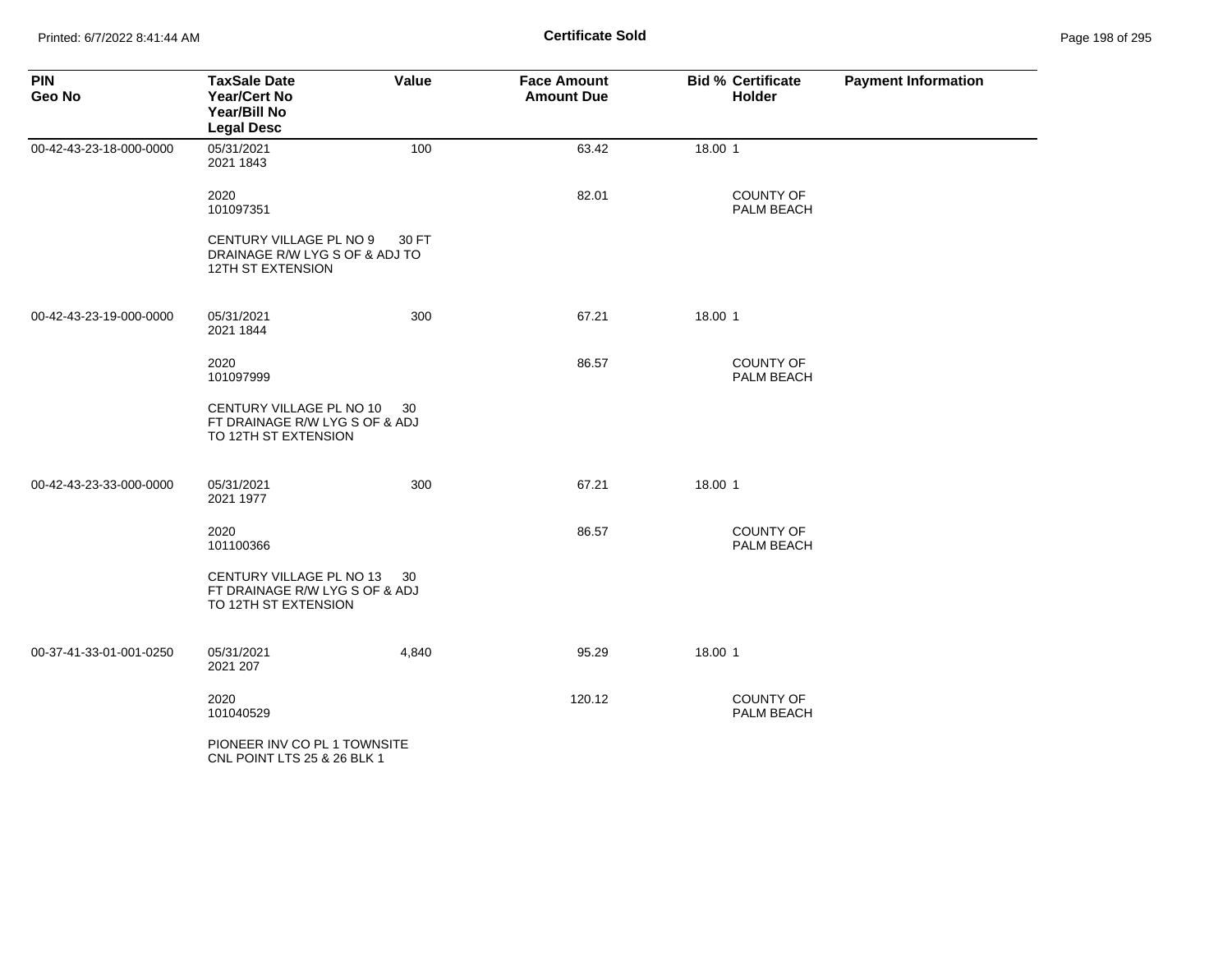| <b>PIN</b><br>Geo No    | <b>TaxSale Date</b><br>Year/Cert No<br>Year/Bill No<br><b>Legal Desc</b>                     | Value    | <b>Face Amount</b><br><b>Amount Due</b> | <b>Bid % Certificate</b><br>Holder | <b>Payment Information</b> |
|-------------------------|----------------------------------------------------------------------------------------------|----------|-----------------------------------------|------------------------------------|----------------------------|
| 00-42-43-26-00-000-3060 | 05/31/2021<br>2021 2290                                                                      | 942      | 240.00                                  | 18.00 1                            |                            |
|                         | 2020<br>101104045                                                                            |          | 293.04                                  | COUNTY OF<br>PALM BEACH            |                            |
|                         | 26-43-42, E 370.36 FT OF W 510.36<br>FT OF S 370.33 FT OF N 400.33 FT OF<br>SW 1/4 OF NW 1/4 |          |                                         |                                    |                            |
| 00-42-43-26-02-000-0103 | 05/31/2021<br>2021 2293                                                                      | 33       | 64.14                                   | 18.00 1                            |                            |
|                         | 2020<br>101104285                                                                            |          | 82.89                                   | COUNTY OF<br>PALM BEACH            |                            |
|                         | HAVERHILL ACRES ADD<br>FT OF N 200 FT OF LOT 10                                              | E 20     |                                         |                                    |                            |
| 00-42-43-26-18-000-0420 | 05/31/2021<br>2021 2353                                                                      | 554      | 74.28                                   | 18.00 1                            |                            |
|                         | 2020<br>101105940                                                                            |          | 94.97                                   | COUNTY OF<br>PALM BEACH            |                            |
|                         | WOODCREST<br>OF PAR A                                                                        | N 103 FT |                                         |                                    |                            |
| 00-42-43-27-00-000-5032 | 05/31/2021<br>2021 2383                                                                      | 63       | 62.74                                   | 18.00 1                            |                            |
|                         | 2020<br>101105263                                                                            |          | 81.22                                   | COUNTY OF<br>PALM BEACH            |                            |
|                         | 27-43-42, W 25 FT OF E 175 FT OF N<br>350 FT OF S 444 FT AS IN<br>OR2205P1275                |          |                                         |                                    |                            |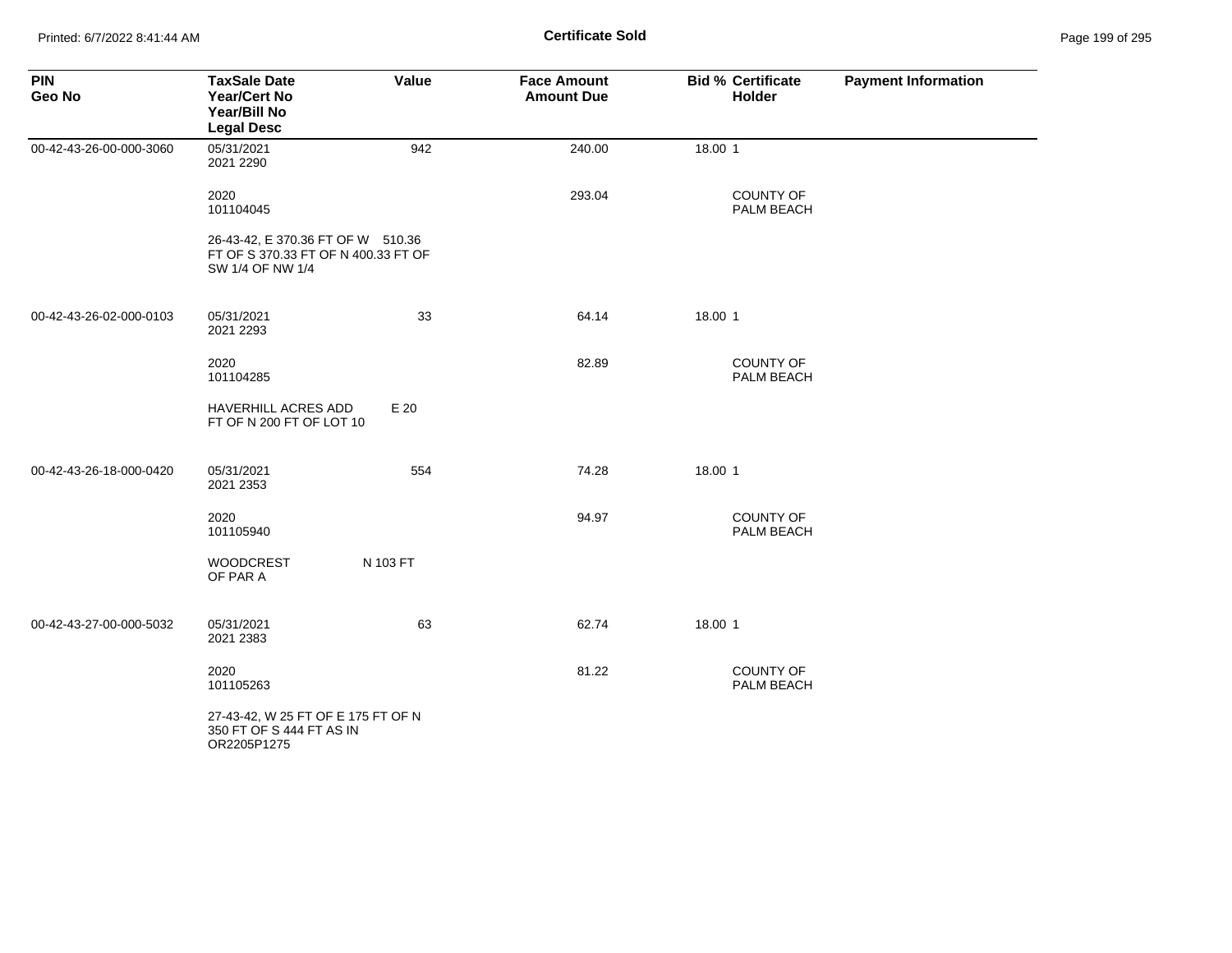| <b>PIN</b><br>Geo No    | <b>TaxSale Date</b><br><b>Year/Cert No</b><br>Year/Bill No<br><b>Legal Desc</b>                                     | Value        | <b>Face Amount</b><br><b>Amount Due</b> | <b>Bid % Certificate</b><br>Holder | <b>Payment Information</b> |
|-------------------------|---------------------------------------------------------------------------------------------------------------------|--------------|-----------------------------------------|------------------------------------|----------------------------|
| 00-42-43-27-05-005-2260 | 05/31/2021<br>2021 2400                                                                                             | 58           | 64.40                                   | 18.00 1                            |                            |
|                         | 2020<br>101624624                                                                                                   |              | 83.22                                   | COUNTY OF<br>PALM BEACH            |                            |
|                         | PALM BEACH FARMS CO PL 3 E 50<br>FT OF NE 1/4 OF SE 1/4 OF TR 44<br>(LESS S 25 FT BISHOFF DR R/W) BLK<br>5          |              |                                         |                                    |                            |
| 00-42-43-27-05-006-0261 | 05/31/2021<br>2021 2401                                                                                             | $\mathbf{1}$ | 61.54                                   | 18.00 1                            |                            |
|                         | 2020<br>101622143                                                                                                   |              | 79.79                                   | COUNTY OF<br>PALM BEACH            |                            |
|                         | PALM BEACH FARMS CO PL NO 3 PT<br>OF TR 26 LYG W OF & ADJ TO TPK<br>R/W (LESS N 40.04 FT LWDD L-4 CNL<br>R/W) BLK 6 |              |                                         |                                    |                            |
| 00-42-43-35-16-000-0440 | 05/31/2021<br>2021 2707                                                                                             | 3,699        | 131.70                                  | 18.00 1                            |                            |
|                         | 2020<br>101114198                                                                                                   |              | 163.60                                  | COUNTY OF<br>PALM BEACH            |                            |
|                         | WEST TRAIL PARK NLY 16.67 FT OF<br>LT 44 LYG NLY OF & ADJ TO SR 80<br>R/W                                           |              |                                         |                                    |                            |
| 00-37-44-07-01-001-0110 | 05/31/2021<br>2021 273                                                                                              | 5,060        | 122.30                                  | 18.00 1                            |                            |
|                         | 2020<br>101041868                                                                                                   |              | 152.39                                  | COUNTY OF<br>PALM BEACH            |                            |
|                         | <b>RADERS SUB 2</b><br>BLK 1                                                                                        | LTS 11 & 12  |                                         |                                    |                            |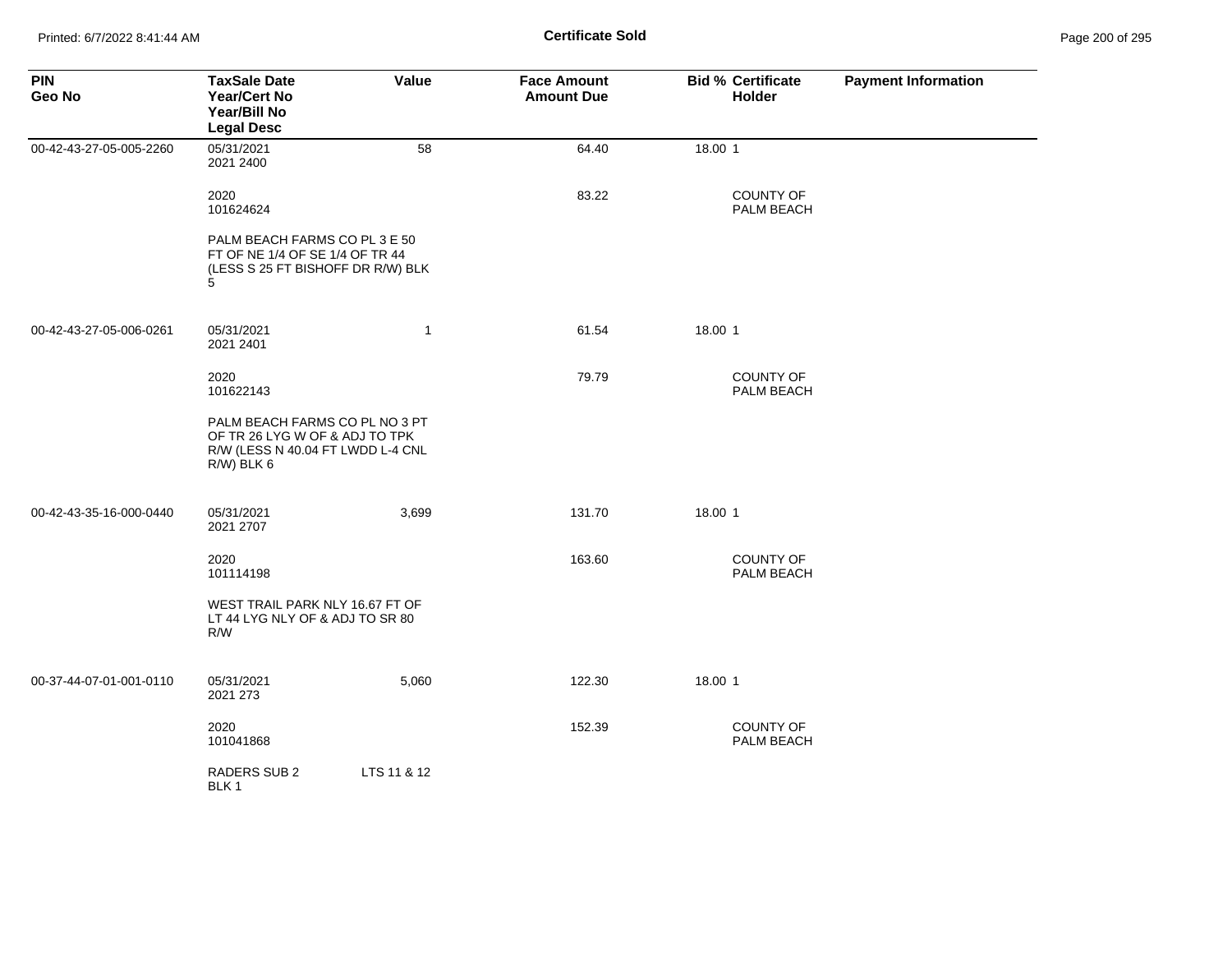Printed: 6/7/2022 8:41:44 AM **Certificate Sold** Page 201 of 295

| <b>PIN</b><br>Geo No    | <b>TaxSale Date</b><br>Year/Cert No<br>Year/Bill No<br><b>Legal Desc</b>      | Value     | <b>Face Amount</b><br><b>Amount Due</b> | <b>Bid % Certificate</b><br>Holder | <b>Payment Information</b> |
|-------------------------|-------------------------------------------------------------------------------|-----------|-----------------------------------------|------------------------------------|----------------------------|
| 00-38-44-02-00-000-1020 | 05/31/2021<br>2021 280                                                        | 216       | 61.98                                   | 18.00 1                            |                            |
|                         | 2020<br>101042012                                                             |           | 80.28                                   | COUNTY OF<br>PALM BEACH            |                            |
|                         | 2-44-38, S 153 FT OF N 509.65 FT OF<br>E 60 FT OF SEC                         |           |                                         |                                    |                            |
| 00-38-44-08-00-000-1020 | 05/31/2021<br>2021 281                                                        | 10,110    | 64.30                                   | 18.00 1                            |                            |
|                         | 2020<br>101042832                                                             |           | 83.08                                   | <b>COUNTY OF</b><br>PALM BEACH     |                            |
|                         | 8-44-38, L-13 K/A OCEAN CNL R/W<br>THRU SEC                                   |           |                                         |                                    |                            |
| 00-42-44-12-09-001-0112 | 05/31/2021<br>2021 3035                                                       | 300       | 67.21                                   | 18.00 1                            |                            |
|                         | 2020<br>101123552                                                             |           | 86.57                                   | <b>COUNTY OF</b><br>PALM BEACH     |                            |
|                         | <b>PALMS ESTATES</b><br>OF S 258 FT OF W 12.5 FT OF E 15 FT<br>OF LT 11 BLK 1 | N 75 FT   |                                         |                                    |                            |
| 00-42-44-12-09-002-0174 | 05/31/2021<br>2021 3038                                                       | 300       | 67.21                                   | 18.00 1                            |                            |
|                         | 2020<br>101123677                                                             |           | 86.57                                   | <b>COUNTY OF</b><br>PALM BEACH     |                            |
|                         | <b>PALMS ESTATES</b><br>W 49 FT OF S 109 FT OF N 203 FT OF<br>LT 17 BLK 2     | E 1 FT OF |                                         |                                    |                            |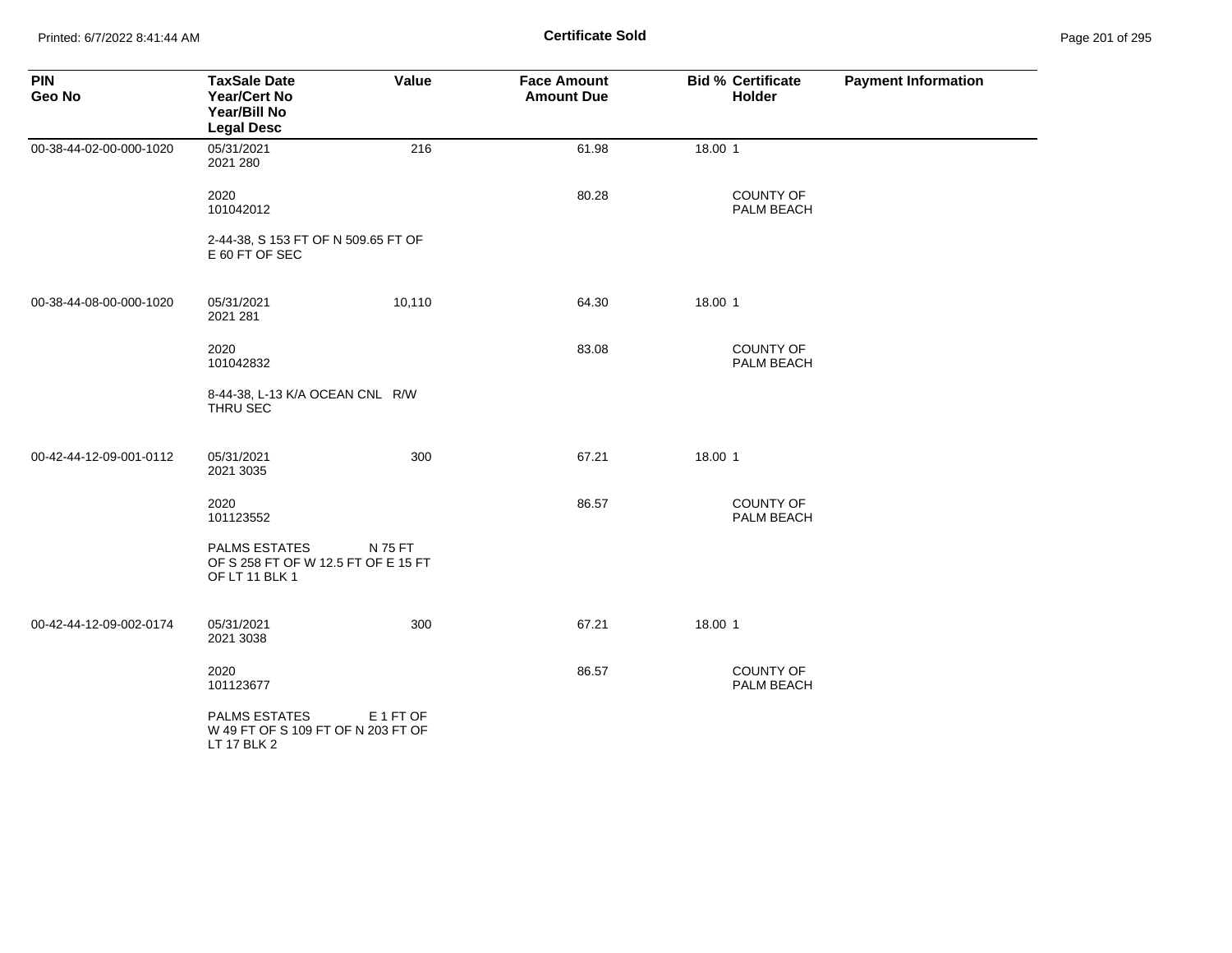Printed: 6/7/2022 8:41:44 AM **Certificate Sold** Page 202 of 295

| <b>PIN</b><br>Geo No    | <b>TaxSale Date</b><br><b>Year/Cert No</b><br>Year/Bill No<br><b>Legal Desc</b>                    | Value          | <b>Face Amount</b><br><b>Amount Due</b> | <b>Bid % Certificate</b><br>Holder | <b>Payment Information</b> |
|-------------------------|----------------------------------------------------------------------------------------------------|----------------|-----------------------------------------|------------------------------------|----------------------------|
| 00-42-44-12-19-000-0032 | 05/31/2021<br>2021 3054                                                                            | 300            | 67.21                                   | 18.00 1                            |                            |
|                         | 2020<br>101124098                                                                                  |                | 86.57                                   | COUNTY OF<br>PALM BEACH            |                            |
|                         | SUTTON TERRACE SOUTH UNREC<br>LT 3-C (LESS W 179 FT)                                               |                |                                         |                                    |                            |
| 00-42-44-13-00-000-1310 | 05/31/2021<br>2021 3088                                                                            | 300            | 67.21                                   | 18.00 1                            |                            |
|                         | 2020<br>101124645                                                                                  |                | 86.57                                   | <b>COUNTY OF</b><br>PALM BEACH     |                            |
|                         | 13-44-42, W 14 FT OF E 718 FT (LESS<br>N 73 FT) OF S 1/2 OF N 1/2 OF NW 1/4<br><b>OF NE 1/4</b>    |                |                                         |                                    |                            |
| 00-42-44-13-00-000-1320 | 05/31/2021<br>2021 3089                                                                            | $\overline{2}$ | 69.06                                   | 18.00 1                            |                            |
|                         | 2020<br>101124192                                                                                  |                | 88.78                                   | COUNTY OF<br>PALM BEACH            |                            |
|                         | 13-44-42, S 6 FT OF N 79 FT OF W<br>44.2 FT OF E 168.2 FT OF S 1/2 OF N<br>1/2 OF NW 1/4 OF NE 1/4 |                |                                         |                                    |                            |
| 00-42-44-13-07-000-0142 | 05/31/2021<br>2021 3113                                                                            | 990            | 80.31                                   | 18.00 1                            |                            |
|                         | 2020<br>101125961                                                                                  |                | 102.20                                  | COUNTY OF<br>PALM BEACH            |                            |
|                         | VELDOR SUB W 6 FT OF LT 14                                                                         |                |                                         |                                    |                            |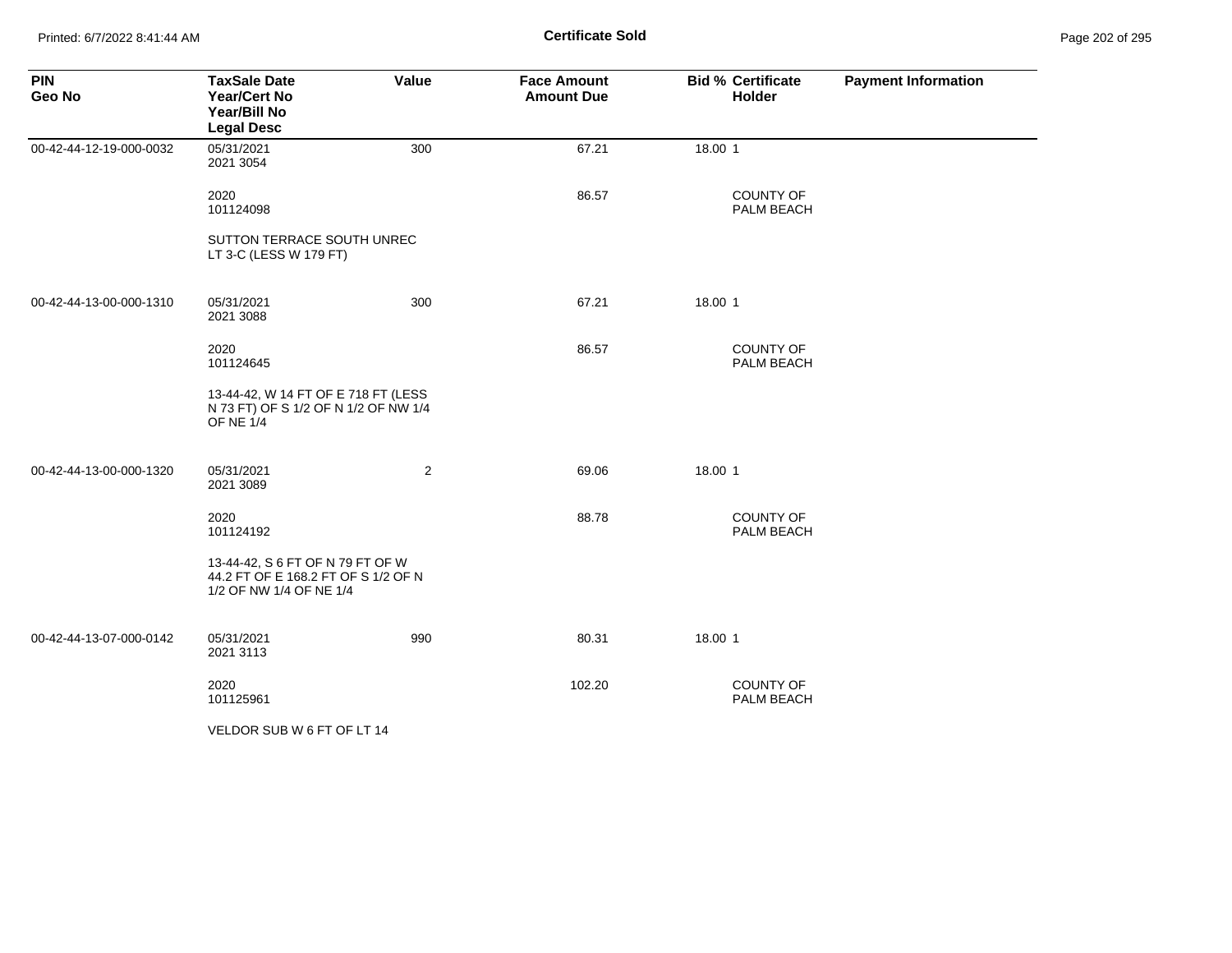Printed: 6/7/2022 8:41:44 AM **Certificate Sold** Page 203 of 295

| <b>PIN</b><br>Geo No    | <b>TaxSale Date</b><br><b>Year/Cert No</b><br>Year/Bill No<br><b>Legal Desc</b>                                          | Value       | <b>Face Amount</b><br><b>Amount Due</b> | <b>Bid % Certificate</b><br>Holder    | <b>Payment Information</b> |
|-------------------------|--------------------------------------------------------------------------------------------------------------------------|-------------|-----------------------------------------|---------------------------------------|----------------------------|
| 00-42-44-14-05-005-0022 | 05/31/2021<br>2021 3168                                                                                                  | 300         | 67.21                                   | 18.00 1                               |                            |
|                         | 2020<br>101126818                                                                                                        |             | 86.57                                   | <b>COUNTY OF</b><br>PALM BEACH        |                            |
|                         | MODEL LAND CO SUB<br>OF TR 5 (LESS N 40 FT LWDD LAT 9<br>& E 15 FT HAVERHILLRD R/W)                                      | N 53 FT     |                                         |                                       |                            |
| 00-42-44-21-06-000-0010 | 05/31/2021<br>2021 3353                                                                                                  | 300         | 67.21                                   | 18.00 1                               |                            |
|                         | 2020<br>101132013                                                                                                        |             | 86.57                                   | <b>COUNTY OF</b><br>PALM BEACH        |                            |
|                         | COVERED BRIDGE PLAT 2<br>TRACT 1 (LESS CONDOS 1 THRU 11<br>INC & REC AREA IN OR1913P1077)                                |             |                                         |                                       |                            |
| 00-42-44-22-03-009-1020 | 05/31/2021<br>2021 3395                                                                                                  | 36,865      | 103.27                                  | 18.00 1                               |                            |
|                         | 2020<br>207011918                                                                                                        |             | 129.65                                  | <b>COUNTY OF</b><br>PALM BEACH        |                            |
|                         | POINCIANA PLACE COND 9<br>102                                                                                            | <b>UNIT</b> |                                         |                                       |                            |
| 00-42-44-22-19-003-0000 | 05/31/2021<br>2021 3416                                                                                                  | 300         | 67.21                                   | 18.00 1                               |                            |
|                         | 2020<br>101134578                                                                                                        |             | 86.57                                   | <b>COUNTY OF</b><br><b>PALM BEACH</b> |                            |
|                         | POINCIANA PLACE PH 2-C<br>IRREG PAR LYG SELY OF & ADJ TO<br>GRAMERCY CONDO & NLY OF & ADJ<br>TO PB35P54 AS IN OR5471P247 |             |                                         |                                       |                            |
| 00-42-44-25-00-000-6730 | 05/31/2021<br>2021 3494                                                                                                  | 331         | 70.28                                   | 18.00 1                               |                            |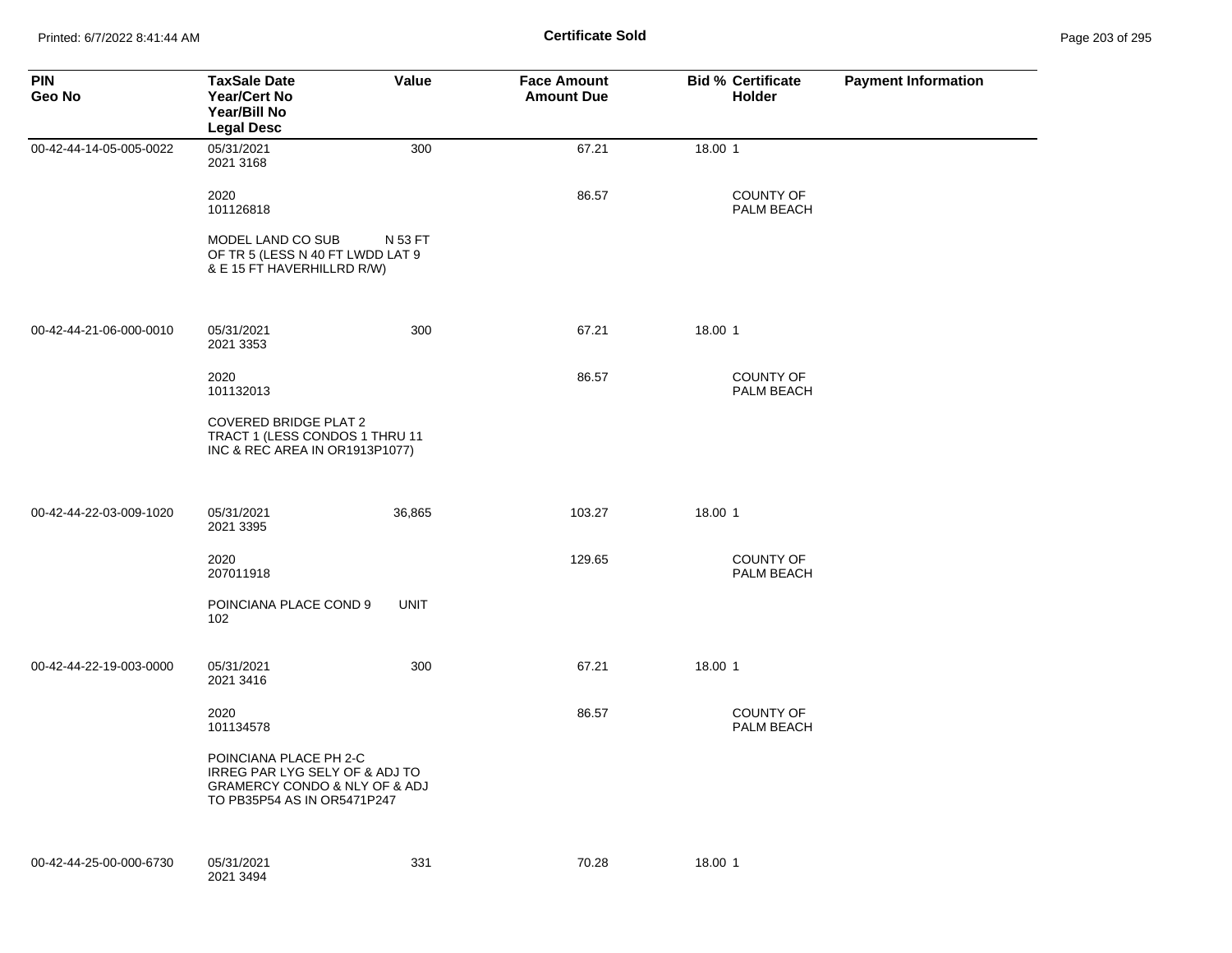Printed: 6/7/2022 8:41:44 AM **Certificate Sold** Page 204 of 295

| <b>PIN</b><br>Geo No    | <b>TaxSale Date</b><br><b>Year/Cert No</b><br>Year/Bill No<br><b>Legal Desc</b>          | Value | <b>Face Amount</b><br><b>Amount Due</b> | <b>Bid % Certificate</b><br><b>Holder</b> | <b>Payment Information</b> |
|-------------------------|------------------------------------------------------------------------------------------|-------|-----------------------------------------|-------------------------------------------|----------------------------|
|                         | 2020<br>101135315                                                                        |       | 90.22                                   | <b>COUNTY OF</b><br>PALM BEACH            |                            |
|                         | 25-44-42, N 10 FT OF S 135 FT OF W<br>30 FT OF E 141 FT OF SE 1/4 OF NW<br>1/4 OF SE 1/4 |       |                                         |                                           |                            |
| 00-42-44-25-14-006-0012 | 05/31/2021<br>2021 3509                                                                  | 331   | 70.28                                   | 18.00 1                                   |                            |
|                         | 2020<br>101136618                                                                        |       | 90.22                                   | COUNTY OF<br>PALM BEACH                   |                            |
|                         | KIRKWOOD ESTATES ADD 1<br>.25 FT OF LT 1 BLK 6                                           | E     |                                         |                                           |                            |
| 00-42-44-28-05-000-0030 | 05/31/2021<br>2021 3639                                                                  | 300   | 67.21                                   | 18.00 1                                   |                            |
|                         | 2020<br>101138575                                                                        |       | 86.57                                   | <b>COUNTY OF</b><br>PALM BEACH            |                            |
|                         | <b>FLORIDA GARDENS PLAT 5</b><br>PT OF PLATTED 50 FT RD LYG S OF<br>LTS 417 & 418        | TH.   |                                         |                                           |                            |
| 00-42-44-34-00-000-5010 | 05/31/2021<br>2021 3719                                                                  | 300   | 67.21                                   | 18.00 1                                   |                            |
|                         | 2020<br>101143814                                                                        |       | 86.57                                   | <b>COUNTY OF</b><br>PALM BEACH            |                            |
|                         | 34-44-42, W 213.64 FT OF E 313.64<br>FT OF N 14 FT OF S 54 FT OF SE 1/4                  |       |                                         |                                           |                            |
| 00-42-44-39-00-039-0041 | 05/31/2021<br>2021 3793                                                                  | 300   | 67.21                                   | 18.00 1                                   |                            |
|                         | 2020<br>101146735                                                                        |       | 86.57                                   | COUNTY OF<br>PALM BEACH                   |                            |
|                         | 44 1/2-42, S 30 FT OF ELY 218.61 FT<br>OF WLY 420 FT OF LT 4 TR 39                       |       |                                         |                                           |                            |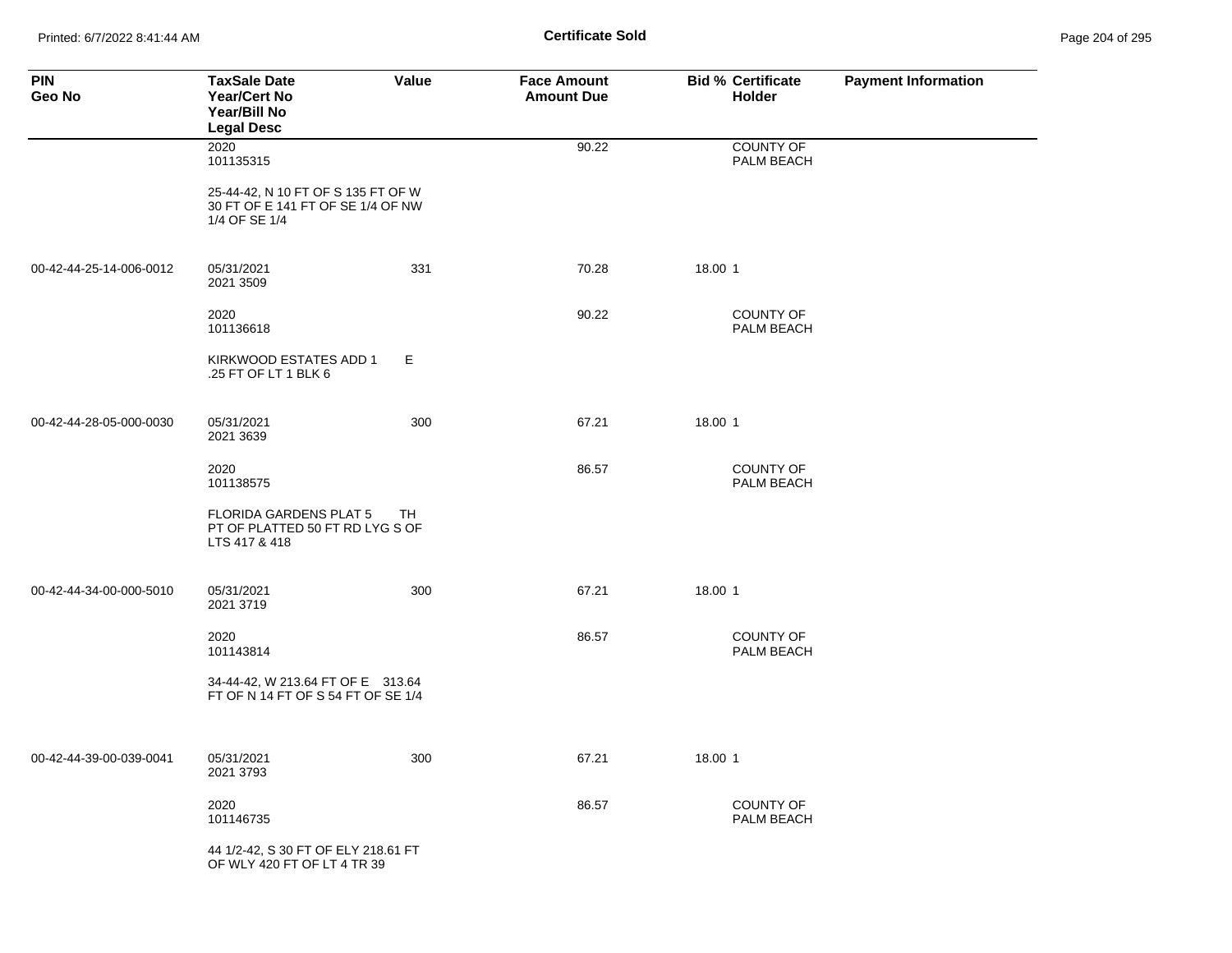Printed: 6/7/2022 8:41:44 AM **Certificate Sold** Page 205 of 295

| <b>PIN</b><br>Geo No    | <b>TaxSale Date</b><br>Year/Cert No<br>Year/Bill No<br><b>Legal Desc</b>                    | Value                          | <b>Face Amount</b><br><b>Amount Due</b> | <b>Bid % Certificate</b><br>Holder | <b>Payment Information</b> |
|-------------------------|---------------------------------------------------------------------------------------------|--------------------------------|-----------------------------------------|------------------------------------|----------------------------|
| 00-42-45-23-17-004-0010 | 05/31/2021<br>2021 4259                                                                     | 10                             | 736.75                                  | 18.00 1                            |                            |
|                         | 2020<br>101629940                                                                           |                                | 886.67                                  | <b>COUNTY OF</b><br>PALM BEACH     |                            |
|                         | OF W 70 FT OF E 1138.98 FT OF PL                                                            | RAINBOW LAKES TR A-ONE N 15 FT |                                         |                                    |                            |
| 00-42-46-12-00-000-3091 | 05/31/2021<br>2021 4821                                                                     | 125                            | 63.89                                   | 18.00 1                            |                            |
|                         | 2020<br>101202389                                                                           |                                | 82.58                                   | <b>COUNTY OF</b><br>PALM BEACH     |                            |
|                         | 12-46-42, N 30 FT OF S 1/2 OF N 1/2<br>OF NW 1/4 OF SW 1/4 OF NW 1/4 E<br>OF MILITARY TRAIL |                                |                                         |                                    |                            |
| 00-42-46-33-11-012-0010 | 05/31/2021<br>2021 5777                                                                     | 17                             | 61.84                                   | 18.00 1                            |                            |
|                         | 2020<br>101228408                                                                           |                                | 80.14                                   | COUNTY OF<br>PALM BEACH            |                            |
|                         | <b>TRL-1</b>                                                                                | ST ANDREWS COUNTRY CLUB PL 14  |                                         |                                    |                            |
| 00-42-46-35-01-000-0192 | 05/31/2021<br>2021 5800                                                                     | 230                            | 120.06                                  | 18.00 1                            |                            |
|                         | 2020<br>101229727                                                                           |                                | 149.73                                  | <b>COUNTY OF</b><br>PALM BEACH     |                            |
|                         | LE LAC<br>19                                                                                | N 55 FT OF LT                  |                                         |                                    |                            |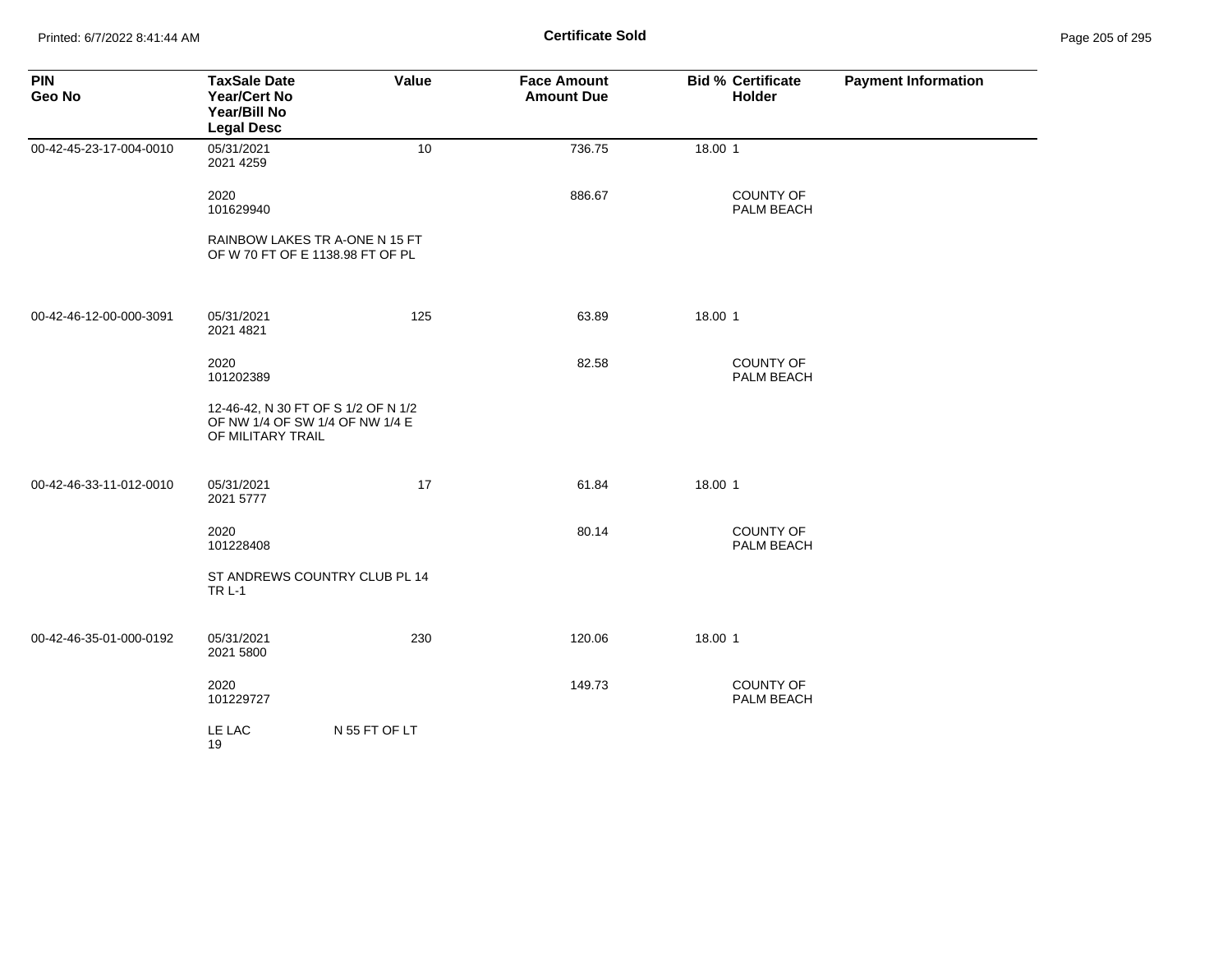Printed: 6/7/2022 8:41:44 AM **Certificate Sold** Page 206 of 295

| <b>PIN</b><br>Geo No    | <b>TaxSale Date</b><br><b>Year/Cert No</b><br>Year/Bill No<br><b>Legal Desc</b>                  | Value          | <b>Face Amount</b><br><b>Amount Due</b> | <b>Bid % Certificate</b><br>Holder | <b>Payment Information</b> |
|-------------------------|--------------------------------------------------------------------------------------------------|----------------|-----------------------------------------|------------------------------------|----------------------------|
| 00-42-47-06-04-003-0102 | 05/31/2021<br>2021 5891                                                                          | $\overline{2}$ | 67.21                                   | 18.00 1                            |                            |
|                         | 2020<br>101233119                                                                                |                | 86.57                                   | <b>COUNTY OF</b><br>PALM BEACH     |                            |
|                         | WEITZER SUB PL 1<br>PB48P101 SWLY 10 FT OF LT 10 AS<br>IN OR4947P381                             | IN             |                                         |                                    |                            |
| 00-42-47-16-15-000-1653 | 05/31/2021<br>2021 6357                                                                          | 242            | 66.14                                   | 18.00 1                            |                            |
|                         | 2020<br>101246194                                                                                |                | 85.27                                   | <b>COUNTY OF</b><br>PALM BEACH     |                            |
|                         | <b>BOCA GROVE PLANTATION TRGLR</b><br>PT OF LT 165 IN OR22491P884                                |                |                                         |                                    |                            |
| 00-42-47-22-13-019-0021 | 05/31/2021<br>2021 6550                                                                          | 102            | 88.42                                   | 18.00 1                            |                            |
|                         | 2020<br>101252419                                                                                |                | 111.88                                  | <b>COUNTY OF</b><br>PALM BEACH     |                            |
|                         | <b>TIBURON II PHASE II</b><br>OF LT 2 BLK 19                                                     | S 3.30 FT      |                                         |                                    |                            |
| 00-42-47-28-01-021-0100 | 05/31/2021<br>2021 6655                                                                          | 33             | 87.05                                   | 18.00 1                            |                            |
|                         | 2020<br>101633316                                                                                |                | 110.25                                  | COUNTY OF<br>PALM BEACH            |                            |
|                         | BOCA DEL MAR NO 6 SLY 127.84 FT<br>OF NLY 643.81 FT OF WLY 96.30 FT<br>OF ELY 552.01 FT OF TR 21 |                |                                         |                                    |                            |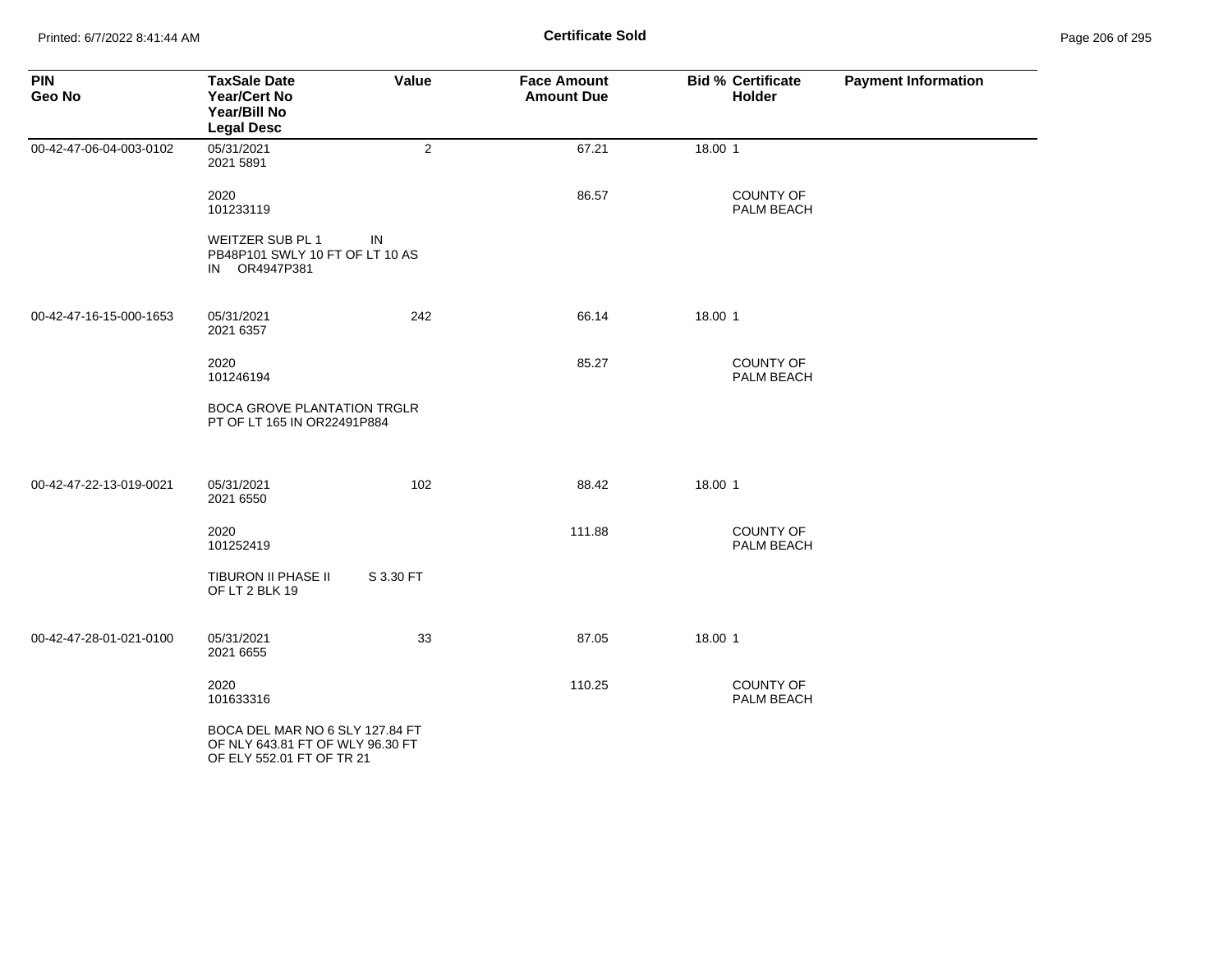| <b>PIN</b><br>Geo No    | <b>TaxSale Date</b><br><b>Year/Cert No</b><br>Year/Bill No<br><b>Legal Desc</b>  | Value   | <b>Face Amount</b><br><b>Amount Due</b> | <b>Bid % Certificate</b><br><b>Holder</b> | <b>Payment Information</b> |
|-------------------------|----------------------------------------------------------------------------------|---------|-----------------------------------------|-------------------------------------------|----------------------------|
| 00-42-47-33-11-001-0000 | 05/31/2021<br>2021 6914                                                          | 60      | 62.74                                   | 18.00 1                                   |                            |
|                         | 2020<br>101267482                                                                |         | 81.22                                   | COUNTY OF<br>PALM BEACH                   |                            |
|                         | SOUTHWINDS AT BOCA POINTE PL<br>1TR A (LESS SOUTHWINDS AT BOCA<br>POINTE COND 2) |         |                                         |                                           |                            |
| 00-43-44-19-11-004-0061 | 05/31/2021<br>2021 7390                                                          | 164     | 64.37                                   | 18.00 1                                   |                            |
|                         | 2020<br>101283641                                                                |         | 83.14                                   | <b>COUNTY OF</b><br>PALM BEACH            |                            |
|                         | LAKEWOOD GARDENS PLAT 1<br>5 FT OF W 155 FT OF N 66.12 FT OF<br>TR6BLK4          | Е       |                                         |                                           |                            |
| 00-43-44-20-01-047-0020 | 05/31/2021<br>2021 7393                                                          | 2,725   | 195.88                                  | 18.00 1                                   |                            |
|                         | 2020<br>101283606                                                                |         | 240.35                                  | COUNTY OF<br>PALM BEACH                   |                            |
|                         | MODEL LAND CO SUB<br>OF S 355.64 FT OF E 145.35 FT OF TR<br>47                   | N 15 FT |                                         |                                           |                            |
| 00-43-44-20-01-050-0031 | 05/31/2021<br>2021 7394                                                          | 2,254   | 103.09                                  | 18.00 1                                   |                            |
|                         | 2020<br>101283486                                                                |         | 129.45                                  | <b>COUNTY OF</b><br>PALM BEACH            |                            |
|                         | MODEL LAND CO SUB<br>OF W 1/2 OF TR 50 (LESS E 20 FT RD<br>$R/W$ )               | N 10 FT |                                         |                                           |                            |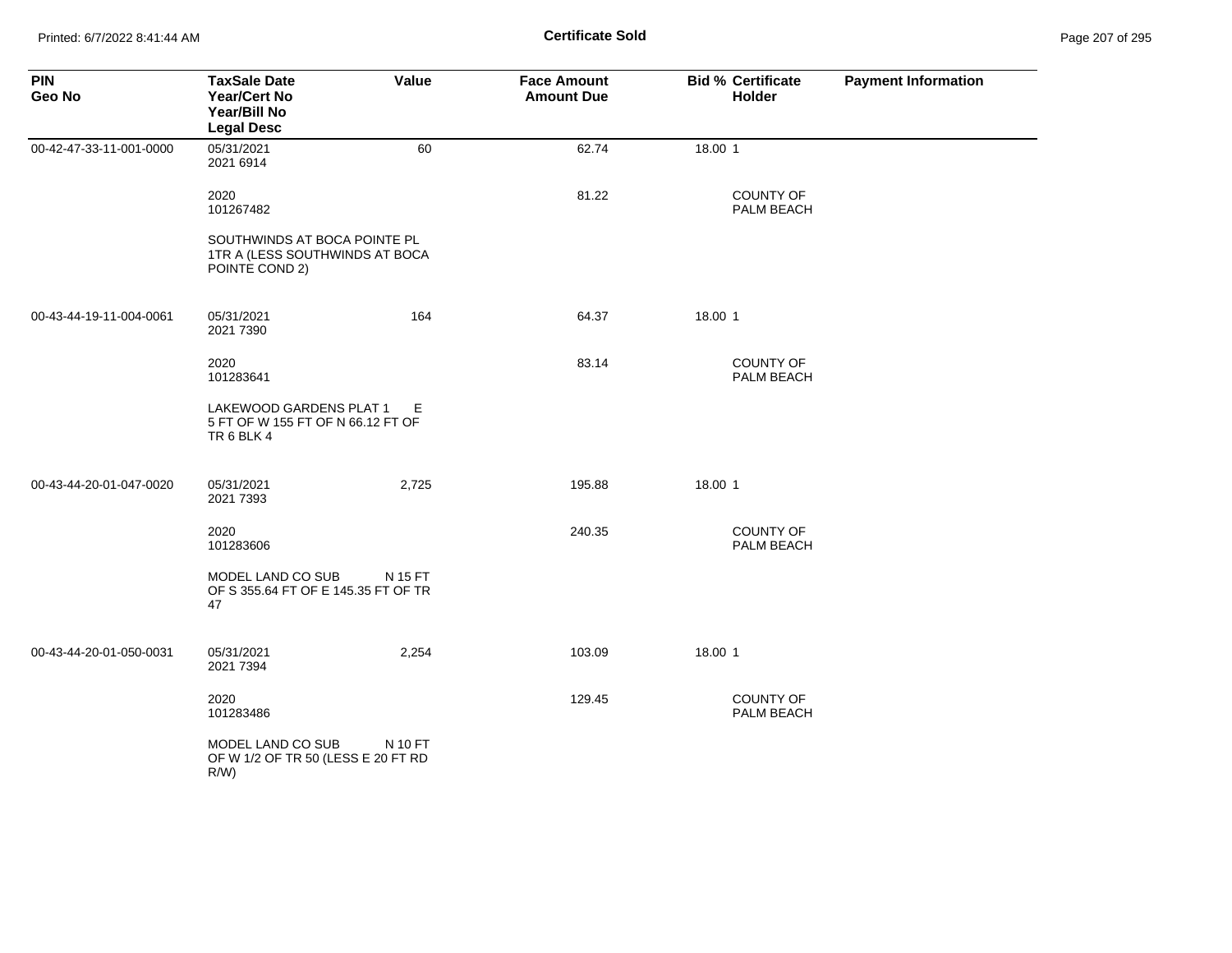Printed: 6/7/2022 8:41:44 AM **Certificate Sold** Page 208 of 295

| <b>PIN</b><br>Geo No    | <b>TaxSale Date</b><br><b>Year/Cert No</b><br>Year/Bill No<br><b>Legal Desc</b>                             | <b>Value</b> | <b>Face Amount</b><br><b>Amount Due</b> | <b>Bid % Certificate</b><br><b>Holder</b> | <b>Payment Information</b> |
|-------------------------|-------------------------------------------------------------------------------------------------------------|--------------|-----------------------------------------|-------------------------------------------|----------------------------|
| 00-43-44-30-01-114-0024 | 05/31/2021<br>2021 7442                                                                                     | $\mathbf{1}$ | 64.55                                   | 18.00 1                                   |                            |
|                         | 2020<br>101622420                                                                                           |              | 83.39                                   | <b>COUNTY OF</b><br>PALM BEACH            |                            |
|                         | PALM BEACH FARMS CO PL NO 7 S<br>40 FT OF W 10 FT OF E 1/2 OF LT B<br><b>BLK 114</b>                        |              |                                         |                                           |                            |
| 00-43-45-05-12-000-0010 | 05/31/2021<br>2021 7512                                                                                     | 300          | 67.21                                   | 18.00 1                                   |                            |
|                         | 2020<br>101286360                                                                                           |              | 86.57                                   | <b>COUNTY OF</b><br>PALM BEACH            |                            |
|                         | LANTANA PINES PLAT NO 1<br>SPORTSMEN'S CLUB NELY 1/2 OF<br>ABNDED LEAR DR LYGSWLY OF &<br>ADJ TO LT 1 BLK 1 |              |                                         |                                           |                            |
| 00-43-45-05-12-000-0060 | 05/31/2021<br>2021 7514                                                                                     | 300          | 67.21                                   | 18.00 1                                   |                            |
|                         | 2020<br>101286308                                                                                           |              | 86.57                                   | <b>COUNTY OF</b><br>PALM BEACH            |                            |
|                         | LANTANA PINES PLAT NO 1<br>SPORTSMEN'S CLUB SWLY 1/2 OF<br>ABNDED LEAR DR LYGNELY OF &<br>ADJ TO LT 3 BLK 3 |              |                                         |                                           |                            |
| 00-43-45-09-00-000-3380 | 05/31/2021<br>2021 7567                                                                                     | 932          | 26.00                                   | 18.00 1                                   |                            |
|                         | 2020<br>101287310                                                                                           |              | 37.31                                   | <b>COUNTY OF</b><br>PALM BEACH            |                            |
|                         | 9-45-43, E 2.37 FT OF W 117.37FT OF<br>S 132.97 FT OF N 660.31 FT OF NW<br>1/4 OF NW 1/4 OF NW 1/4          |              |                                         |                                           |                            |
| 04-36-43-25-00-000-5040 | 05/31/2021<br>2021 7742                                                                                     | 5,582        | 358.87                                  | 18.00 1                                   |                            |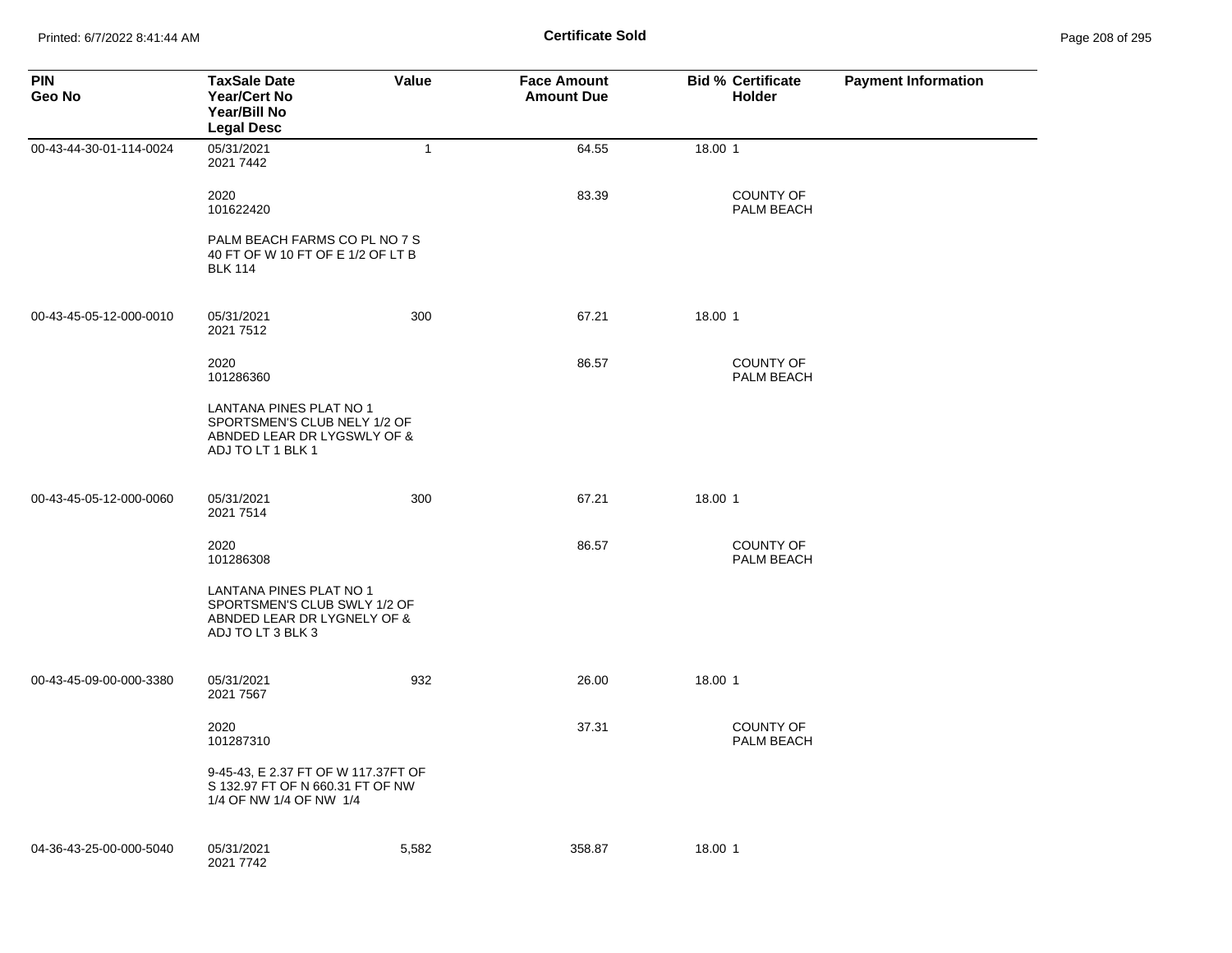Printed: 6/7/2022 8:41:44 AM **Certificate Sold** Page 209 of 295

| <b>PIN</b><br>Geo No    | <b>TaxSale Date</b><br><b>Year/Cert No</b><br>Year/Bill No<br><b>Legal Desc</b>                                  | Value | <b>Face Amount</b><br><b>Amount Due</b> | <b>Bid % Certificate</b><br>Holder | <b>Payment Information</b> |
|-------------------------|------------------------------------------------------------------------------------------------------------------|-------|-----------------------------------------|------------------------------------|----------------------------|
|                         | 2020<br>101293806                                                                                                |       | 445.20                                  | COUNTY OF<br>PALM BEACH            |                            |
|                         | 25-43-36, N 10 FT OF S 1/2 OF SE 1/4<br>OF SE 1/4 (LESS E 40 FT NW 17TH ST<br>R/W                                |       |                                         |                                    |                            |
| 04-37-43-31-01-010-0050 | 05/31/2021<br>2021 7766                                                                                          | 15    | 35.43                                   | 18.00 1                            |                            |
|                         | 2020<br>101635463                                                                                                |       | 48.59                                   | <b>COUNTY OF</b><br>PALM BEACH     |                            |
|                         | 31-43-37, SUB BY STATE SURVEY N<br>10 FT OF S 430 FT OF ST LT 10 LYG E<br>OF & ADJ TO PB28P62 (LESS W 315<br>FT) |       |                                         |                                    |                            |
| 04-37-43-31-01-030-0220 | 05/31/2021<br>2021 7791                                                                                          | 4,200 | 495.77                                  | 18.00 1                            |                            |
|                         | 2020<br>101293322                                                                                                |       | 598.71                                  | <b>COUNTY OF</b><br>PALM BEACH     |                            |
|                         | 31-43-37, SUB BY STATE SURVEY W<br>40 FT OF E 515 FT OF S 85 FT OF N<br>330 FT OF LT 30                          |       |                                         |                                    |                            |
| 04-37-43-31-01-030-0250 | 05/31/2021<br>2021 7793                                                                                          | 4,250 | 159.96                                  | 18.00 1                            |                            |
|                         | 2020<br>101293215                                                                                                |       | 197.41                                  | <b>COUNTY OF</b><br>PALM BEACH     |                            |
|                         | 31-43-37, SUB BY STATE SURVEY W<br>85 FT OF E 110 FT OF S 50 FT OF N<br>380 FT OF LT 30                          |       |                                         |                                    |                            |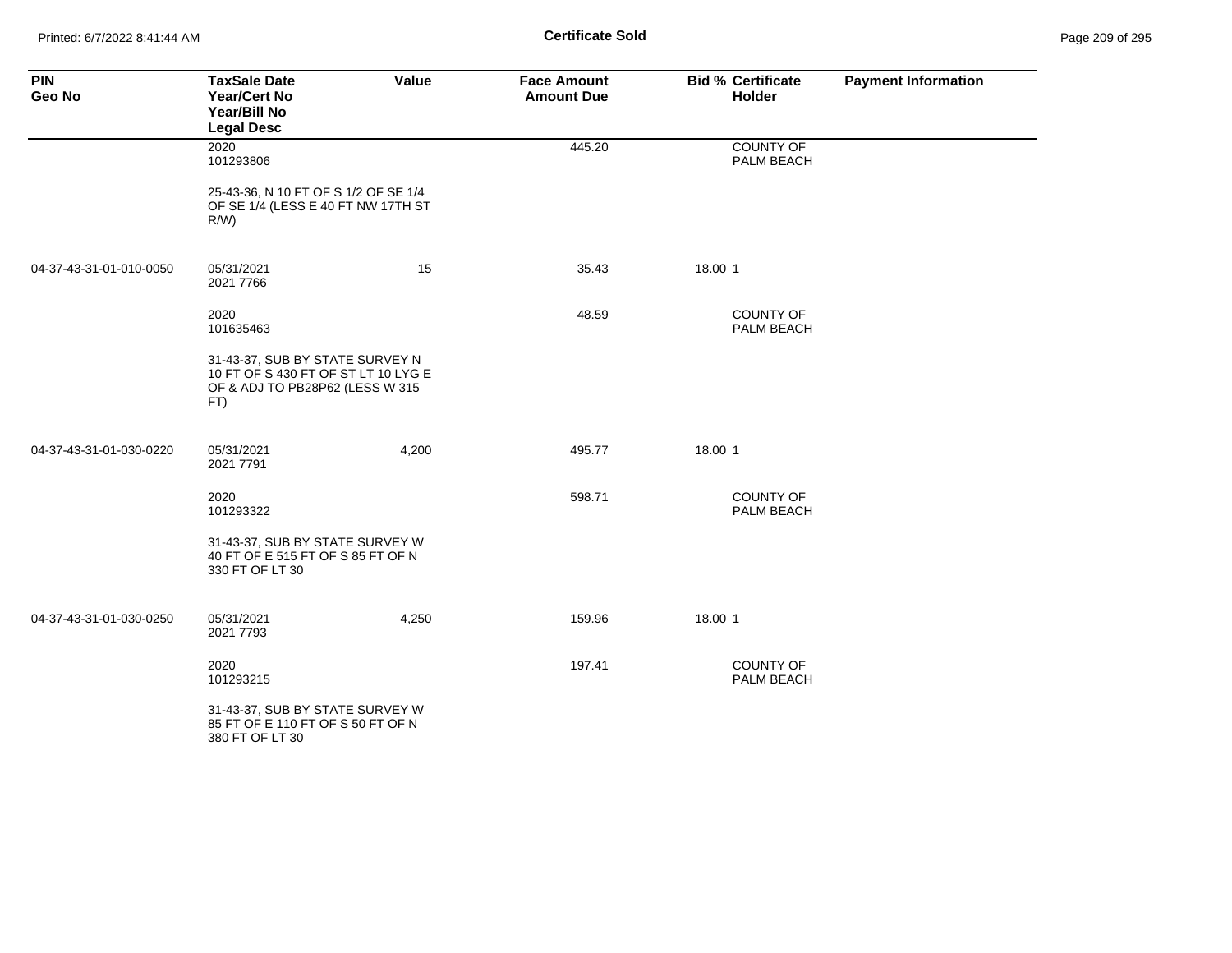| <b>PIN</b><br>Geo No    | <b>TaxSale Date</b><br><b>Year/Cert No</b><br>Year/Bill No<br><b>Legal Desc</b>                 | Value | <b>Face Amount</b><br><b>Amount Due</b> |         | <b>Bid % Certificate</b><br><b>Holder</b> | <b>Payment Information</b> |
|-------------------------|-------------------------------------------------------------------------------------------------|-------|-----------------------------------------|---------|-------------------------------------------|----------------------------|
| 04-37-43-31-01-030-0680 | 05/31/2021<br>2021 7803                                                                         | 4,200 | 495.77                                  | 18.00 1 |                                           |                            |
|                         | 2020<br>101293798                                                                               |       | 598.71                                  |         | <b>COUNTY OF</b><br>PALM BEACH            |                            |
|                         | 31-43-37, SUB BY STATE SURVEY W<br>40 FT OF E 315 FT OF S 85 FT OF N<br>990 FT OF LT 30         |       |                                         |         |                                           |                            |
| 04-37-43-31-01-030-1210 | 05/31/2021<br>2021 7815                                                                         | 4,200 | 158.01                                  | 18.00 1 |                                           |                            |
|                         | 2020<br>101293463                                                                               |       | 0.00                                    |         | <b>COUNTY OF</b><br>PALM BEACH            |                            |
|                         | 31-43-37, SUB BY STATE SURVEY S<br>85 FT OF N 990 FT OF W 40 FT OF E<br>555 FT OF LT 30         |       |                                         |         |                                           |                            |
| 04-37-43-31-24-000-0042 | 05/31/2021<br>2021 7919                                                                         | 300   | 221.29                                  | 18.00 1 |                                           |                            |
|                         | 2020<br>101294014                                                                               |       | 270.71                                  |         | <b>COUNTY OF</b><br>PALM BEACH            |                            |
|                         | ROYAL PALM SUB E 2 FT OF LTS 4 &<br>14                                                          |       |                                         |         |                                           |                            |
| 04-37-43-32-00-000-8410 | 05/31/2021<br>2021 7951                                                                         | 2,590 | 280.93                                  | 18.00 1 |                                           |                            |
|                         | 2020<br>101628733                                                                               |       | 342.00                                  |         | <b>COUNTY OF</b><br>PALM BEACH            |                            |
|                         | 32-43-37, SLY 52.39 FT OF ELY 24.12<br>FT OF W 1/8 OF W 1/2 LYG NLY OF &<br>ADJ TO E CANAL ST N |       |                                         |         |                                           |                            |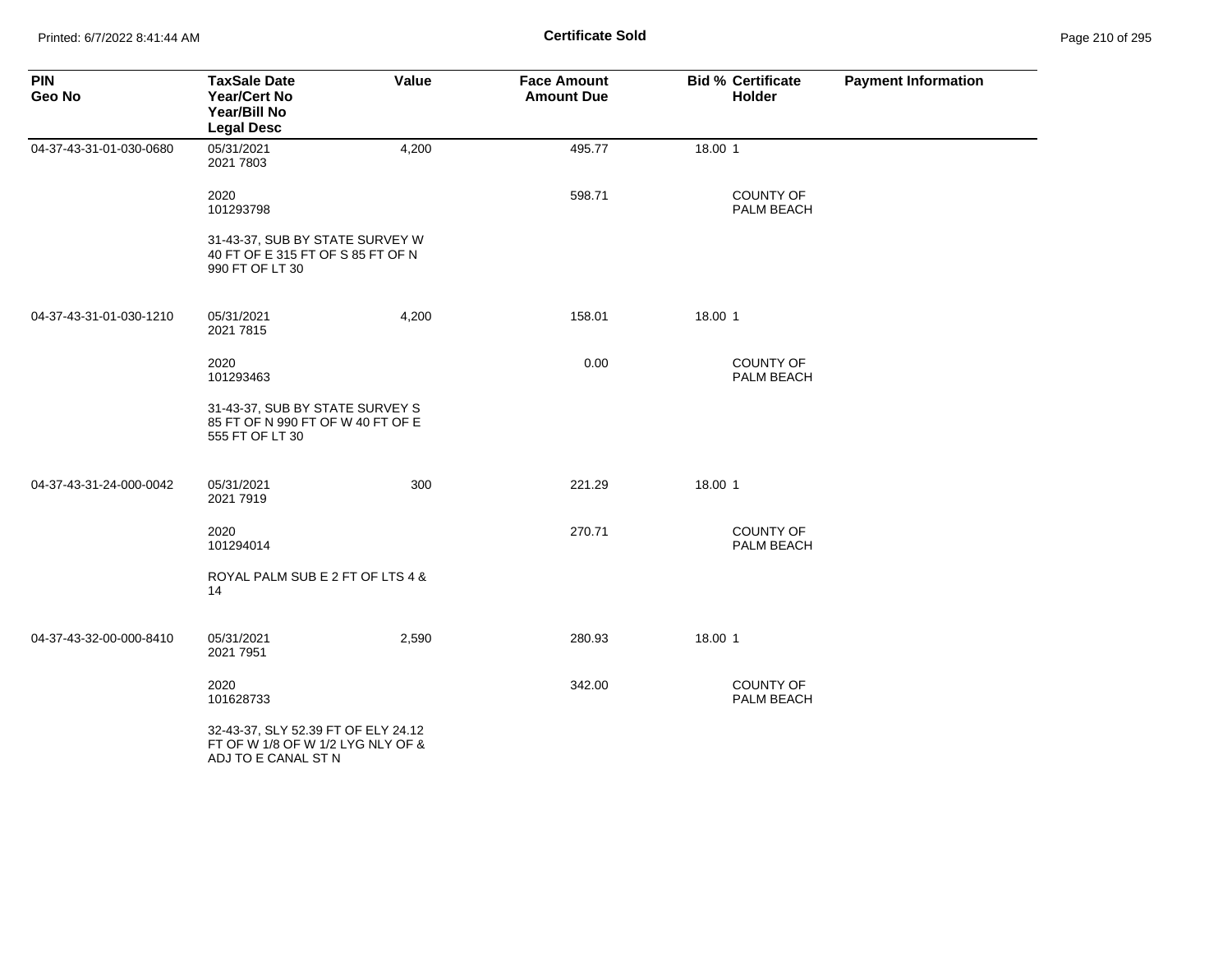Printed: 6/7/2022 8:41:44 AM **Certificate Sold** Page 211 of 295

| <b>PIN</b><br>Geo No    | <b>TaxSale Date</b><br><b>Year/Cert No</b><br>Year/Bill No<br><b>Legal Desc</b> | Value       | <b>Face Amount</b><br><b>Amount Due</b> | <b>Bid % Certificate</b><br><b>Holder</b> | <b>Payment Information</b> |
|-------------------------|---------------------------------------------------------------------------------|-------------|-----------------------------------------|-------------------------------------------|----------------------------|
| 04-37-43-42-05-004-0400 | 05/31/2021<br>2021 8091                                                         | 4,158       | 136.67                                  | 18.00 1                                   |                            |
|                         | 2020<br>101295327                                                               |             | 169.56                                  | COUNTY OF<br>PALM BEACH                   |                            |
|                         | <b>RADERS SUB</b>                                                               | LT 40 BLK 4 |                                         |                                           |                            |
| 04-37-43-42-08-001-0320 | 05/31/2021<br>2021 8127                                                         | 4,200       | 318.40                                  | 18.00 1                                   |                            |
|                         | 2020<br>101296950                                                               |             | 386.75                                  | COUNTY OF<br>PALM BEACH                   |                            |
|                         | RUTLEDGE ADD<br>$\mathbf{1}$                                                    | LT 32 BLK   |                                         |                                           |                            |
| 04-37-43-42-08-002-0130 | 05/31/2021<br>2021 8129                                                         | 4,200       | 495.77                                  | 18.00 1                                   |                            |
|                         | 2020<br>101296092                                                               |             | 598.71                                  | <b>COUNTY OF</b><br>PALM BEACH            |                            |
|                         | RUTLEDGE ADD LT 13 BLK 2                                                        |             |                                         |                                           |                            |
| 04-37-43-42-08-002-0460 | 05/31/2021<br>2021 8134                                                         | 4,000       | 234.62                                  | 18.00 1                                   |                            |
|                         | 2020<br>101296108                                                               |             | 0.00                                    | COUNTY OF<br>PALM BEACH                   |                            |
|                         | RUTLEDGE ADD LT 46 BLK 2                                                        |             |                                         |                                           |                            |
| 04-37-43-42-09-002-0170 | 05/31/2021<br>2021 8136                                                         | 4,200       | 318.40                                  | 18.00 1                                   |                            |
|                         | 2020<br>101296433                                                               |             | 386.75                                  | COUNTY OF<br>PALM BEACH                   |                            |
|                         | TEDDERS ADD LT 17 BLK 2                                                         |             |                                         |                                           |                            |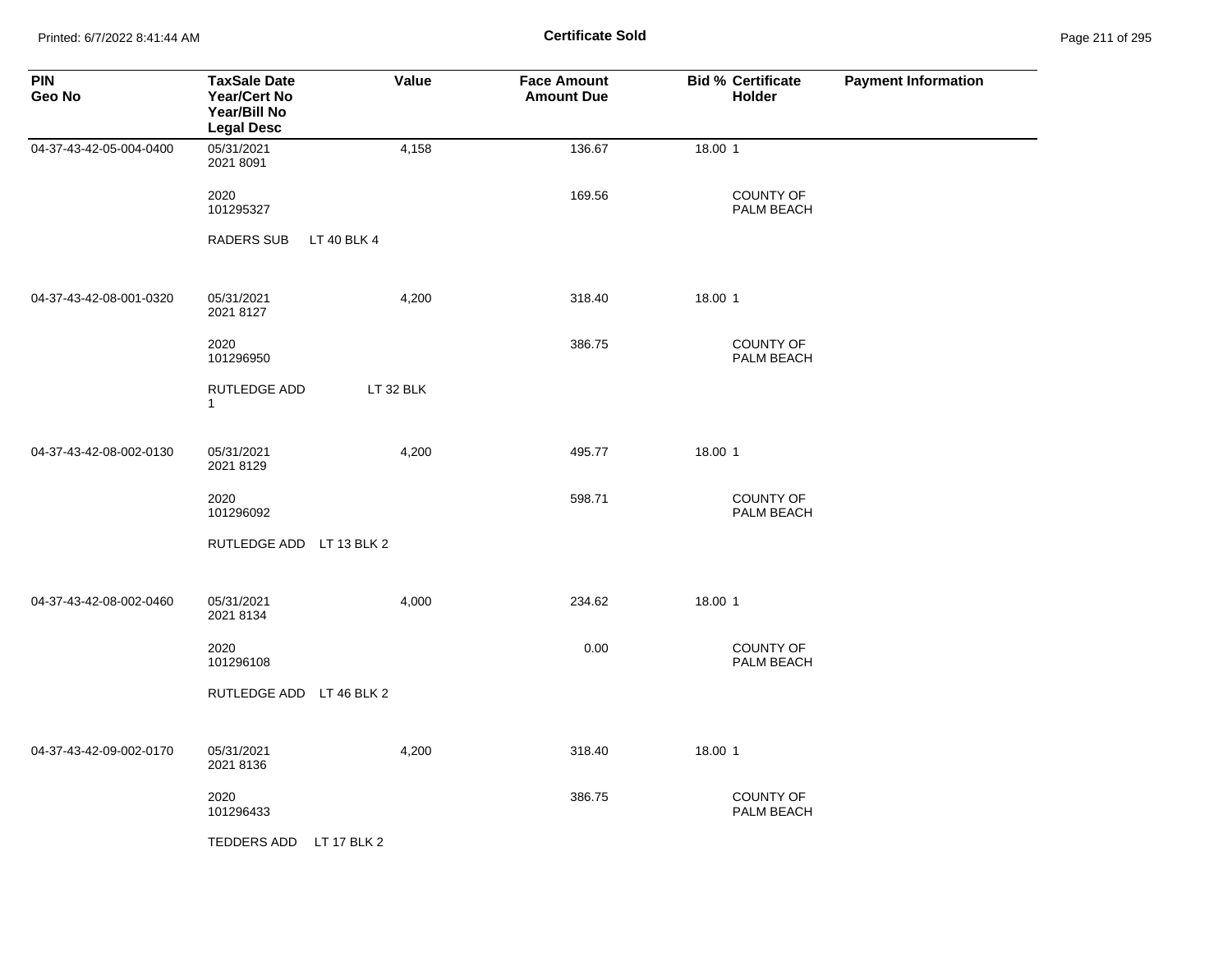Printed: 6/7/2022 8:41:44 AM **Certificate Sold** Page 212 of 295

| <b>PIN</b><br>Geo No    | <b>TaxSale Date</b><br><b>Year/Cert No</b><br>Year/Bill No<br><b>Legal Desc</b> | Value       | <b>Face Amount</b><br><b>Amount Due</b> | <b>Bid % Certificate</b><br><b>Holder</b> | <b>Payment Information</b> |
|-------------------------|---------------------------------------------------------------------------------|-------------|-----------------------------------------|-------------------------------------------|----------------------------|
| 04-37-43-42-09-003-0060 | 05/31/2021<br>2021 8137                                                         | 4,200       | 495.77                                  | 18.00 1                                   |                            |
|                         | 2020<br>101296308                                                               |             | 598.71                                  | <b>COUNTY OF</b><br>PALM BEACH            |                            |
|                         | TEDDERS ADD                                                                     | LOT 6 BLK 3 |                                         |                                           |                            |
| 04-37-44-06-04-014-0200 | 05/31/2021<br>2021 8264                                                         | 5,000       | 165.26                                  | 18.00 1                                   |                            |
|                         | 2020<br>101296359                                                               |             | 208.39                                  | <b>COUNTY OF</b><br>PALM BEACH            |                            |
|                         | ABIDJAN ESTATES LT 20 BLK 14                                                    |             |                                         |                                           |                            |
| 04-37-44-06-04-014-0200 | 05/31/2021<br>2021 83                                                           | 5,000       | 148.48                                  | 18.00 1                                   |                            |
|                         | 2018<br>101298716                                                               |             | 187.83                                  | COUNTY OF<br>PALM BEACH                   |                            |
|                         | ABIDJAN ESTATES LT 20 BLK 14                                                    |             |                                         |                                           |                            |
| 06-42-47-04-25-000-0900 | 05/31/2021<br>2021 8355                                                         | 3           | 61.58                                   | 18.00 1                                   |                            |
|                         | 2020<br>101300741                                                               |             | 79.83                                   | <b>COUNTY OF</b><br>PALM BEACH            |                            |
|                         | BRIARCLIFF AT WOODFIELD<br>COUNTRY CLUB PL 2 LOT 90A                            |             |                                         |                                           |                            |
| 06-42-47-11-00-000-1110 | 05/31/2021<br>2021 8371                                                         | 5           | 61.62                                   | 18.00 1                                   |                            |
|                         | 2020<br>101301567                                                               |             | 79.87                                   | COUNTY OF<br>PALM BEACH                   |                            |
|                         | 11-47-42, 40 FT TRGLE COR OF NE<br>1/4 LYG NE OF & ADJ TO PB75P118              |             |                                         |                                           |                            |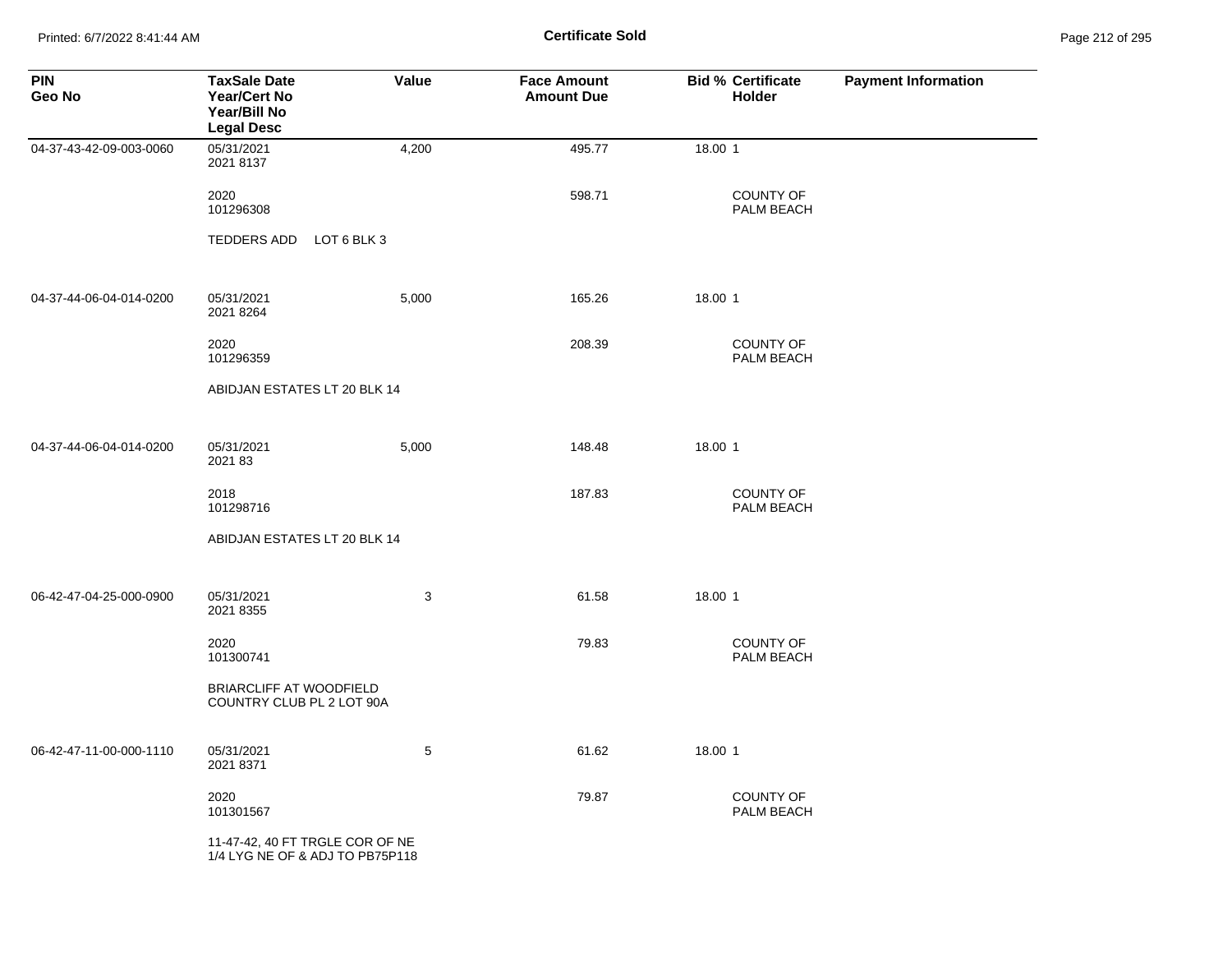| <b>PIN</b><br>Geo No    | <b>TaxSale Date</b><br><b>Year/Cert No</b><br>Year/Bill No<br><b>Legal Desc</b>                                                                                                                                                                                                                                                  | Value | <b>Face Amount</b><br><b>Amount Due</b> | <b>Bid % Certificate</b><br>Holder | <b>Payment Information</b> |
|-------------------------|----------------------------------------------------------------------------------------------------------------------------------------------------------------------------------------------------------------------------------------------------------------------------------------------------------------------------------|-------|-----------------------------------------|------------------------------------|----------------------------|
| 06-42-47-14-00-000-5150 | 05/31/2021<br>2021 8395                                                                                                                                                                                                                                                                                                          | 56    | 62.65                                   | 18.00 1                            |                            |
|                         | 2020<br>101302065                                                                                                                                                                                                                                                                                                                |       | 81.11                                   | <b>COUNTY OF</b><br>PALM BEACH     |                            |
|                         | 14-47-42, E 17 FT OF W 205 FT OF N<br>481.66 FT OF S 496.66 FT OF SE 1/4<br>LYG E OF & ADJ TO BUTTS RD                                                                                                                                                                                                                           |       |                                         |                                    |                            |
| 06-42-47-23-04-013-0050 | 05/31/2021<br>2021 8434                                                                                                                                                                                                                                                                                                          | 300   | 67.11                                   | 18.00 1                            |                            |
|                         | 2020<br>101305472                                                                                                                                                                                                                                                                                                                |       | 86.47                                   | <b>COUNTY OF</b><br>PALM BEACH     |                            |
|                         | PARADISE PALMS UNIT 4<br>OF PARCEL A LYG BET N & S LI OF<br>LT 16 BLK 2 EXTENDED ELY                                                                                                                                                                                                                                             | TH PT |                                         |                                    |                            |
| 00-41-43-03-00-000-4180 | 05/31/2021<br>2021 904                                                                                                                                                                                                                                                                                                           | 429   | 995.08                                  | 18.00 1                            |                            |
|                         | 2020<br>101064279                                                                                                                                                                                                                                                                                                                |       | 1,195.35                                | <b>COUNTY OF</b><br>PALM BEACH     |                            |
|                         | 3-43-41, S 30 FT OF N 1420 FT OF E<br>207.5 FT OF W 1077.5 FT, N 60 FT S<br>OF & ADJ TO NLY 1400FT, E 60 FT OF<br>W 1345 FT OF SLY 377 FT OF N 1660<br>FT, S 30 FT OF N 2380 FT OF E 207.5<br>FT OF W 2175 FT & S 280 FT OF N<br>2660 FT (LESS W 2175 FT & PAR IN<br>OR1897P402) OF TH PT OF NW 1/4<br>LYG W OF FP&L 185 FT ESMT |       |                                         |                                    |                            |
| 00-41-43-03-00-000-5660 | 05/31/2021<br>2021 908                                                                                                                                                                                                                                                                                                           | 155   | 695.52                                  | 18.00 1                            |                            |
|                         | 2020<br>101635084                                                                                                                                                                                                                                                                                                                |       | 837.37                                  | <b>COUNTY OF</b><br>PALM BEACH     |                            |
|                         | 3-43-41, NLY 60 FT OF SLY 1480 FT<br>OF SE 1/4 LYG W OF & ADJ TO FP&L<br>CO ESMT (LESS W 670 FT)                                                                                                                                                                                                                                 |       |                                         |                                    |                            |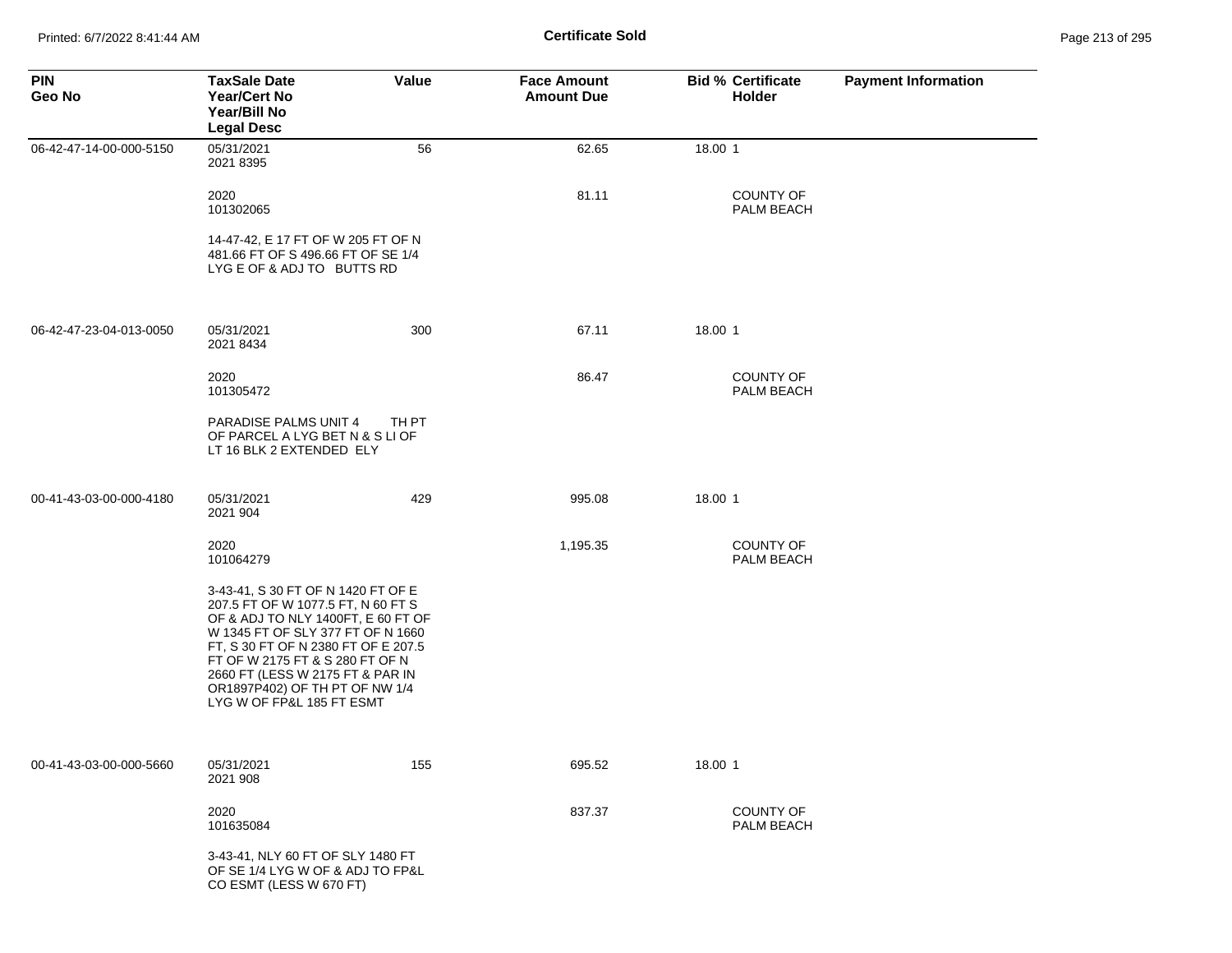| <b>PIN</b><br>Geo No    | <b>TaxSale Date</b><br><b>Year/Cert No</b><br>Year/Bill No<br><b>Legal Desc</b>                                                                               | Value | <b>Face Amount</b><br><b>Amount Due</b> | <b>Bid % Certificate</b><br>Holder | <b>Payment Information</b> |
|-------------------------|---------------------------------------------------------------------------------------------------------------------------------------------------------------|-------|-----------------------------------------|------------------------------------|----------------------------|
| 00-41-43-03-00-000-5910 | 05/31/2021<br>2021 909                                                                                                                                        | 92    | 694.32                                  | 18.00 1                            |                            |
|                         | 2020<br>101635134                                                                                                                                             |       | 835.95                                  | <b>COUNTY OF</b><br>PALM BEACH     |                            |
|                         | 3-43-41, N 30 FT OF S 1960 FT OF E<br>210 FT OF W 460 FT OF SE 1/4 & NLY<br>60 FT OF S 1960 FT OF SE 1/4 LYG W<br>OF & ADJ TO FP&L CO ESMT (LESS<br>W 460 FT) |       |                                         |                                    |                            |
| 00-41-43-03-00-000-6010 | 05/31/2021<br>2021 911                                                                                                                                        | 77    | 694.04                                  | 18.00 1                            |                            |
|                         | 2020<br>101634992                                                                                                                                             |       | 835.62                                  | <b>COUNTY OF</b><br>PALM BEACH     |                            |
|                         | 3-43-41, N 240 FT OF S 970 FT OF SE<br>1/4 LYG W OF & ADJ TO FP&L CO<br><b>ESMT (LESS W 1330 FT &amp;</b><br>OR3865P1338                                      |       |                                         |                                    |                            |
| 00-41-43-03-00-000-6020 | 05/31/2021<br>2021 912                                                                                                                                        | 114   | 694.71                                  | 18.00 1                            |                            |
|                         | 2020<br>101635055                                                                                                                                             |       | 836.42                                  | COUNTY OF<br>PALM BEACH            |                            |
|                         | 3-43-41, NLY 60 FT OF SLY 520 FT OF<br>SE 1/4 LYG W OF FP&L CO ESMT<br>(LESS W 1580 FT)                                                                       |       |                                         |                                    |                            |
| 08-43-45-17-00-004-0040 | 05/31/2021<br>2021 9566                                                                                                                                       | 124   | 64.38                                   | 18.00 1                            |                            |
|                         | 2020<br>101345231                                                                                                                                             |       | 83.18                                   | <b>COUNTY OF</b><br>PALM BEACH     |                            |
|                         | 17-45-43, ELY 710.02 FT OF NW 1/4<br>LYG N OF & ADJ TO MINER RD R/W<br>(LESS WLY 87.5 FT LWDD E-4CNL<br>$R/W$ )                                               |       |                                         |                                    |                            |
| 08-43-45-17-00-004-0080 | 05/31/2021<br>2021 9567                                                                                                                                       | 14    | 61.86                                   | 18.00 1                            |                            |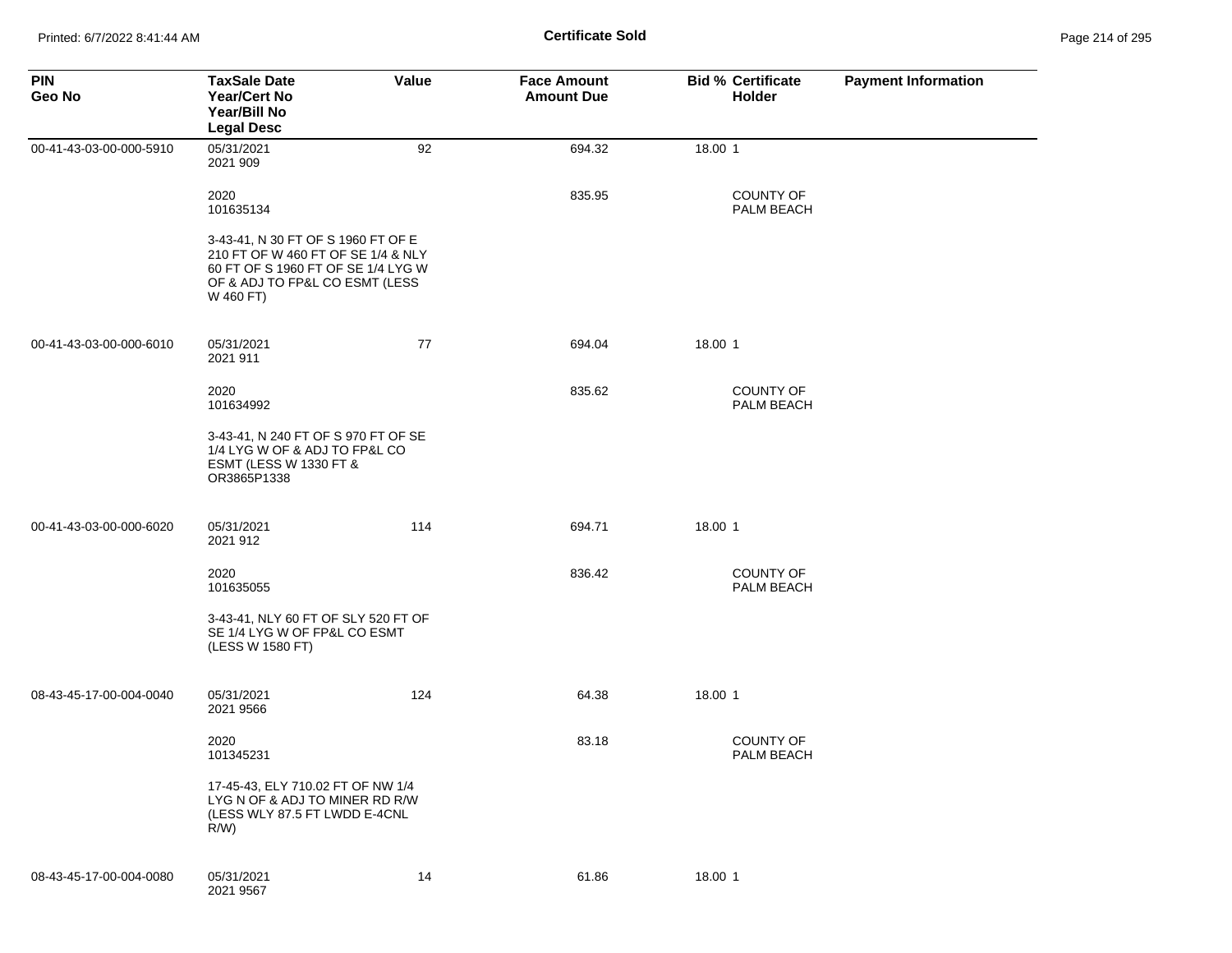| <b>PIN</b><br>Geo No    | <b>TaxSale Date</b><br><b>Year/Cert No</b><br>Year/Bill No<br><b>Legal Desc</b>                                                                            | Value        | <b>Face Amount</b><br><b>Amount Due</b> | <b>Bid % Certificate</b><br><b>Holder</b> | <b>Payment Information</b> |
|-------------------------|------------------------------------------------------------------------------------------------------------------------------------------------------------|--------------|-----------------------------------------|-------------------------------------------|----------------------------|
|                         | 2020<br>101629229                                                                                                                                          |              | 80.16                                   | COUNTY OF<br>PALM BEACH                   |                            |
|                         | 17-45-43, S 98.97 FT OF N 445.13 FT<br>OF E 20 FT OF W 798.28 FT OF PT OF<br>SW 1/4 LYG BET QUANTUM BLVD &<br>NW 22ND AVE R/WS & W OF & ADJ<br>TO PB51P182 |              |                                         |                                           |                            |
| 08-43-45-20-01-000-1111 | 05/31/2021<br>2021 9642                                                                                                                                    | 19           | 64.18                                   | 18.00 1                                   |                            |
|                         | 2020<br>101348675                                                                                                                                          |              | 82.95                                   | COUNTY OF<br>PALM BEACH                   |                            |
|                         | 20-45-43, SUB OF SEC PT OF LT 111<br>LYG S OF & ADJ TO PB25P221 & N<br>OF & ADJ TO CASABLANCA ISLES<br><b>COND</b>                                         |              |                                         |                                           |                            |
| 08-43-45-20-28-000-0010 | 05/31/2021<br>2021 9673                                                                                                                                    | $\mathbf{1}$ | 61.62                                   | 18.00 1                                   |                            |
|                         | 2020<br>101349238                                                                                                                                          |              | 79.89                                   | COUNTY OF<br>PALM BEACH                   |                            |
|                         | CASABLANCA ISLES CONDO PT OF<br>COMMON AREA (LESS NELY 36.81<br>FT OLD BOYNTON RD R/W) A/K/A<br>PROPOSED R/W                                               |              |                                         |                                           |                            |
| 08-43-45-21-23-000-0090 | 05/31/2021<br>2021 9774                                                                                                                                    | 8,858        | 235.69                                  | 18.00 1                                   |                            |
|                         | 2020<br>101351943                                                                                                                                          |              | 287.91                                  | COUNTY OF<br>PALM BEACH                   |                            |
|                         | MEEKS & ANDREWS ADD SUB OF<br>BLK 6 PT OF LT 9 LYG E OF & ADJ TO<br>SEACREST BLVD & ABND PT OF 5 FT<br>ALLEY LYG N OF & ADJ TO                             |              |                                         |                                           |                            |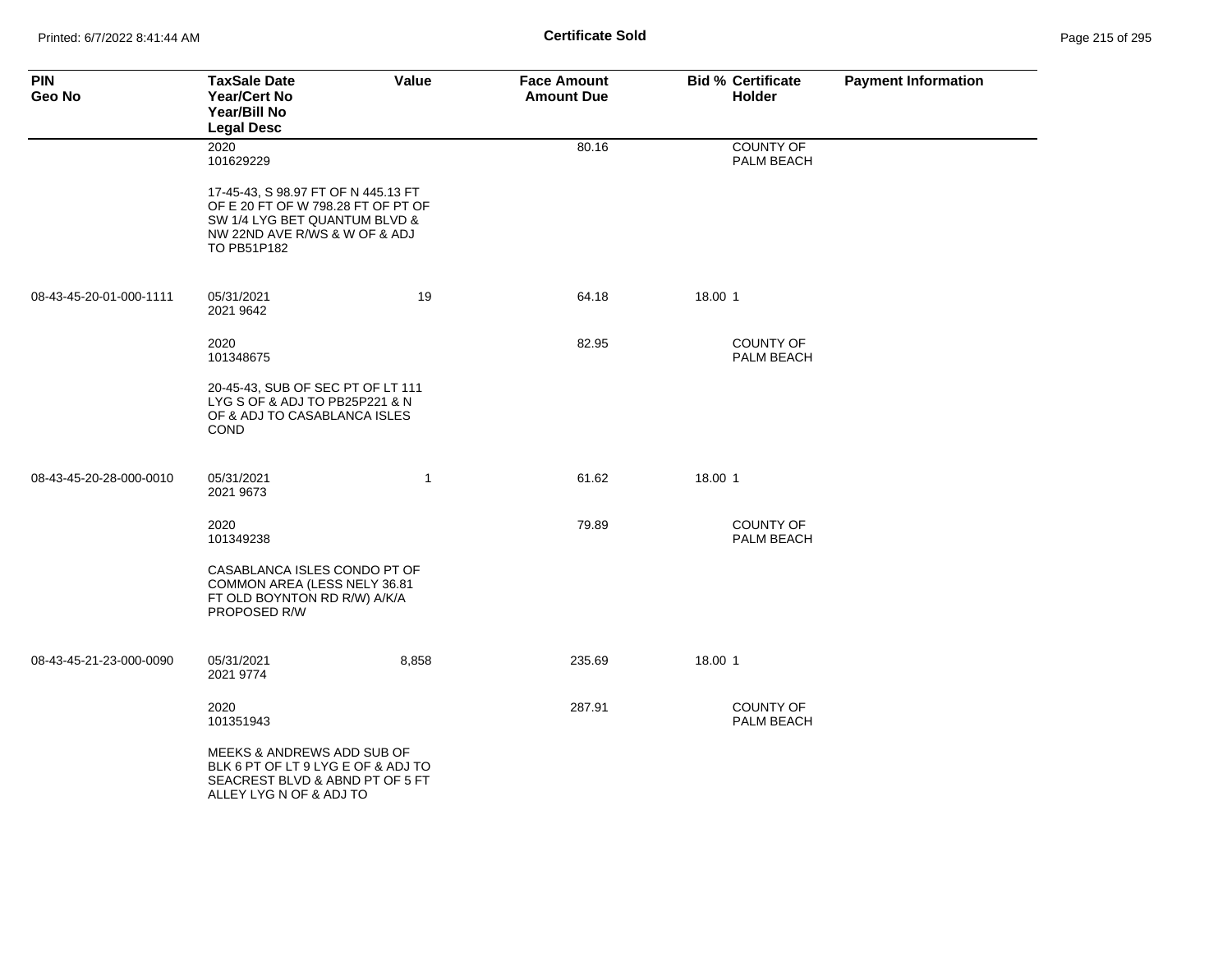Printed: 6/7/2022 8:41:44 AM **Certificate Sold** Page 216 of 295

| <b>PIN</b><br>Geo No    | <b>TaxSale Date</b><br><b>Year/Cert No</b><br>Year/Bill No<br><b>Legal Desc</b> | Value          | <b>Face Amount</b><br><b>Amount Due</b> | <b>Bid % Certificate</b><br><b>Holder</b> | <b>Payment Information</b> |
|-------------------------|---------------------------------------------------------------------------------|----------------|-----------------------------------------|-------------------------------------------|----------------------------|
| 08-43-45-28-16-009-0212 | 05/31/2021<br>2021 9941                                                         | 1,634          | 52.79                                   | 18.00 1                                   |                            |
|                         | 2020<br>101354677                                                               |                | 69.34                                   | COUNTY OF<br>PALM BEACH                   |                            |
|                         | <b>BELLAMY HEIGHTS</b><br>OF LT 21 BLK 9                                        | <b>W 10 FT</b> |                                         |                                           |                            |
| 00-37-41-33-03-012-0022 | 05/31/2022<br>2022 100                                                          | 3,576          | 79.28                                   | 18.00 1                                   |                            |
|                         | 2021<br>101040775                                                               |                | 89.50                                   | <b>COUNTY OF</b><br>PALM BEACH            |                            |
|                         | NEMAHA<br>OF NELY 50 FT OF LT 2 BLK 12                                          | SELY 110 FT    |                                         |                                           |                            |
| 00-41-47-02-01-002-0000 | 05/31/2022<br>2022 1001                                                         | 192            | 65.17                                   | 18.00 1                                   |                            |
|                         | 2021<br>101071878                                                               |                | 74.69                                   | COUNTY OF<br>PALM BEACH                   |                            |
|                         | SWEETWATER SECTION FOUR<br>TRACT B (LESS PB69P023)                              |                |                                         |                                           |                            |
| 08-43-46-04-03-000-0021 | 05/31/2022<br>2022 10051                                                        | 1,422          | 42.56                                   | 18.00 1                                   |                            |
|                         | 2021<br>101364307                                                               |                | 50.92                                   | <b>COUNTY OF</b><br>PALM BEACH            |                            |
|                         | <b>GRAYSON HEIGHTS</b><br>OF LT 2                                               | S 10 FT        |                                         |                                           |                            |
| 12-42-46-12-04-001-1480 | 05/31/2022<br>2022 10146                                                        | 55,060         | 202.02                                  | 18.00 1                                   |                            |
|                         | 2021<br>207036758                                                               |                | 218.38                                  | COUNTY OF<br>PALM BEACH                   |                            |
|                         | COUNTRY MANORS COND PART 1<br><b>UNIT 148</b>                                   |                |                                         |                                           |                            |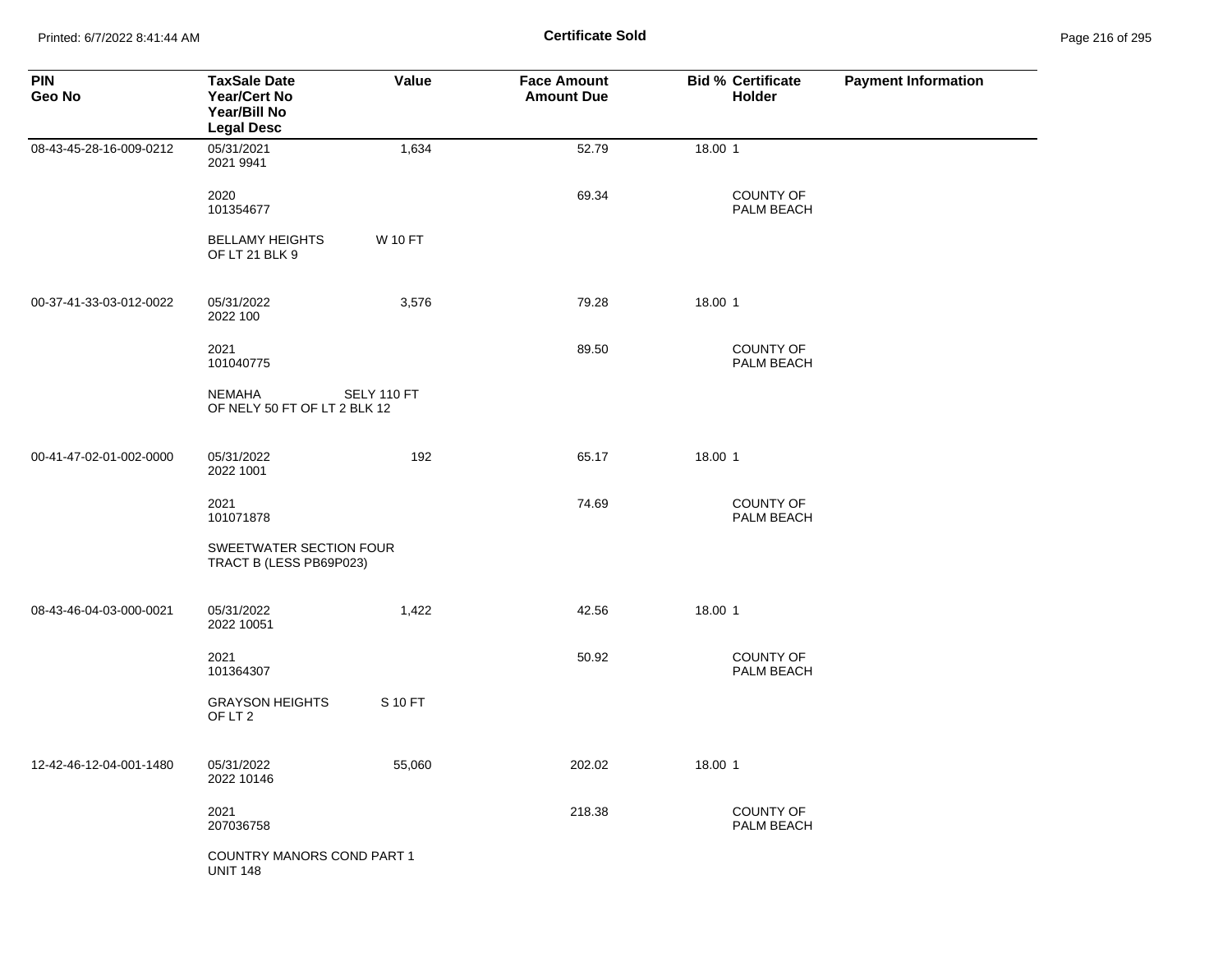| <b>PIN</b><br>Geo No    | <b>TaxSale Date</b><br>Year/Cert No<br>Year/Bill No<br><b>Legal Desc</b>                                                                        | Value  | <b>Face Amount</b><br><b>Amount Due</b> | <b>Bid % Certificate</b><br>Holder | <b>Payment Information</b> |
|-------------------------|-------------------------------------------------------------------------------------------------------------------------------------------------|--------|-----------------------------------------|------------------------------------|----------------------------|
| 00-41-47-11-01-055-0010 | 05/31/2022<br>2022 1019                                                                                                                         | 175    | 64.86                                   | 18.00 1                            |                            |
|                         | 2021<br>101072081                                                                                                                               |        | 74.35                                   | COUNTY OF<br>PALM BEACH            |                            |
|                         | FLA FRUIT LANDS CO SUB WLY 40<br>FT OF ELY 140 FT OF TR 55 (LESS<br>PB75P18 & PB78P196) & WLY 40 FT<br>OF ELY 140 FT OF TR 56 (LESS<br>PB75P18) |        |                                         |                                    |                            |
| 12-42-46-24-04-004-0000 | 05/31/2022<br>2022 10251                                                                                                                        | 300    | 83.62                                   | 18.00 1                            |                            |
|                         | 2021<br>101372929                                                                                                                               |        | 94.03                                   | COUNTY OF<br>PALM BEACH            |                            |
|                         | LAKEVIEW                                                                                                                                        | TRD    |                                         |                                    |                            |
| 00-41-47-12-00-000-1150 | 05/31/2022<br>2022 1030                                                                                                                         | 167    | 64.70                                   | 18.00 1                            |                            |
|                         | 2021<br>101627720                                                                                                                               |        | 74.18                                   | <b>COUNTY OF</b><br>PALM BEACH     |                            |
|                         | 12-47-41, S 40 FT OF N 80 FT OF NE<br>1/4 LYG BET NLY EXT OF W LI OF LT<br>22 BLK 1 PB51P21 & SR 7 R/W                                          |        |                                         |                                    |                            |
| 12-43-46-07-05-084-1030 | 05/31/2022<br>2022 10357                                                                                                                        | 50,027 | 159.53                                  | 18.00 1                            |                            |
|                         | 2021<br>207036471                                                                                                                               |        | 173.78                                  | <b>COUNTY OF</b><br>PALM BEACH     |                            |
|                         | PINES OF DELRAY NORTH 3 COND<br><b>BLDG 84 UNIT 103</b>                                                                                         |        |                                         |                                    |                            |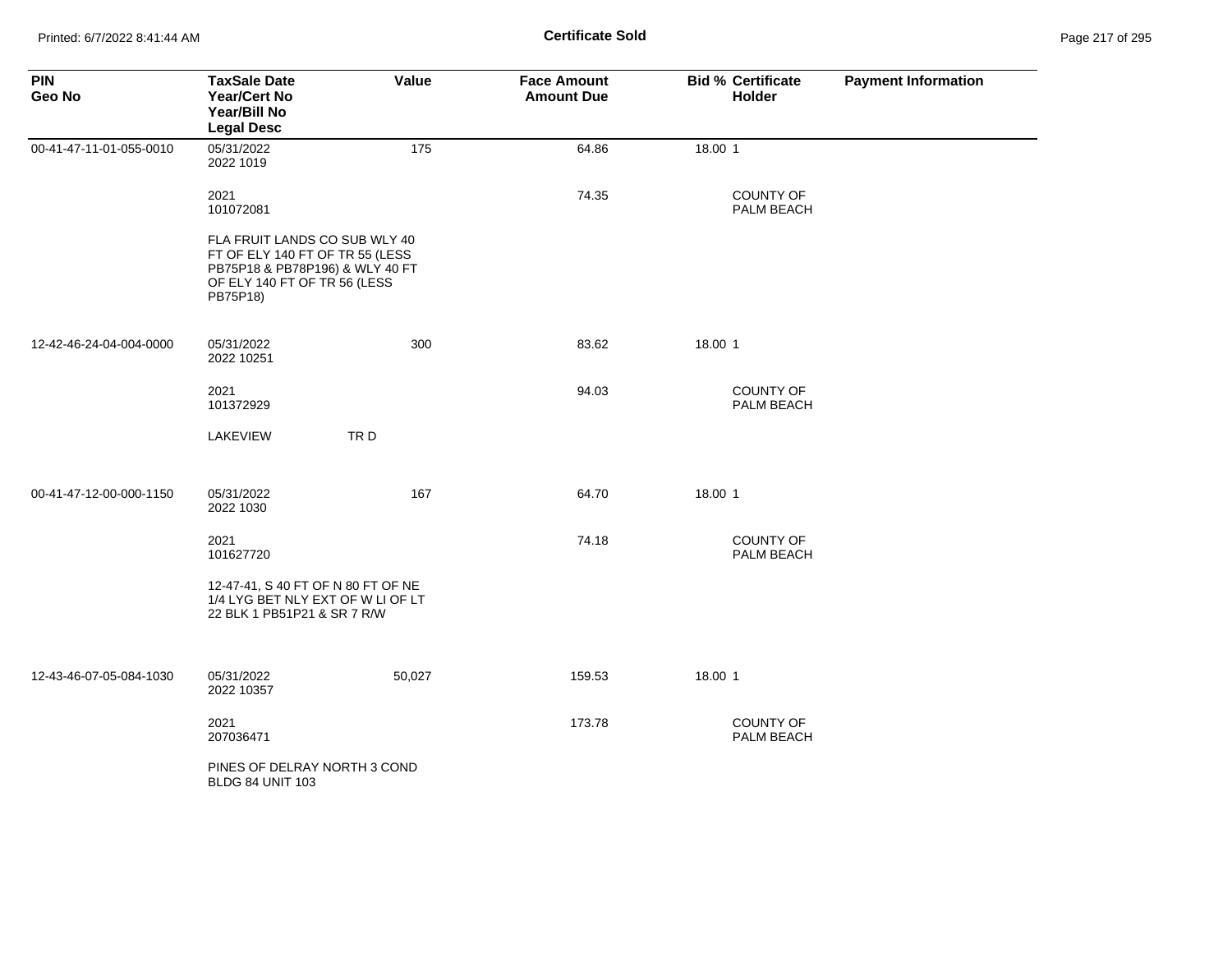Printed: 6/7/2022 8:41:44 AM **Certificate Sold** Page 218 of 295

| <b>PIN</b><br>Geo No    | <b>TaxSale Date</b><br><b>Year/Cert No</b><br>Year/Bill No<br><b>Legal Desc</b>                                                                                                                                                                               | Value          | <b>Face Amount</b><br><b>Amount Due</b> | <b>Bid % Certificate</b><br>Holder | <b>Payment Information</b> |
|-------------------------|---------------------------------------------------------------------------------------------------------------------------------------------------------------------------------------------------------------------------------------------------------------|----------------|-----------------------------------------|------------------------------------|----------------------------|
| 12-43-46-08-13-000-0122 | 05/31/2022<br>2022 10386                                                                                                                                                                                                                                      | 2,895          | 94.90                                   | 18.00 1                            |                            |
|                         | 2021<br>101376758                                                                                                                                                                                                                                             |                | 105.90                                  | <b>COUNTY OF</b><br>PALM BEACH     |                            |
|                         | LAKE IDA MANOR ADD 2<br>FT OF LTS 12 & 14                                                                                                                                                                                                                     | S 10           |                                         |                                    |                            |
| 12-43-46-09-12-000-0053 | 05/31/2022<br>2022 10405                                                                                                                                                                                                                                      | 240            | 33.99                                   | 18.00 1                            |                            |
|                         | 2021<br>101377181                                                                                                                                                                                                                                             |                | 41.93                                   | <b>COUNTY OF</b><br>PALM BEACH     |                            |
|                         | SEE MILLER HARRY SUB N 10 FT OF<br>S 126 FT OF W 62 FT OF E 990 FT OF<br>LT <sub>5</sub>                                                                                                                                                                      |                |                                         |                                    |                            |
| 12-43-46-17-03-000-0190 | 05/31/2022<br>2022 10563                                                                                                                                                                                                                                      | $\overline{c}$ | 90.09                                   | 18.00 1                            |                            |
|                         | 2021<br>101382416                                                                                                                                                                                                                                             |                | 100.85                                  | <b>COUNTY OF</b><br>PALM BEACH     |                            |
|                         | PARADISE HEIGHTS                                                                                                                                                                                                                                              | LT 19          |                                         |                                    |                            |
| 12-43-46-17-42-006-0260 | 05/31/2022<br>2022 10651                                                                                                                                                                                                                                      | 74             | 79.25                                   | 18.00 1                            |                            |
|                         | 2021<br>101384871                                                                                                                                                                                                                                             |                | 89.45                                   | <b>COUNTY OF</b><br>PALM BEACH     |                            |
|                         | OF W 15 FT OF E 175 FT OF W 1/2 OF<br>S 1/2 OF N 1/2 OF LT 6 17-46-43, N 50<br>FT OF W 23 FT, S 50 FT OF N 150 FT<br>OF W 20 FT & S 80 FT OF N 230 FT<br>OF W 20 FT OF E 145 FT OF E 1/2 & N<br>230 FT & S 50 FT OF E 25 FT, S 50 FT<br>OF N 130 FT & S 50 FT |                |                                         |                                    |                            |
| 12-43-46-18-10-052-0020 | 05/31/2022<br>2022 10718                                                                                                                                                                                                                                      | 24,607         | 191.63                                  | 18.00 1                            |                            |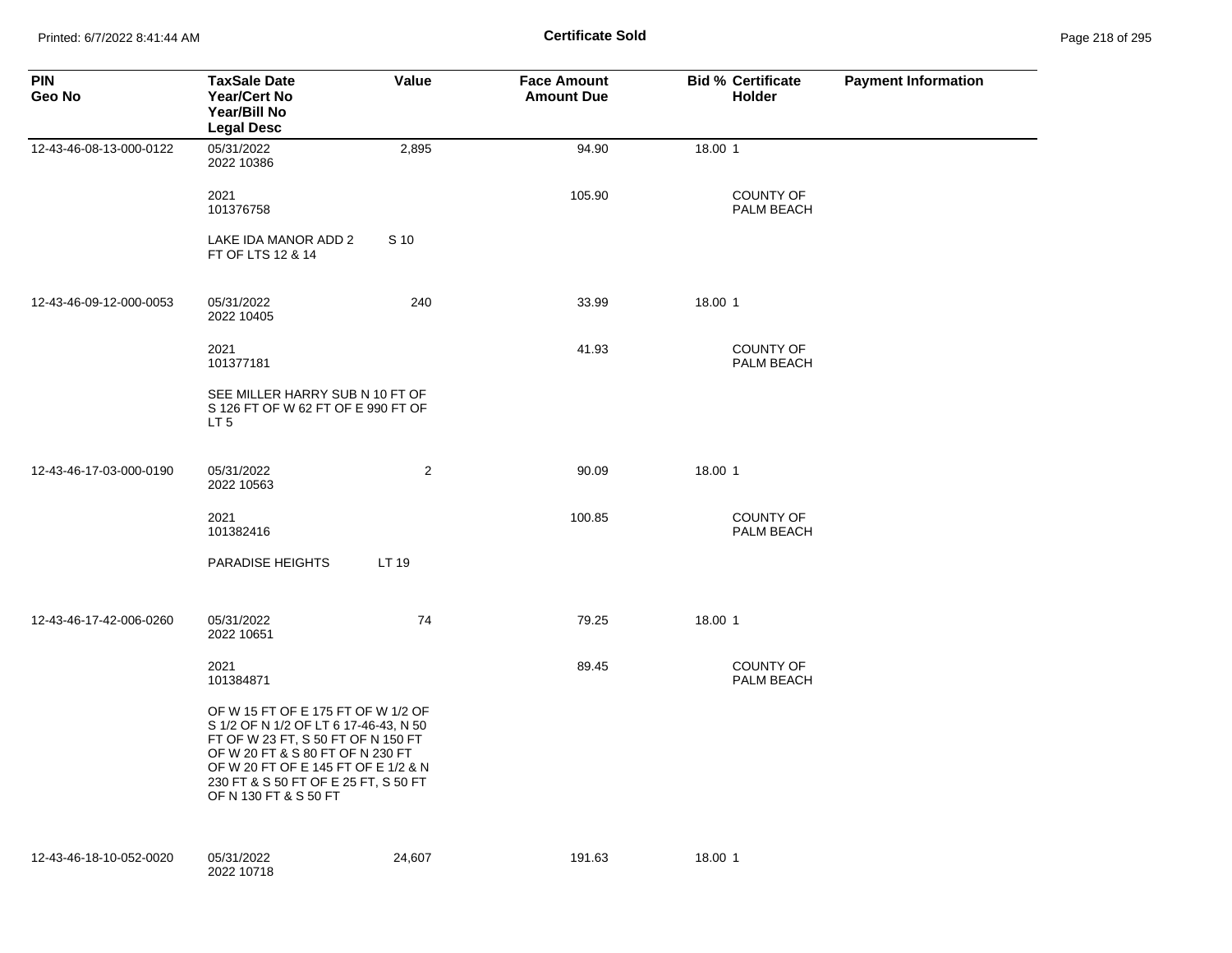Printed: 6/7/2022 8:41:44 AM **Certificate Sold** Page 219 of 295

| <b>PIN</b><br>Geo No    | <b>TaxSale Date</b><br>Year/Cert No<br>Year/Bill No<br><b>Legal Desc</b> | Value       | <b>Face Amount</b><br><b>Amount Due</b> | <b>Bid % Certificate</b><br>Holder | <b>Payment Information</b> |
|-------------------------|--------------------------------------------------------------------------|-------------|-----------------------------------------|------------------------------------|----------------------------|
|                         | 2021<br>101385199                                                        |             | 207.47                                  | COUNTY OF<br>PALM BEACH            |                            |
|                         | HIGH POINT OF DELRAY BEACH<br>COND SEC 4 UNIT B BLDG 1050                |             |                                         |                                    |                            |
| 12-43-46-19-31-002-0010 | 05/31/2022<br>2022 10802                                                 | 28,864      | 241.75                                  | 18.00 1                            |                            |
|                         | 2021<br>101388777                                                        |             | 260.07                                  | <b>COUNTY OF</b><br>PALM BEACH     |                            |
|                         | WOODBROOKE COND 2<br>$\mathbf{1}$                                        | <b>UNIT</b> |                                         |                                    |                            |
| 12-43-46-29-48-006-0020 | 05/31/2022<br>2022 11043                                                 | 838         | 50.65                                   | 18.00 1                            |                            |
|                         | 2021<br>101621890                                                        |             | 59.42                                   | <b>COUNTY OF</b><br>PALM BEACH     |                            |
|                         | LATITUDE DELRAY BEACH CONDO<br>STORAGE UNIT S6-B                         |             |                                         |                                    |                            |
| 12-43-46-29-48-009-0010 | 05/31/2022<br>2022 11045                                                 | 2,477       | 96.49                                   | 18.00 1                            |                            |
|                         | 2021<br>101621913                                                        |             | 107.52                                  | <b>COUNTY OF</b><br>PALM BEACH     |                            |
|                         | LATITUDE DELRAY BEACH CONDO<br>STORAGE UNIT S9-A                         |             |                                         |                                    |                            |
| 12-43-46-30-01-017-1705 | 05/31/2022<br>2022 11049                                                 | 68,511      | 23.13                                   | 18.00 1                            |                            |
|                         | 2021<br>207037677                                                        |             | 30.50                                   | COUNTY OF<br>PALM BEACH            |                            |
|                         | SABAL/PINE COND PART FOUR<br><b>UNIT 1705</b>                            |             |                                         |                                    |                            |
| 18-42-44-22-44-009-0020 | 05/31/2022<br>2022 11230                                                 | 78          | 63.24                                   | 18.00 1                            |                            |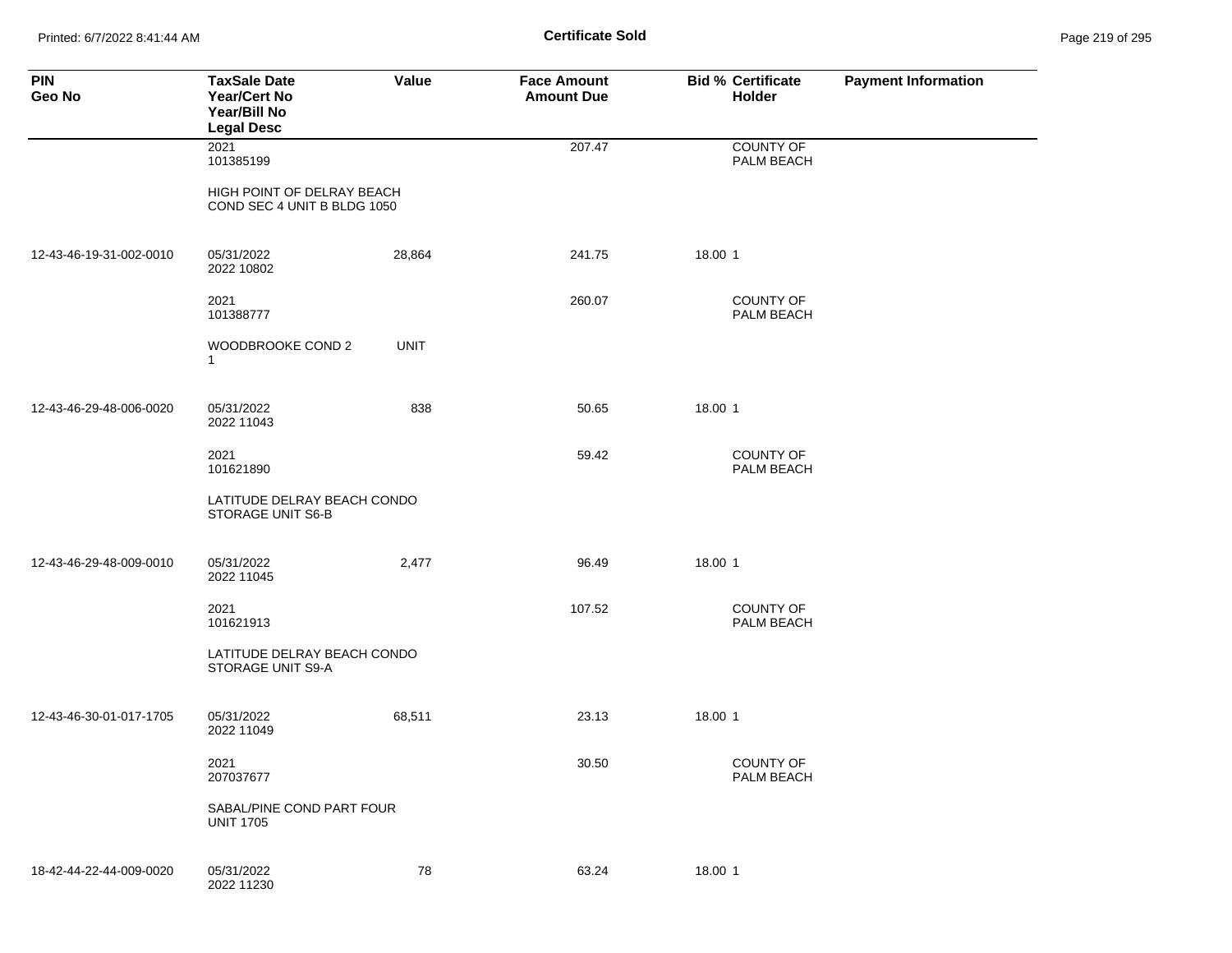Printed: 6/7/2022 8:41:44 AM **Certificate Sold** Page 220 of 295

| <b>PIN</b><br>Geo No    | <b>TaxSale Date</b><br><b>Year/Cert No</b><br>Year/Bill No<br><b>Legal Desc</b>                 | Value          | <b>Face Amount</b><br><b>Amount Due</b> | <b>Bid % Certificate</b><br><b>Holder</b> | <b>Payment Information</b> |
|-------------------------|-------------------------------------------------------------------------------------------------|----------------|-----------------------------------------|-------------------------------------------|----------------------------|
|                         | 2021<br>101621619                                                                               |                | 72.63                                   | <b>COUNTY OF</b><br>PALM BEACH            |                            |
|                         | PARK POINTE PL 1 IRREG SHAPED<br>PAR OF HOUSING TR IN<br>OR22024P1171                           |                |                                         |                                           |                            |
| 18-42-44-23-01-018-0011 | 05/31/2022<br>2022 11255                                                                        | $\overline{a}$ | 63.79                                   | 18.00 1                                   |                            |
|                         | 2021<br>101404449                                                                               |                | 73.22                                   | <b>COUNTY OF</b><br>PALM BEACH            |                            |
|                         | GREENACRES PL 2 LT 1 (LESS S 30<br>FT & PB84P171) & LT 2 (LESS<br>PB84P171) BLK 18              |                |                                         |                                           |                            |
| 18-42-44-23-02-000-0201 | 05/31/2022<br>2022 11282                                                                        | 8              | 63.88                                   | 18.00 1                                   |                            |
|                         | 2021<br>101404851                                                                               |                | 73.31                                   | <b>COUNTY OF</b><br>PALM BEACH            |                            |
|                         | <b>GREENACRES PL 2 REPL</b><br>OF TRO BEING 25 FT TRGLR COR<br>LYG SELY OF & ADJ TO PB84P171    | TH PT          |                                         |                                           |                            |
| 18-42-44-26-00-000-1380 | 05/31/2022<br>2022 11375                                                                        | 25             | 64.13                                   | 18.00 1                                   |                            |
|                         | 2021<br>101630087                                                                               |                | 73.58                                   | <b>COUNTY OF</b><br>PALM BEACH            |                            |
|                         | 26-44-42, S 100 FT OF N 140 FT OF E<br>30 FT OF S 3/4 OF W 1/4 OF SW 1/4<br>OF NE 1/4 OF NE 1/4 |                |                                         |                                           |                            |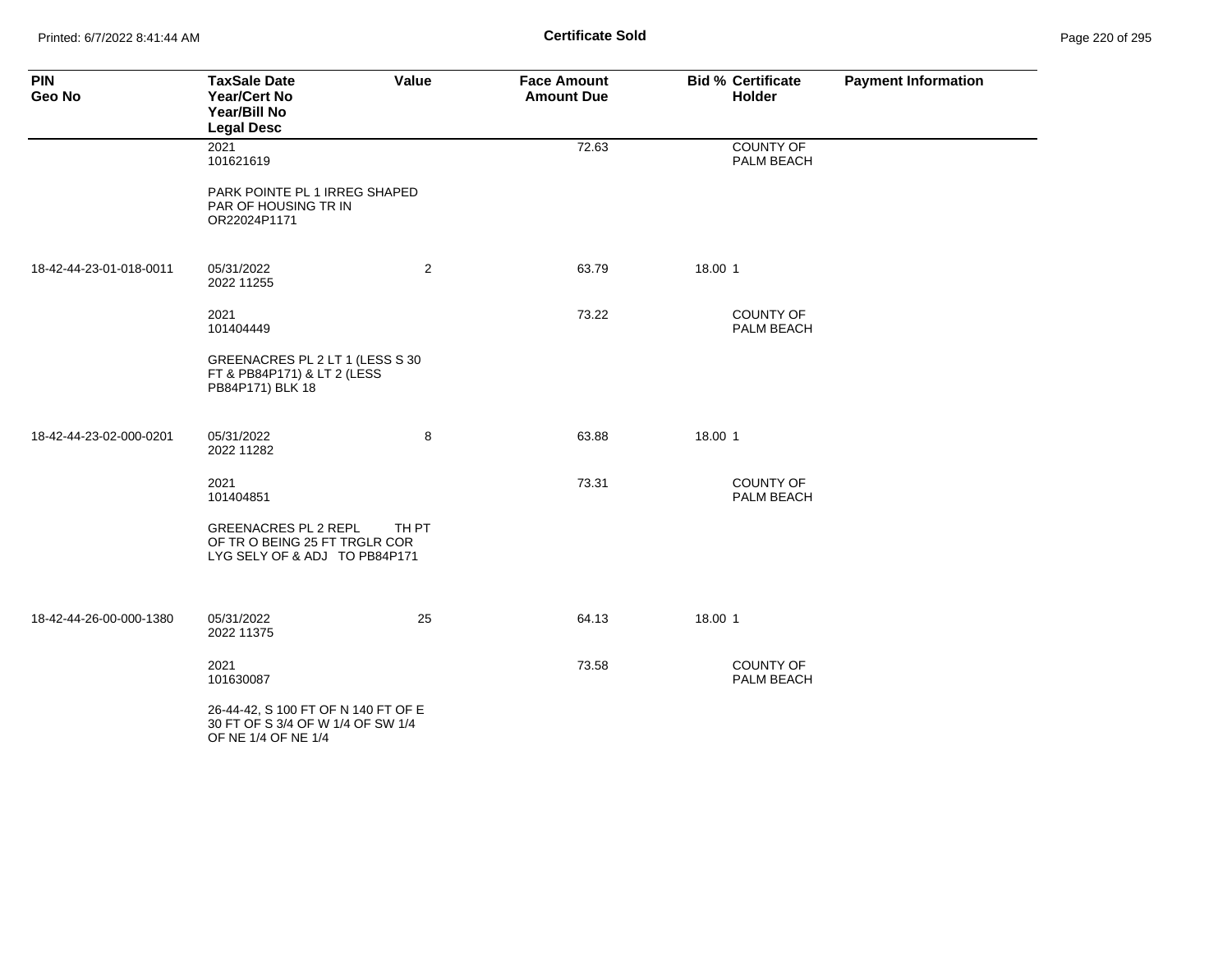| <b>PIN</b><br>Geo No    | <b>TaxSale Date</b><br><b>Year/Cert No</b><br>Year/Bill No<br><b>Legal Desc</b>                                   | Value     | <b>Face Amount</b><br><b>Amount Due</b> | <b>Bid % Certificate</b><br><b>Holder</b> | <b>Payment Information</b> |
|-------------------------|-------------------------------------------------------------------------------------------------------------------|-----------|-----------------------------------------|-------------------------------------------|----------------------------|
| 22-42-43-26-00-000-5360 | 05/31/2022<br>2022 11481                                                                                          | 300       | 68.62                                   | 18.00 1                                   |                            |
|                         | 2021<br>101412398                                                                                                 |           | 78.28                                   | <b>COUNTY OF</b><br>PALM BEACH            |                            |
|                         | 26-43-42, NLY 438 FT OF S 688.41<br>FT OF WLY 38 FT OF ELY 611 FT<br>(LESS S 40 FT RD R/W) OF SE 1/4 OF<br>SE 1/4 |           |                                         |                                           |                            |
| 24-43-46-33-08-003-8090 | 05/31/2022<br>2022 11516                                                                                          | 309,914   | 111.82                                  | 18.00 1                                   |                            |
|                         | 2021<br>101413280                                                                                                 |           | 123.66                                  | <b>COUNTY OF</b><br>PALM BEACH            |                            |
|                         | SEAGATE OF HIGHLAND COND TWO<br>APT 809-B                                                                         |           |                                         |                                           |                            |
| 30-42-41-01-02-005-0271 | 05/31/2022<br>2022 11741                                                                                          | 18,032    | 367.29                                  | 18.00 1                                   |                            |
|                         | 2021<br>101424012                                                                                                 |           | 391.89                                  | <b>COUNTY OF</b><br>PALM BEACH            |                            |
|                         | <b>JUPITER CENTER</b><br>LTS 27 & 28 BLK 5                                                                        | N 8 FT OF |                                         |                                           |                            |
| 30-42-41-10-17-001-0020 | 05/31/2022<br>2022 11854                                                                                          | 4,534     | 98.37                                   | 18.00 1                                   |                            |
|                         | 2021<br>101429050                                                                                                 |           | 109.50                                  | <b>COUNTY OF</b><br>PALM BEACH            |                            |
|                         | INDIAN CREEK PH IX PB48P10 SLY<br>33.39 FT, LYG E & ADJ TO CENTRAL<br><b>BLVD</b>                                 |           |                                         |                                           |                            |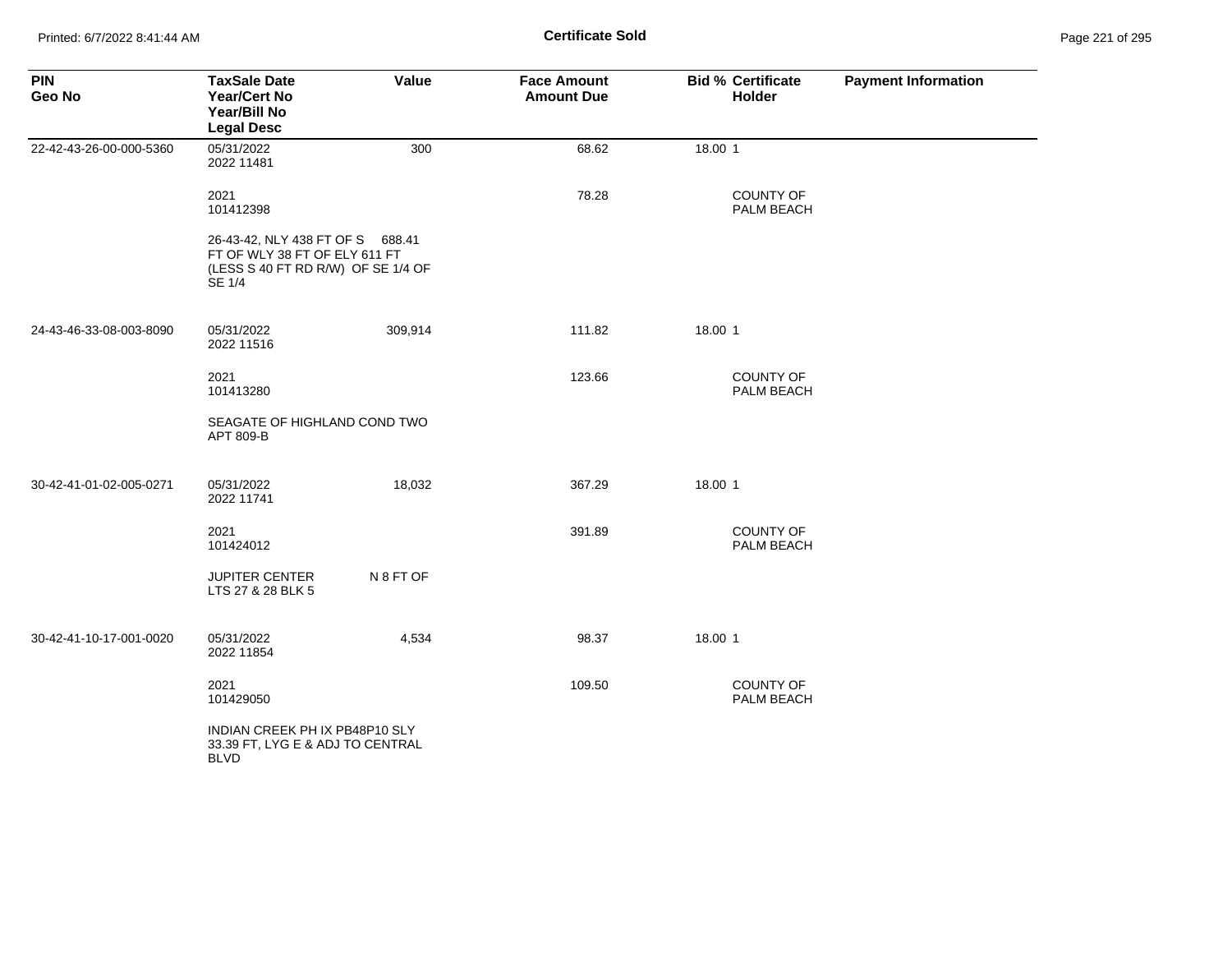| <b>PIN</b><br>Geo No    | <b>TaxSale Date</b><br>Year/Cert No<br>Year/Bill No<br><b>Legal Desc</b>       | Value       | <b>Face Amount</b><br><b>Amount Due</b> | <b>Bid % Certificate</b><br>Holder | <b>Payment Information</b> |
|-------------------------|--------------------------------------------------------------------------------|-------------|-----------------------------------------|------------------------------------|----------------------------|
| 30-42-41-24-31-003-0000 | 05/31/2022<br>2022 11991                                                       | 37,469      | 882.99                                  | 18.00 1                            |                            |
|                         | 2021<br>101629043                                                              |             | 933.42                                  | <b>COUNTY OF</b><br>PALM BEACH     |                            |
|                         | GREENWICH REPL NO 1 TR C K/A<br>INGRESS/EGRESS, OPEN SPACE &<br><b>UTILITY</b> |             |                                         |                                    |                            |
| 00-37-41-33-04-012-0011 | 05/31/2022<br>2022 120                                                         | 1,596       | 39.60                                   | 18.00 1                            |                            |
|                         | 2021<br>101041138                                                              |             | 47.83                                   | <b>COUNTY OF</b><br>PALM BEACH     |                            |
|                         | J E CARTERS RESUBDIV<br>N 5 FT OF LT 2 SELY OF MEANDER<br>LINE BLK 12          | LT 1 &      |                                         |                                    |                            |
| 30-43-41-08-07-000-2780 | 05/31/2022<br>2022 12112                                                       | 290,907     | 111.82                                  | 18.00 1                            |                            |
|                         | 2021<br>101444711                                                              |             | 123.66                                  | COUNTY OF<br>PALM BEACH            |                            |
|                         | SEA BROOK PLACE COND<br>278                                                    | <b>UNIT</b> |                                         |                                    |                            |
| 30-43-41-20-06-000-0782 | 05/31/2022<br>2022 12200                                                       | 156,280     | 111.82                                  | 18.00 1                            |                            |
|                         | 2021<br>101448936                                                              |             | 123.66                                  | <b>COUNTY OF</b><br>PALM BEACH     |                            |
|                         | LAKES AT THE BLUFFS<br>78B                                                     | <b>UNIT</b> |                                         |                                    |                            |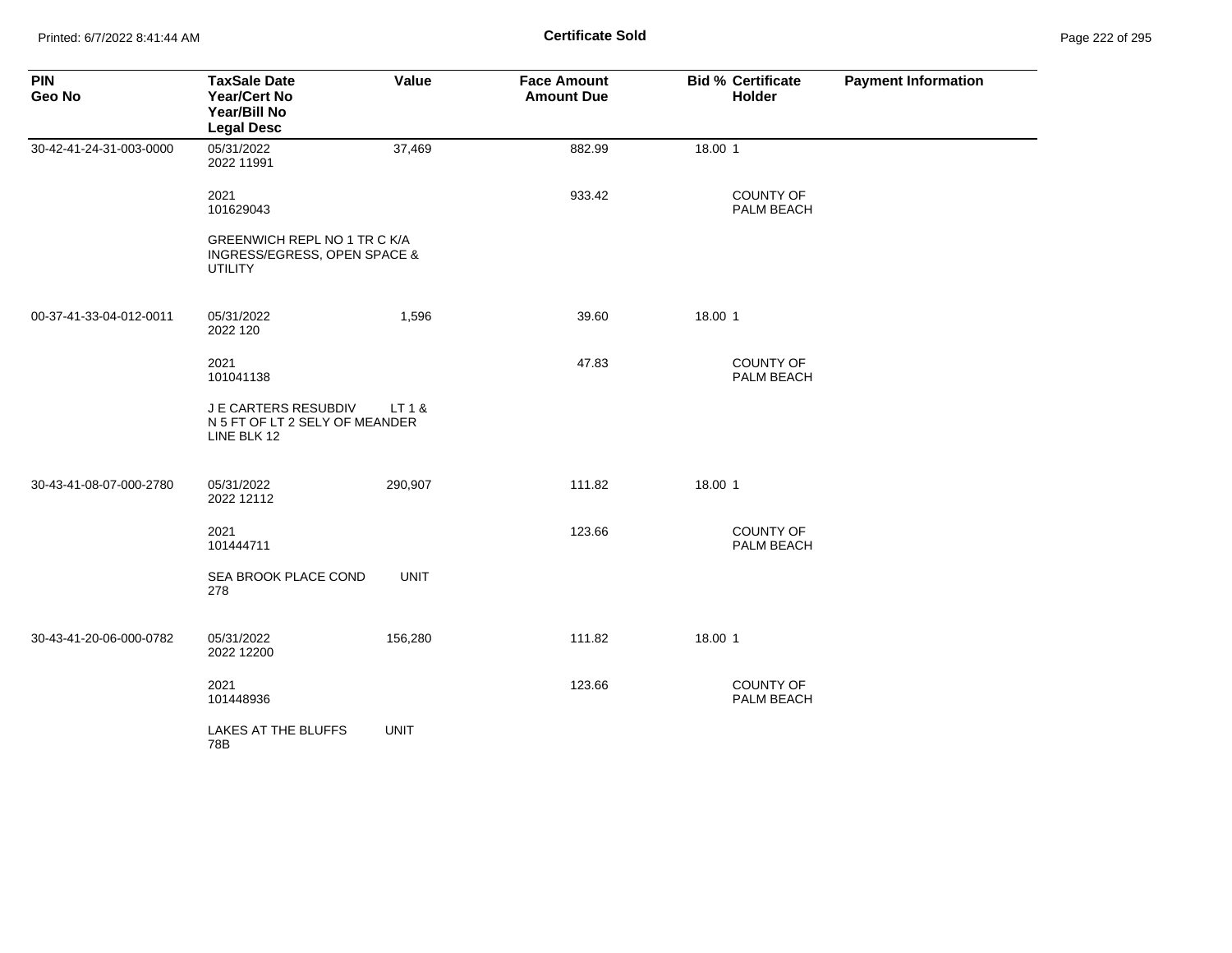Printed: 6/7/2022 8:41:44 AM **Certificate Sold** Page 223 of 295

| <b>PIN</b><br>Geo No    | <b>TaxSale Date</b><br><b>Year/Cert No</b><br>Year/Bill No<br><b>Legal Desc</b> | Value     | <b>Face Amount</b><br><b>Amount Due</b> | <b>Bid % Certificate</b><br><b>Holder</b> | <b>Payment Information</b> |
|-------------------------|---------------------------------------------------------------------------------|-----------|-----------------------------------------|-------------------------------------------|----------------------------|
| 00-41-47-36-03-000-6890 | 05/31/2022<br>2022 1224                                                         | 51,720    | 223.89                                  | 18.00 1                                   |                            |
|                         | 2021<br>207023724                                                               |           | 241.34                                  | <b>COUNTY OF</b><br>PALM BEACH            |                            |
|                         | WATERGATE MOBILE HOME<br><b>ESTATES LOT 689</b>                                 |           |                                         |                                           |                            |
| 36-43-42-20-09-000-0992 | 05/31/2022<br>2022 12308                                                        |           | 170.23                                  | 18.00 1                                   |                            |
|                         | 2021<br>101452080                                                               |           | 184.99                                  | <b>COUNTY OF</b><br>PALM BEACH            |                            |
|                         | NORTHLAKE BUSINESS PARK<br>ELY 1.21 FT OF W 3.61 FT OF LT 99                    |           |                                         |                                           |                            |
| 36-43-42-20-09-000-1040 | 05/31/2022<br>2022 12309                                                        | 315       | 177.77                                  | 18.00 1                                   |                            |
|                         | 2021<br>101452020                                                               |           | 192.88                                  | <b>COUNTY OF</b><br>PALM BEACH            |                            |
|                         | NORTHLAKE BUSINESS PARK<br>Α                                                    | <b>LT</b> |                                         |                                           |                            |
| 36-43-42-20-09-000-1070 | 05/31/2022<br>2022 12310                                                        | 315       | 177.77                                  | 18.00 1                                   |                            |
|                         | 2021<br>101452587                                                               |           | 192.88                                  | <b>COUNTY OF</b><br>PALM BEACH            |                            |
|                         | NORTHLAKE BUSINESS PARK<br>D                                                    | LT.       |                                         |                                           |                            |
| 36-43-42-20-09-000-1080 | 05/31/2022<br>2022 12311                                                        | 315       | 177.77                                  | 18.00 1                                   |                            |
|                         | 2021<br>101452207                                                               |           | 192.88                                  | <b>COUNTY OF</b><br>PALM BEACH            |                            |
|                         | NORTHLAKE BUSINESS PARK<br>Е                                                    | LТ        |                                         |                                           |                            |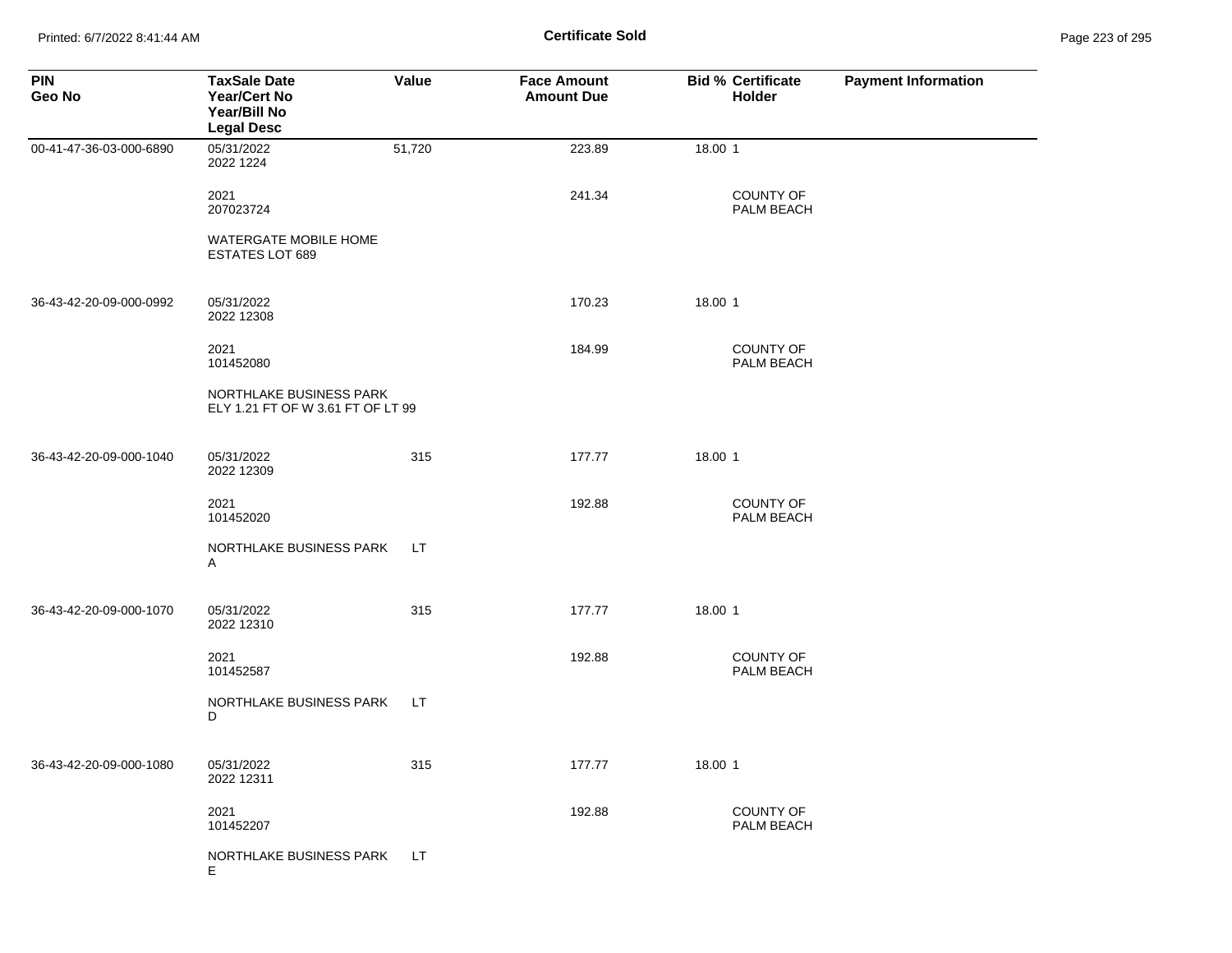Printed: 6/7/2022 8:41:44 AM **Certificate Sold** Page 224 of 295

| <b>PIN</b><br>Geo No    | <b>TaxSale Date</b><br><b>Year/Cert No</b><br>Year/Bill No<br><b>Legal Desc</b> | Value       | <b>Face Amount</b><br><b>Amount Due</b> | <b>Bid % Certificate</b><br><b>Holder</b> | <b>Payment Information</b> |
|-------------------------|---------------------------------------------------------------------------------|-------------|-----------------------------------------|-------------------------------------------|----------------------------|
| 36-43-42-20-09-000-1090 | 05/31/2022<br>2022 12312                                                        | 315         | 177.77                                  | 18.00 1                                   |                            |
|                         | 2021<br>101452802                                                               |             | 192.88                                  | <b>COUNTY OF</b><br>PALM BEACH            |                            |
|                         | NORTHLAKE BUSINESS PARK<br>F                                                    | LT.         |                                         |                                           |                            |
| 36-43-42-20-09-000-1100 | 05/31/2022<br>2022 12313                                                        | 315         | 177.77                                  | 18.00 1                                   |                            |
|                         | 2021<br>101452652                                                               |             | 192.88                                  | <b>COUNTY OF</b><br>PALM BEACH            |                            |
|                         | NORTHLAKE BUSINESS PARK<br>G                                                    | LT.         |                                         |                                           |                            |
| 36-43-42-20-09-000-1110 | 05/31/2022<br>2022 12314                                                        | 315         | 177.77                                  | 18.00 1                                   |                            |
|                         | 2021<br>101452897                                                               |             | 192.88                                  | COUNTY OF<br>PALM BEACH                   |                            |
|                         | NORTHLAKE BUSINESS PARK<br>H                                                    | LT.         |                                         |                                           |                            |
| 38-43-44-16-28-600-6040 | 05/31/2022<br>2022 12425                                                        | 18,473      | 196.45                                  | 18.00 1                                   |                            |
|                         | 2021<br>101456494                                                               |             | 212.52                                  | COUNTY OF<br>PALM BEACH                   |                            |
|                         | KARINA APTS COND<br>600 UNIT 604                                                | <b>BLDG</b> |                                         |                                           |                            |
| 38-43-44-21-15-091-0143 | 05/31/2022<br>2022 12537                                                        | 4,477       | 497.20                                  | 18.00 1                                   |                            |
|                         | 2021<br>101457307                                                               |             | 528.29                                  | <b>COUNTY OF</b><br>PALM BEACH            |                            |
|                         | TOWN OF LAKE WORTH E 50 FT OF<br>LT 14 (LESS N 15 FT) BLK 91                    |             |                                         |                                           |                            |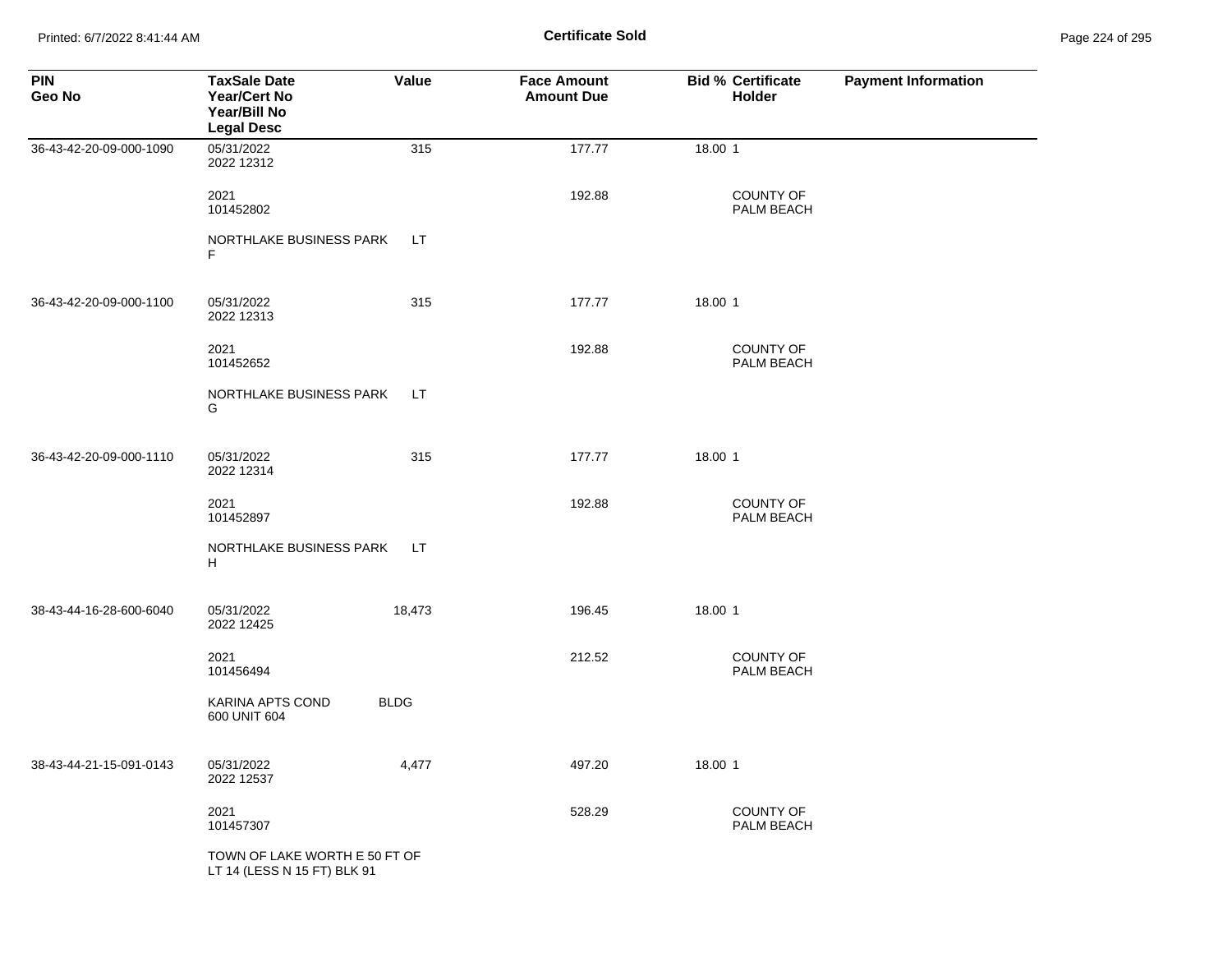| <b>PIN</b><br>Geo No    | <b>TaxSale Date</b><br><b>Year/Cert No</b><br>Year/Bill No<br><b>Legal Desc</b>                                                                                          | Value           | <b>Face Amount</b><br><b>Amount Due</b> | <b>Bid % Certificate</b><br><b>Holder</b> | <b>Payment Information</b> |
|-------------------------|--------------------------------------------------------------------------------------------------------------------------------------------------------------------------|-----------------|-----------------------------------------|-------------------------------------------|----------------------------|
| 00-42-40-33-00-000-5180 | 05/31/2022<br>2022 1255                                                                                                                                                  | 817             | 28.83                                   | 18.00 1                                   |                            |
|                         | 2021<br>101084588                                                                                                                                                        |                 | 36.51                                   | COUNTY OF<br>PALM BEACH                   |                            |
|                         | 33-40-42, S 65 FT OF N 523.84 FT OF<br>E 81.4 FT OF NE 1/4 OF SE 1/4 (LESS<br>$E$ 30 FT RD R/W)                                                                          |                 |                                         |                                           |                            |
| 38-43-44-21-15-272-0090 | 05/31/2022<br>2022 12668                                                                                                                                                 | 7,315           | 609.77                                  | 18.00 1                                   |                            |
|                         | 2021<br>101460990                                                                                                                                                        |                 | 646.52                                  | <b>COUNTY OF</b><br>PALM BEACH            |                            |
|                         | TOWN OF LAKE WORTH<br>(LESS E 25 FT)BLK 272                                                                                                                              | LT <sub>9</sub> |                                         |                                           |                            |
| 38-43-44-27-01-052-0041 | 05/31/2022<br>2022 12770                                                                                                                                                 | 300             | 87.38                                   | 18.00 1                                   |                            |
|                         | 2021<br>101644671                                                                                                                                                        |                 | 97.98                                   | COUNTY OF<br>PALM BEACH                   |                            |
|                         | LAKE WORTH TOWN OF ADD 1 NELY<br>2 FT OF LTS 4 & 5 & NELY 2 FT, SLY 2<br>FT & TRGLR PAR OF LT 7 BLK 52 &<br>NELY 2 FT OF LT 10 & NELY 2 FT &<br>ELY 2 FT OF LT 11 BLK 62 |                 |                                         |                                           |                            |
| 38-43-44-27-01-072-0011 | 05/31/2022<br>2022 12784                                                                                                                                                 | $\mathbf{1}$    | 370.46                                  | 18.00 1                                   |                            |
|                         | 2021<br>101462432                                                                                                                                                        |                 | 395.24                                  | COUNTY OF<br>PALM BEACH                   |                            |
|                         | LAKE WORTH TOWN OF ADD 1 LT 1<br>(LESS S 46.20 FT) BLK 72                                                                                                                |                 |                                         |                                           |                            |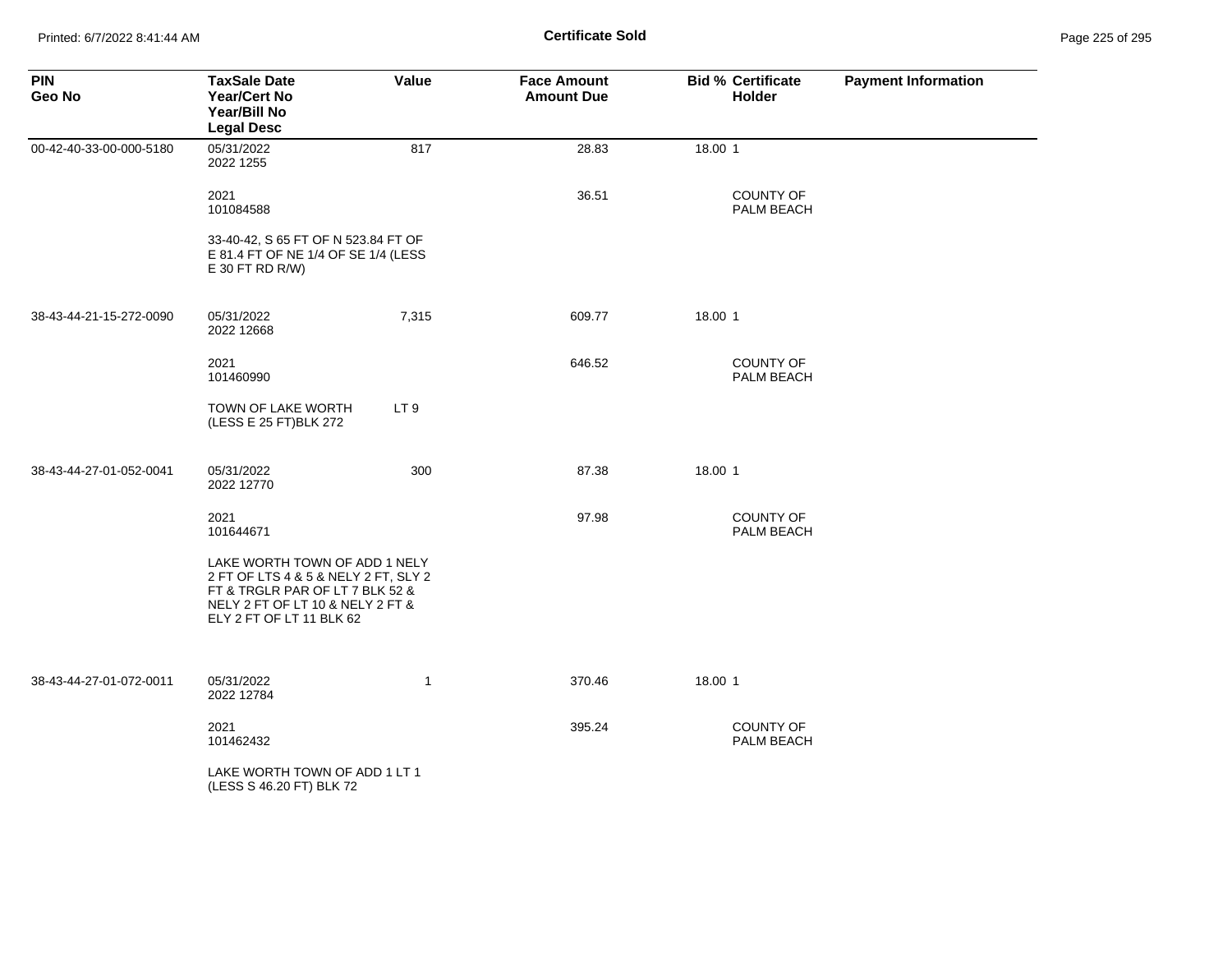Printed: 6/7/2022 8:41:44 AM **Certificate Sold** Page 226 of 295

| <b>PIN</b><br>Geo No    | <b>TaxSale Date</b><br><b>Year/Cert No</b><br>Year/Bill No<br><b>Legal Desc</b> | Value  | <b>Face Amount</b><br><b>Amount Due</b> | <b>Bid % Certificate</b><br>Holder | <b>Payment Information</b> |
|-------------------------|---------------------------------------------------------------------------------|--------|-----------------------------------------|------------------------------------|----------------------------|
| 38-43-44-28-01-005-0101 | 05/31/2022<br>2022 12841                                                        | 409    | 369.72                                  | 18.00 1                            |                            |
|                         | 2021<br>101463388                                                               |        | 394.43                                  | <b>COUNTY OF</b><br>PALM BEACH     |                            |
|                         | BUFFALO HEIGHTS REV PLAT<br>15 FT OF LTS 10 & 11 BLK 5                          | N      |                                         |                                    |                            |
| 38-43-44-28-33-001-0020 | 05/31/2022<br>2022 12864                                                        | 25,724 | 214.77                                  | 18.00 1                            |                            |
|                         | 2021<br>101463553                                                               |        | 231.73                                  | <b>COUNTY OF</b><br>PALM BEACH     |                            |
|                         | <b>COLMAR MANOR INC COND</b>                                                    | $A-2$  |                                         |                                    |                            |
| 00-42-41-02-00-000-3030 | 05/31/2022<br>2022 1287                                                         | 1,452  | 35.43                                   | 18.00 1                            |                            |
|                         | 2021<br>101085991                                                               |        | 43.46                                   | COUNTY OF<br>PALM BEACH            |                            |
|                         | 2-41-42, PT OF NW 1/4 AS IN<br>OR2018P863                                       |        |                                         |                                    |                            |
| 38-43-44-28-57-000-0230 | 05/31/2022<br>2022 12887                                                        | 16,462 | 196.45                                  | 18.00 1                            |                            |
|                         | 2021<br>101463496                                                               |        | 212.52                                  | <b>COUNTY OF</b><br>PALM BEACH     |                            |
|                         | LAKE OSBORNE TOWERS APTS INC<br>APT <sub>23</sub>                               |        |                                         |                                    |                            |
| 38-43-44-29-12-000-0180 | 05/31/2022<br>2022 12895                                                        | 32,067 | 196.45                                  | 18.00 1                            |                            |
|                         | 2021<br>101464828                                                               |        | 212.52                                  | <b>COUNTY OF</b><br>PALM BEACH     |                            |
|                         | <b>LAKESIDE POINT</b><br>CONDOMINIUM NO 2 APT 18                                |        |                                         |                                    |                            |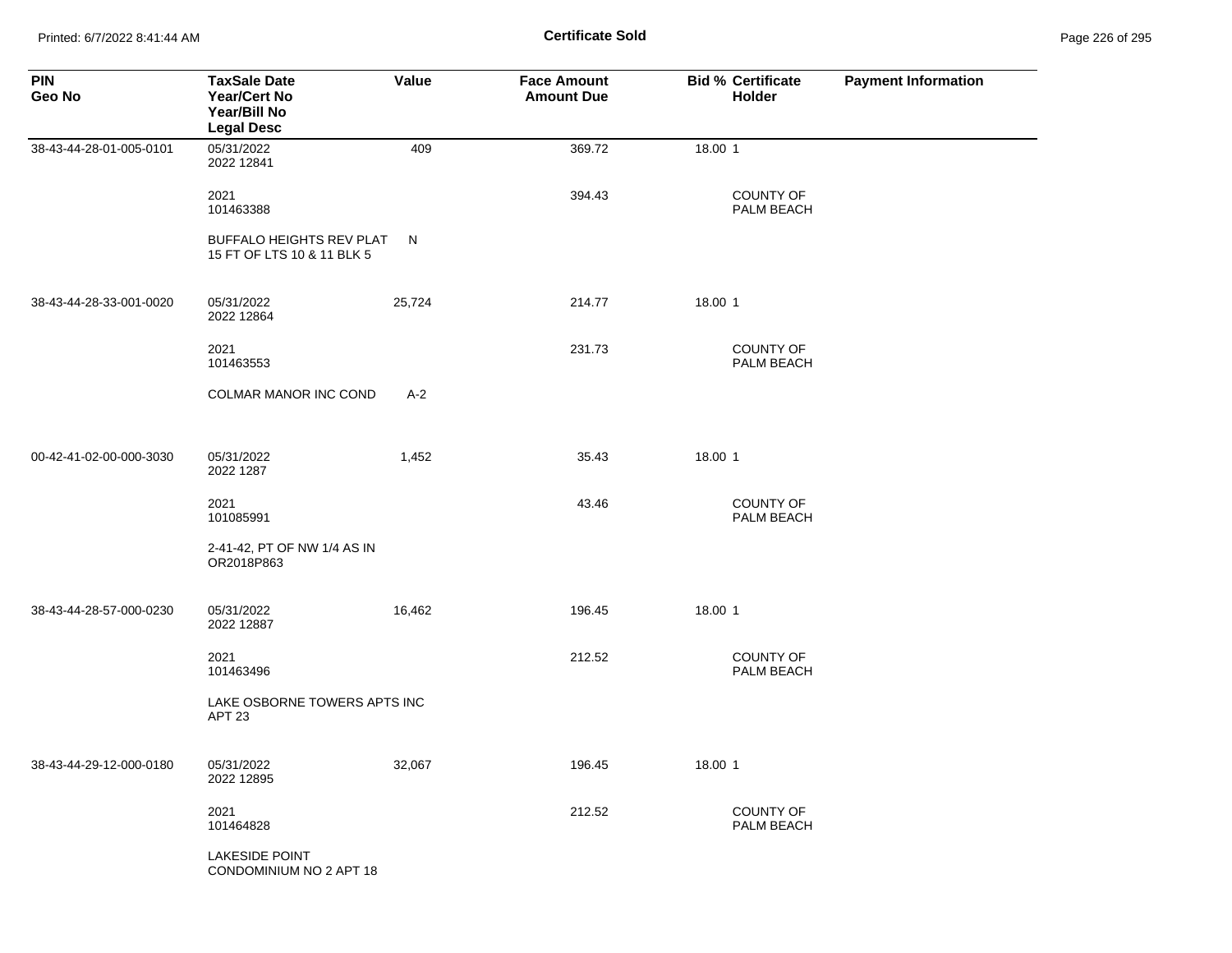Printed: 6/7/2022 8:41:44 AM **Certificate Sold** Page 227 of 295

| <b>PIN</b><br>Geo No    | <b>TaxSale Date</b><br><b>Year/Cert No</b><br>Year/Bill No<br><b>Legal Desc</b>       | Value   | <b>Face Amount</b><br><b>Amount Due</b> | <b>Bid % Certificate</b><br>Holder | <b>Payment Information</b> |
|-------------------------|---------------------------------------------------------------------------------------|---------|-----------------------------------------|------------------------------------|----------------------------|
| 38-43-44-29-17-008-2030 | 05/31/2022<br>2022 12911                                                              | 71,575  | 152.94                                  | 18.00 1                            |                            |
|                         | 2021<br>207019294                                                                     |         | 166.84                                  | <b>COUNTY OF</b><br>PALM BEACH     |                            |
|                         | MURRY HILLS APT NO 8 COND<br>APT 203                                                  |         |                                         |                                    |                            |
| 38-43-44-29-18-001-2030 | 05/31/2022<br>2022 12922                                                              | 25,052  | 197.77                                  | 18.00 1                            |                            |
|                         | 2021<br>101464425                                                                     |         | 213.89                                  | <b>COUNTY OF</b><br>PALM BEACH     |                            |
|                         | PARKVIEW VILLAS A COND<br>PARCEL 203                                                  |         |                                         |                                    |                            |
| 41-41-43-17-01-342-0340 | 05/31/2022<br>2022 13195                                                              | 35      | 225.07                                  | 18.00 1                            |                            |
|                         | 2021<br>101470928                                                                     |         | 242.59                                  | <b>COUNTY OF</b><br>PALM BEACH     |                            |
|                         | <b>LOXAHATCHEE GROVES N 169 FT</b><br>OF S 507 FT OF W 30 FT OF TR 42<br><b>BLK C</b> |         |                                         |                                    |                            |
| 00-37-42-20-02-000-0040 | 05/31/2022<br>2022 132                                                                | 157,007 | 7,686.84                                | 18.00 1                            |                            |
|                         | 2021<br>207021132                                                                     |         | 8,077.44                                | COUNTY OF<br>PALM BEACH            |                            |
|                         | BAILEYS SUB OF TR 5 IN<br>PB18P28LTS 4 & 5 /LESS N 75 FT SR<br>R/W/                   |         |                                         |                                    |                            |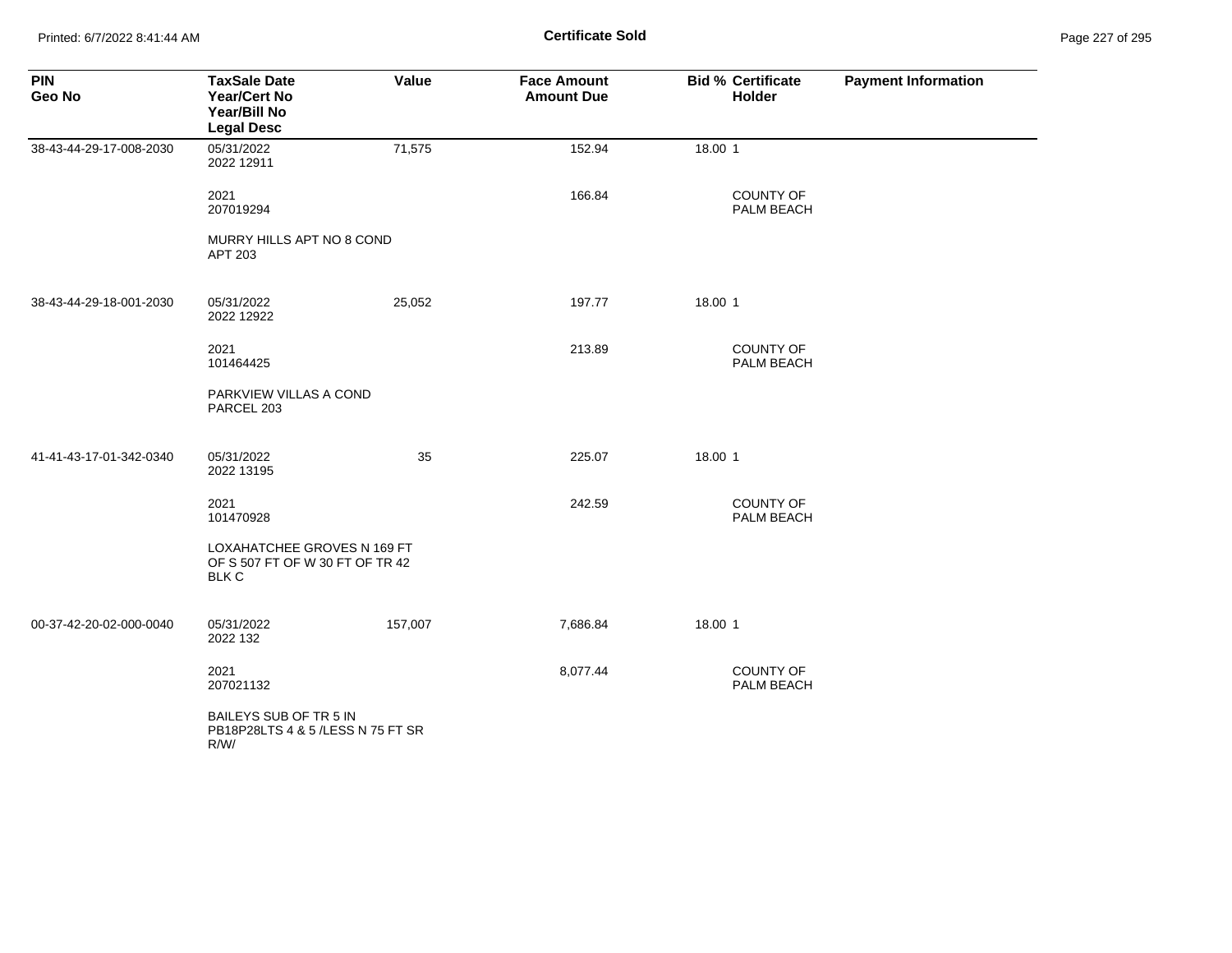Printed: 6/7/2022 8:41:44 AM **Certificate Sold** Page 228 of 295

| <b>PIN</b><br>Geo No    | <b>TaxSale Date</b><br><b>Year/Cert No</b><br>Year/Bill No<br><b>Legal Desc</b> | Value    | <b>Face Amount</b><br><b>Amount Due</b> | <b>Bid % Certificate</b><br><b>Holder</b> | <b>Payment Information</b> |
|-------------------------|---------------------------------------------------------------------------------|----------|-----------------------------------------|-------------------------------------------|----------------------------|
| 44-43-43-05-18-033-0040 | 05/31/2022<br>2022 13283                                                        | 14,271   | 111.82                                  | 18.00 1                                   |                            |
|                         | 2021<br>101472496                                                               |          | 123.66                                  | <b>COUNTY OF</b><br>PALM BEACH            |                            |
|                         | TIFFANY LAKE COND PHASE TWO<br>UNIT 4 BLDG 33                                   |          |                                         |                                           |                            |
| 48-37-42-09-03-000-0150 | 05/31/2022<br>2022 13399                                                        | 1,300    | 74.05                                   | 18.00 1                                   |                            |
|                         | 2021<br>101474777                                                               |          | 84.00                                   | <b>COUNTY OF</b><br>PALM BEACH            |                            |
|                         | VILLA SANTAMARIA LT 15                                                          |          |                                         |                                           |                            |
| 48-37-42-18-01-002-0030 | 05/31/2022<br>2022 13425                                                        | 4,043    | 40.45                                   | 18.00 1                                   |                            |
|                         | 2021<br>101474539                                                               |          | 48.72                                   | COUNTY OF<br>PALM BEACH                   |                            |
|                         | SALVATORE ADD LT 3 BLK 2                                                        |          |                                         |                                           |                            |
| 48-37-42-18-01-002-0080 | 05/31/2022<br>2022 13427                                                        | 4,025    | 40.45                                   | 18.00 1                                   |                            |
|                         | 2021<br>101474114                                                               |          | 48.72                                   | COUNTY OF<br>PALM BEACH                   |                            |
|                         | <b>SALVATORE ADD</b><br>$\overline{2}$                                          | LT 8 BLK |                                         |                                           |                            |
| 48-37-42-18-01-002-0090 | 05/31/2022<br>2022 13428                                                        | 4,025    | 40.45                                   | 18.00 1                                   |                            |
|                         | 2021<br>101474054                                                               |          | 48.72                                   | <b>COUNTY OF</b><br>PALM BEACH            |                            |
|                         | SALVATORE ADD<br>2                                                              | LT 9 BLK |                                         |                                           |                            |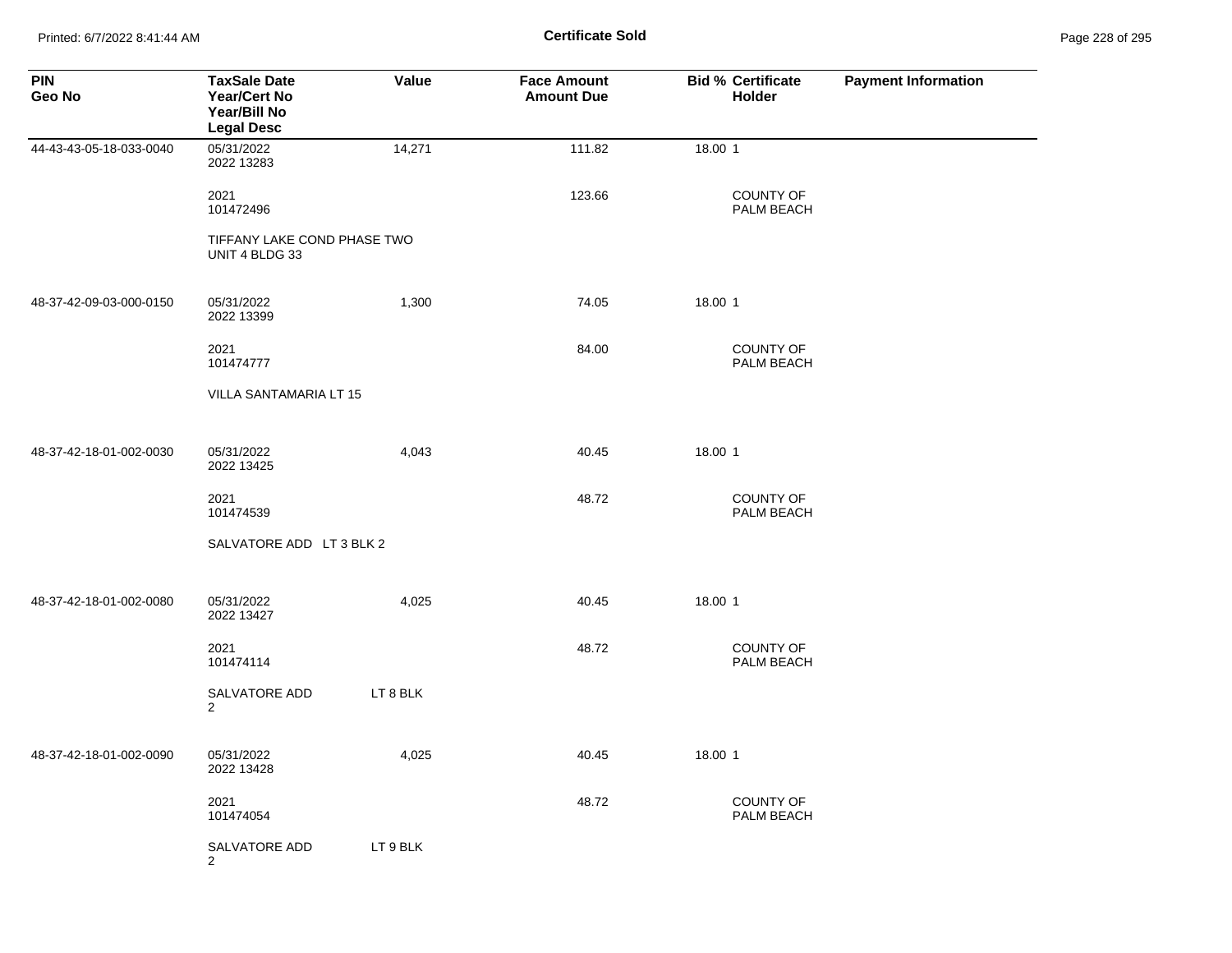Printed: 6/7/2022 8:41:44 AM **Certificate Sold** Page 229 of 295

| <b>PIN</b><br>Geo No    | <b>TaxSale Date</b><br><b>Year/Cert No</b><br>Year/Bill No<br><b>Legal Desc</b>                                                                                                  | Value      | <b>Face Amount</b><br><b>Amount Due</b> | <b>Bid % Certificate</b><br><b>Holder</b> | <b>Payment Information</b> |
|-------------------------|----------------------------------------------------------------------------------------------------------------------------------------------------------------------------------|------------|-----------------------------------------|-------------------------------------------|----------------------------|
| 48-37-42-18-06-001-0080 | 05/31/2022<br>2022 13433                                                                                                                                                         | 3,026      | 118.71                                  | 18.00 1                                   |                            |
|                         | 2021<br>101474612                                                                                                                                                                |            | 130.86                                  | <b>COUNTY OF</b><br>PALM BEACH            |                            |
|                         | LT 8 BLK 1<br><b>FRIENDS SUB</b>                                                                                                                                                 |            |                                         |                                           |                            |
| 48-37-42-18-07-008-0083 | 05/31/2022<br>2022 13441                                                                                                                                                         | 3          | 42.72                                   | 18.00 1                                   |                            |
|                         | 2021<br>101474707                                                                                                                                                                |            | 51.09                                   | <b>COUNTY OF</b><br>PALM BEACH            |                            |
|                         | LAIRS SUB N 4 FT OF LT 8 TR 8                                                                                                                                                    |            |                                         |                                           |                            |
| 48-37-42-18-18-000-0133 | 05/31/2022<br>2022 13474                                                                                                                                                         | 2,720      | 110.78                                  | 18.00 1                                   |                            |
|                         | 2021<br>101475325                                                                                                                                                                |            | 122.51                                  | <b>COUNTY OF</b><br>PALM BEACH            |                            |
|                         | RIDGEWAY BEACH<br>26.02 FT OF LTS 13, 14 & 15 SE OF<br>ST HWY & N 10 FT OF ABND R/W<br>LYG SELY OF & ADJ THERETO                                                                 | <b>SLY</b> |                                         |                                           |                            |
| 48-37-42-18-18-039-0040 | 05/31/2022<br>2022 13501                                                                                                                                                         | 5,100      | 172.33                                  | 18.00 1                                   |                            |
|                         | 2021<br>101475549                                                                                                                                                                |            | 187.17                                  | <b>COUNTY OF</b><br>PALM BEACH            |                            |
|                         | RIDGEWAY BEACH N 94 FT OF S<br>332.64 FT OF TR 39 (LESS E 265 FT,<br>W 20 FT, N 15 FT OF E 5 FT OF W 25<br>FT AMARYLLUS AVE & S 10 FT OF W<br>40 FT OF E 305 FT DANIELS PL R/WS) |            |                                         |                                           |                            |
| 48-37-42-18-18-039-0140 | 05/31/2022<br>2022 13503                                                                                                                                                         | 26         | 43.13                                   | 18.00 1                                   |                            |
|                         | 2021<br>101639297                                                                                                                                                                |            | 51.52                                   | COUNTY OF<br>PALM BEACH                   |                            |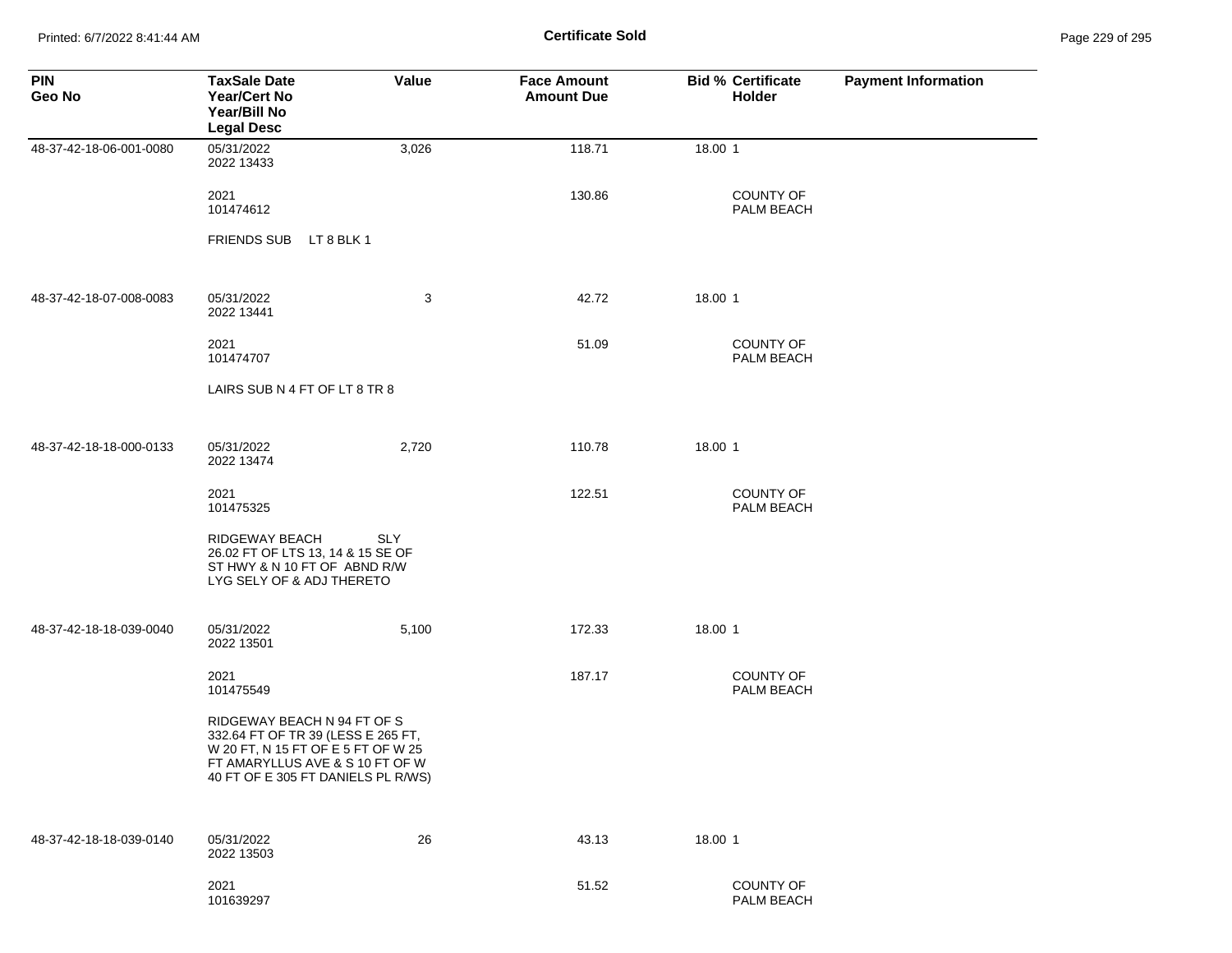Printed: 6/7/2022 8:41:44 AM **Certificate Sold** Page 230 of 295

| <b>PIN</b><br>Geo No    | <b>TaxSale Date</b><br><b>Year/Cert No</b><br>Year/Bill No<br><b>Legal Desc</b>                         | Value   | <b>Face Amount</b><br><b>Amount Due</b> | <b>Bid % Certificate</b><br><b>Holder</b> | <b>Payment Information</b> |
|-------------------------|---------------------------------------------------------------------------------------------------------|---------|-----------------------------------------|-------------------------------------------|----------------------------|
|                         | RIDGEWAY BEACH N 15 FT OF S<br>332.64 FT OF E 215 FT OF TR 39<br>(LESS E 40 FT RARDIN AVE R/W)          |         |                                         |                                           |                            |
| 48-37-42-18-18-039-0160 | 05/31/2022<br>2022 13504                                                                                | 13      | 42.91                                   | 18.00 1                                   |                            |
|                         | 2021<br>101639618                                                                                       |         | 51.28                                   | <b>COUNTY OF</b><br>PALM BEACH            |                            |
|                         | RIDGEWAY BEACH N 10.41 FT OF S<br>317.64 FT OF W 125 FT OF E 165 FT<br>OF TR 39                         |         |                                         |                                           |                            |
| 48-37-42-18-18-039-0250 | 05/31/2022<br>2022 13506                                                                                | 3,060   | 119.56                                  | 18.00 1                                   |                            |
|                         | 2021<br>101475435                                                                                       |         | 131.78                                  | <b>COUNTY OF</b><br>PALM BEACH            |                            |
|                         | RIDGEWAY BEACH S 30 FT OF N 79<br>FT OF S 411.64 FT OF W 50 FT OF E<br>265 FT OF TR 39                  |         |                                         |                                           |                            |
| 48-37-42-18-18-057-0020 | 05/31/2022<br>2022 13507                                                                                | 300     | 48.19                                   | 18.00 1                                   |                            |
|                         | 2021<br>101475556                                                                                       |         | 56.83                                   | <b>COUNTY OF</b><br>PALM BEACH            |                            |
|                         | RIDGEWAY BEACH<br><b>OF TR 57</b>                                                                       | S 10 FT |                                         |                                           |                            |
| 48-37-42-18-18-070-0020 | 05/31/2022<br>2022 13510                                                                                | 4,084   | 146.06                                  | 18.00 1                                   |                            |
|                         | 2021<br>101475598                                                                                       |         | 166.59                                  | <b>COUNTY OF</b><br><b>PALM BEACH</b>     |                            |
|                         | RIDGEWAY BEACH S 50 FT OF N 250<br>FT OF TR 70 LYG W OF & ADJ TO SR<br>15 (LESS W 20 FT RARDIN AVE R/W) |         |                                         |                                           |                            |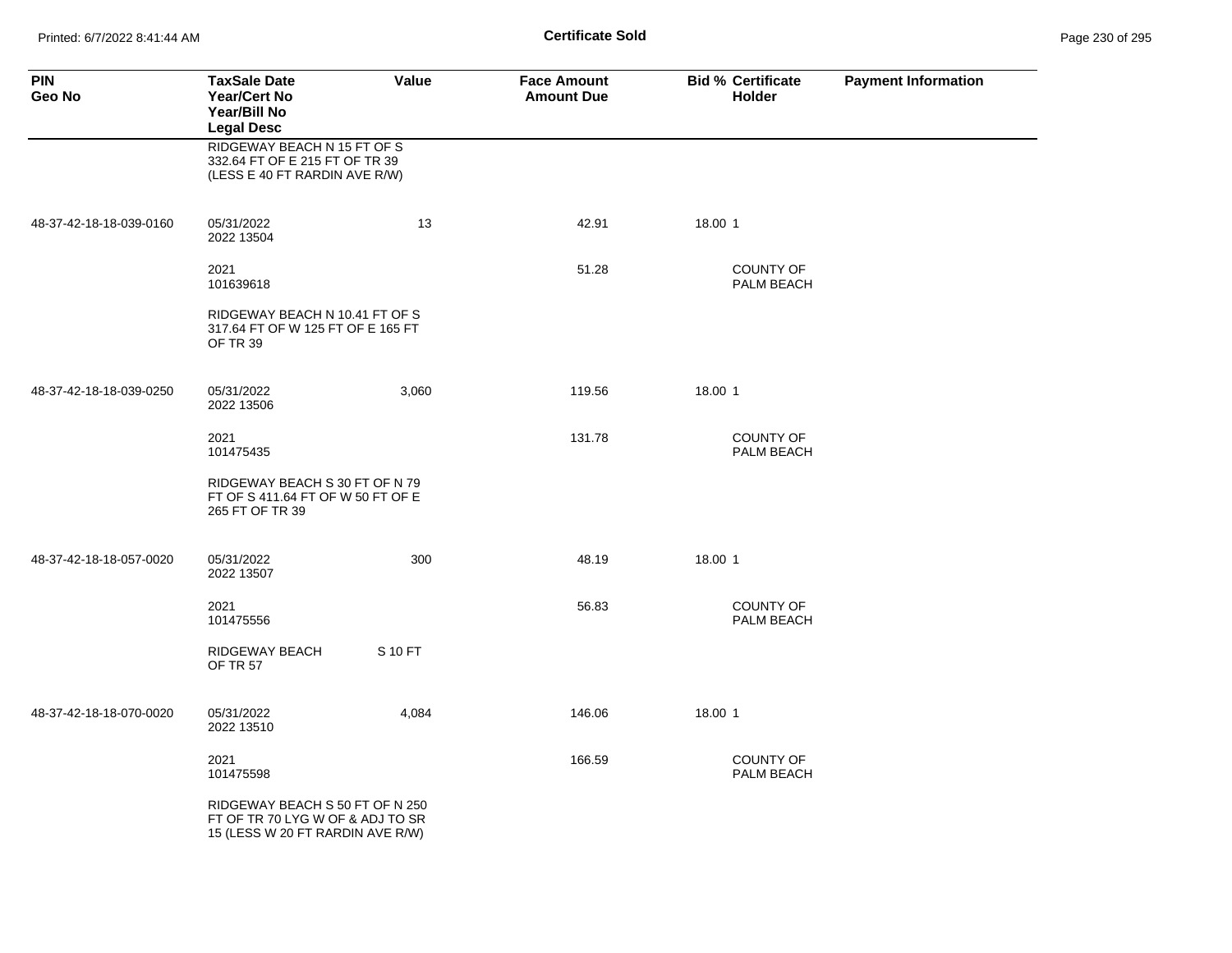Printed: 6/7/2022 8:41:44 AM **Certificate Sold** Page 231 of 295

| <b>PIN</b><br>Geo No    | <b>TaxSale Date</b><br><b>Year/Cert No</b><br>Year/Bill No<br><b>Legal Desc</b>                                                                                                                                              | Value   | <b>Face Amount</b><br><b>Amount Due</b> | <b>Bid % Certificate</b><br><b>Holder</b> | <b>Payment Information</b> |
|-------------------------|------------------------------------------------------------------------------------------------------------------------------------------------------------------------------------------------------------------------------|---------|-----------------------------------------|-------------------------------------------|----------------------------|
| 48-37-42-18-24-000-0120 | 05/31/2022<br>2022 13522                                                                                                                                                                                                     | 81,709  | 232.95                                  | 18.00 1                                   |                            |
|                         | 2021<br>101475692                                                                                                                                                                                                            |         | 250.85                                  | <b>COUNTY OF</b><br>PALM BEACH            |                            |
|                         | <b>SEMINOLE MANOR</b>                                                                                                                                                                                                        | LT 12   |                                         |                                           |                            |
| 48-37-42-19-00-000-1060 | 05/31/2022<br>2022 13530                                                                                                                                                                                                     | 300     | 48.19                                   | 18.00 1                                   |                            |
|                         | 2021<br>101475055                                                                                                                                                                                                            |         | 56.83                                   | <b>COUNTY OF</b><br>PALM BEACH            |                            |
|                         | 19-42-37, NLY 277.33 FT OF WLY<br>19.58 FT OF ELY 665.04 FT, NLY<br>249.58 FT OF WLY 13 FT OF ELY<br>894.54 FT & NLY 14.20 FT OF WLY<br>37.65 FT OF ELY 1091.40 FT TRGLR<br>PAR OF NE 1/4                                    |         |                                         |                                           |                            |
| 48-37-42-20-01-009-0020 | 05/31/2022<br>2022 13550                                                                                                                                                                                                     | 8,696   | 299.99                                  | 18.00 1                                   |                            |
|                         | 2021<br>101475378                                                                                                                                                                                                            |         | 321.26                                  | <b>COUNTY OF</b><br>PALM BEACH            |                            |
|                         | S/D OF 20-42-37 W 45 FT OF TR 9<br>LYG SLY OF & ADJ TO FEC RY MAIN<br>R/W (LESS S 655 FT)                                                                                                                                    |         |                                         |                                           |                            |
| 48-37-42-20-01-009-0030 | 05/31/2022<br>2022 13551                                                                                                                                                                                                     | 45,928  | 1,242.69                                | 18.00 1                                   |                            |
|                         | 2021<br>101475387                                                                                                                                                                                                            |         | 1,311.04                                | <b>COUNTY OF</b><br>PALM BEACH            |                            |
|                         | SUB OF SEC 20 IN PB7P2<br>FT OF N 574.9 FT OF TR 9 E OF<br>BELLE GLADE-PAHOKEE RD (LESS<br>CNL R/W), TH PT OF N 646 FT OF TR<br>9 LYG BET BELLE GLADEPAHOKEE<br>HWY & FEC SPUR TR (LS LTS IN<br>DB436P43 & TR IN DB107 P558) | S 243.4 |                                         |                                           |                            |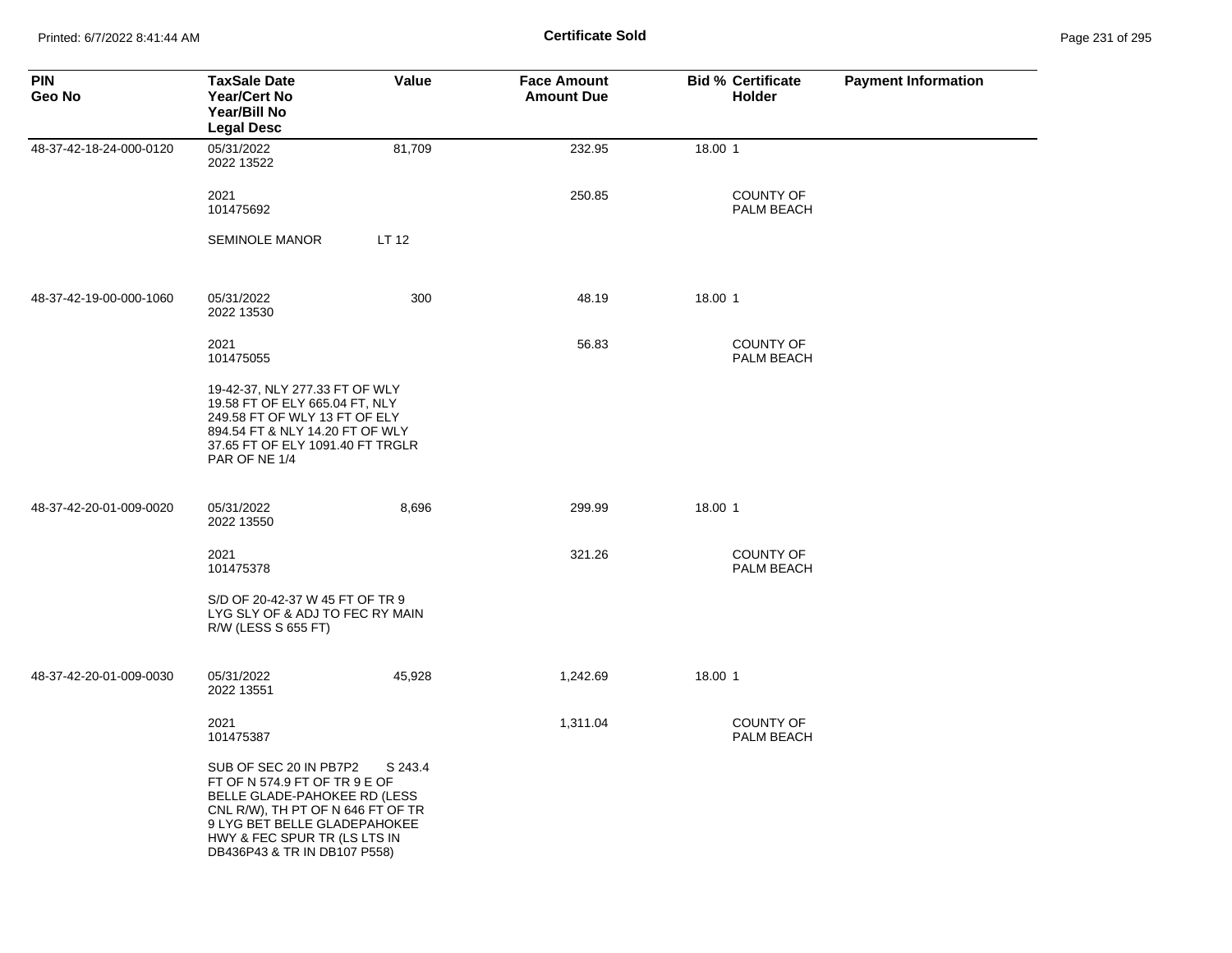| <b>PIN</b><br>Geo No    | <b>TaxSale Date</b><br><b>Year/Cert No</b><br>Year/Bill No<br><b>Legal Desc</b>                          | Value      | <b>Face Amount</b><br><b>Amount Due</b> | <b>Bid % Certificate</b><br>Holder | <b>Payment Information</b> |
|-------------------------|----------------------------------------------------------------------------------------------------------|------------|-----------------------------------------|------------------------------------|----------------------------|
| 50-43-44-26-00-001-0120 | 05/31/2022<br>2022 13796                                                                                 | 240        | 826.97                                  | 18.00 1                            |                            |
|                         | 2021<br>101483082                                                                                        |            | 874.57                                  | <b>COUNTY OF</b><br>PALM BEACH     |                            |
|                         | 26-44-43, N 100 FT OF S 1298.77 FT<br>OF GOV LT 1 LYG W OF & ADJ TO SR<br>A-1-A R/W (LESS WLY 477.12 FT) |            |                                         |                                    |                            |
| 52-42-41-36-01-002-0000 | 05/31/2022<br>2022 13962                                                                                 | 675        | 88.11                                   | 18.00 1                            |                            |
|                         | 2021<br>101487657                                                                                        |            | 98.76                                   | <b>COUNTY OF</b><br>PALM BEACH     |                            |
|                         | GARDENS PRESBYTERIAN CHURCH<br>TRS B & C K/A PRESERVE AREAS                                              |            |                                         |                                    |                            |
| 00-37-42-20-02-000-0660 | 05/31/2022<br>2022 140                                                                                   | 4,400      | 123.10                                  | 18.00 1                            |                            |
|                         | 2021<br>101041792                                                                                        |            | 135.45                                  | <b>COUNTY OF</b><br>PALM BEACH     |                            |
|                         | BAILEYS SUB OF TR 5 IN<br>PB18P28LTS 66 & 67                                                             |            |                                         |                                    |                            |
| 52-42-42-11-10-002-0028 | 05/31/2022<br>2022 14082                                                                                 | 77,198     | 111.82                                  | 18.00 1                            |                            |
|                         | 2021<br>101494073                                                                                        |            | 123.66                                  | <b>COUNTY OF</b><br>PALM BEACH     |                            |
|                         | LONGWOOD NO 1 COND<br>2H BLDG 2                                                                          | <b>APT</b> |                                         |                                    |                            |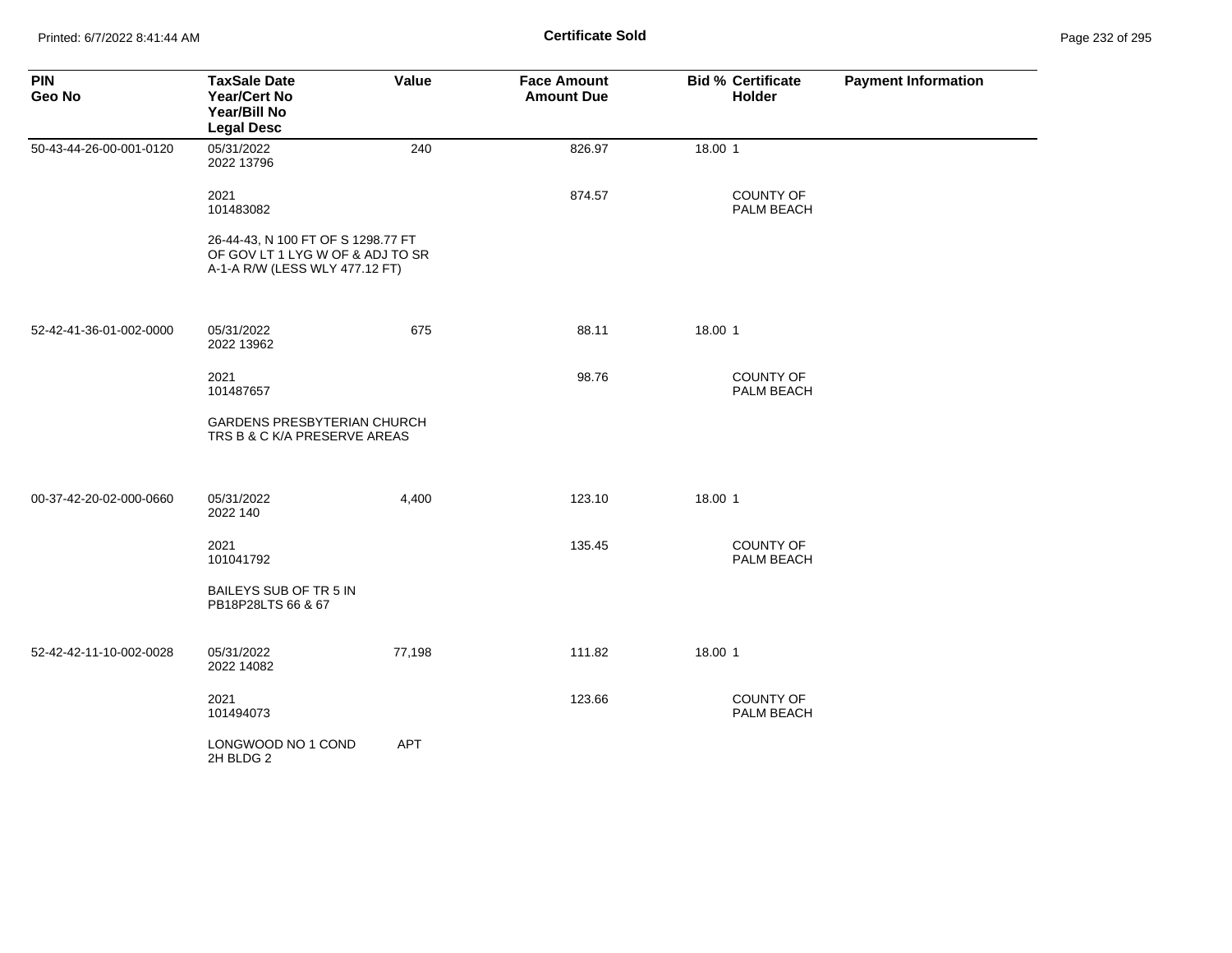| <b>PIN</b><br>Geo No    | <b>TaxSale Date</b><br><b>Year/Cert No</b><br>Year/Bill No<br><b>Legal Desc</b>                      | Value     | <b>Face Amount</b><br><b>Amount Due</b> | <b>Bid % Certificate</b><br>Holder | <b>Payment Information</b> |
|-------------------------|------------------------------------------------------------------------------------------------------|-----------|-----------------------------------------|------------------------------------|----------------------------|
| 00-42-43-01-00-000-3022 | 05/31/2022<br>2022 1410                                                                              | 121       | 68.76                                   | 18.00 1                            |                            |
|                         | 2021<br>101090047                                                                                    |           | 78.42                                   | <b>COUNTY OF</b><br>PALM BEACH     |                            |
|                         | 1-43-42, TH PT OF ELY EXT OF<br>CARIBBEAN BLVD & NLY EXT OF<br>CAYMAN CIRCLE EAST IN OR5734<br>P1234 |           |                                         |                                    |                            |
| 52-43-41-29-23-002-0000 | 05/31/2022<br>2022 14227                                                                             | 552       | 99.78                                   | 18.00 1                            |                            |
|                         | 2021<br>101646357                                                                                    |           | 110.99                                  | <b>COUNTY OF</b><br>PALM BEACH     |                            |
|                         | FRENCHMANS CREEK MARINA TR B                                                                         |           |                                         |                                    |                            |
| 56-43-42-28-39-039-0090 | 05/31/2022<br>2022 14682                                                                             | 50,243    | 200.51                                  | 18.00 1                            |                            |
|                         | 2021<br>101518776                                                                                    |           | 216.79                                  | COUNTY OF<br>PALM BEACH            |                            |
|                         | PARK MANOR PL 5<br>39                                                                                | LT 9 BLK  |                                         |                                    |                            |
| 56-43-42-29-02-007-0400 | 05/31/2022<br>2022 14713                                                                             | 1,331     | 46.18                                   | 18.00 1                            |                            |
|                         | 2021<br>101519089                                                                                    |           | 54.74                                   | <b>COUNTY OF</b><br>PALM BEACH     |                            |
|                         | ACREHOME PARK FIRST ADD<br>40 BLK 7                                                                  | <b>LT</b> |                                         |                                    |                            |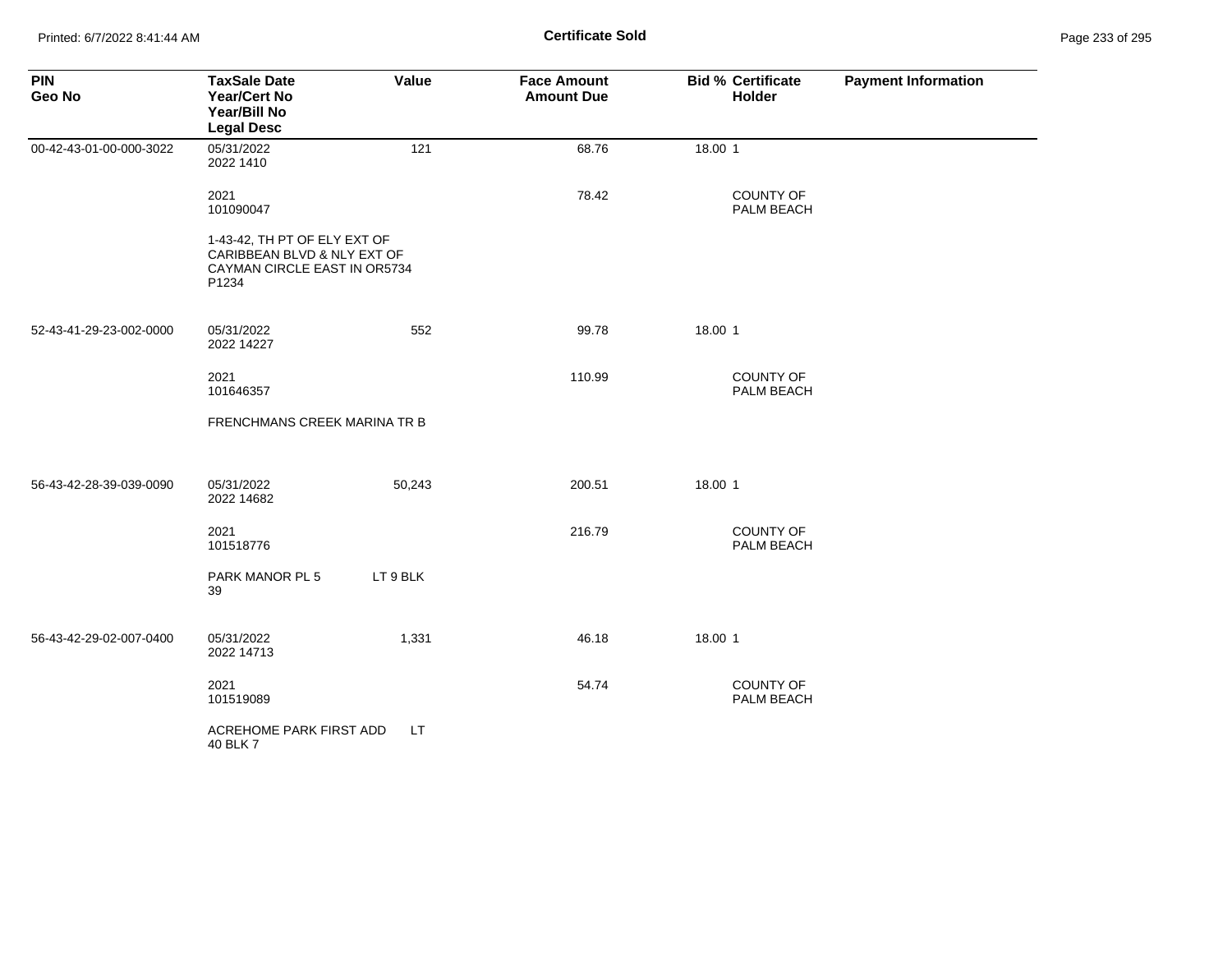Printed: 6/7/2022 8:41:44 AM **Certificate Sold** Page 234 of 295

| <b>PIN</b><br>Geo No    | <b>TaxSale Date</b><br><b>Year/Cert No</b><br>Year/Bill No<br><b>Legal Desc</b> | Value     | <b>Face Amount</b><br><b>Amount Due</b> | <b>Bid % Certificate</b><br>Holder | <b>Payment Information</b> |
|-------------------------|---------------------------------------------------------------------------------|-----------|-----------------------------------------|------------------------------------|----------------------------|
| 56-43-42-29-02-035-0050 | 05/31/2022<br>2022 14728                                                        | 24,671    | 200.51                                  | 18.00 1                            |                            |
|                         | 2021<br>101519194                                                               |           | 216.79                                  | COUNTY OF<br>PALM BEACH            |                            |
|                         | ACREHOME PARK FIRST ADD<br>LTS 5 & 6 BLK 35                                     |           |                                         |                                    |                            |
| 56-43-42-29-05-003-0109 | 05/31/2022<br>2022 14782                                                        | 1,223     | 36.81                                   | 18.00 1                            |                            |
|                         | 2021<br>101659690                                                               |           | 44.91                                   | <b>COUNTY OF</b><br>PALM BEACH     |                            |
|                         | ADDIS ABABA ELY 15.89 FT OF SLY<br>47.73 FT LT 10 BLK 3                         |           |                                         |                                    |                            |
| 56-43-42-29-05-004-0040 | 05/31/2022<br>2022 14784                                                        | 61,219    | 1,450.05                                | 18.00 1                            |                            |
|                         | 2021<br>101024010                                                               |           | 1,528.79                                | COUNTY OF<br>PALM BEACH            |                            |
|                         | ADDIS ABABA<br>(LESS E 40 FT DIXIE HWY & TRGLR<br>COR R/W) BLK 4                | LTS 4 & 5 |                                         |                                    |                            |
| 56-43-42-29-09-003-0230 | 05/31/2022<br>2022 14802                                                        | 4,849     | 145.65                                  | 18.00 1                            |                            |
|                         | 2021<br>101520691                                                               |           | 159.18                                  | <b>COUNTY OF</b><br>PALM BEACH     |                            |
|                         | DUNBAR TERRACE LT 23 BLK 3                                                      |           |                                         |                                    |                            |
| 56-43-42-29-10-002-0200 | 05/31/2022<br>2022 14813                                                        | 4,799     | 162.31                                  | 18.00 1                            |                            |
|                         | 2021<br>101520352                                                               |           | 176.68                                  | COUNTY OF<br>PALM BEACH            |                            |
|                         | AMENDED PLAT OF LAURAVILLE<br>LT 20 BLK 2                                       |           |                                         |                                    |                            |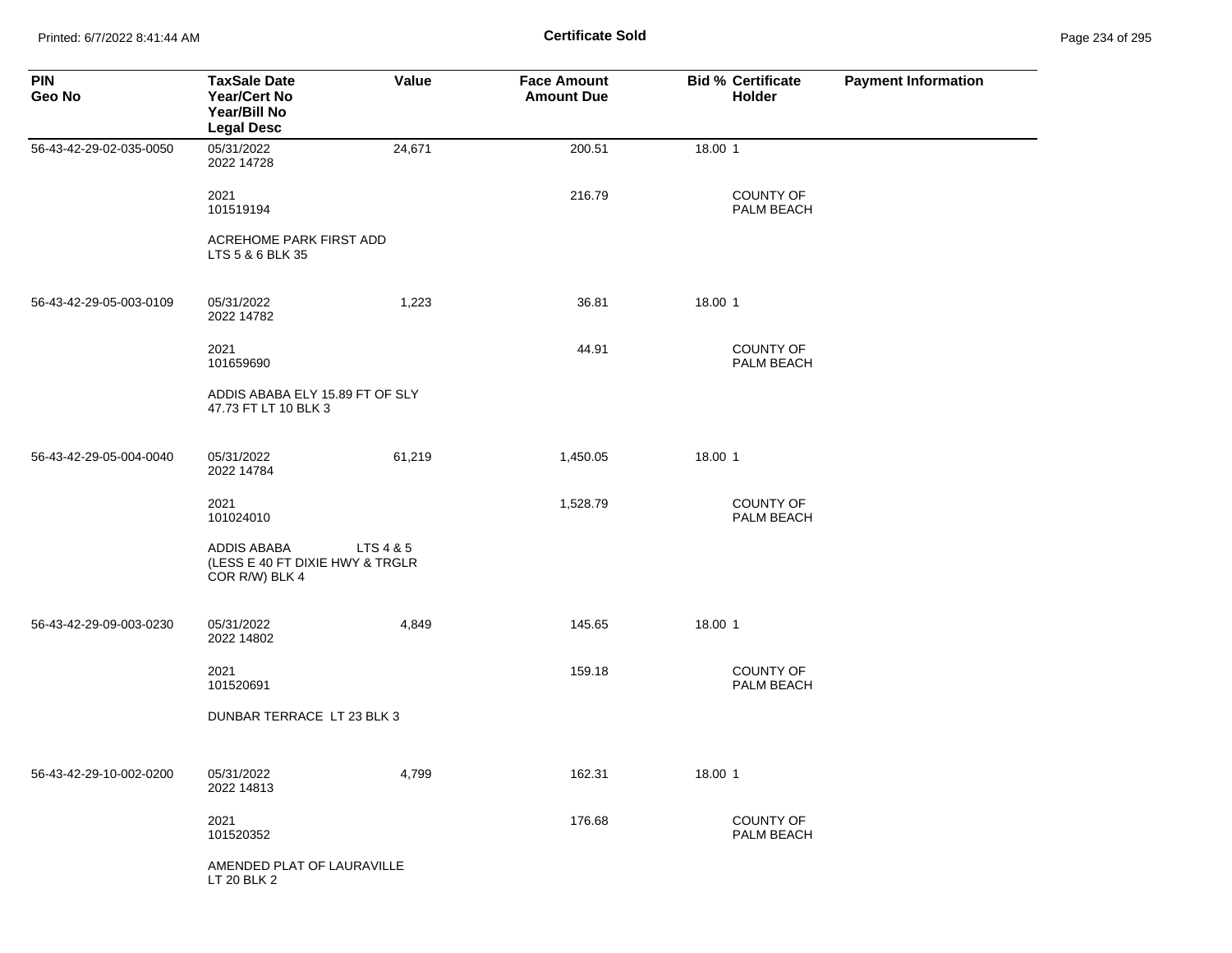Printed: 6/7/2022 8:41:44 AM **Certificate Sold** Page 235 of 295

| <b>PIN</b><br>Geo No    | <b>TaxSale Date</b><br><b>Year/Cert No</b><br>Year/Bill No<br><b>Legal Desc</b>     | Value    | <b>Face Amount</b><br><b>Amount Due</b> | <b>Bid % Certificate</b><br>Holder | <b>Payment Information</b> |
|-------------------------|-------------------------------------------------------------------------------------|----------|-----------------------------------------|------------------------------------|----------------------------|
| 56-43-42-29-10-005-0490 | 05/31/2022<br>2022 14819                                                            | 36,361   | 126.83                                  | 18.00 1                            |                            |
|                         | 2021<br>207021310                                                                   |          | 139.41                                  | <b>COUNTY OF</b><br>PALM BEACH     |                            |
|                         | LAURAVILLE AMND PL LT 49 (LESS N<br>10 FT RD R/W) BLK 5                             |          |                                         |                                    |                            |
| 56-43-42-29-13-016-0160 | 05/31/2022<br>2022 14849                                                            | 25,411   | 210.19                                  | 18.00 1                            |                            |
|                         | 2021<br>101520729                                                                   |          | 226.94                                  | COUNTY OF<br>PALM BEACH            |                            |
|                         | <b>MONROE HEIGHTS</b><br>17 BLK 16                                                  | LTS 16 & |                                         |                                    |                            |
| 56-43-42-29-16-002-0200 | 05/31/2022<br>2022 14869                                                            | 1,331    | 46.18                                   | 18.00 1                            |                            |
|                         | 2021<br>101520087                                                                   |          | 54.74                                   | <b>COUNTY OF</b><br>PALM BEACH     |                            |
|                         | PLEASANT HEIGHTS LT 20 BLK 2                                                        |          |                                         |                                    |                            |
| 56-43-42-29-60-000-0012 | 05/31/2022<br>2022 14927                                                            | 12,884   | 111.82                                  | 18.00 1                            |                            |
|                         | 2021<br>101521744                                                                   |          | 123.66                                  | <b>COUNTY OF</b><br>PALM BEACH     |                            |
|                         | TIMBER PINE WEST<br>BLDG 1 A/K/A TH PT OF LTS 2 & 3<br>ALLISONS PARK IN OR4375P1798 | UNIT B   |                                         |                                    |                            |
| 56-43-42-30-19-001-0040 | 05/31/2022<br>2022 14942                                                            | 49,235   | 203.10                                  | 18.00 1                            |                            |
|                         | 2021<br>207042418                                                                   |          | 219.49                                  | COUNTY OF<br>PALM BEACH            |                            |
|                         | TIMBER PINE NORTH PL 2<br>BLK 1                                                     | LT4      |                                         |                                    |                            |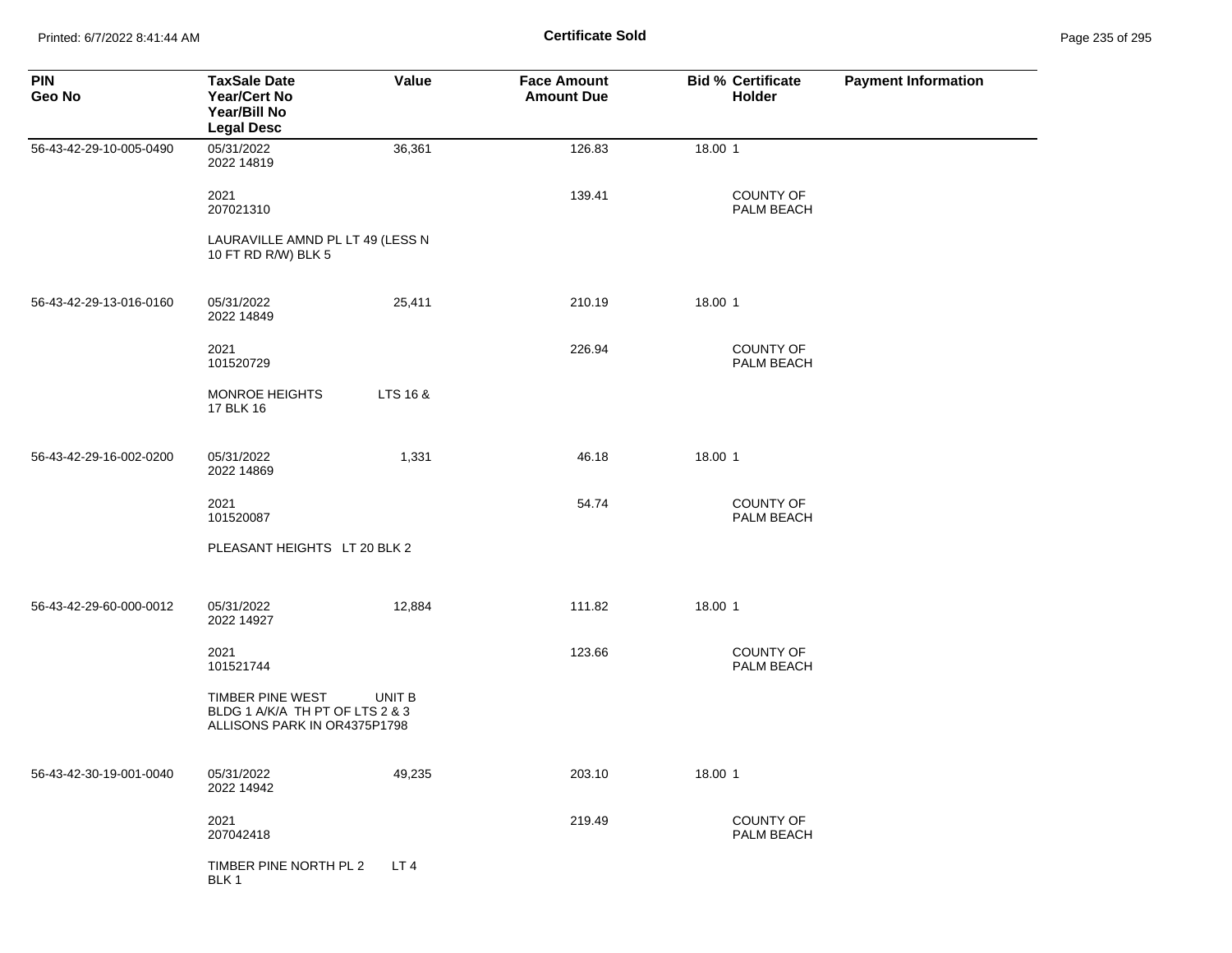Printed: 6/7/2022 8:41:44 AM **Certificate Sold** Page 236 of 295

| <b>PIN</b><br>Geo No    | <b>TaxSale Date</b><br><b>Year/Cert No</b><br>Year/Bill No<br><b>Legal Desc</b> | Value         | <b>Face Amount</b><br><b>Amount Due</b> | <b>Bid % Certificate</b><br>Holder | <b>Payment Information</b> |
|-------------------------|---------------------------------------------------------------------------------|---------------|-----------------------------------------|------------------------------------|----------------------------|
| 56-43-42-32-01-042-0010 | 05/31/2022<br>2022 15047                                                        | 1,903         | 58.75                                   | 18.00 1                            |                            |
|                         | 2021<br>101523023                                                               |               | 67.91                                   | COUNTY OF<br>PALM BEACH            |                            |
|                         | LT 1 BLK 42<br><b>INLET CITY</b>                                                |               |                                         |                                    |                            |
| 56-43-42-32-01-042-0210 | 05/31/2022<br>2022 15048                                                        | 1,903         | 58.75                                   | 18.00 1                            |                            |
|                         | 2021<br>101523296                                                               |               | 67.91                                   | <b>COUNTY OF</b><br>PALM BEACH     |                            |
|                         | INLET CITY, LOT 21 BLK 42                                                       |               |                                         |                                    |                            |
| 56-43-42-32-01-047-0050 | 05/31/2022<br>2022 15055                                                        | 40,769        | 200.51                                  | 18.00 1                            |                            |
|                         | 2021<br>101524335                                                               |               | 216.79                                  | COUNTY OF<br>PALM BEACH            |                            |
|                         | <b>INLET CITY</b><br>47                                                         | LTS 5 & 6 BLK |                                         |                                    |                            |
| 56-43-42-32-04-003-0500 | 05/31/2022<br>2022 15074                                                        | 1,331         | 46.18                                   | 18.00 1                            |                            |
|                         | 2021<br>101524991                                                               |               | 54.74                                   | <b>COUNTY OF</b><br>PALM BEACH     |                            |
|                         | KELLY ADD TO RIVIERA N 1/2 OF LT<br>50 BLK 3                                    |               |                                         |                                    |                            |
| 56-43-42-32-12-000-8340 | 05/31/2022<br>2022 15126                                                        | 26,286        | 230.80                                  | 18.00 1                            |                            |
|                         | 2021<br>101524650                                                               |               | 248.60                                  | COUNTY OF<br>PALM BEACH            |                            |
|                         | RIVIERA BEACH HEIGHTS 10<br>834                                                 | LT.           |                                         |                                    |                            |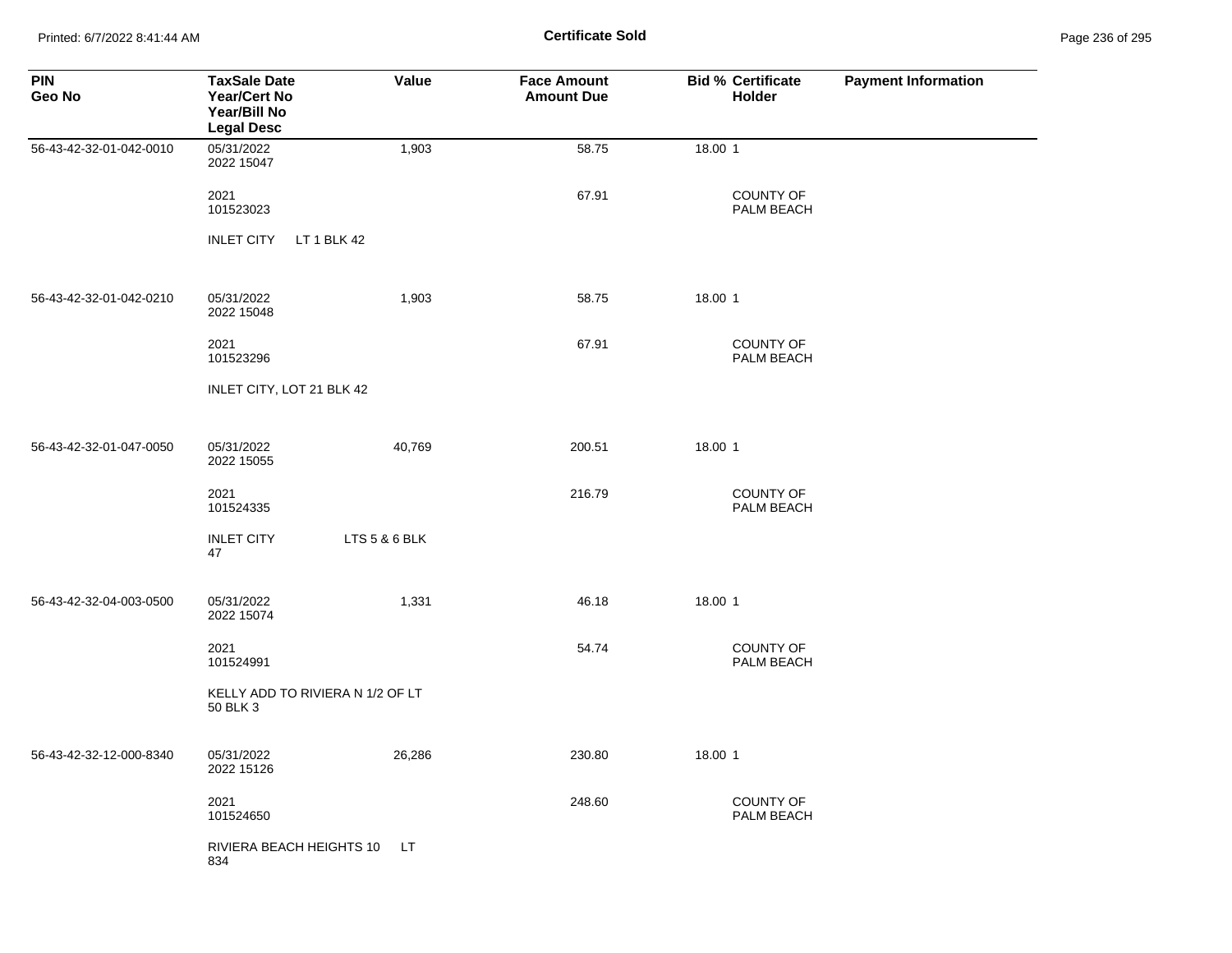Printed: 6/7/2022 8:41:44 AM **Certificate Sold** Page 237 of 295

| <b>PIN</b><br>Geo No    | <b>TaxSale Date</b><br><b>Year/Cert No</b><br>Year/Bill No<br><b>Legal Desc</b> | Value  | <b>Face Amount</b><br><b>Amount Due</b> | <b>Bid % Certificate</b><br>Holder | <b>Payment Information</b> |
|-------------------------|---------------------------------------------------------------------------------|--------|-----------------------------------------|------------------------------------|----------------------------|
| 56-43-42-32-12-000-8630 | 05/31/2022<br>2022 15131                                                        | 39,588 | 143.02                                  | 18.00 1                            |                            |
|                         | 2021<br>207042424                                                               |        | 156.42                                  | COUNTY OF<br>PALM BEACH            |                            |
|                         | RIVIERA BEACH HEIGHTS 10<br>863                                                 | LT.    |                                         |                                    |                            |
| 00-42-43-14-03-000-0460 | 05/31/2022<br>2022 1515                                                         | 45,977 | 174.69                                  | 18.00 1                            |                            |
|                         | 2021<br>207023926                                                               |        | 189.70                                  | <b>COUNTY OF</b><br>PALM BEACH     |                            |
|                         | CYPRESS LAKES PL 3-A                                                            | LT 46  |                                         |                                    |                            |
| 56-43-42-33-00-001-0080 | 05/31/2022<br>2022 15156                                                        | 22,653 | 200.51                                  | 18.00 1                            |                            |
|                         | 2021<br>101524370                                                               |        | 216.79                                  | <b>COUNTY OF</b><br>PALM BEACH     |                            |
|                         | 33-42-43, S 84.37 FT OF N 183.37<br>FT OF E 50 FT OF W 314.69 FT OF<br>GOV LT 1 |        |                                         |                                    |                            |
| 56-43-42-33-00-001-0120 | 05/31/2022<br>2022 15157                                                        | 26,513 | 236.15                                  | 18.00 1                            |                            |
|                         | 2021<br>101524572                                                               |        | 254.21                                  | <b>COUNTY OF</b><br>PALM BEACH     |                            |
|                         | 33-42-43, S 84.37 FT OF N 183.37<br>FT OF E 50 FT OF W 189.69 FT OF<br>GOV LT 1 |        |                                         |                                    |                            |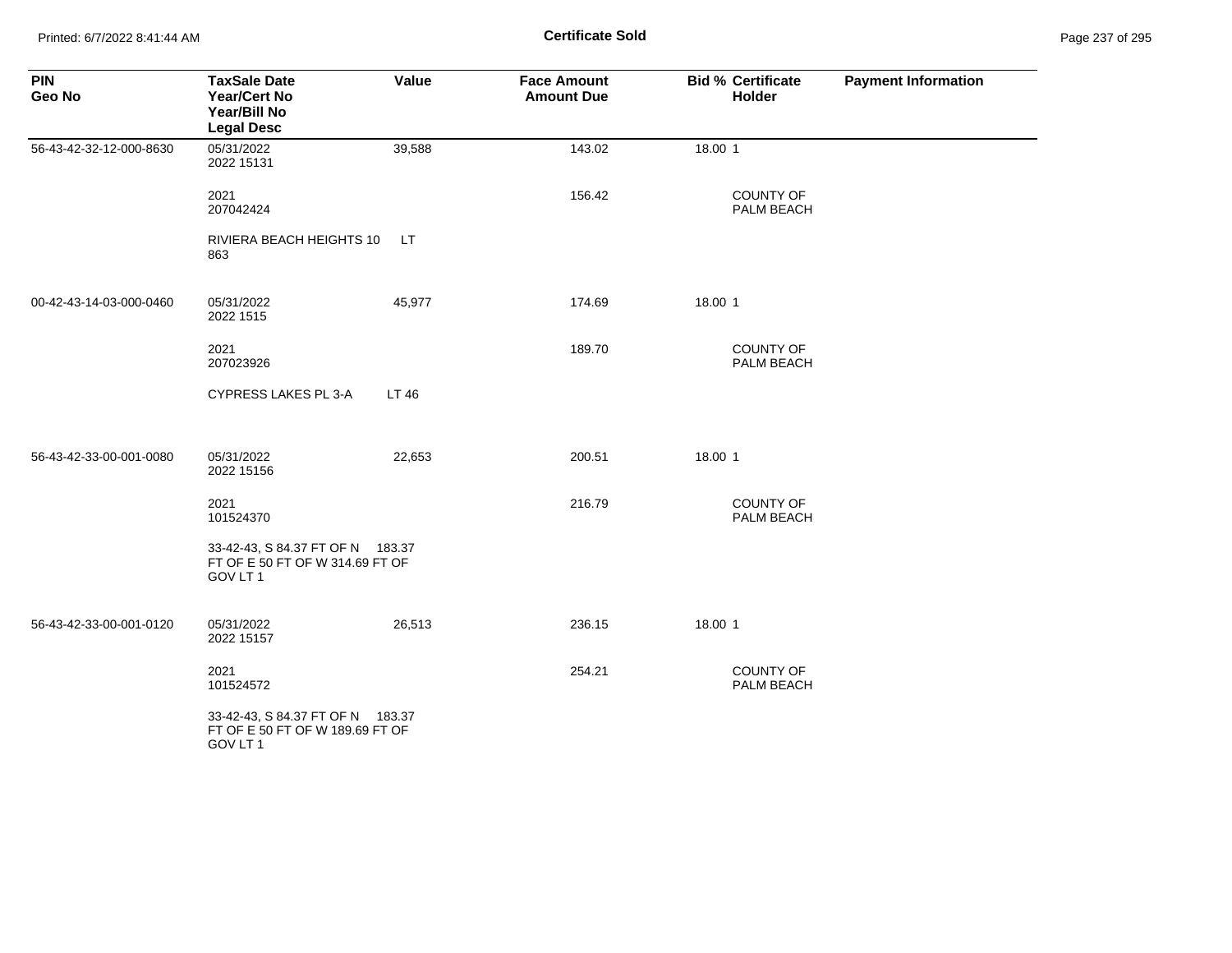Printed: 6/7/2022 8:41:44 AM **Certificate Sold** Page 238 of 295

| <b>PIN</b><br>Geo No    | <b>TaxSale Date</b><br>Year/Cert No<br>Year/Bill No<br><b>Legal Desc</b>   | <b>Value</b> | <b>Face Amount</b><br><b>Amount Due</b> | <b>Bid % Certificate</b><br>Holder | <b>Payment Information</b> |
|-------------------------|----------------------------------------------------------------------------|--------------|-----------------------------------------|------------------------------------|----------------------------|
| 56-43-42-33-09-000-0840 | 05/31/2022<br>2022 15194                                                   | 23,047       | 200.51                                  | 18.00 1                            |                            |
|                         | 2021<br>101525863                                                          |              | 216.79                                  | <b>COUNTY OF</b><br>PALM BEACH     |                            |
|                         | RIVIERA BEACH HEIGHTS ADD 2 LT<br>84                                       |              |                                         |                                    |                            |
| 56-43-42-33-10-000-1520 | 05/31/2022<br>2022 15205                                                   | 21,005       | 200.51                                  | 18.00 1                            |                            |
|                         | 2021<br>101525504                                                          |              | 216.79                                  | <b>COUNTY OF</b><br>PALM BEACH     |                            |
|                         | RIVIERA BEACH HEIGHTS ADD 3 LT<br>152                                      |              |                                         |                                    |                            |
| 56-43-42-33-10-000-1990 | 05/31/2022<br>2022 15213                                                   | 18,640       | 200.51                                  | 18.00 1                            |                            |
|                         | 2021<br>101525530                                                          |              | 216.79                                  | <b>COUNTY OF</b><br>PALM BEACH     |                            |
|                         | RIVIERA BEACH HEIGHTS ADD 3 LT<br>199                                      |              |                                         |                                    |                            |
| 56-43-42-33-10-000-4560 | 05/31/2022<br>2022 15223                                                   | 26,606       | 45.82                                   | 18.00 1                            |                            |
|                         | 2021<br>101525572                                                          |              | 54.35                                   | <b>COUNTY OF</b><br>PALM BEACH     |                            |
|                         | RIVIERA BEACH HEIGHTS ADD 3 LT<br>456                                      |              |                                         |                                    |                            |
| 56-43-42-33-10-000-5090 | 05/31/2022<br>2022 15227                                                   | 26,093       | 226.25                                  | 18.00 1                            |                            |
|                         | 2021<br>101525962                                                          |              | 243.82                                  | COUNTY OF<br>PALM BEACH            |                            |
|                         | RIVIERA BEACH HEIGHTS ADD 3 LT<br>509 (LESS TRGLR PT AS IN<br>OR3648P0620) |              |                                         |                                    |                            |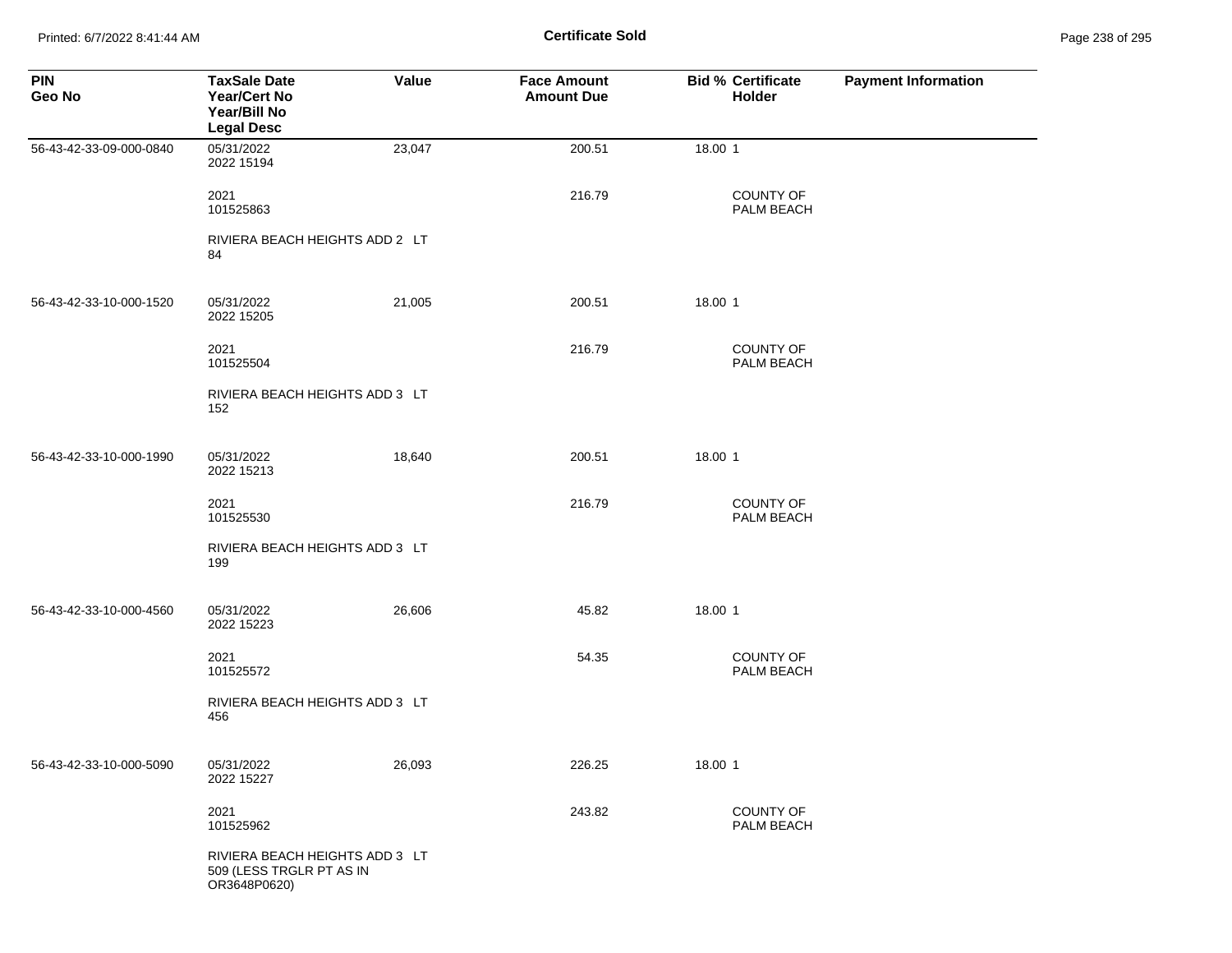Printed: 6/7/2022 8:41:44 AM **Certificate Sold** Page 239 of 295

| <b>PIN</b><br>Geo No    | <b>TaxSale Date</b><br><b>Year/Cert No</b><br>Year/Bill No<br><b>Legal Desc</b> | Value           | <b>Face Amount</b><br><b>Amount Due</b> | <b>Bid % Certificate</b><br>Holder | <b>Payment Information</b> |
|-------------------------|---------------------------------------------------------------------------------|-----------------|-----------------------------------------|------------------------------------|----------------------------|
| 56-43-42-33-11-000-5190 | 05/31/2022<br>2022 15231                                                        | 25,351          | 208.77                                  | 18.00 1                            |                            |
|                         | 2021<br>101017335                                                               |                 | 225.44                                  | <b>COUNTY OF</b><br>PALM BEACH     |                            |
|                         | RIVIERA BEACH HEIGHTS ADD 4 LT<br>519                                           |                 |                                         |                                    |                            |
| 58-36-44-11-01-000-0490 | 05/31/2022<br>2022 15242                                                        | 57,095          | 236.20                                  | 18.00 1                            |                            |
|                         | 2021<br>101525244                                                               |                 | 254.26                                  | <b>COUNTY OF</b><br>PALM BEACH     |                            |
|                         | WOODHAM SUB                                                                     | LT 49           |                                         |                                    |                            |
| 58-36-44-14-03-000-0010 | 05/31/2022<br>2022 15259                                                        | 3,919           | 144.04                                  | 18.00 1                            |                            |
|                         | 2021<br>101526780                                                               |                 | 157.48                                  | COUNTY OF<br>PALM BEACH            |                            |
|                         | <b>ELFERS SUB</b>                                                               | LT <sub>1</sub> |                                         |                                    |                            |
| 58-36-44-14-05-001-0020 | 05/31/2022<br>2022 15264                                                        | 5,151           | 43.69                                   | 18.00 1                            |                            |
|                         | 2021<br>101526148                                                               |                 | 52.12                                   | <b>COUNTY OF</b><br>PALM BEACH     |                            |
|                         | FISHERS SEC ADD LT 2 BLK A                                                      |                 |                                         |                                    |                            |
| 58-36-44-14-05-001-0030 | 05/31/2022<br>2022 15265                                                        | 5,069           | 43.69                                   | 18.00 1                            |                            |
|                         | 2021<br>101526816                                                               |                 | 52.12                                   | COUNTY OF<br>PALM BEACH            |                            |
|                         | FISHERS SEC ADD LT 3 BLK A                                                      |                 |                                         |                                    |                            |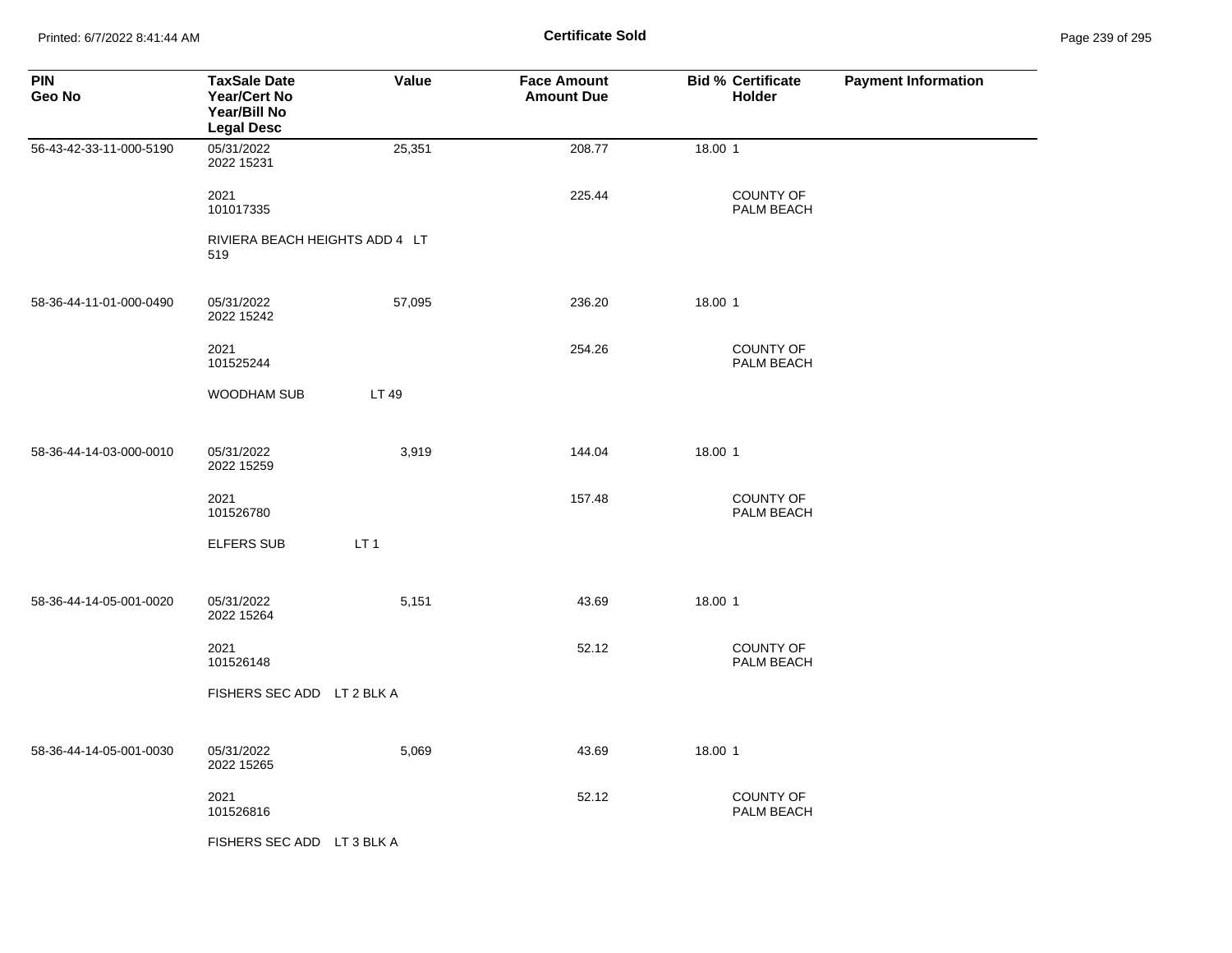Printed: 6/7/2022 8:41:44 AM **Certificate Sold** Page 240 of 295

| <b>PIN</b><br>Geo No    | <b>TaxSale Date</b><br>Year/Cert No<br>Year/Bill No<br><b>Legal Desc</b>  | Value   | <b>Face Amount</b><br><b>Amount Due</b> | <b>Bid % Certificate</b><br><b>Holder</b> | <b>Payment Information</b> |
|-------------------------|---------------------------------------------------------------------------|---------|-----------------------------------------|-------------------------------------------|----------------------------|
| 58-36-44-14-06-000-0062 | 05/31/2022<br>2022 15273                                                  | 1,600   | 75.99                                   | 18.00 1                                   |                            |
|                         | 2021<br>101526727                                                         |         | 86.03                                   | COUNTY OF<br>PALM BEACH                   |                            |
|                         | GOODBREADS SUB W 25 FT OF LT 6                                            |         |                                         |                                           |                            |
| 58-36-44-14-13-000-0160 | 05/31/2022<br>2022 15291                                                  | 3,042   | 140.66                                  | 18.00 1                                   |                            |
|                         | 2021<br>101526614                                                         |         | 153.95                                  | <b>COUNTY OF</b><br>PALM BEACH            |                            |
|                         | WALKER 2ND ADD TO SOUTH BAY<br>LT 16                                      |         |                                         |                                           |                            |
| 58-36-44-14-15-320-0160 | 05/31/2022<br>2022 15318                                                  | 48,832  | 236.20                                  | 18.00 1                                   |                            |
|                         | 2021<br>101526602                                                         |         | 254.26                                  | <b>COUNTY OF</b><br>PALM BEACH            |                            |
|                         | SOUTH BAY AMENDED<br>FT OF W 155 FT OF S 100 FT OF N<br>993.3 FT OF TR 32 | E 125   |                                         |                                           |                            |
| 58-36-44-14-15-320-0280 | 05/31/2022<br>2022 15322                                                  | 3,721   | 138.98                                  | 18.00 1                                   |                            |
|                         | 2021<br>101633353                                                         |         | 152.17                                  | <b>COUNTY OF</b><br>PALM BEACH            |                            |
|                         | SOUTH BAY AMENDED S 30 FT OF<br>TRS 32 & 33                               |         |                                         |                                           |                            |
| 58-36-44-14-26-000-0171 | 05/31/2022<br>2022 15343                                                  | 5,000   | 43.69                                   | 18.00 1                                   |                            |
|                         | 2021<br>101526061                                                         |         | 52.12                                   | COUNTY OF<br>PALM BEACH                   |                            |
|                         | ROGERS SUBDIVISION<br>FT OF LT 17                                         | S 23.67 |                                         |                                           |                            |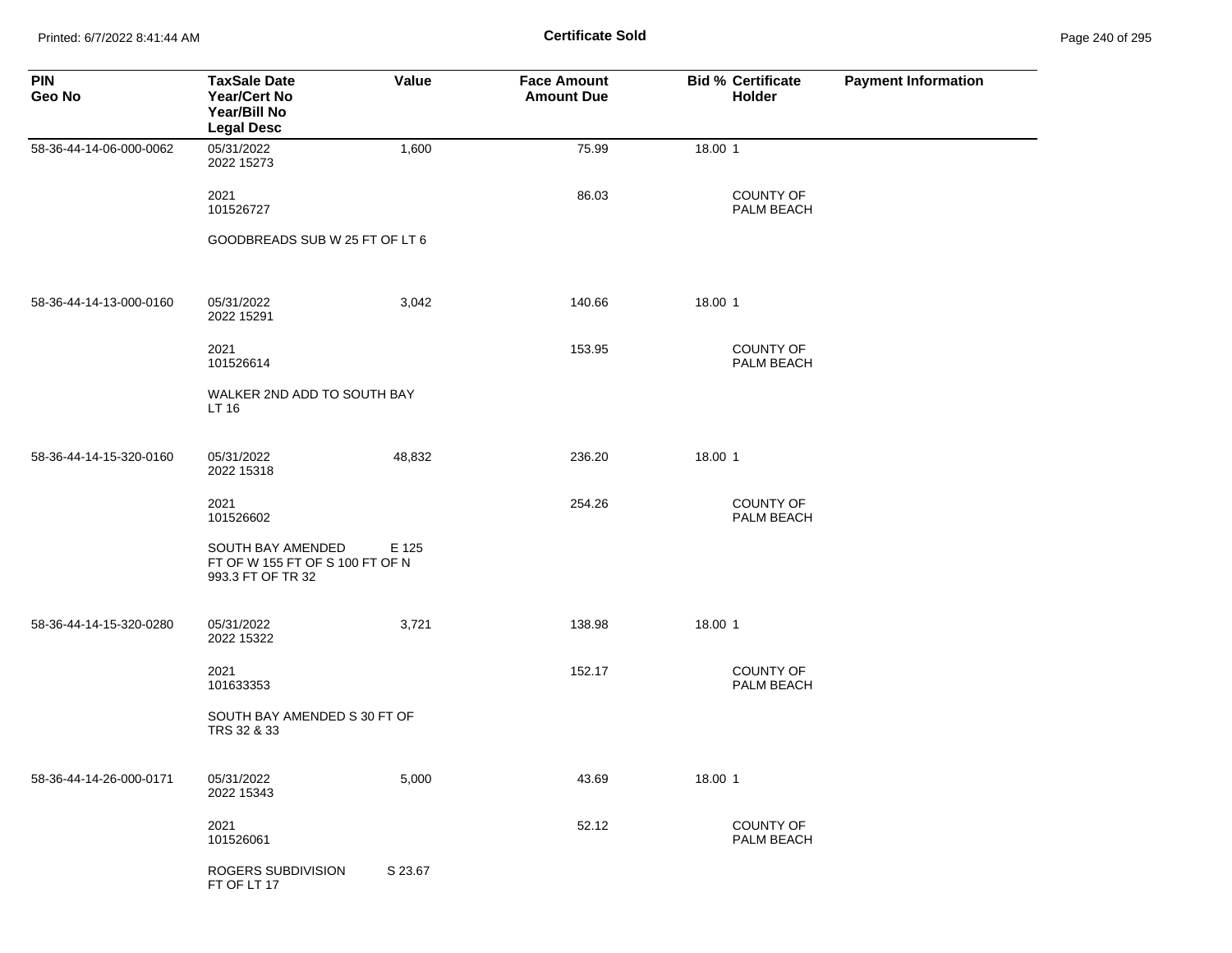Printed: 6/7/2022 8:41:44 AM **Certificate Sold** Page 241 of 295

| <b>PIN</b><br>Geo No    | <b>TaxSale Date</b><br><b>Year/Cert No</b><br>Year/Bill No<br><b>Legal Desc</b>                                                                                                                                                                         | Value          | <b>Face Amount</b><br><b>Amount Due</b> | <b>Bid % Certificate</b><br><b>Holder</b> | <b>Payment Information</b> |
|-------------------------|---------------------------------------------------------------------------------------------------------------------------------------------------------------------------------------------------------------------------------------------------------|----------------|-----------------------------------------|-------------------------------------------|----------------------------|
| 00-42-43-22-02-016-3560 | 05/31/2022<br>2022 1547                                                                                                                                                                                                                                 | 12,783         | 160.76                                  | 18.00 1                                   |                            |
|                         | 2021<br>207023330                                                                                                                                                                                                                                       |                | 175.05                                  | <b>COUNTY OF</b><br>PALM BEACH            |                            |
|                         | <b>WINDSOR P COND</b>                                                                                                                                                                                                                                   | <b>PAR 356</b> |                                         |                                           |                            |
| 68-43-42-09-00-001-0120 | 05/31/2022<br>2022 15505                                                                                                                                                                                                                                |                | 651.75                                  | 18.00 1                                   |                            |
|                         | 2021<br>101533372                                                                                                                                                                                                                                       |                | 690.58                                  | <b>COUNTY OF</b><br>PALM BEACH            |                            |
|                         | 9-42-43, NLY 177.31 FT OF WLY<br>412.23 FT OF GOV LT 1 LYG E OF &<br>ADJ TO US HWY NO 1 R/W K/A<br>TENNIS CLUB PAR (LESS SLY 56.06<br>FT LYG W OF & ADJ TO OLD PORT<br>COVE COND NO 1) & NLY 105.53 FT<br>OF PAR 1 LYG E OF & ADJ TO US<br>HWY NO 1 R/W |                |                                         |                                           |                            |
| 68-43-42-09-27-002-0220 | 05/31/2022<br>2022 15550                                                                                                                                                                                                                                | 4,465          | 106.39                                  | 18.00 1                                   |                            |
|                         | 2021<br>101534438                                                                                                                                                                                                                                       |                | 117.93                                  | <b>COUNTY OF</b><br>PALM BEACH            |                            |
|                         | <b>GEMINI COND</b>                                                                                                                                                                                                                                      | <b>CP 22</b>   |                                         |                                           |                            |
| 68-43-42-21-25-003-1050 | 05/31/2022<br>2022 15686                                                                                                                                                                                                                                | 62,887         | 45.01                                   | 18.00 1                                   |                            |
|                         | 2021<br>207012090                                                                                                                                                                                                                                       |                | 53.51                                   | <b>COUNTY OF</b><br>PALM BEACH            |                            |
|                         | LAKE COLONY APTS THREE INC<br>APT 105 BLDG C                                                                                                                                                                                                            |                |                                         |                                           |                            |
| 70-42-44-13-09-003-0391 | 05/31/2022<br>2022 15707                                                                                                                                                                                                                                | 246            | 67.32                                   | 18.00 1                                   |                            |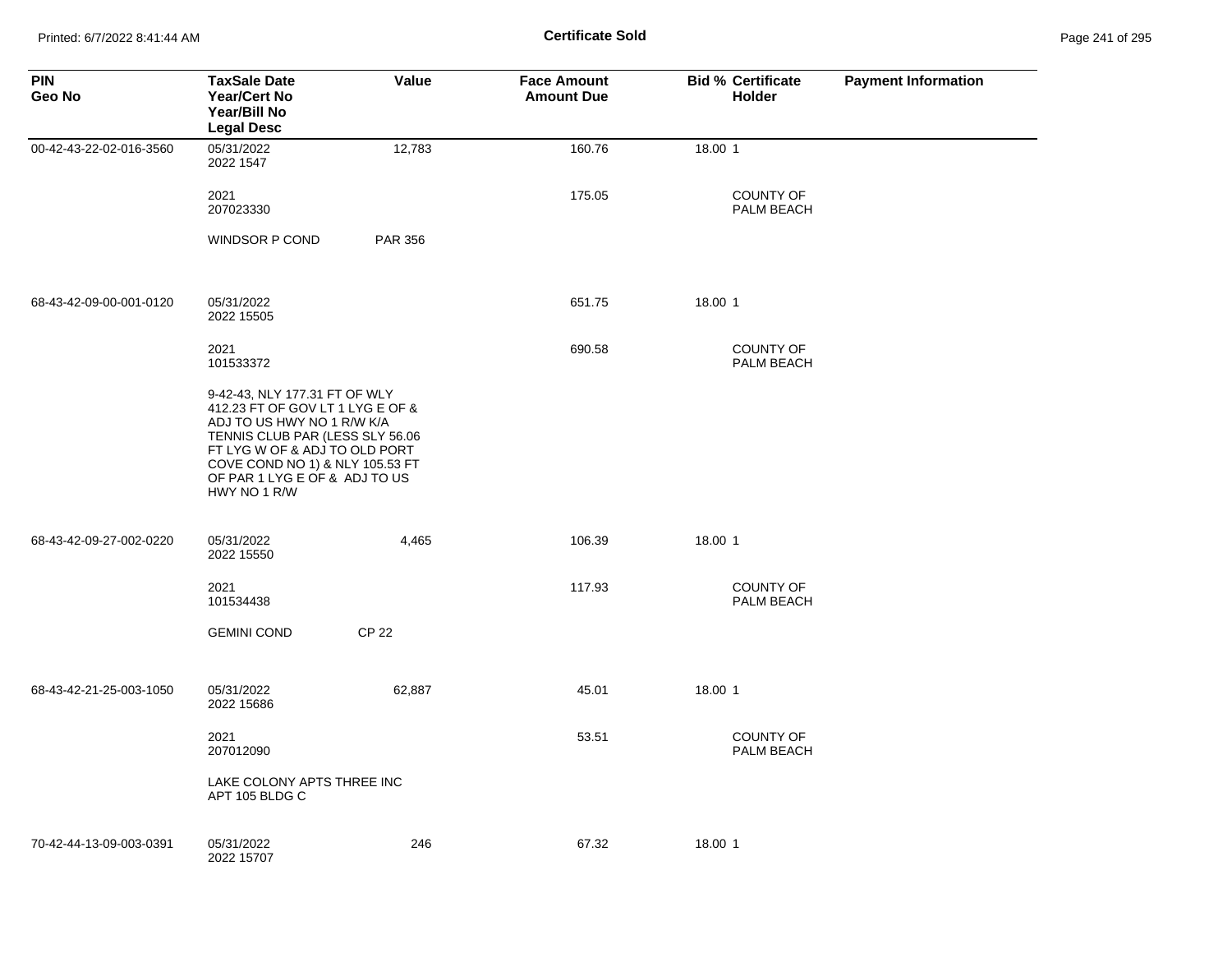| <b>PIN</b><br>Geo No    | <b>TaxSale Date</b><br><b>Year/Cert No</b><br>Year/Bill No<br><b>Legal Desc</b>                                                         | Value  | <b>Face Amount</b><br><b>Amount Due</b> | <b>Bid % Certificate</b><br><b>Holder</b> | <b>Payment Information</b> |
|-------------------------|-----------------------------------------------------------------------------------------------------------------------------------------|--------|-----------------------------------------|-------------------------------------------|----------------------------|
|                         | 2021<br>101624678                                                                                                                       |        | 76.92                                   | <b>COUNTY OF</b><br>PALM BEACH            |                            |
|                         | 13-44-42, W 6 FT OF E 820 FT OF S<br>136 FT OF N 669 FT OF NE 1/4 OF SE<br>1/4 BEING W 6 FT OF LT 39 BLK C<br>UNREC PL OF MILITARY HILL |        |                                         |                                           |                            |
| 70-43-44-07-00-000-5290 | 05/31/2022<br>2022 15762                                                                                                                | 300    | 68.21                                   | 18.00 1                                   |                            |
|                         | 2021<br>101645496                                                                                                                       |        | 77.84                                   | <b>COUNTY OF</b><br>PALM BEACH            |                            |
|                         | 7-44-43, N 20 FT OF S 178 FT OF E<br>150 FT OF W 1/4 OF NE 1/4 OF SE 1/4                                                                |        |                                         |                                           |                            |
| 00-38-44-02-00-000-1020 | 05/31/2022<br>2022 158                                                                                                                  | 216    | 62.14                                   | 18.00 1                                   |                            |
|                         | 2021<br>101042559                                                                                                                       |        | 71.50                                   | <b>COUNTY OF</b><br>PALM BEACH            |                            |
|                         | 2-44-38, S 153 FT OF N 509.65 FT OF<br>E 60 FT OF SEC                                                                                   |        |                                         |                                           |                            |
| 70-43-44-18-30-000-2030 | 05/31/2022<br>2022 15884                                                                                                                | 44,076 | 200.40                                  | 18.00 1                                   |                            |
|                         | 2021<br>207043846                                                                                                                       |        | 216.70                                  | <b>COUNTY OF</b><br>PALM BEACH            |                            |
|                         | REGAL PALMS EATON COND<br><b>UNIT 203</b>                                                                                               |        |                                         |                                           |                            |
| 70-43-44-18-31-000-3140 | 05/31/2022<br>2022 15887                                                                                                                | 23,488 | 86.14                                   | 18.00 1                                   |                            |
|                         | 2021<br>207043073                                                                                                                       |        | 96.71                                   | <b>COUNTY OF</b><br>PALM BEACH            |                            |
|                         | REGAL PALMS VICTORIA COND<br><b>UNIT 314</b>                                                                                            |        |                                         |                                           |                            |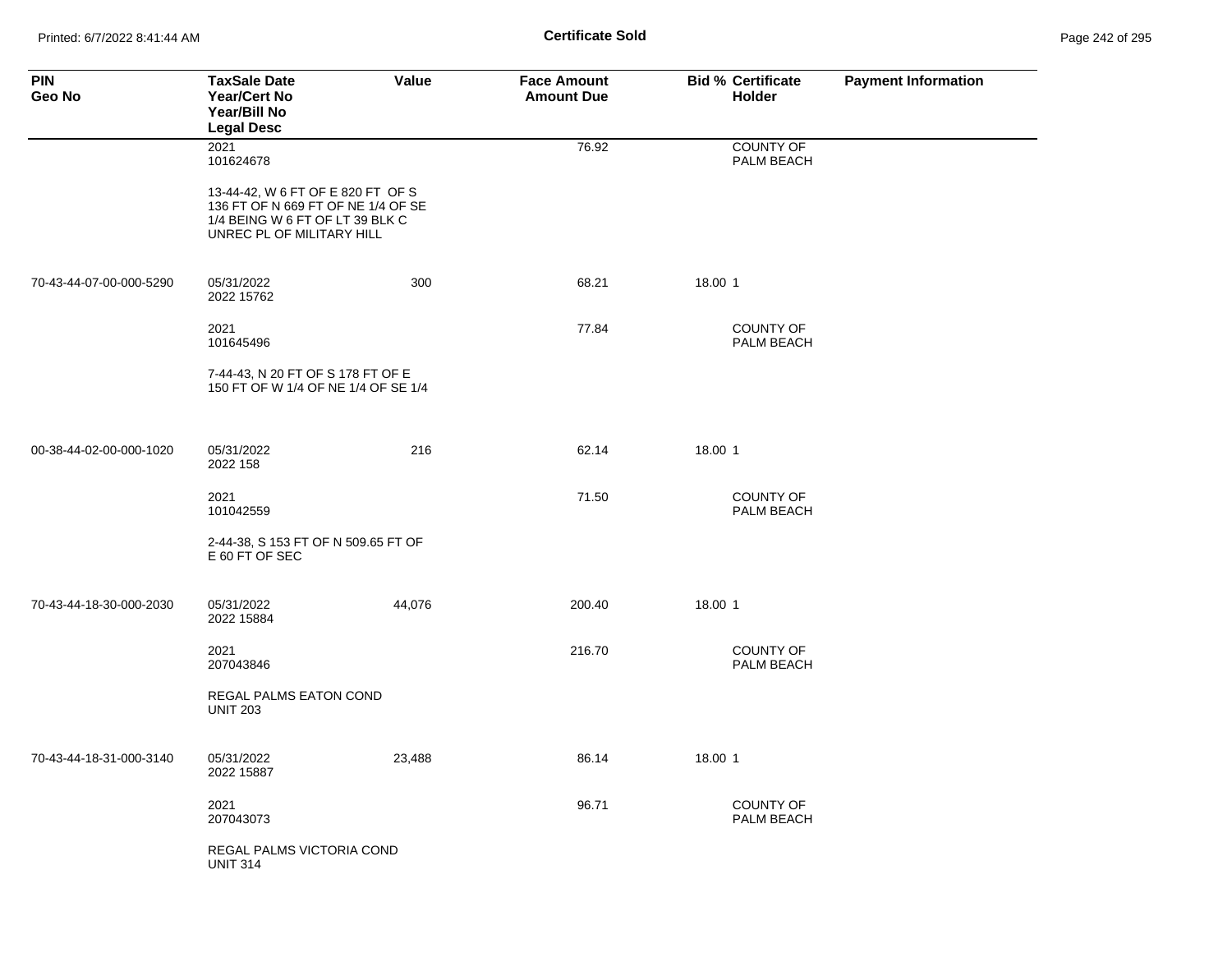Printed: 6/7/2022 8:41:44 AM **Certificate Sold** Page 243 of 295

| <b>PIN</b><br>Geo No    | <b>TaxSale Date</b><br><b>Year/Cert No</b><br>Year/Bill No<br><b>Legal Desc</b>                | Value    | <b>Face Amount</b><br><b>Amount Due</b> | <b>Bid % Certificate</b><br><b>Holder</b> | <b>Payment Information</b> |
|-------------------------|------------------------------------------------------------------------------------------------|----------|-----------------------------------------|-------------------------------------------|----------------------------|
| 70-43-44-19-08-000-1070 | 05/31/2022<br>2022 15926                                                                       | 300      | 68.21                                   | 18.00 1                                   |                            |
|                         | 2021<br>101544854                                                                              |          | 77.84                                   | COUNTY OF<br>PALM BEACH                   |                            |
|                         | LAKE ECHO<br>PRIVATE ALLEY LYG N OF & ADJ TO<br>LT 9 (LESS W 22.5 FT), LT 10 & LT 17           | TH PT OF |                                         |                                           |                            |
| 70-43-44-19-11-001-0104 | 05/31/2022<br>2022 15930                                                                       | 2,257    | 179.27                                  | 18.00 1                                   |                            |
|                         | 2021<br>101630488                                                                              |          | 194.46                                  | COUNTY OF<br>PALM BEACH                   |                            |
|                         | LAKEWOOD GARDENS PLAT 1<br>30 FT OF W 50 FT OF TR 10 BLK 1                                     | S.       |                                         |                                           |                            |
| 72-41-43-23-22-000-0310 | 05/31/2022<br>2022 16085                                                                       | 111,256  | 111.82                                  | 18.00 1                                   |                            |
|                         | 2021<br>101550380                                                                              |          | 123.66                                  | <b>COUNTY OF</b><br>PALM BEACH            |                            |
|                         | <b>BELLA VITA LT 31</b>                                                                        |          |                                         |                                           |                            |
| 00-38-47-21-00-000-5050 | 05/31/2022<br>2022 161                                                                         | 1,827    | 42.33                                   | 18.00 1                                   |                            |
|                         | 2021<br>101623705                                                                              |          | 50.69                                   | <b>COUNTY OF</b><br>PALM BEACH            |                            |
|                         | 21-47-38, TRGLR SHAPE PAR OF SE<br>1/4 OF SE 1/4 OR23203P1656 K/A<br><b>CROWN TOWER PARCEL</b> |          |                                         |                                           |                            |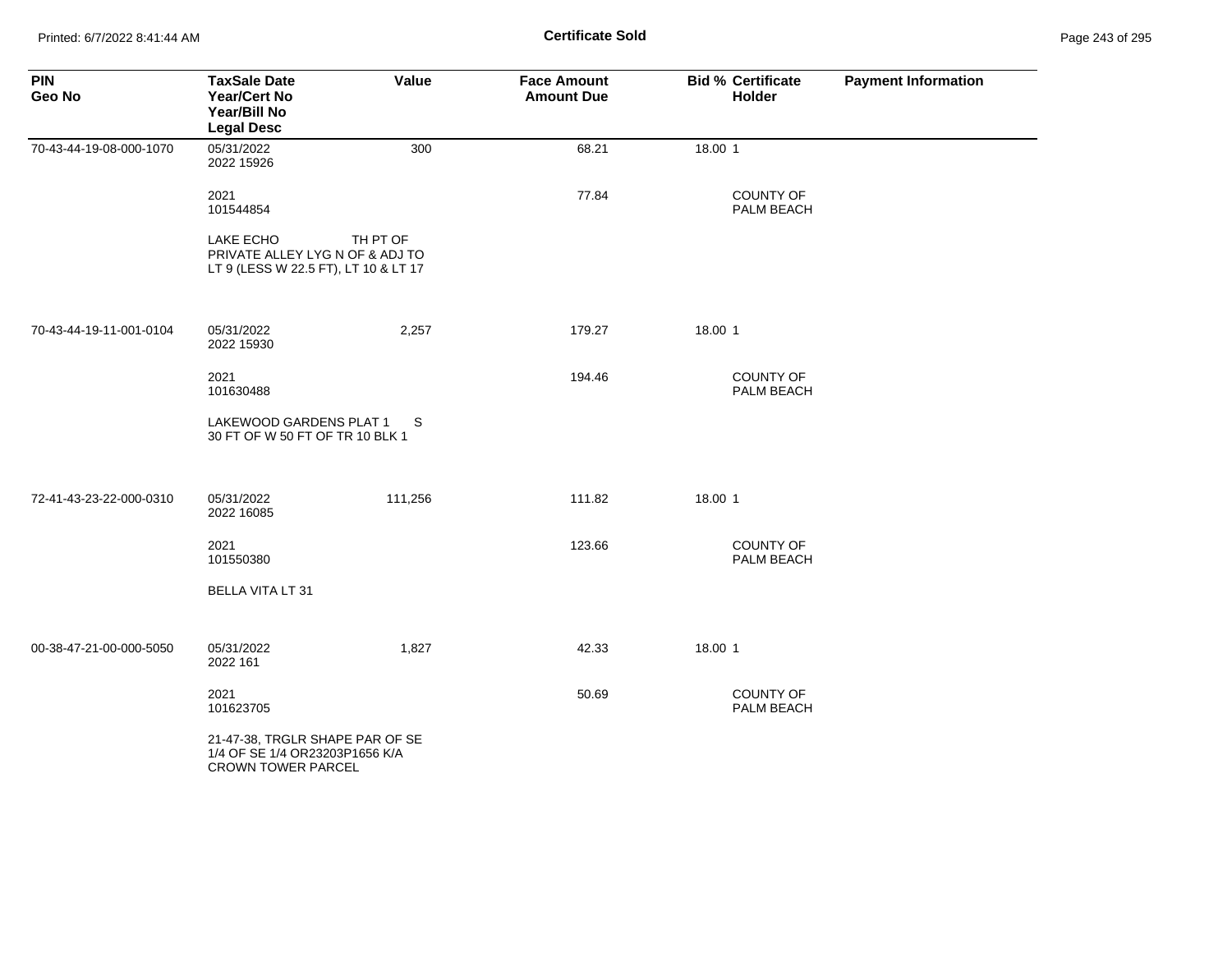Printed: 6/7/2022 8:41:44 AM **Certificate Sold** Page 244 of 295

| <b>PIN</b><br>Geo No    | <b>TaxSale Date</b><br><b>Year/Cert No</b><br>Year/Bill No<br><b>Legal Desc</b>                    | Value   | <b>Face Amount</b><br><b>Amount Due</b> | <b>Bid % Certificate</b><br>Holder | <b>Payment Information</b> |
|-------------------------|----------------------------------------------------------------------------------------------------|---------|-----------------------------------------|------------------------------------|----------------------------|
| 72-41-43-25-02-000-2620 | 05/31/2022<br>2022 16102                                                                           | 219,968 | 200.51                                  | 18.00 1                            |                            |
|                         | 2021<br>101551157                                                                                  |         | 216.79                                  | <b>COUNTY OF</b><br>PALM BEACH     |                            |
|                         | <b>COUNTERPOINT ESTS PLAT 1</b><br>LOT 262                                                         |         |                                         |                                    |                            |
| 00-42-43-23-00-000-5030 | 05/31/2022<br>2022 1611                                                                            | 437     | 70.21                                   | 18.00 1                            |                            |
|                         | 2021<br>101095469                                                                                  |         | 79.95                                   | <b>COUNTY OF</b><br>PALM BEACH     |                            |
|                         | 23-43-42, IRREG PAR BEING S 50FT<br>OF NLY 85 FT E OF & ADJ TO TR A<br>CENTURY VILL PL 2 OF SE 1/4 |         |                                         |                                    |                            |
| 72-41-43-26-00-000-5010 | 05/31/2022<br>2022 16119                                                                           | 936     | 27.52                                   | 18.00 1                            |                            |
|                         | 2021<br>101551966                                                                                  |         | 35.13                                   | COUNTY OF<br>PALM BEACH            |                            |
|                         | 26-43-41, E 50 FT OF SE 1/4 OFSEC                                                                  |         |                                         |                                    |                            |
| 72-41-43-26-04-005-0010 | 05/31/2022<br>2022 16124                                                                           | 31,219  | 231.14                                  | 18.00 1                            |                            |
|                         | 2021<br>101552638                                                                                  |         | 248.95                                  | COUNTY OF<br>PALM BEACH            |                            |
|                         | <b>GREENWAY VILLAGE CONDOMINIUM</b><br>NO 1 DWELLING B-1 BLDG 5                                    |         |                                         |                                    |                            |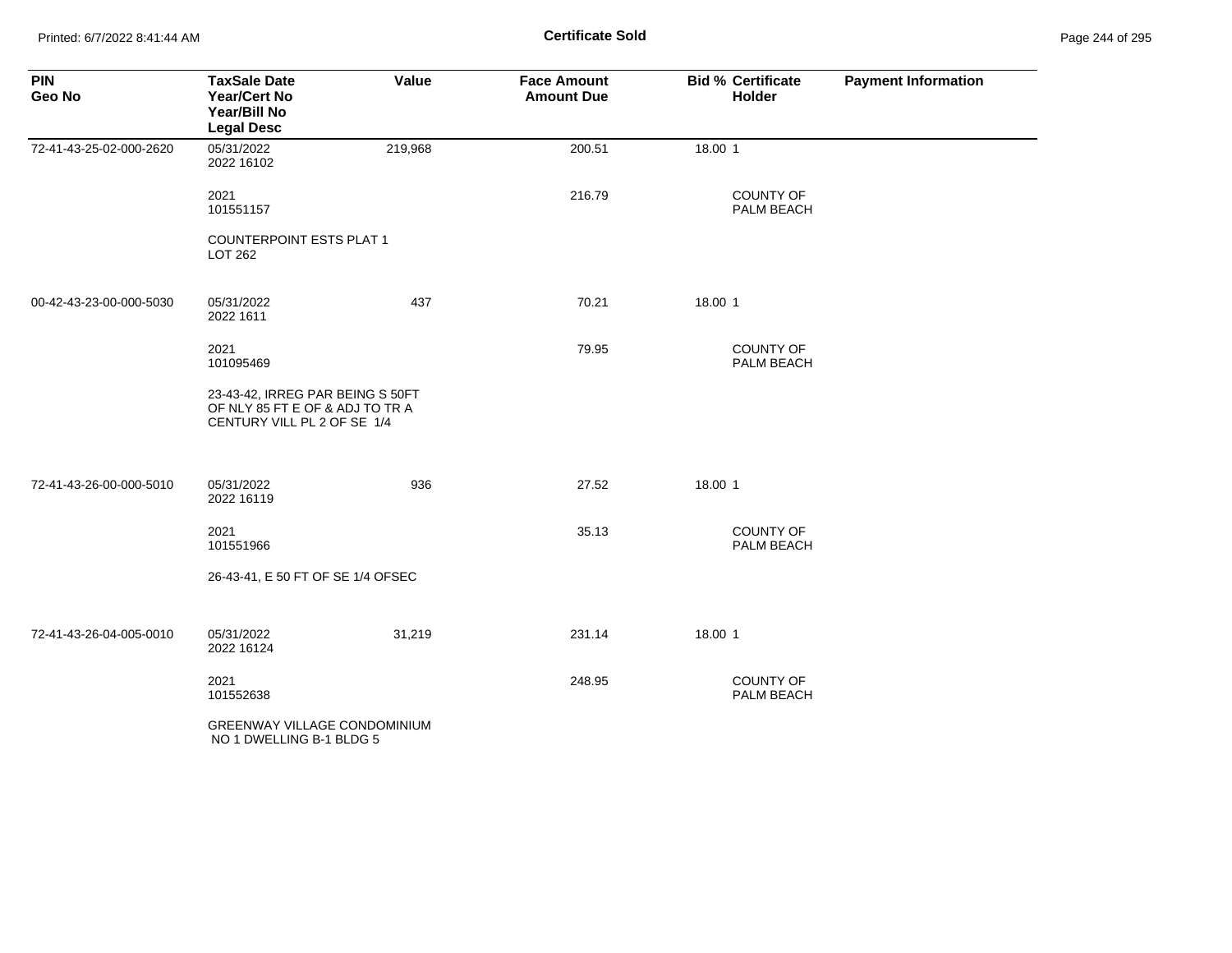Printed: 6/7/2022 8:41:44 AM **Certificate Sold** Page 245 of 295

| <b>PIN</b><br>Geo No    | <b>TaxSale Date</b><br>Year/Cert No<br>Year/Bill No<br><b>Legal Desc</b> | Value      | <b>Face Amount</b><br><b>Amount Due</b> | <b>Bid % Certificate</b><br>Holder | <b>Payment Information</b> |
|-------------------------|--------------------------------------------------------------------------|------------|-----------------------------------------|------------------------------------|----------------------------|
| 72-41-43-26-07-002-0310 | 05/31/2022<br>2022 16141                                                 | 176,372    | 23.57                                   | 18.00 1                            |                            |
|                         | 2021<br>207043199                                                        |            | 30.97                                   | <b>COUNTY OF</b><br>PALM BEACH     |                            |
|                         | THE WILLOWS<br>В                                                         | LOT 31 BLK |                                         |                                    |                            |
| 72-41-43-26-08-003-1020 | 05/31/2022<br>2022 16148                                                 | 30,491     | 215.93                                  | 18.00 1                            |                            |
|                         | 2021<br>101552148                                                        |            | 232.96                                  | <b>COUNTY OF</b><br>PALM BEACH     |                            |
|                         | <b>GREENWAY VILLAGE SOUTH</b><br>COND NO ONE PAR 102 BLDG GS-3           |            |                                         |                                    |                            |
| 72-41-43-26-10-019-2050 | 05/31/2022<br>2022 16155                                                 | 30,651     | 176.50                                  | 18.00 1                            |                            |
|                         | 2021<br>207043237                                                        |            | 191.55                                  | <b>COUNTY OF</b><br>PALM BEACH     |                            |
|                         | GREENWAY VILLAGE SO COND NO 2<br>PAR 205 BLDG 19                         |            |                                         |                                    |                            |
| 72-41-43-26-10-023-2020 | 05/31/2022<br>2022 16157                                                 | 21,570     | 111.82                                  | 18.00 1                            |                            |
|                         | 2021<br>101037303                                                        |            | 123.66                                  | COUNTY OF<br>PALM BEACH            |                            |
|                         | GREENWAY VILLAGE SO COND NO 2<br>PAR 202 BLDG 23                         |            |                                         |                                    |                            |
| 72-41-43-26-16-005-0070 | 05/31/2022<br>2022 16171                                                 | 44,276     | 165.72                                  | 18.00 1                            |                            |
|                         | 2021<br>207043769                                                        |            | 180.29                                  | <b>COUNTY OF</b><br>PALM BEACH     |                            |
|                         | ROYAL VILLAGE TOWNHOUSES<br>COND BLDG 5 UNIT G                           |            |                                         |                                    |                            |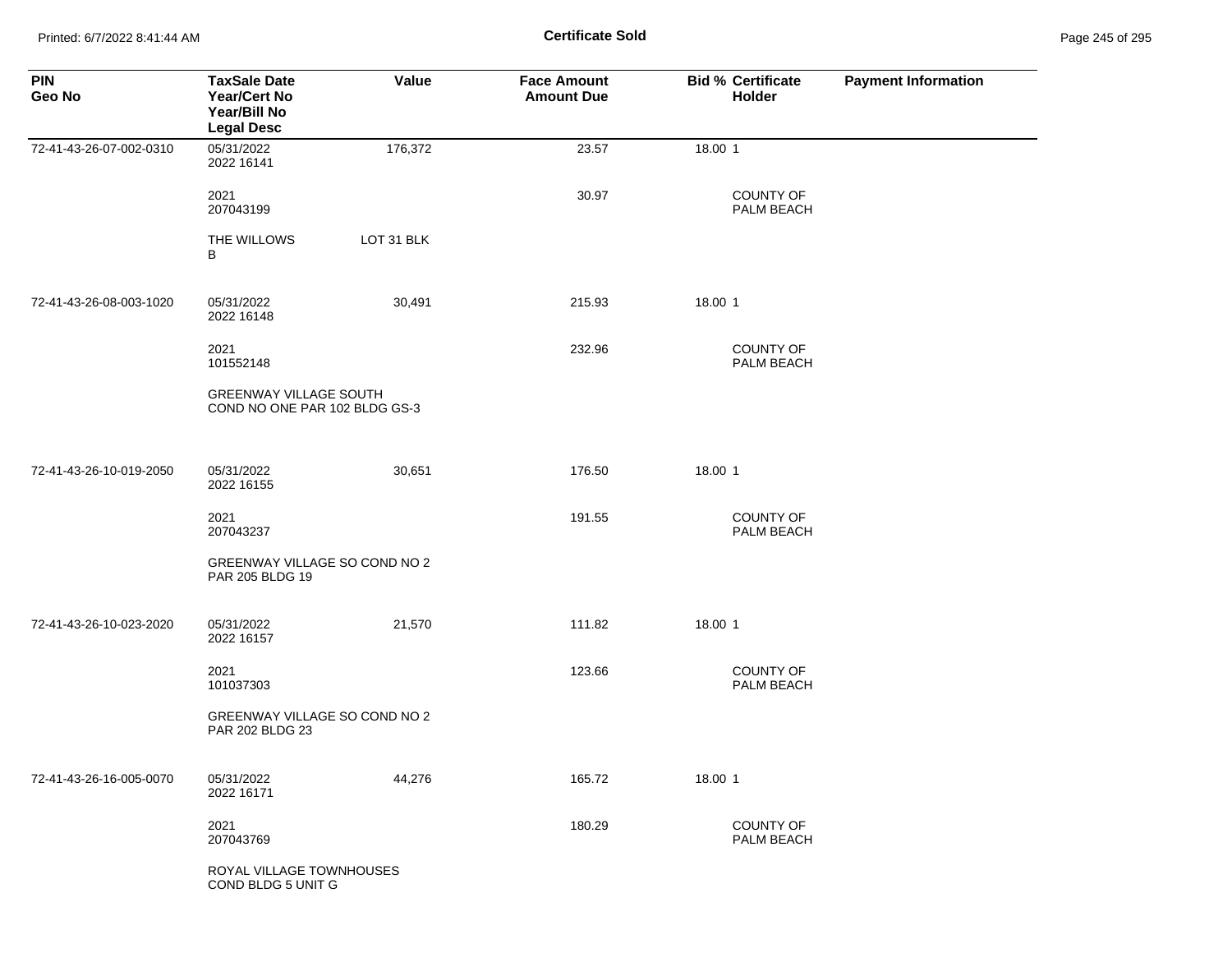| <b>PIN</b><br>Geo No    | <b>TaxSale Date</b><br><b>Year/Cert No</b><br>Year/Bill No<br><b>Legal Desc</b>                                               | Value  | <b>Face Amount</b><br><b>Amount Due</b> | <b>Bid % Certificate</b><br><b>Holder</b> | <b>Payment Information</b> |
|-------------------------|-------------------------------------------------------------------------------------------------------------------------------|--------|-----------------------------------------|-------------------------------------------|----------------------------|
| 72-41-43-27-00-000-1431 | 05/31/2022<br>2022 16177                                                                                                      | 73,498 | 30.08                                   | 18.00 1                                   |                            |
|                         | 2021<br>207043528                                                                                                             |        | 37.80                                   | <b>COUNTY OF</b><br>PALM BEACH            |                            |
|                         | 27-43-41, TH PT OF NLY 662.08 FT OF<br>WLY 374.41 FT OF ELY 1088.1 FT OF<br>NE 1/4 K/A UNIT 37A WEYBRIDGE III<br><b>UNREC</b> |        |                                         |                                           |                            |
| 72-41-43-27-06-021-0020 | 05/31/2022<br>2022 16186                                                                                                      | 68,579 | 199.08                                  | 18.00 1                                   |                            |
|                         | 2021<br>207043833                                                                                                             |        | 215.30                                  | COUNTY OF<br>PALM BEACH                   |                            |
|                         | WEYBRIDGE TOWNEHOMES PH II<br>UNIT B BLDG 21                                                                                  |        |                                         |                                           |                            |
| 72-41-43-36-12-004-0023 | 05/31/2022<br>2022 16233                                                                                                      | 300    | 67.79                                   | 18.00 1                                   |                            |
|                         | 2021<br>101646258                                                                                                             |        | 77.41                                   | <b>COUNTY OF</b><br>PALM BEACH            |                            |
|                         | SHOPPES AT VILLAGE ROYALE NLY<br>20.04 FT OF SLY 218.67 FT OF WLY<br>20.04 FT OF TR DT-2 K/A FUTURE<br><b>DEVELOPMENT</b>     |        |                                         |                                           |                            |
| 72-42-43-31-09-023-0000 | 05/31/2022<br>2022 16264                                                                                                      | 1,650  | 363.64                                  | 18.00 1                                   |                            |
|                         | 2021<br>101558440                                                                                                             |        | 388.07                                  | <b>COUNTY OF</b><br>PALM BEACH            |                            |
|                         | ROYAL PALM BUSINESS PLAZA<br>STORM WATER TR                                                                                   |        |                                         |                                           |                            |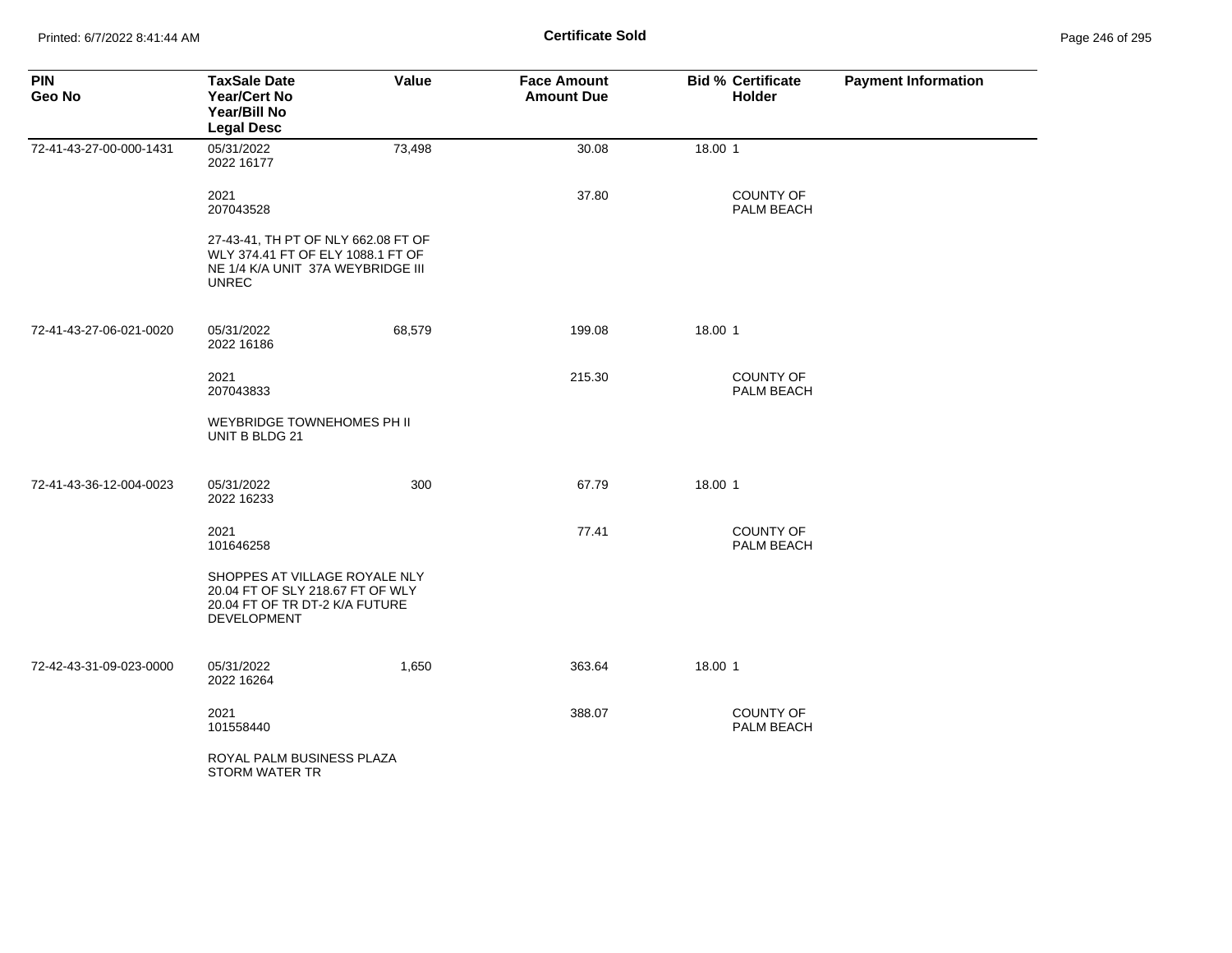Printed: 6/7/2022 8:41:44 AM **Certificate Sold** Page 247 of 295

| <b>PIN</b><br>Geo No    | <b>TaxSale Date</b><br>Year/Cert No<br>Year/Bill No<br><b>Legal Desc</b>                            | Value | <b>Face Amount</b><br><b>Amount Due</b> | <b>Bid % Certificate</b><br>Holder | <b>Payment Information</b> |
|-------------------------|-----------------------------------------------------------------------------------------------------|-------|-----------------------------------------|------------------------------------|----------------------------|
| 73-41-43-31-00-000-5020 | 05/31/2022<br>2022 16286                                                                            | 300   | 263.17                                  | 18.00 1                            |                            |
|                         | 2021<br>101558668                                                                                   |       | 282.56                                  | <b>COUNTY OF</b><br>PALM BEACH     |                            |
|                         | 31-43-41, TH PT OF E 387.7 FT OF S<br>1/2 LYG BET WPB CNL & PB41P118                                |       |                                         |                                    |                            |
| 73-41-43-31-00-000-5070 | 05/31/2022<br>2022 16287                                                                            | 300   | 263.17                                  | 18.00 1                            |                            |
|                         | 2021<br>101558969                                                                                   |       | 282.56                                  | <b>COUNTY OF</b><br>PALM BEACH     |                            |
|                         | 31-43-41, SLY 653.28 FT OF NLY<br>728.28 FT OF W 50 FT OF E 1064.63<br>FT OF S 1/2 LYG S OF WPB CNL |       |                                         |                                    |                            |
| 00-40-40-32-00-000-1060 | 05/31/2022<br>2022 163                                                                              | 330   | 40.39                                   | 18.00 1                            |                            |
|                         | 2021<br>101042870                                                                                   |       | 48.65                                   | <b>COUNTY OF</b><br>PALM BEACH     |                            |
|                         | 32-40-40, W 210 FT OF E 450 FTOF N<br>237.5 FT OF S 1127.5 FT OF N 1/2                              |       |                                         |                                    |                            |
| 73-41-44-02-03-010-0085 | 05/31/2022<br>2022 16329                                                                            | 228   | 261.66                                  | 18.00 1                            |                            |
|                         | 2021<br>101560429                                                                                   |       | 280.98                                  | <b>COUNTY OF</b><br>PALM BEACH     |                            |
|                         | SOUTH SHORE NO 4 OF<br>WELLINGTON LT 8 (LESS UNITS A<br>THRU D) BLK 10                              |       |                                         |                                    |                            |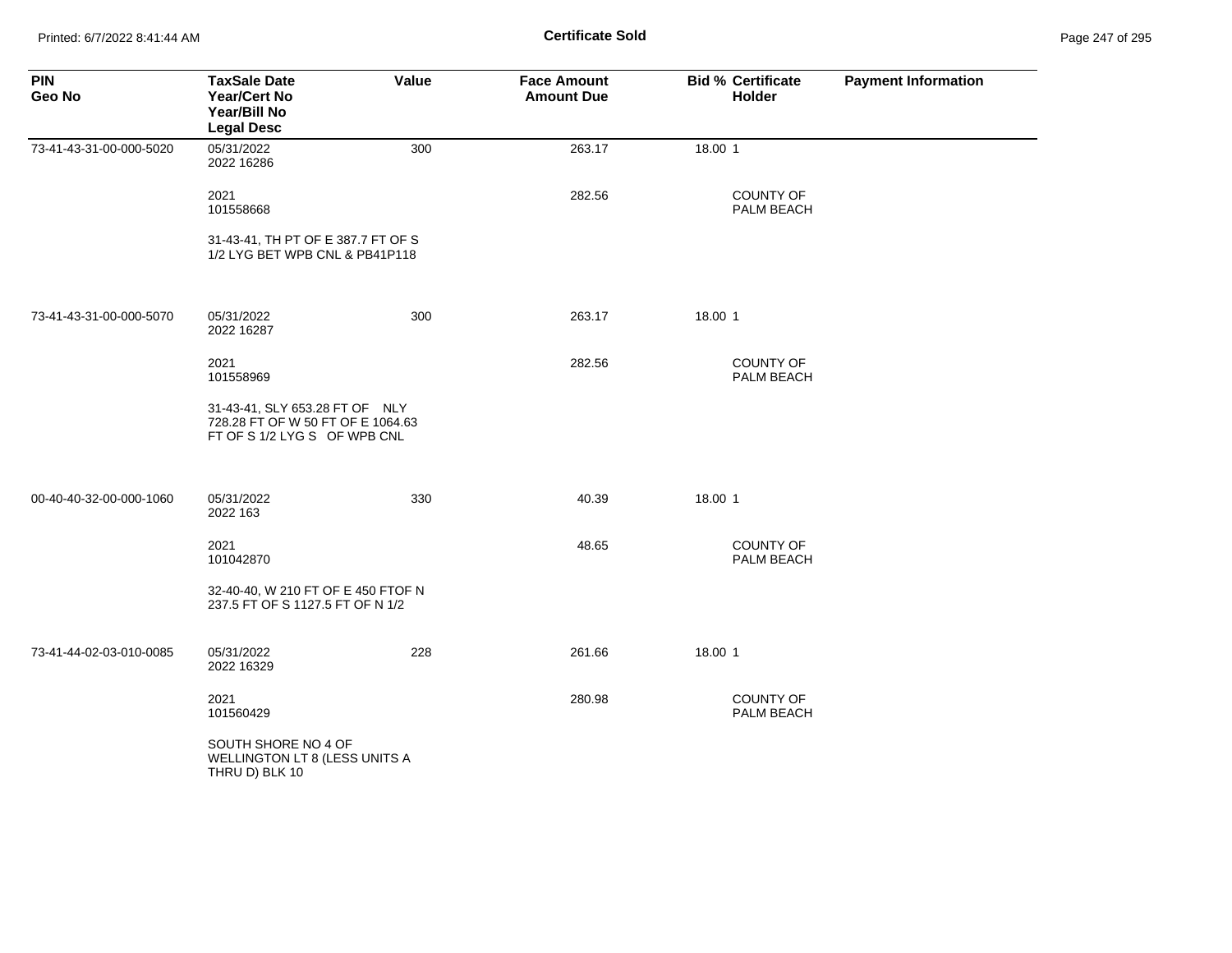Printed: 6/7/2022 8:41:44 AM **Certificate Sold** Page 248 of 295

| <b>PIN</b><br>Geo No    | <b>TaxSale Date</b><br><b>Year/Cert No</b><br>Year/Bill No<br><b>Legal Desc</b>                     | Value | <b>Face Amount</b><br><b>Amount Due</b> | <b>Bid % Certificate</b><br><b>Holder</b> | <b>Payment Information</b> |
|-------------------------|-----------------------------------------------------------------------------------------------------|-------|-----------------------------------------|-------------------------------------------|----------------------------|
| 73-41-44-03-19-003-0010 | 05/31/2022<br>2022 16343                                                                            | 299   | 263.15                                  | 18.00 1                                   |                            |
|                         | 2021<br>101561106                                                                                   |       | 282.54                                  | COUNTY OF<br>PALM BEACH                   |                            |
|                         | MONTEREY ON THE LAKE<br>78.60 FT OF PAR C K/A OPEN SPACE                                            | NLY.  |                                         |                                           |                            |
| 00-40-40-32-00-000-1150 | 05/31/2022<br>2022 164                                                                              | 390   | 46.22                                   | 18.00 1                                   |                            |
|                         | 2021<br>101042250                                                                                   |       | 54.75                                   | <b>COUNTY OF</b><br>PALM BEACH            |                            |
|                         | 32-40-40, W 240 FT OF E 2640 FT OF<br>N 237.5 FT OF S 2375 FT OF N 1/2<br>A/K/A TT-35 IN OR3000P877 |       |                                         |                                           |                            |
| 73-41-44-10-01-012-0041 | 05/31/2022<br>2022 16451                                                                            | 299   | 263.15                                  | 18.00 1                                   |                            |
|                         | 2021<br>101567645                                                                                   |       | 282.54                                  | COUNTY OF<br>PALM BEACH                   |                            |
|                         | SOUTH SHORE NO 1 OF<br>WELLINGTONSWLY 18.57 FT OF LT 4<br><b>BLK 12</b>                             |       |                                         |                                           |                            |
| 00-42-43-23-05-000-0000 | 05/31/2022<br>2022 1647                                                                             | 300   | 67.16                                   | 18.00 1                                   |                            |
|                         | 2021<br>101096376                                                                                   |       | 76.75                                   | <b>COUNTY OF</b><br>PALM BEACH            |                            |
|                         | CENTURY VILLAGE PL NO 3<br>DRAINAGE R/W LYG S OF & ADJ TO<br><b>12TH ST EXTENSION</b>               | 30 FT |                                         |                                           |                            |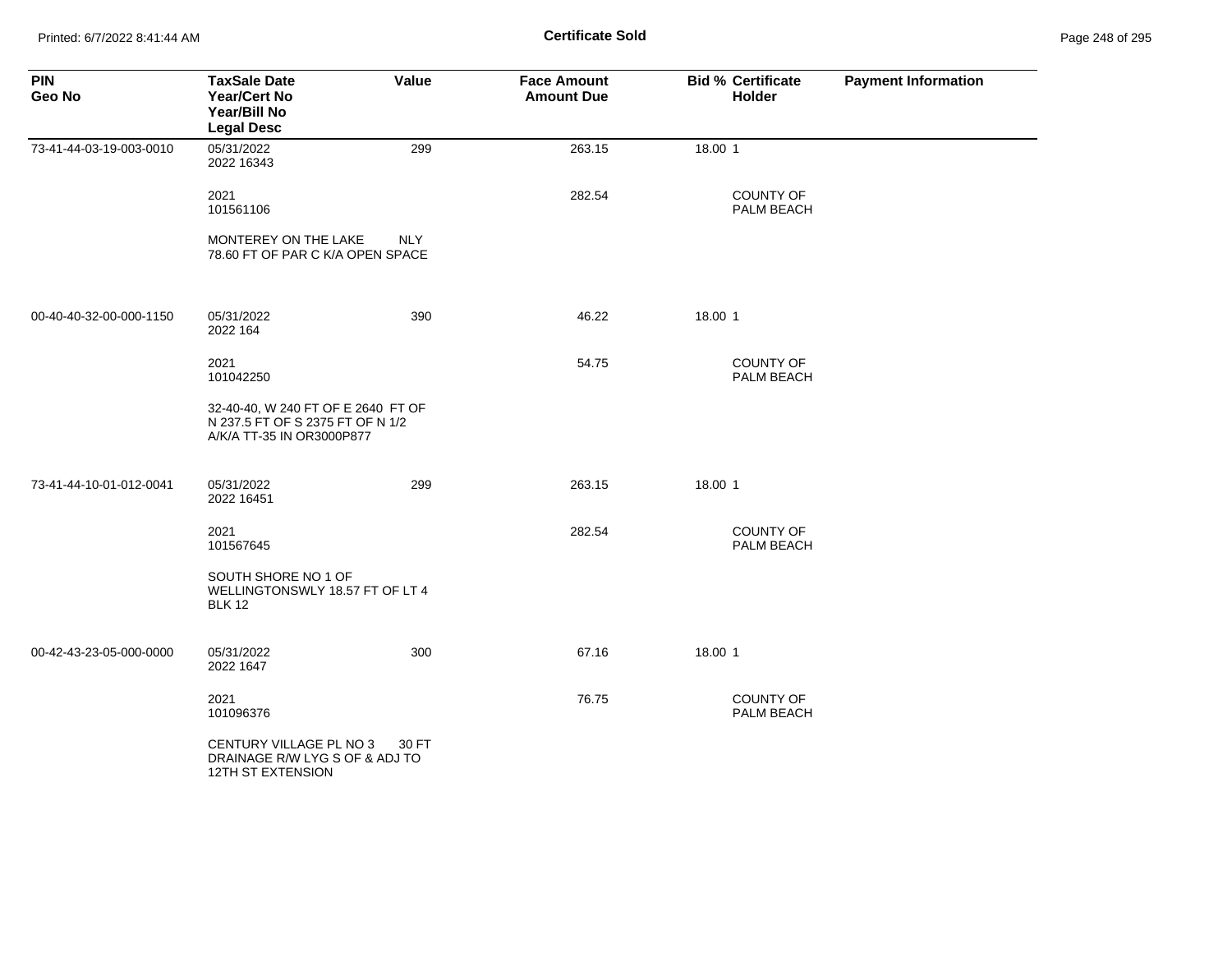Printed: 6/7/2022 8:41:44 AM **Certificate Sold** Page 249 of 295

| <b>PIN</b><br>Geo No    | <b>TaxSale Date</b><br><b>Year/Cert No</b><br>Year/Bill No<br><b>Legal Desc</b>                               | Value | <b>Face Amount</b><br><b>Amount Due</b> | <b>Bid % Certificate</b><br><b>Holder</b> | <b>Payment Information</b> |
|-------------------------|---------------------------------------------------------------------------------------------------------------|-------|-----------------------------------------|-------------------------------------------|----------------------------|
| 73-41-44-11-09-000-0282 | 05/31/2022<br>2022 16496                                                                                      |       | 256.75                                  | 18.00 1                                   |                            |
|                         | 2021<br>101626967                                                                                             |       | 275.83                                  | COUNTY OF<br>PALM BEACH                   |                            |
|                         | PARK PLACE OF WELLINGTON LT 28<br>(LESS PT IN OR23604P1545)                                                   |       |                                         |                                           |                            |
| 00-40-40-32-00-000-1190 | 05/31/2022<br>2022 165                                                                                        | 330   | 40.39                                   | 18.00 1                                   |                            |
|                         | 2021<br>101042275                                                                                             |       | 48.65                                   | <b>COUNTY OF</b><br>PALM BEACH            |                            |
|                         | 32-40-40, W 210 FT OF E 2190 FT OF<br>N 237.5 FT OF S 2137.5 FT OF N 1/2<br>A/K/A TT-56 IN OR3001P1618        |       |                                         |                                           |                            |
| 73-41-44-12-17-002-0010 | 05/31/2022<br>2022 16518                                                                                      | 323   | 263.66                                  | 18.00 1                                   |                            |
|                         | 2021<br>101570472                                                                                             |       | 283.08                                  | <b>COUNTY OF</b><br>PALM BEACH            |                            |
|                         | <b>WELLINGTON RESERVE OFFICE</b><br>PARK TRS B-1 THRU B-5 K/A OPEN<br><b>SPACE</b>                            |       |                                         |                                           |                            |
| 73-41-44-16-01-000-0061 | 05/31/2022<br>2022 16578                                                                                      | 299   | 283.70                                  | 18.00 1                                   |                            |
|                         | 2021<br>101571427                                                                                             |       | 304.12                                  | <b>COUNTY OF</b><br>PALM BEACH            |                            |
|                         | EQUESTRIAN/POLO VILLAGE &<br>COMPLEX OF PALM BEACH POLO &<br>COUNTRY CLUB WELLINGTON<br>LOT 6 (LESS N 115 FT) |       |                                         |                                           |                            |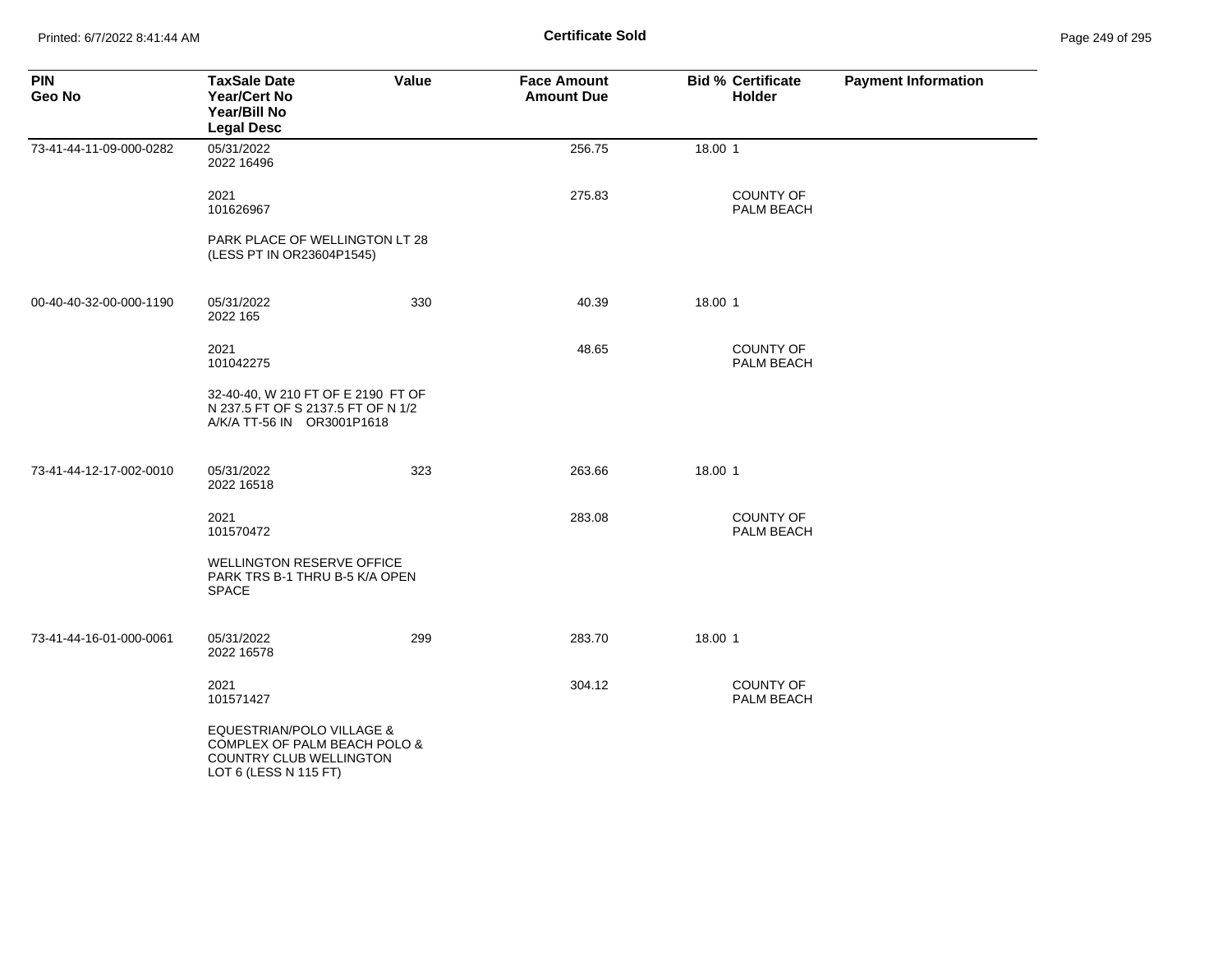| <b>PIN</b><br>Geo No    | <b>TaxSale Date</b><br><b>Year/Cert No</b><br>Year/Bill No<br><b>Legal Desc</b>                                                                        | Value | <b>Face Amount</b><br><b>Amount Due</b> | <b>Bid % Certificate</b><br><b>Holder</b> | <b>Payment Information</b> |
|-------------------------|--------------------------------------------------------------------------------------------------------------------------------------------------------|-------|-----------------------------------------|-------------------------------------------|----------------------------|
| 00-40-40-32-00-000-1200 | 05/31/2022<br>2022 166                                                                                                                                 | 330   | 40.39                                   | 18.00 1                                   |                            |
|                         | 2021<br>101042628                                                                                                                                      |       | 48.65                                   | <b>COUNTY OF</b><br>PALM BEACH            |                            |
|                         | 32-40-40, W 210 FT OF E 2190 FT OF<br>N 237.5 FT OF S 1900 FT OF N 1/2<br>A/K/A TT-76 IN OR2998P1526                                                   |       |                                         |                                           |                            |
| 00-40-40-32-00-000-1310 | 05/31/2022<br>2022 167                                                                                                                                 | 330   | 40.39                                   | 18.00 1                                   |                            |
|                         | 2021<br>101042946                                                                                                                                      |       | 48.65                                   | <b>COUNTY OF</b><br>PALM BEACH            |                            |
|                         | 32-40-40, S 177.5 FT OF W 210 FT OF<br>E 870 FT OF N 1/2 & N 60 FT OF W<br>210 FT OF E 870 FT OF S 1/2 IN<br>OR2830P730 A/K/A TT-170                   |       |                                         |                                           |                            |
| 00-40-40-32-00-000-1470 | 05/31/2022<br>2022 168                                                                                                                                 | 330   | 40.39                                   | 18.00 1                                   |                            |
|                         | 2021<br>101042653                                                                                                                                      |       | 48.65                                   | <b>COUNTY OF</b><br>PALM BEACH            |                            |
|                         | 32-40-40, W 210 FT OF E 2400 FT OF<br>N 237.5 FT OF S 890 FT OF N 1/2                                                                                  |       |                                         |                                           |                            |
| 74-42-43-02-00-000-3070 | 05/31/2022<br>2022 16838                                                                                                                               | 10    | 78.93                                   | 18.00 1                                   |                            |
|                         | 2021<br>101582377                                                                                                                                      |       | 89.12                                   | <b>COUNTY OF</b><br>PALM BEACH            |                            |
|                         | 2-43-42, PT OF NW 1/4 LYG N OF &<br>ADJ TO 45TH ST R/W IN<br>OR4445P1342 (LESS PT K/A PAR<br>17.06 IN OR11025P1180) N/K/A WELL<br>SITES 862, 921 & 922 |       |                                         |                                           |                            |
| 74-42-43-11-04-001-0020 | 05/31/2022<br>2022 16847                                                                                                                               | 274   | 86.24                                   | 18.00 1                                   |                            |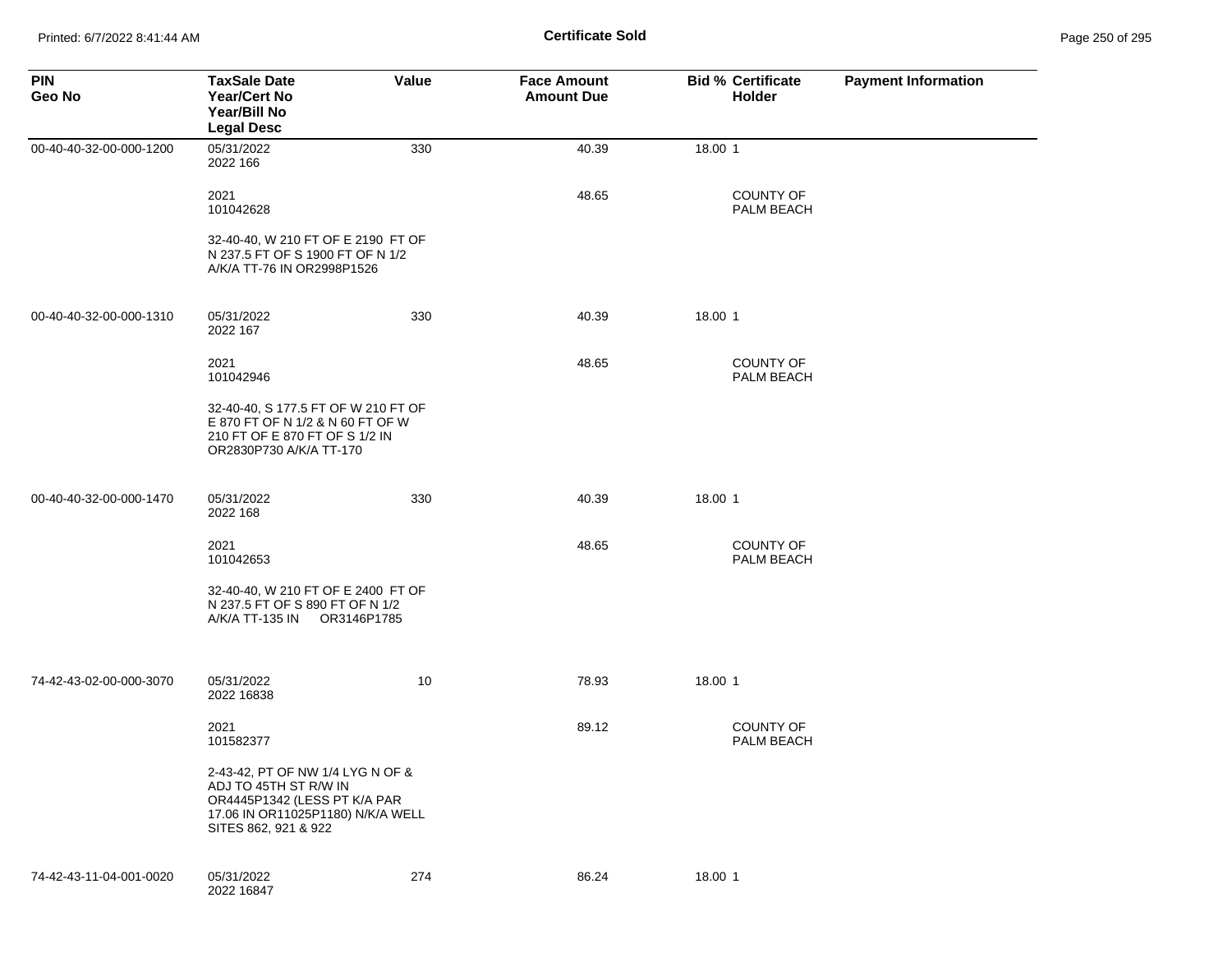Printed: 6/7/2022 8:41:44 AM **Certificate Sold** Page 251 of 295

| <b>PIN</b><br>Geo No    | <b>TaxSale Date</b><br><b>Year/Cert No</b><br><b>Year/Bill No</b><br><b>Legal Desc</b>                  | Value | <b>Face Amount</b><br><b>Amount Due</b> | <b>Bid % Certificate</b><br><b>Holder</b> | <b>Payment Information</b> |
|-------------------------|---------------------------------------------------------------------------------------------------------|-------|-----------------------------------------|-------------------------------------------|----------------------------|
|                         | 2021<br>101621951                                                                                       |       | 96.79                                   | <b>COUNTY OF</b><br>PALM BEACH            |                            |
|                         | FOXHALL PHASE 2 TR A-2                                                                                  |       |                                         |                                           |                            |
| 00-42-43-23-10-000-0000 | 05/31/2022<br>2022 1686                                                                                 | 300   | 67.16                                   | 18.00 1                                   |                            |
|                         | 2021<br>101096557                                                                                       |       | 76.75                                   | <b>COUNTY OF</b><br>PALM BEACH            |                            |
|                         | CENTURY VILLAGE PL NO 5<br>DRAINAGE R/W LYG S OF & ADJ TO<br>12TH ST EXTENSION                          | 30 FT |                                         |                                           |                            |
| 00-42-43-23-12-000-0000 | 05/31/2022<br>2022 1687                                                                                 | 300   | 67.16                                   | 18.00 1                                   |                            |
|                         | 2021<br>101096185                                                                                       |       | 76.75                                   | <b>COUNTY OF</b><br>PALM BEACH            |                            |
|                         | CENTURY VILLAGE PL NO 7<br>DRAINAGE R/W LYG S OF & ADJ TO<br>12TH ST EXTENSION                          | 30 FT |                                         |                                           |                            |
| 00-40-40-32-00-000-1500 | 05/31/2022<br>2022 169                                                                                  | 330   | 40.39                                   | 18.00 1                                   |                            |
|                         | 2021<br>101042624                                                                                       |       | 48.65                                   | <b>COUNTY OF</b><br>PALM BEACH            |                            |
|                         | 32-40-40, W 210 FT OF E 1980 FT OF<br>N 237.5 FT OF S 415 FT OF N 1/2<br>A/K/A TT-158 IN<br>OR3001P1482 |       |                                         |                                           |                            |
| 74-42-43-13-17-003-0000 | 05/31/2022<br>2022 16909                                                                                | 14    | 204.25                                  | 18.00 1                                   |                            |
|                         | 2021<br>101586805                                                                                       |       | 220.71                                  | <b>COUNTY OF</b><br>PALM BEACH            |                            |
|                         | CLASSICS AT BEAR LAKES, TR C                                                                            |       |                                         |                                           |                            |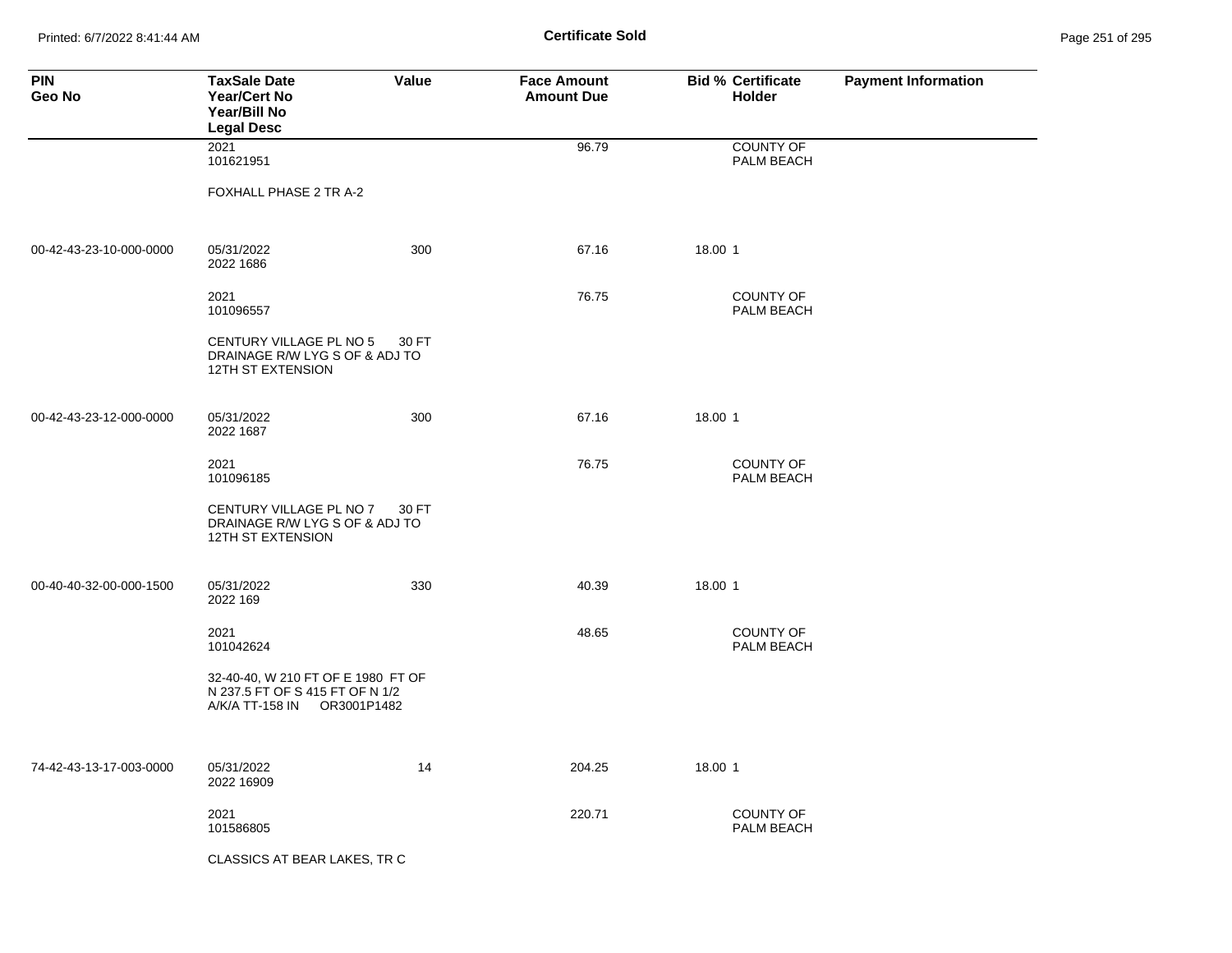Printed: 6/7/2022 8:41:44 AM **Certificate Sold** Page 252 of 295

| <b>PIN</b><br>Geo No    | <b>TaxSale Date</b><br><b>Year/Cert No</b><br>Year/Bill No<br><b>Legal Desc</b>                                                                                 | Value   | <b>Face Amount</b><br><b>Amount Due</b> | <b>Bid % Certificate</b><br>Holder | <b>Payment Information</b> |
|-------------------------|-----------------------------------------------------------------------------------------------------------------------------------------------------------------|---------|-----------------------------------------|------------------------------------|----------------------------|
| 74-42-43-13-17-004-0000 | 05/31/2022<br>2022 16910                                                                                                                                        | 19      | 204.35                                  | 18.00 1                            |                            |
|                         | 2021<br>101586870                                                                                                                                               |         | 220.81                                  | <b>COUNTY OF</b><br>PALM BEACH     |                            |
|                         | CLASSICS AT BEAR LAKES, TR D                                                                                                                                    |         |                                         |                                    |                            |
| 74-42-43-19-14-000-0910 | 05/31/2022<br>2022 16981                                                                                                                                        | 197,133 | 213.42                                  | 18.00 1                            |                            |
|                         | 2021<br>207045362                                                                                                                                               |         | 230.34                                  | <b>COUNTY OF</b><br>PALM BEACH     |                            |
|                         | BAYWINDS RPD PL 12 LT 91                                                                                                                                        |         |                                         |                                    |                            |
| 00-40-40-32-00-000-1710 | 05/31/2022<br>2022 170                                                                                                                                          | 390     | 46.22                                   | 18.00 1                            |                            |
|                         | 2021<br>101042762                                                                                                                                               |         | 54.75                                   | <b>COUNTY OF</b><br>PALM BEACH     |                            |
|                         | 32-40-40, W 210 FT OF E 1980 FT OF<br>N 267.5 FT OF S 1395 FT OF N 1/2<br>A/K/A TT-110                                                                          |         |                                         |                                    |                            |
| 74-43-43-04-04-003-0282 | 05/31/2022<br>2022 17043                                                                                                                                        | 638     | 27.19                                   | 18.00 1                            |                            |
|                         | 2021<br>101591298                                                                                                                                               |         | 34.80                                   | <b>COUNTY OF</b><br>PALM BEACH     |                            |
|                         | NORTH PALM BEACH PL 1<br>STRIP OF LAND LYG N OF BLK 3, S<br>OF BLK 39, E OF TH NLY EXT OF W<br>LINE OF LT 30 BLK 3 & W OF SLY EXT<br>OF W LINE OF LOT 24 BLK 39 | A       |                                         |                                    |                            |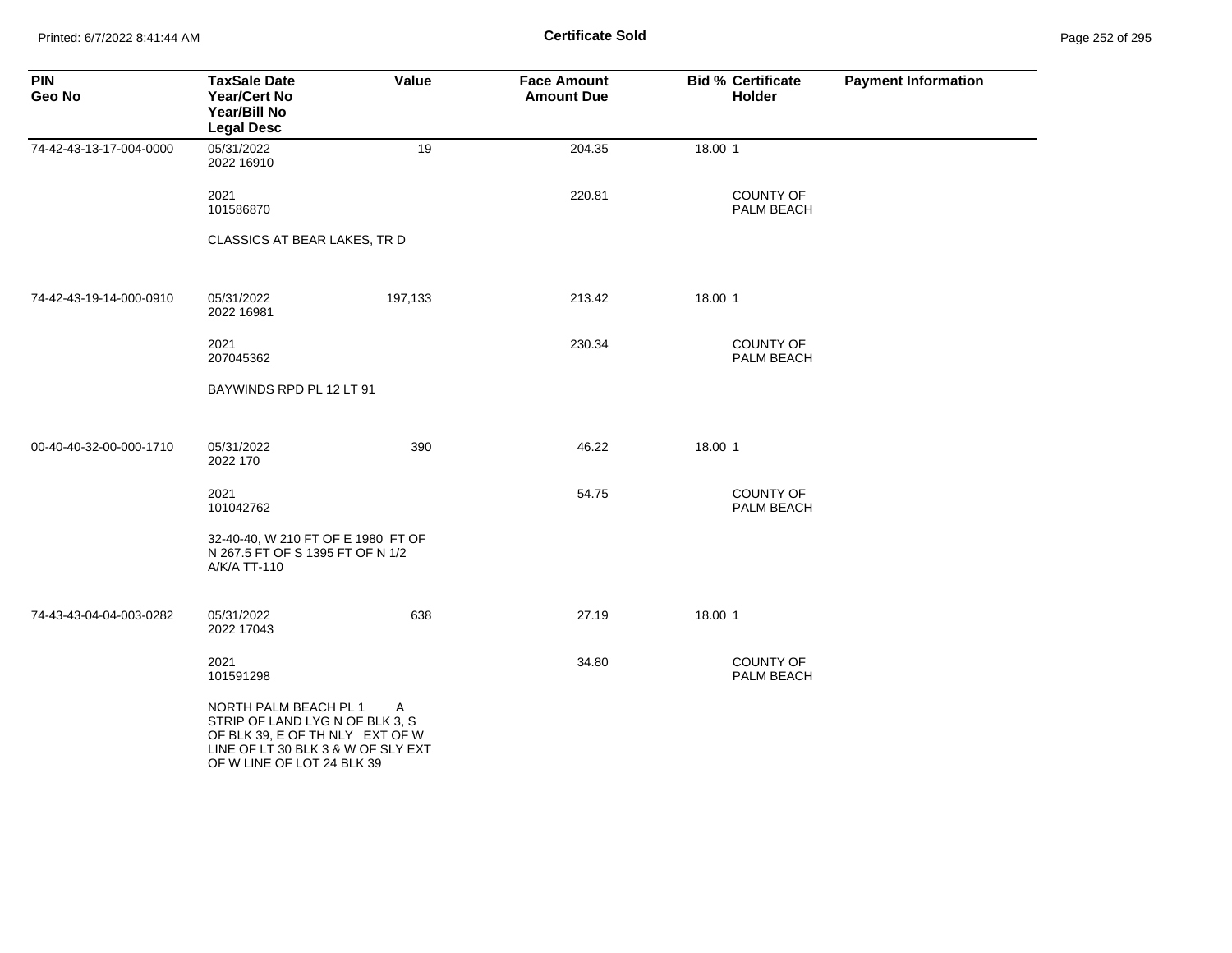Printed: 6/7/2022 8:41:44 AM **Certificate Sold** Page 253 of 295

| <b>PIN</b><br>Geo No    | <b>TaxSale Date</b><br><b>Year/Cert No</b><br>Year/Bill No<br><b>Legal Desc</b>            | Value  | <b>Face Amount</b><br><b>Amount Due</b> | <b>Bid % Certificate</b><br>Holder | <b>Payment Information</b> |
|-------------------------|--------------------------------------------------------------------------------------------|--------|-----------------------------------------|------------------------------------|----------------------------|
| 00-40-40-32-00-000-1750 | 05/31/2022<br>2022 171                                                                     | 360    | 43.30                                   | 18.00 1                            |                            |
|                         | 2021<br>101042806                                                                          |        | 51.70                                   | <b>COUNTY OF</b><br>PALM BEACH     |                            |
|                         | 32-40-40, W 210 FT OF E 870 FTOF N<br>234.03 FT OF N 1/2 A/K/A TT-4                        |        |                                         |                                    |                            |
| 00-40-40-32-00-000-1770 | 05/31/2022<br>2022 172                                                                     | 330    | 40.39                                   | 18.00 1                            |                            |
|                         | 2021<br>101042989                                                                          |        | 48.65                                   | COUNTY OF<br>PALM BEACH            |                            |
|                         | 32-40-40, W 210 FT OF E 870 FTOF N<br>237.5 FT OF S 2375 FT OF N 1/2 A/K/A<br><b>TT-43</b> |        |                                         |                                    |                            |
| 74-43-43-06-10-002-0000 | 05/31/2022<br>2022 17209                                                                   | 4      | 76.63                                   | 18.00 1                            |                            |
|                         | 2021<br>101594079                                                                          |        | 86.71                                   | COUNTY OF<br>PALM BEACH            |                            |
|                         | NORTHPOINT TR B                                                                            |        |                                         |                                    |                            |
| 74-43-43-07-02-028-4010 | 05/31/2022<br>2022 17217                                                                   | 18,465 | 219.97                                  | 18.00 1                            |                            |
|                         | 2021<br>101594486                                                                          |        | 237.21                                  | COUNTY OF<br>PALM BEACH            |                            |
|                         | LANDS OF THE PRESIDENT COND<br>8AUNIT 28-401                                               |        |                                         |                                    |                            |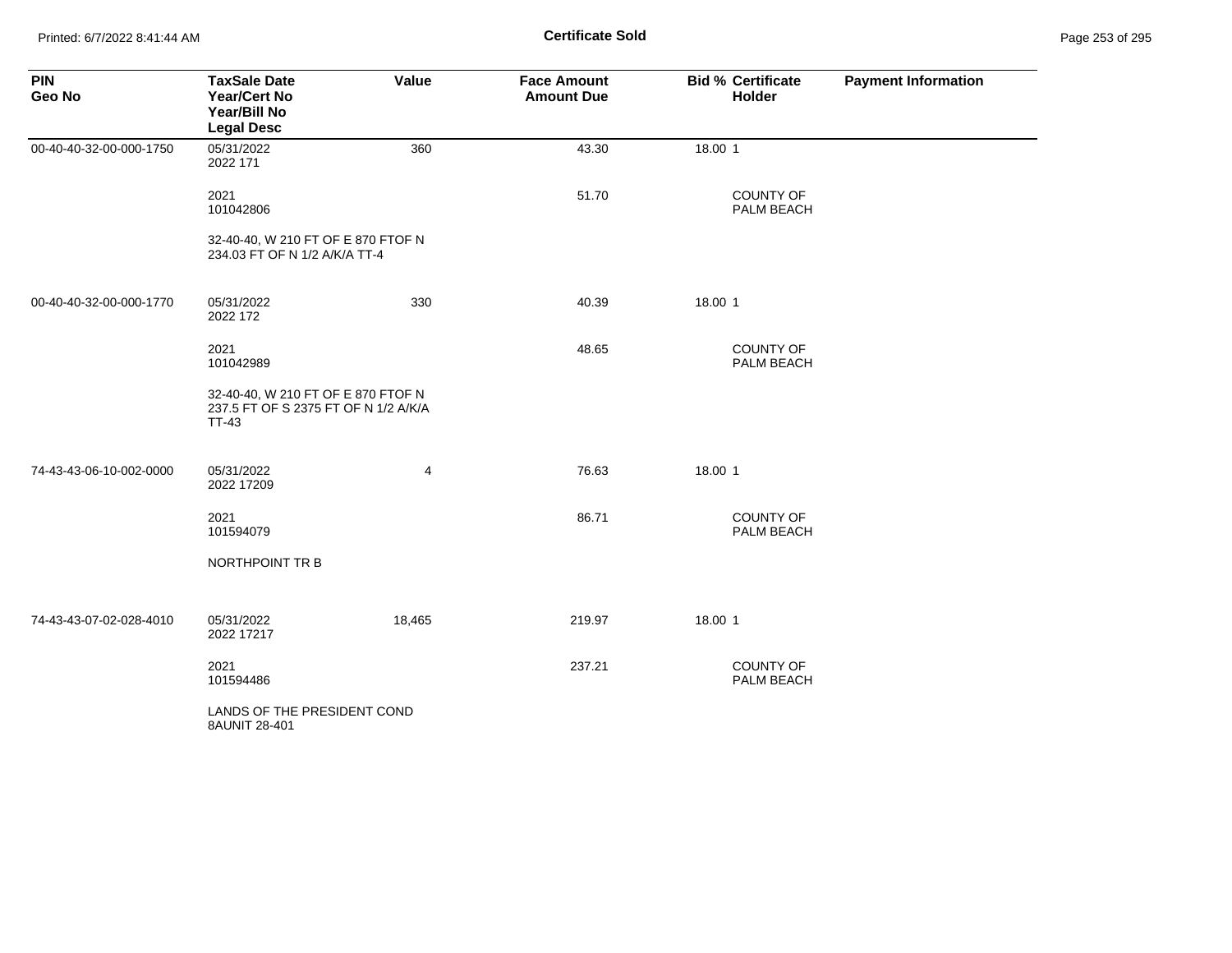Printed: 6/7/2022 8:41:44 AM **Certificate Sold** Page 254 of 295

| <b>PIN</b><br>Geo No    | <b>TaxSale Date</b><br><b>Year/Cert No</b><br>Year/Bill No<br><b>Legal Desc</b>         | Value          | <b>Face Amount</b><br><b>Amount Due</b> | <b>Bid % Certificate</b><br>Holder | <b>Payment Information</b> |
|-------------------------|-----------------------------------------------------------------------------------------|----------------|-----------------------------------------|------------------------------------|----------------------------|
| 00-40-40-32-00-000-1830 | 05/31/2022<br>2022 173                                                                  | 330            | 40.39                                   | 18.00 1                            |                            |
|                         | 2021<br>101042138                                                                       |                | 48.65                                   | <b>COUNTY OF</b><br>PALM BEACH     |                            |
|                         | 32-40-40, W 210 FT OF E 1080 FT OF<br>N 237.5 FT OF S 2137.5 FT OF N 1/2<br>A/K/A TT-51 |                |                                         |                                    |                            |
| 00-42-43-23-17-003-0540 | 05/31/2022<br>2022 1731                                                                 | 20,427         | 84.38                                   | 18.00 1                            |                            |
|                         | 2021<br>207023521                                                                       |                | 94.85                                   | COUNTY OF<br>PALM BEACH            |                            |
|                         | <b>BEDFORD C COND</b>                                                                   | <b>UNIT 54</b> |                                         |                                    |                            |
| 00-40-40-32-00-000-1880 | 05/31/2022<br>2022 174                                                                  | 390            | 46.22                                   | 18.00 1                            |                            |
|                         | 2021<br>101042632                                                                       |                | 54.75                                   | <b>COUNTY OF</b><br>PALM BEACH     |                            |
|                         | 32-40-40, E 240 FT OF N 237.5 FT OF<br>S 1900 FT OF N 1/2 A/K/A TT-85                   |                |                                         |                                    |                            |
| 00-42-43-23-18-000-0000 | 05/31/2022<br>2022 1747                                                                 | 100            | 63.40                                   | 18.00 1                            |                            |
|                         | 2021<br>101097709                                                                       |                | 72.81                                   | <b>COUNTY OF</b><br>PALM BEACH     |                            |
|                         | CENTURY VILLAGE PL NO 9<br>DRAINAGE R/W LYG S OF & ADJ TO<br>12TH ST EXTENSION          | 30 FT          |                                         |                                    |                            |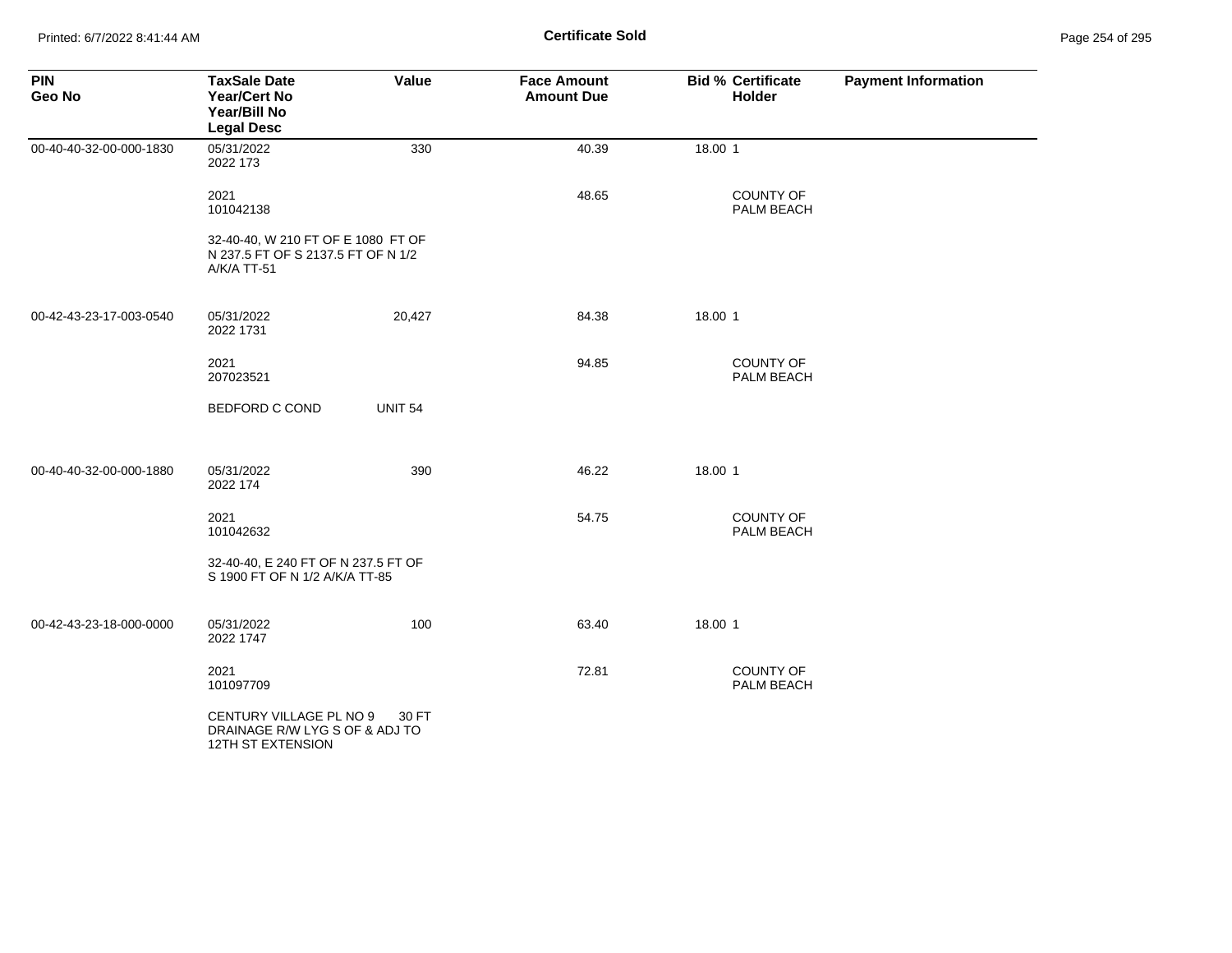| <b>PIN</b><br>Geo No    | <b>TaxSale Date</b><br>Year/Cert No<br>Year/Bill No<br><b>Legal Desc</b>              | Value  | <b>Face Amount</b><br><b>Amount Due</b> | <b>Bid % Certificate</b><br>Holder | <b>Payment Information</b> |
|-------------------------|---------------------------------------------------------------------------------------|--------|-----------------------------------------|------------------------------------|----------------------------|
| 00-42-43-23-19-000-0000 | 05/31/2022<br>2022 1748                                                               | 300    | 67.16                                   | 18.00 1                            |                            |
|                         | 2021<br>101097165                                                                     |        | 76.75                                   | COUNTY OF<br>PALM BEACH            |                            |
|                         | CENTURY VILLAGE PL NO 10<br>FT DRAINAGE R/W LYG S OF & ADJ<br>TO 12TH ST EXTENSION    | 30     |                                         |                                    |                            |
| 00-40-40-32-00-000-1900 | 05/31/2022<br>2022 175                                                                | 390    | 46.22                                   | 18.00 1                            |                            |
|                         | 2021<br>101042004                                                                     |        | 54.75                                   | <b>COUNTY OF</b><br>PALM BEACH     |                            |
|                         | 32-40-40, W 210 FT OF E 660 FTOF N<br>267.5 FT OF S 1662.5 FT OF N 1/2<br>A/K/A TT-88 |        |                                         |                                    |                            |
| 74-43-43-16-01-025-0051 | 05/31/2022<br>2022 17566                                                              | 16,122 | 3,300.86                                | 18.00 1                            |                            |
|                         | 2021<br>101601990                                                                     |        | 3,472.16                                | COUNTY OF<br>PALM BEACH            |                            |
|                         | FRESHWATER ADD TO WPB<br>AMNDED W 33.33 FT OF LT 5 BLK 25                             |        |                                         |                                    |                            |
| 00-40-40-32-00-000-1930 | 05/31/2022<br>2022 176                                                                | 390    | 46.22                                   | 18.00 1                            |                            |
|                         | 2021<br>101042734                                                                     |        | 54.75                                   | COUNTY OF<br>PALM BEACH            |                            |
|                         | 32-40-40, W 240 FT OF E 1560 FT OF<br>N 237.5 FT OF S 2375 FT OF N 1/2<br>A/K/A TT-40 |        |                                         |                                    |                            |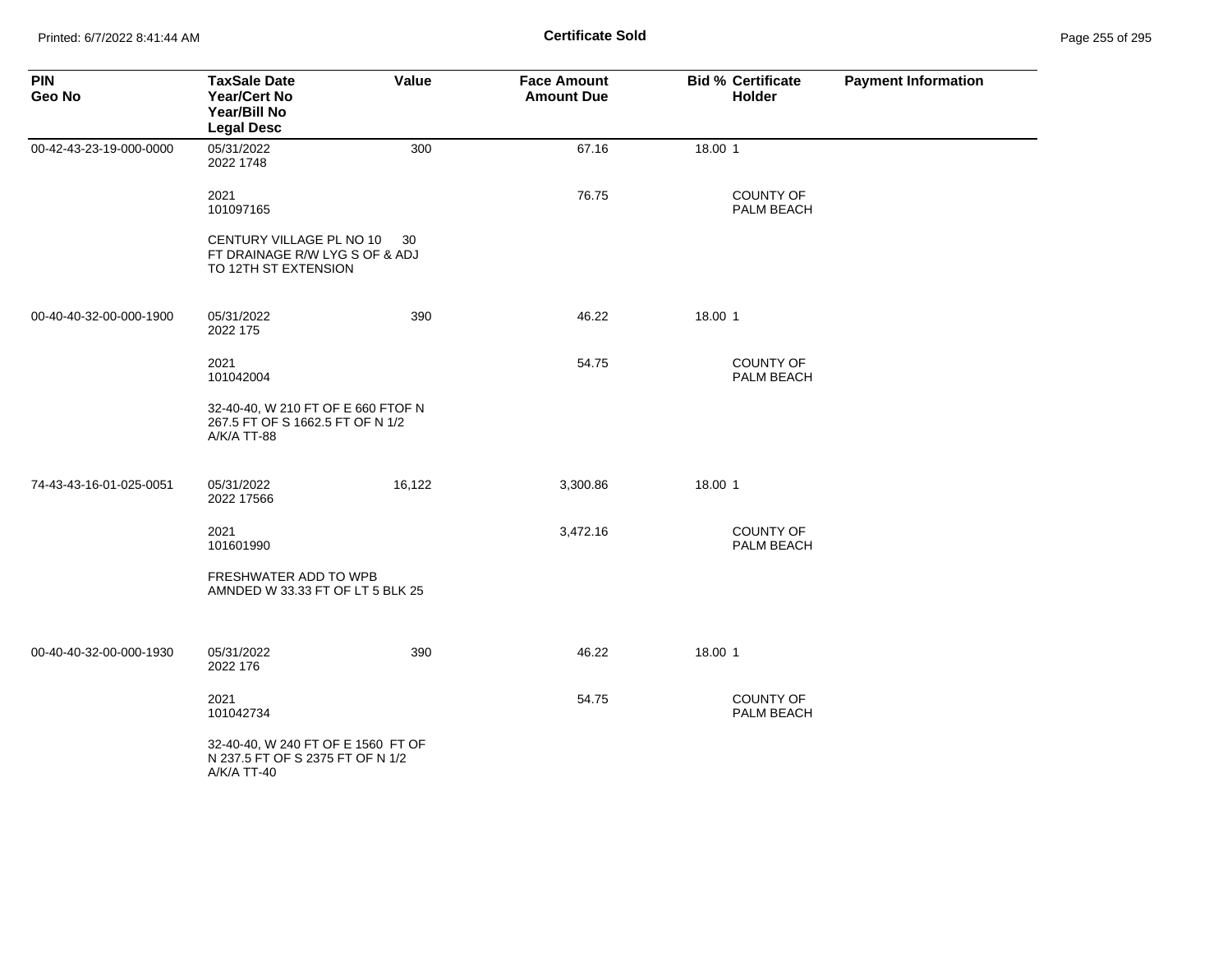Printed: 6/7/2022 8:41:44 AM **Certificate Sold** Page 256 of 295

| <b>PIN</b><br>Geo No    | <b>TaxSale Date</b><br>Year/Cert No<br>Year/Bill No<br><b>Legal Desc</b>              | Value           | <b>Face Amount</b><br><b>Amount Due</b> | <b>Bid % Certificate</b><br>Holder | <b>Payment Information</b> |
|-------------------------|---------------------------------------------------------------------------------------|-----------------|-----------------------------------------|------------------------------------|----------------------------|
| 74-43-43-16-08-000-0050 | 05/31/2022<br>2022 17647                                                              | 12,618          | 3,127.95                                | 18.00 1                            |                            |
|                         | 2021<br>101601358                                                                     |                 | 3,290.60                                | COUNTY OF<br>PALM BEACH            |                            |
|                         | <b>TAMARIND PARK</b>                                                                  | LT <sub>5</sub> |                                         |                                    |                            |
| 00-40-40-32-00-000-2110 | 05/31/2022<br>2022 177                                                                | 330             | 40.39                                   | 18.00 1                            |                            |
|                         | 2021<br>101042900                                                                     |                 | 48.65                                   | <b>COUNTY OF</b><br>PALM BEACH     |                            |
|                         | 32-40-40, W 210 FT OF E 1770 FT OF<br>N 237.5 FT OF S 415 FT OF N 1/2<br>A/K/A TT-159 |                 |                                         |                                    |                            |
| 74-43-43-16-22-002-0020 | 05/31/2022<br>2022 17728                                                              | 2,925           | 129.40                                  | 18.00 1                            |                            |
|                         | 2021<br>101602498                                                                     |                 | 142.11                                  | <b>COUNTY OF</b><br>PALM BEACH     |                            |
|                         | FRESHWATER LAKES N 40 FT OF TR<br>В                                                   |                 |                                         |                                    |                            |
| 74-43-43-17-31-005-0025 | 05/31/2022<br>2022 17779                                                              | 158,555         | 219.97                                  | 18.00 1                            |                            |
|                         | 2021<br>101603990                                                                     |                 | 237.21                                  | COUNTY OF<br>PALM BEACH            |                            |
|                         | CITYSIDE CONDOMINIUM UNIT 5<br><b>BLDG 5B</b>                                         |                 |                                         |                                    |                            |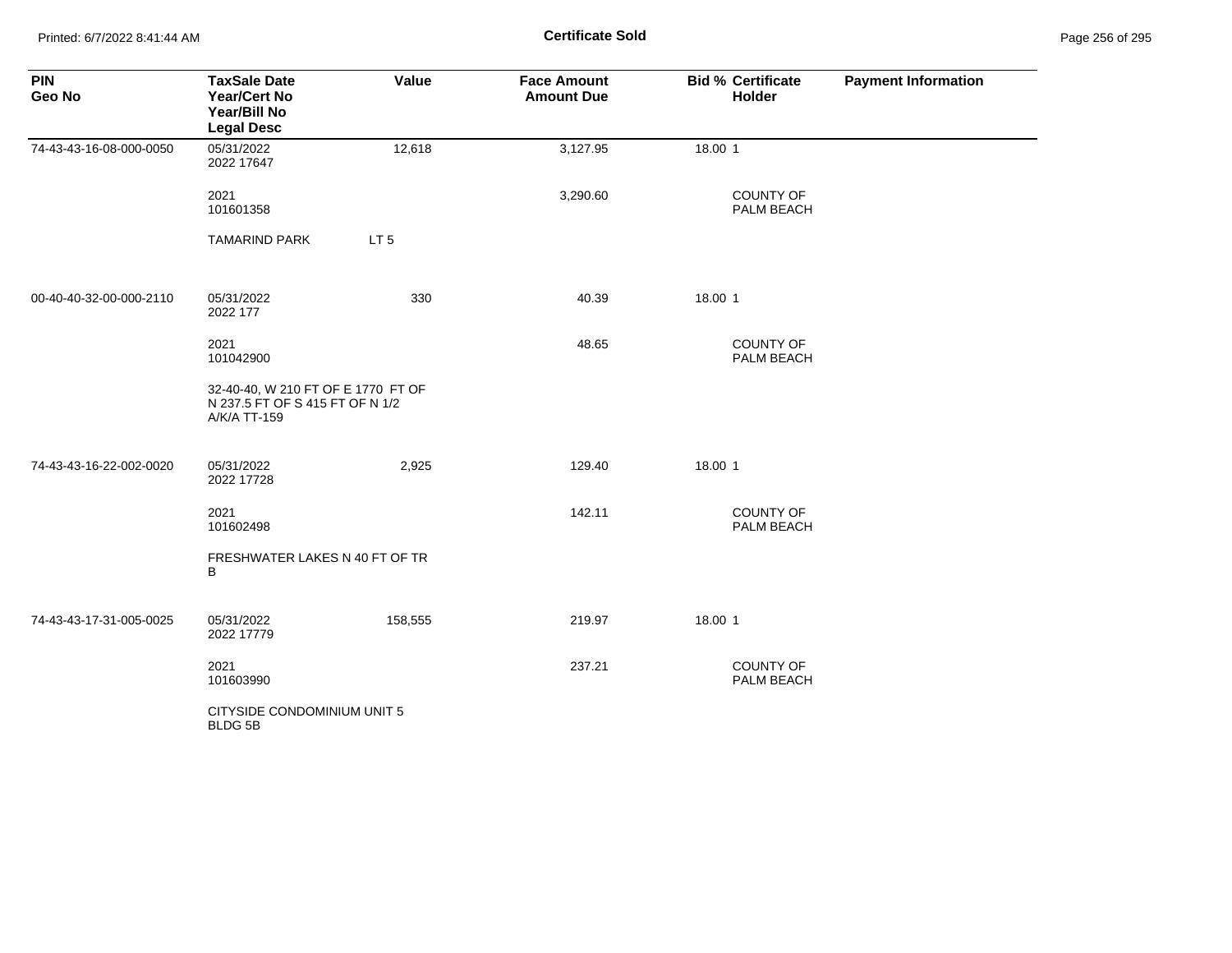| <b>PIN</b><br>Geo No    | <b>TaxSale Date</b><br><b>Year/Cert No</b><br>Year/Bill No<br><b>Legal Desc</b>               | Value        | <b>Face Amount</b><br><b>Amount Due</b> | <b>Bid % Certificate</b><br>Holder | <b>Payment Information</b> |
|-------------------------|-----------------------------------------------------------------------------------------------|--------------|-----------------------------------------|------------------------------------|----------------------------|
| 00-40-40-32-00-000-3160 | 05/31/2022<br>2022 178                                                                        | 390          | 46.22                                   | 18.00 1                            |                            |
|                         | 2021<br>101042407                                                                             |              | 54.75                                   | COUNTY OF<br>PALM BEACH            |                            |
|                         | 32-40-40, W 210 FT OF E 3090 FT<br>(LESS S 2375 FT) OF N 1/2 AS IN<br>OR2892P1669 A/K/A TT-14 |              |                                         |                                    |                            |
| 74-43-43-20-02-001-0012 | 05/31/2022<br>2022 17934                                                                      | 21,936       | 219.97                                  | 18.00 1                            |                            |
|                         | 2021<br>101606150                                                                             |              | 237.21                                  | <b>COUNTY OF</b><br>PALM BEACH     |                            |
|                         | BREAKWATERS OF THE PALM<br>BEACHES COND BLDG 1 UNIT 1-B                                       |              |                                         |                                    |                            |
| 74-43-43-20-02-003-0313 | 05/31/2022<br>2022 17956                                                                      | 24,246       | 219.97                                  | 18.00 1                            |                            |
|                         | 2021<br>101607921                                                                             |              | 237.21                                  | <b>COUNTY OF</b><br>PALM BEACH     |                            |
|                         | <b>BREAKWATERS OF THE PALM</b><br>BEACHES COND BLDG 3 UNIT 3-M                                |              |                                         |                                    |                            |
| 74-43-43-20-03-011-0080 | 05/31/2022<br>2022 17958                                                                      | 21,936       | 219.97                                  | 18.00 1                            |                            |
|                         | 2021<br>101607692                                                                             |              | 237.21                                  | <b>COUNTY OF</b><br>PALM BEACH     |                            |
|                         | EDEN PLACE COND<br>UNIT 8 PHASE 8                                                             | <b>BLDGK</b> |                                         |                                    |                            |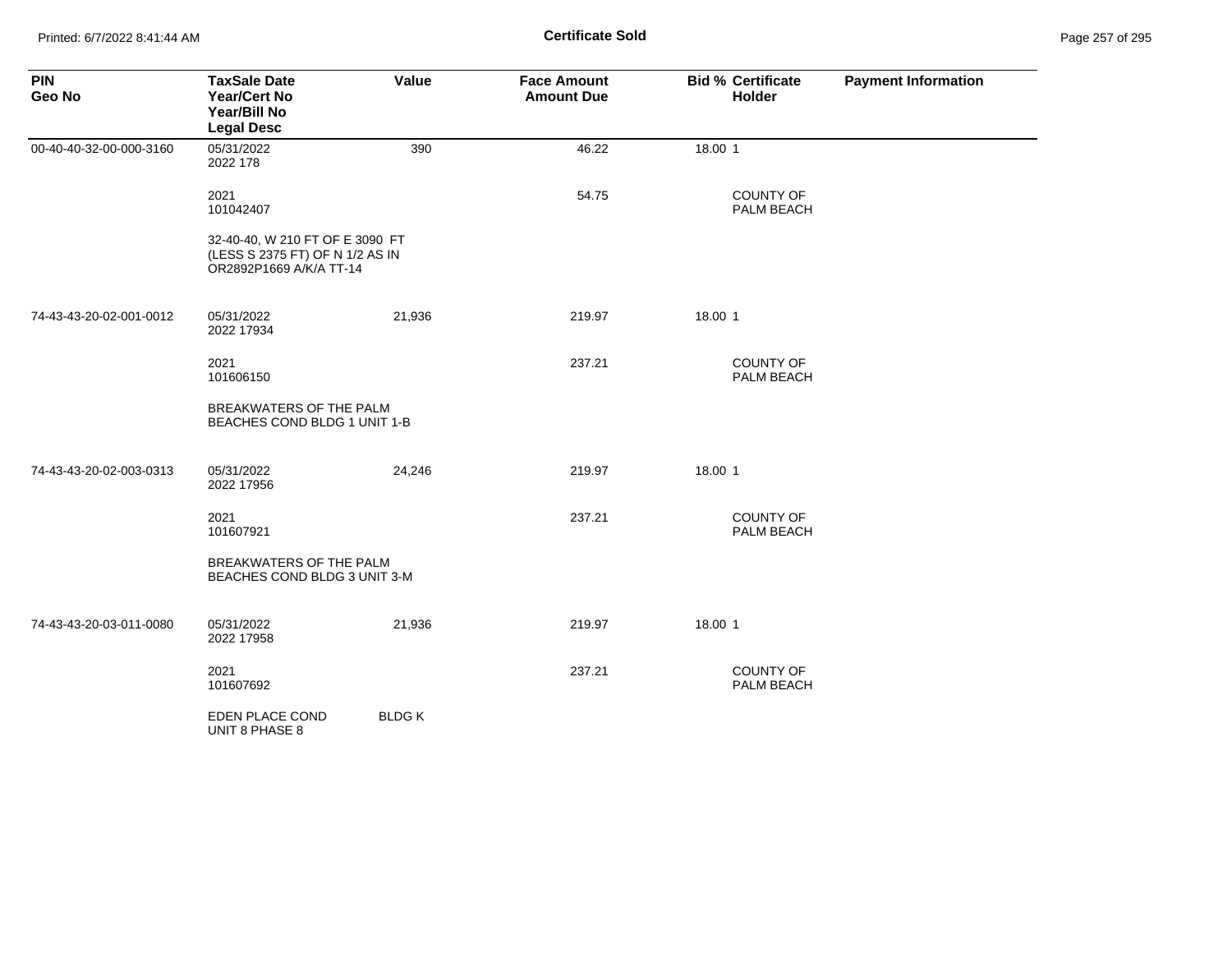| <b>PIN</b><br>Geo No    | <b>TaxSale Date</b><br><b>Year/Cert No</b><br>Year/Bill No<br><b>Legal Desc</b>                        | Value   | <b>Face Amount</b><br><b>Amount Due</b> | <b>Bid % Certificate</b><br>Holder | <b>Payment Information</b> |
|-------------------------|--------------------------------------------------------------------------------------------------------|---------|-----------------------------------------|------------------------------------|----------------------------|
| 00-40-40-32-00-000-3250 | 05/31/2022<br>2022 180                                                                                 | 390     | 46.22                                   | 18.00 1                            |                            |
|                         | 2021<br>101043151                                                                                      |         | 54.75                                   | <b>COUNTY OF</b><br>PALM BEACH     |                            |
|                         | 32-40-40, W 210 FT OF E 3090 FT OF<br>N 267.5 FT OF S 1662.5 FT OF N 1/2<br>A/K/A TT-99 IN OR3001P1489 |         |                                         |                                    |                            |
| 74-43-43-21-26-000-1415 | 05/31/2022<br>2022 18048                                                                               | 152,100 | 219.97                                  | 18.00 1                            |                            |
|                         | 2021<br>101610271                                                                                      |         | 237.21                                  | <b>COUNTY OF</b><br>PALM BEACH     |                            |
|                         | EDGE CONDO NO ONE UNIT 1415                                                                            |         |                                         |                                    |                            |
| 00-40-40-32-00-000-3300 | 05/31/2022<br>2022 181                                                                                 | 390     | 46.22                                   | 18.00 1                            |                            |
|                         | 2021<br>101043500                                                                                      |         | 54.75                                   | <b>COUNTY OF</b><br>PALM BEACH     |                            |
|                         | 32-40-40, W 244 FT OF E 3964 FT OF<br>N 237.5 FT OF S 1900 FT OF SEC<br>A/K/A TT-68 IN OR3233 P620     |         |                                         |                                    |                            |
| 74-43-43-33-26-000-0441 | 05/31/2022<br>2022 18249                                                                               | 481     | 27.26                                   | 18.00 1                            |                            |
|                         | 2021<br>101615207                                                                                      |         | 34.88                                   | <b>COUNTY OF</b><br>PALM BEACH     |                            |
|                         | PROSPECT PARK WEST<br>10 FT ALLEY LYG N OF & ADJ TO LTS<br>44 & 45                                     | ABND    |                                         |                                    |                            |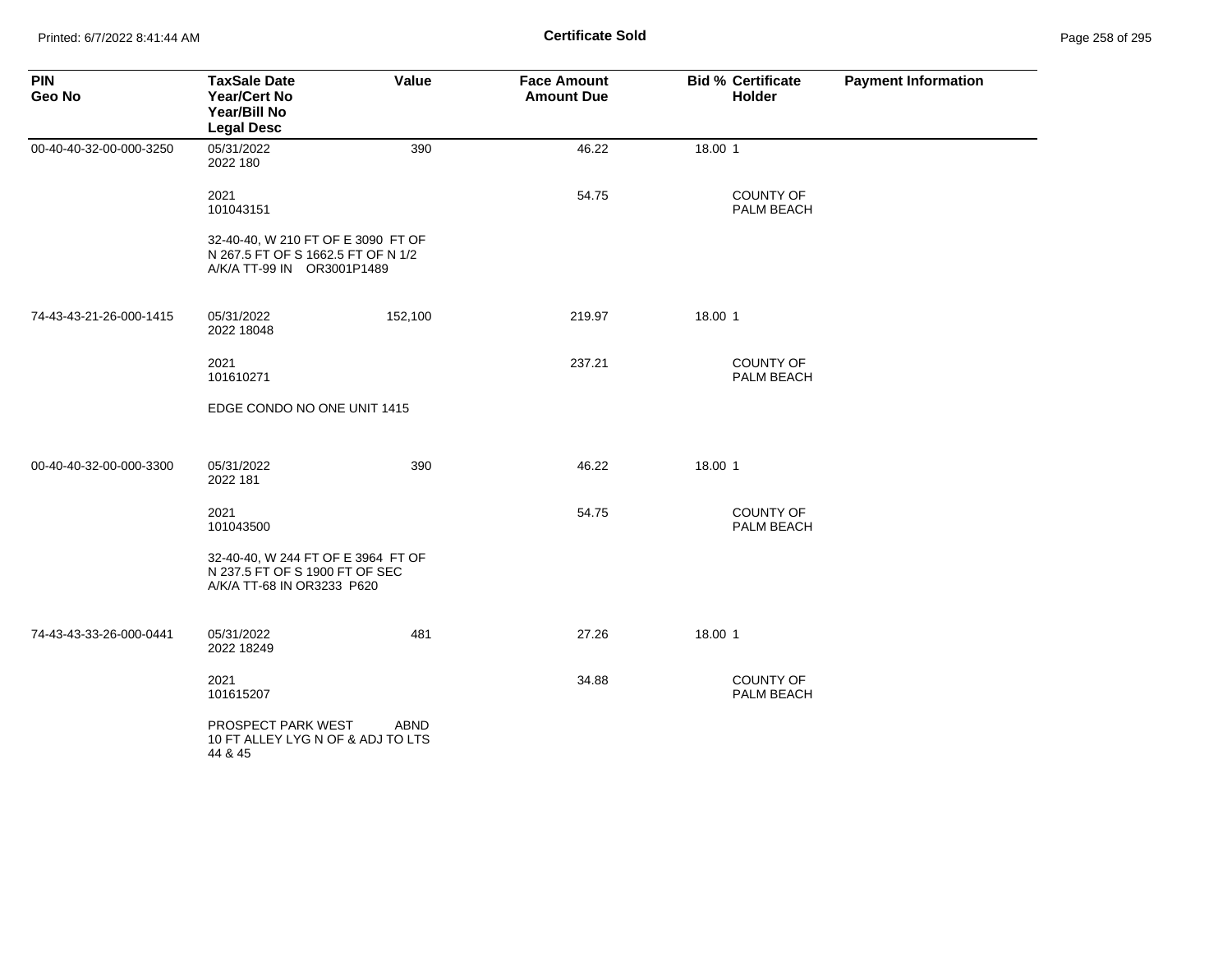Printed: 6/7/2022 8:41:44 AM **Certificate Sold** Page 259 of 295

| <b>PIN</b><br>Geo No    | <b>TaxSale Date</b><br><b>Year/Cert No</b><br>Year/Bill No<br><b>Legal Desc</b>                                                                           | Value          | <b>Face Amount</b><br><b>Amount Due</b> | <b>Bid % Certificate</b><br><b>Holder</b> | <b>Payment Information</b> |
|-------------------------|-----------------------------------------------------------------------------------------------------------------------------------------------------------|----------------|-----------------------------------------|-------------------------------------------|----------------------------|
| 74-43-43-33-41-002-0200 | 05/31/2022<br>2022 18277                                                                                                                                  | 15,893         | 219.97                                  | 18.00 1                                   |                            |
|                         | 2021<br>101615960                                                                                                                                         |                | 237.21                                  | <b>COUNTY OF</b><br>PALM BEACH            |                            |
|                         | <b>GREEN TERRACE COND PHASE II</b><br>UNIT 20 BLDG D                                                                                                      |                |                                         |                                           |                            |
| 00-40-40-32-00-000-3390 | 05/31/2022<br>2022 183                                                                                                                                    | 330            | 40.39                                   | 18.00 1                                   |                            |
|                         | 2021<br>101043822                                                                                                                                         |                | 48.65                                   | COUNTY OF<br>PALM BEACH                   |                            |
|                         | 32-40-40, W 210 FT OF E 3510 FT OF<br>N 237.5 FT OF S 2137.5 FT OF N 1/2<br>A/K/A TT-62                                                                   |                |                                         |                                           |                            |
| 74-43-44-04-00-007-0022 | 05/31/2022<br>2022 18386                                                                                                                                  | 843            | 37.53                                   | 18.00 1                                   |                            |
|                         | 2021<br>101617371                                                                                                                                         |                | 45.64                                   | <b>COUNTY OF</b><br>PALM BEACH            |                            |
|                         | 4-44-43<br>FT OF N 660 FT OF GOV LT 7 IN SW<br>1/4 LYG BET BLK 3 BUNKER HILL &<br>BUNKER EST BNDED BY NLY EXT OF<br>EAST & WEST LI OF LT 15 BUNKER<br>EST | TH PT OF S 165 |                                         |                                           |                            |
| 00-40-40-32-00-000-3490 | 05/31/2022<br>2022 184                                                                                                                                    | 330            | 40.39                                   | 18.00 1                                   |                            |
|                         | 2021<br>101043867                                                                                                                                         |                | 48.65                                   | <b>COUNTY OF</b><br>PALM BEACH            |                            |
|                         | 32-40-40, W 210 FT OF E 3090 FT N<br>237.5 FT OF S 2137.5 FT OF N 1/2<br>A/K/A TT-60                                                                      |                |                                         |                                           |                            |
| 00-40-40-32-00-000-3500 | 05/31/2022<br>2022 185                                                                                                                                    | 390            | 46.22                                   | 18.00 1                                   |                            |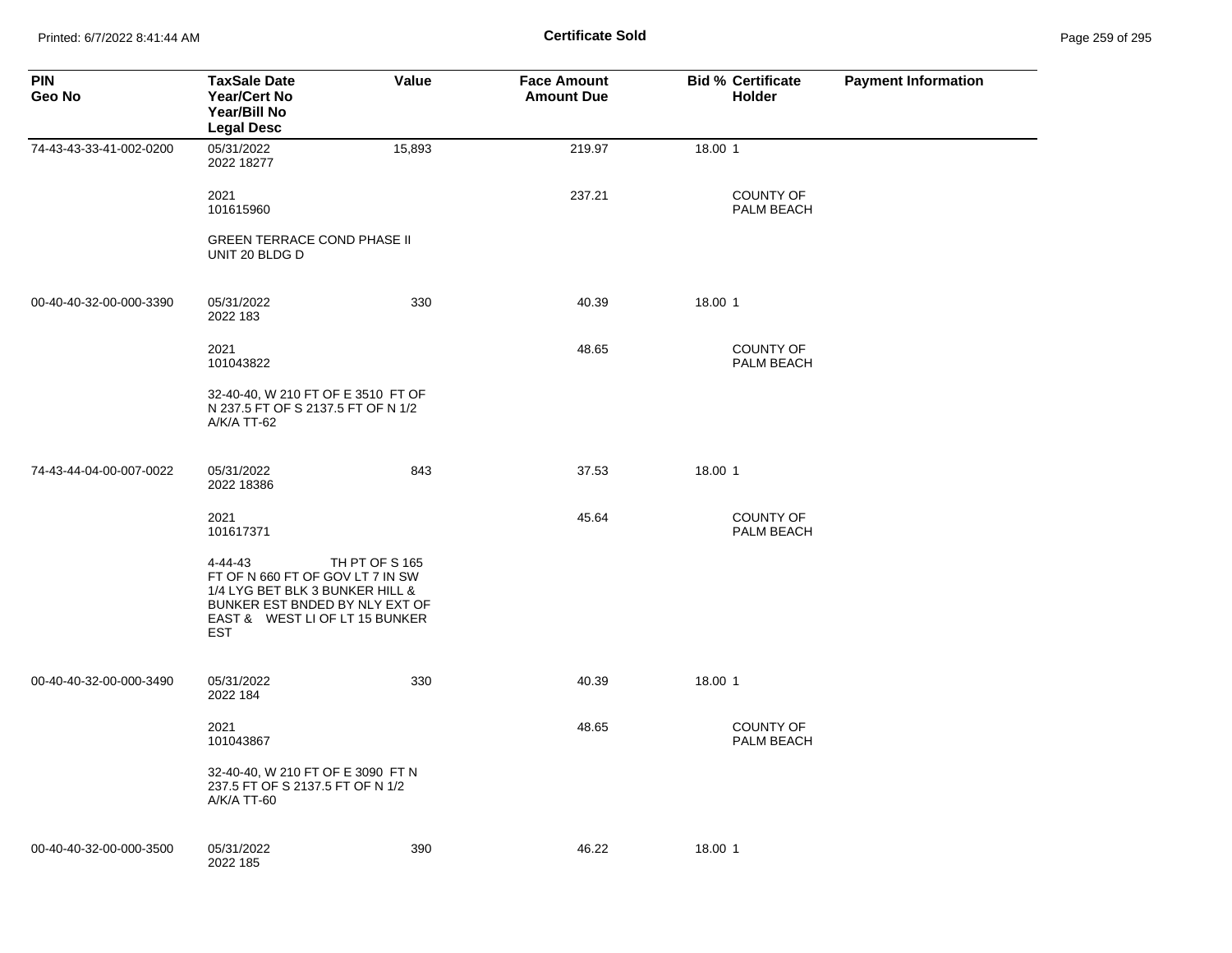Printed: 6/7/2022 8:41:44 AM **Certificate Sold** Page 260 of 295

| <b>PIN</b><br>Geo No    | <b>TaxSale Date</b><br><b>Year/Cert No</b><br>Year/Bill No<br><b>Legal Desc</b>       | Value  | <b>Face Amount</b><br><b>Amount Due</b> | <b>Bid % Certificate</b><br>Holder | <b>Payment Information</b> |
|-------------------------|---------------------------------------------------------------------------------------|--------|-----------------------------------------|------------------------------------|----------------------------|
|                         | 2021<br>101043754                                                                     |        | 54.75                                   | <b>COUNTY OF</b><br>PALM BEACH     |                            |
|                         | 32-40-40, W 240 FT OF E 2880 FT OF<br>N 237.5 OF S 1127.5 FT OF N 1/2<br>A/K/A TT-131 |        |                                         |                                    |                            |
| 00-40-40-32-00-000-5220 | 05/31/2022<br>2022 186                                                                | 330    | 40.39                                   | 18.00 1                            |                            |
|                         | 2021<br>101043852                                                                     |        | 48.65                                   | <b>COUNTY OF</b><br>PALM BEACH     |                            |
|                         | 32-40-40, W 210 FT OF E 660 FTOF S<br>237.5 FT OF N 297.5 FT OF S 1/2<br>A/K/A TT-179 |        |                                         |                                    |                            |
| 00-42-43-23-29-010-2200 | 05/31/2022<br>2022 1870                                                               | 48,389 | 146.62                                  | 18.00 1                            |                            |
|                         | 2021<br>207023155                                                                     |        | 160.16                                  | <b>COUNTY OF</b><br>PALM BEACH     |                            |
|                         | DORCHESTER J COND<br>220                                                              | PAR    |                                         |                                    |                            |
| 00-42-43-23-33-000-0000 | 05/31/2022<br>2022 1889                                                               | 300    | 67.16                                   | 18.00 1                            |                            |
|                         | 2021<br>101100440                                                                     |        | 76.75                                   | <b>COUNTY OF</b><br>PALM BEACH     |                            |
|                         | CENTURY VILLAGE PL NO 13 30<br>FT DRAINAGE R/W LYG S OF & ADJ<br>TO 12TH ST EXTENSION |        |                                         |                                    |                            |
| 00-40-40-33-00-000-1440 | 05/31/2022<br>2022 189                                                                | 330    | 40.39                                   | 18.00 1                            |                            |
|                         | 2021<br>101043744                                                                     |        | 48.65                                   | <b>COUNTY OF</b><br>PALM BEACH     |                            |
|                         | 33-40-40, W 210 FT OF E 660 FTOF S<br>237.5 FT OF N 1956.53 FT A/K/A UU-<br>38        |        |                                         |                                    |                            |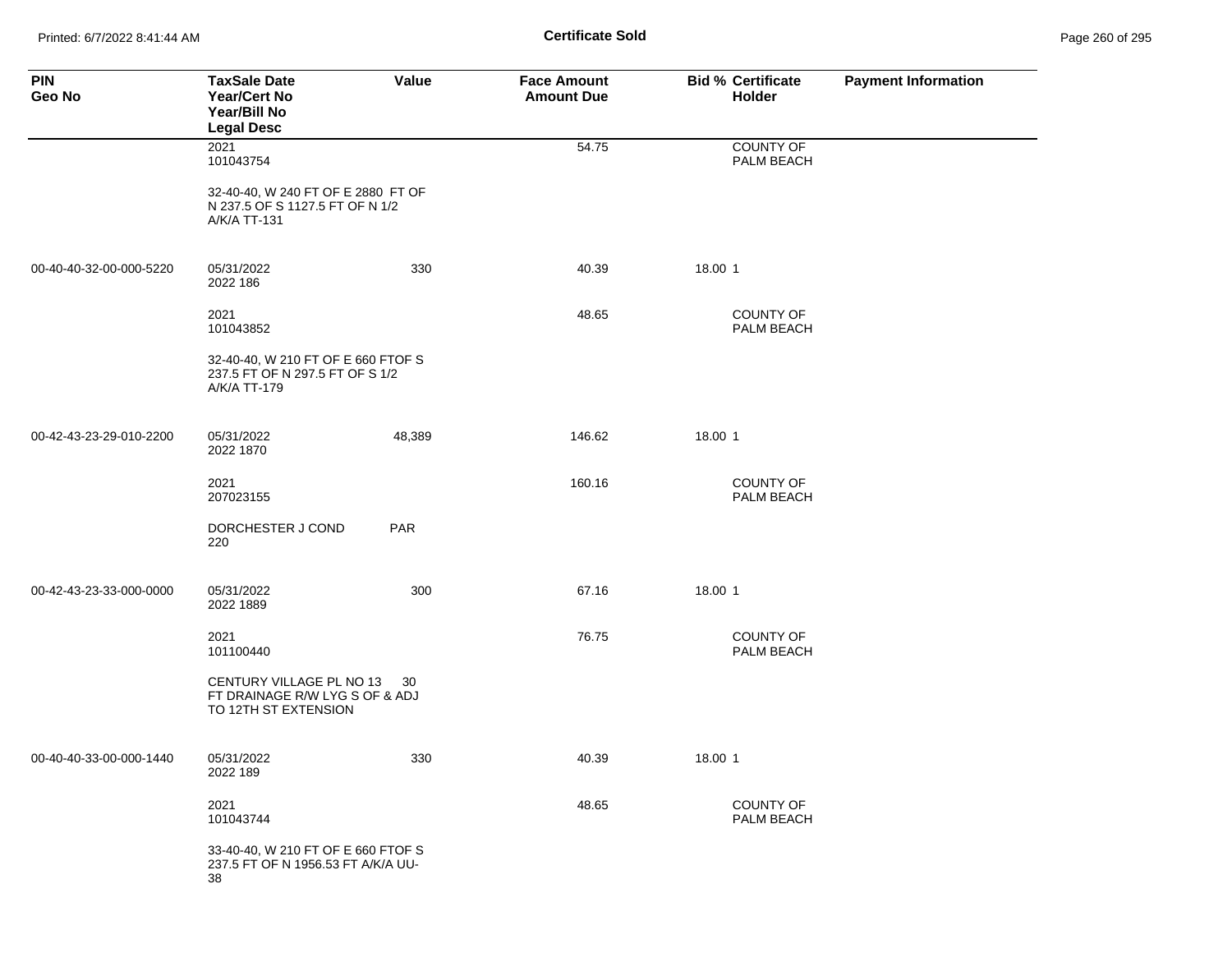Printed: 6/7/2022 8:41:44 AM **Certificate Sold** Page 261 of 295

| <b>PIN</b><br>Geo No    | <b>TaxSale Date</b><br><b>Year/Cert No</b><br>Year/Bill No<br><b>Legal Desc</b>                  | Value         | <b>Face Amount</b><br><b>Amount Due</b> | <b>Bid % Certificate</b><br>Holder | <b>Payment Information</b> |
|-------------------------|--------------------------------------------------------------------------------------------------|---------------|-----------------------------------------|------------------------------------|----------------------------|
| 00-40-40-33-00-000-1460 | 05/31/2022<br>2022 190                                                                           | 390           | 46.22                                   | 18.00 1                            |                            |
|                         | 2021<br>101043419                                                                                |               | 54.75                                   | <b>COUNTY OF</b><br>PALM BEACH     |                            |
|                         | 33-40-40, E 240 FT OF S 237.5 FT OF<br>N 1956.53 FT A/K/A UU-40                                  |               |                                         |                                    |                            |
| 00-40-40-33-00-000-3020 | 05/31/2022<br>2022 192                                                                           | 330           | 40.39                                   | 18.00 1                            |                            |
|                         | 2021<br>101043412                                                                                |               | 48.65                                   | COUNTY OF<br>PALM BEACH            |                            |
|                         | 33-40-40, WLY 210 FT OF ELY<br>4616.54 FT OF SLY 237.5 FT OF NLY<br>1719.03 FT AS IN OR1772 P490 |               |                                         |                                    |                            |
| 00-42-43-23-36-004-0740 | 05/31/2022<br>2022 1925                                                                          | 16,920        | 234.43                                  | 18.00 1                            |                            |
|                         | 2021<br>207023239                                                                                |               | 252.41                                  | COUNTY OF<br>PALM BEACH            |                            |
|                         | CHATHAM D COND                                                                                   | <b>PAR 74</b> |                                         |                                    |                            |
| 00-40-40-33-00-000-3220 | 05/31/2022<br>2022 193                                                                           | 390           | 46.22                                   | 18.00 1                            |                            |
|                         | 2021<br>101043848                                                                                |               | 54.75                                   | COUNTY OF<br>PALM BEACH            |                            |
|                         | 33-40-40, W 210 FT OF E<br>FT OF S 267.5 FT OF N 1481.53 FT OF<br>SEC A/K/A UU-135IN OR3001P262  | 4406.54       |                                         |                                    |                            |
| 00-40-40-33-00-000-3290 | 05/31/2022<br>2022 194                                                                           | 330           | 40.39                                   | 18.00 1                            |                            |
|                         | 2021<br>101043334                                                                                |               | 48.65                                   | COUNTY OF<br>PALM BEACH            |                            |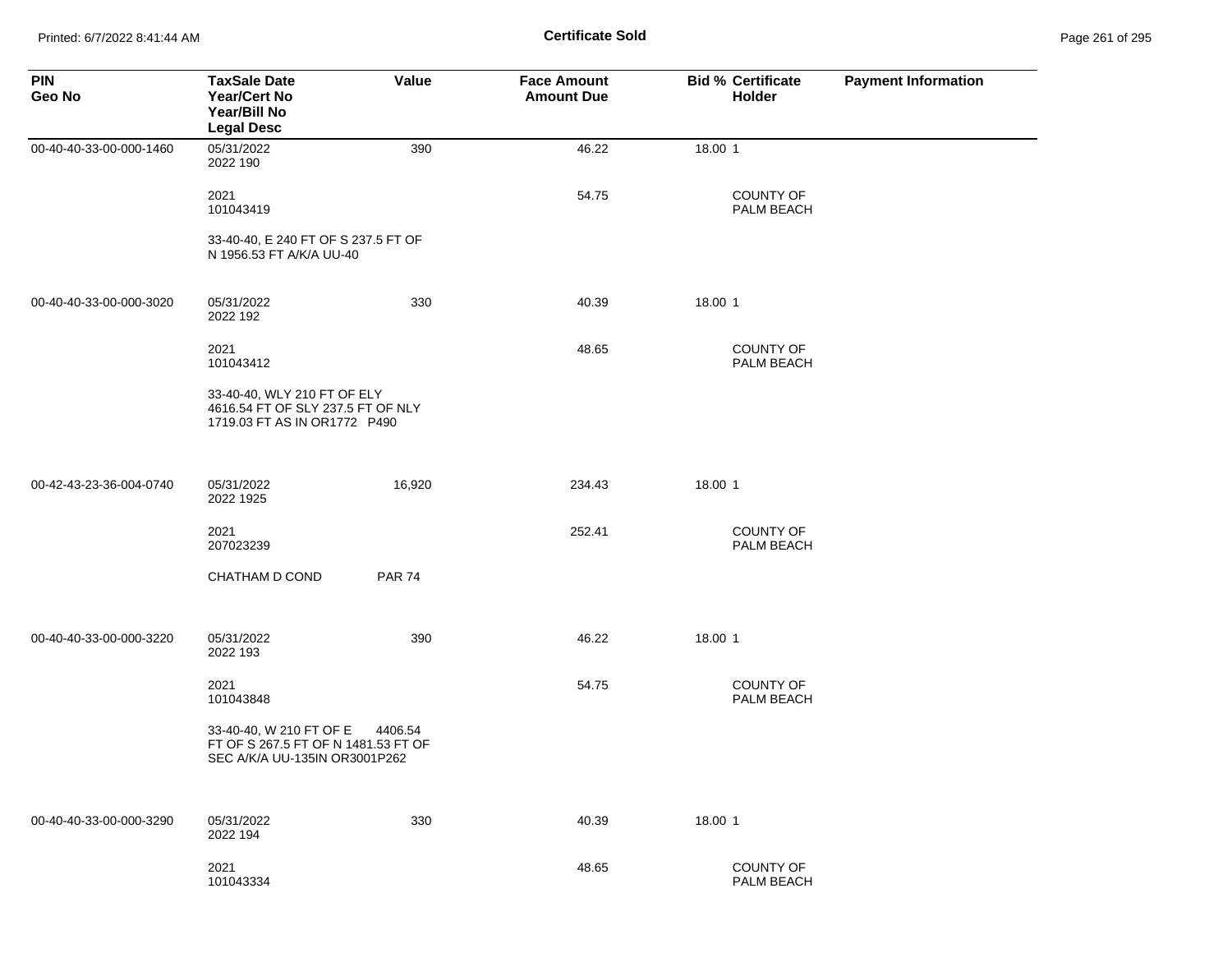Printed: 6/7/2022 8:41:44 AM **Certificate Sold** Page 262 of 295

| <b>PIN</b><br>Geo No    | <b>TaxSale Date</b><br><b>Year/Cert No</b><br>Year/Bill No<br><b>Legal Desc</b>                      | Value   | <b>Face Amount</b><br><b>Amount Due</b> | <b>Bid % Certificate</b><br><b>Holder</b> | <b>Payment Information</b> |
|-------------------------|------------------------------------------------------------------------------------------------------|---------|-----------------------------------------|-------------------------------------------|----------------------------|
|                         | 33-40-40, W 210 FT OF E<br>FT OF S 237.5 FT OF N 2194.03 FT OF<br>SEC A/K/A UU-158IN OR3124P1982     | 4406.54 |                                         |                                           |                            |
| 00-40-40-33-00-000-3340 | 05/31/2022<br>2022 195                                                                               | 330     | 40.39                                   | 18.00 1                                   |                            |
|                         | 2021<br>101043577                                                                                    |         | 48.65                                   | <b>COUNTY OF</b><br>PALM BEACH            |                            |
|                         | 33-40-40, W 210 FT OF E<br>FT OF N 234.03 FT OF SEC A/K/A UU-<br>96 IN OR3176P1438                   | 4826.54 |                                         |                                           |                            |
| 00-40-40-33-00-000-3800 | 05/31/2022<br>2022 196                                                                               | 330     | 40.39                                   | 18.00 1                                   |                            |
|                         | 2021<br>101043150                                                                                    |         | 48.65                                   | <b>COUNTY OF</b><br>PALM BEACH            |                            |
|                         | 33-40-40, W 210 FT OF E<br>FT OF S 237.5 FT OF N 2431.53 FT<br>A/K/A UU-165                          | 4826.54 |                                         |                                           |                            |
| 00-40-40-33-00-000-5020 | 05/31/2022<br>2022 197                                                                               | 330     | 40.39                                   | 18.00 1                                   |                            |
|                         | 2021<br>101043080                                                                                    |         | 48.65                                   | <b>COUNTY OF</b><br>PALM BEACH            |                            |
|                         | 33-40-40, W 210 FT OF E 870 FTOF S<br>237.5 FT OF N 3381.53 FT OF SEC IN<br>OR2475P1066              |         |                                         |                                           |                            |
| 00-40-40-33-00-000-5110 | 05/31/2022<br>2022 198                                                                               | 390     | 46.22                                   | 18.00 1                                   |                            |
|                         | 2021<br>101043445                                                                                    |         | 54.75                                   | <b>COUNTY OF</b><br>PALM BEACH            |                            |
|                         | 33-40-40, W 210 FT OF E 450 FTOF S<br>267.5 FT OF N 3649.03 FT OF SEC<br>A/K/A UU-72 IN OR3134 P1906 |         |                                         |                                           |                            |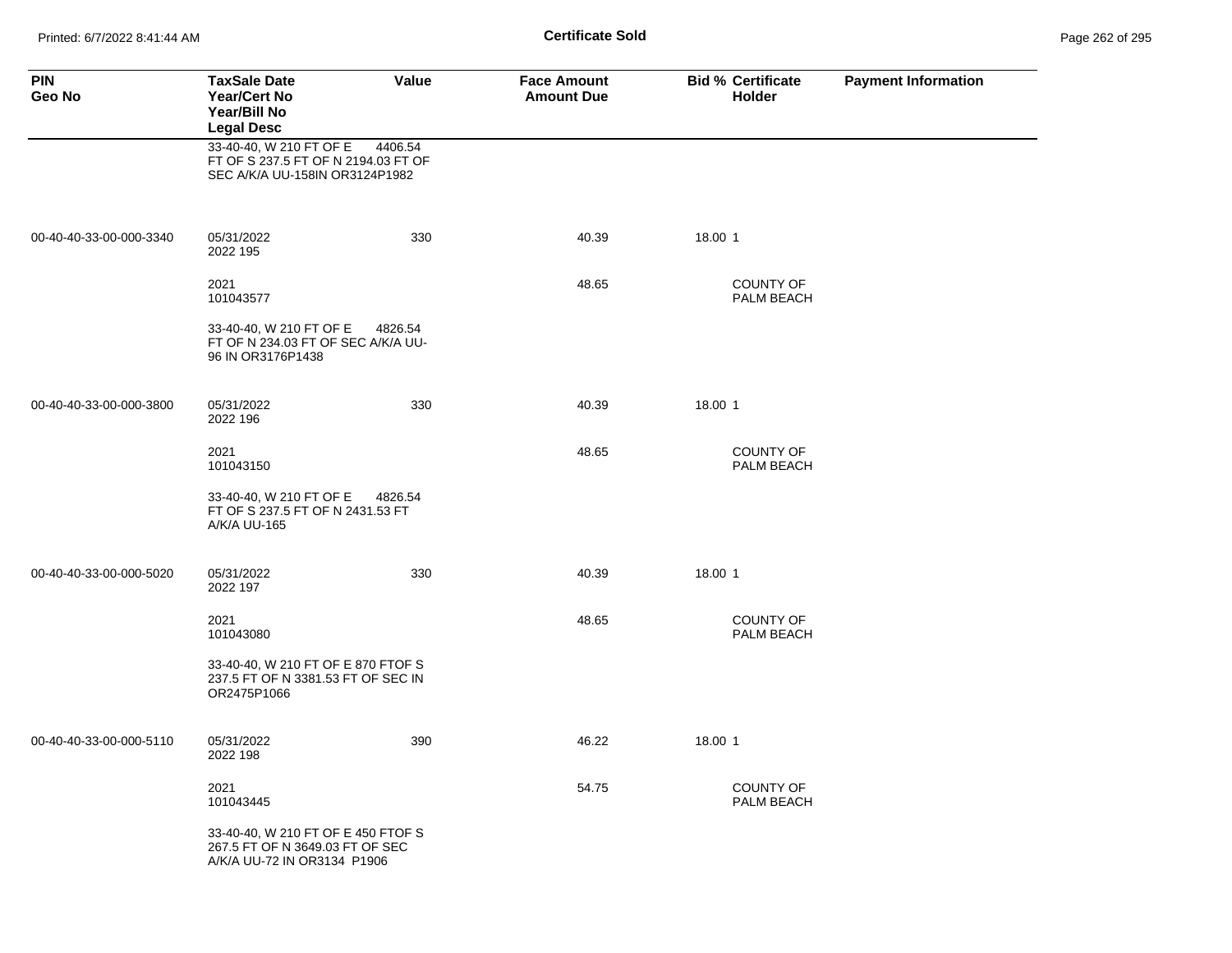Printed: 6/7/2022 8:41:44 AM **Certificate Sold** Page 263 of 295

| <b>PIN</b><br>Geo No    | <b>TaxSale Date</b><br><b>Year/Cert No</b><br>Year/Bill No<br><b>Legal Desc</b>                      | Value           | <b>Face Amount</b><br><b>Amount Due</b> | <b>Bid % Certificate</b><br>Holder | <b>Payment Information</b> |
|-------------------------|------------------------------------------------------------------------------------------------------|-----------------|-----------------------------------------|------------------------------------|----------------------------|
| 00-42-43-23-39-006-1150 | 05/31/2022<br>2022 1987                                                                              | 13,917          | 84.38                                   | 18.00 1                            |                            |
|                         | 2021<br>207023323                                                                                    |                 | 94.85                                   | COUNTY OF<br>PALM BEACH            |                            |
|                         | SUSSEX F COND                                                                                        | <b>UNIT 115</b> |                                         |                                    |                            |
| 00-40-40-33-00-000-5170 | 05/31/2022<br>2022 200                                                                               | 330             | 40.39                                   | 18.00 1                            |                            |
|                         | 2021<br>101043792                                                                                    |                 | 48.65                                   | <b>COUNTY OF</b><br>PALM BEACH     |                            |
|                         | 33-40-40, W 210 FT OF E 450 FTOF S<br>237.5 FT OF N 4154.03 FT A/K/A UU-<br>82                       |                 |                                         |                                    |                            |
| 00-40-40-33-00-000-7260 | 05/31/2022<br>2022 201                                                                               | 330             | 40.39                                   | 18.00 1                            |                            |
|                         | 2021<br>101043537                                                                                    |                 | 48.65                                   | <b>COUNTY OF</b><br>PALM BEACH     |                            |
|                         | 33-40-40, W 210 FT OF E<br>FT OF S 237.5 FT OF N 3144.03 FT OF<br>SEC A/K/A UU-190IN OR3169P508      | 4406.54         |                                         |                                    |                            |
| 00-42-43-26-00-000-1280 | 05/31/2022<br>2022 2137                                                                              | 87              | 64.74                                   | 18.00 1                            |                            |
|                         | 2021<br>101104052                                                                                    |                 | 74.22                                   | <b>COUNTY OF</b><br>PALM BEACH     |                            |
|                         | 26-43-42, S 30 FT OF N 130 FT OF E<br>400 FT OF S 1/2 OF N 1/2 OF NE 1/4<br>(LESS E 50 FT<br>$R/W$ ) | HAVERHILL RD    |                                         |                                    |                            |
| 00-42-43-26-00-000-1350 | 05/31/2022<br>2022 2138                                                                              | 95              | 64.83                                   | 18.00 1                            |                            |
|                         | 2021<br>101104566                                                                                    |                 | 74.31                                   | COUNTY OF<br>PALM BEACH            |                            |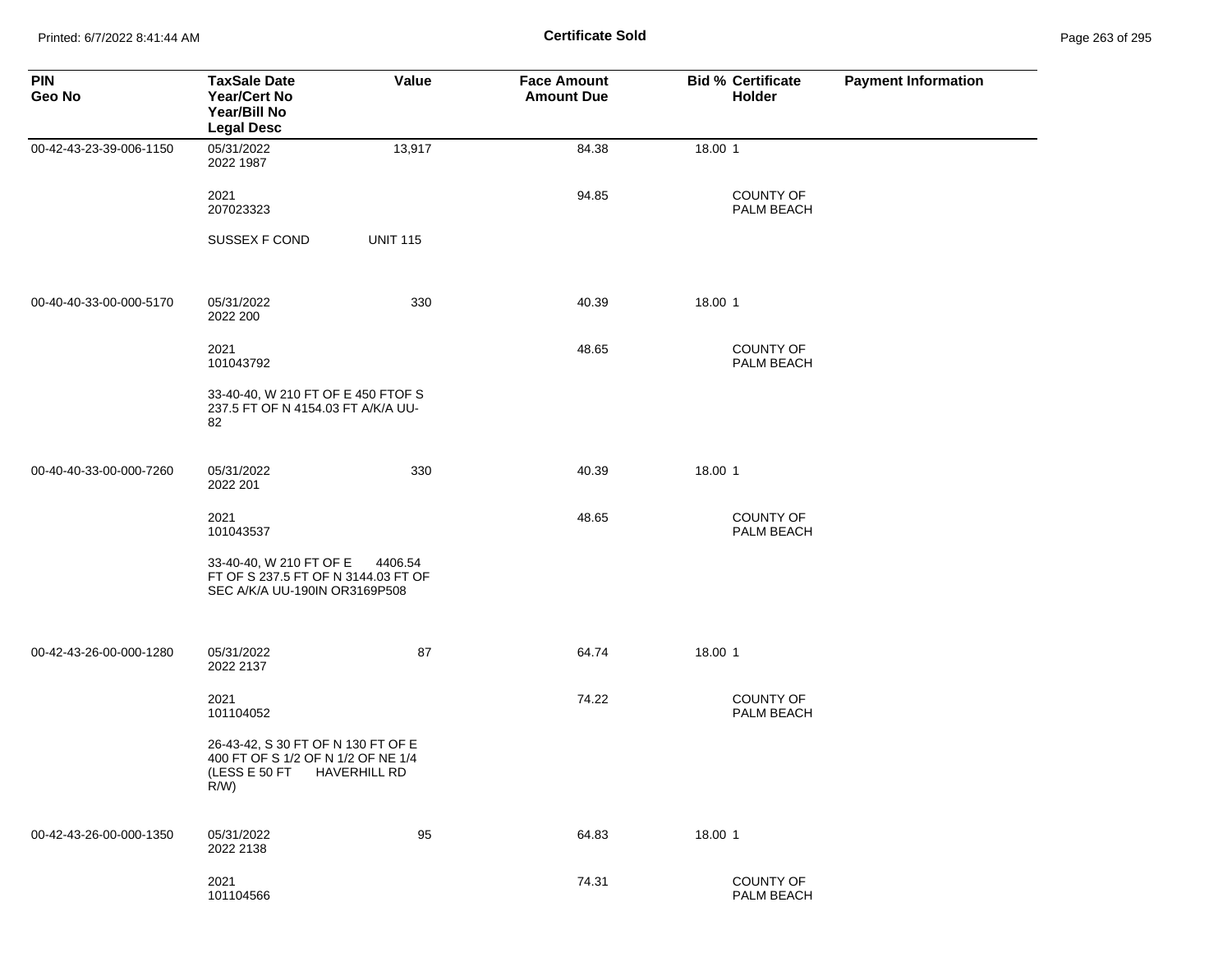Printed: 6/7/2022 8:41:44 AM **Page 26-11 Certificate Sold Certificate Sold** 

| Page 264 of 295 |  |  |  |
|-----------------|--|--|--|
|-----------------|--|--|--|

| <b>PIN</b><br>Geo No    | <b>TaxSale Date</b><br><b>Year/Cert No</b><br>Year/Bill No<br><b>Legal Desc</b>                 | Value  | <b>Face Amount</b><br><b>Amount Due</b> | <b>Bid % Certificate</b><br>Holder | <b>Payment Information</b> |
|-------------------------|-------------------------------------------------------------------------------------------------|--------|-----------------------------------------|------------------------------------|----------------------------|
|                         | 26-43-42, S 30 FT OF N 330 FT OF<br>E 350 FT OF NE 1/4 (LESS E 50 FT<br>HAVERHILL RD R/W)       |        |                                         |                                    |                            |
| 00-42-43-26-00-000-1390 | 05/31/2022<br>2022 2139                                                                         | 26     | 62.13                                   | 18.00 1                            |                            |
|                         | 2021<br>101634068                                                                               |        | 71.49                                   | <b>COUNTY OF</b><br>PALM BEACH     |                            |
|                         | 26-43-42, S 50 FT OF W 56.57 FT OF E<br>231.57 FT OF NE 1/4 (LESS S 10 FT<br>PINE GROVE DR R/W) |        |                                         |                                    |                            |
| 00-42-43-26-02-000-0103 | 05/31/2022<br>2022 2142                                                                         | 33     | 64.13                                   | 18.00 1                            |                            |
|                         | 2021<br>101104066                                                                               |        | 73.58                                   | <b>COUNTY OF</b><br>PALM BEACH     |                            |
|                         | HAVERHILL ACRES ADD<br>FT OF N 200 FT OF LOT 10                                                 | E 20   |                                         |                                    |                            |
| 00-42-43-26-04-000-0060 | 05/31/2022<br>2022 2146                                                                         | 300    | 67.16                                   | 18.00 1                            |                            |
|                         | 2021<br>101104713                                                                               |        | 76.75                                   | <b>COUNTY OF</b><br>PALM BEACH     |                            |
|                         | PLANTATION VILLAGE ABND ORO-<br>VERDE BLVD R/W LYG S OF<br>PLANTATION DR R/W                    |        |                                         |                                    |                            |
| 00-42-43-26-15-000-0842 | 05/31/2022<br>2022 2175                                                                         | 300    | 67.16                                   | 18.00 1                            |                            |
|                         | 2021<br>101104861                                                                               |        | 76.75                                   | <b>COUNTY OF</b><br>PALM BEACH     |                            |
|                         | WYNNEWOOD ACRES NO 6<br>40 FT OF LT 84                                                          | S      |                                         |                                    |                            |
| 00-42-43-26-16-013-0350 | 05/31/2022<br>2022 2183                                                                         | 35,805 | 190.74                                  | 18.00 1                            |                            |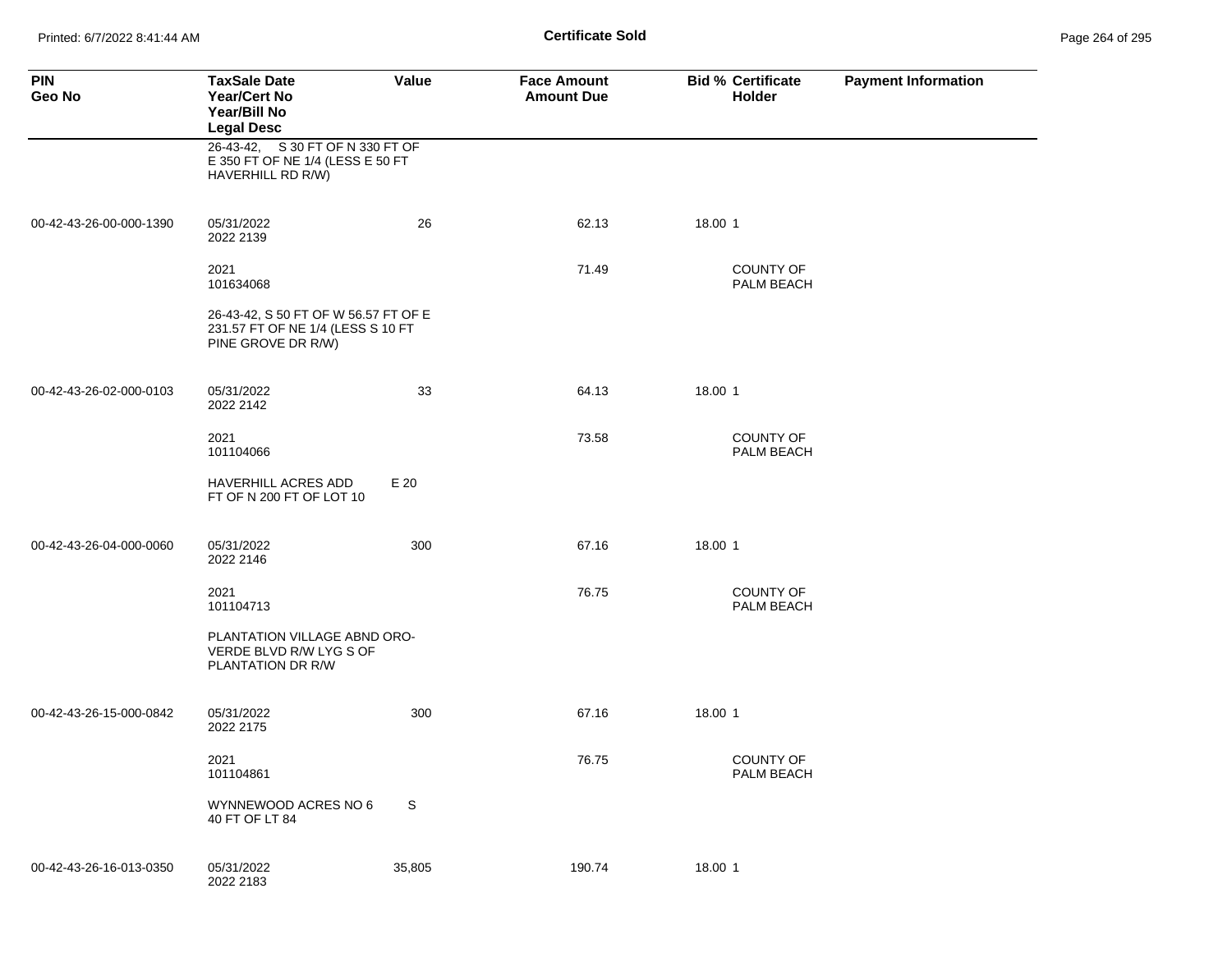Printed: 6/7/2022 8:41:44 AM **Certificate Sold** Page 265 of 295

| <b>PIN</b><br>Geo No    | <b>TaxSale Date</b><br><b>Year/Cert No</b><br>Year/Bill No<br><b>Legal Desc</b>                                     | Value        | <b>Face Amount</b><br><b>Amount Due</b> | <b>Bid % Certificate</b><br><b>Holder</b> | <b>Payment Information</b> |
|-------------------------|---------------------------------------------------------------------------------------------------------------------|--------------|-----------------------------------------|-------------------------------------------|----------------------------|
|                         | 2021<br>207016282                                                                                                   |              | 206.51                                  | COUNTY OF<br>PALM BEACH                   |                            |
|                         | PLANTATION MOBILE HOMES ESTS<br>1LT 35 BLK 13                                                                       |              |                                         |                                           |                            |
| 00-42-43-27-00-000-5032 | 05/31/2022<br>2022 2226                                                                                             | 63           | 62.72                                   | 18.00 1                                   |                            |
|                         | 2021<br>101105311                                                                                                   |              | 72.10                                   | <b>COUNTY OF</b><br>PALM BEACH            |                            |
|                         | 27-43-42, W 25 FT OF E 175 FT OF N<br>350 FT OF S 444 FT AS IN<br>OR2205P1275                                       |              |                                         |                                           |                            |
| 00-42-43-27-05-005-2260 | 05/31/2022<br>2022 2240                                                                                             | 58           | 64.43                                   | 18.00 1                                   |                            |
|                         | 2021<br>101623938                                                                                                   |              | 73.88                                   | COUNTY OF<br>PALM BEACH                   |                            |
|                         | PALM BEACH FARMS CO PL 3 E 50<br>FT OF NE 1/4 OF SE 1/4 OF TR 44<br>(LESS S 25 FT BISHOFF DR R/W) BLK<br>5          |              |                                         |                                           |                            |
| 00-42-43-27-05-006-0261 | 05/31/2022<br>2022 2241                                                                                             | $\mathbf{1}$ | 61.54                                   | 18.00 1                                   |                            |
|                         | 2021<br>101621339                                                                                                   |              | 70.87                                   | <b>COUNTY OF</b><br>PALM BEACH            |                            |
|                         | PALM BEACH FARMS CO PL NO 3 PT<br>OF TR 26 LYG W OF & ADJ TO TPK<br>R/W (LESS N 40.04 FT LWDD L-4 CNL<br>R/W) BLK 6 |              |                                         |                                           |                            |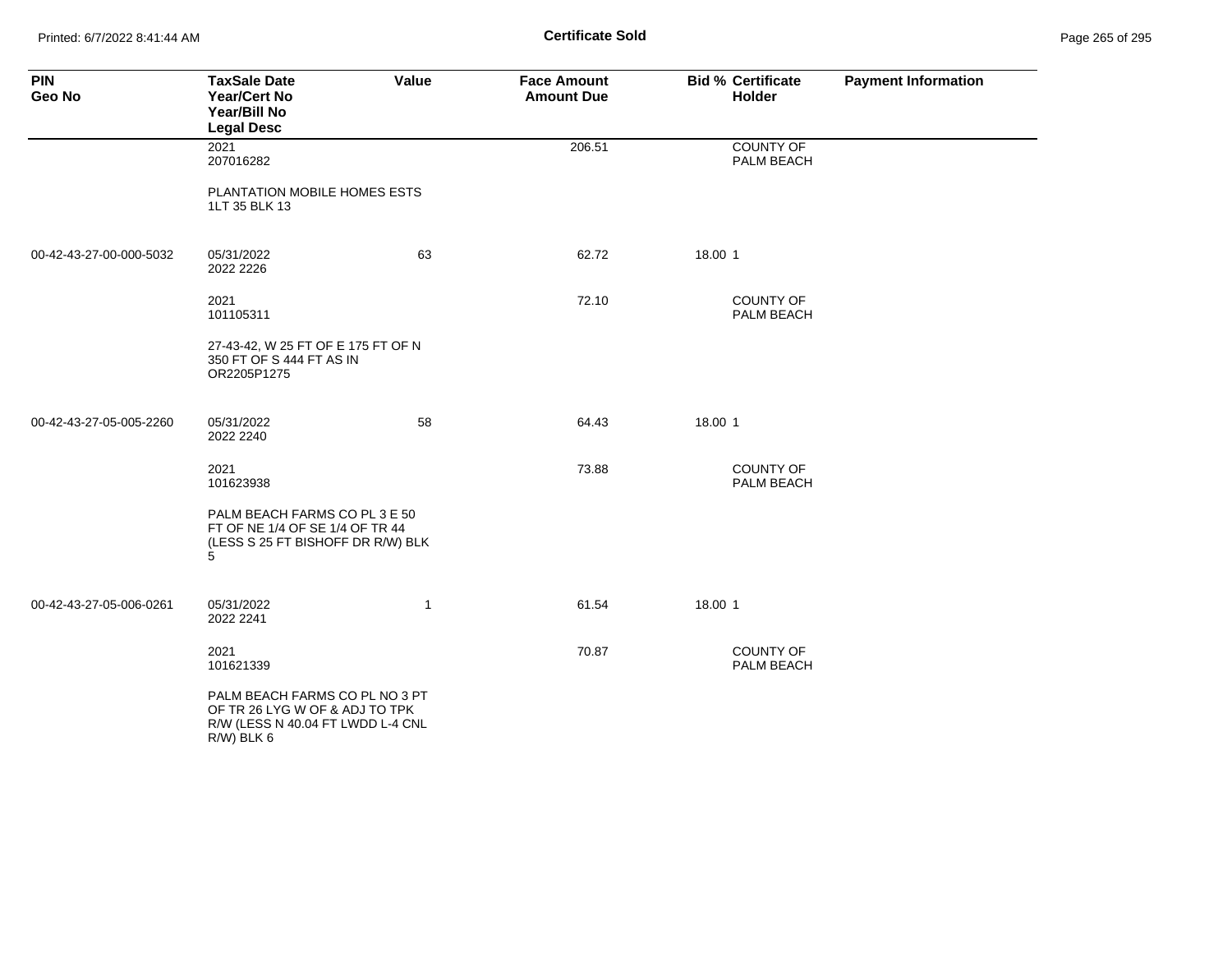Printed: 6/7/2022 8:41:44 AM **Certificate Sold** Page 266 of 295

| <b>PIN</b><br>Geo No    | <b>TaxSale Date</b><br><b>Year/Cert No</b><br>Year/Bill No<br><b>Legal Desc</b>         | Value  | <b>Face Amount</b><br><b>Amount Due</b> | <b>Bid % Certificate</b><br>Holder | <b>Payment Information</b> |
|-------------------------|-----------------------------------------------------------------------------------------|--------|-----------------------------------------|------------------------------------|----------------------------|
| 00-42-43-27-05-063-0960 | 05/31/2022<br>2022 2301                                                                 | 32     | 62.13                                   | 18.00 1                            |                            |
|                         | 2021<br>101107295                                                                       |        | 71.49                                   | COUNTY OF<br>PALM BEACH            |                            |
|                         | PALM BEACH FARMS CO PL 3<br>96 (LESS E 322.93 FT TURNPIKE R/W)<br><b>BLK 63</b>         | TR.    |                                         |                                    |                            |
| 00-42-43-28-07-007-1500 | 05/31/2022<br>2022 2349                                                                 | 13,854 | 160.76                                  | 18.00 1                            |                            |
|                         | 2021<br>207024656                                                                       |        | 175.05                                  | <b>COUNTY OF</b><br>PALM BEACH     |                            |
|                         | GOLDEN LAKES VILLAGE COND 7<br><b>UNIT 150</b>                                          |        |                                         |                                    |                            |
| 00-42-43-32-19-001-0010 | 05/31/2022<br>2022 2474                                                                 | 300    | 1,770.76                                | 18.00 1                            |                            |
|                         | 2021<br>101647417                                                                       |        | 1,865.53                                | COUNTY OF<br>PALM BEACH            |                            |
|                         | PALMS WEST INDUSTRIAL PARK<br>MUPD REPLAT TR A (LESS SLY<br>447.69 FT OF WLY 477.06 FT) |        |                                         |                                    |                            |
| 00-42-43-35-10-006-0050 | 05/31/2022<br>2022 2516                                                                 | 57,679 | 153.74                                  | 18.00 1                            |                            |
|                         | 2021<br>207024166                                                                       |        | 167.67                                  | COUNTY OF<br>PALM BEACH            |                            |
|                         | ROYAL PALM ESTS, LT 5 BLK 6                                                             |        |                                         |                                    |                            |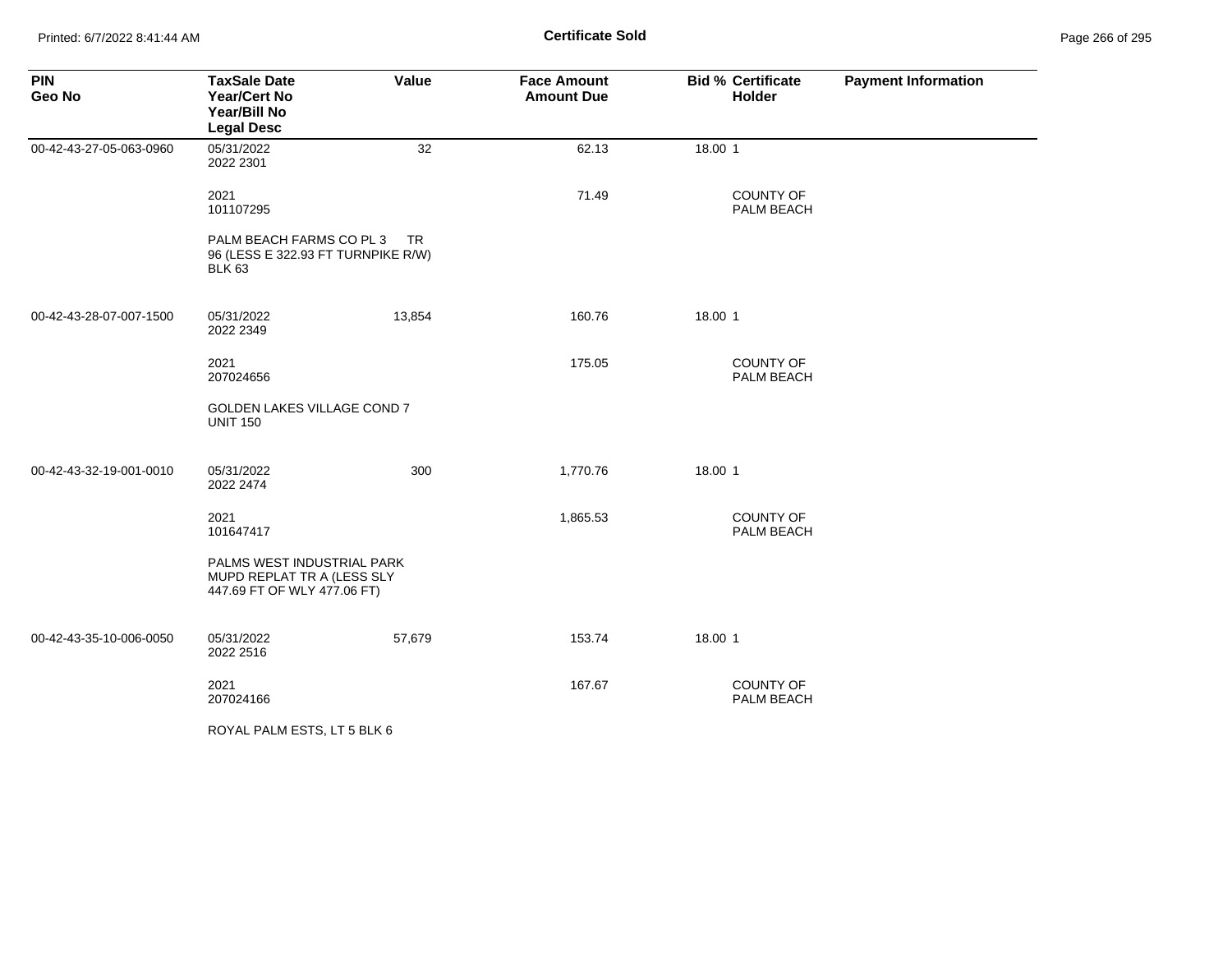| <b>PIN</b><br>Geo No    | <b>TaxSale Date</b><br><b>Year/Cert No</b><br>Year/Bill No<br><b>Legal Desc</b>                    | Value        | <b>Face Amount</b><br><b>Amount Due</b> | <b>Bid % Certificate</b><br>Holder | <b>Payment Information</b> |
|-------------------------|----------------------------------------------------------------------------------------------------|--------------|-----------------------------------------|------------------------------------|----------------------------|
| 00-42-43-35-16-000-0440 | 05/31/2022<br>2022 2545                                                                            | 3,699        | 131.02                                  | 18.00 1                            |                            |
|                         | 2021<br>101114405                                                                                  |              | 143.80                                  | <b>COUNTY OF</b><br>PALM BEACH     |                            |
|                         | WEST TRAIL PARK NLY 16.67 FT OF<br>LT 44 LYG NLY OF & ADJ TO SR 80<br>R/W                          |              |                                         |                                    |                            |
| 00-42-44-03-00-000-1106 | 05/31/2022<br>2022 2679                                                                            | 300          | 67.16                                   | 18.00 1                            |                            |
|                         | 2021<br>101118462                                                                                  |              | 76.75                                   | <b>COUNTY OF</b><br>PALM BEACH     |                            |
|                         | 3-44-42, WLY 36.02 FT OF ELY 237.02<br>FT OF N 425 FT OF S 458 FT OF SW<br>1/4 OF NW 1/4 OF NE 1/4 |              |                                         |                                    |                            |
| 68-43-42-09-27-002-0220 | 05/31/2022<br>2022 28                                                                              | 4,465        | 121.40                                  | 18.00 1                            |                            |
|                         | 2020<br>101535007                                                                                  |              | 133.70                                  | <b>COUNTY OF</b><br>PALM BEACH     |                            |
|                         | <b>GEMINI COND</b>                                                                                 | <b>CP 22</b> |                                         |                                    |                            |
| 00-42-44-12-09-001-0112 | 05/31/2022<br>2022 2800                                                                            | 300          | 67.16                                   | 18.00 1                            |                            |
|                         | 2021<br>101123334                                                                                  |              | 76.75                                   | <b>COUNTY OF</b><br>PALM BEACH     |                            |
|                         | <b>PALMS ESTATES</b><br>OF S 258 FT OF W 12.5 FT OF E 15 FT<br>OF LT 11 BLK 1                      | N 75 FT      |                                         |                                    |                            |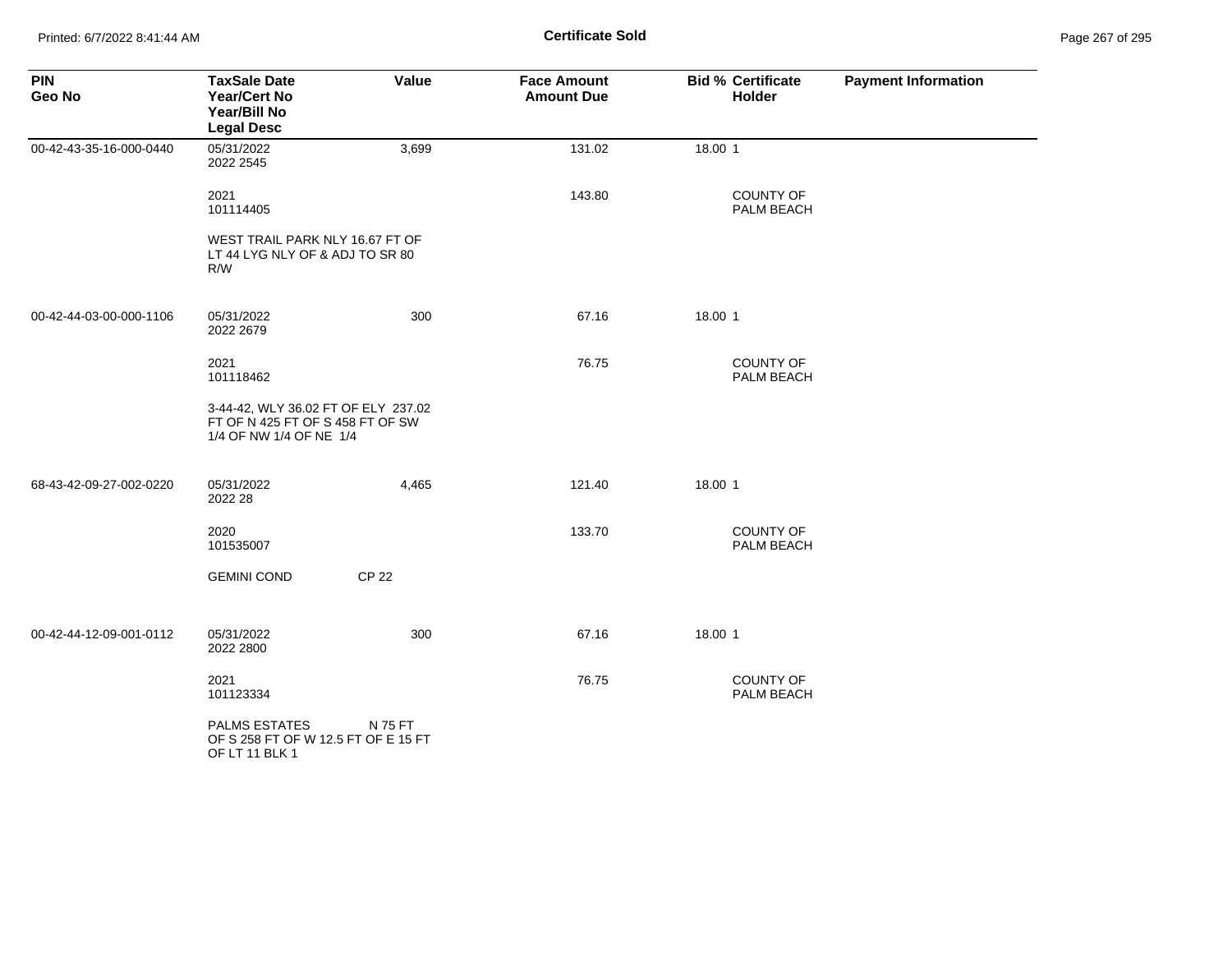Printed: 6/7/2022 8:41:44 AM **Certificate Sold** Page 268 of 295

| <b>PIN</b><br>Geo No    | <b>TaxSale Date</b><br><b>Year/Cert No</b><br>Year/Bill No<br><b>Legal Desc</b>                    | Value          | <b>Face Amount</b><br><b>Amount Due</b> | <b>Bid % Certificate</b><br>Holder | <b>Payment Information</b> |
|-------------------------|----------------------------------------------------------------------------------------------------|----------------|-----------------------------------------|------------------------------------|----------------------------|
| 00-42-44-12-09-002-0174 | 05/31/2022<br>2022 2803                                                                            | 300            | 67.16                                   | 18.00 1                            |                            |
|                         | 2021<br>101123336                                                                                  |                | 76.75                                   | <b>COUNTY OF</b><br>PALM BEACH     |                            |
|                         | <b>PALMS ESTATES</b><br>W 49 FT OF S 109 FT OF N 203 FT OF<br>LT 17 BLK 2                          | E 1 FT OF      |                                         |                                    |                            |
| 00-42-44-12-19-000-0032 | 05/31/2022<br>2022 2823                                                                            | 300            | 67.16                                   | 18.00 1                            |                            |
|                         | 2021<br>101124255                                                                                  |                | 76.75                                   | <b>COUNTY OF</b><br>PALM BEACH     |                            |
|                         | SUTTON TERRACE SOUTH UNREC<br>LT 3-C (LESS W 179 FT)                                               |                |                                         |                                    |                            |
| 00-42-44-13-00-000-1310 | 05/31/2022<br>2022 2863                                                                            | 300            | 67.16                                   | 18.00 1                            |                            |
|                         | 2021<br>101124527                                                                                  |                | 76.75                                   | <b>COUNTY OF</b><br>PALM BEACH     |                            |
|                         | 13-44-42, W 14 FT OF E 718 FT (LESS<br>N 73 FT) OF S 1/2 OF N 1/2 OF NW 1/4<br><b>OF NE 1/4</b>    |                |                                         |                                    |                            |
| 00-42-44-13-00-000-1320 | 05/31/2022<br>2022 2864                                                                            | $\overline{2}$ | 68.92                                   | 18.00 1                            |                            |
|                         | 2021<br>101124209                                                                                  |                | 78.61                                   | <b>COUNTY OF</b><br>PALM BEACH     |                            |
|                         | 13-44-42, S 6 FT OF N 79 FT OF W<br>44.2 FT OF E 168.2 FT OF S 1/2 OF N<br>1/2 OF NW 1/4 OF NE 1/4 |                |                                         |                                    |                            |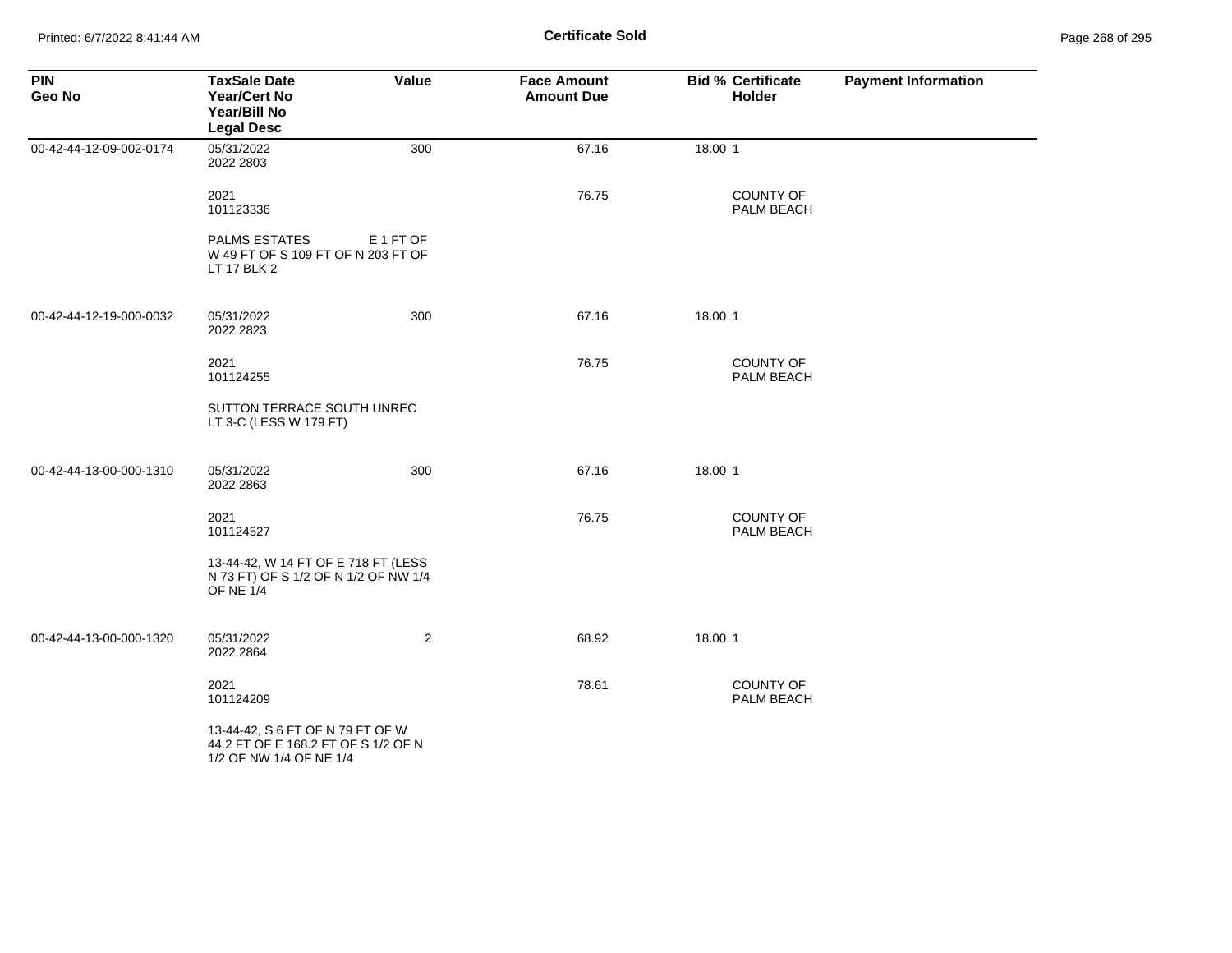| <b>PIN</b><br>Geo No    | <b>TaxSale Date</b><br>Year/Cert No<br>Year/Bill No<br><b>Legal Desc</b>                         | Value         | <b>Face Amount</b><br><b>Amount Due</b> | <b>Bid % Certificate</b><br>Holder | <b>Payment Information</b> |
|-------------------------|--------------------------------------------------------------------------------------------------|---------------|-----------------------------------------|------------------------------------|----------------------------|
| 00-42-44-14-05-005-0022 | 05/31/2022<br>2022 2932                                                                          | 300           | 67.16                                   | 18.00 1                            |                            |
|                         | 2021<br>101126564                                                                                |               | 76.75                                   | COUNTY OF<br>PALM BEACH            |                            |
|                         | MODEL LAND CO SUB<br>OF TR 5 (LESS N 40 FT LWDD LAT 9<br>& E 15 FT HAVERHILLRD R/W)              | N 53 FT       |                                         |                                    |                            |
| 00-42-44-14-16-004-0100 | 05/31/2022<br>2022 2959                                                                          | 45,866        | 243.68                                  | 18.00 1                            |                            |
|                         | 2021<br>207024538                                                                                |               | 262.15                                  | COUNTY OF<br>PALM BEACH            |                            |
|                         | 14-44-42 CRESTHAVEN<br>NO 12 CONDOMINIUM PARCEL J<br>BLDG 4                                      | <b>VILLAS</b> |                                         |                                    |                            |
| 00-42-44-21-05-010-6310 | 05/31/2022<br>2022 3109                                                                          | 49,322        | 194.75                                  | 18.00 1                            |                            |
|                         | 2021<br>207025679                                                                                |               | 210.72                                  | COUNTY OF<br>PALM BEACH            |                            |
|                         | COVERED BRIDGE COND NO 10<br>PAR 631                                                             |               |                                         |                                    |                            |
| 00-42-44-21-06-000-0010 | 05/31/2022<br>2022 3129                                                                          | 300           | 67.16                                   | 18.00 1                            |                            |
|                         | 2021<br>101132897                                                                                |               | 76.75                                   | COUNTY OF<br>PALM BEACH            |                            |
|                         | <b>COVERED BRIDGE PLAT 2</b><br>TRACT 1 (LESS CONDOS 1 THRU 11<br>INC & REC AREA IN OR1913P1077) |               |                                         |                                    |                            |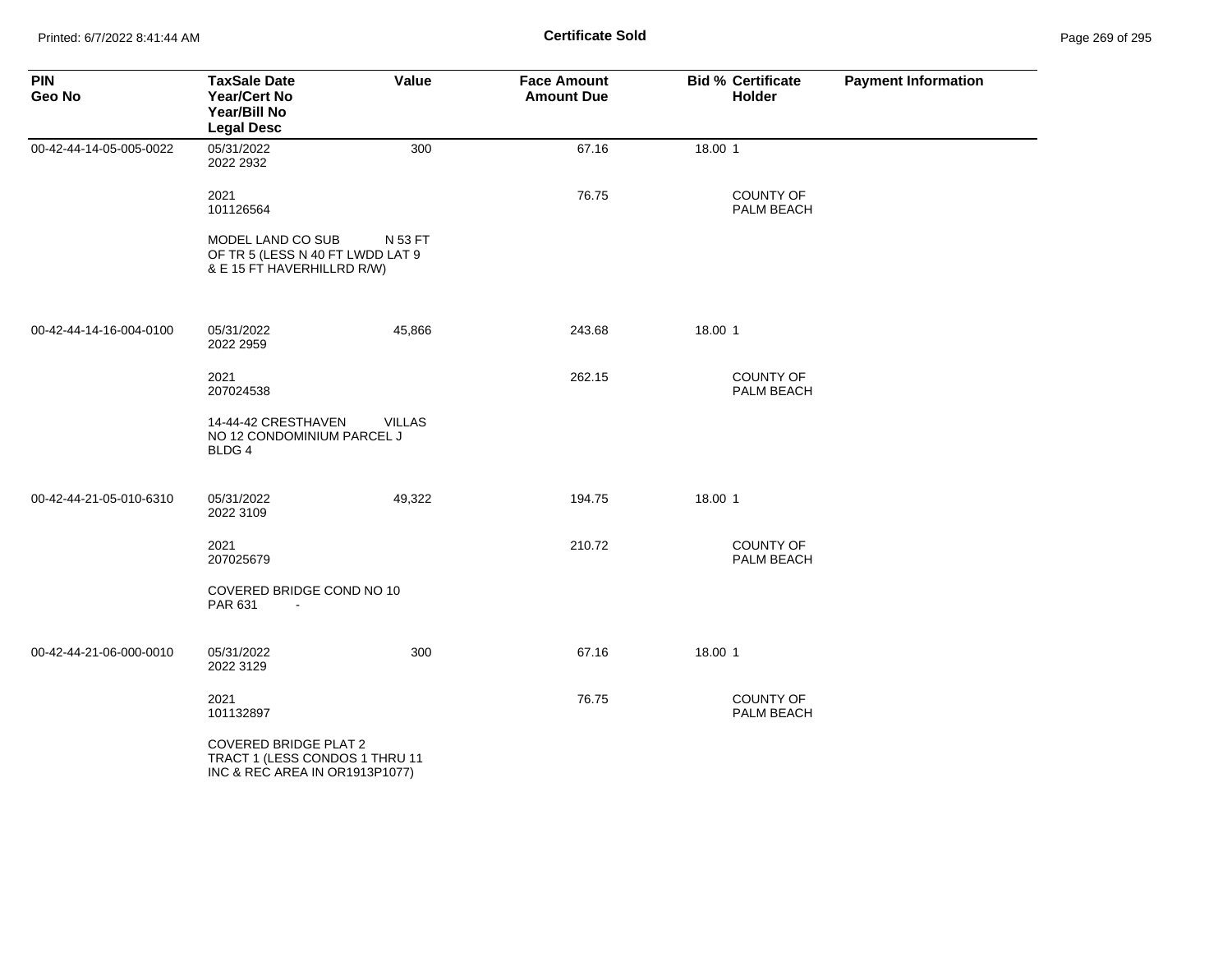Printed: 6/7/2022 8:41:44 AM **Certificate Sold** Page 270 of 295

| <b>PIN</b><br>Geo No    | <b>TaxSale Date</b><br><b>Year/Cert No</b><br>Year/Bill No<br><b>Legal Desc</b>                                                         | Value  | <b>Face Amount</b><br><b>Amount Due</b> | <b>Bid % Certificate</b><br><b>Holder</b> | <b>Payment Information</b> |
|-------------------------|-----------------------------------------------------------------------------------------------------------------------------------------|--------|-----------------------------------------|-------------------------------------------|----------------------------|
| 00-42-44-22-03-007-6120 | 05/31/2022<br>2022 3168                                                                                                                 | 78,585 | 199.87                                  | 18.00 1                                   |                            |
|                         | 2021<br>207025605                                                                                                                       |        | 216.10                                  | <b>COUNTY OF</b><br>PALM BEACH            |                            |
|                         | POINCIANA PLACE COND NO II<br>UNIT 612 BLDG 7                                                                                           |        |                                         |                                           |                            |
| 00-42-44-22-18-000-1010 | 05/31/2022<br>2022 3182                                                                                                                 | 56,573 | 208.12                                  | 18.00 1                                   |                            |
|                         | 2021<br>207025484                                                                                                                       |        | 224.79                                  | <b>COUNTY OF</b><br>PALM BEACH            |                            |
|                         | CARLISLE AT POINCIANA COND<br><b>UNIT 101</b>                                                                                           |        |                                         |                                           |                            |
| 00-42-44-22-19-003-0000 | 05/31/2022<br>2022 3184                                                                                                                 | 300    | 67.16                                   | 18.00 1                                   |                            |
|                         | 2021<br>101133465                                                                                                                       |        | 76.75                                   | COUNTY OF<br>PALM BEACH                   |                            |
|                         | POINCIANA PLACE PH 2-C<br>IRREG PAR LYG SELY OF & ADJ TO<br><b>GRAMERCY CONDO &amp; NLY OF &amp; ADJ</b><br>TO PB35P54 AS IN OR5471P247 |        |                                         |                                           |                            |
| 00-42-44-25-00-000-6730 | 05/31/2022<br>2022 3262                                                                                                                 | 331    | 437.06                                  | 18.00 1                                   |                            |
|                         | 2021<br>101135027                                                                                                                       |        | 465.15                                  | <b>COUNTY OF</b><br>PALM BEACH            |                            |
|                         | 25-44-42, N 10 FT OF S 135 FT OF W<br>30 FT OF E 141 FT OF SE 1/4 OF NW<br>1/4 OF SE 1/4                                                |        |                                         |                                           |                            |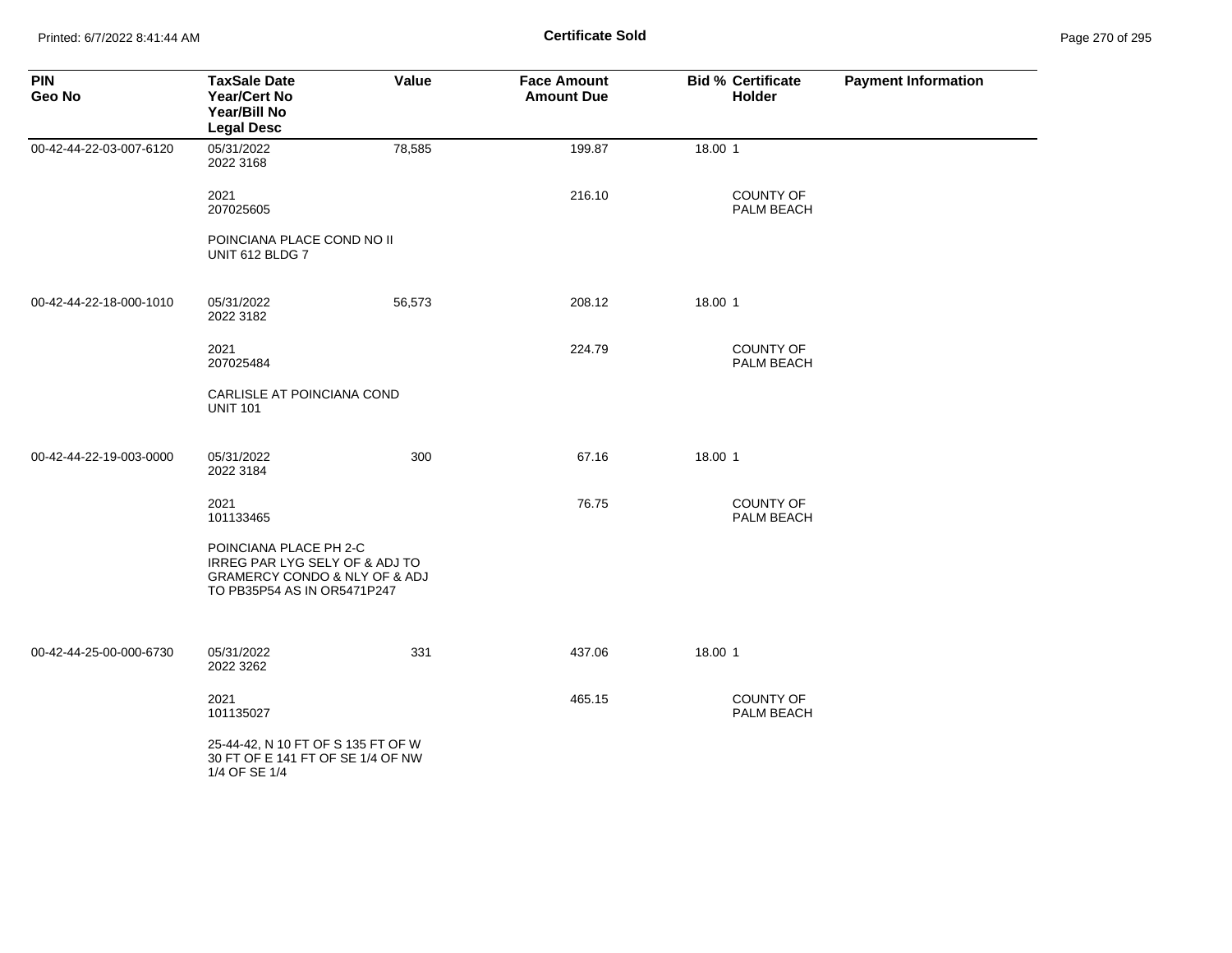Printed: 6/7/2022 8:41:44 AM **Certificate Sold** Page 271 of 295

| <b>PIN</b><br>Geo No    | <b>TaxSale Date</b><br><b>Year/Cert No</b><br>Year/Bill No<br><b>Legal Desc</b>   | <b>Value</b> | <b>Face Amount</b><br><b>Amount Due</b> | <b>Bid % Certificate</b><br>Holder | <b>Payment Information</b> |
|-------------------------|-----------------------------------------------------------------------------------|--------------|-----------------------------------------|------------------------------------|----------------------------|
| 00-42-44-25-14-006-0012 | 05/31/2022<br>2022 3280                                                           | 331          | 437.06                                  | 18.00 1                            |                            |
|                         | 2021<br>101135628                                                                 |              | 465.15                                  | <b>COUNTY OF</b><br>PALM BEACH     |                            |
|                         | KIRKWOOD ESTATES ADD 1<br>.25 FT OF LT 1 BLK 6                                    | Е            |                                         |                                    |                            |
| 00-42-44-28-05-000-0030 | 05/31/2022<br>2022 3383                                                           | 300          | 67.16                                   | 18.00 1                            |                            |
|                         | 2021<br>101138980                                                                 |              | 76.75                                   | <b>COUNTY OF</b><br>PALM BEACH     |                            |
|                         | <b>FLORIDA GARDENS PLAT 5</b><br>PT OF PLATTED 50 FT RD LYG S OF<br>LTS 417 & 418 | TH           |                                         |                                    |                            |
| 00-42-44-28-34-000-6120 | 05/31/2022<br>2022 3437                                                           | 54,493       | 143.30                                  | 18.00 1                            |                            |
|                         | 2021<br>207025734                                                                 |              | 156.72                                  | <b>COUNTY OF</b><br>PALM BEACH     |                            |
|                         | LUCERNE POINTE CONDOMINIUM C<br><b>UNIT 612</b>                                   |              |                                         |                                    |                            |
| 00-42-44-29-04-000-0592 | 05/31/2022<br>2022 3443                                                           | 6            | 63.83                                   | 18.00 1                            |                            |
|                         | 2021<br>101643291                                                                 |              | 73.26                                   | <b>COUNTY OF</b><br>PALM BEACH     |                            |
|                         | ANDALUCIA PUD PLAT 1 PT OF LT 59<br>IN OR20294P805                                |              |                                         |                                    |                            |
| 00-42-44-39-00-039-0041 | 05/31/2022<br>2022 3575                                                           | 300          | 67.16                                   | 18.00 1                            |                            |
|                         | 2021<br>101146593                                                                 |              | 76.75                                   | COUNTY OF<br>PALM BEACH            |                            |
|                         | 44 1/2-42, S 30 FT OF ELY 218.61 FT<br>OF WLY 420 FT OF LT 4 TR 39                |              |                                         |                                    |                            |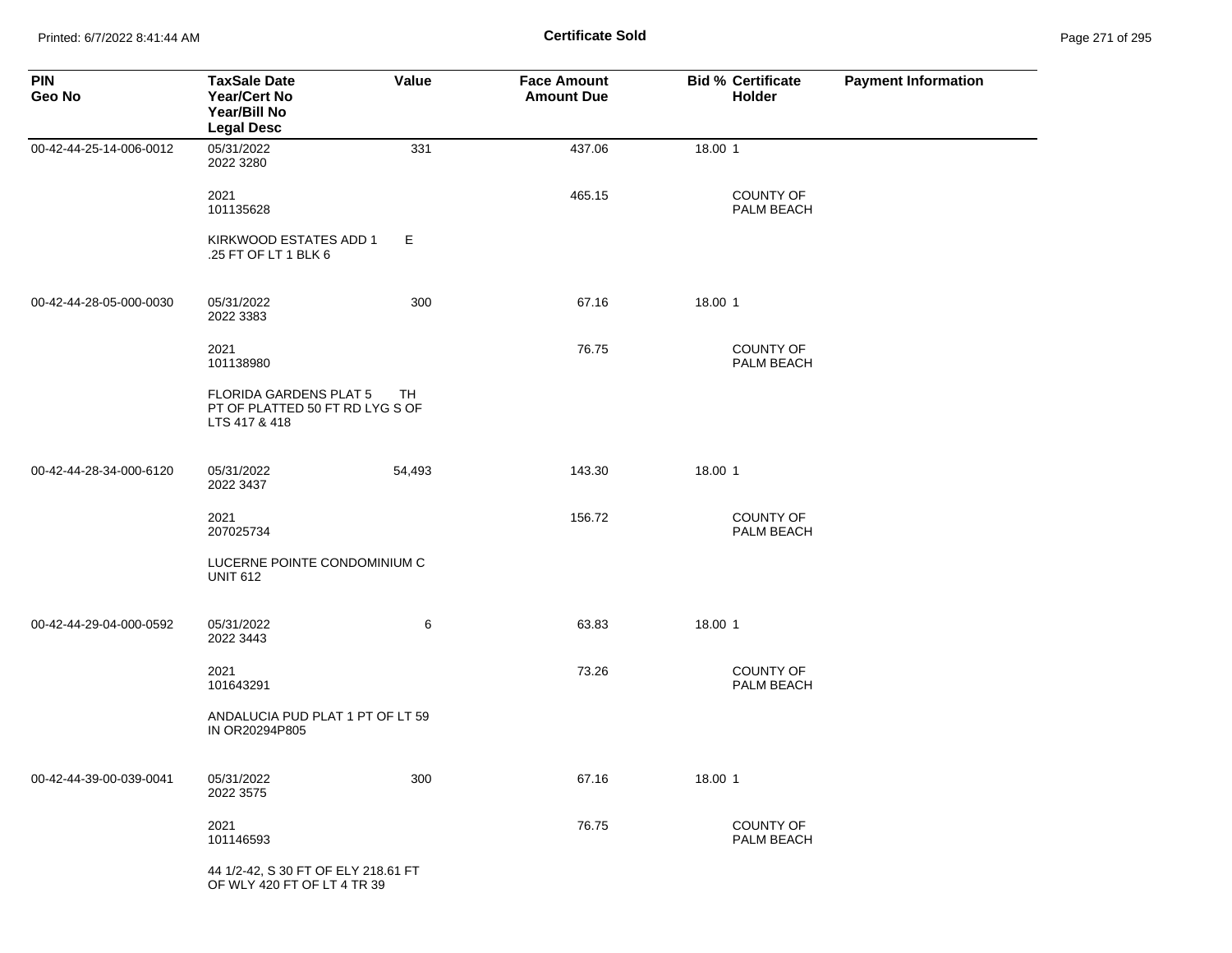| <b>PIN</b><br>Geo No    | <b>TaxSale Date</b><br><b>Year/Cert No</b><br>Year/Bill No<br><b>Legal Desc</b>  | Value     | <b>Face Amount</b><br><b>Amount Due</b> | <b>Bid % Certificate</b><br>Holder | <b>Payment Information</b> |
|-------------------------|----------------------------------------------------------------------------------|-----------|-----------------------------------------|------------------------------------|----------------------------|
| 00-42-45-10-14-002-0000 | 05/31/2022<br>2022 3715                                                          | 15        | 61.80                                   | 18.00 1                            |                            |
|                         | 2021<br>101159973                                                                |           | 71.13                                   | COUNTY OF<br>PALM BEACH            |                            |
|                         | FIDELITY FEDERAL AT JOG &<br><b>HYPOLUXO TR B K/A LANDSCAPE</b><br><b>BUFFER</b> |           |                                         |                                    |                            |
| 00-42-45-13-06-018-0070 | 05/31/2022<br>2022 3797                                                          | 38,024    | 137.48                                  | 18.00 1                            |                            |
|                         | 2021<br>207015790                                                                |           | 150.57                                  | <b>COUNTY OF</b><br>PALM BEACH     |                            |
|                         | JAMAICA BAY MOBILE HOME CO-OP<br>MOBILE HOME LT 18007                            |           |                                         |                                    |                            |
| 00-42-45-14-01-001-0260 | 05/31/2022<br>2022 3824                                                          | 113,482   | 16.56                                   | 18.00 1                            |                            |
|                         | 2021<br>207026255                                                                |           | 23.62                                   | <b>COUNTY OF</b><br>PALM BEACH     |                            |
|                         | LE CHALET PL 2-A<br>$\mathbf{1}$                                                 | LT 26 BLK |                                         |                                    |                            |
| 00-42-45-21-03-142-0020 | 05/31/2022<br>2022 3969                                                          | 177,537   | 30.14                                   | 18.00 1                            |                            |
|                         | 2021<br>207026874                                                                |           | 37.91                                   | <b>COUNTY OF</b><br>PALM BEACH     |                            |
|                         | PALM ISLES II COND<br><b>BLDG 142</b>                                            | UNIT B    |                                         |                                    |                            |
| 00-42-45-26-11-000-0022 | 05/31/2022<br>2022 4209                                                          | 78        | 63.00                                   | 18.00 1                            |                            |
|                         | 2021<br>101179968                                                                |           | 72.38                                   | <b>COUNTY OF</b><br>PALM BEACH     |                            |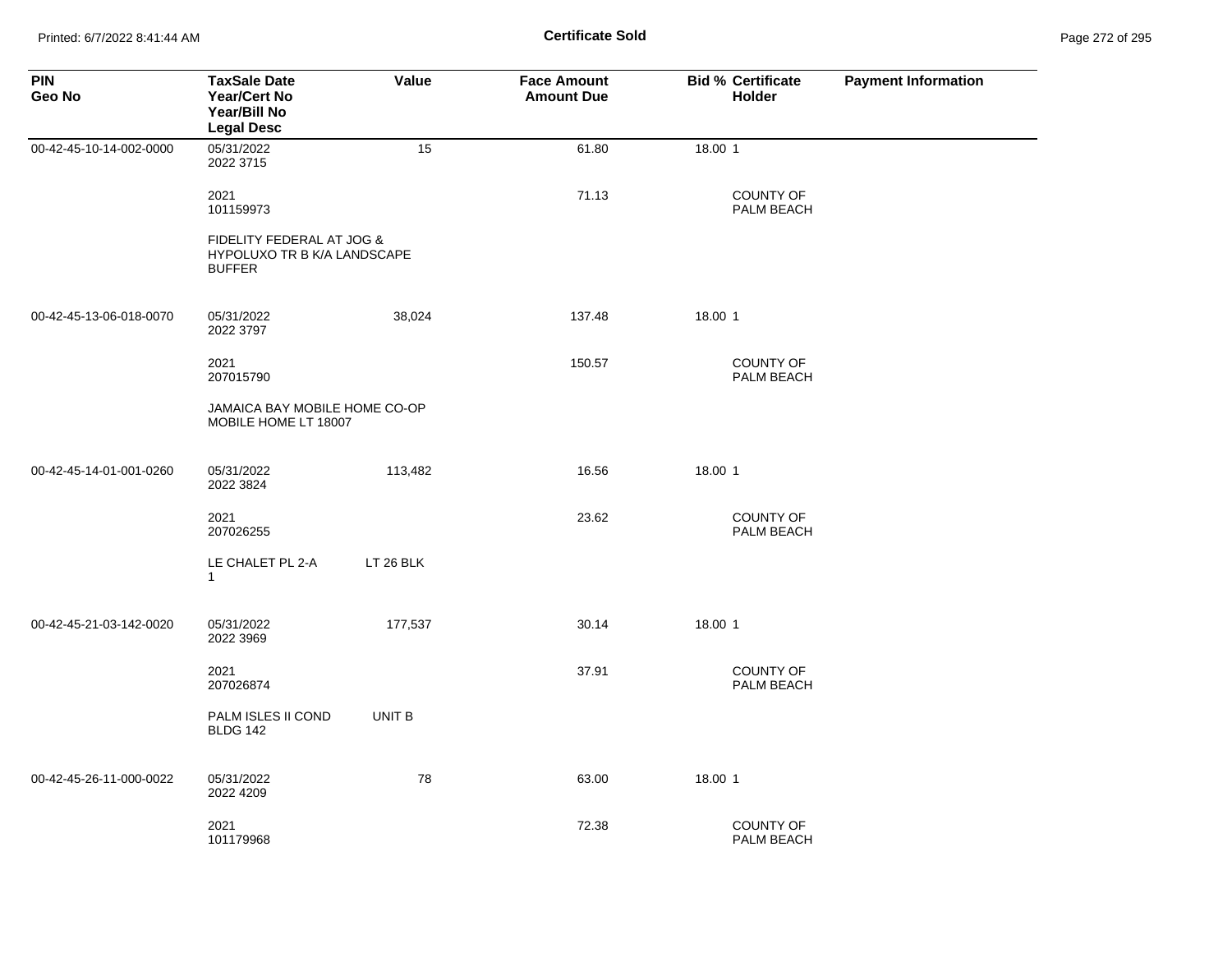| <b>PIN</b><br>Geo No    | <b>TaxSale Date</b><br><b>Year/Cert No</b><br>Year/Bill No<br><b>Legal Desc</b>                                                                                                           | Value   | <b>Face Amount</b><br><b>Amount Due</b> | <b>Bid % Certificate</b><br>Holder | <b>Payment Information</b> |
|-------------------------|-------------------------------------------------------------------------------------------------------------------------------------------------------------------------------------------|---------|-----------------------------------------|------------------------------------|----------------------------|
|                         | CEDAR POINT PL NO 7 NLY 426.98<br>FT OF WLY 592.68 FTOF PAR 2 AS IN<br>OR6705P0104 A/K/A CLEARBROOK<br>VILLAGE COND AS IN OR6912P0886<br>(LESS CLEAR-BROOK VILLAGE<br>COND PHS 7 THRU 24) |         |                                         |                                    |                            |
| 00-42-46-02-24-023-3020 | 05/31/2022<br>2022 4446                                                                                                                                                                   | 140,038 | 16.80                                   | 18.00 1                            |                            |
|                         | 2021<br>207028143                                                                                                                                                                         |         | 23.87                                   | <b>COUNTY OF</b><br>PALM BEACH     |                            |
|                         | CORAL COVE CONDOMINIUM UNIT<br>302 PHASE 23                                                                                                                                               |         |                                         |                                    |                            |
| 00-42-46-10-02-004-0690 | 05/31/2022<br>2022 4536                                                                                                                                                                   | 86,523  | 17.29                                   | 18.00 1                            |                            |
|                         | 2021<br>207028157                                                                                                                                                                         |         | 24.39                                   | COUNTY OF<br>PALM BEACH            |                            |
|                         | DELRAY VILLAS PL 4<br>BLK 4                                                                                                                                                               | LT 69   |                                         |                                    |                            |
| 00-42-46-11-07-001-0610 | 05/31/2022<br>2022 4580                                                                                                                                                                   | 50,588  | 215.74                                  | 18.00 1                            |                            |
|                         | 2021<br>207028174                                                                                                                                                                         |         | 232.78                                  | COUNTY OF<br>PALM BEACH            |                            |
|                         | PALM GREENS AT VILLA DEL RAY<br>PHASE I COND UNIT 61                                                                                                                                      |         |                                         |                                    |                            |
| 00-42-46-12-00-000-3091 | 05/31/2022<br>2022 4657                                                                                                                                                                   | 125     | 63.87                                   | 18.00 1                            |                            |
|                         | 2021<br>101202783                                                                                                                                                                         |         | 73.29                                   | <b>COUNTY OF</b><br>PALM BEACH     |                            |
|                         | 12-46-42, N 30 FT OF S 1/2 OF N 1/2<br>OF NW 1/4 OF SW 1/4 OF NW 1/4 E<br>OF MILITARY TRAIL                                                                                               |         |                                         |                                    |                            |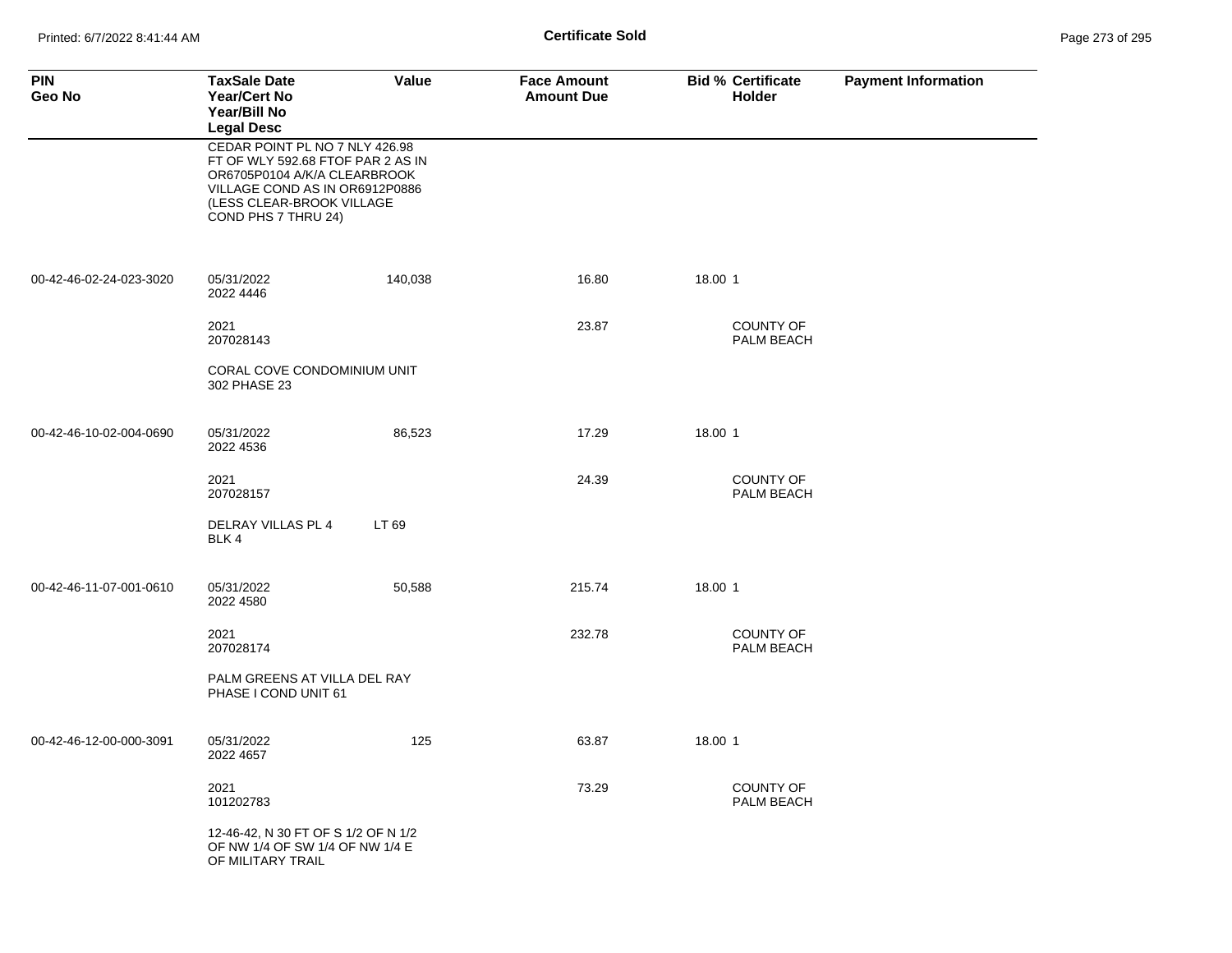| <b>PIN</b><br>Geo No    | <b>TaxSale Date</b><br><b>Year/Cert No</b><br>Year/Bill No<br><b>Legal Desc</b>                       | <b>Value</b> | <b>Face Amount</b><br><b>Amount Due</b> | <b>Bid % Certificate</b><br><b>Holder</b> | <b>Payment Information</b> |
|-------------------------|-------------------------------------------------------------------------------------------------------|--------------|-----------------------------------------|-------------------------------------------|----------------------------|
| 00-42-46-15-06-012-1050 | 05/31/2022<br>2022 4735                                                                               | 82,000       | 138.61                                  | 18.00 1                                   |                            |
|                         | 2021<br>207028667                                                                                     |              | 151.77                                  | <b>COUNTY OF</b><br>PALM BEACH            |                            |
|                         | VILLAGES OF ORIOLE ABBEY 12<br>COND UNIT 105                                                          |              |                                         |                                           |                            |
| 00-35-44-02-00-000-5120 | 05/31/2022<br>2022 48                                                                                 | 30,853       | 182.39                                  | 18.00 1                                   |                            |
|                         | 2021<br>207021247                                                                                     |              | 197.75                                  | <b>COUNTY OF</b><br>PALM BEACH            |                            |
|                         | 2-44-35, TH PT OF NW 1/4 OF SE 1/4<br>W OF MIAMI CNL & N & E OF ACL RY<br>R/W & TERM IN<br>OR1516P548 |              |                                         |                                           |                            |
| 00-42-46-15-31-012-0010 | 05/31/2022<br>2022 4814                                                                               |              | 295.66                                  | 18.00 1                                   |                            |
|                         | 2021<br>101651829                                                                                     |              | 316.69                                  | <b>COUNTY OF</b><br>PALM BEACH            |                            |
|                         | AVALON TRAILS AT VILLAGES OF<br>ORIOLE PUD TRS L1 THRU L11 K/A<br>OPEN SPACE                          |              |                                         |                                           |                            |
| 00-42-46-22-10-016-7390 | 05/31/2022<br>2022 5181                                                                               | 44,806       | 238.77                                  | 18.00 1                                   |                            |
|                         | 2021<br>207029342                                                                                     |              | 256.96                                  | <b>COUNTY OF</b><br>PALM BEACH            |                            |
|                         | KINGS POINT FLANDERS P<br>739                                                                         | PAR          |                                         |                                           |                            |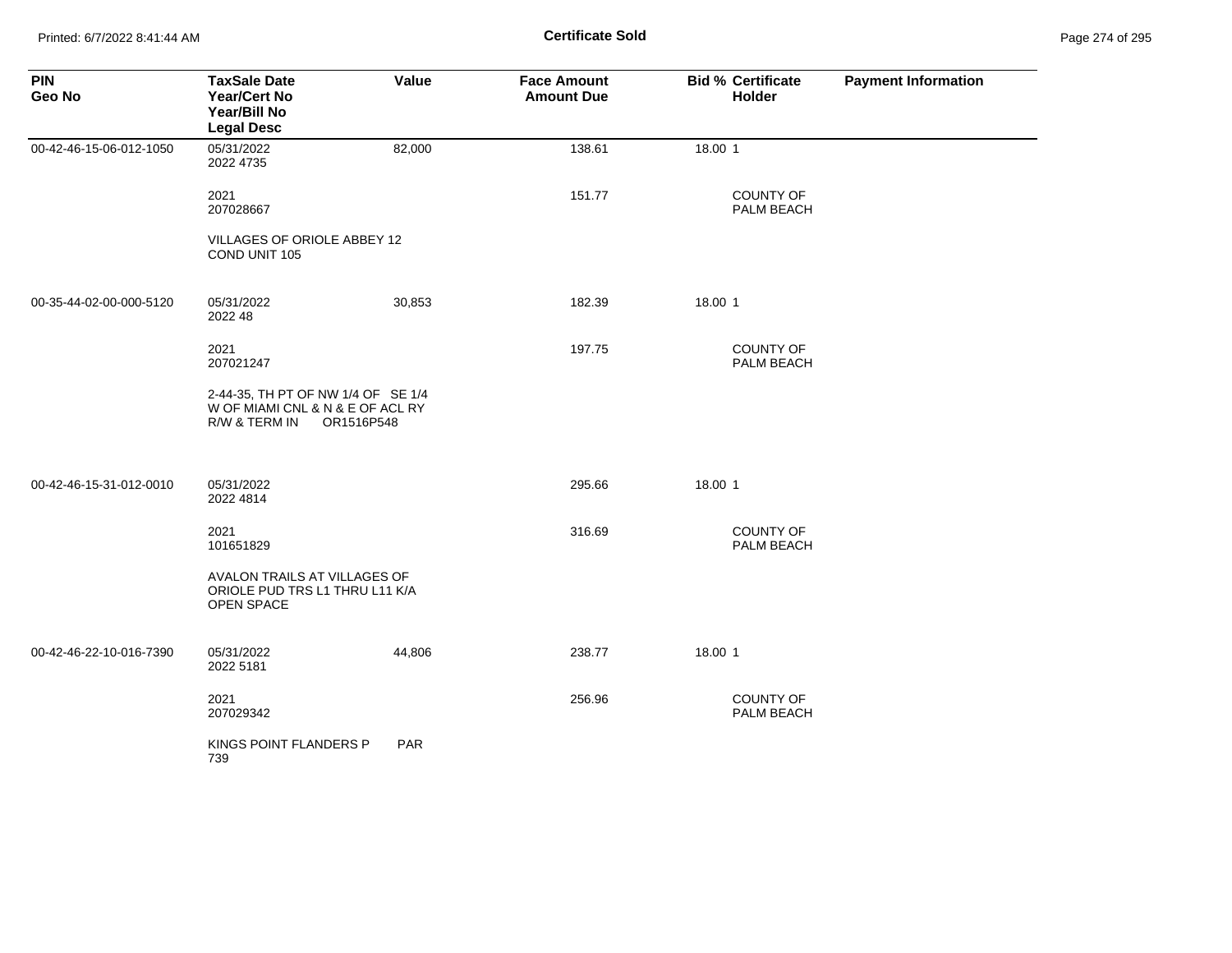Printed: 6/7/2022 8:41:44 AM **Certificate Sold** Page 275 of 295

| <b>PIN</b><br>Geo No    | <b>TaxSale Date</b><br><b>Year/Cert No</b><br>Year/Bill No<br><b>Legal Desc</b> | Value          | <b>Face Amount</b><br><b>Amount Due</b> | <b>Bid % Certificate</b><br>Holder | <b>Payment Information</b> |
|-------------------------|---------------------------------------------------------------------------------|----------------|-----------------------------------------|------------------------------------|----------------------------|
| 00-42-46-22-13-003-1240 | 05/31/2022<br>2022 5206                                                         | 19,346         | 73.19                                   | 18.00 1                            |                            |
|                         | 2021<br>207019474                                                               |                | 83.10                                   | <b>COUNTY OF</b><br>PALM BEACH     |                            |
|                         | KINGS POINT NORMANDY C COND<br><b>PAR 124</b>                                   |                |                                         |                                    |                            |
| 00-42-46-22-13-006-2800 | 05/31/2022<br>2022 5216                                                         | 66,924         | 220.22                                  | 18.00 1                            |                            |
|                         | 2021<br>207029851                                                               |                | 237.50                                  | <b>COUNTY OF</b><br>PALM BEACH     |                            |
|                         | KINGS POINT NORMANDY F COND<br><b>PAR 280</b>                                   |                |                                         |                                    |                            |
| 00-42-46-23-18-002-0510 | 05/31/2022<br>2022 5394                                                         | 61,970         | 150.08                                  | 18.00 1                            |                            |
|                         | 2021<br>207029562                                                               |                | 163.83                                  | COUNTY OF<br>PALM BEACH            |                            |
|                         | ASHLAND B COND                                                                  | <b>UNIT 51</b> |                                         |                                    |                            |
| 00-35-47-03-00-000-3260 | 05/31/2022<br>2022 54                                                           | 1,100          | 28.68                                   | 18.00 1                            |                            |
|                         | 2021<br>101038712                                                               |                | 36.37                                   | <b>COUNTY OF</b><br>PALM BEACH     |                            |
|                         | 3-47-35, SW 1/4 OF SE 1/4 OF NE 1/4<br><b>OF NW 1/4</b>                         |                |                                         |                                    |                            |
| 00-35-47-08-00-000-7040 | 05/31/2022<br>2022 55                                                           | 1,100          | 28.68                                   | 18.00 1                            |                            |
|                         | 2021<br>101039419                                                               |                | 36.37                                   | <b>COUNTY OF</b><br>PALM BEACH     |                            |
|                         | 8-47-35, SE 1/4 OF NW 1/4 OF NE 1/4<br><b>OF SW 1/4</b>                         |                |                                         |                                    |                            |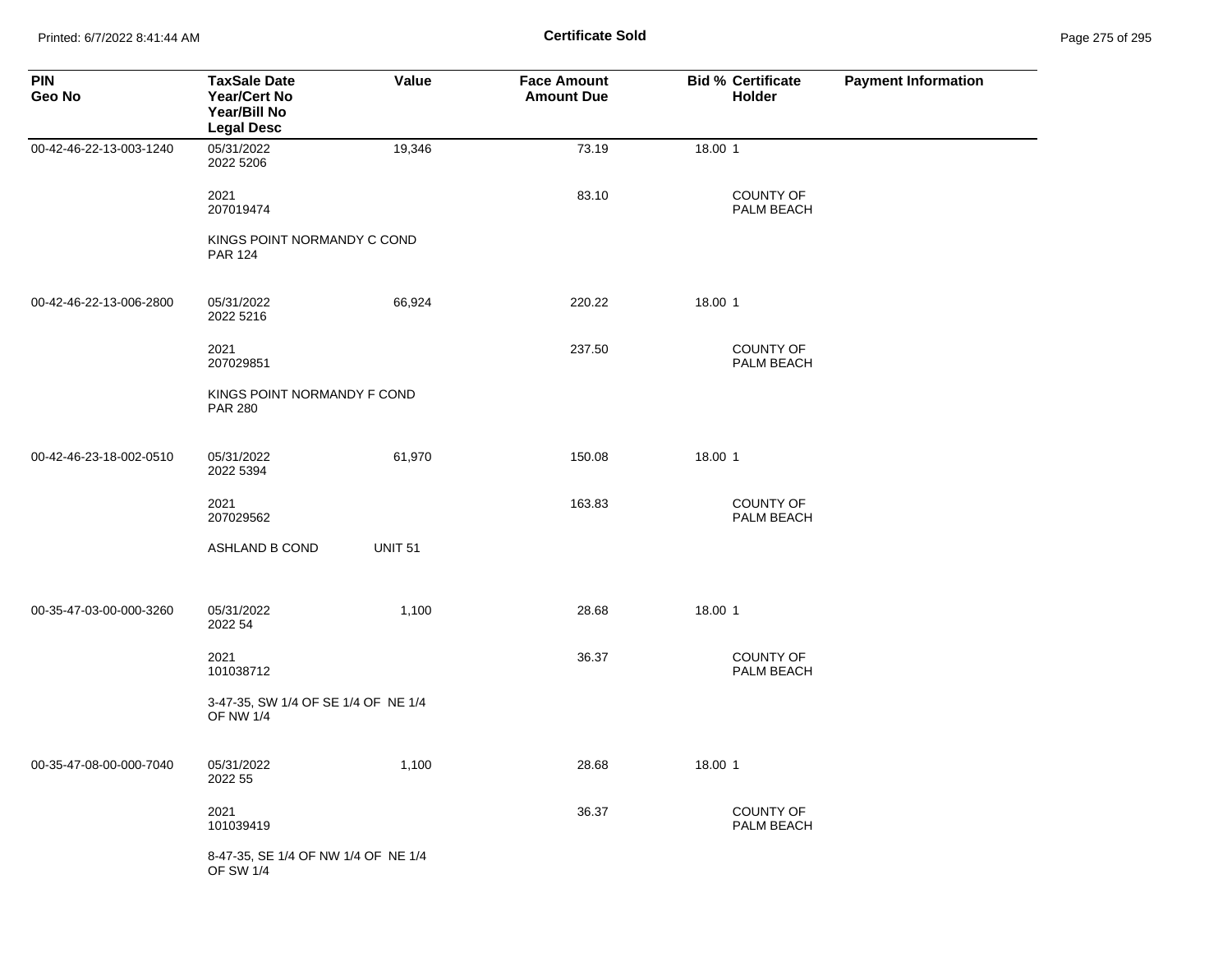Printed: 6/7/2022 8:41:44 AM **Certificate Sold** Page 276 of 295

| <b>PIN</b><br>Geo No    | <b>TaxSale Date</b><br>Year/Cert No<br>Year/Bill No<br><b>Legal Desc</b> | Value          | <b>Face Amount</b><br><b>Amount Due</b> | <b>Bid % Certificate</b><br>Holder | <b>Payment Information</b> |
|-------------------------|--------------------------------------------------------------------------|----------------|-----------------------------------------|------------------------------------|----------------------------|
| 00-42-46-30-02-005-0000 | 05/31/2022<br>2022 5543                                                  | 333            | 121.32                                  | 18.00 1                            |                            |
|                         | 2021<br>101227009                                                        |                | 133.62                                  | COUNTY OF<br>PALM BEACH            |                            |
|                         | KENCO RANCH TR E K/A FUTURE<br>DEV                                       |                |                                         |                                    |                            |
| 00-42-46-33-11-012-0010 | 05/31/2022<br>2022 5592                                                  | 17             | 61.84                                   | 18.00 1                            |                            |
|                         | 2021<br>101228691                                                        |                | 71.17                                   | COUNTY OF<br>PALM BEACH            |                            |
|                         | ST ANDREWS COUNTRY CLUB PL 14<br><b>TR L-1</b>                           |                |                                         |                                    |                            |
| 00-42-47-05-07-050-0010 | 05/31/2022<br>2022 5663                                                  | 66,702         | 183.69                                  | 18.00 1                            |                            |
|                         | 2021<br>207019867                                                        |                | 199.12                                  | COUNTY OF<br>PALM BEACH            |                            |
|                         | CONDOMINIUM 50 OF SECTION A<br>OFWHISPER WALK UNIT A                     |                |                                         |                                    |                            |
| 00-42-47-06-04-003-0102 | 05/31/2022<br>2022 5702                                                  | $\overline{2}$ | 61.58                                   | 18.00 1                            |                            |
|                         | 2021<br>101233066                                                        |                | 70.91                                   | COUNTY OF<br>PALM BEACH            |                            |
|                         | WEITZER SUB PL 1<br>PB48P101 SWLY 10 FT OF LT 10 AS<br>IN OR4947P381     | IN             |                                         |                                    |                            |
| 00-42-47-08-11-005-4077 | 05/31/2022<br>2022 5989                                                  | 34,638         | 94.24                                   | 18.00 1                            |                            |
|                         | 2021<br>207015718                                                        |                | 105.19                                  | COUNTY OF<br>PALM BEACH            |                            |
|                         | GUILDFORD AT CENTURY VILLAGE<br>COND E PAR 4077                          |                |                                         |                                    |                            |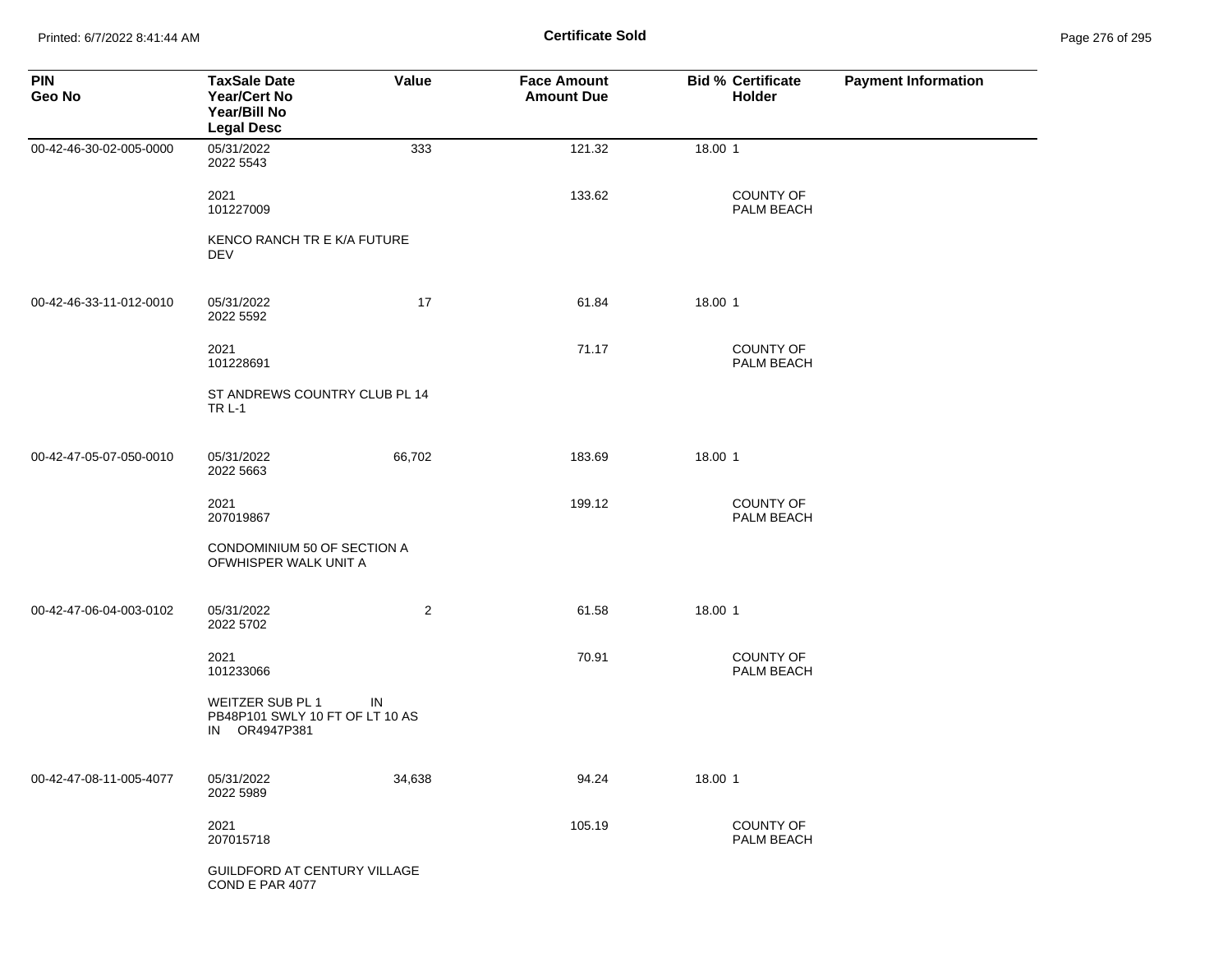Printed: 6/7/2022 8:41:44 AM **Certificate Sold** Page 277 of 295

| <b>PIN</b><br>Geo No    | <b>TaxSale Date</b><br><b>Year/Cert No</b><br>Year/Bill No<br><b>Legal Desc</b> | Value        | <b>Face Amount</b><br><b>Amount Due</b> | <b>Bid % Certificate</b><br>Holder | <b>Payment Information</b> |
|-------------------------|---------------------------------------------------------------------------------|--------------|-----------------------------------------|------------------------------------|----------------------------|
| 68-43-42-09-27-002-0220 | 05/31/2022<br>20226                                                             | 4,465        | 139.57                                  | 18.00 1                            |                            |
|                         | 2019<br>101536781                                                               |              | 152.77                                  | <b>COUNTY OF</b><br>PALM BEACH     |                            |
|                         | <b>GEMINI COND</b>                                                              | <b>CP 22</b> |                                         |                                    |                            |
| 00-42-47-08-12-002-4021 | 05/31/2022<br>2022 6002                                                         | 40,869       | 147.86                                  | 18.00 1                            |                            |
|                         | 2021<br>207030116                                                               |              | 161.48                                  | <b>COUNTY OF</b><br>PALM BEACH     |                            |
|                         | HYTHE AT CENTURY VILLAGE<br>COND B PAR 4021                                     |              |                                         |                                    |                            |
| 00-42-47-08-18-004-3074 | 05/31/2022<br>2022 6074                                                         | 65,168       | 157.14                                  | 18.00 1                            |                            |
|                         | 2021<br>207015679                                                               |              | 171.26                                  | <b>COUNTY OF</b><br>PALM BEACH     |                            |
|                         | <b>WOLVERTON AT CENTURY VILLAGE</b><br>COND D PAR 3074                          |              |                                         |                                    |                            |
| 00-42-47-20-09-000-0172 | 05/31/2022<br>2022 6364                                                         | 77,198       | 248.47                                  | 18.00 1                            |                            |
|                         | 2021<br>207014244                                                               |              | 267.15                                  | COUNTY OF<br>PALM BEACH            |                            |
|                         | GREENS OF BOCA LAGO<br>$17 - B$                                                 | <b>UNIT</b>  |                                         |                                    |                            |
| 00-42-47-22-13-019-0021 | 05/31/2022<br>2022 6401                                                         | 102          | 88.42                                   | 18.00 1                            |                            |
|                         | 2021<br>101252331                                                               |              | 99.08                                   | COUNTY OF<br>PALM BEACH            |                            |
|                         | TIBURON II PHASE II<br>OF LT 2 BLK 19                                           | S 3.30 FT    |                                         |                                    |                            |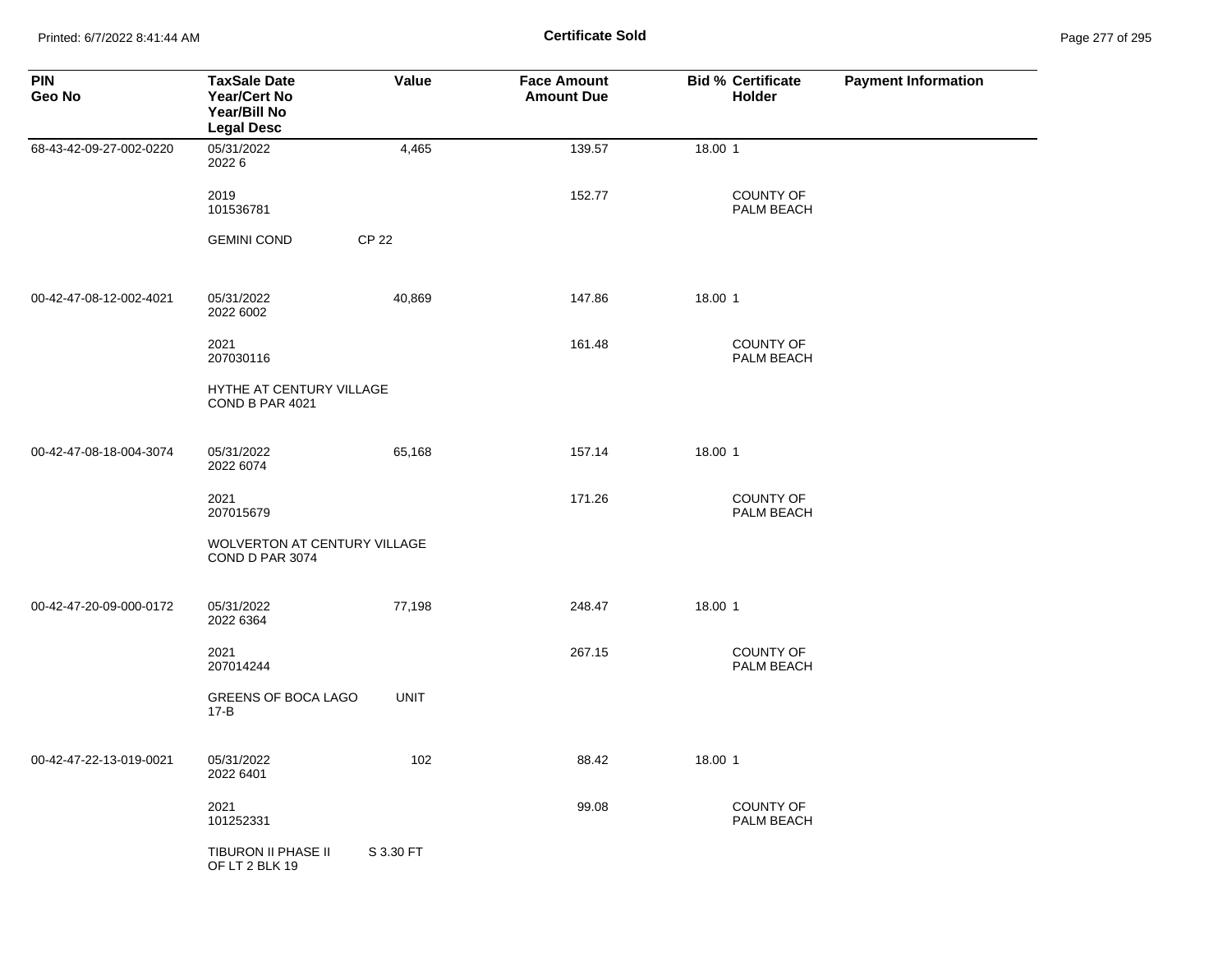| <b>PIN</b><br>Geo No    | <b>TaxSale Date</b><br><b>Year/Cert No</b><br>Year/Bill No<br><b>Legal Desc</b>                  | Value  | <b>Face Amount</b><br><b>Amount Due</b> | <b>Bid % Certificate</b><br>Holder | <b>Payment Information</b> |
|-------------------------|--------------------------------------------------------------------------------------------------|--------|-----------------------------------------|------------------------------------|----------------------------|
| 00-42-47-28-01-021-0100 | 05/31/2022<br>2022 6507                                                                          | 33     | 87.05                                   | 18.00 1                            |                            |
|                         | 2021<br>101632329                                                                                |        | 97.66                                   | <b>COUNTY OF</b><br>PALM BEACH     |                            |
|                         | BOCA DEL MAR NO 6 SLY 127.84 FT<br>OF NLY 643.81 FT OF WLY 96.30 FT<br>OF ELY 552.01 FT OF TR 21 |        |                                         |                                    |                            |
| 00-42-47-33-11-001-0000 | 05/31/2022<br>2022 6771                                                                          | 60     | 62.74                                   | 18.00 1                            |                            |
|                         | 2021<br>101267476                                                                                |        | 72.11                                   | <b>COUNTY OF</b><br>PALM BEACH     |                            |
|                         | SOUTHWINDS AT BOCA POINTE PL<br>1TR A (LESS SOUTHWINDS AT BOCA<br>POINTE COND 2)                 |        |                                         |                                    |                            |
| 00-43-43-30-17-001-0232 | 05/31/2022<br>2022 7079                                                                          | 228    | 70.69                                   | 18.00 1                            |                            |
|                         | 2021<br>101278408                                                                                |        | 80.46                                   | <b>COUNTY OF</b><br>PALM BEACH     |                            |
|                         | REPL OF GOLFVIEW HEIGHTS PL 4<br>W 5 FT OF LT 23 BLK 4-A                                         |        |                                         |                                    |                            |
| 00-43-44-05-06-007-0050 | 05/31/2022<br>2022 7091                                                                          | 82,884 | 1,618.47                                | 18.00 1                            |                            |
|                         | 2021<br>101641171                                                                                |        | 1,705.62                                | COUNTY OF<br>PALM BEACH            |                            |
|                         | MORRISON SUBURBAN DEV N<br>205.04 FT OF W 33 FT OF TR 7                                          |        |                                         |                                    |                            |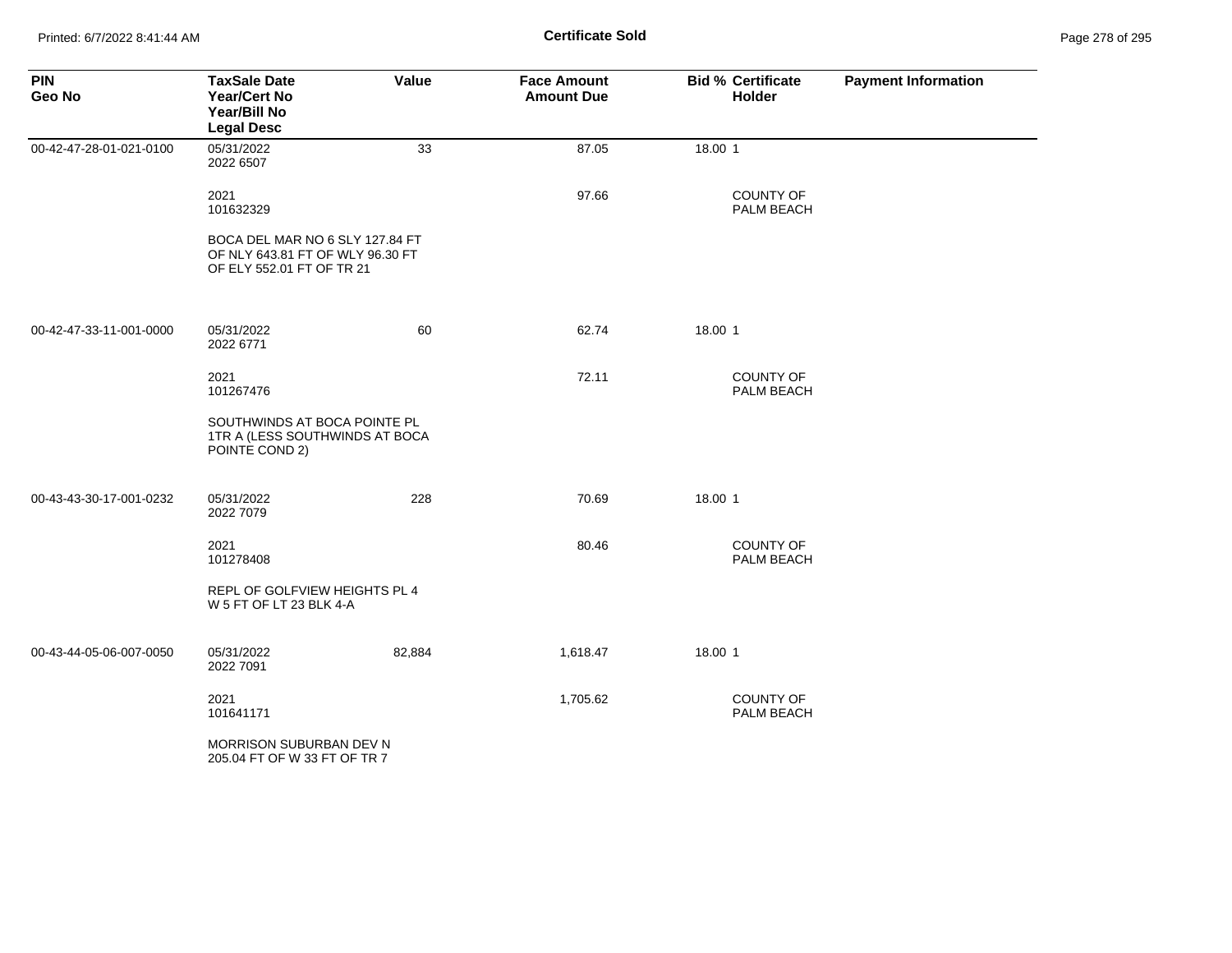Printed: 6/7/2022 8:41:44 AM **Certificate Sold** Page 279 of 295

| <b>PIN</b><br>Geo No    | <b>TaxSale Date</b><br><b>Year/Cert No</b><br>Year/Bill No<br><b>Legal Desc</b> | Value   | <b>Face Amount</b><br><b>Amount Due</b> | <b>Bid % Certificate</b><br>Holder | <b>Payment Information</b> |
|-------------------------|---------------------------------------------------------------------------------|---------|-----------------------------------------|------------------------------------|----------------------------|
| 00-43-44-08-18-000-0041 | 05/31/2022<br>2022 7168                                                         | 300     | 67.16                                   | 18.00 1                            |                            |
|                         | 2021<br>101281300                                                               |         | 76.75                                   | COUNTY OF<br>PALM BEACH            |                            |
|                         | <b>MEADOW PARK NO 3</b><br>100.13 FT OF WLY 192.5 FT OF N 20<br>FT OF LT 4      | ELY     |                                         |                                    |                            |
| 00-43-44-19-11-004-0061 | 05/31/2022<br>2022 7225                                                         | 164     | 93.74                                   | 18.00 1                            |                            |
|                         | 2021<br>101282110                                                               |         | 104.66                                  | <b>COUNTY OF</b><br>PALM BEACH     |                            |
|                         | LAKEWOOD GARDENS PLAT 1<br>5 FT OF W 155 FT OF N 66.12 FT OF<br>TR6BLK4         | Е       |                                         |                                    |                            |
| 00-43-44-20-01-047-0020 | 05/31/2022<br>2022 7228                                                         | 2,725   | 196.56                                  | 18.00 1                            |                            |
|                         | 2021<br>101282367                                                               |         | 212.61                                  | COUNTY OF<br>PALM BEACH            |                            |
|                         | MODEL LAND CO SUB<br>OF S 355.64 FT OF E 145.35 FT OF TR<br>47                  | N 15 FT |                                         |                                    |                            |
| 00-43-44-20-01-050-0031 | 05/31/2022<br>2022 7229                                                         | 2,254   | 191.22                                  | 18.00 1                            |                            |
|                         | 2021<br>101283424                                                               |         | 207.01                                  | COUNTY OF<br>PALM BEACH            |                            |
|                         | MODEL LAND CO SUB<br>OF W 1/2 OF TR 50 (LESS E 20 FT RD<br>R/W                  | N 10 FT |                                         |                                    |                            |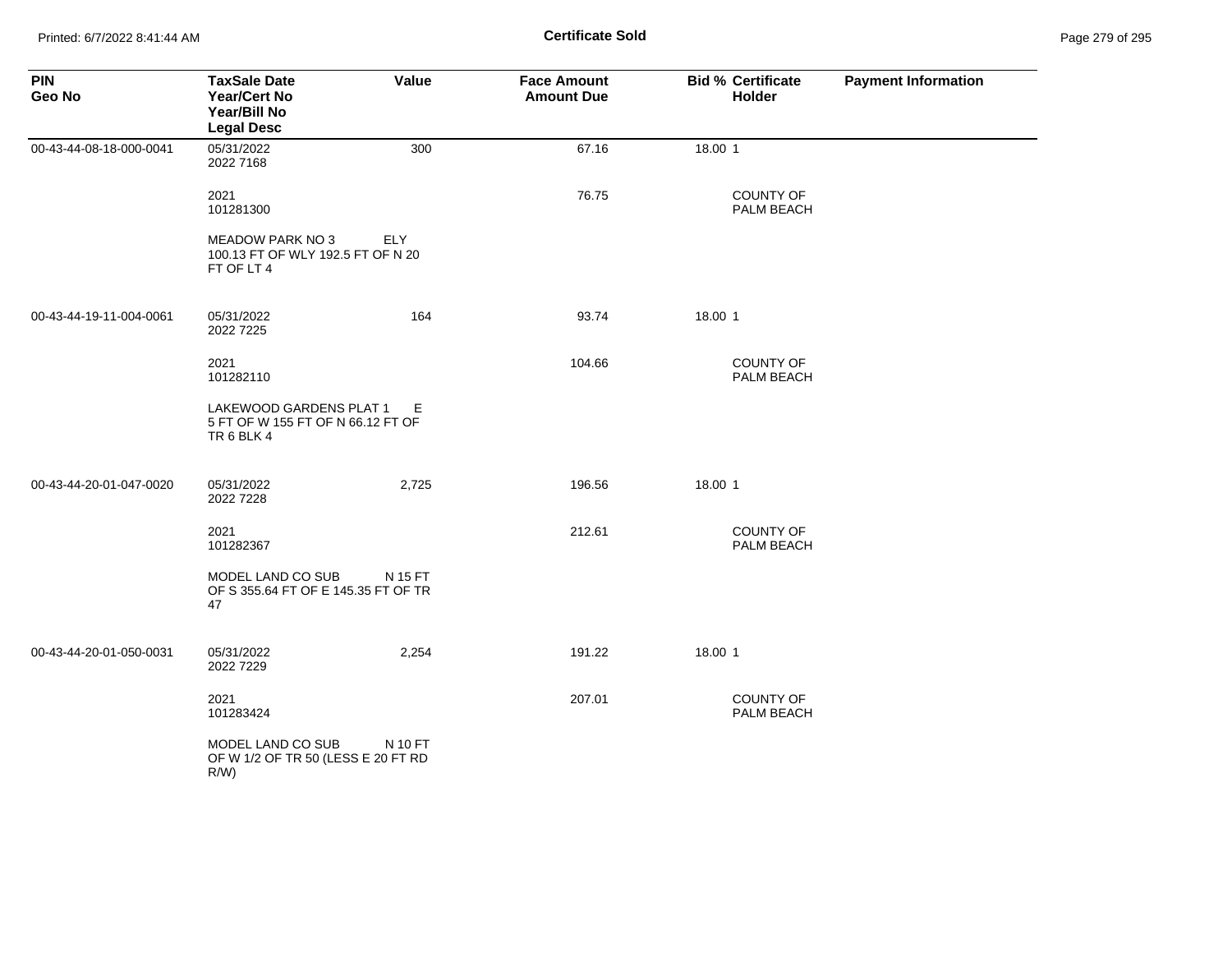| <b>PIN</b><br>Geo No    | <b>TaxSale Date</b><br><b>Year/Cert No</b><br>Year/Bill No<br><b>Legal Desc</b>                                                                  | Value        | <b>Face Amount</b><br><b>Amount Due</b> | <b>Bid % Certificate</b><br><b>Holder</b> | <b>Payment Information</b> |
|-------------------------|--------------------------------------------------------------------------------------------------------------------------------------------------|--------------|-----------------------------------------|-------------------------------------------|----------------------------|
| 00-43-44-30-01-114-0024 | 05/31/2022<br>2022 7279                                                                                                                          | $\mathbf{1}$ | 63.88                                   | 18.00 1                                   |                            |
|                         | 2021<br>101621750                                                                                                                                |              | 73.32                                   | <b>COUNTY OF</b><br>PALM BEACH            |                            |
|                         | PALM BEACH FARMS CO PL NO 7 S<br>40 FT OF W 10 FT OF E 1/2 OF LT B<br><b>BLK 114</b>                                                             |              |                                         |                                           |                            |
| 00-43-44-30-01-117-0000 | 05/31/2022<br>2022 7280                                                                                                                          | 582          | 125.99                                  | 18.00 1                                   |                            |
|                         | 2021<br>101284268                                                                                                                                |              | 138.52                                  | <b>COUNTY OF</b><br>PALM BEACH            |                            |
|                         | PALM BEACH FARMS CO PL 7<br>FT R/W IN LTS B TO D IN BLKS 117,<br>118 & PT OF 119 AS IN OR3979P116<br>BEING PT OF AUGUSTINE ACRES<br><b>UNREC</b> | 60           |                                         |                                           |                            |
| 00-43-45-05-12-000-0010 | 05/31/2022<br>2022 7344                                                                                                                          | 300          | 67.16                                   | 18.00 1                                   |                            |
|                         | 2021<br>101286044                                                                                                                                |              | 76.75                                   | <b>COUNTY OF</b><br>PALM BEACH            |                            |
|                         | LANTANA PINES PLAT NO 1<br>SPORTSMEN'S CLUB NELY 1/2 OF<br>ABNDED LEAR DR LYGSWLY OF &<br>ADJ TO LT 1 BLK 1                                      |              |                                         |                                           |                            |
| 00-43-45-05-12-000-0060 | 05/31/2022<br>2022 7345                                                                                                                          | 300          | 67.16                                   | 18.00 1                                   |                            |
|                         | 2021<br>101286124                                                                                                                                |              | 76.75                                   | <b>COUNTY OF</b><br>PALM BEACH            |                            |
|                         | LANTANA PINES PLAT NO 1<br>SPORTSMEN'S CLUB SWLY 1/2 OF<br>ABNDED LEAR DR LYGNELY OF &<br>ADJ TO LT 3 BLK 3                                      |              |                                         |                                           |                            |
| 00-43-45-09-00-000-3380 | 05/31/2022<br>2022 7396                                                                                                                          | 932          | 27.87                                   | 18.00 1                                   |                            |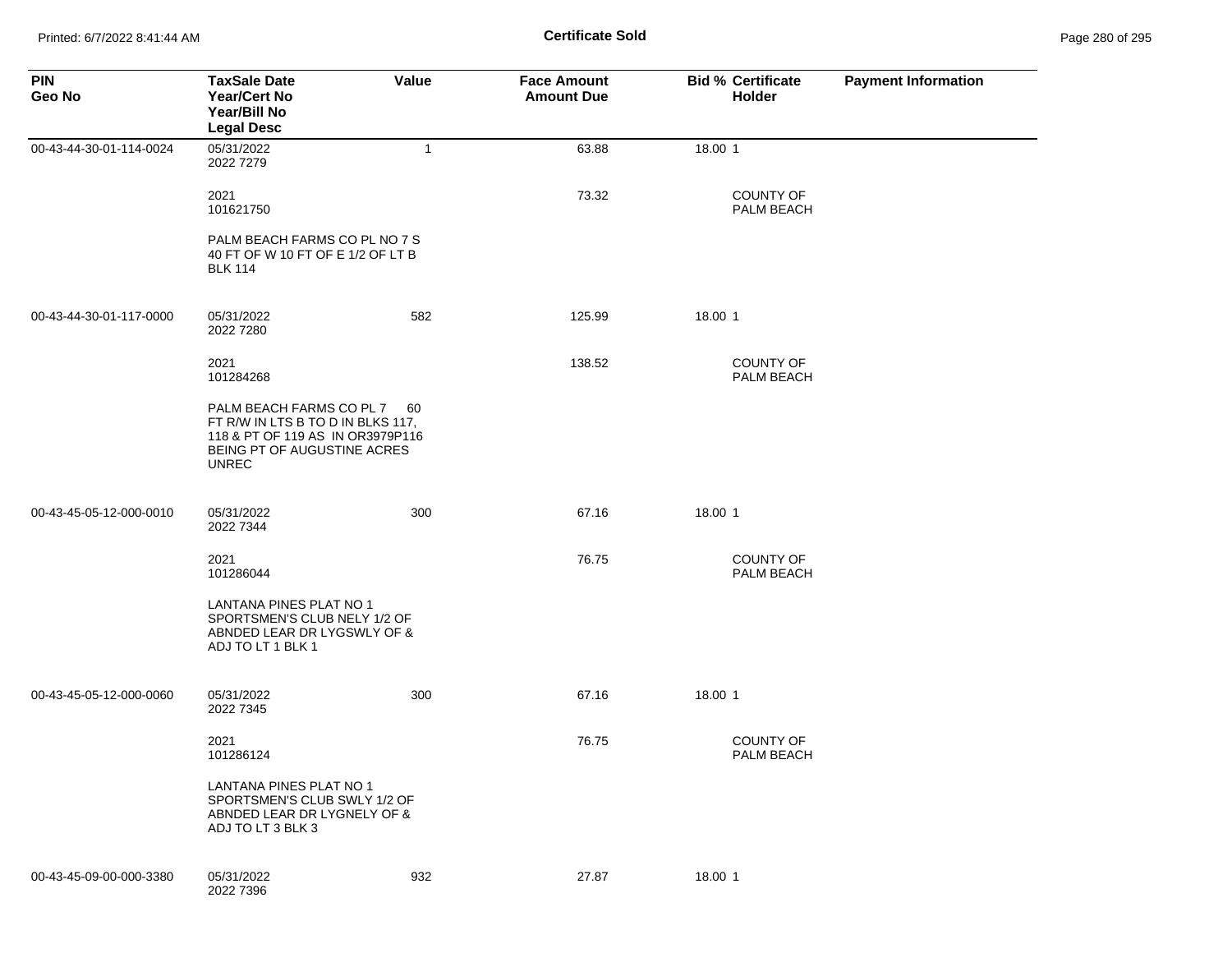Printed: 6/7/2022 8:41:44 AM **Certificate Sold** Page 281 of 295

| <b>PIN</b><br>Geo No    | <b>TaxSale Date</b><br><b>Year/Cert No</b><br>Year/Bill No<br><b>Legal Desc</b>                                                                                             | Value | <b>Face Amount</b><br><b>Amount Due</b> | <b>Bid % Certificate</b><br>Holder | <b>Payment Information</b> |
|-------------------------|-----------------------------------------------------------------------------------------------------------------------------------------------------------------------------|-------|-----------------------------------------|------------------------------------|----------------------------|
|                         | 2021<br>101287350                                                                                                                                                           |       | 35.51                                   | <b>COUNTY OF</b><br>PALM BEACH     |                            |
|                         | 9-45-43, E 2.37 FT OF W 117.37FT OF<br>S 132.97 FT OF N 660.31 FT OF NW<br>1/4 OF NW 1/4 OF NW 1/4                                                                          |       |                                         |                                    |                            |
| 00-43-46-05-00-000-5100 | 05/31/2022<br>2022 7508                                                                                                                                                     | 5,323 | 107.99                                  | 18.00 1                            |                            |
|                         | 2021<br>101291698                                                                                                                                                           |       | 119.63                                  | <b>COUNTY OF</b><br>PALM BEACH     |                            |
|                         | 5-46-43, PT OF S 3/4 OF SE 1/4 LYG N<br>OF PB28P216, ELY OF PB29P53, W<br>OF E 1/4 OF SE 1/4 (LESS PAR IN<br>OR8458P181, OR24518P1161 & E-4<br>CNL R/W) K/A PT OF LAKE EDEN |       |                                         |                                    |                            |
| 04-36-43-25-00-000-5040 | 05/31/2022<br>2022 7547                                                                                                                                                     | 5,582 | 374.06                                  | 18.00 1                            |                            |
|                         | 2021<br>101293188                                                                                                                                                           |       | 398.99                                  | <b>COUNTY OF</b><br>PALM BEACH     |                            |
|                         | 25-43-36, N 10 FT OF S 1/2 OF SE 1/4<br>OF SE 1/4 (LESS E 40 FT NW 17TH ST<br>$R/W$ )                                                                                       |       |                                         |                                    |                            |
| 04-37-43-31-01-006-0100 | 05/31/2022<br>2022 7563                                                                                                                                                     | 600   | 50.56                                   | 18.00 1                            |                            |
|                         | 2021<br>101293072                                                                                                                                                           |       | 59.32                                   | <b>COUNTY OF</b><br>PALM BEACH     |                            |
|                         | 31-43-37, TRGLR PAR LYG N OF &<br>ADJ TO N LI OF LT 11 BLK 10 OF<br>BELLE GLADE TERMINALS ADD 1AS<br>IN OR4285P1805                                                         |       |                                         |                                    |                            |
| 04-37-43-31-01-010-0050 | 05/31/2022<br>2022 7564                                                                                                                                                     | 15    | 35.42                                   | 18.00 1                            |                            |
|                         | 2021<br>101635936                                                                                                                                                           |       | 43.43                                   | <b>COUNTY OF</b><br>PALM BEACH     |                            |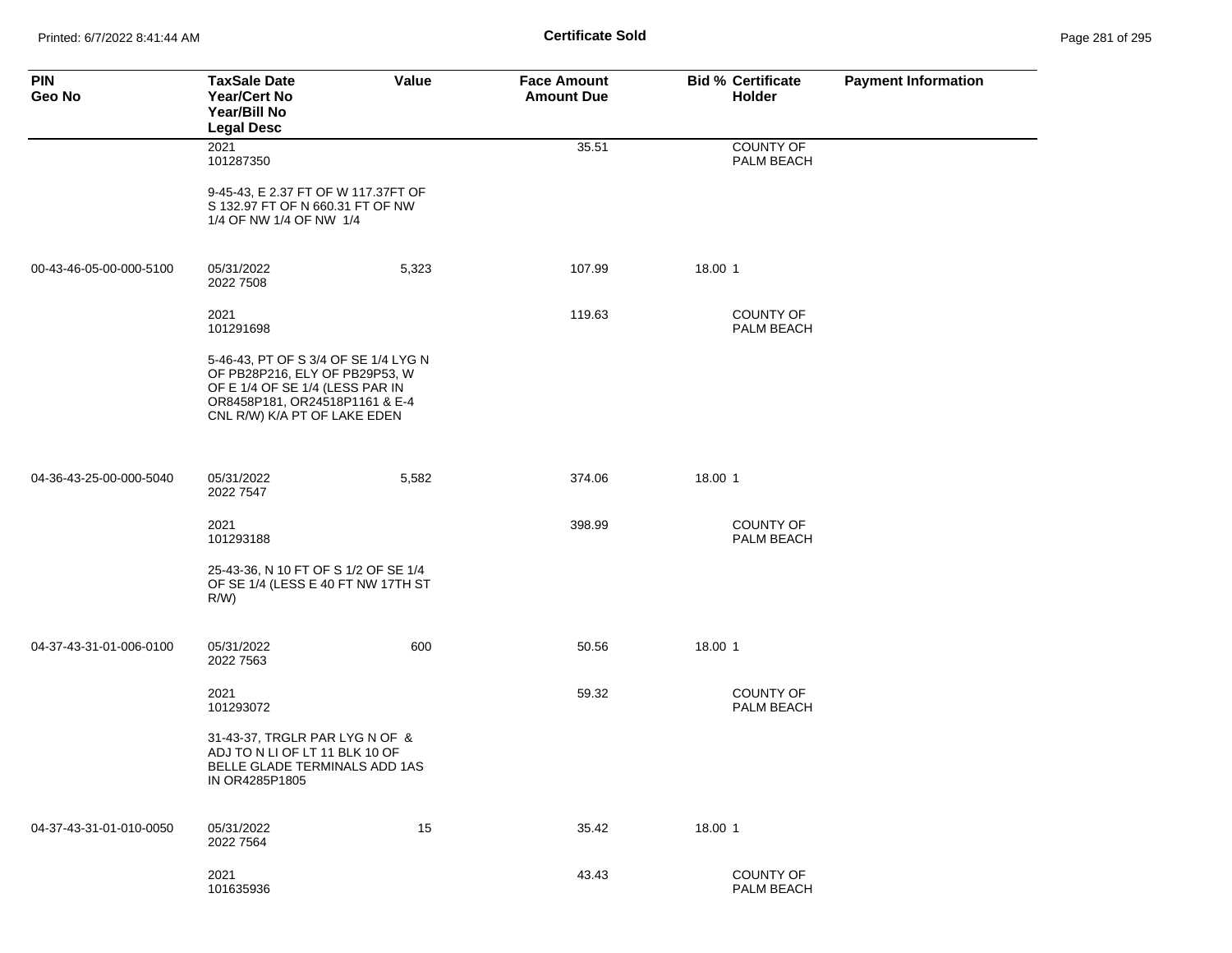Printed: 6/7/2022 8:41:44 AM **Certificate Sold** Page 282 of 295

| <b>PIN</b><br>Geo No    | <b>TaxSale Date</b><br><b>Year/Cert No</b><br>Year/Bill No<br><b>Legal Desc</b>                                  | Value | <b>Face Amount</b><br><b>Amount Due</b> | <b>Bid % Certificate</b><br><b>Holder</b> | <b>Payment Information</b> |
|-------------------------|------------------------------------------------------------------------------------------------------------------|-------|-----------------------------------------|-------------------------------------------|----------------------------|
|                         | 31-43-37, SUB BY STATE SURVEY N<br>10 FT OF S 430 FT OF ST LT 10 LYG E<br>OF & ADJ TO PB28P62 (LESS W 315<br>FT) |       |                                         |                                           |                            |
| 04-37-43-31-01-020-0140 | 05/31/2022<br>2022 7574                                                                                          | 4,200 | 338.31                                  | 18.00 1                                   |                            |
|                         | 2021<br>101293514                                                                                                |       | 361.44                                  | <b>COUNTY OF</b><br>PALM BEACH            |                            |
|                         | 31-43-37, SUB BY STATE SURVEY S<br>41.5 FT OF N 206.5 FT OF W 100 FT<br>OF E 305.5 FT OF LT 20                   |       |                                         |                                           |                            |
| 04-37-43-31-01-030-0220 | 05/31/2022<br>2022 7590                                                                                          | 4,200 | 520.00                                  | 18.00 1                                   |                            |
|                         | 2021<br>101293337                                                                                                |       | 552.21                                  | <b>COUNTY OF</b><br>PALM BEACH            |                            |
|                         | 31-43-37, SUB BY STATE SURVEY W<br>40 FT OF E 515 FT OF S 85 FT OF N<br>330 FT OF LT 30                          |       |                                         |                                           |                            |
| 04-37-43-31-01-030-0370 | 05/31/2022<br>2022 7595                                                                                          | 4,200 | 143.64                                  | 18.00 1                                   |                            |
|                         | 2021<br>101293701                                                                                                |       | 157.03                                  | <b>COUNTY OF</b><br>PALM BEACH            |                            |
|                         | 31-43-37, SUB BY STATE SURVEY W<br>45 FT OF E 155 FT OF S 85 FT OF N<br>550 FT OF LT 30                          |       |                                         |                                           |                            |
| 04-37-43-31-01-030-0680 | 05/31/2022<br>2022 7604                                                                                          | 4,200 | 520.00                                  | 18.00 1                                   |                            |
|                         | 2021<br>101293707                                                                                                |       | 552.21                                  | <b>COUNTY OF</b><br>PALM BEACH            |                            |
|                         | 31-43-37, SUB BY STATE SURVEY W<br>40 FT OF E 315 FT OF S 85 FT OF N<br>990 FT OF LT 30                          |       |                                         |                                           |                            |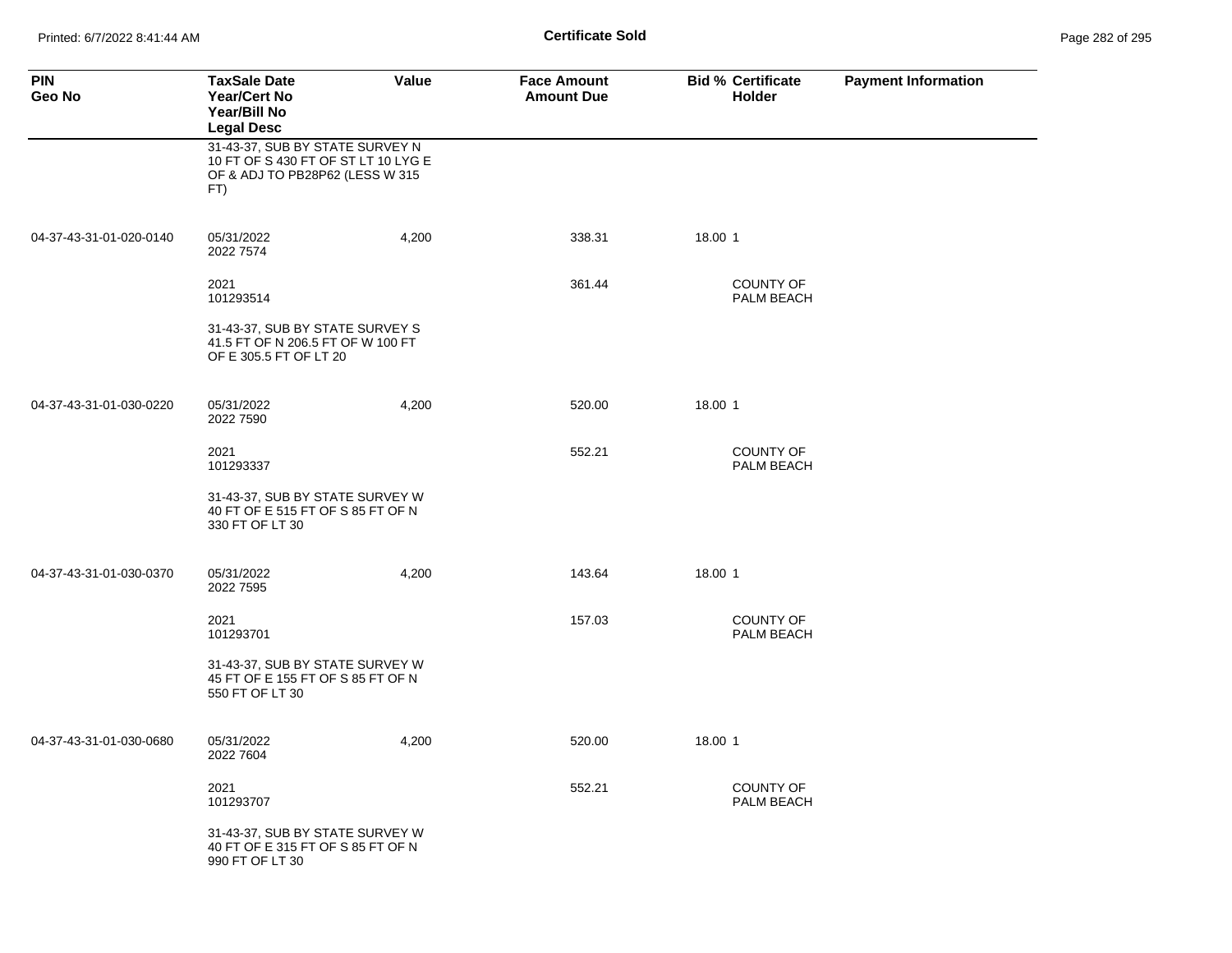| <b>PIN</b><br>Geo No    | <b>TaxSale Date</b><br><b>Year/Cert No</b><br>Year/Bill No<br><b>Legal Desc</b>               | Value | <b>Face Amount</b><br><b>Amount Due</b> | <b>Bid % Certificate</b><br><b>Holder</b> | <b>Payment Information</b> |
|-------------------------|-----------------------------------------------------------------------------------------------|-------|-----------------------------------------|-------------------------------------------|----------------------------|
| 04-37-43-31-01-030-1210 | 05/31/2022<br>2022 7619                                                                       | 4,200 | 143.64                                  | 18.00 1                                   |                            |
|                         | 2021<br>101293652                                                                             |       | 157.03                                  | <b>COUNTY OF</b><br>PALM BEACH            |                            |
|                         | 31-43-37, SUB BY STATE SURVEY S<br>85 FT OF N 990 FT OF W 40 FT OF E<br>555 FT OF LT 30       |       |                                         |                                           |                            |
| 04-37-43-31-01-033-0060 | 05/31/2022<br>2022 7623                                                                       | 8,318 | 570.70                                  | 18.00 1                                   |                            |
|                         | 2021<br>101293356                                                                             |       | 605.50                                  | <b>COUNTY OF</b><br>PALM BEACH            |                            |
|                         | 31-43-37, SUB BY STATE SURVEY E<br>80 FT OF W 105 FT OF N 52.5 FT OF S<br>1050.75 FT OF LT 33 |       |                                         |                                           |                            |
| 04-37-43-31-05-001-0180 | 05/31/2022<br>2022 7629                                                                       | 3,150 | 311.16                                  | 18.00 1                                   |                            |
|                         | 2021<br>101293408                                                                             |       | 332.95                                  | <b>COUNTY OF</b><br>PALM BEACH            |                            |
|                         | BAILEY ADD NO 4, PL 1<br>/LESS S 5 FT SR R/W/ BLK 1                                           | LT 18 |                                         |                                           |                            |
| 04-37-43-31-05-002-0060 | 05/31/2022<br>2022 7631                                                                       | 3,150 | 427.96                                  | 18.00 1                                   |                            |
|                         | 2021<br>101293470                                                                             |       | 455.59                                  | <b>COUNTY OF</b><br>PALM BEACH            |                            |
|                         | BAILEY ADD NO 4, PL 1 LT 6 BLK 2                                                              |       |                                         |                                           |                            |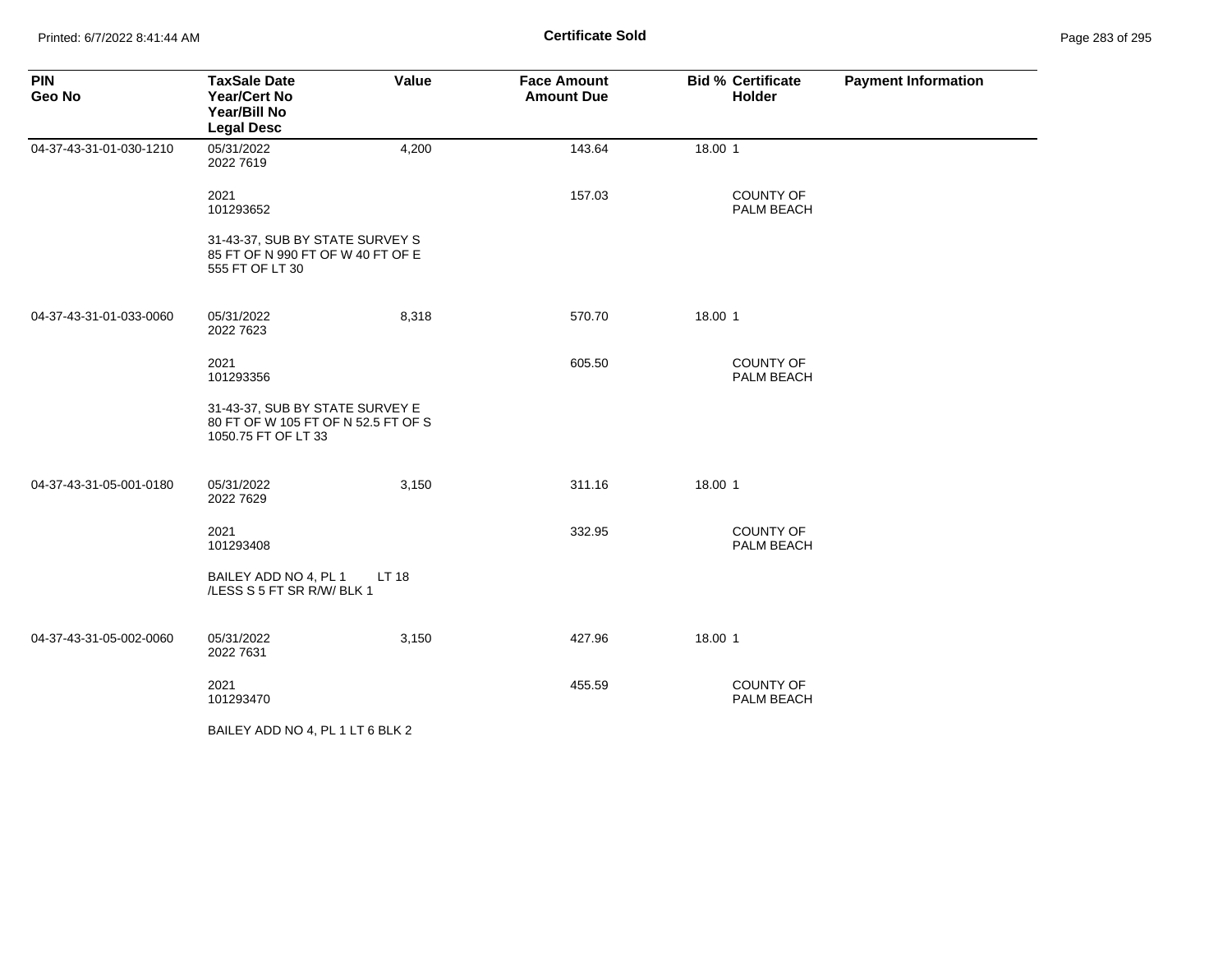Printed: 6/7/2022 8:41:44 AM **Certificate Sold** Page 284 of 295

| <b>PIN</b><br>Geo No    | <b>TaxSale Date</b><br><b>Year/Cert No</b><br>Year/Bill No<br><b>Legal Desc</b> | Value         | <b>Face Amount</b><br><b>Amount Due</b> | <b>Bid % Certificate</b><br><b>Holder</b> | <b>Payment Information</b> |
|-------------------------|---------------------------------------------------------------------------------|---------------|-----------------------------------------|-------------------------------------------|----------------------------|
| 04-37-43-31-06-003-0070 | 05/31/2022<br>2022 7633                                                         | 4,200         | 240.97                                  | 18.00 1                                   |                            |
|                         | 2021<br>101293567                                                               |               | 259.23                                  | COUNTY OF<br>PALM BEACH                   |                            |
|                         | BAILEY ADD NO 4, PL 2<br>3                                                      | LT 7 BLK      |                                         |                                           |                            |
| 04-37-43-31-13-010-0011 | 05/31/2022<br>2022 7674                                                         | 300           | 42.78                                   | 18.00 1                                   |                            |
|                         | 2021<br>101293338                                                               |               | 51.15                                   | COUNTY OF<br>PALM BEACH                   |                            |
|                         | BELLE GLADE TERMINALS ADD 1<br>NLY 54.8 FT OF LT 1 BLK 10                       |               |                                         |                                           |                            |
| 04-37-43-31-15-004-0050 | 05/31/2022<br>2022 7685                                                         | 2,100         | 89.34                                   | 18.00 1                                   |                            |
|                         | 2021<br>101293722                                                               |               | 100.04                                  | COUNTY OF<br>PALM BEACH                   |                            |
|                         | <b>GLADE SUB</b><br>OF LT 6 BLK 4                                               | LT 5 & S 5 FT |                                         |                                           |                            |
| 04-37-43-31-15-006-0040 | 05/31/2022<br>2022 7688                                                         | 3,240         | 118.80                                  | 18.00 1                                   |                            |
|                         | 2021<br>101293855                                                               |               | 130.98                                  | COUNTY OF<br>PALM BEACH                   |                            |
|                         | LT 4 BLK 6<br><b>GLADE SUB</b>                                                  |               |                                         |                                           |                            |
| 04-37-43-31-22-001-0500 | 05/31/2022<br>2022 7704                                                         | 5,250         | 170.80                                  | 18.00 1                                   |                            |
|                         | 2021<br>101294453                                                               |               | 185.58                                  | COUNTY OF<br>PALM BEACH                   |                            |
|                         | RADERS ADD TO BELLE GLADE LT<br><b>50 BLK A</b>                                 |               |                                         |                                           |                            |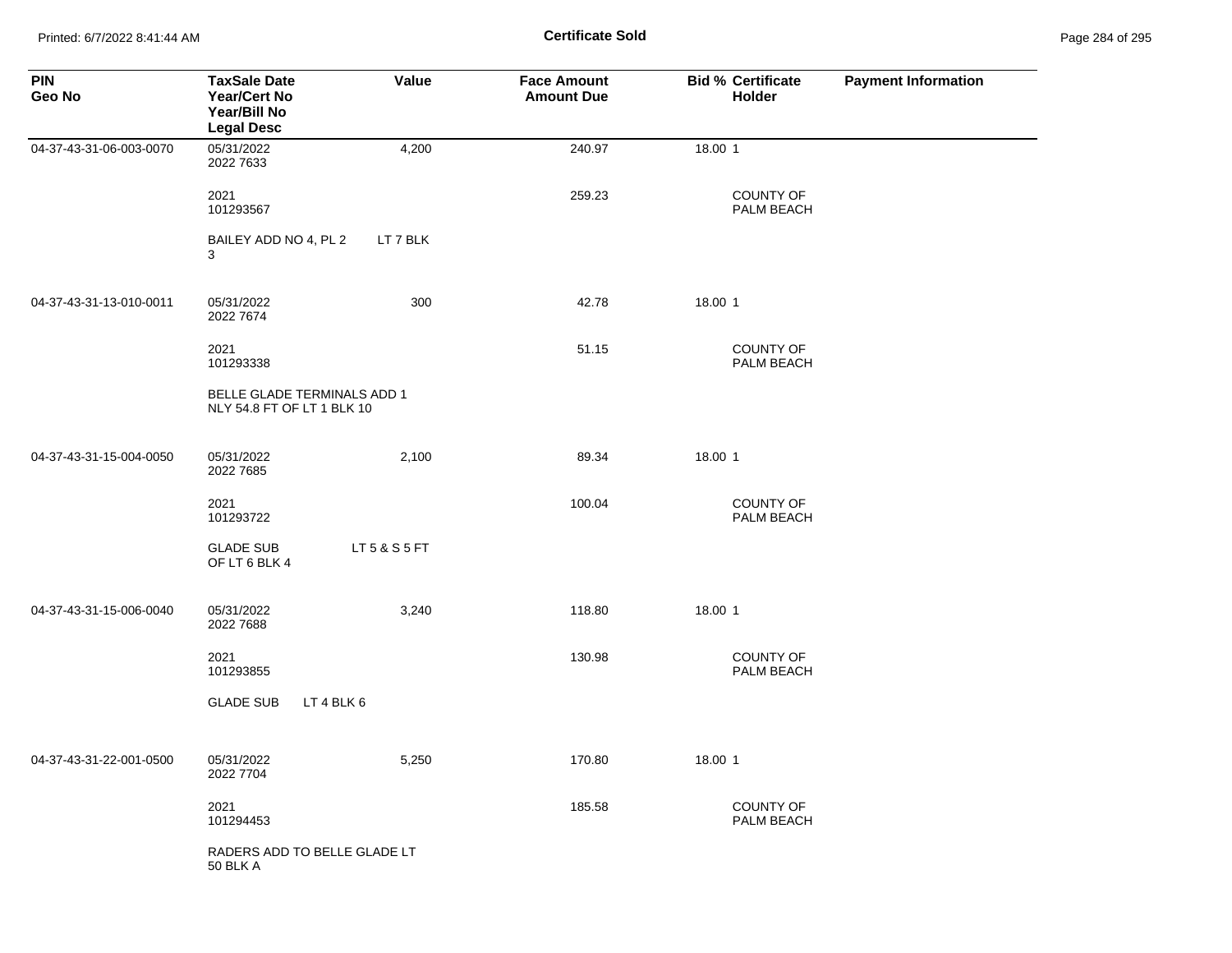Printed: 6/7/2022 8:41:44 AM **Certificate Sold** Page 285 of 295

| <b>PIN</b><br>Geo No    | <b>TaxSale Date</b><br><b>Year/Cert No</b><br>Year/Bill No<br><b>Legal Desc</b>                 | Value      | <b>Face Amount</b><br><b>Amount Due</b> | <b>Bid % Certificate</b><br>Holder | <b>Payment Information</b> |
|-------------------------|-------------------------------------------------------------------------------------------------|------------|-----------------------------------------|------------------------------------|----------------------------|
| 04-37-43-31-23-001-0110 | 05/31/2022<br>2022 7713                                                                         | 2,333      | 95.37                                   | 18.00 1                            |                            |
|                         | 2021<br>101294697                                                                               |            | 106.34                                  | <b>COUNTY OF</b><br>PALM BEACH     |                            |
|                         | RADER & MULTACH PROPERTIES<br>LT 11 BLK A                                                       |            |                                         |                                    |                            |
| 04-37-43-31-24-000-0042 | 05/31/2022<br>2022 7717                                                                         | 300        | 237.45                                  | 18.00 1                            |                            |
|                         | 2021<br>101294749                                                                               |            | 255.56                                  | <b>COUNTY OF</b><br>PALM BEACH     |                            |
|                         | ROYAL PALM SUB E 2 FT OF LTS 4 &<br>14                                                          |            |                                         |                                    |                            |
| 04-37-43-31-27-001-0050 | 05/31/2022<br>2022 7729                                                                         | 8,284      | 552.98                                  | 18.00 1                            |                            |
|                         | 2021<br>101294222                                                                               |            | 586.90                                  | <b>COUNTY OF</b><br>PALM BEACH     |                            |
|                         | SYLDA HEIGHTS                                                                                   | LT 5 BLK A |                                         |                                    |                            |
| 04-37-43-32-00-000-7440 | 05/31/2022<br>2022 7747                                                                         | 2,100      | 89.34                                   | 18.00 1                            |                            |
|                         | 2021<br>101294795                                                                               |            | 100.04                                  | <b>COUNTY OF</b><br>PALM BEACH     |                            |
|                         | 32-43-37, E 135 FT OF W 660 FTN OF<br>AVENUE B & S OF SR 25                                     |            |                                         |                                    |                            |
| 04-37-43-32-00-000-8410 | 05/31/2022<br>2022 7754                                                                         | 2,590      | 296.67                                  | 18.00 1                            |                            |
|                         | 2021<br>101627391                                                                               |            | 317.73                                  | <b>COUNTY OF</b><br>PALM BEACH     |                            |
|                         | 32-43-37, SLY 52.39 FT OF ELY 24.12<br>FT OF W 1/8 OF W 1/2 LYG NLY OF &<br>ADJ TO E CANAL ST N |            |                                         |                                    |                            |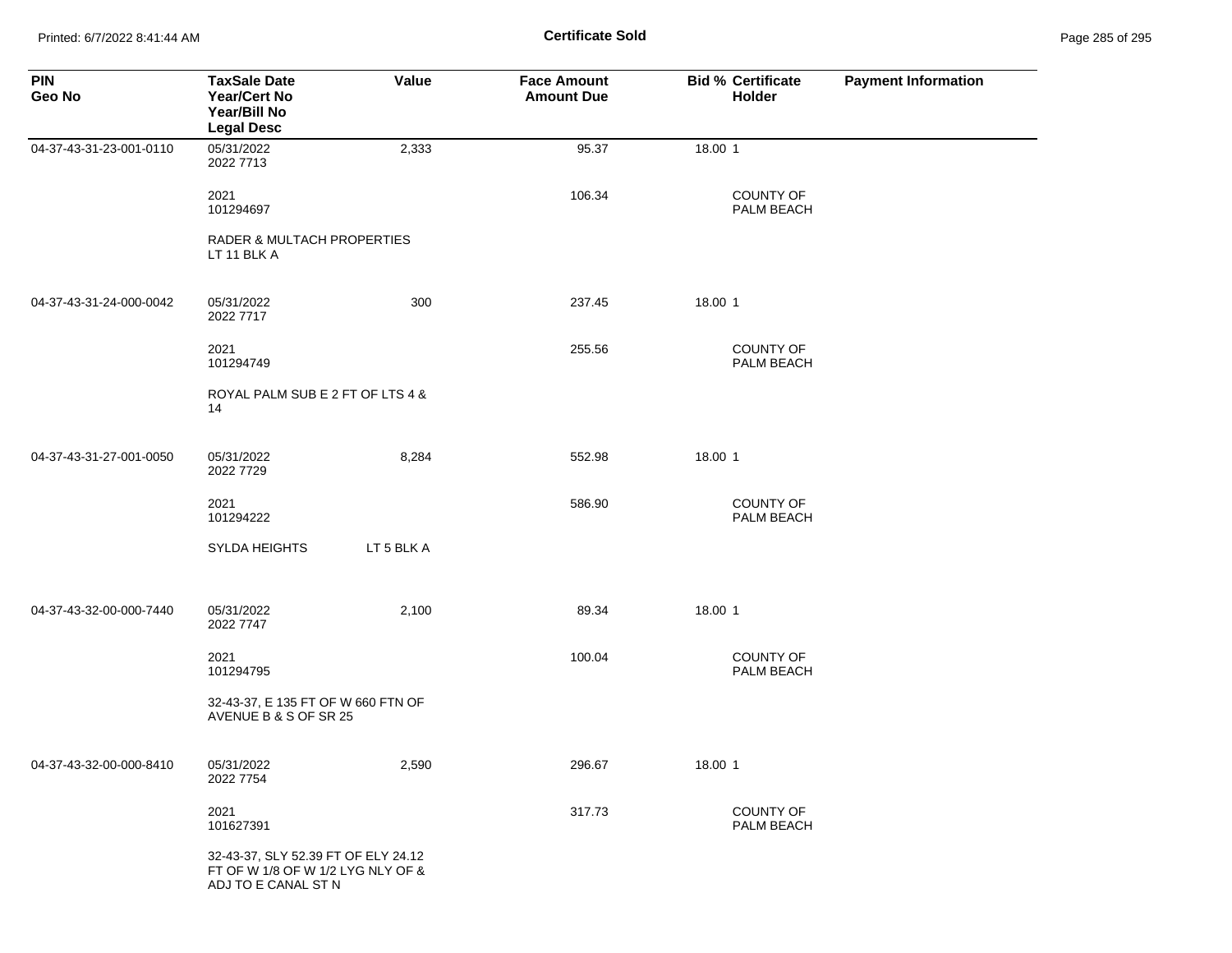Printed: 6/7/2022 8:41:44 AM **Certificate Sold** Page 286 of 295

| <b>PIN</b><br>Geo No    | <b>TaxSale Date</b><br><b>Year/Cert No</b><br>Year/Bill No<br><b>Legal Desc</b> | Value       | <b>Face Amount</b><br><b>Amount Due</b> | <b>Bid % Certificate</b><br><b>Holder</b> | <b>Payment Information</b> |
|-------------------------|---------------------------------------------------------------------------------|-------------|-----------------------------------------|-------------------------------------------|----------------------------|
| 04-37-43-42-05-003-0180 | 05/31/2022<br>2022 7882                                                         | 4,200       | 338.31                                  | 18.00 1                                   |                            |
|                         | 2021<br>101295309                                                               |             | 361.44                                  | <b>COUNTY OF</b><br>PALM BEACH            |                            |
|                         | <b>RADERS SUB</b>                                                               | LT 18 BLK 3 |                                         |                                           |                            |
| 04-37-43-42-05-003-0190 | 05/31/2022<br>2022 7883                                                         | 4,200       | 260.44                                  | 18.00 1                                   |                            |
|                         | 2021<br>101295276                                                               |             | 279.67                                  | COUNTY OF<br>PALM BEACH                   |                            |
|                         | RADERS SUB<br>1/2 OF LT 20 BLK 3                                                | LT 19 & N   |                                         |                                           |                            |
| 04-37-43-42-05-004-0400 | 05/31/2022<br>2022 7896                                                         | 4,158       | 142.87                                  | 18.00 1                                   |                            |
|                         | 2021<br>101295340                                                               |             | 156.22                                  | COUNTY OF<br>PALM BEACH                   |                            |
|                         | <b>RADERS SUB</b>                                                               | LT 40 BLK 4 |                                         |                                           |                            |
| 04-37-43-42-05-004-0481 | 05/31/2022<br>2022 7897                                                         | 3,150       | 311.16                                  | 18.00 1                                   |                            |
|                         | 2021<br>101295483                                                               |             | 332.95                                  | <b>COUNTY OF</b><br>PALM BEACH            |                            |
|                         | <b>RADERS SUB</b><br>48 & LT 49 BLK 4                                           | N 1/2 OF LT |                                         |                                           |                            |
| 04-37-43-42-06-005-0170 | 05/31/2022<br>2022 7902                                                         | 4,200       | 338.31                                  | 18.00 1                                   |                            |
|                         | 2021<br>101295319                                                               |             | 361.44                                  | <b>COUNTY OF</b><br>PALM BEACH            |                            |
|                         | RADERS SUB ADD LT 17 BLK 5                                                      |             |                                         |                                           |                            |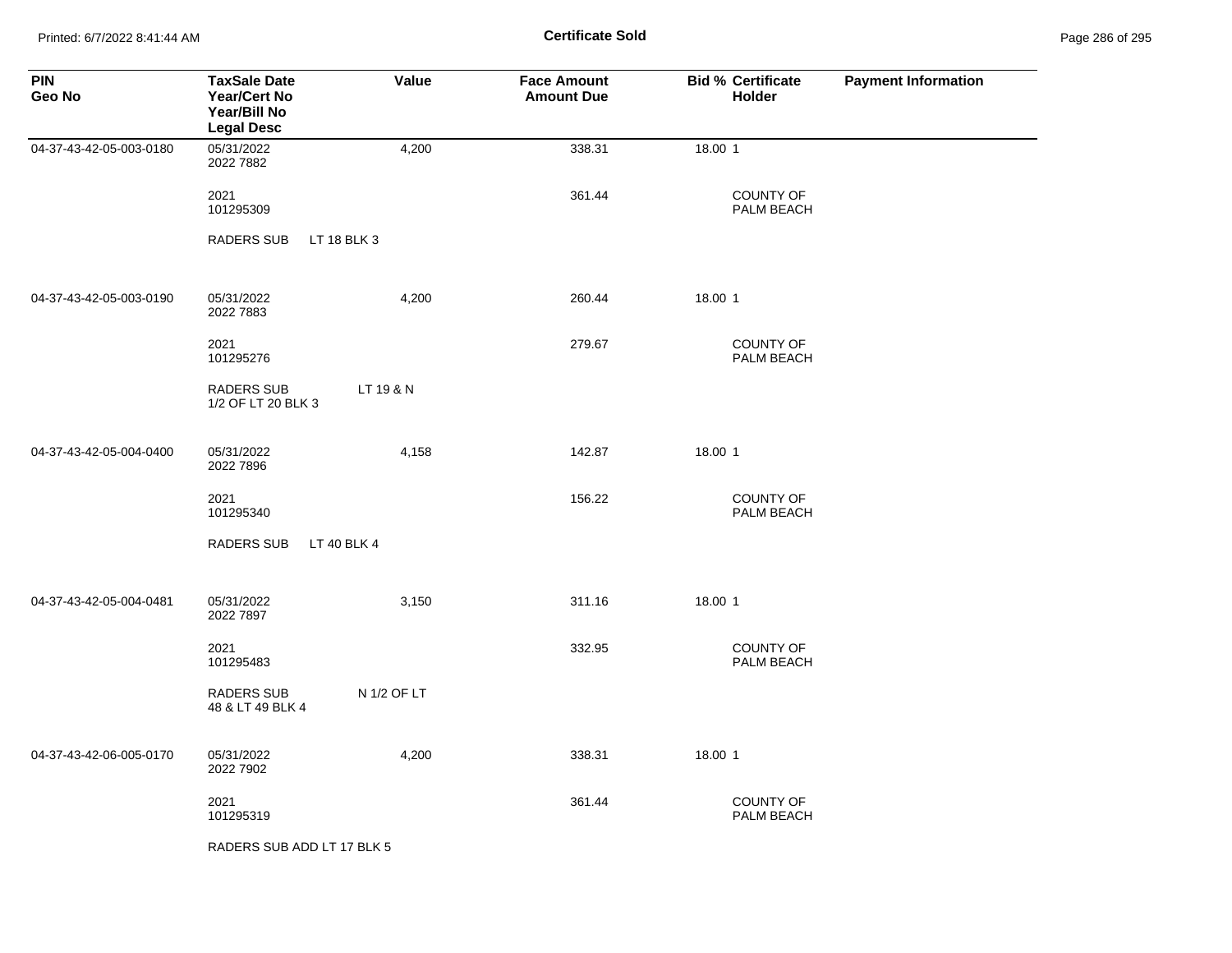Printed: 6/7/2022 8:41:44 AM **Certificate Sold** Page 287 of 295

| <b>PIN</b><br>Geo No    | <b>TaxSale Date</b><br><b>Year/Cert No</b><br>Year/Bill No<br><b>Legal Desc</b>                                                                                                                                                                                                                                                  | Value | <b>Face Amount</b><br><b>Amount Due</b> | <b>Bid % Certificate</b><br><b>Holder</b> | <b>Payment Information</b> |
|-------------------------|----------------------------------------------------------------------------------------------------------------------------------------------------------------------------------------------------------------------------------------------------------------------------------------------------------------------------------|-------|-----------------------------------------|-------------------------------------------|----------------------------|
| 04-37-43-42-06-005-0180 | 05/31/2022<br>2022 7903                                                                                                                                                                                                                                                                                                          | 4,200 | 143.64                                  | 18.00 1                                   |                            |
|                         | 2021<br>101295386                                                                                                                                                                                                                                                                                                                |       | 157.03                                  | <b>COUNTY OF</b><br>PALM BEACH            |                            |
|                         | RADERS SUB ADD LT 18 BLK 5                                                                                                                                                                                                                                                                                                       |       |                                         |                                           |                            |
| 04-37-43-42-08-002-0130 | 05/31/2022<br>2022 7943                                                                                                                                                                                                                                                                                                          | 4,200 | 520.00                                  | 18.00 1                                   |                            |
|                         | 2021<br>101295150                                                                                                                                                                                                                                                                                                                |       | 552.21                                  | <b>COUNTY OF</b><br>PALM BEACH            |                            |
|                         | RUTLEDGE ADD LT 13 BLK 2                                                                                                                                                                                                                                                                                                         |       |                                         |                                           |                            |
| 04-37-44-06-00-000-1060 | 05/31/2022<br>2022 8033                                                                                                                                                                                                                                                                                                          | 4,149 | 338.42                                  | 18.00 1                                   |                            |
|                         | 2021<br>101296252                                                                                                                                                                                                                                                                                                                |       | 361.56                                  | <b>COUNTY OF</b><br>PALM BEACH            |                            |
|                         | 06-44-37, N 44.30 FT OF SLY 125.25<br>FT & NLY 124 FT OF SLY 494.59 FT<br>OF WLY 34.22 FT OF ELY 1823.76 FT<br>OF NE 1/4 LYG N, S & ADJ TO<br>PB105P33                                                                                                                                                                           |       |                                         |                                           |                            |
| 00-41-43-03-00-000-4180 | 05/31/2022<br>2022 813                                                                                                                                                                                                                                                                                                           | 429   | 1,065.72                                | 18.00 1                                   |                            |
|                         | 2021<br>101064484                                                                                                                                                                                                                                                                                                                |       | 1,125.24                                | COUNTY OF<br>PALM BEACH                   |                            |
|                         | 3-43-41, S 30 FT OF N 1420 FT OF E<br>207.5 FT OF W 1077.5 FT, N 60 FT S<br>OF & ADJ TO NLY 1400FT, E 60 FT OF<br>W 1345 FT OF SLY 377 FT OF N 1660<br>FT, S 30 FT OF N 2380 FT OF E 207.5<br>FT OF W 2175 FT & S 280 FT OF N<br>2660 FT (LESS W 2175 FT & PAR IN<br>OR1897P402) OF TH PT OF NW 1/4<br>LYG W OF FP&L 185 FT ESMT |       |                                         |                                           |                            |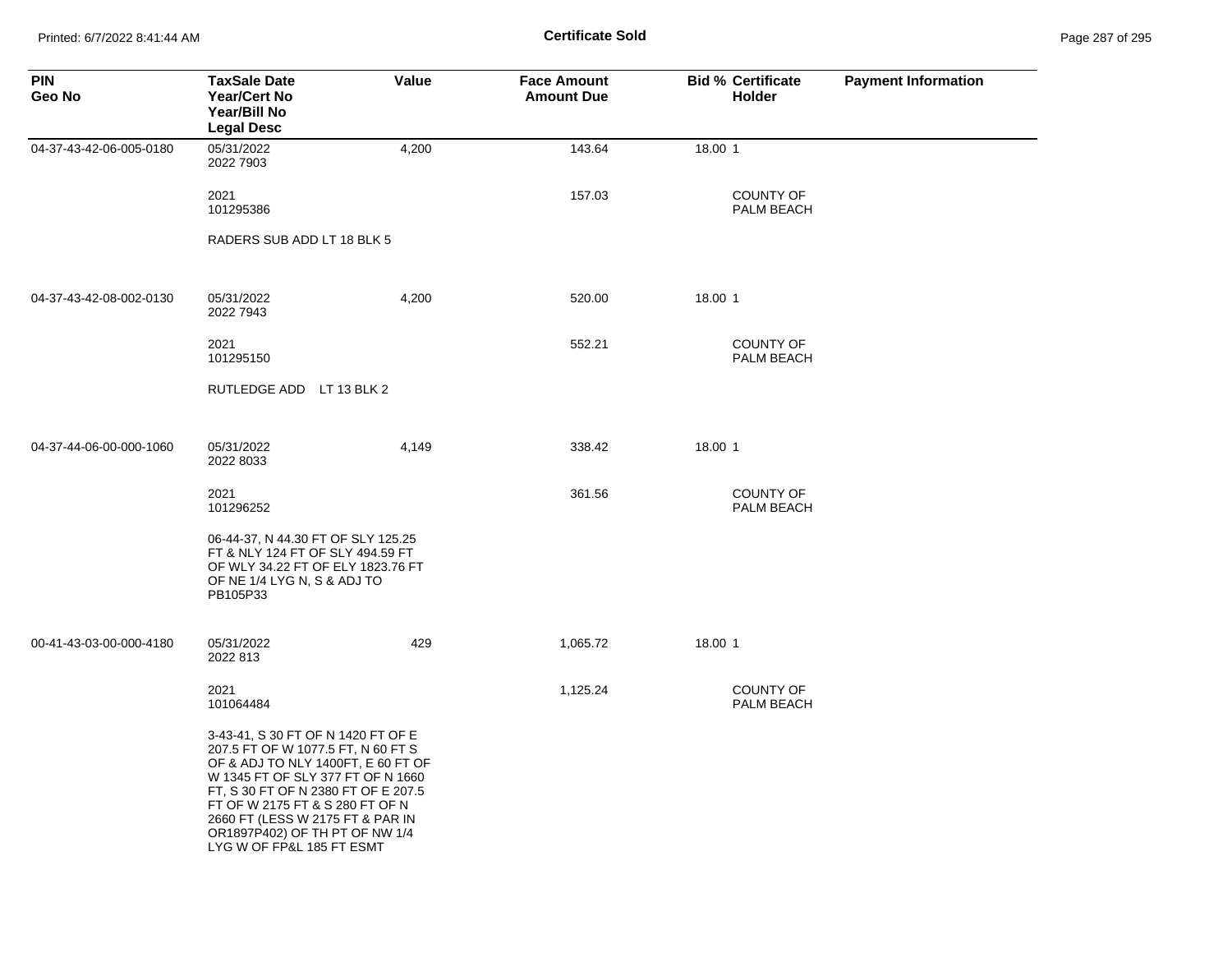| <b>PIN</b><br>Geo No    | <b>TaxSale Date</b><br><b>Year/Cert No</b><br>Year/Bill No<br><b>Legal Desc</b>                                                                               | Value | <b>Face Amount</b><br><b>Amount Due</b> | <b>Bid % Certificate</b><br>Holder | <b>Payment Information</b> |
|-------------------------|---------------------------------------------------------------------------------------------------------------------------------------------------------------|-------|-----------------------------------------|------------------------------------|----------------------------|
| 00-41-43-03-00-000-5660 | 05/31/2022<br>2022 816                                                                                                                                        | 155   | 744.96                                  | 18.00 1                            |                            |
|                         | 2021<br>101634057                                                                                                                                             |       | 788.46                                  | <b>COUNTY OF</b><br>PALM BEACH     |                            |
|                         | 3-43-41, NLY 60 FT OF SLY 1480 FT<br>OF SE 1/4 LYG W OF & ADJ TO FP&L<br>CO ESMT (LESS W 670 FT)                                                              |       |                                         |                                    |                            |
| 00-41-43-03-00-000-5910 | 05/31/2022<br>2022 817                                                                                                                                        | 92    | 743.75                                  | 18.00 1                            |                            |
|                         | 2021<br>101634052                                                                                                                                             |       | 787.19                                  | <b>COUNTY OF</b><br>PALM BEACH     |                            |
|                         | 3-43-41, N 30 FT OF S 1960 FT OF E<br>210 FT OF W 460 FT OF SE 1/4 & NLY<br>60 FT OF S 1960 FT OF SE 1/4 LYG W<br>OF & ADJ TO FP&L CO ESMT (LESS<br>W 460 FT) |       |                                         |                                    |                            |
| 00-41-43-03-00-000-6010 | 05/31/2022<br>2022 818                                                                                                                                        | 77    | 743.48                                  | 18.00 1                            |                            |
|                         | 2021<br>101634022                                                                                                                                             |       | 786.89                                  | <b>COUNTY OF</b><br>PALM BEACH     |                            |
|                         | 3-43-41, N 240 FT OF S 970 FT OF SE<br>1/4 LYG W OF & ADJ TO FP&L CO<br><b>ESMT (LESS W 1330 FT &amp;</b><br>OR3865P1338                                      |       |                                         |                                    |                            |
| 00-41-43-03-00-000-6020 | 05/31/2022<br>2022 819                                                                                                                                        | 114   | 744.14                                  | 18.00 1                            |                            |
|                         | 2021<br>101633937                                                                                                                                             |       | 787.59                                  | <b>COUNTY OF</b><br>PALM BEACH     |                            |
|                         | 3-43-41, NLY 60 FT OF SLY 520 FT OF<br>SE 1/4 LYG W OF FP&L CO ESMT<br>(LESS W 1580 FT)                                                                       |       |                                         |                                    |                            |
| 06-42-47-04-25-000-0900 | 05/31/2022<br>2022 8207                                                                                                                                       | 3     | 61.58                                   | 18.00 1                            |                            |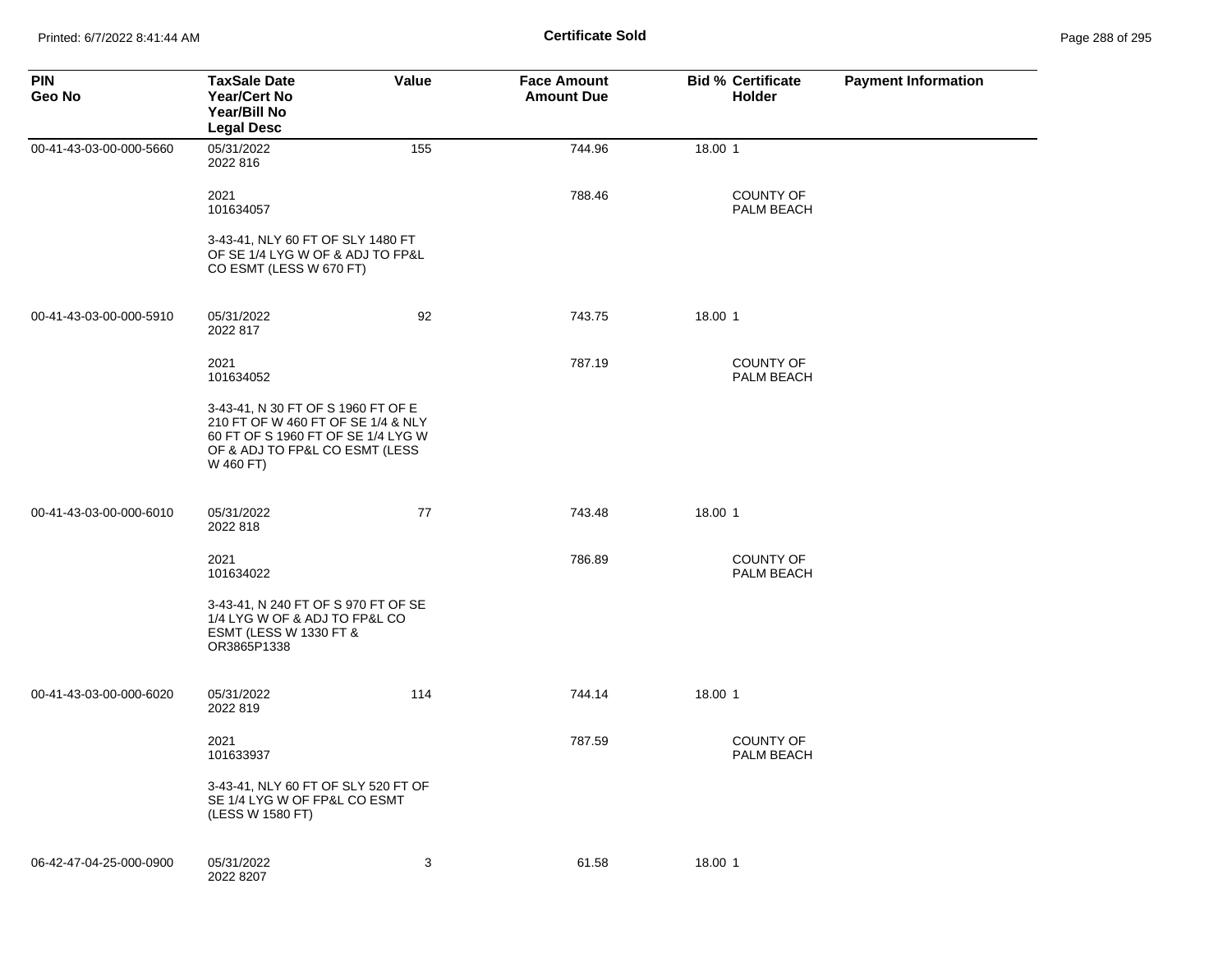Printed: 6/7/2022 8:41:44 AM **Certificate Sold** Page 289 of 295

| <b>PIN</b><br>Geo No    | <b>TaxSale Date</b><br><b>Year/Cert No</b><br>Year/Bill No<br><b>Legal Desc</b>                          | Value | <b>Face Amount</b><br><b>Amount Due</b> | <b>Bid % Certificate</b><br>Holder | <b>Payment Information</b> |
|-------------------------|----------------------------------------------------------------------------------------------------------|-------|-----------------------------------------|------------------------------------|----------------------------|
|                         | 2021<br>101300028                                                                                        |       | 70.91                                   | COUNTY OF<br>PALM BEACH            |                            |
|                         | <b>BRIARCLIFF AT WOODFIELD</b><br>COUNTRY CLUB PL 2 LOT 90A                                              |       |                                         |                                    |                            |
| 06-42-47-11-00-000-1110 | 05/31/2022<br>2022 8221                                                                                  | 5     | 61.63                                   | 18.00 1                            |                            |
|                         | 2021<br>101301898                                                                                        |       | 70.96                                   | <b>COUNTY OF</b><br>PALM BEACH     |                            |
|                         | 11-47-42, 40 FT TRGLE COR OF NE<br>1/4 LYG NE OF & ADJ TO PB75P118                                       |       |                                         |                                    |                            |
| 06-42-47-14-00-000-5150 | 05/31/2022<br>2022 8236                                                                                  | 56    | 62.64                                   | 18.00 1                            |                            |
|                         | 2021<br>101302801                                                                                        |       | 72.01                                   | <b>COUNTY OF</b><br>PALM BEACH     |                            |
|                         | 14-47-42, E 17 FT OF W 205 FT OF N<br>481.66 FT OF S 496.66 FT OF SE 1/4<br>LYG E OF & ADJ TO BUTTS RD   |       |                                         |                                    |                            |
| 06-42-47-14-00-000-5180 | 05/31/2022<br>2022 8237                                                                                  | 31    | 62.13                                   | 18.00 1                            |                            |
|                         | 2021<br>101302048                                                                                        |       | 71.49                                   | <b>COUNTY OF</b><br>PALM BEACH     |                            |
|                         | 14-47-42, W 1/2 OF 80 FT STRIPLYG<br>BET SR 808 & W EXT OF S LI OF PAR<br>IN OR2062P1315 (LESS PB41P140) |       |                                         |                                    |                            |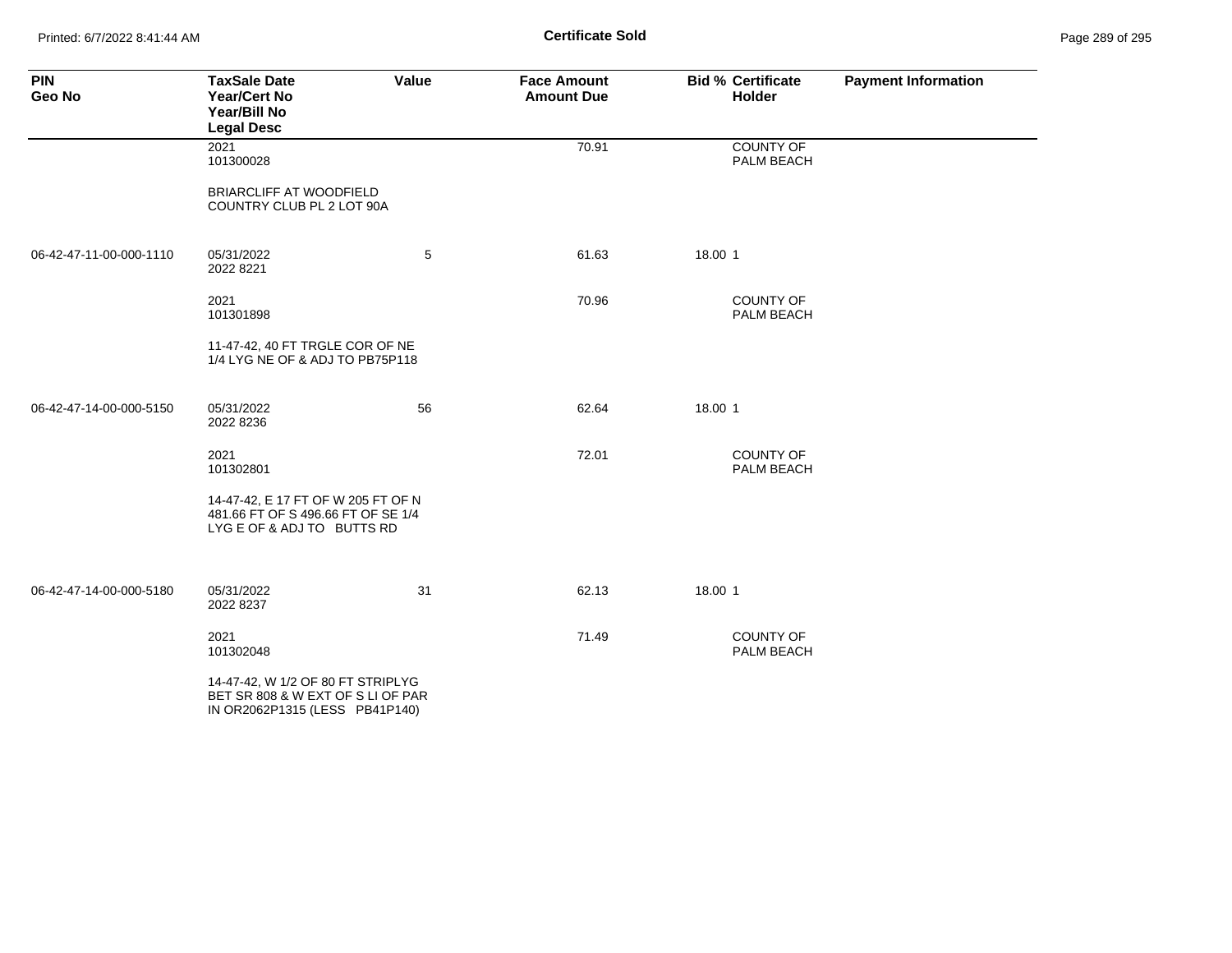| <b>PIN</b><br>Geo No    | <b>TaxSale Date</b><br><b>Year/Cert No</b><br>Year/Bill No<br><b>Legal Desc</b>                                    | Value  | <b>Face Amount</b><br><b>Amount Due</b> | <b>Bid % Certificate</b><br><b>Holder</b> | <b>Payment Information</b> |
|-------------------------|--------------------------------------------------------------------------------------------------------------------|--------|-----------------------------------------|-------------------------------------------|----------------------------|
| 06-42-47-23-04-013-0040 | 05/31/2022<br>2022 8295                                                                                            | 41     | 62.34                                   | 18.00 1                                   |                            |
|                         | 2021<br>101304724                                                                                                  |        | 71.71                                   | <b>COUNTY OF</b><br>PALM BEACH            |                            |
|                         | PARADISE PALMS UNIT 4<br>OF PAR A & 30 FT CNL R/W LYG N OF<br>& ADJ THERETO AS IN OR2483P755                       | TH PT  |                                         |                                           |                            |
| 06-42-47-23-04-013-0050 | 05/31/2022<br>2022 8296                                                                                            | 300    | 67.39                                   | 18.00 1                                   |                            |
|                         | 2021<br>101304586                                                                                                  |        | 76.99                                   | <b>COUNTY OF</b><br>PALM BEACH            |                            |
|                         | PARADISE PALMS UNIT 4<br>OF PARCEL A LYG BET N & S LI OF<br>LT 16 BLK 2 EXTENDED ELY                               | TH PT  |                                         |                                           |                            |
| 06-43-47-17-00-000-7010 | 05/31/2022<br>2022 8719                                                                                            | 17,791 | 355.44                                  | 18.00 1                                   |                            |
|                         | 2021<br>101320754                                                                                                  |        | 379.46                                  | <b>COUNTY OF</b><br>PALM BEACH            |                            |
|                         | 17-47-43, E 44 FT OF W 260.61 FT OF<br>N 35.88 FT OF SLY 305.49 FT OF TH<br>PT OF SW 1/4 LYG E OFNE 1ST AVE<br>R/W |        |                                         |                                           |                            |
| 00-37-41-33-01-001-0281 | 05/31/2022<br>2022 90                                                                                              | 4,840  | 111.14                                  | 18.00 1                                   |                            |
|                         | 2021<br>101040714                                                                                                  |        | 122.95                                  | <b>COUNTY OF</b><br>PALM BEACH            |                            |
|                         | PIONEER INV CO PL 1 TOWNSITE<br>CNL POINT NWLY 22.8 FT OF LT 28 &<br>LT 29 BLK 1                                   |        |                                         |                                           |                            |
| 00-37-41-33-01-003-0010 | 05/31/2022<br>2022 92                                                                                              | 1,725  | 41.82                                   | 18.00 1                                   |                            |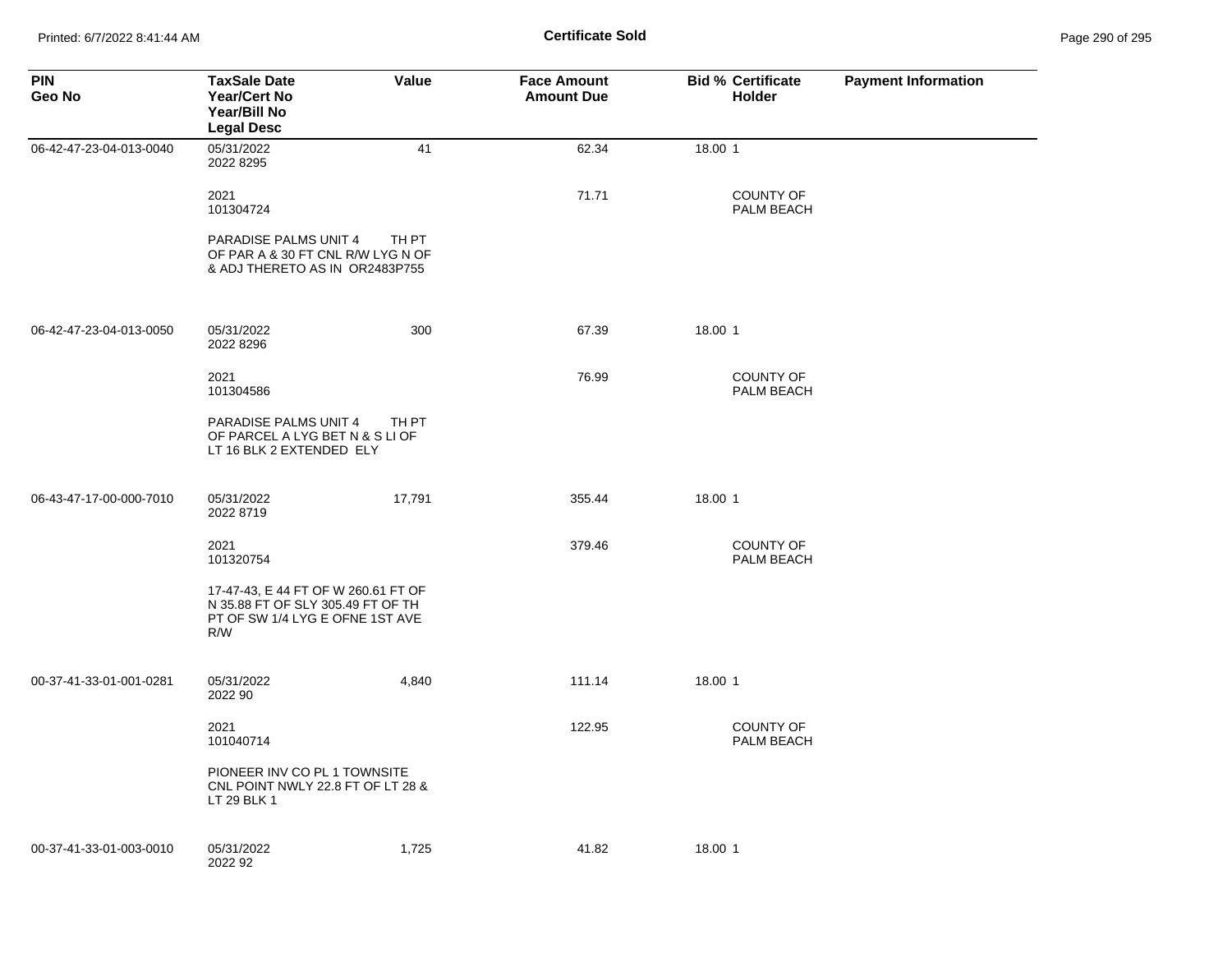Printed: 6/7/2022 8:41:44 AM **Certificate Sold** Page 291 of 295

| <b>PIN</b><br>Geo No    | <b>TaxSale Date</b><br><b>Year/Cert No</b><br>Year/Bill No<br><b>Legal Desc</b> | Value    | <b>Face Amount</b><br><b>Amount Due</b> | <b>Bid % Certificate</b><br>Holder | <b>Payment Information</b> |
|-------------------------|---------------------------------------------------------------------------------|----------|-----------------------------------------|------------------------------------|----------------------------|
|                         | 2021<br>101040031                                                               |          | 50.13                                   | <b>COUNTY OF</b><br>PALM BEACH     |                            |
|                         | PIONEER INV CO PL 1 TOWNSITE<br>CNL POINT LOT 1 BLK 3                           |          |                                         |                                    |                            |
| 00-41-44-25-19-012-0000 | 05/31/2022<br>2022 921                                                          | 2,409    | 53.26                                   | 18.00 1                            |                            |
|                         | 2021<br>101068809                                                               |          | 62.16                                   | COUNTY OF<br>PALM BEACH            |                            |
|                         | <b>WYCLIFFE TR I</b><br><b>GOLF COURSE</b>                                      | TR L K/A |                                         |                                    |                            |
| 08-43-45-09-18-000-0032 | 05/31/2022<br>2022 9266                                                         | 32,712   | 113.15                                  | 18.00 1                            |                            |
|                         | 2021<br>207034786                                                               |          | 125.03                                  | COUNTY OF<br>PALM BEACH            |                            |
|                         | <b>RIDGE GROVE ESTATES</b><br>OF LT 3 FOR S UNIT OF DUPLEX                      | TH PT    |                                         |                                    |                            |
| 08-43-45-16-08-023-1040 | 05/31/2022                                                                      | 15,471   | 241.60                                  | 18.00 1                            |                            |
|                         | 2022 9363                                                                       |          |                                         |                                    |                            |
|                         | 2021<br>101343987                                                               |          | 259.93                                  | COUNTY OF<br>PALM BEACH            |                            |
|                         | VILLAGE ROYALE COND NO 4<br><b>UNIT 23-104</b>                                  |          |                                         |                                    |                            |
| 08-43-45-16-13-002-3050 | 05/31/2022<br>2022 9376                                                         | 15,046   | 241.60                                  | 18.00 1                            |                            |
|                         | 2021<br>101343003                                                               |          | 259.93                                  | COUNTY OF<br>PALM BEACH            |                            |
|                         | VILLAGE ROYALE GREENBRIAR<br><b>CONDUNIT 305</b>                                |          |                                         |                                    |                            |
| 08-43-45-16-13-006-1060 | 05/31/2022<br>2022 9388                                                         | 18,164   | 241.60                                  | 18.00 1                            |                            |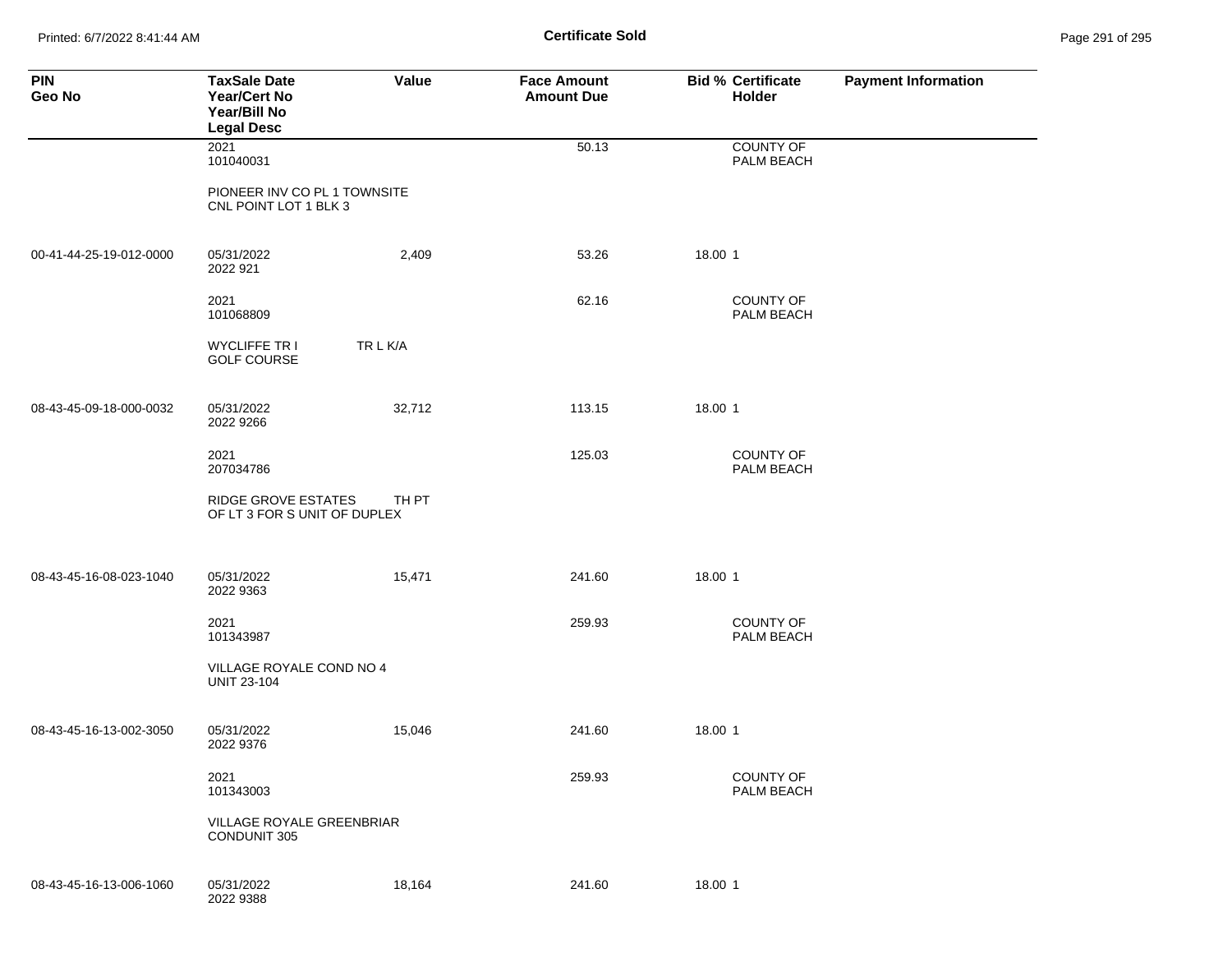Printed: 6/7/2022 8:41:44 AM **Certificate Sold** Page 292 of 295

| <b>PIN</b><br>Geo No    | <b>TaxSale Date</b><br><b>Year/Cert No</b><br>Year/Bill No<br><b>Legal Desc</b>                                 | Value  | <b>Face Amount</b><br><b>Amount Due</b> | <b>Bid % Certificate</b><br><b>Holder</b> | <b>Payment Information</b> |
|-------------------------|-----------------------------------------------------------------------------------------------------------------|--------|-----------------------------------------|-------------------------------------------|----------------------------|
|                         | 2021<br>101344344                                                                                               |        | 259.93                                  | COUNTY OF<br>PALM BEACH                   |                            |
|                         | VILLAGE ROYALE GREENSIDE COND<br><b>UNIT 106</b>                                                                |        |                                         |                                           |                            |
| 08-43-45-16-15-000-1050 | 05/31/2022<br>2022 9393                                                                                         | 17,029 | 241.60                                  | 18.00 1                                   |                            |
|                         | 2021<br>101344811                                                                                               |        | 259.93                                  | <b>COUNTY OF</b><br>PALM BEACH            |                            |
|                         | VILLAGE ROYALE GREENDALE<br>COND UNIT 105                                                                       |        |                                         |                                           |                            |
| 08-43-45-16-17-000-1160 | 05/31/2022<br>2022 9404                                                                                         | 25,048 | 242.71                                  | 18.00 1                                   |                            |
|                         | 2021<br>101344468                                                                                               |        | 261.09                                  | COUNTY OF<br>PALM BEACH                   |                            |
|                         | VILLAGE ROYALE GREENWAY COND<br><b>UNIT 116</b>                                                                 |        |                                         |                                           |                            |
| 08-43-45-17-00-004-0040 | 05/31/2022<br>2022 9423                                                                                         | 124    | 64.36                                   | 18.00 1                                   |                            |
|                         | 2021<br>101345404                                                                                               |        | 73.81                                   | <b>COUNTY OF</b><br>PALM BEACH            |                            |
|                         | 17-45-43, ELY 710.02 FT OF NW 1/4<br>LYG N OF & ADJ TO MINER RD R/W<br>(LESS WLY 87.5 FT LWDD E-4CNL<br>$R/W$ ) |        |                                         |                                           |                            |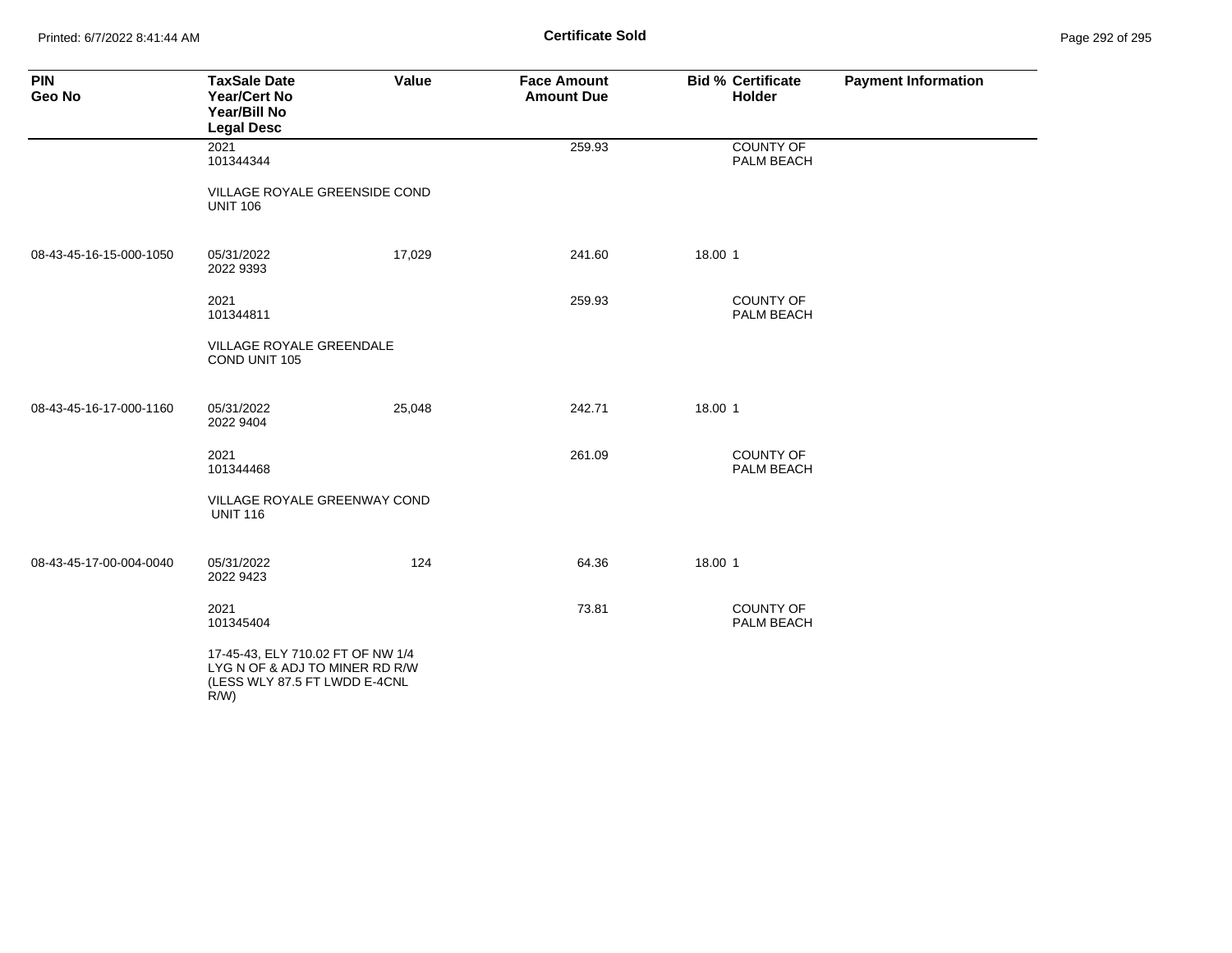| <b>PIN</b><br>Geo No    | <b>TaxSale Date</b><br><b>Year/Cert No</b><br>Year/Bill No<br><b>Legal Desc</b>                                                                            | Value        | <b>Face Amount</b><br><b>Amount Due</b> | <b>Bid % Certificate</b><br><b>Holder</b> | <b>Payment Information</b> |
|-------------------------|------------------------------------------------------------------------------------------------------------------------------------------------------------|--------------|-----------------------------------------|-------------------------------------------|----------------------------|
| 08-43-45-17-00-004-0080 | 05/31/2022<br>2022 9424                                                                                                                                    | 14           | 61.86                                   | 18.00 1                                   |                            |
|                         | 2021<br>101627542                                                                                                                                          |              | 71.20                                   | <b>COUNTY OF</b><br>PALM BEACH            |                            |
|                         | 17-45-43, S 98.97 FT OF N 445.13 FT<br>OF E 20 FT OF W 798.28 FT OF PT OF<br>SW 1/4 LYG BET QUANTUM BLVD &<br>NW 22ND AVE R/WS & W OF & ADJ<br>TO PB51P182 |              |                                         |                                           |                            |
| 08-43-45-20-01-000-1111 | 05/31/2022<br>2022 9472                                                                                                                                    | 19           | 64.16                                   | 18.00 1                                   |                            |
|                         | 2021<br>101347476                                                                                                                                          |              | 73.61                                   | <b>COUNTY OF</b><br>PALM BEACH            |                            |
|                         | 20-45-43, SUB OF SEC PT OF LT 111<br>LYG S OF & ADJ TO PB25P221 & N<br>OF & ADJ TO CASABLANCA ISLES<br>COND                                                |              |                                         |                                           |                            |
| 08-43-45-20-28-000-0010 | 05/31/2022<br>2022 9499                                                                                                                                    | $\mathbf{1}$ | 61.62                                   | 18.00 1                                   |                            |
|                         | 2021<br>101348721                                                                                                                                          |              | 70.95                                   | <b>COUNTY OF</b><br>PALM BEACH            |                            |
|                         | CASABLANCA ISLES CONDO PT OF<br>COMMON AREA (LESS NELY 36.81<br>FT OLD BOYNTON RD R/W) A/K/A<br>PROPOSED R/W                                               |              |                                         |                                           |                            |
| 00-41-45-13-00-000-5000 | 05/31/2022<br>2022 955                                                                                                                                     | 57           | 62.63                                   | 18.00 1                                   |                            |
|                         | 2021<br>101069275                                                                                                                                          |              | 72.00                                   | <b>COUNTY OF</b><br>PALM BEACH            |                            |
|                         | 13-45-41, E 25 FT OF S 332.77 FT OF<br>S 1/4 OF SE 1/4 (LESS SR 7 RD R/W)                                                                                  |              |                                         |                                           |                            |
| 00-41-45-13-00-000-5040 | 05/31/2022<br>2022 956                                                                                                                                     | 496,965      | 244.19                                  | 18.00 1                                   |                            |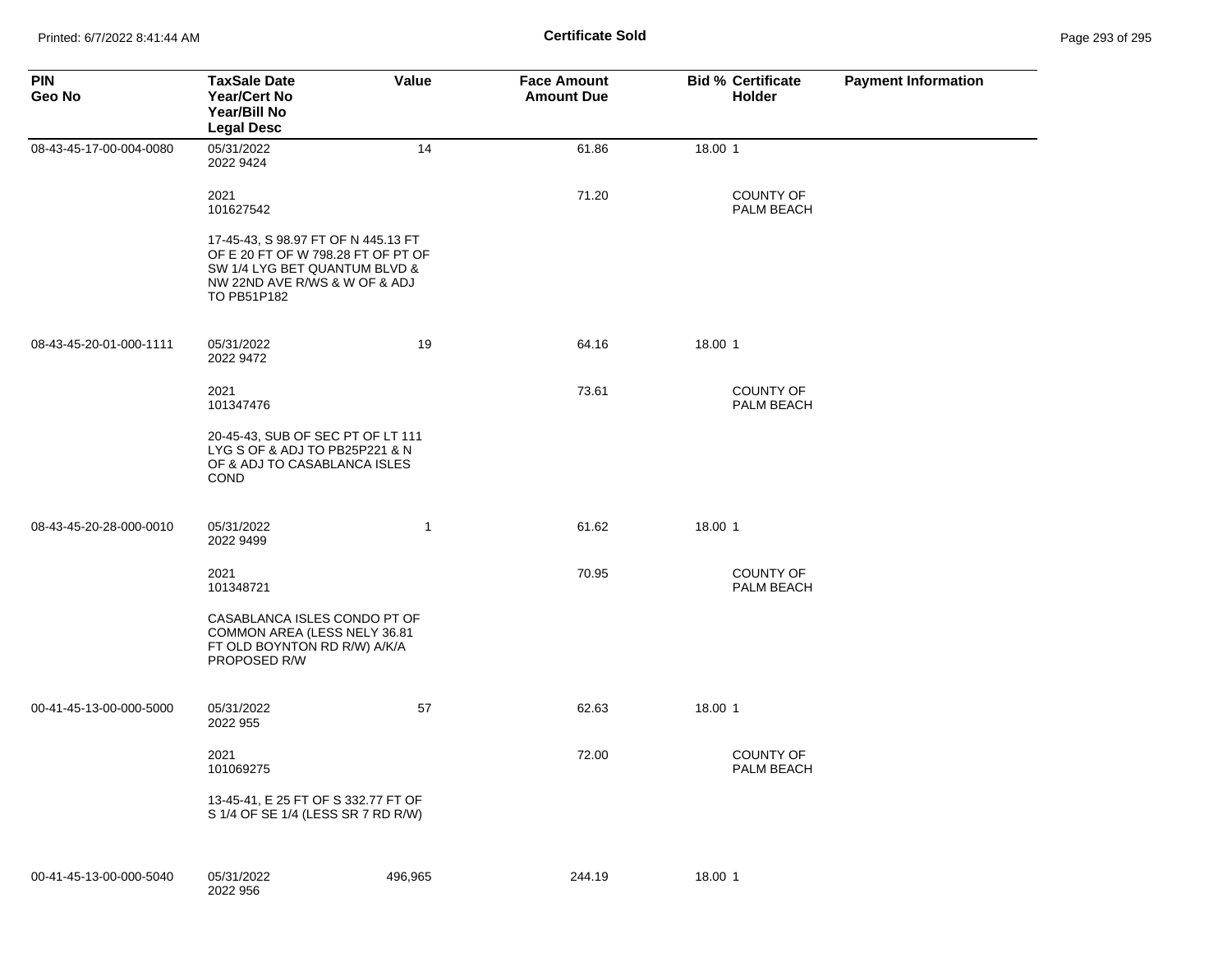Printed: 6/7/2022 8:41:44 AM **Certificate Sold** Page 294 of 295

| <b>PIN</b><br>Geo No    | <b>TaxSale Date</b><br><b>Year/Cert No</b><br>Year/Bill No<br><b>Legal Desc</b>                     | Value          | <b>Face Amount</b><br><b>Amount Due</b> | <b>Bid % Certificate</b><br>Holder | <b>Payment Information</b> |
|-------------------------|-----------------------------------------------------------------------------------------------------|----------------|-----------------------------------------|------------------------------------|----------------------------|
|                         | 2021<br>207022156                                                                                   |                | 262.67                                  | <b>COUNTY OF</b><br>PALM BEACH     |                            |
|                         | 13-45-41, N 489.28 FT OF E 2281.62<br>FT OF SE 1/4 (LESS PB42-51, N 12 FT<br>& E 724.42 FTSR 7 R/W) |                |                                         |                                    |                            |
| 08-43-45-27-43-001-0070 | 05/31/2022<br>2022 9681                                                                             | 60,251         | 241.60                                  | 18.00 1                            |                            |
|                         | 2021<br>101352254                                                                                   |                | 259.93                                  | <b>COUNTY OF</b><br>PALM BEACH     |                            |
|                         | SNUG HARBOR GARDENS COND A-B<br>PAR 7 BLDG A                                                        |                |                                         |                                    |                            |
| 00-37-41-33-03-012-0012 | 05/31/2022<br>2022 97                                                                               | 3,331          | 75.76                                   | 18.00 1                            |                            |
|                         | 2021<br>101040588                                                                                   |                | 89.22                                   | <b>COUNTY OF</b><br>PALM BEACH     |                            |
|                         | <b>NEMAHA</b><br>OF NWLY 140 FT OF LT 1 /LESS SR<br><b>R/W/ BLK 12</b>                              | SWLY 50 FT     |                                         |                                    |                            |
| 08-43-45-28-16-009-0212 | 05/31/2022<br>2022 9731                                                                             | 1,634          | 54.59                                   | 18.00 1                            |                            |
|                         | 2021<br>101354657                                                                                   |                | 63.55                                   | <b>COUNTY OF</b><br>PALM BEACH     |                            |
|                         | <b>BELLAMY HEIGHTS</b><br>OF LT 21 BLK 9                                                            | <b>W 10 FT</b> |                                         |                                    |                            |
| 08-43-45-33-16-155-0040 | 05/31/2022<br>2022 9975                                                                             | 50,332         | 209.37                                  | 18.00 1                            |                            |
|                         | 2021<br>207035310                                                                                   |                | 226.09                                  | <b>COUNTY OF</b><br>PALM BEACH     |                            |
|                         | HIGH POINT WEST CONDOMINIUM<br>NO 2 UNIT D IN BLDG 155                                              |                |                                         |                                    |                            |